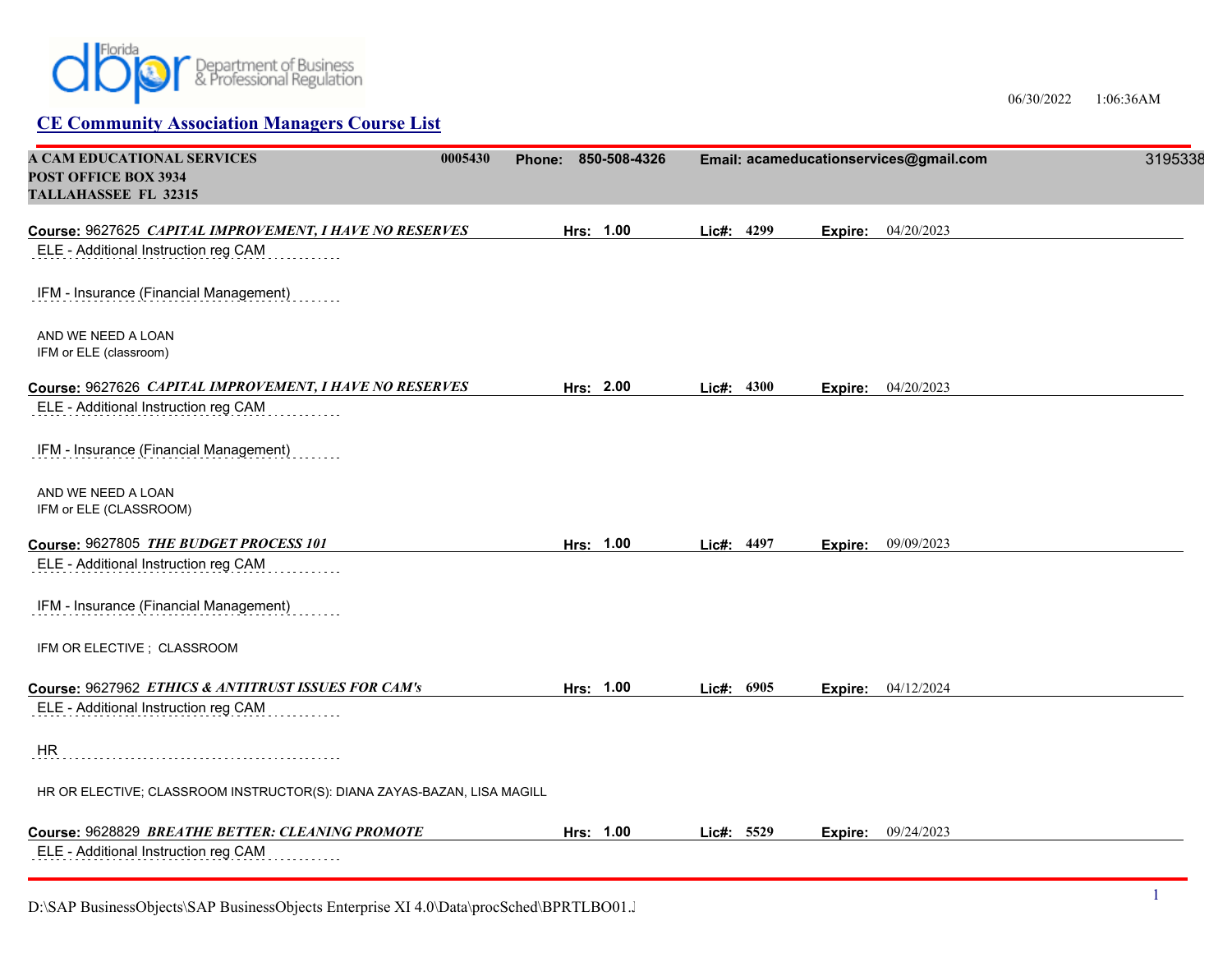| OPP - Operation of Phys Property                                                                                    |           |            |         |                           |
|---------------------------------------------------------------------------------------------------------------------|-----------|------------|---------|---------------------------|
| RESIDENTS HEALTH & SAFETY                                                                                           |           |            |         |                           |
| OPP or ELE (classroom)                                                                                              |           |            |         |                           |
| Course: 9628830 LIVING UP TO CODE THE EASY WAY                                                                      | Hrs: 1.00 | Lic#: 5530 | Expire: | 09/24/2023                |
| ELE - Additional Instruction reg CAM                                                                                |           |            |         |                           |
| OPP - Operation of Phys Property                                                                                    |           |            |         |                           |
| OPP or ELE (classroom)                                                                                              |           |            |         |                           |
| Course: 9629859 HURRICANE CLAIMS - WHAT EVERY CAM                                                                   | Hrs: 1.00 | Lic#: 6686 |         | <b>Expire:</b> 01/09/2024 |
| ELE - Additional Instruction reg CAM                                                                                |           |            |         |                           |
| IFM - Insurance (Financial Management)                                                                              |           |            |         |                           |
| AND BOARD MEMBER SHOULD KNOW; CLASSROOM (IFM or ELE) INSTRUCTOR(S): STEVEN G. MASON                                 |           |            |         |                           |
| Course: 9629972 PANEL DISCUSSION IN TODAY'S ENVIRONMENT                                                             | Hrs: 1.00 | Lic#: 6803 | Expire: | 03/04/2024                |
| ELE - Additional Instruction reg CAM                                                                                |           |            |         |                           |
| HR                                                                                                                  |           |            |         |                           |
| CLASSROOM (HR or ELE) INSTRUCTOR(S): DIANA ZAYAS- BAZAN, SALLY MEVERS, PAUL P. TERRY, ART CUMMINGS, MEGHAN C. MOORE |           |            |         |                           |
| Course: 9630044 THE BUDGET PROCESS                                                                                  | Hrs: 2.00 | Lic#: 6886 | Expire: | 04/05/2024                |
| ELE - Additional Instruction reg CAM                                                                                |           |            |         |                           |
| IFM - Insurance (Financial Management)                                                                              |           |            |         |                           |
| DISTANCE/ONLINE (IFM or ELE) INSTRUCTOR(S): CRAIG HUNTINGTON                                                        |           |            |         |                           |
| Course: 9630062 ETHICS & ANTITRUST ISSUES FOR COMMUNITY                                                             | Hrs: 1.00 | Lic#: 6904 | Expire: | 04/12/2024                |
| ELE - Additional Instruction reg CAM                                                                                |           |            |         |                           |
| HR.                                                                                                                 |           |            |         |                           |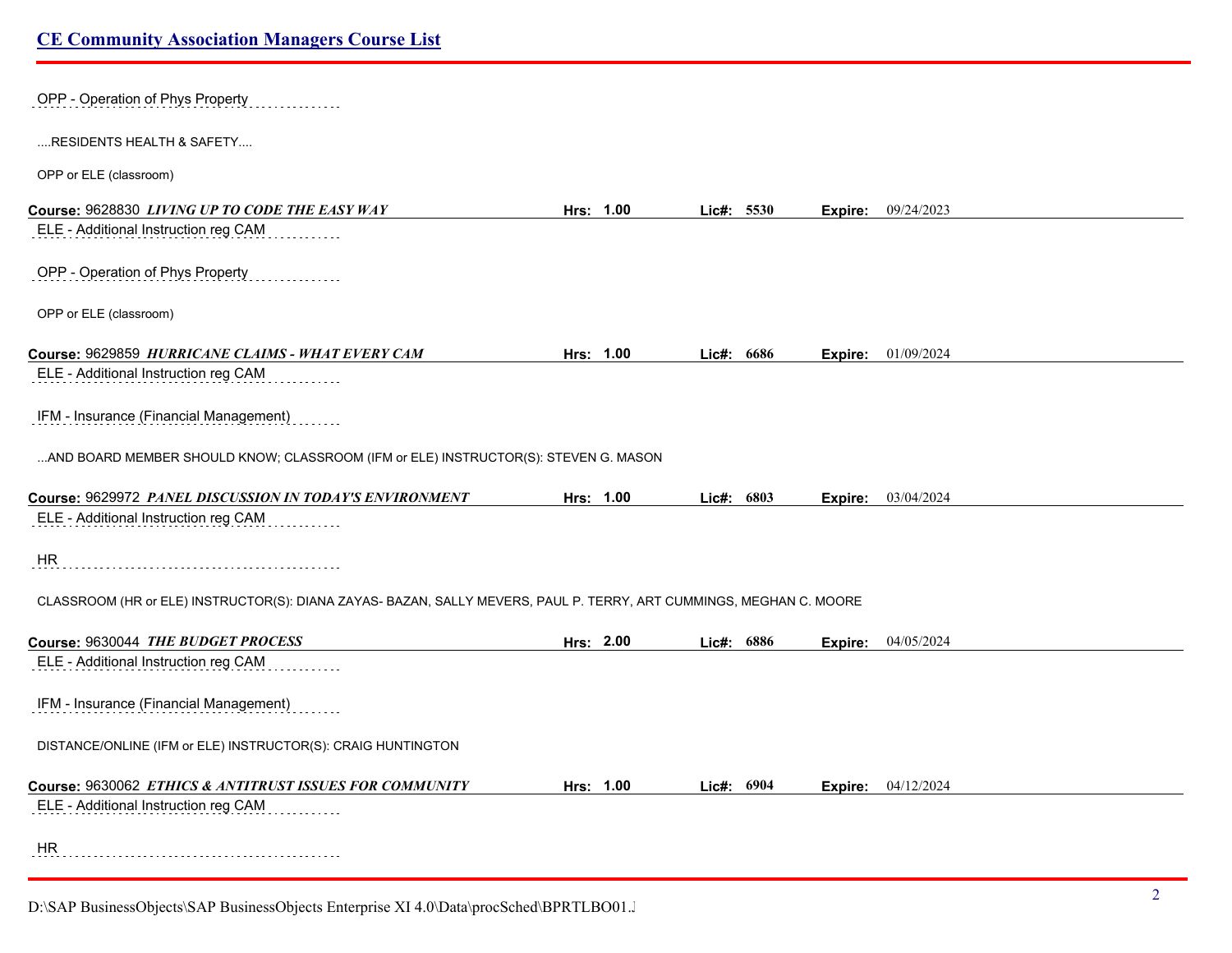...ASSOCIATION MANAGERS; DISTANCE/ONLINE (HR or ELE) INSTRUCTOR(S): DIANA ZAYAS-BAZAN, LISA MAGILL

| Course: 9630065 PANEL DISCUSSION IN TODAY'S ENVIRONMENT                                                                  | Hrs: 1.00 | Lic#: 6908 |         | Expire: 04/13/2024 |
|--------------------------------------------------------------------------------------------------------------------------|-----------|------------|---------|--------------------|
| ELE - Additional Instruction reg CAM                                                                                     |           |            |         |                    |
| <b>HR</b>                                                                                                                |           |            |         |                    |
| DISTANCE/ONLINE (HR or ELE) INSTRUCTOR(S): DIANA ZAYAS-BAZAN, SALLY MEVERS, PAUL P. TERRY, ART CUMMINGS, MEGHAN C. MOORE |           |            |         |                    |
| Course: 9630298 HURRICANE CLAIMS - WHAT EVERY CAM AND BO                                                                 | Hrs: 1.00 | Lic#: 7140 | Expire: | 06/09/2024         |
| ELE - Additional Instruction reg CAM                                                                                     |           |            |         |                    |
| IFM - Insurance (Financial Management)                                                                                   |           |            |         |                    |
| DISTANCE/ONLINE (IFM or ELE)<br>INSTRUCTOR(S): STEVE G. MASON                                                            |           |            |         |                    |
| Course: 9630628 THE BUDGET PROCESS                                                                                       | Hrs: 1.00 | Lic#: 7470 | Expire: | 10/05/2022         |
| ELE - Additional Instruction reg CAM                                                                                     |           |            |         |                    |
| IFM - Insurance (Financial Management)                                                                                   |           |            |         |                    |
| DISTANCE/ONLINE (IFM or ELE) INSTRUCTOR(S): DIANA ZAYAS-BAZAN                                                            |           |            |         |                    |
| Course: 9630658 "GETTING YOUR COMMUNITY READY FOR 5G!"                                                                   | Hrs: 2.00 | Lic#: 7501 | Expire: | 11/30/2022         |
| ELE - Additional Instruction reg CAM                                                                                     |           |            |         |                    |
| OPP - Operation of Phys Property                                                                                         |           |            |         |                    |
| DISTANCE/ONLINE (OPP or ELE) INSTRUCTOR(S): JENNIE R. SANCHEZ                                                            |           |            |         |                    |
| Course: 9630659 "5G AND YOUR COMMUNITY ASSOCIATION EXPLA                                                                 | Hrs: 1.00 | Lic#: 7502 | Expire: | 11/30/2022         |
| ELE - Additional Instruction reg CAM                                                                                     |           |            |         |                    |
| OPP - Operation of Phys Property                                                                                         |           |            |         |                    |
| CLASSROOM (OPP or ELE) INSTRUCTOR(S): JENNIE R. SANCHEZ                                                                  |           |            |         |                    |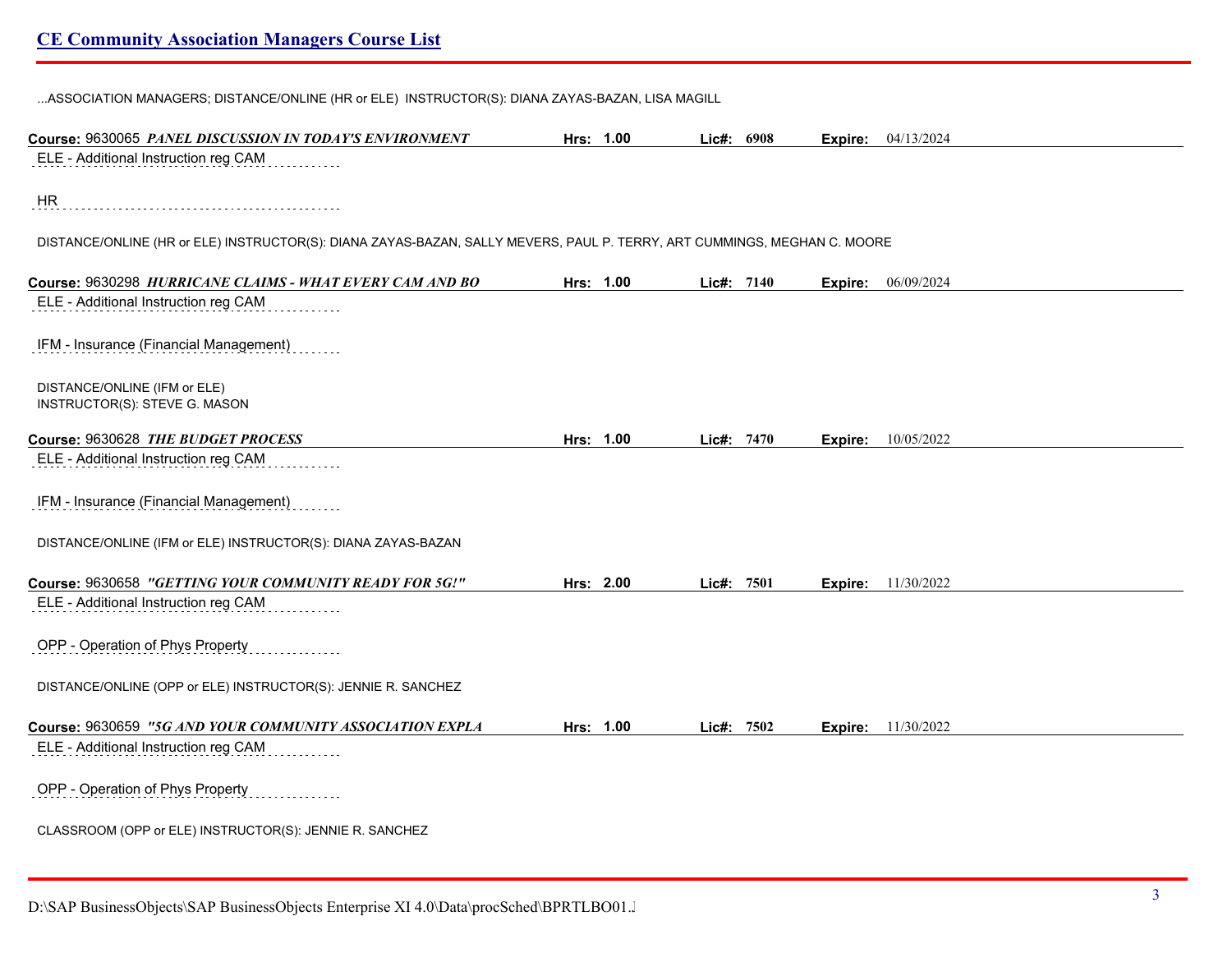| <b>CE Community Association Managers Course List</b>          |           |            |         |                             |
|---------------------------------------------------------------|-----------|------------|---------|-----------------------------|
| Course: 9630660 "5G AND YOUR COMMUNITY ASSOCIATION EXPLA      | Hrs: 2.00 | Lic#: 7503 | Expire: | 11/30/2022                  |
| ELE - Additional Instruction reg CAM                          |           |            |         |                             |
| OPP - Operation of Phys Property                              |           |            |         |                             |
| DISTANCE/ONLINE (OPP or ELE) INSTRUCTOR(S): JENNIE R. SANCHEZ |           |            |         |                             |
| Course: 9630661 "COMMUNITY ASSOCIATION MANAGER - PROFESS      | Hrs: 1.00 | Lie#: 7504 |         | <b>Expire:</b> $11/30/2022$ |
| ELE - Additional Instruction reg CAM                          |           |            |         |                             |
| <b>HR</b>                                                     |           |            |         |                             |
| CLASSROOM (HR or ELE) INSTRUCTOR(S): DIANA ZAYAS-BAZAN        |           |            |         |                             |
| Course: 9630662 "COMMUNITY ASSOCIATION MANAGER - PROFESS      | Hrs: 1.00 | Lic#: 7505 |         | <b>Expire:</b> 11/30/2022   |
| ELE - Additional Instruction reg CAM                          |           |            |         |                             |
| <b>HR</b>                                                     |           |            |         |                             |
| DISTANCE/ONLINE (HR or ELE) INSTRUCTOR(S): DIANA ZAYAS-BAZAN  |           |            |         |                             |
| Course: 9630760 "GETTING YOUR COMMUNITY READY                 | Hrs: 1.00 | Lic#: 7606 |         | <b>Expire:</b> 01/21/2023   |
| ELE - Additional Instruction reg CAM                          |           |            |         |                             |
| OPP - Operation of Phys Property                              |           |            |         |                             |
| CLASSROOM (OPP or ELE) INSTRUCTOR(S): JENNIE RIOS SANCHEZ     |           |            |         |                             |
| Course: 9630892 PANEL DISCUSSION: TODAYS COMMUNITY ASSOC      | Hrs: 1.00 | Lic#: 7732 |         | <b>Expire:</b> 03/16/2023   |
| ELE - Additional Instruction reg CAM                          |           |            |         |                             |
| <b>HR</b>                                                     |           |            |         |                             |
| CLASSROOM (HR or ELE) INSTRUCTOR(S): DIANA ZAYAS-BAZAN        |           |            |         |                             |
| Course: 9630893 PANEL DISCUSSION: TODAYS COMMUNITY ASSOC      | Hrs: 1.00 | Lie#: 7733 |         | Expire: 03/16/2023          |
| ELE - Additional Instruction reg CAM                          |           |            |         |                             |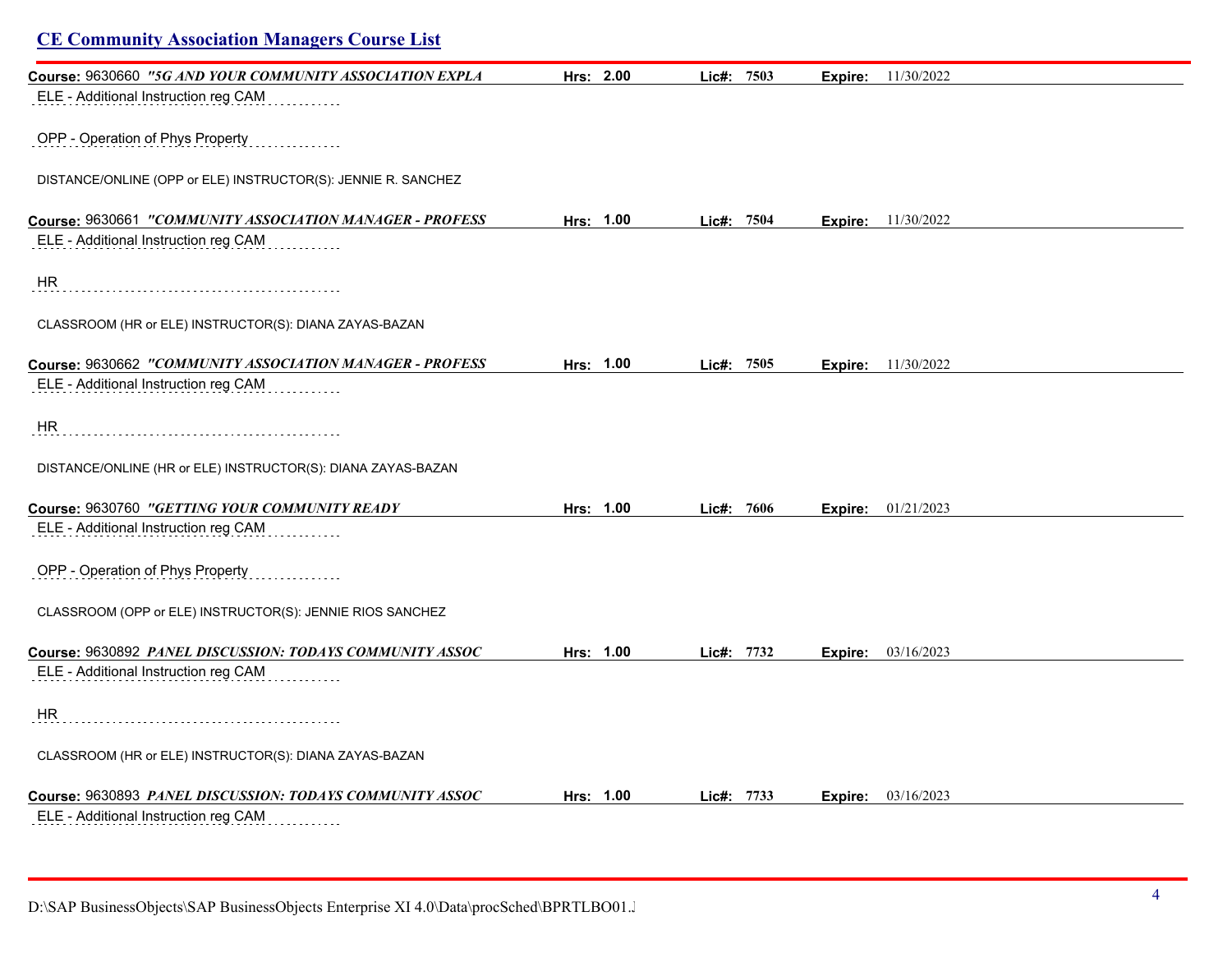| <b>CE Community Association Managers Course List</b>                                                                             |           |            |                           |  |
|----------------------------------------------------------------------------------------------------------------------------------|-----------|------------|---------------------------|--|
| <b>HR</b>                                                                                                                        |           |            |                           |  |
| DISTANCE/ONLINE (HR or ELE) INSTRUCTOR(S): DIANA ZAYAS-BAZAN                                                                     |           |            |                           |  |
| Course: 9630934 CAPITAL IMPROVEMENT, I HAVE NO RESERVES<br>ELE - Additional Instruction reg CAM                                  | Hrs: 1.00 | Lic#: 7774 | 04/01/2023<br>Expire:     |  |
| IFM - Insurance (Financial Management)                                                                                           |           |            |                           |  |
| DISTANCE/ONLINE (IFM or ELE) INSTRUCTOR(S): DIANA ZAYAS-BAZAN                                                                    |           |            |                           |  |
| Course: 9630935 CAPITAL IMPROVEMENT, I HAVE NO RESERVES<br>ELE - Additional Instruction reg CAM                                  | Hrs: 2.00 | Lic#: 7775 | 04/01/2023<br>Expire:     |  |
| IFM - Insurance (Financial Management)                                                                                           |           |            |                           |  |
| DISTANCE/ONLINE (IFM or ELE) INSTRUCTOR(S): DIANA ZAYAS-BAZAN                                                                    |           |            |                           |  |
| Course: 9631052 SO, YOU ARE ON THE BOARD NOW WHAT?                                                                               | Hrs: 2.00 | Lic#: 7896 | 06/27/2023<br>Expire:     |  |
| ELE - Additional Instruction reg CAM                                                                                             |           |            |                           |  |
| IFM - Insurance (Financial Management)                                                                                           |           |            |                           |  |
| OPP - Operation of Phys Property                                                                                                 |           |            |                           |  |
| BOARD MEMBER CERTIFICATION; CLASSROOM (IFM & OPP or ELE) INSTRUCTOR(S): DIANA ZAYAS-BAZAN, SALLY MEVERS, PAUL P. TERRY JR.       |           |            |                           |  |
| Course: 9631053 SO, YOU ARE ON THE BOARD NOW WHAT?                                                                               | Hrs: 2.00 | Lic#: 7897 | 06/27/2023<br>Expire:     |  |
| ELE - Additional Instruction reg CAM                                                                                             |           |            |                           |  |
| IFM - Insurance (Financial Management)                                                                                           |           |            |                           |  |
| OPP - Operation of Phys Property                                                                                                 |           |            |                           |  |
| BOARD MEMBER CERTIFICATION; DISTANCE/ONLINE (IFM & OPP or ELE) INSTRUCTOR(S): DIANA ZAYAS-BAZAN, SALLY MEVERS, PAUL P. TERRY JR. |           |            |                           |  |
| Course: 9631074 BOARD MEMBER CERTIFICATION SIMPLIFIED!                                                                           | Hrs: 3.00 | Lic#: 7919 | <b>Expire:</b> 07/08/2023 |  |
| ELE - Additional Instruction reg CAM                                                                                             |           |            |                           |  |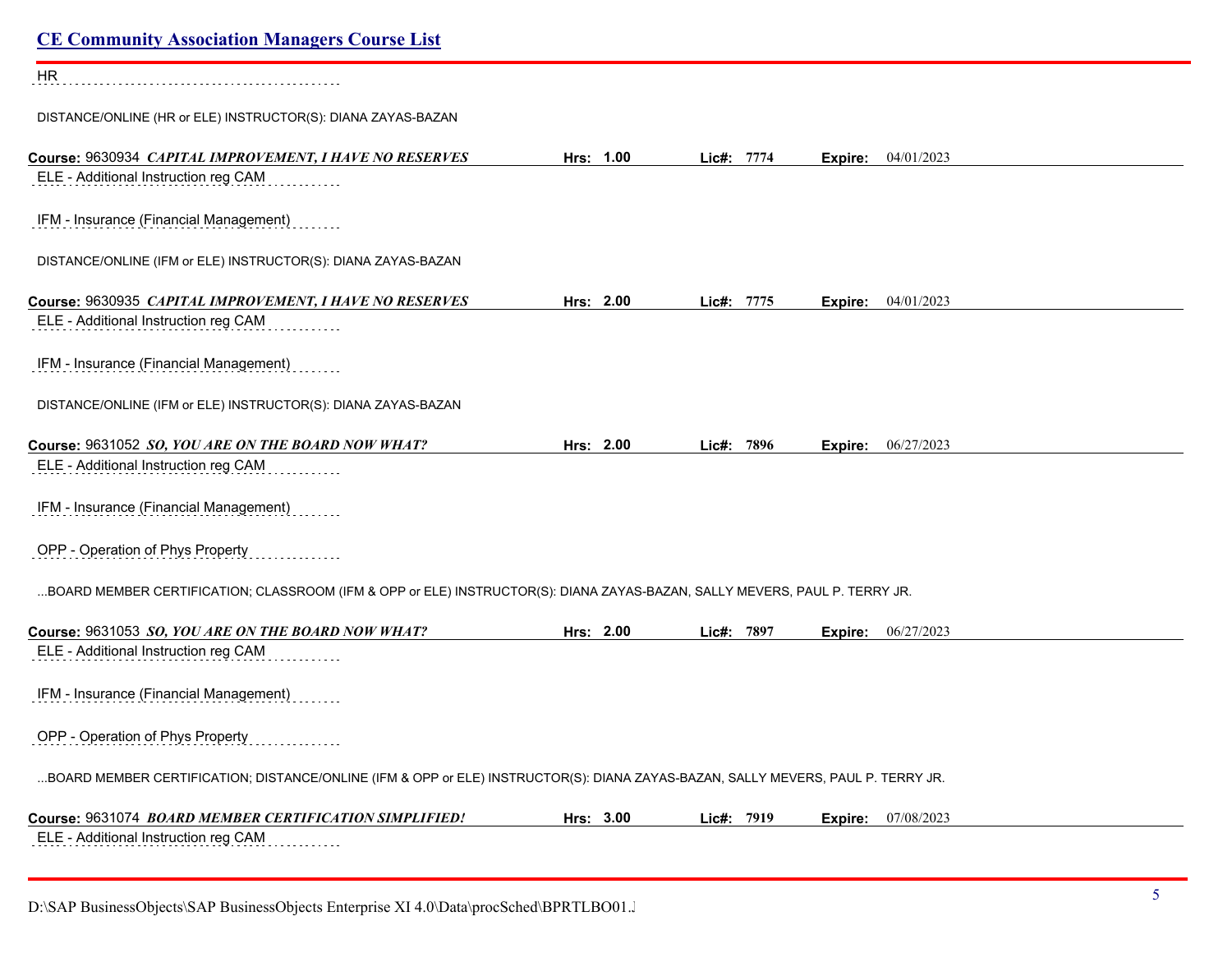| IFM - Insurance (Financial Management)                                                              |                        |            |                                 |         |
|-----------------------------------------------------------------------------------------------------|------------------------|------------|---------------------------------|---------|
| OPP - Operation of Phys Property                                                                    |                        |            |                                 |         |
| CLASSROOM (IFM & OPP or ELE) INSTRUCTOR(S): DIANA ZAYAS-BAZAN, SALLY MEVERS, PAUL P. TERRY JR       |                        |            |                                 |         |
| Course: 9631075 BOARD MEMBER CERTIFICATION SIMPLIFIED!                                              | Hrs: 3.00              | Lie#: 7920 | 07/08/2023<br>Expire:           |         |
| ELE - Additional Instruction reg CAM                                                                |                        |            |                                 |         |
| IFM - Insurance (Financial Management)                                                              |                        |            |                                 |         |
| OPP - Operation of Phys Property                                                                    |                        |            |                                 |         |
| DISTANCE/ONLINE (IFM & OPP or ELE) INSTRUCTOR(S): DIANA ZAYAS-BAZAN, SALLY MEVERS, PAUL P. TERRY JR |                        |            |                                 |         |
| Course: 9631311 PROJECT MANAGEMENT & DESIGN COLLABORATIO                                            | Hrs: 1.00              | Lic#: 8156 | Expire: 10/20/2023              |         |
| ELE - Additional Instruction reg CAM                                                                |                        |            |                                 |         |
| OPP - Operation of Phys Property                                                                    |                        |            |                                 |         |
| DISTANCE/ONLINE (OPP or ELE) INSTRUCTOR(S): DIANA ZAYAS-BAZAN                                       |                        |            |                                 |         |
| Course: 9631312 PROJECT MANAGEMENT & DESIGN COLLABORATIO                                            | Hrs: 1.00              | Lic#: 8157 | 10/20/2023<br>Expire:           |         |
| ELE - Additional Instruction reg CAM                                                                |                        |            |                                 |         |
| OPP - Operation of Phys Property                                                                    |                        |            |                                 |         |
| CLASSROOM (OPP or ELE) INSTRUCTOR(S): DIANA ZAYAS-BAZAN                                             |                        |            |                                 |         |
| Course: 9631388 YEAR END FINANCIAL REPORTING REQUIREMENT                                            | Hrs: 1.00              | Lic#: 8233 | 12/28/2023<br>Expire:           |         |
| ELE - Additional Instruction reg CAM                                                                |                        |            |                                 |         |
| IFM - Insurance (Financial Management)                                                              |                        |            |                                 |         |
| CLASSROOM (IFM or ELE) INSTRUCTOR(S): ANDREW DYKE                                                   |                        |            |                                 |         |
| <b>AACC ONLINE, LLC</b><br>0006792<br><b>6822 RALSTON PLACE DR</b>                                  | 786.860.2261<br>Phone: |            | Email: info@onlinecamcourse.com | 3549780 |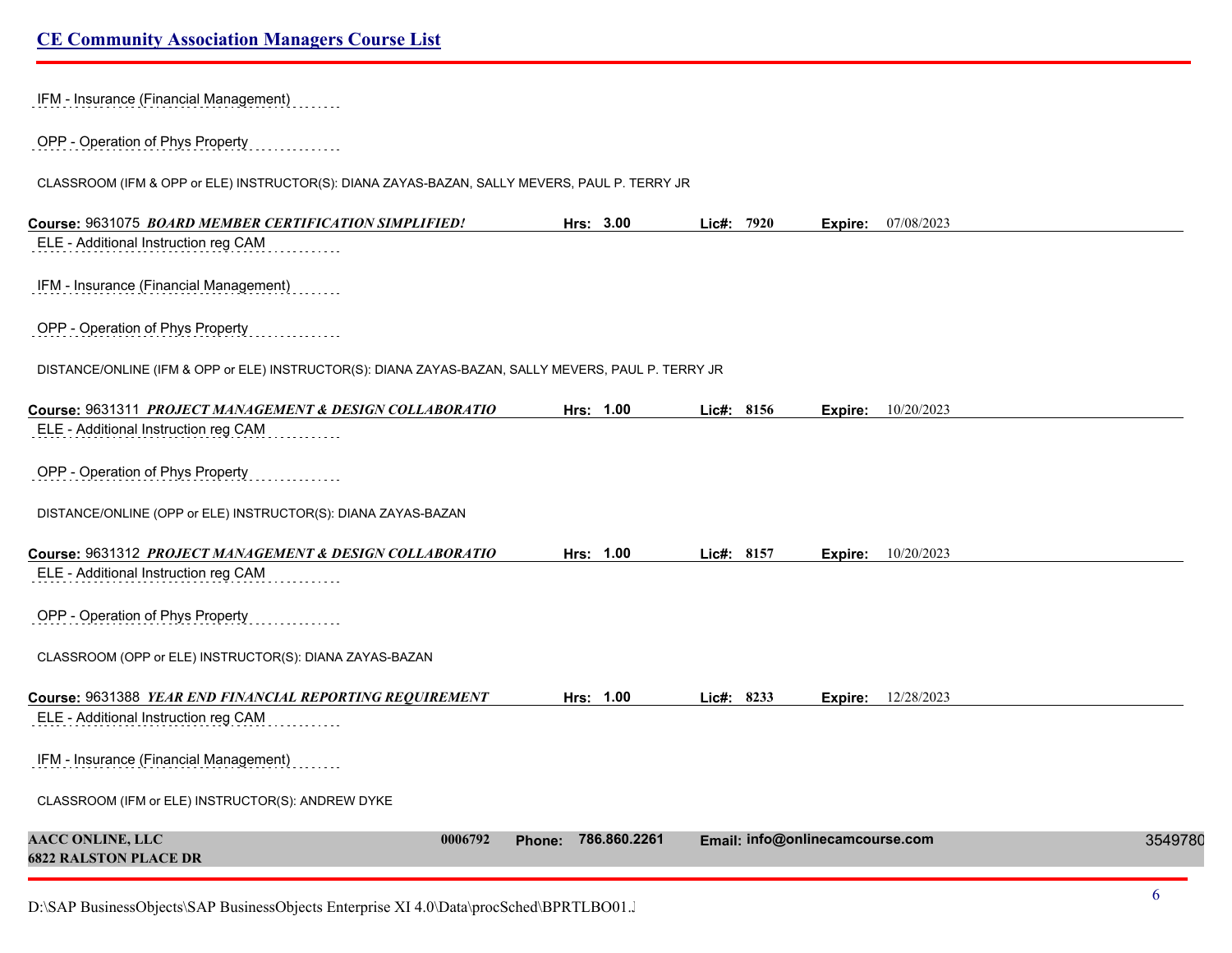| <b>CE Community Association Managers Course List</b>                                                                         |           |            |         |                             |
|------------------------------------------------------------------------------------------------------------------------------|-----------|------------|---------|-----------------------------|
| 102<br><b>TAMPA FL 33614</b>                                                                                                 |           |            |         |                             |
| Course: 9629588 CAPITAL PLANNING WITHOUT A CRYSTAL BALL<br>ELE - Additional Instruction reg CAM                              | Hrs: 2.00 | Lic#: 6379 |         | <b>Expire:</b> 07/04/2023   |
| IFM - Insurance (Financial Management)                                                                                       |           |            |         |                             |
| DISTANCE/ONLINE (IFM or ELE) INSTRUCTOR(S): MATTHEW C. KUISLE, NICK BRENNEMAN                                                |           |            |         |                             |
| Course: 9629591 MANAGING THE ELECTION PROCESS IN THE<br>ELE - Additional Instruction reg CAM                                 | Hrs: 2.00 | Lic#: 6383 |         | <b>Expire:</b> $07/07/2023$ |
| HR                                                                                                                           |           |            |         |                             |
| DIGITAL AGE; DISTANCE/ONLINE (HR or ELE) INSTRUCTOR(S): EILEEN MCCRADY, DAN MCCRADY                                          |           |            |         |                             |
| Course: 9631113 2022 FINANCIAL MANAGEMENT<br>ELE - Additional Instruction reg CAM                                            | Hrs: 3.00 | Lic#: 7958 |         | <b>Expire:</b> 07/20/2023   |
| IFM - Insurance (Financial Management)                                                                                       |           |            |         |                             |
| DISTANCE/ONLINE (IFM or ELE) INSTRUCTOR(S): JONAS P. ARCA                                                                    |           |            |         |                             |
| Course: 9631114 2022 HUMAN RESOURCES<br>ELE - Additional Instruction reg CAM                                                 | Hrs: 3.00 | Lic#: 7959 | Expire: | 07/20/2023                  |
| ${\sf HR}$                                                                                                                   |           |            |         |                             |
| DISTANCE/ONLINE (HR or ELE) INSTRUCTOR(S): JONAS P. ARCA                                                                     |           |            |         |                             |
| Course: 9631115 2022 ELECTIVES<br>ELE - Additional Instruction reg CAM<br>DISTANCE/ONLINE (ELE) INSTRUCTOR(S): JONAS P. ARCA | Hrs: 3.00 | Lic#: 7960 | Expire: | 07/20/2023                  |
| Course: 9631116 2022 OPERATION OF PHYSICAL PROPERTY<br>ELE - Additional Instruction reg CAM                                  | Hrs: 3.00 | Lic#: 7961 |         | <b>Expire:</b> 07/20/2023   |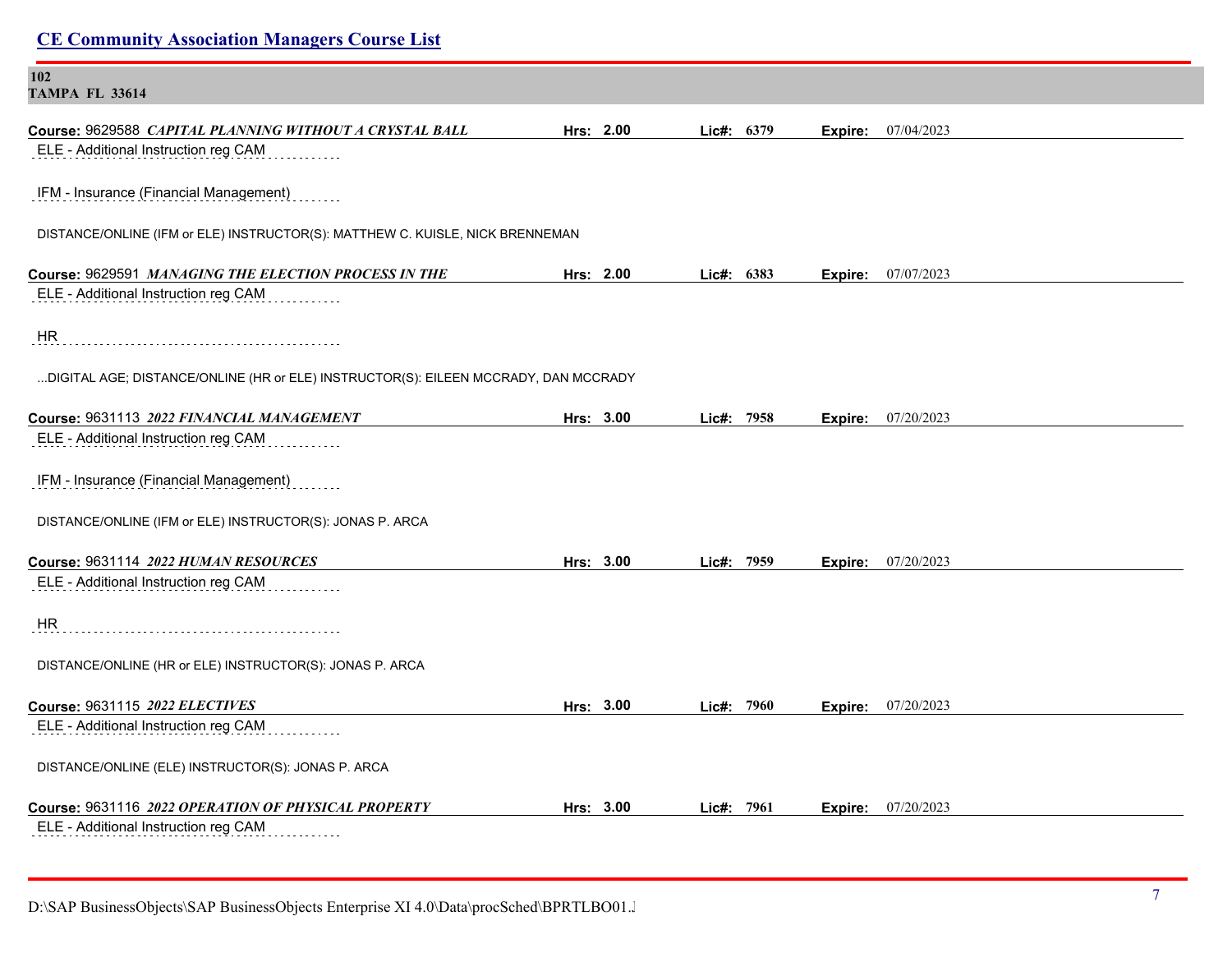| <b>CE Community Association Managers Course List</b>                                                    |         |                        |                                |                                    |         |
|---------------------------------------------------------------------------------------------------------|---------|------------------------|--------------------------------|------------------------------------|---------|
| OPP - Operation of Phys Property                                                                        |         |                        |                                |                                    |         |
| DISTANCE/ONLINE (OPP or ELE) INSTRUCTOR(S): JONAS P. ARCA                                               |         |                        |                                |                                    |         |
| Course: 9631215 2020-2022 LEGISLATIVE UPDATE                                                            |         | Hrs: 3.00              | Lic#: 8056                     | Expire: 08/22/2023                 |         |
| Legal Update Seminars                                                                                   |         |                        |                                |                                    |         |
| DISTANCE/ONLINE (LEGAL UPDATE) INSTRUCTOR(S): JONAS ARCA                                                |         |                        |                                |                                    |         |
| ABC PROPERTY ENTERPRISES, LLC SUPERIOR M<br><b>2961 NW 44TH AVE</b><br><b>LAUDERDALE LAKES FL 33313</b> | 0009065 | 9549934864<br>Phone:   |                                | Email: OWNER@SERVICEBYSUPERIOR.COM | 3583872 |
| Course: 9631491 EMERGENCY PROCEDURES 101                                                                |         | Hrs: 2.00              | Lic#: 8338                     | <b>Expire:</b> 02/20/2024          |         |
| ELE - Additional Instruction reg CAM                                                                    |         |                        |                                |                                    |         |
| CLASSROOM (ELE) INSTRUCTOR(S): ALFRED RITACCO                                                           |         |                        |                                |                                    |         |
| <b>ACENTRIA INC</b><br>8700 W FLAGLER ST. #402<br><b>MIAMI FL 33174</b>                                 | 0008583 | 305-606-9287<br>Phone: |                                | Email: jackie.pena@acentria.com    | 3355088 |
| Course: 9630528 COMMUNITY ASSOCIATION INSURANCE                                                         |         | Hrs: 3.00              | Lie#: 7366                     | <b>Expire:</b> 08/10/2022          |         |
| ELE - Additional Instruction reg CAM                                                                    |         |                        |                                |                                    |         |
| IFM - Insurance (Financial Management)                                                                  |         |                        |                                |                                    |         |
| OVERVIEW; CLASSROOM (IFM or ELE) INSTRUCTOR(S): JACQUELINE A. PENA                                      |         |                        |                                |                                    |         |
| <b>ACOSTA, JORGE IGNACIO</b><br>910 We 738<br>MIAMI BEACH FL 33139                                      | 0007794 | 786 514 8900<br>Phone: | Email: jiaglobal@bellsouth.net |                                    | 3528993 |
| Course: 9629190 Association Insurance Basics every CAM                                                  |         | Hrs: 2.00              | Lic#: 5895                     | <b>Expire:</b> 08/20/2022          |         |
| ELE - Additional Instruction reg CAM                                                                    |         |                        |                                |                                    |         |
| HR.                                                                                                     |         |                        |                                |                                    |         |
| IFM - Insurance (Financial Management)                                                                  |         |                        |                                |                                    |         |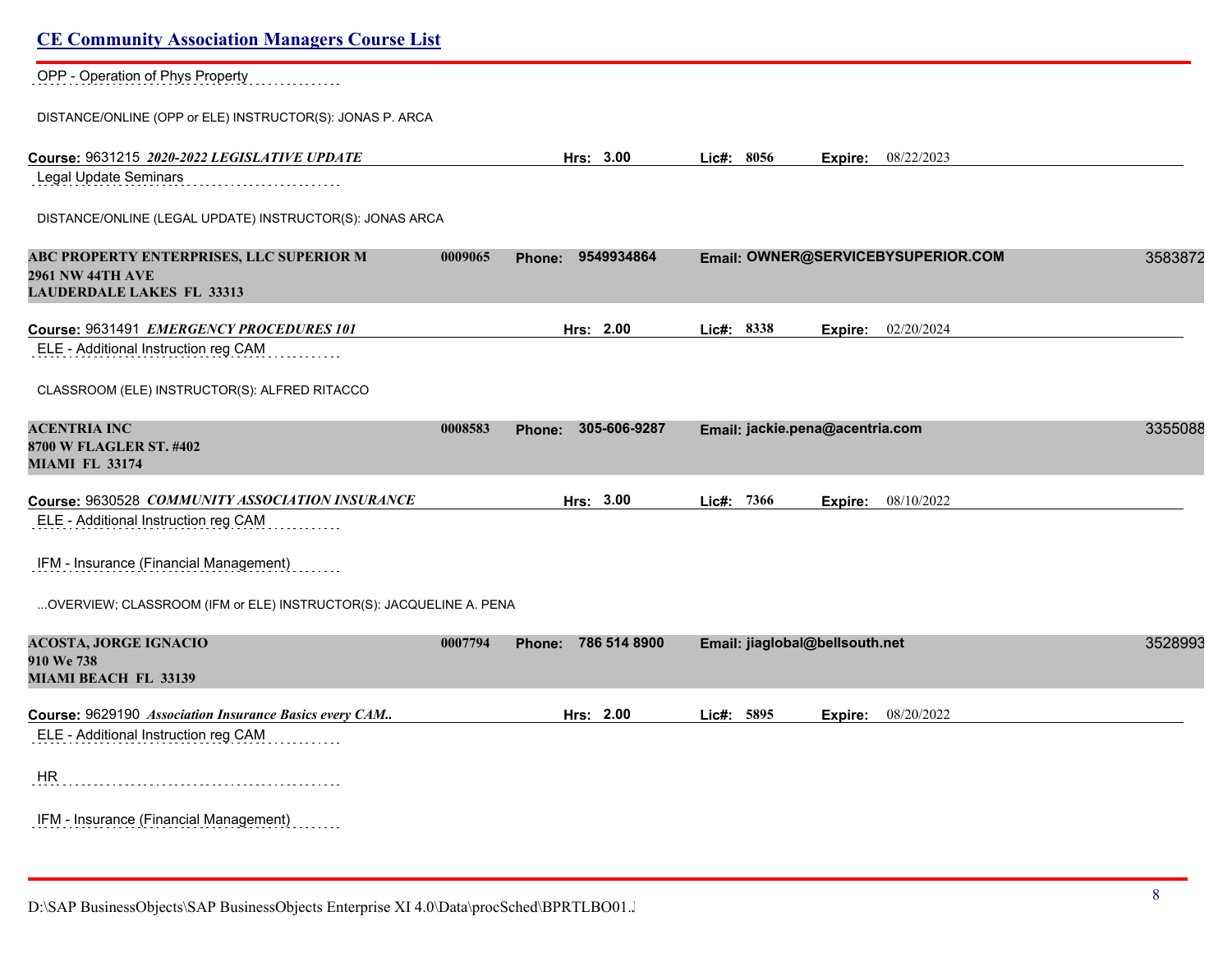| needs to know;                                                              |           |              |         |                           |
|-----------------------------------------------------------------------------|-----------|--------------|---------|---------------------------|
| Classroom IFM, HR, or ELE;                                                  |           |              |         |                           |
| Instructor(s); Jorge Acosta,                                                |           |              |         |                           |
| Course: 9629249 'I SHOULD HAVE KNOW THAT! "                                 | Hrs: 1.00 | Lic#: 5955   | Expire: | 10/02/2022                |
| ELE - Additional Instruction reg CAM                                        |           |              |         |                           |
|                                                                             |           |              |         |                           |
| HR                                                                          |           |              |         |                           |
| OPP - Operation of Phys Property                                            |           |              |         |                           |
|                                                                             |           |              |         |                           |
| KEEPING YOUR BUILDING SAFE AND DRY;                                         |           |              |         |                           |
| CLASSROOM; OPP OR HR OR ELE;                                                |           |              |         |                           |
| INSTRCUTOR(S); JORGE ACOSTA,                                                |           |              |         |                           |
| Course: 9629280 FLOOD IS FLOOD! OR IS IT?                                   | Hrs: 2.00 | Lic#: 5993   |         | <b>Expire:</b> 11/07/2022 |
| ELE - Additional Instruction reg CAM                                        |           |              |         |                           |
| HR                                                                          |           |              |         |                           |
|                                                                             |           |              |         |                           |
| IFM - Insurance (Financial Management)                                      |           |              |         |                           |
| OPP - Operation of Phys Property                                            |           |              |         |                           |
| CLASSROOM (HR OR IFM or OPP or ELE);                                        |           |              |         |                           |
| INSTRUCTOR(S): JORGE ACOSTA                                                 |           |              |         |                           |
| Course: 9630849 ASSOCIATION INSURANCE BASICS EVERY CAM                      | Hrs: 2.00 | Lic#: 7694   | Expire: | 03/07/2023                |
| ELE - Additional Instruction reg CAM                                        |           |              |         |                           |
| HR                                                                          |           |              |         |                           |
| IFM - Insurance (Financial Management)                                      |           |              |         |                           |
|                                                                             |           |              |         |                           |
| needs to know; DISTANCE/ONLINE IFM, HR, or ELE; Instructor(s); Jorge Acosta |           |              |         |                           |
| Course: 9630850 'I SHOULD HAVE KNOW THAT!"                                  | Hrs: 1.00 | Lic#: $7695$ |         | <b>Expire:</b> 03/07/2023 |
| ELE - Additional Instruction reg CAM                                        |           |              |         |                           |
|                                                                             |           |              |         |                           |
| HR                                                                          |           |              |         |                           |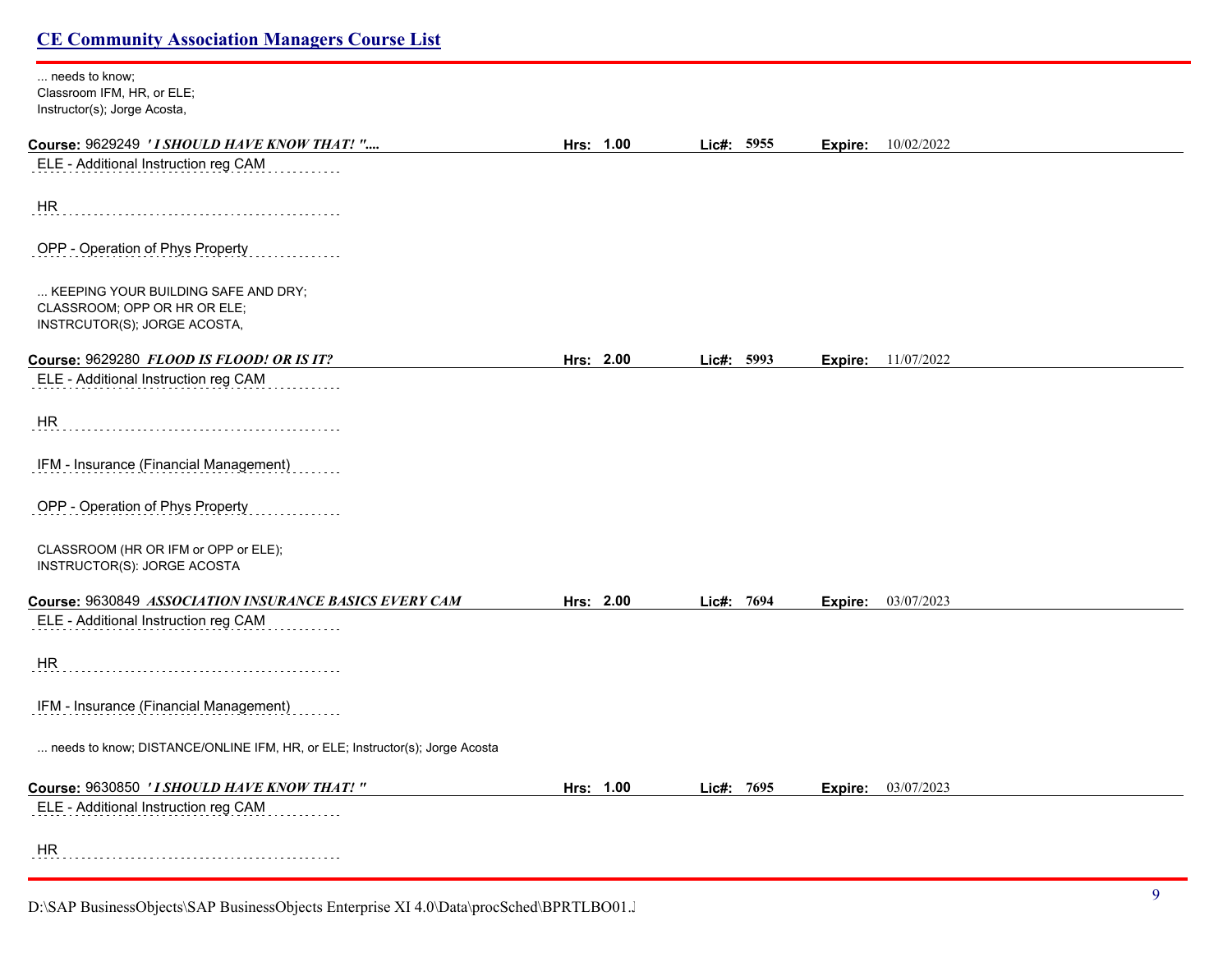OPP - Operation of Phys Property

...KEEPING YOUR BUILDING SAFE AND DRY; DISTANCE/ONLINE; OPP OR HR OR ELE; INSTRCUTOR(S); JORGE ACOSTA,

| Course: 9630851 ACTIVE SHOOTER/WORKPLACE VIOLENCE                                   |                          | Hrs: 2.00    | Lic#: 7696                  |         | Expire: 03/07/2023 |         |
|-------------------------------------------------------------------------------------|--------------------------|--------------|-----------------------------|---------|--------------------|---------|
| ELE - Additional Instruction reg CAM                                                |                          |              |                             |         |                    |         |
| <b>HR</b>                                                                           |                          |              |                             |         |                    |         |
| IFM - Insurance (Financial Management)                                              |                          |              |                             |         |                    |         |
| RISK AND INSURANCE; DISTANCE/ONLINE(IFM & HR or ELE) INSTRUCTOR(S): JORGE I. ACOSTA |                          |              |                             |         |                    |         |
| Course: 9630852 FLOOD IS FLOOD! OR IS IT?                                           |                          | Hrs: 2.00    | Lic#: 7697                  |         | Expire: 03/07/2023 |         |
| ELE - Additional Instruction reg CAM                                                |                          |              |                             |         |                    |         |
| <b>HR</b>                                                                           |                          |              |                             |         |                    |         |
| IFM - Insurance (Financial Management)                                              |                          |              |                             |         |                    |         |
| OPP - Operation of Phys Property                                                    |                          |              |                             |         |                    |         |
| DISTANCE/ONLINE (HR OR IFM or OPP or ELE); INSTRUCTOR(S): JORGE ACOSTA              |                          |              |                             |         |                    |         |
| <b>ADAMEN INC</b><br>24345 FJORD PLACE NW<br>POULSBO WA 98370                       | 0004434<br><b>Phone:</b> | 360-779-6507 | Email: JULIE@ADAMEN-INC.COM |         |                    | 3021742 |
| Course: 9628915 COMMUNITY ASSOC MANAGEMENT 101                                      |                          | Hrs: 2.00    | Lic#: 5624                  | Expire: | 12/21/2023         |         |
| ELE - Additional Instruction reg CAM                                                |                          |              |                             |         |                    |         |
| MODULE 1<br>ELE- (online)                                                           |                          |              |                             |         |                    |         |
| Course: 9628916 COMMUNITY ASSOC MANAGEMENT 101                                      |                          | Hrs: 2.00    | Lic#: 5625                  | Expire: | 12/21/2023         |         |
| ELE - Additional Instruction reg CAM                                                |                          |              |                             |         |                    |         |
| IFM - Insurance (Financial Management)                                              |                          |              |                             |         |                    |         |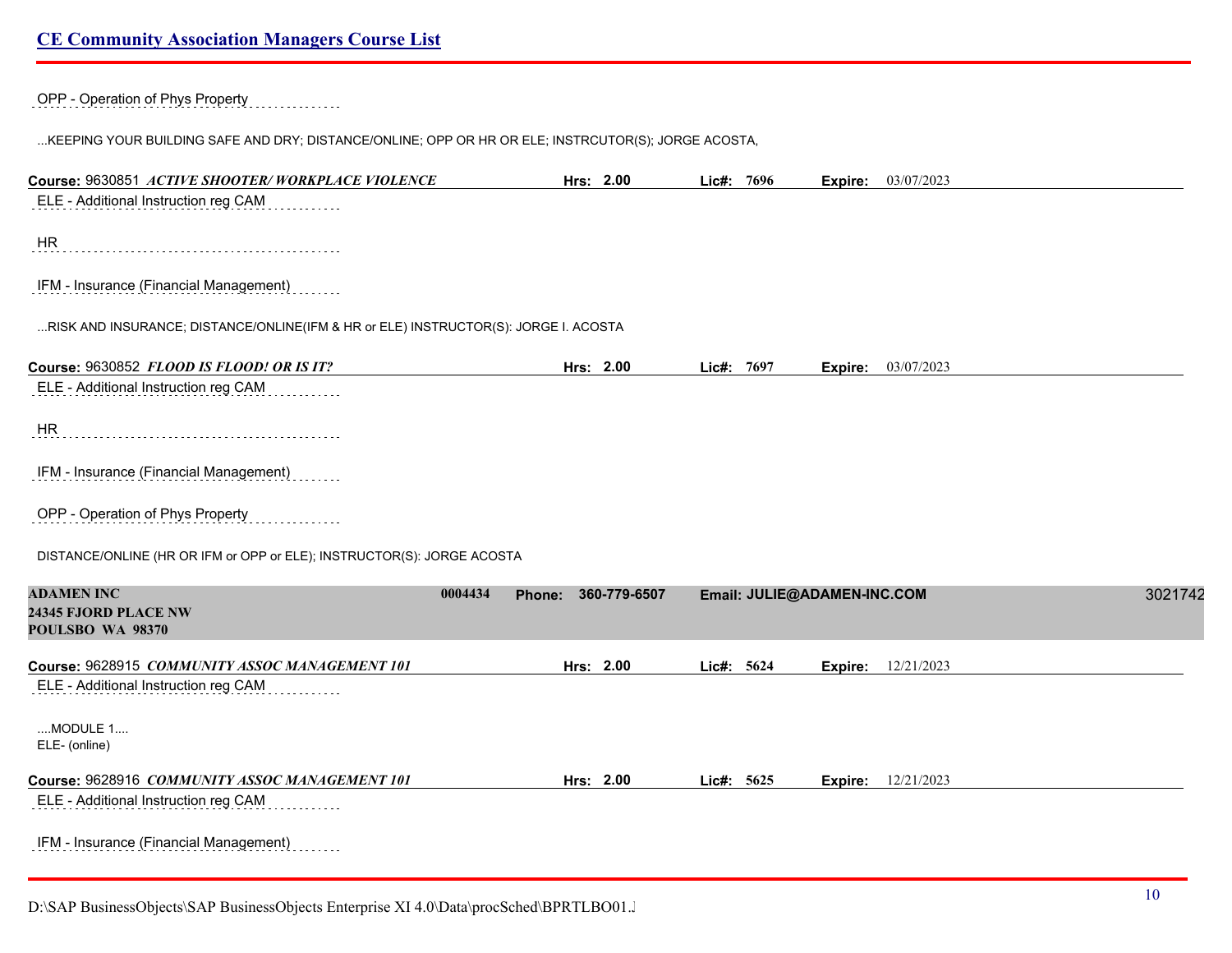| MODULE 2<br>IFM or ELE (online)                                                                                    |                        |                               |                           |            |  |
|--------------------------------------------------------------------------------------------------------------------|------------------------|-------------------------------|---------------------------|------------|--|
| Course: 9628917 COMMUNITY ASSOC MANAGEMENT 101                                                                     | Hrs: 2.00              | Lic#: 5626                    | Expire:                   | 12/21/2023 |  |
| ELE - Additional Instruction reg CAM                                                                               |                        |                               |                           |            |  |
| HR                                                                                                                 |                        |                               |                           |            |  |
| MODULE 3<br>HR or ELE (online)                                                                                     |                        |                               |                           |            |  |
| <b>ADAMS AND REESE LLP</b><br>0009059<br><b>100 NORTH TAMPA STREET</b>                                             | Phone: 8132275541      | Email: tiffany.love@arlaw.com |                           | 3581530    |  |
| <b>SUITE 4000</b><br><b>TAMPA FL 33602</b>                                                                         |                        |                               |                           |            |  |
| Course: 9631492 BASICS OF COMMUNITY ASSOCIATION LAW                                                                | Hrs: 3.00              | Lic#: 8339                    | <b>Expire:</b> 02/21/2024 |            |  |
| ELE - Additional Instruction reg CAM                                                                               |                        |                               |                           |            |  |
| HR                                                                                                                 |                        |                               |                           |            |  |
| IFM - Insurance (Financial Management)                                                                             |                        |                               |                           |            |  |
| CLASSROOM (HR & IFM or ELE) INSTRUCTOR(S): TIFFANY LOVE                                                            |                        |                               |                           |            |  |
| Course: 9631493 HURRICANE PREPAREDNESS FOR COMMUNITY ASS                                                           | Hrs: 2.00              | Lic#: 8340                    | <b>Expire:</b> 02/21/2024 |            |  |
| ELE - Additional Instruction reg CAM                                                                               |                        |                               |                           |            |  |
| IFM - Insurance (Financial Management)                                                                             |                        |                               |                           |            |  |
| OPP - Operation of Phys Property                                                                                   |                        |                               |                           |            |  |
| CLASSROOM (IFM & OPP or ELE) INSTRUCTOR(S): TIFFANY LOVE                                                           |                        |                               |                           |            |  |
| ADVANCED FIRE PROTECTION SERVICES, INC.<br>0006854<br><b>37 TUPELO AVENUE</b><br><b>FORT WALTON BEACH FL 32548</b> | 850-244-2026<br>Phone: | Email: danas@wesavelives.com  |                           | 3433215    |  |
| Course: 9631488 TAKING CARE OF BUSINESS - FIRST STEPS IN                                                           | Hrs: 1.00              | Lic#: 8335                    | Expire:                   | 02/15/2024 |  |
|                                                                                                                    |                        |                               |                           |            |  |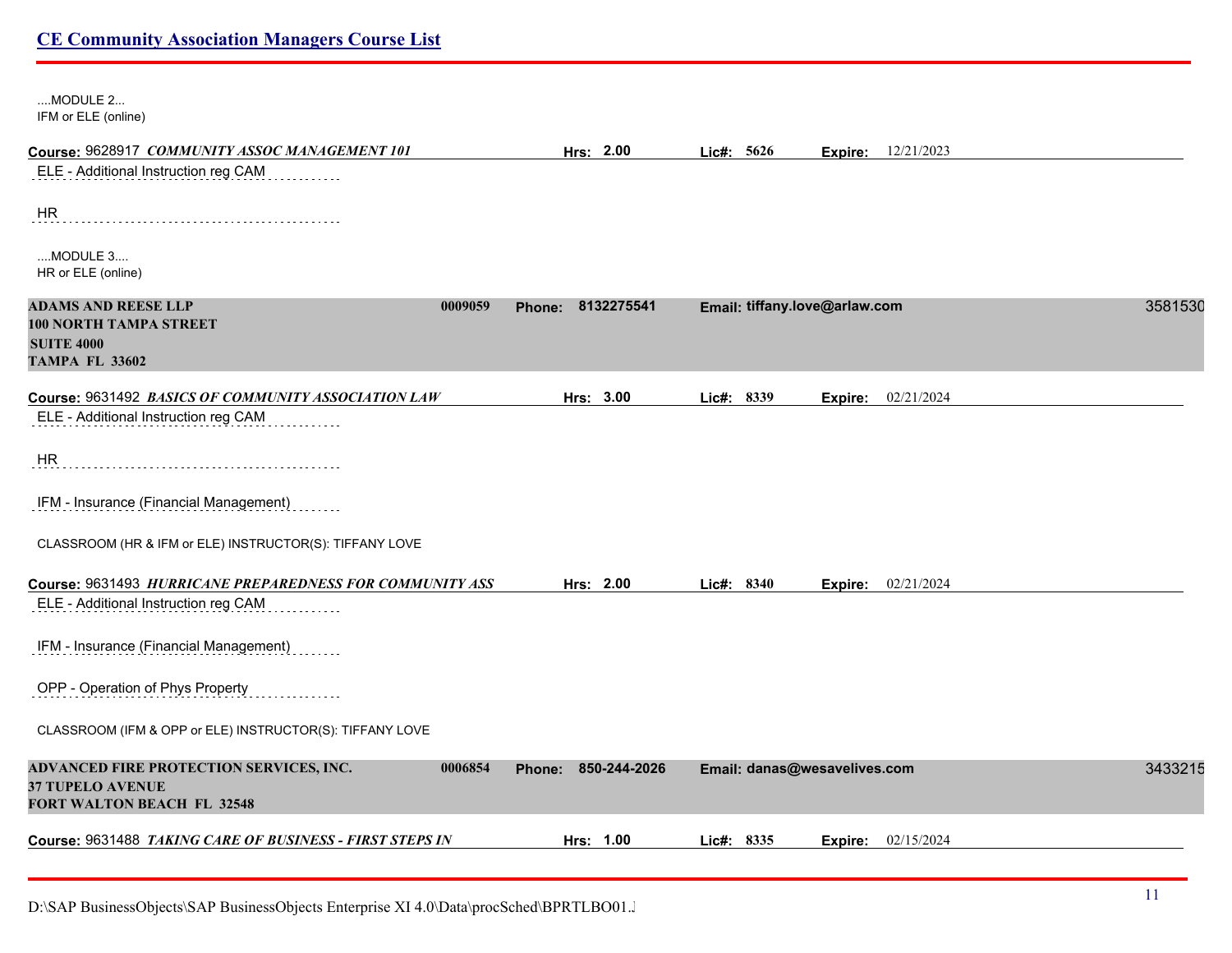| ELE - Additional Instruction reg CAM                                                                                                                                                                                                                                                                                                                                                                                                                                                                    |                                                            |            |         |                             |
|---------------------------------------------------------------------------------------------------------------------------------------------------------------------------------------------------------------------------------------------------------------------------------------------------------------------------------------------------------------------------------------------------------------------------------------------------------------------------------------------------------|------------------------------------------------------------|------------|---------|-----------------------------|
| OPP - Operation of Phys Property                                                                                                                                                                                                                                                                                                                                                                                                                                                                        |                                                            |            |         |                             |
| CLASSROOM (OPP or ELE) INSTRUCTOR(S): JACKIE HUBBELL, JOHN C. NORTHWAY, PAUL M. SHERWOOD                                                                                                                                                                                                                                                                                                                                                                                                                |                                                            |            |         |                             |
| ADVANCED ROOFING INCDBA: ADVANCED AIR<br>0005525<br>1950 NW 22ND STREET<br><b>FORT LAUDERDALE FL 33311</b>                                                                                                                                                                                                                                                                                                                                                                                              | Phone: 954-522-68681049 Email: DEBBIEG@ADVANCEDROOFING.COM |            |         | 2150822                     |
| Course: 9630538 BUDGETING AND ASSET MANAGEMENT                                                                                                                                                                                                                                                                                                                                                                                                                                                          | Hrs: 1.00                                                  | Lic#: 7377 | Expire: | 08/13/2022                  |
| ELE - Additional Instruction reg CAM                                                                                                                                                                                                                                                                                                                                                                                                                                                                    |                                                            |            |         |                             |
| DISTANCE/ONLINE (ELE) INSTRUCTOR(S): ROB KORNAHRENS, CLINT SOCKMAN, JASON CARRUTH, JULIAN OLARTE, STEVE SCHOEN, JESS MURPHY, PAUL MURPHY                                                                                                                                                                                                                                                                                                                                                                |                                                            |            |         |                             |
| Course: 9630644 <i>BUDGETING AND ASSET MANAGEMENT</i>                                                                                                                                                                                                                                                                                                                                                                                                                                                   | Hrs: 1.00                                                  | Lic#: 7486 |         | <b>Expire:</b> 11/04/2022   |
| ELE - Additional Instruction reg CAM                                                                                                                                                                                                                                                                                                                                                                                                                                                                    |                                                            |            |         |                             |
|                                                                                                                                                                                                                                                                                                                                                                                                                                                                                                         |                                                            |            |         |                             |
|                                                                                                                                                                                                                                                                                                                                                                                                                                                                                                         |                                                            |            |         |                             |
|                                                                                                                                                                                                                                                                                                                                                                                                                                                                                                         |                                                            |            |         |                             |
|                                                                                                                                                                                                                                                                                                                                                                                                                                                                                                         | Hrs: 1.00                                                  | Lic#: 7488 |         | <b>Expire:</b> 11/04/2022   |
|                                                                                                                                                                                                                                                                                                                                                                                                                                                                                                         |                                                            |            |         |                             |
|                                                                                                                                                                                                                                                                                                                                                                                                                                                                                                         |                                                            |            |         |                             |
|                                                                                                                                                                                                                                                                                                                                                                                                                                                                                                         | Hrs: 1.00                                                  | Lic#: 7487 |         |                             |
| IFM - Insurance (Financial Management)<br>DISTANCE/ONLINE (IFM or ELE) INSTRUCTOR(S): ROBERT P. KORNAHRENS, CLINT SOCKMAN, JASON CARRUTH, JULIAN OLARTE, JESS MURPHY, STEVEN W. SCHOEN, PAUL MURPHY<br>Course: 9630645 COATINGS<br>ELE - Additional Instruction reg CAM<br>DISTANCE/ONLINE (ELE) INSTRUCTOR(S): ROBERT P. KORNAHRENS, CLINT SOCKMAN, JASON CARRUTH, JULIAN OLARTE, JESS MURPHY, STEVEN W. SCHOEN, PAUL MURPHY<br>Course: 9630646 ROOFTOP SAFETY<br>ELE - Additional Instruction reg CAM |                                                            |            |         | <b>Expire:</b> 11/04/2022   |
|                                                                                                                                                                                                                                                                                                                                                                                                                                                                                                         |                                                            |            |         |                             |
| OPP - Operation of Phys Property<br>DISTANCE/ONLINE (OPP or ELE) INSTRUCTOR(S): ROBERT P. KORNAHRENS, CLINT SOCKMAN, JASON CARRUTH, JULIAN OLARTE, JESS MURPHY, STEVEN W. SCHOEN, PAUL MURPHY                                                                                                                                                                                                                                                                                                           |                                                            |            |         |                             |
| Course: 9630647 ROOFTOP SAFETY                                                                                                                                                                                                                                                                                                                                                                                                                                                                          | Hrs: 1.00                                                  | Lic#: 7489 |         | <b>Expire:</b> $11/04/2022$ |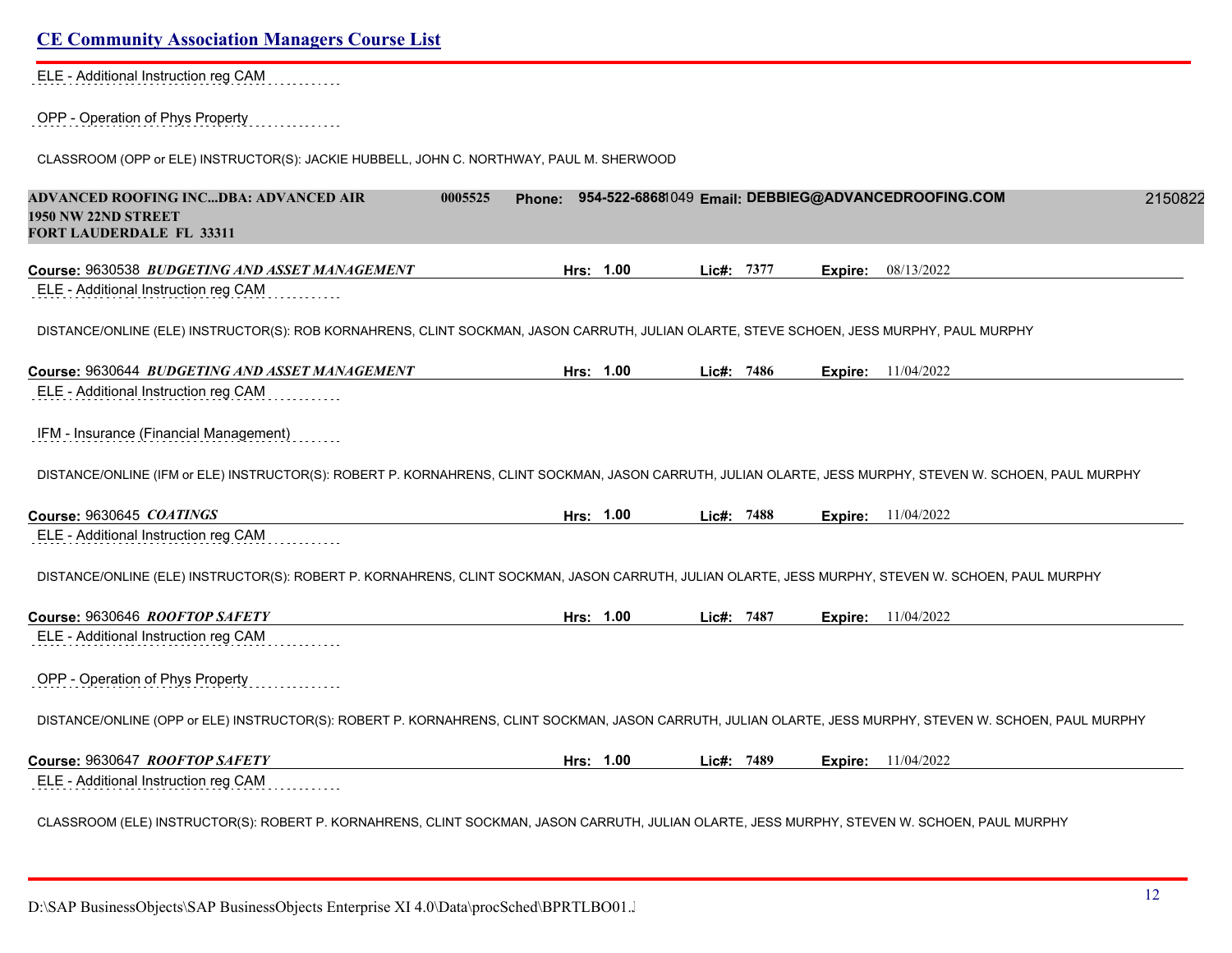| Course: 9630656 HVAC AND FILTERING                                                                                                                                                      | Hrs: 1.00              | Lic#: 7498 |                                  | Expire: 11/23/2022          |         |
|-----------------------------------------------------------------------------------------------------------------------------------------------------------------------------------------|------------------------|------------|----------------------------------|-----------------------------|---------|
| ELE - Additional Instruction reg CAM                                                                                                                                                    |                        |            |                                  |                             |         |
| OPP - Operation of Phys Property                                                                                                                                                        |                        |            |                                  |                             |         |
| DELIVERY METHOD: DISTANCE/ONLINE;<br>CREDIT TYPE: OPP or ELE;<br>INSTRUCTOR(S): ROBERT KORNAHRENS, CLINT SOCKMAN, JASON CARRUTH, JULIAN OLARTE, JESS MURPHY, STEVEN SCHOEN, PAUL MURPHY |                        |            |                                  |                             |         |
| Course: 9630723 HURRICANE PREPAREDNESS                                                                                                                                                  | Hrs: 1.00              | Lic#: 7828 |                                  | <b>Expire:</b> 05/02/2023   |         |
| ELE - Additional Instruction reg CAM                                                                                                                                                    |                        |            |                                  |                             |         |
| DISTANCE/ONLINE (ELE) INSTRUCTOR(S): ROBERT P. KORNAHRENS, CLINT SOCKMAN, JASON CARRUTH, JULIAN OLARTE, JESS MURPHY, STEVEN W. SCHOEN, PAUL MURPHY                                      |                        |            |                                  |                             |         |
| Course: 9630726 SOLAR ENERGY FOR BUSINESS                                                                                                                                               | Hrs: 1.00              | Lic#: 7571 |                                  | <b>Expire:</b> $01/05/2023$ |         |
| ELE - Additional Instruction reg CAM                                                                                                                                                    |                        |            |                                  |                             |         |
|                                                                                                                                                                                         |                        |            |                                  |                             |         |
| OPP - Operation of Phys Property                                                                                                                                                        |                        |            |                                  |                             |         |
| DISTANCE/ONLINE (OPP or ELE) INSTRUCTOR(S): ROBERT P. KORNAHRENS, CLINT SOCKMAN, JASON CARRUTH, JULIAN OLARTE, JESS MURPHY, STEVEN W. SCHOEN, PAUL MURPHY                               |                        |            |                                  |                             |         |
| <b>AEC PROMOTIONS &amp; SERVICES INC</b><br>0006617<br>1334 TAMPA RD #150<br><b>PALM HARBOR FL 34698</b>                                                                                | 800.368.8453<br>Phone: |            | Email: jfcaron@aps-inc.net       |                             | 3431991 |
|                                                                                                                                                                                         |                        |            |                                  |                             |         |
| Course: 9631226 SOUND ISOLATION FOR INTERIOR ENVIRONMENT<br>ELE - Additional Instruction reg CAM                                                                                        | Hrs: 1.00              | Lic#: 8067 | Expire:                          | 08/29/2023                  |         |
| OPP - Operation of Phys Property                                                                                                                                                        |                        |            |                                  |                             |         |
| CLASSROOM (OPP or ELE) INSTRUCTOR(S): JIM CARON                                                                                                                                         |                        |            |                                  |                             |         |
| AFFINITY MANAGEMENT SERVICES LLC<br>0006030<br>8200 NW 41ST ST #200<br><b>DORAL FL 33166</b>                                                                                            | 305-325-4243<br>Phone: |            | Email: rpa@managedbyaffinity.com |                             | 3291019 |
| Course: 9629688 THE ART OF TRANSITIONING MANAGEMENT                                                                                                                                     | Hrs: 1.00              | Lic#: 6487 | Expire:                          | 09/10/2023                  |         |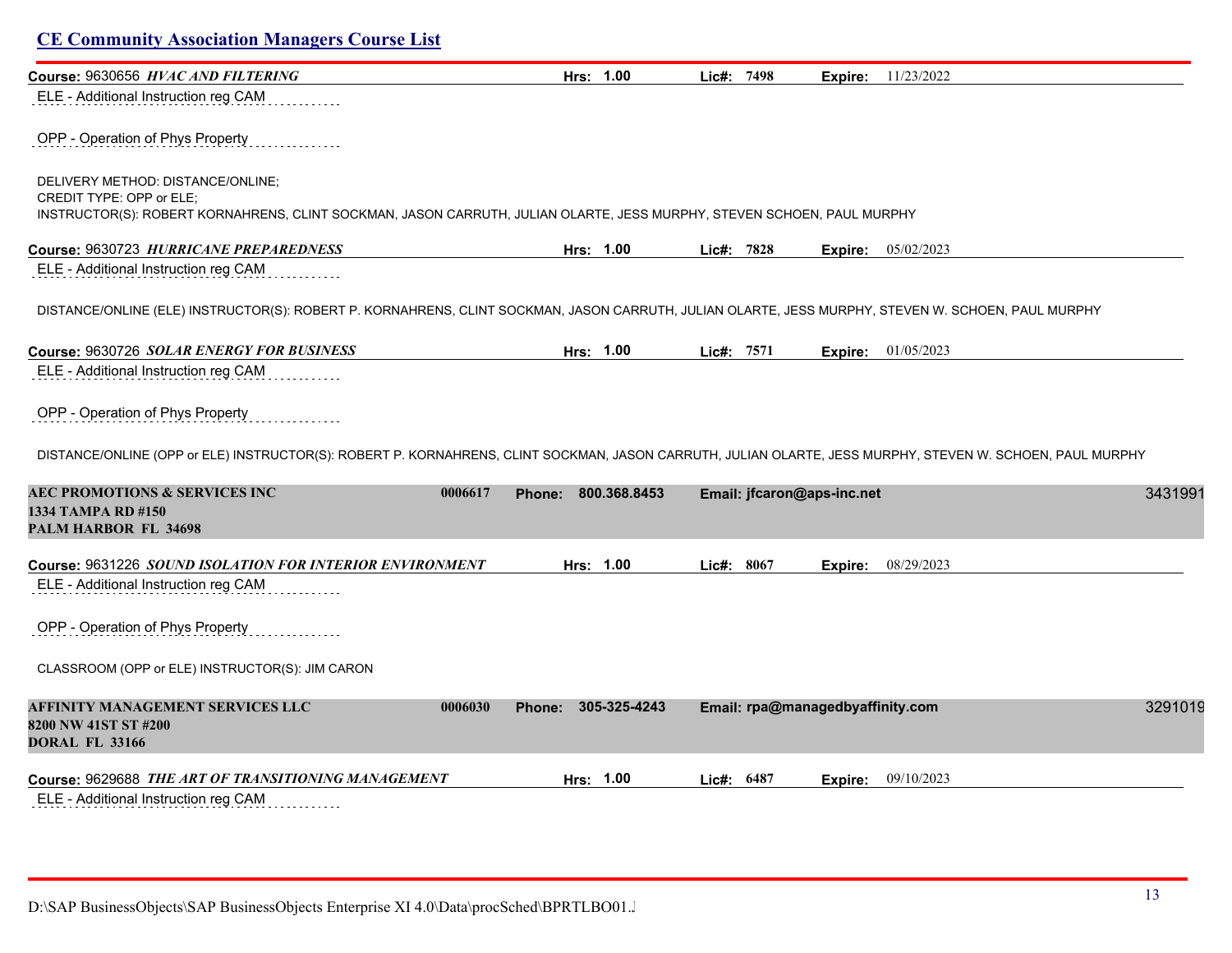# **CE Community Association Managers Course List** ...COMPANIES; CLASSROOM (ELE) INSTRUCTOR(S): RAFAEL P. AQUINO **Course:** 9631261 *ELECTIONS 101* **Hrs: 1.00 Lic#: 8103 Expire:** 09/21/2023 ELE - Additional Instruction reg CAM CLASSROOM (ELE) INSTRUCTOR(S): RAFAEL P. AQUINO **Course:** 9631262 *ELECTIONS 101* **Hrs: 1.00 Lic#: 8104 Expire:** 09/21/2023 ELE - Additional Instruction reg CAM DISTANCE/ONLINE (ELE) INSTRUCTOR(S): RAFAEL P. AQUINO **AFFINITYCPA, P.A. 0007233 Phone: 813-468-6692 Email: mike@affinitycpalife.com** 34926237 **11913 SNAPDRAGON RD TAMPA FL 33635 Course:** 9628799 *ASSOCIATION ACCOUNTING DEFIND* **Hrs: 2.00 Lic#: 5498 Expire:** 09/06/2023 ELE - Additional Instruction reg CAM IFM - Insurance (Financial Management) IFM or ELE (classroom) **Course:** 9630509 *BUDGETING FOR THE NEW NORMAL* **Hrs: 1.00 Lic#: 7351 Expire:** 08/03/2022 ELE - Additional Instruction reg CAM IFM - Insurance (Financial Management) CLASSROOM (IFM or ELE) INSTRUCTOR(S): MICHAEL G. DEMARE **Course:** 9630529 *BUDGETING FOR THE NEW NORMAL* **Hrs: 1.00 Lic#: 7367 Expire:** 08/10/2022 ELE - Additional Instruction reg CAM IFM - Insurance (Financial Management) DISTANCE/ONLINE (IFM or ELE) INSTRUCTOR(S): MICHAEL G. DEMARE **ALDEN CONTRACTING & SERVICES LLC 0007424 Phone: 407-885-2362 Email: jsanchez@aldencontracting.com** 33193418 **4424 PARKWAY COMMERCE BLVD ORLANDO FL 32808**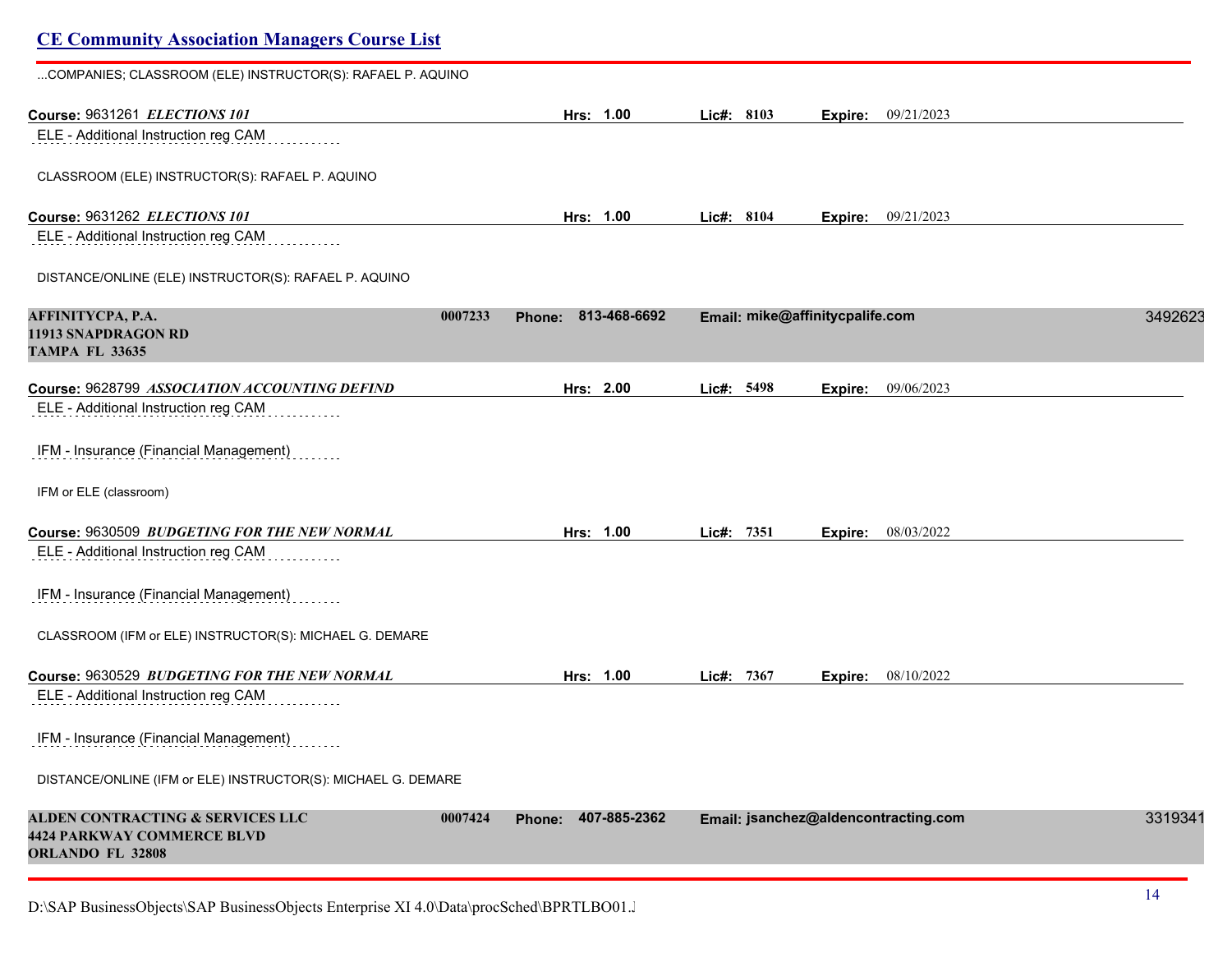| <b>CE Community Association Managers Course List</b>                                                             |                               |                                                                      |         |
|------------------------------------------------------------------------------------------------------------------|-------------------------------|----------------------------------------------------------------------|---------|
| Course: 9630988 UNDERSTANDING THE ROLE & NEED OF A CONTR                                                         | Hrs: 1.00                     | Lic#: 7833<br><b>Expire:</b> $05/12/2023$                            |         |
| ELE - Additional Instruction reg CAM                                                                             |                               |                                                                      |         |
| OPP - Operation of Phys Property                                                                                 |                               |                                                                      |         |
| DISTANCE/ONLINE (OPP or ELE) INSTRUCTOR(S): JOEL SANCHEZ, RYAN T. ROMANSKY                                       |                               |                                                                      |         |
| ALL DRY USA, LLC - ADU WATER-FIRE-MOLD-S<br>0009178<br>2600 Q QUANTUM BOULEVARD<br><b>BOYNTON BEACH FL 33426</b> | 561-757-4386<br><b>Phone:</b> | Email: enricom@alldryusa.com                                         | 3632072 |
| Course: 9631605 WATER RESTORATION IS A PROCESS                                                                   | Hrs: 1.00                     | Lic#: 8454<br>06/19/2024<br>Expire:                                  |         |
| ELE - Additional Instruction reg CAM                                                                             |                               |                                                                      |         |
| COURSE DELIVERY METHOD: CLASSROOM.<br>CATEGORY: ELECTIVE.<br><b>INSTRUCTOR: RICHARD HARDY.</b>                   |                               |                                                                      |         |
| ALLIED UNIVERSAL SECURITY<br>0008933                                                                             | Phone: 4104561949             | Email: michael.dunn@aus.com                                          | 3499870 |
| <b>4190 BELFORT RD</b><br><b>SUITE 150</b>                                                                       |                               |                                                                      |         |
| <b>JACKSONVILLE FL 32216</b>                                                                                     |                               |                                                                      |         |
| Course: 9631220 BEST PRACTICES FOR BUILDING AN RFP                                                               | Hrs: 1.00                     | Lic#: 8061<br>08/22/2023<br>Expire:                                  |         |
| ELE - Additional Instruction reg CAM                                                                             |                               |                                                                      |         |
| CLASSROOM (ELE) INSTRUCTOR(S): MICHAEL DUNN, GEORGE HENDRIX, BROOK CAGLE                                         |                               |                                                                      |         |
| Course: 9631227 MANAGING AGGRESSIVE BEHAVIOR                                                                     | Hrs: 1.00                     | Lie#: 8068<br><b>Expire:</b> $08/29/2023$                            |         |
| ELE - Additional Instruction reg CAM                                                                             |                               |                                                                      |         |
| CLASSROOM (ELE) INSTRUCTOR(S): MICHAEL DUNN, CARRIE BUCK, JAVIER VASQUEZ, GEORGE HENDRIX, BROOK CAGLE            |                               |                                                                      |         |
| ALLSTATE RESOURCE MANAGEMENT INC<br>0004645<br>6900 SW 21 COURT BLDG 9<br><b>DAVIE FL 33317</b>                  | Phone: 954.382.9766           | Email: CSullivan@Allstatemanagement.com/sweinsier@allstatem: 2558830 |         |
|                                                                                                                  | Hrs: 2.00                     | 12/30/2022<br>Lic#: 2090<br>Expire:                                  |         |
| ELE - Additional Instruction reg CAM                                                                             |                               |                                                                      |         |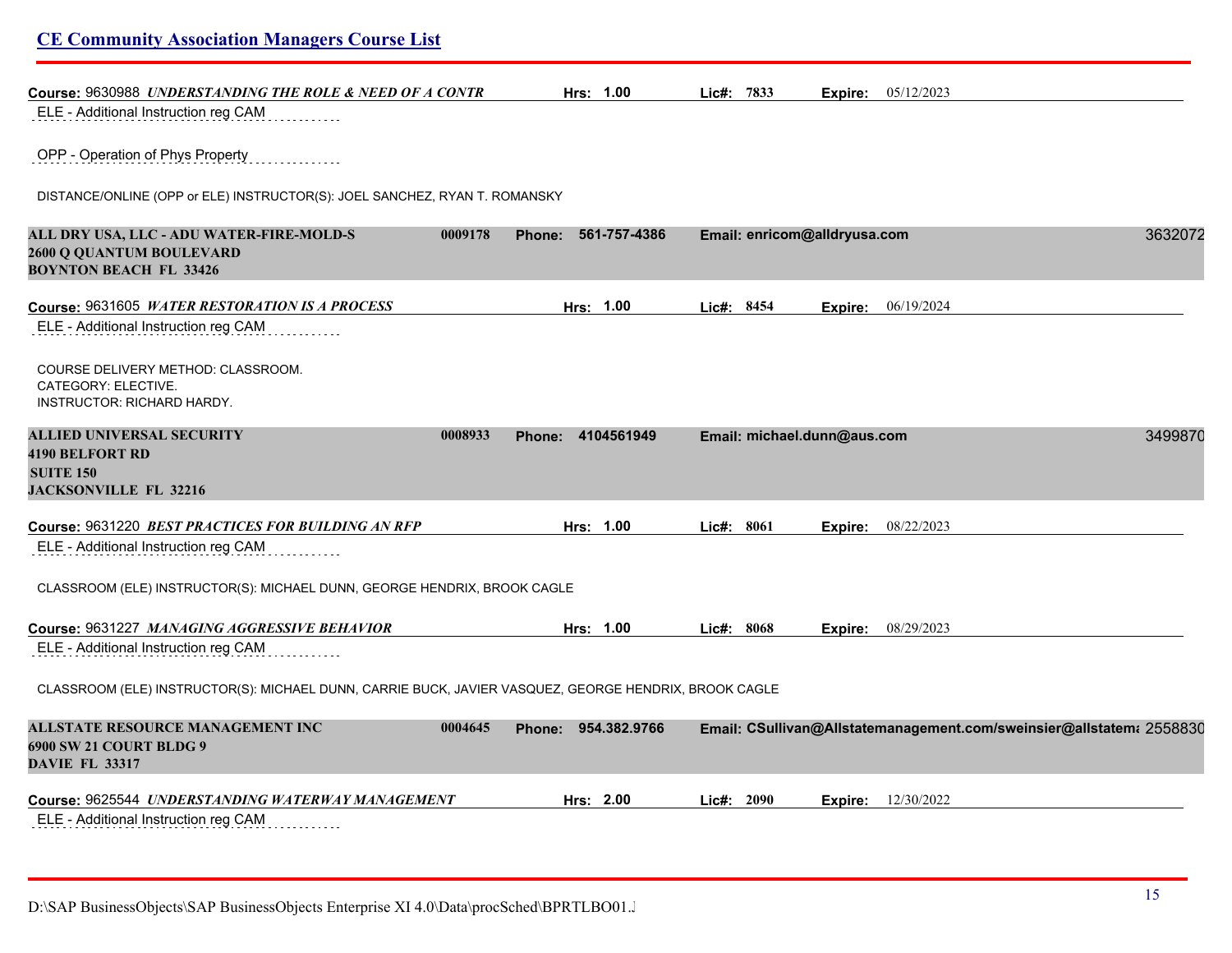| OPP - Operation of Phys Property                                                                                                                                                 |           |            |         |                           |
|----------------------------------------------------------------------------------------------------------------------------------------------------------------------------------|-----------|------------|---------|---------------------------|
| OPP or ELE (CLASSROOM)                                                                                                                                                           |           |            |         |                           |
| Course: 9625823 WATER QUALITY, FOUNTAINS AND AERATION                                                                                                                            | Hrs: 1.00 | Lic#: 2400 |         | <b>Expire:</b> 02/07/2024 |
| ELE - Additional Instruction reg CAM                                                                                                                                             |           |            |         |                           |
| OPP - Operation of Phys Property                                                                                                                                                 |           |            |         |                           |
| OPP or ELE, (CLASSROOM) INSTRUCTOR(S): STEVEN WEINSIER, ANDY FUHRMAN, STEPHEN MONTGOMERY, WENDY SHAW, ANDREW ROBERTS, COLLEEN SULLIVAN, EMILIA DUQUE, TIM BF<br><b>BOB CAREW</b> |           |            |         |                           |
| Course: 9625824 STORMWATER SYSTEMS                                                                                                                                               | Hrs: 1.00 | Lic#: 2401 | Expire: | 02/09/2024                |
| ELE - Additional Instruction reg CAM                                                                                                                                             |           |            |         |                           |
| OPP - Operation of Phys Property                                                                                                                                                 |           |            |         |                           |
| OPP, (CLASSROOM)                                                                                                                                                                 |           |            |         |                           |
| Course: 9625825 PLANTS FOR LAKE WATER QUALITY FLORIDA FR                                                                                                                         | Hrs: 1.00 | Lic#: 2402 | Expire: | 02/09/2024                |
| ELE - Additional Instruction reg CAM                                                                                                                                             |           |            |         |                           |
| OPP - Operation of Phys Property                                                                                                                                                 |           |            |         |                           |
| OPP OR ELE, (CLASSROOM)                                                                                                                                                          |           |            |         |                           |
| Course: 9625874 FLORIDA FISH;FISH STOCKING AND THE AQUAT                                                                                                                         | Hrs: 1.00 | Lic#: 2450 |         | <b>Expire:</b> 03/09/2024 |
| ELE - Additional Instruction reg CAM                                                                                                                                             |           |            |         |                           |
| OPP - Operation of Phys Property                                                                                                                                                 |           |            |         |                           |
| OPP, (CLASSROOM)                                                                                                                                                                 |           |            |         |                           |
| Course: 9625875 LAKE MAINTENANCE CONTROLLING WEEDS,                                                                                                                              | Hrs: 1.00 | Lic#: 2451 |         | <b>Expire:</b> 03/09/2024 |
| ELE - Additional Instruction reg CAM                                                                                                                                             |           |            |         |                           |
|                                                                                                                                                                                  |           |            |         |                           |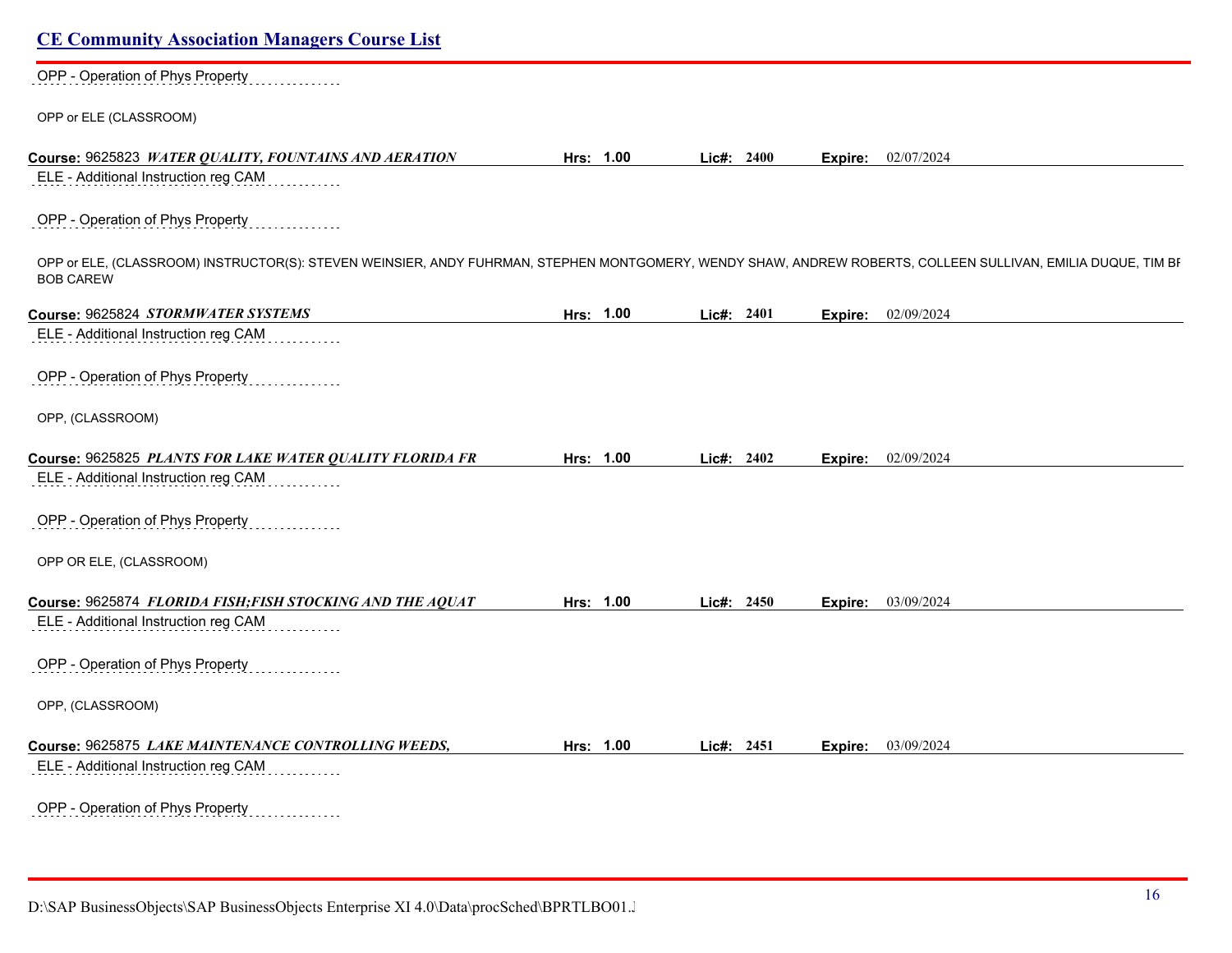| <b>CE Community Association Managers Course List</b>                                       |           |            |                       |  |
|--------------------------------------------------------------------------------------------|-----------|------------|-----------------------|--|
| ALGAE AND AQUATIC PES.<br>OPP, (CLASSROOM)                                                 |           |            |                       |  |
| Course: 9625936 MITIGATION                                                                 | Hrs: 1.00 | Lic#: 2514 | 05/25/2024<br>Expire: |  |
| ELE - Additional Instruction reg CAM                                                       |           |            |                       |  |
| OPP - Operation of Phys Property                                                           |           |            |                       |  |
| OPP, (CLASSROOM)                                                                           |           |            |                       |  |
| Course: 9626370 THE BASICS OF PROPER TREE PRUNING & PALM                                   | Hrs: 1.00 | Lic#: 2955 | 12/06/2023<br>Expire: |  |
| ELE - Additional Instruction reg CAM                                                       |           |            |                       |  |
| OPP - Operation of Phys Property                                                           |           |            |                       |  |
| <b>TRIMMING</b>                                                                            |           |            |                       |  |
| OPP or ELE (classroom)                                                                     |           |            |                       |  |
| Course: 9626371 THE BENEFITS OF TREES; TREE & PALM<br>ELE - Additional Instruction reg CAM | Hrs: 3.00 | Lic#: 2956 | 12/06/2023<br>Expire: |  |
|                                                                                            |           |            |                       |  |
| OPP - Operation of Phys Property                                                           |           |            |                       |  |
| HEALTH CARE AND PRUNING BASICS                                                             |           |            |                       |  |
| OPP or ELE (classroom)                                                                     |           |            |                       |  |
| Course: 9626437 PREDATOR vs. ALIEN, UNDERSTANDING                                          | Hrs: 1.00 | Lic#: 3027 | 03/07/2024<br>Expire: |  |
| ELE - Additional Instruction reg CAM                                                       |           |            |                       |  |

OPP - Operation of Phys Property . . . . . . . . . . .

BIOLOGICAL CONTROLS OPP or ELE (classroom)

#### **Course:** 9626461 *SMART IRRIGATION* **Hrs: 1.00 Lic#: 3059 Expire:** 04/26/2024

ELE - Additional Instruction reg CAM . . . . . . . .

OPP - Operation of Phys Property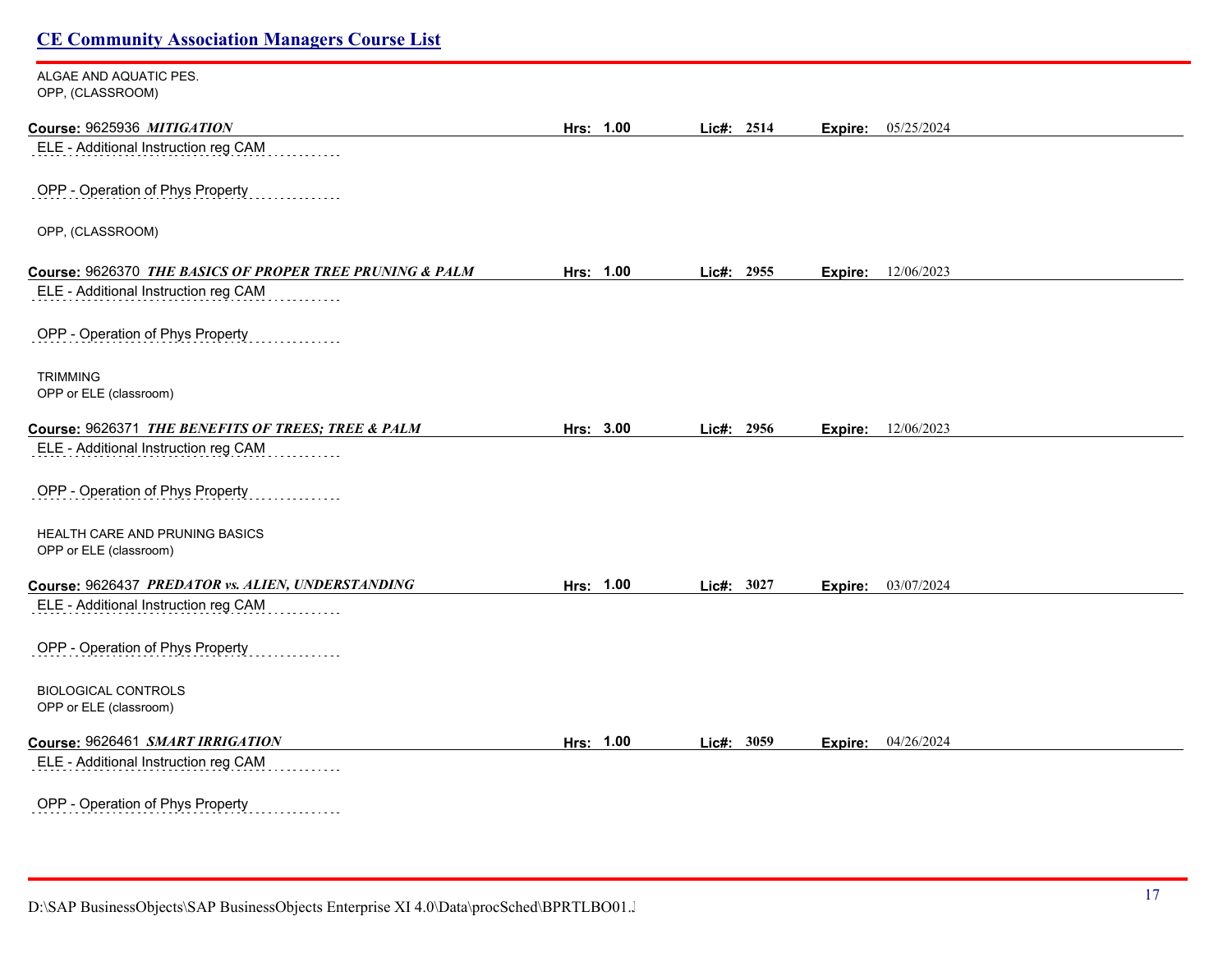OPP or ELE (classroom)

INSTRUCTOR(S): STEVEN WEINSIER, ANDY FUHRMAN, STEPHEN MONTGOMERY, WENDY SHAW, ANDREW ROBERTS, COLLEEN SULLIVAN, ROSE BECHARD-BUTMAN, BOB CAREW

| Course: 9626635 IRRIGATION 101                                                                                                                                                                                             | Hrs: 1.00 |            | Lic#: 3268 |         | <b>Expire:</b> 11/01/2022 |
|----------------------------------------------------------------------------------------------------------------------------------------------------------------------------------------------------------------------------|-----------|------------|------------|---------|---------------------------|
| ELE - Additional Instruction reg CAM                                                                                                                                                                                       |           |            |            |         |                           |
| OPP - Operation of Phys Property                                                                                                                                                                                           |           |            |            |         |                           |
| OPP OR ELECTIVE<br><b>CLASSROOM</b>                                                                                                                                                                                        |           |            |            |         |                           |
| Course: 9627126 ELIMINATING UNNECESSARY FLOODING ON                                                                                                                                                                        | Hrs: 2.00 | Lic#: 3781 |            | Expire: | 01/29/2024                |
| ELE - Additional Instruction reg CAM                                                                                                                                                                                       |           |            |            |         |                           |
| OPP - Operation of Phys Property                                                                                                                                                                                           |           |            |            |         |                           |
| <b>COMMERCIAL/INDUSTRIAL PROPERTIES</b><br>OPP or ELE (CLASSROOM) INSTRUCTOR(S): STEVEN WEINSIER, ANDY FUHRMAN, STEPHEN MONTGOMERY, WENDY SHAW, ANDREW ROBERTS, COLLEEN SULLIVAN, EMILIA DUQUE, TIM BR<br><b>BOB CAREW</b> |           |            |            |         |                           |
| Course: 9627510 MANAGING FLOOD WATER: THE DO'S & DON'T                                                                                                                                                                     | Hrs: 1.00 |            | Lic#: 4174 | Expire: | 12/30/2022                |
| ELE - Additional Instruction reg CAM                                                                                                                                                                                       |           |            |            |         |                           |
| OPP - Operation of Phys Property                                                                                                                                                                                           |           |            |            |         |                           |
| <b>RIGHT OF WAYS &amp; DRAINAGE EASEMENTS</b><br>OPP or ELE (classroom)                                                                                                                                                    |           |            |            |         |                           |
| Course: 9627610 INTEGRATED PEST MANAGEMENT AND                                                                                                                                                                             | Hrs: 1.00 |            | Lic#: 4280 | Expire: | 03/26/2023                |
| ELE - Additional Instruction reg CAM                                                                                                                                                                                       |           |            |            |         |                           |
| OPP - Operation of Phys Property                                                                                                                                                                                           |           |            |            |         |                           |
| OPP OR ELECTIVE; CLASSROOM<br>BIOLOGICAL CONTROLS                                                                                                                                                                          |           |            |            |         |                           |
| Course: 9628717 AQUATIC RESOURCE MANAGEMENT                                                                                                                                                                                | Hrs: 1.00 |            | Lic#: 5418 | Expire: | 07/31/2023                |
| ELE - Additional Instruction reg CAM                                                                                                                                                                                       |           |            |            |         |                           |
| OPP - Operation of Phys Property                                                                                                                                                                                           |           |            |            |         |                           |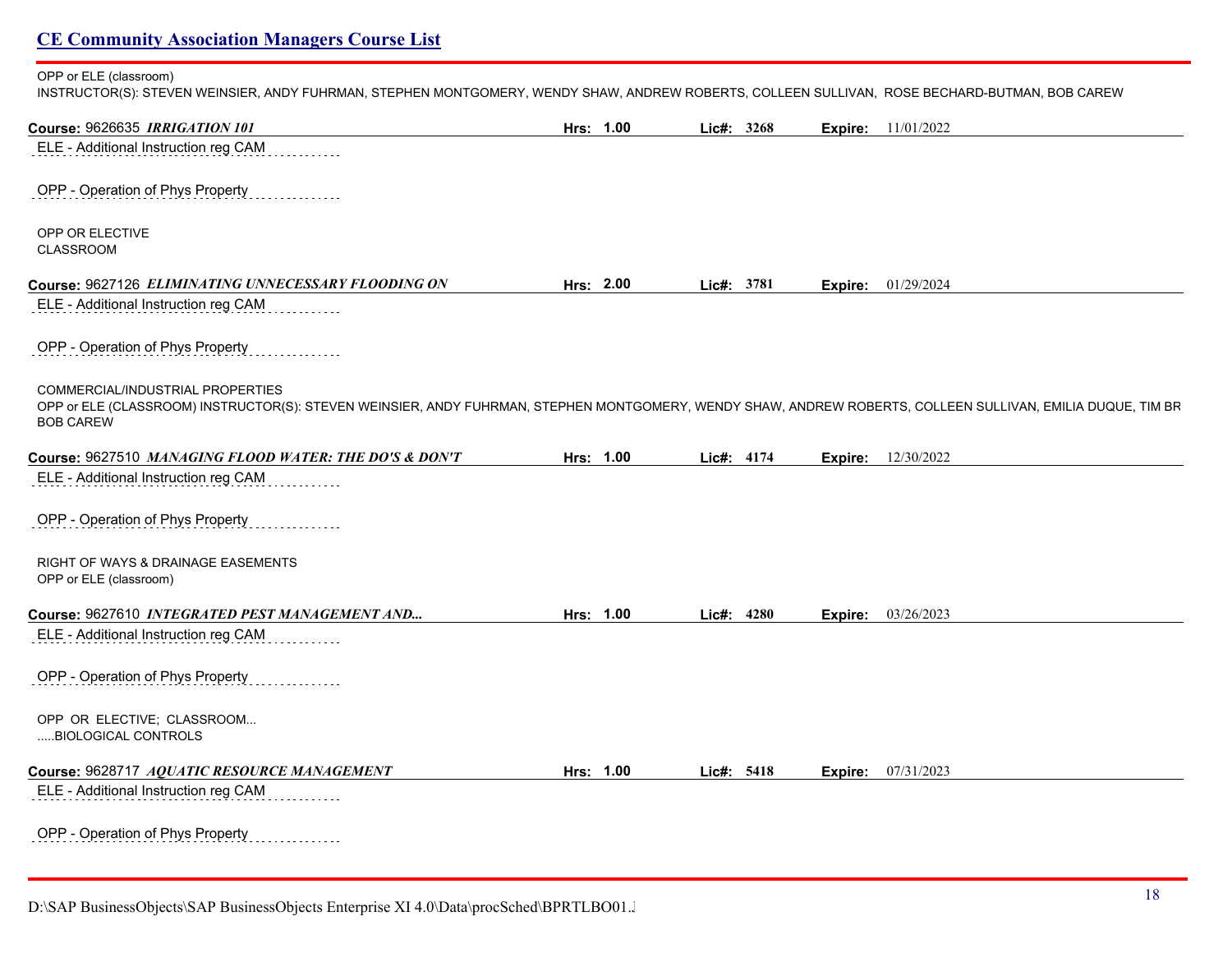| OPP or ELE (classroom)                                                                                                                                                                                     |           |            |                           |  |
|------------------------------------------------------------------------------------------------------------------------------------------------------------------------------------------------------------|-----------|------------|---------------------------|--|
|                                                                                                                                                                                                            |           |            |                           |  |
| Course: 9629011 SO YOU LIVE ON A LAKE?<br>ELE - Additional Instruction reg CAM                                                                                                                             | Hrs: 1.00 | Lic#: 5727 | 03/26/2024<br>Expire:     |  |
|                                                                                                                                                                                                            |           |            |                           |  |
| OPP - Operation of Phys Property                                                                                                                                                                           |           |            |                           |  |
| CLASSROOM;OPP OR ELE;INSTRUCTORS: STEVEN WEINSIER, ANDY FUHRMAN, STEPHEN MONTGOMERY, WENDY SHAW, ANDREW ROBERTS, COLLEEN SULLIVAN, ROSE BECHARD-BUTMA<br>VAREW.                                            |           |            |                           |  |
| Course: 9629511 TRENCHLESS PIPE REPAIR                                                                                                                                                                     | Hrs: 1.00 | Lic#: 6290 | <b>Expire:</b> 05/13/2023 |  |
| ELE - Additional Instruction reg CAM                                                                                                                                                                       |           |            |                           |  |
| OPP - Operation of Phys Property                                                                                                                                                                           |           |            |                           |  |
| CLASSROOM (OPP or ELE) INSTRUCTOR(S): STEVEN WEINSIER, STEPHEN MONTGOMERY, ANDREW ROBERTS, EMILIA DUQUE, TIM BRENNISON, ROSE BECHARD-BUTMAN, BOB CAREW, CO<br>SULLIVAN, WENDY SHAW, ANDY FUHRMSAN          |           |            |                           |  |
| Course: 9629522 BEACH RESTORATION - LET'S GO TO                                                                                                                                                            | Hrs: 1.00 | Lic#: 6305 | 05/16/2023<br>Expire:     |  |
| ELE - Additional Instruction reg CAM                                                                                                                                                                       |           |            |                           |  |
| OPP - Operation of Phys Property                                                                                                                                                                           |           |            |                           |  |
| THE BEACH!; CLASSROOM (OPP or ELE) INSTRUCTOR(S): STEVEN WEINSIER, ANDY FUHRMAN, STEPHEN MONTGOMERY, WENDY SHAW, ANDREW ROBERTS, COLLEEN SULLIVAN, EMILIA<br>TIM BRENNISON, ROSE BECHARD-BUTMAN, BOB CAREW |           |            |                           |  |
| Course: 9629614 LET'S GO TO THE BEACH                                                                                                                                                                      | Hrs: 1.00 | Lic#: 6424 | Expire: 08/04/2023        |  |
| ELE - Additional Instruction reg CAM                                                                                                                                                                       |           |            |                           |  |
| CLASSROOM (ELE) INSTRUCTOR(S): STEVEN WEINSIER, ANDY FUHRMAN, STEPHEN MONTGOMERY, WENDY SHAW, ANDREW ROBERTS, COLLEEN SULLIVAN, EMILLA DUQUE, TIM BRENNIS<br>BECHARD-BUTMAN, BOB CAREW.                    |           |            |                           |  |
| Course: 9630984 SMART IRRIGATION                                                                                                                                                                           | Hrs: 1.00 | Lic#: 7829 | <b>Expire:</b> 05/02/2023 |  |
|                                                                                                                                                                                                            |           |            |                           |  |
| ELE - Additional Instruction reg CAM                                                                                                                                                                       |           |            |                           |  |
| OPP - Operation of Phys Property                                                                                                                                                                           |           |            |                           |  |
| CLASSROOM (OPP or ELE) INSTRUCTOR(S): STEVEN WEINSIER, ANDY FUHRMAN, STEPHEN MONTGOMERY, WENDY SHAW, ANDREW ROBERTS, COLLEEN SULLIVAN, TIM BRENNISON, BOB                                                  |           |            |                           |  |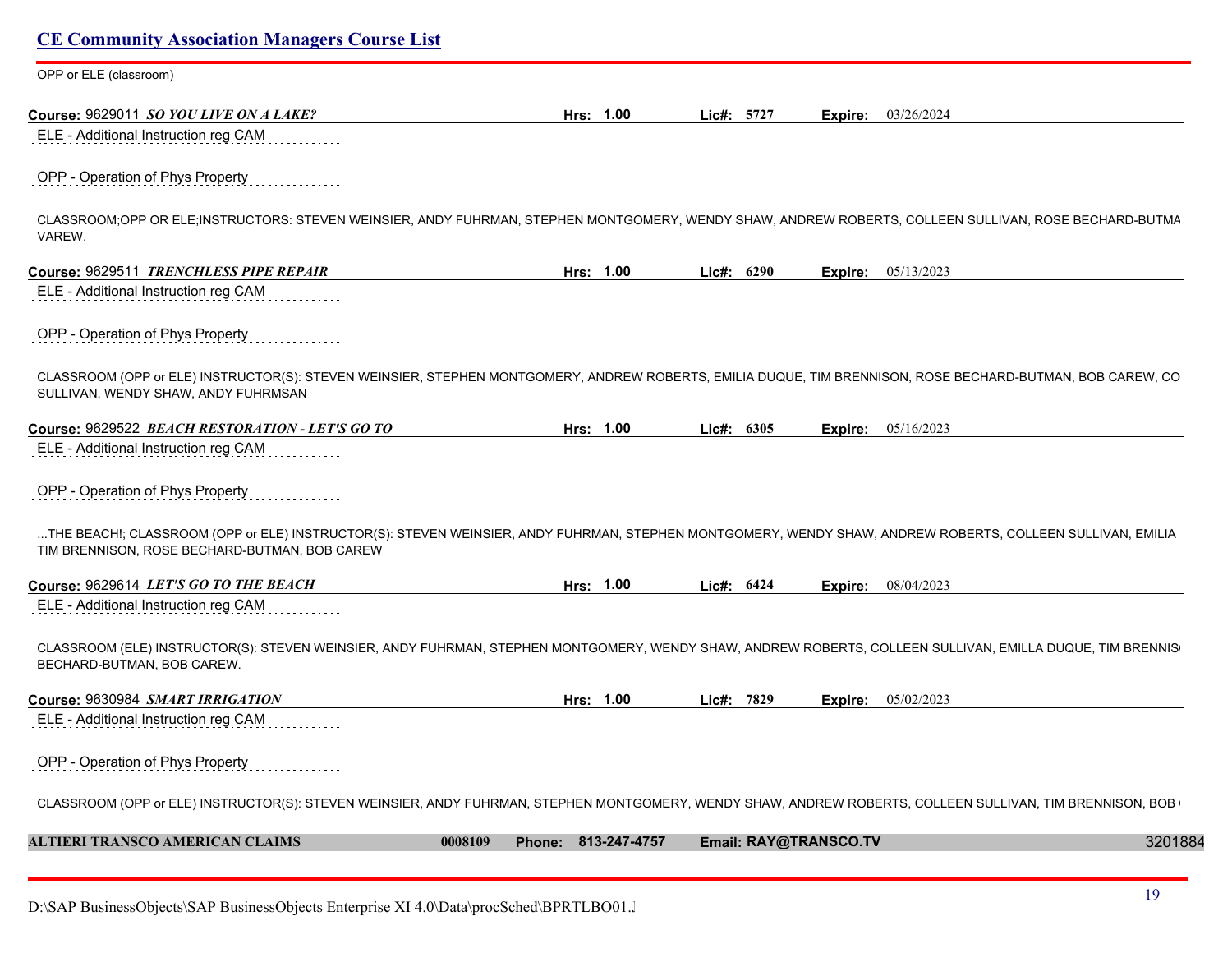| СЕ Соннципту твоеспитон втанается Сойтве Евг                                                                                                                                                                                |         |                     |       |              |                          |                                             |         |
|-----------------------------------------------------------------------------------------------------------------------------------------------------------------------------------------------------------------------------|---------|---------------------|-------|--------------|--------------------------|---------------------------------------------|---------|
| 400 N TAMPA ST STE 1850<br><b>TAMPA FL 33602</b>                                                                                                                                                                            |         |                     |       |              |                          |                                             |         |
| Course: 9629667 HANDLING PROPERTY INSURANCE CLAIMS                                                                                                                                                                          |         | Hrs: 2.00           |       | Lic#: 6468   | Expire:                  | 09/03/2023                                  |         |
| ELE - Additional Instruction reg CAM                                                                                                                                                                                        |         |                     |       |              |                          |                                             |         |
| OPP - Operation of Phys Property                                                                                                                                                                                            |         |                     |       |              |                          |                                             |         |
| DO'S & DON'TS; CLASSROOM (OPP or ELE) INSTRUCTOR(S): RAYMOND A. ALTIERI III, RAYMOND A. ALTIERI JR, CRAIG J. KOBEL                                                                                                          |         |                     |       |              |                          |                                             |         |
|                                                                                                                                                                                                                             |         | Hrs: 1.00           |       | Lie#: 6535   |                          | Expire: 10/02/2023                          |         |
| ELE - Additional Instruction reg CAM                                                                                                                                                                                        |         |                     |       |              |                          |                                             |         |
| OPP - Operation of Phys Property                                                                                                                                                                                            |         |                     |       |              |                          |                                             |         |
| DO'S & DON'TS; CLASSROOM (OPP or ELE) INSTRUCTOR(S): RAYMOND A ALTIERI III, RAYMOND A ALTIERI JR, CRAIG J. KOBEL                                                                                                            |         |                     |       |              |                          |                                             |         |
| Course: 9630285 HANDLING PROPERTY INSURANCE CLAIMS                                                                                                                                                                          |         | Hrs: 2.00           |       | Lic#: $7128$ |                          | <b>Expire:</b> 06/07/2024                   |         |
| ELE - Additional Instruction reg CAM                                                                                                                                                                                        |         |                     |       |              |                          |                                             |         |
| OPP - Operation of Phys Property                                                                                                                                                                                            |         |                     |       |              |                          |                                             |         |
| DO'S AND DON'TS; DISTANCE/ONLINE (OPP or ELE) INSTRUCTOR(S): RAYMOND A. ALTIERI III, CRAIG J. KOBEL, RAYMOND A. ALTIERI JR, JAY R. KRAMER, MAEGAN S. CHAPMAN, PETER<br>SOWISDRAL, MARK D'AMICO, DANIEL R. GIBBS, KYLE BOSCH |         |                     |       |              |                          |                                             |         |
| AMERICAN BUILDING CONTRACTORS INSURANCE                                                                                                                                                                                     | 0008737 | Phone: 9522925677   |       |              | Email: wayne@abc-usa.com |                                             | 3422560 |
| <b>2960 JUDICIAL ROAD</b><br><b>SUITE 100</b>                                                                                                                                                                               |         |                     |       |              |                          |                                             |         |
| <b>BURNSVILLE MN 55337</b>                                                                                                                                                                                                  |         |                     |       |              |                          |                                             |         |
| Course: 9630993 THE PERFECT STORM                                                                                                                                                                                           |         | Hrs: 1.00           | Lic#: | 7838         | Expire:                  | 05/17/2023                                  |         |
| ELE - Additional Instruction reg CAM                                                                                                                                                                                        |         |                     |       |              |                          |                                             |         |
| HR.                                                                                                                                                                                                                         |         |                     |       |              |                          |                                             |         |
| DISTANCE/ONLINE (HR or ELE) INSTRUCTOR(S): WAYNE SRSEN                                                                                                                                                                      |         |                     |       |              |                          |                                             |         |
| AMERICAN MOMENTUM BANK<br><b>5540 5540 FRUITVILLE RD</b>                                                                                                                                                                    | 0007500 | Phone: 239-219-5603 |       |              |                          | Email: HKARAMITSOS@AMERICANMOMENTUMBANK.COM | 3431803 |

**SARASOTA FL 34232**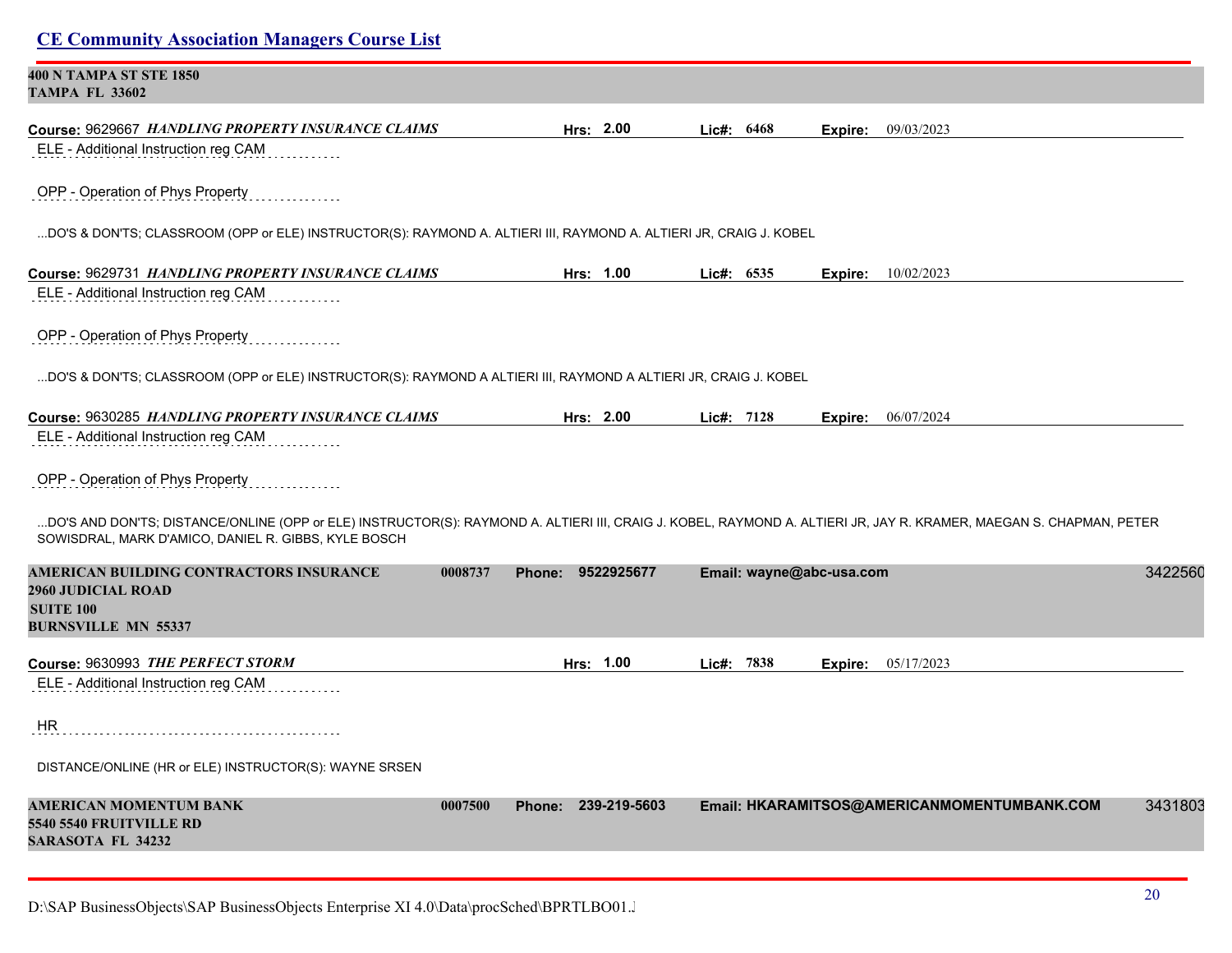| <b>CE Community Association Managers Course List</b>                                                                                                    |                          |                     |            |                                  |                                   |         |
|---------------------------------------------------------------------------------------------------------------------------------------------------------|--------------------------|---------------------|------------|----------------------------------|-----------------------------------|---------|
| Course: 9630710 ASSOCIATION TECHNOLOGY SOLUTIONS                                                                                                        |                          | Hrs: 1.00           | Lic#: 7556 | Expire:                          | 12/17/2022                        |         |
| ELE - Additional Instruction reg CAM                                                                                                                    |                          |                     |            |                                  |                                   |         |
| IFM - Insurance (Financial Management)                                                                                                                  |                          |                     |            |                                  |                                   |         |
| DISTANCE/ONLINE (IFM or ELE) INSTRUCTOR(S): HEATHER KARAMITSOS                                                                                          |                          |                     |            |                                  |                                   |         |
| <b>ANDREA NORTHROP</b><br><b>1200 UNIV BLVD STE 200</b><br><b>JUPITER FL 33458</b>                                                                      | 0005458<br><b>Phone:</b> | 561-329-6106        |            |                                  | Email: ANDREA.NORTHROP@IOAUSA.COM | 2124851 |
| Course: 9630492 FLOOD IS DRY                                                                                                                            |                          | Hrs: 1.00           | Lic#: 7334 | Expire:                          | 07/28/2022                        |         |
| ELE - Additional Instruction reg CAM                                                                                                                    |                          |                     |            |                                  |                                   |         |
| IFM - Insurance (Financial Management)                                                                                                                  |                          |                     |            |                                  |                                   |         |
| DISTANCE/ONLINE (IFM or ELE) INSTRUCTOR(S): ANDREA C. NORTHROP, MICHELLE NEWTON                                                                         |                          |                     |            |                                  |                                   |         |
| <b>ANGIUS &amp; TERRY, LLP</b><br>2708 ALTERNATE 19 NORTH<br><b>SUITE 700</b><br><b>PALM HARBOR FL 34683</b>                                            | 0006354                  | Phone: 727-474-0200 |            | Email: dvandijk@angius-terry.com |                                   | 2659461 |
| Course: 9627530 HOW TO MASTER THE ONE HOUR BOARD MEETING                                                                                                |                          | Hrs: 2.00           | Lic#: 4197 | Expire:                          | 01/15/2023                        |         |
| ELE - Additional Instruction reg CAM                                                                                                                    |                          |                     |            |                                  |                                   |         |
| HR.                                                                                                                                                     |                          |                     |            |                                  |                                   |         |
| HR or ELE (classroom)<br>Instructor(s):PAUL P. TERRY JR, STEPHEN HAUPTMAN, SAM CHON, BRADLEY ROTHENBERG, JACK TAYLOR, LAURIE SHRADER, DIANA ZYAS-BAZAN  |                          |                     |            |                                  |                                   |         |
| Course: 9627711 POWER HOUR: THE ONE HOUR BOARD MEETING                                                                                                  |                          | Hrs: 1.00           | Lie#: 4386 |                                  | Expire: 07/16/2023                |         |
| ELE - Additional Instruction reg CAM                                                                                                                    |                          |                     |            |                                  |                                   |         |
| HR                                                                                                                                                      |                          |                     |            |                                  |                                   |         |
| HR or ELE (classroom)<br>Instructor(s): PAUL P. TERRY JR, STEPHEN HAUPTMAN, SAM CHON, BRADLEY ROTHENBERG, JACK TAYLOR, LAURIE SHRADER, DIANA ZYAS-BAZAN |                          |                     |            |                                  |                                   |         |
| Course: 9627738 STRESS LESS IN THE WORKPLACE                                                                                                            |                          | Hrs: 1.00           | Lic#: 4414 | Expire:                          | 08/05/2023                        |         |
| ELE - Additional Instruction reg CAM                                                                                                                    |                          |                     |            |                                  |                                   |         |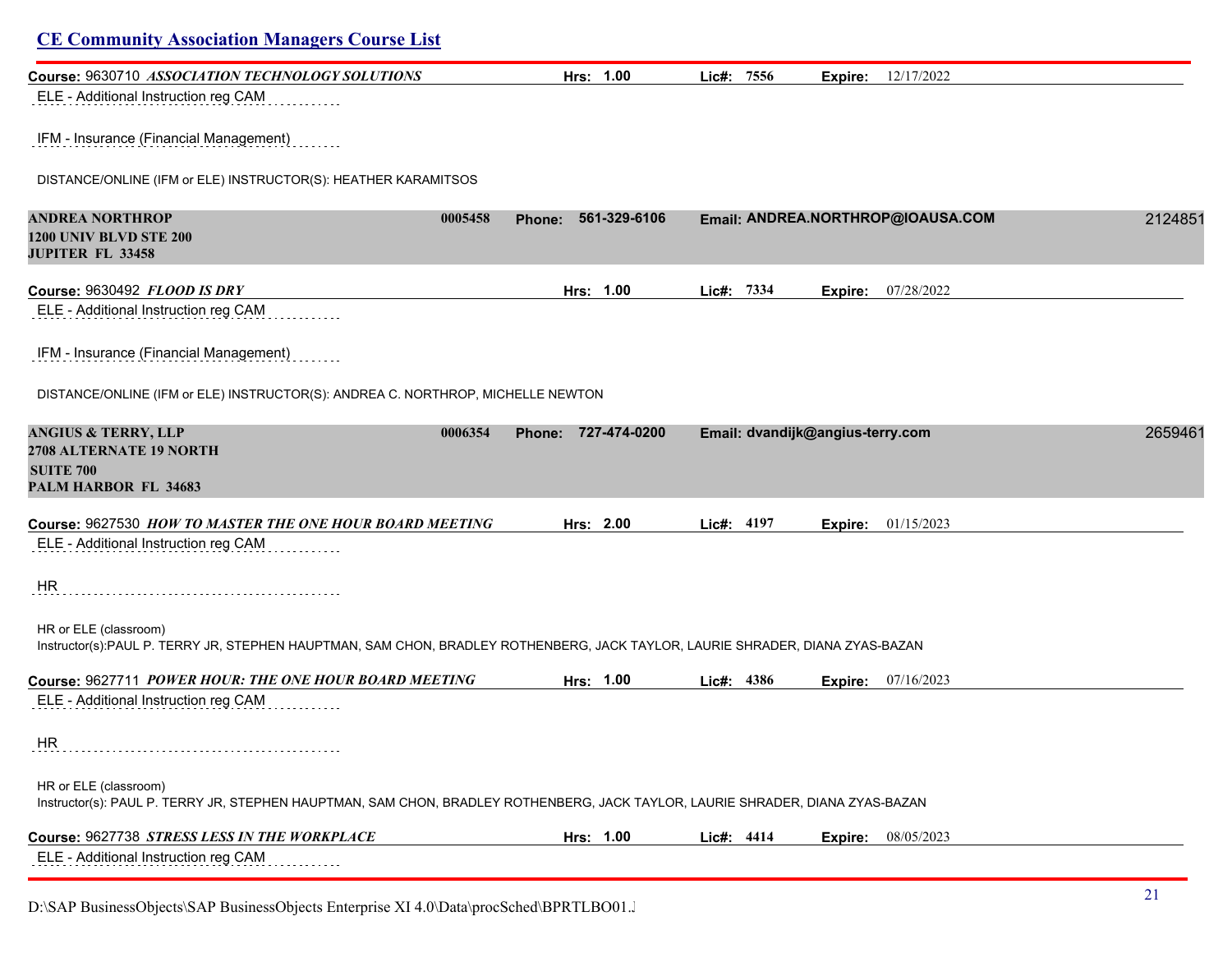| HR                                                                                                                                                                                                                                               |           |            |                             |
|--------------------------------------------------------------------------------------------------------------------------------------------------------------------------------------------------------------------------------------------------|-----------|------------|-----------------------------|
| HR or ELE (classroom)<br>Instructor(s): PAUL P. TERRY JR, STEPHEN HAUPTMAN, SAM CHON, BRADLEY ROTHENBERG, JACK TAYLOR, LAURIE SHRADER, DIANA ZYAS-BAZAN                                                                                          |           |            |                             |
| Course: 9627758 STRESS LESS IN THE WORKPLACE                                                                                                                                                                                                     | Hrs: 2.00 | Lic#: 4435 | <b>Expire:</b> $08/19/2023$ |
| ELE - Additional Instruction reg CAM                                                                                                                                                                                                             |           |            |                             |
| HR.                                                                                                                                                                                                                                              |           |            |                             |
| HR or ELE (classroom)<br>Instructor(s): PAUL P. TERRY JR, STEPHEN HAUPTMAN, SAM CHON, BRADLEY ROTHENBERG, JACK TAYLOR, LAURIE SHRADER, DIANA ZYAS-BAZAN                                                                                          |           |            |                             |
| Course: 9627804 NAVIGATING ETHICAL MINEFIELDS OF                                                                                                                                                                                                 | Hrs: 1.00 | Lie#: 4496 | <b>Expire:</b> 09/08/2023   |
| ELE - Additional Instruction reg CAM                                                                                                                                                                                                             |           |            |                             |
| HR.                                                                                                                                                                                                                                              |           |            |                             |
| COMMUNITY ASSOC MANAGEMENT                                                                                                                                                                                                                       |           |            |                             |
|                                                                                                                                                                                                                                                  |           |            |                             |
|                                                                                                                                                                                                                                                  |           |            |                             |
|                                                                                                                                                                                                                                                  | Hrs: 1.00 | Lic#: 6864 | Expire: 03/31/2024          |
| HR or ELE (classroom)<br>Instructor(s): PAUL P. TERRY JR, STEPHEN HAUPTMAN, SAM CHON, BRADLEY ROTHENBERG, JACK TAYLOR, LAURIE SHRADER, DIANA ZYAS-BAZAN<br>Course: 9630022 NAVIGATING ETHICAL MINEFIELDS<br>ELE - Additional Instruction reg CAM |           |            |                             |
| HR                                                                                                                                                                                                                                               |           |            |                             |
| OF ASSOCIATION MANAGEMENT; DISTANCE/ONLINE (HR or ELE) INSTRUCTOR(S): PAUL P. TERRY JR, STEPHEN HAUPTMAN, SAM CHON, BRADLEY ROTHENBERG, JACK TAYLOR, LAURIE S<br>DIANA ZYAS-BAZAN                                                                |           |            |                             |
|                                                                                                                                                                                                                                                  | Hrs: 1.00 | Lic#: 6900 | Expire: 04/09/2024          |
| Course: 9630059 STRESS LESS IN THE WORK PLACE<br>ELE - Additional Instruction reg CAM                                                                                                                                                            |           |            |                             |
| <b>HR</b>                                                                                                                                                                                                                                        |           |            |                             |
| DISTANCE/ONLINE (HR or ELE) INSTRUCTOR(S): PAUL P. TERRY JR, STEPHEN HAUPTMAN, SAM CHON, BRADLEY ROTHENBERG, JACK TAYLOR, LAURIE SHRADER, DIANA ZYAS-BAZAN                                                                                       |           |            |                             |
| <b>Course: 9630095 POWER HOUR: HOW TO MASTER THE ONE HOUR</b>                                                                                                                                                                                    | Hrs: 1.00 | Lic#: 6938 | <b>Expire:</b> $04/19/2024$ |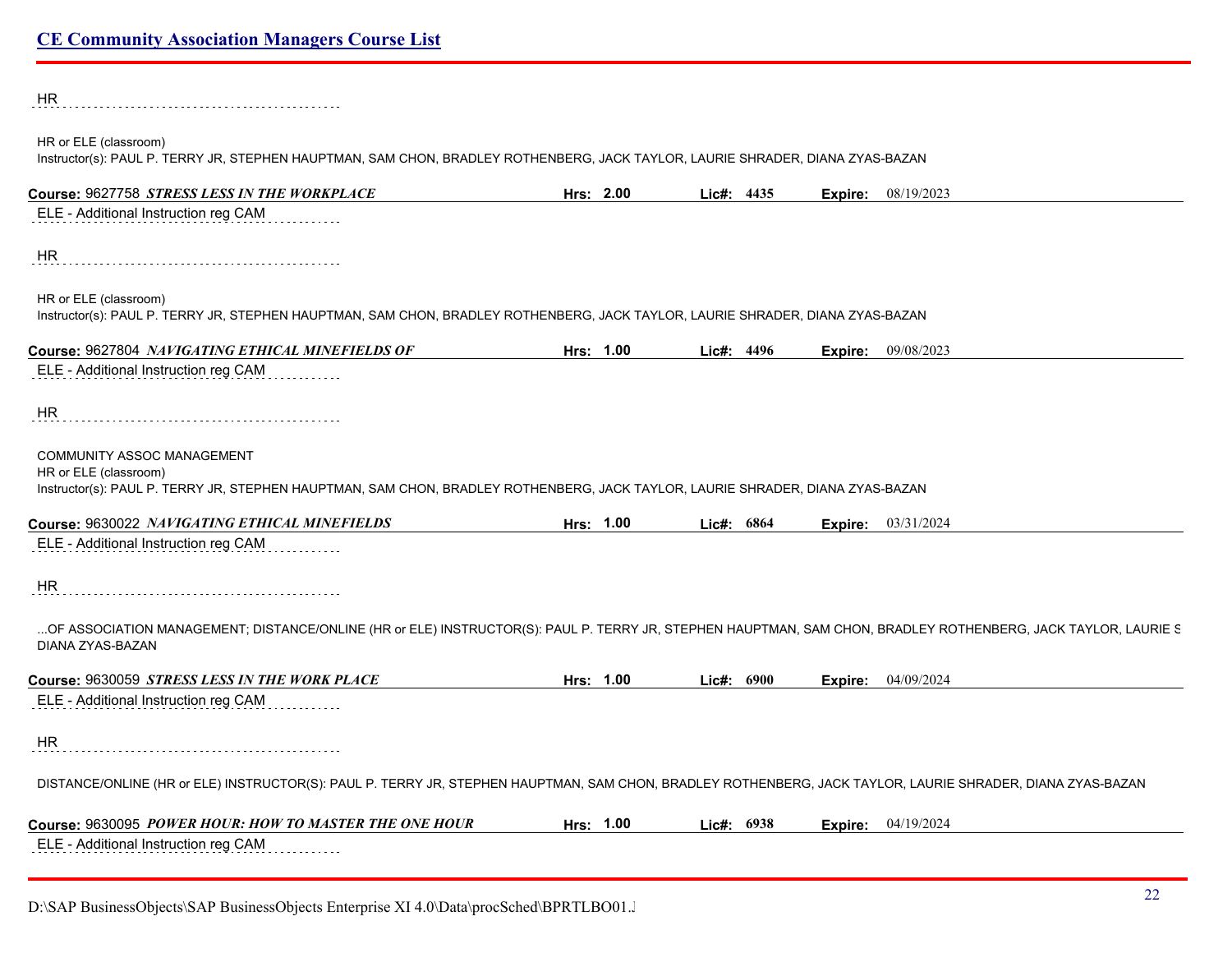HR 

...BOARD MEETING; DISTANCE/ONLINE (HR or ELE) INSTRUCTOR(S): PAUL P. TERRY JR, STEPHEN HAUPTMAN, SAM CHON, BRADLEY ROTHENBERG, JACK TAYLOR, LAURIE SHRADER, DIAN, ZYAS-BAZAN

| Course: 9630097 TAKING CONTROL OF ASSOCIATION TRANSITION                                                                                                    | Hrs: 2.00 | Lic#: 6940 | Expire: | 04/19/2024                |
|-------------------------------------------------------------------------------------------------------------------------------------------------------------|-----------|------------|---------|---------------------------|
| ELE - Additional Instruction reg CAM                                                                                                                        |           |            |         |                           |
| HR                                                                                                                                                          |           |            |         |                           |
| DISTANCE/ONLINE (HR or ELE) INSTRUCTOR(S): PAUL P. TERRY JR, STEPHEN HAUPTMAN, SAM CHON, BRADLEY ROTHENBERG, JACK TAYLOR, LAURIE SHRADER, DIANA ZYAS-BAZAN  |           |            |         |                           |
| Course: 9630708 EVERYTHING YOU NEED TO KNOW ABOUT CONSTR                                                                                                    | Hrs: 1.00 | Lic#: 7554 |         | <b>Expire:</b> 12/17/2022 |
| ELE - Additional Instruction reg CAM                                                                                                                        |           |            |         |                           |
| OPP - Operation of Phys Property                                                                                                                            |           |            |         |                           |
| DISTANCE/ONLINE (OPP or ELE) INSTRUCTOR(S): PAUL P. TERRY JR, STEPHEN HAUPTMAN, SAM CHON, BRADLEY ROTHENBERG, JACK TAYLOR, LAURIE SHRADER, DIANA ZYAS-BAZAN |           |            |         |                           |
| Course: 9630709 EVERYTHING YOU NEED TO KNOW ABOUT CONSTR                                                                                                    | Hrs: 1.00 | Lic#: 7555 | Expire: | 12/17/2022                |
| ELE - Additional Instruction reg CAM                                                                                                                        |           |            |         |                           |
| OPP - Operation of Phys Property                                                                                                                            |           |            |         |                           |
| CLASSROOM (OPP or ELE) INSTRUCTOR(S): PAUL P. TERRY JR, STEPHEN HAUPTMAN, SAM CHON, BRADLEY ROTHENBERG, JACK TAYLOR, LAURIE SHRADER, DIANA ZYAS-BAZAN       |           |            |         |                           |
| Course: 9630867 2021 LEGISLATIVE UPDATE: COMMUNITY ASSOC                                                                                                    | Hrs: 2.00 | Lie#: 7710 | Expire: | 03/10/2023                |
| <b>Legal Update Seminars</b>                                                                                                                                |           |            |         |                           |
| CLASSROOM (LEGAL UPDATE) INSTRUCTOR(S): PAUL P. TERRY JR, STEPHEN HAUPTMAN, SAM CHON, BRADLEY ROTHENBERG, JACK TAYLOR                                       |           |            |         |                           |
| Course: 9630871 2021 LEGISLATIVE UPDATE: COMMUNITY ASSOC                                                                                                    | Hrs: 2.00 | Lic#: 7713 | Expire: | 03/15/2023                |
| <b>Legal Update Seminars</b>                                                                                                                                |           |            |         |                           |
| DISTANCE/ONLINE (LEGAL UPDATE) INSTRUCTOR(S): PAUL P. TERRY JR, STEPHEN HAUPTMAN, SAM CHON, BRADLEY ROTHENBERG, JACK TAYLOR                                 |           |            |         |                           |
| Course: 9631187 WHAT TO EXPECT WHEN YOU SUSPECT CONSTRUC                                                                                                    | Hrs: 1.00 | Lie#: 8030 | Expire: | 08/11/2023                |
| ELE - Additional Instruction reg CAM                                                                                                                        |           |            |         |                           |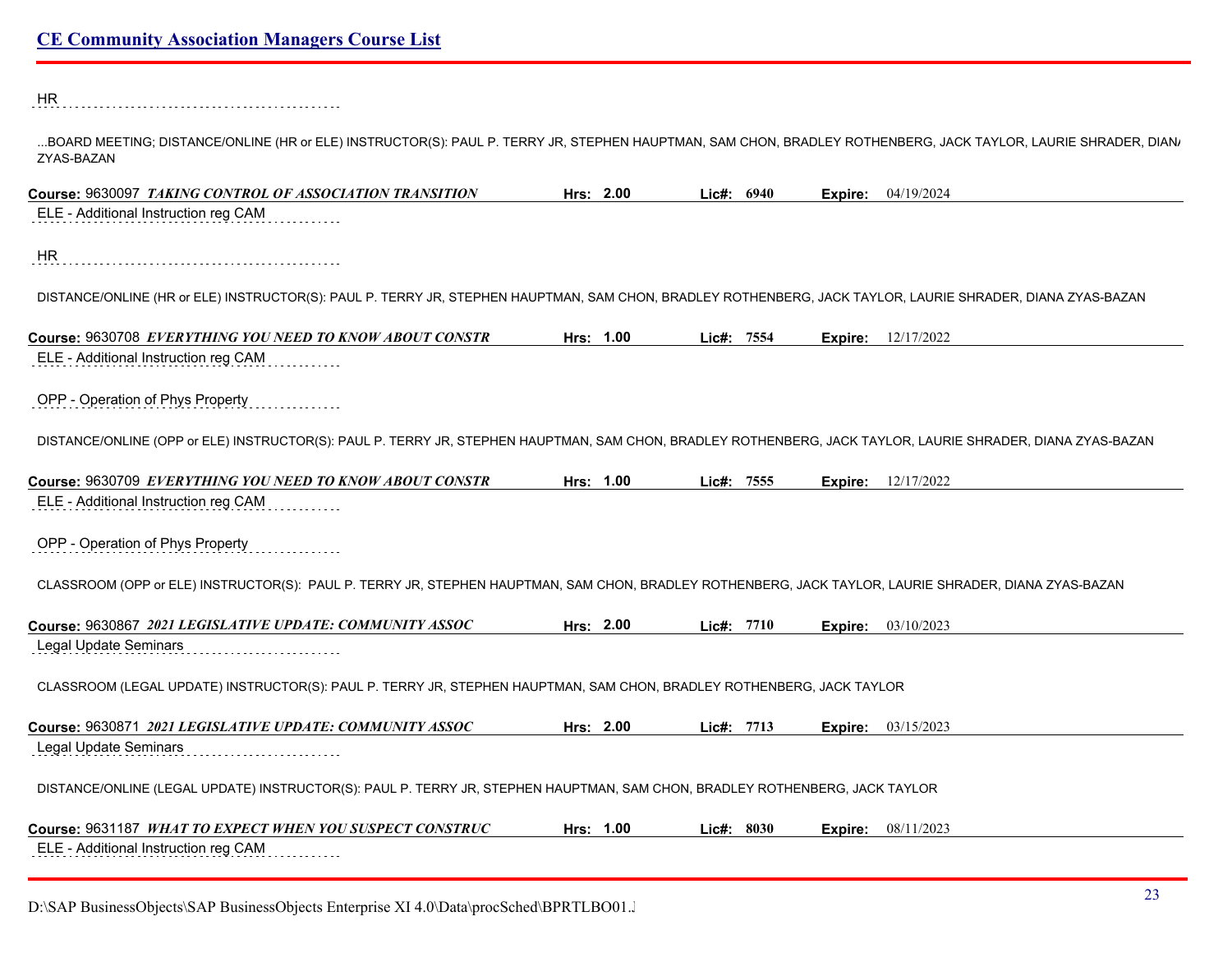OPP - Operation of Phys Property

CLASSROOM (OPP or ELE) INSTRUCTOR(S): PAUL P. TERRY JR, STEPHEN HAUPTMAN, SAM CHON, BRADLEY ROTHENBERG, JACK TAYLOR, LAURIE SHRADER, DIANA ZYAS-BAZAN

| Course: 9631197 WHAT TO EXPECT WHEN YOU SUSPECT CONSTRUC                                                                                                          | Hrs: 1.00 | Lic#: 8039 | 08/12/2023<br>Expire:     |  |
|-------------------------------------------------------------------------------------------------------------------------------------------------------------------|-----------|------------|---------------------------|--|
| ELE - Additional Instruction reg CAM                                                                                                                              |           |            |                           |  |
| OPP - Operation of Phys Property                                                                                                                                  |           |            |                           |  |
| DISTANCE/ONLINE (OPP or ELE) INSTRUCTOR(S): PAUL P. TERRY JR, STEPHEN HAUPTMAN, SAM CHON, BRADLEY ROTHENBERG, JACK TAYLOR, LAURIE SHRADER, DIANA ZYAS-BAZAN       |           |            |                           |  |
| Course: 9631300 2022 LEGISLATIVE UPDATE                                                                                                                           | Hrs: 2.00 | Lic#: 8144 | 10/12/2023<br>Expire:     |  |
| <b>Legal Update Seminars</b>                                                                                                                                      |           |            |                           |  |
| CLASSROOM (LEGAL UPDATE) INSTRUCTOR(S): PAUL P. TERRY JR, STEPHEN HAUPTMAN, SAM CHON, BRADLEY ROTHENBERG, JACK TAYLOR, LAURIE SHRADER, DIANA ZYAS-BAZAN           |           |            |                           |  |
| Course: 9631303 TAKING CONTROL OF ASSOCIATION TRANSITION                                                                                                          | Hrs: 2.00 | Lic#: 8147 | 10/14/2023<br>Expire:     |  |
| ELE - Additional Instruction reg CAM                                                                                                                              |           |            |                           |  |
| <b>HR</b><br>CLASSROOM (HR or ELE) INSTRUCTOR(S): PAUL P. TERRY JR, STEPHEN HAUPTMAN, SAM CHON, BRADLEY ROTHENBERG, JACK TAYLOR, LAURIE SHRADER, DIANA ZYAS-BAZAN |           |            |                           |  |
| Course: 9631337 2022 LEGISATIVE UPDATE (2 HOUR) ONLINE                                                                                                            | Hrs: 2.00 | Lic#: 8182 | <b>Expire:</b> 11/11/2023 |  |
| <b>Legal Update Seminars</b>                                                                                                                                      |           |            |                           |  |
| DISTANCE/ONLINE (LEGAL UPDATE) INSTRUCTOR(S): PAUL P. TERRY JR, STEPHEN HAUPTMAN, SAM CHON, BRADLEY ROTHENBERG, JACK TAYLOR                                       |           |            |                           |  |
| Course: 9631338 2022 LEGISATIVE UPDATE (1 HOUR)                                                                                                                   | Hrs: 1.00 | Lic#: 8183 | <b>Expire:</b> 11/11/2023 |  |
| Legal Update Seminars                                                                                                                                             |           |            |                           |  |
| DISTANCE/ONLINE (LEGAL UPDATE) INSTRUCTOR(S): PAUL P. TERRY JR, STEPHEN HAUPTMAN, SAM CHON, BRADLEY ROTHENBERG, JACK TAYLOR                                       |           |            |                           |  |
| Course: 9631339 2022 LEGISATIVE UPDATE (1 HOUR)                                                                                                                   | Hrs: 1.00 | Lic#: 8184 | <b>Expire:</b> 11/11/2023 |  |
| Legal Update Seminars                                                                                                                                             |           |            |                           |  |
| CLASSROOM (LEGAL UPDATE) INSTRUCTOR(S): PAUL P. TERRY JR, STEPHEN HAUPTMAN, SAM CHON, BRADLEY ROTHENBERG, JACK TAYLOR                                             |           |            |                           |  |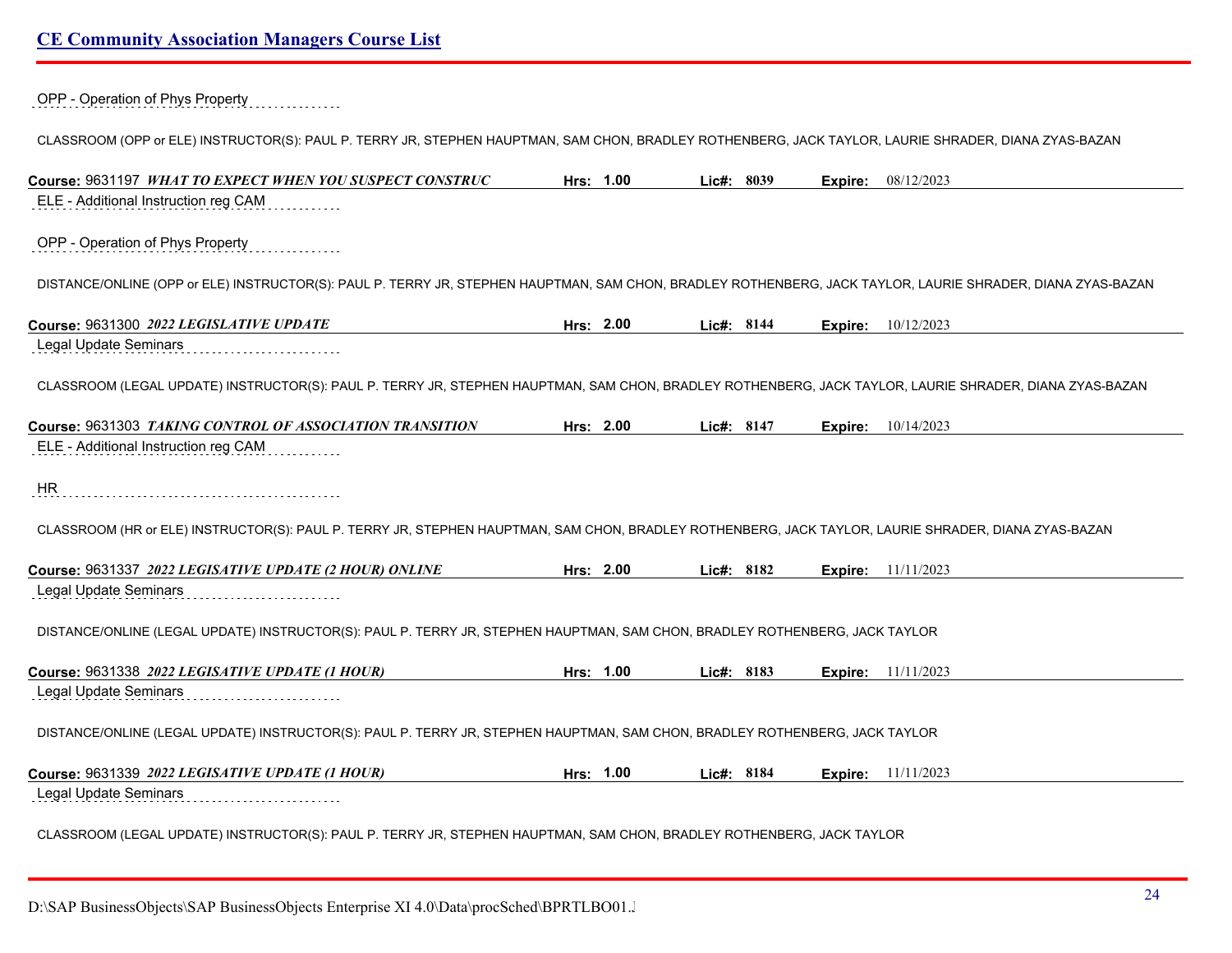| ANNE HATHORN LEGAL SERVICES, LLC<br><b>150 2ND AVENUE NORTH</b><br><b>SUITE 1270</b><br>ST. PETERSBURG FL 33701                                                                                                                                                                                       | 0006933 | <b>Phone:</b> | 727-895-5060                                      |            | Email: ANNE@ANNEHATHORN.COM |                    | 2865989 |
|-------------------------------------------------------------------------------------------------------------------------------------------------------------------------------------------------------------------------------------------------------------------------------------------------------|---------|---------------|---------------------------------------------------|------------|-----------------------------|--------------------|---------|
| Course: 9629382 BOARD MEMBER WORKSHOP                                                                                                                                                                                                                                                                 |         |               | Hrs: 2.00                                         | Lic#: 6133 | Expire:                     | 02/10/2023         |         |
| ELE - Additional Instruction reg CAM                                                                                                                                                                                                                                                                  |         |               |                                                   |            |                             |                    |         |
| CLASSROOM (ELE);<br>INSTRUCTOR(S): ANNE MARIE HATHORN                                                                                                                                                                                                                                                 |         |               |                                                   |            |                             |                    |         |
| <b>ANSBACHER EDUCATION LLC</b><br>8818 GOODBYS EXECUTIVE DR, STE 100<br><b>SUITE 100</b><br><b>JACKSONVILLE FL 32217</b>                                                                                                                                                                              | 0006237 | <b>Phone:</b> | 904-737-4600119 Email: chyann.welch@ansbacher.net |            |                             |                    | 3430355 |
| Course: 9630599 THE HOA AND CONDOMINIUM BOARD OF DIRECTO                                                                                                                                                                                                                                              |         |               | Hrs: 2.00                                         | Lic#: 7440 | Expire:                     | 09/21/2022         |         |
| ELE - Additional Instruction reg CAM                                                                                                                                                                                                                                                                  |         |               |                                                   |            |                             |                    |         |
| CERTIFICATION COURSE; DISTANCE/ONLINE (ELE) INSTRUCTOR(S): LISA ANSBACHER, BARRY B. ANSBACHER, CHRISTINE M. ERTL; BRYAN RENDZIO (ADDED 03/17/2021); HANNAH RULLO<br>THOMAS JENKS (ADDED 06/04/2021)<br>Course: 9630601 HOA AND CONDOMINIUM BOARD OF DIRECTORS<br>ELE - Additional Instruction reg CAM |         |               | Hrs: 2.00                                         | Lie#: 7442 |                             | Expire: 09/22/2022 |         |
| CERTIFICATION COURSE; CLASSROOM (ELE) INSTRUCTOR(S): LISA ANSBACHER, BARRY B. ANSBACHER, CHRISTENE M. ERTL                                                                                                                                                                                            |         |               |                                                   |            |                             |                    |         |
| Course: 9630917 HOW TO SUCCESSFULLY MEDITATE YOUR COMMUN<br>ELE - Additional Instruction reg CAM                                                                                                                                                                                                      |         |               | Hrs: 1.00                                         | Lie#: 7756 |                             | Expire: 03/24/2023 |         |
| A VIEW FROM THE MEDIATOR'S PERSPECTIVE; CLASSROOM (ELE) INSTRUCTOR(S): BARRY B. ANSBACHER, CHRISTENE M. ERTL, BRYAN R. RENDZIO                                                                                                                                                                        |         |               |                                                   |            |                             |                    |         |
| Course: 9630918 HOW TO SUCCESSFULLY MEDIATE YOUR COMMUNI                                                                                                                                                                                                                                              |         |               | Hrs: 1.00                                         | Lic#: 7757 |                             | Expire: 03/24/2023 |         |
| ELE - Additional Instruction reg CAM                                                                                                                                                                                                                                                                  |         |               |                                                   |            |                             |                    |         |
| A VIEW FROM THE MEDIATOR'S PERSPECTIVE; DISTANCE/ONLINE (ELE) INSTRUCTOR(S): BARRY B. ANSBACHER, CHRISTENE M. ERTL, BRYAN R. RENDZIO                                                                                                                                                                  |         |               |                                                   |            |                             |                    |         |
|                                                                                                                                                                                                                                                                                                       |         |               | Hrs: $2.00$                                       | Lie#: 8052 |                             | Expire: 08/19/2023 |         |
| Legal Update Seminars                                                                                                                                                                                                                                                                                 |         |               |                                                   |            |                             |                    |         |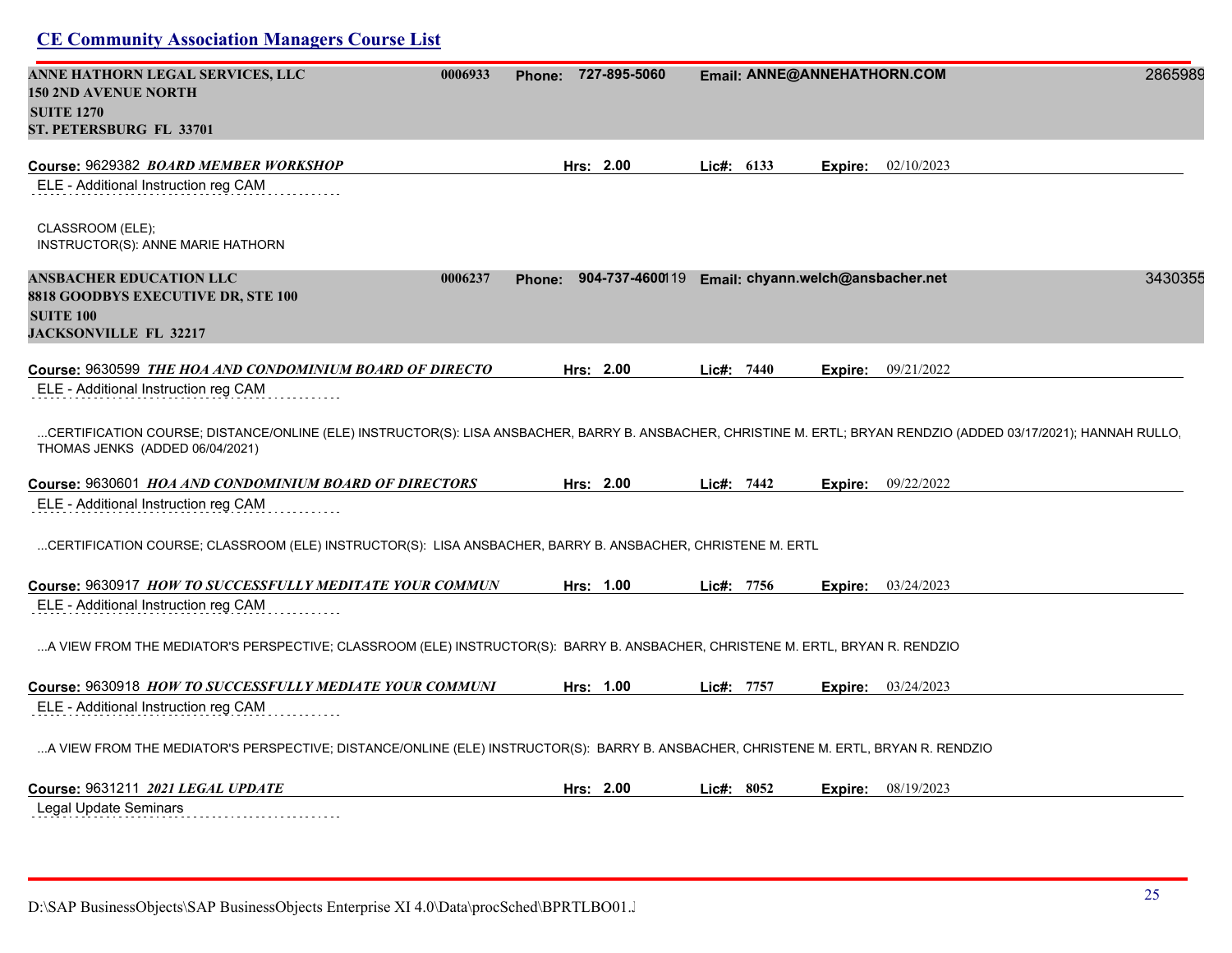| CLASSROOM (LEGAL UPDATE) INSTRUCTOR(S): BARRY B. ANSBACHER, CHRISTENE M. ERTL, HANNAH S. RULLO       |                     |            |                                 |         |
|------------------------------------------------------------------------------------------------------|---------------------|------------|---------------------------------|---------|
| Course: 9631212 2021 LEGAL UPDATE                                                                    | Hrs: 2.00           | Lic#: 8053 | <b>Expire:</b> 08/19/2023       |         |
| Legal Update Seminars                                                                                |                     |            |                                 |         |
| DISTANCE/ONLINE (LEGAL UPDATE) INSTRUCTOR(S): BARRY B. ANSBACHER, CHRISTENE M. ERTL, HANNAH S. RULLO |                     |            |                                 |         |
| <b>APPLETON REISS PLLC</b><br>0008381                                                                | Phone: 813-542-8888 |            | Email: nasmer@appletonreiss.com | 3418654 |
| <b>215 N. HOWARD AVE</b>                                                                             |                     |            |                                 |         |
| <b>SUITE 200</b><br><b>TAMPA FL 33606</b>                                                            |                     |            |                                 |         |
| Course: 9630450 EMOTIONAL SUPPORT ANIMALS                                                            | Hrs: 1.00           | Lic#: 7292 | 07/16/2022<br>Expire:           |         |
| ELE - Additional Instruction reg CAM                                                                 |                     |            |                                 |         |
| <b>HR</b>                                                                                            |                     |            |                                 |         |
| DISTANCE/ONLINE (HR or ELE) INSTRUCTOR(S): NIURKA FERNANDEZ ASMER                                    |                     |            |                                 |         |
| Course: 9630507 EMOTIONAL SUPPORT ANIMALS                                                            | Hrs: 1.00           | Lic#: 7349 | 08/03/2022<br>Expire:           |         |
| ELE - Additional Instruction reg CAM                                                                 |                     |            |                                 |         |
| <b>HR</b>                                                                                            |                     |            |                                 |         |
| CLASSROOM (HR or ELE) INSTRUCTOR(S): NIURKA FERNANDEZ ASMER                                          |                     |            |                                 |         |
| Course: 9630508 INS AND OUTS OF COLLECTION UNDER                                                     | Hrs: 2.00           | Lic#: 7350 | 08/03/2022<br>Expire:           |         |
| ELE - Additional Instruction reg CAM                                                                 |                     |            |                                 |         |
| IFM - Insurance (Financial Management)                                                               |                     |            |                                 |         |
| FLORIDA LAW; DISTANCE/ONLINE (IFM or ELE) INSTRUCTOR(S): NIURKA FERNANDEZ ASMER                      |                     |            |                                 |         |
| Course: 9630530 INS AND OUTS OF COLLECTION UNDER                                                     | Hrs: 2.00           | Lic#: 7369 | Expire: 08/10/2022              |         |
| ELE - Additional Instruction reg CAM                                                                 |                     |            |                                 |         |
| IFM - Insurance (Financial Management)                                                               |                     |            |                                 |         |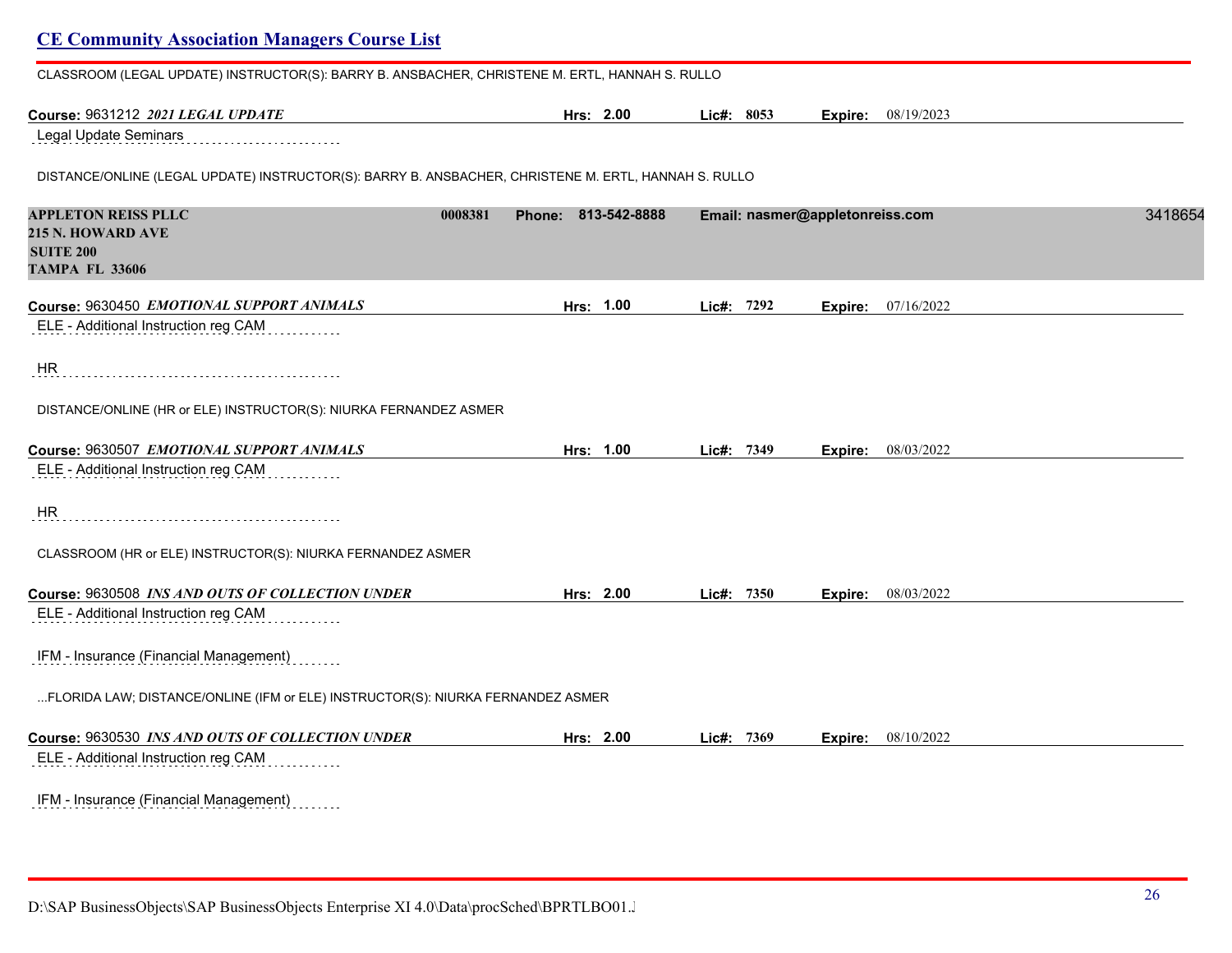| FLORIDA LAW; CLASSROOM (IFM or ELE) INSTRUCTOR(S): NIURKA FERNANDEZ ASMER                                                                                        |           |           |            |         |                           |
|------------------------------------------------------------------------------------------------------------------------------------------------------------------|-----------|-----------|------------|---------|---------------------------|
| Course: 9630787 2020-2021 LEGAL UPDATE                                                                                                                           |           | Hrs: 2.00 | Lie#: 7633 | Expire: | 02/11/2023                |
| Legal Update Seminars                                                                                                                                            |           |           |            |         |                           |
| CASSROOM (LEGAL UPDATE) INSTRUCTOR(S): NIURKA FERNANDEZ ASMER                                                                                                    |           |           |            |         |                           |
| Course: 9630790 2020-2021 LEGAL UPDATE                                                                                                                           |           | Hrs: 2.00 | Lic#: 7636 |         | <b>Expire:</b> 02/11/2023 |
| Legal Update Seminars                                                                                                                                            |           |           |            |         |                           |
| DISTANCE/ONLINE (LEGAL UPDATE) INSTRUCTOR(S): NIURKA FERNANDEZ ASMER                                                                                             |           |           |            |         |                           |
| Course: 9630982 BOARD CERTIFICATION & LEGAL UPDATES                                                                                                              | Hrs: 3.00 |           | Lic#: 7826 | Expire: | 05/02/2023                |
| ELE - Additional Instruction reg CAM                                                                                                                             |           |           |            |         |                           |
| <b>HR</b>                                                                                                                                                        |           |           |            |         |                           |
| IFM - Insurance (Financial Management)                                                                                                                           |           |           |            |         |                           |
| CLASSROOM (2IFM & 1HR or 3ELE) INSTRUCTOR(S): ERIC APPLETON, MICHELLE REISS, KEITH SKOREWICZ, NIURKA F. ASMER                                                    |           |           |            |         |                           |
| Course: 9630983 BOARD CERTIFICATION & LEGAL UPDATES                                                                                                              | Hrs: 3.00 |           | Lic#: 7827 | Expire: | 05/02/2023                |
| ELE - Additional Instruction reg CAM                                                                                                                             |           |           |            |         |                           |
| HR                                                                                                                                                               |           |           |            |         |                           |
| IFM - Insurance (Financial Management)                                                                                                                           |           |           |            |         |                           |
| DISTANCE/ONLINE (2IFM & 1HR or 3ELE) INSTRUCTOR(S): ERIC APPLETON, MICHELLE REISS, KEITH SKOREWICZ, NIURKA F. ASMER                                              |           |           |            |         |                           |
| Course: 9631484 2022 LEGAL UPDATE                                                                                                                                |           | Hrs: 2.00 | Lic#: 8331 | Expire: | 02/09/2024                |
| Legal Update Seminars                                                                                                                                            |           |           |            |         |                           |
| CLASSROOOM (LEGAL UPDATE) INSTRUCTOR(S): NIURKA F. ASMER, ERIC N. APPLETON, MICHELLE REISS, KEITH SKOREWICZ, NADINE APPLETON, KAREN COX, NICKI ASMER, BRYANT CAN |           |           |            |         |                           |
| Course: 9631657 LESSONS FROM SURFSIDE: UNPACKING FLORIDA                                                                                                         |           | Hrs: 2.00 | Lie#: 8503 | Expire: | 06/27/2024                |
| Legal Update Seminars                                                                                                                                            |           |           |            |         |                           |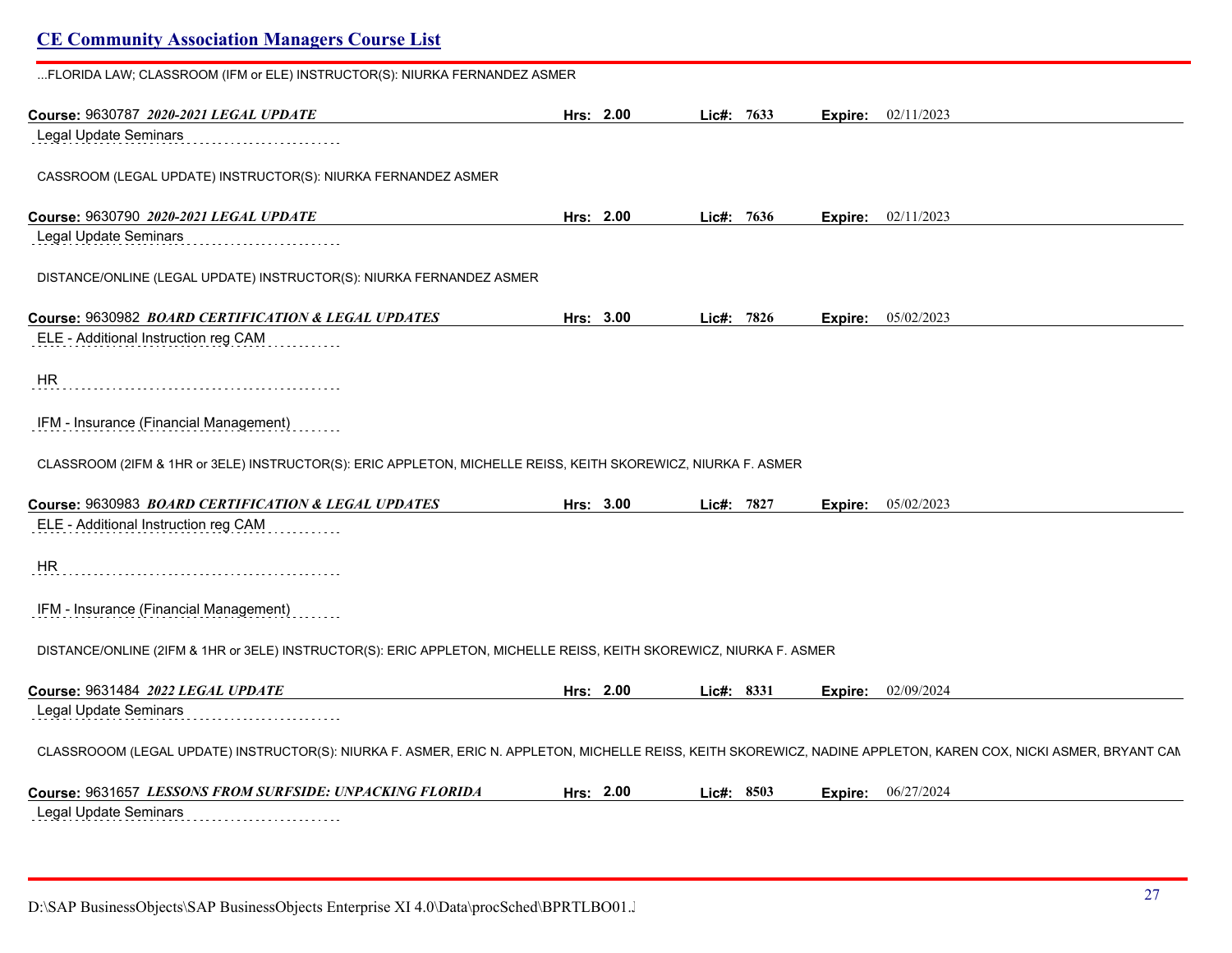# **CE Community Association Managers Course List** COURSE DELIVERY METHOD: CLASSROOM. CATEGORY: LEGAL UPDATE SEMINAR. INSTRUCTOR(S): ERIC N APPLETON, MICHELLE REISS, KEITH SKOREWICZ, NADINE APPLETON, KAREN COX, NICKI ASMER, BRYANT CAMARENO. **AQUA PLUMBING & AIR SERVICES, INC. 0008618 Phone: (941) 366-7676 Email: skip@aquaplumbing.com** 22388499 **8283 VICO COURT SARASOTA FL 34240 Course:** 9630897 *WATER QUALITY & CONDITIONING* **Hrs: 1.00 Lic#: 7736 Expire:** 03/17/2023 ELE - Additional Instruction reg CAM OPP - Operation of Phys Property CLASSROOM (OPP or ELE) INSTRUCTOR(S): KENNETH JACKSON **AQUAM USA, INC. DBA SPECIALIZED PIPE TEC 0007971 Phone: 941-773-3892 Email: patriciaw@sptpipe.com** 31596277 **226 FIELD END ST SARASOTA FL 34240 Course:** 9629462 *PIPELINING TECHNOLOGY* **Hrs: 1.00 Lic#: 6236 Expire:** 04/07/2023 ELE - Additional Instruction reg CAM OPP - Operation of Phys Property CLASSROOM (OPP or ELE) INSTRUCTOR(S): BRANDON PAGE, RON GILES, BRYAN HAMMONS, MICHAEL O'BRIEN, CHRIS PEREZ, JEFFREY P. GRAFF, MATHEW PATTERNO **Course:** 9629467 *PIPELINING TECHNOLOGY* **Hrs: 2.00 Lic#: 6240 Expire:** 04/09/2023 ELE - Additional Instruction reg CAM OPP - Operation of Phys Property CLASSROOM (OPP or ELE) INSTRUCTOR(S): BRANDON PAGE, RON GILES, MICHAEL O'BRIEN, CHRIS PEREZ, BRYON HAMMONS, JEFFREY P. GRAFF, MATHEW PATTERNO **Course:** 9629479 *EXTENDING THE LIFE OF YOUR PIPES* **Hrs: 2.00 Lic#: 6252 Expire:** 04/15/2023 ELE - Additional Instruction reg CAM OPP - Operation of Phys Property CLASSROOM (OPP or ELE) INSTRUCTOR(S): BRANDON PAGE, RON GILES, MICHAEL O'BRIEN, CHRIS PEREZ, JEFFREY GRAFF, BRYAN HAMMONS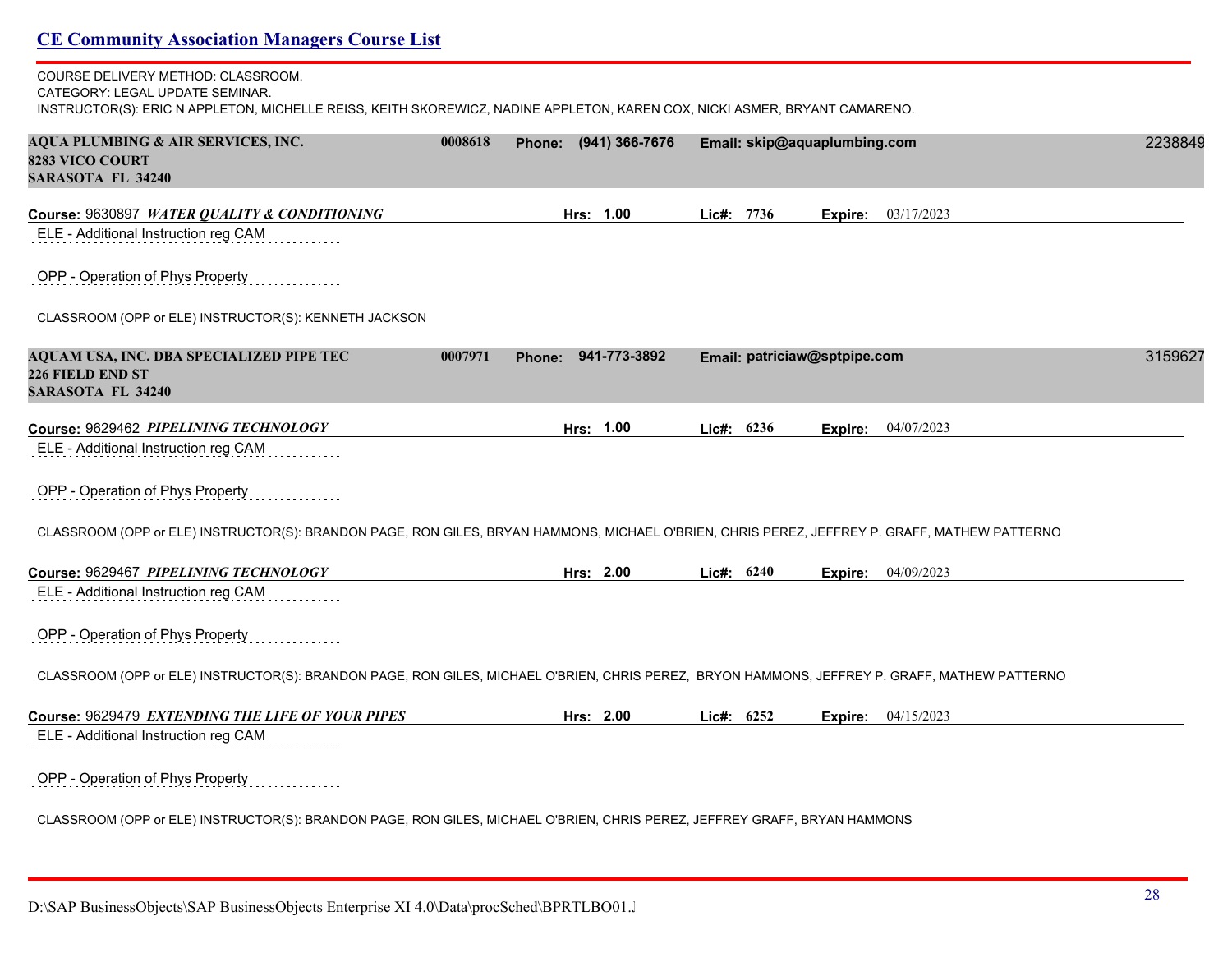| <b>CE Community Association Managers Course List</b>                                                                                                             |           |            |                           |  |
|------------------------------------------------------------------------------------------------------------------------------------------------------------------|-----------|------------|---------------------------|--|
| Course: 9630121 TRENCHLESS TECHNOLOGIES                                                                                                                          | Hrs: 1.00 | Lic#: 6964 | 04/26/2024<br>Expire:     |  |
| ELE - Additional Instruction reg CAM                                                                                                                             |           |            |                           |  |
| OPP - Operation of Phys Property                                                                                                                                 |           |            |                           |  |
| DISTANCE/ONLINE (OPP or ELE) INSTRUCTOR(S): BRANDON PAGE, RON GILES, MICHAEL O'BRIEN, CHRIS PEREZ, BRYAN HAMMONS, JEFFREY P. GRAFF, CHRIS PEREZ, MATHEW PATTERN( |           |            |                           |  |
| Course: 9630853 EXTENDING THE LIFE OF YOUR PIPES                                                                                                                 | Hrs: 1.00 | Lic#: 7698 | <b>Expire:</b> 03/07/2023 |  |
| ELE - Additional Instruction reg CAM                                                                                                                             |           |            |                           |  |
| OPP - Operation of Phys Property                                                                                                                                 |           |            |                           |  |
| CLASSROOM (OPP or ELE) INSTRUCTOR(S): BRANDON PAGE, CHRIS PEREZ, JEFFREY P. GRAFF, MICHAEL O'BRIEN, MATHEW PATTERNO                                              |           |            |                           |  |
| Course: 9631077 PIPE CAMERA INSPECTION                                                                                                                           | Hrs: 1.00 | Lic#: 7922 | 07/11/2023<br>Expire:     |  |
| ELE - Additional Instruction reg CAM                                                                                                                             |           |            |                           |  |
| OPP - Operation of Phys Property                                                                                                                                 |           |            |                           |  |
| CLASSROOM (OPP or ELE) INSTRUCTOR(S): MICHAEL O'BRIEN, JEFFREY P. GRAFF, CHRIS PEREZ, MATHEW PATTERNO                                                            |           |            |                           |  |
| Course: 9631081 PIPE CAMERA INSPECTION                                                                                                                           | Hrs: 2.00 | Lic#: 7926 | 07/12/2023<br>Expire:     |  |
| ELE - Additional Instruction reg CAM                                                                                                                             |           |            |                           |  |
| OPP - Operation of Phys Property                                                                                                                                 |           |            |                           |  |
| CLASSROOM (OPP or ELE) INSTRUCTOR(S): CHRIS PEREZ, MIKE O'BRIEN, JEFF GRAFF, BRANDON PAGE                                                                        |           |            |                           |  |
| Course: 9631495 PIPE CAMERA INSPECTION                                                                                                                           | Hrs: 1.00 | Lic#: 8342 | 02/29/2024<br>Expire:     |  |
| ELE - Additional Instruction reg CAM                                                                                                                             |           |            |                           |  |
| OPP - Operation of Phys Property                                                                                                                                 |           |            |                           |  |
| DISTANCE/ONLINE (OPP or ELE) INSTRUCTOR(S): CHRIS PEREZ, JEFFREY P. GRAFF, MATHEW PATERNO, MICHAEL O'BRIEN                                                       |           |            |                           |  |
| Course: 9631496 PIPE CAMERA INSPECTION                                                                                                                           | Hrs: 2.00 | Lic#: 8343 | 02/29/2024<br>Expire:     |  |
| ELE - Additional Instruction reg CAM                                                                                                                             |           |            |                           |  |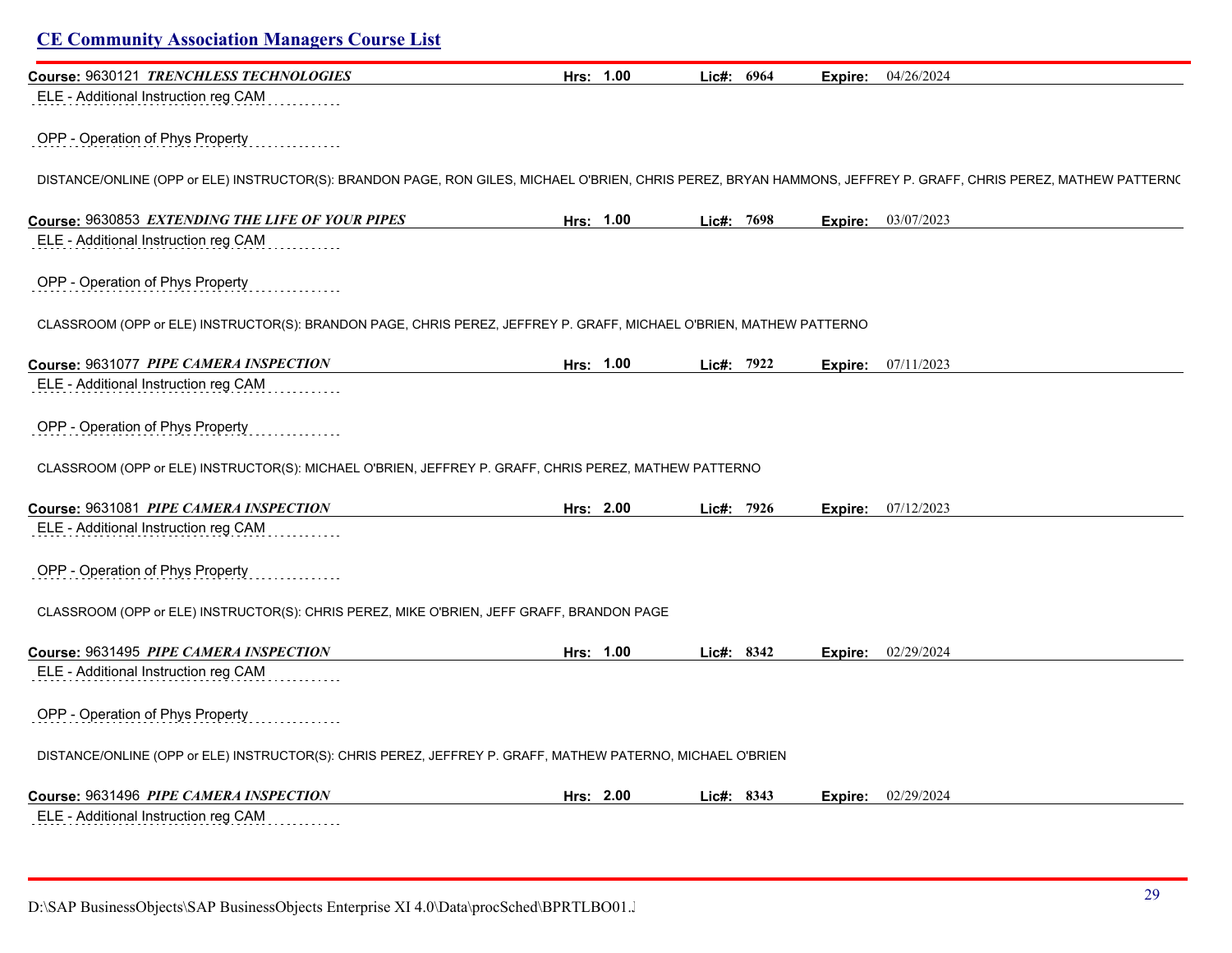#### OPP - Operation of Phys Property

#### DISTANCE/ONLINE (OPP or ELE) INSTRUCTOR(S): MICHAEL O'BRIEN, JEFFREY P. GRAFF, CHRIS PEREZ, MATHEW PATTERNO

| <b>ARIAS BOSINGER PLLC</b><br>0006598<br><b>845 EAST NEW HAVEN AVENUE</b><br><b>MELBOURNE FL 32901</b>                                                                                                   | Phone: 321-351-1899 |              |         | Email: SBOSINGER@ABLAWFL.COM<br>3433200 |
|----------------------------------------------------------------------------------------------------------------------------------------------------------------------------------------------------------|---------------------|--------------|---------|-----------------------------------------|
| Course: 9628633 WATER DAMAGE IN CONDO INSURANCE<br>IFM - Insurance (Financial Management)                                                                                                                | Hrs: 1.00           | Lic#: 5337   | Expire: | 06/13/2023                              |
| OPP - Operation of Phys Property                                                                                                                                                                         |                     |              |         |                                         |
| REPAIRS, & MAINTENANCE                                                                                                                                                                                   |                     |              |         |                                         |
| IFM or OPP (classroom)                                                                                                                                                                                   |                     |              |         |                                         |
| Course: 9628862 PETS & COMMUNITIES                                                                                                                                                                       | Hrs: 1.00           | Lic#: 5564   | Expire: | 10/22/2023                              |
| ELE - Additional Instruction reg CAM                                                                                                                                                                     |                     |              |         |                                         |
| ELE-classroom)                                                                                                                                                                                           |                     |              |         |                                         |
| Course: 9628924 AIRBNB & DEALING WITH SHORT-TERM RENTALS                                                                                                                                                 | Hrs: 1.00           | Lic#: 5632   | Expire: | 01/01/2024                              |
| ELE - Additional Instruction reg CAM                                                                                                                                                                     |                     |              |         |                                         |
| OPP - Operation of Phys Property                                                                                                                                                                         |                     |              |         |                                         |
| OPP or ELE (classroom)                                                                                                                                                                                   |                     |              |         |                                         |
| Course: 9630128 COVENANT ENFORCEMENT: OPTIONS                                                                                                                                                            | Hrs: 1.00           | Lic#: $6970$ | Expire: | 04/27/2024                              |
| ELE - Additional Instruction reg CAM                                                                                                                                                                     |                     |              |         |                                         |
| OPP - Operation of Phys Property                                                                                                                                                                         |                     |              |         |                                         |
| , STRATEGIES & PROCEDURES - WEB; DISTANCE/ONLINE (OPP or ELE) Instructor(s): CARLOS R. ARIAS, SONIA A. BOSINGER, ADAM W. CARLS, FRANK J. LACQUANITI, JENNIFER L. DAVIS, LAI<br>COOPER, RACHEL I. PRINGLE |                     |              |         |                                         |
| Course: 9630198 FIDUCIARY DUTIES/CONFLICT OF INTREST AND                                                                                                                                                 | Hrs: 1.00           | Lic#: 7039   | Expire: | 05/17/2024                              |
| ELE - Additional Instruction reg CAM                                                                                                                                                                     |                     |              |         |                                         |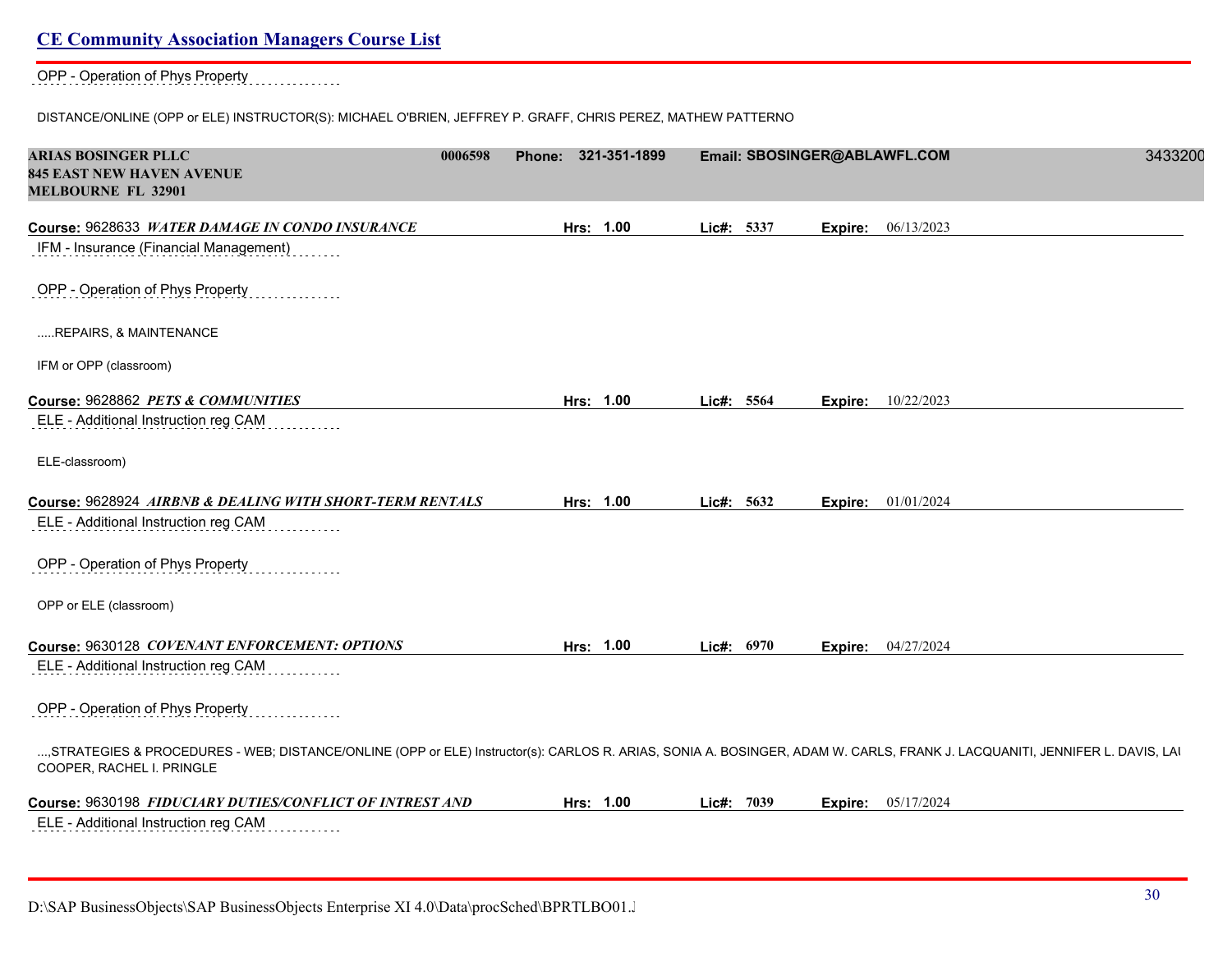OPP - Operation of Phys Property

...PERSONAL LIABILITY; CLASSROOM (OPP or ELE) INSTRUCTOR(S): CARLOS R. ARIAS, SONIA A. BOSINGER, ADAM W. CARLS, FRANK J. LACQUANITI, JENNIFER L. DAVIS, LAURA M. COOPER, RACHEL I. PRINGLE, SHAYLA M. JOHNSON

| Course: 9630211 GOING GREEN - ENVIRONMENTAL ISSUES AND G                                                                                                                                                | Hrs: 1.00 | Lic#: 7053 |         | <b>Expire:</b> $05/19/2024$ |
|---------------------------------------------------------------------------------------------------------------------------------------------------------------------------------------------------------|-----------|------------|---------|-----------------------------|
| ELE - Additional Instruction reg CAM                                                                                                                                                                    |           |            |         |                             |
| OPP - Operation of Phys Property                                                                                                                                                                        |           |            |         |                             |
| CLASSROOM (OPP or ELE)<br>INSTRUCTOR(S): CARLOS R. ARIAS, SONIA A. BOSINGER, ADAM W. CARLS, FRANK J. LACQUANITI, JENNIFER L. DAVIS, LAURA M.<br>COOPER, RACHEL I. PRINGLE                               |           |            |         |                             |
| Course: 9630212 GOING GREEN - ENVIRONMENTAL ISSUES AND G                                                                                                                                                | Hrs: 1.00 | Lic#: 7054 | Expire: | 05/19/2024                  |
| ELE - Additional Instruction reg CAM                                                                                                                                                                    |           |            |         |                             |
| OPP - Operation of Phys Property                                                                                                                                                                        |           |            |         |                             |
| DISTANCE/ONLINE (OPP or ELE)<br>INSTRUCTOR(S): CARLOS R. ARIAS, SONIA A. BOSINGER, ADAM W. CARLS, FRANK J. LACQUANITI, JENNIFER L. DAVIS, LAURA M. COOPER, RACHEL I. PRINGLE                            |           |            |         |                             |
| Course: 9630373 FIDUCIARY DUTIES/CONFLICT OF INTREST AND                                                                                                                                                | Hrs: 1.00 | Lic#: 7215 | Expire: | 06/24/2024                  |
| ELE - Additional Instruction reg CAM                                                                                                                                                                    |           |            |         |                             |
| PERSONAL LIABILITY; DISTANCE/ONLINE (ELE) INSTRUCTOR(S): CARLOS R. ARIAS, SONIA A. BOSINGER, ADAM W. CARLS, FRANK J. LACQUANITI, JENNIFER L. DAVIS, LAURA M. COOPER, I<br>I. PRINGLE, SHAYLA M. JOHNSON |           |            |         |                             |
| Course: 9630391 2019 LEGAL UPDATE - ONLINE CLASS                                                                                                                                                        | Hrs: 2.00 | Lic#: 7233 | Expire: | 07/01/2022                  |
| Legal Update Seminars                                                                                                                                                                                   |           |            |         |                             |
| DISTANCE/ONLINE (LEGAL UPDATE) INSTRUCTOR(S): CARLOS R. ARIAS, SONIA A. BOSINGER, ADAM W. CARLS, FRANK J. LACQUANITI, JENNIFER L. DAVIS, LAURA M. COOPER, RACHEL I. PF                                  |           |            |         |                             |
| Course: 9630394 2019 LEGAL UPDATE                                                                                                                                                                       | Hrs: 2.00 | Lie#: 7236 |         | Expire: 07/01/2022          |
| Legal Update Seminars                                                                                                                                                                                   |           |            |         |                             |
| CLASSROOM (LEGAL UPDATE) INSTRUCTOR(S): CARLOS R. ARIAS, SONIA A. BOSINGER, ADAM W. CARLS, FRANK J. LACQUANITI, JENNIFER L. DAVIS, LAURA M. COOPER, RACHEL I. PRINGL                                    |           |            |         |                             |
| Course: 9630748 COMMUNITY ASSOCIATION & CONTRACTS                                                                                                                                                       | Hrs: 1.00 | Lic#: 7594 | Expire: | 01/12/2023                  |
| ELE - Additional Instruction reg CAM                                                                                                                                                                    |           |            |         |                             |
|                                                                                                                                                                                                         |           |            |         |                             |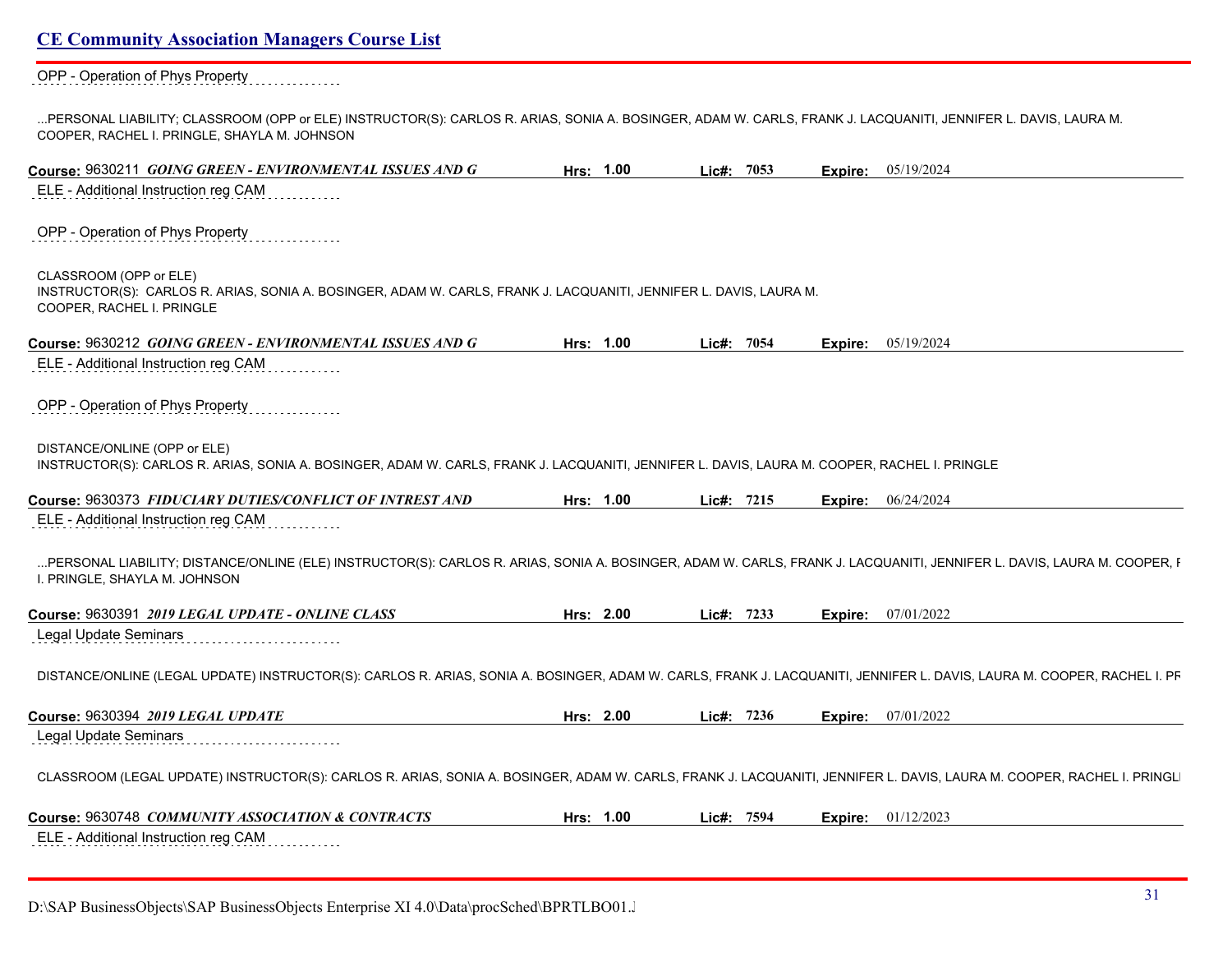OPP - Operation of Phys Property

CLASSROOM (OPP or ELE) INSTRUCTOR(S): SONIA A. BOSINGER, CARLOS R. ARIAS, ADAM W. CARLS, FRANK J. LACQUANITI, JENNIFER L. DAVIS, LAURA M. COOPER, RACHEL I. PRINGLE

| Course: 9630749 COMMUNITY ASSOCIATION & CONTRACTS - ONLI                                                                                                                     | Hrs: 1.00 | Lie#:        | 7595 |         | <b>Expire:</b> 01/12/2023   |
|------------------------------------------------------------------------------------------------------------------------------------------------------------------------------|-----------|--------------|------|---------|-----------------------------|
| ELE - Additional Instruction reg CAM                                                                                                                                         |           |              |      |         |                             |
| OPP - Operation of Phys Property                                                                                                                                             |           |              |      |         |                             |
| DISTANCE/ONLINE (OPP or ELE) INSTRUCTOR(S): CARLOS R. ARIAS, SONIA A. BOSINGER, ADAM W. CARLS, FRANK J. LACQUANITI, JENNIFER L. DAVIS, LAURA M.<br>COOPER, RACHEL I. PRINGLE |           |              |      |         |                             |
| Course: 9630835 ELECTIONS & ANNUAL MEETINGS IN CONDOMINI                                                                                                                     | Hrs: 1.00 | Lic#: 7680   |      |         | <b>Expire:</b> $02/24/2023$ |
| ELE - Additional Instruction reg CAM                                                                                                                                         |           |              |      |         |                             |
| <b>HR</b>                                                                                                                                                                    |           |              |      |         |                             |
| CLASSROOM (HR or ELE) INSTRUCTOR(S): CARLOS R. ARIAS, SONIA A. BOSINGER, ADAM W. CARLS, FRANK J. LACQUANITI, JENNIFER L. DAVIS, LAURA M.<br>COOPER, RACHEL I. PRINGLE        |           |              |      |         |                             |
| Course: 9630836 ELECTIONS & ANNUAL MEETINGS IN CONDOMINI                                                                                                                     | Hrs: 1.00 | Lic#: 7681   |      | Expire: | 02/24/2023                  |
| ELE - Additional Instruction reg CAM                                                                                                                                         |           |              |      |         |                             |
| HR                                                                                                                                                                           |           |              |      |         |                             |
| DISTANCE/ONLINE (HR or ELE) INSTRUCTOR(S): CARLOS R. ARIAS, SONIA A. BOSINGER, ADAM W. CARLS, FRANK J. LACQUANITI, JENNIFER L. DAVIS, LAURA M. COOPER, RACHEL I. PRINGLI     |           |              |      |         |                             |
| Course: 9630855 <i>CONDOMINIUM &amp; HOA BOARD MEMBER</i>                                                                                                                    | Hrs: 3.00 | Lic#: 7700   |      | Expire: | 03/09/2023                  |
| ELE - Additional Instruction reg CAM                                                                                                                                         |           |              |      |         |                             |
| <b>HR</b>                                                                                                                                                                    |           |              |      |         |                             |
| OPP - Operation of Phys Property                                                                                                                                             |           |              |      |         |                             |
| CLASSROOM (OPP & HR or ELE) CARLOS R. ARIAS, SONIA A. BOSINGER, ADAM W. CARLS, FRANK J. LACQUANITI, JENNIFER L. DAVIS, LAURA M. COOPER, RACHEL I. PRINGLE                    |           |              |      |         |                             |
| Course: 9630856 CONDOMINIUM & HOA BOARD MEMBER CERTIFICA                                                                                                                     | Hrs: 3.00 | Lic#: $7701$ |      | Expire: | 03/09/2023                  |
| ELE - Additional Instruction reg CAM                                                                                                                                         |           |              |      |         |                             |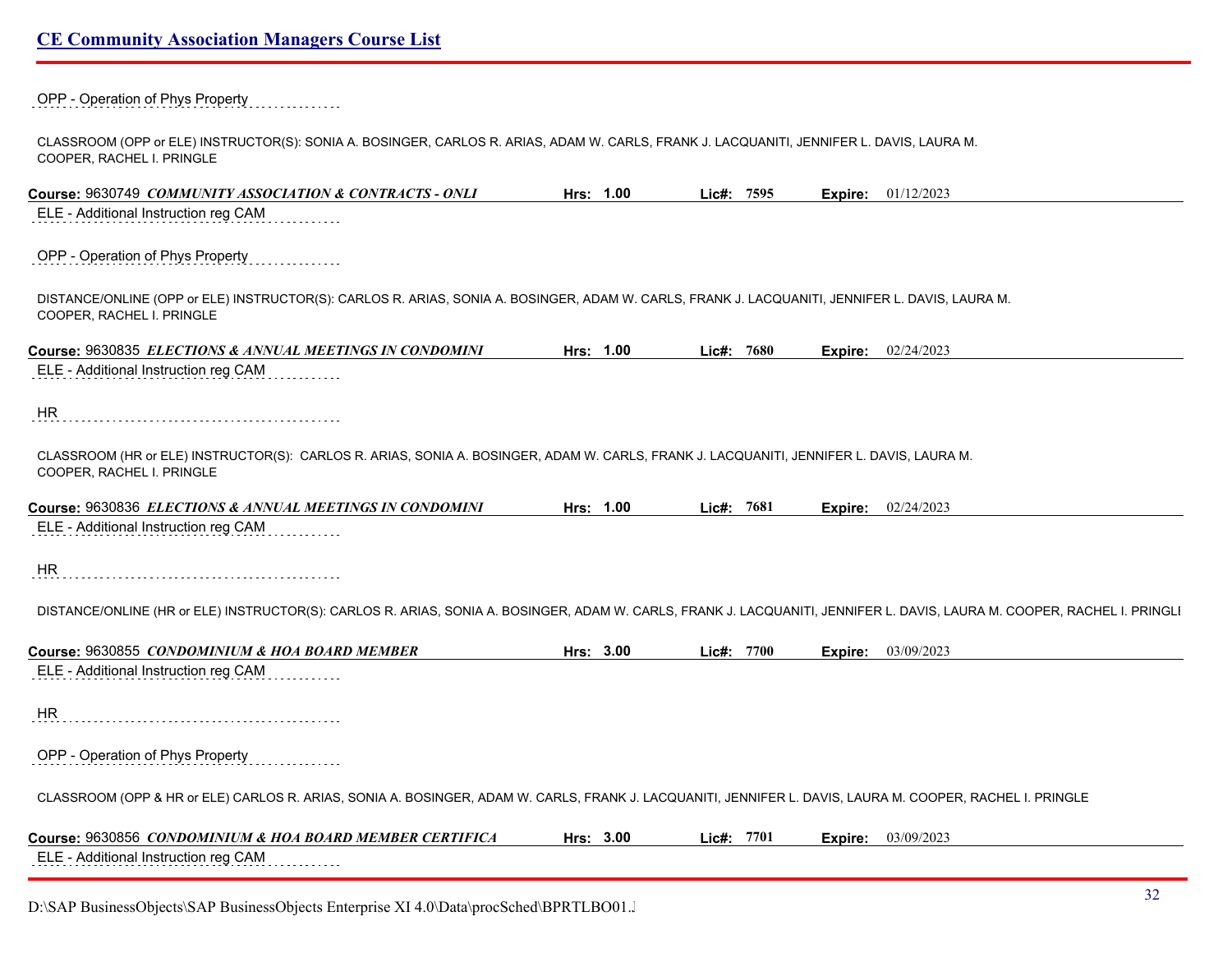| <b>HR</b>                                                                                                                                                                |           |            |         |                             |  |
|--------------------------------------------------------------------------------------------------------------------------------------------------------------------------|-----------|------------|---------|-----------------------------|--|
| OPP - Operation of Phys Property                                                                                                                                         |           |            |         |                             |  |
| DISTANCE/ONLINE (OPP & HR or ELE) INSTRUCTOR(S): CARLOS R. ARIAS, SONIA A. BOSINGER, FRANK J. LACQUANITI, JENNIFER L. DAVIS, LAURA M.<br>COOPER, RACHEL I. PRINGLE       |           |            |         |                             |  |
| Course: 9630972 FAIR DEBT COLLECTIONS & FLORIDA CONSUMER                                                                                                                 | Hrs: 1.00 | Lic#: 7813 |         | <b>Expire:</b> $04/20/2023$ |  |
| ELE - Additional Instruction reg CAM                                                                                                                                     |           |            |         |                             |  |
| IFM - Insurance (Financial Management)                                                                                                                                   |           |            |         |                             |  |
| PRACTICES ACTS; CLASSROOM (IFM or ELE) INSTRUCTOR(S): CARLOS R. ARIAS, SONIA A. BOSINGER, FRANK J. LACQUANITI, JENNIFER L. DAVIS, LAURA M. COOPER, RACHEL I. PRINGLE     |           |            |         |                             |  |
| Course: 9630973 FAIR DEBT COLLECTIONS & FLORIDA CONSUMER                                                                                                                 | Hrs: 1.00 | Lic#: 7814 | Expire: | 04/20/2023                  |  |
| ELE - Additional Instruction reg CAM                                                                                                                                     |           |            |         |                             |  |
| IFM - Insurance (Financial Management)                                                                                                                                   |           |            |         |                             |  |
| PRACTICES ACTS; DISTANCE/ONLINE (IFM or ELE) INSTRUCTOR(S): CARLOS R. ARIAS, SONIA A. BOSINGER, FRANK J. LACQUANITI, JENNIFER L. DAVIS, LAURA M. COOPER, RACHEL I. PRINC |           |            |         |                             |  |
| Course: 9631036 2020 LEGAL UPDATE - ONLINE                                                                                                                               | Hrs: 2.00 | Lic#: 7881 | Expire: | 06/21/2023                  |  |
| Legal Update Seminars                                                                                                                                                    |           |            |         |                             |  |
| DISTANCE/ONLINE (LEGAL UPDATE) INSTRUCTOR(S): CARLOS R. ARIAS, SONIA A. BOSINGER, FRANK J. LACQUANITI, JENNIFER L. DAVIS, LAURA M.<br>COOPER, RACHEL I. PRINGLE          |           |            |         |                             |  |
| Course: 9631037 2020 LEGAL UPDATE                                                                                                                                        | Hrs: 2.00 | Lic#: 7882 | Expire: | 06/21/2023                  |  |
| Legal Update Seminars                                                                                                                                                    |           |            |         |                             |  |
| CLASSROOM (LEGAL UPDATE) INSTRUCTOR(S): CARLOS R. ARIAS, SONIA A. BOSINGER, FRANK J. LACQUANITI, JENNIFER L. DAVIS, LAURA M. COOPER, RACHEL I. PRINGLE                   |           |            |         |                             |  |
| Course: 9631474 AIR BNB & DEALING WITH SHORT-TERM RENTAL                                                                                                                 | Hrs: 1.00 | Lic#: 8317 | Expire: | 02/07/2024                  |  |
| ELE - Additional Instruction reg CAM                                                                                                                                     |           |            |         |                             |  |
| HR.                                                                                                                                                                      |           |            |         |                             |  |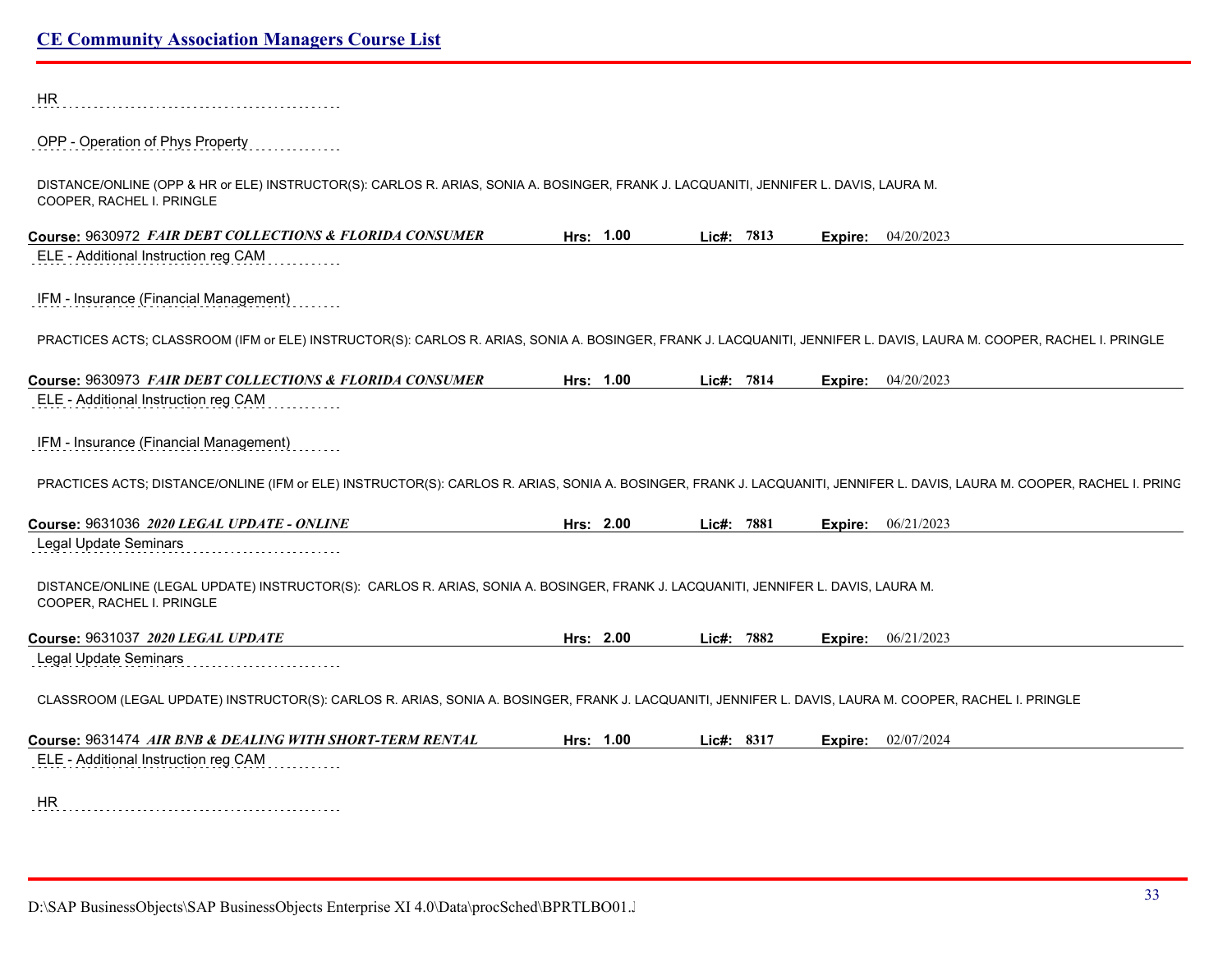DISTANCE/ONLINE (HR or ELE) INSTRUCTOR(S): CARLOS R. ARIAS, SONIA A. BOSINGER, FRANK J. LACQUANITI, SHAYLA M. JOHNSON, JENNIFER L. DAVIS, LAURA M. COOPER, RACHEL I. PF

| Course: 9631477 PETS & COMMUNITIES - ONLINE CLASS                                                                                                                        | Hrs: 1.00                     | Lic#: $8320$<br>02/08/2024<br>Expire: |         |
|--------------------------------------------------------------------------------------------------------------------------------------------------------------------------|-------------------------------|---------------------------------------|---------|
| ELE - Additional Instruction reg CAM                                                                                                                                     |                               |                                       |         |
| OPP - Operation of Phys Property                                                                                                                                         |                               |                                       |         |
| DISTANCE/ONLINE (OPP or ELE) INSTRUCTOR(S): CARLOS R. ARIAS, SONIA A. BOSINGER, FRANK J. LACQUANITI, JENNIFER L. DAVIS, LAURA M. COOPER, RACHEL I. PRINGLE, SHAYLA M. JC |                               |                                       |         |
| <b>ARTEMIS LIFESTYLE SERVICES, INC</b><br>0009101<br><b>1631 E VINE ST SUITE 300</b><br>KISSIMMEE FL 34744                                                               | Phone: 407-729-9767           | Email: LSIDERS@ARTEMISLIFESTYLES.COM  | 3205985 |
| Course: 9631587 FUNDAMENTALS OF ASSOCIATION BUDGETING                                                                                                                    | Hrs: 3.00                     | Lic#: 8438<br>05/19/2024<br>Expire:   |         |
| ELE - Additional Instruction reg CAM                                                                                                                                     |                               |                                       |         |
| IFM - Insurance (Financial Management)                                                                                                                                   |                               |                                       |         |
| DISTANCE/ONLINE (IFM or ELE) INSTRUCTOR(S): MICHELLE R. SAUNDERS, ROBERT J. BEGLEY                                                                                       |                               |                                       |         |
| ASPHALT RESTORATION TECHNOLOGY SYSTEMS,<br>0006146<br><b>1523 E. PINE AVE</b><br>ORLANDO FL 32824                                                                        | 407-826-4732<br><b>Phone:</b> | Email: connie.lorenz@asphaltnews.com  | 2576054 |
| Course: 9627202 BREAKING DOWN THE BIDS                                                                                                                                   | Hrs: 2.00                     | Lic#: 6368<br>06/20/2023<br>Expire:   |         |
| ELE - Additional Instruction reg CAM                                                                                                                                     |                               |                                       |         |
| OPP - Operation of Phys Property                                                                                                                                         |                               |                                       |         |
| OPP or ELE (classroom)                                                                                                                                                   |                               |                                       |         |
| Course: 9627259 ABC'S OF ASPHALT MAINTENANCE                                                                                                                             | Hrs: 1.00                     | Lic#: 7815<br>Expire: 04/21/2023      |         |
| ELE - Additional Instruction reg CAM                                                                                                                                     |                               |                                       |         |
| OPP - Operation of Phys Property                                                                                                                                         |                               |                                       |         |
| OPP or ELE (CLASSROOM)                                                                                                                                                   |                               |                                       |         |
|                                                                                                                                                                          |                               |                                       |         |

**Course:** 9627260 *PAVEMENT PRESERVATION USING ASPHALT* **Hrs: 1.00 Lic#: 7816 Expire:** 04/21/2023

ELE - Additional Instruction reg CAM . . . . . . .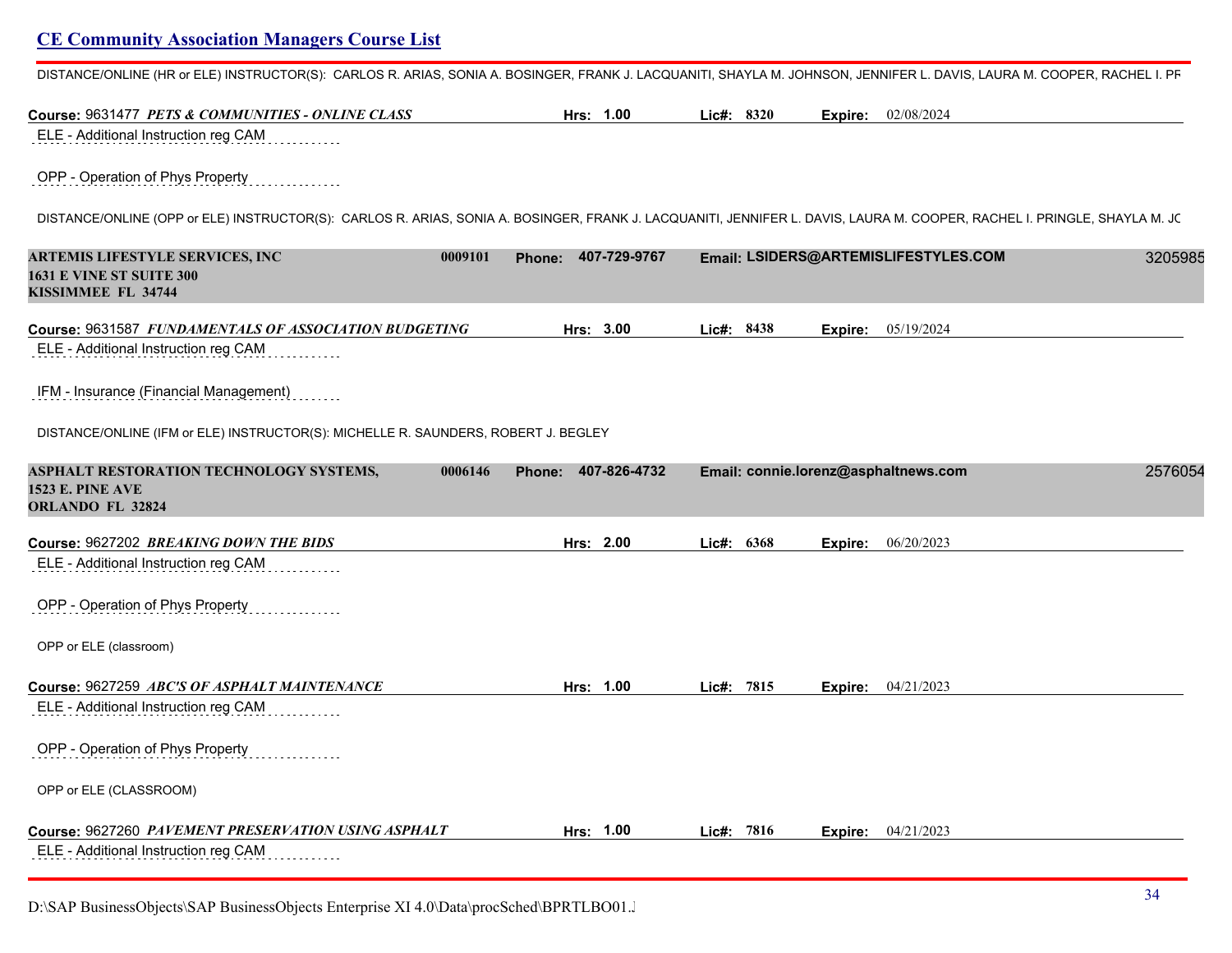| OPP - Operation of Phys Property                    |           |               |                           |  |
|-----------------------------------------------------|-----------|---------------|---------------------------|--|
| <b>REJUVENATORS</b><br>OPP or ELE (CLASSROOM)       |           |               |                           |  |
| Course: 9627261 BREAKING DOWN THE BIDS              | Hrs: 1.00 | Lic#: 6212    | <b>Expire:</b> 03/21/2023 |  |
| ELE - Additional Instruction reg CAM                |           |               |                           |  |
| OPP - Operation of Phys Property                    |           |               |                           |  |
| OPP or ELE (CLASSROOM)                              |           |               |                           |  |
| INSTRUCTOR(S): GEORGE RING, JENNIFER CASHEN         |           |               |                           |  |
| Course: 9627262 PAVEMENT PRESERVATION USING ASPHALT | Hrs: 2.00 | Lic#: 7817    | <b>Expire:</b> 04/21/2023 |  |
| ELE - Additional Instruction reg CAM                |           |               |                           |  |
| OPP - Operation of Phys Property                    |           |               |                           |  |
| <b>REJUVENATORS</b><br>OPP or ELE (classroom)       |           |               |                           |  |
|                                                     |           |               |                           |  |
| Course: 9628458 THE PERFECT PAVING PROJECT          | Hrs: 1.00 | Lic#: 5162    | 01/18/2023<br>Expire:     |  |
| ELE - Additional Instruction reg CAM                |           |               |                           |  |
| ELE (classroom)                                     |           |               |                           |  |
| INSTRUCTOR(S): GEORGE RING, JENNIFER CASHEN         |           |               |                           |  |
| Course: 9628562 THE PERFECT PAVING PROJECT          | Hrs: 2.00 | Lic#: 5266    | <b>Expire:</b> 04/04/2023 |  |
| ELE - Additional Instruction reg CAM                |           |               |                           |  |
| OPP - Operation of Phys Property                    |           |               |                           |  |
| OPP or ELE (classroom)                              |           |               |                           |  |
| Course: 9629986 OVERCOMING THE UNEXPECTED           | Hrs: 1.00 | 6829<br>Lic#: | 03/16/2024<br>Expire:     |  |
| ELE - Additional Instruction reg CAM                |           |               |                           |  |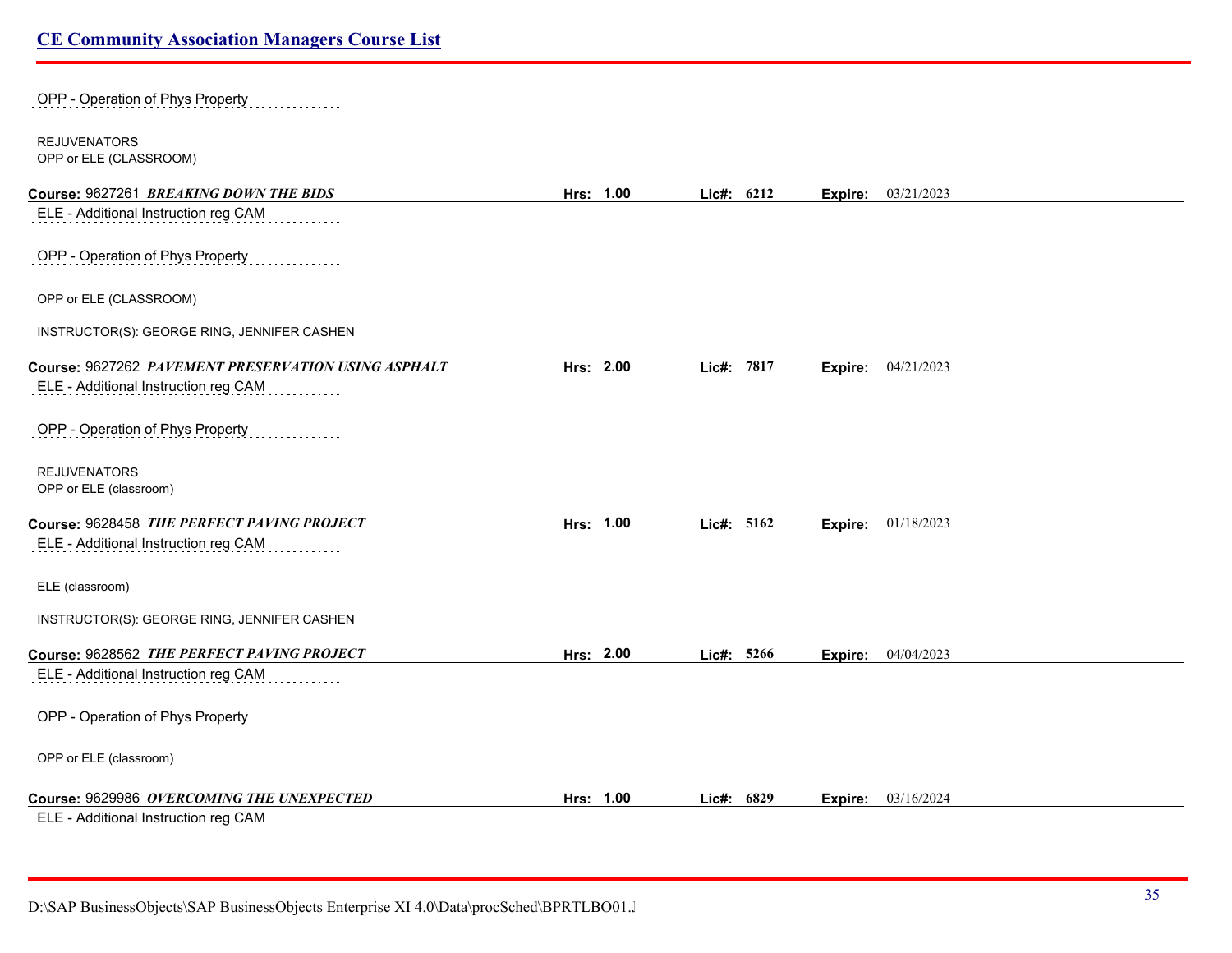| <b>CE Community Association Managers Course List</b>                                   |                                 |                                |                           |
|----------------------------------------------------------------------------------------|---------------------------------|--------------------------------|---------------------------|
| OPP - Operation of Phys Property                                                       |                                 |                                |                           |
| CLASSROOM (OPP or ELE) INSTRUCTOR(S): CONNIE LORENZ                                    |                                 |                                |                           |
| Course: 9631304 OVERCOMING THE UNEXPECTED                                              | Hrs: 1.00                       | Lic#: 8148                     | <b>Expire:</b> 10/14/2023 |
| ELE - Additional Instruction reg CAM                                                   |                                 |                                |                           |
| OPP - Operation of Phys Property                                                       |                                 |                                |                           |
| DISTANCE/ONLINE (OPP or ELE) INSTRUCTOR(S): CONNIE LORENZ                              |                                 |                                |                           |
| Course: 9631352 COMMUNICATING WITH A MULTI GENERATIONAL                                | Hrs: 1.00                       | Lic#: 8197<br>Expire:          | 11/21/2023                |
| ELE - Additional Instruction reg CAM                                                   |                                 |                                |                           |
| HR                                                                                     |                                 |                                |                           |
| CLASSROOM (HR or ELE) INSTRUCTOR(S): CONNIE LORENZ, GEORGE RING, JENNIFER CASHEN       |                                 |                                |                           |
| Course: 9631353 COMMUNICATING WITH A MULTI GENERATIONAL                                | Hrs: 1.00                       | Lic#: 8198<br>Expire:          | 11/21/2023                |
| ELE - Additional Instruction reg CAM                                                   |                                 |                                |                           |
| HR                                                                                     |                                 |                                |                           |
| DISTANCE/ONLINE (HR or ELE) INSTRUCTOR(S): CONNIE LORENZ, GEORGE RING, JENNIFER CASHEN |                                 |                                |                           |
| <b>ASSOCIATION 1ST LLC</b>                                                             | 0008321<br>3055887658<br>Phone: | Email: gary@association1st.com | 3280814                   |
| 3610 YACHT CLUB DRIVE<br>#304                                                          |                                 |                                |                           |
| <b>AVENTURA FL 33180</b>                                                               |                                 |                                |                           |
| Course: 9629883 A PROVEN FORMULA FOR SUCCESS                                           | Hrs: 2.00                       | Lic#: $6710$<br>Expire:        | 01/15/2024                |
| ELE - Additional Instruction reg CAM                                                   |                                 |                                |                           |
| OPP - Operation of Phys Property                                                       |                                 |                                |                           |
| CLASSROOM (OPP or ELE) INSTRUCTOR(S): GARY PYOTT                                       |                                 |                                |                           |
| Course: 9629887 SUSTAINABLE TECHNOLOGY                                                 | Hrs: 1.00                       | Lic#: 6715<br>Expire:          | 01/20/2024                |
| ELE - Additional Instruction reg CAM                                                   |                                 |                                |                           |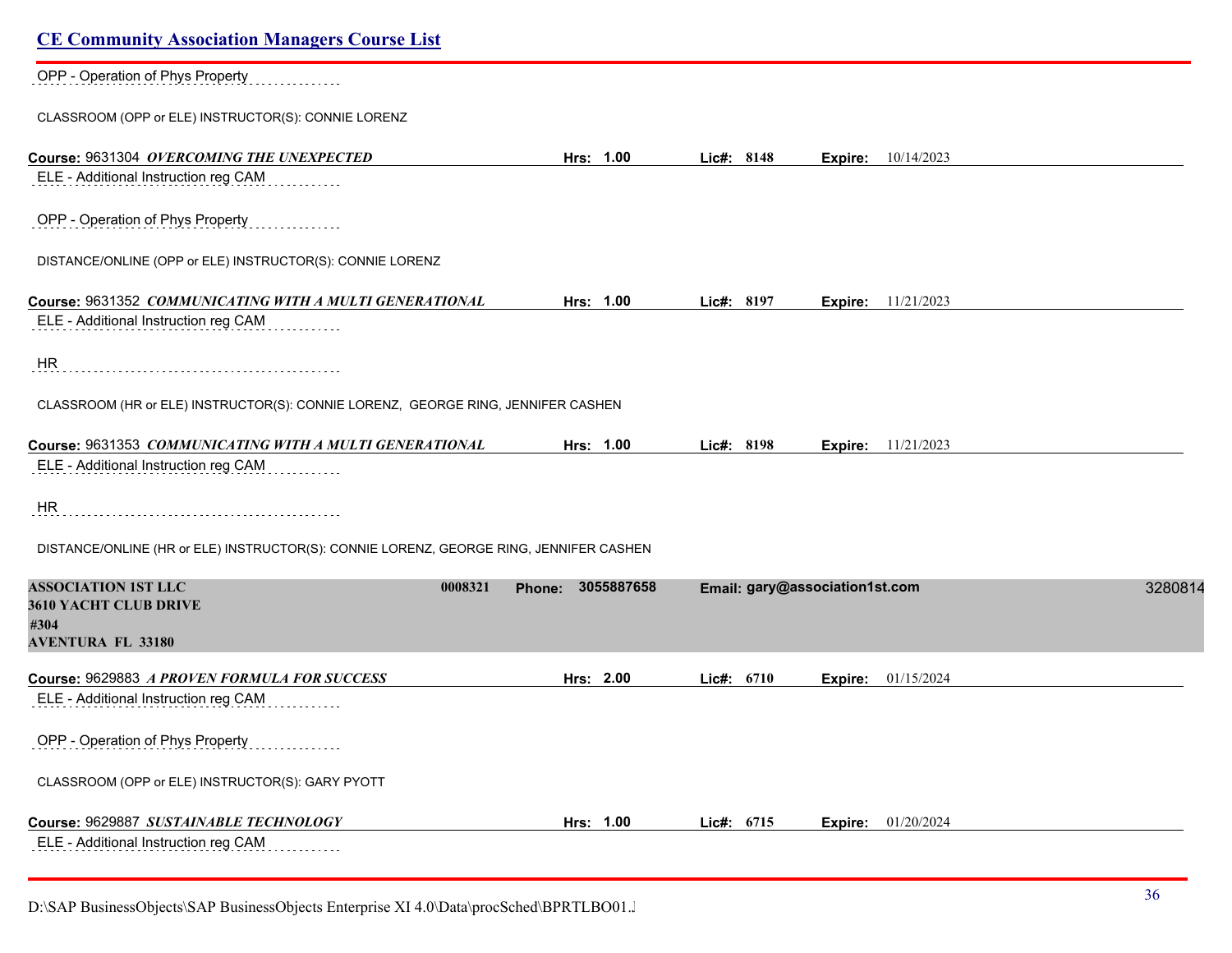| OPP - Operation of Phys Property                                                                    |                   |                     |            |                                 |         |                                            |         |
|-----------------------------------------------------------------------------------------------------|-------------------|---------------------|------------|---------------------------------|---------|--------------------------------------------|---------|
| CLASSROOM (OPP or ELE) INSTRUCTOR(S): GARY PYOTT                                                    |                   |                     |            |                                 |         |                                            |         |
| Course: 9629914 A PROVEN FORMULA FOR SUCCESS<br>ELE - Additional Instruction reg CAM                |                   | Hrs: 1.00           | Lic#: 6742 |                                 |         | <b>Expire:</b> 01/28/2024                  |         |
|                                                                                                     |                   |                     |            |                                 |         |                                            |         |
| OPP - Operation of Phys Property                                                                    |                   |                     |            |                                 |         |                                            |         |
| CLASSROOM (OPP or ELE) INSTRUCTOR(S): GARY PYOTT                                                    |                   |                     |            |                                 |         |                                            |         |
| Course: 9629948 SUSTAINABLE TECHNOLOGY                                                              |                   | Hrs: 2.00           | Lic#: 6779 |                                 |         | <b>Expire:</b> 02/18/2024                  |         |
| ELE - Additional Instruction reg CAM                                                                |                   |                     |            |                                 |         |                                            |         |
| OPP - Operation of Phys Property                                                                    |                   |                     |            |                                 |         |                                            |         |
| CLASSROOM (OPP or ELE) INSTRUCTOR(S): GARY PYOTT                                                    |                   |                     |            |                                 |         |                                            |         |
| Course: 9631418 FAILING TO PREPARE IS PREPARING TO FAIL                                             |                   | Hrs: 1.00           | Lic#: 8262 |                                 |         | Expire: 01/11/2024                         |         |
| ELE - Additional Instruction reg CAM                                                                |                   |                     |            |                                 |         |                                            |         |
| HR                                                                                                  |                   |                     |            |                                 |         |                                            |         |
| CLASSROOM (HR or ELE) INSTRUCTOR(S): GARY PYOTT                                                     |                   |                     |            |                                 |         |                                            |         |
| <b>ASSOCIATION LEGAL SERVICES</b><br>5237 SUMMERLIN COMMONS BLVD #214<br><b>FORT MYERS FL 33907</b> | 0008305<br>Phone: | 239-331-4333        |            |                                 |         | Email: LELAND@ASSOCIATIONLEGALSERVICES.COM | 3274535 |
| Course: 9631501 THE 2021 LEGAL UPDATE                                                               |                   | Hrs: 2.00           | Lic#: 8348 |                                 | Expire: | 03/06/2024                                 |         |
| <b>Legal Update Seminars</b>                                                                        |                   |                     |            |                                 |         |                                            |         |
| CLASSROOM (LEGAL UPDATE) INSTRUCTOR(S): LELAND W. WILSON                                            |                   |                     |            |                                 |         |                                            |         |
| <b>ASSOCIATION RESERVES-FLORIDA, LLC</b>                                                            | 0005433           | Phone: 954-210-7925 |            | Email: wsimons@reservestudy.com |         |                                            | 3207175 |
| <b>110 E. BROWARD BOULEVARD</b>                                                                     |                   |                     |            |                                 |         |                                            |         |
| <b>SUITE 1700</b><br><b>FORT LAUDERDALE FL 33301</b>                                                |                   |                     |            |                                 |         |                                            |         |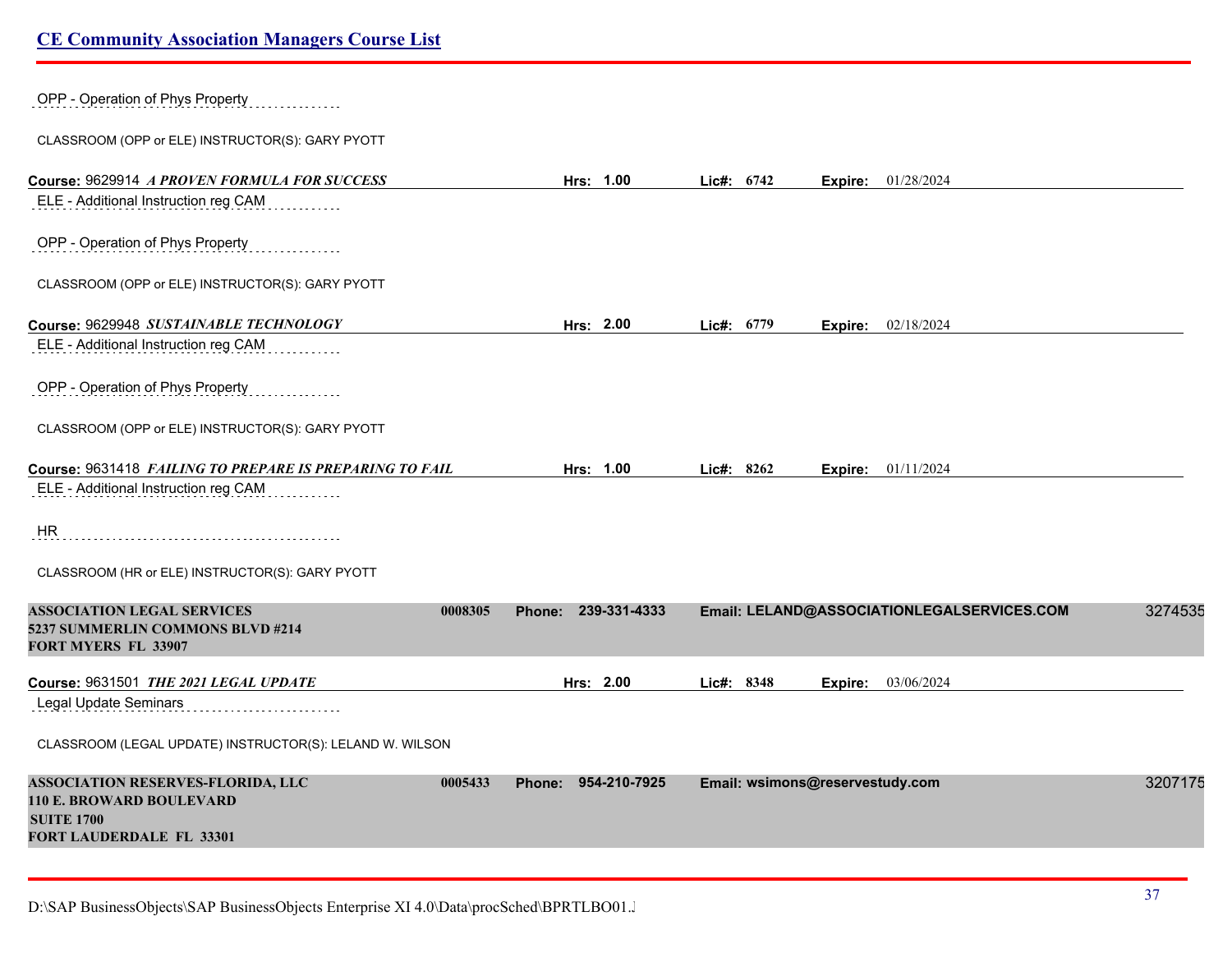| <b>CE Community Association Managers Course List</b>    |           |            |                       |  |
|---------------------------------------------------------|-----------|------------|-----------------------|--|
| Course: 9626392 FUNDAMENTALS OF RESERVES                | Hrs: 1.00 | Lic#: 2976 | 01/23/2024<br>Expire: |  |
| ELE - Additional Instruction reg CAM                    |           |            |                       |  |
| IFM - Insurance (Financial Management)                  |           |            |                       |  |
| IFM or ELE (CLASSROOM)                                  |           |            |                       |  |
| Course: 9628663 RESERVE STUDY BASICS                    | Hrs: 1.00 | Lic#: 5366 | 06/25/2023<br>Expire: |  |
| ELE - Additional Instruction reg CAM                    |           |            |                       |  |
| IFM - Insurance (Financial Management)                  |           |            |                       |  |
| IFM or ELE (online)                                     |           |            |                       |  |
| Course: 9628664 RESERVE STUDIES 101: THE COMPONENT LIST | Hrs: 1.00 | Lic#: 5367 | 06/25/2023<br>Expire: |  |
| ELE - Additional Instruction reg CAM                    |           |            |                       |  |
| IFM - Insurance (Financial Management)                  |           |            |                       |  |
| IFM or ELE (classroom)                                  |           |            |                       |  |
| Course: 9628665 RESERVE STUDIES 102: THE FINANCIAL      | Hrs: 1.00 | Lic#: 5368 | 06/25/2023<br>Expire: |  |
| ELE - Additional Instruction reg CAM                    |           |            |                       |  |
| IFM - Insurance (Financial Management)                  |           |            |                       |  |
| ANALYSIS                                                |           |            |                       |  |
| IFM or ELE (classroom)                                  |           |            |                       |  |
| Course: 9628666 RESERVE STUDIES 103: THE FUNDING PLAN   | Hrs: 1.00 | Lic#: 5369 | 06/25/2023<br>Expire: |  |
| ELE - Additional Instruction reg CAM                    |           |            |                       |  |
| IFM - Insurance (Financial Management)                  |           |            |                       |  |
| IFM or ELE (classroom)                                  |           |            |                       |  |
| Course: 9628667 RESERVE STUDY ROAD MAP FOR MANAGERS     | Hrs: 1.00 | Lic#: 5370 | 06/25/2023<br>Expire: |  |
| ELE - Additional Instruction reg CAM                    |           |            |                       |  |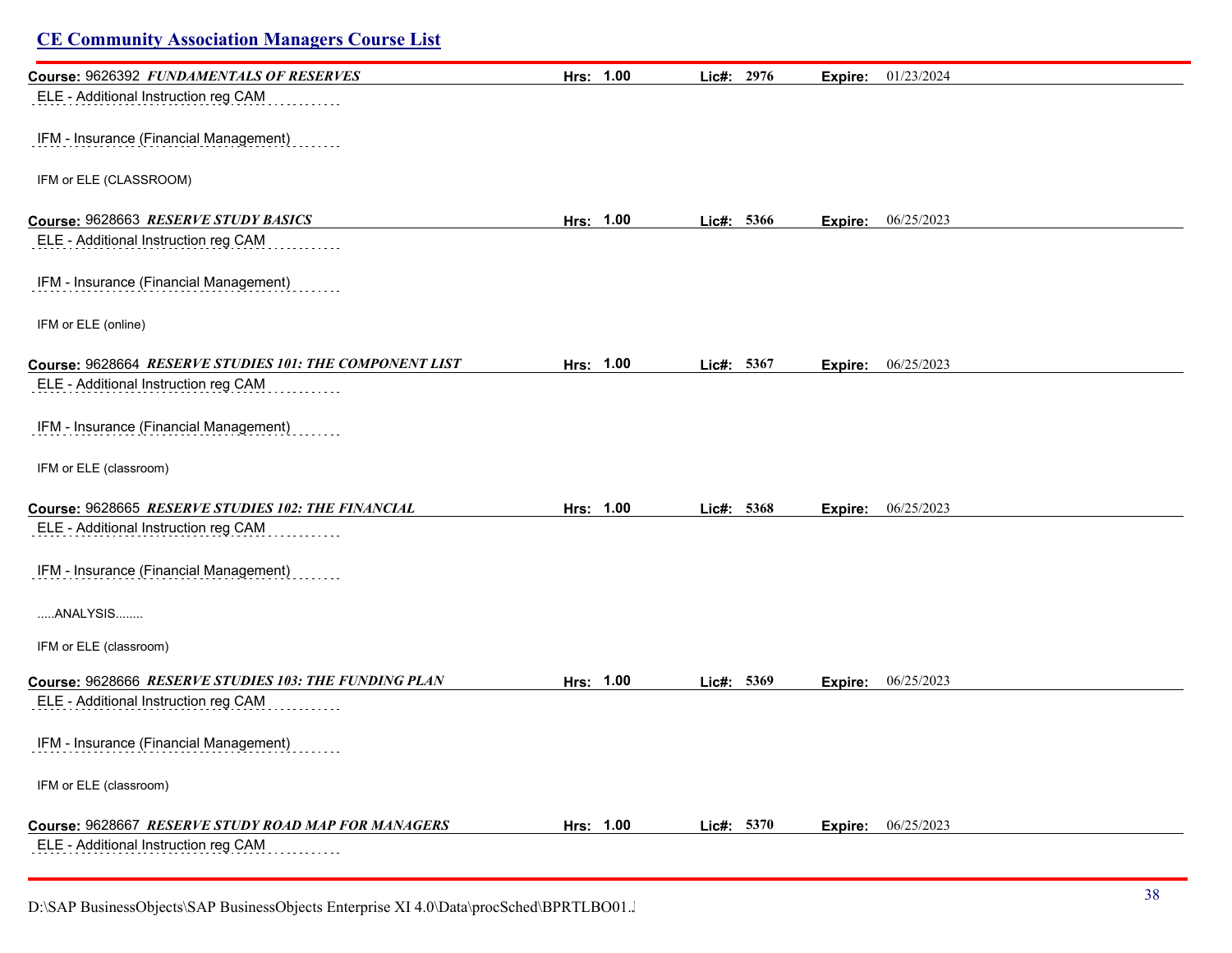IFM - Insurance (Financial Management)

IFM or ELE (online)

| Course: 9630241 RESERVE STUDY ROAD MAP FOR MANAGERS                                | Hrs: 1.00 | Lic#: 7083 |      | Expire: | 05/26/2024 |
|------------------------------------------------------------------------------------|-----------|------------|------|---------|------------|
| ELE - Additional Instruction reg CAM                                               |           |            |      |         |            |
| IFM - Insurance (Financial Management)                                             |           |            |      |         |            |
| CLASSROOM (IFM or ELE) INSTRUCTOR(S): ROBERT NORDLUND, WILL SIMONS                 |           |            |      |         |            |
| Course: 9630242 RESERVE STUDIES 102: THE FINANCIAL                                 | Hrs: 1.00 | Lic#: 7084 |      | Expire: | 05/26/2024 |
| ELE - Additional Instruction reg CAM                                               |           |            |      |         |            |
| IFM - Insurance (Financial Management)                                             |           |            |      |         |            |
| ANAYLSIS; DISTANCE/ONLINE (IFM or ELE) INSTRUCTOR(S): ROBERT NORDLUND, WILL SIMONS |           |            |      |         |            |
| Course: 9630243 RESERVE STUDY BASICS                                               | Hrs: 1.00 | Lic#:      | 7085 | Expire: | 05/26/2024 |
| ELE - Additional Instruction reg CAM                                               |           |            |      |         |            |
| IFM - Insurance (Financial Management)                                             |           |            |      |         |            |
| CLASSROOM (IFM or ELE) INSTRUCTOR(S): ROBERT NORDLUND, WILL SIMONS                 |           |            |      |         |            |
| Course: 9630244 RESERVE STUDIES 103: THE FUNDING PLAN                              | Hrs: 1.00 | Lic#: 7086 |      | Expire: | 05/27/2024 |
| ELE - Additional Instruction reg CAM                                               |           |            |      |         |            |
| IFM - Insurance (Financial Management)                                             |           |            |      |         |            |
| DISTANCE/ONLINE (IFM or ELE) INSTRUCTOR(S): ROBERT NORDLUND, WILL SIMONS           |           |            |      |         |            |
| Course: 9630245 RESERVE STUDIES 101: THE COMPONENT LIST                            | Hrs: 1.00 | Lic#: 7087 |      | Expire: | 05/27/2024 |
| ELE - Additional Instruction reg CAM                                               |           |            |      |         |            |
| IFM - Insurance (Financial Management)                                             |           |            |      |         |            |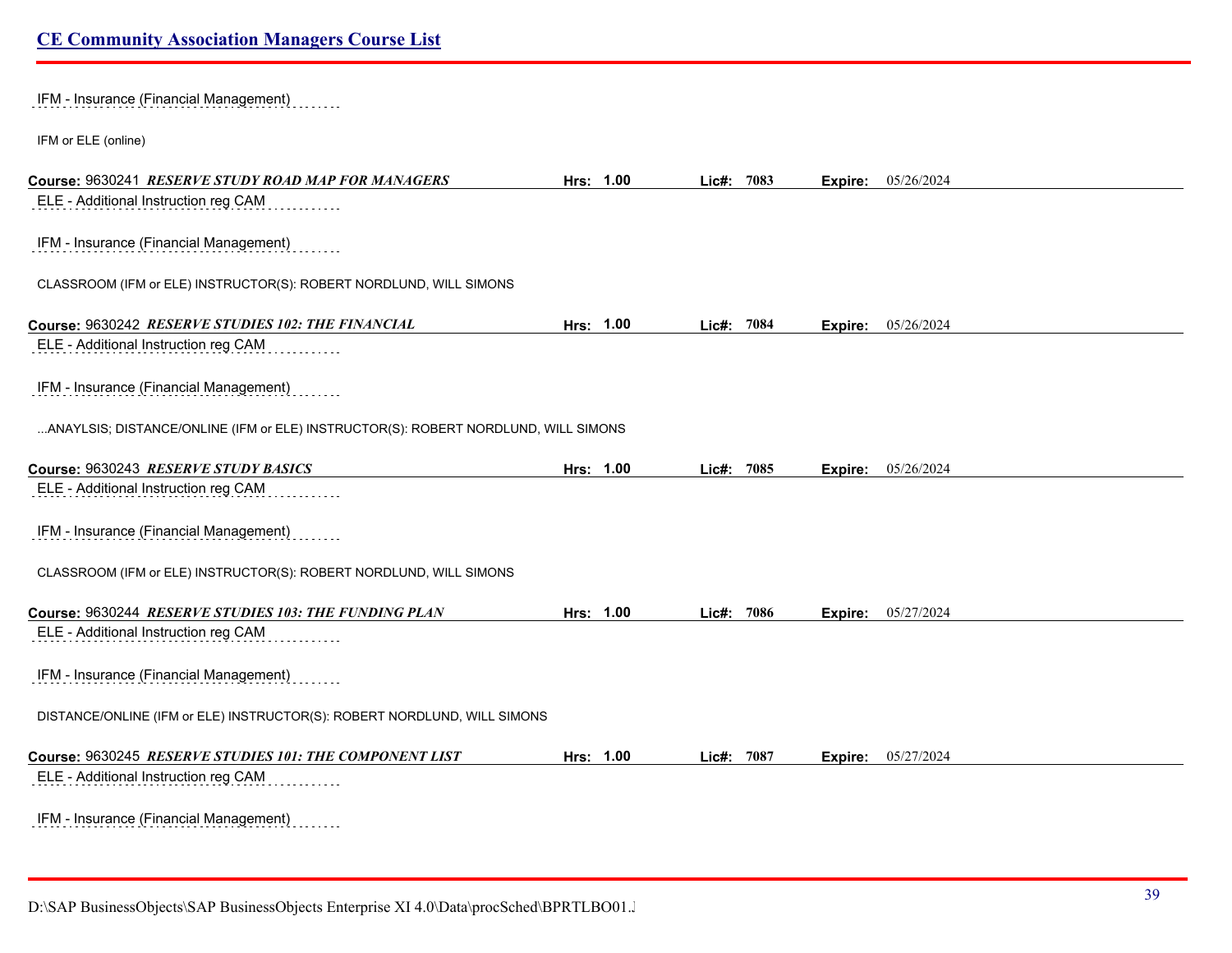# **CE Community Association Managers Course List** DISTANCE/ONLINE (IFM or ELE) INSTRUCTOR(S): ROBERT NORDLUND, WILL SIMONS **Course:** 9630246 *FUNDAMENTALS OF RESERVES* **Hrs: 1.00 Lic#: 7088 Expire:** 05/27/2024 ELE - Additional Instruction reg CAM IFM - Insurance (Financial Management) DISTANCE/ONLINE (IFM or ELE) INSTRUCTOR(S): ROBERT NORDLUND, WILL SIMONS **Course:** 9630392 *RESERVE FUNDING METHODOLOGIES* **Hrs: 1.00 Lic#: 7234 Expire:** 07/01/2024 ELE - Additional Instruction reg CAM IFM - Insurance (Financial Management) CLASSROOM (IFM or ELE) INSTRUCTOR(S): ROBERT NORDLUND, WILL SIMONS **Course:** 9630393 *RESERVE FUNDING METHODOLOGIES* **Hrs: 1.00 Lic#: 7235 Expire:** 07/01/2024 ELE - Additional Instruction reg CAM IFM - Insurance (Financial Management) DISTANCE/ONLINE (IFM or ELE) INSTRUCTOR(S): ROBERT NORDLUND, WILL SIMONS **ASSURED PARTNERS - CAPE CORAL 0008798 Phone: 2392051546 Email: tammy.hynes@assuredpartners.com** 34446021 **3501 DEL PRADO BOULEVARD SOUTH #204 CAPE CORAL FL 33904 Course:** 9631247 *THE CHANGING FLORIDA PROPERTY INSURANCE* **Hrs: 1.00 Lic#: 8089 Expire:** 09/13/2023 ELE - Additional Instruction reg CAM IFM - Insurance (Financial Management) CLASSROOM (IFM or ELE) INSTRUCTOR(S): JASON NESTLERODE **Course:** 9631248 *THE CHANGING FLORIDA PROPERTY INSURANCE* **Hrs: 1.00 Lic#: 8090 Expire:** 09/13/2023

ELE - Additional Instruction reg CAM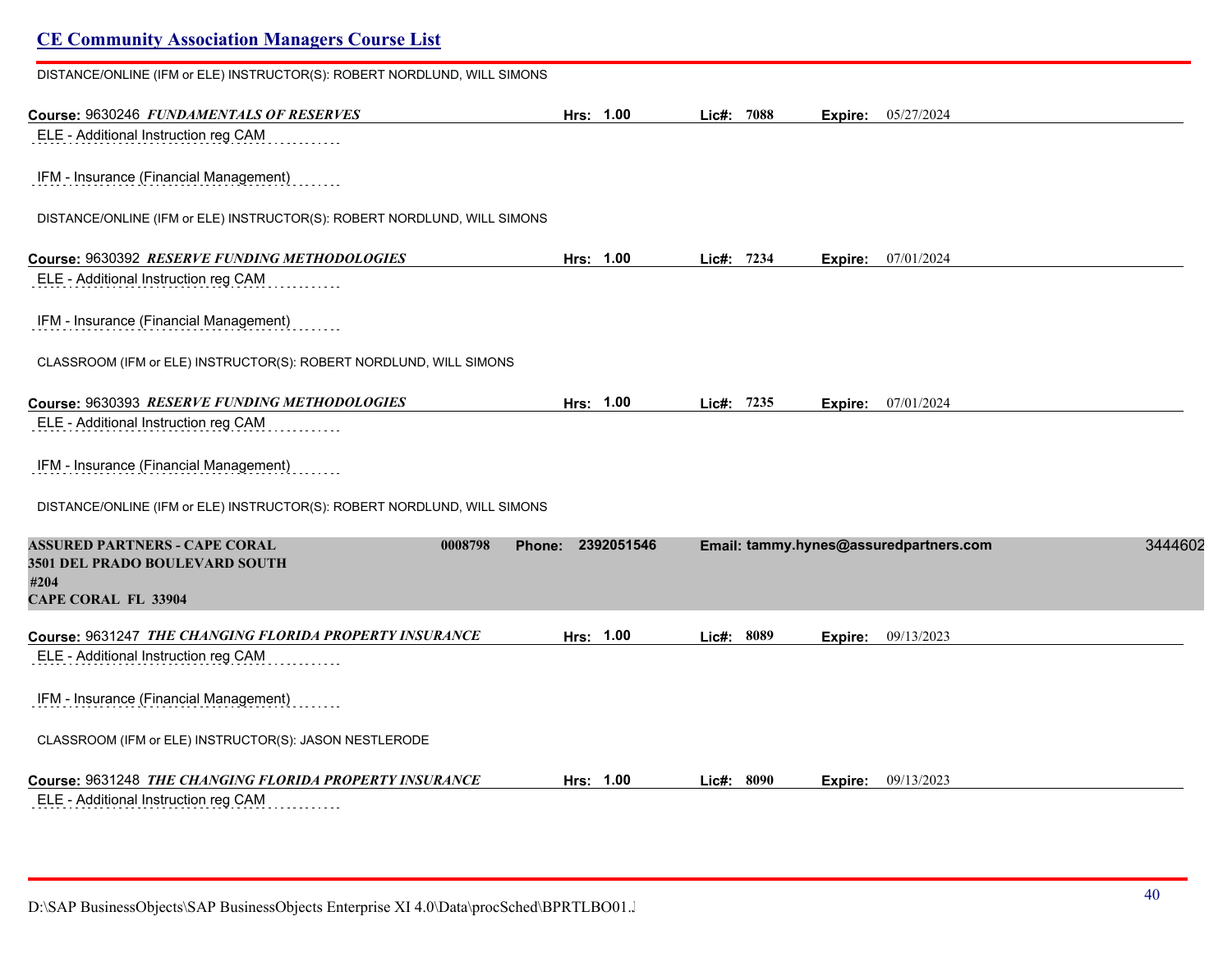| <b>CE Community Association Managers Course List</b>                                                   |                      |               |                             |         |
|--------------------------------------------------------------------------------------------------------|----------------------|---------------|-----------------------------|---------|
| DISTANCE/ONLINE (ELE) INSTRUCTOR(S): JASON NESTLERODE                                                  |                      |               |                             |         |
| Course: 9631249 THE CHANGING FLORIDA PROPERTY INSURANCE<br>ELE - Additional Instruction reg CAM        | Hrs: 1.00            | Lic#: 8091    | <b>Expire:</b> 09/13/2023   |         |
| CLASSROOM (ELE) INSTRUCTOR(S): JASON NESTLERODE                                                        |                      |               |                             |         |
| Course: 9631250 THE CHANGING FLORIDA PROPERTY INSURANCE<br>ELE - Additional Instruction reg CAM        | Hrs: 1.00            | Lic#: 8092    | Expire: 09/13/2023          |         |
| OPP - Operation of Phys Property                                                                       |                      |               |                             |         |
| CLASSROOM (OPP or ELE) INSTRUCTOR(S): JASON NESTLERODE                                                 |                      |               |                             |         |
| Course: 9631251 THE CHANGING FLORIDA PROPERTY INSURANCE<br>ELE - Additional Instruction reg CAM        | Hrs: 1.00            | Lic#: 8093    | <b>Expire:</b> 09/13/2023   |         |
| OPP - Operation of Phys Property                                                                       |                      |               |                             |         |
| DISTANCE/ONLINE (OPP or ELE) INSTRUCTOR(S): JASON NESTLERODE                                           |                      |               |                             |         |
| Course: 9631252 <i>THE CHANGING FLORIDA PROPERTY INSURANCE</i><br>ELE - Additional Instruction reg CAM | Hrs: 1.00            | Lie#: 8094    | <b>Expire:</b> 09/13/2023   |         |
| IFM - Insurance (Financial Management)                                                                 |                      |               |                             |         |
| CLASSROOM (IFM or ELE) INSTRUCTOR(S): JASON NESTLERODE                                                 |                      |               |                             |         |
| ASSUREDPARTNERS OF FLORIDA<br>0006121<br><b>110 ASHFORD DRIVE</b><br>WINTER SPRINGS FL 32708           | 4077564538<br>Phone: |               | Email: PMASI@assuredptr.com | 2817826 |
| Course: 9630192 NAVIGATING ASSOCIATION INSURANCE CLAIMS                                                | Hrs: 1.00            | $Lic\#: 7033$ | Expire: 05/14/2024          |         |
| ELE - Additional Instruction reg CAM                                                                   |                      |               |                             |         |
| HR                                                                                                     |                      |               |                             |         |
| DISTANCE/ONLINE (HR or ELE) INSTRUCTOR(S): NEGAR SHARIFI                                               |                      |               |                             |         |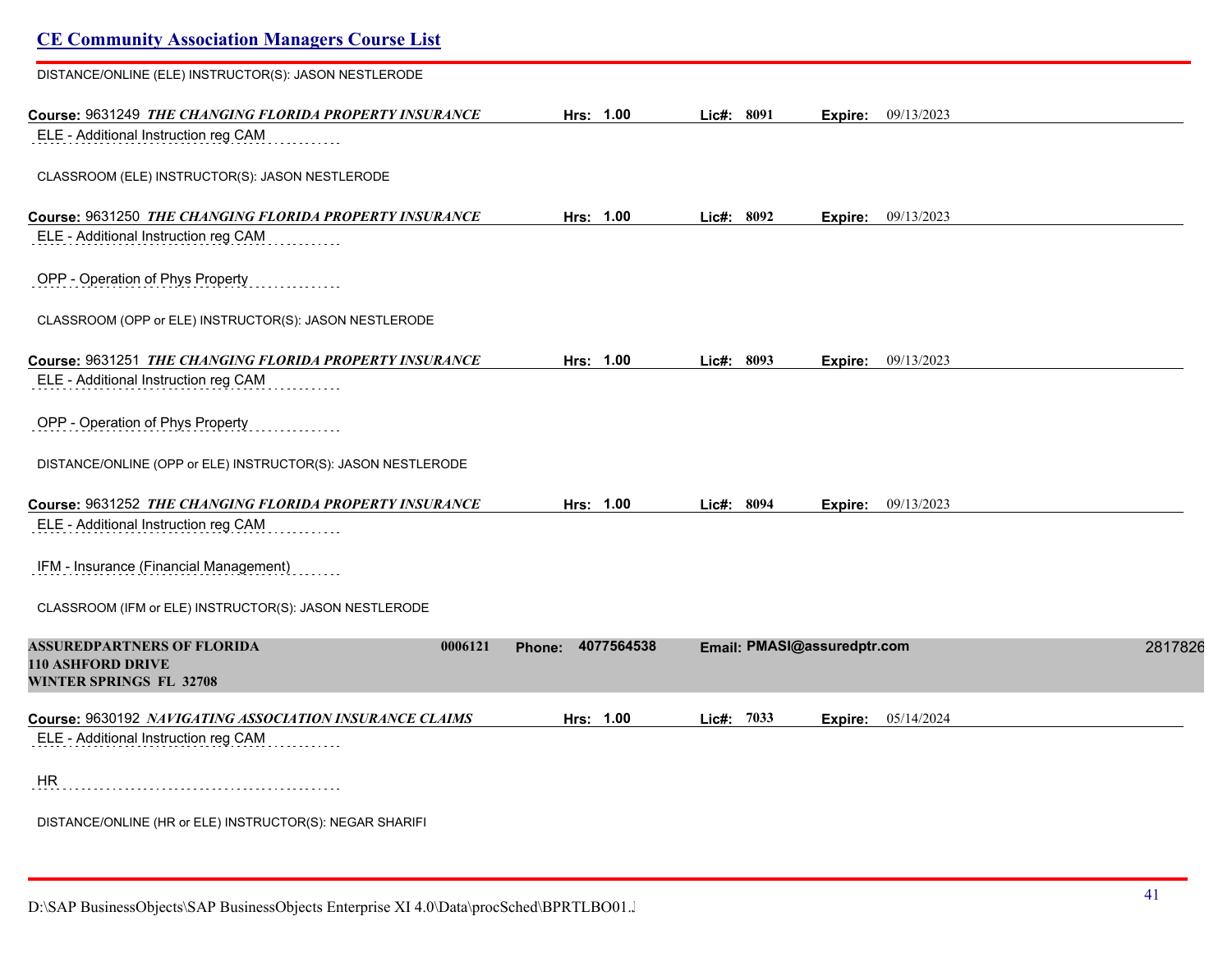| <b>CE Community Association Managers Course List</b>                                                                                |           |                                                       |            |         |            |
|-------------------------------------------------------------------------------------------------------------------------------------|-----------|-------------------------------------------------------|------------|---------|------------|
| Course: 9630193 ADVANCED INSURANCE CONCEPTS FOR COMM<br>ELE - Additional Instruction reg CAM                                        |           | Hrs: 2.00                                             | Lic#: 7034 | Expire: | 05/14/2024 |
| IFM - Insurance (Financial Management)                                                                                              |           |                                                       |            |         |            |
| ASSOCIATIONS; DISTANCE/ONLINE (IFM or ELE) INSTRUCTOR(S): NEGAR SHARIFI                                                             |           |                                                       |            |         |            |
| Course: 9630194 ANATOMY OF A WATER LEAK                                                                                             | Hrs: 1.00 |                                                       | Lic#: 7035 | Expire: | 05/14/2024 |
| ELE - Additional Instruction reg CAM                                                                                                |           |                                                       |            |         |            |
| IFM - Insurance (Financial Management)                                                                                              |           |                                                       |            |         |            |
| DISTANCE/ONLINE (IFM or ELE) INSTRUCTOR(S): NEGAR SHARIFI                                                                           |           |                                                       |            |         |            |
| Course: 9630195 COMMUNITY ASSOCIATION CLAIMS COURSE                                                                                 | Hrs: 1.00 |                                                       | Lic#: 7036 | Expire: | 05/14/2024 |
| ELE - Additional Instruction reg CAM                                                                                                |           |                                                       |            |         |            |
| IFM - Insurance (Financial Management)                                                                                              |           |                                                       |            |         |            |
| DISTANCE/ONLINE (IFM or ELE) INSTRUCTOR(S): PHILLIP MASI                                                                            |           |                                                       |            |         |            |
| Course: 9630196 INTRODUCTION TO INSURANCE                                                                                           | Hrs: 1.00 |                                                       | Lic#: 7037 | Expire: | 05/14/2024 |
| ELE - Additional Instruction reg CAM                                                                                                |           |                                                       |            |         |            |
| IFM - Insurance (Financial Management)                                                                                              |           |                                                       |            |         |            |
| DISTANCE/ONLINE (IFM or ELE) INSTRUCTOR(S): NEGAR SHARIFI                                                                           |           |                                                       |            |         |            |
| Course: 9630197 COMMUNITY ASSOCIATION VENDOR RISK                                                                                   | Hrs: 1.00 |                                                       | Lic#: 7038 | Expire: | 05/14/2024 |
| ELE - Additional Instruction reg CAM                                                                                                |           |                                                       |            |         |            |
| IFM - Insurance (Financial Management)                                                                                              |           |                                                       |            |         |            |
| DISTANCE/ONLINE (IFM or ELE) INSTRUCTOR(S): NEGAR SHARIFI                                                                           |           |                                                       |            |         |            |
| AUGUS PARTNERS LLC-MIRABITO NATURAL GAS<br>0007756<br>1801 S. PERIMETER RD, STE 130<br><b>SUITE 130</b><br>FORT LAUDERDALE FL 33309 |           | Phone: 954-564-5432115 Email: michael@mirabitogas.com |            |         | 3199010    |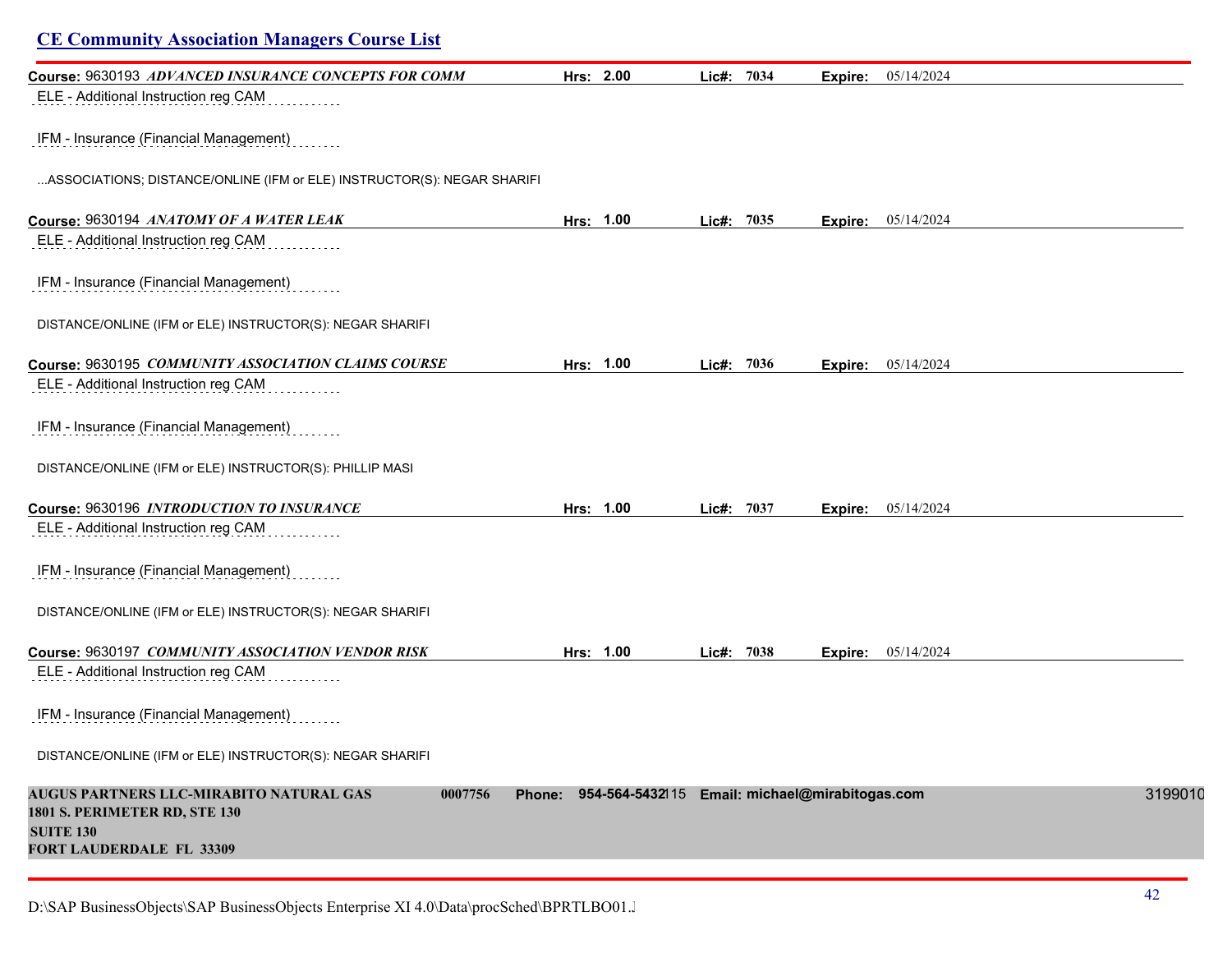| Course: 9629498 NATURAL GAS DEMYSTIFIED                                                                                  | Hrs: 2.00                      | Lic#: 6275 | <b>Expire:</b> 04/28/2023      |         |
|--------------------------------------------------------------------------------------------------------------------------|--------------------------------|------------|--------------------------------|---------|
| ELE - Additional Instruction reg CAM                                                                                     |                                |            |                                |         |
| OPP - Operation of Phys Property                                                                                         |                                |            |                                |         |
| CLASSROOM (OPP & ELE) INSTRUCTOR(S): MARK R. MARZOCCHI, ANDREW FRIER                                                     |                                |            |                                |         |
| <b>B WISE</b>                                                                                                            | 0009073<br>Phone: 239-770-0701 |            | Email: brandi@bwisedesignz.com | 3586883 |
| 5530 PARK ROAD<br>FORT MYERS FL 33908                                                                                    |                                |            |                                |         |
| Course: 9631570 COMMUNITY COMMUNICATION                                                                                  | Hrs: 1.00                      | Lic#: 8423 | <b>Expire:</b> 05/01/2024      |         |
| ELE - Additional Instruction reg CAM                                                                                     |                                |            |                                |         |
| HR                                                                                                                       |                                |            |                                |         |
|                                                                                                                          |                                |            |                                |         |
| CLASSROOM (HR or ELE) INSTRUCTOR(S): GRANT G. GORSKI, BRANDI W. HOWELL                                                   |                                |            |                                |         |
|                                                                                                                          | Hrs: 1.00                      | Lic#: 8424 | <b>Expire:</b> 05/01/2024      |         |
| Course: 9631571 ROOFING 101<br>ELE - Additional Instruction reg CAM                                                      |                                |            |                                |         |
| OPP - Operation of Phys Property                                                                                         |                                |            |                                |         |
| CLASSROOM (OPP or ELE) INSTRUCTOR(S): GRANT G. GORSKI, BRANDI W. HOWELL                                                  |                                |            |                                |         |
|                                                                                                                          | Hrs: 1.00                      | Lic#: 8425 | <b>Expire:</b> 05/01/2024      |         |
| ELE - Additional Instruction reg CAM                                                                                     |                                |            |                                |         |
| OPP - Operation of Phys Property                                                                                         |                                |            |                                |         |
| CLASSROOM (OPP or ELE) INSTRUCTOR(S): GRANT G. GORSKI, BRANDI W. HOWELL                                                  |                                |            |                                |         |
| Course: 9631572 MAINTAINING YOUR BUILDING IN SWFL<br>Course: 9631573 LOCK IT UP!<br>ELE - Additional Instruction reg CAM | Hrs: 1.00                      | Lic#: 8426 | Expire: 05/01/2024             |         |

D:\SAP BusinessObjects\SAP BusinessObjects Enterprise XI 4.0\Data\procSched\BPRTLBO01.J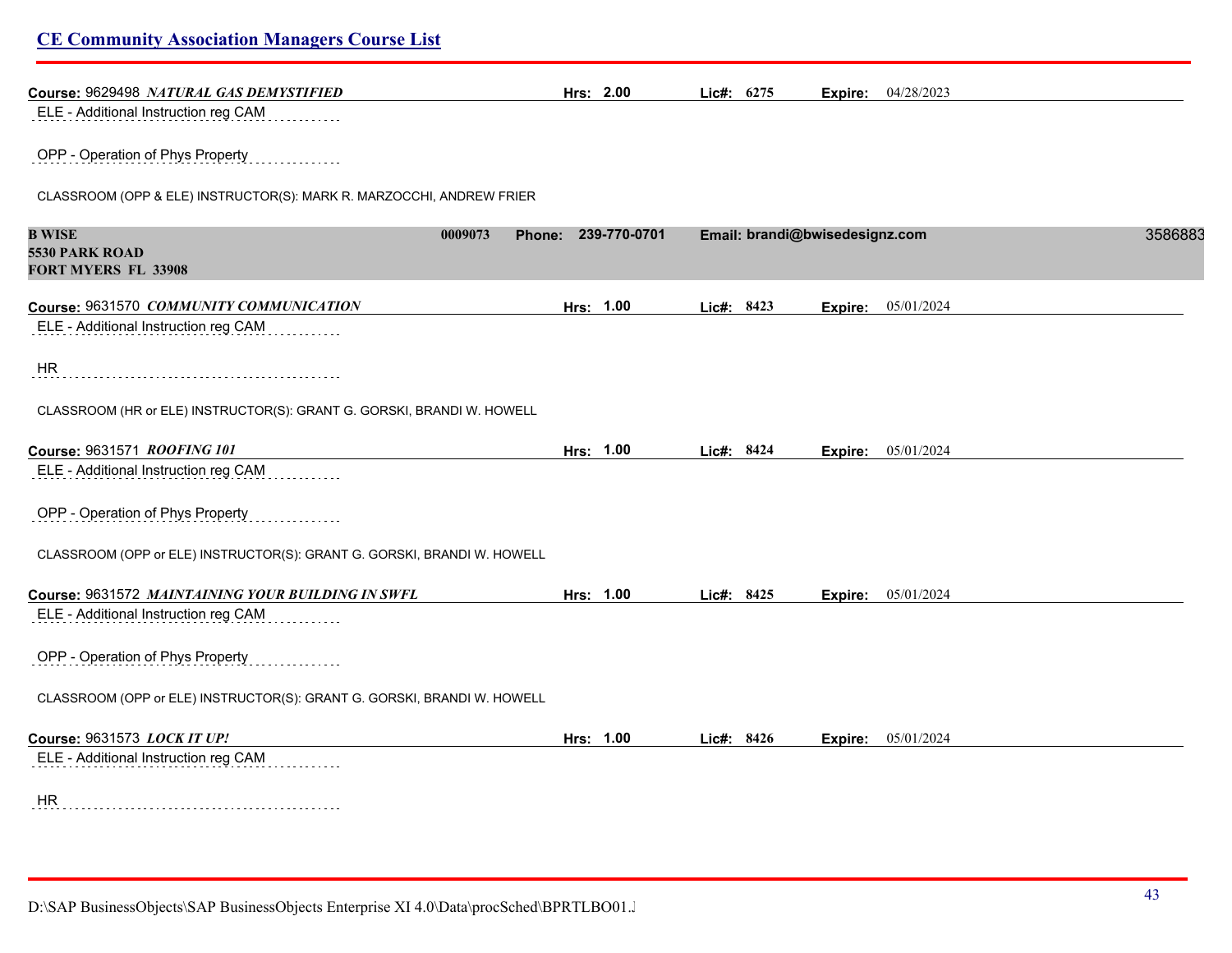# **CE Community Association Managers Course List** CLASSROOM (HR or ELE) INSTRUCTOR(S): GRANT G. GORSKI, BRANDI W. HOWELL **Course:** 9631574 *ASSOCIATION FINANCIAL FRAUD* **Hrs: 1.00 Lic#: 8427 Expire:** 05/01/2024 ELE - Additional Instruction reg CAM HR CLASSROOM (HR or ELE) INSTRUCTOR(S): GRANT G. GORSKI, BRANDI W. HOWELL **Course:** 9631575 *MANAGING THE PRUNING PROCESS* **Hrs: 1.00 Lic#: 8428 Expire:** 05/01/2024 ELE - Additional Instruction reg CAM OPP - Operation of Phys Property CLASSROOM (OPP or ELE) INSTRUCTOR(S): GRANT G. GORSKI, BRANDI W. HOWELL **Course:** 9631576 *UNDERSTANDING ASSOCIATION INSURANCE* **Hrs: 1.00 Lic#: 8429 Expire:** 05/01/2024 ELE - Additional Instruction reg CAM IFM - Insurance (Financial Management) CLASSROOM (IFM or ELE) INSTRUCTOR(S): GRANT G. GORSKI, BRANDI W. HOWELL **Course:** 9631577 *PRE-EMPTIVE STRIKE & AGING COMMUNITIES* **Hrs: 1.00 Lic#: 8430 Expire:** 05/01/2024 ELE - Additional Instruction reg CAM OPP - Operation of Phys Property CLASSROOM (OPP or ELE) INSTRUCTOR(S): GRANT G. GORSKI, BRANDI W. HOWELL **Course:** 9631578 *UNDERSTANDING A CATASTROPHE:* **Hrs: 1.00 Lic#: 8431 Expire:** 05/01/2024 ELE - Additional Instruction reg CAM OPP - Operation of Phys Property CLASSROOM (OPP or ELE) INSTRUCTOR(S): GRANT G. GORSKI, BRANDI W. HOWELL **Course:** 9631588 *ASSOCIATION ACCOUNTING* **Hrs: 1.00 Lic#: 8439 Expire:** 05/19/2024

ELE - Additional Instruction reg CAM

D:\SAP BusinessObjects\SAP BusinessObjects Enterprise XI 4.0\Data\procSched\BPRTLBO01.Jobserver2\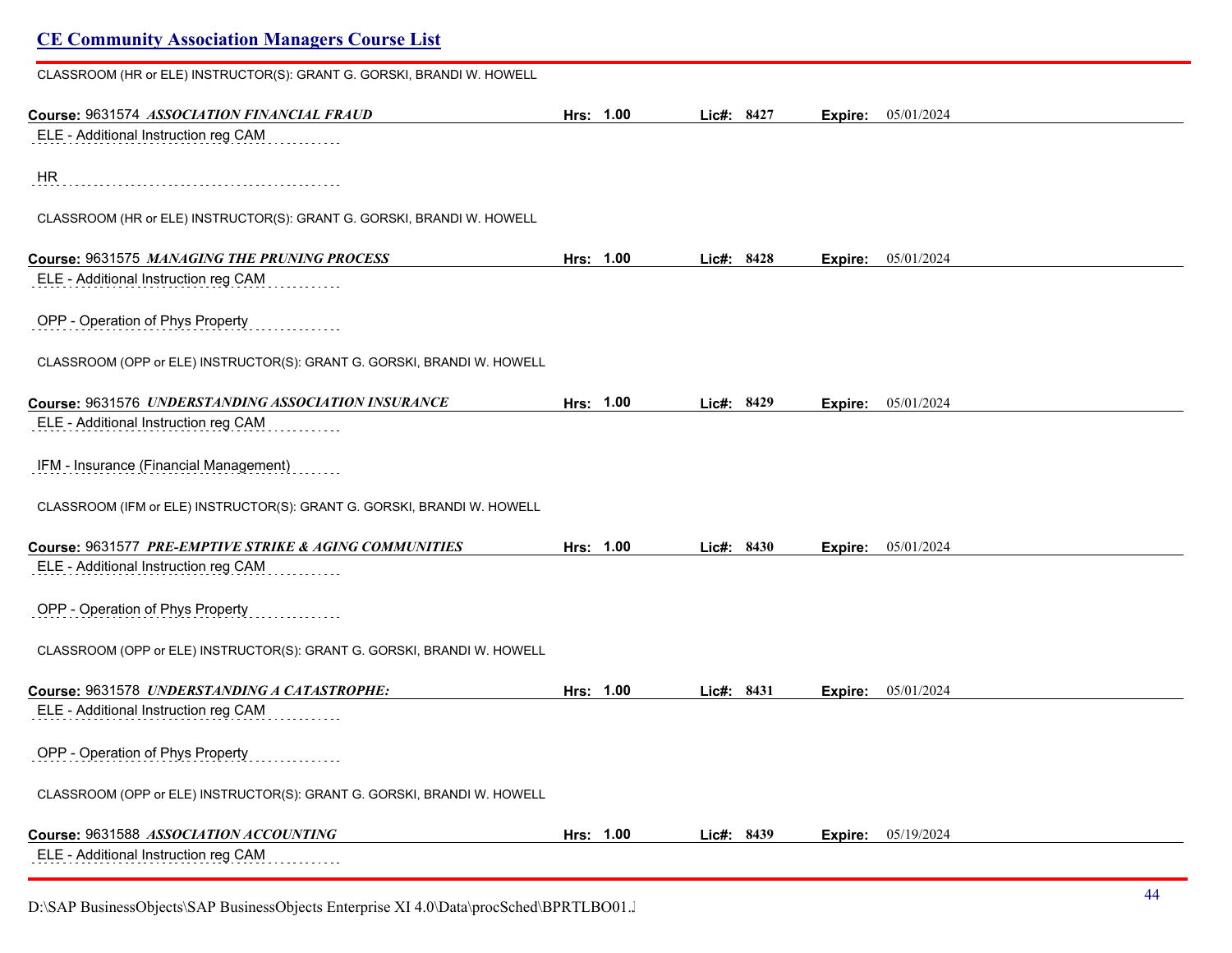IFM - Insurance (Financial Management)

CLASSROOM (IFM or ELE) INSTRUCTOR(S): BRANDI W. HOWELL

| Course: 9631589 BUDGETING & RESERVES                                                                    | Hrs: 1.00              | Lic#: 8440 |                             | <b>Expire:</b> 05/19/2024 |  |
|---------------------------------------------------------------------------------------------------------|------------------------|------------|-----------------------------|---------------------------|--|
| ELE - Additional Instruction reg CAM                                                                    |                        |            |                             |                           |  |
| IFM - Insurance (Financial Management)                                                                  |                        |            |                             |                           |  |
| CLASSROOM (IFM or ELE) INSTRUCTOR(S): BRANDI W. HOWELL                                                  |                        |            |                             |                           |  |
| Course: 9631601 LANDSCAPE MANAGEMENT FOR COMMUNITY ASSOC                                                | Hrs: 1.00              | Lic#: 8451 |                             | <b>Expire:</b> 06/09/2024 |  |
| ELE - Additional Instruction reg CAM                                                                    |                        |            |                             |                           |  |
| OPP - Operation of Phys Property                                                                        |                        |            |                             |                           |  |
| CLASSROOM; INSTRUCTOR: LINDA NELSON                                                                     |                        |            |                             |                           |  |
| Course: 9631602 A CAM'S GUIDE TO LANDSCAPE DESIGN IN FLO                                                | Hrs: 1.00              | Lic#: 8452 | Expire:                     | 06/09/2024                |  |
| ELE - Additional Instruction reg CAM                                                                    |                        |            |                             |                           |  |
| OPP - Operation of Phys Property                                                                        |                        |            |                             |                           |  |
| CLASSROOM; INSTUCTOR: LINDA NELSON                                                                      |                        |            |                             |                           |  |
| Course: 9631666 LEGISLATIVE UPDATE                                                                      | Hrs: 2.00              | Lic#: 8513 |                             | Expire: 06/28/2024        |  |
| Legal Update Seminars                                                                                   |                        |            |                             |                           |  |
| COURSE DELIVERY METHOD: CLASSROOM.<br>CATEGORY: LEGAL UPDATE SEMINAR.<br>INSTRUCTOR(S): S KYLA THOMSON. |                        |            |                             |                           |  |
| <b>BALL JANIK, LLP</b><br>0006715                                                                       | 407-902-2085<br>Phone: |            | Email: EWALCH@BALLJANIK.COM | 3316772                   |  |
| <b>201 E PINE STREET</b><br><b>SUITE 600</b>                                                            |                        |            |                             |                           |  |
| ORLANDO FL 32801                                                                                        |                        |            |                             |                           |  |
| Course: 9630545 CONSTRUCTION CONTRACTS FOR CAMS                                                         | Hrs: 1.00              | Lic#: 7384 | Expire:                     | 08/19/2022                |  |
| ELE - Additional Instruction reg CAM                                                                    |                        |            |                             |                           |  |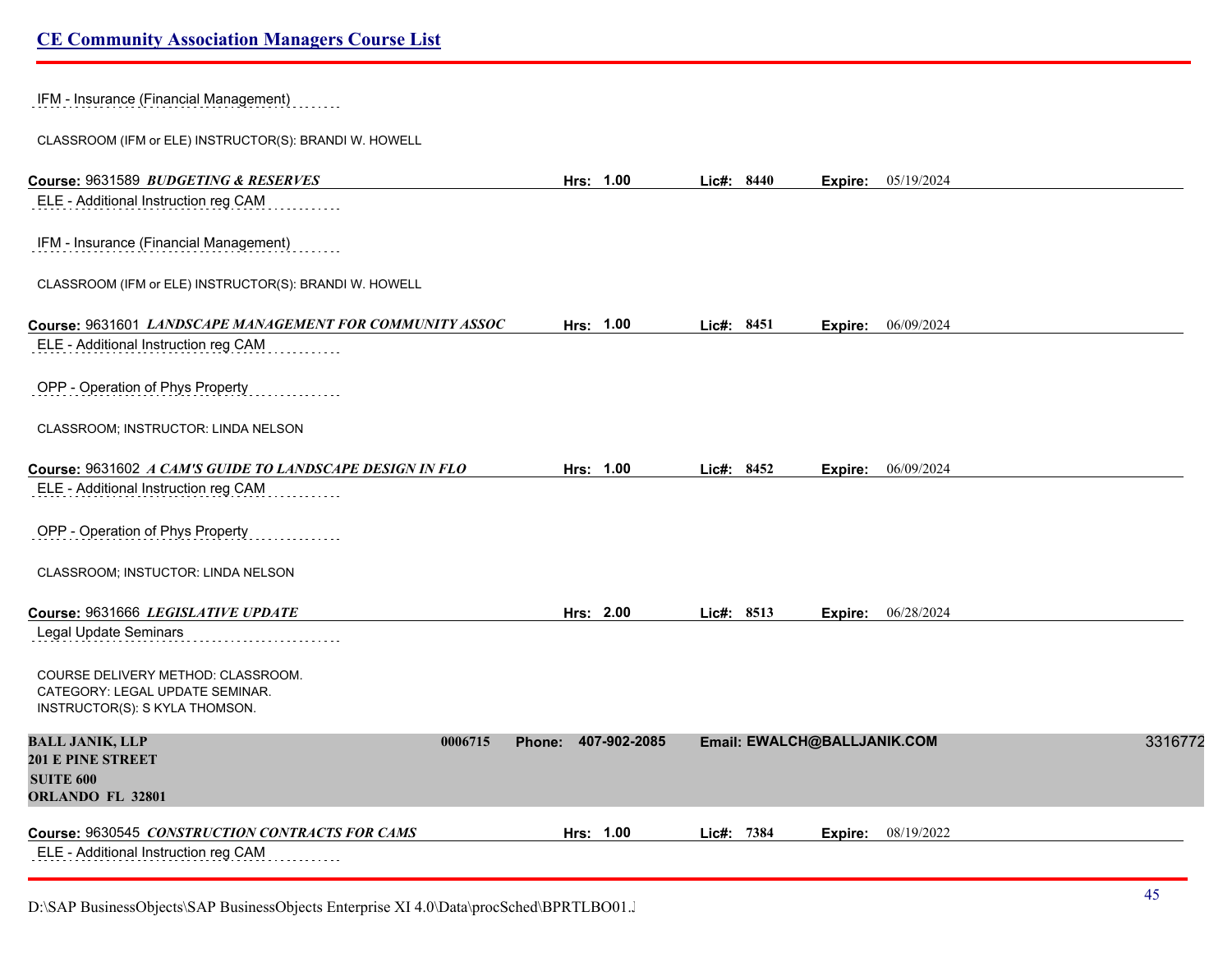OPP - Operation of Phys Property DISTANCE/ONLINE (OPP or ELE) INSTRUCTOR(S): BRIAN T. CREVASSE, PHILLIP E. JOSEPH **Course:** 9630854 *FUNDAMENTALS OF COMMUNITY ASSOCIATION MA* **Hrs: 1.00 Lic#: 7699 Expire:** 03/09/2023 ELE - Additional Instruction reg CAM OPP - Operation of Phys Property DISTANCE/ONLINE (OPP or ELE) INSTRUCTOR(S): BRIAN CREVASSE **Course:** 9631063 *HURRICANE PREPAREDNESS: BEFORE, DURING,* **Hrs: 1.00 Lic#: 7907 Expire:** 06/29/2023 ELE - Additional Instruction reg CAM IFM - Insurance (Financial Management) CLASSROOM (IFM or ELE) INSTRUCTOR(S): KELLY M. CORCORAN **Course:** 9631064 *FUNDAMENTALS OF COMMUNITY ASSOCIATION MA* **Hrs: 1.00 Lic#: 7908 Expire:** 06/29/2023 ELE - Additional Instruction reg CAM IFM - Insurance (Financial Management) CLASSROOM (IFM or ELE) INSTRUCTOR(S): BRIAN CREVASSE, PHILLIP JOSEPH, EVAN SMALL, JAMES C. PRICHARD **Course:** 9631065 *CONSTRUCTION CONTRACTS FOR CAMS* **Hrs: 1.00 Lic#: 7909 Expire:** 06/29/2023 ELE - Additional Instruction reg CAM CLASSROOM (ELE) INSTRUCTOR(S): BRIAN CREVASSE, PHILLIP JOSEPH, JAMES PRICHARD **Course:** 9631522 *UNDERSTANDING STRUCTURAL FAILURES AND SA* **Hrs: 1.00 Lic#: 8374 Expire:** 03/20/2024 ELE - Additional Instruction reg CAM OPP - Operation of Phys Property

DISTANCE/ONLINE (OPP or ELE) INSTRUCTOR(S): JAMES C. PRICHARD, PHILLIP E. JOSEPH, EVAN J. SMALL, KELLY M. COROCORAN, KEEGAN A. BERRY, BRIAN T. CREVASSE, SALVATORE G. BRETT ROTH, MEGAN A. PICATAGGIO, JEFFREY A. WIDELITZ, DOUG STANFORD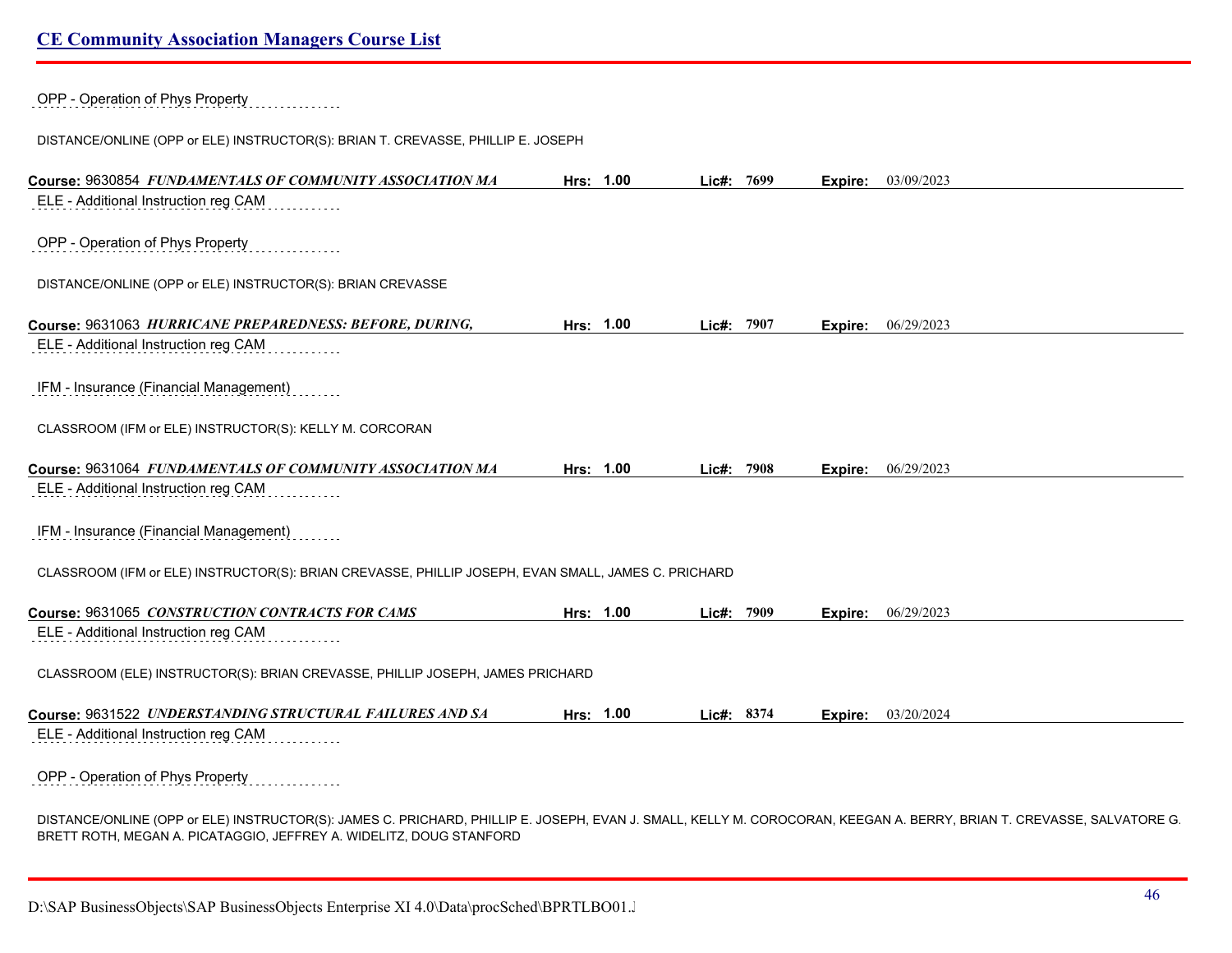| Course: 9631523 UNDERSTANDING STRUCTURAL FAILURES AND SA                                                                                                                                                                                                  | Hrs: 1.00             | Lic#: 8375   | Expire:                       | 03/20/2024                |         |
|-----------------------------------------------------------------------------------------------------------------------------------------------------------------------------------------------------------------------------------------------------------|-----------------------|--------------|-------------------------------|---------------------------|---------|
| ELE - Additional Instruction reg CAM                                                                                                                                                                                                                      |                       |              |                               |                           |         |
| OPP - Operation of Phys Property                                                                                                                                                                                                                          |                       |              |                               |                           |         |
| CLASSROOM (OPP or ELE) INSTRUCTOR(S): JAMES C. PRICHARD, PHILLIP E. JOSEPH, EVAN J. SMALL, KELLY M. COROCORAN, KEEGAN A. BERRY, BRIAN T. CREVASSE, SALVATORE G. SCR<br>BRETT ROTH, MEGAN A. PICATAGGIO, JEFFREY A. WIDELITZ, DOUG STANFORD                |                       |              |                               |                           |         |
| Course: 9631555 KEYS TO TURNOVER - PART 1 BUILDING CONDI                                                                                                                                                                                                  | Hrs: 1.00             | Lic#: 8408   |                               | <b>Expire:</b> 04/07/2024 |         |
| ELE - Additional Instruction reg CAM                                                                                                                                                                                                                      |                       |              |                               |                           |         |
| OPP - Operation of Phys Property                                                                                                                                                                                                                          |                       |              |                               |                           |         |
| CLASSROOM (OPP or ELE) INSTRUCTOR(S): KEEGAN A. BERRY, PATRICK J. BUTTON, KELLY M. CORCORAN, BRIAN T. CREVASSE, PHILLIP E. JOSEPH, MEGAN A. PICATAGGIO, JAMES C. PRI(<br>BRETT ROTH, SALVATORE G. SCRO, JEFFREY A. WIDELITZ, DOUG STANFORD, EVAN J. SMALL |                       |              |                               |                           |         |
| <b>BASHOR &amp; LEGENDRE LLP</b><br>0006711<br><b>4809 EHRLICH RD</b><br><b>SUITE 203</b><br><b>TAMPA FL 33624</b>                                                                                                                                        | Phone:                | Email:       |                               |                           | 2785723 |
| Course: 9629413 METHODS OF ACCOUNTING - BEST PRACTICES                                                                                                                                                                                                    | Hrs: 1.00             | Lic#: $6176$ | Expire:                       | 03/03/2023                |         |
| ELE - Additional Instruction reg CAM                                                                                                                                                                                                                      |                       |              |                               |                           |         |
| IFM - Insurance (Financial Management)                                                                                                                                                                                                                    |                       |              |                               |                           |         |
| CLASSROOM (IFM or ELE) INSTRUCTOR(S): ANDREW DYKE, MEGAN DYKE, JORGE YANEZ, PERCY J. LEGENDRE, CHRISTOPHER LEGENDRE.                                                                                                                                      |                       |              |                               |                           |         |
| <b>BASULTO ROBBINS &amp; ASSOCIATES, LLP</b><br>0004994<br>14160 N.W. 77TH COURT, SUITE 22<br><b>MIAMI LAKES FL 33016</b>                                                                                                                                 | Phone: (305) 722-8900 |              | Email: bscholes@brlawyers.com |                           | 3178109 |
| Course: 9631178 CONSTRUCTION LAW FOR PROPERTY MANAGERS                                                                                                                                                                                                    | Hrs: 2.00             | Lic#: $8021$ | Expire:                       | 08/09/2023                |         |
| ELE - Additional Instruction reg CAM<br>.                                                                                                                                                                                                                 |                       |              |                               |                           |         |
| OPP - Operation of Phys Property                                                                                                                                                                                                                          |                       |              |                               |                           |         |
| CLASSROOM (OPP or ELE) INSTRUCTOR(S): RUSSELL M. ROBBINS, MARISOL R. BASULTO                                                                                                                                                                              |                       |              |                               |                           |         |
|                                                                                                                                                                                                                                                           |                       |              |                               |                           |         |
| Course: 9631184 CONSTRUCTION LAW FOR PROPERTY MANAGERS                                                                                                                                                                                                    | Hrs: 2.00             | Lic#: 8027   | Expire:                       | 08/10/2023                |         |

D:\SAP BusinessObjects\SAP BusinessObjects Enterprise XI 4.0\Data\procSched\BPRTLBO01.J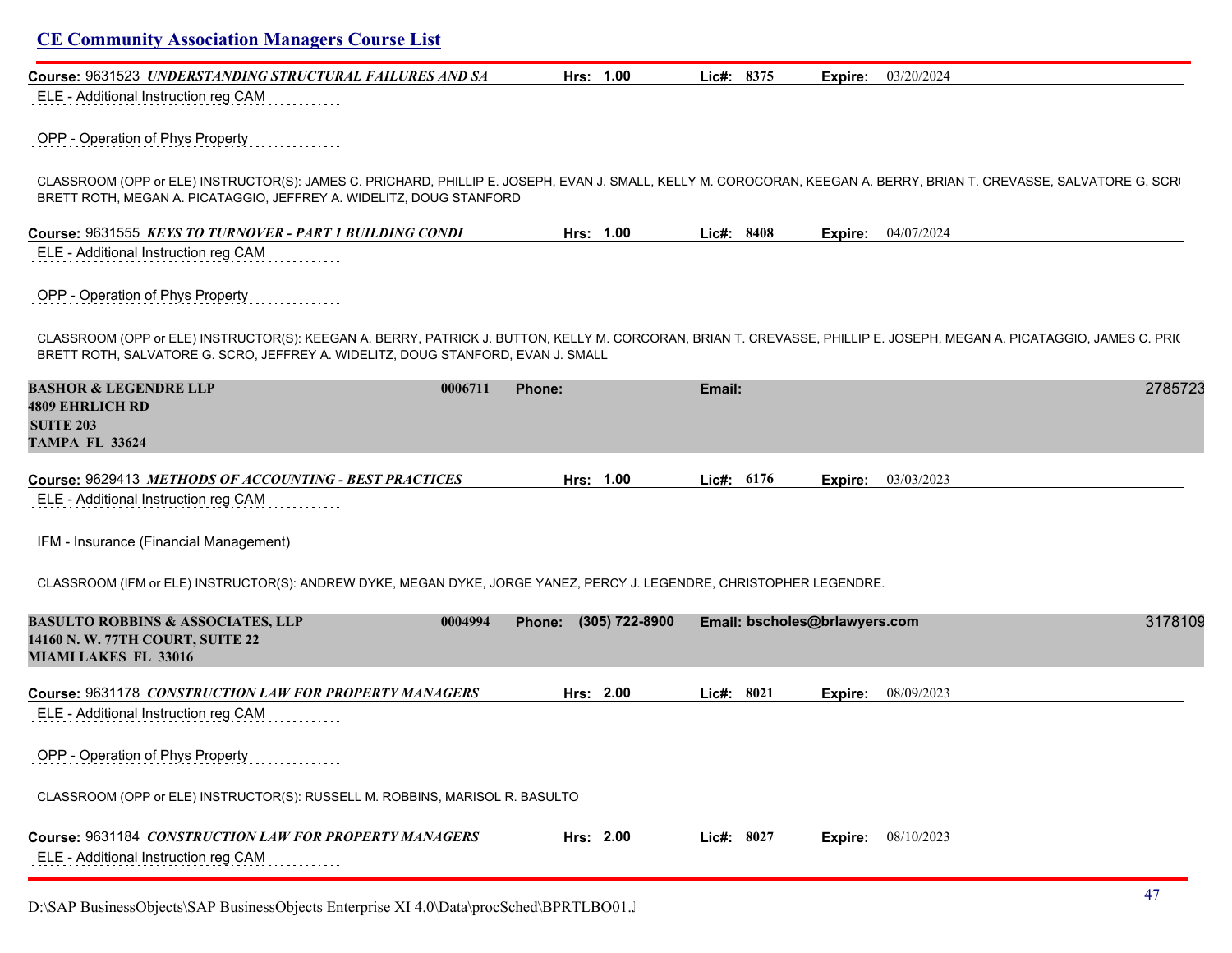OPP - Operation of Phys Property

CLASSROOM (OPP or ELE) INSTRUCTOR(S): MARISOL R. BASULTO, RUSSELL M. ROBBINS

| <b>BB&amp;T CORP.</b><br><b>5830 142 AVE NORTH</b><br><b>CLEARWATER FL 33760</b>             | 0004143 | Phone: 727-373-1898 |            | Email: kfarrell@bbandt.com |            | 1190880 |
|----------------------------------------------------------------------------------------------|---------|---------------------|------------|----------------------------|------------|---------|
| Course: 9625277 ASSESSMENT COLLECTIONS HOW TO CHOOSE<br>ELE - Additional Instruction reg CAM |         | Hrs: 2.00           | Lic#: 1747 | Expire:                    | 02/08/2023 |         |
| IFM - Insurance (Financial Management)                                                       |         |                     |            |                            |            |         |
| IFM OR ELECTIVE; CLASSROOM                                                                   |         |                     |            |                            |            |         |
| Course: 9625278 INVESTING ASSOCIATION RESERVE FUNDS                                          |         | Hrs: 2.00           | Lic#: 1748 | Expire:                    | 02/08/2023 |         |
| ELE - Additional Instruction reg CAM                                                         |         |                     |            |                            |            |         |
| IFM - Insurance (Financial Management)                                                       |         |                     |            |                            |            |         |
| IFM OR ELECTIVE; CLASSROOM                                                                   |         |                     |            |                            |            |         |
| Course: 9625279 HURRICANE SEASON FINANCIAL LESSONS LEARN                                     |         | Hrs: 2.00           | Lic#: 1749 | Expire:                    | 02/08/2023 |         |
| ELE - Additional Instruction reg CAM                                                         |         |                     |            |                            |            |         |
| ELECTIVE; CLASSROOM                                                                          |         |                     |            |                            |            |         |
| Course: 9625280 TRICKS OF THE TRADE RUNNING A COMM ASSOC                                     |         | Hrs: 2.00           | Lic#: 1750 | Expire:                    | 02/08/2023 |         |
| ELE - Additional Instruction reg CAM                                                         |         |                     |            |                            |            |         |
| ELECTIVE; CLASSROOM                                                                          |         |                     |            |                            |            |         |
| Course: 9625281 BUDGETING RESERVES FOR COMMUNITY ASSOC                                       |         | Hrs: 2.00           | Lic#: 1751 | Expire:                    | 02/08/2023 |         |
| ELE - Additional Instruction reg CAM                                                         |         |                     |            |                            |            |         |
| IFM - Insurance (Financial Management)<br>a sa sa sa                                         |         |                     |            |                            |            |         |

D:\SAP BusinessObjects\SAP BusinessObjects Enterprise XI 4.0\Data\procSched\BPRTLBO01.J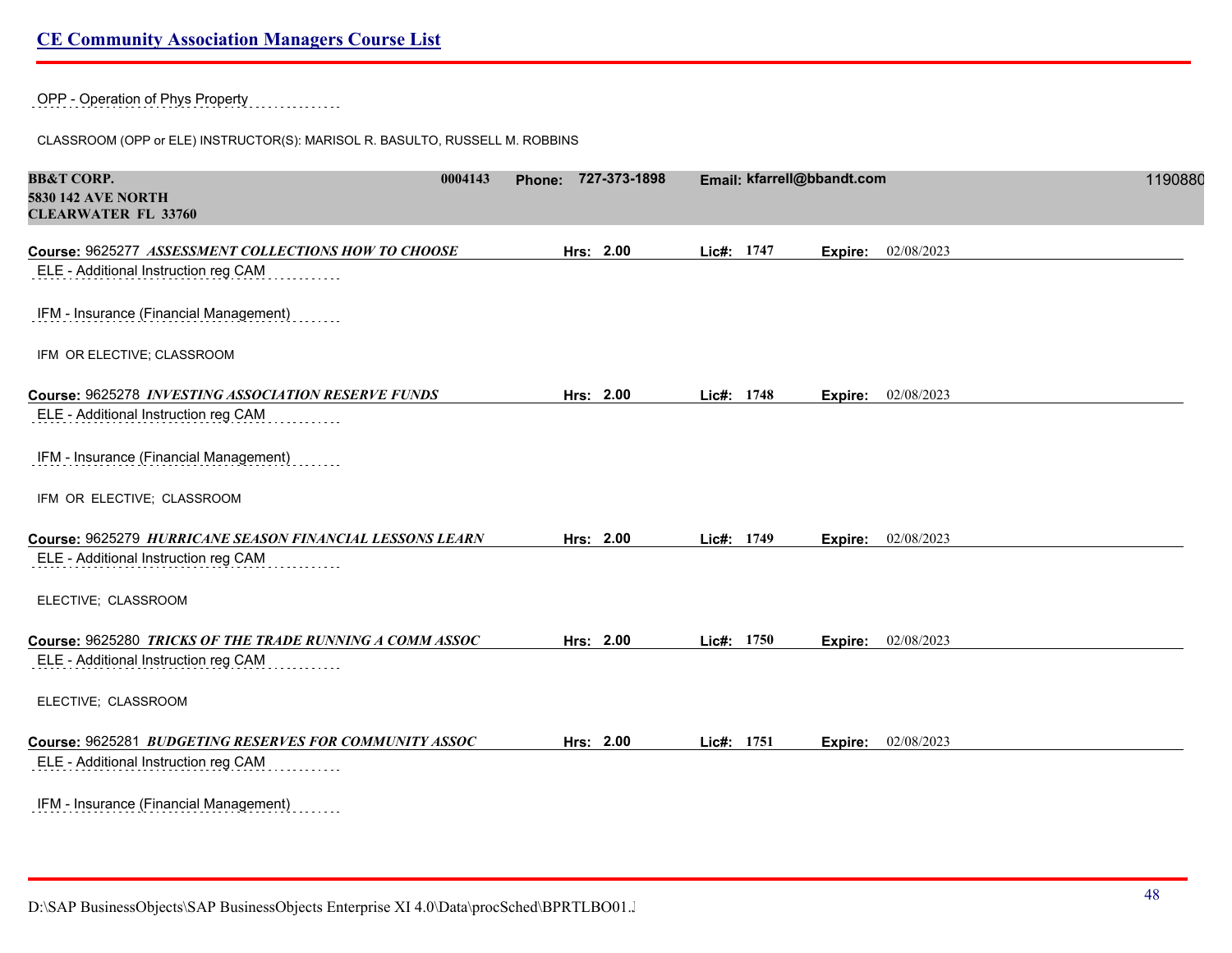| <b>CE Community Association Managers Course List</b>                                                                |           |            |                             |  |
|---------------------------------------------------------------------------------------------------------------------|-----------|------------|-----------------------------|--|
| IFM OR ELECTIVE; CLASSROOM                                                                                          |           |            |                             |  |
| Course: 9625288 ASSOC BANK LOANS VS SPECIAL ASSESSMENTS                                                             | Hrs: 2.00 | Lic#: 1759 | <b>Expire:</b> $02/21/2023$ |  |
| ELE - Additional Instruction reg CAM                                                                                |           |            |                             |  |
| IFM - Insurance (Financial Management)                                                                              |           |            |                             |  |
| IFM OR ELECTIVE; CLASSROOM                                                                                          |           |            |                             |  |
| Course: 9625373 CASH FLOW IN THE CIRA INDUSTRY                                                                      | Hrs: 2.00 | Lic#: 1888 | <b>Expire:</b> 12/05/2023   |  |
| ELE - Additional Instruction reg CAM                                                                                |           |            |                             |  |
| IFM - Insurance (Financial Management)                                                                              |           |            |                             |  |
| IFM OR ELECTIVES; CLASSROOM                                                                                         |           |            |                             |  |
| Course: 9625384 ANNUAL MEETING PROCEDURES                                                                           | Hrs: 2.00 | Lic#: 1899 | Expire: 01/13/2024          |  |
| ELE - Additional Instruction reg CAM                                                                                |           |            |                             |  |
| <b>HR</b>                                                                                                           |           |            |                             |  |
| HR OR ELECTIVES; CLASSROOM;<br>instructor(s); Georgia Miller, Melissa Peters, Haley Kerr, Ellen Lai, Henry Campos   |           |            |                             |  |
| Course: 9625807 HOW TO PROTECT YOUR COMM ASSOC FROM LOSS                                                            | Hrs: 2.00 | Lic#: 3166 | 07/29/2022<br>Expire:       |  |
| ELE - Additional Instruction reg CAM                                                                                |           |            |                             |  |
| HR                                                                                                                  |           |            |                             |  |
| HR or ELE (CLASSROOM);<br>instructor(s); Georgia Miller, Melissa Peters, Haley Kerr, Ellen Lai                      |           |            |                             |  |
| Course: 9626022 CREATING COMMUNITY IN YOUR COMMUNITY                                                                | Hrs: 2.00 | Lic#: 2602 | <b>Expire:</b> 09/01/2022   |  |
| ELE - Additional Instruction reg CAM                                                                                |           |            |                             |  |
| HR                                                                                                                  |           |            |                             |  |
| HR OR ELECTIVE; ASSOCIATION.<br>instructor(s): Georgia Miller, Melissa Peters, Haley Kerr, Ellen Lai, Henry Campos, |           |            |                             |  |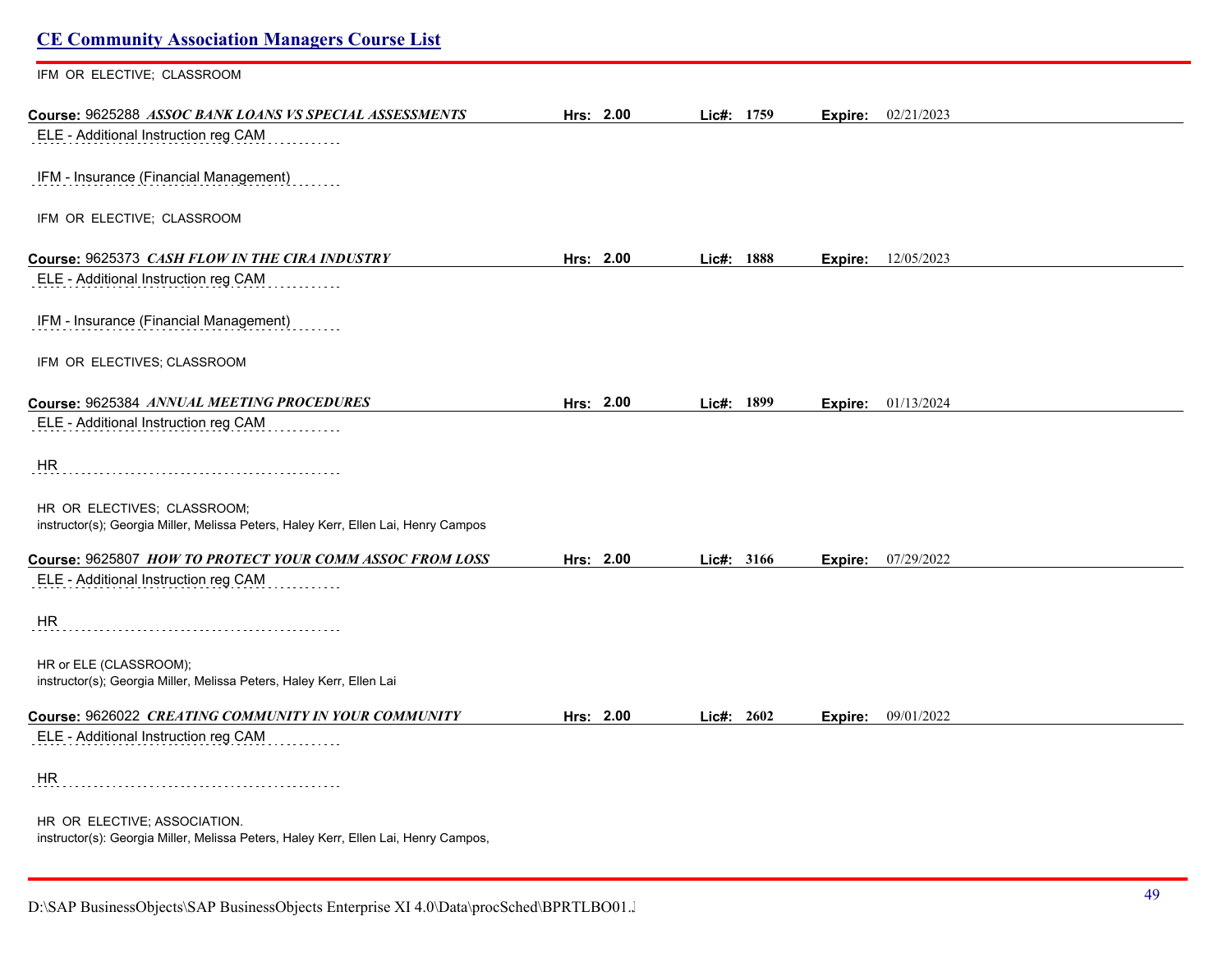| <b>CE Community Association Managers Course List</b>                                                          |           |            |                           |  |
|---------------------------------------------------------------------------------------------------------------|-----------|------------|---------------------------|--|
| Course: 9626448 ASSESSMENT COLLECTIONS HOW TO CHOOSE<br>ELE - Additional Instruction reg CAM                  | Hrs: 1.00 | Lic#: 3039 | 04/02/2024<br>Expire:     |  |
| IFM - Insurance (Financial Management)                                                                        |           |            |                           |  |
| A BANK<br>IFM or ELE (CLASSROOM)                                                                              |           |            |                           |  |
| Course: 9626549 HOW TO PROTECT YOUR COMMUNITY                                                                 | Hrs: 1.00 | Lic#: 3174 | 08/06/2022<br>Expire:     |  |
| ELE - Additional Instruction reg CAM                                                                          |           |            |                           |  |
| IFM - Insurance (Financial Management)                                                                        |           |            |                           |  |
| ASSOCIATION FROM LOSSES DUE TO FRAUD                                                                          |           |            |                           |  |
| IFM or ELE:<br>instructor(s); Georgia Miller, Melissa Peters, Haley Kerr, Ellen Lai, Henry Campos,            |           |            |                           |  |
| Course: 9627048 INSURANCE/UNDERSTANDING LENDERS                                                               | Hrs: 1.00 |            |                           |  |
| ELE - Additional Instruction reg CAM                                                                          |           | Lic#: 3705 | <b>Expire:</b> 11/11/2023 |  |
| IFM - Insurance (Financial Management)                                                                        |           |            |                           |  |
| <b>INSURANCE REQUIREMENTS</b><br>IFM or ELE (CLASSROOM)                                                       |           |            |                           |  |
| Course: 9627193 UNDERSTANDING INSUR FOR YOUR COMM ASSOC                                                       | Hrs: 2.00 | Lic#: 3847 | 04/07/2024<br>Expire:     |  |
| ELE - Additional Instruction reg CAM                                                                          |           |            |                           |  |
| IFM - Insurance (Financial Management)                                                                        |           |            |                           |  |
| IFM or ELE (classroom);<br>instructor(s); Georgia Miller, Melissa Peters, Haley kerr, Ellen Lai, Henry Campos |           |            |                           |  |
| Course: 9627242 ASSOC BANK LOANS vs SPECIAL ASSESSMENTS                                                       | Hrs: 1.00 | Lic#: 3894 | Expire: 05/14/2024        |  |
| ELE - Additional Instruction reg CAM                                                                          |           |            |                           |  |
| IFM - Insurance (Financial Management)                                                                        |           |            |                           |  |
| IFM or ELE (CLASSROOM);<br>instructor(s); Georgia Miller, Melissa Peters, Haley Kerr, Ellen Lai, Henry Campos |           |            |                           |  |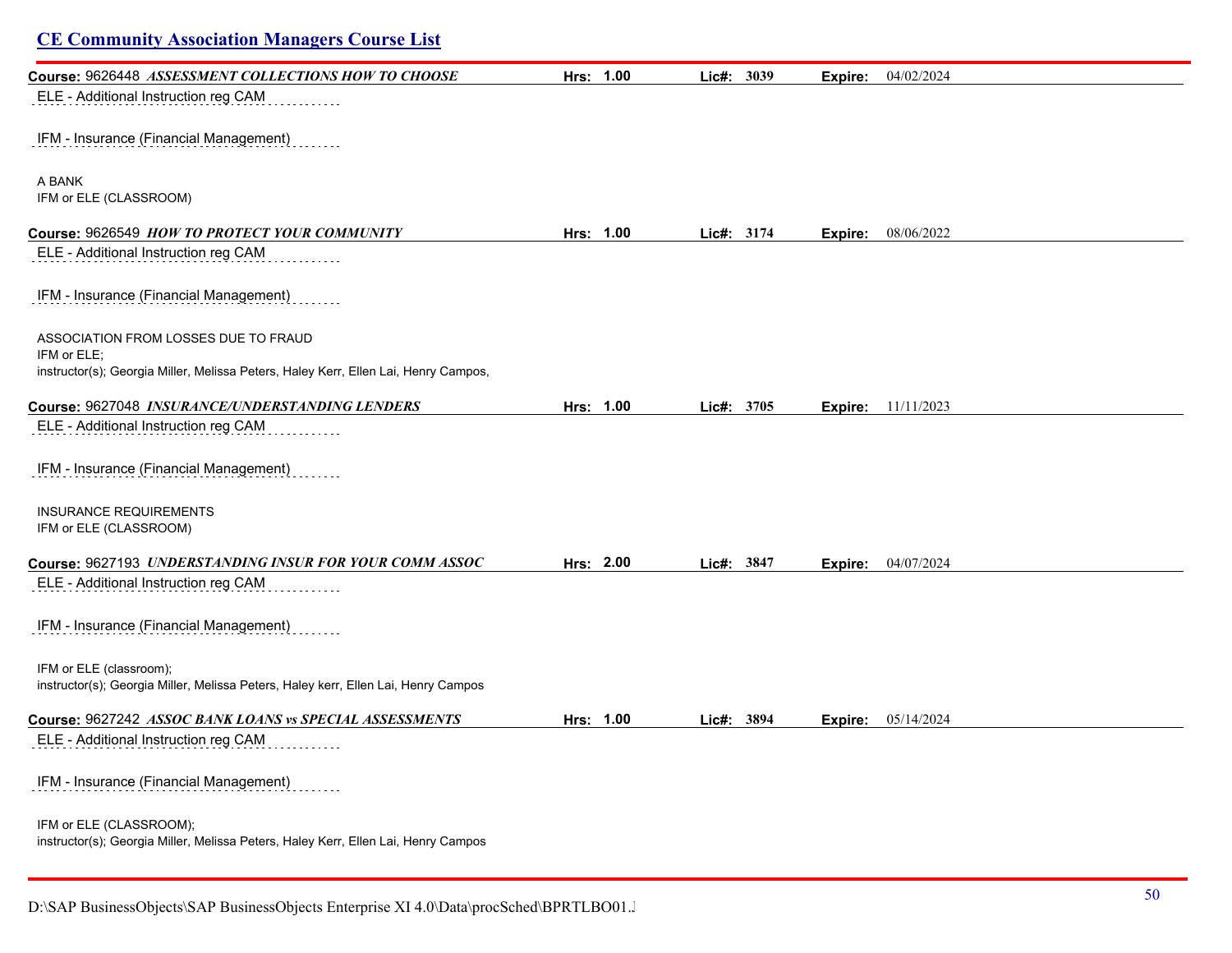| <b>CE Community Association Managers Course List</b>                                                                                                                           |           |              |            |                      |                             |         |
|--------------------------------------------------------------------------------------------------------------------------------------------------------------------------------|-----------|--------------|------------|----------------------|-----------------------------|---------|
| Course: 9629099 UNDERSTANDING INSURANCE FOR YOUR                                                                                                                               | Hrs: 1.00 |              | Lic#: 5813 | Expire:              | 06/12/2024                  |         |
| ELE - Additional Instruction reg CAM                                                                                                                                           |           |              |            |                      |                             |         |
| IFM - Insurance (Financial Management)                                                                                                                                         |           |              |            |                      |                             |         |
| COMMUNITY ASSOCIATION;<br>CLASSROOM (IFM or ELE);<br>INSTRUCTOR(S): KEVIN MCNULTY, MARGARET BURE, DOUG DIERDOF, SCOTT GREGORY, DAVID JONES, CAROL EVERHART, EUGENE LITTLESTONE |           |              |            |                      |                             |         |
| Course: 9630618 ASSOCIATION BANK LOANS VS SPECIAL ASSESS                                                                                                                       | Hrs: 1.00 |              | Lie#: 7460 |                      | <b>Expire:</b> $09/29/2022$ |         |
| ELE - Additional Instruction reg CAM                                                                                                                                           |           |              |            |                      |                             |         |
| IFM - Insurance (Financial Management)                                                                                                                                         |           |              |            |                      |                             |         |
| DISTANCE/ONLINE (IFM or ELE) INSTRUCTOR(S): Georgia Miller, Henry Campos, Anna Rogers                                                                                          |           |              |            |                      |                             |         |
| Course: 9630721 THE NUTS & BOLTS OF THE AGENT OF RECORD                                                                                                                        | Hrs: 1.00 |              | Lic#: 7567 | Expire:              | 01/05/2023                  |         |
| ELE - Additional Instruction reg CAM                                                                                                                                           |           |              |            |                      |                             |         |
| IFM - Insurance (Financial Management)                                                                                                                                         |           |              |            |                      |                             |         |
| CLASSROOM (IFM or ELE) INSTRUCTOR(S): KEVIN MCNULTY, DAVID JONES, DOUG DIERDORF, GINO LITTLESTONE, MARGARET BURE, SCOTT GREGORY                                                |           |              |            |                      |                             |         |
| <b>BDO USA, LLP</b><br>0004937<br><b>1450 BRICKELL AVE</b><br><b>18TH FLOOR</b><br><b>MIAMI FL 33131</b>                                                                       | Phone:    | 305-789-7900 |            | Email: MKANE@BDO.COM |                             | 3035324 |
| Course: 9625815 ACCOUNTING & FINANCIAL STATEMENTS                                                                                                                              | Hrs: 2.00 |              | Lic#: 2392 | Expire:              | 02/03/2024                  |         |
| ELE - Additional Instruction reg CAM                                                                                                                                           |           |              |            |                      |                             |         |
| IFM - Insurance (Financial Management)                                                                                                                                         |           |              |            |                      |                             |         |
| CLASSROOM (IFM or ELE)<br>INSTRUCTOR(S): JEFFREY L. DUCKER; MONTE KANE                                                                                                         |           |              |            |                      |                             |         |
| Course: 9626027 ASSOCIATION BUDGETING                                                                                                                                          | Hrs: 1.00 |              | Lic#: 2607 | Expire:              | 09/08/2022                  |         |
| ELE - Additional Instruction reg CAM                                                                                                                                           |           |              |            |                      |                             |         |
| IFM - Insurance (Financial Management)                                                                                                                                         |           |              |            |                      |                             |         |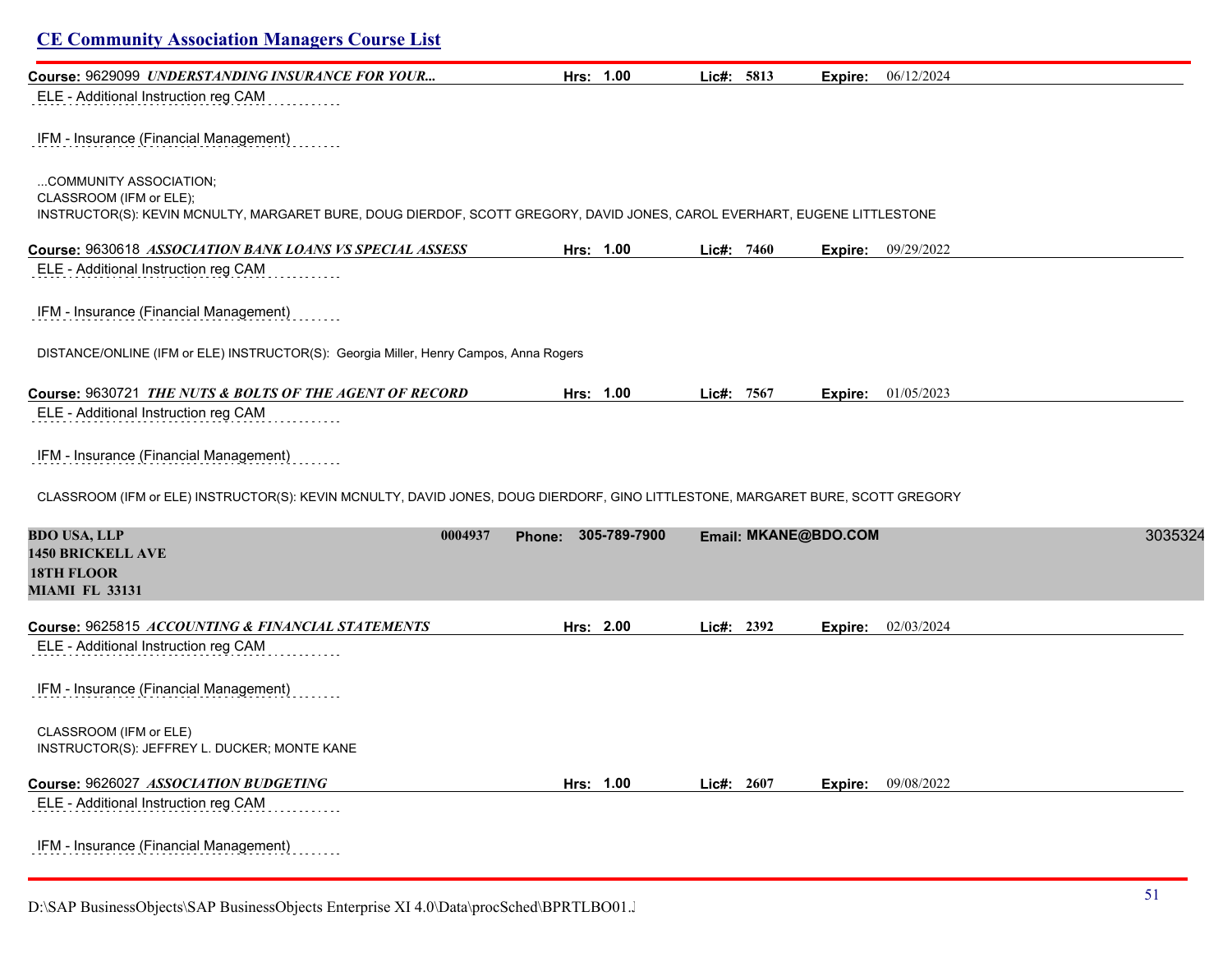| IFM OR ELECTIVE, CLASSROOM;<br>instructor(s); Jeffrey Ducker, Monte Kane,                                                                     |           |              |      |         |            |
|-----------------------------------------------------------------------------------------------------------------------------------------------|-----------|--------------|------|---------|------------|
| Course: 9626326 MANAGEMENT ROLE IN THE FINANCIAL                                                                                              | Hrs: 1.00 | Lic#: 2913   |      | Expire: | 09/27/2023 |
| ELE - Additional Instruction reg CAM                                                                                                          |           |              |      |         |            |
| IFM - Insurance (Financial Management)                                                                                                        |           |              |      |         |            |
| CONDITION OF THE COMMUNITY ASSOCITION<br>IFM or ELE (CLASSROOM)                                                                               |           |              |      |         |            |
| Course: 9629231 FRAUD AND CYBERSECURITY RISKS FOR                                                                                             | Hrs: 1.00 | Lic#: 5935   |      | Expire: | 09/17/2022 |
| ELE - Additional Instruction reg CAM                                                                                                          |           |              |      |         |            |
| IFM - Insurance (Financial Management)                                                                                                        |           |              |      |         |            |
| CONDOMINIUMS AND HOMEOWNER ASSOCIATIONS;<br>CLASSROOM: IFM OR ELE:<br>INSTRUCTOR(S); MONTE KANE, JEFFREY DUCKER, DIANA RIVERA, ERBIN RAMIREZ, |           |              |      |         |            |
| Course: 9629751 SEA LEVEL RISE IMPLICATIONS & PLANNING                                                                                        | Hrs: 1.00 | Lic#:        | 6576 | Expire: | 10/27/2023 |
| ELE - Additional Instruction reg CAM                                                                                                          |           |              |      |         |            |
| OPP - Operation of Phys Property                                                                                                              |           |              |      |         |            |
| CLASSROOM (OPP or ELE) INSTRUCTOR(S): MONTE KANE, JEFFREY L DUCKER                                                                            |           |              |      |         |            |
| Course: 9630741 FINANCIAL THREATS TO CONDOMINIUMS AND HO                                                                                      | Hrs: 1.00 | Lic#: 7587   |      | Expire: | 01/10/2023 |
| ELE - Additional Instruction reg CAM                                                                                                          |           |              |      |         |            |
| IFM - Insurance (Financial Management)                                                                                                        |           |              |      |         |            |
| CLASSROOM (IFM or ELE) INSTRUCTOR(S): MONTE KANE, DR. COLIN POLSKY, DIANA RIVERA, ERBIN J. RAMIREZ, KRISTIAN NENOV                            |           |              |      |         |            |
| Course: 9630742 FINANCIAL THREATS TO CONDOMINIUMS AND HO                                                                                      | Hrs: 1.00 | Lic#: $7588$ |      | Expire: | 01/10/2023 |
| ELE - Additional Instruction reg CAM                                                                                                          |           |              |      |         |            |
| IFM - Insurance (Financial Management)                                                                                                        |           |              |      |         |            |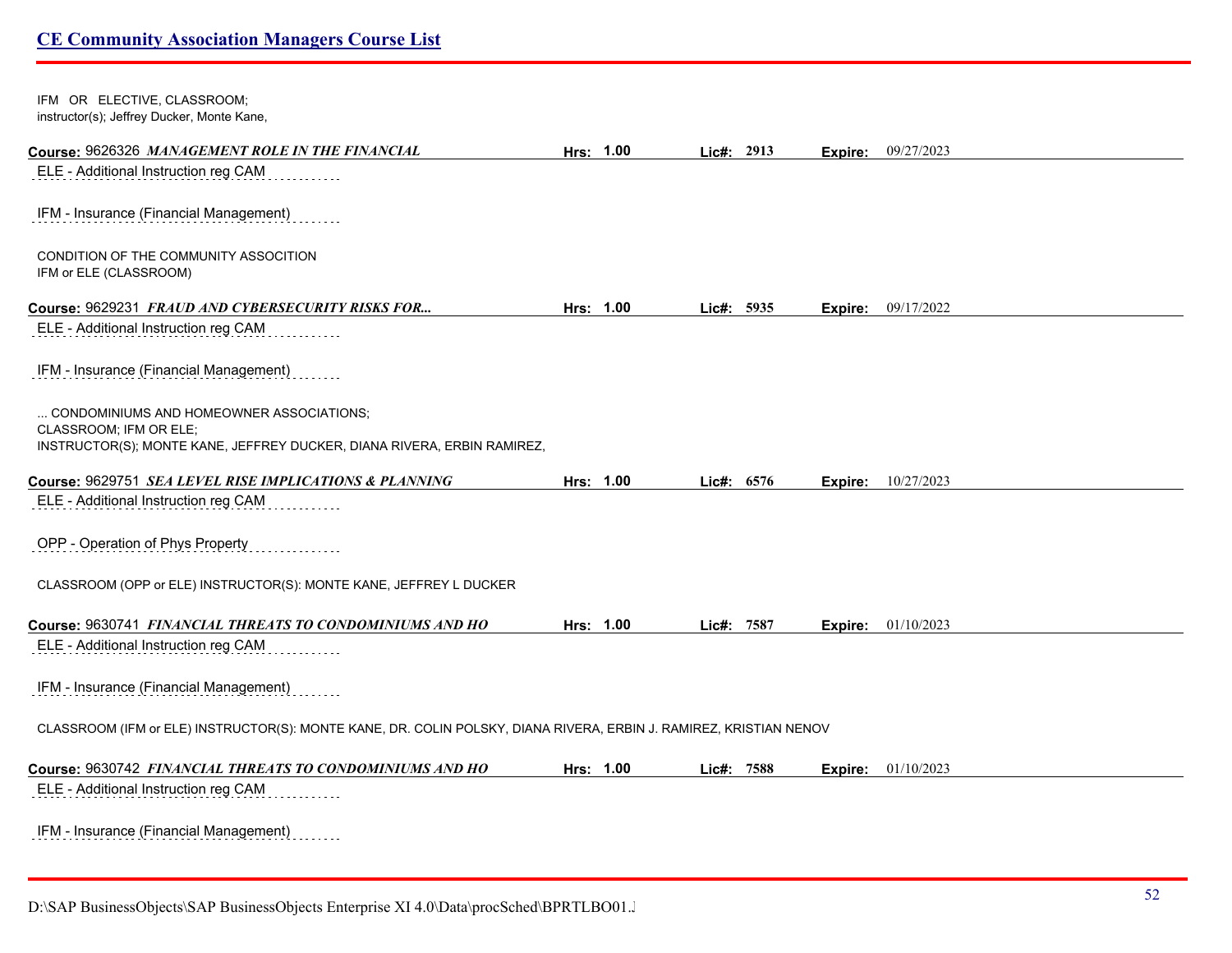DISTANCE/ONLINE (IFM or ELE) INSTRUCTOR(S): MONTE KANE, DR. COLIN POLSKY, DIANA RIVERA, ERBIN J. RAMIREZ, KRISTIAN NENOV

| <b>BE-CI</b><br>0008999<br>2125 BISCAYNE BLVD.<br><b>SUITE 343</b><br><b>MIAMI FL 33137</b>                                                                              | Phone: 305-849-8185 | Email: jhernandez@be-ci.com |                       | 3543450 |
|--------------------------------------------------------------------------------------------------------------------------------------------------------------------------|---------------------|-----------------------------|-----------------------|---------|
| Course: 9631333 COMMON BUILDING ENCLOSURE ISSUES AND FOR                                                                                                                 | Hrs: 1.00           | Lic#: 8178                  | 11/09/2023<br>Expire: |         |
| ELE - Additional Instruction reg CAM                                                                                                                                     |                     |                             |                       |         |
| CLASSROOM (ELE) INSTRUCTOR(S): JONATHAN HERNANDEZ, STEVEN<br>BURKETT, JIMMY FELL, MICHAEL LOONEY                                                                         |                     |                             |                       |         |
| Course: 9631384 THE MYTH OF THE ROOF WARRANTY                                                                                                                            | Hrs: 1.00           | Lic#: $8229$                | 12/26/2023<br>Expire: |         |
| ELE - Additional Instruction reg CAM                                                                                                                                     |                     |                             |                       |         |
| CLASSROOM (ELE) INSTRUCTOR(S): ZACH NEWMAN, RONALD F. JONES, MICHAEL LOONEY, JONATHAN HERNANDEZ, JIMMY FELL, CHASE A. MCLNNIS, BRAD EXNICIOUS, STEVEN BURKETT            |                     |                             |                       |         |
| Course: 9631455 AN INTRODUCTION TO MASONRY CLADDING                                                                                                                      | Hrs: 1.00           | Lic#: 8298                  | 01/30/2024<br>Expire: |         |
| ELE - Additional Instruction reg CAM                                                                                                                                     |                     |                             |                       |         |
| CLASSROOM (ELE) INSTRUCTOR(S): STEVEN BRKETT, BRAD EXNICIOUS, CHASE A. MCINNIS, JIMMY FELL, JONATHAN HERNANDEZ, MICHAEL LOONEY, RONALD F. JONES, ZACH NEWMAN, S.<br>COXE |                     |                             |                       |         |
| Course: 9631456 WATERPROOFING 101                                                                                                                                        | Hrs: 1.00           | Lic#: 8299                  | 01/30/2024<br>Expire: |         |
| ELE - Additional Instruction reg CAM                                                                                                                                     |                     |                             |                       |         |
| CLASSROOM (ELE) INSTRUCTOR(S): STEVEN BRKETT, BRAD EXNICIOUS, CHASE A. MCINNIS, JIMMY FELL, JONATHAN HERNANDEZ, MICHAEL LOONEY, RONALD F. JONES, ZACH NEWMAN, S.<br>COXE |                     |                             |                       |         |
| Course: 9631457 WATER TESTING 101                                                                                                                                        | Hrs: 1.00           | Lic#: 8300                  | 01/30/2024<br>Expire: |         |
| ELE - Additional Instruction reg CAM                                                                                                                                     |                     |                             |                       |         |
| CLASSROOM (ELE) INSTRUCTOR(S): STEVEN BRKETT, BRAD EXNICIOUS, CHASE A. MCINNIS, JIMMY FELL, JONATHAN HERNANDEZ, MICHAEL LOONEY, RONALD F. JONES, ZACH NEWMAN, S.<br>COXE |                     |                             |                       |         |
| Course: 9631458 STUCCO CLADDING SYSTEMS                                                                                                                                  | Hrs: 1.00           | Lic#: $8301$                | 01/30/2024<br>Expire: |         |
| ELE - Additional Instruction reg CAM                                                                                                                                     |                     |                             |                       |         |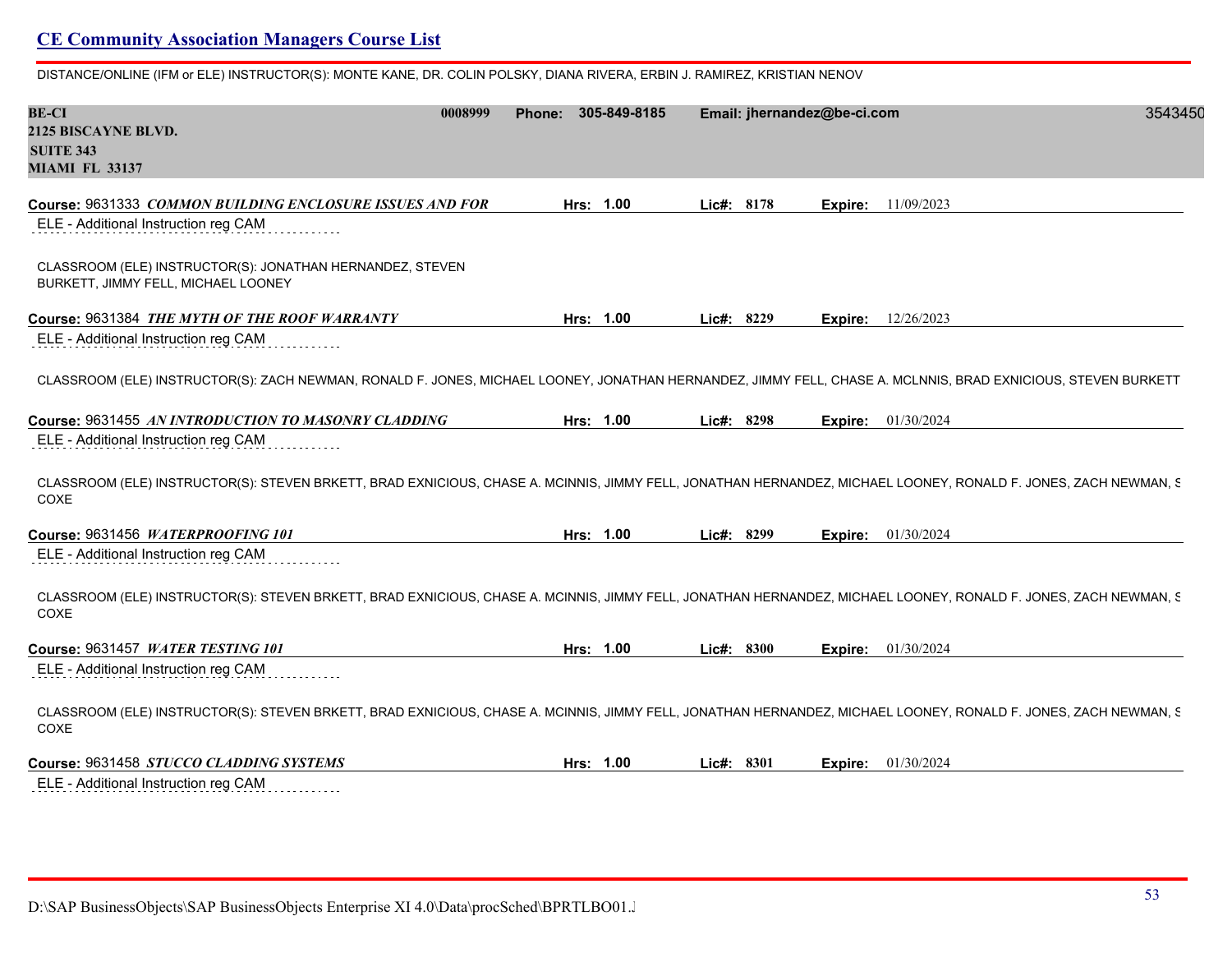CLASSROOM (ELE) INSTRUCTOR(S): STEVEN BRKETT, BRAD EXNICIOUS, CHASE A. MCINNIS, JIMMY FELL, JONATHAN HERNANDEZ, MICHAEL LOONEY, RONALD F. JONES, ZACH NEWMAN, S COXE

| Course: 9631459 ROLE OF THE CONSULTANT                                                                                                                                                                   | Hrs: 1.00 |           | $Lic\#: 8302$ |         | <b>Expire:</b> 01/30/2024 |
|----------------------------------------------------------------------------------------------------------------------------------------------------------------------------------------------------------|-----------|-----------|---------------|---------|---------------------------|
| ELE - Additional Instruction reg CAM                                                                                                                                                                     |           |           |               |         |                           |
| CLASSROOM (ELE) INSTRUCTOR(S): STEVEN BRKETT, BRAD EXNICIOUS, CHASE A. MCINNIS, JIMMY FELL, JONATHAN HERNANDEZ, MICHAEL LOONEY, RONALD F. JONES, ZACH NEWMAN, S<br>COXE                                  |           |           |               |         |                           |
| Course: 9631460 NEGATIVE PRESSURE WIND UPLIFT TESTING                                                                                                                                                    | Hrs: 1.00 |           | Lic#: $8303$  | Expire: | 01/30/2024                |
| ELE - Additional Instruction reg CAM                                                                                                                                                                     |           |           |               |         |                           |
| CLASSROOM (ELE) INSTRUCTOR(S): STEVEN BRKETT, BRAD EXNICIOUS, CHASE A. MCINNIS, JIMMY FELL, JONATHAN HERNANDEZ, MICHAEL LOONEY, RONALD F. JONES, ZACH NEWMAN, S<br>COXE                                  |           |           |               |         |                           |
| Course: 9631461 LEAK INVESTIGATION                                                                                                                                                                       | Hrs: 1.00 |           | Lic#: 8304    | Expire: | 01/30/2024                |
| ELE - Additional Instruction reg CAM                                                                                                                                                                     |           |           |               |         |                           |
| CLASSROOM (ELE) INSTRUCTOR(S): STEVEN BRKETT, BRAD EXNICIOUS, CHASE A. MCINNIS, JIMMY FELL, JONATHAN HERNANDEZ, MICHAEL LOONEY, RONALD F. JONES, ZACH NEWMAN, S<br>COXE                                  |           |           |               |         |                           |
| Course: 9631462 KEY FACTORS FOR THE SELECTION, DESIGN, D                                                                                                                                                 |           | Hrs: 1.00 | Lic#: 8305    | Expire: | 01/31/2024                |
| ELE - Additional Instruction reg CAM                                                                                                                                                                     |           |           |               |         |                           |
| & MAINTENANCE RELATED TO ROOFING; CLASSROOM (ELE) INSTRUCTOR(S): STEVEN BRKETT, BRAD EXNICIOUS, CHASE A. MCINNIS, JIMMY FELL, JONATHAN HERNANDEZ, MICHAEL LO<br>RONALD F. JONES, ZACH NEWMAN, STEVE COXE |           |           |               |         |                           |
| Course: 9631463 INTRODUCTION TO INFERARED THERMOGRAPHY                                                                                                                                                   |           | Hrs: 1.00 | Lie#: 8306    | Expire: | 01/31/2024                |
| ELE - Additional Instruction reg CAM                                                                                                                                                                     |           |           |               |         |                           |
| CLASSROOM (ELE) INSTRUCTOR(S): STEVEN BRKETT, BRAD EXNICIOUS, CHASE A. MCINNIS, JIMMY FELL, JONATHAN HERNANDEZ, MICHAEL LOONEY, RONALD F. JONES, ZACH NEWMAN, S<br>COXE                                  |           |           |               |         |                           |
| Course: 9631464 HISTORIC PRESERVATION                                                                                                                                                                    |           | Hrs: 1.00 | Lic#: 8307    |         | <b>Expire:</b> 01/31/2024 |
| ELE - Additional Instruction reg CAM                                                                                                                                                                     |           |           |               |         |                           |
| CLASSROOM (ELE) INSTRUCTOR(S): STEVEN BRKETT, BRAD EXNICIOUS, CHASE A. MCINNIS, JIMMY FELL, JONATHAN HERNANDEZ, MICHAEL LOONEY, RONALD F. JONES, ZACH NEWMAN, S<br>COXE                                  |           |           |               |         |                           |
| Course: 9631465 EXTERIOR WALL ASSEMBLY BEST PRACTICE FOR                                                                                                                                                 |           | Hrs: 1.00 | Lie#: 8308    | Expire: | 01/31/2024                |
| ELE - Additional Instruction reg CAM                                                                                                                                                                     |           |           |               |         |                           |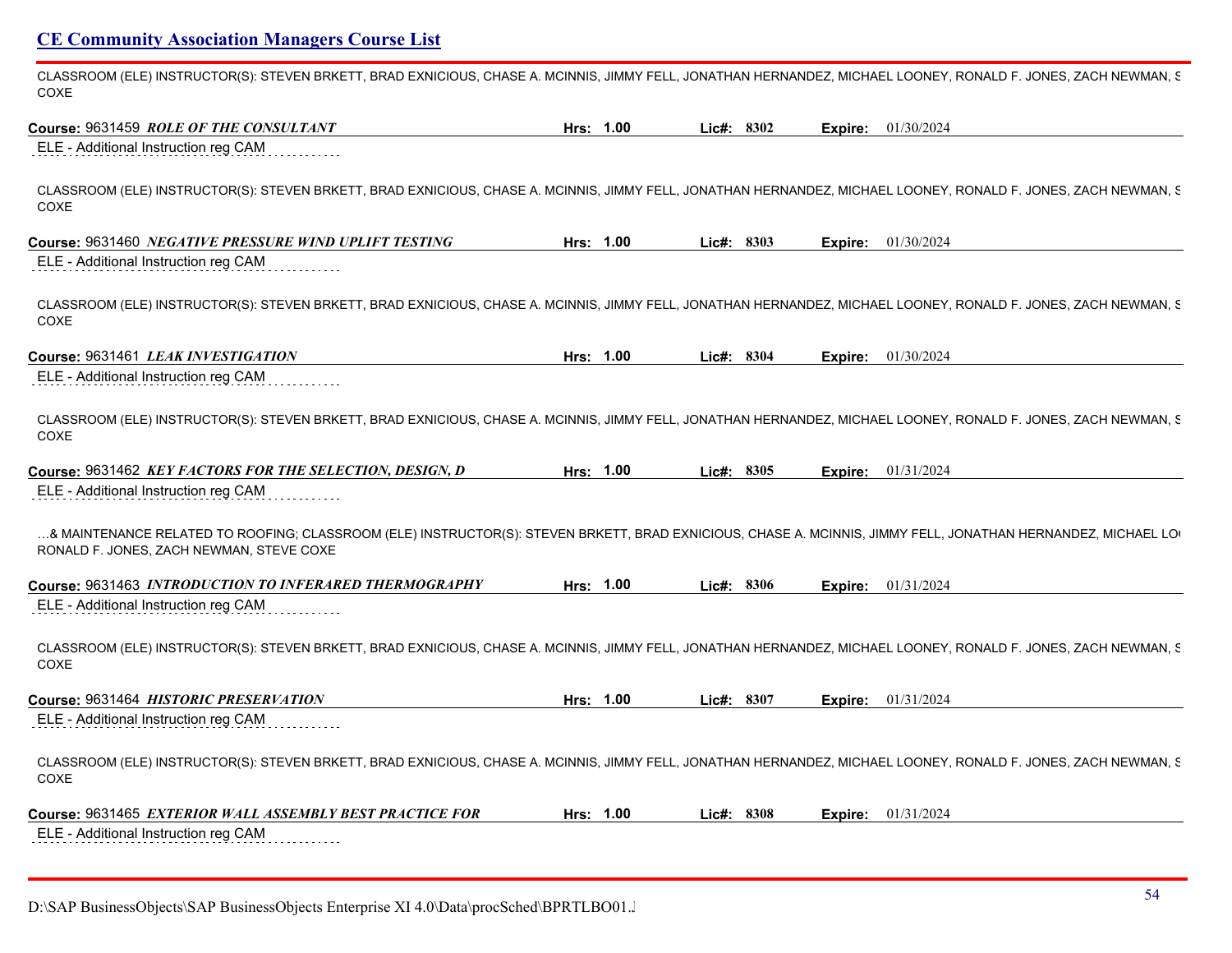CLASSROOM (ELE) INSTRUCTOR(S): STEVEN BRKETT, BRAD EXNICIOUS, CHASE A. MCINNIS, JIMMY FELL, JONATHAN HERNANDEZ, MICHAEL LOONEY, RONALD F. JONES, ZACH NEWMAN, S COXE

| Course: 9631466 EXTERIOR CLADDING EIFS                                                                                                                                   | Hrs: 1.00           | Lic#: 8309                          | Expire: | 01/31/2024                |
|--------------------------------------------------------------------------------------------------------------------------------------------------------------------------|---------------------|-------------------------------------|---------|---------------------------|
| ELE - Additional Instruction reg CAM                                                                                                                                     |                     |                                     |         |                           |
| CLASSROOM (ELE) INSTRUCTOR(S): STEVEN BRKETT, BRAD EXNICIOUS, CHASE A. MCINNIS, JIMMY FELL, JONATHAN HERNANDEZ, MICHAEL LOONEY, RONALD F. JONES, ZACH NEWMAN, S.<br>COXE |                     |                                     |         |                           |
| Course: 9631467 EFVM & ELD TESTING                                                                                                                                       | Hrs: 1.00           | Lic#: 8310                          |         | <b>Expire:</b> 01/31/2024 |
| ELE - Additional Instruction reg CAM                                                                                                                                     |                     |                                     |         |                           |
| CLASSROOM (ELE) INSTRUCTOR(S): STEVEN BRKETT, BRAD EXNICIOUS, CHASE A. MCINNIS, JIMMY FELL, JONATHAN HERNANDEZ, MICHAEL LOONEY, RONALD F. JONES, ZACH NEWMAN, S.<br>COXE |                     |                                     |         |                           |
| Course: 9631468 COMMON BUILDING ENCLOSURE ISSUE & FORENS                                                                                                                 | Hrs: 1.00           | Lic#: 8311                          |         | <b>Expire:</b> 01/31/2024 |
| ELE - Additional Instruction reg CAM                                                                                                                                     |                     |                                     |         |                           |
| CLASSROOM (ELE) INSTRUCTOR(S): STEVEN BRKETT, BRAD EXNICIOUS, CHASE A. MCINNIS, JIMMY FELL, JONATHAN HERNANDEZ, MICHAEL LOONEY, RONALD F. JONES, ZACH NEWMAN, S.<br>COXE |                     |                                     |         |                           |
| Course: 9631469 BELOW GRADE WATERPROOFING                                                                                                                                | Hrs: 1.00           | Lic#: 8312                          | Expire: | 01/31/2024                |
| ELE - Additional Instruction reg CAM                                                                                                                                     |                     |                                     |         |                           |
| CLASSROOM (ELE) INSTRUCTOR(S): STEVEN BRKETT, BRAD EXNICIOUS, CHASE A. MCINNIS, JIMMY FELL, JONATHAN HERNANDEZ, MICHAEL LOONEY, RONALD F. JONES, ZACH NEWMAN, S.<br>COXE |                     |                                     |         |                           |
| Course: 9631470 AN INTRODUCTION TO BUILDING ENCLOSURE TE                                                                                                                 | Hrs: 1.00           | Lic#: 8313                          | Expire: | 01/31/2024                |
| ELE - Additional Instruction reg CAM                                                                                                                                     |                     |                                     |         |                           |
| CLASSROOM (ELE) INSTRUCTOR(S): STEVEN BRKETT, BRAD EXNICIOUS, CHASE A. MCINNIS, JIMMY FELL, JONATHAN HERNANDEZ, MICHAEL LOONEY, RONALD F. JONES, ZACH NEWMAN, S.<br>COXE |                     |                                     |         |                           |
| <b>BECKER &amp; POLIAKOFF P.A.</b><br>0000811<br>1 E. BROWARD BLVD., STE 1800<br>FORT LAUDERDALE FL 33312                                                                | Phone: 954.987.7550 | Email: operations@beckerlawyers.com |         | 3039199                   |
| Course: 9625461 DEALING WITH DIFFICULT PEOPLE                                                                                                                            | Hrs: 2.00           | Lic#: 1999                          | Expire: | 08/11/2024                |
| ELE - Additional Instruction reg CAM                                                                                                                                     |                     |                                     |         |                           |
| <b>HR</b>                                                                                                                                                                |                     |                                     |         |                           |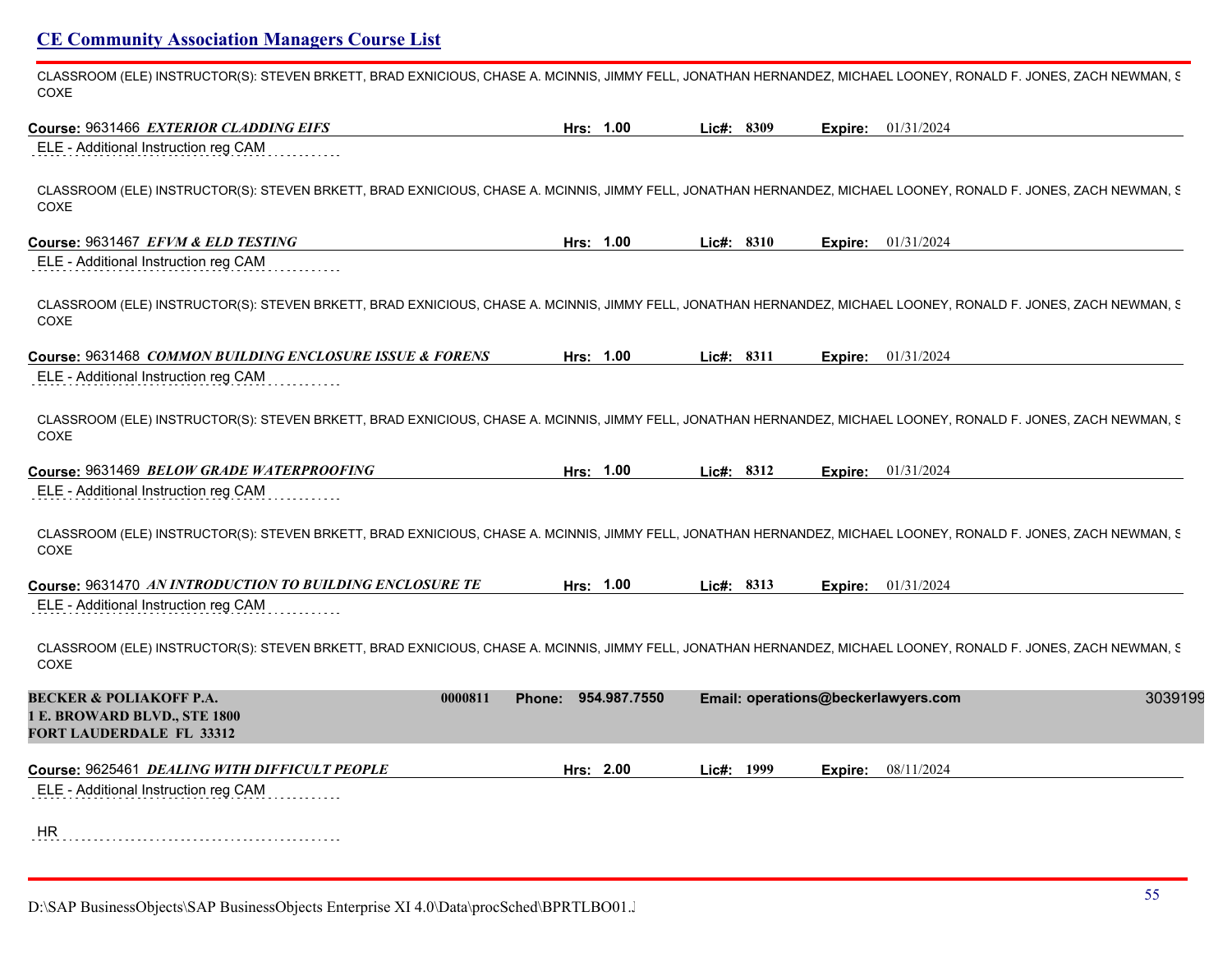CLASSROOM (HM OR ELE) Perry M. Adair, J.D.; Joseph E. Adams, J.D.; Michelle Ammendola, J.D.; Herbert O. Brock, Jr., J.D.; Keith Broll, J.D; Lee H. Burg, J.D

| Course: 9626099 2013 - BOARD MEMBER EDUCATION CERT.                                                                                                                                                                                                                                                                                                                                                                                                                                                                                                                                                                                                                                                                                                                                                                                                                                                                                         | Hrs: $3.00$ | Lic#: 4560   |         | <b>Expire:</b> 09/27/2023   |
|---------------------------------------------------------------------------------------------------------------------------------------------------------------------------------------------------------------------------------------------------------------------------------------------------------------------------------------------------------------------------------------------------------------------------------------------------------------------------------------------------------------------------------------------------------------------------------------------------------------------------------------------------------------------------------------------------------------------------------------------------------------------------------------------------------------------------------------------------------------------------------------------------------------------------------------------|-------------|--------------|---------|-----------------------------|
| ELE - Additional Instruction reg CAM                                                                                                                                                                                                                                                                                                                                                                                                                                                                                                                                                                                                                                                                                                                                                                                                                                                                                                        |             |              |         |                             |
| HR.                                                                                                                                                                                                                                                                                                                                                                                                                                                                                                                                                                                                                                                                                                                                                                                                                                                                                                                                         |             |              |         |                             |
| EVERYTHING YOU WANTED TO KNOW ABOUT BEING A BOARD MEMBER BUT WERE AFRAID TO ASK!                                                                                                                                                                                                                                                                                                                                                                                                                                                                                                                                                                                                                                                                                                                                                                                                                                                            |             |              |         |                             |
| Course: 9626155 CONSTRUCTION CONTRACTS: WHY YOU                                                                                                                                                                                                                                                                                                                                                                                                                                                                                                                                                                                                                                                                                                                                                                                                                                                                                             | Hrs: 2.00   | Lie#: 2739   |         | <b>Expire:</b> $03/07/2023$ |
| ELE - Additional Instruction reg CAM                                                                                                                                                                                                                                                                                                                                                                                                                                                                                                                                                                                                                                                                                                                                                                                                                                                                                                        |             |              |         |                             |
| OPP - Operation of Phys Property                                                                                                                                                                                                                                                                                                                                                                                                                                                                                                                                                                                                                                                                                                                                                                                                                                                                                                            |             |              |         |                             |
| SHOULD NEVER ACCEPT THE CONTRACTORS FORM: CLASSROOM -------                                                                                                                                                                                                                                                                                                                                                                                                                                                                                                                                                                                                                                                                                                                                                                                                                                                                                 |             |              |         |                             |
| PREVIOUS COURSE NAME: AVOIDING PITFALLS IN CONST. CONTRACTS                                                                                                                                                                                                                                                                                                                                                                                                                                                                                                                                                                                                                                                                                                                                                                                                                                                                                 |             |              |         |                             |
| Course: 9626493 TAKE A BITE OUT OF FRAUDULENT ASSISTANCE                                                                                                                                                                                                                                                                                                                                                                                                                                                                                                                                                                                                                                                                                                                                                                                                                                                                                    | Hrs: 2.00   | Lic#: $3107$ | Expire: | 06/07/2024                  |
| ELE - Additional Instruction reg CAM                                                                                                                                                                                                                                                                                                                                                                                                                                                                                                                                                                                                                                                                                                                                                                                                                                                                                                        |             |              |         |                             |
| ELE (CLASSROOM) : PERRY M. ADAIR, JOSEPH E. ADAMS, MICHELE AMMENDOLA, KEITH BROLL, LEE BERG, HARRY CARLS, RYAN F. CARPENTER, JAMES CAVES, III, WILLIAM<br>J. CEA, ADAM CERVERA, DOUGLAS G. CHRISTY, LANCE D. CLOUSE, THOMAS J. CODE, JANE L. CORNETT, STEVEN M. DAVIS, ROSA M. DE LA CAMARA, DONNA BERGER, KENNETH S DIREKT<br>JAMES B. DOKOVNA, KEVIN L EDWARDS, LILLIANA FARINAS, MARK FRIEDMAN, YELINE GOIN, MICHAEL GONGORA, HOWARD GOOGE, CLARAMARGARET GROOVER, ASTRID GUARDADO, PA<br>HOWELL, SCOTT KIERNAN, MARC KLEINER, SANJAY KURIAN, ELIZABETH LANHAM-PATRIE, STEVE LESSER, NEIL LEVINSON, EDWARD LOHRER, K. JOY MATTINGLY, J. KEVIN MILLER, CAROL<br>MEADOWS, STEVEN MEZER, DAVID MULLER, MARILYN PEREZ-MARTINEZ, HOWARD PERL, MARTHA PLATTS, JAY ROBERTS, DAVID ROGEL, ROBERT RUBINSTEIN, GARY SCHAFF, ROBYN SE<br>MARK STEMPLER, JOHN STRATTON, WILLIAM STROP, ROBERT TAYLOR, LEE WEINTRAUB, MARIELLE WESTERMAN, SARA WILSON |             |              |         |                             |
| Course: 9626648 ANATOMY OF WATER LEAK                                                                                                                                                                                                                                                                                                                                                                                                                                                                                                                                                                                                                                                                                                                                                                                                                                                                                                       | Hrs: 1.00   | Lic#: 3284   | Expire: | 11/30/2022                  |

ELE - Additional Instruction reg CAM

OPP - Operation of Phys Property

OPP or ELE (CLASSROOM)

| Course: 9626649 ARCHITECTURAL CONTROL & ENFORCEMENT | 1.00<br>Hrs: | 3285<br>∟ic#: | 11/28/2022<br>Expire: |  |
|-----------------------------------------------------|--------------|---------------|-----------------------|--|
|-----------------------------------------------------|--------------|---------------|-----------------------|--|

ELE - Additional Instruction reg CAM . . . . . . . .

OPP - Operation of Phys Property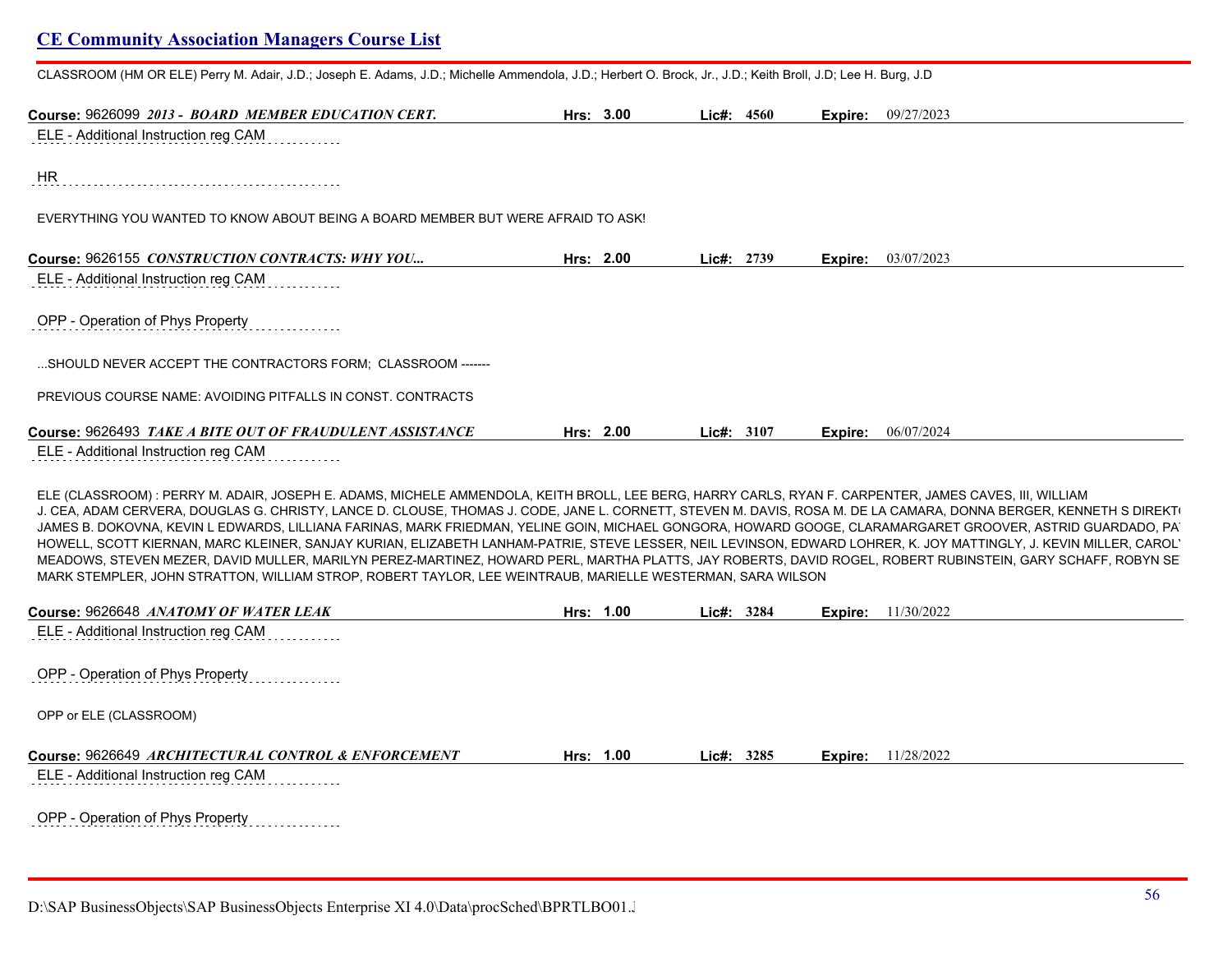| <b>CE Community Association Managers Course List</b>                                                  |           |              |                             |  |
|-------------------------------------------------------------------------------------------------------|-----------|--------------|-----------------------------|--|
| FOR HOAs<br>1hrOPP or 1hrELE (classroom)                                                              |           |              |                             |  |
| Course: 9626650 INSIGHTS INTO YOUR ROLE AS A BOARD MEMBE                                              | Hrs: 1.00 | Lic#: 3286   | <b>Expire:</b> 11/28/2022   |  |
| ELE - Additional Instruction reg CAM                                                                  |           |              |                             |  |
| IFM - Insurance (Financial Management)                                                                |           |              |                             |  |
| IFM or ELE (classroom)                                                                                |           |              |                             |  |
| Course: 9626651 HOW TO PROPERLY RUN AN ELECTION                                                       | Hrs: 1.00 | Lic#: 3287   | <b>Expire:</b> 11/28/2022   |  |
| ELE - Additional Instruction reg CAM                                                                  |           |              |                             |  |
| <b>HR</b>                                                                                             |           |              |                             |  |
| HR or ELE (CLASSROOM) ----- PREVIOUS COURSE NAME: ELECTION, VOTING & SUNSHINE LAWS FOR HOAS           |           |              |                             |  |
| Course: 9626664 AGE-PROOFING YOUR COMMUNITY                                                           | Hrs: 2.00 | Lic#: 3301   | <b>Expire:</b> $12/16/2022$ |  |
| ELE - Additional Instruction reg CAM                                                                  |           |              |                             |  |
| HR                                                                                                    |           |              |                             |  |
| HR or ELE (CLASSROOM) ----- PREVIOUS COURSE NAME: PREPARING COMMUNITIES FOR THE RETIREMENT GENERATION |           |              |                             |  |
| Course: 9626710 CONDO CONSTRUCTION PROJECTS GONE WILD!                                                | Hrs: 2.00 | Lic#: 3350   | 01/21/2023<br>Expire:       |  |
| IFM - Insurance (Financial Management)                                                                |           |              |                             |  |
| OPP - Operation of Phys Property                                                                      |           |              |                             |  |
| 1 HOUR IFM & 1 HOUR OPP (CLASSROOM)                                                                   |           |              |                             |  |
| Course: 9626873 HOA BD. CERT. - EVERYTHING YOU WANTED                                                 | Hrs: 2.00 | Lic#: $3525$ | <b>Expire:</b> 07/23/2023   |  |
| ELE - Additional Instruction reg CAM                                                                  |           |              |                             |  |
| HR                                                                                                    |           |              |                             |  |
| HR OR ELECTIVE; CLASSROOM<br>TO KNOW BUT WERE AFRAID TO ASK                                           |           |              |                             |  |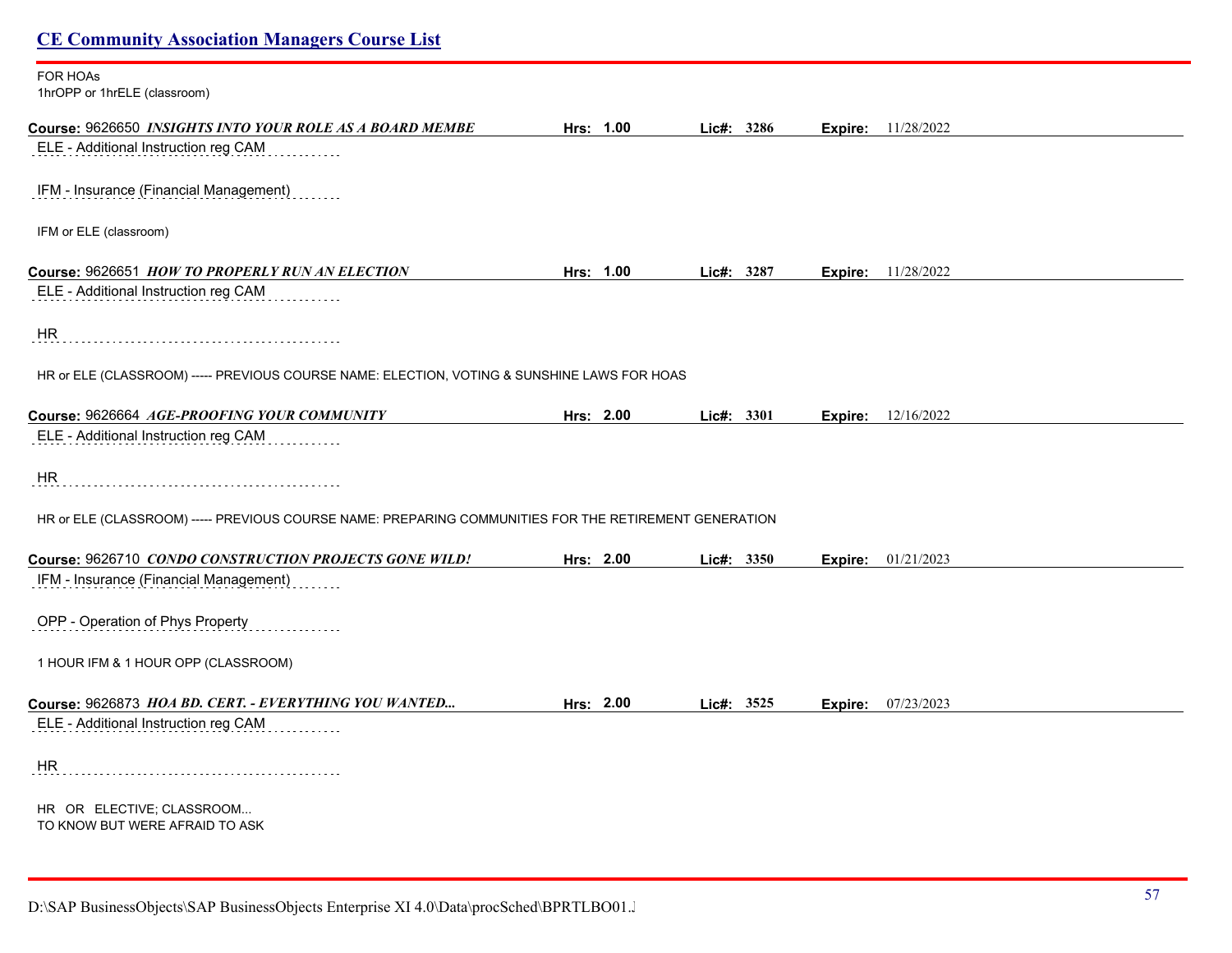## **CE Community Association Managers Course List Course:** 9627049 *UNDERSTANDING OUR "BYLAWS" - A PRIMER* **Hrs: 1.00 Lic#: 3706 Expire:** 11/12/2023 ELE - Additional Instruction reg CAM OPP - Operation of Phys Property ON ASSOCIATION GOVERNING DOCUMENTS: OPP or ELE (CLASSROOM )----- PREVIOUS COURSE NAME: CRITICAL DOC'S A PRIMER ON GOVERNING DOC **Course:** 9627213 *DISASTER PREPAREDNESS AND RECOVERY: ARE* **Hrs: 2.00 Lic#: 3866 Expire:** 05/01/2024 HR OPP - Operation of Phys Property YOU READY TO WEATHER THE STORM; OPP OR HR (CLASSROOM) ----- PREVIOUS COURSE NAME: DISASTER PREPAREDNESS & RECOVERY **Course:** 9627563 *TURNOVER FROM DEVELOPER CONTROL* **Hrs: 2.00 Lic#: 4230 Expire:** 02/11/2023 ELE - Additional Instruction reg CAM OPP - Operation of Phys Property OPP or ELE (classroom) **Course:** 9627564 *TURNOVER FROM DEVELPOER CONTROL* **Hrs: 1.00 Lic#: 4231 Expire:** 02/11/2023 ELE - Additional Instruction reg CAM OPP - Operation of Phys Property OPP or ELE (CLASSROOM) **Course:** 9627609 *TAKE A BITE OUT OF FRAUDULENT ASSISTANCE* **Hrs: 1.00 Lic#: 6228 Expire:** 04/04/2023 ELE - Additional Instruction reg CAM ELECTIVE; CLASSROOM **Course:** 9627649 *UNDERSTANDING OUR "BYLAWS" "A PRIMER ON* **Hrs: 2.00 Lic#: 4323 Expire:** 05/26/2023 ELE - Additional Instruction reg CAM OPP - Operation of Phys Property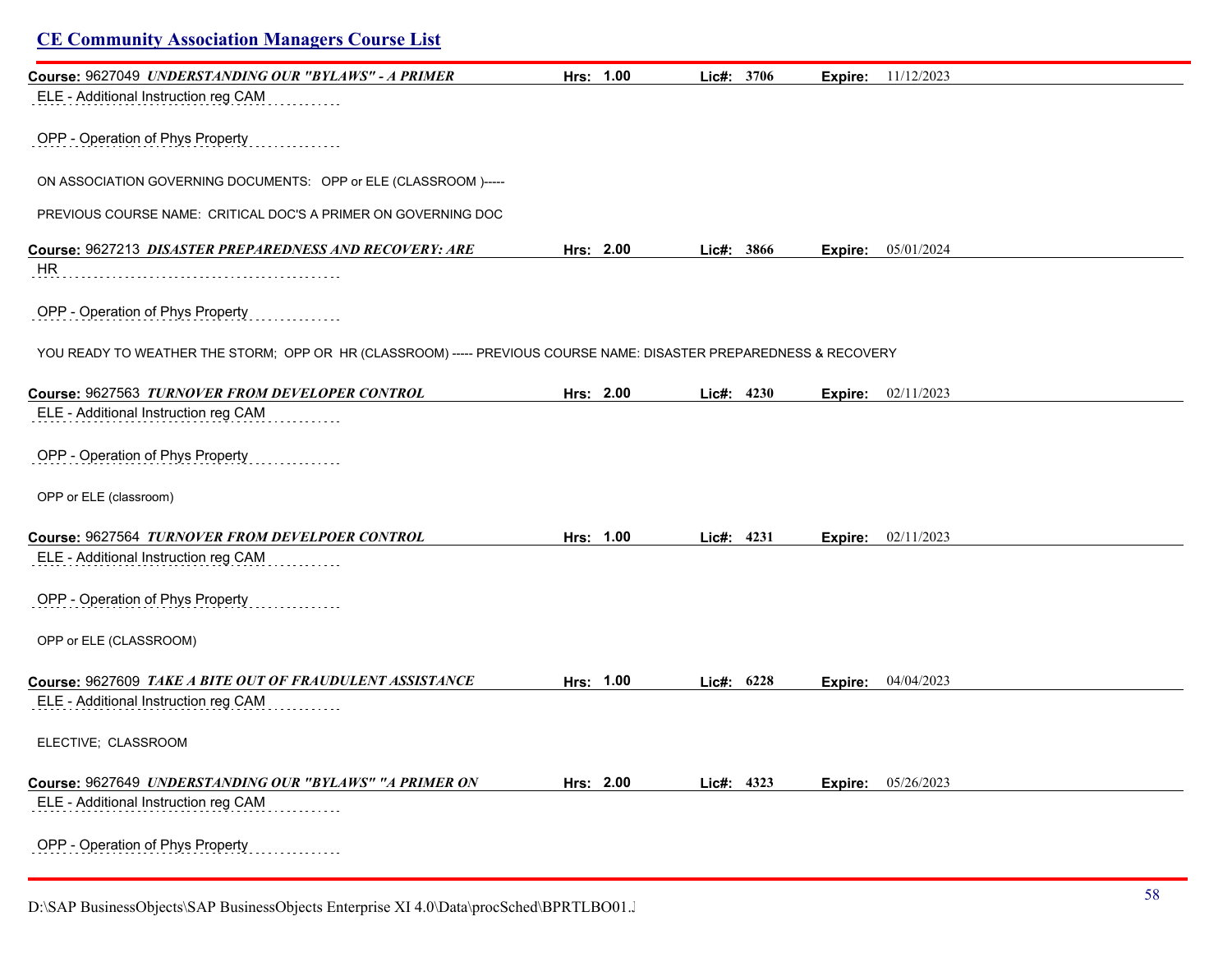| <b>GOVERNING DOCUMENTS</b><br>OPP or ELE (CLASSROOM)     |           |              |      |         |            |
|----------------------------------------------------------|-----------|--------------|------|---------|------------|
| Course: 9627650 ARCHITECTURAL CONTROL & ENFORCEMENT FOR  | Hrs: 2.00 | Lic#: 6217   |      | Expire: | 03/26/2023 |
| ELE - Additional Instruction reg CAM                     |           |              |      |         |            |
| OPP - Operation of Phys Property                         |           |              |      |         |            |
| HOA's<br>OPP or ELE (classroom)                          |           |              |      |         |            |
| Course: 9627651 INSIGHTS INTO YOUR ROLE AS A BOARD MEMBE | Hrs: 2.00 | Lic#: 6218   |      | Expire: | 03/26/2023 |
| ELE - Additional Instruction reg CAM                     |           |              |      |         |            |
| IFM - Insurance (Financial Management)                   |           |              |      |         |            |
| IFM or ELE (classroom)                                   |           |              |      |         |            |
| Course: 9627654 DEALING WITH DIFFICULT PEOPLE            | Hrs: 1.00 | Lic#: $6220$ |      | Expire: | 03/26/2023 |
| ELE - Additional Instruction reg CAM                     |           |              |      |         |            |
| <b>HR</b>                                                |           |              |      |         |            |
| HR or ELE (classroom)                                    |           |              |      |         |            |
| Course: 9627655 ANATOMY OF WATER LEAK                    | Hrs: 2.00 | Lie#:        | 6433 | Expire: | 08/07/2023 |
| ELE - Additional Instruction reg CAM                     |           |              |      |         |            |
| OPP - Operation of Phys Property                         |           |              |      |         |            |
| OPP or ELE (classroom)                                   |           |              |      |         |            |
| Course: 9627656 HOW TO PROPERLY RUN AN ELECTION          | Hrs: 2.00 | Lic#: 4330   |      | Expire: | 05/28/2023 |
| ELE - Additional Instruction reg CAM                     |           |              |      |         |            |
| <b>HR</b>                                                |           |              |      |         |            |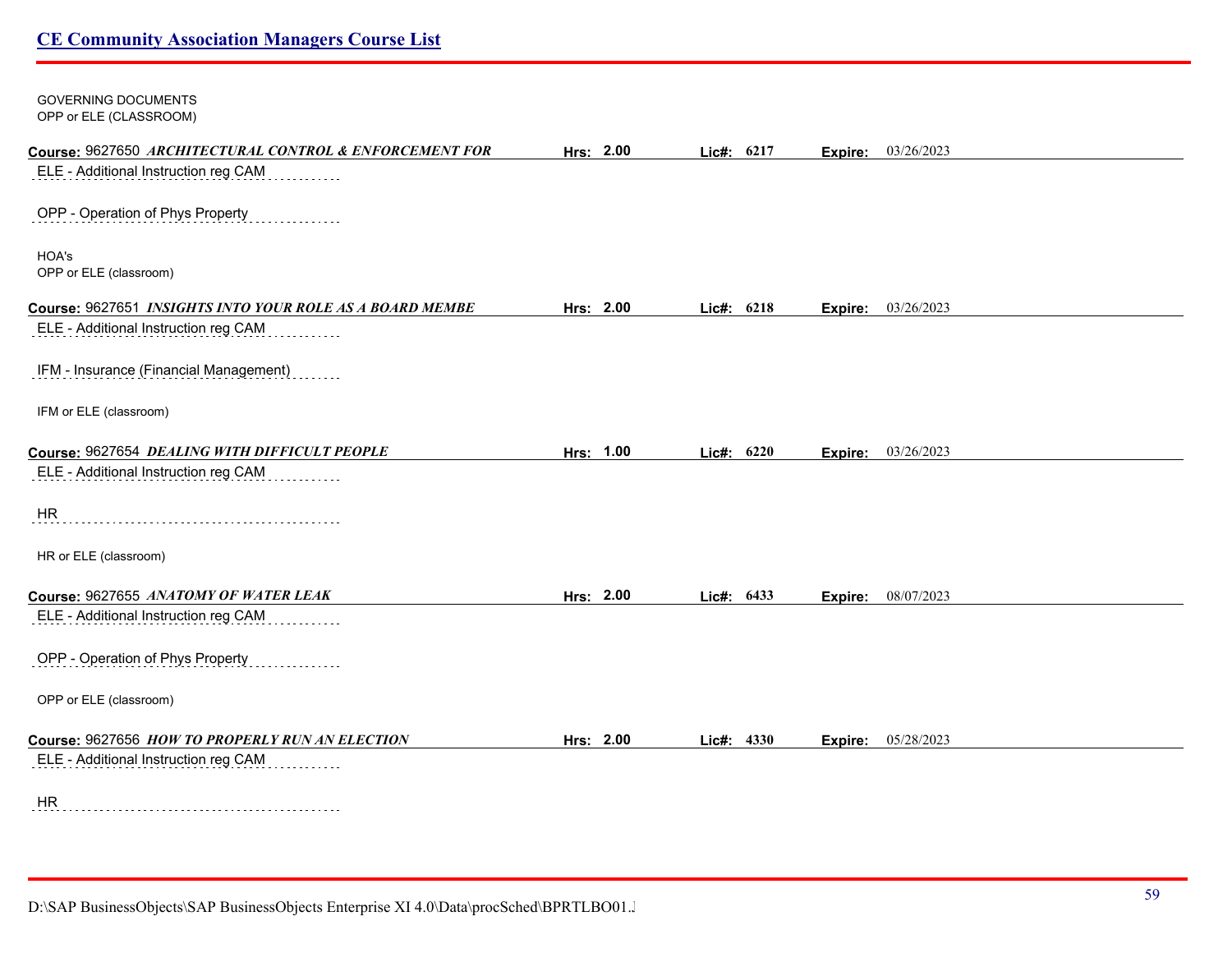| <b>CE Community Association Managers Course List</b>     |           |              |         |                           |
|----------------------------------------------------------|-----------|--------------|---------|---------------------------|
| HR or ELE (classroom)                                    |           |              |         |                           |
| Course: 9627657 DISASTER PREPAREDNESS & RECOVERY ARE YOU | Hrs: 1.00 | Lic#: 6221   |         | <b>Expire:</b> 03/26/2023 |
| ELE - Additional Instruction reg CAM                     |           |              |         |                           |
| OPP - Operation of Phys Property                         |           |              |         |                           |
| READY TO WEATHER THE STORM<br>OPP or ELE (classroom)     |           |              |         |                           |
| Course: 9627694 THE DO'S & DON'T OF THE 40 YEAR          | Hrs: 1.00 | Lic#: 4369   | Expire: | 07/07/2023                |
| ELE - Additional Instruction reg CAM                     |           |              |         |                           |
| OPP - Operation of Phys Property                         |           |              |         |                           |
| <b>CERTIFICATION PROCESS</b><br>OPP or ELE (classroom)   |           |              |         |                           |
| Course: 9627696 BUDGETING & RESERVES                     | Hrs: 1.00 | Lic#: 4371   | Expire: | 07/07/2023                |
| ELE - Additional Instruction reg CAM                     |           |              |         |                           |
| <b>HR</b>                                                |           |              |         |                           |
| HR or ELE (classroom)                                    |           |              |         |                           |
| Course: 9627697 THE DO'S & DON'T'S OF THE 40 YEAR        | Hrs: 2.00 | Lic#: 4372   | Expire: | 07/07/2023                |
| ELE - Additional Instruction reg CAM                     |           |              |         |                           |
| OPP - Operation of Phys Property                         |           |              |         |                           |
| <b>CERTIFICATION PROCESS</b><br>OPP or ELE (online)      |           |              |         |                           |
| Course: 9627739 BECOMING A SMOKE FREE COMMUNITY          | Hrs: 1.00 | Lic#: 4415   |         | <b>Expire:</b> 08/05/2023 |
| ELE - Additional Instruction reg CAM                     |           |              |         |                           |
| ELE (classroom)                                          |           |              |         |                           |
| Course: 9628153 ELECTRONIC MEDIA FOR COMM. ASSOCIATIONS  | Hrs: 1.00 | Lic#: $4863$ | Expire: | 05/23/2024                |
| ELE - Additional Instruction reg CAM                     |           |              |         |                           |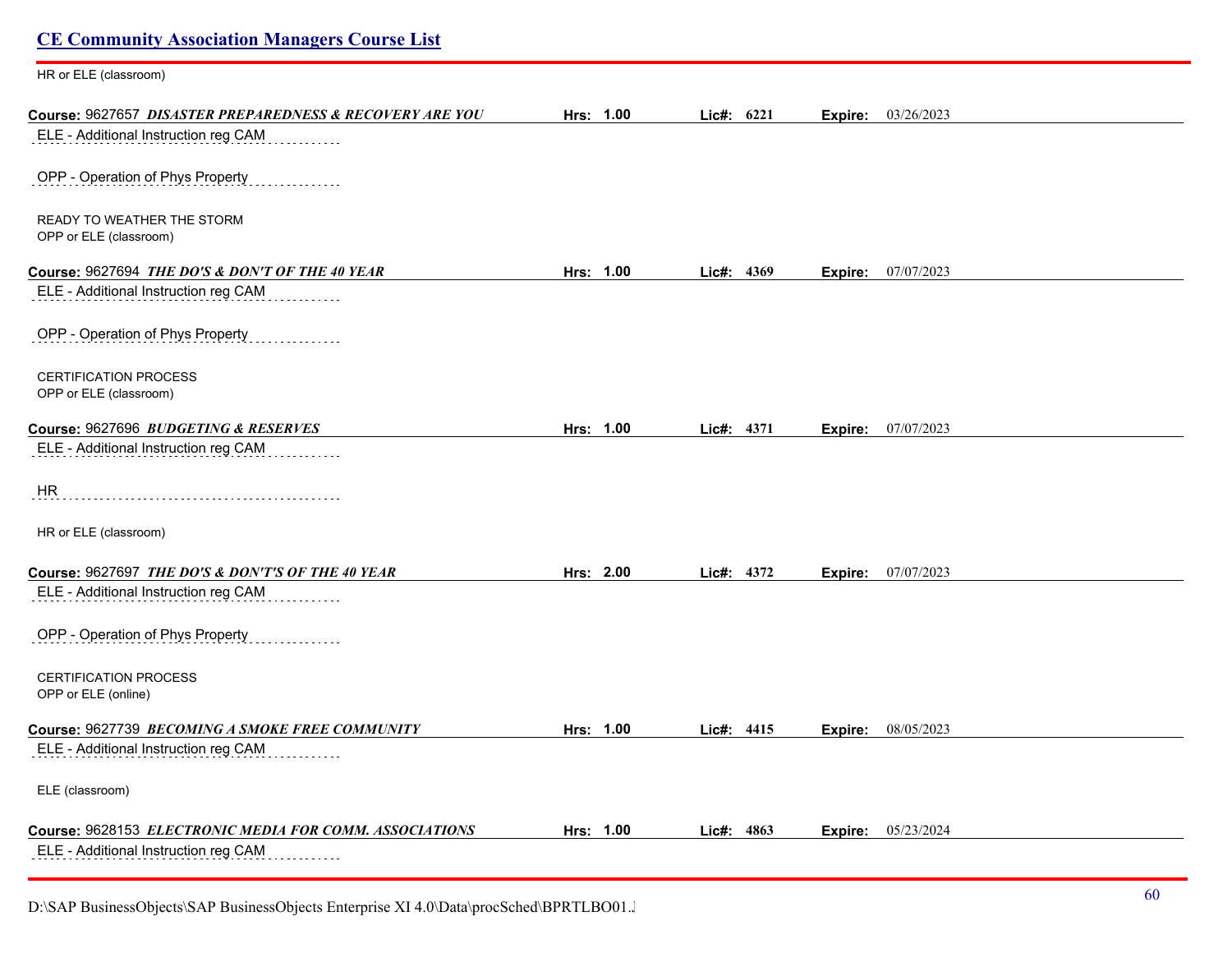CLASSROOM; ELECTIVE

| Course: 9628154 ELECTRONIC MEDIA FOR COMM. ASSOCIATIONS                                                                                                                    | Hrs: 2.00 | Lic#: 4864 | Expire: | 05/23/2024                |
|----------------------------------------------------------------------------------------------------------------------------------------------------------------------------|-----------|------------|---------|---------------------------|
| ELE - Additional Instruction reg CAM                                                                                                                                       |           |            |         |                           |
|                                                                                                                                                                            |           |            |         |                           |
| CLASSROOM; ELECTIVE                                                                                                                                                        |           |            |         |                           |
| Course: 9628296 CONSTRUCTION DEFECTS 101                                                                                                                                   | Hrs: 1.00 | Lic#: 5004 | Expire: | 08/29/2024                |
| ELE - Additional Instruction reg CAM                                                                                                                                       |           |            |         |                           |
|                                                                                                                                                                            |           |            |         |                           |
| OPP - Operation of Phys Property                                                                                                                                           |           |            |         |                           |
|                                                                                                                                                                            |           |            |         |                           |
| OPP or ELE (classroom) Instructors: Perry M. Adair, J.D.; Joseph E. Adams, J.D.; Michelle Ammendola, J.D.; Herbert O. Brock, Jr., J.D.; Keith Broll, J.D; Lee H. Burg, J.D |           |            |         |                           |
| Course: 9628449 CONDO BOARD MEMBER                                                                                                                                         | Hrs: 2.00 | Lic#: 5152 |         | <b>Expire:</b> 01/09/2023 |
| HR                                                                                                                                                                         |           |            |         |                           |
|                                                                                                                                                                            |           |            |         |                           |
| IFM - Insurance (Financial Management)                                                                                                                                     |           |            |         |                           |
|                                                                                                                                                                            |           |            |         |                           |
| IFM or HR (classroom)                                                                                                                                                      |           |            |         |                           |
| Course: 9628474 HOA CONSTRUCTION DEFECTS 101                                                                                                                               | Hrs: 1.00 | Lic#: 5178 | Expire: | 02/02/2023                |
| ELE - Additional Instruction reg CAM                                                                                                                                       |           |            |         |                           |
|                                                                                                                                                                            |           |            |         |                           |
| OPP - Operation of Phys Property                                                                                                                                           |           |            |         |                           |
|                                                                                                                                                                            |           |            |         |                           |
| OPP or ELE (classroom)                                                                                                                                                     |           |            |         |                           |
| Course: 9628485 NAVIGATING THE LITIGATION QUAGMIRE                                                                                                                         | Hrs: 1.00 | Lic#: 5189 |         | <b>Expire:</b> 02/06/2023 |
| ELE - Additional Instruction reg CAM                                                                                                                                       |           |            |         |                           |
|                                                                                                                                                                            |           |            |         |                           |
| <b>HR</b>                                                                                                                                                                  |           |            |         |                           |
|                                                                                                                                                                            |           |            |         |                           |
| HR or ELE (classroom)                                                                                                                                                      |           |            |         |                           |
| Course: 9628578 COLLECTIONS & FORECLOSURE STRATEGIES FOR                                                                                                                   | Hrs: 1.00 | Lic#: 6219 | Expire: | 03/26/2023                |
| ELE - Additional Instruction reg CAM                                                                                                                                       |           |            |         |                           |
|                                                                                                                                                                            |           |            |         |                           |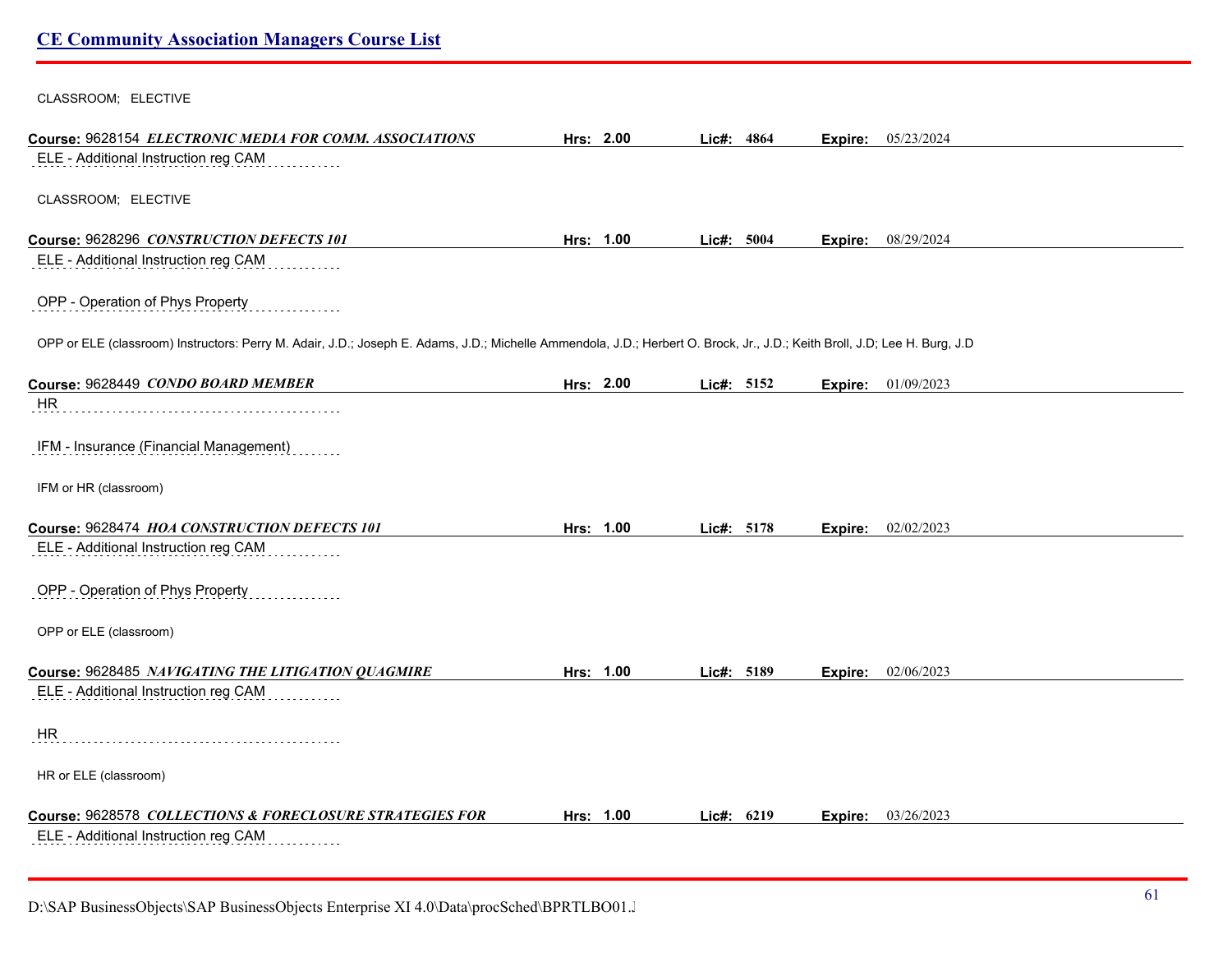| IFM - Insurance (Financial Management)                                                                                                                                                                                                                                                                                                                                                                                                                                                                                                                                                                               |           |            |         |            |
|----------------------------------------------------------------------------------------------------------------------------------------------------------------------------------------------------------------------------------------------------------------------------------------------------------------------------------------------------------------------------------------------------------------------------------------------------------------------------------------------------------------------------------------------------------------------------------------------------------------------|-----------|------------|---------|------------|
| <b>COMMUNITY ASSOCIATIONS</b><br>IFM or ELE (classroom)                                                                                                                                                                                                                                                                                                                                                                                                                                                                                                                                                              |           |            |         |            |
| Course: 9628904 COLLECTION & FORECLOSURE STRATEGIES FOR                                                                                                                                                                                                                                                                                                                                                                                                                                                                                                                                                              | Hrs: 2.00 | Lic#: 5611 | Expire: | 12/07/2023 |
| ELE - Additional Instruction reg CAM                                                                                                                                                                                                                                                                                                                                                                                                                                                                                                                                                                                 |           |            |         |            |
| IFM - Insurance (Financial Management)                                                                                                                                                                                                                                                                                                                                                                                                                                                                                                                                                                               |           |            |         |            |
| COMMUNITY ASSOCIATIONS<br>IFM or ELE (classroom)                                                                                                                                                                                                                                                                                                                                                                                                                                                                                                                                                                     |           |            |         |            |
|                                                                                                                                                                                                                                                                                                                                                                                                                                                                                                                                                                                                                      |           |            |         |            |
| Course: 9628926 HOA/CONDO BOARD MEMBER CERTIFICATION                                                                                                                                                                                                                                                                                                                                                                                                                                                                                                                                                                 | Hrs: 2.00 | Lic#: 5634 | Expire: | 01/11/2024 |
| ELE - Additional Instruction reg CAM                                                                                                                                                                                                                                                                                                                                                                                                                                                                                                                                                                                 |           |            |         |            |
| EVERYTHING YOU WANTED TO KNOW ABOUT BEING A BOARD MEMBERBUT WERE AFRAID TO ASK!<br>ELE (CLASSROOM)                                                                                                                                                                                                                                                                                                                                                                                                                                                                                                                   |           |            |         |            |
| Course: 9629196 Top 10 Manager DO's and Dont's                                                                                                                                                                                                                                                                                                                                                                                                                                                                                                                                                                       | Hrs: 1.00 | Lic#: 5901 | Expire: | 08/23/2024 |
| ELE - Additional Instruction reg CAM                                                                                                                                                                                                                                                                                                                                                                                                                                                                                                                                                                                 |           |            |         |            |
| HR                                                                                                                                                                                                                                                                                                                                                                                                                                                                                                                                                                                                                   |           |            |         |            |
| Classroom; HR or ELE;<br>instructor(S); Perry Adair, Joseph Adams, Michele Ammendola, Herbert Brock, Keith Brooll, Lee Burg, Harry Wesley Carls, Ryan Carpneter, James Robert Caves, William Cea, Adam Cervera, Douglas<br>Christy, Lance Clouse, Thomas Code, Jane Cornett, Steven Davis, Rosa De la Carmen, Donna DiMaggio, Kenneth Direktor, Jaime Dokovna, Keving Edwards, Lilliana Frainas-Sabogal, Mark Friedman, Yeline<br>Coin Michael Congora Howard Cooge Claramargaret Croover Astrid Cuardado Patrick Howell Scott Kiernan Marc Kleiner Sanjay Kurian Elizabeth Lanham Patrie Steve Lesser Neil Levinson |           |            |         |            |

Goin, Michael Gongora, Howard Googe, Claramargaret Groover, Astrid Guardado, Patrick Howell, Scott Kiernan, Marc Kleiner, Sanjay Kurian, Elizabeth Lanham-Patrie, Steve Lesser, Neil Levinson, Edward Lohrer, K.joy Mattingly, J.Kevin Miller, Steven Mezer, David Muller, Marilyn Perez-Martinez, Howard Perl, Martha Platts, Jay Roberts, David Rogel, Robert Rubinstein, Gary Schaaf, Robyn Severs, Mark Stempler, William Strop, Robert Taylor, John Townsend, Daniel Wallach, Lee Weintraub, Sara Wilson, John Stratton,

| Course: 9629253 CONSTRUCTION ISSUES: POST DEVELOPER | 2.00<br>Hrs: | 5962<br>$Lie#$ : | 10/24/2022<br>Expire: |
|-----------------------------------------------------|--------------|------------------|-----------------------|
|                                                     |              |                  |                       |

ELE - Additional Instruction reg CAM

OPP - Operation of Phys Property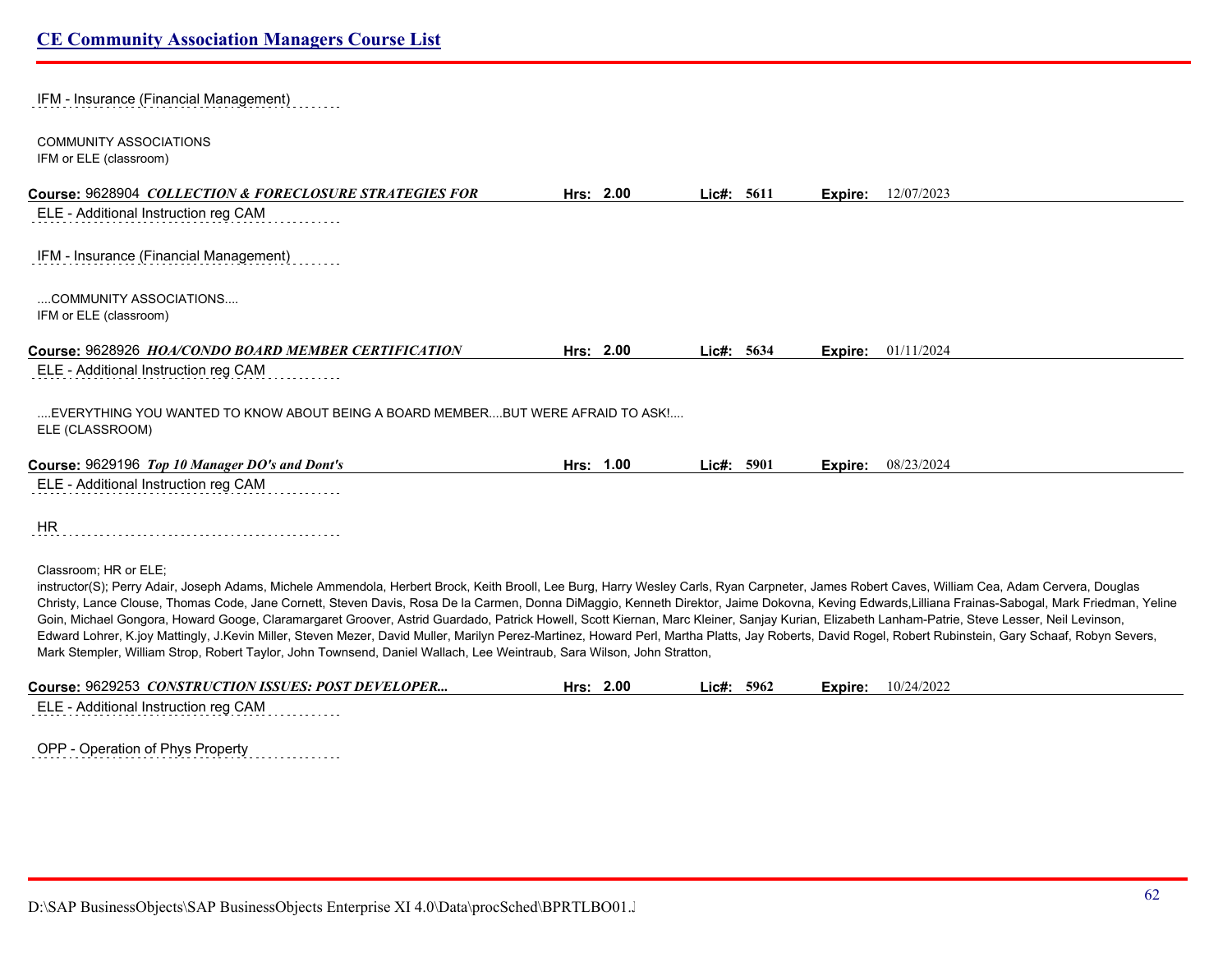...TURNOVER;

CLASSROOM (OPP & ELE);

INSTRUCTOR(S): Perry M. ADAIR, JOSEPH E. ADAMS, MICHELE AMMENDOLA, KEITH BROLL, LEE BERG, HARRY CARLS, RYAN F. CARPENTER, JAMES CAVES, III, WILLIAM J. CEA, ADAM CERV DOUGLAS G. CHRISTY, LANCE D. CLOUSE, THOMAS J. CODE, JANE L. CORNETT, STEVEN M. DAVIS, ROSA M. DE LA CAMARA, DONNA BERGER, KENNETH S DIREKTOR, JAMES B. DOKOVNA, EDWARDS, LILLIANA FARINAS, MARK FRIEDMAN, YELINE GOIN, MICHAEL GONGORA, HOWARD GOOGE, CLARAMARGARET GROOVER, ASTRID GUARDADO, PATRICK HOWELL, SCOTT KIERN MARC KLEINER, SANJAY KURIAN, ELIZABETH LANHAM-PATRIE, STEVE LESSER, NEIL LEVINSON, EDWARD LOHRER, K. JOY MATTINGLY, J. KEVIN MILLER, CAROLYN MEADOWS, STEVEN MEZ DAVID MULLER, MARILYN PEREZ-MARTINEZ, HOWARD PERL, MARTHA PLATTS, JAY ROBERTS, DAVID ROGEL, ROBERT RUBINSTEIN, GARY SCHAFF, ROBYN SEVERS, MARK STEMPLER, JOH STRATTON, WILLIAM STROP, ROBERT TAYLOR, LEE WEINTRAUB, MARIELLE WESTERMAN, SARA WILSON

| Course: 9629287 FAIR HOUSING ACT: ASSOCIATION COMPLIANCE | Hrs: 2.00 | Lic#: 6000 |         | <b>Expire:</b> 11/27/2022 |
|----------------------------------------------------------|-----------|------------|---------|---------------------------|
| ELE - Additional Instruction reg CAM                     |           |            |         |                           |
|                                                          |           |            |         |                           |
| OPP - Operation of Phys Property                         |           |            |         |                           |
| WITH THE FHA PART 2;                                     |           |            |         |                           |
| CLASSROOM (OPP and ELE)                                  |           |            |         |                           |
| Course: 9629288 PROPER AND EFFECTIVE MEMBERSHIP MEETINGS | Hrs: 2.00 | Lic#: 6001 |         | <b>Expire:</b> 11/27/2022 |
| ELE - Additional Instruction reg CAM                     |           |            |         |                           |
|                                                          |           |            |         |                           |
| HR                                                       |           |            |         |                           |
|                                                          |           |            |         |                           |
| CLASSROOM (HR and ELE)                                   |           |            |         |                           |
| Course: 9629289 PROPER AND EFFECTIVE BOARD MEETINGS      | Hrs: 2.00 | Lic#: 6002 | Expire: | 11/27/2022                |
| ELE - Additional Instruction reg CAM                     |           |            |         |                           |
|                                                          |           |            |         |                           |
| HR                                                       |           |            |         |                           |
| CLASSROOM (HR and ELE)                                   |           |            |         |                           |
|                                                          |           |            |         |                           |
| Course: 9629290 FAIR HOUSING ACT: ASSOCIATION COMPLIANCE | Hrs: 4.00 | Lic#: 6003 |         | <b>Expire:</b> 11/27/2022 |
| ELE - Additional Instruction reg CAM                     |           |            |         |                           |
| <b>HR</b>                                                |           |            |         |                           |
|                                                          |           |            |         |                           |
| OPP - Operation of Phys Property                         |           |            |         |                           |
|                                                          |           |            |         |                           |
| WITH THE FHA;<br>CLASSROOM (OPP, HR, and ELE);           |           |            |         |                           |
|                                                          |           |            |         |                           |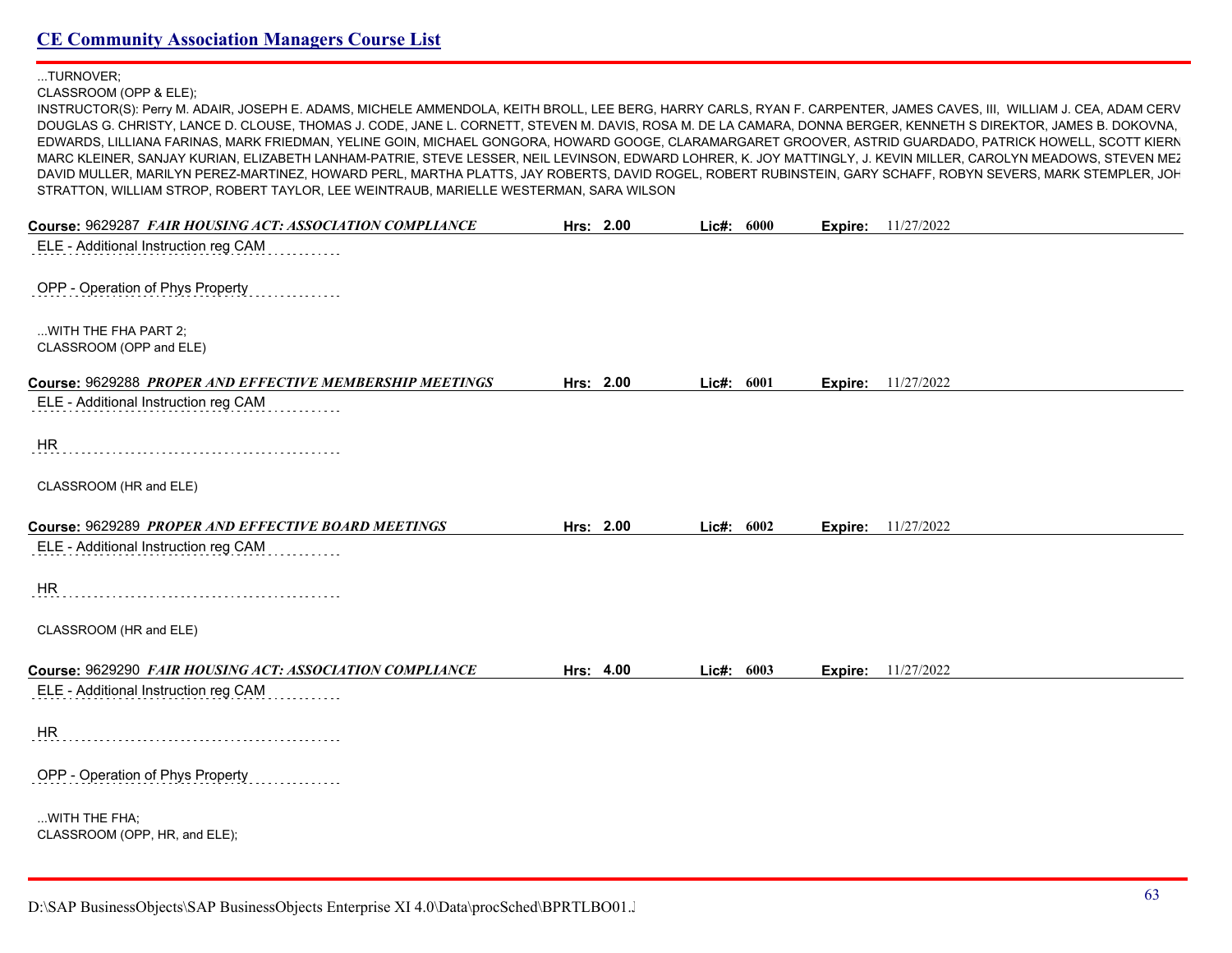| Course: 9629294 COOPERATIVE BOARD CERTIFICATION                                                                                                                                                                                                                                                                                                                                                                                                                                                                                                                                                                                                                                                                                                                                                                                                                                                                                                                                                          | Hrs: 2.00 | Lic#: 6006 |      |         | Expire: 11/28/2022        |
|----------------------------------------------------------------------------------------------------------------------------------------------------------------------------------------------------------------------------------------------------------------------------------------------------------------------------------------------------------------------------------------------------------------------------------------------------------------------------------------------------------------------------------------------------------------------------------------------------------------------------------------------------------------------------------------------------------------------------------------------------------------------------------------------------------------------------------------------------------------------------------------------------------------------------------------------------------------------------------------------------------|-----------|------------|------|---------|---------------------------|
| ELE - Additional Instruction reg CAM                                                                                                                                                                                                                                                                                                                                                                                                                                                                                                                                                                                                                                                                                                                                                                                                                                                                                                                                                                     |           |            |      |         |                           |
| HR                                                                                                                                                                                                                                                                                                                                                                                                                                                                                                                                                                                                                                                                                                                                                                                                                                                                                                                                                                                                       |           |            |      |         |                           |
| CLASSROOM (HR and ELE);                                                                                                                                                                                                                                                                                                                                                                                                                                                                                                                                                                                                                                                                                                                                                                                                                                                                                                                                                                                  |           |            |      |         |                           |
| Course: 9629295 FAIR HOUSING ACT: ASSOCIATION COMPLIANCE                                                                                                                                                                                                                                                                                                                                                                                                                                                                                                                                                                                                                                                                                                                                                                                                                                                                                                                                                 | Hrs: 2.00 | Lic#:      | 6007 | Expire: | 12/02/2022                |
| HR                                                                                                                                                                                                                                                                                                                                                                                                                                                                                                                                                                                                                                                                                                                                                                                                                                                                                                                                                                                                       |           |            |      |         |                           |
| OPP - Operation of Phys Property                                                                                                                                                                                                                                                                                                                                                                                                                                                                                                                                                                                                                                                                                                                                                                                                                                                                                                                                                                         |           |            |      |         |                           |
| WITH THE FHA PART 1;<br>CLASSROOM (1HOUR OPP & 1 HOUR HR)                                                                                                                                                                                                                                                                                                                                                                                                                                                                                                                                                                                                                                                                                                                                                                                                                                                                                                                                                |           |            |      |         |                           |
| Course: 9629625 NAVIGATING CONSTRUCTION DEFECT CLAIMS                                                                                                                                                                                                                                                                                                                                                                                                                                                                                                                                                                                                                                                                                                                                                                                                                                                                                                                                                    | Hrs: 2.00 | Lic#: 6420 |      | Expire: | 08/01/2023                |
| ELE - Additional Instruction reg CAM                                                                                                                                                                                                                                                                                                                                                                                                                                                                                                                                                                                                                                                                                                                                                                                                                                                                                                                                                                     |           |            |      |         |                           |
| OPP - Operation of Phys Property                                                                                                                                                                                                                                                                                                                                                                                                                                                                                                                                                                                                                                                                                                                                                                                                                                                                                                                                                                         |           |            |      |         |                           |
| FOR NEW DEVELOPMENTS & RENOVATION; CLASSROOM (OPP or ELE)                                                                                                                                                                                                                                                                                                                                                                                                                                                                                                                                                                                                                                                                                                                                                                                                                                                                                                                                                |           |            |      |         |                           |
| Course: 9630016 HOA/CONDO BOARD MEMBER CERTIFICATION                                                                                                                                                                                                                                                                                                                                                                                                                                                                                                                                                                                                                                                                                                                                                                                                                                                                                                                                                     | Hrs: 2.00 | Lic#: 6858 |      | Expire: | 03/30/2024                |
| ELE - Additional Instruction reg CAM                                                                                                                                                                                                                                                                                                                                                                                                                                                                                                                                                                                                                                                                                                                                                                                                                                                                                                                                                                     |           |            |      |         |                           |
| DISTANCE/ONLINE (ELE)                                                                                                                                                                                                                                                                                                                                                                                                                                                                                                                                                                                                                                                                                                                                                                                                                                                                                                                                                                                    |           |            |      |         |                           |
| Course: 9630113 DISASTER PREPAREDNESS AND RECOVERY:                                                                                                                                                                                                                                                                                                                                                                                                                                                                                                                                                                                                                                                                                                                                                                                                                                                                                                                                                      | Hrs: 1.00 | Lic#: 6956 |      |         | <b>Expire:</b> 04/21/2024 |
| ELE - Additional Instruction reg CAM                                                                                                                                                                                                                                                                                                                                                                                                                                                                                                                                                                                                                                                                                                                                                                                                                                                                                                                                                                     |           |            |      |         |                           |
| OPP - Operation of Phys Property                                                                                                                                                                                                                                                                                                                                                                                                                                                                                                                                                                                                                                                                                                                                                                                                                                                                                                                                                                         |           |            |      |         |                           |
| ARE YOU READY TO WEATHER THE STORM?; DISTANCE/ONLINE (OPP or ELE) Instructor(s): PERRY M. ADAIR, JOSEPH E. ADAMS, MICHELE AMMENDOLA, KEITH BROLL, LEE BERG, HARRY C<br>RYAN F. CARPENTER, JAMES CAVES, III, WILLIAM J. CEA, ADAM CERVERA, DOUGLAS G. CHRISTY, LANCE D. CLOUSE, THOMAS J. CODE, JANE L. CORNETT, STEVEN M. DAVIS, ROSA M. DE L<br>CAMARA, DONNA BERGER, KENNETH S DIREKTOR, JAMES B. DOKOVNA, KEVIN L EDWARDS, LILLIANA FARINAS, MARK FRIEDMAN, YELINE GOIN, MICHAEL GONGORA, HOWARD GOOGE,<br>CLARAMARGARET GROOVER, ASTRID GUARDADO, PATRICK HOWELL, SCOTT KIERNAN, MARC KLEINER, SANJAY KURIAN, ELIZABETH LANHAM-PATRIE, STEVE LESSER, NEIL LEVINSON, ED<br>LOHRER, K. JOY MATTINGLY, J. KEVIN MILLER, CAROLYN MEADOWS, STEVEN MEZER, DAVID MULLER, MARILYN PEREZ-MARTINEZ, HOWARD PERL, MARTHA PLATTS, JAY ROBERTS, DAVID<br>ROBERT RUBINSTEIN, GARY SCHAFF, ROBYN SEVERS, MARK STEMPLER, JOHN STRATTON, WILLIAM STROP, ROBERT TAYLOR, LEE WEINTRAUB, MARIELLE WESTERMAN, SARA WILSON |           |            |      |         |                           |
|                                                                                                                                                                                                                                                                                                                                                                                                                                                                                                                                                                                                                                                                                                                                                                                                                                                                                                                                                                                                          |           |            |      |         |                           |

D:\SAP BusinessObjects\SAP BusinessObjects Enterprise XI 4.0\Data\procSched\BPRTLBO01.Jobserver2\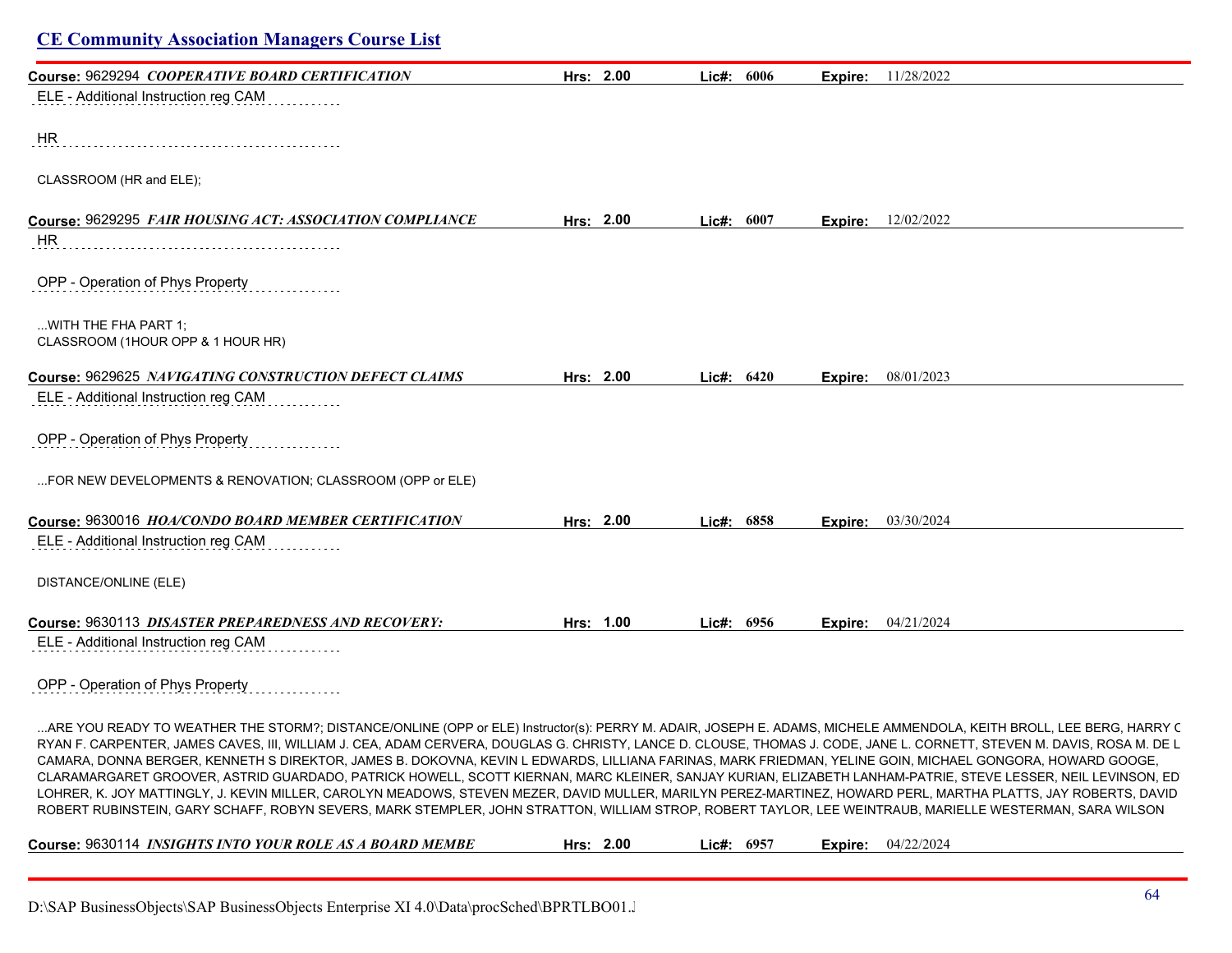ELE - Additional Instruction reg CAM

IFM - Insurance (Financial Management)

DISTANCE/ONLINE (IFM or ELE) Instructor(s): PERRY M. ADAIR, JOSEPH E. ADAMS, MICHELE AMMENDOLA, KEITH BROLL, LEE BERG, HARRY CARLS, RYAN F. CARPENTER, JAMES CAVES, III, V J. CEA, ADAM CERVERA, DOUGLAS G. CHRISTY, LANCE D. CLOUSE, THOMAS J. CODE, JANE L. CORNETT, STEVEN M. DAVIS, ROSA M. DE LA CAMARA, DONNA BERGER, KENNETH S DIREKT JAMES B. DOKOVNA, KEVIN L EDWARDS, LILLIANA FARINAS, MARK FRIEDMAN, YELINE GOIN, MICHAEL GONGORA, HOWARD GOOGE, CLARAMARGARET GROOVER, ASTRID GUARDADO, PA HOWELL, SCOTT KIERNAN, MARC KLEINER, SANJAY KURIAN, ELIZABETH LANHAM-PATRIE, STEVE LESSER, NEIL LEVINSON, EDWARD LOHRER, K. JOY MATTINGLY, J. KEVIN MILLER, CAROL' MEADOWS, STEVEN MEZER, DAVID MULLER, MARILYN PEREZ-MARTINEZ, HOWARD PERL, MARTHA PLATTS, JAY ROBERTS, DAVID ROGEL, ROBERT RUBINSTEIN, GARY SCHAFF, ROBYN SEVERS, MARK STEMPLER, JOHN STRATTON, WILLIAM STROP, ROBERT TAYLOR, LEE WEINTRAUB, MARIELLE WESTERMAN, SARA WILSON

| Course: 9630115 CONDO BOARD MEMBER CERTIFICATION | 2.00<br>Hrs: | 6958<br>∟ic# <sup>.</sup> | Expire: | 04/22/2024 |
|--------------------------------------------------|--------------|---------------------------|---------|------------|
| ШD                                               |              |                           |         |            |

HR

IFM - Insurance (Financial Management)

DISTANCE/ONLINE (IFM or HR) Instructor(s): PERRY M. ADAIR, JOSEPH E. ADAMS, MICHELE AMMENDOLA, KEITH BROLL, LEE BERG, HARRY CARLS, RYAN F. CARPENTER, JAMES CAVES, III, W J. CEA, ADAM CERVERA, DOUGLAS G. CHRISTY, LANCE D. CLOUSE, THOMAS J. CODE, JANE L. CORNETT, STEVEN M. DAVIS, ROSA M. DE LA CAMARA, DONNA BERGER, KENNETH S DIREKT JAMES B. DOKOVNA, KEVIN L EDWARDS, LILLIANA FARINAS, MARK FRIEDMAN, YELINE GOIN, MICHAEL GONGORA, HOWARD GOOGE, CLARAMARGARET GROOVER, ASTRID GUARDADO, PA HOWELL, SCOTT KIERNAN, MARC KLEINER, SANJAY KURIAN, ELIZABETH LANHAM-PATRIE, STEVE LESSER, NEIL LEVINSON, EDWARD LOHRER, K. JOY MATTINGLY, J. KEVIN MILLER, CAROL' MEADOWS, STEVEN MEZER, DAVID MULLER, MARILYN PEREZ-MARTINEZ, HOWARD PERL, MARTHA PLATTS, JAY ROBERTS, DAVID ROGEL, ROBERT RUBINSTEIN, GARY SCHAFF, ROBYN SEVERS, MARK STEMPLER, JOHN STRATTON, WILLIAM STROP, ROBERT TAYLOR, LEE WEINTRAUB, MARIELLE WESTERMAN, SARA WILSON

| Course: 9630127 BUDGETING & RESERVES | Hrs: | 2.00 | Lie#: | 6969 | Expire: | 04/27/2024 |
|--------------------------------------|------|------|-------|------|---------|------------|
| ELE - Additional Instruction reg CAM |      |      |       |      |         |            |

IFM - Insurance (Financial Management)

DISTANCE/ONLINE (IFM or ELE) INSTRUCTOR(S): PERRY M. ADAIR, JOSEPH E. ADAMS, MICHELE AMMENDOLA, KEITH BROLL, LEE BERG, HARRY CARLS, RYAN F. CARPENTER, JAMES CAVES WILLIAM J. CEA, ADAM CERVERA,

DOUGLAS G. CHRISTY, LANCE D. CLOUSE, THOMAS J. CODE, JANE L. CORNETT, STEVEN M. DAVIS, ROSA M. DE LA CAMARA, DONNA BERGER, KENNETH S DIREKTOR, JAMES B. DOKOVNA, EDWARDS, LILLIANA FARINAS, MARK FRIEDMAN, YELINE GOIN, MICHAEL GONGORA, HOWARD GOOGE, CLARAMARGARET GROOVER, ASTRID GUARDADO, PATRICK HOWELL, SCOTT KIERNAN, MARC KLEINER, SANJAY KURIAN, ELIZABETH LANHAM-PATRIE, STEVE LESSER, NEIL LEVINSON, EDWARD LOHRER, K. JOY MATTINGLY, J. KEVIN MILLER, CAROLYN MEADOWS, STEVEN MEZ DAVID MULLER, MARILYN PEREZ-MARTINEZ, HOWARD PERL, MARTHA PLATTS, JAY ROBERTS, DAVID ROGEL, ROBERT RUBINSTEIN, GARY SCHAFF, ROBYN SEVERS, MARK STEMPLER, JOHN STRATTON, WILLIAM STROP, ROBERT TAYLOR, LEE WEINTRAUB, MARIELLE WESTERMAN, SARA WILSON

**Course:** 9630137 *ANATOMY OF A WATER LEAK* **Hrs: 1.00 Lic#: 6980 Expire:** 05/03/2024

ELE - Additional Instruction reg CAM

OPP - Operation of Phys Property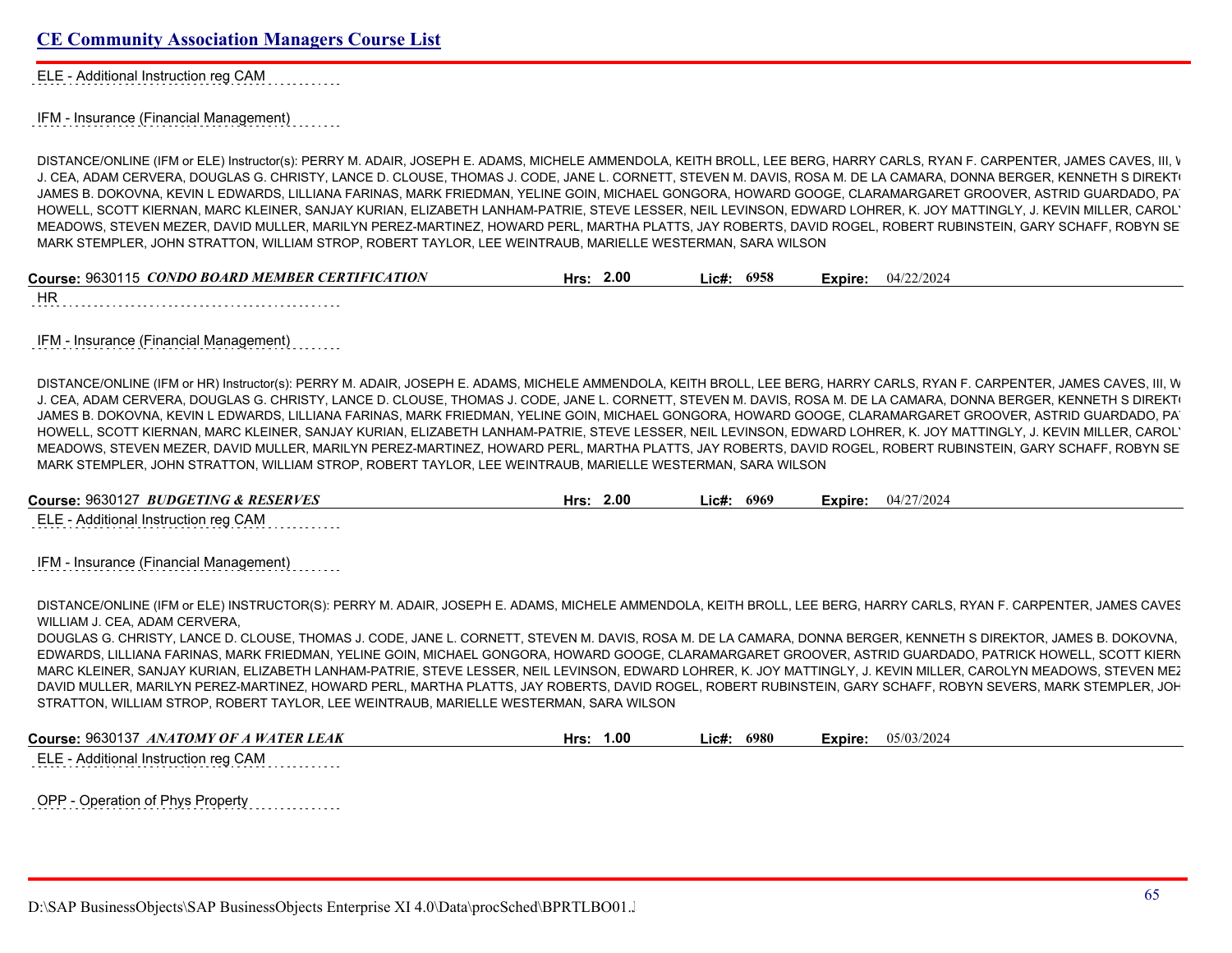DISTANCE/ONLINE (OPP or ELE) INSTRUCTOR(S): PERRY M. ADAIR, JOSEPH E. ADAMS, MICHELE AMMENDOLA, KEITH BROLL, LEE BERG, HARRY CARLS, RYAN F. CARPENTER, JAMES CAVES, III, WILLIAM J. CEA, ADAM CERVERA, DOUGLAS G. CHRISTY, LANCE D. CLOUSE, THOMAS J. CODE, JANE L. CORNETT, STEVEN M. DAVIS, ROSA M. DE L CAMARA, DONNA BERGER, KENNETH S DIREKTOR, JAMES B. DOKOVNA, KEVIN L EDWARDS, LILLIANA FARINAS, MARK FRIEDMAN, YELINE GOIN, MICHAEL GONGORA, HOWARD GOOGE, CLARAMARGARET GROOVER, ASTRID GUARDADO, PATRICK HOWELL, SCOTT KIERNAN, MARC KLEINER, SANJAY KURIAN, ELIZABETH LANHAM-PATRIE, STEVE LESSER, NEIL LEVINSON, ED LOHRER, K. JOY MATTINGLY, J. KEVIN MILLER, CAROLYN MEADOWS, STEVEN MEZER, DAVID MULLER, MARILYN PEREZ-MARTINEZ, HOWARD PERL, MARTHA PLATTS, JAY ROBERTS, DAVID ROBERT RUBINSTEIN, GARY SCHAFF, ROBYN SEVERS, MARK STEMPLER, JOHN STRATTON, WILLIAM STROP, ROBERT TAYLOR, LEE WEINTRAUB, MARIELLE WESTERMAN, SARA WILSON

**Course:** 9630153 *TAKE A BITE OUT OF FRAUDULENT ASSISTANCE* **Hrs: 2.00 Lic#: 6995 Expire:** 05/06/2024

ELE - Additional Instruction reg CAM

DISTANCE/ONLINE (ELE) NISTRUCTOR(S): PERRY M. ADAIR, JOSEPH E. ADAMS, MICHELE AMMENDOLA, KEITH BROLL, LEE BERG, HARRY CARLS, RYAN F. CARPENTER, JAMES CAVES, III, WILLIAM J. CEA, ADAM CERVERA, DOUGLAS G. CHRISTY, LANCE D. CLOUSE, THOMAS J. CODE, JANE L. CORNETT, STEVEN M. DAVIS, ROSA M. DE L CAMARA, DONNA BERGER, KENNETH S DIREKTOR, JAMES B. DOKOVNA, KEVIN L EDWARDS, LILLIANA FARINAS, MARK FRIEDMAN, YELINE GOIN, MICHAEL GONGORA, HOWARD GOOGE, CLARAMARGARET GROOVER, ASTRID GUARDADO, PATRICK HOWELL, SCOTT KIERNAN, MARC KLEINER, SANJAY KURIAN, ELIZABETH LANHAM-PATRIE, STEVE LESSER, NEIL LEVINSON, ED LOHRER, K. JOY MATTINGLY, J. KEVIN MILLER, CAROLYN MEADOWS, STEVEN MEZER, DAVID MULLER, MARILYN PEREZ-MARTINEZ, HOWARD PERL, MARTHA PLATTS, JAY ROBERTS, DAVID ROBERT RUBINSTEIN, GARY SCHAFF, ROBYN SEVERS, MARK STEMPLER, JOHN STRATTON, WILLIAM STROP, ROBERT TAYLOR, LEE WEINTRAUB, MARIELLE WESTERMAN, SARA WILSON

**Course:** 9630154 *ANATOMY OF A WATER LEAK* **Hrs: 2.00 Lic#: 6996 Expire:** 05/06/2024

ELE - Additional Instruction reg CAM

OPP - Operation of Phys Property

DISTANCE/ONLINE (OPP OF ELE) INSTRUCTOR(S): PERRY M. ADAIR, JOSEPH E. ADAMS, MICHELE AMMENDOLA, KEITH BROLL, LEE BERG, HARRY CARLS, RYAN F. CARPENTER, JAMES CAVE WILLIAM

J. CEA, ADAM CERVERA, DOUGLAS G. CHRISTY, LANCE D. CLOUSE, THOMAS J. CODE, JANE L. CORNETT, STEVEN M. DAVIS, ROSA M. DE LA CAMARA, DONNA BERGER, KENNETH S DIREKT JAMES B. DOKOVNA, KEVIN L EDWARDS, LILLIANA FARINAS, MARK FRIEDMAN, YELINE GOIN, MICHAEL GONGORA, HOWARD GOOGE, CLARAMARGARET GROOVER, ASTRID GUARDADO, PA HOWELL, SCOTT KIERNAN, MARC KLEINER, SANJAY KURIAN, ELIZABETH LANHAM-PATRIE, STEVE LESSER, NEIL LEVINSON, EDWARD LOHRER, K. JOY MATTINGLY, J. KEVIN MILLER, CAROLYN MEADOWS, STEVEN MEZER, DAVID MULLER, MARILYN PEREZ-MARTINEZ, HOWARD PERL, MARTHA PLATTS, JAY ROBERTS, DAVID ROGEL, ROBERT RUBINSTEIN, GARY SCHAFF, ROBYN SEVERS, MARK STEMPLER, JOHN STRATTON, WILLIAM STROP, ROBERT TAYLOR, LEE WEINTRAUB, MARIELLE WESTERMAN, SARA WILSON

| : 9630155 BUDGETING & RESERVES | 2.00 | <b>699</b> | 05/06/202 |
|--------------------------------|------|------------|-----------|
| Course:                        | Hrs  | _ic#:      | Expire:   |
|                                |      |            |           |

ELE - Additional Instruction reg CAM

IFM - Insurance (Financial Management)

CLASSROOM (IFM or ELE) INSTRUCTOR(S): PERRY M. ADAIR, JOSEPH E. ADAMS, MICHELE AMMENDOLA, KEITH BROLL, LEE BERG, HARRY CARLS, RYAN F. CARPENTER, JAMES CAVES, III, WILLIAM J. CEA, ADAM CERVERA,

DOUGLAS G. CHRISTY, LANCE D. CLOUSE, THOMAS J. CODE, JANE L. CORNETT, STEVEN M. DAVIS, ROSA M. DE LA CAMARA, DONNA BERGER, KENNETH S DIREKTOR, JAMES B. DOKOVNA, EDWARDS, LILLIANA FARINAS, MARK FRIEDMAN, YELINE GOIN, MICHAEL GONGORA, HOWARD GOOGE, CLARAMARGARET GROOVER, ASTRID GUARDADO, PATRICK HOWELL, SCOTT KIERNAN, MARC KLEINER, SANJAY KURIAN, ELIZABETH LANHAM-PATRIE, STEVE LESSER, NEIL LEVINSON, EDWARD LOHRER, K. JOY MATTINGLY, J. KEVIN MILLER, CAROLYN MEADOWS, STEVEN MEZ DAVID MULLER, MARILYN PEREZ-MARTINEZ, HOWARD PERL, MARTHA PLATTS, JAY ROBERTS, DAVID ROGEL, ROBERT RUBINSTEIN, GARY SCHAFF, ROBYN SEVERS, MARK STEMPLER, JOH STRATTON, WILLIAM STROP, ROBERT TAYLOR, LEE WEINTRAUB, MARIELLE WESTERMAN, SARA WILSON

| Course: 9630156 BUDGETING & RESERVES | .00،<br>Hrs: | 6998<br>∟ic# <sup>.</sup> | 05/06/2024<br>Expire: |  |
|--------------------------------------|--------------|---------------------------|-----------------------|--|
|                                      |              |                           |                       |  |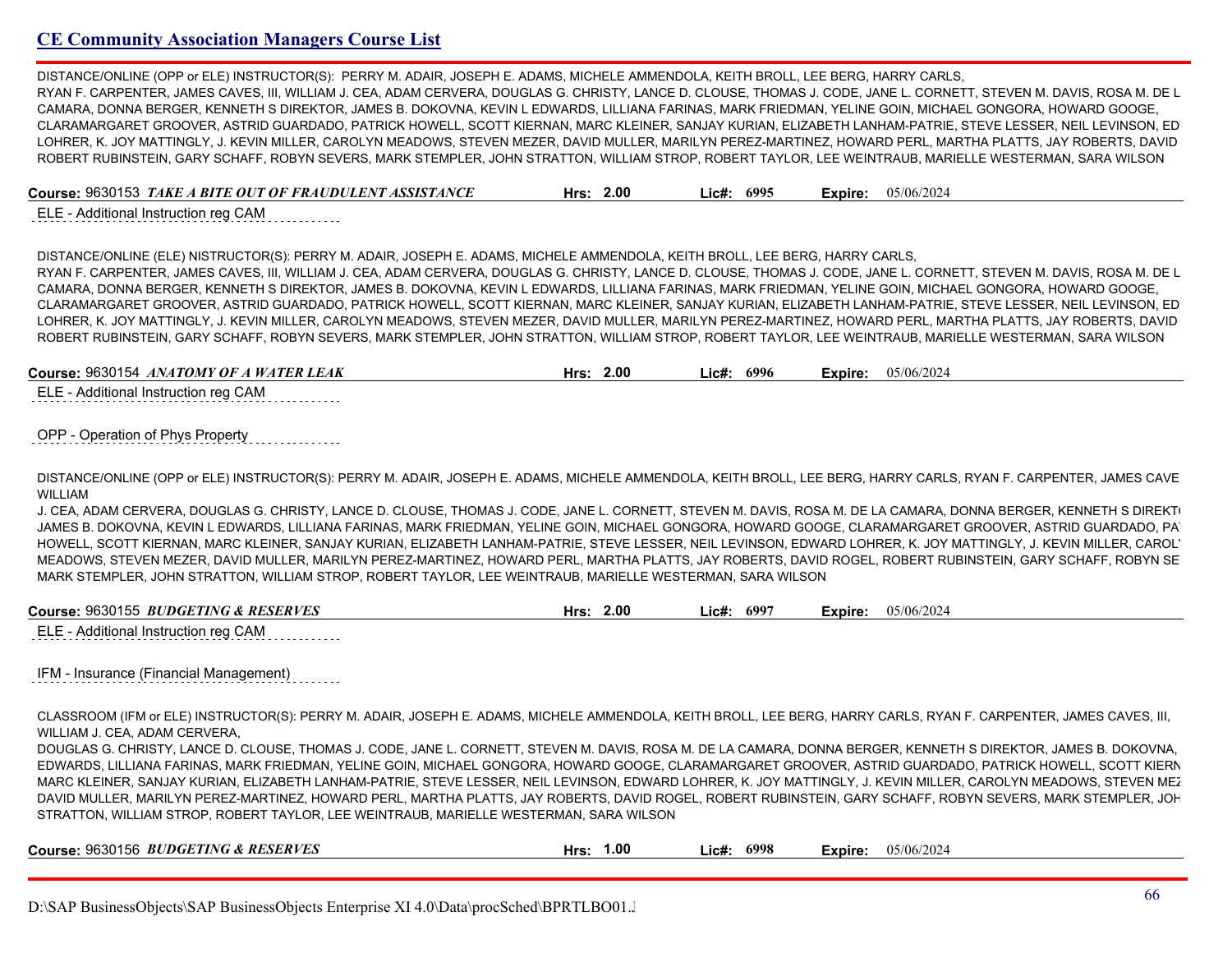ELE - Additional Instruction reg CAM

IFM - Insurance (Financial Management)

DISTANCE/ONLINE (IFM or ELE) INSTRUCTOR(S): PERRY M. ADAIR, JOSEPH E. ADAMS, MICHELE AMMENDOLA, KEITH BROLL, LEE BERG, HARRY CARLS, RYAN F. CARPENTER, JAMES CAVES WILLIAM J. CEA, ADAM CERVERA,

DOUGLAS G. CHRISTY, LANCE D. CLOUSE, THOMAS J. CODE, JANE L. CORNETT, STEVEN M. DAVIS, ROSA M. DE LA CAMARA, DONNA BERGER, KENNETH S DIREKTOR, JAMES B. DOKOVNA, EDWARDS, LILLIANA FARINAS, MARK FRIEDMAN, YELINE GOIN, MICHAEL GONGORA, HOWARD GOOGE, CLARAMARGARET GROOVER, ASTRID GUARDADO, PATRICK HOWELL, SCOTT KIERNAN, MARC KLEINER, SANJAY KURIAN, ELIZABETH LANHAM-PATRIE, STEVE LESSER, NEIL LEVINSON, EDWARD LOHRER, K. JOY MATTINGLY, J. KEVIN MILLER, CAROLYN MEADOWS, STEVEN MEZ DAVID MULLER, MARILYN PEREZ-MARTINEZ, HOWARD PERL, MARTHA PLATTS, JAY ROBERTS, DAVID ROGEL, ROBERT RUBINSTEIN, GARY SCHAFF, ROBYN SEVERS, MARK STEMPLER, JOH STRATTON, WILLIAM STROP, ROBERT TAYLOR, LEE WEINTRAUB, MARIELLE WESTERMAN, SARA WILSON

| Course: 9630161 INSIGHTS INTO YOUR ROLE AS A BOARD MEMBE | 1.00 | 7003  | 05/07/2024             |
|----------------------------------------------------------|------|-------|------------------------|
|                                                          | Hrs: | ∟ic#: | $\mathsf{^\Xi}$ xpire: |

ELE - Additional Instruction reg CAM

IFM - Insurance (Financial Management)

DISTANCE/ONLINE (IFM or ELE) INSTRUCTOR(S): PERRY M. ADAIR, JOSEPH E. ADAMS, MICHELE AMMENDOLA, KEITH BROLL, LEE BERG, HARRY CARLS, RYAN F. CARPENTER, JAMES CAVES, III, WILLIAM J. CEA, ADAM CERVERA, DOUGLAS G. CHRISTY, LANCE D. CLOUSE, THOMAS J. CODE, JANE L. CORNETT, STEVEN M. DAVIS, ROSA M. DE L CAMARA, DONNA BERGER, KENNETH S DIREKTOR, JAMES B. DOKOVNA, KEVIN L EDWARDS, LILLIANA FARINAS, MARK FRIEDMAN, YELINE GOIN, MICHAEL GONGORA, HOWARD GOOGE, CLARAMARGARET GROOVER, ASTRID GUARDADO, PATRICK HOWELL, SCOTT KIERNAN, MARC KLEINER, SANJAY KURIAN, ELIZABETH LANHAM-PATRIE, STEVE LESSER, NEIL LEVINSON, ED LOHRER, K. JOY MATTINGLY, J. KEVIN MILLER, CAROLYN MEADOWS, STEVEN MEZER, DAVID MULLER, MARILYN PEREZ-MARTINEZ, HOWARD PERL, MARTHA PLATTS, JAY ROBERTS, DAVID ROBERT RUBINSTEIN, GARY SCHAFF, ROBYN SEVERS, MARK STEMPLER, JOHN STRATTON, WILLIAM STROP, ROBERT TAYLOR, LEE WEINTRAUB, MARIELLE WESTERMAN, SARA WILSON

| Course: 9630201 UNDERSTANDING OUR BYLAWS - A PRIMER | 2.00<br>Hrs: | Lic#: 7043 | 05/17/2024<br>Expire: |
|-----------------------------------------------------|--------------|------------|-----------------------|
| ELE - Additional Instruction reg CAM                |              |            |                       |

HR

...ON ASSOCIATION GOVERNING DOCUMENTS; DISTANCE/ONLINE (HR or ELE) PERRY M. ADAIR, JOSEPH E. ADAMS, MICHELE AMMENDOLA, KEITH BROLL, LEE BERG, HARRY CARLS, RYAN F. CARPENTER, JAMES CAVES, III, WILLIAM J. CEA, ADAM CERVERA, DOUGLAS G. CHRISTY, LANCE D. CLOUSE, THOMAS J. CODE, JANE L. CORNETT, STEVEN M. DAVIS, ROSA M. DE L CAMARA, DONNA BERGER, KENNETH S DIREKTOR, JAMES B. DOKOVNA, KEVIN L EDWARDS, LILLIANA FARINAS, MARK FRIEDMAN, YELINE GOIN, MICHAEL GONGORA, HOWARD GOOGE, CLARAMARGARET GROOVER, ASTRID GUARDADO, PATRICK HOWELL, SCOTT KIERNAN, MARC KLEINER, SANJAY KURIAN, ELIZABETH LANHAM-PATRIE, STEVE LESSER, NEIL LEVINSON, ED LOHRER, K. JOY MATTINGLY, J. KEVIN MILLER, CAROLYN MEADOWS, STEVEN MEZER, DAVID MULLER, MARILYN PEREZ-MARTINEZ, HOWARD PERL, MARTHA PLATTS, JAY ROBERTS, DAVID ROBERT RUBINSTEIN, GARY SCHAFF, ROBYN SEVERS, MARK STEMPLER, JOHN STRATTON, WILLIAM STROP, ROBERT TAYLOR, LEE WEINTRAUB, MARIELLE WESTERMAN, SARA WILSON

| Course: 9630202 UNDERSTANDING OUR BYLAWS - A PRIMER | 1.00<br>Hrs: | 7044<br>Lic#: | 05/17/2024<br>Expire: |  |
|-----------------------------------------------------|--------------|---------------|-----------------------|--|
|                                                     |              |               |                       |  |

ELE - Additional Instruction reg CAM

HR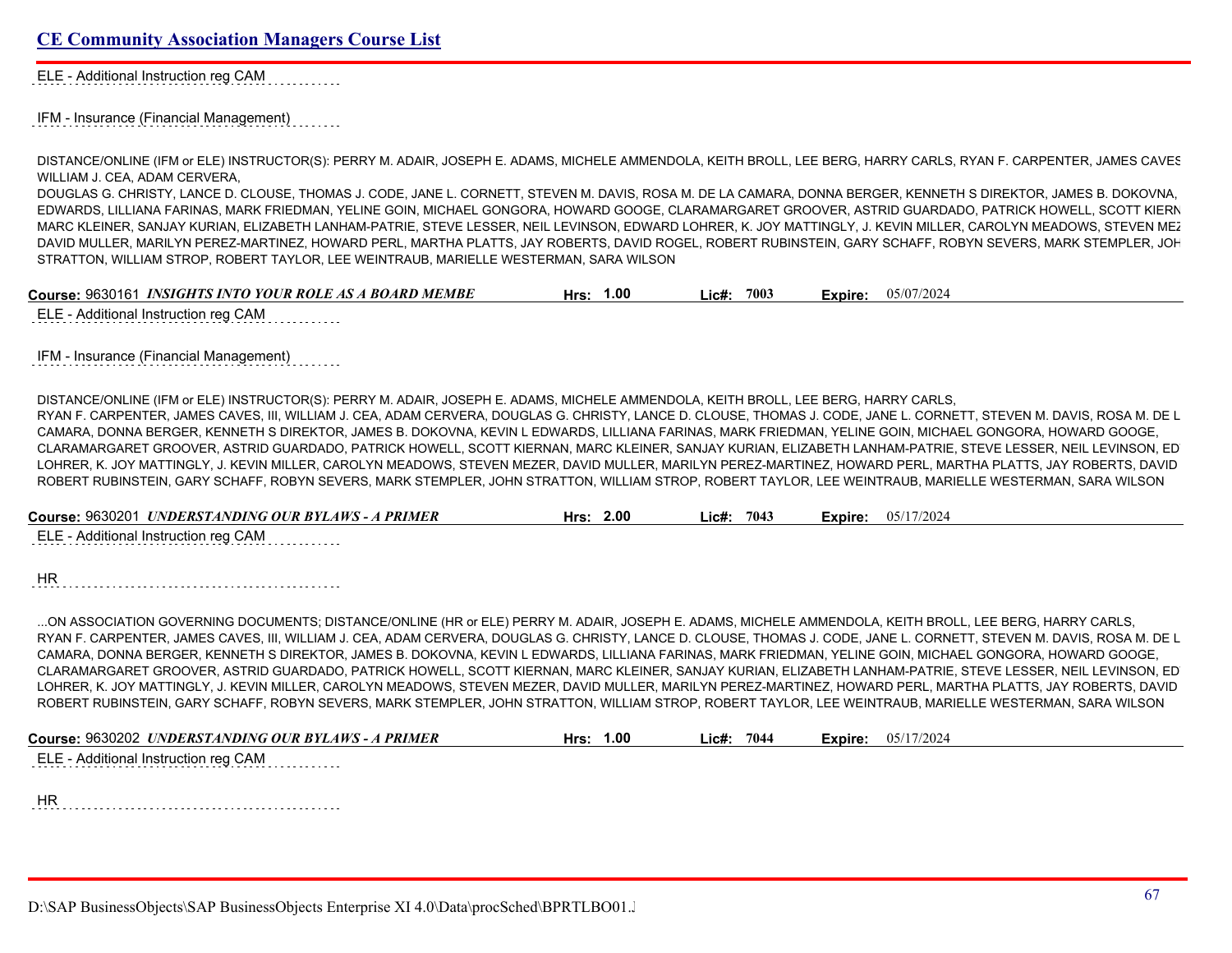...ON ASSOCIATION GOVERNING DOCUMENTS; DISTANCE/ONLINE (HR or ELE) PERRY M. ADAIR, JOSEPH E. ADAMS, MICHELE AMMENDOLA, KEITH BROLL, LEE BERG, HARRY CARLS, RYAN I CARPENTER, JAMES CAVES, III, WILLIAM J. CEA, ADAM CERVERA, DOUGLAS G. CHRISTY, LANCE D. CLOUSE, THOMAS J. CODE, JANE L. CORNETT, STEVEN M. DAVIS, ROSA M. DE LA CAMAF DONNA BERGER, KENNETH S DIREKTOR, JAMES B. DOKOVNA, KEVIN L EDWARDS, LILLIANA FARINAS, MARK FRIEDMAN, YELINE GOIN, MICHAEL GONGORA, HOWARD GOOGE, CLARAMARG GROOVER, ASTRID GUARDADO, PATRICK HOWELL, SCOTT KIERNAN, MARC KLEINER, SANJAY KURIAN, ELIZABETH LANHAM-PATRIE, STEVE LESSER, NEIL LEVINSON, EDWARD LOHRER, K. MATTINGLY, J. KEVIN MILLER, CAROLYN MEADOWS, STEVEN MEZER, DAVID MULLER, MARILYN PEREZ-MARTINEZ, HOWARD PERL, MARTHA PLATTS, JAY ROBERTS, DAVID ROGEL, ROBERT RUBINSTEIN, GARY SCHAFF, ROBYN SEVERS, MARK STEMPLER, JOHN STRATTON, WILLIAM STROP, ROBERT TAYLOR, LEE WEINTRAUB, MARIELLE WESTERMAN, SARA WILSON

| Course: 9630203 COLLECTION AND FORECLOSURE STRATEGIES | 2.00<br>Lic#:<br>Hrs: | 7045 |  |  | <b>Expire:</b> $05/18/2024$ |
|-------------------------------------------------------|-----------------------|------|--|--|-----------------------------|
|-------------------------------------------------------|-----------------------|------|--|--|-----------------------------|

ELE - Additional Instruction reg CAM

IFM - Insurance (Financial Management)

...FOR COMMUNITY ASSOCIATIONS; DISTANCE/ONLINE (IFM or ELE) INSTRUCTOR(S): PERRY M. ADAIR, JOSEPH E. ADAMS, MICHELE AMMENDOLA, KEITH BROLL, LEE BERG, HARRY CARLS, RYAN F. CARPENTER, JAMES CAVES, III, WILLIAM

J. CEA, ADAM CERVERA, DOUGLAS G. CHRISTY, LANCE D. CLOUSE, THOMAS J. CODE, JANE L. CORNETT, STEVEN M. DAVIS, ROSA M. DE LA CAMARA, DONNA BERGER, KENNETH S DIREKT JAMES B. DOKOVNA, KEVIN L EDWARDS, LILLIANA FARINAS, MARK FRIEDMAN, YELINE GOIN, MICHAEL GONGORA, HOWARD GOOGE, CLARAMARGARET GROOVER, ASTRID GUARDADO, PA HOWELL, SCOTT KIERNAN, MARC KLEINER, SANJAY KURIAN, ELIZABETH LANHAM-PATRIE, STEVE LESSER, NEIL LEVINSON, EDWARD LOHRER, K. JOY MATTINGLY, J. KEVIN MILLER, CAROLYN MEADOWS, STEVEN MEZER, DAVID MULLER, MARILYN PEREZ-MARTINEZ, HOWARD PERL, MARTHA PLATTS, JAY ROBERTS, DAVID ROGEL, ROBERT RUBINSTEIN, GARY SCHAFF, ROBYN SEVERS, MARK STEMPLER, JOHN STRATTON, WILLIAM STROP, ROBERT TAYLOR, LEE WEINTRAUB, MARIELLE WESTERMAN, SARA WILSON

| <b>Course: 9630204</b><br>CONDO CONSTRUCTION DEFECTS 101 | .00.<br>Hrs | 7046<br>.ic#: | 18/2024<br>0.5/<br>-xpire <sup>.</sup> |
|----------------------------------------------------------|-------------|---------------|----------------------------------------|
|                                                          |             |               |                                        |

ELE - Additional Instruction reg CAM

OPP - Operation of Phys Property

DISTANCE/ONLINE (OPP or ELE) INSTRUCTOR(S): PERRY M. ADAIR, JOSEPH E. ADAMS, MICHELE AMMENDOLA, KEITH BROLL, LEE BERG, HARRY CARLS, RYAN F. CARPENTER, JAMES CAVE WILLIAM

J. CEA, ADAM CERVERA, DOUGLAS G. CHRISTY, LANCE D. CLOUSE, THOMAS J. CODE, JANE L. CORNETT, STEVEN M. DAVIS, ROSA M. DE LA CAMARA, DONNA BERGER, KENNETH S DIREKT JAMES B. DOKOVNA, KEVIN L EDWARDS, LILLIANA FARINAS, MARK FRIEDMAN, YELINE GOIN, MICHAEL GONGORA, HOWARD GOOGE, CLARAMARGARET GROOVER, ASTRID GUARDADO, PA HOWELL, SCOTT KIERNAN, MARC KLEINER, SANJAY KURIAN, ELIZABETH LANHAM-PATRIE, STEVE LESSER, NEIL LEVINSON, EDWARD LOHRER, K. JOY MATTINGLY, J. KEVIN MILLER, CAROLYN MEADOWS, STEVEN MEZER, DAVID MULLER, MARILYN PEREZ-MARTINEZ, HOWARD PERL, MARTHA PLATTS, JAY ROBERTS, DAVID ROGEL, ROBERT RUBINSTEIN, GARY SCHAFF, ROBYN SEVERS, MARK STEMPLER, JOHN STRATTON, WILLIAM STROP, ROBERT TAYLOR, LEE WEINTRAUB, MARIELLE WESTERMAN, SARA WILSON

| Course: 9630205 TURNOVER FROM DEVELOPER CONTROL<br>05/18/2024<br>2.00<br>7047<br>∟ic#:<br>Hrs:<br>Expire: |  |
|-----------------------------------------------------------------------------------------------------------|--|
|-----------------------------------------------------------------------------------------------------------|--|

ELE - Additional Instruction reg CAM

OPP - Operation of Phys Property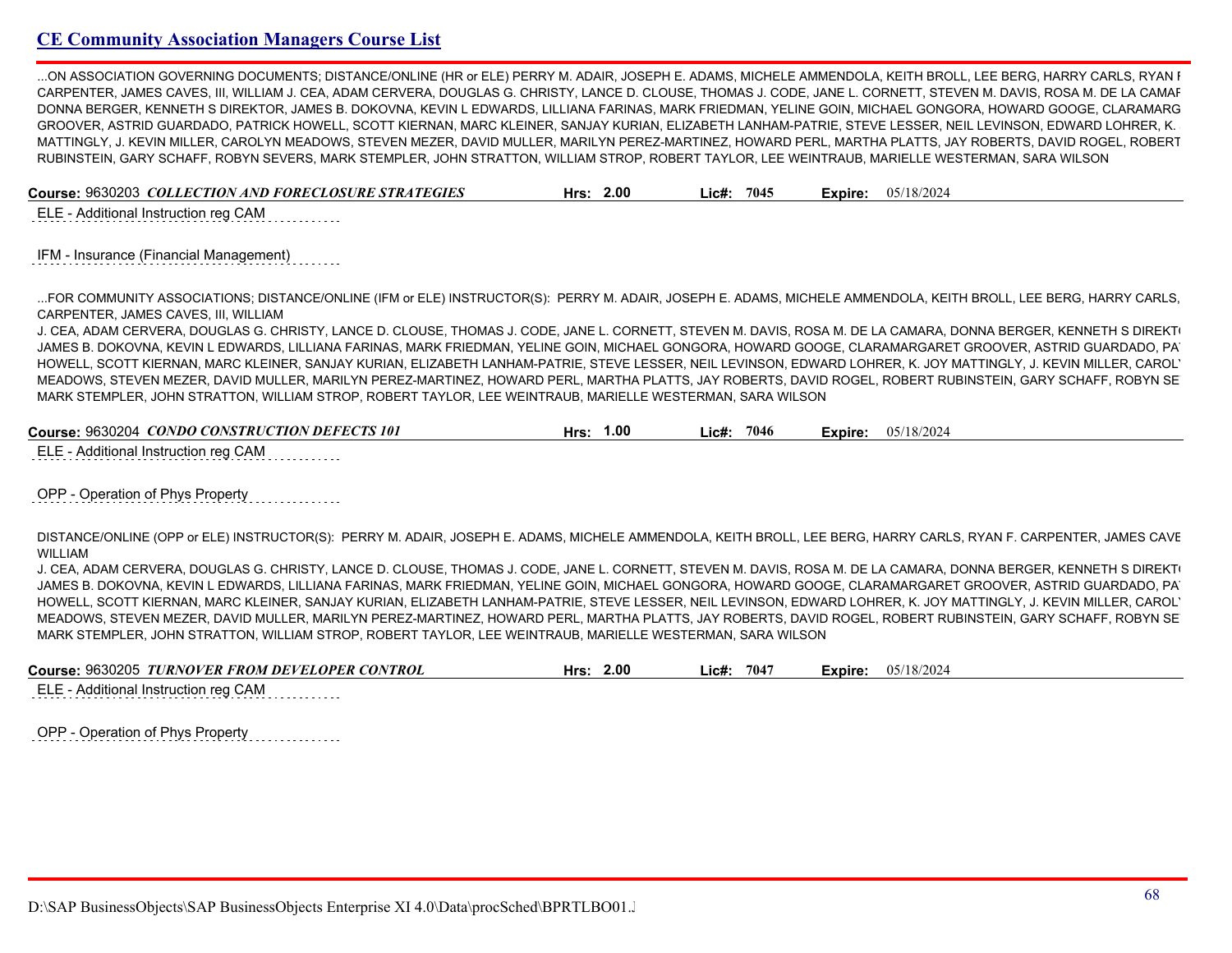DISTANCE/ONLINE (OPP or ELE) INSTRUCTOR(S): PERRY M. ADAIR, JOSEPH E. ADAMS, MICHELE AMMENDOLA, KEITH BROLL, LEE BERG, HARRY CARLS, RYAN F. CARPENTER, JAMES CAVE WILLIAM

J. CEA, ADAM CERVERA, DOUGLAS G. CHRISTY, LANCE D. CLOUSE, THOMAS J. CODE, JANE L. CORNETT, STEVEN M. DAVIS, ROSA M. DE LA CAMARA, DONNA BERGER, KENNETH S DIREKT JAMES B. DOKOVNA, KEVIN L EDWARDS, LILLIANA FARINAS, MARK FRIEDMAN, YELINE GOIN, MICHAEL GONGORA, HOWARD GOOGE, CLARAMARGARET GROOVER, ASTRID GUARDADO, PA HOWELL, SCOTT KIERNAN, MARC KLEINER, SANJAY KURIAN, ELIZABETH LANHAM-PATRIE, STEVE LESSER, NEIL LEVINSON, EDWARD LOHRER, K. JOY MATTINGLY, J. KEVIN MILLER, CAROL' MEADOWS, STEVEN MEZER, DAVID MULLER, MARILYN PEREZ-MARTINEZ, HOWARD PERL, MARTHA PLATTS, JAY ROBERTS, DAVID ROGEL, ROBERT RUBINSTEIN, GARY SCHAFF, ROBYN SEVERS, MARK STEMPLER, JOHN STRATTON, WILLIAM STROP, ROBERT TAYLOR, LEE WEINTRAUB, MARIELLE WESTERMAN, SARA WILSON

**Course:** 9630206 *TURNOVER FROM DEVELOPER CONTROL* **Hrs: 1.00 Lic#: 7048 Expire:** 05/18/2024

ELE - Additional Instruction reg CAM

#### OPP - Operation of Phys Property

DISTANCE/ONLINE (OPP or ELE) INSTRUCTOR(S): PERRY M. ADAIR, JOSEPH E. ADAMS, MICHELE AMMENDOLA, KEITH BROLL, LEE BERG, HARRY CARLS, RYAN F. CARPENTER, JAMES CAVE WILLIAM

J. CEA, ADAM CERVERA, DOUGLAS G. CHRISTY, LANCE D. CLOUSE, THOMAS J. CODE, JANE L. CORNETT, STEVEN M. DAVIS, ROSA M. DE LA CAMARA, DONNA BERGER, KENNETH S DIREKT JAMES B. DOKOVNA, KEVIN L EDWARDS, LILLIANA FARINAS, MARK FRIEDMAN, YELINE GOIN, MICHAEL GONGORA, HOWARD GOOGE, CLARAMARGARET GROOVER, ASTRID GUARDADO, PATRICK HOWELL, SCOTT KIERNAN, MARC KLEINER, SANJAY KURIAN, ELIZABETH LANHAM-PATRIE, STEVE LESSER, NEIL LEVINSON, EDWARD LOHRER, K. JOY MATTINGLY, J. KEVIN MILLER, CAROLYN MEADOWS, STEVEN MEZER, DAVID MULLER, MARILYN PEREZ-MARTINEZ, HOWARD PERL, MARTHA PLATTS, JAY ROBERTS, DAVID ROGEL, ROBERT RUBINSTEIN, GARY SCHAFF, ROBYN SEVERS, MARK STEMPLER, JOHN STRATTON, WILLIAM STROP, ROBERT TAYLOR, LEE WEINTRAUB, MARIELLE WESTERMAN, SARA WILSON

| 2.00 | 704°  | 05/18/2024 |
|------|-------|------------|
| Hrs: | _ic#: | Expire:    |

ELE - Additional Instruction reg CAM

#### OPP - Operation of Phys Property

...FOR NEW DEVELOPMENTS & RENOVATION; DISTANCE/ONLINE (OPP or ELE) INSTRUCTOR(S): : PERRY M. ADAIR, JOSEPH E. ADAMS, MICHELE AMMENDOLA, KEITH BROLL, LEE BERG, HARRY CARLS,

RYAN F. CARPENTER, JAMES CAVES, III, WILLIAM J. CEA, ADAM CERVERA, DOUGLAS G. CHRISTY, LANCE D. CLOUSE, THOMAS J. CODE, JANE L. CORNETT, STEVEN M. DAVIS, ROSA M. DE L CAMARA, DONNA BERGER, KENNETH S DIREKTOR, JAMES B. DOKOVNA, KEVIN L EDWARDS, LILLIANA FARINAS, MARK FRIEDMAN, YELINE GOIN, MICHAEL GONGORA, HOWARD GOOGE, CLARAMARGARET GROOVER, ASTRID GUARDADO, PATRICK HOWELL, SCOTT KIERNAN, MARC KLEINER, SANJAY KURIAN, ELIZABETH LANHAM-PATRIE, STEVE LESSER, NEIL LEVINSON, ED LOHRER, K. JOY MATTINGLY, J. KEVIN MILLER, CAROLYN MEADOWS, STEVEN MEZER, DAVID MULLER, MARILYN PEREZ-MARTINEZ, HOWARD PERL, MARTHA PLATTS, JAY ROBERTS, DAVID ROBERT RUBINSTEIN, GARY SCHAFF, ROBYN SEVERS, MARK STEMPLER, JOHN STRATTON, WILLIAM STROP, ROBERT TAYLOR, LEE WEINTRAUB, MARIELLE WESTERMAN, SARA WILSON

| Course: 9630208 HOW TO PROPERLY RUN AN ELECTION | 1.00 <sub>1</sub> | 7050  | 05/18/2024 |
|-------------------------------------------------|-------------------|-------|------------|
|                                                 | Hrs:              | _ic#: | Expire:    |

ELE - Additional Instruction reg CAM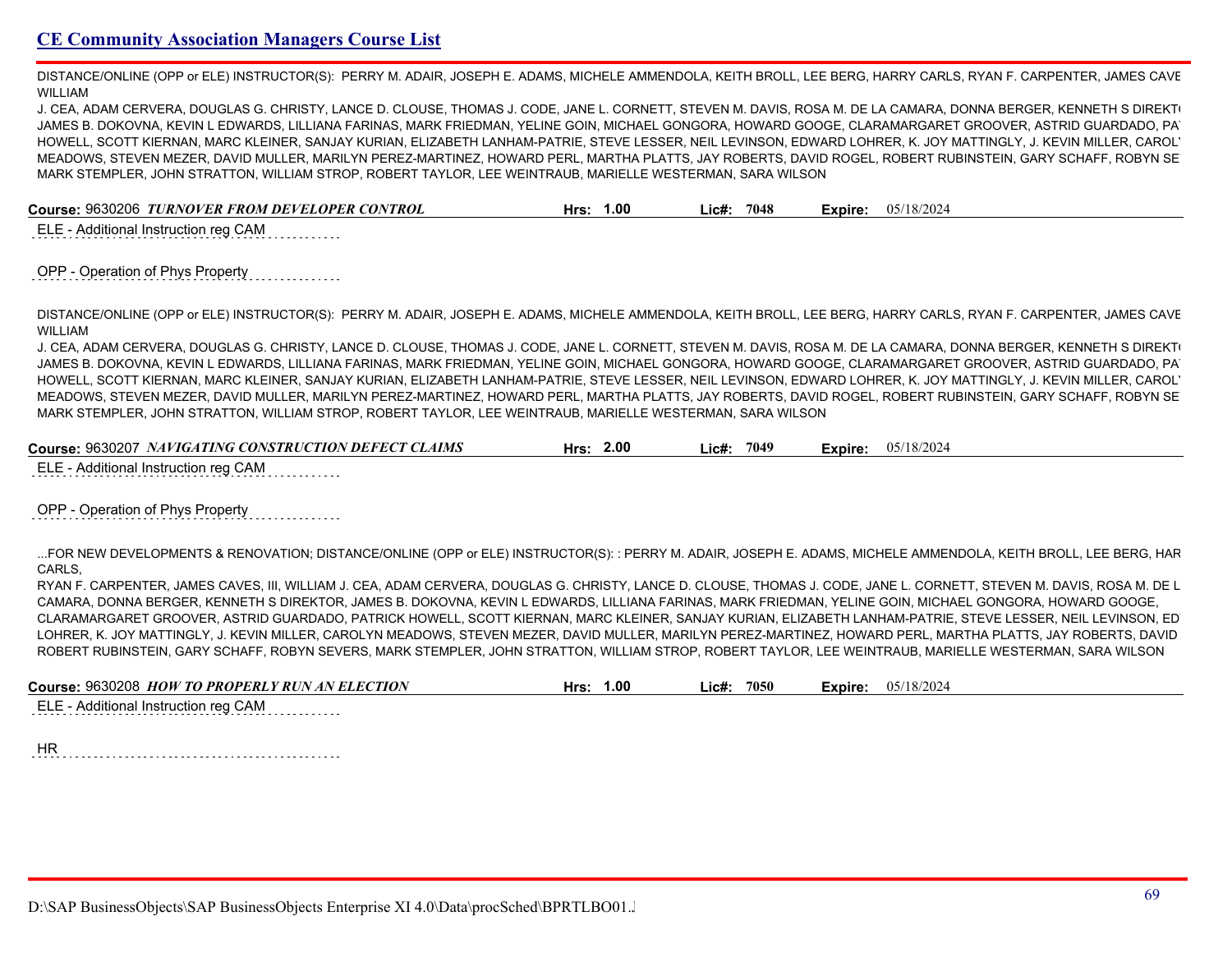DISTANCE/ONLINE (HR or ELE) INSTRUCTOR(S): PERRY M. ADAIR, JOSEPH E. ADAMS, MICHELE AMMENDOLA, KEITH BROLL, LEE BERG, HARRY CARLS, RYAN F. CARPENTER, JAMES CAVES, III, WILLIAM J. CEA, ADAM CERVERA, DOUGLAS G. CHRISTY, LANCE D. CLOUSE, THOMAS J. CODE, JANE L. CORNETT, STEVEN M. DAVIS, ROSA M. DE L CAMARA, DONNA BERGER, KENNETH S DIREKTOR, JAMES B. DOKOVNA, KEVIN L EDWARDS, LILLIANA FARINAS, MARK FRIEDMAN, YELINE GOIN, MICHAEL GONGORA, HOWARD GOOGE, CLARAMARGARET GROOVER, ASTRID GUARDADO, PATRICK HOWELL, SCOTT KIERNAN, MARC KLEINER, SANJAY KURIAN, ELIZABETH LANHAM-PATRIE, STEVE LESSER, NEIL LEVINSON, ED LOHRER, K. JOY MATTINGLY, J. KEVIN MILLER, CAROLYN MEADOWS, STEVEN MEZER, DAVID MULLER, MARILYN PEREZ-MARTINEZ, HOWARD PERL, MARTHA PLATTS, JAY ROBERTS, DAVID ROBERT RUBINSTEIN, GARY SCHAFF, ROBYN SEVERS, MARK STEMPLER, JOHN STRATTON, WILLIAM STROP, ROBERT TAYLOR, LEE WEINTRAUB, MARIELLE WESTERMAN, SARA WILSON

| Course: 9630209 HOW TO PROPERLY RUN AN ELECTION | Hrs: $2.00$ | Lic#: 7051 | Expire: | 05/18/2024 |
|-------------------------------------------------|-------------|------------|---------|------------|
| ELE - Additional Instruction reg CAM            |             |            |         |            |
|                                                 |             |            |         |            |

HR 

DISTANCE/ONLINE (HR or ELE) INSTRUCTOR(S): PERRY M. ADAIR, JOSEPH E. ADAMS, MICHELE AMMENDOLA, KEITH BROLL, LEE BERG, HARRY CARLS, RYAN F. CARPENTER, JAMES CAVES, III, WILLIAM J. CEA, ADAM CERVERA, DOUGLAS G. CHRISTY, LANCE D. CLOUSE, THOMAS J. CODE, JANE L. CORNETT, STEVEN M. DAVIS, ROSA M. DE L CAMARA, DONNA BERGER, KENNETH S DIREKTOR, JAMES B. DOKOVNA, KEVIN L EDWARDS, LILLIANA FARINAS, MARK FRIEDMAN, YELINE GOIN, MICHAEL GONGORA, HOWARD GOOGE, CLARAMARGARET GROOVER, ASTRID GUARDADO, PATRICK HOWELL, SCOTT KIERNAN, MARC KLEINER, SANJAY KURIAN, ELIZABETH LANHAM-PATRIE, STEVE LESSER, NEIL LEVINSON, ED LOHRER, K. JOY MATTINGLY, J. KEVIN MILLER, CAROLYN MEADOWS, STEVEN MEZER, DAVID MULLER, MARILYN PEREZ-MARTINEZ, HOWARD PERL, MARTHA PLATTS, JAY ROBERTS, DAVID ROBERT RUBINSTEIN, GARY SCHAFF, ROBYN SEVERS, MARK STEMPLER, JOHN STRATTON, WILLIAM STROP, ROBERT TAYLOR, LEE WEINTRAUB, MARIELLE WESTERMAN, SARA WILSON

| Course: 9630247 ARCHITECTURAL CONTROL AND ENFORCEMENTS | 2.00 | 7089  | 05/27/2024 |
|--------------------------------------------------------|------|-------|------------|
|                                                        | Hrs: | ∟ic#: | Expire:    |
| $\blacksquare$                                         |      |       |            |

ELE - Additional Instruction reg CAM

OPP - Operation of Phys Property

...FOR HOA; DISTANCE/ONLINE (OPP or ELE) INSTRUCTOR(S): PERRY M. ADAIR, JOSEPH E. ADAMS, MICHELE AMMENDOLA, KEITH BROLL, LEE BERG, HARRY CARLS, RYAN F. CARPENTER, CAVES, III, WILLIAM

J. CEA, ADAM CERVERA, DOUGLAS G. CHRISTY, LANCE D. CLOUSE, THOMAS J. CODE, JANE L. CORNETT, STEVEN M. DAVIS, ROSA M. DE LA CAMARA, DONNA BERGER, KENNETH S DIREKT JAMES B. DOKOVNA, KEVIN L EDWARDS, LILLIANA FARINAS, MARK FRIEDMAN, YELINE GOIN, MICHAEL GONGORA, HOWARD GOOGE, CLARAMARGARET GROOVER, ASTRID GUARDADO, PA HOWELL, SCOTT KIERNAN, MARC KLEINER, SANJAY KURIAN, ELIZABETH LANHAM-PATRIE, STEVE LESSER, NEIL LEVINSON, EDWARD LOHRER, K. JOY MATTINGLY, J. KEVIN MILLER, CAROL' MEADOWS, STEVEN MEZER, DAVID MULLER, MARILYN PEREZ-MARTINEZ, HOWARD PERL, MARTHA PLATTS, JAY ROBERTS, DAVID ROGEL, ROBERT RUBINSTEIN, GARY SCHAFF, ROBYN SEVERS, MARK STEMPLER, JOHN STRATTON, WILLIAM STROP, ROBERT TAYLOR, LEE WEINTRAUB, MARIELLE WESTERMAN, SARA WILSON

| Course: 9630251 NAVIGATING THE LITIGATION QUAGMIRE                                                                                                | 1.00<br>Hrs: | 7093<br>ic#: | Expire: | 05/28/2024 |
|---------------------------------------------------------------------------------------------------------------------------------------------------|--------------|--------------|---------|------------|
| $\Gamma$ $\Gamma$ $\Gamma$ $\Gamma$ $\Lambda$ and all the set of the set of the set of $\Gamma$ and $\Gamma$ $\Gamma$ $\Gamma$ $\Lambda$ $\Gamma$ |              |              |         |            |

ELE - Additional Instruction reg CAM

HR

DISTANCE/ONLINE (HR or ELE) INSTRUCTOR(S): PERRY M. ADAIR, JOSEPH E. ADAMS, MICHELE AMMENDOLA, KEITH BROLL, LEE BERG, HARRY CARLS,

RYAN F. CARPENTER, JAMES CAVES, III, WILLIAM J. CEA, ADAM CERVERA, DOUGLAS G. CHRISTY, LANCE D. CLOUSE, THOMAS J. CODE, JANE L. CORNETT, STEVEN M. DAVIS, ROSA M. DE L CAMARA, DONNA BERGER, KENNETH S DIREKTOR, JAMES B. DOKOVNA, KEVIN L EDWARDS, LILLIANA FARINAS, MARK FRIEDMAN, YELINE GOIN, MICHAEL GONGORA, HOWARD GOOGE, CLARAMARGARET GROOVER, ASTRID GUARDADO, PATRICK HOWELL, SCOTT KIERNAN, MARC KLEINER, SANJAY KURIAN, ELIZABETH LANHAM-PATRIE, STEVE LESSER, NEIL LEVINSON, ED LOHRER, K. JOY MATTINGLY, J. KEVIN MILLER, CAROLYN MEADOWS, STEVEN MEZER, DAVID MULLER, MARILYN PEREZ-MARTINEZ, HOWARD PERL, MARTHA PLATTS, JAY ROBERTS, DAVID ROBERT RUBINSTEIN, GARY SCHAFF, ROBYN SEVERS, MARK STEMPLER, JOHN STRATTON, WILLIAM STROP, ROBERT TAYLOR, LEE WEINTRAUB, MARIELLE WESTERMAN, SARA WILSON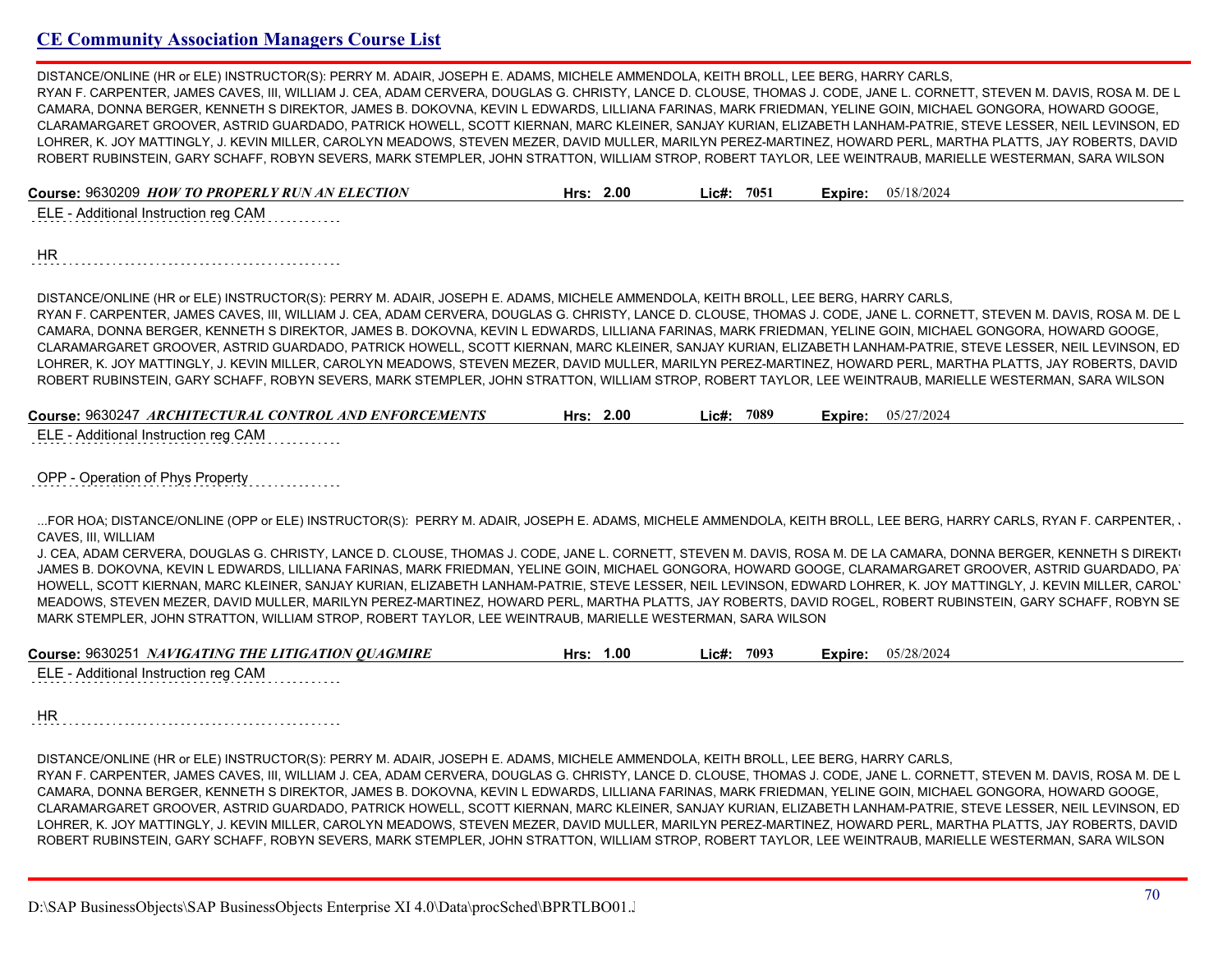**Course:** 9630283 *CONSTRUCTION ISSUES: POST DEVELOPER* **Hrs: 2.00 Lic#: 7126 Expire:** 06/07/2024

ELE - Additional Instruction reg CAM

OPP - Operation of Phys Property

...TURNOVER; DISTANCE/ONLINE (OPP or ELE) INSTRUCTOR(S): PERRY M. ADAIR, JOSEPH E. ADAMS, MICHELE AMMENDOLA, KEITH BROLL, LEE BERG, HARRY CARLS, RYAN F. CARPENTER, JAMES CAVES, III, WILLIAM

J. CEA, ADAM CERVERA, DOUGLAS G. CHRISTY, LANCE D. CLOUSE, THOMAS J. CODE, JANE L. CORNETT, STEVEN M. DAVIS, ROSA M. DE LA CAMARA, DONNA BERGER, KENNETH S DIREKT JAMES B. DOKOVNA, KEVIN L EDWARDS, LILLIANA FARINAS, MARK FRIEDMAN, YELINE GOIN, MICHAEL GONGORA, HOWARD GOOGE, CLARAMARGARET GROOVER, ASTRID GUARDADO, PA HOWELL, SCOTT KIERNAN, MARC KLEINER, SANJAY KURIAN, ELIZABETH LANHAM-PATRIE, STEVE LESSER, NEIL LEVINSON, EDWARD LOHRER, K. JOY MATTINGLY, J. KEVIN MILLER, CAROLYN MEADOWS, STEVEN MEZER, DAVID MULLER, MARILYN PEREZ-MARTINEZ, HOWARD PERL, MARTHA PLATTS, JAY ROBERTS, DAVID ROGEL, ROBERT RUBINSTEIN, GARY SCHAFF, ROBYN SEVERS, MARK STEMPLER, JOHN STRATTON, WILLIAM STROP, ROBERT TAYLOR, LEE WEINTRAUB, MARIELLE WESTERMAN, SARA WILSON

| Course: 9630286 COLLECTION AND FORECLOSURE STRATEGIES | 1.00<br>Hrs: | 7129<br>∟ic#: | 06/07/2024<br>Expire: |  |
|-------------------------------------------------------|--------------|---------------|-----------------------|--|
| $ELE$ Additional Instruction rog $CAM$                |              |               |                       |  |

ELE - Additional Instruction reg CAM

IFM - Insurance (Financial Management)

...FOR COMMUNITY ASSOCIATIONS; DISTANCE/ONLINE (IFM or ELE) INSTRUCTOR(S): PERRY M. ADAIR, JOSEPH E. ADAMS, MICHELE AMMENDOLA, KEITH BROLL, LEE BERG, HARRY CARLS, CARPENTER, JAMES CAVES, III, WILLIAM

J. CEA, ADAM CERVERA, DOUGLAS G. CHRISTY, LANCE D. CLOUSE, THOMAS J. CODE, JANE L. CORNETT, STEVEN M. DAVIS, ROSA M. DE LA CAMARA, DONNA BERGER, KENNETH S DIREKT JAMES B. DOKOVNA, KEVIN L EDWARDS, LILLIANA FARINAS, MARK FRIEDMAN, YELINE GOIN, MICHAEL GONGORA, HOWARD GOOGE, CLARAMARGARET GROOVER, ASTRID GUARDADO, PA HOWELL, SCOTT KIERNAN, MARC KLEINER, SANJAY KURIAN, ELIZABETH LANHAM-PATRIE, STEVE LESSER, NEIL LEVINSON, EDWARD LOHRER, K. JOY MATTINGLY, J. KEVIN MILLER, CAROLYN MEADOWS, STEVEN MEZER, DAVID MULLER, MARILYN PEREZ-MARTINEZ, HOWARD PERL, MARTHA PLATTS, JAY ROBERTS, DAVID ROGEL, ROBERT RUBINSTEIN, GARY SCHAFF, ROBYN SEVERS, MARK STEMPLER, JOHN STRATTON, WILLIAM STROP, ROBERT TAYLOR, LEE WEINTRAUB, MARIELLE WESTERMAN, SARA WILSON

| Course: 9630287 TAKE A BITE OUT OF FRAUDULENT ASSISTANCE                                                                                                | Hrs: 1.00 | Lie#: 7130 | <b>Expire:</b> $06/07/2024$ |
|---------------------------------------------------------------------------------------------------------------------------------------------------------|-----------|------------|-----------------------------|
| ELE - Additional Instruction reg CAM<br>the contract of the contract of the contract of the contract of the contract of the contract of the contract of |           |            |                             |

DISTANCE/ONLINE (ELE) INSTRUCTOR(S): PERRY M. ADAIR, JOSEPH E. ADAMS, MICHELE AMMENDOLA, KEITH BROLL, LEE BERG, HARRY CARLS, RYAN F. CARPENTER, JAMES CAVES, III, W J. CEA, ADAM CERVERA, DOUGLAS G. CHRISTY, LANCE D. CLOUSE, THOMAS J. CODE, JANE L. CORNETT, STEVEN M. DAVIS, ROSA M. DE LA CAMARA, DONNA BERGER, KENNETH S DIREKT JAMES B. DOKOVNA, KEVIN L EDWARDS, LILLIANA FARINAS, MARK FRIEDMAN, YELINE GOIN, MICHAEL GONGORA, HOWARD GOOGE, CLARAMARGARET GROOVER, ASTRID GUARDADO, PA HOWELL, SCOTT KIERNAN, MARC KLEINER, SANJAY KURIAN, ELIZABETH LANHAM-PATRIE, STEVE LESSER, NEIL LEVINSON, EDWARD LOHRER, K. JOY MATTINGLY, J. KEVIN MILLER, CAROL' MEADOWS, STEVEN MEZER, DAVID MULLER, MARILYN PEREZ-MARTINEZ, HOWARD PERL, MARTHA PLATTS, JAY ROBERTS, DAVID ROGEL, ROBERT RUBINSTEIN, GARY SCHAFF, ROBYN SEVERS, MARK STEMPLER, JOHN STRATTON, WILLIAM STROP, ROBERT TAYLOR, LEE WEINTRAUB, MARIELLE WESTERMAN, SARA WILSON

| Course: 9630369 ELECTRONIC MEDIA FOR COMMUNITY | Hrs: 2.00 | 7211<br>Lic#: | 06/23/2024<br>Expire: |  |
|------------------------------------------------|-----------|---------------|-----------------------|--|
| $\Box$ $\Box$ Additional Instruction rog CAM   |           |               |                       |  |

ELE - Additional Instruction reg CAM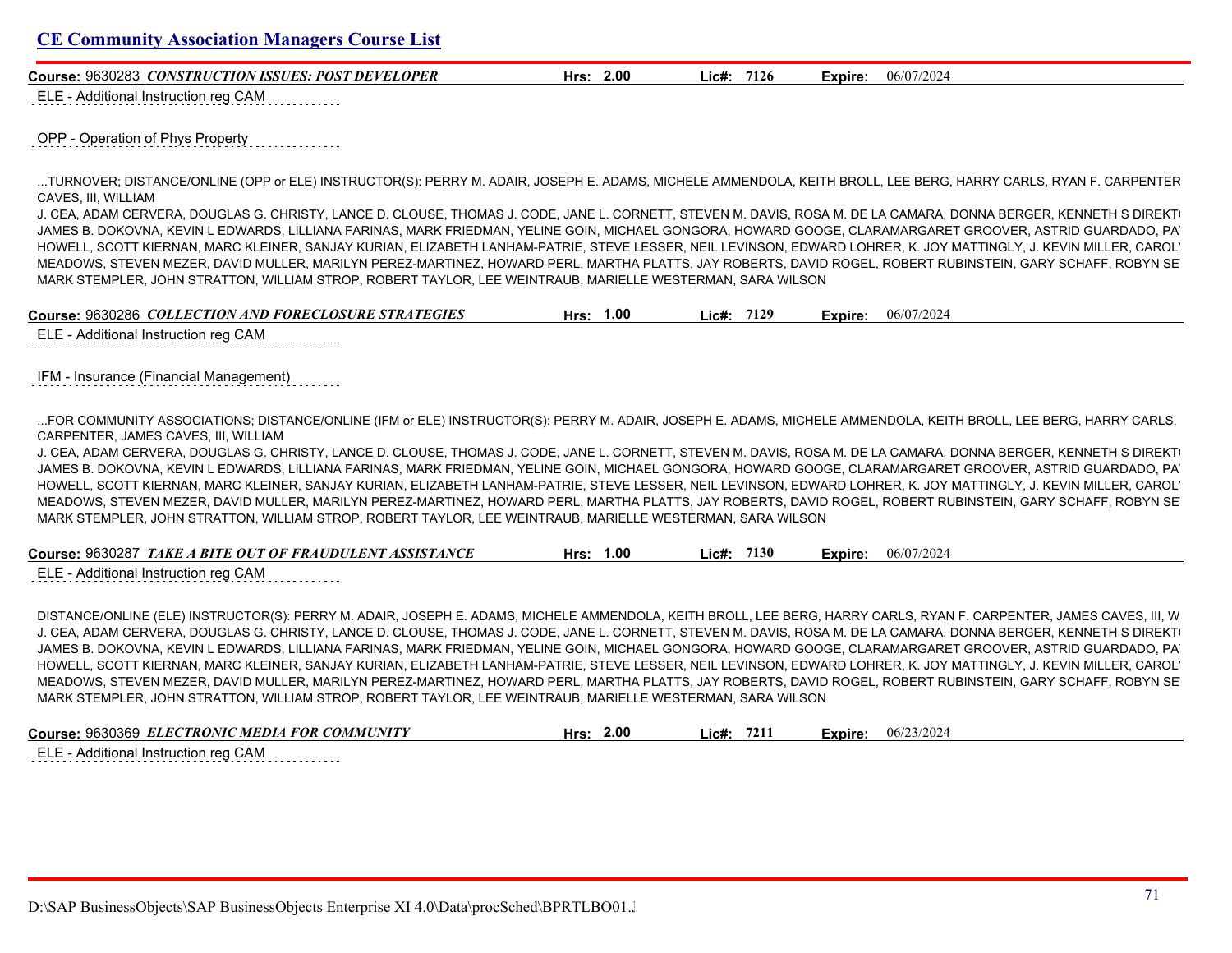...ASSOCIATIONS; DISTANCE/ONLINE (ELE) INSTRUCTOR(S): PERRY M. ADAIR, JOSEPH E. ADAMS, MICHELE AMMENDOLA, KEITH BROLL, LEE BERG, HARRY CARLS, RYAN F. CARPENTER, JA CAVES, III, WILLIAM

J. CEA, ADAM CERVERA, DOUGLAS G. CHRISTY, LANCE D. CLOUSE, THOMAS J. CODE, JANE L. CORNETT, STEVEN M. DAVIS, ROSA M. DE LA CAMARA, DONNA BERGER, KENNETH S DIREKT JAMES B. DOKOVNA, KEVIN L EDWARDS, LILLIANA FARINAS, MARK FRIEDMAN, YELINE GOIN, MICHAEL GONGORA, HOWARD GOOGE, CLARAMARGARET GROOVER, ASTRID GUARDADO, PA HOWELL, SCOTT KIERNAN, MARC KLEINER, SANJAY KURIAN, ELIZABETH LANHAM-PATRIE, STEVE LESSER, NEIL LEVINSON, EDWARD LOHRER, K. JOY MATTINGLY, J. KEVIN MILLER, CAROL' MEADOWS, STEVEN MEZER, DAVID MULLER, MARILYN PEREZ-MARTINEZ, HOWARD PERL, MARTHA PLATTS, JAY ROBERTS, DAVID ROGEL, ROBERT RUBINSTEIN, GARY SCHAFF, ROBYN SEVERS, MARK STEMPLER, JOHN STRATTON, WILLIAM STROP, ROBERT TAYLOR, LEE WEINTRAUB, MARIELLE WESTERMAN, SARA WILSON

**Course:** 9630370 *ELECTRONIC MEDIA FOR COMMUNITY* **Hrs: 1.00 Lic#: 7212 Expire:** 06/23/2024

ELE - Additional Instruction reg CAM

...ASSOCIATIONS; DISTANCE/ONLINE (ELE) INSTRUCTOR(S): PERRY M. ADAIR, JOSEPH E. ADAMS, MICHELE AMMENDOLA, KEITH BROLL, LEE BERG, HARRY CARLS, RYAN F. CARPENTER, JAMES CAVES, III, WILLIAM

J. CEA, ADAM CERVERA, DOUGLAS G. CHRISTY, LANCE D. CLOUSE, THOMAS J. CODE, JANE L. CORNETT, STEVEN M. DAVIS, ROSA M. DE LA CAMARA, DONNA BERGER, KENNETH S DIREKT JAMES B. DOKOVNA, KEVIN L EDWARDS, LILLIANA FARINAS, MARK FRIEDMAN, YELINE GOIN, MICHAEL GONGORA, HOWARD GOOGE, CLARAMARGARET GROOVER, ASTRID GUARDADO, PA HOWELL, SCOTT KIERNAN, MARC KLEINER, SANJAY KURIAN, ELIZABETH LANHAM-PATRIE, STEVE LESSER, NEIL LEVINSON, EDWARD LOHRER, K. JOY MATTINGLY, J. KEVIN MILLER, CAROL' MEADOWS, STEVEN MEZER, DAVID MULLER, MARILYN PEREZ-MARTINEZ, HOWARD PERL, MARTHA PLATTS, JAY ROBERTS, DAVID ROGEL, ROBERT RUBINSTEIN, GARY SCHAFF, ROBYN SEVERS, MARK STEMPLER, JOHN STRATTON, WILLIAM STROP, ROBERT TAYLOR, LEE WEINTRAUB, MARIELLE WESTERMAN, SARA WILSON

| Course: 9630372 <i>DISASTER PREPAREDNESS AND RECOVERY:</i> | 2.00<br>Hrs: | 7214<br>Lic#: | 06/23/2024<br>Expire: |  |
|------------------------------------------------------------|--------------|---------------|-----------------------|--|
|------------------------------------------------------------|--------------|---------------|-----------------------|--|

ELE - Additional Instruction reg CAM

OPP - Operation of Phys Property

...ARE YOU READY TO WEATHER THE STORM?; DISTANCE/ONLINE (OPP or ELE) INSTRUCTOR(S): PERRY M. ADAIR, JOSEPH E. ADAMS, MICHELE AMMENDOLA, KEITH BROLL, LEE BERG, HARRY CARLS,

RYAN F. CARPENTER, JAMES CAVES, III, WILLIAM J. CEA, ADAM CERVERA, DOUGLAS G. CHRISTY, LANCE D. CLOUSE, THOMAS J. CODE, JANE L. CORNETT, STEVEN M. DAVIS, ROSA M. DE L CAMARA, DONNA BERGER, KENNETH S DIREKTOR, JAMES B. DOKOVNA, KEVIN L EDWARDS, LILLIANA FARINAS, MARK FRIEDMAN, YELINE GOIN, MICHAEL GONGORA, HOWARD GOOGE, CLARAMARGARET GROOVER, ASTRID GUARDADO, PATRICK HOWELL, SCOTT KIERNAN, MARC KLEINER, SANJAY KURIAN, ELIZABETH LANHAM-PATRIE, STEVE LESSER, NEIL LEVINSON, ED LOHRER, K. JOY MATTINGLY, J. KEVIN MILLER, CAROLYN MEADOWS, STEVEN MEZER, DAVID MULLER, MARILYN PEREZ-MARTINEZ, HOWARD PERL, MARTHA PLATTS, JAY ROBERTS, DAVID ROBERT RUBINSTEIN, GARY SCHAFF, ROBYN SEVERS, MARK STEMPLER, JOHN STRATTON, WILLIAM STROP, ROBERT TAYLOR, LEE WEINTRAUB, MARIELLE WESTERMAN, SARA WILSON

| Course: 9630376 TOP 10 MANAGER DO'S AND DON'TS | .00. | 7218  | 06/24/2024    |
|------------------------------------------------|------|-------|---------------|
|                                                | Hrs: | \ic#. | <b>Expire</b> |
|                                                |      |       |               |

ELE - Additional Instruction reg CAM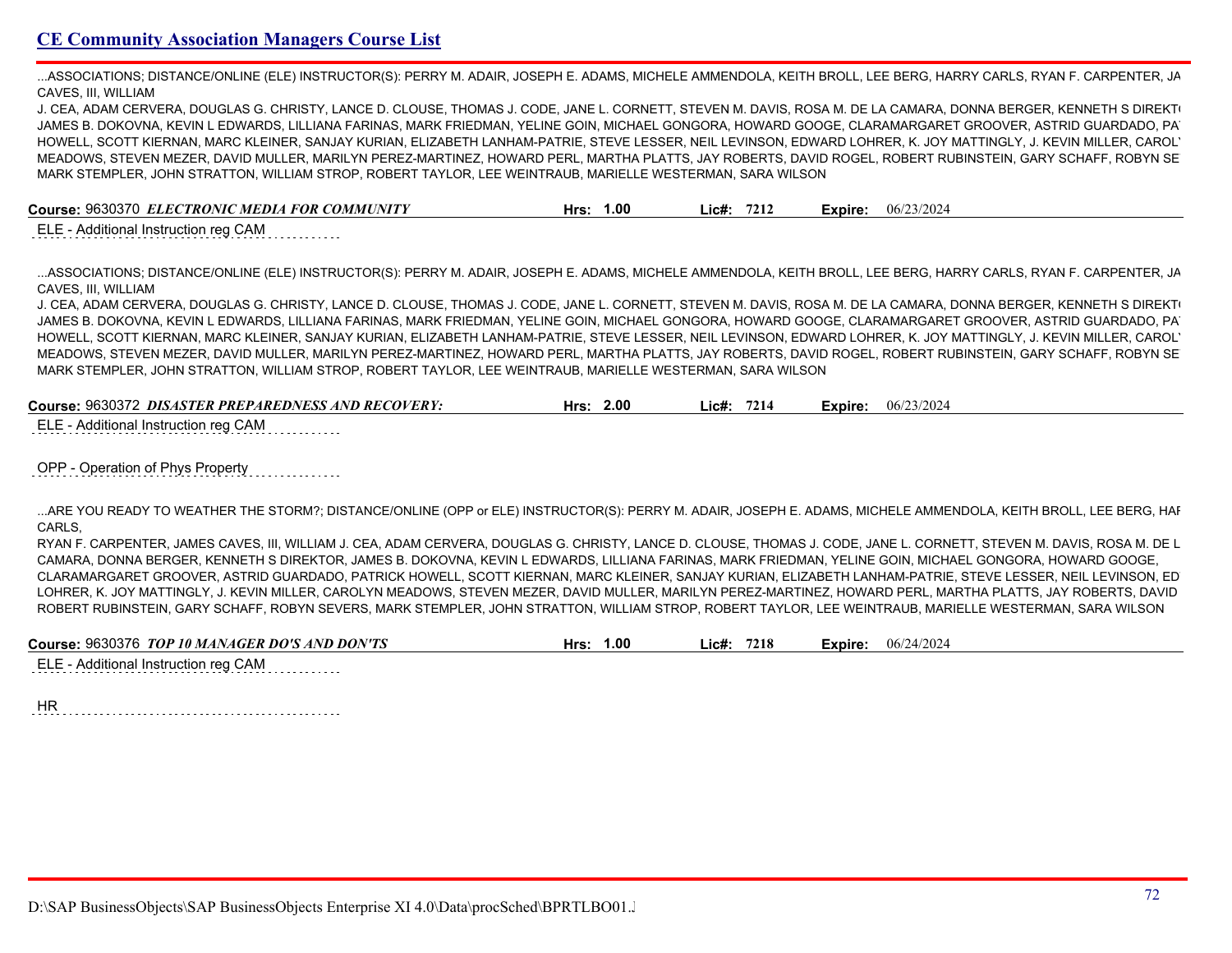DISTANCE/ONLINE (HR or ELE) INSTRUCTOR(S): PERRY M. ADAIR, JOSEPH E. ADAMS, MICHELE AMMENDOLA, KEITH BROLL, LEE BERG, HARRY CARLS, RYAN F. CARPENTER, JAMES CAVES WILLIAM

J. CEA, ADAM CERVERA, DOUGLAS G. CHRISTY, LANCE D. CLOUSE, THOMAS J. CODE, JANE L. CORNETT, STEVEN M. DAVIS, ROSA M. DE LA CAMARA, DONNA BERGER, KENNETH S DIREKT JAMES B. DOKOVNA, KEVIN L EDWARDS, LILLIANA FARINAS, MARK FRIEDMAN, YELINE GOIN, MICHAEL GONGORA, HOWARD GOOGE, CLARAMARGARET GROOVER, ASTRID GUARDADO, PA HOWELL, SCOTT KIERNAN, MARC KLEINER, SANJAY KURIAN, ELIZABETH LANHAM-PATRIE, STEVE LESSER, NEIL LEVINSON, EDWARD LOHRER, K. JOY MATTINGLY, J. KEVIN MILLER, CAROL' MEADOWS, STEVEN MEZER, DAVID MULLER, MARILYN PEREZ-MARTINEZ, HOWARD PERL, MARTHA PLATTS, JAY ROBERTS, DAVID ROGEL, ROBERT RUBINSTEIN, GARY SCHAFF, ROBYN SEVERS, MARK STEMPLER, JOHN STRATTON, WILLIAM STROP, ROBERT TAYLOR, LEE WEINTRAUB, MARIELLE WESTERMAN, SARA WILSON

| Course: 9630378 ARCHITECTURAL CONTROL AND ENFORCEMENTS | 1.00 | 7220   | 06/24/2024 |
|--------------------------------------------------------|------|--------|------------|
|                                                        | Hrs: | ' ic#: | Expire:    |

ELE - Additional Instruction reg CAM

### OPP - Operation of Phys Property

...FOR HOA; DISTANCE/ONLINE (OPP or ELE) INSTRUCTOR(S): PERRY M. ADAIR, JOSEPH E. ADAMS, MICHELE AMMENDOLA, KEITH BROLL, LEE BERG, HARRY CARLS, RYAN F. CARPENTER, JAMES CAVES, III, WILLIAM

J. CEA, ADAM CERVERA, DOUGLAS G. CHRISTY, LANCE D. CLOUSE, THOMAS J. CODE, JANE L. CORNETT, STEVEN M. DAVIS, ROSA M. DE LA CAMARA, DONNA BERGER, KENNETH S DIREKT JAMES B. DOKOVNA, KEVIN L EDWARDS, LILLIANA FARINAS, MARK FRIEDMAN, YELINE GOIN, MICHAEL GONGORA, HOWARD GOOGE, CLARAMARGARET GROOVER, ASTRID GUARDADO, PATRICK HOWELL, SCOTT KIERNAN, MARC KLEINER, SANJAY KURIAN, ELIZABETH LANHAM-PATRIE, STEVE LESSER, NEIL LEVINSON, EDWARD LOHRER, K. JOY MATTINGLY, J. KEVIN MILLER, CAROL' MEADOWS, STEVEN MEZER, DAVID MULLER, MARILYN PEREZ-MARTINEZ, HOWARD PERL, MARTHA PLATTS, JAY ROBERTS, DAVID ROGEL, ROBERT RUBINSTEIN, GARY SCHAFF, ROBYN SEVERS, MARK STEMPLER, JOHN STRATTON, WILLIAM STROP, ROBERT TAYLOR, LEE WEINTRAUB, MARIELLE WESTERMAN, SARA WILSON

| Course: 9630463 <i>DEALING WITH DIFFICULT PEOPLE</i> | 2.00<br>Hrs: | 7305<br>.ic#: | 07/20/2024<br>Expire: |  |
|------------------------------------------------------|--------------|---------------|-----------------------|--|
|                                                      |              |               |                       |  |

ELE - Additional Instruction reg CAM

HR

DISTANCE/ONLINE (HR or ELE) INSTRUCTOR(S): PERRY M. ADAIR, JOSEPH E. ADAMS, MICHELE AMMENDOLA, KEITH BROLL, LEE BERG, HARRY CARLS,

RYAN F. CARPENTER, JAMES CAVES, III, WILLIAM J. CEA, ADAM CERVERA, DOUGLAS G. CHRISTY, LANCE D. CLOUSE, THOMAS J. CODE, JANE L. CORNETT, STEVEN M. DAVIS, ROSA M. DE L CAMARA, DONNA BERGER, KENNETH S DIREKTOR, JAMES B. DOKOVNA, KEVIN L EDWARDS, LILLIANA FARINAS, MARK FRIEDMAN, YELINE GOIN, MICHAEL GONGORA, HOWARD GOOGE, CLARAMARGARET GROOVER, ASTRID GUARDADO, PATRICK HOWELL, SCOTT KIERNAN, MARC KLEINER, SANJAY KURIAN, ELIZABETH LANHAM-PATRIE, STEVE LESSER, NEIL LEVINSON, ED LOHRER, K. JOY MATTINGLY, J. KEVIN MILLER, CAROLYN MEADOWS, STEVEN MEZER, DAVID MULLER, MARILYN PEREZ-MARTINEZ, HOWARD PERL, MARTHA PLATTS, JAY ROBERTS, DAVID ROBERT RUBINSTEIN, GARY SCHAFF, ROBYN SEVERS, MARK STEMPLER, JOHN STRATTON, WILLIAM STROP, ROBERT TAYLOR, LEE WEINTRAUB, MARIELLE WESTERMAN, SARA WILSON

| Course: 9630464 DEALING WITH DIFFICULT PEOPLE | 00.1 | 7306 | 07/20/2024 |
|-----------------------------------------------|------|------|------------|
|                                               | Hrs. | ic#: | Expire:    |
|                                               |      |      |            |

ELE - Additional Instruction reg CAM

HR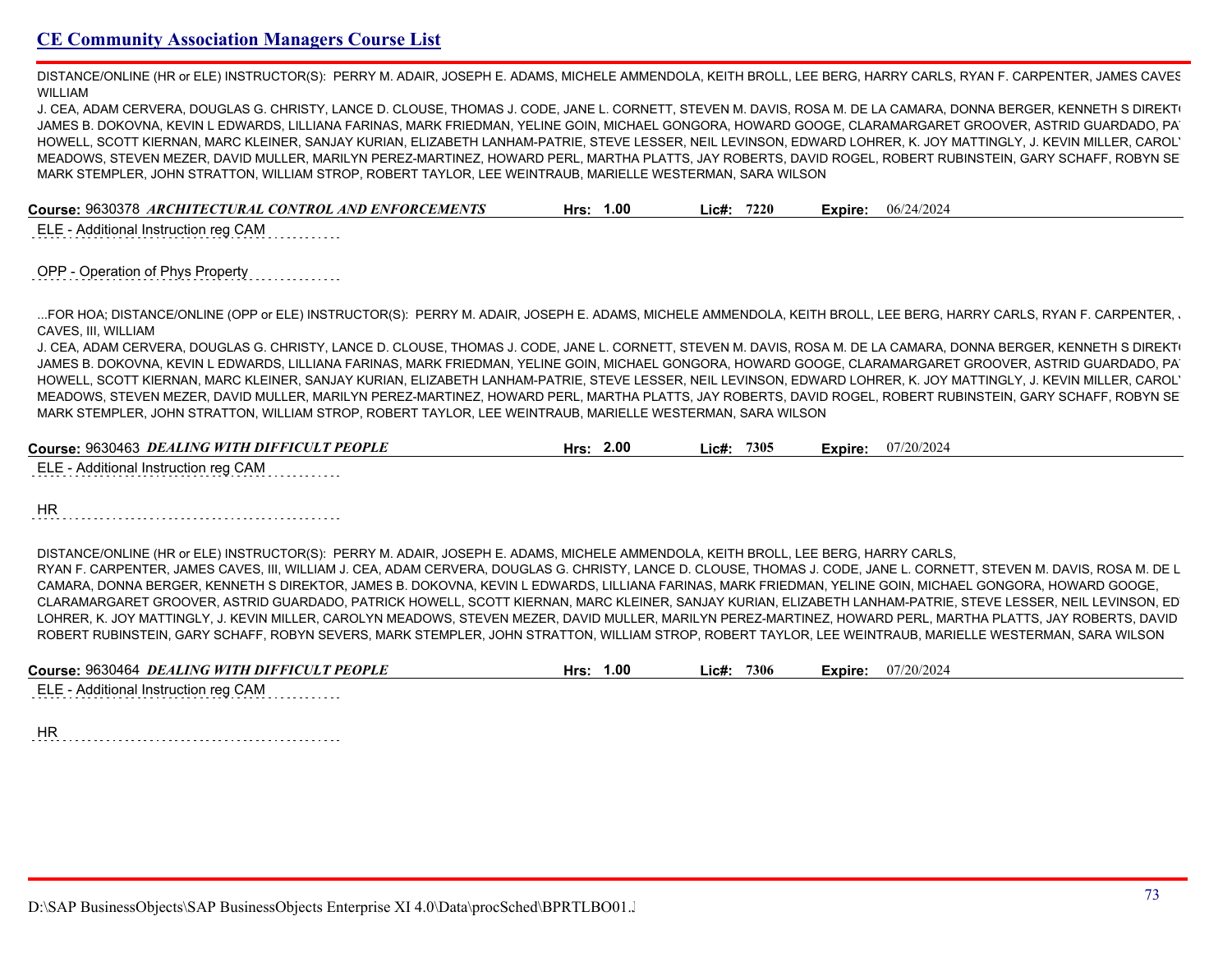DISTANCE/ONLINE (HR or ELE) INSTRUCTOR(S): PERRY M. ADAIR, JOSEPH E. ADAMS, MICHELE AMMENDOLA, KEITH BROLL, LEE BERG, HARRY CARLS, RYAN F. CARPENTER, JAMES CAVES WILLIAM J. CEA, ADAM CERVERA, DOUGLAS G. CHRISTY, LANCE D. CLOUSE, THOMAS J. CODE, JANE L. CORNETT, STEVEN M. DAVIS, ROSA M. DE LA CAMARA, DONNA BERGER, KENNETH S DIREKTOR, JAMES B. DOKOVNA, KEVIN L EDWARDS, LILLIANA FARINAS, MARK FRIEDMAN, YELINE GOIN, MICHAEL GONGORA, HOWARD GOOGE, CLARAMARGARET GROOVER, ASTRID GUARDADO, PATRICK HOWELL, SCOTT KIERNAN, MARC KLEINER, SANJAY KURIAN, ELIZABETH LANHAM-PATRIE, STEVE LESSER, NEIL LEVINSON, EDWARD LOHRER, K. JOY MATTINGLY, J. MILLER, CAROLYN MEADOWS, STEVEN MEZER, DAVID MULLER, MARILYN PEREZ-MARTINEZ, HOWARD PERL, MARTHA PLATTS, JAY ROBERTS, DAVID ROGEL, ROBERT RUBINSTEIN, GARY S ROBYN SEVERS, MARK STEMPLER, JOHN STRATTON, WILLIAM STROP, ROBERT TAYLOR, LEE WEINTRAUB, MARIELLE WESTERMAN, SARA WILSON

| Course: 9630465 <i>CONSTRUCTION CONTRACTS: WHY YOU SHOULD</i> | 2.00 | 7307   | 07/20/2024 |
|---------------------------------------------------------------|------|--------|------------|
|                                                               | Hrs: | ' ic#: | Expire:    |
|                                                               |      |        |            |

ELE - Additional Instruction reg CAM

OPP - Operation of Phys Property

...NEVER ACCEPT CONTRACTORS FORMS; DISTANCE/ONLINE (OPP or ELE) INSTRUCTOR(S): PERRY M. ADAIR, JOSEPH E. ADAMS, MICHELE AMMENDOLA, KEITH BROLL, LEE BERG, HARRY Q RYAN F. CARPENTER, JAMES CAVES, III, WILLIAM J. CEA, ADAM CERVERA, DOUGLAS G. CHRISTY, LANCE D. CLOUSE, THOMAS J. CODE, JANE L. CORNETT, STEVEN M. DAVIS, ROSA M. DE L CAMARA, DONNA BERGER, KENNETH S DIREKTOR, JAMES B. DOKOVNA, KEVIN L EDWARDS, LILLIANA FARINAS, MARK FRIEDMAN, YELINE GOIN, MICHAEL GONGORA, HOWARD GOOGE, CLARAMARGARET GROOVER, ASTRID GUARDADO, PATRICK HOWELL, SCOTT KIERNAN, MARC KLEINER, SANJAY KURIAN, ELIZABETH LANHAM-PATRIE, STEVE LESSER, NEIL LEVINSON, ED LOHRER, K. JOY MATTINGLY, J. KEVIN MILLER, CAROLYN MEADOWS, STEVEN MEZER, DAVID MULLER, MARILYN PEREZ-MARTINEZ, HOWARD PERL, MARTHA PLATTS, JAY ROBERTS, DAVID ROBERT RUBINSTEIN, GARY SCHAFF, ROBYN SEVERS, MARK STEMPLER, JOHN STRATTON, WILLIAM STROP, ROBERT TAYLOR, LEE WEINTRAUB, MARIELLE WESTERMAN, SARA WILSON

| Course: 9630466 CONDO CONSTRUCTION PROJECTS GONE WILD | Hrs: | 1.00 | _ic#: | 7308 | Expire: | 07/20/2024 |
|-------------------------------------------------------|------|------|-------|------|---------|------------|
|                                                       |      |      |       |      |         |            |

ELE - Additional Instruction reg CAM

IFM - Insurance (Financial Management)

DISTANCE/ONLINE (IFM or ELE) INSTRUCTOR(S): PERRY M. ADAIR, JOSEPH E. ADAMS, MICHELE AMMENDOLA, KEITH BROLL, LEE BERG, HARRY CARLS, RYAN F. CARPENTER, JAMES CAVES WILLIAM J. CEA, ADAM CERVERA, DOUGLAS G. CHRISTY, LANCE D. CLOUSE, THOMAS J. CODE, JANE L. CORNETT, STEVEN M. DAVIS, ROSA M. DE LA CAMARA, DONNA BERGER, KENNETH S DIREKTOR, JAMES B. DOKOVNA, KEVIN L EDWARDS, LILLIANA FARINAS, MARK FRIEDMAN, YELINE GOIN, MICHAEL GONGORA, HOWARD GOOGE, CLARAMARGARET GROOVER, ASTRID GUARDADO, PATRICK HOWELL, SCOTT KIERNAN, MARC KLEINER, SANJAY KURIAN, ELIZABETH LANHAM-PATRIE, STEVE LESSER, NEIL LEVINSON, EDWARD LOHRER, K. JOY MATTINGLY, J. MILLER, CAROLYN MEADOWS, STEVEN MEZER, DAVID MULLER, MARILYN PEREZ-MARTINEZ, HOWARD PERL, MARTHA PLATTS, JAY ROBERTS, DAVID ROGEL, ROBERT RUBINSTEIN, GARY S ROBYN SEVERS, MARK STEMPLER, JOHN STRATTON, WILLIAM STROP, ROBERT TAYLOR, LEE WEINTRAUB, MARIELLE WESTERMAN, SARA WILSON

| Course: 9630467 <i>CONDO CONSTRUCTION PROJECTS GONE WILD</i><br>2.00<br>Hrs: | 7309<br>Lic#: | 07/20/2024<br>Expire: |
|------------------------------------------------------------------------------|---------------|-----------------------|
|------------------------------------------------------------------------------|---------------|-----------------------|

ELE - Additional Instruction reg CAM

IFM - Insurance (Financial Management)

OPP - Operation of Phys Property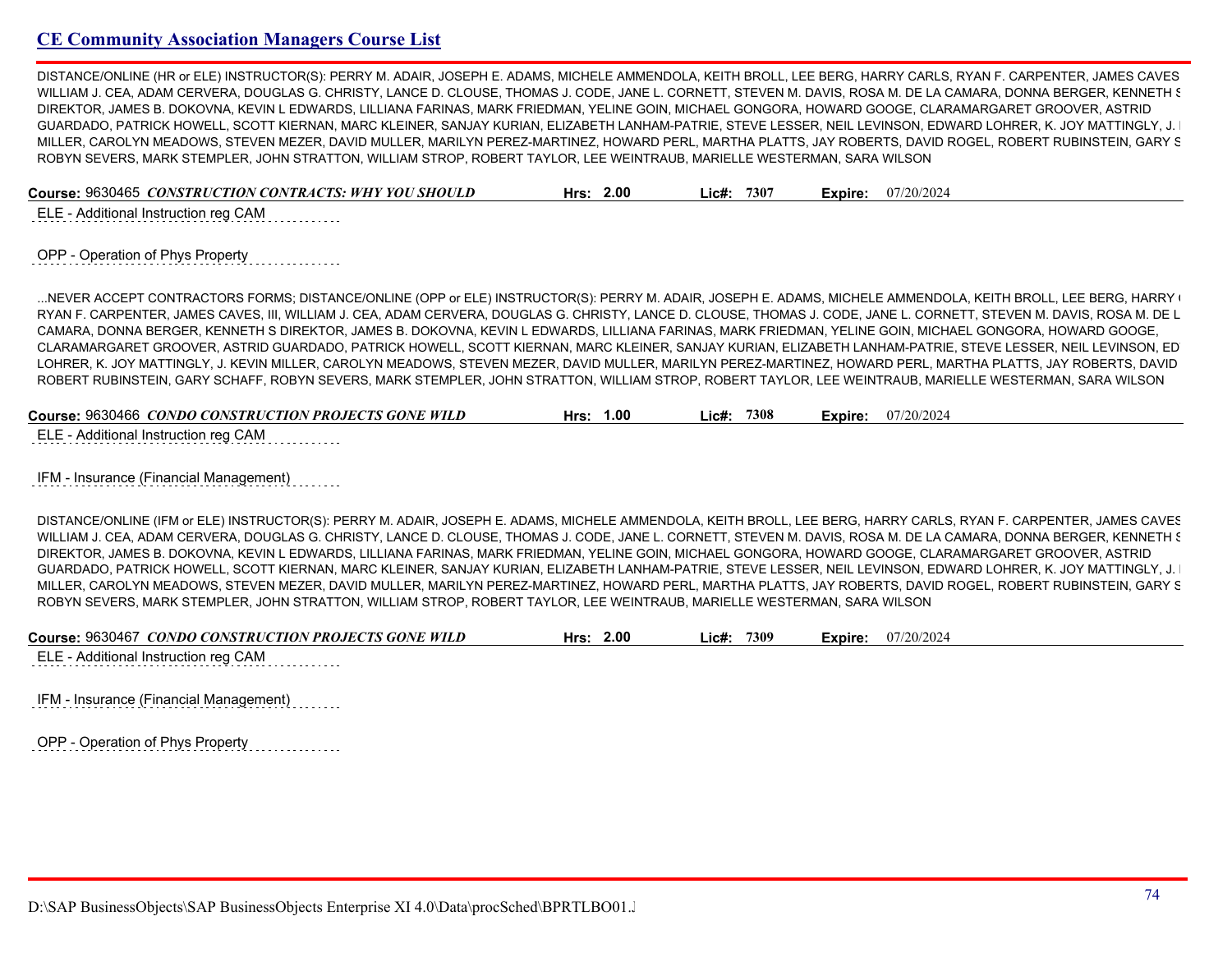DISTANCE/ONLINE (IFM & OPP or ELE) INSTRUCTOR(S): PERRY M. ADAIR, JOSEPH E. ADAMS, MICHELE AMMENDOLA, KEITH BROLL, LEE BERG, HARRY CARLS, RYAN F. CARPENTER, JAMES III, WILLIAM J. CEA, ADAM CERVERA, DOUGLAS G. CHRISTY, LANCE D. CLOUSE, THOMAS J. CODE, JANE L. CORNETT, STEVEN M. DAVIS, ROSA M. DE LA CAMARA, DONNA BERGER, KENNET DIREKTOR, JAMES B. DOKOVNA, KEVIN L EDWARDS, LILLIANA FARINAS, MARK FRIEDMAN, YELINE GOIN, MICHAEL GONGORA, HOWARD GOOGE, CLARAMARGARET GROOVER, ASTRID GUARDADO, PATRICK HOWELL, SCOTT KIERNAN, MARC KLEINER, SANJAY KURIAN, ELIZABETH LANHAM-PATRIE, STEVE LESSER, NEIL LEVINSON, EDWARD LOHRER, K. JOY MATTINGLY, J. MILLER, CAROLYN MEADOWS, STEVEN MEZER, DAVID MULLER, MARILYN PEREZ-MARTINEZ, HOWARD PERL, MARTHA PLATTS, JAY ROBERTS, DAVID ROGEL, ROBERT RUBINSTEIN, GARY S ROBYN SEVERS, MARK STEMPLER, JOHN STRATTON, WILLIAM STROP, ROBERT TAYLOR, LEE WEINTRAUB, MARIELLE WESTERMAN, SARA WILSON

| Course: 9630500 PROPER AND EFFECTIVE BOARD MEETINGS | Hrs: $2.00$ | $Lic\#: 7342$ | <b>Expire:</b> $07/30/2024$ |
|-----------------------------------------------------|-------------|---------------|-----------------------------|
| ELE - Additional Instruction reg CAM                |             |               |                             |
|                                                     |             |               |                             |
| $\overline{\phantom{a}}$                            |             |               |                             |

HR

DISTANCE/ONLINE (HR & ELE) INSTRUCTOR(S):PERRY M. ADAIR, JOSEPH E. ADAMS, MICHELE AMMENDOLA, KEITH BROLL, LEE BERG, HARRY CARLS, RYAN F. CARPENTER, JAMES CAVES, WILLIAM

J. CEA, ADAM CERVERA, DOUGLAS G. CHRISTY, LANCE D. CLOUSE, THOMAS J. CODE, JANE L. CORNETT, STEVEN M. DAVIS, ROSA M. DE LA CAMARA, DONNA BERGER, KENNETH S DIREKT JAMES B. DOKOVNA, KEVIN L EDWARDS, LILLIANA FARINAS, MARK FRIEDMAN, YELINE GOIN, MICHAEL GONGORA, HOWARD GOOGE, CLARAMARGARET GROOVER, ASTRID GUARDADO, PA HOWELL, SCOTT KIERNAN, MARC KLEINER, SANJAY KURIAN, ELIZABETH LANHAM-PATRIE, STEVE LESSER, NEIL LEVINSON, EDWARD LOHRER, K. JOY MATTINGLY, J. KEVIN MILLER, CAROLYN MEADOWS, STEVEN MEZER, DAVID MULLER, MARILYN PEREZ-MARTINEZ, HOWARD PERL, MARTHA PLATTS, JAY ROBERTS, DAVID ROGEL, ROBERT RUBINSTEIN, GARY SCHAFF, ROBYN SEVERS, MARK STEMPLER, JOHN STRATTON, WILLIAM STROP, ROBERT TAYLOR, LEE WEINTRAUB, MARIELLE WESTERMAN, SARA WILSON

| Course: 9630501 PROPER AND EFFECTIVE BOARD MEETINGS | 1.00 | 7343   | 07/30/2024 |
|-----------------------------------------------------|------|--------|------------|
|                                                     | Hrs: | '.ic#: | Expire:    |
| ELE - Additional Instruction reg CAM                |      |        |            |

HR 

DISTANCE/ONLINE (HR or ELE) INSTRUCTOR(S): PERRY M. ADAIR, JOSEPH E. ADAMS, MICHELE AMMENDOLA, KEITH BROLL, LEE BERG, HARRY CARLS, RYAN F. CARPENTER, JAMES CAVES WILLIAM J. CEA, ADAM CERVERA, DOUGLAS G. CHRISTY, LANCE D. CLOUSE, THOMAS J. CODE, JANE L. CORNETT, STEVEN M. DAVIS, ROSA M. DE LA CAMARA, DONNA BERGER, KENNETH S DIREKTOR, JAMES B. DOKOVNA, KEVIN L EDWARDS, LILLIANA FARINAS, MARK FRIEDMAN, YELINE GOIN, MICHAEL GONGORA, HOWARD GOOGE, CLARAMARGARET GROOVER, ASTRID GUARDADO, PATRICK HOWELL, SCOTT KIERNAN, MARC KLEINER, SANJAY KURIAN, ELIZABETH LANHAM-PATRIE, STEVE LESSER, NEIL LEVINSON, EDWARD LOHRER, K. JOY MATTINGLY, J. MILLER, CAROLYN MEADOWS, STEVEN MEZER, DAVID MULLER, MARILYN PEREZ-MARTINEZ, HOWARD PERL, MARTHA PLATTS, JAY ROBERTS, DAVID ROGEL, ROBERT RUBINSTEIN, GARY S ROBYN SEVERS, MARK STEMPLER, JOHN STRATTON, WILLIAM STROP, ROBERT TAYLOR, LEE WEINTRAUB, MARIELLE WESTERMAN, SARA WILSON

| Course: 9630510 PROPER AND EFFECTIVE MEMBERSHIP MEETINGS | Hrs: | 1.00 | Lic#: 7352 |  | <b>Expire:</b> $08/03/2024$ |
|----------------------------------------------------------|------|------|------------|--|-----------------------------|
| ELE - Additional Instruction reg CAM                     |      |      |            |  |                             |
| $\cdots$                                                 |      |      |            |  |                             |

HR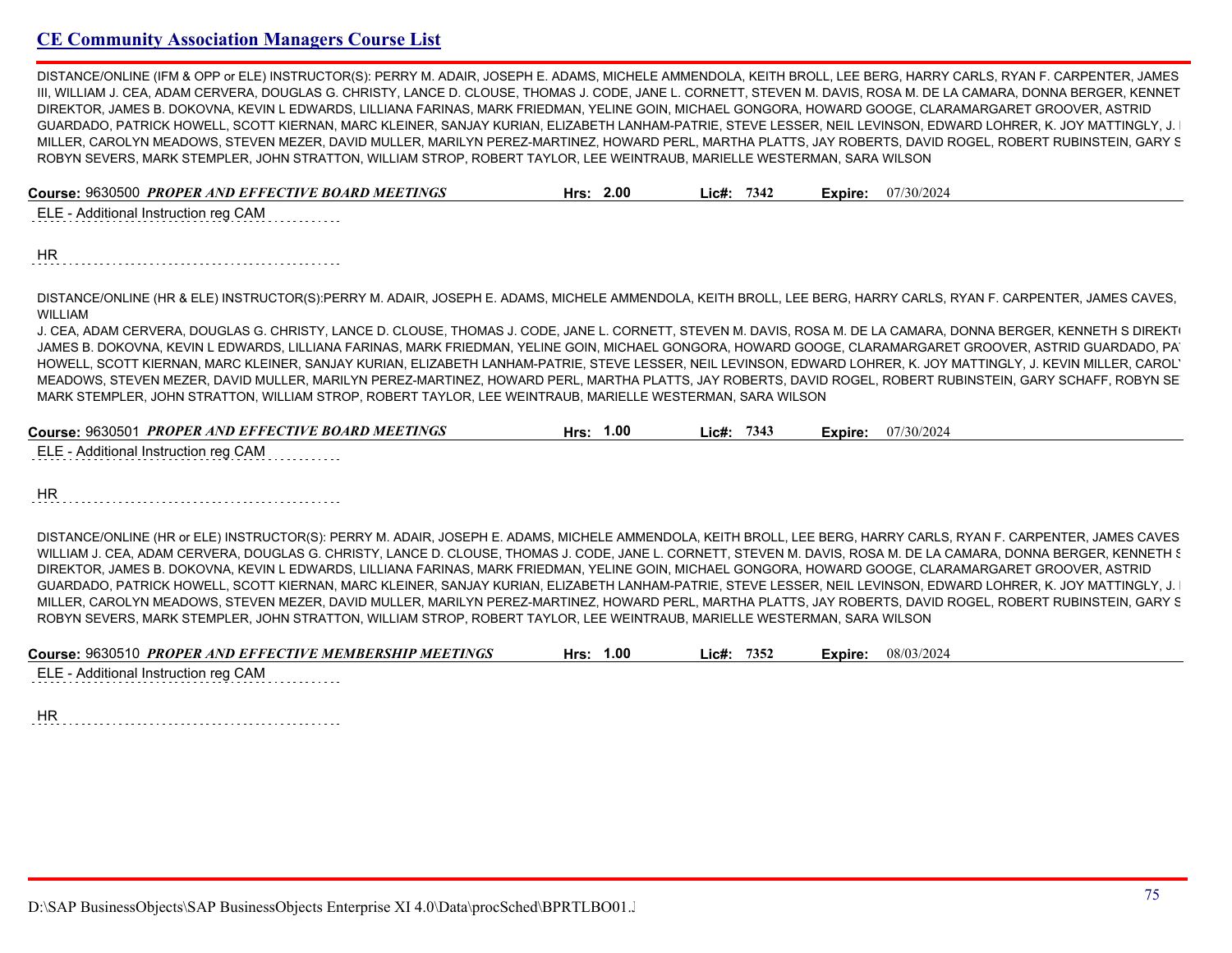DISTANCE/ONLINE (HR or ELE)

INSTRUCTOR(S): PERRY M. ADAIR, JOSEPH E. ADAMS, JOSEPH ARENA, KATHLEEN O BERKEY, JOANN NESTA BURNET, JENNIFER BILETNIKOFF, MICHELE AMMENDOLA, KEITH BROLL, LEE I HARRY CARLS,

RYAN F. CARPENTER, JAMES CAVES, III, WILLIAM J. CEA, ADAM CERVERA, DOUGLAS G. CHRISTY, LANCE D. CLOUSE, THOMAS J. CODE, JANE L. CORNETT, STEVEN M. DAVIS, ROSA M. DE L CAMARA, DONNA BERGER, KENNETH S DIREKTOR, JAMES B. DOKOVNA, KEVIN L EDWARDS, LILLIANA FARINAS, MARK FRIEDMAN, YELINE GOIN, MICHAEL GONGORA, HOWARD GOOGE, CLARAMARGARET GROOVER, ASTRID GUARDADO, PATRICK HOWELL, SCOTT KIERNAN, MARC KLEINER, SANJAY KURIAN, ELIZABETH LANHAM-PATRIE, STEVE LESSER, NEIL LEVINSON, ED LOHRER, K. JOY MATTINGLY, J. KEVIN MILLER, CAROLYN MEADOWS, STEVEN MEZER, DAVID MULLER, MARILYN PEREZ-MARTINEZ, HOWARD PERL, MARTHA PLATTS, JAY ROBERTS, DAVID GARY SCHAFF, ROBYN SEVERS, MARK STEMPLER, JOHN STRATTON, WILLIAM STROP, ROBERT TAYLOR, LEE WEINTRAUB, MARIELLE WESTERMAN, SARA WILSON

**Course:** 9630536 *HOA CONSTRUCTION DEFECTS 101* **Hrs: 1.00 Lic#: 7375 Expire:** 08/13/2024

ELE - Additional Instruction reg CAM

OPP - Operation of Phys Property

DISTANCE/ONLINE (OPP or ELE)

INSTRUCTOR(S): PERRY M. ADAIR, JOSEPH E. ADAMS, JOSEPH ARENA, KATHLEEN O BERKEY, JENNIFER BILETNIKOFF, JOANN NESTA BURNETT, MICHELE AMMENDOLA, KEITH BROLL, LEE HARRY CARLS,

RYAN F. CARPENTER, JAMES CAVES, III, WILLIAM J. CEA, ADAM CERVERA, DOUGLAS G. CHRISTY, LANCE D. CLOUSE, THOMAS J. CODE, JANE L. CORNETT, STEVEN M. DAVIS, ROSA M. DE L CAMARA, DONNA BERGER, KENNETH S DIREKTOR, JAMES B. DOKOVNA, KEVIN L EDWARDS, LILLIANA FARINAS, MARK FRIEDMAN, YELINE GOIN, MICHAEL GONGORA, HOWARD GOOGE, CLARAMARGARET GROOVER, ASTRID GUARDADO, PATRICK HOWELL, SCOTT KIERNAN, MARC KLEINER, SANJAY KURIAN, ELIZABETH LANHAM-PATRIE, STEVE LESSER, NEIL LEVINSON, ED LOHRER, K. JOY MATTINGLY, J. KEVIN MILLER, CAROLYN MEADOWS, STEVEN MEZER, DAVID MULLER, MARILYN PEREZ-MARTINEZ, HOWARD PERL, MARTHA PLATTS, JAY ROBERTS, DAVID , GARY SCHAFF, ROBYN SEVERS, MARK STEMPLER, JOHN STRATTON, WILLIAM STROP, ROBERT TAYLOR, LEE WEINTRAUB, MARIELLE WESTERMAN, SARA WILSON

| Course: 9630539 <i>CONDO CONSTRUCTION PROJECTS GONE WILD</i> | 00.، | 7378  | 08/13/2024 |
|--------------------------------------------------------------|------|-------|------------|
|                                                              | Hrs: | .ic#: | Expire:    |

ELE - Additional Instruction reg CAM

IFM - Insurance (Financial Management)

CLASSROOM (IFM or ELE) INSTRUCTOR(S): PERRY M. ADAIR, JOSEPH E. ADAMS, MICHELE AMMENDOLA, KEITH BROLL, LEE BERG, HARRY CARLS, RYAN F. CARPENTER, JAMES CAVES, III, WILLIAM J. CEA, ADAM CERVERA, DOUGLAS G. CHRISTY, LANCE D. CLOUSE, THOMAS J. CODE, JANE L. CORNETT, STEVEN M. DAVIS, ROSA M. DE L CAMARA, DONNA BERGER, KENNETH S DIREKTOR, JAMES B. DOKOVNA, KEVIN L EDWARDS, LILLIANA FARINAS, MARK FRIEDMAN, YELINE GOIN, MICHAEL GONGORA, HOWARD GOOGE, CLARAMARGARET GROOVER, ASTRID GUARDADO, PATRICK HOWELL, SCOTT KIERNAN, MARC KLEINER, SANJAY KURIAN, ELIZABETH LANHAM-PATRIE, STEVE LESSER, NEIL LEVINSON, ED LOHRER, K. JOY MATTINGLY, J. KEVIN MILLER, CAROLYN MEADOWS, STEVEN MEZER, DAVID MULLER, MARILYN PEREZ-MARTINEZ, HOWARD PERL, MARTHA PLATTS, JAY ROBERTS, DAVID ROBERT RUBINSTEIN, GARY SCHAFF, ROBYN SEVERS, MARK STEMPLER, JOHN STRATTON, WILLIAM STROP, ROBERT TAYLOR, LEE WEINTRAUB, MARIELLE WESTERMAN, SARA WILSON

| Course: 9630584 HOA/CONDO/CO-OP BOARD MEMBER CERTIFICATI | 3.00<br>Hrs: | 7425<br>∟ic#: | 09/08/2022<br>Expire: |  |
|----------------------------------------------------------|--------------|---------------|-----------------------|--|
|                                                          |              |               |                       |  |

ELE - Additional Instruction reg CAM

HR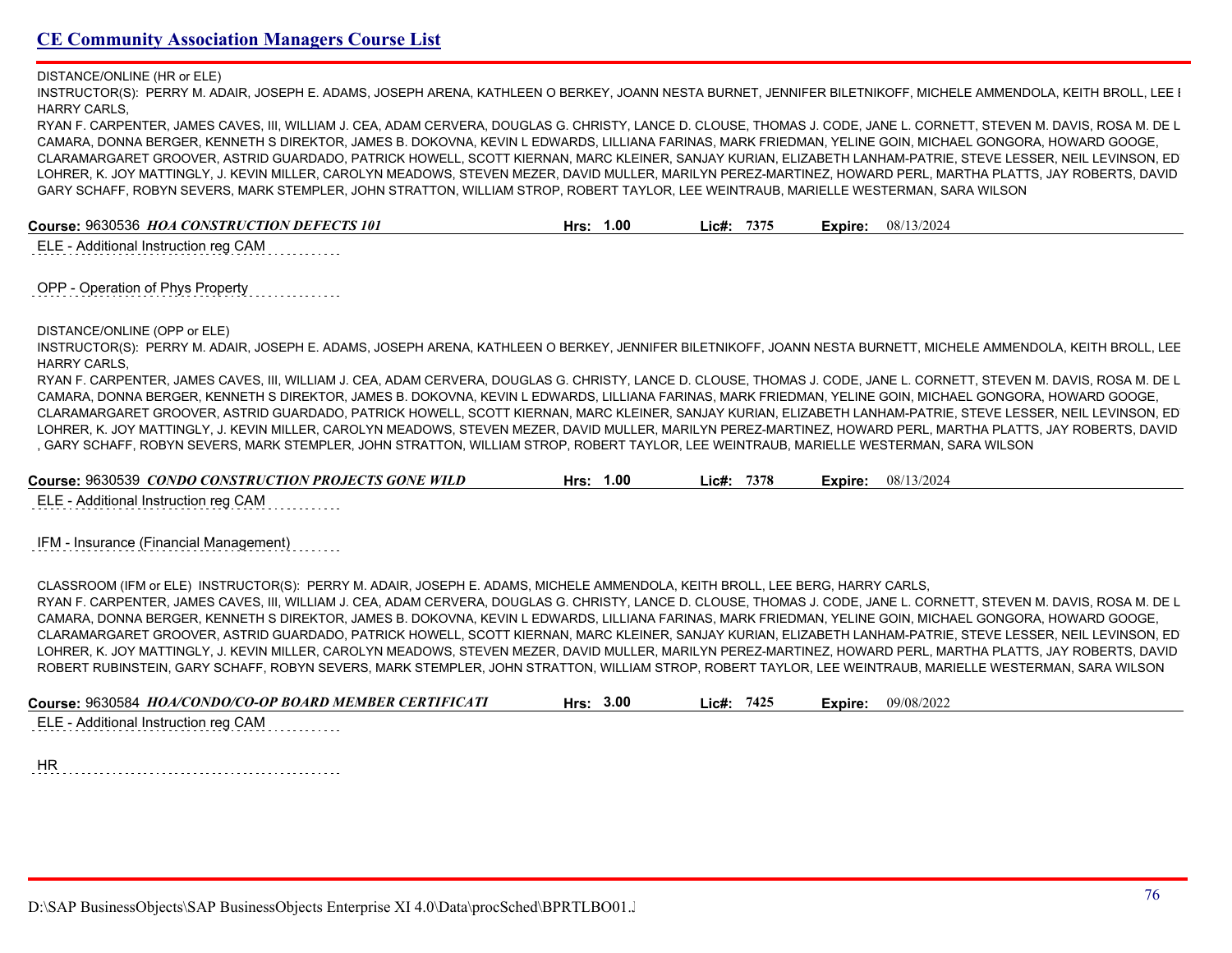DISTANCE/ONLINE (HR or ELE) INSTRUCTOR(S): PERRY M. ADAIR, JOSEPH E. ADAMS, MICHELE AMMENDOLA, KEITH BROLL, LEE BERG, HARRY CARLS, RYAN F. CARPENTER, JAMES CAVES, III, WILLIAM J. CEA, ADAM CERVERA, DOUGLAS G. CHRISTY, LANCE D. CLOUSE, THOMAS J. CODE, JANE L. CORNETT, STEVEN M. DAVIS, ROSA M. DE L CAMARA, DONNA BERGER, KENNETH S DIREKTOR, JAMES B. DOKOVNA, KEVIN L EDWARDS, LILLIANA FARINAS, MARK FRIEDMAN, YELINE GOIN, MICHAEL GONGORA, HOWARD GOOGE, CLARAMARGARET GROOVER, ASTRID GUARDADO, PATRICK HOWELL, SCOTT KIERNAN, MARC KLEINER, SANJAY KURIAN, ELIZABETH LANHAM-PATRIE, STEVE LESSER, NEIL LEVINSON, ED LOHRER, K. JOY MATTINGLY, J. KEVIN MILLER, CAROLYN MEADOWS, STEVEN MEZER, DAVID MULLER, MARILYN PEREZ-MARTINEZ, HOWARD PERL, MARTHA PLATTS, JAY ROBERTS, DAVID ROBERT RUBINSTEIN, GARY SCHAFF, ROBYN SEVERS, MARK STEMPLER, JOHN STRATTON, WILLIAM STROP, ROBERT TAYLOR, LEE WEINTRAUB, MARIELLE WESTERMAN, SARA WILSON

| Course: 9630585 HOA BOARD MEMBER CERTIFICATION | Hrs: $2.00$ | Lic#: 7426 | Expire: | 09/08/2022 |
|------------------------------------------------|-------------|------------|---------|------------|
| ELE - Additional Instruction reg CAM           |             |            |         |            |
|                                                |             |            |         |            |

HR 

DISTANCE/ONLINE (HR or ELE) INSTRUCTOR(S): PERRY M. ADAIR, JOSEPH E. ADAMS, MICHELE AMMENDOLA, KEITH BROLL, LEE BERG, HARRY CARLS, RYAN F. CARPENTER, JAMES CAVES, III, WILLIAM J. CEA, ADAM CERVERA, DOUGLAS G. CHRISTY, LANCE D. CLOUSE, THOMAS J. CODE, JANE L. CORNETT, STEVEN M. DAVIS, ROSA M. DE L CAMARA, DONNA BERGER, KENNETH S DIREKTOR, JAMES B. DOKOVNA, KEVIN L EDWARDS, LILLIANA FARINAS, MARK FRIEDMAN, YELINE GOIN, MICHAEL GONGORA, HOWARD GOOGE, CLARAMARGARET GROOVER, ASTRID GUARDADO, PATRICK HOWELL, SCOTT KIERNAN, MARC KLEINER, SANJAY KURIAN, ELIZABETH LANHAM-PATRIE, STEVE LESSER, NEIL LEVINSON, ED LOHRER, K. JOY MATTINGLY, J. KEVIN MILLER, CAROLYN MEADOWS, STEVEN MEZER, DAVID MULLER, MARILYN PEREZ-MARTINEZ, HOWARD PERL, MARTHA PLATTS, JAY ROBERTS, DAVID ROBERT RUBINSTEIN, GARY SCHAFF, ROBYN SEVERS, MARK STEMPLER, JOHN STRATTON, WILLIAM STROP, ROBERT TAYLOR, LEE WEINTRAUB, MARIELLE WESTERMAN, SARA WILSON

| Course: 9630592 <i>DO'S AND DON'TS OF THE 40 YEAR CERTIFICA</i> | 1.00<br>Hrs: | 7433<br>Lic#: | Expire: | 09/13/2022 |
|-----------------------------------------------------------------|--------------|---------------|---------|------------|
| $\Gamma$ $\Gamma$ Additional Instruction rog $\Gamma$ AM        |              |               |         |            |

ELE - Additional Instruction reg CAM

OPP - Operation of Phys Property

DISTANCE/ONLINE (OPP OF ELE) INSTRUCTOR(S): PERRY M. ADAIR, JOSEPH E. ADAMS, MICHELE AMMENDOLA, KEITH BROLL, LEE BERG, HARRY CARLS, RYAN F. CARPENTER, JAMES CAVE WILLIAM J. CEA, ADAM CERVERA,

DOUGLAS G. CHRISTY, LANCE D. CLOUSE, THOMAS J. CODE, JANE L. CORNETT, STEVEN M. DAVIS, ROSA M. DE LA CAMARA, DONNA BERGER, KENNETH S DIREKTOR, JAMES B. DOKOVNA, EDWARDS, LILLIANA FARINAS, MARK FRIEDMAN, YELINE GOIN, MICHAEL GONGORA, HOWARD GOOGE, CLARAMARGARET GROOVER, ASTRID GUARDADO, PATRICK HOWELL, SCOTT KIERNAN, MARC KLEINER, SANJAY KURIAN, ELIZABETH LANHAM-PATRIE, STEVE LESSER, NEIL LEVINSON, EDWARD LOHRER, K. JOY MATTINGLY, J. KEVIN MILLER, CAROLYN MEADOWS, STEVEN MEZ DAVID MULLER, MARILYN PEREZ-MARTINEZ, HOWARD PERL, MARTHA PLATTS, JAY ROBERTS, DAVID ROGEL, ROBERT RUBINSTEIN, GARY SCHAFF, ROBYN SEVERS, MARK STEMPLER, JOH STRATTON, WILLIAM STROP, ROBERT TAYLOR, LEE WEINTRAUB, MARIELLE WESTERMAN, SARA WILSON

| Course: 9630648 2021 LEGAL UPDATE                                            | Hrs: $2.00$ | 7490<br>Lic#: | <b>Expire:</b> 11/04/2022   |  |
|------------------------------------------------------------------------------|-------------|---------------|-----------------------------|--|
| Legal Update Seminars                                                        |             |               |                             |  |
| METHOD OF DELIVERY: CLASSROOM;<br><b>CREDIT TYPE: LEGAL UPDATE SEMINARS:</b> |             |               |                             |  |
| Course: 9630649 2021 LEGAL UPDATE                                            | Hrs: $2.00$ | Lic#: $7491$  | <b>Expire:</b> $11/04/2022$ |  |
| l anal Lindata Saminare.                                                     |             |               |                             |  |

 $L$ egal Update Seminars $\ldots \ldots \ldots \ldots \ldots$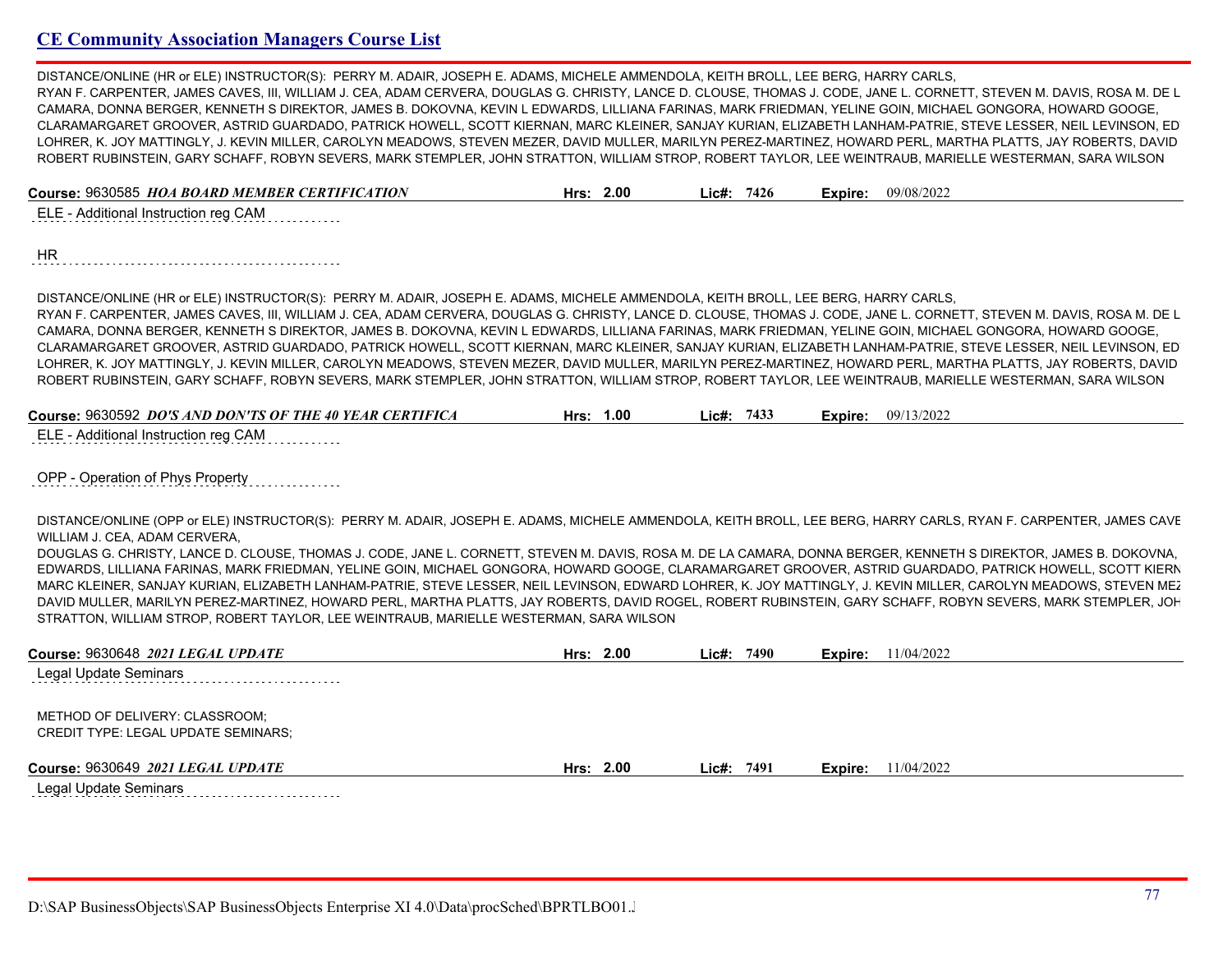| <b>CE Community Association Managers Course List</b> |  |
|------------------------------------------------------|--|
|------------------------------------------------------|--|

METHOD OF DELIVERY: DISTANCE/ONLINE; CREDIT TYPE: LEGAL UPDATE SEMINARS

| Course: 9630712 PROPER AND EFFECTIVE MEMBERSHIP MEETINGS | 2.00<br>Hrs: | 7558<br>∟ic#: | <b>Expire:</b> $12/28/2022$ |
|----------------------------------------------------------|--------------|---------------|-----------------------------|
|----------------------------------------------------------|--------------|---------------|-----------------------------|

ELE - Additional Instruction reg CAM

HR

DISTANCE/ONLINE (HR or ELE) INSTRUCTOR(S): PERRY M. ADAIR, JOSEPH E. ADAMS, RYAN F. CARPENTER, JAMES ROBERT CAVES, WILLIAM J. CEA, ADAM CERERA, DOUGLAS G. CHRISTY, P. CHERUBIN, THOMAS J. CODE, JANE L. CORNETT, STEVEN M. DAVIS, ROSA M. DE LA CAMARA, DONNA DIMAGGIO BERGER, KENNETH S. DIREKTOR, JAMIE B. DOKOVNA, KEVIN L. EDWARD LILLIANA M. FARINAS-SABOGAL, MARK D. FRIEDMAN, YELINE GOIN, MICHAEL C. GONGORA, HOWARD E. GOOGE, CLARAMARGARET H. GROOVER, ASTRID GUARDADO, PATRICK C. HOWELL, SCOTT KIERNAN, MARC D. KLEINER, SANJAY KURIAN, ELIZABETH A. LANHAM-PATRIE, STEVE B. LESSER, NEIL H. LEVINSON, EDWARD C. LOHRER, K. JOY MATTINGLY, J. KEVIN MILLER, CAR MEADOWS, STEVEN H. MEZER, SHAYLA J. MOUNT, DAVID G. MULLER, ARILYN PEREZ-MARTINEZ, HOWARD J. PERL, MARTHA PLATTS, JAY ROBERTS, DAVID H. ROGEL, ROBERT RUBINSTEIN, GARY M. SCHAAF, ROBYN MARIE SEVERS, MARKJ. STEMPLER, JOHN STRATTON, WILLIAM H. STROP, ROBERT LOCKE TAYLOR, LEE A. WEINTRAUB, MARIELLE E. WESTERMAN, SARA K. WILSON

**Course:** 9630759 *BECOMING A SMOKE FREE COMMUNITY* **Hrs: 1.00 Lic#: 7605 Expire:** 01/19/2023

ELE - Additional Instruction reg CAM

DISTANCE/ONLINE (ELE) INSTRUCTOR(S): PERRY M. ADAIR, JOSEPH E. ADAMS, RYAN F. CARPENTER, JAMES CAVES, III, WILLIAM

J. CEA, ADAM CERVERA, ANNA P. CHERUBIN, THOMAS J. CODE, JANE L. CORNETT, STEVEN M. DAVIS, ROSA M. DE LA CAMARA, DONNA DIMAGGIO BERGER, KENNETH S. DIREKTOR, JAMIE B. DOKOVNA, KEVIN L. EDWARDS, LILLIANA M. FARINAS-SABOGAL, MARK D. FRIEDMAN, YELINE GOIN, MICHAEL C. GONGORA, HOWARD E. GOOGE, CLARAMARGARET H. GROOVER, PATRICK HOWELL, SCOTT KIERNAN, MARK D. KLEINER, SANJAY KURIAN, ELIZABETH A. LANHAM-PATRIE, STEVE B. LESSER, EDWARD C. LOHRER, K. JOY MATTINGLY, J. KEVIN MILLER, CAROLYN C. MEADOWS, STEVEN H. MEZER, SHAYLA J. MOUNT, DAVID G. MULLER, HOWARD J. PERL, MARTHA PLATTS, JAY ROBERTS, DAVID H. ROGEL, ROBERT RUBINSTEIN, GARY M. SCHAAF, ROBYN SEVERS, MARK J. STEMPLER, JOHN STRATTON, WILLIAM H. STROP, ROBERT LOCKE TAYLOR, LEE A. WEINTRAUB, MARIELLE E. WESTERMAN, SARA K. WILSON

| <b>Course: 9631006</b>                   | 00.، | 7918  | 07/08/2023 |  |
|------------------------------------------|------|-------|------------|--|
| DIVERSITY IN THE WORKPLACE               | Hrs  | Lic#: | Expire:    |  |
| $=$ . Additional Inetruction req CAM $=$ |      |       |            |  |

ELE - Additional Instruction reg CAM

DISTANCE/ONLINE (HR or ELE) INSTRUCTOR(S): PERRY M. ADAIR, JOSEPH E. ADAMS, MICHELE AMMENDOLA, KEITH BROLL, LEE BERG, HARRY CARLS, RYAN F. CARPENTER, JAMES CAVES WILLIAM

J. CEA, ADAM CERVERA, DOUGLAS G. CHRISTY, LANCE D. CLOUSE, THOMAS J. CODE, JANE L. CORNETT, STEVEN M. DAVIS, ROSA M. DE LA CAMARA, DONNA BERGER, KENNETH S DIREKT JAMES B. DOKOVNA, KEVIN L EDWARDS, LILLIANA FARINAS, MARK FRIEDMAN, YELINE GOIN, MICHAEL GONGORA, HOWARD GOOGE, CLARAMARGARET GROOVER, ASTRID GUARDADO, PAT HOWELL, SCOTT KIERNAN, MARC KLEINER, SANJAY KURIAN, ELIZABETH LANHAM-PATRIE, STEVE LESSER, NEIL LEVINSON, EDWARD LOHRER, K. JOY MATTINGLY, J. KEVIN MILLER, CAROL' MEADOWS, STEVEN MEZER, DAVID MULLER, MARILYN PEREZ-MARTINEZ, HOWARD PERL, MARTHA PLATTS, JAY ROBERTS, DAVID ROGEL, ROBERT RUBINSTEIN, GARY SCHAFF. ROBYN SE MARK STEMPLER, JOHN STRATTON, WILLIAM STROP, ROBERT TAYLOR, LEE WEINTRAUB, MARIELLE WESTERMAN, SARA WILSON

| Course: 9631007 PREVENTING DISCRIMINATION AND HARASSMENT | 1.00<br>Hrs: | 7851<br>∟ic#: | 06/02/2023<br>Expire: |
|----------------------------------------------------------|--------------|---------------|-----------------------|
| ELE - Additional Instruction reg CAM                     |              |               |                       |
|                                                          |              |               |                       |
|                                                          |              |               |                       |
| <b>HR</b>                                                |              |               |                       |
|                                                          |              |               |                       |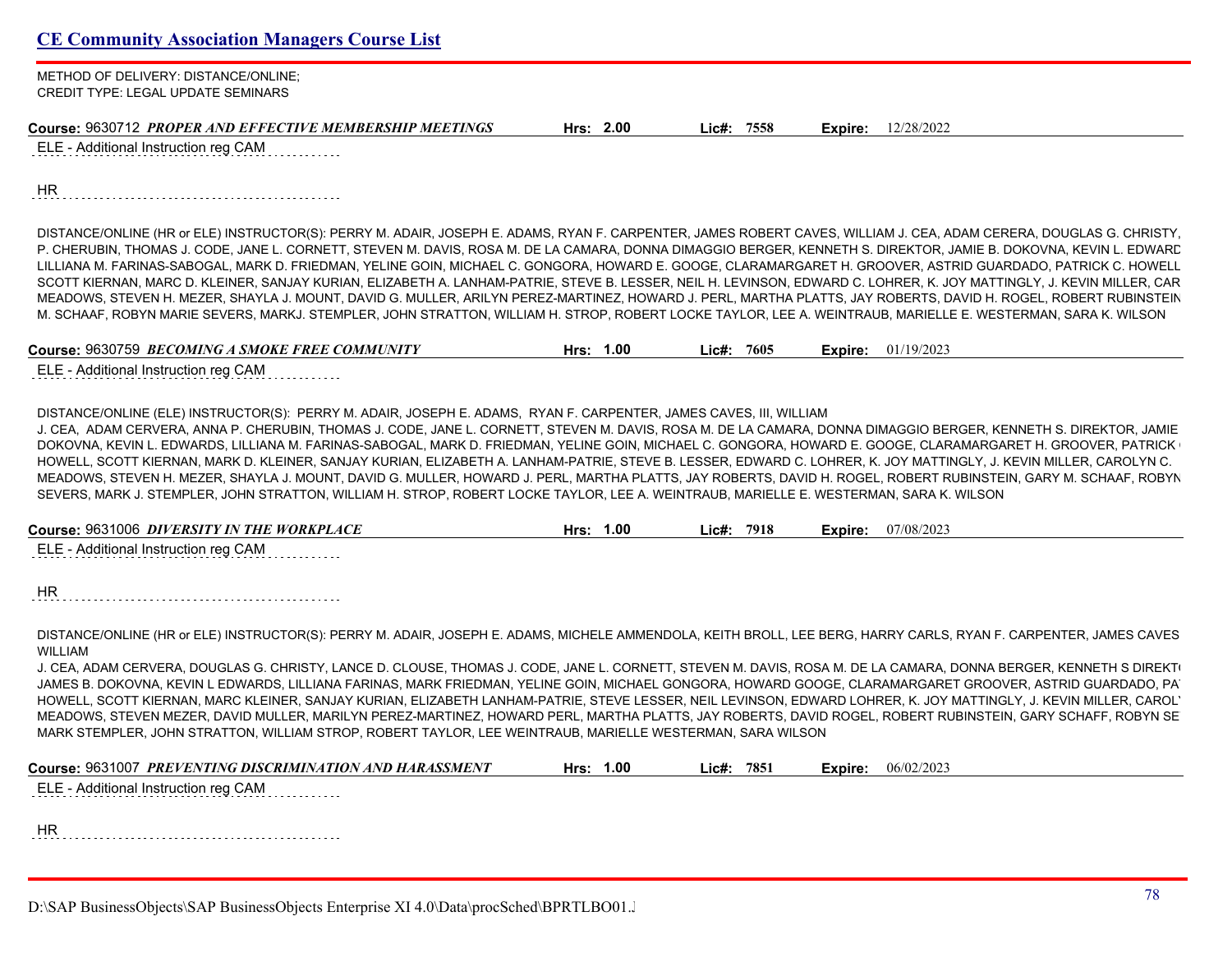DISTANCE/ONLINE (HR or ELE) INSTRUCTOR(S): : PERRY M. ADAIR, JOSEPH E. ADAMS, MICHELE AMMENDOLA, KEITH BROLL, LEE BERG, HARRY CARLS, RYAN F. CARPENTER, JAMES CAVE WILLIAM

J. CEA, ADAM CERVERA, DOUGLAS G. CHRISTY, LANCE D. CLOUSE, THOMAS J. CODE, JANE L. CORNETT, STEVEN M. DAVIS, ROSA M. DE LA CAMARA, DONNA BERGER, KENNETH S DIREKT JAMES B. DOKOVNA, KEVIN L EDWARDS, LILLIANA FARINAS, MARK FRIEDMAN, YELINE GOIN, MICHAEL GONGORA, HOWARD GOOGE, CLARAMARGARET GROOVER, ASTRID GUARDADO, PA HOWELL, SCOTT KIERNAN, MARC KLEINER, SANJAY KURIAN, ELIZABETH LANHAM-PATRIE, STEVE LESSER, NEIL LEVINSON, EDWARD LOHRER, K. JOY MATTINGLY, J. KEVIN MILLER, CAROL' MEADOWS, STEVEN MEZER, DAVID MULLER, MARILYN PEREZ-MARTINEZ, HOWARD PERL, MARTHA PLATTS, JAY ROBERTS, DAVID ROGEL, ROBERT RUBINSTEIN, GARY SCHAFF, ROBYN SEVERS, MARK STEMPLER, JOHN STRATTON, WILLIAM STROP, ROBERT TAYLOR, LEE WEINTRAUB, MARIELLE WESTERMAN, SARA WILSON

**Course:** 9631119 *DO'S AND DON'TS OF THE 40 YEAR CERTIFICA* **Hrs: 2.00 Lic#: 7964 Expire:** 07/21/2023

ELE - Additional Instruction reg CAM

| OPP - Operation of Phys Property |  |
|----------------------------------|--|
|                                  |  |

CLASSROOM (OPP or ELE) INSTRUCTOR(S): PERRY M. ADAIR, JOSEPH E. ADAMS, RYAN F. CARPENTER, JAMES CAVES III, WILLIAM J. CEA, ADAM CERVERA, THOMAS J. CODE, JANE L. CORNETT, STEVEN M. DAVIS, ROSA M. DE LA CAMARA, DONNA BERGER, KENNETH S DIREKTOR, JAMIE B. DOKOVNA, KEVIN L. EDWARDS, LILLIANA M. FARINAS-SABOGAL, MARK D. FRIEDMAN, YELINE GOIN, MICHAEL C. GONGORA, HOWARD E. GOOGE, CLARAMARGARET H. GROOVER, PATRICK C. HOWELL, SCOTT KIERNAN, M. KLEINER, SANJAY KURIAN, ELIZABETH A. LANHAM-PATRIE, STEVE B. LESSER, EDWARD C. LOHRER, K. JOY MATTINGLY, KEVIN MILLER, CAROLYN C. MEADOWS, STEVEN H. MEZER, SHAYLA MOUNT, DAVID G. MULLER, ARILYN PEREZ-MARTINEZ, HOWARD J. PERL, MARTHA PLATTS, JAY ROBERTS, DAVID H. ROGEL, ROBERT RUBINSTEIN, GARY M. SCHAAF, ROBYN MARIE SEVERS, MARKJ. STEMPLER, JOHN STRATTON, WILLIAM H. STROP, ROBERT LOCKE TAYLOR, LEE A. WEINTRAUB, SARA K. WILSON

| Course: 9631157 2022 LEGAL UPDATE | 2.00<br>Hrs. | 8002<br>_ic#: | Expire: | 08/03/2023 |
|-----------------------------------|--------------|---------------|---------|------------|
|                                   |              |               |         |            |

Legal Update Seminars

CLASSROOM (LEGAL UPDATE) INSTRUCTOR(S): PERRY M. ADAIR, JOSEPH E. ADAMS, RYAN F. CARPENTER, JAMES CAVES III, WILLIAM J. CEA, ADAM CERVERA, THOMAS J. CODE, JANE L. CORNETT, STEVEN M. DAVIS, ROSA M. DE LA CAMARA, DONNA BERGER, KENNETH S DIREKTOR, JAMIE B. DOKOVNA, KEVIN L. EDWARDS, LILLIANA M. FARINAS-SABOGAL, MARK D. FRIEDMAN, YELINE GOIN, MICHAEL C. GONGORA, HOWARD E. GOOGE, CLARAMARGARET H. GROOVER, PATRICK C. HOWELL, SCOTT KIERNAN, M. KLEINER, SANJAY KURIAN, ELIZABETH A. LANHAM-PATRIE, STEVE B. LESSER, EDWARD C. LOHRER, K. JOY MATTINGLY, KEVIN MILLER, CAROLYN C. MEADOWS, STEVEN H. MEZER, SHAYLA J. MOUNT, DAVID G. MULLER, ARILYN PEREZ-MARTINEZ, HOWARD J. PERL, MARTHA PLATTS, JAY ROBERTS, DAVID H. ROGEL, ROBERT RUBINSTEIN, GARY M. SCHAAF, ROBYN MARIE SEVERS, MARKJ. STEMPLER, JOHN STRATTON, WILLIAM H. STROP, ROBERT LOCKE TAYLOR, LEE A. WEINTRAUB, SARA K. WILSON

| Course: 9631158 2022 LEGAL UPDATE | 2.00 | 8003  | 08/03/2023 |
|-----------------------------------|------|-------|------------|
|                                   | Hrs: | Lic#: | Expire:    |
| Legal Undate Seminars             |      |       |            |

Legal Update Seminars

DISTANCE/ONLINE (LEGAL UPDATE) INSTRUCTOR(S): PERRY M. ADAIR, JOSEPH E. ADAMS, RYAN F. CARPENTER, JAMES CAVES III, WILLIAM J. CEA, ADAM CERVERA, THOMAS J. CODE, JAN CORNETT, STEVEN M. DAVIS, ROSA M. DE LA CAMARA, DONNA BERGER, KENNETH S DIREKTOR, JAMIE B. DOKOVNA, KEVIN L. EDWARDS, LILLIANA M. FARINAS-SABOGAL, MARK D. FRIEDM YELINE GOIN, MICHAEL C. GONGORA, HOWARD E. GOOGE, CLARAMARGARET H. GROOVER, PATRICK C. HOWELL, SCOTT KIERNAN, MARC D. KLEINER, SANJAY KURIAN, ELIZABETH A. LANHAM-PATRIE, STEVE B. LESSER, EDWARD C. LOHRER, K. JOY MATTINGLY, KEVIN MILLER, CAROLYN C. MEADOWS, STEVEN H. MEZER, SHAYLA J. MOUNT, DAVID G. MULLER, ARILYN PEREZ-MARTINEZ, HOWARD J. PERL, MARTHA PLATTS, JAY ROBERTS, DAVID H. ROGEL, ROBERT RUBINSTEIN, GARY M. SCHAAF, ROBYN MARIE SEVERS, MARKJ. STEMPLER, JOHN STRAT WILLIAM H. STROP, ROBERT LOCKE TAYLOR, LEE A. WEINTRAUB, SARA K. WILSON

| Course: 9631296 DIVERSITY IN THE WORKPLACE | Hrs: | 1.00 | Lic#: | 8140 | Expire: | 10/11/2023 |
|--------------------------------------------|------|------|-------|------|---------|------------|
| ELE - Additional Instruction reg CAM       |      |      |       |      |         |            |
|                                            |      |      |       |      |         |            |
| ΗR                                         |      |      |       |      |         |            |
|                                            |      |      |       |      |         |            |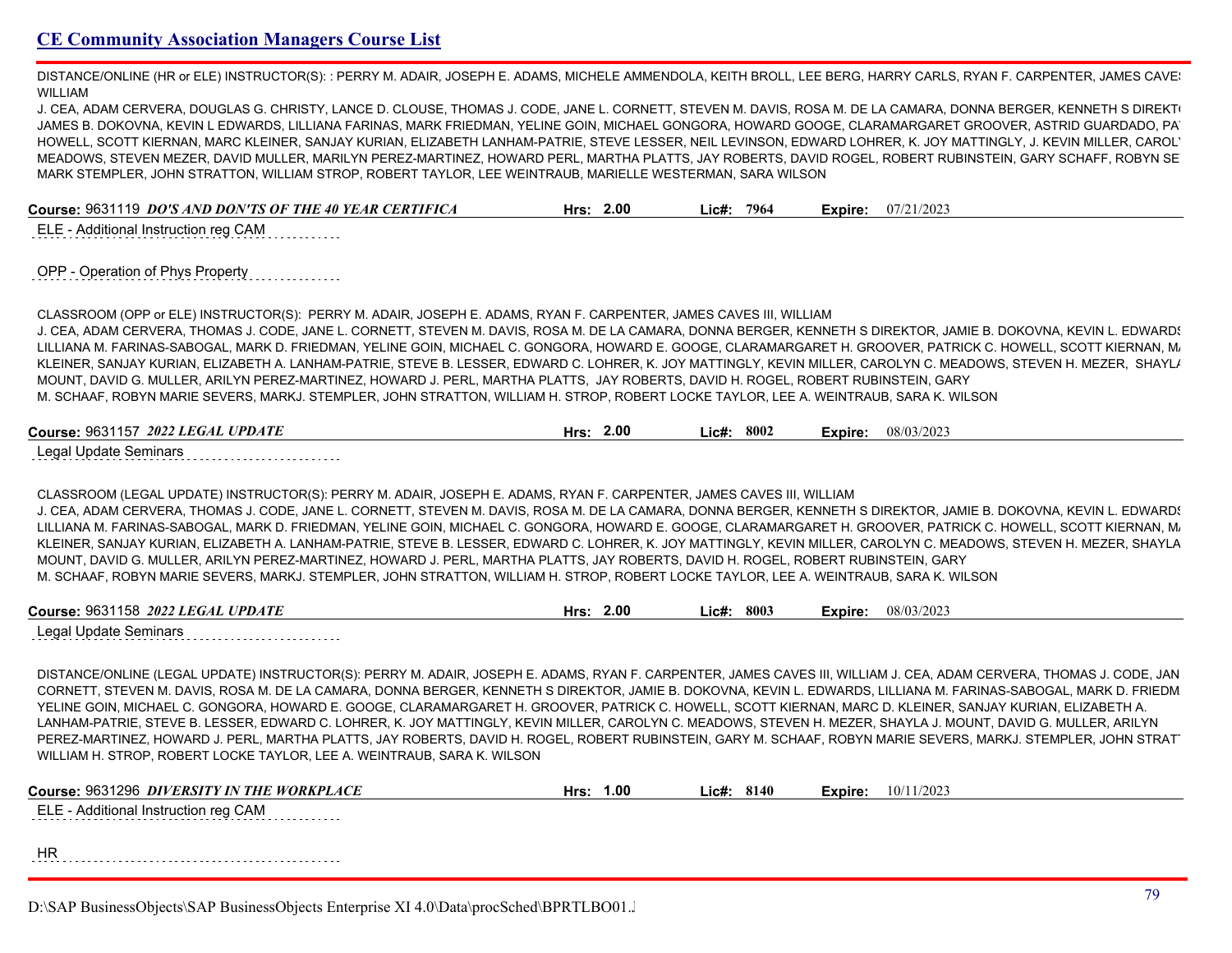CLASSROOM (HR or ELE) INSTRUCTOR(S): PERRY M. ADAIR, JOSEPH E. ADAMS, MICHELE AMMENDOLA, KEITH BROLL, LEE BERG, HARRY CARLS, RYAN F. CARPENTER, JAMES CAVES, III, WILLIAM

J. CEA, ADAM CERVERA, DOUGLAS G. CHRISTY, LANCE D. CLOUSE, THOMAS J. CODE, JANE L. CORNETT, STEVEN M. DAVIS, ROSA M. DE LA CAMARA, DONNA BERGER, KENNETH S DIREKT JAMES B. DOKOVNA, KEVIN L EDWARDS, LILLIANA FARINAS, MARK FRIEDMAN, YELINE GOIN, MICHAEL GONGORA, HOWARD GOOGE, CLARAMARGARET GROOVER, ASTRID GUARDADO, PA HOWELL, SCOTT KIERNAN, MARC KLEINER, SANJAY KURIAN, ELIZABETH LANHAM-PATRIE, STEVE LESSER, NEIL LEVINSON, EDWARD LOHRER, K. JOY MATTINGLY, J. KEVIN MILLER, CAROLYN MEADOWS, STEVEN MEZER, DAVID MULLER, MARILYN PEREZ-MARTINEZ, HOWARD PERL, MARTHA PLATTS, JAY ROBERTS, DAVID ROGEL, ROBERT RUBINSTEIN, GARY SCHAFF, ROBYN SEVERS, MARK STEMPLER, JOHN STRATTON, WILLIAM STROP, ROBERT TAYLOR, LEE WEINTRAUB, MARIELLE WESTERMAN, SARA WILSON

| Course: 9631420 PROPER AND EFFECTIVE BOARD MEETINGS | 1.00<br>Hrs: | $Lic\#: 8264$ | <b>Expire:</b> $01/13/2024$ |
|-----------------------------------------------------|--------------|---------------|-----------------------------|
|                                                     |              |               |                             |

ELE - Additional Instruction reg CAM

HR 

CLASSROOM (HR or ELE) INSTRUCTOR(S): PERRY M. ADAIR, J.D., JOSEPH E. ADAMS, J.D., RYAN F. CARPENTER, J.D., JAMES ROBERT CAVES, III, J.D., WILLIAM J. CEA, J.D., ADAM CERVERA, J.D., THOMAS J. CODE, J.D., JANE L. CORNETT, J.D., STEVEN M. DAVIS, J.D., ROSA M. DE LA CAMARA, J.D., DONNA DIMAGGIO BERGER, J.D., KENNETH S. DIREKTOR, J.D., JAMIE B. DOKOVNA, J.D., KEVIN L. EDWARDS, J.D., LILLIANA M. FARINAS-SABOGAL, J.D., MARK D. FRIEDMAN, J.D., YELINE GOIN, J.D., MICHAEL C. GONGORA, J.D., HOWARD E. GOOGE, J.D., CLARAMARGARET H. GROOVER, J.D., PATRICK C. HOWELL, J.D., SCOTT KIERNAN, J.D., MARC D. KLEINER, J.D., SANJAY KURIAN, J.D., ELIZABETH A. LANHAM-PATRIE, J.D., STEVE B. LESSER, J.D., EDWARD C. LOHRER, J.D., K. JOY MATTINGLY, J.D., CAROLYN C. MEADOWS, J.D., STEVEN H. MEZER, J.D., J. KEVIN MILLER, J.D., DAVID G. MULLER, J.D., HOWARD J. PERL, J.D., MARTHA PLATTS, J.D., JAY ROBERTS, J.D., DAVID H. ROGEL, J.D., ROBERT RUBINSTEIN, J.D., GARY M. SCHAAF, J.D., ROBYN MARIE SEVERS, J.D., MARK J. STEMPLER, J.D., JOHN STRATTON, J.D., WILLIAM H. STROP, J.D., LEE A. WEINTRAUB, J.D., SARA K. WILSON, J.D.,

| <b>Course: 9631599 Cooperative Board Member Certification</b>                                    | Hrs: 2.00            |            | Lic#: 8450              | Expire: | 06/05/2024 |
|--------------------------------------------------------------------------------------------------|----------------------|------------|-------------------------|---------|------------|
| ELE - Additional Instruction reg CAM                                                             |                      |            |                         |         |            |
| <b>HR</b>                                                                                        |                      |            |                         |         |            |
| DISTANCE/ONLINE-2HR: (HR AND ELE)                                                                |                      |            |                         |         |            |
| <b>BELLA SOLAR LLC.</b><br>0008329<br><b>2317 2317 NASH STREET</b><br><b>CLEARWATER FL 33765</b> | 9043023671<br>Phone: |            | Email: info@bellapl.com |         | 3604147    |
| Course: 9630396 EXTERIOR SECURITY LIGHTING                                                       | Hrs: 2.00            | Lic#:      | 7238                    | Expire: | 07/05/2022 |
| ELE - Additional Instruction reg CAM                                                             |                      |            |                         |         |            |
| OPP - Operation of Phys Property                                                                 |                      |            |                         |         |            |
| DISTANCE/ONLINE (OPP or ELE) INSTRUCTOR(S): ANTHONY VITUCCI                                      |                      |            |                         |         |            |
| Course: 9630960 IS SOLAR ELECTRIC RELIABLE AND AFFORDABL<br>ELE - Additional Instruction reg CAM | Hrs: 1.00            | Lic#: 7801 |                         | Expire: | 04/12/2023 |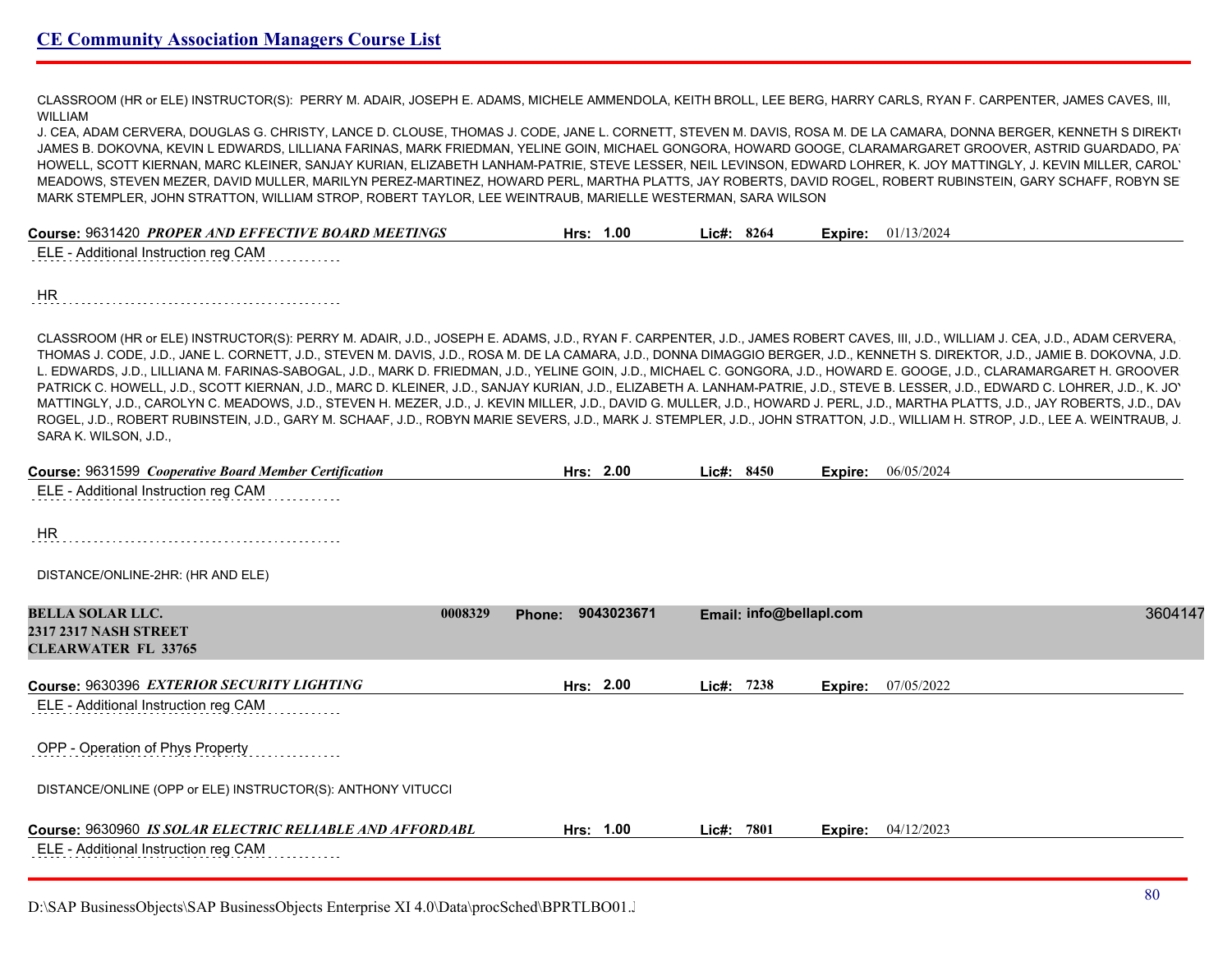OPP - Operation of Phys Property

DISTANCE/ONLINE (OPP or ELE) INSTRUCTOR(S): ANTHONY VITUCCI

| <b>BENJAMIN MOORE &amp; CO</b><br><b>101 PARAGON DRIVE</b><br><b>MONTVALE NJ 07645</b>                                                                                                       | 0006134 | Phone: 201-949-6382 |            |         | Email: DEBRA.CHASOLEN@BENJAMINMOORE.COM | 2574962 |
|----------------------------------------------------------------------------------------------------------------------------------------------------------------------------------------------|---------|---------------------|------------|---------|-----------------------------------------|---------|
| Course: 9627192 PAINT TECHNOLOGY: CHEMISTRY & PERFORMANCE<br>ELE - Additional Instruction reg CAM                                                                                            |         | Hrs: 1.00           | Lic#: 3846 | Expire: | 04/07/2024                              |         |
| OPP - Operation of Phys Property                                                                                                                                                             |         |                     |            |         |                                         |         |
| OPP or ELE: CLASSROOM<br>INSTRUCTOR(S): JUKORIE DAVIS, RUDY FORJAN, MICHAEL LARUE, TODD (JOATHAN) BULGRIN, DAMON DEAS, BARRY PASSESER, MARY FEHL, ADDED 02/11/2019 KYLE POLLARD              |         |                     |            |         |                                         |         |
| Course: 9627236 PAINT 201 PRACTICAL SOLUTIONS & PROBLEM                                                                                                                                      |         | Hrs: 1.00           | Lic#: 3889 |         | <b>Expire:</b> 05/13/2024               |         |
| ELE - Additional Instruction reg CAM                                                                                                                                                         |         |                     |            |         |                                         |         |
| OPP - Operation of Phys Property                                                                                                                                                             |         |                     |            |         |                                         |         |
| SOLVING TECHNIQUES<br>OPP or ELE (classroom)<br>INSTRUCTOR(S): JUKORIE DAVIS, TODD BULGRIN, DAMON DEAS, BARRY PASSESER, MARTY FEHL, RUDY FOJAN, MICHAEL LARUE, ADDED 02/11/2019 KYLE POLLARD |         |                     |            |         |                                         |         |
| Course: 9627237 VERTICAL CONCRETE & MASONRY TRAINING                                                                                                                                         |         | Hrs: 1.00           | Lic#: 3890 |         | <b>Expire:</b> 05/13/2024               |         |
| ELE - Additional Instruction reg CAM                                                                                                                                                         |         |                     |            |         |                                         |         |
| OPP - Operation of Phys Property                                                                                                                                                             |         |                     |            |         |                                         |         |
| OPP or ELE (classroom)<br>INSTRUCTOR(S): JUKORIE DAVIS, TODD BULGRIN, DAMON DEAS, BARRY PASSESER, MARTY FEHL, RUDY FOJAN, MICAHEL LARUE, ADDED 02/11/2019 KYLE POLLARD                       |         |                     |            |         |                                         |         |
| Course: 9629985 SCUFF-REISTANT PAINT FOR HIGH TRAFFIC                                                                                                                                        |         | Hrs: 1.00           | Lic#: 6828 |         | <b>Expire:</b> 03/15/2024               |         |
| ELE - Additional Instruction reg CAM                                                                                                                                                         |         |                     |            |         |                                         |         |
| OPP - Operation of Phys Property                                                                                                                                                             |         |                     |            |         |                                         |         |

D:\SAP BusinessObjects\SAP BusinessObjects Enterprise XI 4.0\Data\procSched\BPRTLBO01.J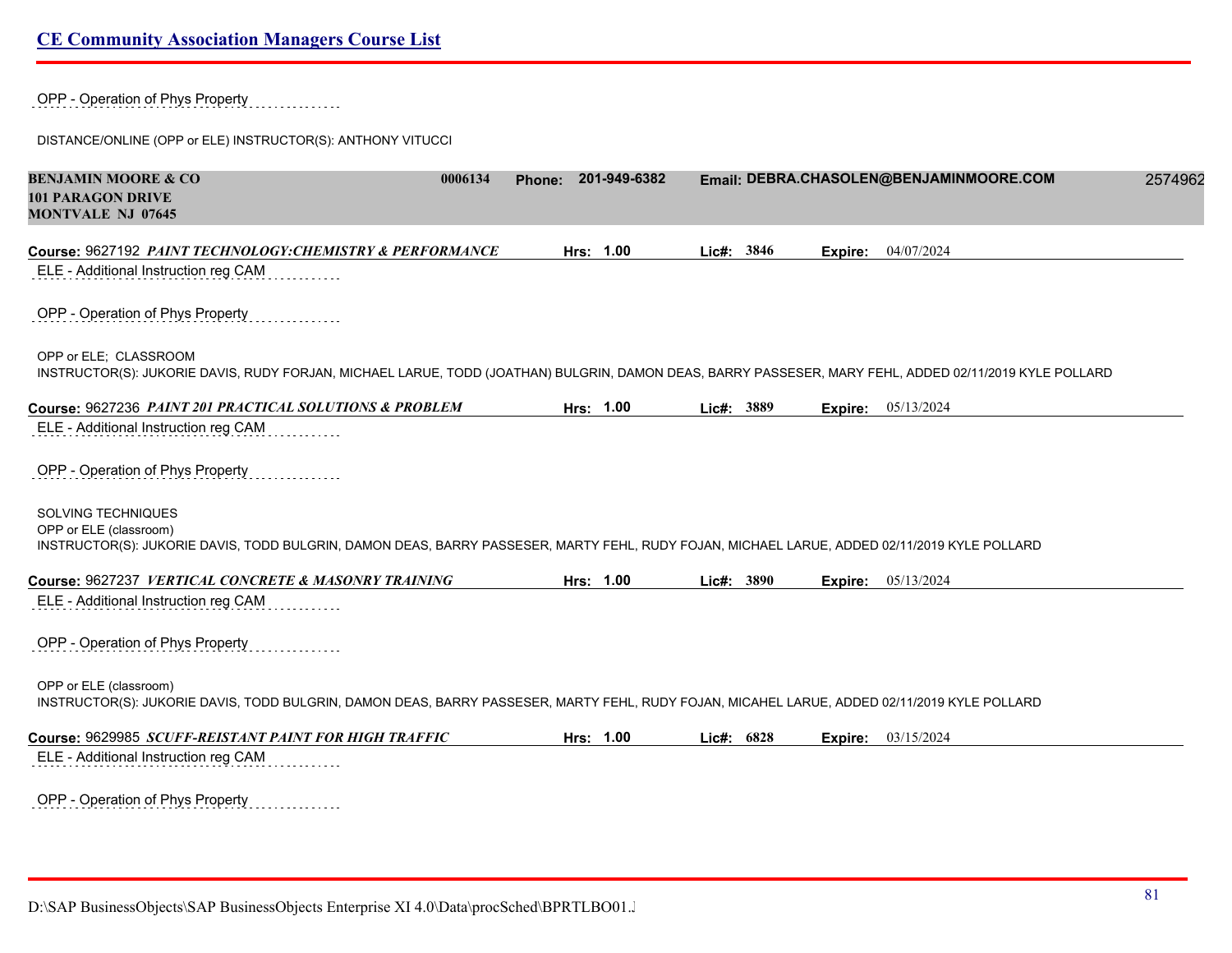...ENVIRONMENTS; CLASSROOM (OPP or ELE) INSTRUCTOR(S): TODD BULGRIN, DAMON DEAS, MARTY FEHL, RUDY FORJAN, MICHAEL LARUE, JUKORIE DAVIS, KYLE POLLARD

| Course: 9631376 PAINTING PROJECTS PLANNING PROCESS                                                                                  | Hrs: 1.00              | Lic#: 8221 | <b>Expire:</b> 12/12/2023         |         |
|-------------------------------------------------------------------------------------------------------------------------------------|------------------------|------------|-----------------------------------|---------|
| ELE - Additional Instruction reg CAM                                                                                                |                        |            |                                   |         |
| OPP - Operation of Phys Property                                                                                                    |                        |            |                                   |         |
| CLASSROOM (OPP or ELE) INSTRUCTOR(S): TODD BULGRIN, DAMON DEAS, MARTY FEHL, RUDY FORJAN, MICHAEL LARUE, JAKORIE DAVIS, KYLE POLLARD |                        |            |                                   |         |
| BERT RODGERS SCHOOLS OF REAL ESTATE LLC<br>0006947<br>P O BOX 52410<br><b>SARASOTA FL 34232</b>                                     | 954-315-8208<br>Phone: |            | Email: Whasse@goldcoastschool.com | 3622724 |
| Course: 9628619 MANAGING IN THE MODERN AGE                                                                                          | Hrs: 4.00              | Lic#: 5321 | 05/30/2023<br>Expire:             |         |
| ELE - Additional Instruction reg CAM                                                                                                |                        |            |                                   |         |
| ELE-correspondence                                                                                                                  |                        |            |                                   |         |
| Course: 9628620 COMMUNITY RELATIONS & HUMAN RESOURCES                                                                               | Hrs: 4.00              | Lic#: 5322 | 05/30/2023<br>Expire:             |         |
| ELE - Additional Instruction reg CAM                                                                                                |                        |            |                                   |         |
| <b>HR</b>                                                                                                                           |                        |            |                                   |         |
| HR or ELE (correspondence)                                                                                                          |                        |            |                                   |         |
| Course: 9628621 PROPERTY MAINTENANCE & DISASTER                                                                                     | Hrs: 4.00              | Lic#: 5323 | <b>Expire:</b> 05/30/2023         |         |
| ELE - Additional Instruction reg CAM                                                                                                |                        |            |                                   |         |
| OPP - Operation of Phys Property                                                                                                    |                        |            |                                   |         |
| PREPARATION                                                                                                                         |                        |            |                                   |         |
| OPP or ELE (correspondence)                                                                                                         |                        |            |                                   |         |
| Course: 9628622 THE MANAGEMENT OF ASSOCITION FUNDS<br>ELE - Additional Instruction reg CAM                                          | Hrs: 4.00              | Lic#: 5324 | <b>Expire:</b> 05/30/2023         |         |
|                                                                                                                                     |                        |            |                                   |         |
| IFM - Insurance (Financial Management)                                                                                              |                        |            |                                   |         |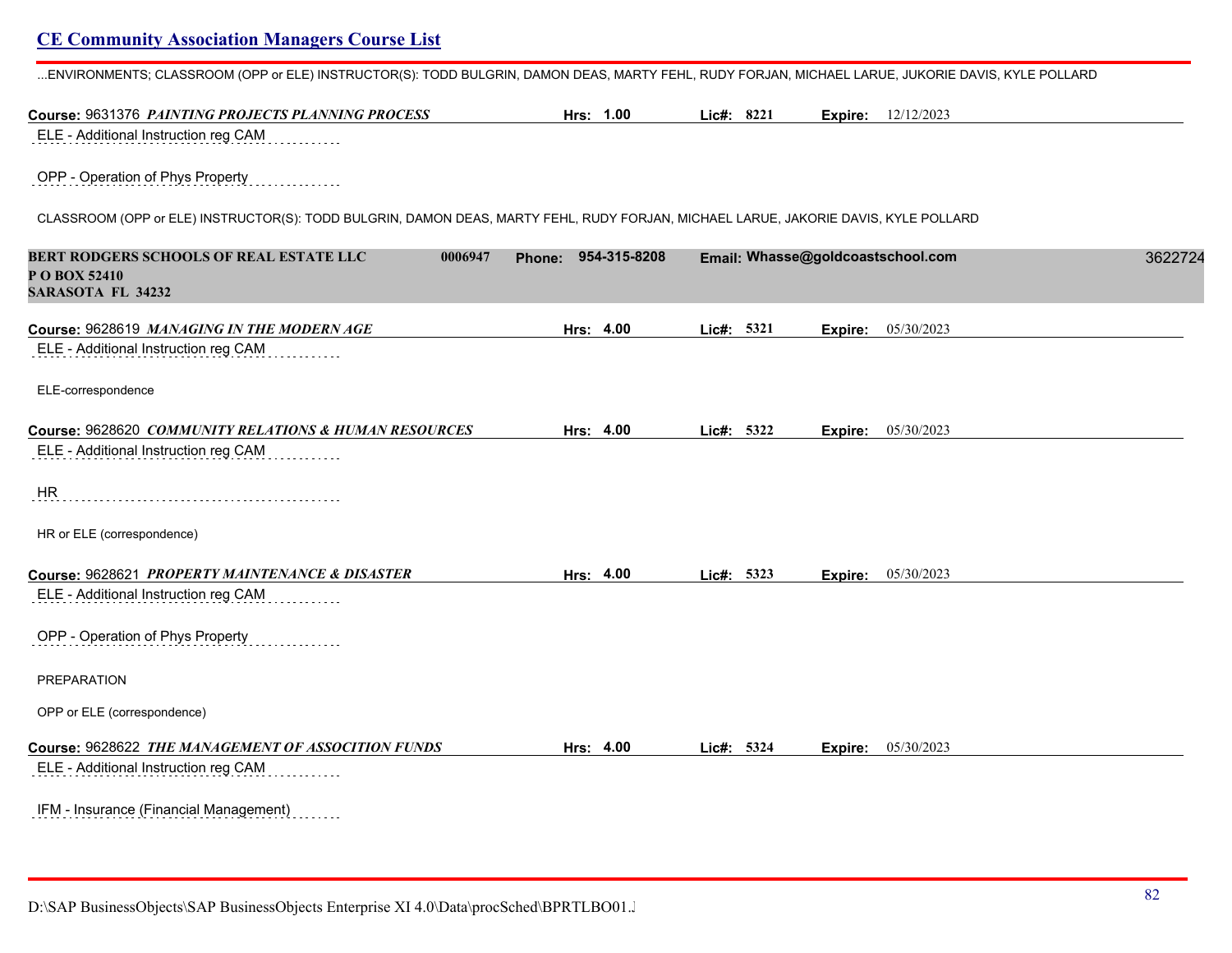| <b>CE Community Association Managers Course List</b>                                                            |           |              |      |         |            |  |
|-----------------------------------------------------------------------------------------------------------------|-----------|--------------|------|---------|------------|--|
| IFM or ELE ((correspondence)                                                                                    |           |              |      |         |            |  |
| Course: 9629671 POLICIES & PROCEDURES: NAVIGATING<br>ELE - Additional Instruction reg CAM                       | Hrs: 3.00 | Lic#: $6471$ |      | Expire: | 09/03/2023 |  |
| HR                                                                                                              |           |              |      |         |            |  |
| THROUGH HUMAN RESOURCES ISSUES; CORRESPONDENCE (HR or ELE) INSTRUCTOR(S): PATRICIA ROGERS-LIBERT                |           |              |      |         |            |  |
| Course: 9629672 COLLECTIONS, LIENS, AND FORECLOSURES:                                                           | Hrs: 3.00 | Lic#: 6472   |      | Expire: | 09/03/2023 |  |
| ELE - Additional Instruction reg CAM                                                                            |           |              |      |         |            |  |
| IFM - Insurance (Financial Management)                                                                          |           |              |      |         |            |  |
| HANDLING DELINQUENT MONIES; CORRESPONDENCE (IFM or ELE) INSTRUCTOR(S): PATRICIA ROGERS-LIBERT                   |           |              |      |         |            |  |
| Course: 9629675 BIRDS, BATS, BEES, & BEASTS: PEST                                                               | Hrs: 3.00 | Lic#: 6475   |      | Expire: | 09/04/2023 |  |
| ELE - Additional Instruction reg CAM                                                                            |           |              |      |         |            |  |
| OPP - Operation of Phys Property                                                                                |           |              |      |         |            |  |
| CONTROL SERVICES FOR COMMUNITY ASSOCIATIONS; CORRESPONDENCE (OPP or ELE) INSTRUCTOR(S): PATRICIA ROGERS-LIBERT  |           |              |      |         |            |  |
| Course: 9629676 BIRDS, BATS, BEES, & BEASTS: PEST                                                               | Hrs: 3.00 | Lic#: 6520   |      | Expire: | 09/17/2023 |  |
| ELE - Additional Instruction reg CAM                                                                            |           |              |      |         |            |  |
| OPP - Operation of Phys Property                                                                                |           |              |      |         |            |  |
| CONTROL SERVICES FOR COMMUNITY ASSOCIATIONS; DISTANCE/ONLINE (OPP or ELE) INSTRUCTOR(S): PATRICIA ROGERS-LIBERT |           |              |      |         |            |  |
| Course: 9629677 COLLECTIONS, LIENS, AND FORECLOSURES                                                            | Hrs: 3.00 | Lic#:        | 6476 | Expire: | 09/04/2023 |  |
| ELE - Additional Instruction reg CAM                                                                            |           |              |      |         |            |  |
| IFM - Insurance (Financial Management)                                                                          |           |              |      |         |            |  |
| HANDLING DELIQUENT MONIES; DISTANCE/ONLINE (IFM or ELE) INSTRUCTOR(S): PATRICIA ROGERS-LIBERT                   |           |              |      |         |            |  |
| Course: 9629678 MAINTENANCE/CAPITAL EXPENDITURES:                                                               | Hrs: 3.00 | Lic#: 6477   |      | Expire: | 09/04/2023 |  |
| ELE - Additional Instruction reg CAM                                                                            |           |              |      |         |            |  |

D:\SAP BusinessObjects\SAP BusinessObjects Enterprise XI 4.0\Data\procSched\BPRTLBO01.J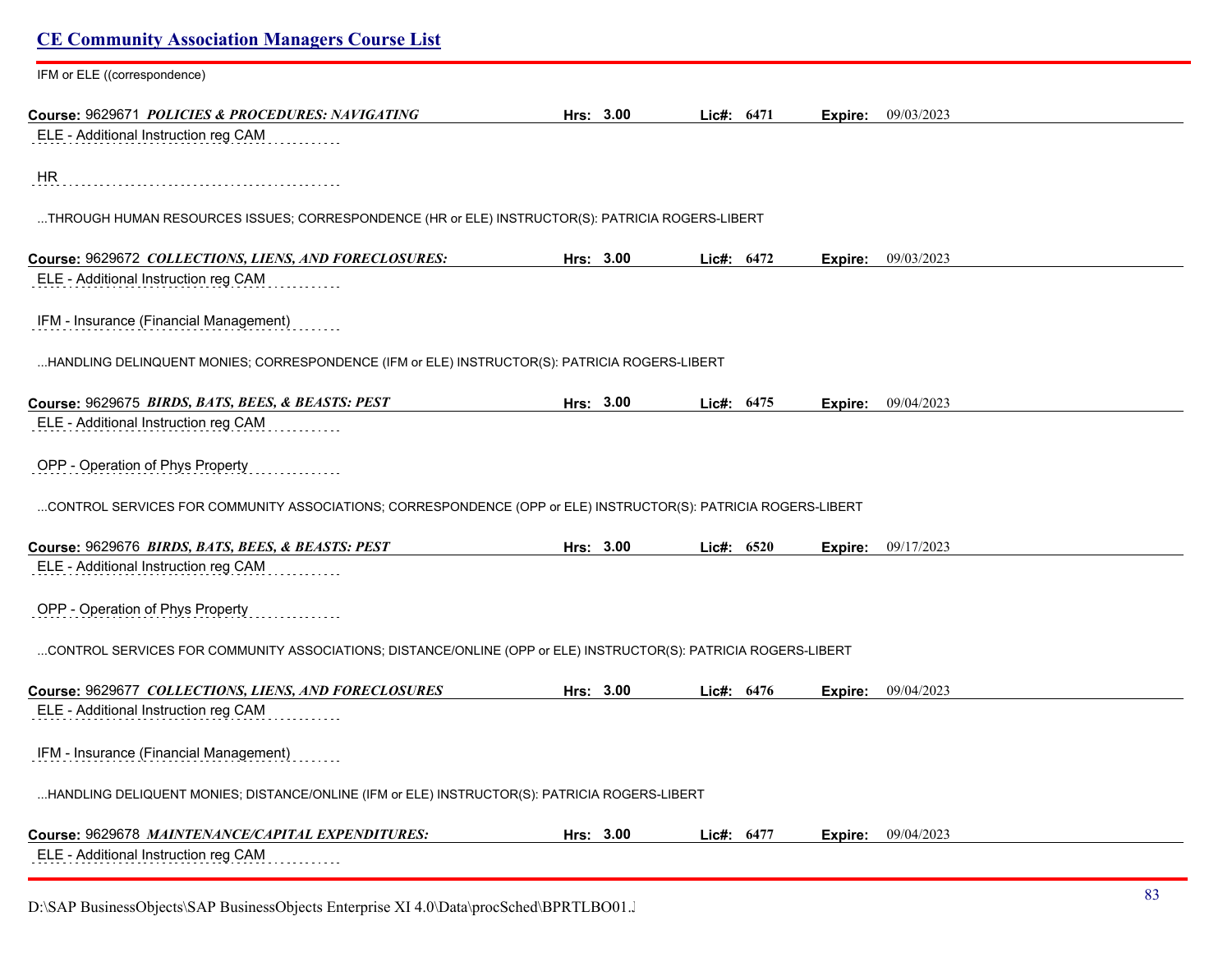| IFM - Insurance (Financial Management)                                                                    |           |              |      |         |                           |
|-----------------------------------------------------------------------------------------------------------|-----------|--------------|------|---------|---------------------------|
| OPP - Operation of Phys Property                                                                          |           |              |      |         |                           |
| A RESERVE SCHEDULE PERSPECTIVE; DISTANCE/ONLINE (IFM or OPP or ELE)                                       |           |              |      |         |                           |
| Course: 9629679 MAINTENANCE/CAPITAL EXPENDITURES:                                                         | Hrs: 3.00 | Lic#: 6478   |      | Expire: | 09/04/2023                |
| ELE - Additional Instruction reg CAM                                                                      |           |              |      |         |                           |
| IFM - Insurance (Financial Management)                                                                    |           |              |      |         |                           |
| OPP - Operation of Phys Property                                                                          |           |              |      |         |                           |
| A RESERVE SCHEDULE PERSPECTIVE; CORRESPONDENCE; (IFM or OPP or ELE) INSTRUCTOR(S): PATRICIA ROGERS-LIBERT |           |              |      |         |                           |
| Course: 9629680 POLICIES & PROCEDURES: NAVIGATING                                                         | Hrs: 3.00 | Lic#: $6479$ |      | Expire: | 09/04/2023                |
| ELE - Additional Instruction reg CAM                                                                      |           |              |      |         |                           |
| HR.                                                                                                       |           |              |      |         |                           |
| THROUGH HUMAN RESOURCES ISSUES; DISTANCE/ONLINE (HR or ELE) INSTRUCTOR(S): PATRICIA ROGERS-LIBERT         |           |              |      |         |                           |
| Course: 9630947 MANAGING IN THE MODERN AGE - 3HR                                                          | Hrs: 3.00 | Lie#: 7788   |      |         | <b>Expire:</b> 04/06/2023 |
| ELE - Additional Instruction reg CAM                                                                      |           |              |      |         |                           |
| CORRESPONDENCE (ELE) INSTRUCTOR(S): PATRICIA ROGERS                                                       |           |              |      |         |                           |
| Course: 9630948 COMMUNITY RELATIONS & HUMAN RESOURCES                                                     | Hrs: 3.00 | Lic#: 7789   |      |         | <b>Expire:</b> 04/06/2023 |
| ELE - Additional Instruction reg CAM                                                                      |           |              |      |         |                           |
| HR                                                                                                        |           |              |      |         |                           |
| CORRESPONDENCE (HR or ELE) INSTRUCTOR(S): PATRICIA ROGERS                                                 |           |              |      |         |                           |
| Course: 9630949 PROPERTY MAINTENANCE & DISASTER PREPARAT                                                  | Hrs: 3.00 | Lic#:        | 7790 | Expire: | 04/06/2023                |
| ELE - Additional Instruction reg CAM                                                                      |           |              |      |         |                           |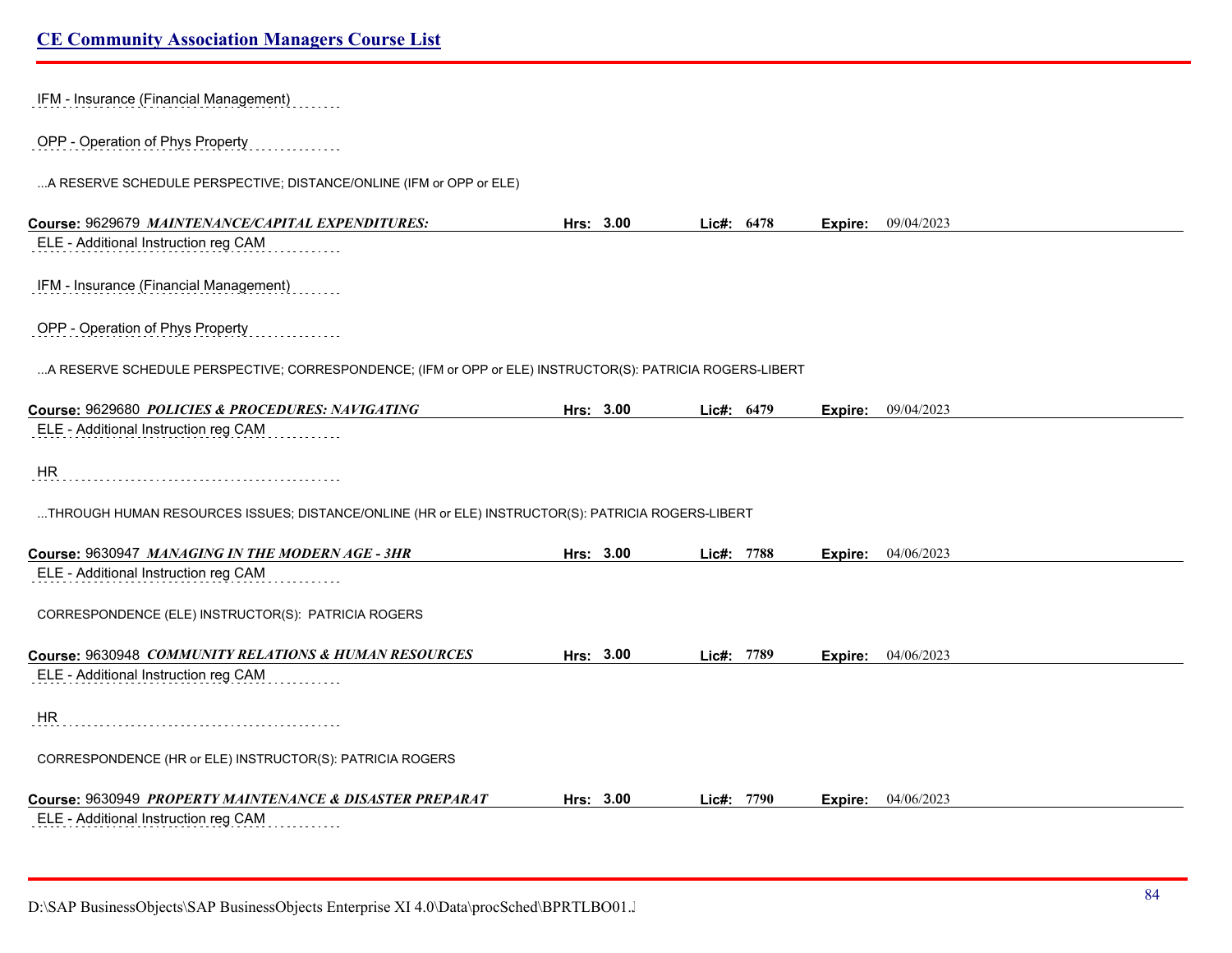| <b>CE Community Association Managers Course List</b>                                          |           |            |                       |  |
|-----------------------------------------------------------------------------------------------|-----------|------------|-----------------------|--|
| OPP - Operation of Phys Property                                                              |           |            |                       |  |
| CORRESPONDENCE (OPP or ELE) INSTRUCTOR(S): PATRICIA ROGERS                                    |           |            |                       |  |
| Course: 9630950 MANAGEMENT OF ASSOCIATION FUNDS - 3HR<br>ELE - Additional Instruction reg CAM | Hrs: 3.00 | Lic#: 7791 | 04/06/2023<br>Expire: |  |
| IFM - Insurance (Financial Management)                                                        |           |            |                       |  |
| CORRESPONDENCE (IFM or ELE) INSTRUCTOR(S): PATRICIA ROGERS                                    |           |            |                       |  |
| Course: 9630951 MANAGING IN THE MODERN AGE - 3HR                                              | Hrs: 3.00 | Lic#: 7792 | 04/06/2023<br>Expire: |  |
| ELE - Additional Instruction reg CAM                                                          |           |            |                       |  |
| DISTANCE/ONLINE (ELE) INSTRUCTOR(S): PATRICIA ROGERS                                          |           |            |                       |  |
| Course: 9630952 COMMUNITY RELATIONS & HUMAN RESOURCES                                         | Hrs: 3.00 | Lic#: 7793 | 04/06/2023<br>Expire: |  |
| ELE - Additional Instruction reg CAM                                                          |           |            |                       |  |
| <b>HR</b>                                                                                     |           |            |                       |  |
| DISTANCE/ONLINE (HR or ELE) INSTRUCTOR(S): PATRICIA ROGERS                                    |           |            |                       |  |
| Course: 9630953 THE MANAGEMENT OF ASSOCIATION FUNDS - 3H                                      | Hrs: 3.00 | Lic#: 7794 | 04/06/2023<br>Expire: |  |
| ELE - Additional Instruction reg CAM                                                          |           |            |                       |  |
| IFM - Insurance (Financial Management)                                                        |           |            |                       |  |
| DISTANCE/ONLINE (IFM or ELE) INSTRUCTOR(S): PATRICIA ROGERS                                   |           |            |                       |  |
| Course: 9630954 PROPERTY MAINTENANCE & DISASTER PREPARAT                                      | Hrs: 3.00 | Lic#: 7795 | 04/06/2023<br>Expire: |  |
| ELE - Additional Instruction reg CAM                                                          |           |            |                       |  |
| OPP - Operation of Phys Property                                                              |           |            |                       |  |
| DISTANCE/ONLINE (OPP or ELE) INSTRUCTOR(S): PATRICIA ROGERS                                   |           |            |                       |  |
| Course: 9631014 LANDSCAPING BASICS FOR COMMUNITY ASSOCIA                                      | Hrs: 3.00 | Lic#: 7858 | 06/03/2023<br>Expire: |  |
| ELE - Additional Instruction reg CAM                                                          |           |            |                       |  |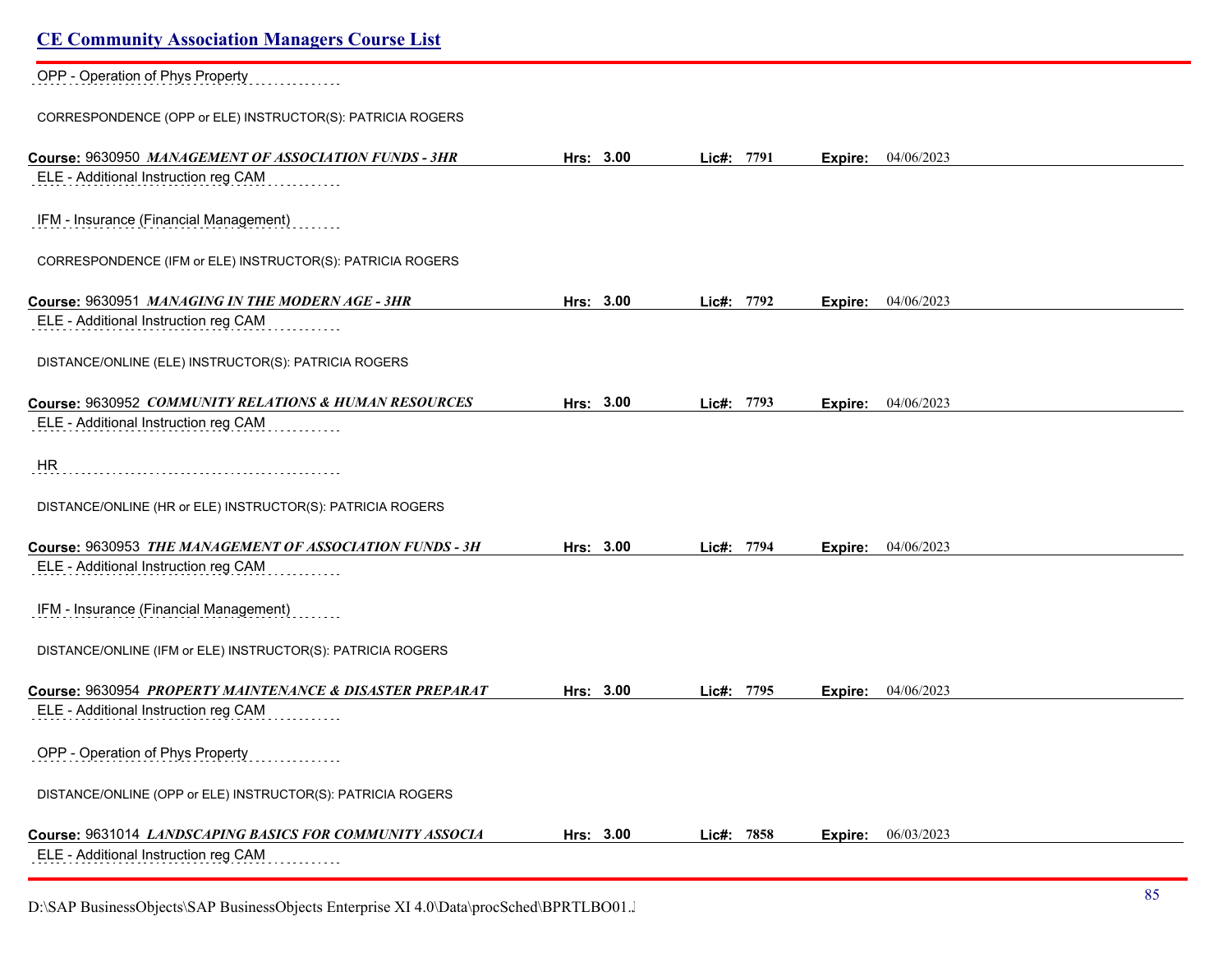| OPP - Operation of Phys Property                                                                          |           |            |      |                |                             |
|-----------------------------------------------------------------------------------------------------------|-----------|------------|------|----------------|-----------------------------|
| CORRESPONDENCE (OPP or ELE) INSTRUCTOR(S): PATRICIA ROGERS, LAURA MATIJAK                                 |           |            |      |                |                             |
| Course: 9631015 LANDSCAPING BASICS FOR COMMUNITY ASSOCIA                                                  | Hrs: 3.00 | Lie#: 7859 |      |                | <b>Expire:</b> $06/03/2023$ |
| ELE - Additional Instruction reg CAM                                                                      |           |            |      |                |                             |
| OPP - Operation of Phys Property                                                                          |           |            |      |                |                             |
| DISTANCE/ONLINE (OPP or ELE) INSTRUCTOR(S): PATRICIA ROGERS, LAURA MATIJAK                                |           |            |      |                |                             |
| Course: 9631017 MEETING UP - HOW TO CONDUCT (OR NOT TO C                                                  | Hrs: 3.00 | Lic#: 7861 |      |                | <b>Expire:</b> 06/09/2023   |
| ELE - Additional Instruction reg CAM                                                                      |           |            |      |                |                             |
| <b>HR</b>                                                                                                 |           |            |      |                |                             |
| COMMUNITY ASSOCIATION MEETINGS; DISTANCE/ONLINE (HR or ELE) INSTRUCTOR(S): PATRICIA ROGERS, LAURA MATIJAK |           |            |      |                |                             |
| Course: 9631018 MEETING UP - HOW TO CONDUCT (OR NOT TO C                                                  | Hrs: 3.00 | Lic#: 7862 |      | Expire:        | 06/09/2023                  |
| ELE - Additional Instruction reg CAM                                                                      |           |            |      |                |                             |
| HR                                                                                                        |           |            |      |                |                             |
| COMMUNITY ASSOCIATION MEETINGS; CORRESPONDENCE (HR or ELE) INSTRUCTOR(S): PATRICIA ROGERS, LAURA MATIJAK  |           |            |      |                |                             |
| Course: 9631019 NO MONEY NO RESERVES - WHERE DO WE GO FR                                                  | Hrs: 3.00 | Lic#:      | 7863 | Expire:        | 06/09/2023                  |
| ELE - Additional Instruction reg CAM                                                                      |           |            |      |                |                             |
| IFM - Insurance (Financial Management)                                                                    |           |            |      |                |                             |
| CORRESPONDENCE (IFM or ELE) INSTRUCTOR(S): PATRICIA ROGERS, LAURA MATIJAK                                 |           |            |      |                |                             |
| Course: 9631020 NO MONEY NO RESERVES - WHERE DO WE GO FR                                                  | Hrs: 3.00 | Lic#: 7864 |      | <b>Expire:</b> | 06/09/2023                  |
| ELE - Additional Instruction reg CAM                                                                      |           |            |      |                |                             |
| IFM - Insurance (Financial Management)                                                                    |           |            |      |                |                             |

D:\SAP BusinessObjects\SAP BusinessObjects Enterprise XI 4.0\Data\procSched\BPRTLBO01.J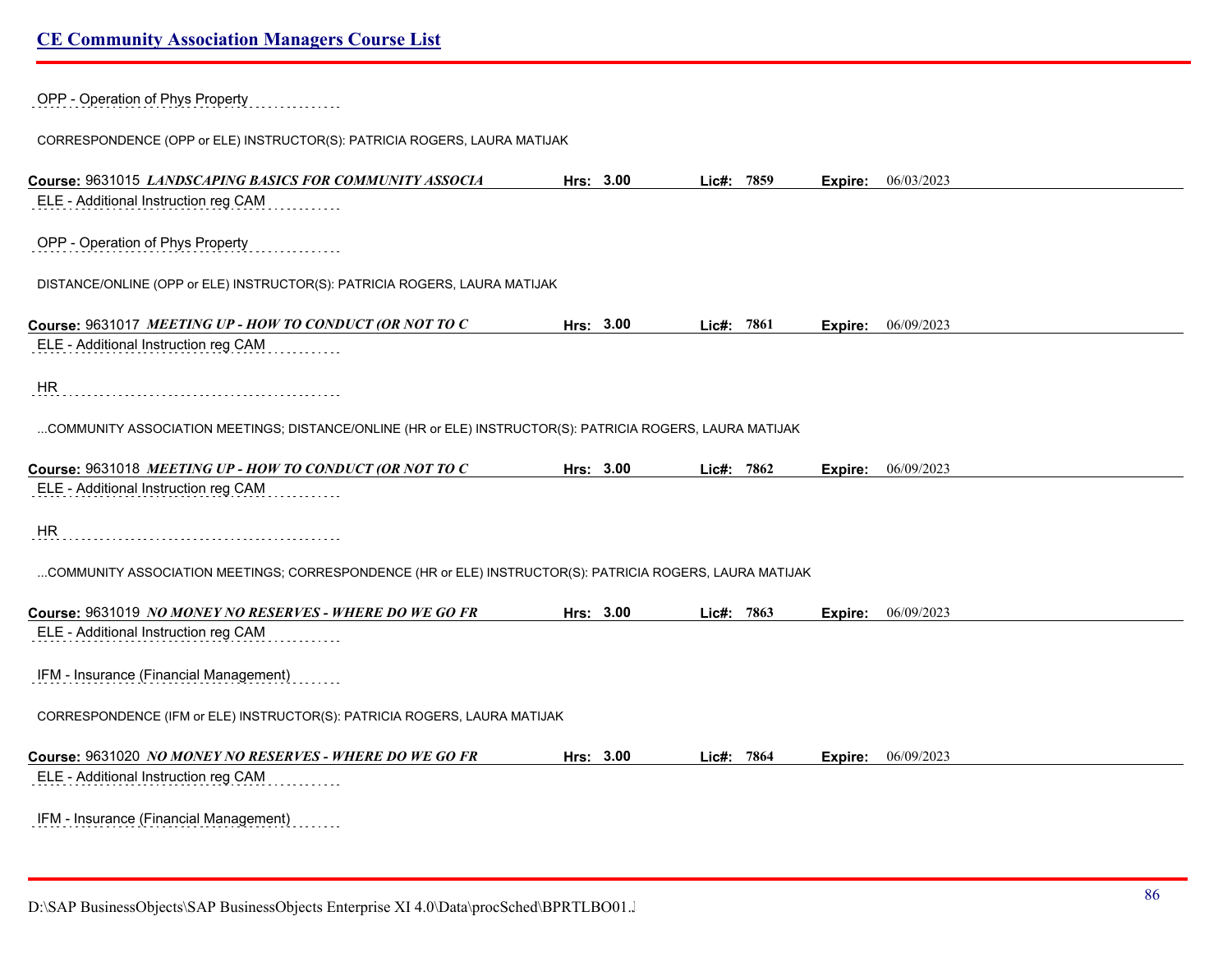| DISTANCE/ONLINE (IFM or ELE) INSTRUCTOR(S): PATRICIA ROGERS, LAURA MATIJAK                                  |                        |            |                                  |         |
|-------------------------------------------------------------------------------------------------------------|------------------------|------------|----------------------------------|---------|
| Course: 9631021 CAMS AT THE FRONT LINE - A CAM'S ROLE IN                                                    | Hrs: 3.00              | Lic#: 7865 | 06/09/2023<br>Expire:            |         |
| ELE - Additional Instruction reg CAM                                                                        |                        |            |                                  |         |
| HR.                                                                                                         |                        |            |                                  |         |
| AND SERVICE PROVIDER INTERACTION; DISTANCE/ONLINE (HR or ELE) INSTRUCTOR(S): PATRICIA ROGERS, LAURA MATIJAK |                        |            |                                  |         |
| Course: 9631022 CAMS AT THE FRONT LINE - A CAM'S ROLE IN                                                    | Hrs: 3.00              | Lie#: 7866 | Expire: 06/09/2023               |         |
| ELE - Additional Instruction reg CAM                                                                        |                        |            |                                  |         |
| <b>HR</b>                                                                                                   |                        |            |                                  |         |
| AND SERVICE PROVIDER INTERACTION; CORRESPONDENCE (HR or ELE) INSTRUCTOR(S): PATRICIA ROGERS, LAURA MATIJAK  |                        |            |                                  |         |
| Course: 9631235 2021-2022 CAM LEGAL UPDATE                                                                  | Hrs: 3.00              | Lic#: 8077 | 09/01/2023<br>Expire:            |         |
| Legal Update Seminars                                                                                       |                        |            |                                  |         |
| DISTANCE/ONLINE (LEGAL UPDATE) INSTRUCTOR(S): LAURA MATIJAK, PATRICIA ROGERS                                |                        |            |                                  |         |
| Course: 9631236 2021 - 2022 CAM LEGAL UPDATE                                                                | Hrs: 3.00              | Lic#: 8078 | 09/01/2023<br>Expire:            |         |
| Legal Update Seminars                                                                                       |                        |            |                                  |         |
| CORRESPONDENCE (LEGAL UPDATE) INSTRUCTOR(S): PATRICIA ROGERS, LAURA MATIJAK                                 |                        |            |                                  |         |
| <b>BEST ROOFING</b><br>0004933                                                                              | 954-214-9183<br>Phone: |            | Email: MARKETING@BESTROOFING.NET | 1485537 |
| <b>1600 NE 12TH TERRACE</b><br>FT LAUDERDALE FL 33305                                                       |                        |            |                                  |         |
| Course: 9627266 HURRICANE PREPAREDNESS                                                                      | Hrs: 1.00              | Lic#: 6209 | 03/20/2023<br>Expire:            |         |
| ELE - Additional Instruction reg CAM                                                                        |                        |            |                                  |         |
| OPP - Operation of Phys Property                                                                            |                        |            |                                  |         |
| OPP or ELE (CLASSROOM)                                                                                      |                        |            |                                  |         |
| Course: 9630560 HURRICANE PREPAREDNESS                                                                      | Hrs: 1.00              | Lic#: 7400 | 08/25/2022<br>Expire:            |         |
| ELE - Additional Instruction reg CAM                                                                        |                        |            |                                  |         |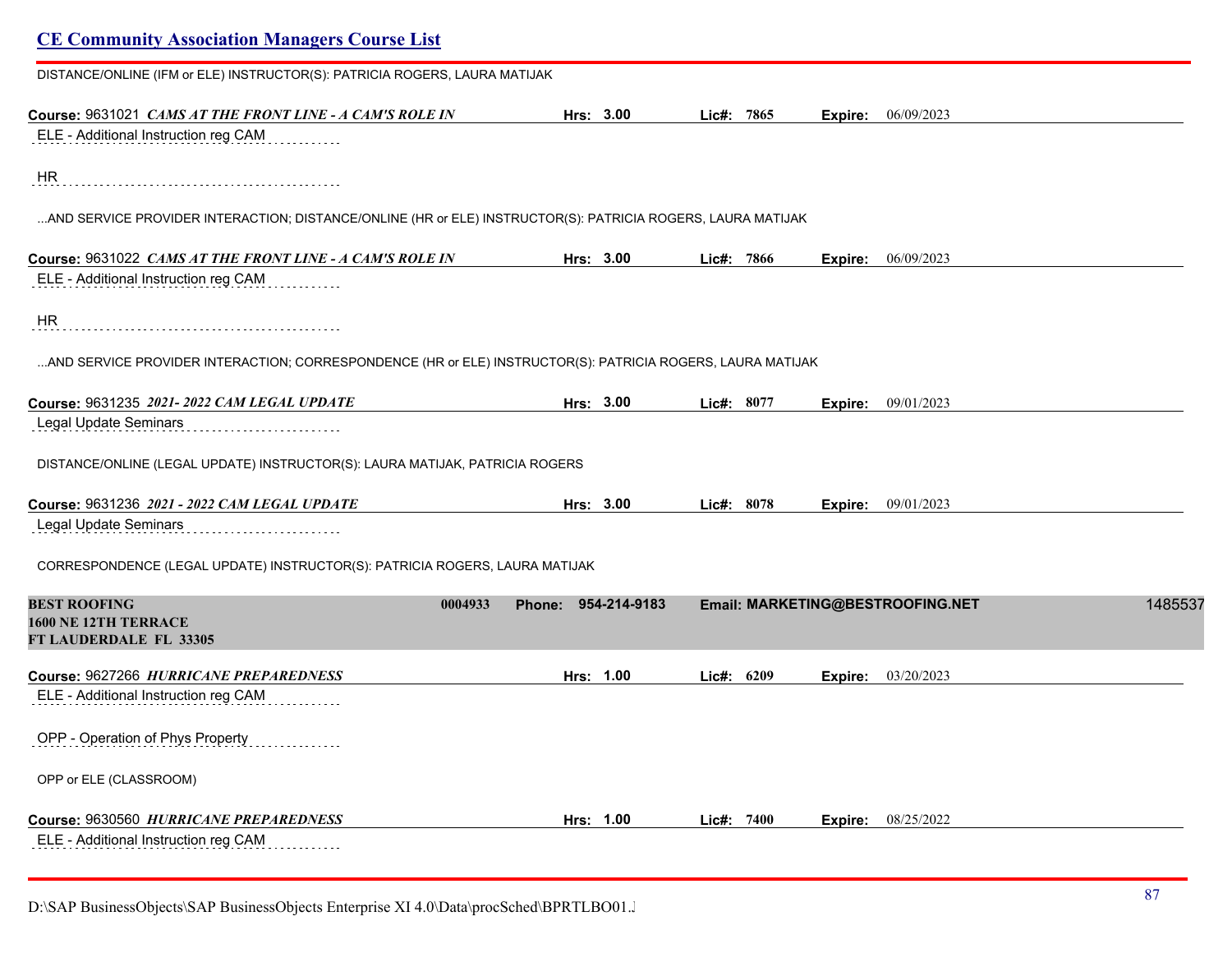OPP - Operation of Phys Property

DISTANCE/ONLINE (OPP or ELE) INSTRUCTOR(S): GREGG WALLICK

| Course: 9630673 ROOFING 101                                                                | Hrs: 1.00              | Lic#: 7521 | Expire: | 12/08/2022                         |         |
|--------------------------------------------------------------------------------------------|------------------------|------------|---------|------------------------------------|---------|
| ELE - Additional Instruction reg CAM                                                       |                        |            |         |                                    |         |
| DISTANCE/ONLINE (ELE) INSTRUCTOR(S): GREGG E. WALLICK                                      |                        |            |         |                                    |         |
| Course: 9630674 ROOFING 201                                                                | Hrs: 1.00              | Lic#: 7522 | Expire: | 12/08/2022                         |         |
| ELE - Additional Instruction reg CAM                                                       |                        |            |         |                                    |         |
| DISTANCE/ONLINE (ELE) INSTRUCTOR(S): GREGG E. WALLICK                                      |                        |            |         |                                    |         |
| Course: 9631038 COMMERCIAL ROOFING 201                                                     | Hrs: 1.00              | Lic#: 7883 |         | Expire: 06/21/2023                 |         |
| ELE - Additional Instruction reg CAM                                                       |                        |            |         |                                    |         |
| OPP - Operation of Phys Property                                                           |                        |            |         |                                    |         |
| CLASSROOM (OPP or ELE) INSTRUCTOR(S): GREGG E. WALLICK                                     |                        |            |         |                                    |         |
| Course: 9631039 COMMERCIAL ROOFING 101                                                     | Hrs: 1.00              | Lic#: 7884 |         | <b>Expire:</b> 06/21/2023          |         |
| ELE - Additional Instruction reg CAM                                                       |                        |            |         |                                    |         |
| OPP - Operation of Phys Property                                                           |                        |            |         |                                    |         |
| CLASSROOM (OPP or ELE) INSTRUCTOR(S): GREGG E. WALLICK                                     |                        |            |         |                                    |         |
| <b>BETSY BARBIEUX</b><br>0004827<br>2501 WEST MAIN STREET #110<br><b>LEESBURG FL 34748</b> | 352-326-8365<br>Phone: |            |         | Email: BETSY@FLORIDACAMSCHOOLS.COM | 3005851 |
| Course: 9625715 MGMT OF A CONDO OR COOP ASSOCIATION                                        | Hrs: 2.00              | Lic#: 2274 | Expire: | 09/13/2023                         |         |
| ELE - Additional Instruction reg CAM                                                       |                        |            |         |                                    |         |
| HR                                                                                         |                        |            |         |                                    |         |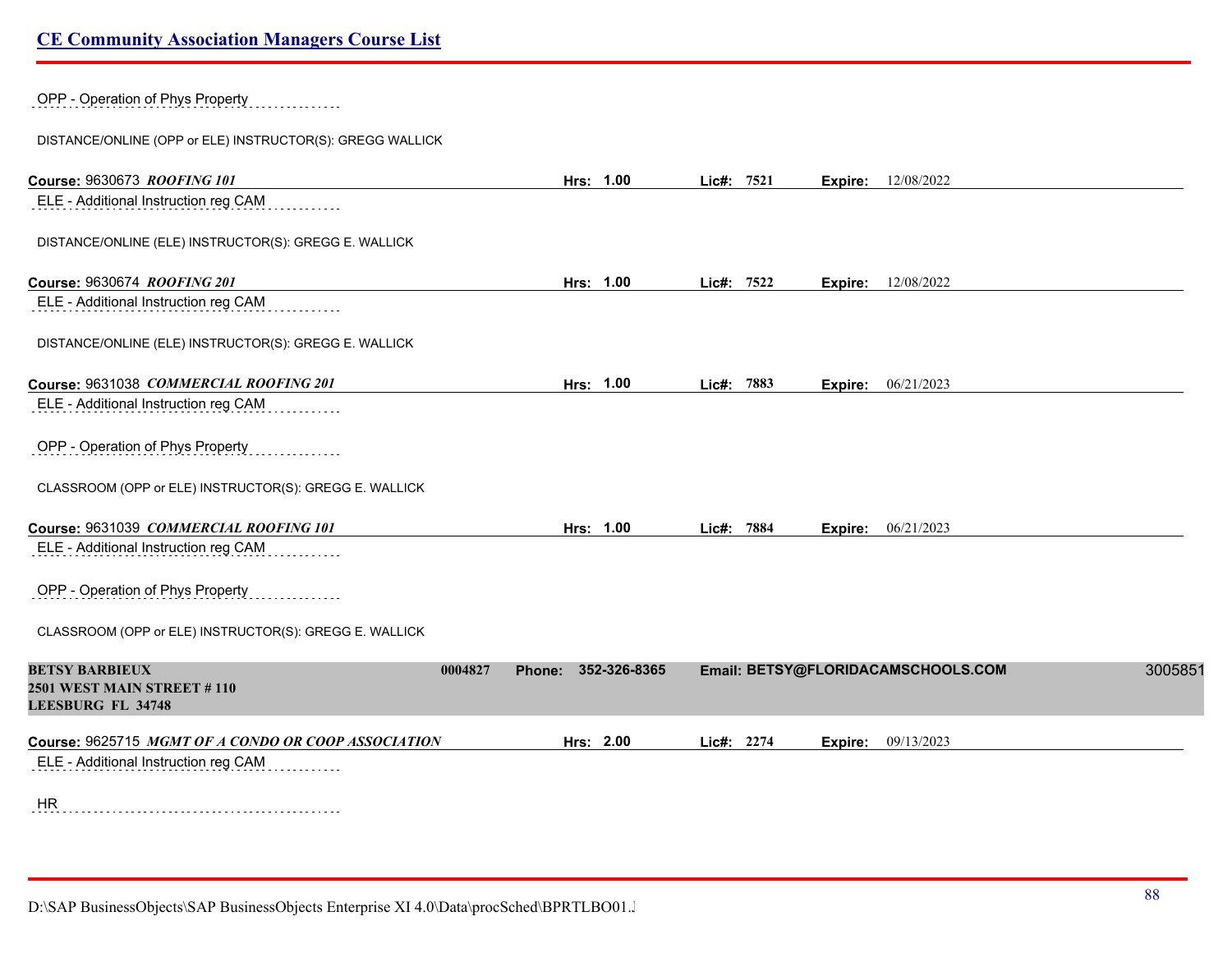| <b>CE Community Association Managers Course List</b>                   |           |            |                           |  |
|------------------------------------------------------------------------|-----------|------------|---------------------------|--|
| HR OR ELECTIVE, CLASSROOM                                              |           |            |                           |  |
| Course: 9625716 MANAGING MEETINGS                                      | Hrs: 2.00 | Lic#: 2275 | <b>Expire:</b> 09/13/2023 |  |
| ELE - Additional Instruction reg CAM                                   |           |            |                           |  |
| <b>HR</b>                                                              |           |            |                           |  |
| HR OR ELECTIVES, CLASSROOM                                             |           |            |                           |  |
| Course: 9625717 ELECTIONS IN CONDOS & COOPS                            | Hrs: 2.00 | Lic#: 2276 | <b>Expire:</b> 09/13/2023 |  |
| ELE - Additional Instruction reg CAM                                   |           |            |                           |  |
| HR                                                                     |           |            |                           |  |
| HR OR ELECTIVES, CLASSROOM                                             |           |            |                           |  |
| Course: 9625718 DEALING WITH DIFFICULT PEOPLE                          | Hrs: 2.00 | Lic#: 2277 | Expire: 09/13/2023        |  |
| ELE - Additional Instruction reg CAM                                   |           |            |                           |  |
| HR.                                                                    |           |            |                           |  |
| HR OR ELECTIVES, CLASSROOM                                             |           |            |                           |  |
| Course: 9625719 BOARDMANSHIP-THE RIGHT PERSON                          | Hrs: 2.00 | Lic#: 2278 | Expire: 09/13/2023        |  |
| ELE - Additional Instruction reg CAM                                   |           |            |                           |  |
| HR                                                                     |           |            |                           |  |
| AT THE RIGHT PLACE WITH THE RIGHT SKILLS<br>HR OR ELECTIVES, CLASSROOM |           |            |                           |  |
| Course: 9625720 STAY CALM UNDER PRESSURE                               | Hrs: 2.00 | Lic#: 2279 | 09/13/2023<br>Expire:     |  |
| ELE - Additional Instruction reg CAM                                   |           |            |                           |  |
| HR                                                                     |           |            |                           |  |
| HR OR ELECTIVES, CLASSROOM                                             |           |            |                           |  |
| Course: 9625899 SOLVING PROBLEM FOR COMMUNITY OPERATION                | Hrs: 2.00 | Lic#: 2474 | <b>Expire:</b> 03/30/2024 |  |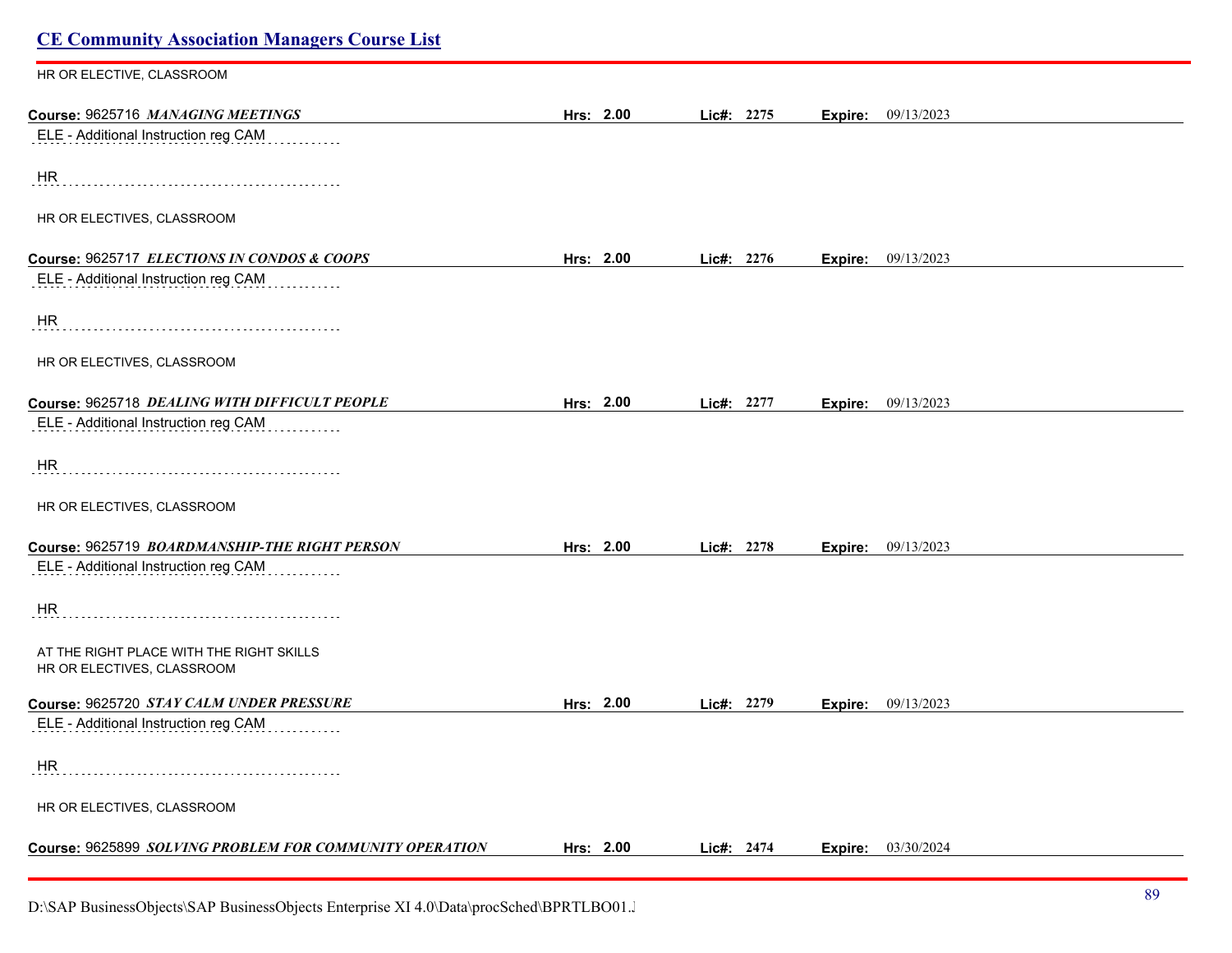| <b>CE Community Association Managers Course List</b>                |            |  |            |                           |
|---------------------------------------------------------------------|------------|--|------------|---------------------------|
| ELE - Additional Instruction reg CAM                                |            |  |            |                           |
| HR                                                                  |            |  |            |                           |
| OPP - Operation of Phys Property                                    |            |  |            |                           |
| OPP, (CLASSROOM)<br>HR, (CLASSROOM)<br>ELE, (CLASSROOM)             |            |  |            |                           |
| Course: 9626399 FLORIDA CAM MASTER SERIES                           | Hrs: 16.00 |  | Lic#: 2983 | Expire: 02/02/2024        |
| ELE - Additional Instruction reg CAM                                |            |  |            |                           |
| HR                                                                  |            |  |            |                           |
| IFM - Insurance (Financial Management)                              |            |  |            |                           |
| OPP - Operation of Phys Property                                    |            |  |            |                           |
| CLASSROOM;<br>Course was formerly named FLORIDA ADVANCE CAM STUDIES |            |  |            |                           |
| Course: 9626404 FLORIDA BOARD EDUCATION COURSE                      | Hrs: 4.00  |  | Lic#: 2988 | <b>Expire:</b> 02/06/2024 |
| ELE - Additional Instruction reg CAM                                |            |  |            |                           |
| <b>HR</b>                                                           |            |  |            |                           |
| IFM - Insurance (Financial Management)                              |            |  |            |                           |
| OPP - Operation of Phys Property                                    |            |  |            |                           |
| 1-hr of IFM; 1-hr of OPP; 1-hr of HR and 1-hr of ELECTIVE           |            |  |            |                           |
| Course: 9626802 THE MANAGER AS CEO                                  | Hrs: 4.00  |  | Lic#: 3445 | Expire: 04/24/2023        |
| ELE - Additional Instruction reg CAM                                |            |  |            |                           |
| HR                                                                  |            |  |            |                           |
| OPP - Operation of Phys Property                                    |            |  |            |                           |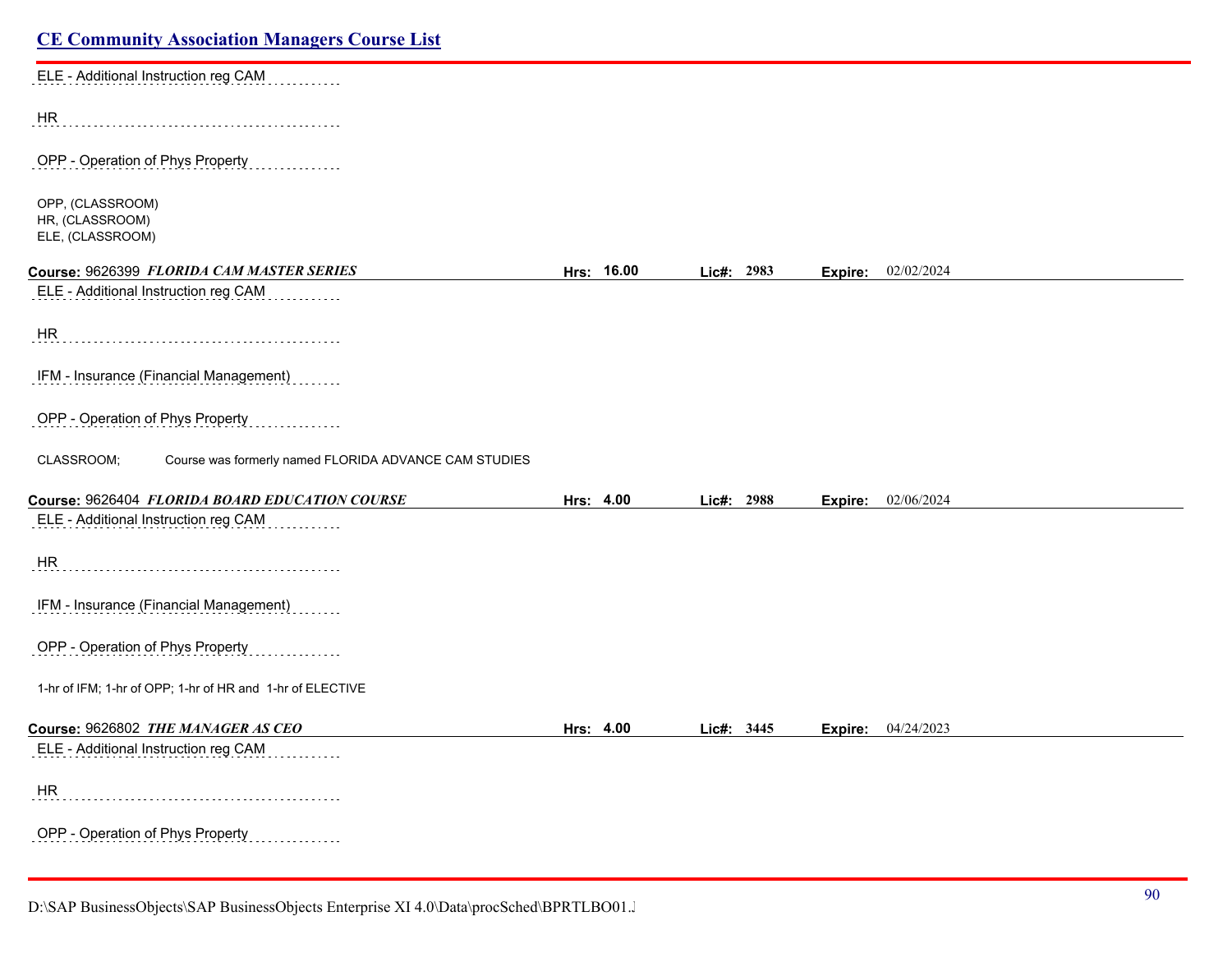2-hrs of OPP and 2-hrs of HR; OR 4-hrs of ELECTIVE (classroom)

| <b>THIS OF LLLUTTVL</b> (CROSIOUIII)                             |           |              |         |                           |  |
|------------------------------------------------------------------|-----------|--------------|---------|---------------------------|--|
| Course: 9626956 HELP WANTED THE RIGHT PERSON AT THE              | Hrs: 8.00 | Lic#: 3607   | Expire: | 09/15/2023                |  |
| ELE - Additional Instruction reg CAM                             |           |              |         |                           |  |
|                                                                  |           |              |         |                           |  |
| HR                                                               |           |              |         |                           |  |
|                                                                  |           |              |         |                           |  |
| RIGHT PLACE WITH THE RIGHT<br>HR or ELE (classroom)              |           |              |         |                           |  |
|                                                                  |           |              |         |                           |  |
| Course: 9627140 IT COST HOW? THE RIGHT DOLLAR IN THE             | Hrs: 8.00 | Lic#: 3795   | Expire: | 02/11/2024                |  |
| IFM - Insurance (Financial Management)                           |           |              |         |                           |  |
| OPP - Operation of Phys Property                                 |           |              |         |                           |  |
|                                                                  |           |              |         |                           |  |
| <b>RIGHT PLACE</b>                                               |           |              |         |                           |  |
| IFM & OPP (classroom)                                            |           |              |         |                           |  |
| Course: 9627316 BULLIES & HOSTILE WORK ENVIRONMENT               | Hrs: 2.00 | Lic#: $3970$ | Expire: | 08/17/2022                |  |
| ELE - Additional Instruction reg CAM                             |           |              |         |                           |  |
|                                                                  |           |              |         |                           |  |
| HR.                                                              |           |              |         |                           |  |
|                                                                  |           |              |         |                           |  |
| CLASSROOM (HR or ELE) INSTRUCTOR(S): BETSY BARBIEUX, FRANK PELOT |           |              |         |                           |  |
|                                                                  |           |              |         |                           |  |
| Course: 9627443 BULLIES & A HOSTILE WORK ENVIRONMENT             | Hrs: 2.00 | Lic#: $4106$ |         | <b>Expire:</b> 12/01/2022 |  |
| ELE - Additional Instruction reg CAM                             |           |              |         |                           |  |
| HR                                                               |           |              |         |                           |  |
|                                                                  |           |              |         |                           |  |
| HR or ELE (ONLINE)                                               |           |              |         |                           |  |
|                                                                  |           |              |         |                           |  |
| Course: 9627444 EFFECTIVE BUSINESS COMMUNICATIONS                | Hrs: 2.00 | Lic#: 4107   |         | <b>Expire:</b> 12/01/2022 |  |
| ELE - Additional Instruction reg CAM                             |           |              |         |                           |  |
| HR.                                                              |           |              |         |                           |  |
|                                                                  |           |              |         |                           |  |
| HR or ELE (ONLINE)                                               |           |              |         |                           |  |
|                                                                  |           |              |         |                           |  |
|                                                                  |           |              |         |                           |  |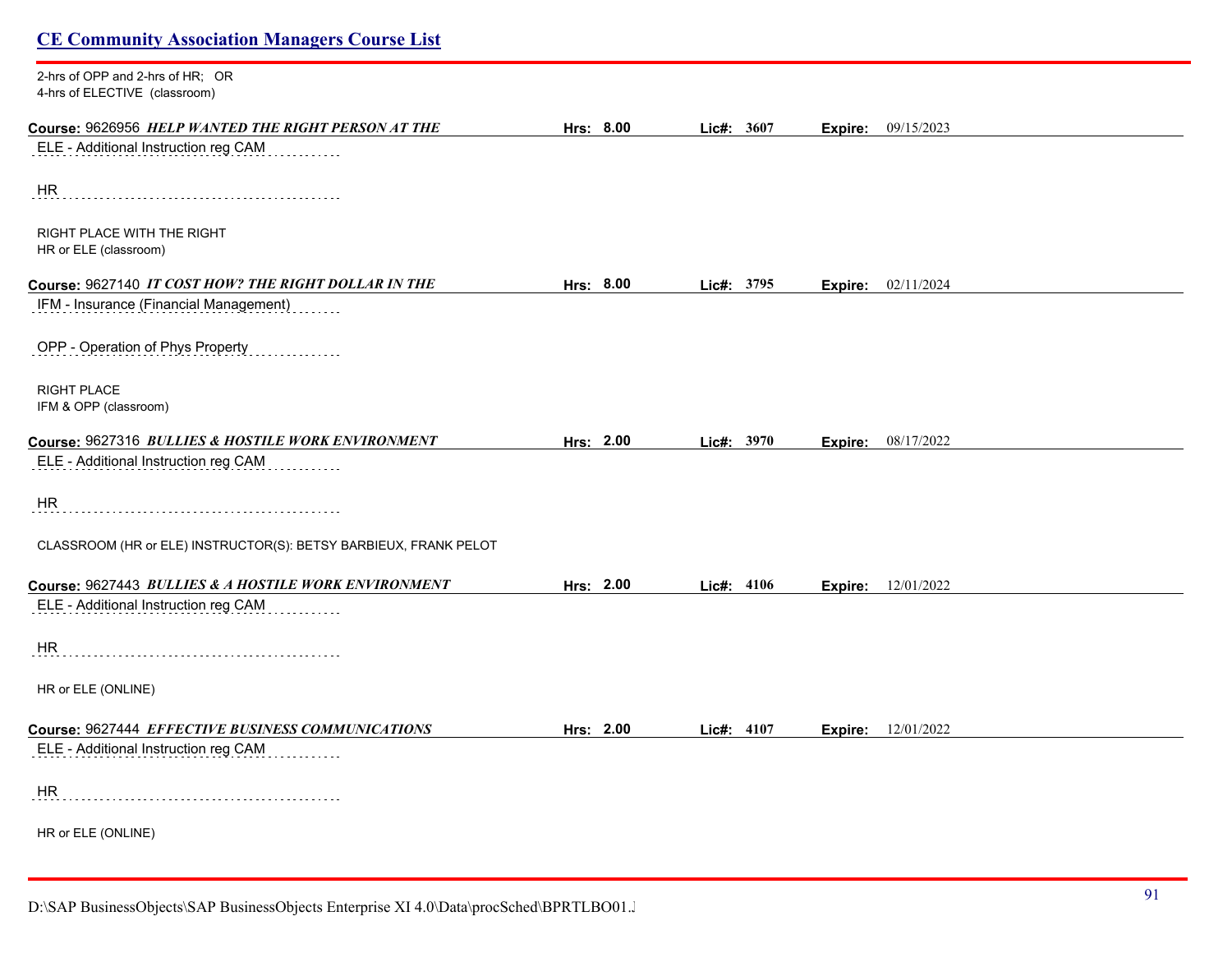| <b>CE Community Association Managers Course List</b>     |           |                     |                           |  |
|----------------------------------------------------------|-----------|---------------------|---------------------------|--|
| Course: 9627447 EFFECTIVE BUSINESS COMMUNICATIONS        | Hrs: 2.00 | <b>Lic#:</b> $4110$ | <b>Expire:</b> 12/02/2022 |  |
| ELE - Additional Instruction reg CAM                     |           |                     |                           |  |
| <b>HR</b>                                                |           |                     |                           |  |
| HR or ELE (classroom)                                    |           |                     |                           |  |
| Course: 9627449 EFFECTIVE BUSINESS COMMUNICATIONS        | Hrs: 2.00 | Lic#: 4112          | <b>Expire:</b> 12/04/2022 |  |
| ELE - Additional Instruction reg CAM                     |           |                     |                           |  |
| <b>HR</b>                                                |           |                     |                           |  |
| HR or ELE (Correspondence)                               |           |                     |                           |  |
| Course: 9627515 DISASTER PREPAREDNESS & INSURANCE CLAIMS | Hrs: 8.00 | Lic#: 4182          | <b>Expire:</b> 01/07/2023 |  |
| IFM - Insurance (Financial Management)                   |           |                     |                           |  |
| OPP - Operation of Phys Property                         |           |                     |                           |  |
| IFM & OPP (online)                                       |           |                     |                           |  |
| Course: 9627516 DISASTER PREPAREDNESS & INSURANCE CLAIMS | Hrs: 8.00 | Lic#: 4183          | Expire: 01/07/2023        |  |
| IFM - Insurance (Financial Management)                   |           |                     |                           |  |
| OPP - Operation of Phys Property                         |           |                     |                           |  |
| IFM-4 & OPP-4                                            |           |                     |                           |  |
| Course: 9627600 MANAGING MEETINGS, PROCESSES, & PEOPLE   | Hrs: 8.00 | Lic#: 4270          | <b>Expire:</b> 03/25/2023 |  |
| ELE - Additional Instruction reg CAM                     |           |                     |                           |  |
| HR                                                       |           |                     |                           |  |
| HR & ELE (classroom)                                     |           |                     |                           |  |
| Course: 9627601 MANAGING MEETINGS, PROCESSES, & PEOPLE   | Hrs: 8.00 | Lie#: 4271          | <b>Expire:</b> 03/25/2023 |  |
| ELE - Additional Instruction reg CAM                     |           |                     |                           |  |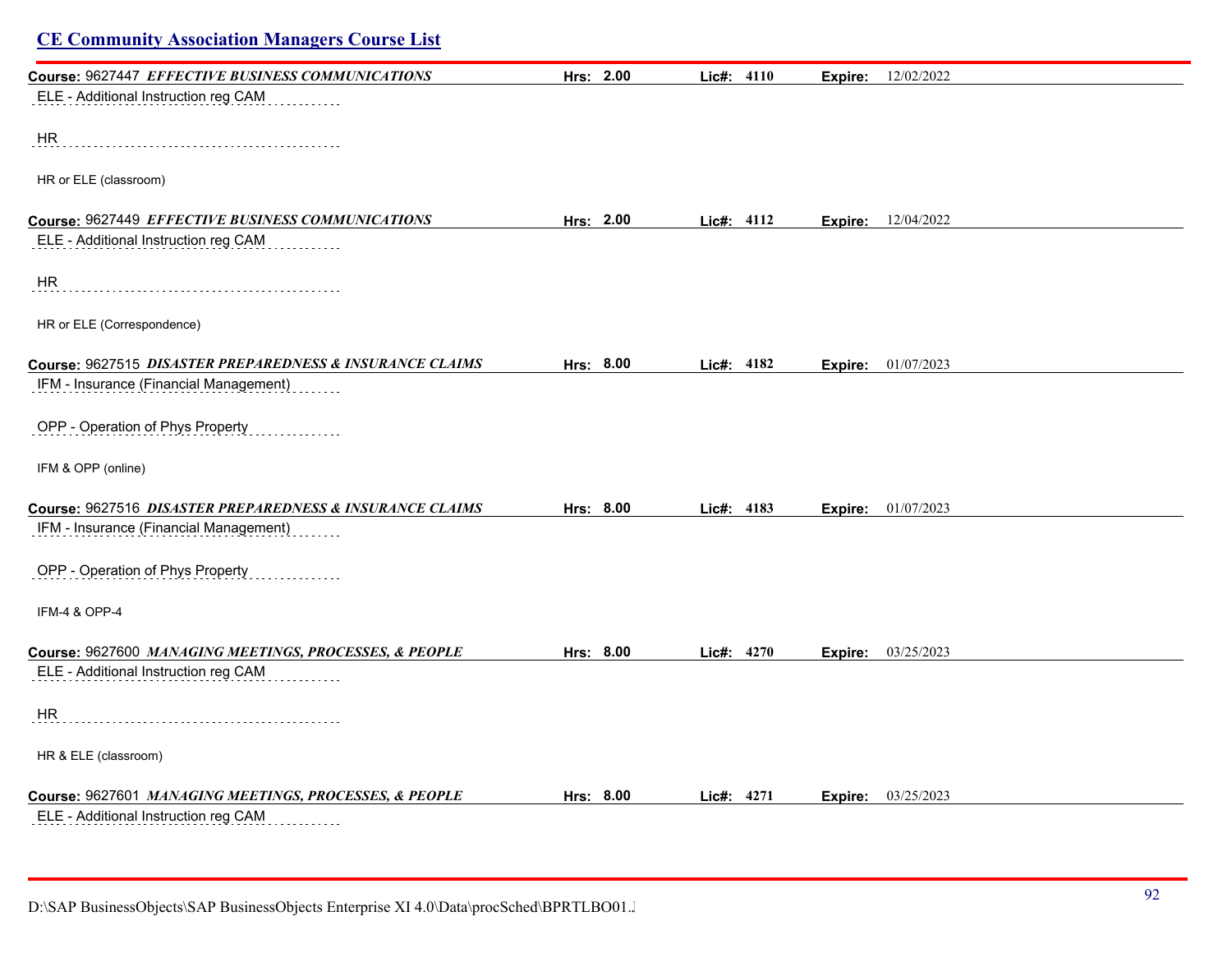| <b>CE Community Association Managers Course List</b>                      |                  |              |                       |  |
|---------------------------------------------------------------------------|------------------|--------------|-----------------------|--|
| HR                                                                        |                  |              |                       |  |
| HR & ELE (online)                                                         |                  |              |                       |  |
| Course: 9627662 MANAGING MEETINGS<br>ELE - Additional Instruction reg CAM | Hrs: 2.00        | Lic#: 4336   | 06/09/2023<br>Expire: |  |
| HR                                                                        |                  |              |                       |  |
| HR or ELE (online)                                                        |                  |              |                       |  |
| Course: 9627708 CAM CARE                                                  | Hrs: 2.00        | Lic#: 4383   | 07/15/2023<br>Expire: |  |
| ELE - Additional Instruction reg CAM                                      |                  |              |                       |  |
| HR                                                                        |                  |              |                       |  |
| HR or ELE (classroom)                                                     |                  |              |                       |  |
| Course: 9627709 CAM CARE                                                  | Hrs: 2.00        | Lic#: 4384   | 07/15/2023<br>Expire: |  |
| ELE - Additional Instruction reg CAM                                      |                  |              |                       |  |
| <b>HR</b>                                                                 |                  |              |                       |  |
| HR or ELE (ONLINE)                                                        |                  |              |                       |  |
| Course: 9627710 DISASTER PREPAREDNESS & INSURANCE CLAIMS                  | Hrs: 8.00        | Lic#: 4385   | 07/15/2023<br>Expire: |  |
| IFM - Insurance (Financial Management)                                    |                  |              |                       |  |
| OPP - Operation of Phys Property                                          |                  |              |                       |  |
| IFM & OPP (Correspondence)                                                |                  |              |                       |  |
| Course: 9627725 DEALING WITH DIFFICULT PEOPLE                             | <u>Hrs: 2.00</u> | Lic#: $4402$ | Expire:<br>07/28/2023 |  |
| ELE - Additional Instruction reg CAM                                      |                  |              |                       |  |
| HR                                                                        |                  |              |                       |  |
| HR or ELE (online)                                                        |                  |              |                       |  |
|                                                                           |                  |              |                       |  |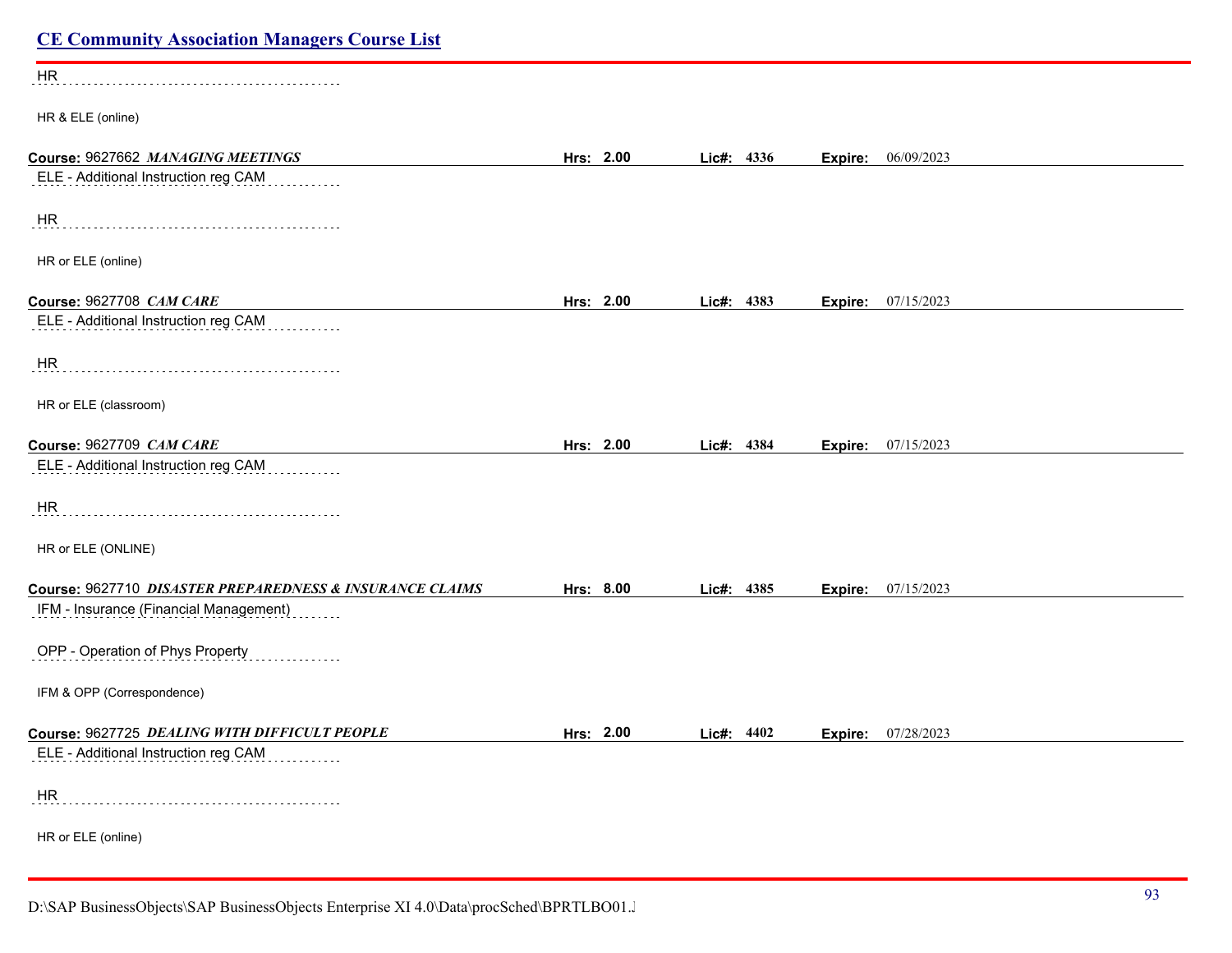## **CE Community Association Managers Course List Course:** 9627771 *BOARDMANSHIP-THE RIGHT PERSON AT THE* **Hrs: 2.00 Lic#: 4448 Expire:** 08/25/2023 ELE - Additional Instruction reg CAM HR RIGHT PLACE WITH THE RIGHT SKILLA HR or ELE (online) **Course:** 9627772 *STAY CALM UNDER PRESSURE* **Hrs: 2.00 Lic#: 4449 Expire:** 08/26/2023 ELE - Additional Instruction reg CAM . . . . . . . . . . . . HR HR or ELE (ONLINE) **Course:** 9627773 *MANAGEMENT OF A CONDOMINIUM OR* **Hrs: 2.00 Lic#: 4450 Expire:** 08/26/2023 ELE - Additional Instruction reg CAM HR COOPERATIVE ASSOCIATION HR or ELE (online) **Course:** 9627774 *ELECTIONS IN CONDOMINIUMS & COOPERATIVES* **Hrs: 2.00 Lic#: 6374 Expire:** 06/25/2023 ELE - Additional Instruction reg CAM HR HR or ELE (online) **Course:** 9627787 *HELP WANTED! THE RIGHT PERSON AT THE* **Hrs: 8.00 Lic#: 4466 Expire:** 08/30/2023 ELE - Additional Instruction reg CAM HR RIGHT PLACE WITH THE RIGHT SKILLS HR or ELE (online) **Course:** 9627876 *IT COST HOW MUCH?* **Hrs: 8.00 Lic#: 4586 Expire:** 10/18/2023 IFM - Insurance (Financial Management)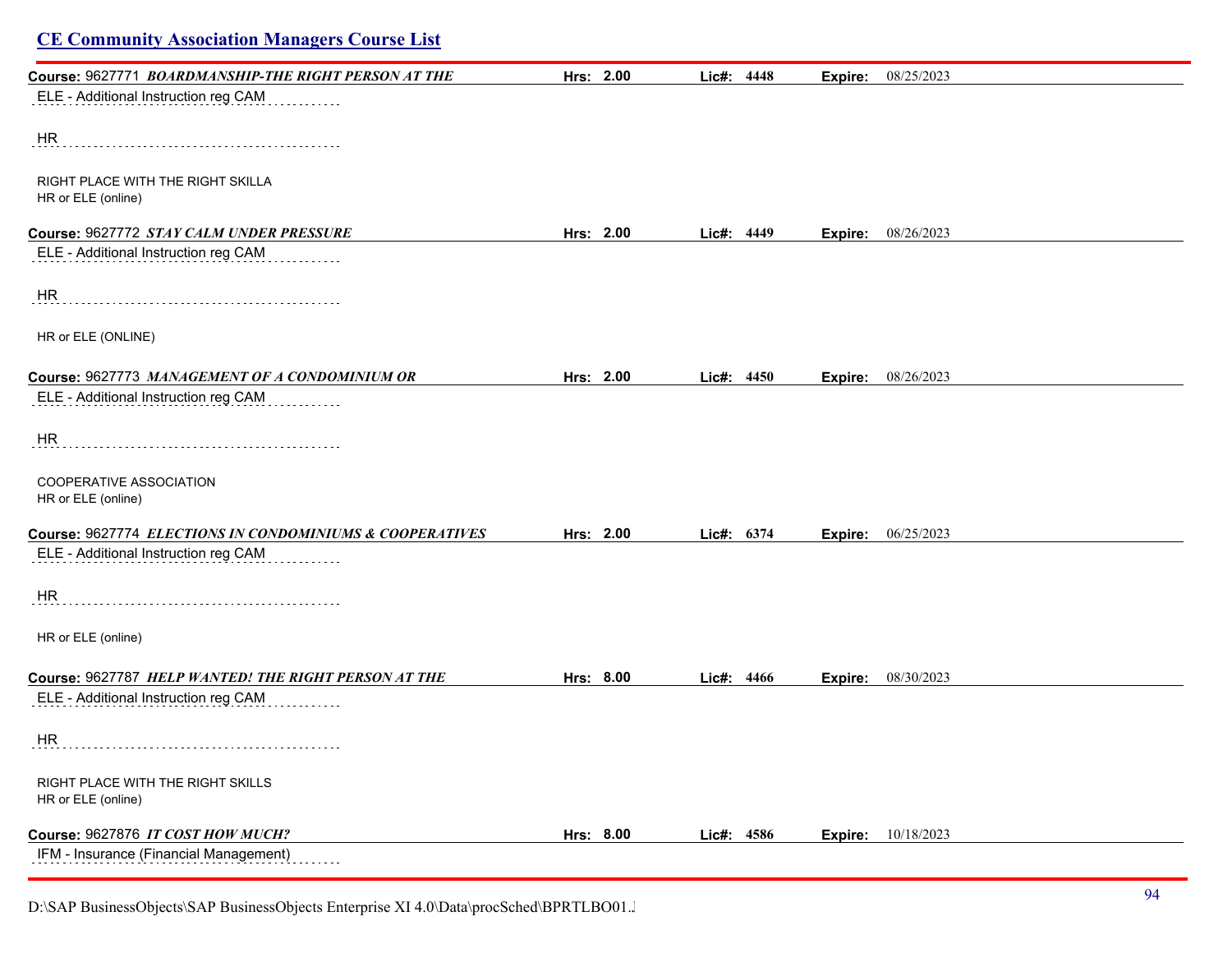# OPP - Operation of Phys Property IFM & OPP (online) **Course:** 9627930 *IT COST HOW MUCH?* **Hrs: 8.00 Lic#: 6392 Expire:** 07/10/2023 IFM - Insurance (Financial Management) OPP - Operation of Phys Property IFM-4 hour and OPP-4 hour (correspondence) **Course:** 9627959 *MANAGING MEETINGS, PROCESSES & PEOPLE* **Hrs: 8.00 Lic#: 4668 Expire:** 01/10/2024 ELE - Additional Instruction reg CAM **HR** CORRESPONDENCE; 4 HRS HR & 4 HRS ELECTIVE **Course:** 9627993 *SOLVING PROBLEMS FOR COMMUNITY ASSOC* **Hrs: 2.00 Lic#: 4701 Expire:** 02/22/2024 ELE - Additional Instruction reg CAM HR OPP - Operation of Phys Property OPP, or HR, or ELE (online) **Course:** 9628202 *INSURANCE POLICY BASICS* **Hrs: 2.00 Lic#: 4911 Expire:** 06/30/2022 ELE - Additional Instruction reg CAM . . . . . . . . IFM - Insurance (Financial Management) IFM or ELE (Correspondence) **Course:** 9628391 *COMMITTEES -WHO, WHAT, WHEN, WHERE, WHY,* **Hrs: 2.00 Lic#: 5098 Expire:** 11/06/2022

ELE - Additional Instruction reg CAM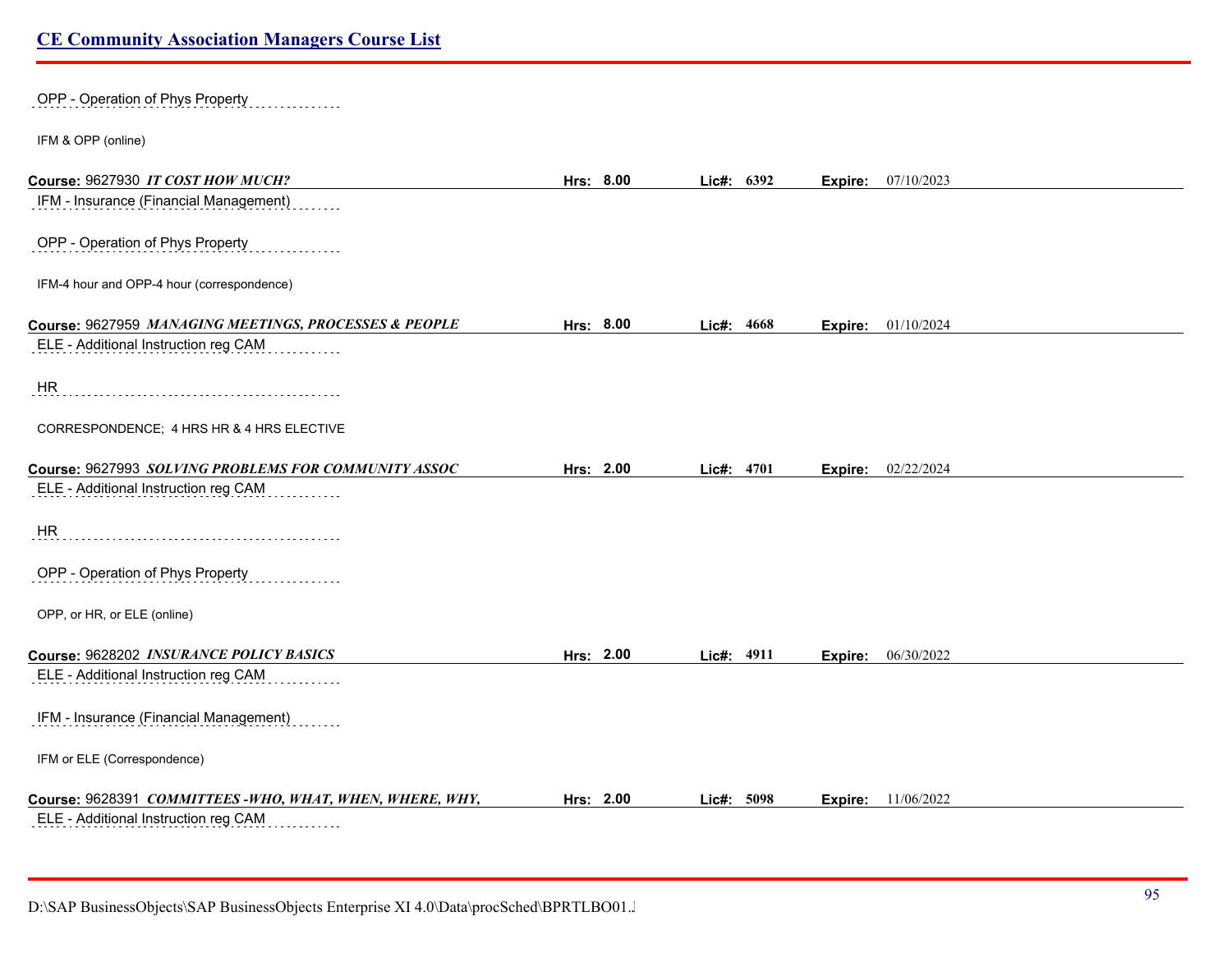| <b>CE Community Association Managers Course List</b>    |           |            |                       |  |
|---------------------------------------------------------|-----------|------------|-----------------------|--|
| HR                                                      |           |            |                       |  |
| HOW?<br>HR or ELE (classroom)                           |           |            |                       |  |
| Course: 9628393 COMMITTEES-WHO, WHAT, WHEM, WHERE, WHY, | Hrs: 2.00 | Lic#: 5100 | 11/30/2022<br>Expire: |  |
| ELE - Additional Instruction reg CAM                    |           |            |                       |  |
| HR                                                      |           |            |                       |  |
| HOW?                                                    |           |            |                       |  |
| HR or ELE(online)                                       |           |            |                       |  |
| Course: 9628639 POLICIES & PROCEDURES TEMPLATES         | Hrs: 8.00 | Lic#: 5342 | 06/18/2023<br>Expire: |  |
| ELE - Additional Instruction reg CAM                    |           |            |                       |  |
| HR                                                      |           |            |                       |  |
| HR-4.00, & ELE-4.00 (online)                            |           |            |                       |  |
| Course: 9628640 POLICIES & PROCEDURES TEMPLATES         | Hrs: 8.00 | Lic#: 5343 | 06/18/2023<br>Expire: |  |
| ELE - Additional Instruction reg CAM                    |           |            |                       |  |
| HR                                                      |           |            |                       |  |
| HR-4.00, ELE-4.00 (Correspondence)                      |           |            |                       |  |
| Course: 9628645 FIRE UP THOSE SPEECHES & PRESENTATIONS  | Hrs: 2.00 | Lic#: 5348 | 06/19/2023<br>Expire: |  |
| ELE - Additional Instruction reg CAM                    |           |            |                       |  |
| HR                                                      |           |            |                       |  |
| HR or ELE (classroom)                                   |           |            |                       |  |
| Course: 9628646 COLLECTIONS, LAWN, & SINKHOLES          | Hrs: 8.00 | Lic#: 5349 | 06/19/2023<br>Expire: |  |
| IFM - Insurance (Financial Management)                  |           |            |                       |  |
| OPP - Operation of Phys Property<br>.                   |           |            |                       |  |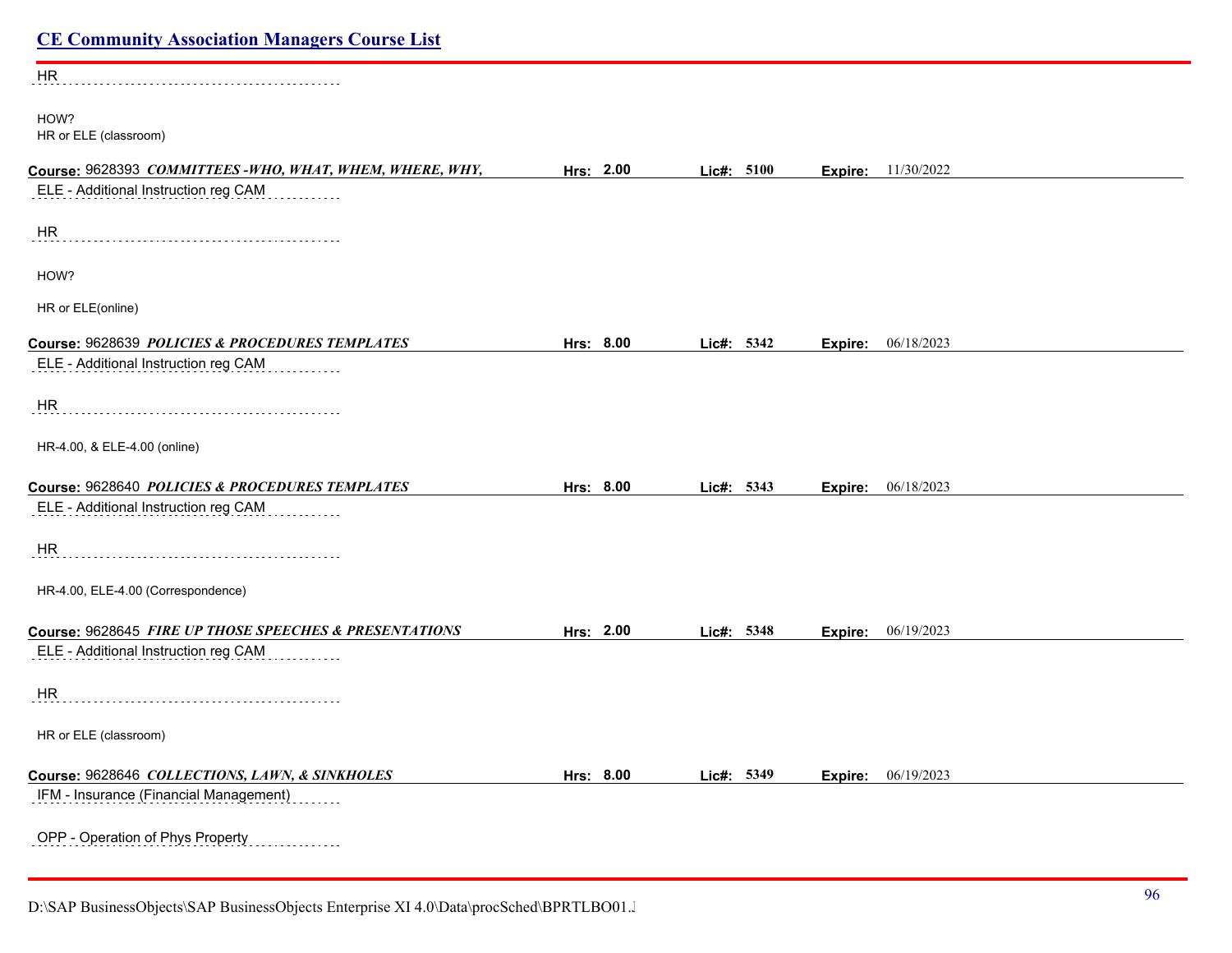IFM-4.00 & OPP-4.00 (Correspondence)

| Course: 9628647 POLICIES & PROCEDURES TEMPLATES        | Hrs: 8.00 | Lic#: 5350 | Expire: | 06/19/2023 |
|--------------------------------------------------------|-----------|------------|---------|------------|
| ELE - Additional Instruction reg CAM                   |           |            |         |            |
|                                                        |           |            |         |            |
| HR                                                     |           |            |         |            |
| HR-4.00, ELE-4.00 (classroom)                          |           |            |         |            |
|                                                        |           |            |         |            |
| Course: 9628648 COLLECTIONS, LAWN, & SINKHOLES         | Hrs: 8.00 | Lic#: 5351 | Expire: | 06/19/2023 |
| IFM - Insurance (Financial Management)                 |           |            |         |            |
|                                                        |           |            |         |            |
| OPP - Operation of Phys Property                       |           |            |         |            |
| IFM-4.00 & OPP-4.00 (online)                           |           |            |         |            |
|                                                        |           |            |         |            |
| Course: 9628649 COLLECTIONS, LAWN, & SINKHOLES         | Hrs: 8.00 | Lic#: 5352 | Expire: | 06/19/2023 |
| IFM - Insurance (Financial Management)                 |           |            |         |            |
|                                                        |           |            |         |            |
| OPP - Operation of Phys Property                       |           |            |         |            |
| IFM-4.00 & OPP-4.00 (classroom)                        |           |            |         |            |
|                                                        |           |            |         |            |
| Course: 9628650 LEARNERS ARE GOOD LISTENERS & ASK GOOD | Hrs: 2.00 | Lic#: 5353 | Expire: | 06/19/2023 |
| ELE - Additional Instruction reg CAM                   |           |            |         |            |
| <b>HR</b>                                              |           |            |         |            |
|                                                        |           |            |         |            |
| QUESTIONS                                              |           |            |         |            |
|                                                        |           |            |         |            |
| HR or ELE (online)                                     |           |            |         |            |
| Course: 9628651 LEARNERS ARE GOOD LISTENERS & ASK GOOD | Hrs: 2.00 | Lic#: 5354 | Expire: | 06/20/2023 |
| ELE - Additional Instruction reg CAM                   |           |            |         |            |
|                                                        |           |            |         |            |
| <b>HR</b>                                              |           |            |         |            |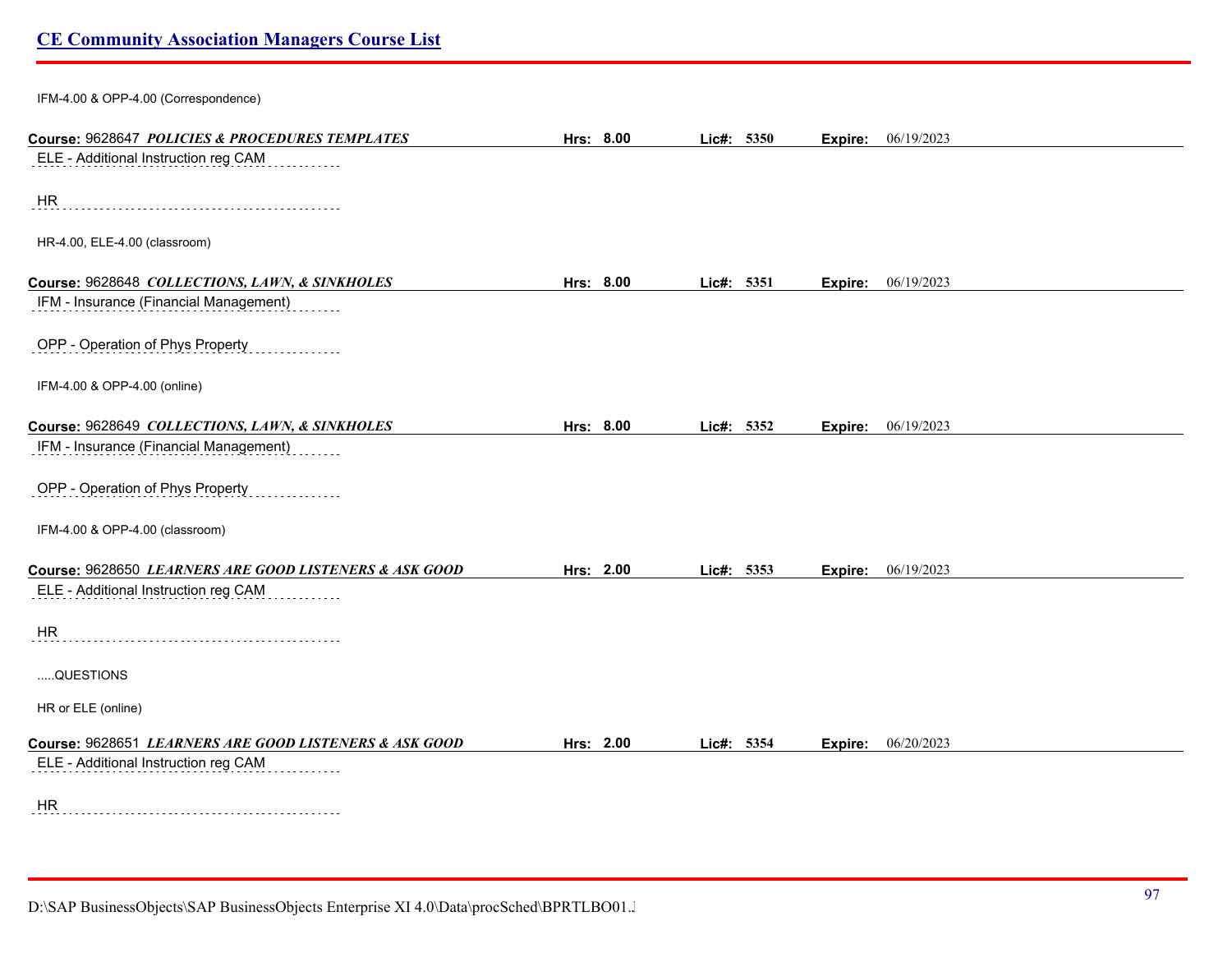| <b>CE Community Association Managers Course List</b>                           |           |            |            |         |                           |
|--------------------------------------------------------------------------------|-----------|------------|------------|---------|---------------------------|
| HR or ELE (classroom)                                                          |           |            |            |         |                           |
| Course: 9629604 PAVING, PETS, POOLS & RESERVES                                 | Hrs: 8.00 |            | Lic#: 6396 | Expire: | 07/15/2023                |
| ELE - Additional Instruction reg CAM                                           |           |            |            |         |                           |
| IFM - Insurance (Financial Management)                                         |           |            |            |         |                           |
| OPP - Operation of Phys Property                                               |           |            |            |         |                           |
| CLASSROOM (IFM & OPP or ELE) INSTRUCTOR(S): BETSY BARBIEUX, FRANK PELOT        |           |            |            |         |                           |
| Course: 9629605 MANAGEMENT CONTRACTS & ETHICS                                  | Hrs: 8.00 | Lic#: 6397 |            | Expire: | 07/15/2023                |
| ELE - Additional Instruction reg CAM                                           |           |            |            |         |                           |
| <b>HR</b>                                                                      |           |            |            |         |                           |
| CLASSROOM (HR & ELE) INSTRUCTOR(S): BETSY BARBIEUX, FRANK PELOT                |           |            |            |         |                           |
| Course: 9629754 MANAGEMENT CONTRACTS AND ETHICS                                | Hrs: 8.00 |            | Lic#: 6580 | Expire: | 10/31/2023                |
| ELE - Additional Instruction reg CAM                                           |           |            |            |         |                           |
| HR                                                                             |           |            |            |         |                           |
| CORRESPONDENCE (HR and ELE) INSTRUCTOR(s): BETSY BARBIEUX, FRANK PELOT         |           |            |            |         |                           |
| Course: 9629755 PAVING, PETS, POOLS AND RESERVES                               | Hrs: 8.00 | Lic#: 6581 |            |         | <b>Expire:</b> 10/31/2023 |
| ELE - Additional Instruction reg CAM                                           |           |            |            |         |                           |
| IFM - Insurance (Financial Management)                                         |           |            |            |         |                           |
| OPP - Operation of Phys Property                                               |           |            |            |         |                           |
| CORRESPONDENCE (IFM and OPP or ELE) INSTRUCTOR(s): BETSY BARBIEUX, FRANK PELOT |           |            |            |         |                           |
| Course: 9631005 2021 LEGAL UPDATE                                              | Hrs: 2.00 |            | Lic#: 7850 |         | Expire: 06/01/2023        |
| Legal Update Seminars                                                          |           |            |            |         |                           |
| CLASSROOM (LEGAL UPDATE) INSTRUCTOR(S): BETSY BARBIEUX                         |           |            |            |         |                           |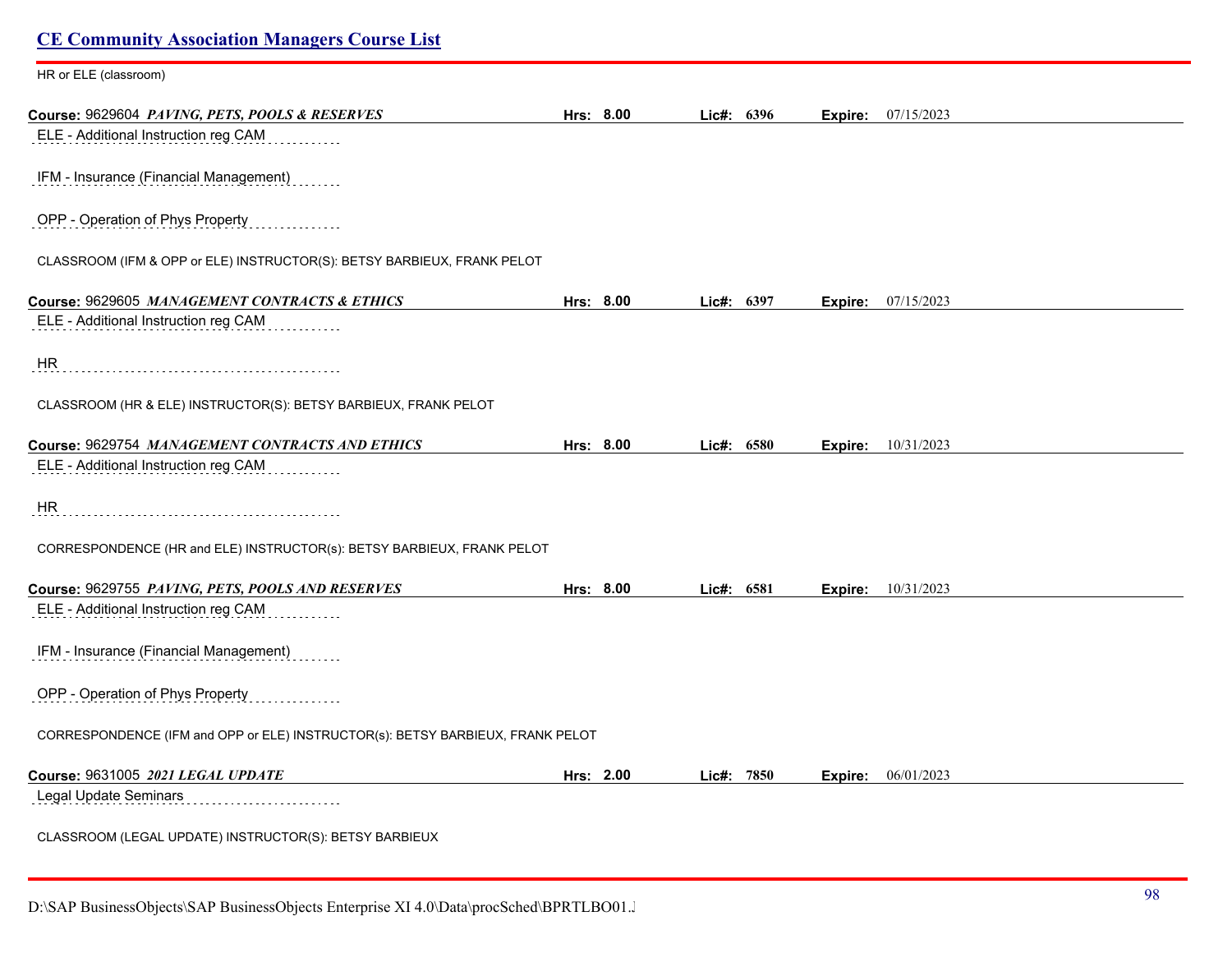| <b>CE Community Association Managers Course List</b>            |           |              |         |                           |
|-----------------------------------------------------------------|-----------|--------------|---------|---------------------------|
| Course: 9631062 EMPLOYEE MANUALS AND HR TOPICS                  | Hrs: 6.00 | Lic#: 7906   | Expire: | 06/29/2023                |
| ELE - Additional Instruction reg CAM                            |           |              |         |                           |
| HR                                                              |           |              |         |                           |
| CLASSROOM (HR & ELE) INSTRUCTOR(S): BETSY BARBIEUX              |           |              |         |                           |
| Course: 9631078 OSHA/SAFETY LIABILITY INSURANCE CLAIMS P        | Hrs: 6.00 | Lic#: $7923$ | Expire: | 07/12/2023                |
| ELE - Additional Instruction reg CAM                            |           |              |         |                           |
| IFM - Insurance (Financial Management)                          |           |              |         |                           |
| OPP - Operation of Phys Property                                |           |              |         |                           |
| CLASSROOM (IFM and OPP or ELE) INSTRUCTOR(S): BETSY BARBIEUX    |           |              |         |                           |
| Course: 9631098 IT COST HOW MUCH? CORRESPONDENCE                | Hrs: 6.00 | Lic#: 7943   | Expire: | 07/14/2023                |
| ELE - Additional Instruction reg CAM                            |           |              |         |                           |
| IFM - Insurance (Financial Management)                          |           |              |         |                           |
| OPP - Operation of Phys Property                                |           |              |         |                           |
| CORRESPONDENCE (IFM & OPP or ELE) INSTRUCTOR(S): BETSY BARBIEUX |           |              |         |                           |
| Course: 9631160 2022 LEGAL UPDATE                               | Hrs: 2.00 | Lic#: 8006   | Expire: | 08/04/2023                |
| <b>Legal Update Seminars</b>                                    |           |              |         |                           |
| CLASSROOM (LEGAL UPDATE) INSTRUCTOR(S): BETSY BARBIEUX          |           |              |         |                           |
| Course: 9631332 2022 LEGAL UPDATE - SELF STUDY                  | Hrs: 2.00 | Lic#: 8177   |         | <b>Expire:</b> 11/09/2023 |
| Legal Update Seminars                                           |           |              |         |                           |
| CORRESPONDENCE (LEGAL UPDATE) INSTRUCTOR(S): BETSY BARBIEUX     |           |              |         |                           |
| Course: 9631334 EMPLOYEE MANUALS AND HR TOPICS - SELF ST        | Hrs: 6.00 | Lic#: 8179   |         | <b>Expire:</b> 11/11/2023 |
| ELE - Additional Instruction reg CAM                            |           |              |         |                           |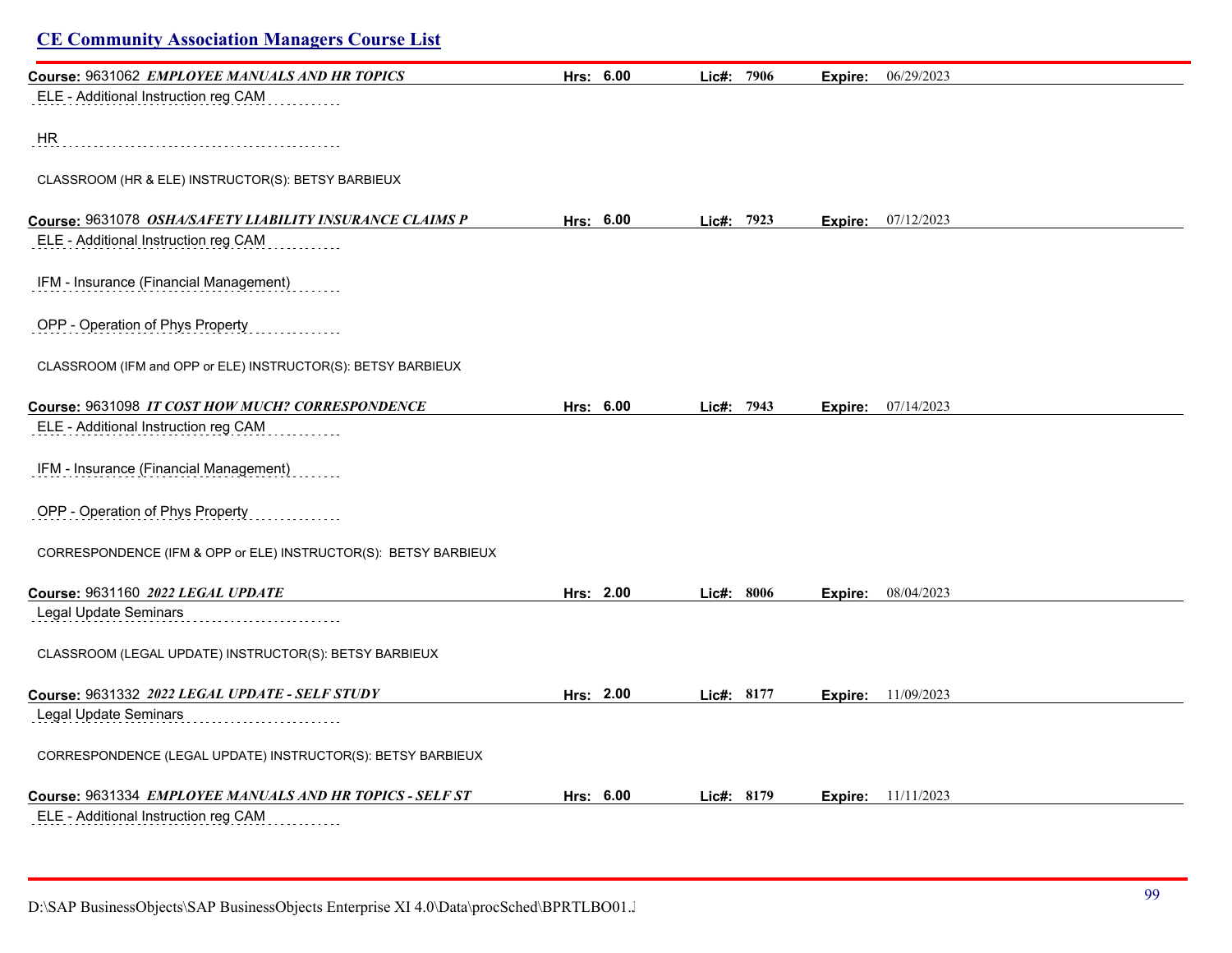| <b>CE Community Association Managers Course List</b>                                                             |                          |            |                                                                         |
|------------------------------------------------------------------------------------------------------------------|--------------------------|------------|-------------------------------------------------------------------------|
| HR                                                                                                               |                          |            |                                                                         |
| CORRESPONDENCE (HR & ELE) INSTRUCTOR(S): BETSY BARBIEUX                                                          |                          |            |                                                                         |
| Course: 9631335 OSHA/SAFETY LIABILITY INSURANCE CLAIMS P                                                         | Hrs: 8.00                | Lic#: 8180 | <b>Expire:</b> $11/11/2023$                                             |
| ELE - Additional Instruction reg CAM                                                                             |                          |            |                                                                         |
| IFM - Insurance (Financial Management)                                                                           |                          |            |                                                                         |
| OPP - Operation of Phys Property                                                                                 |                          |            |                                                                         |
| CORRESPONDENCE (IFM and OPP or ELE) INSTRUCTOR(S): BETSY BARBIEUX                                                |                          |            |                                                                         |
| Course: 9631499 2021-2022 LEGAL UPDATE                                                                           | Hrs: 3.00                | Lic#: 8346 | 03/06/2024<br>Expire:                                                   |
| Legal Update Seminars                                                                                            |                          |            |                                                                         |
| CLASSROOM (LEGAL UPDATE) INSTRUCTOR(S): BETSY BARBIEUX                                                           |                          |            |                                                                         |
| Course: 9631500 2021-2022 CAM LEGAL UPDATE                                                                       | Hrs: 3.00                | Lic#: 8347 | 03/06/2024<br>Expire:                                                   |
| Legal Update Seminars                                                                                            |                          |            |                                                                         |
| CORRESPONDENCE (LEGAL UPDATE) INSTRUCTOR(S): BETSY BARBIEUX                                                      |                          |            |                                                                         |
| Course: 9631517 BYLAWS, ELECTIONS, AND MINUTES CLASSROOM                                                         | Hrs: 2.00                | Lic#: 8369 | 03/20/2024<br>Expire:                                                   |
| ELE - Additional Instruction reg CAM                                                                             |                          |            |                                                                         |
| HR                                                                                                               |                          |            |                                                                         |
| CLASSROOM (HR or ELE) INSTRUCTOR(S): BETSY BARBIEUX                                                              |                          |            |                                                                         |
| <b>BILLER REINHART ENGINEERING GROUP INC</b><br>0005825<br>3434 COLWELL AVENUE, STE 100<br><b>TAMPA FL 33614</b> | (813) 908-7203<br>Phone: |            | Email: rreinhart@billerreinhart.com/sowazany@billerreinhart.com 2904700 |
| Course: 9626821 THE PERFECT PROJECT: REPAIR OR REPLACE?                                                          | Hrs: 2.00                | Lic#: 3464 | 05/06/2023<br>Expire:                                                   |
| ELE - Additional Instruction reg CAM                                                                             |                          |            |                                                                         |
| OPP - Operation of Phys Property<br>.                                                                            |                          |            |                                                                         |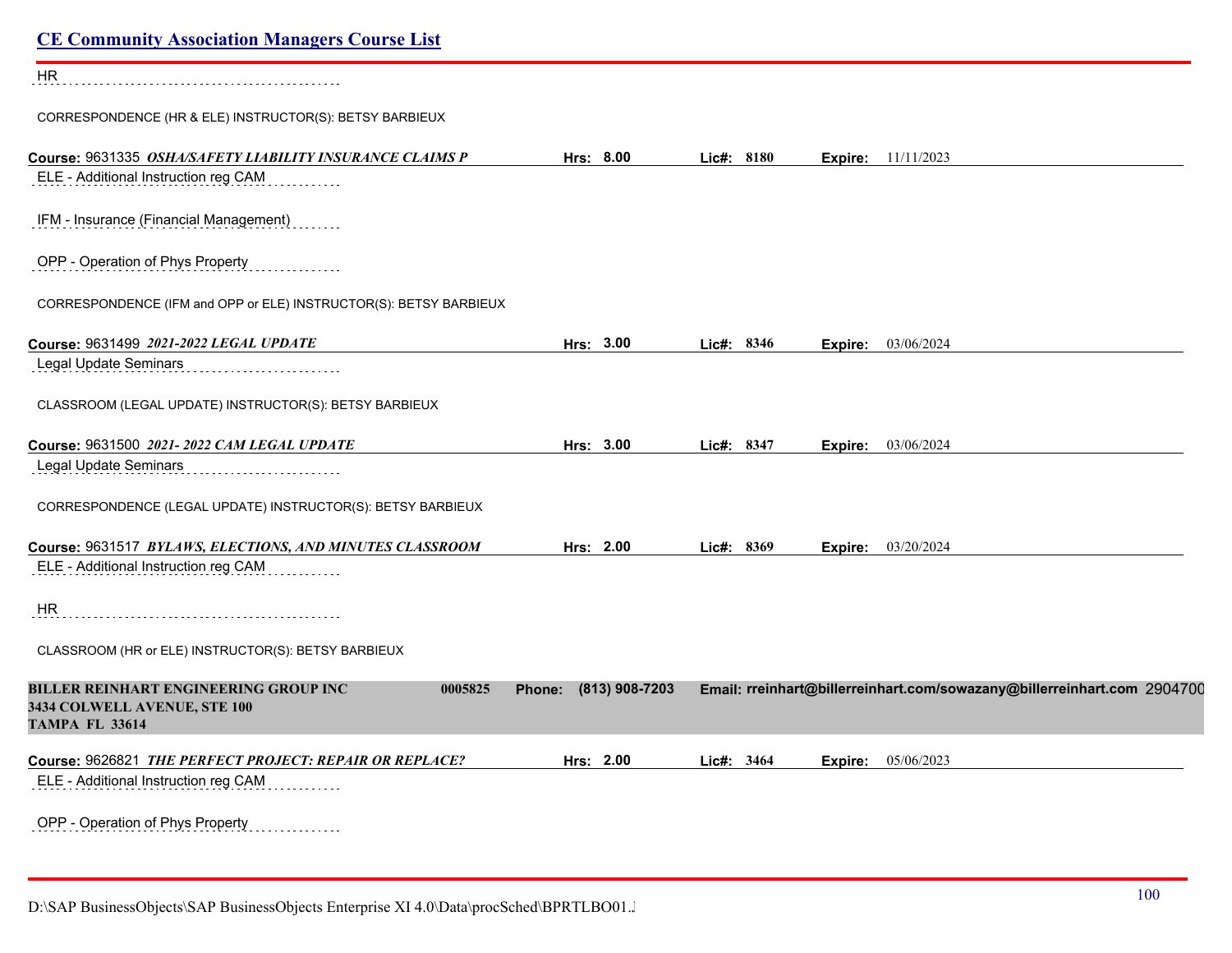# **CE Community Association Managers Course List** OPP or ELECTIVE **Course:** 9627244 *THE PERFECT PROJECT: REPAIR OR REPLACE?* **Hrs: 1.00 Lic#: 3896 Expire:** 05/18/2024 ELE - Additional Instruction reg CAM OPP - Operation of Phys Property OPP or ELE (classroom) INSTRUCTOR(S): MICHAEL H. BILLER **Course:** 9627482 *COMMERCIAL WINDOW WOES-REPAIR OR REPLACE* **Hrs: 1.00 Lic#: 4146 Expire:** 12/23/2022 ELE - Additional Instruction reg CAM OPP - Operation of Phys Property OPP or ELE (classroom) **Course:** 9627484 *PARKING STRUCTURE MAINTENANCE* **Hrs: 1.00 Lic#: 4148 Expire:** 12/23/2022 ELE - Additional Instruction reg CAM OPP - Operation of Phys Property OPP or ELE (classroom) **Course:** 9627489 *ELEMENTS OF A PROPER ROOF ASSESSMENT* **Hrs: 2.00 Lic#: 4153 Expire:** 12/28/2022 ELE - Additional Instruction reg CAM OPP - Operation of Phys Property OPP or ELE (classroom) **Course:** 9627490 *ELEMENTS OF A PROPER ROOF ASSESSMENT* **Hrs: 1.00 Lic#: 4154 Expire:** 12/28/2022 ELE - Additional Instruction reg CAM OPP - Operation of Phys Property OPP or ELE (CLASSROOM) **Course:** 9627492 *MOISTURE INTRUSION; COST, CAUSATION* **Hrs: 1.00 Lic#: 4156 Expire:** 12/28/2022 ELE - Additional Instruction reg CAM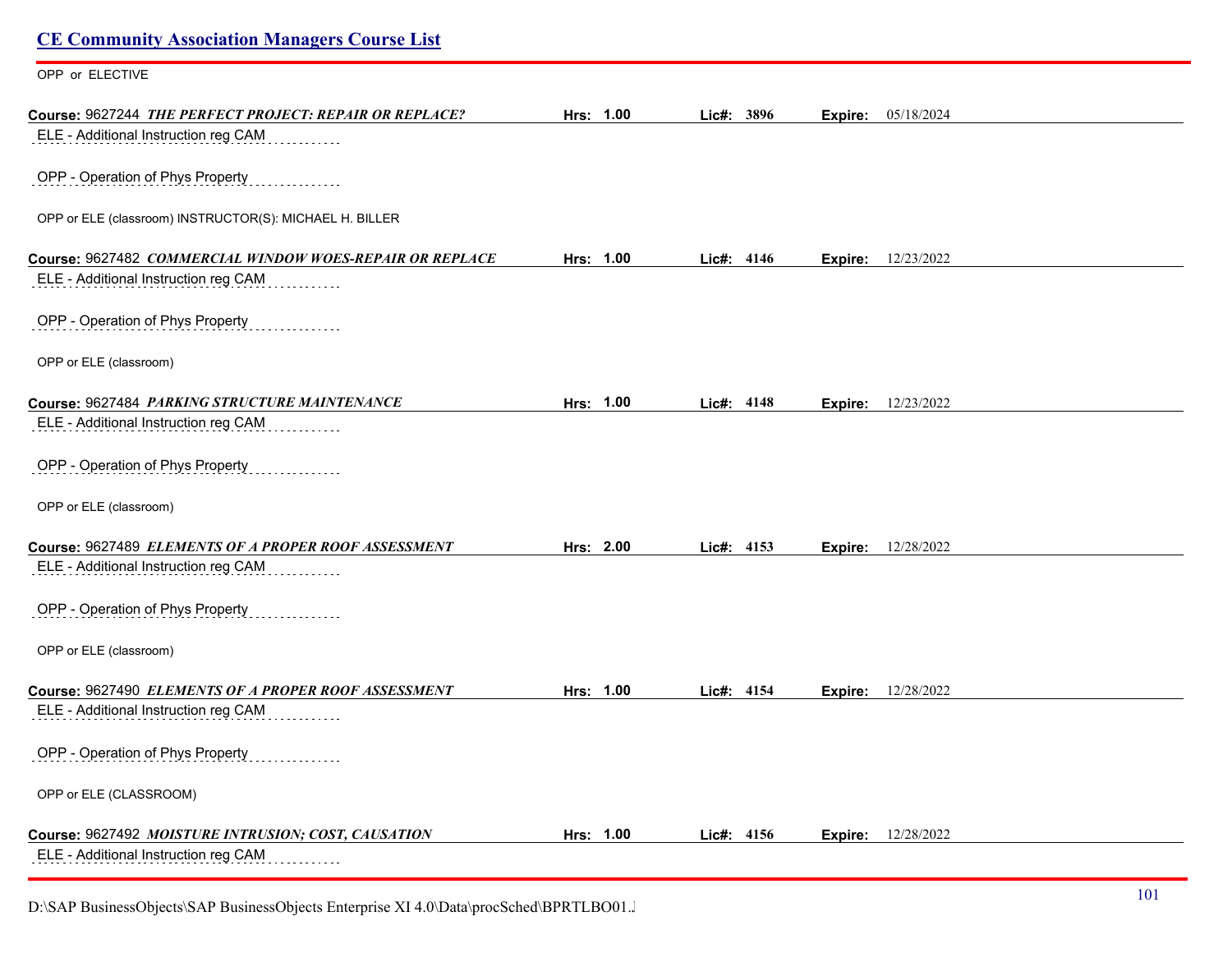| OPP - Operation of Phys Property                                                                                                  |                     |            |                        |         |            |         |
|-----------------------------------------------------------------------------------------------------------------------------------|---------------------|------------|------------------------|---------|------------|---------|
| <b>AND REPAIR</b><br>OPP or ELE (CLASSROOM)                                                                                       |                     |            |                        |         |            |         |
| Course: 9627495 TIMBER TROUBLES                                                                                                   | Hrs: 2.00           | Lic#: 4159 |                        | Expire: | 12/28/2022 |         |
| ELE - Additional Instruction reg CAM                                                                                              |                     |            |                        |         |            |         |
| OPP - Operation of Phys Property                                                                                                  |                     |            |                        |         |            |         |
| OPP or ELE (classroom)                                                                                                            |                     |            |                        |         |            |         |
| Course: 9630761 MANAGING A PROPERTY: WHEN IS A PERMIT NE<br>ELE - Additional Instruction reg CAM                                  | Hrs: 1.00           | Lic#: 7607 |                        | Expire: | 01/21/2023 |         |
| OPP - Operation of Phys Property                                                                                                  |                     |            |                        |         |            |         |
| CLASSROOM (OPP or ELE) INSTRUCTOR(S): AUSTIN GETGEN                                                                               |                     |            |                        |         |            |         |
| <b>BJM TAMPA - DBA WILLIAM DEMERS &amp; COMPANY</b><br>0009028<br><b>4117 LITTLE ROAD</b><br><b>SUITE 102</b><br>TRINITY FL 34655 | Phone: 727-306-8811 |            | Email: info@wdctax.com |         |            | 3624899 |
| Course: 9631375 EFFECTIVE COMMUNITY ASSOCIATION FINANCIA                                                                          | Hrs: 1.00           | Lic#: 8220 |                        | Expire: | 12/12/2023 |         |
| ELE - Additional Instruction reg CAM                                                                                              |                     |            |                        |         |            |         |
| IFM - Insurance (Financial Management)                                                                                            |                     |            |                        |         |            |         |
| CLASSROOM (IFM or ELE) INSTRUCTOR(S): BILL DEMERS, NEAL J. BACH, WILLIAM R. DEMERS                                                |                     |            |                        |         |            |         |
| Course: 9631616 COMMUNITY ASSOCIATION BUDGETING BASICS A                                                                          | Hrs: 1.00           | Lic#: 8463 |                        | Expire: | 06/20/2024 |         |
| ELE - Additional Instruction reg CAM                                                                                              |                     |            |                        |         |            |         |
| IFM - Insurance (Financial Management)                                                                                            |                     |            |                        |         |            |         |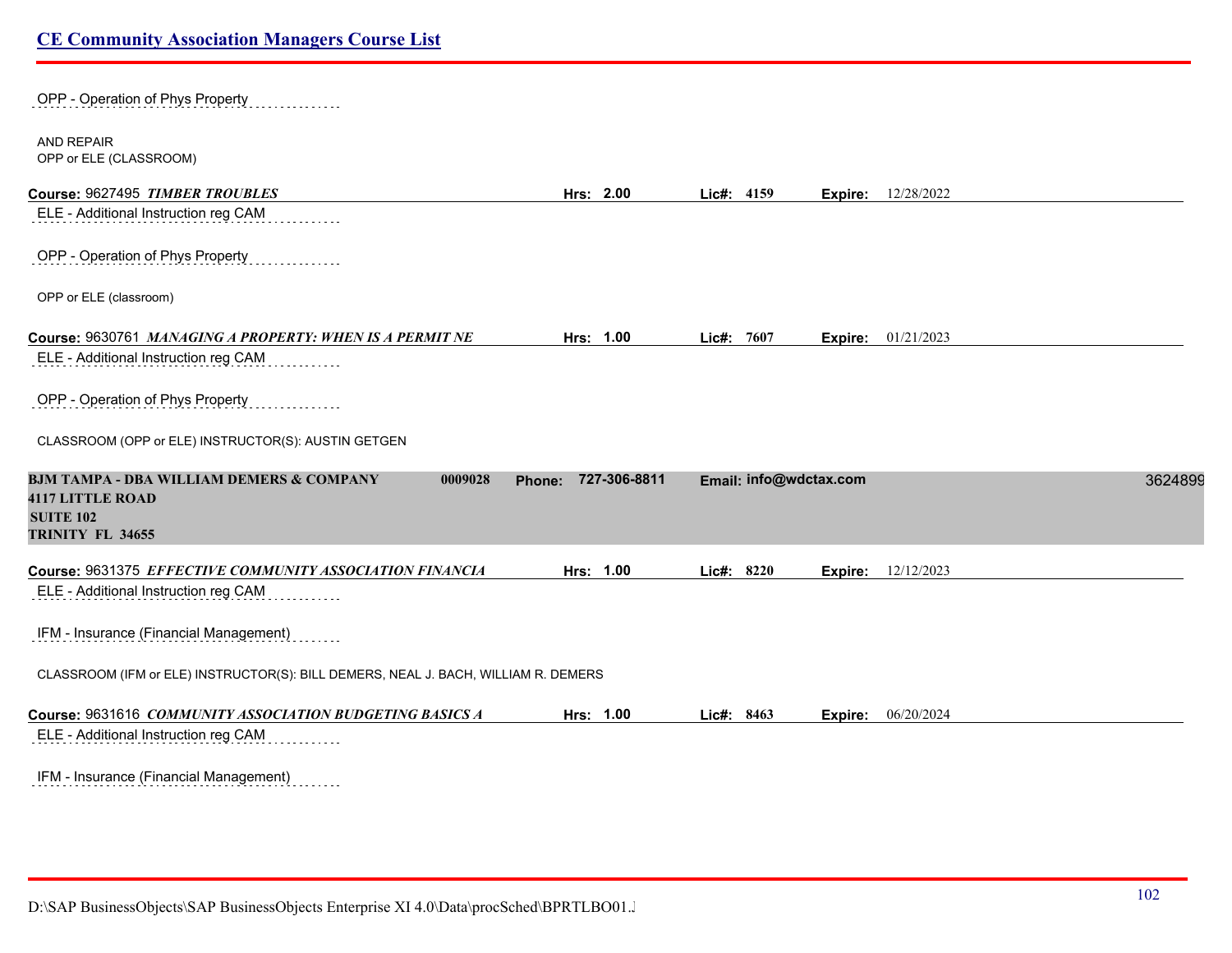| COURSE DELIVERY METHOD: CLASSROOM.<br>CATEGORY: IFM OR ELE.<br>INSTRUCTOR(S): WILLIAM R DEMERS & NEAL J BACH.                                                                                |                              |                         |         |                                       |         |
|----------------------------------------------------------------------------------------------------------------------------------------------------------------------------------------------|------------------------------|-------------------------|---------|---------------------------------------|---------|
| <b>BLUE STREAM COMMUNICATIONS, LLC</b><br>12409 NW 35TH ST<br><b>CORAL SPRINGS FL 33065</b>                                                                                                  | Phone: 9549011562<br>0008971 |                         |         | Email: dbernard@bluestreamfiber.com   | 3526908 |
| Course: 9631351 CHOOSING THE RIGHT TECHNOLOGY PARTNER                                                                                                                                        |                              | Hrs: 1.00<br>Lic#: 8196 | Expire: | 11/18/2023                            |         |
| ELE - Additional Instruction reg CAM                                                                                                                                                         |                              |                         |         |                                       |         |
| OPP - Operation of Phys Property                                                                                                                                                             |                              |                         |         |                                       |         |
| CLASSROOM (OPP or ELE) INSTRUCTOR(S): JENNIFER HUTCHINSON                                                                                                                                    |                              |                         |         |                                       |         |
| <b>BOUCHARD INSURANCE, A MARSH &amp; MCLENNAN A</b><br><b>101 N STARCREST DRIVE</b><br><b>CLEARWATER FL 33765</b>                                                                            | 0008877<br><b>Phone:</b>     | 727-451-3108            |         | Email: michele.schrotter@marshmma.com | 3467989 |
| Course: 9631008 DIRECTORS & OFFICERS VS FIDELITY BONDS                                                                                                                                       |                              | Hrs: 1.00<br>Lic#: 7852 | Expire: | 06/02/2023                            |         |
| ELE - Additional Instruction reg CAM                                                                                                                                                         |                              |                         |         |                                       |         |
| IFM - Insurance (Financial Management)                                                                                                                                                       |                              |                         |         |                                       |         |
| CLASSROOM (IFM or ELE) INSTRUCTOR(S): DAVID A. MOHNS, MICHELE A. SCHROTTER                                                                                                                   |                              |                         |         |                                       |         |
| <b>BRIGHTVIEW LANDSCAPE SERVICES</b><br><b>440 SAWGRASS CORP. PARKWAY</b>                                                                                                                    | 0006060<br><b>Phone:</b>     | 954-383-3581            |         | Email: Rochelle.Gritz@brightview.com  | 3432906 |
| <b>SUITE 29</b><br><b>SUNRISE FL 33325</b>                                                                                                                                                   |                              |                         |         |                                       |         |
| Course: 9627132 FLORIDA FRIENDLY LANDSCAPING                                                                                                                                                 |                              | Hrs: 1.00<br>Lic#: 5335 |         | Expire: 06/11/2023                    |         |
| ELE - Additional Instruction reg CAM                                                                                                                                                         |                              |                         |         |                                       |         |
| OPP - Operation of Phys Property                                                                                                                                                             |                              |                         |         |                                       |         |
| OPP OR ELECTIVE; CLASSROOM; INSTRUCTOR(S): RON DEWICK, CORINE FERRE, BETH RAPPAPORT, BILL LOWE, ADDED 9/14/2020: MATT BRAUN ADDED 07/20/2021: DAVID GEORGE, JASC<br>MAHLE, MICHAEL LASHBROOK |                              |                         |         |                                       |         |
| Course: 9627133 TREE CARE                                                                                                                                                                    |                              | Hrs: 1.00<br>Lic#: 5329 |         | <b>Expire:</b> 05/31/2023             |         |
| ELE - Additional Instruction reg CAM                                                                                                                                                         |                              |                         |         |                                       |         |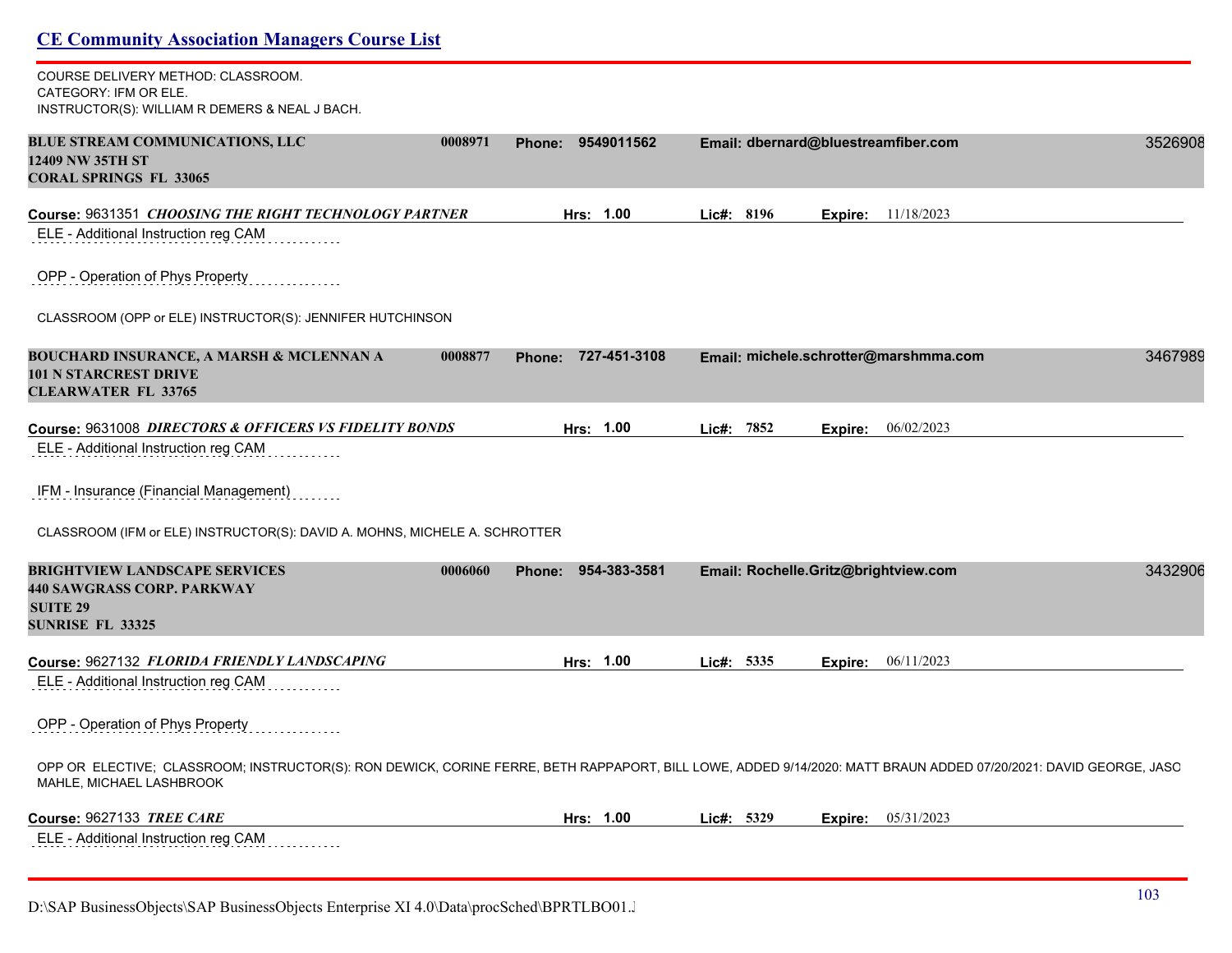OPP - Operation of Phys Property

OPP OR ELECTIVE; CLASSROOM; INSTRUCTOR(S): RON DEWICK, BETH RAPPAPORT, JASON MAHLE ADDED 9/14/2020: MATT BRAUN ADDED 07/20/2021: JASON MAHLE

| Course: 9627134 WATER CONSERVATION                                                                                                                                                                     | Hrs: 1.00 | Lic#: 5336 | Expire: | 06/11/2023 |
|--------------------------------------------------------------------------------------------------------------------------------------------------------------------------------------------------------|-----------|------------|---------|------------|
| ELE - Additional Instruction reg CAM                                                                                                                                                                   |           |            |         |            |
| OPP - Operation of Phys Property                                                                                                                                                                       |           |            |         |            |
| OPP OR ELECTIVE; CLASSROOM, INSTRUCTOR(S): RON DEWICK, CARLOS VICTORIA, CORINE FERRE, BETH RAPPAPORT, JASON NELSON ADDED 9/14/2020: MATT BRAUN ADDED 07/20/202<br><b>JASON MAHLE</b>                   |           |            |         |            |
| Course: 9628662 SUCCESSFUL LANDSCAPE FACTORS                                                                                                                                                           | Hrs: 1.00 | Lic#: 5365 | Expire: | 06/25/2023 |
| ELE - Additional Instruction reg CAM                                                                                                                                                                   |           |            |         |            |
| OPP - Operation of Phys Property                                                                                                                                                                       |           |            |         |            |
| OPP or ELE (classroom) INSTRUCTOR(S): RON DEWICK, CARLOS VICTORIA, CORINE FERRE, BETH RAPPAPORT, BILL LOWE ADDED 9/14/2020: MATT BRAUN ADDED 07/20/2021: DAVID GEORG<br>JASON MAHLE, MICHAEL LASHBROOK |           |            |         |            |
| Course: 9629512 DESIGNING FOR A BETTER FUTURE                                                                                                                                                          | Hrs: 1.00 | Lic#: 6291 | Expire: | 05/13/2023 |
| ELE - Additional Instruction reg CAM                                                                                                                                                                   |           |            |         |            |
| OPP - Operation of Phys Property                                                                                                                                                                       |           |            |         |            |
| CLASSOOM (OPP or ELE) INSTRUCTOR(S): BRYAN WALTERS ADDED 07/20/2021: DAVID GEORGE, JASON MAHLE                                                                                                         |           |            |         |            |
| Course: 9630858 FLORIDA FRIENDLY LANDSCAPING                                                                                                                                                           | Hrs: 1.00 | Lic#: 7702 | Expire: | 03/09/2023 |
| ELE - Additional Instruction reg CAM                                                                                                                                                                   |           |            |         |            |
| OPP - Operation of Phys Property                                                                                                                                                                       |           |            |         |            |
| DISTANCE/ONLINE (OPP or ELE) INSTRUCTOR(S): BETH RAPPAPORT, CORINE FERRE ADDED 07/20/2021: DAVID GEORGE, JASON MAHLE, MICHAEL LASHBROOK                                                                |           |            |         |            |
| Course: 9630860 WATER CONSERVATION                                                                                                                                                                     | Hrs: 1.00 | Lic#: 7703 | Expire: | 03/10/2023 |
| ELE - Additional Instruction reg CAM                                                                                                                                                                   |           |            |         |            |
| OPP - Operation of Phys Property<br>.                                                                                                                                                                  |           |            |         |            |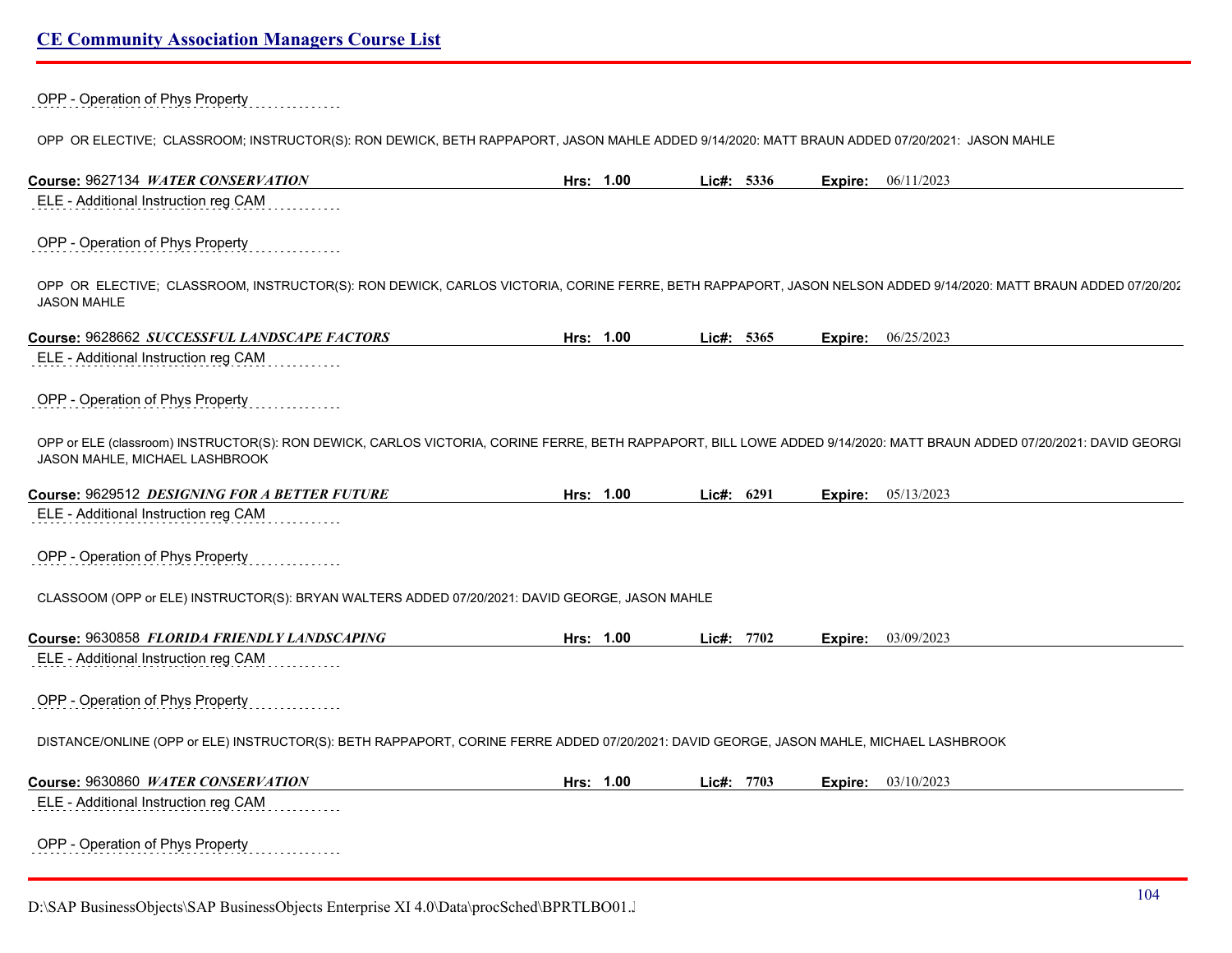DISTANCE/ONLINE (OPP or ELE) INSTRUCTOR(S): BETH RAPPAPORT ADDED 07/20/2021: JASON MAHLE

| Course: 9630861 TREE CARE                                                                                                               | Hrs: 1.00 | Lic#: 7704   |      |                          | Expire: 03/10/2023          |
|-----------------------------------------------------------------------------------------------------------------------------------------|-----------|--------------|------|--------------------------|-----------------------------|
| ELE - Additional Instruction reg CAM                                                                                                    |           |              |      |                          |                             |
| OPP - Operation of Phys Property                                                                                                        |           |              |      |                          |                             |
| DISTANCE/ONLINE (OPP or ELE) INSTRUCTOR(S): BETH RAPPAPORT ADDED 07/20/2021: JASON MAHLE                                                |           |              |      |                          |                             |
| Course: 9630862 DESIGNING FOR A BETTER FUTURE                                                                                           | Hrs: 1.00 | Lic#: $7705$ |      |                          | Expire: 03/10/2023          |
| ELE - Additional Instruction reg CAM                                                                                                    |           |              |      |                          |                             |
| OPP - Operation of Phys Property                                                                                                        |           |              |      |                          |                             |
| DISTANCE/ONLINE (OPP or ELE) INSTRUCTOR(S): BETH RAPPAPORT ADDED 07/20/2021: DAVID GEORGE, JASON MAHLE                                  |           |              |      |                          |                             |
| Course: 9630863 SUCCESSFUL LANDSCAPE FACTORS                                                                                            | Hrs: 1.00 | Lic#: 7706   |      |                          | <b>Expire:</b> $03/10/2023$ |
| ELE - Additional Instruction reg CAM                                                                                                    |           |              |      |                          |                             |
| OPP - Operation of Phys Property                                                                                                        |           |              |      |                          |                             |
| DISTANCE/ONLINE (OPP or ELE) INSTRUCTOR(S): CORINE FERRE, BETH RAPPAPORT ADDED 07/20/2021: DAVID GEORGE, JASON MAHLE, MICHAEL LASHBROOK |           |              |      |                          |                             |
| <b>BROWN &amp; BROWN OF FLORIDA INC; JACKSONVIL</b><br>0007231                                                                          | Phone:    |              |      | Email: pwillis@bbjax.com | 3325478                     |
| <b>10151 DEERWOOD PARK BLVD</b><br><b>B100 S100</b>                                                                                     |           |              |      |                          |                             |
| <b>JACKSONVILLE FL 32256</b>                                                                                                            |           |              |      |                          |                             |
| Course: 9630483 ASSOCIATION INSURANCE COVERAGE BASICS                                                                                   | Hrs: 1.00 | Lic#:        | 7325 | Expire:                  | 07/22/2022                  |
| ELE - Additional Instruction reg CAM                                                                                                    |           |              |      |                          |                             |
| IFM - Insurance (Financial Management)                                                                                                  |           |              |      |                          |                             |
| DISTANCE/ONLINE (IFM or ELE) INSTRUCTOR(S): PILAR WILLIS DIXON                                                                          |           |              |      |                          |                             |
| Course: 9631222 ASSOCIATION INSURANCE COVERAGE BASICS                                                                                   | Hrs: 1.00 | Lic#: 8063   |      | Expire:                  | 08/23/2023                  |
| ELE - Additional Instruction reg CAM                                                                                                    |           |              |      |                          |                             |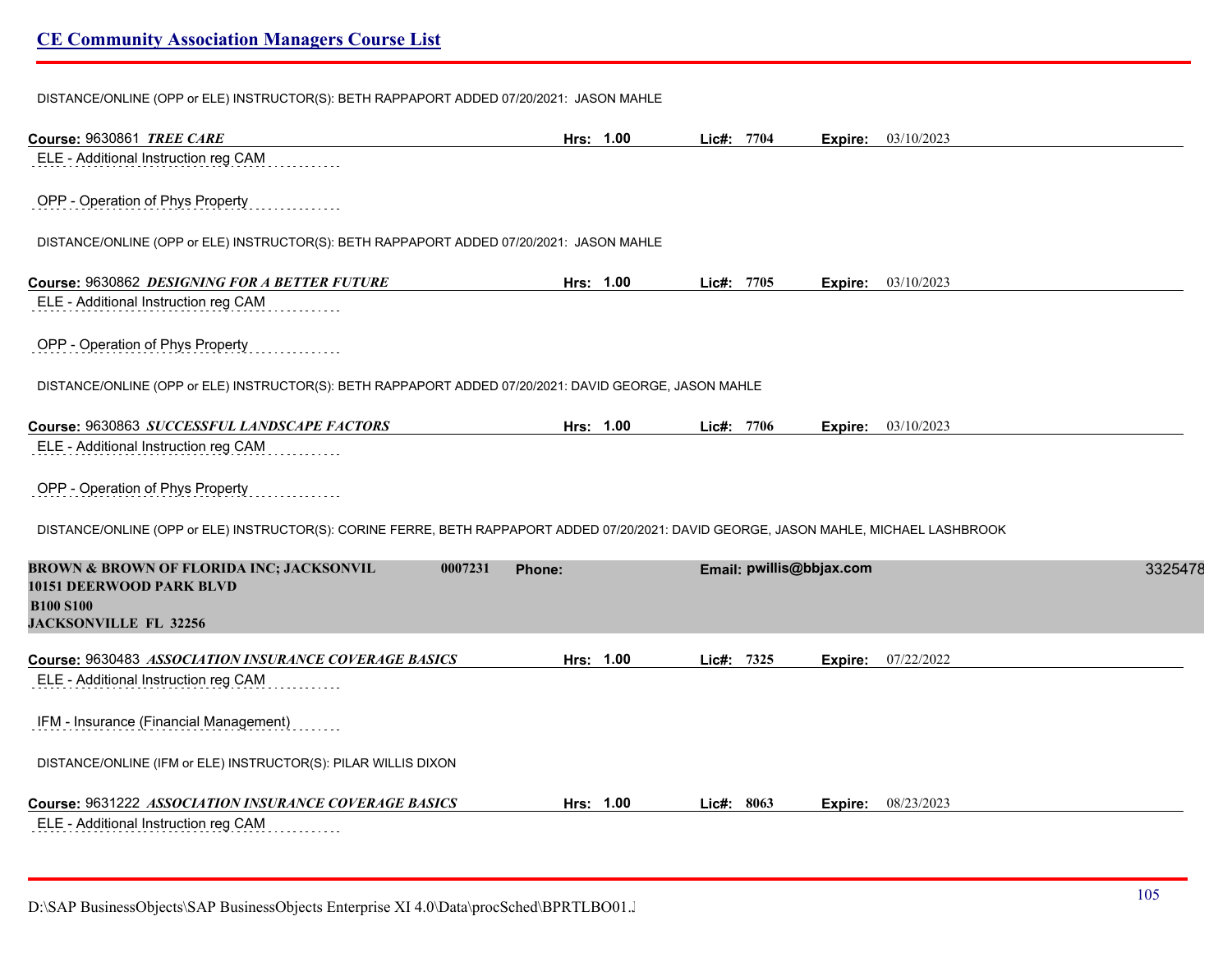## **CE Community Association Managers Course List** IFM - Insurance (Financial Management) CLASSROOM (IFM or ELE) INSTRUCTOR(S): PILAR W. DIXON **BROWN & BROWN OF FLORIDA, INC. - SARASOT 0008822 Phone: (941)893-2202 Email: mangers@bbsarasota.com** 34519710 **240 S PINEAPPLE AVE STE 301 SARASOTA FL 34236 Course:** 9630971 *NUTS & BOLTS OF THE ASSOCIATION INSURANC* **Hrs: 1.00 Lic#: 7812 Expire:** 04/19/2023 ELE - Additional Instruction reg CAM IFM - Insurance (Financial Management) CLASSROOM (IFM or ELE) INSTRUCTOR(S): MIKE ANGERS **BUILDING MGRS INTERNATIONAL 0000810 Phone: 941-426-1433 Email: nh.bminational@gmail.com** 14187458 **PO BOX 7187 NORTH PORT FL 34290 Course:** 9631276 *THE BUDGET PROCESS FOR COMMUNITY ASSOCIA* **Hrs: 1.00 Lic#: 8118 Expire:** 10/04/2023 ELE - Additional Instruction reg CAM IFM - Insurance (Financial Management) CLASSROOM (IFM or ELE) INSTRUCTOR(S): MICHAEL R. MANNING **BURG LAW FIRM PA 0007443 Phone: 850-851-0621 Email: BRANDON@BURGLAW.COM** 29630708 **22623 PANAMA CITY BEACH PKWY STE 5 PANAMA CITY BEACH FL 32413 Course:** 9631196 *2021 LEGISLATIVE UPDATE* **Hrs: 2.00 Lic#: 8038 Expire:** 08/12/2023 Legal Update Seminars CLASSROOM (LEGAL UPDATE) INSTRUCTOR(S): BRANDON R. BURG **BURG SIMPSON ELDREDGE HERSH AND JARDINE 0007719 Phone: 813.816.7140 Email: amantius@burgsimpson.com** 34549031 **100 S. ASHLEY DRIVE, SUITE 200 TAMPA FL 33602**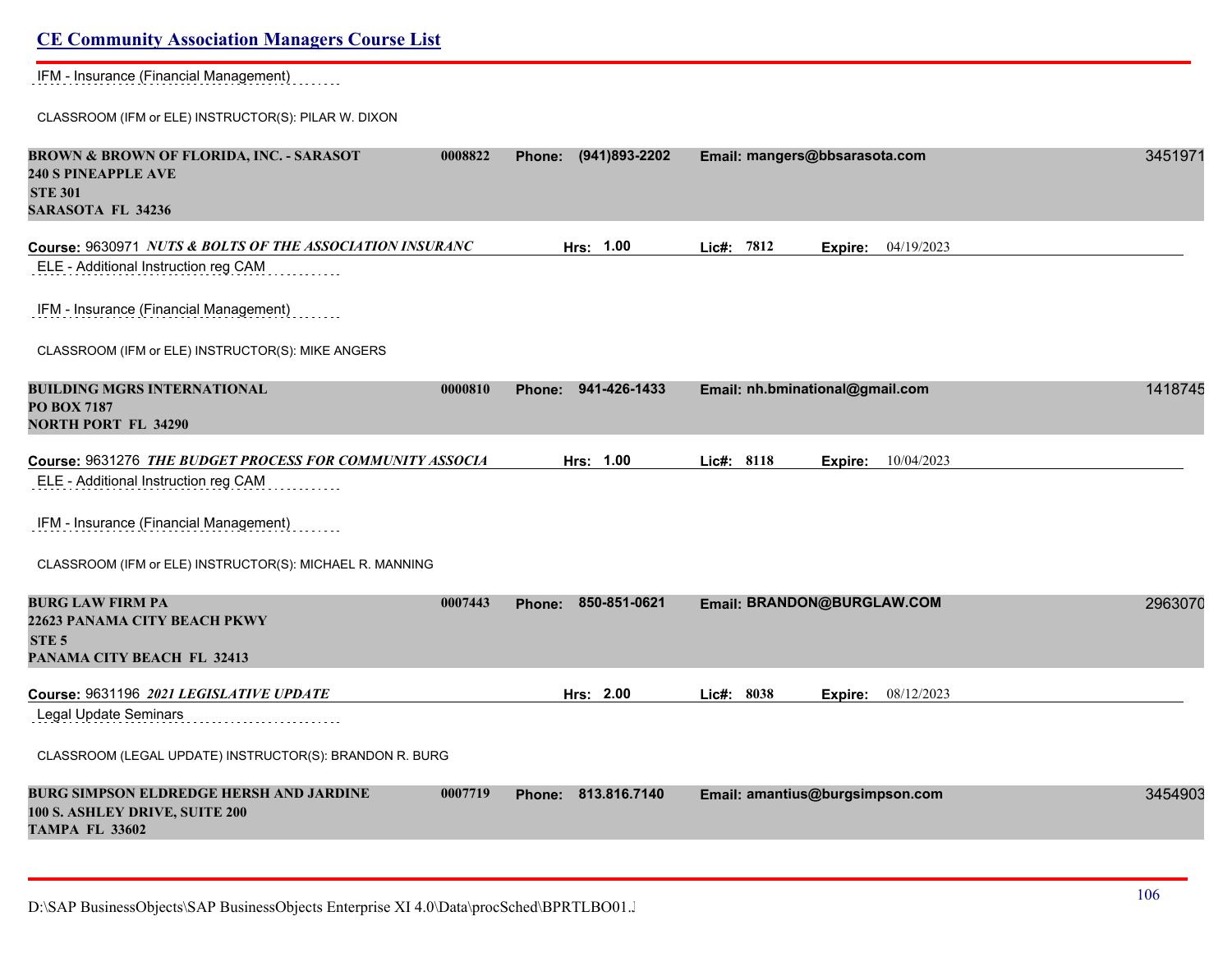| Course: 9629188 Manager Testimony: How to be a star on t                                                                                                     | Hrs: 1.00 | Lic#: 5893   | Expire: | 08/19/2024                  |
|--------------------------------------------------------------------------------------------------------------------------------------------------------------|-----------|--------------|---------|-----------------------------|
| ELE - Additional Instruction reg CAM                                                                                                                         |           |              |         |                             |
|                                                                                                                                                              |           |              |         |                             |
| COURSE DELIVERY METHOD: classroom                                                                                                                            |           |              |         |                             |
| CATEGORY: ELE                                                                                                                                                |           |              |         |                             |
| Instructor(s): Mari Perczak, Joe Smith, Loura Sanchez, Craig Nuss, Curt Sullan, ADDED 03/04/2020 DIANA SADA.                                                 |           |              |         |                             |
| Course: 9629189 Sitting For a Deposition                                                                                                                     | Hrs: 1.00 | Lic#: 5894   |         | <b>Expire:</b> $08/19/2022$ |
| ELE - Additional Instruction reg CAM                                                                                                                         |           |              |         |                             |
|                                                                                                                                                              |           |              |         |                             |
| ELE; instructor(s): Mari Perczak, Joe Smith, Loura Sanchez, Craig Nuss, Curt Sullan, ADDED 03/04/2020 DIANA SADA                                             |           |              |         |                             |
|                                                                                                                                                              |           |              |         |                             |
| Course: 9629201 RESIDENTIAL CONTRUCTION DEFECTS                                                                                                              | Hrs: 1.00 | Lie#: 5905   |         | Expire: 09/05/2022          |
| ELE - Additional Instruction reg CAM                                                                                                                         |           |              |         |                             |
|                                                                                                                                                              |           |              |         |                             |
| OPP - Operation of Phys Property                                                                                                                             |           |              |         |                             |
| CLASSROOM; OPP OR ELE;                                                                                                                                       |           |              |         |                             |
| INSTRUCTOR(S); JOE SMITH, CRAIG NUSS, MARI PERCZAK, LOURA SANCHEZ, CURT SULLAN, ADDED 03/04/2020 DIANA SADA                                                  |           |              |         |                             |
|                                                                                                                                                              |           |              |         |                             |
| Course: 9629821 CREATING BOARDS THAT WORK                                                                                                                    | Hrs: 1.00 | Lic#: $6646$ | Expire: | 12/18/2025                  |
| ELE - Additional Instruction reg CAM                                                                                                                         |           |              |         |                             |
|                                                                                                                                                              |           |              |         |                             |
| <b>HR</b>                                                                                                                                                    |           |              |         |                             |
| CLASSROOM (HR or ELE) INSTRUCTOR(S): LOURA K. SANCHEZ, JOSEPH F. SMITH, CRAIG NUSS, CURT SULLAN, MICHAEL MENHINI, RYAN L. PARDUE ADDED 03/04/2020 DIANA SADA |           |              |         |                             |
|                                                                                                                                                              |           |              |         |                             |
| Course: 9631199 WHY YOU CAN'T MANAGE YOUR TIME (YET)                                                                                                         | Hrs: 1.00 | Lic#: $8041$ |         | <b>Expire:</b> $08/17/2023$ |
| ELE - Additional Instruction reg CAM                                                                                                                         |           |              |         |                             |
|                                                                                                                                                              |           |              |         |                             |
| DISTANCE/ONLINE (ELE) INSTRUCTOR(S): DIANA SADA, JOE SMITH, RYAN L. PARDUE, CURT SULLAN, LOURA K. SANCHEZ, PENNY MANSHIP, MARI PERCZAK                       |           |              |         |                             |
|                                                                                                                                                              |           |              |         |                             |
| Course: 9631200 WHY YOU CAN'T MANAGE YOUR TIME (YET)                                                                                                         | Hrs: 1.00 | Lic#: $8042$ |         | Expire: 08/17/2023          |
| ELE - Additional Instruction reg CAM                                                                                                                         |           |              |         |                             |
|                                                                                                                                                              |           |              |         |                             |
| CLASSROOM (ELE) INSTRUCTOR(S): DIANA SADA, JOE SMITH, RYAN L. PARDUE, CURT SULLAN, LOURA K. SANCHEZ, PENNY MANSHIP, MARI PERCZAK                             |           |              |         |                             |
| Course: 9631201 <i>BECOMING A BETTER NEGOTIATOR</i>                                                                                                          | Hrs: 1.00 | Lic#: $8043$ |         | Expire: 08/17/2023          |
| ELE - Additional Instruction reg CAM                                                                                                                         |           |              |         |                             |
|                                                                                                                                                              |           |              |         |                             |

D:\SAP BusinessObjects\SAP BusinessObjects Enterprise XI 4.0\Data\procSched\BPRTLBO01.J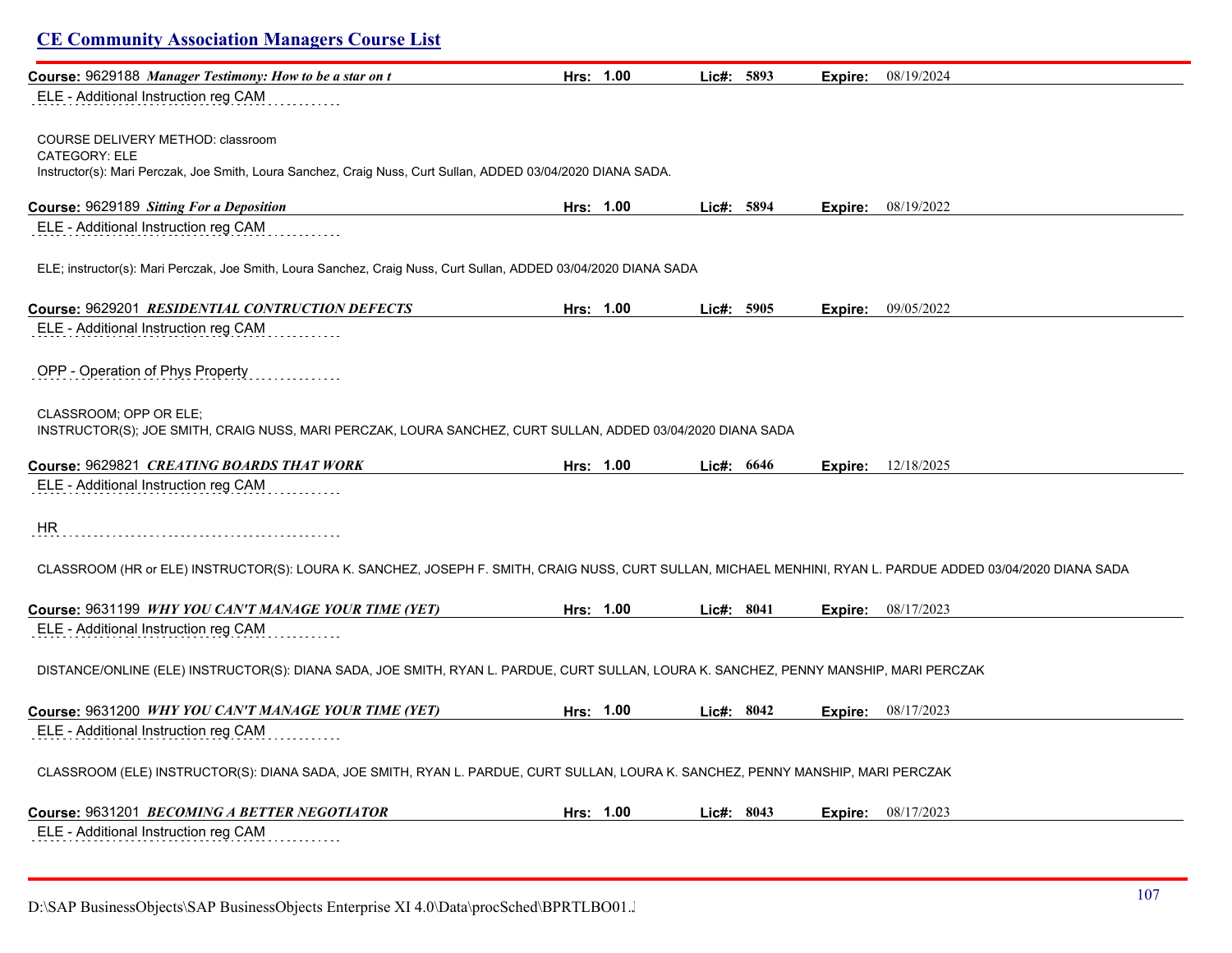| <b>CE Community Association Managers Course List</b>                                                                                |           |           |            |  |         |                             |
|-------------------------------------------------------------------------------------------------------------------------------------|-----------|-----------|------------|--|---------|-----------------------------|
| <b>HR</b>                                                                                                                           |           |           |            |  |         |                             |
| CLASSROOM (HR or ELE) INSTRUCTOR(S): DIANA SADA, JOE SMITH, RYAN L. PARDUE, CURT SULLAN, LOURA K. SANCHEZ                           |           |           |            |  |         |                             |
| Course: 9631202 BECOMING A BETTER NEGOTIATOR                                                                                        |           | Hrs: 1.00 | Lic#: 8044 |  |         | <b>Expire:</b> 08/17/2023   |
| ELE - Additional Instruction reg CAM                                                                                                |           |           |            |  |         |                             |
| HR                                                                                                                                  |           |           |            |  |         |                             |
| DISTANCE/ONLINE (HR or ELE) INSTRUCTOR(S): DIANA SADA, JOE SMITH, RYAN L. PARDUE, CURT SULLAN, LOURA K. SANCHEZ                     |           |           |            |  |         |                             |
| Course: 9631389 LESSONS FROM SURFSIDE                                                                                               |           | Hrs: 1.00 | Lic#: 8234 |  |         | <b>Expire:</b> 01/02/2024   |
| ELE - Additional Instruction reg CAM                                                                                                |           |           |            |  |         |                             |
| OPP - Operation of Phys Property                                                                                                    |           |           |            |  |         |                             |
| CLASSROOM (OPP or ELE) INSTRUCTOR(S): DIANA SADA, RYAN L. PARDUE, NICHOLAS B. VARGO, CURT SULLAN, JOE SMITH, LOURA K. SANCHEZ       |           |           |            |  |         |                             |
| Course: 9631390 BECOMING A BETTER NEGOTIATOR                                                                                        | Hrs: 1.00 |           | Lic#: 8235 |  |         | <b>Expire:</b> 01/02/2024   |
| ELE - Additional Instruction reg CAM                                                                                                |           |           |            |  |         |                             |
| <b>HR</b>                                                                                                                           |           |           |            |  |         |                             |
| CLASSROOM (OPP or ELE) INSTRUCTOR(S): DIANA SADA, RYAN L. PARDUE, NICHOLAS B. VARGO, CURT SULLAN, JOE SMITH, LOURA K. SANCHEZ       |           |           |            |  |         |                             |
| Course: 9631391 10 "MUST KNOWS" ABOUT CONSTRUCTION DEFEC                                                                            |           | Hrs: 1.00 | Lic#: 8236 |  |         | <b>Expire:</b> $01/02/2024$ |
| ELE - Additional Instruction reg CAM                                                                                                |           |           |            |  |         |                             |
| OPP - Operation of Phys Property                                                                                                    |           |           |            |  |         |                             |
| CLASSROOM (OPP or ELE) INSTRUCTOR(S): DIANA SADA, RYAN L. PARDUE, NICHOLAS B. VARGO, CURT SULLAN, JOE SMITH, LOURA K. SANCHEZ       |           |           |            |  |         |                             |
| Course: 9631392 LESSONS FROM SURFSIDE                                                                                               | Hrs: 1.00 |           | Lic#: 8237 |  | Expire: | 01/02/2024                  |
| ELE - Additional Instruction reg CAM                                                                                                |           |           |            |  |         |                             |
| OPP - Operation of Phys Property                                                                                                    |           |           |            |  |         |                             |
| DISTANCE/ONLINE (OPP or ELE) INSTRUCTOR(S): DIANA SADA, RYAN L. PARDUE, NICHOLAS B. VARGO, CURT SULLAN, JOE SMITH, LOURA K. SANCHEZ |           |           |            |  |         |                             |
|                                                                                                                                     |           |           |            |  |         |                             |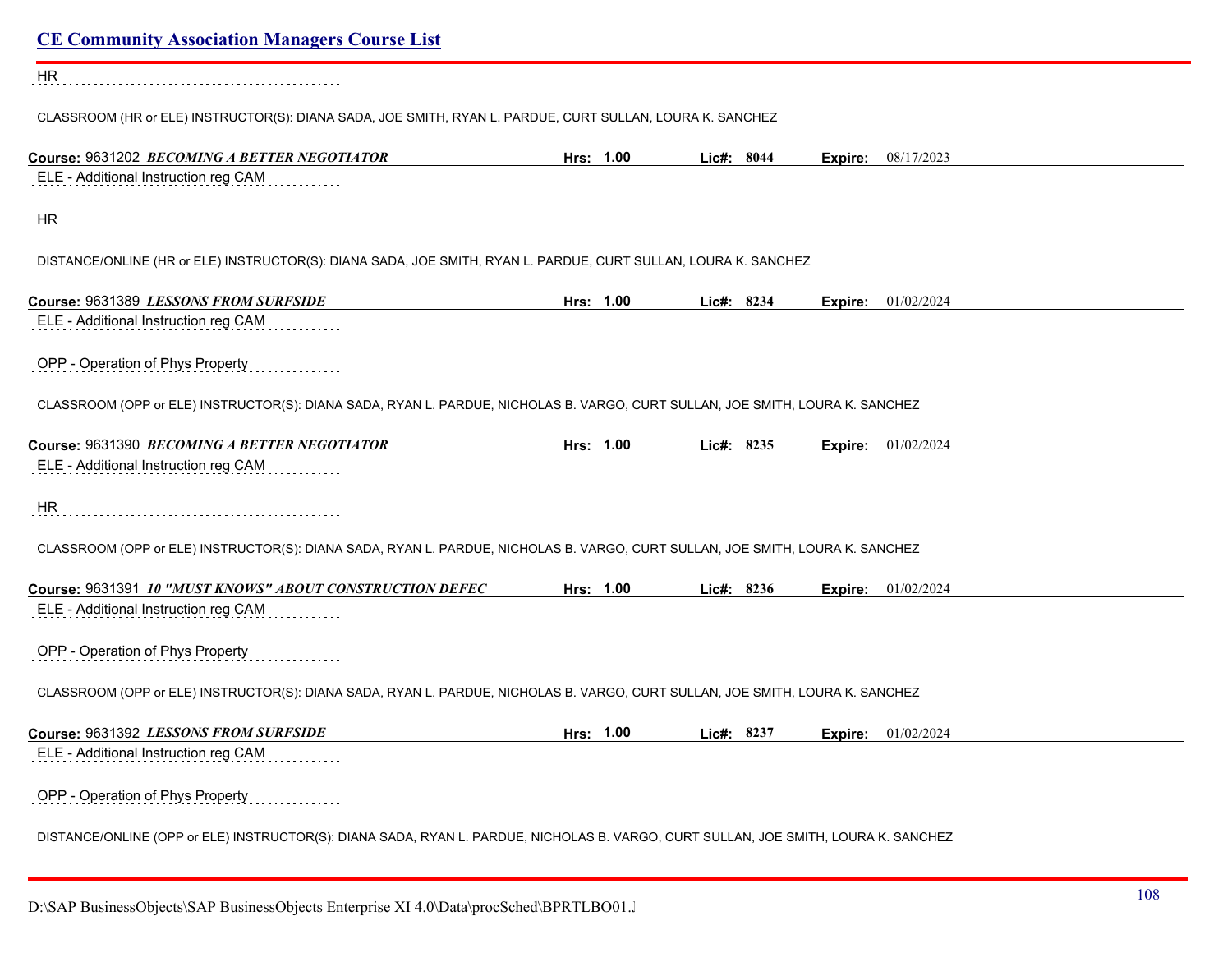| Course: 9631393 BECOMING A BETTER NEGOTIATOR                                                                                                      | Hrs: 1.00           | Lic#: 8238 | Expire: | 01/02/2024                                       |         |
|---------------------------------------------------------------------------------------------------------------------------------------------------|---------------------|------------|---------|--------------------------------------------------|---------|
| ELE - Additional Instruction reg CAM                                                                                                              |                     |            |         |                                                  |         |
| HR                                                                                                                                                |                     |            |         |                                                  |         |
| DISTANCE/ONLINE (OPP or ELE) INSTRUCTOR(S): DIANA SADA, RYAN L. PARDUE, NICHOLAS B. VARGO, CURT SULLAN, JOE SMITH, LOURA K. SANCHEZ               |                     |            |         |                                                  |         |
| Course: 9631394 10 "MUST KNOWS" ABOUT CONSTRUCTION DEFEC<br>ELE - Additional Instruction reg CAM                                                  | Hrs: 1.00           | Lic#: 8239 |         | <b>Expire:</b> 01/02/2024                        |         |
| OPP - Operation of Phys Property                                                                                                                  |                     |            |         |                                                  |         |
| DISTANCE/ONLINE (OPP or ELE) INSTRUCTOR(S): DIANA SADA, RYAN L. PARDUE, NICHOLAS B. VARGO, CURT SULLAN, JOE SMITH, LOURA K. SANCHEZ               |                     |            |         |                                                  |         |
| <b>BUSH LAW GROUP LLC</b><br>0008118<br><b>6622 SOUTHPOINT DRIVE S</b><br><b>SUITE 190</b><br><b>JACKSONVILLE FL 32216</b>                        | Phone: 904-552-1006 |            |         | Email: SMBUSH@BUSHLAWGROUP.NET                   | 3203719 |
| Course: 9631473 BLG - CLASS 1                                                                                                                     | Hrs: 4.00           | Lic#: 8316 | Expire: | 02/07/2024                                       |         |
| ELE - Additional Instruction reg CAM                                                                                                              |                     |            |         |                                                  |         |
| IFM - Insurance (Financial Management)                                                                                                            |                     |            |         |                                                  |         |
| CLASSROOM (IFM or ELE) INSTRUCTOR(S): ALBERT P. MOLLO, FORREST T FREDERICK, LOREN HEVESI, STEVEN M. BUSH, WILLIAM L. FLOURNOY, SHELDON C. WORRELL |                     |            |         |                                                  |         |
| <b>BUSH ROSS PA</b><br>0003585<br><b>PO BOX 3913</b><br><b>TAMPA FL 33601-3913</b>                                                                | Phone: 813-224-9255 |            |         | Email: wmelton@bushross.com; ckelly@bushross.com | 3468903 |
| Course: 9629572 HURRICANE PREPAREDNESS FOR COMMUNITY                                                                                              | Hrs: 2.00           | Lic#: 6361 | Expire: | 06/16/2023                                       |         |
| ELE - Additional Instruction reg CAM                                                                                                              |                     |            |         |                                                  |         |
| ASSOCIATIONS; CLASSROOM (ELE) INSTRUCTOR(S): TIFFANY L. MCELHERAN, H. WEBB MELTON                                                                 |                     |            |         |                                                  |         |
| Course: 9631245 2021 LEGISLATIVE UPDATE                                                                                                           | Hrs: 1.00           | Lic#: 8087 | Expire: | 09/13/2023                                       |         |
| Legal Update Seminars                                                                                                                             |                     |            |         |                                                  |         |
| CLASSROOM (LEGAL UPDATE) INSTRUCTOR(S): WEB H. MELTON III, CIARA C. WILLIS                                                                        |                     |            |         |                                                  |         |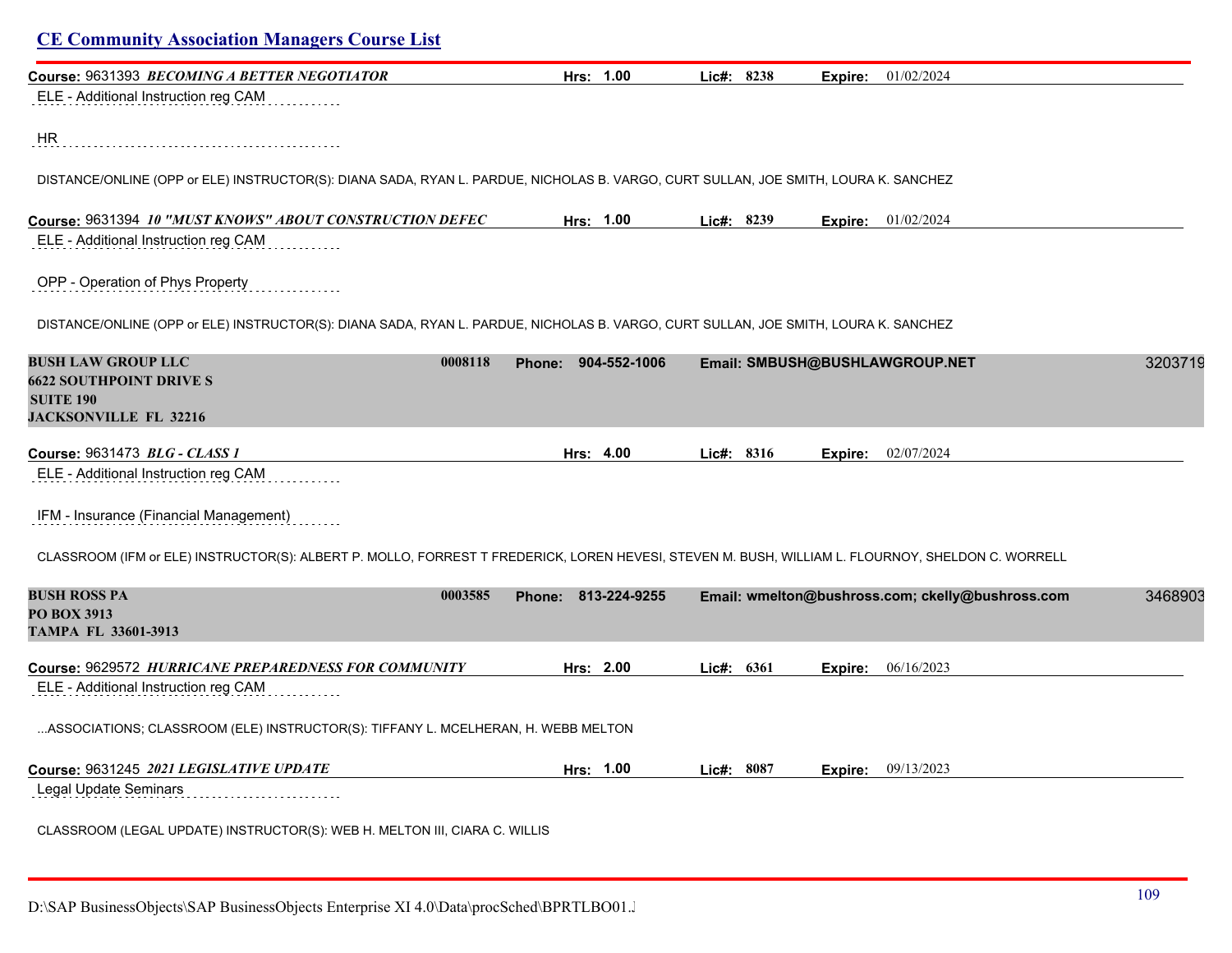| <b>CE Community Association Managers Course List</b>                             |                               |               |                               |                           |         |
|----------------------------------------------------------------------------------|-------------------------------|---------------|-------------------------------|---------------------------|---------|
| Course: 9631246 2021 LEGISLATIVE UPDATE                                          | Hrs: 1.00                     | Lic#: 8088    | Expire:                       | 09/13/2023                |         |
| Legal Update Seminars                                                            |                               |               |                               |                           |         |
| DISTANCE/ONLINE (LEGAL UPDATE) INSTRUCTOR(S): WEB H. MELTON III, CIARA C. WILLIS |                               |               |                               |                           |         |
| Course: 9631398 LEGAL UPDATE: ENFORCEMENT REMEDIES<br>Legal Update Seminars      | Hrs: 2.00                     | Lic#: 8243    |                               | <b>Expire:</b> 01/04/2024 |         |
| CLASSROOM (LEGAL UPDATE) INSTRUCTOR(S): WEB H. MELTON III, CIARA C. WILLIS       |                               |               |                               |                           |         |
| Course: 9631399 LEGAL UPDATE: ENFORCEMENT REMEDIES                               | Hrs: 2.00                     | $Lic\#: 8244$ | Expire:                       | 01/04/2024                |         |
| Legal Update Seminars                                                            |                               |               |                               |                           |         |
| DISTANCE/ONLINE (LEGAL UPDATE) INSTRUCTOR(S): WEB H. MELTON III, CIARA C. WILLIS |                               |               |                               |                           |         |
| <b>C3 GROUP</b><br>0008108<br><b>PO BOX 2303</b><br><b>CASTLE ROCK CO 80104</b>  | 618-593-2573<br><b>Phone:</b> |               | Email: olivia@C3ADJUSTERS.COM |                           | 3466135 |
| Course: 9630561 PART 1: DISASTER PREPAREDNESS                                    | Hrs: 2.00                     | Lic#: 7401    | Expire:                       | 08/25/2022                |         |
| ELE - Additional Instruction reg CAM                                             |                               |               |                               |                           |         |
| IFM - Insurance (Financial Management)                                           |                               |               |                               |                           |         |
| DISTANCE/ONLINE (IFM or ELE) INSTRUCTOR(S): ANTHONY ROLFES                       |                               |               |                               |                           |         |
| Course: 9630562 PART 2: IDENTIFYING A VALID CLAIM                                | Hrs: 2.00                     | Lic#: 7402    | Expire:                       | 08/25/2022                |         |
| ELE - Additional Instruction reg CAM                                             |                               |               |                               |                           |         |
| IFM - Insurance (Financial Management)                                           |                               |               |                               |                           |         |
| DISTANCE/ONLINE (IFM or ELE) INSTRUCTOR(S): ANTHONY ROLFES                       |                               |               |                               |                           |         |
| Course: 9630563 PART 3: APPLYING A VALID CLAIM TO THE                            | Hrs: 2.00                     | Lic#: $7403$  | Expire:                       | 08/25/2022                |         |
| ELE - Additional Instruction reg CAM                                             |                               |               |                               |                           |         |
| IFM - Insurance (Financial Management)                                           |                               |               |                               |                           |         |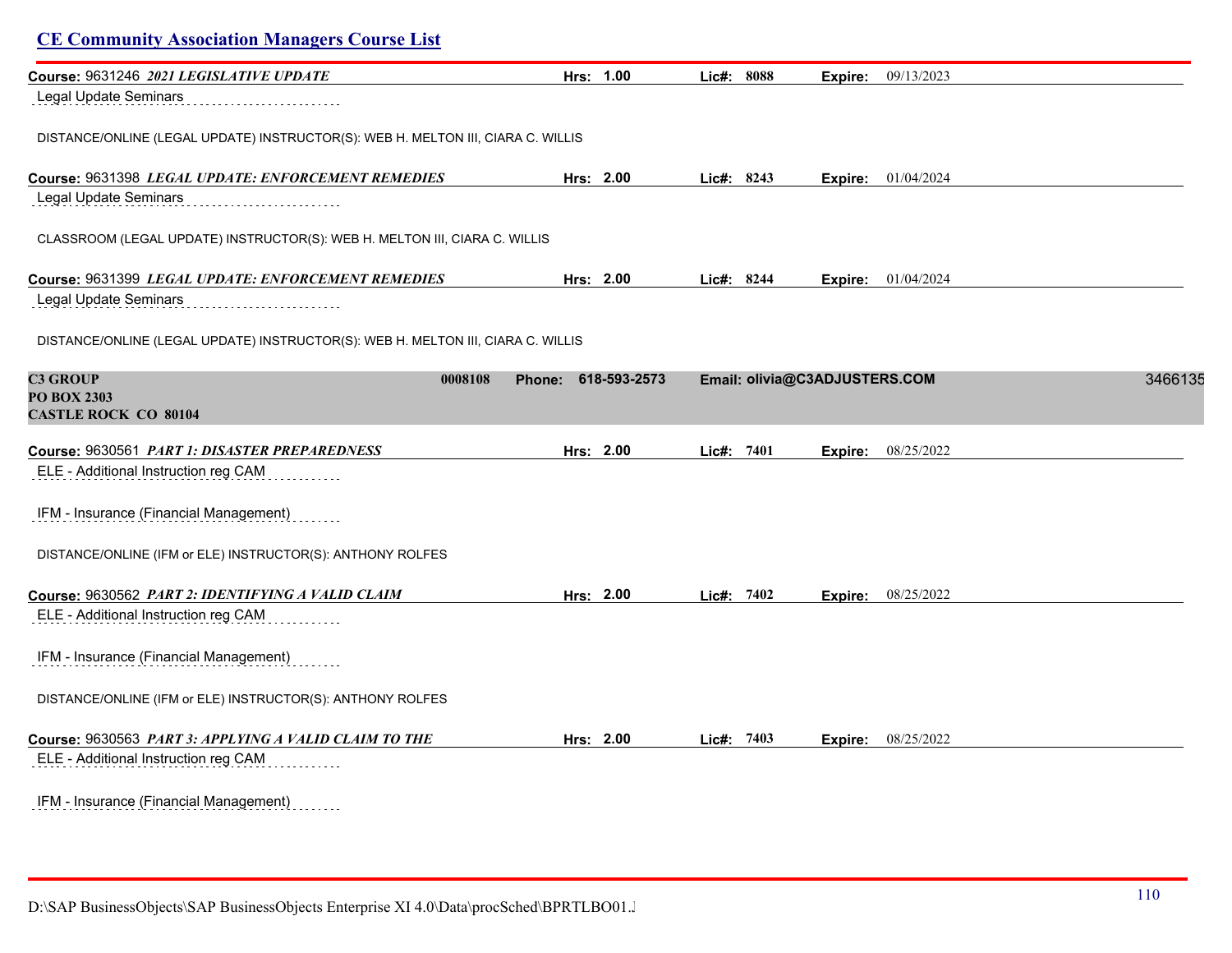### **CE Community Association Managers Course List** ...POLICY; DISTANCE/ONLINE (IFM or ELE) INSTRUCTOR(S): ANTHONY ROLFES **CAI SOUTH GULF COAST CHAPTER 0000805 Phone: 239-466-5757 Email: sgcc.cai@gmail.com** 33228687 **6369 BETHANY AVENUE FORT MYERS FL 33919 Course:** 9631234 *CAPITAL RESERVE STUDIES - A COMMUNITY AS* **Hrs: 2.00 Lic#: 8076 Expire:** 08/31/2023 ELE - Additional Instruction reg CAM IFM - Insurance (Financial Management) CLASSROOM (IFM or ELE) INSTRUCTOR(S): RICHARD J. ARENA **Course:** 9631241 *CATASTROPHIC LOSS --- WHAT JUST HAPPENED* **Hrs: 2.00 Lic#: 8083 Expire:** 09/09/2023 ELE - Additional Instruction reg CAM HR CLASSROOM (HR or ELE) INSTRUCTOR(S): SARAH SPECTOR, ROY HYMAN, SCOTT GREGORY, MATT KUISLE, BRADLEY ROTHENBERG, BRUCE D. MILLER, MARK HEIN, PATTI DUBUQUE **Course:** 9631348 *"JUST GOT MY CAM LICENSE --- NOW WHAT?"* **Hrs: 2.00 Lic#: 8193 Expire:** 11/17/2023 ELE - Additional Instruction reg CAM HR CLASSROOM (HR or ELE) INSTRUCTOR(S): CYNTHIA REUTER-ZINGRAFF, JO DONNA STOUT, MARIANNE CASAMASSIMA, LYN HAARS **CAI/NORTH GULF COAST CHAPTER 0000803 Phone: 850.797.3472 Email: ed@cai-ngcc.org** 33613879 **P O BOX 5581 DESTIN FL 32540 Course:** 9630533 *2020 HOT HR TOPICS* **Hrs: 1.00 Lic#: 7372 Expire:** 08/11/2022 ELE - Additional Instruction reg CAM HR CLASSROOM (HR or ELE) INSTRUCTOR(S): DAVE JEFFERSON **Course:** 9630881 *ALUMINUM RAILING MAINTENANCE* **Hrs: 1.00 Lic#: 7783 Expire:** 04/05/2023 ELE - Additional Instruction reg CAM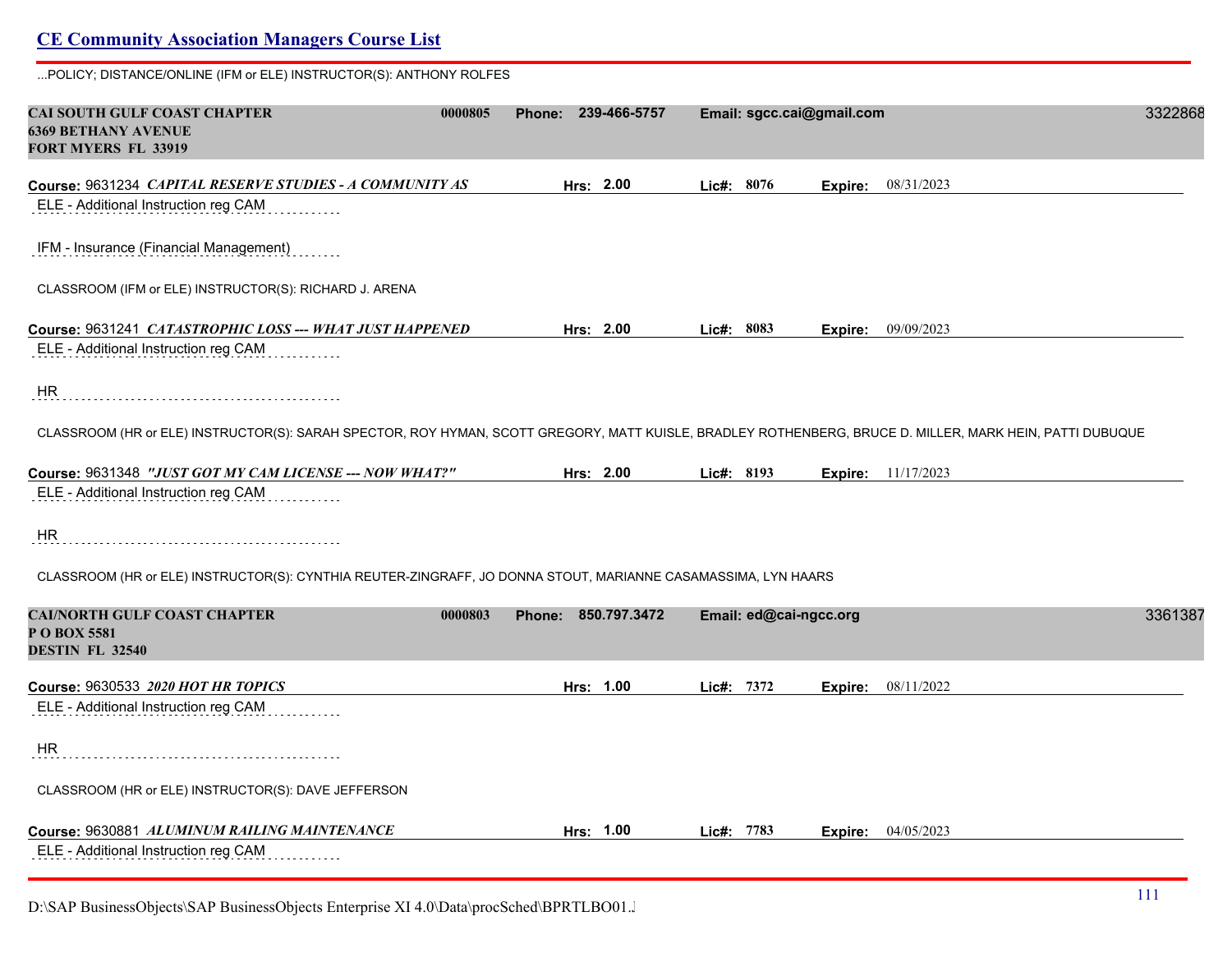#### OPP - Operation of Phys Property

CLASSROOM (OPP or ELE) INSTRUCTOR(S): LOUIE BONCYK, BENISE-DOWLING

| Course: 9630889 2021 LEGAL UPDATE                                                                         | Hrs: 2.00              | Lic#: 7728                   | <b>Expire:</b> 03/16/2023     |         |
|-----------------------------------------------------------------------------------------------------------|------------------------|------------------------------|-------------------------------|---------|
| Legal Update Seminars                                                                                     |                        |                              |                               |         |
| CLASSROOM (LEGAL UPDATE) INSTRUCTOR(S): BRANDON R. BURG                                                   |                        |                              |                               |         |
| Course: 9631274 2021 HR HOT TOPICS                                                                        | Hrs: 1.00              | Lic#: 8116                   | 10/04/2023<br>Expire:         |         |
| ELE - Additional Instruction reg CAM                                                                      |                        |                              |                               |         |
| <b>HR</b>                                                                                                 |                        |                              |                               |         |
| DISTANCE/ONLINE (HR or ELE) INSTRUCTOR(S): DAVE JEFFERSON                                                 |                        |                              |                               |         |
|                                                                                                           |                        |                              |                               |         |
| Course: 9631275 2021 HR HOT TOPICS                                                                        | Hrs: 1.00              | Lic#: 8117                   | 10/04/2023<br>Expire:         |         |
| ELE - Additional Instruction reg CAM                                                                      |                        |                              |                               |         |
| HR.                                                                                                       |                        |                              |                               |         |
| CLASSROOM (HR or ELE) INSTRUCTOR(S): DAVE JEFFERSON                                                       |                        |                              |                               |         |
| <b>CAI/SOUTHEAST FLORIDA CHAPTER</b><br>0002201<br><b>304 INDIAN TRACE #538</b><br><b>WESTON FL 33326</b> | 954.816.0661<br>Phone: | Email: ced@cai-seflorida.org |                               | 3204334 |
| Course: 9629539 WHAT IS THE FLORIDA LEGISLATIVE ALLIANCE                                                  | Hrs: 1.00              | Lic#: 6322                   | 05/29/2023<br>Expire:         |         |
| ELE - Additional Instruction reg CAM                                                                      |                        |                              |                               |         |
|                                                                                                           |                        |                              |                               |         |
| <b>HR</b>                                                                                                 |                        |                              |                               |         |
| CLASSROOM (HR or ELE) INSTRUCTOR(S): Michael Bender, Travis Moore                                         |                        |                              |                               |         |
| <b>CAI/SUNCOAST CHAPTER</b><br>0000806                                                                    | Phone: 727-345-0165    |                              | Email: Ihagan@suncoastcai.com | 3588721 |
| <b>6798 CROSSWINDS DRIVE NORTH</b>                                                                        |                        |                              |                               |         |
| <b>SUITE C-107</b>                                                                                        |                        |                              |                               |         |
| <b>SAINT PETERSBURG FL 33710</b>                                                                          |                        |                              |                               |         |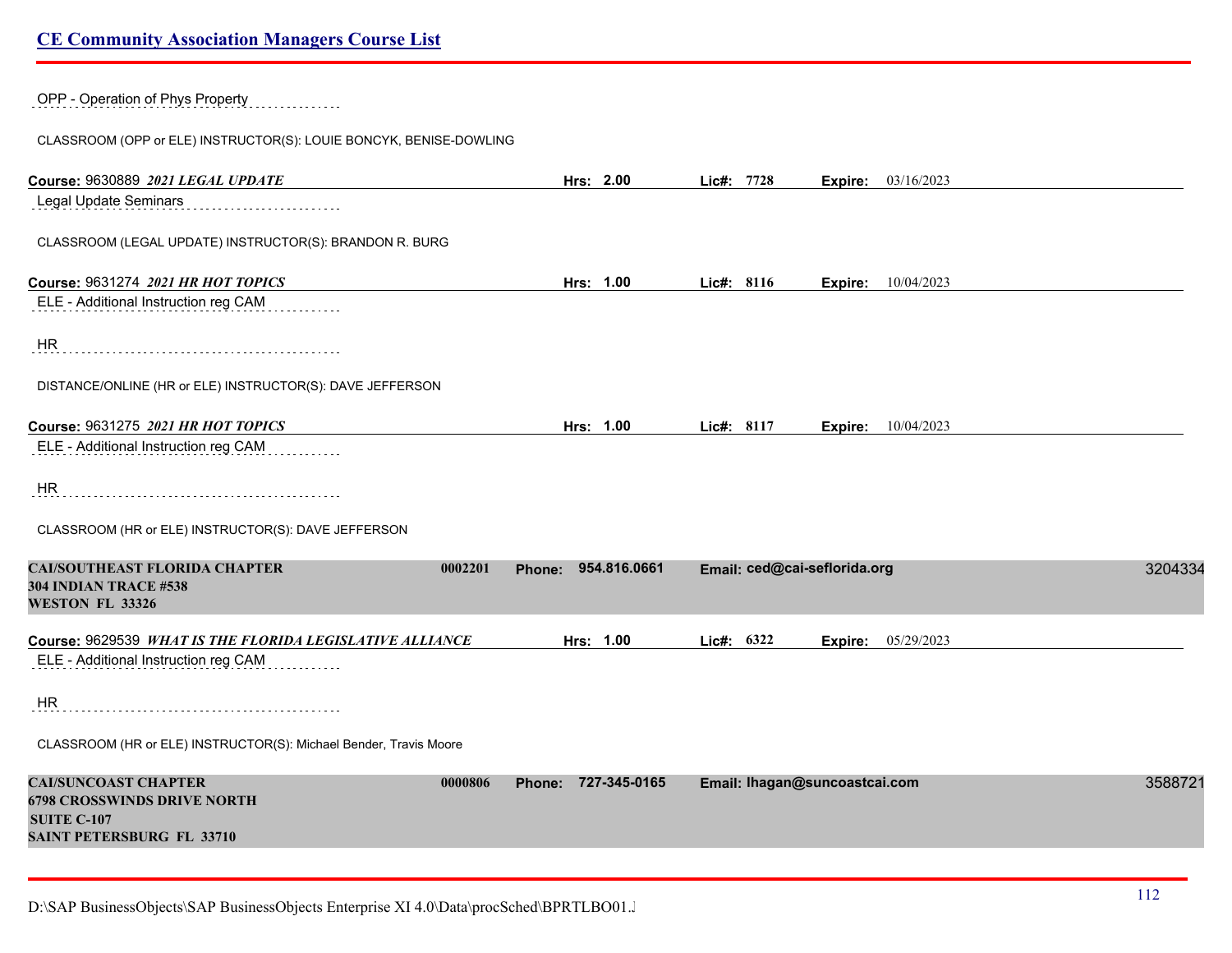| <b>CE Community Association Managers Course List</b>                               |           |            |         |            |
|------------------------------------------------------------------------------------|-----------|------------|---------|------------|
| Course: 0002370 RESERVES: MANAGING FOR THE FUTURE                                  | Hrs: 2.00 | Lic#: 2254 | Expire: | 08/10/2023 |
| ELE - Additional Instruction reg CAM                                               |           |            |         |            |
| IFM - Insurance (Financial Management)                                             |           |            |         |            |
| Classroom                                                                          |           |            |         |            |
| Course: 0002371 FINANCES AND THE ASSOCIATION                                       | Hrs: 2.00 | Lic#: 1114 | Expire: | 06/09/2023 |
| ELE - Additional Instruction reg CAM                                               |           |            |         |            |
| IFM - Insurance (Financial Management)                                             |           |            |         |            |
| Classroom                                                                          |           |            |         |            |
| Course: 0002416 AMENDING AND UPDATING YOUR GOVERNING DOC                           | Hrs: 2.00 | Lic#: 7927 | Expire: | 07/12/2023 |
| ELE - Additional Instruction reg CAM                                               |           |            |         |            |
| Delivery Method: Classroom;<br>Credit Type: ELE;<br>Instructor(s): Bennett L Rabin |           |            |         |            |
| Course: 0007540 TRENDS IN COMMUNITY ASSOCIATION FOR THE                            | Hrs: 2.00 | Lic#: 2176 | Expire: | 05/19/2023 |
| ELE - Additional Instruction reg CAM                                               |           |            |         |            |
| HR                                                                                 |           |            |         |            |
| Classroom                                                                          |           |            |         |            |
| Course: 8060990 UNDERSTANDING ASSOCIATION INSURANCE                                | Hrs: 2.00 | Lic#: 1843 | Expire: | 07/31/2023 |
| ELE - Additional Instruction reg CAM                                               |           |            |         |            |
| IFM - Insurance (Financial Management)                                             |           |            |         |            |
| IFM                                                                                |           |            |         |            |
| Course: 8062369 WORKING WITH DIFFICULT PEOPLE                                      | Hrs: 2.00 | Lic#: 2257 | Expire: | 08/10/2023 |
| ELE - Additional Instruction reg CAM                                               |           |            |         |            |
| HR                                                                                 |           |            |         |            |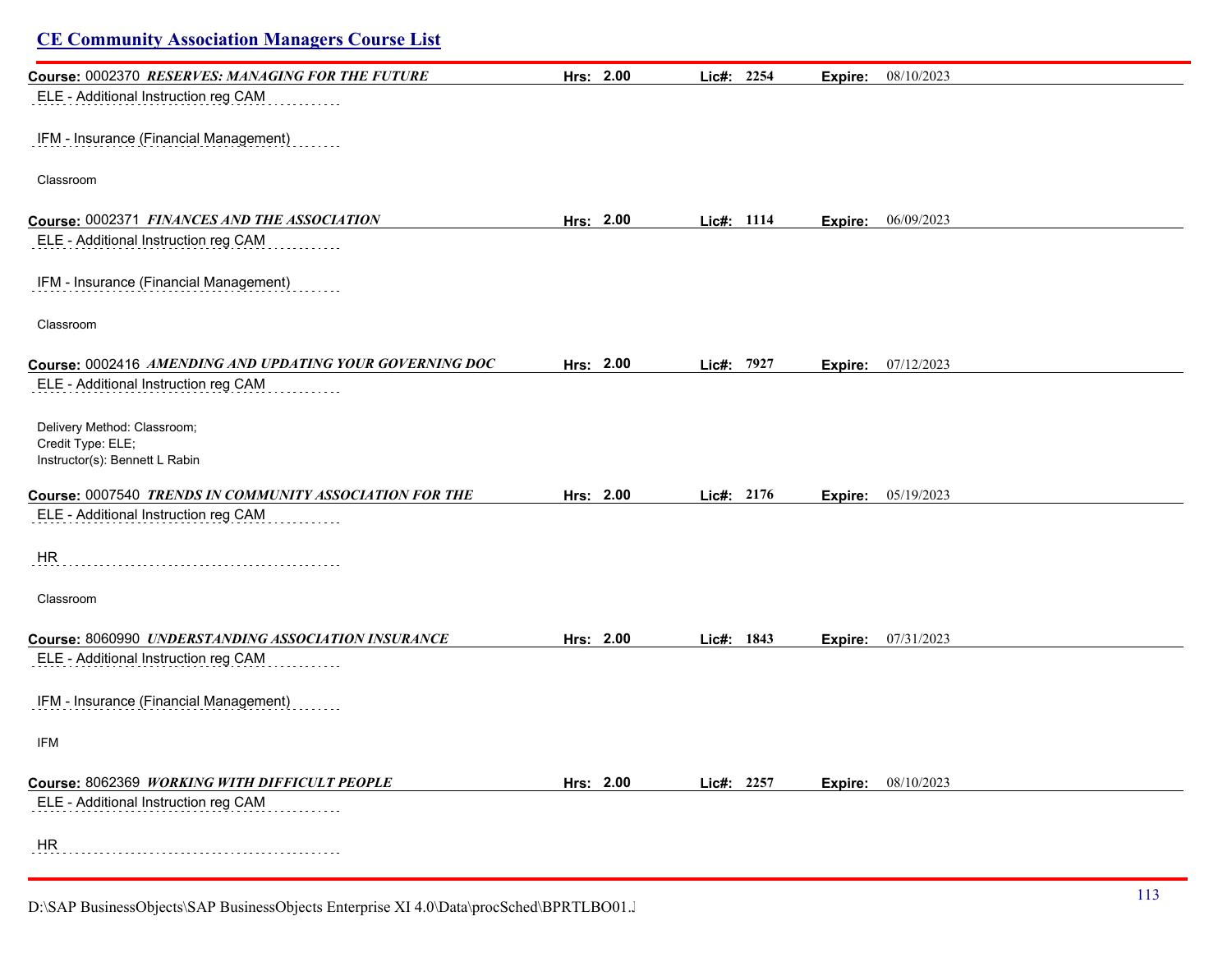#### Classroom

| Course: 9625624 SUCCESSFUL MAINTENANCE & REPAIR PROJECTS | Hrs: 2.00 | Lic#: 2178 | <b>Expire:</b> 05/19/2023    |  |
|----------------------------------------------------------|-----------|------------|------------------------------|--|
| ELE - Additional Instruction reg CAM                     |           |            |                              |  |
|                                                          |           |            |                              |  |
| OPP - Operation of Phys Property                         |           |            |                              |  |
| OPP                                                      |           |            |                              |  |
|                                                          |           |            |                              |  |
| Course: 9626418 FIRE SYSTEM COMPLIANCE & MANAGEMENT      | Hrs: 2.00 | Lic#: 6082 | <b>Expire:</b> 12/27/2022    |  |
| ELE - Additional Instruction reg CAM                     |           |            |                              |  |
|                                                          |           |            |                              |  |
| OPP - Operation of Phys Property                         |           |            |                              |  |
|                                                          |           |            |                              |  |
| OPP or ELE (classroom)                                   |           |            |                              |  |
| Course: 9627376 MAKING A RECORD FOR COURT WHY ASSOC NEED | Hrs: 2.00 | Lic#: 6080 | <b>Expire:</b> 12/26/2022    |  |
| ELE - Additional Instruction reg CAM                     |           |            |                              |  |
|                                                          |           |            |                              |  |
| HR                                                       |           |            |                              |  |
|                                                          |           |            |                              |  |
| TO DOCUMENT FROM DAY ONE?                                |           |            |                              |  |
| HR or ELE (classroom)                                    |           |            |                              |  |
| Course: 9627675 UNDERSTANDING YOUR WARRANTY              | Hrs: 2.00 | Lic#: 4349 | 06/16/2023<br><b>Expire:</b> |  |
| ELE - Additional Instruction reg CAM                     |           |            |                              |  |
|                                                          |           |            |                              |  |
| OPP - Operation of Phys Property                         |           |            |                              |  |
|                                                          |           |            |                              |  |
| OPP or ELE (classroom)                                   |           |            |                              |  |
| Course: 9628327 WHO'S IN CHARGE HERE ANYWAY?             | Hrs: 2.00 | Lic#: 6076 | <b>Expire:</b> 12/26/2022    |  |
| ELE - Additional Instruction reg CAM                     |           |            |                              |  |
|                                                          |           |            |                              |  |
| <b>HR</b>                                                |           |            |                              |  |
|                                                          |           |            |                              |  |
| HR or ELE (classroom)                                    |           |            |                              |  |
|                                                          |           |            |                              |  |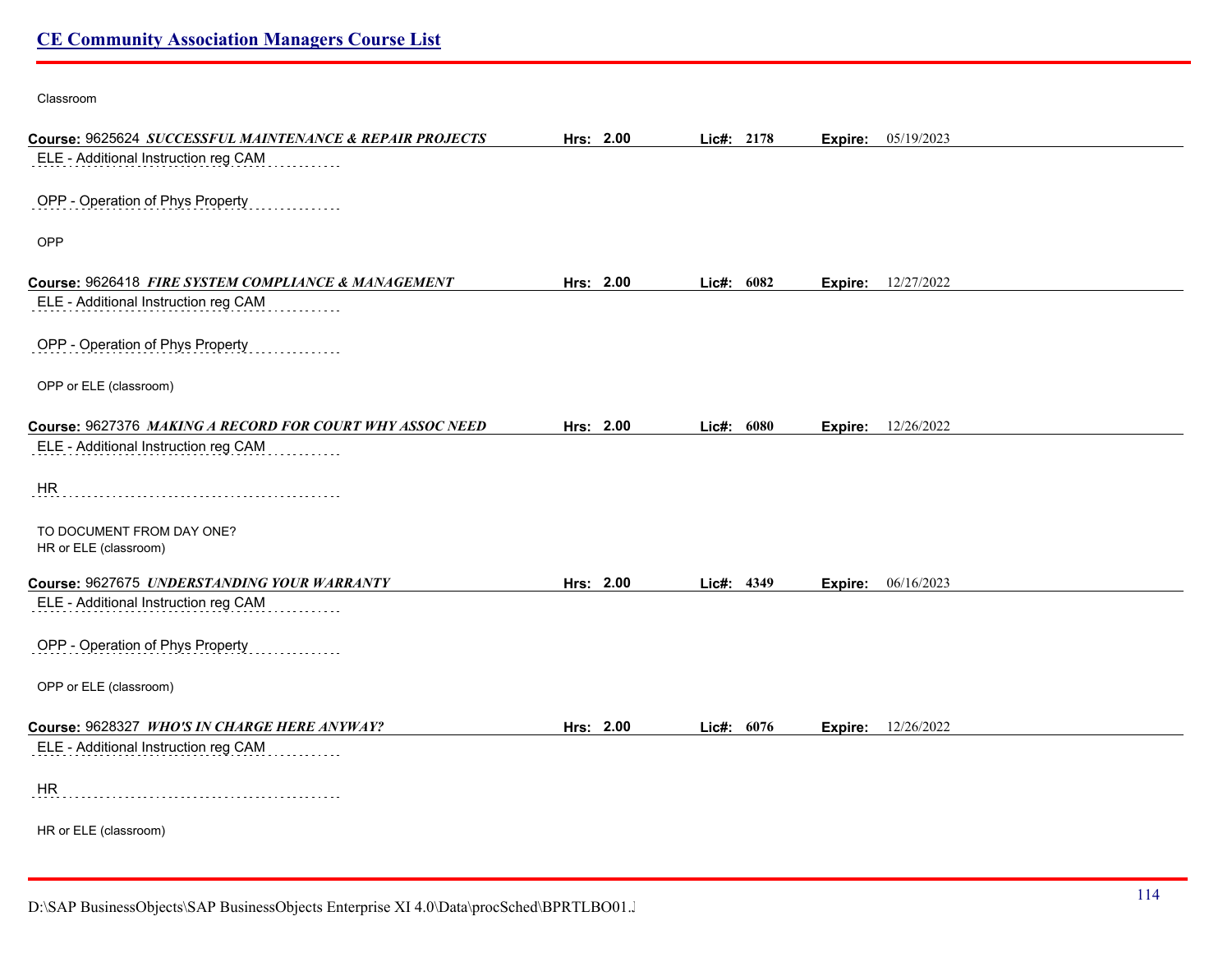| Course: 9628543 BOARD BUSINESS JUDGMENT RULE:                                                                     | Hrs: 2.00 | Lic#: 5246 | Expire: | 03/13/2023 |  |
|-------------------------------------------------------------------------------------------------------------------|-----------|------------|---------|------------|--|
| ELE - Additional Instruction reg CAM                                                                              |           |            |         |            |  |
| HR                                                                                                                |           |            |         |            |  |
| <b>APPLICATION &amp; LIMITATIONS</b>                                                                              |           |            |         |            |  |
| HR or ELE (classroom)                                                                                             |           |            |         |            |  |
| Course: 9629148 Condo Pro                                                                                         | Hrs: 2.00 | Lic#: 5855 | Expire: | 07/26/2022 |  |
| ELE - Additional Instruction reg CAM                                                                              |           |            |         |            |  |
| IFM - Insurance (Financial Management)                                                                            |           |            |         |            |  |
| classroom; (IFM or ELE);<br>instructor(s); David Mohns, GReg Ruggiero,                                            |           |            |         |            |  |
| Course: 9629284 KEEPING A HEALTHY BUILDING                                                                        | Hrs: 2.00 | Lic#: 5997 | Expire: | 11/19/2022 |  |
| ELE - Additional Instruction reg CAM                                                                              |           |            |         |            |  |
| OPP - Operation of Phys Property                                                                                  |           |            |         |            |  |
| CLASSROOM (OPP or ELE);<br>INSTRUCTOR(S): FREDERICK LAURO                                                         |           |            |         |            |  |
| Course: 9629363 TURNOVER OF CONDO ASSOCIATION AND                                                                 | Hrs: 2.00 | Lic#: 6110 | Expire: | 01/31/2023 |  |
| ELE - Additional Instruction reg CAM                                                                              |           |            |         |            |  |
| HR                                                                                                                |           |            |         |            |  |
| HOA CONTROL;<br>CLASSROOM (HR or ELE);<br>INSTRUCTOR(S): ALAN TANNENBAUM, SALVATORE SCRO, JON LEMOLE, JAMES TOALE |           |            |         |            |  |
|                                                                                                                   |           |            |         |            |  |
| Course: 9629666 BI-DIRECTIONAL AMPLIFIER SYSTEMS SEMINAR                                                          | Hrs: 2.00 | Lic#: 6467 | Expire: | 09/03/2023 |  |
| ELE - Additional Instruction reg CAM                                                                              |           |            |         |            |  |
| OPP - Operation of Phys Property<br>.                                                                             |           |            |         |            |  |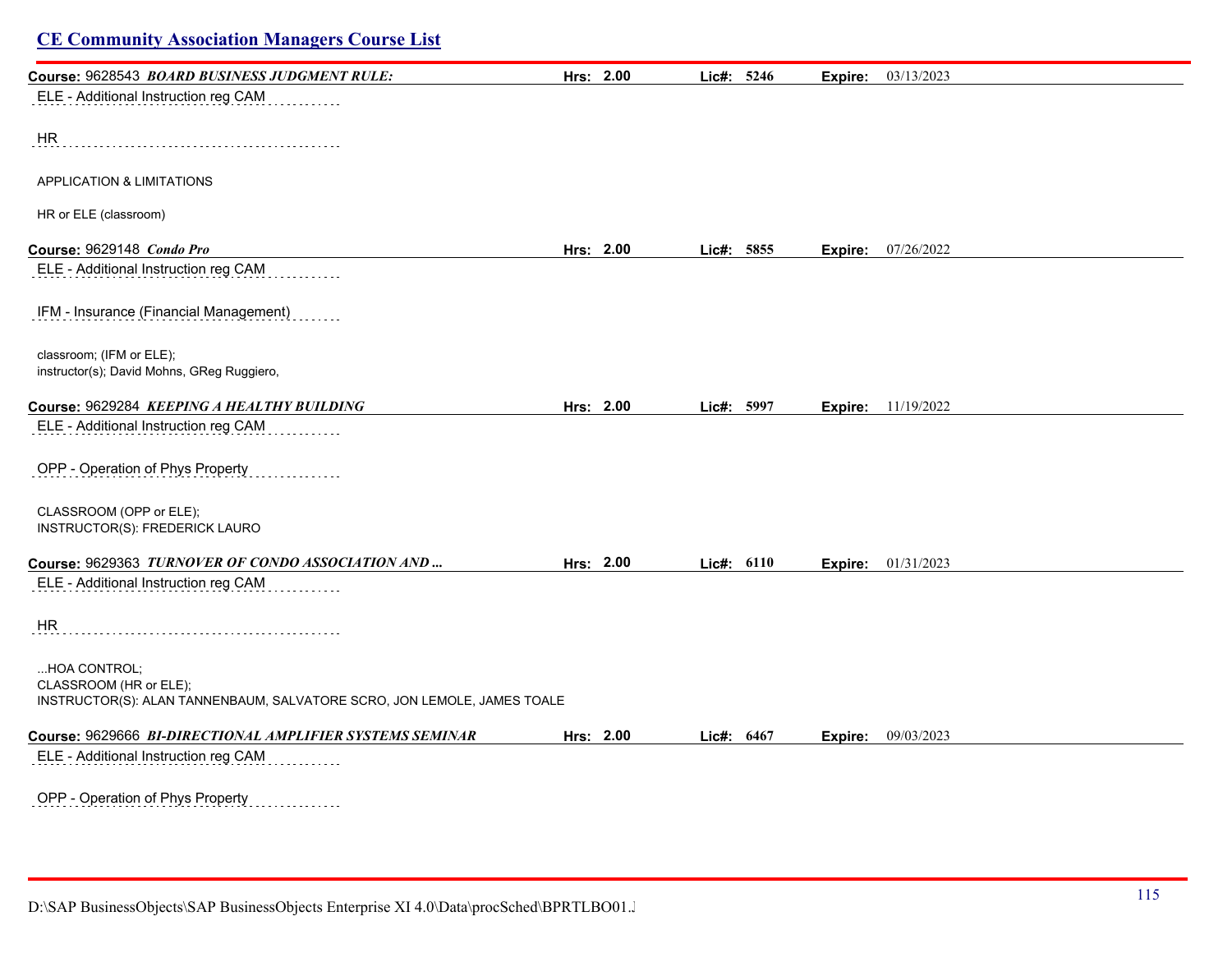| <b>CE Community Association Managers Course List</b>                             |           |            |                |            |  |
|----------------------------------------------------------------------------------|-----------|------------|----------------|------------|--|
| CLASSROOM (OPP or ELE) INSTRUCTOR(S): BRANDON PAGE                               |           |            |                |            |  |
| Course: 9630534 YOU ARE WORTH IT                                                 | Hrs: 2.00 | Lic#: 7373 | <b>Expire:</b> | 08/12/2022 |  |
| ELE - Additional Instruction reg CAM                                             |           |            |                |            |  |
| HR                                                                               |           |            |                |            |  |
| CLASSROOM (HR or ELE) INSTRUCTOR(S): JAIME L. BALLARD, DOMINICK SCANNAVINO       |           |            |                |            |  |
| Course: 9630535 YOU ARE WORTH IT                                                 | Hrs: 2.00 | Lic#: 7374 | Expire:        | 08/12/2022 |  |
| ELE - Additional Instruction reg CAM                                             |           |            |                |            |  |
| HR                                                                               |           |            |                |            |  |
| DISTANCE/ONLINE (HR or ELE) INSTRUCTOR(S): JAIME L. BALLARD, DOMINICK SCANNAVINO |           |            |                |            |  |
| Course: 9630616 CONDO PRO                                                        | Hrs: 2.00 | Lic#: 7458 | Expire:        | 09/28/2022 |  |
| ELE - Additional Instruction reg CAM                                             |           |            |                |            |  |
| IFM - Insurance (Financial Management)                                           |           |            |                |            |  |
| DISTANCE/ONLINE (IFM or ELE) INSTRUCTOR(S): DAVID A. MOHNS, GREG RUGGIERO        |           |            |                |            |  |
| Course: 9630650 BEFORE AND AFTER THE STORM - HURRICANE M                         | Hrs: 2.00 | Lic#: 7492 | Expire:        | 11/04/2022 |  |
| ELE - Additional Instruction reg CAM                                             |           |            |                |            |  |
| OPP - Operation of Phys Property                                                 |           |            |                |            |  |
| CLASSROOM (OPP or ELE) INSTRUCTOR(S): STEVEN J. MAINARDI                         |           |            |                |            |  |
| Course: 9630663 "IF THESE WALLS COULD TALK: A LESSON ON                          | Hrs: 1.00 | Lic#: 7506 | Expire:        | 11/30/2022 |  |
| ELE - Additional Instruction reg CAM                                             |           |            |                |            |  |
| OPP - Operation of Phys Property                                                 |           |            |                |            |  |
| CLASSROOM (OPP or ELE) INSTRUCTOR(S): STEVEN J. MAINARDI                         |           |            |                |            |  |
| Course: 9630664 "THE PROJECT FROM HELL: A GUIDE TO THE S                         | Hrs: 1.00 | Lic#: 7507 | <b>Expire:</b> | 12/01/2022 |  |
| ELE - Additional Instruction reg CAM                                             |           |            |                |            |  |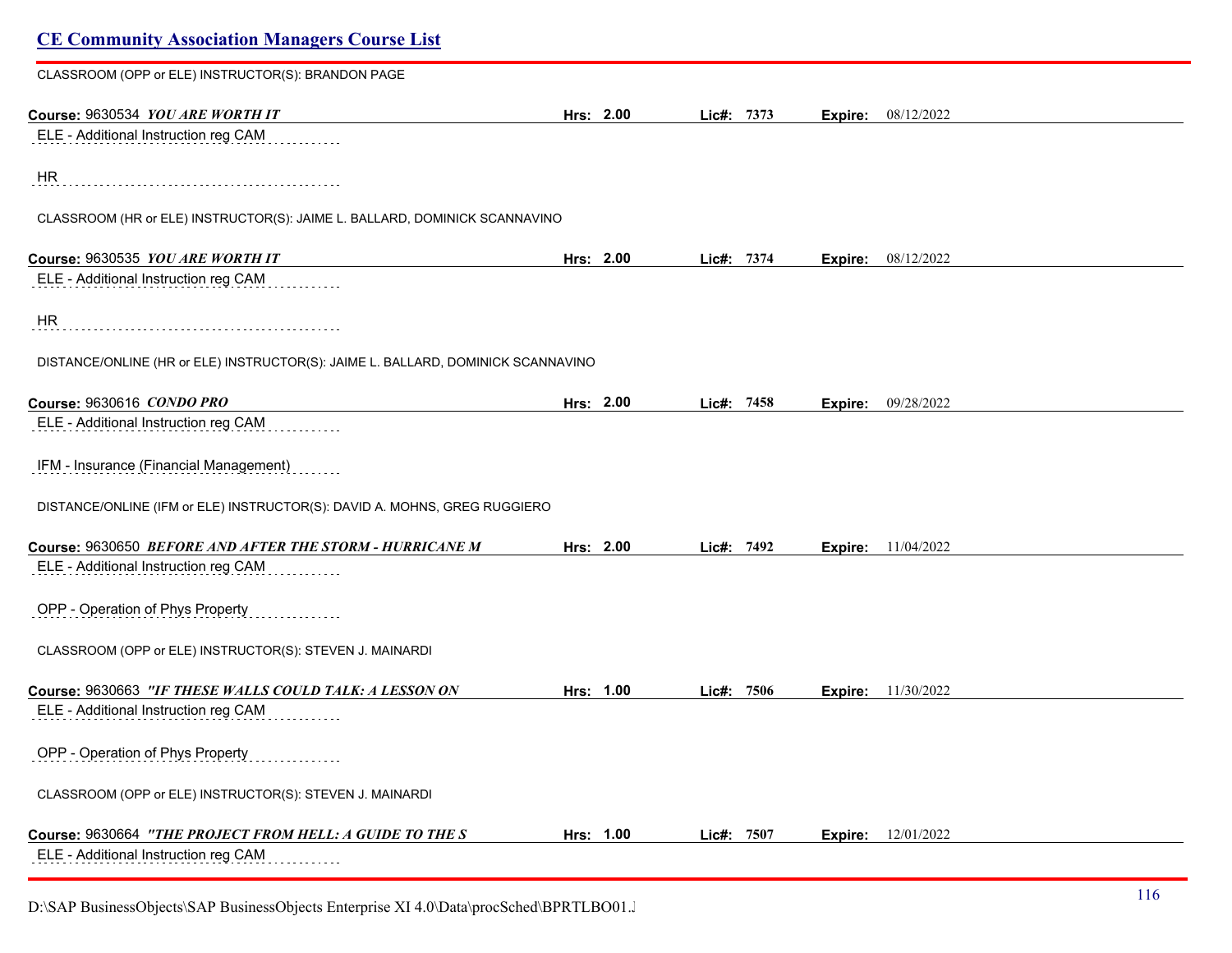| OPP - Operation of Phys Property                                               |           |            |                           |            |
|--------------------------------------------------------------------------------|-----------|------------|---------------------------|------------|
| CLASSROOM (OPP or ELE) INSTRUCTOR(S): STEVEN J. MAINARDI                       |           |            |                           |            |
| Course: 9630697 NAVIGATING ETHICAL MINE FIELDS OF COMUNI                       | Hrs: 2.00 | Lic#: 7544 | <b>Expire:</b> 12/16/2022 |            |
| ELE - Additional Instruction reg CAM                                           |           |            |                           |            |
| <b>HR</b>                                                                      |           |            |                           |            |
| CLASSROOM (HR or ELE) INSTRUCTOR(S): PAUL P. TERRY                             |           |            |                           |            |
| Course: 9630698 HOW TO MASTER THE ONE HOUR BOARD MEETING                       | Hrs: 2.00 | Lic#: 7545 | Expire:                   | 12/16/2022 |
| ELE - Additional Instruction reg CAM                                           |           |            |                           |            |
| <b>HR</b>                                                                      |           |            |                           |            |
| CLASSROOM (HR or ELE) INSTRUCTOR(S): LAURIE J. SHRADER                         |           |            |                           |            |
| Course: 9630942 2021 LEGAL UPDATE                                              | Hrs: 2.00 | Lic#: 7782 | Expire:                   | 04/05/2023 |
| Legal Update Seminars                                                          |           |            |                           |            |
| CLASSROOM (LEGAL UPDATE) INSTRUCTOR(S): JOSEPH R CIANFRONE                     |           |            |                           |            |
| Course: 9630962 POWER HOUR - THE ONE HOUR BOARD MEETING                        | Hrs: 1.00 | Lic#: 7803 | Expire:                   | 04/14/2023 |
| ELE - Additional Instruction reg CAM                                           |           |            |                           |            |
| HR                                                                             |           |            |                           |            |
| CLASSROOM (HR or ELE) INSTRUCTOR(S): PAUL P. TERRY                             |           |            |                           |            |
| Course: 9630989 IF THESE WALLS COULD TALK: A LESSON ON Y                       | Hrs: 2.00 | Lic#: 7834 | <b>Expire:</b> 05/17/2023 |            |
| ELE - Additional Instruction reg CAM                                           |           |            |                           |            |
| OPP - Operation of Phys Property                                               |           |            |                           |            |
| EXTERIOR WALL SYSTEM; CLASSROOM (OPP or ELE) INSTRUCTOR(S): STEVEN J. MAINARDI |           |            |                           |            |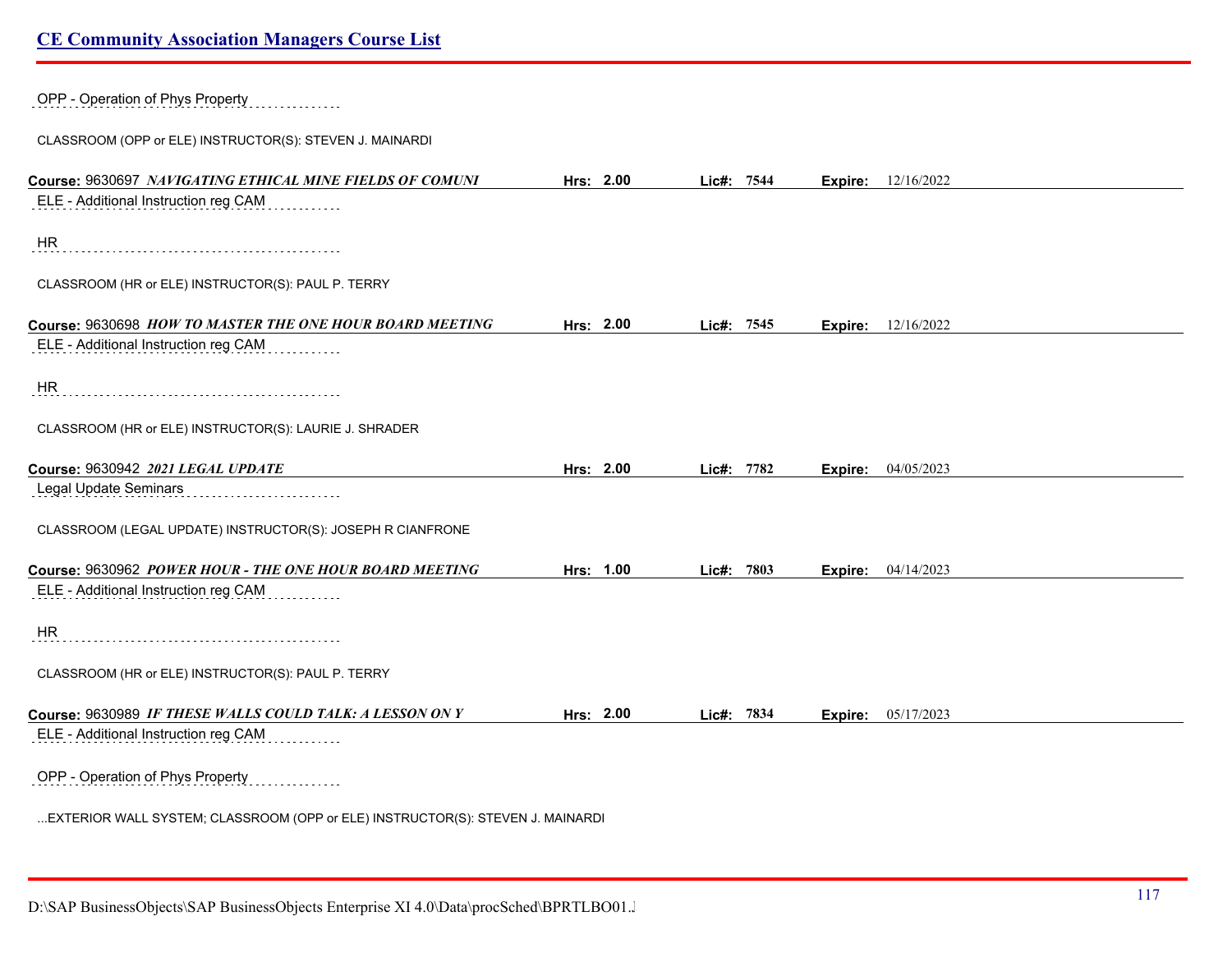| <b>CE Community Association Managers Course List</b>                          |         |                        |            |                                |                                   |         |
|-------------------------------------------------------------------------------|---------|------------------------|------------|--------------------------------|-----------------------------------|---------|
| Course: 9630990 UNDERSTANDING ASSOCIATION INSURANCE                           |         | Hrs: 1.00              | Lic#: 7835 | Expire:                        | 05/17/2023                        |         |
| ELE - Additional Instruction reg CAM                                          |         |                        |            |                                |                                   |         |
| IFM - Insurance (Financial Management)                                        |         |                        |            |                                |                                   |         |
| CLASSROOM (IFM or ELE) INSTRUCTOR(S): BARRY SCAR                              |         |                        |            |                                |                                   |         |
| Course: 9631515 2022 LEGAL UPDATE SEMINAR                                     |         | Hrs: 2.00              | Lic#: 8367 |                                | <b>Expire:</b> 03/17/2024         |         |
| <b>Legal Update Seminars</b>                                                  |         |                        |            |                                |                                   |         |
| CLASSROOM (LEGAL UPDATE)                                                      |         |                        |            |                                |                                   |         |
| <b>CAM UNIVERSITY</b><br><b>4664 RIVERTON DR.</b><br>ORLANDO FL 32817         | 0008790 | 4074306109<br>Phone:   |            | Email: info@CAM-University.com |                                   | 3424640 |
| Course: 9631301 THE "T's" OF TELECOMMUNICATIONS                               |         | Hrs: 1.00              | Lic#: 8145 |                                | <b>Expire:</b> 10/12/2023         |         |
| ELE - Additional Instruction reg CAM                                          |         |                        |            |                                |                                   |         |
| OPP - Operation of Phys Property                                              |         |                        |            |                                |                                   |         |
| CLASSROOM (OPP or ELE) INSTRUCTOR(S): DON JOHNSON                             |         |                        |            |                                |                                   |         |
| <b>CAREW ROBERT J</b><br>10051 NW 56TH COURT<br><b>CORAL SPRINGS FL 33076</b> | 0007802 | 954-471-9231<br>Phone: |            |                                | Email: ECHODIVER101@BELLSOUTH.net | 3102788 |
| Course: 9629609 SMARTER IRRIGATION                                            |         | Hrs: 1.00              | Lic#: 6402 | Expire:                        | 07/22/2023                        |         |
| ELE - Additional Instruction reg CAM                                          |         |                        |            |                                |                                   |         |
| OPP - Operation of Phys Property                                              |         |                        |            |                                |                                   |         |
| CLASSROOM (OPP or ELE) INSTRUCTOR(S): ROBERT CAREW                            |         |                        |            |                                |                                   |         |
| Course: 9630624 SMARTER IRRIGATION                                            |         | Hrs: 1.00              | Lic#: 7466 |                                | <b>Expire:</b> 10/01/2022         |         |
| ELE - Additional Instruction reg CAM                                          |         |                        |            |                                |                                   |         |
| OPP - Operation of Phys Property<br>.                                         |         |                        |            |                                |                                   |         |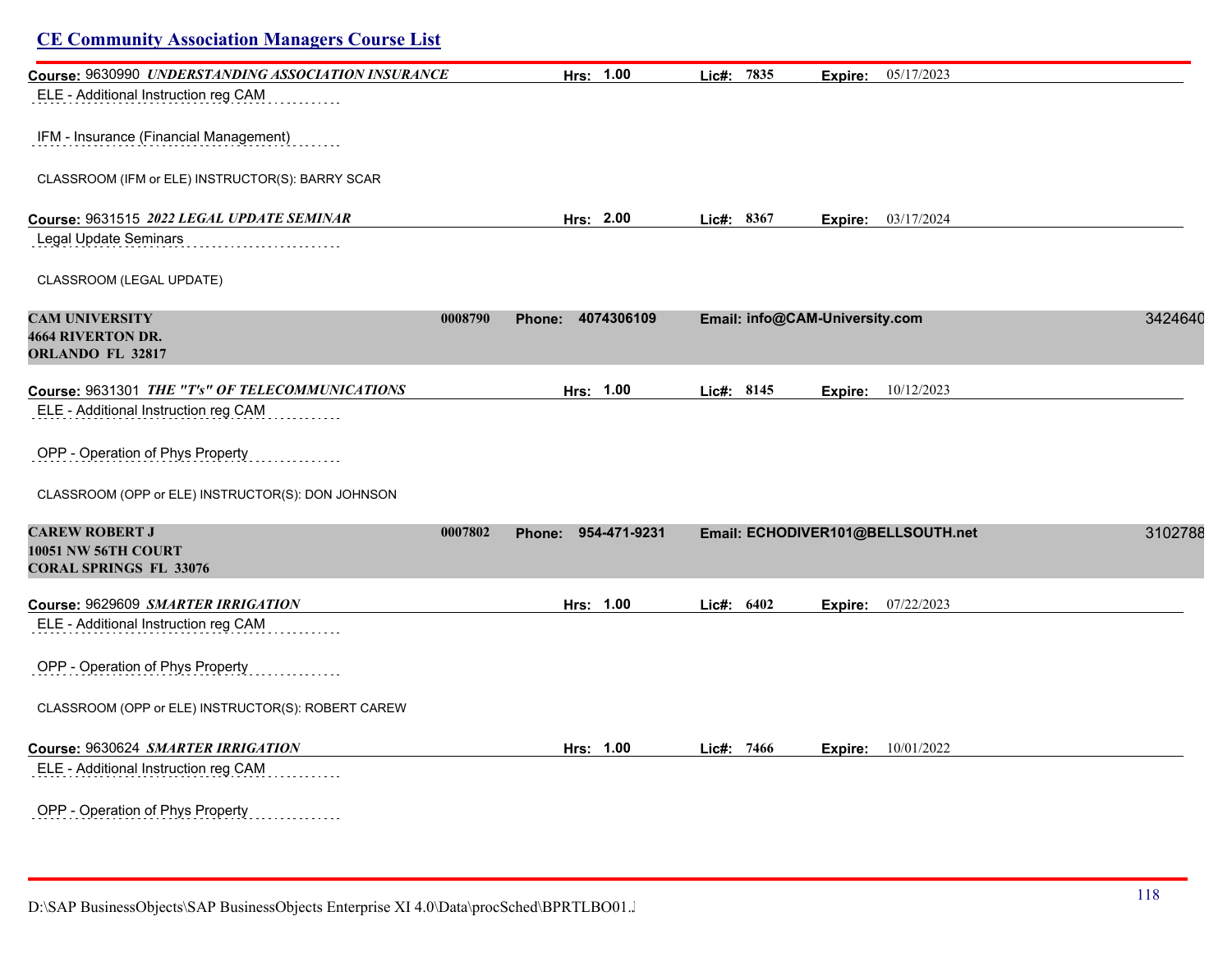DISTANCE/ONLINE (OPP or ELE) INSTRUCTOR(S): ROBERT CAREW

| <b>CARR RIGGS &amp; INGRAM</b><br><b>500 GRAND BLVD</b><br><b>SUITE 210</b><br><b>MIRAMAR BEACH FL 32550</b> | 0005603 | Phone: 850-837-3141 |            |            | Email: TFULMER@CRICPA.COM |                           | 2184152 |
|--------------------------------------------------------------------------------------------------------------|---------|---------------------|------------|------------|---------------------------|---------------------------|---------|
| Course: 9627043 PREPARING FOR EMPLOYEES                                                                      |         | Hrs: 2.00           |            | Lic#: 3700 | Expire:                   | 11/06/2023                |         |
| ELE - Additional Instruction reg CAM                                                                         |         |                     |            |            |                           |                           |         |
| HR                                                                                                           |         |                     |            |            |                           |                           |         |
| HR & ELE (classroom)                                                                                         |         |                     |            |            |                           |                           |         |
| Course: 9627044 EMPLOYEE TRAINING                                                                            |         | Hrs: 2.00           | Lic#: 3701 |            |                           | <b>Expire:</b> 11/06/2023 |         |
| ELE - Additional Instruction reg CAM                                                                         |         |                     |            |            |                           |                           |         |
| <b>HR</b>                                                                                                    |         |                     |            |            |                           |                           |         |
| HR & ELE (classroom)                                                                                         |         |                     |            |            |                           |                           |         |
| Course: 9627045 HUMAN RESOURCES MANAGEMENT                                                                   |         | Hrs: 4.00           |            | Lic#: 5600 |                           | <b>Expire:</b> 11/26/2023 |         |
| ELE - Additional Instruction reg CAM                                                                         |         |                     |            |            |                           |                           |         |
| HR                                                                                                           |         |                     |            |            |                           |                           |         |
| HR & ELE (classroom)                                                                                         |         |                     |            |            |                           |                           |         |
| Course: 9630387 EMPLOYEE TRAINING - HUMAN RESOURCES                                                          |         | Hrs: 2.00           |            | Lic#: 7229 | Expire:                   | 06/30/2022                |         |
| ELE - Additional Instruction reg CAM                                                                         |         |                     |            |            |                           |                           |         |
| HR                                                                                                           |         |                     |            |            |                           |                           |         |
| MANAGEMENT; DISTANCE/ONLINE (HR or ELE) INSTRUCTOR(S): RITA C. RAUS, DEBRA L. FREEMAN                        |         |                     |            |            |                           |                           |         |
| Course: 9630388 2020 LEGAL UPDATE                                                                            |         | Hrs: 2.00           | Lic#: 7230 |            |                           | <b>Expire:</b> 06/30/2022 |         |
| Legal Update Seminars                                                                                        |         |                     |            |            |                           |                           |         |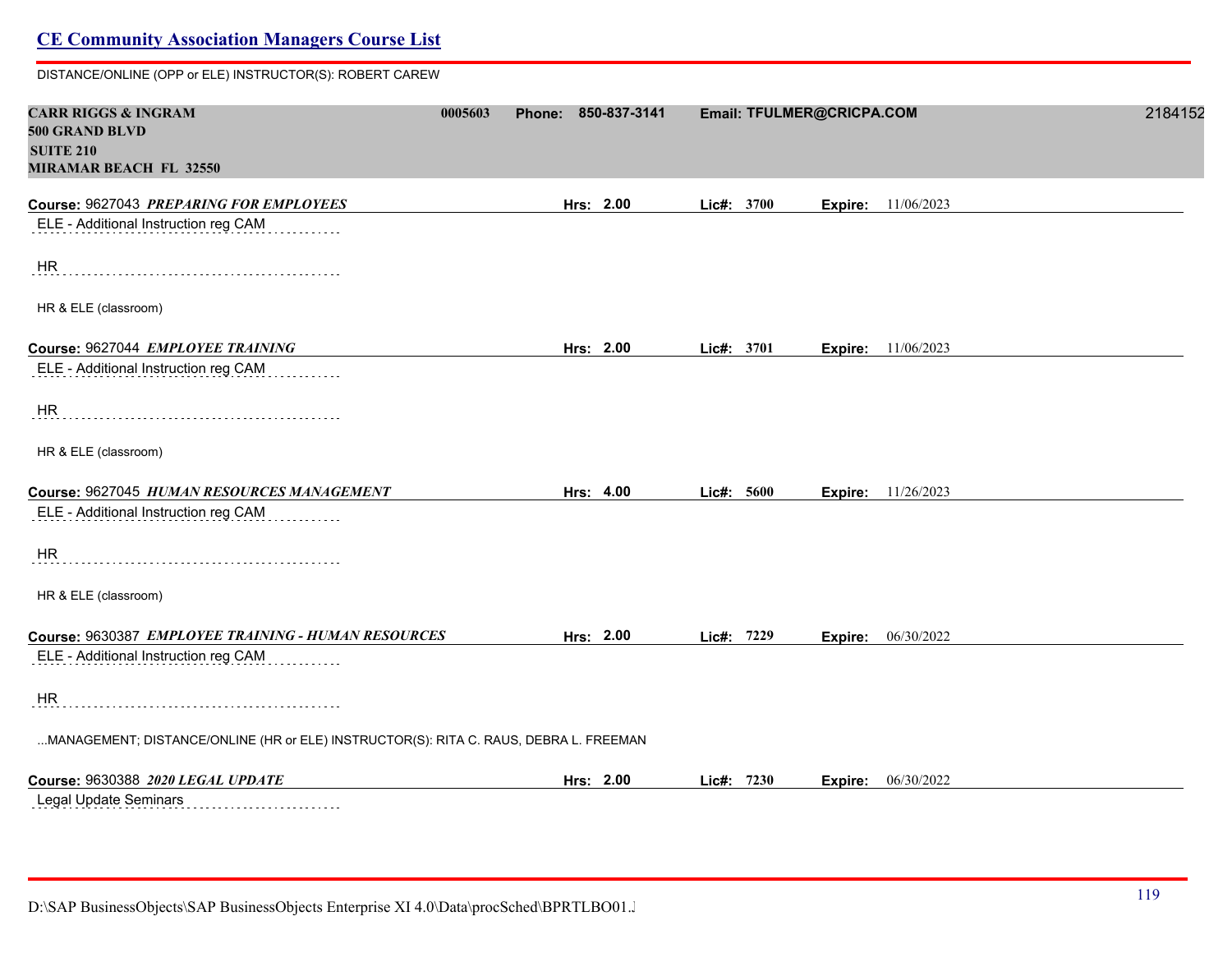# **CE Community Association Managers Course List** DISTANCE/ONLINE (LEGAL UPDATE) INSTRUCTOR(S): LESLIE D. SHEEKLEY, BRANDON R. BURG, RITA C. RAUS **Course:** 9630447 *THE IMPORTANCE OF STRATEGIC PLANNING AND* **Hrs: 1.00 Lic#: 7289 Expire:** 07/15/2022 ELE - Additional Instruction reg CAM IFM - Insurance (Financial Management) ...FINANCIAL EDUCATION FOR HOA BOARDS/ CAM/ MANAGEMENT COMPANY; DISTANCE/ONLINE (IFM or ELE) INSTRUCTOR(S): BRADEN WEST SCHMITT, RITA C. RAUS **Course:** 9631105 *COMMUNITY ASSOCIATION FINANCIAL OPS - BE* **Hrs: 2.00 Lic#: 7950 Expire:** 07/15/2023 ELE - Additional Instruction reg CAM IFM - Insurance (Financial Management) DISTANCE/ONLINE (IFM or ELE) INSTRUCTOR(S): TIM FULMER, ALAN JOWERS, RITA C. RAUS **Course:** 9631106 *RECORDS MAINTENANCE + OWNER ACCESS* **Hrs: 1.00 Lic#: 7951 Expire:** 07/15/2023 ELE - Additional Instruction reg CAM HR DISTANCE/ONLINE (HR or ELE) INSTRUCTOR(S): RITA C. RAUS **Course:** 9631145 *2021 LEGAL UPDATE* **Hrs: 2.00 Lic#: 7990 Expire:** 08/01/2023 Legal Update Seminars<br>
and the continuum of the Update Seminary Seminary Seminary Seminary Seminary Seminary Seminary Seminary Seminary Seminary Seminary Seminary Seminary Seminary Seminary Seminary Seminary Seminary Semin DISTANCE/ONLINE (LEGAL UPDATE) INSTRUCTOR(S): BRANDON R. BURG, RITA C. RAUS **Course:** 9631146 *2021 LEGAL UPDATE* **Hrs: 2.00 Lic#: 7991 Expire:** 08/01/2023 Legal Update Seminars<br>
and the continuum of the Update Seminary Seminary Seminary Seminary Seminary Seminary Seminary Seminary Seminary Seminary Seminary Seminary Seminary Seminary Seminary Seminary Seminary Seminary Semin CLASSROOM (LEGAL UPDATE) INSTRUCTOR(S): BRANDON R. BURG, RITA C. RAUS **Course:** 9631547 *2022 LEGAL UPDATE* **Hrs: 2.00 Lic#: 8400 Expire:** 04/03/2024 Legal Update Seminars CLASSROOM (LEGAL UPDATE) INSTRUCTOR(S): JOHN P. TOWNSEND, RITA C. RAUS, BRANDON R. BURG **Course:** 9631598 *LESSONS LEARNED FROM CHAMPLAIN TOWERS* **Hrs: 3.00 Lic#: 8449 Expire:** 05/24/2024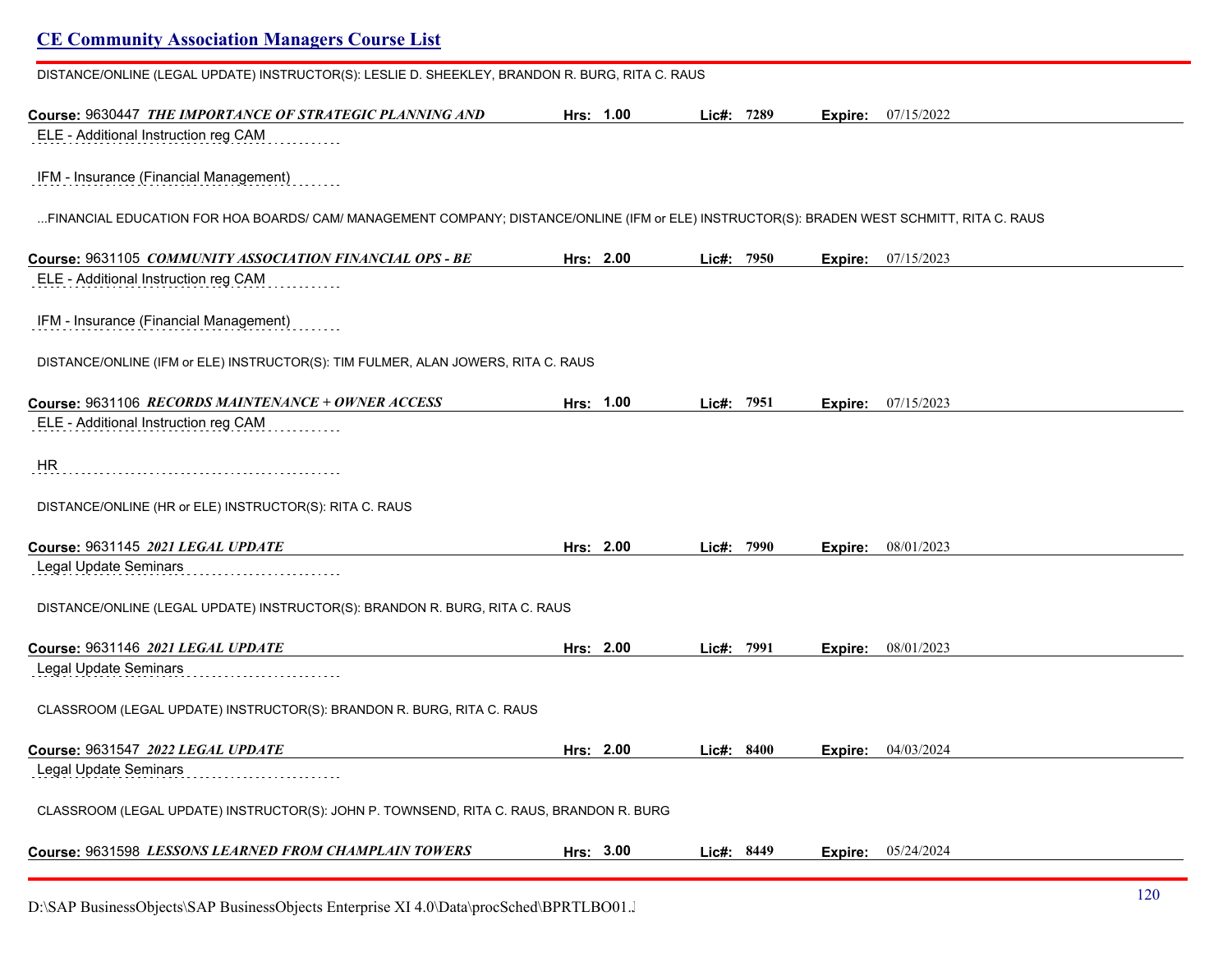| <b>CE Community Association Managers Course List</b>                                                                                            |         |                        |            |      |                                 |            |         |
|-------------------------------------------------------------------------------------------------------------------------------------------------|---------|------------------------|------------|------|---------------------------------|------------|---------|
| ELE - Additional Instruction reg CAM                                                                                                            |         |                        |            |      |                                 |            |         |
| OPP - Operation of Phys Property                                                                                                                |         |                        |            |      |                                 |            |         |
| CLASSROOM (OPP or ELE) INSTRUCTOR(S): ALAN JOWERS, JOHN P. TOWNSEND, TIM FULMER, SCOTT MAGER, SCOTT A. FERGUSON, RITA C. RAUS, MARK W. BROERSMA |         |                        |            |      |                                 |            |         |
| Course: 9631644 HUMAN RESOURCES MANAGEMENT                                                                                                      |         | Hrs: 3.00              | Lic#: 8512 |      | Expire:                         | 06/28/2024 |         |
| ELE - Additional Instruction reg CAM                                                                                                            |         |                        |            |      |                                 |            |         |
| <b>HR</b>                                                                                                                                       |         |                        |            |      |                                 |            |         |
| COURSE DELIVERY METHOD: CLASSROOM.<br>CATEGORY: HR OR ELE.<br>INSTRUCTOR(S): RITA C RAUS.                                                       |         |                        |            |      |                                 |            |         |
| <b>CASTLE MANAGEMENT, LLC</b>                                                                                                                   | 0008171 | 954-660-1833<br>Phone: |            |      | Email: jgoldman@castlegroup.com |            | 2971004 |
| 12270 SW 3RD STREET<br><b>SUITE 200</b><br>PLANTATION FL 33325                                                                                  |         |                        |            |      |                                 |            |         |
| Course: 9630010 BASICS OF BUILDING A BUDGET                                                                                                     |         | Hrs: 1.00              | Lic#:      | 6852 | Expire:                         | 03/26/2024 |         |
| ELE - Additional Instruction reg CAM                                                                                                            |         |                        |            |      |                                 |            |         |
| IFM - Insurance (Financial Management)                                                                                                          |         |                        |            |      |                                 |            |         |
| DISTANCE/ONLINE (IFM or ELE) INSTRUCTOR(S): PAUL M. KURTZ                                                                                       |         |                        |            |      |                                 |            |         |
| Course: 9631440 TALENT MANAGEMENT                                                                                                               |         | Hrs: 1.00              | Lic#: 8285 |      | Expire:                         | 01/25/2024 |         |
| ELE - Additional Instruction reg CAM                                                                                                            |         |                        |            |      |                                 |            |         |
| <b>HR</b>                                                                                                                                       |         |                        |            |      |                                 |            |         |
| CLASSROOM (HR or ELE) INSTRUCTOR(S): JESS RAFFO                                                                                                 |         |                        |            |      |                                 |            |         |
| CBIZ INSURANCE SERVICES, INC.<br>5310 BENTGRASS<br><b>BRADENTON FL 34211</b>                                                                    | 0006935 | Phone: 941-586-0702    |            |      | Email: mmercier@cbiz.com        |            | 3514808 |
| Course: 9629453 IS YOUR PROPERTY AN ACCIDENT WAITING TO                                                                                         |         | Hrs: 1.00              | Lic#: 8396 |      | Expire:                         | 03/30/2024 |         |
| ELE - Additional Instruction reg CAM                                                                                                            |         |                        |            |      |                                 |            |         |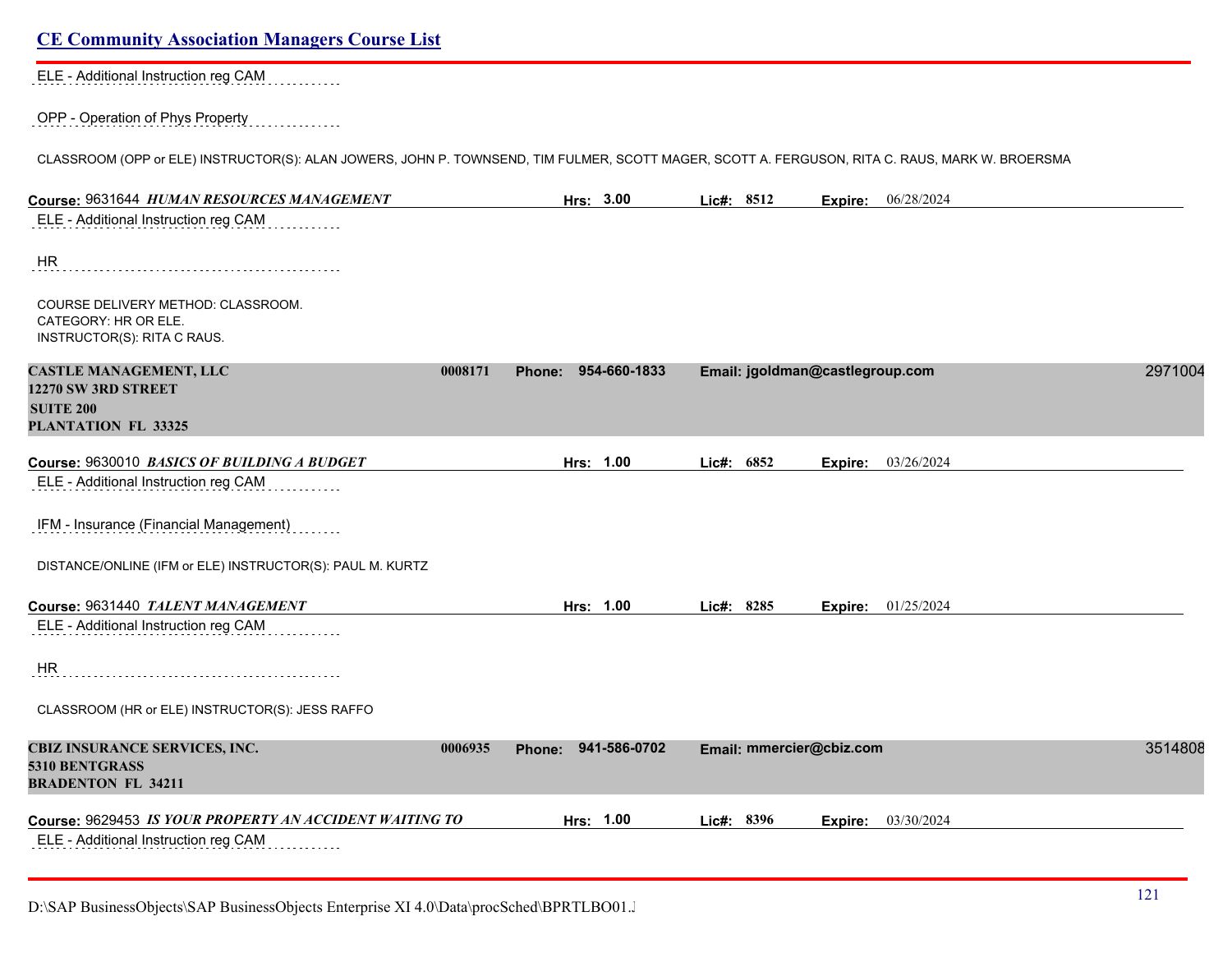OPP - Operation of Phys Property

...HAPPEN; CLASSROOM (OPP or ELE) INSTRUCTOR(S): MATTHEW MERCIER, BILL STITT

| Course: 9630078 WHAT'S REALLY IN YOUR ASSOCIATION'S                              | Hrs: 1.00 | Lic#: 6921 |      |         | <b>Expire:</b> 04/14/2024   |
|----------------------------------------------------------------------------------|-----------|------------|------|---------|-----------------------------|
| ELE - Additional Instruction reg CAM                                             |           |            |      |         |                             |
| IFM - Insurance (Financial Management)                                           |           |            |      |         |                             |
|                                                                                  |           |            |      |         |                             |
| INSURANCE POLICIES?; DISTANCE/ONLINE (IFM or ELE) INSTRUCTOR(S): MATTHEW MERCIER |           |            |      |         |                             |
| Course: 9630079 WHAT'S REALLY IN YOUR ASSOCIATION'S                              | Hrs: 1.00 | Lic#: 6922 |      |         | <b>Expire:</b> $04/14/2024$ |
| ELE - Additional Instruction reg CAM                                             |           |            |      |         |                             |
| IFM - Insurance (Financial Management)                                           |           |            |      |         |                             |
| INSURANCE POLICIES? CLASSROOM (IFM or ELE) INSTRUCTOR(S): MATTHEW MERCIER        |           |            |      |         |                             |
| Course: 9630080 DIRECTORS & OFFICERS - IT'S IN THE FINE                          | Hrs: 1.00 |            | 6923 |         | 04/14/2024                  |
| ELE - Additional Instruction reg CAM                                             |           | Lic#:      |      | Expire: |                             |
|                                                                                  |           |            |      |         |                             |
| IFM - Insurance (Financial Management)                                           |           |            |      |         |                             |
| PRINT!; DISTANCE/ONLINE (IFM or ELE) INSTRUCTOR(S): MATTHEW MERCIER              |           |            |      |         |                             |
| Course: 9631591 WHAT'S REALLY IN YOUR ASSOCIATION'S INSU                         | Hrs: 1.00 | Lic#: 8442 |      | Expire: | 05/24/2024                  |
| ELE - Additional Instruction reg CAM                                             |           |            |      |         |                             |
| IFM - Insurance (Financial Management)                                           |           |            |      |         |                             |
| CLASSROOM (IFM or ELE) INSTRUCTOR(S): MATTHEW G. MERCIER                         |           |            |      |         |                             |
|                                                                                  |           |            |      |         |                             |
| Course: 9631592 WHAT'S REALLY IN YOUR ASSOCIATION'S INSU                         | Hrs: 1.00 | Lic#: 8443 |      | Expire: | 05/24/2024                  |
| ELE - Additional Instruction reg CAM                                             |           |            |      |         |                             |
| IFM - Insurance (Financial Management)                                           |           |            |      |         |                             |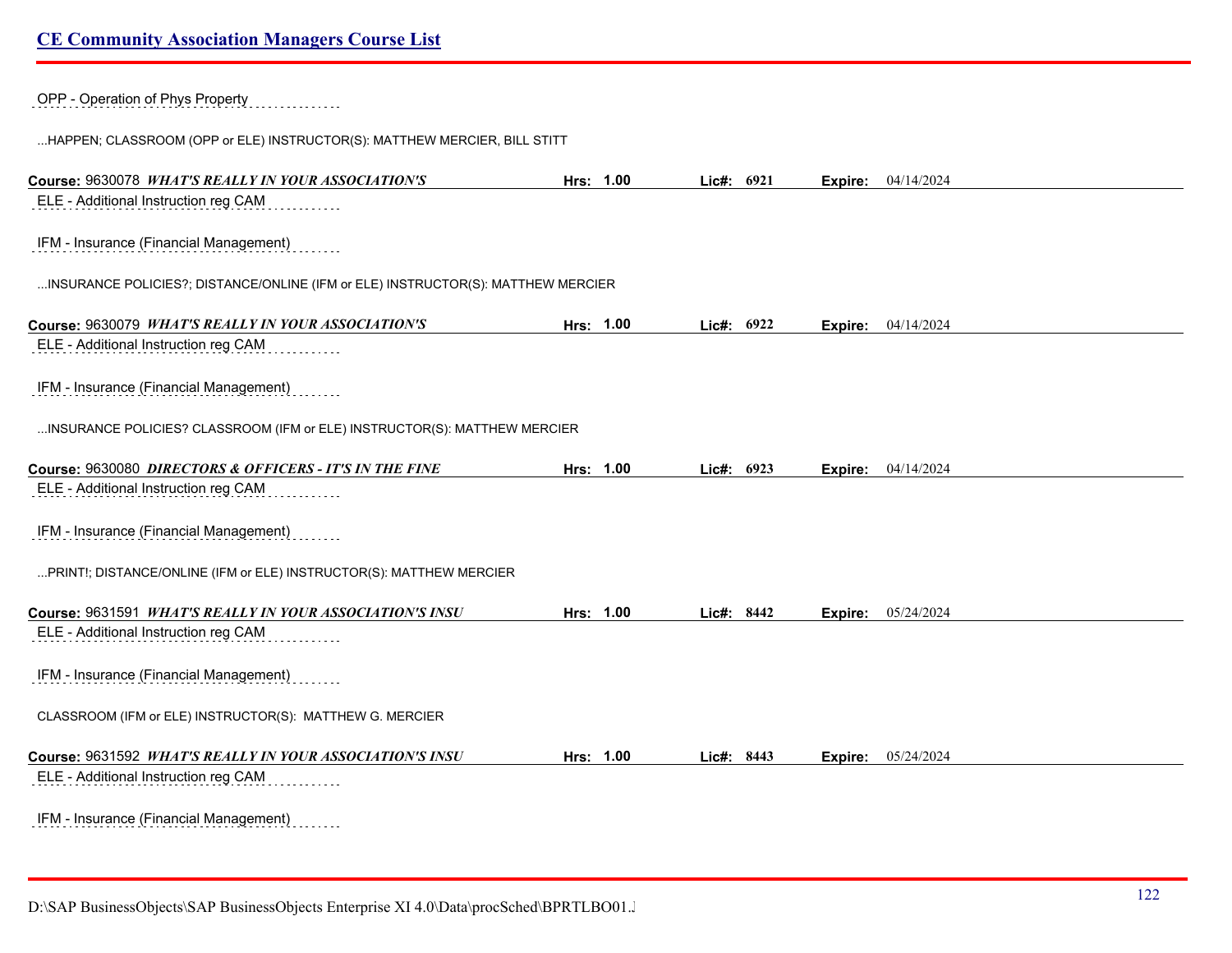| <b>CE Community Association Managers Course List</b>                                            |                        |            |                              |         |
|-------------------------------------------------------------------------------------------------|------------------------|------------|------------------------------|---------|
| DISTANCE/ONLINE (IFM or ELE) INSTRUCTOR(S): MATTHEW G. MERCIER                                  |                        |            |                              |         |
| Course: 9631593 DIRECTORS & OFFICERS - IT'S IN THE FINE<br>ELE - Additional Instruction reg CAM | Hrs: 1.00              | Lic#: 8444 | Expire: 05/24/2024           |         |
| IFM - Insurance (Financial Management)                                                          |                        |            |                              |         |
| CLASSROOM (IFM or ELE) INSTRUCTOR(S): MATTHEW G. MERCIER                                        |                        |            |                              |         |
| Course: 9631594 DIRECTORS & OFFICERS - IT'S IN THE FINE                                         | Hrs: 1.00              | Lic#: 8445 | Expire: 05/24/2024           |         |
| ELE - Additional Instruction reg CAM                                                            |                        |            |                              |         |
| IFM - Insurance (Financial Management)                                                          |                        |            |                              |         |
| DISTANCE/ONLINE (IFM or ELE) INSTRUCTOR(S): MATTHEW G. MERCIER                                  |                        |            |                              |         |
| Course: 9631595 PROTECTING YOUR ASSOCIATION FROM AN ACTI                                        | Hrs: 1.00              | Lic#: 8446 | 05/24/2024<br>Expire:        |         |
| ELE - Additional Instruction reg CAM                                                            |                        |            |                              |         |
| HR                                                                                              |                        |            |                              |         |
| CLASSROOM (HR or ELE) INSTRUCTOR(S): MATTHEW G. MERCIER                                         |                        |            |                              |         |
| <b>CCTV AGENT</b><br>0008280<br>1300 N FLORIDA MANGO RD 14A<br>WEST PALM BEACH FL 33409         | 561-249-4511<br>Phone: |            | Email: TATIANA@CCTVAGENT.COM | 3266144 |
| Course: 9631498 PROTECTING YOUR COMMUNITY WITH SECURITY                                         | Hrs: 1.00              | Lic#: 8345 | 03/06/2024<br>Expire:        |         |
| ELE - Additional Instruction reg CAM                                                            |                        |            |                              |         |
| OPP - Operation of Phys Property                                                                |                        |            |                              |         |
| DISTANCE/ONLINE (OPP or ELE) INSTRUCTOR(S): TATIANA B. YAQUES                                   |                        |            |                              |         |
| Course: 9631505 PROTECTING YOUR COMMUNITY WITH SECURITY                                         | Hrs: 1.00              | Lic#: 8353 | 03/09/2024<br>Expire:        |         |
| ELE - Additional Instruction reg CAM                                                            |                        |            |                              |         |
| OPP - Operation of Phys Property<br>.                                                           |                        |            |                              |         |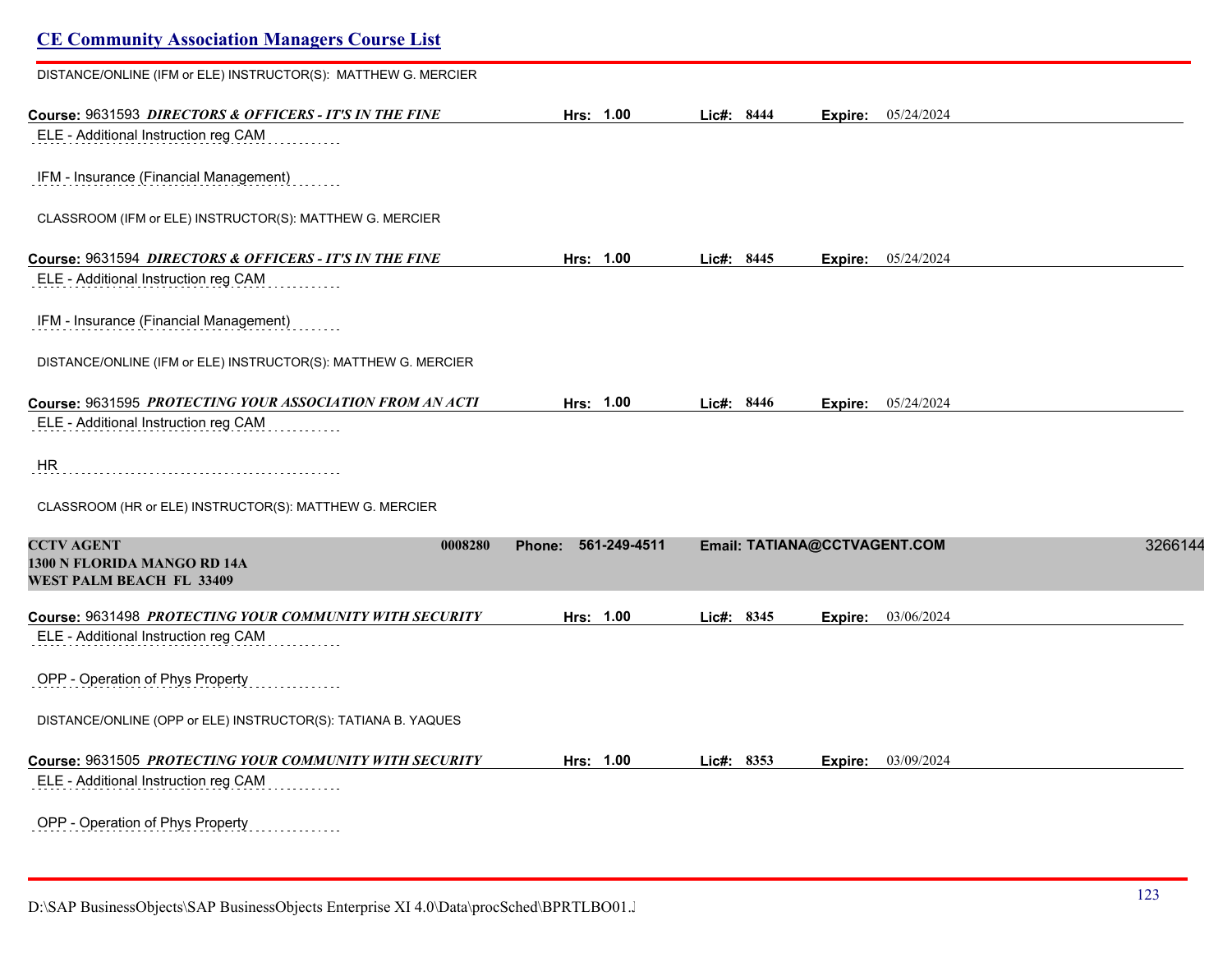## **CE Community Association Managers Course List** CLASSROOM (OPP or ELE) INSTRUCTOR(S): TATIANA B. YAQUES **CENTENNIAL BANK 0005113 Phone: 561-209-7166 Email: jolson@my100bank.com** 34638451 **500 S. AUSTRALIAN AVENUE STE#100 ATTN: JENNIFER OLSON WEST PALM BEACH FL 33401 Course:** 9628994 *ASSOCIATION BANK LOANS:WHAT CAMS NEED TO* **Hrs: 2.00 Lic#: 5700 Expire:** 03/12/2024 ELE - Additional Instruction reg CAM IFM - Insurance (Financial Management) ...KNOW;IFM OR ELE;CLASSROOM;INSTRUCTOR: JANET ROMANO, added 9/20/2018- Ronald Peck **Course:** 9629003 *ASSOCIATION BOARD MEETINGS IN ONE HOUR* **Hrs: 1.00 Lic#: 5719 Expire:** 03/19/2024 ELE - Additional Instruction reg CAM HR HR OR ELE;CLASSROOM;INSTRUCTOR: JANET ROMANO, added 9/20/2018- Ronald Peck **Course:** 9629942 *ASSOCIATION BANK LOANS:* **Hrs: 1.00 Lic#: 6773 Expire:** 02/16/2024 ELE - Additional Instruction reg CAM IFM - Insurance (Financial Management) ...WHAT CAMS NEED TO KNOW; CLASSROOM (IFM or ELE) INSTRUCTOR(S): SHEILA MCKENNA, SHEILA M. LEE, RONALD E. PECK, KATHLEEN A. NAUGHTON, JENNIFER OLSON, DAVID E. FREI CRAIG FINCK **Course:** 9630012 *ASSOCIATION BANK LOANS: WHAT CAMS NEED* **Hrs: 1.00 Lic#: 6854 Expire:** 03/29/2024 ELE - Additional Instruction reg CAM IFM - Insurance (Financial Management) ...TO KNOW; DISTANCE/ONLINE (IFM or ELE) INSTRUCTOR(S): CRAIG FINCK, DAVID E. FREELAND, JENNIFER OLSON, KATHLEEN A. NAUGHTON, RONALD E. PECK, SHELIA M. LEE, STEVEN C ( II, SHELIA MCKENNA **Course:** 9630023 *ASSOCIATION BOARD MEETINGS IN ONE HOUR* **Hrs: 1.00 Lic#: 6865 Expire:** 03/31/2024 ELE - Additional Instruction reg CAM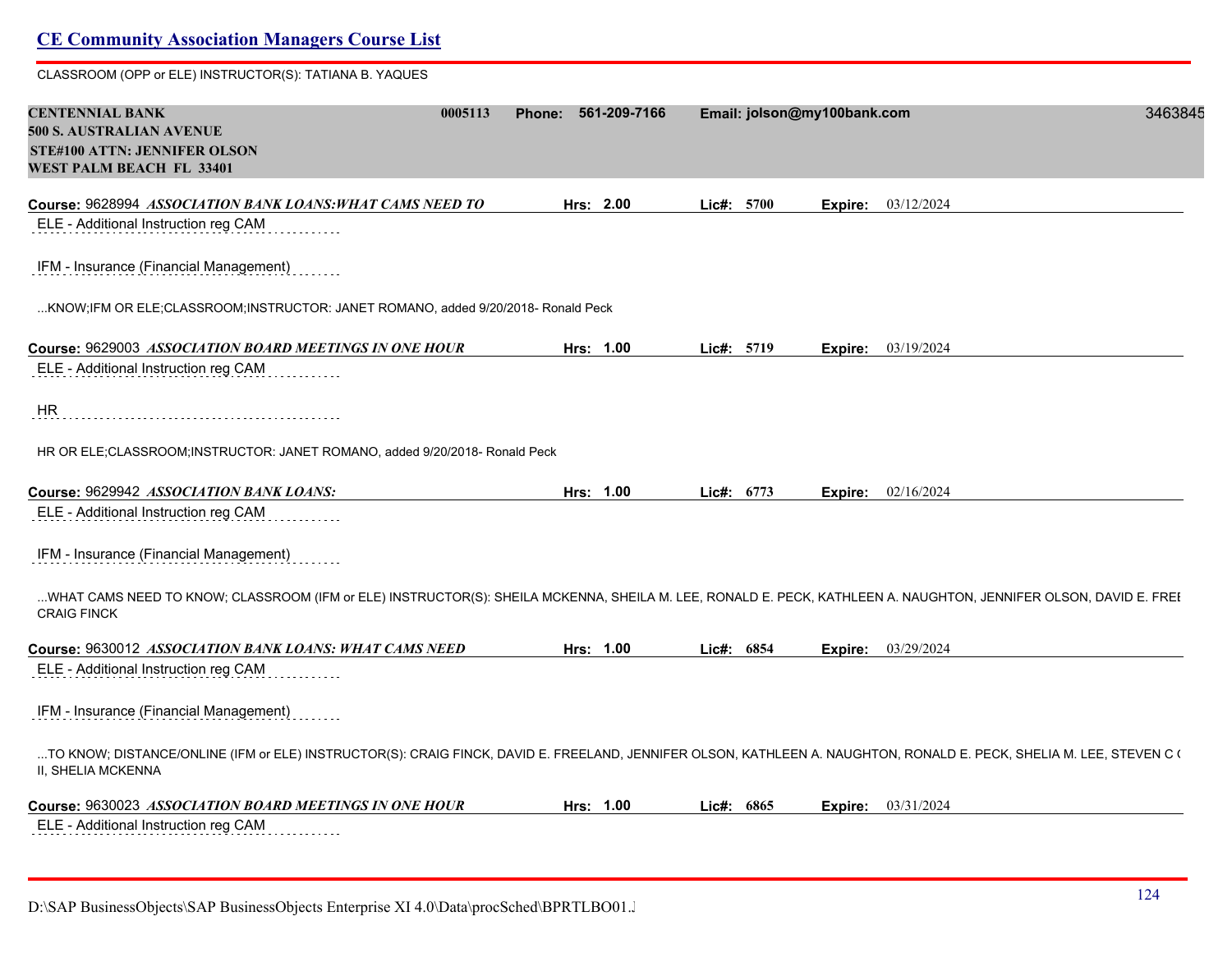| <b>CE Community Association Managers Course List</b>                                        |           |               |                           |  |
|---------------------------------------------------------------------------------------------|-----------|---------------|---------------------------|--|
| <b>HR</b>                                                                                   |           |               |                           |  |
| DISTANCE/ONLINE (HR or ELE)                                                                 |           |               |                           |  |
| Course: 9630025 BETTER COMMUNICATIONS FOR COMMUNITY<br>ELE - Additional Instruction reg CAM | Hrs: 1.00 | Lic#: 6867    | <b>Expire:</b> 03/31/2024 |  |
| HR                                                                                          |           |               |                           |  |
| DISTANCE/ONLINE (HR or ELE)                                                                 |           |               |                           |  |
| Course: 9630027 SAFEGUARDING ASSOCIATION ASSETS<br>ELE - Additional Instruction reg CAM     | Hrs: 2.00 | 6869<br>Lic#: | 03/31/2024<br>Expire:     |  |
| IFM - Insurance (Financial Management)                                                      |           |               |                           |  |
| DISTANCE/ONLINE (IFM or ELE)                                                                |           |               |                           |  |
| Course: 9630036 RESERVE FUNDS-WHY ASSOCIATIONS                                              | Hrs: 1.00 | Lic#: 6878    | 04/02/2024<br>Expire:     |  |
| ELE - Additional Instruction reg CAM                                                        |           |               |                           |  |
| IFM - Insurance (Financial Management)                                                      |           |               |                           |  |
| SHOULD FUND RESERVES; DISTANCE/ONLINE (IFM or ELE)                                          |           |               |                           |  |
| Course: 9630037 RESERVE FUNDS-WHY ASSOCIATIONS                                              | Hrs: 1.00 | Lic#: 6879    | Expire: 04/02/2024        |  |
| ELE - Additional Instruction reg CAM                                                        |           |               |                           |  |
| IFM - Insurance (Financial Management)                                                      |           |               |                           |  |
| SHOULD FUND RESERVES; CLASSROOM (IFM or ELE)                                                |           |               |                           |  |
| Course: 9630038 RESERVE FUNDS-WHY ASSOCIATIONS<br>ELE - Additional Instruction reg CAM      | Hrs: 2.00 | Lic#: 6880    | Expire: 04/02/2024        |  |
| IFM - Insurance (Financial Management)                                                      |           |               |                           |  |
| SHOULD FUND RESERVES; CLASSROOM (IFM or ELE)                                                |           |               |                           |  |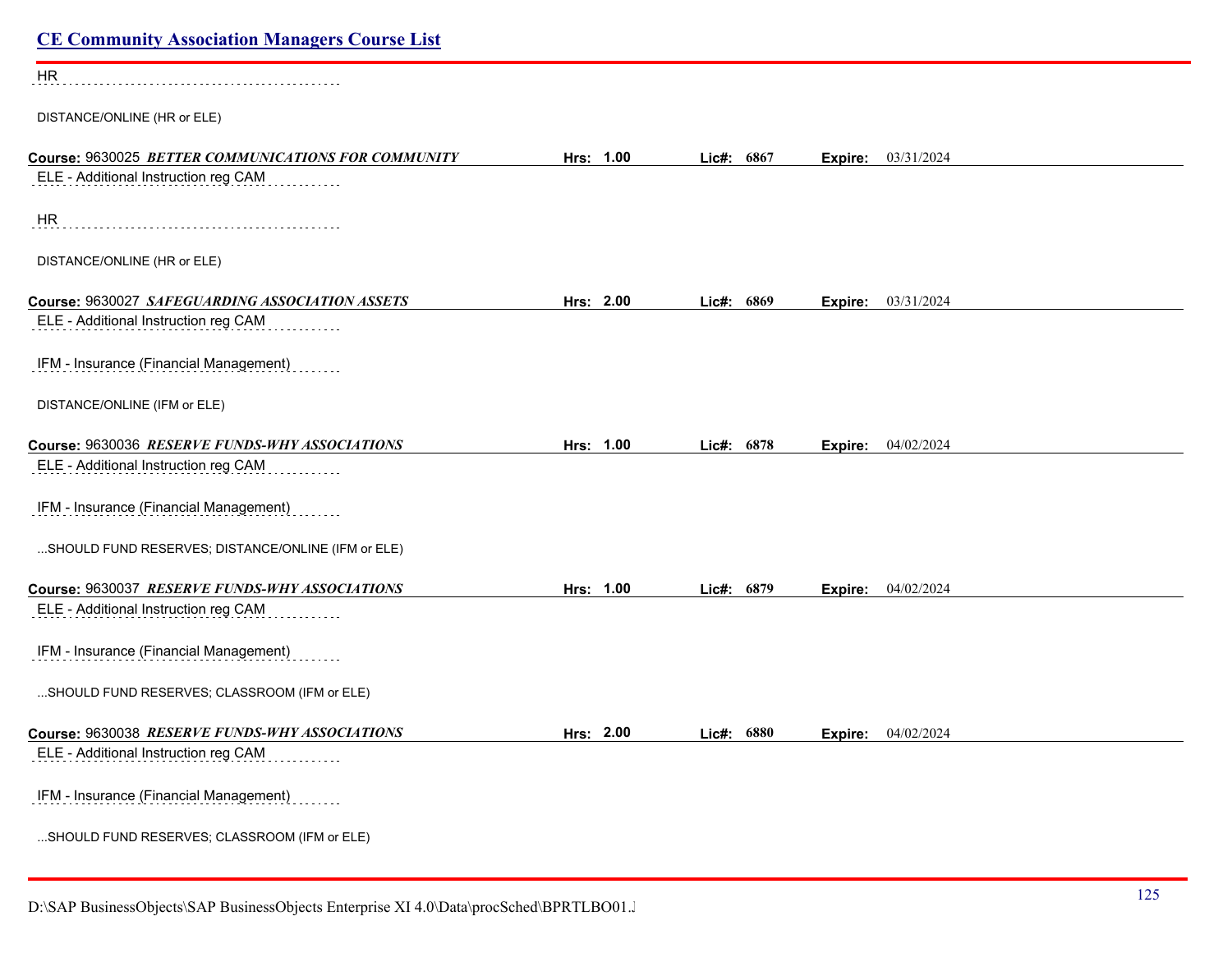| Course: 9630039 RESERVE FUNDS-WHY ASSOCIATIONS                                                                                                                                                                   | Hrs: 2.00 | Lic#: 6881 | Expire: | 04/02/2024                |
|------------------------------------------------------------------------------------------------------------------------------------------------------------------------------------------------------------------|-----------|------------|---------|---------------------------|
| ELE - Additional Instruction reg CAM                                                                                                                                                                             |           |            |         |                           |
| IFM - Insurance (Financial Management)                                                                                                                                                                           |           |            |         |                           |
| SHOULD FUND RESERVES; DISTANCE/ONLINE (IFM or ELE)                                                                                                                                                               |           |            |         |                           |
| Course: 9630084 MANAGING EXPECTATIONS IN A DEMANDING                                                                                                                                                             | Hrs: 1.00 | Lic#: 6927 | Expire: | 04/15/2024                |
| ELE - Additional Instruction reg CAM                                                                                                                                                                             |           |            |         |                           |
| HR                                                                                                                                                                                                               |           |            |         |                           |
| WORLD; CLASSROOM (HR or ELE) INSTRUCTOR(S): CRAIG FINCK, DAVID. E. FREELAND, JANET F. ROMANO, JENNIFER OLSON, KATHLEEN A. NAUGHTON, RONALD E. PECK, SHELIA M. LEE<br>MCKENNA, STEVEN C GUDEWICZ II               |           |            |         |                           |
| Course: 9630994 FINANCIAL PLANNING FOR ASSOC. - ARE YOU                                                                                                                                                          | Hrs: 1.00 | Lic#: 7843 |         | <b>Expire:</b> 05/25/2023 |
| ELE - Additional Instruction reg CAM                                                                                                                                                                             |           |            |         |                           |
|                                                                                                                                                                                                                  |           |            |         |                           |
| IFM - Insurance (Financial Management)                                                                                                                                                                           |           |            |         |                           |
| FOR DISASTER?; CLASSROOM (IFM or ELE) INSTRUCTOR(S): CRAIG FINCK, DAVID E. FREELAND, JENNIFER OLSON, KATHLEEN A. NAUGHTON, ELIZABETH CRAPET, RONALD E. PECK, SHEI<br>SHEILA MCKENNA, STEVEN C. GUDEWICZ II       |           |            |         |                           |
| Course: 9630998 FINANCIAL PLANNING FOR ASSOC. - ARE YOU                                                                                                                                                          | Hrs: 1.00 | Lic#: 7842 | Expire: | 05/25/2023                |
| ELE - Additional Instruction reg CAM                                                                                                                                                                             |           |            |         |                           |
| IFM - Insurance (Financial Management)                                                                                                                                                                           |           |            |         |                           |
|                                                                                                                                                                                                                  |           |            |         |                           |
| FOR DISASTER?; DISTANCE/ONLINE (IFM or ELE) INSTRUCTOR(S): CRAIG FINCK, DAVID E. FREELAND, JENNIFER OLSON, KATHLEEN A. NAUGHTON, ELIZABETH CRAPET, RONALD E. PECK,<br>LEE, SHEILA MCKENNA, STEVEN C. GUDEWICZ II |           |            |         |                           |
| Course: 9631027 IMPROVING COMMUNICATIONS IN COMMUNITY AS                                                                                                                                                         | Hrs: 1.00 | Lic#: 7872 | Expire: | 06/17/2023                |
| ELE - Additional Instruction reg CAM                                                                                                                                                                             |           |            |         |                           |
| HR                                                                                                                                                                                                               |           |            |         |                           |
| CLASSROOM (HR or ELE) INSTRUCTOR(S): CRAIG FINCK, DAVID E. FREELAND, JENNIFER OLSON, KATHLEEN A. NAUGHTON, ELIZABETH CRAPET, RONALD E. PECK, SHEILA M. LEE, SHEILA M.<br>STEVEN C. GUDEWICZ II                   |           |            |         |                           |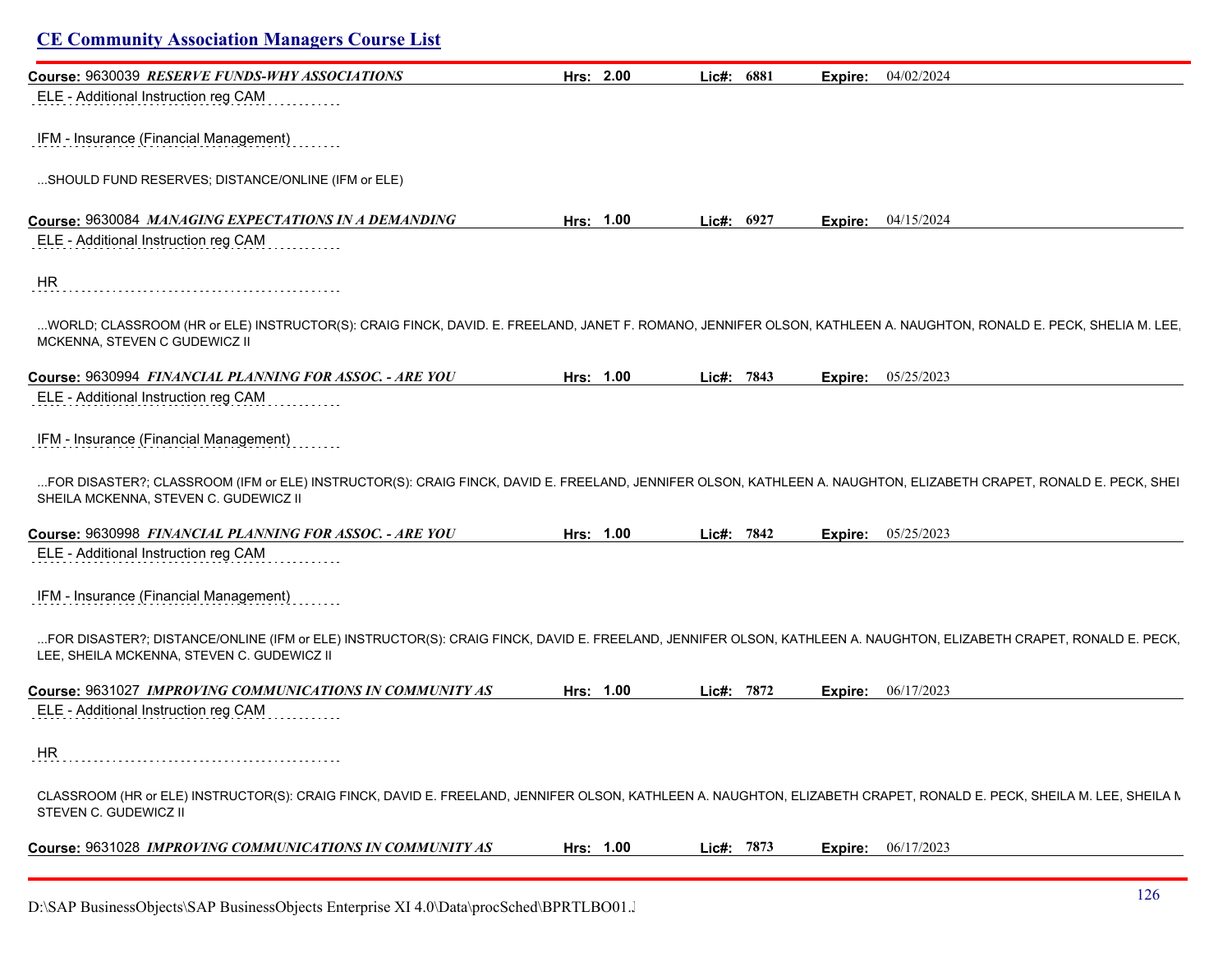ELE - Additional Instruction reg CAM . . . . . . . . .

HR 

DISTANCE/ONLINE (HR or ELE) INSTRUCTOR(S): CRAIG FINCK, DAVID E. FREELAND, JENNIFER OLSON, KATHLEEN A. NAUGHTON, ELIZABETH CRAPET, RONALD E. PECK, SHEILA M. LEE, SHI MCKENNA, STEVEN C. GUDEWICZ II

| Course: 9631029 ASSET PROTECTION FOR COMMUNITY ASSOCIATI                                                                                                                                                    | Hrs: 1.00              | Lic#: 7874 | 06/17/2023<br>Expire:          |         |
|-------------------------------------------------------------------------------------------------------------------------------------------------------------------------------------------------------------|------------------------|------------|--------------------------------|---------|
| ELE - Additional Instruction reg CAM                                                                                                                                                                        |                        |            |                                |         |
| IFM - Insurance (Financial Management)                                                                                                                                                                      |                        |            |                                |         |
| CLASSROOM (IFM or ELE) INSTRUCTOR(S): CRAIG FINCK, DAVID E. FREELAND, JENNIFER OLSON, KATHLEEN A. NAUGHTON, ELIZABETH CRAPET, RONALD E. PECK, SHEILA M. LEE, SHEILA I<br>STEVEN C. GUDEWICZ II              |                        |            |                                |         |
| Course: 9631030 ASSET PROTECTION FOR COMMUNITY ASSOCIATI                                                                                                                                                    | Hrs: 1.00              | Lic#: 7875 | 06/17/2023<br>Expire:          |         |
| ELE - Additional Instruction reg CAM                                                                                                                                                                        |                        |            |                                |         |
| IFM - Insurance (Financial Management)                                                                                                                                                                      |                        |            |                                |         |
| DISTANCE/ONLINE (IFM or ELE) INSTRUCTOR(S): CRAIG FINCK, DAVID E. FREELAND, JENNIFER OLSON, KATHLEEN A. NAUGHTON, ELIZABETH CRAPET, RONALD E. PECK, SHEILA M. LEE, SH<br>MCKENNA, STEVEN C. GUDEWICZ II     |                        |            |                                |         |
| Course: 9631067 SECURE MAINTENANCE PAYMENTS IN THE DIGIT                                                                                                                                                    | Hrs: 1.00              | Lic#: 7911 | 07/01/2023<br>Expire:          |         |
| ELE - Additional Instruction reg CAM                                                                                                                                                                        |                        |            |                                |         |
| IFM - Insurance (Financial Management)                                                                                                                                                                      |                        |            |                                |         |
| CLASSROOM (IFM or ELE) INSTRUCTOR(S): CRAIG FINCK, DAVID. E. FREELAND, ELIZABETH CRAPET, JENNIFER OLSON, KATHLEEN A. NAUGHTON, RONALD E. PECK, SHELIA M. LEE,<br>SHELIA MCKENNA, STEVEN C GUDEWICZ II       |                        |            |                                |         |
| Course: 9631068 SECURE MAINTENANCE PAYMENTS IN THE DIGIT                                                                                                                                                    | Hrs: 1.00              | Lic#: 7912 | 07/01/2023<br>Expire:          |         |
| ELE - Additional Instruction reg CAM                                                                                                                                                                        |                        |            |                                |         |
| IFM - Insurance (Financial Management)                                                                                                                                                                      |                        |            |                                |         |
| DISTANCE/ONLINE (IFM or ELE) INSTRUCTOR(S): CRAIG FINCK, DAVID. E. FREELAND, ELIZABETH CRAPET, JENNIFER OLSON, KATHLEEN A. NAUGHTON, RONALD E. PECK, SHELIA M. LEE,<br>SHELIA MCKENNA, STEVEN C GUDEWICZ II |                        |            |                                |         |
| <b>CEPRA LANDSCAPE LLC</b><br>0008028<br><b>PO BOX 865</b>                                                                                                                                                  | 352-895-1855<br>Phone: |            | Email: bray@cepralandscape.com | 3207150 |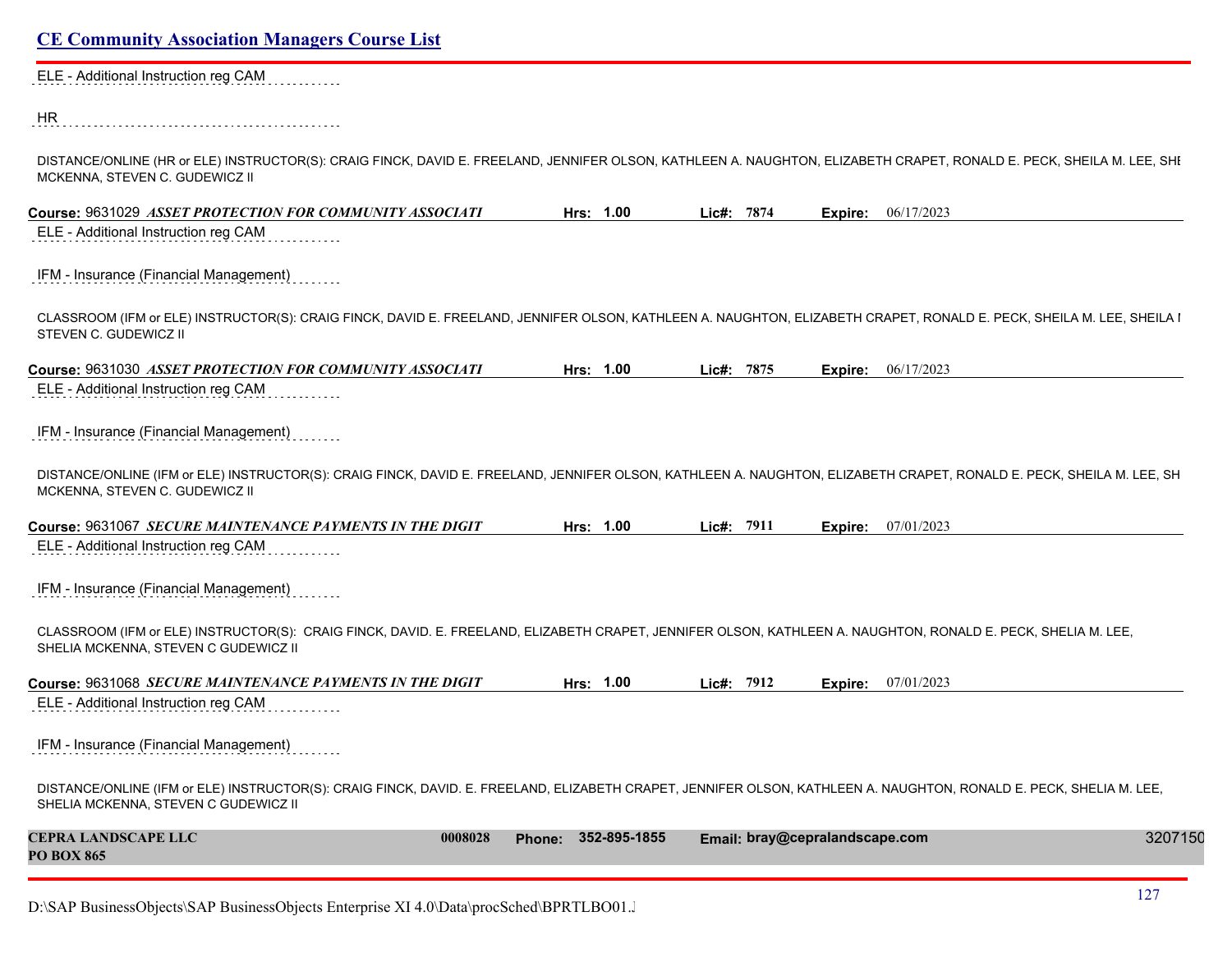| <b>CE Community Association Managers Course List</b>                                                                                                                                     |           |              |         |            |
|------------------------------------------------------------------------------------------------------------------------------------------------------------------------------------------|-----------|--------------|---------|------------|
| <b>OAKLAND FL 34760</b>                                                                                                                                                                  |           |              |         |            |
| Course: 9629516 WHAT'S WRONG WITH MY PALMS                                                                                                                                               | Hrs: 1.00 | Lic#: 6299   | Expire: | 05/16/2023 |
| ELE - Additional Instruction reg CAM                                                                                                                                                     |           |              |         |            |
| OPP - Operation of Phys Property                                                                                                                                                         |           |              |         |            |
| CLASSROOM (OPP or ELE) INSTRUCTOR(S): ROBERT MAIER, BRANDON RAY, JUSTIN NORRIS, CHRIS DENNISON, DANNY CRAVEY, ROD TOMLINSON, KEVIN MONTALVO, KATHY DUBEL, MAR'<br>EDWARDS, MIGUEL GARCES |           |              |         |            |
| Course: 9629517 SELECTING THE RIGHT TREE                                                                                                                                                 | Hrs: 1.00 | Lic#: 6300   | Expire: | 05/16/2023 |
| ELE - Additional Instruction reg CAM                                                                                                                                                     |           |              |         |            |
| OPP - Operation of Phys Property                                                                                                                                                         |           |              |         |            |
| CLASSROOM (OPP or ELE) INSTRUCTOR(S): ROBERT MAIER, BRANDON RAY, JUSTIN NORRIS, CHRIS DENNISON, DANNY CRAVEY, ROD TOMLINSON, KEVIN MONTALVO, KATHY DUBEL, MAR'<br>EDWARDS, MIGUEL GARCES |           |              |         |            |
| Course: 9629518 DEVELOPING A SUCCESSFUL TREE PROGRAM                                                                                                                                     | Hrs: 1.00 | Lic#: 6301   | Expire: | 05/16/2023 |
| ELE - Additional Instruction reg CAM                                                                                                                                                     |           |              |         |            |
| OPP - Operation of Phys Property                                                                                                                                                         |           |              |         |            |
| CLASSROOM (OPP or ELE) INSTRUCTOR(S): ROBERT MAIER, BRANDON RAY, JUSTIN NORRIS, CHRIS DENNISON, DANNY CRAVEY, ROD TOMLINSON, KEVIN MONTALVO, KATHY DUBEL, MAR'<br>EDWARDS, MIGUEL GARCES |           |              |         |            |
| Course: 9629519 RENOVATING THE LANDSCAPE                                                                                                                                                 | Hrs: 1.00 | Lic#: $6302$ | Expire: | 05/16/2023 |
| ELE - Additional Instruction reg CAM                                                                                                                                                     |           |              |         |            |
| OPP - Operation of Phys Property                                                                                                                                                         |           |              |         |            |
| CLASSROOM (OPP or ELE) INSTRUCTOR(S): ROBERT MAIER, BRANDON RAY, JUSTIN NORRIS, CHRIS DENNISON, DANNY CRAVEY, ROD TOMLINSON, KEVIN MONTALVO, KATHY DUBEL, MAR'<br>EDWARDS, MIGUEL GARCES |           |              |         |            |
| Course: 9629520 INTEGRATED PEST MANAGEMENT                                                                                                                                               | Hrs: 1.00 | Lic#: 6303   | Expire: | 05/16/2023 |
| ELE - Additional Instruction reg CAM                                                                                                                                                     |           |              |         |            |
| OPP - Operation of Phys Property                                                                                                                                                         |           |              |         |            |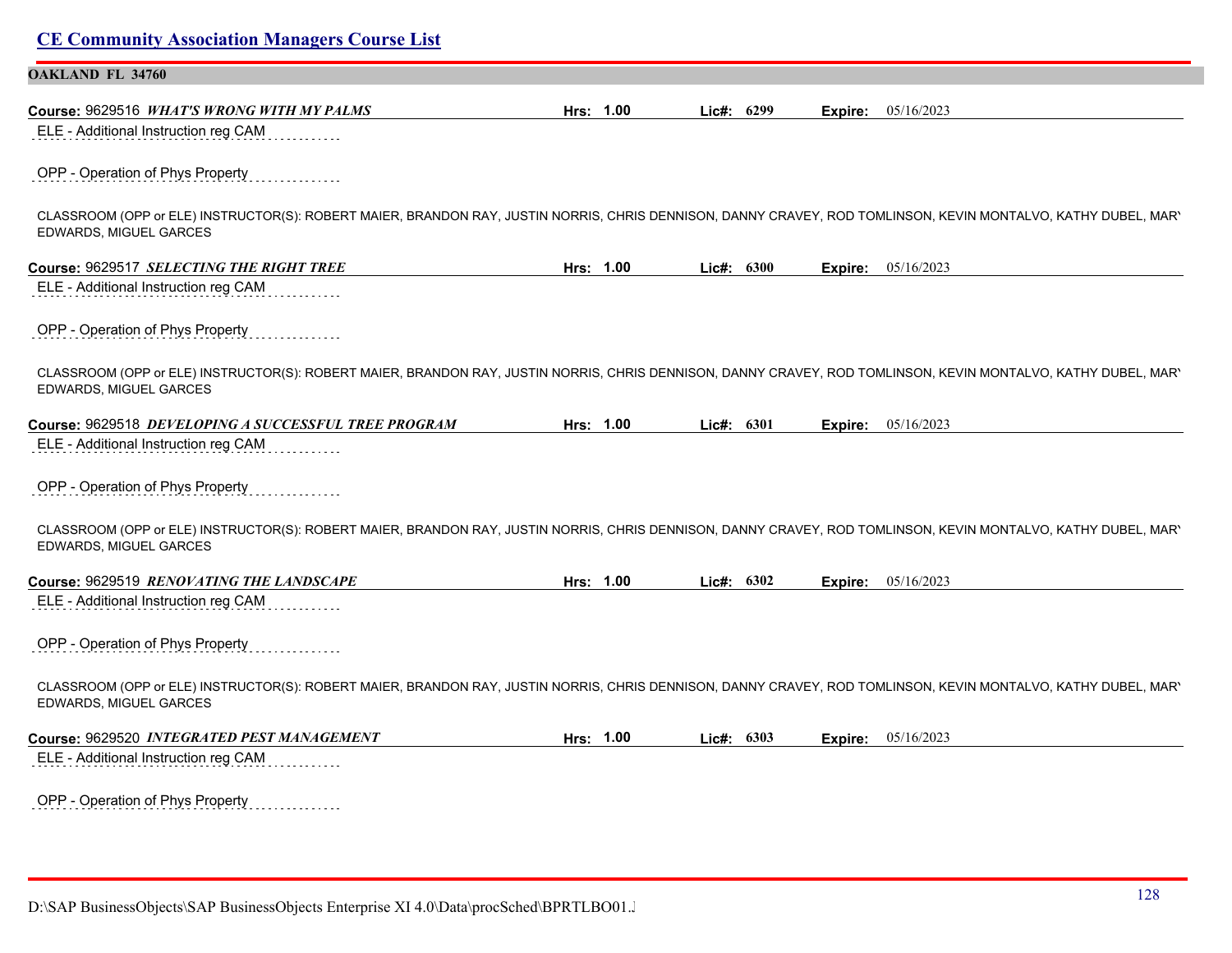CLASSROOM (OPP or ELE) INSTRUCTOR(S): ROBERT MAIER, BRANDON RAY, JUSTIN NORRIS, CHRIS DENNISON, DANNY CRAVEY, ROD TOMLINSON, KEVIN MONTALVO, KATHY DUBEL, MARY EDWARDS, MIGUEL GARCES

| Course: 9629521 DIAGNOSING PROBLEMS OF TREES                                                                                                                                             | Hrs: 1.00              | Lic#: 6304 |                                      | <b>Expire:</b> 05/16/2023                         |
|------------------------------------------------------------------------------------------------------------------------------------------------------------------------------------------|------------------------|------------|--------------------------------------|---------------------------------------------------|
| ELE - Additional Instruction reg CAM                                                                                                                                                     |                        |            |                                      |                                                   |
| OPP - Operation of Phys Property                                                                                                                                                         |                        |            |                                      |                                                   |
| CLASSROOM (OPP or ELE) INSTRUCTOR(S): ROBERT MAIER, BRANDON RAY, JUSTIN NORRIS, CHRIS DENNISON, DANNY CRAVEY, ROD TOMLINSON, KEVIN MONTALVO, KATHY DUBEL, MAR'<br>EDWARDS, MIGUEL GARCES |                        |            |                                      |                                                   |
| <b>CHECKMARK COLLECTIONS</b><br>0008739<br><b>2475 MERCER AVENUE</b><br><b>SUITE 307</b><br>WEST PALM BEACH FL 33401                                                                     | 561-697-4911<br>Phone: |            |                                      | Email: CSmith@checkmarkcollections.com<br>3445791 |
| Course: 9631344 DUES AND DON'T: COLLECTING DURING COVID                                                                                                                                  | Hrs: 1.00              | Lic#: 8189 |                                      | <b>Expire:</b> 11/16/2023                         |
| ELE - Additional Instruction reg CAM                                                                                                                                                     |                        |            |                                      |                                                   |
| IFM - Insurance (Financial Management)                                                                                                                                                   |                        |            |                                      |                                                   |
| CLASSROOM (IFM or ELE)                                                                                                                                                                   |                        |            |                                      |                                                   |
| Course: 9631345 DUES AND DON'T: COLLECTING DURING COVID                                                                                                                                  | Hrs: 1.00              | Lic#: 8190 |                                      | <b>Expire:</b> 11/16/2023                         |
| ELE - Additional Instruction reg CAM                                                                                                                                                     |                        |            |                                      |                                                   |
| IFM - Insurance (Financial Management)                                                                                                                                                   |                        |            |                                      |                                                   |
| DISTANCE/ONLINE (IFM or ELE)                                                                                                                                                             |                        |            |                                      |                                                   |
| <b>CHERRYLAKE, INC.</b><br>0008319<br>7836 CHERRY LAKE RD.<br><b>GROVELAND FL 34736</b>                                                                                                  | Phone: 3524296955      |            | Email: caraline.jones@cherrylake.com | 3279997                                           |
| Course: 9630591 SUSTAINABLE LANDSCAPES - SHARING PERSPEC                                                                                                                                 | Hrs: 3.00              | Lic#: 7432 |                                      | <b>Expire:</b> 09/10/2022                         |
| ELE - Additional Instruction reg CAM                                                                                                                                                     |                        |            |                                      |                                                   |
| DISTANCE/ONLINE (ELE) INSTRUCTOR(S): CHRISTINA HITE, PATRICK BOHLEN, PIERCE JONES, SEAN PARKS, MARC GODTS, TIM SALLIN, VANDERMEER                                                        |                        |            |                                      |                                                   |
| Course: 9631203 SUSTAINABLE LANDSCAPES - SHARING PERSPEC                                                                                                                                 | Hrs: 3.00              | Lic#: 8045 |                                      | Expire: 08/17/2023                                |
| ELE - Additional Instruction reg CAM                                                                                                                                                     |                        |            |                                      |                                                   |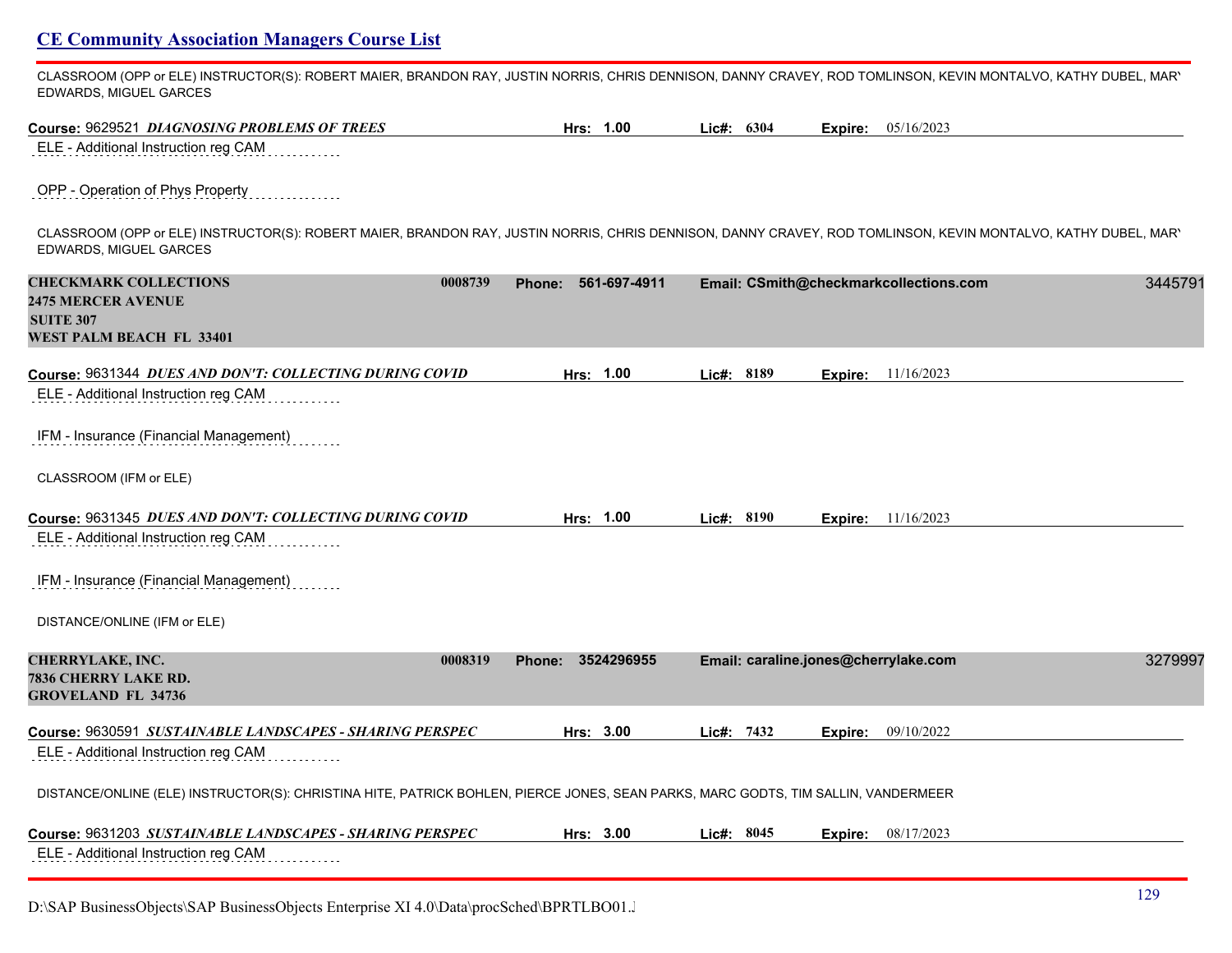DISTANCE/ONLINE (ELE) INSTRUCTOR(S): TIMOTHEE SALLIN, DOUG TALLAMY, DR. PIERCE JONES, DR. RICHARD LEVY, STEVE TURNIPSEED, MARK RUSSELL, CHRIS HITE, DR. PATRICK BOI-JACKSON, DAVID RESSLER

**Course:** 9631204 *SUSTAINABLE LANDSCAPES - SHARING PERSPEC* **Hrs: 3.00 Lic#: 8046 Expire:** 08/17/2023

ELE - Additional Instruction reg CAM . . . . . . . . .

CLASSROOM (ELE) INSTRUCTOR(S): TIMOTHEE SALLIN, DOUG TALLAMY, DR. PIERCE JONES, DR. RICHARD LEVY, STEVE TURNIPSEED, MARK RUSSELL, CHRIS HITE, DR. PATRICK BOHLEN, TIM JACKSON, DAVID RESSLER

| <b>CHRISTOPHER LIGORI AND ASSOCIATES</b><br><b>117 S WILLOW AVE</b><br><b>TAMPA FL 33606</b>                | 0008191 | Phone:                 |              | Email: RHAYNES@LIGORILAW.COM |            | 3234048 |  |
|-------------------------------------------------------------------------------------------------------------|---------|------------------------|--------------|------------------------------|------------|---------|--|
| Course: 9630595 INSURANCE CLAIMS: BRIDGING THE TROUBLED                                                     |         | Hrs: 1.00              | Lic#: 7436   | Expire:                      | 09/15/2022 |         |  |
| ELE - Additional Instruction reg CAM                                                                        |         |                        |              |                              |            |         |  |
| DISTANCE/ONLINE (ELE) INSTRUCTOR(S): RONALD S. HAYNES                                                       |         |                        |              |                              |            |         |  |
| Course: 9630596 INSURANCE CLAIMS: BRIDGING THE TROUBLED                                                     |         | Hrs: 1.00              | Lic#: 7437   | Expire:                      | 09/16/2022 |         |  |
| ELE - Additional Instruction reg CAM                                                                        |         |                        |              |                              |            |         |  |
| CLASSROOM (ELE) INSTRUCTOR(S): RONALD S. HAYNES                                                             |         |                        |              |                              |            |         |  |
| CIANFRONE, NIKOLOFF, GRANT, GREENBERG,<br><b>1964 BAYSHORE BOULEVARD SUITE A</b><br><b>DUNEDIN FL 34698</b> | 0006226 | 727-738-1100<br>Phone: |              | Email: DAN@ATTORNEYJOE.COM   |            | 2787641 |  |
| Course: 9627474 ASSOCIATION CONTRACTING FOR COMMUNITY                                                       |         | Hrs: 2.00              | Lic#: 4137   | Expire:                      | 12/18/2022 |         |  |
| ELE - Additional Instruction reg CAM                                                                        |         |                        |              |                              |            |         |  |
| <b>MANAGERS</b>                                                                                             |         |                        |              |                              |            |         |  |
| ELE (classroom)                                                                                             |         |                        |              |                              |            |         |  |
| Course: 9628057 ISSUES IN FAIR HOUSING                                                                      |         | Hrs: 2.00              | Lic#: 4768   | Expire:                      | 03/15/2024 |         |  |
| ELE - Additional Instruction reg CAM                                                                        |         |                        |              |                              |            |         |  |
| <b>CLASSROOM</b>                                                                                            |         |                        |              |                              |            |         |  |
| <b>ELECTIVE</b>                                                                                             |         |                        |              |                              |            |         |  |
| Course: 9628236 AMENDING ASSOCIATION DOCUMENTS                                                              |         | Hrs: 1.00              | Lic#: $4944$ | Expire:                      | 07/25/2024 |         |  |
| ELE - Additional Instruction reg CAM                                                                        |         |                        |              |                              |            |         |  |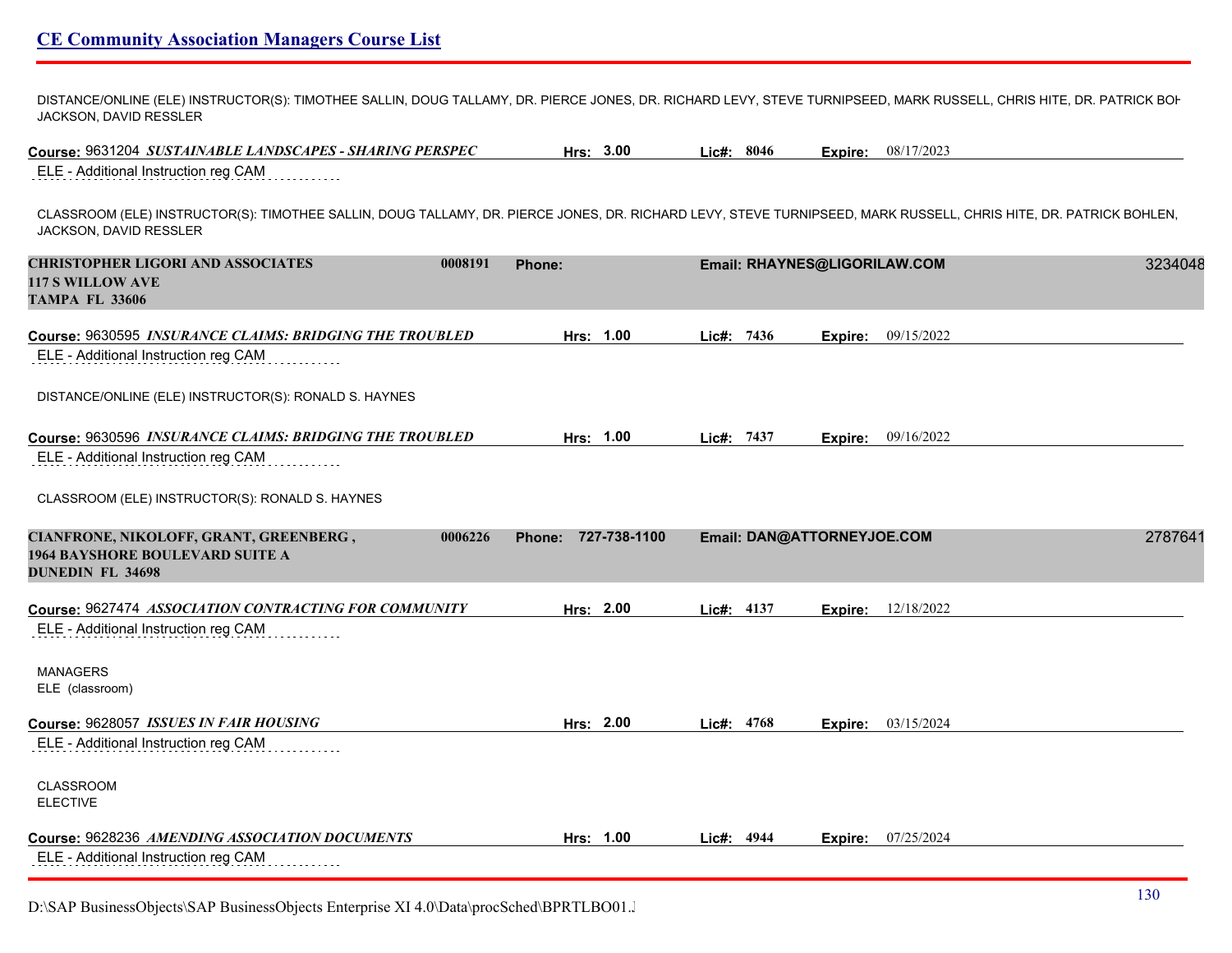#### ELE (classroom)

INSTRUCTOR(S): STEPHAN C. NIKOLOFF, DANIEL J. GREENBERG, SCOTT M. GROSS

| Course: 9628408 HR/EMPLOYMENT LAW                                                                                                              | Hrs: 2.00 | Lic#: 5113 |      |         | <b>Expire:</b> 11/27/2022 |
|------------------------------------------------------------------------------------------------------------------------------------------------|-----------|------------|------|---------|---------------------------|
| ELE - Additional Instruction reg CAM                                                                                                           |           |            |      |         |                           |
|                                                                                                                                                |           |            |      |         |                           |
| <b>HR</b>                                                                                                                                      |           |            |      |         |                           |
| HR OR ELE (classroom)                                                                                                                          |           |            |      |         |                           |
| Course: 9628538 ASSOCIATION GOVERNANCE & INSURANCE ISSUE                                                                                       | Hrs: 2.00 | Lic#: 5242 |      |         | 03/09/2023                |
| ELE - Additional Instruction reg CAM                                                                                                           |           |            |      | Expire: |                           |
|                                                                                                                                                |           |            |      |         |                           |
| ELE (classroom)                                                                                                                                |           |            |      |         |                           |
|                                                                                                                                                |           |            |      |         |                           |
| Course: 9628582 FINING & ENFORCEMENT<br>ELE - Additional Instruction reg CAM                                                                   | Hrs: 1.00 | Lie#:      | 6382 | Expire: | 07/04/2023                |
|                                                                                                                                                |           |            |      |         |                           |
| ELE (classroom)                                                                                                                                |           |            |      |         |                           |
|                                                                                                                                                |           |            |      |         |                           |
| Course: 9628942 BOARD MEMBER CERTIFICATION                                                                                                     | Hrs: 2.00 | Lic#: 5649 |      | Expire: | 02/18/2024                |
| ELE - Additional Instruction reg CAM                                                                                                           |           |            |      |         |                           |
| CLASSROOM; INCLUDES (ELE);                                                                                                                     |           |            |      |         |                           |
| INSTRUCTOR(S): JOSEPH R. CIANFRONE                                                                                                             |           |            |      |         |                           |
| Course: 9629590 ELECTION PROCEDURES                                                                                                            | Hrs: 1.00 | Lic#: 6381 |      |         | 07/04/2023                |
| ELE - Additional Instruction reg CAM                                                                                                           |           |            |      | Expire: |                           |
|                                                                                                                                                |           |            |      |         |                           |
| CLASSROOM (ELE) INSTRUCTOR(S): JOSEPH R. CIANFRONE, SPETHAN NIKOLOFF, TIFFANY GRANT, DANIEL GREENBERG                                          |           |            |      |         |                           |
|                                                                                                                                                |           |            |      |         |                           |
| Course: 9629663 CONDOMINIUM & HOA BUDGETS, RESERVES,                                                                                           | Hrs: 1.00 | Lic#: 6463 |      | Expire: | 08/21/2023                |
| ELE - Additional Instruction reg CAM                                                                                                           |           |            |      |         |                           |
| IFM - Insurance (Financial Management)                                                                                                         |           |            |      |         |                           |
|                                                                                                                                                |           |            |      |         |                           |
| AND FINANCIAL REPORTING; CLASSROOM (IFM or ELE) INSTRUCTOR(S): TIFFANY A. GRANT, DANIEL J. GREENBERG, JOSEPH R. CIANFRONE, STEPHAN C. NIKOLOFF |           |            |      |         |                           |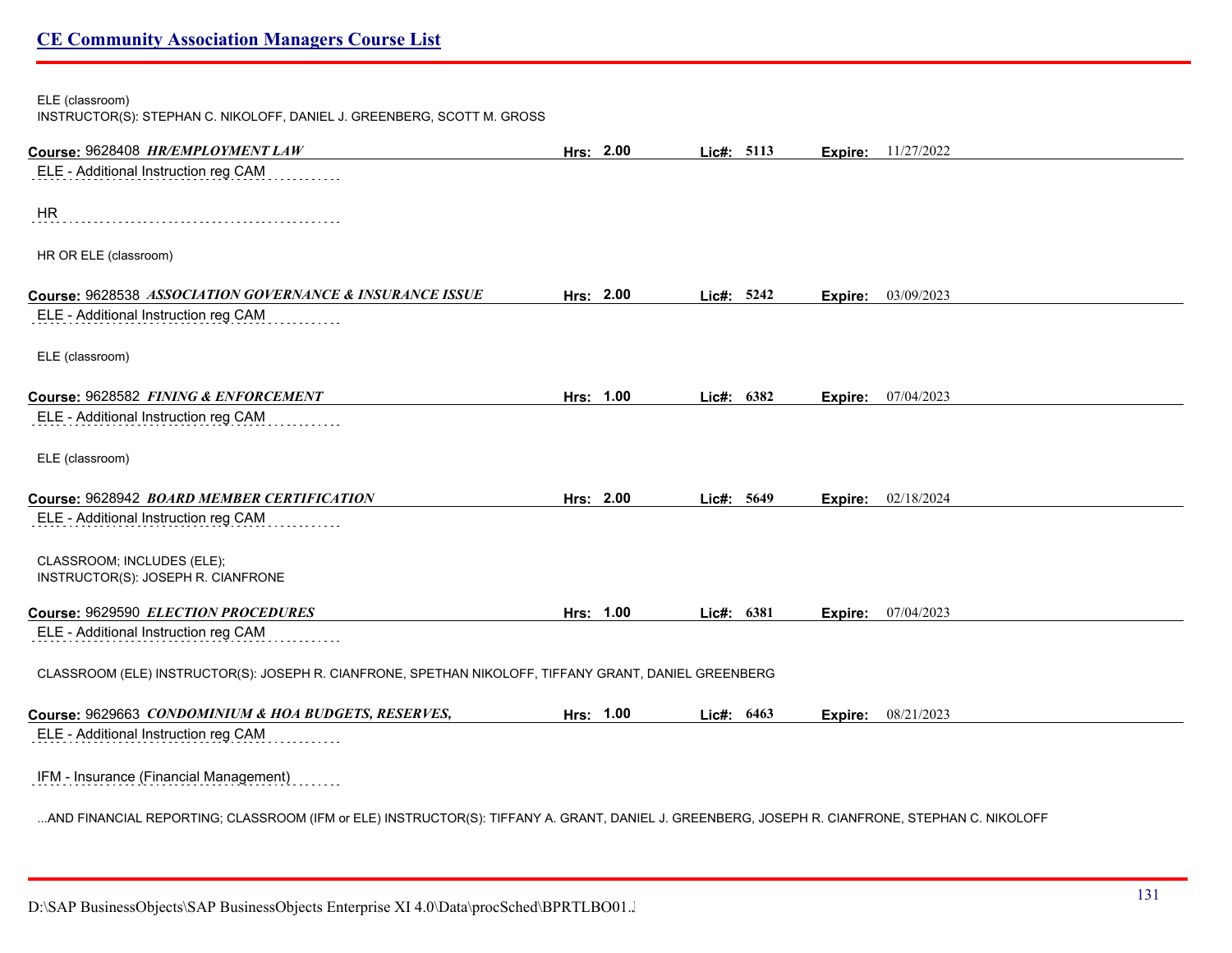| <b>CE Community Association Managers Course List</b>                                                                  |           |              |         |                             |  |
|-----------------------------------------------------------------------------------------------------------------------|-----------|--------------|---------|-----------------------------|--|
| Course: 9629776 POPULAR RESTRICTIONS & RELATED PROBLEMS                                                               | Hrs: 2.00 | Lic#: 6603   |         | <b>Expire:</b> 11/17/2023   |  |
| ELE - Additional Instruction reg CAM                                                                                  |           |              |         |                             |  |
| CLASSROOM (ELE) INSTRUCTOR(S): JOSEPH R. CIANFRONE, STEPHAN C. NIKOLOFF, TIFFANY A. GRANT, DANIEL J. GREENBERG        |           |              |         |                             |  |
| Course: 9629777 MARKETABLE RECORD TITLE ACT                                                                           | Hrs: 1.00 | Lic#: 6604   |         | <b>Expire:</b> $11/17/2023$ |  |
| ELE - Additional Instruction reg CAM                                                                                  |           |              |         |                             |  |
| CLASSROOM (ELE) INSTRUCTOR(S): JOSEPH R. CIANFRONE, SPETHAN C. NIKOLOFF, TIFFANY A. GRANT, DANIEL J. GREENBERG        |           |              |         |                             |  |
| Course: 9629778 COLLECTIONS FOR COOPERATIVES                                                                          | Hrs: 1.00 | Lic#: $6605$ |         | <b>Expire:</b> $11/17/2023$ |  |
| ELE - Additional Instruction reg CAM                                                                                  |           |              |         |                             |  |
| CLASSROOM (ELE) INSTRUCTOR(S): JOSEPH R. CIANFRONE, SPETHAN C. NIKOLOFF, TIFFANY A. GRANT, DANIEL J. GREENBERG        |           |              |         |                             |  |
| Course: 9629779 PROPER DOCUMENTAION FOR COLLECTIONS                                                                   | Hrs: 1.00 | Lic#: 6606   |         | <b>Expire:</b> 11/17/2023   |  |
| ELE - Additional Instruction reg CAM                                                                                  |           |              |         |                             |  |
| IFM - Insurance (Financial Management)                                                                                |           |              |         |                             |  |
| CLASSROOM (IFM or ELE) INSTRUCTOR(S): JOSEPH R. CIANFRONE, SPETHAN C. NIKOLOFF, TIFFANY A. GRANT, DANIEL J. GREENBERG |           |              |         |                             |  |
| Course: 9629780 SAFETY AND SECURITY AND RELATED CONCERNS                                                              | Hrs: 1.00 | Lic#: 6607   |         | <b>Expire:</b> 11/17/2023   |  |
| ELE - Additional Instruction reg CAM                                                                                  |           |              |         |                             |  |
| CLASSROOM (ELE) INSTRUCTOR(S): JOSEPH R. CIANFRONE, SPETHAN C. NIKOLOFF, TIFFANY A. GRANT, DANIEL J. GREENBERG        |           |              |         |                             |  |
| Course: 9629971 FREEDOM OF SPEECH IN COMMUNITY                                                                        | Hrs: 1.00 | Lic#: 6802   | Expire: | 03/04/2024                  |  |
| ELE - Additional Instruction reg CAM                                                                                  |           |              |         |                             |  |
| ASSOCIATIONS; CLASSROOM (ELE) INSTRUCTOR(S): JOSEPH R. CIANFRONE, SPETHAN NIKOLOFF, TIFFANY GRANT, DANIEL GREENBERG   |           |              |         |                             |  |
| Course: 9630122 FINING & ENFORCEMENT                                                                                  | Hrs: 1.00 | Lic#: 6965   |         | Expire: 04/26/2024          |  |
| ELE - Additional Instruction reg CAM                                                                                  |           |              |         |                             |  |
| DISTANCE/ONLINE (ELE) INSTRUCTOR(S): JOSEPH R. CIANFRONE, SPETHAN C. NIKOLOFF, TIFFANY A. GRANT, DANIEL J. GREENBERG  |           |              |         |                             |  |
| Course: 9630166 ISSUES IN FAIR HOUSING                                                                                | Hrs: 1.00 | Lic#: 7008   | Expire: | 05/10/2024                  |  |
| ELE - Additional Instruction reg CAM                                                                                  |           |              |         |                             |  |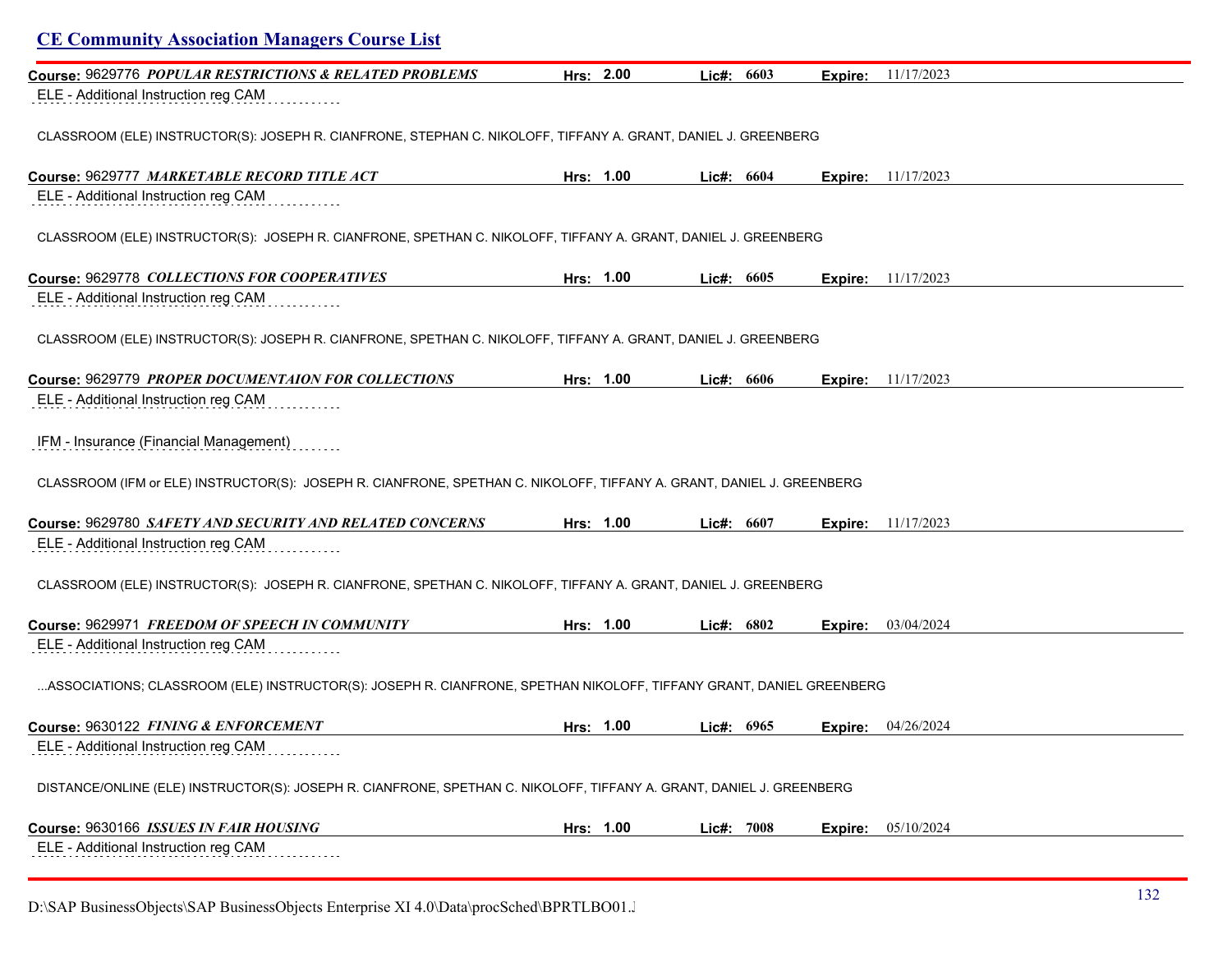DISTANCE/ONLINE (ELE) INSTRUCTOR(S): JOSEPH R. CIANFRONE, STEPHAN C. NIKOLOFF, TIFFANY A. GRANT, DANIEL J. GREENBERG

| Course: 9630169 HR/EMPLOYMENT LAW                                                                                             | Hrs: 2.00           | Lic#: 7011 | <b>Expire:</b> 05/11/2024        |         |
|-------------------------------------------------------------------------------------------------------------------------------|---------------------|------------|----------------------------------|---------|
| ELE - Additional Instruction reg CAM                                                                                          |                     |            |                                  |         |
| <b>HR</b>                                                                                                                     |                     |            |                                  |         |
| DISTANCE/ONLINE (HR or ELE) INSTRUCTOR(S): JOSEPH R. CIANFRONE, SPETHAN NIKOLOFF, TIFFANY GRANT, DANIEL GREENBERG             |                     |            |                                  |         |
| Course: 9630170 BOARD MEMBER CERTIFICATION                                                                                    | Hrs: 2.00           | Lic#: 7012 | Expire: 05/11/2024               |         |
| ELE - Additional Instruction reg CAM                                                                                          |                     |            |                                  |         |
| DISTANCE/ONLINE (ELE) INSTRUCTOR(S): JOSEPH R. CIANFRONE, SPETHAN NIKOLOFF, TIFFANY GRANT, DANIEL GREENBERG                   |                     |            |                                  |         |
| Course: 9630665 ASSOCIATION CONTRACTING FOR COMMUNITY AS                                                                      | Hrs: 2.00           | Lic#: 7508 | 12/01/2022<br>Expire:            |         |
| ELE - Additional Instruction reg CAM                                                                                          |                     |            |                                  |         |
| DISTANCE/ONLINE (ELE) INSTRUCTOR(S): JOSEPH R. CIANFRONE, STEPHAN C. NIKOLOFF, TIFFANY A. GRANT, DANIEL J. GREENBERG          |                     |            |                                  |         |
| Course: 9630786 2021 LEGAL UPDATE                                                                                             | Hrs: 2.00           | Lic#: 7632 | 02/11/2023<br>Expire:            |         |
| Legal Update Seminars                                                                                                         |                     |            |                                  |         |
| DISTANCE/ONLINE (LEGAL UPDATE) INSTRUCTOR(S): JOSEPH R. CIANFRONE, STEPHAN C. NIKOLOFF, TIFFANY A. GRANT, DANIEL J. GREENBERG |                     |            |                                  |         |
| Course: 9631254 2022 LEGAL UPDATE                                                                                             | Hrs: 2.00           | Lic#: 8096 | 09/14/2023<br>Expire:            |         |
| Legal Update Seminars                                                                                                         |                     |            |                                  |         |
| CLASSROOM (EGAL UPDATE) INSTRUCTOR(S): JOSEPH R. CIANFRONE, STEPHAN C. NIKOLOFF, TIFFANY A. GRANT, DANIEL J. GREENBERG        |                     |            |                                  |         |
| <b>CIT BANK</b><br>0008668<br>7411 NW 10TH COURT<br>PLANTATION FL 33313                                                       | Phone: 786-273-5197 |            | Email: luis@lunaadvisorgroup.com | 3399871 |
| Course: 9630765 COMMUNITY ASSOCIATION BANKING "WHAT YOU<br>ELE - Additional Instruction reg CAM                               | Hrs: 1.00           | Lic#: 7609 | 01/25/2023<br>Expire:            |         |
| IFM - Insurance (Financial Management)<br>.                                                                                   |                     |            |                                  |         |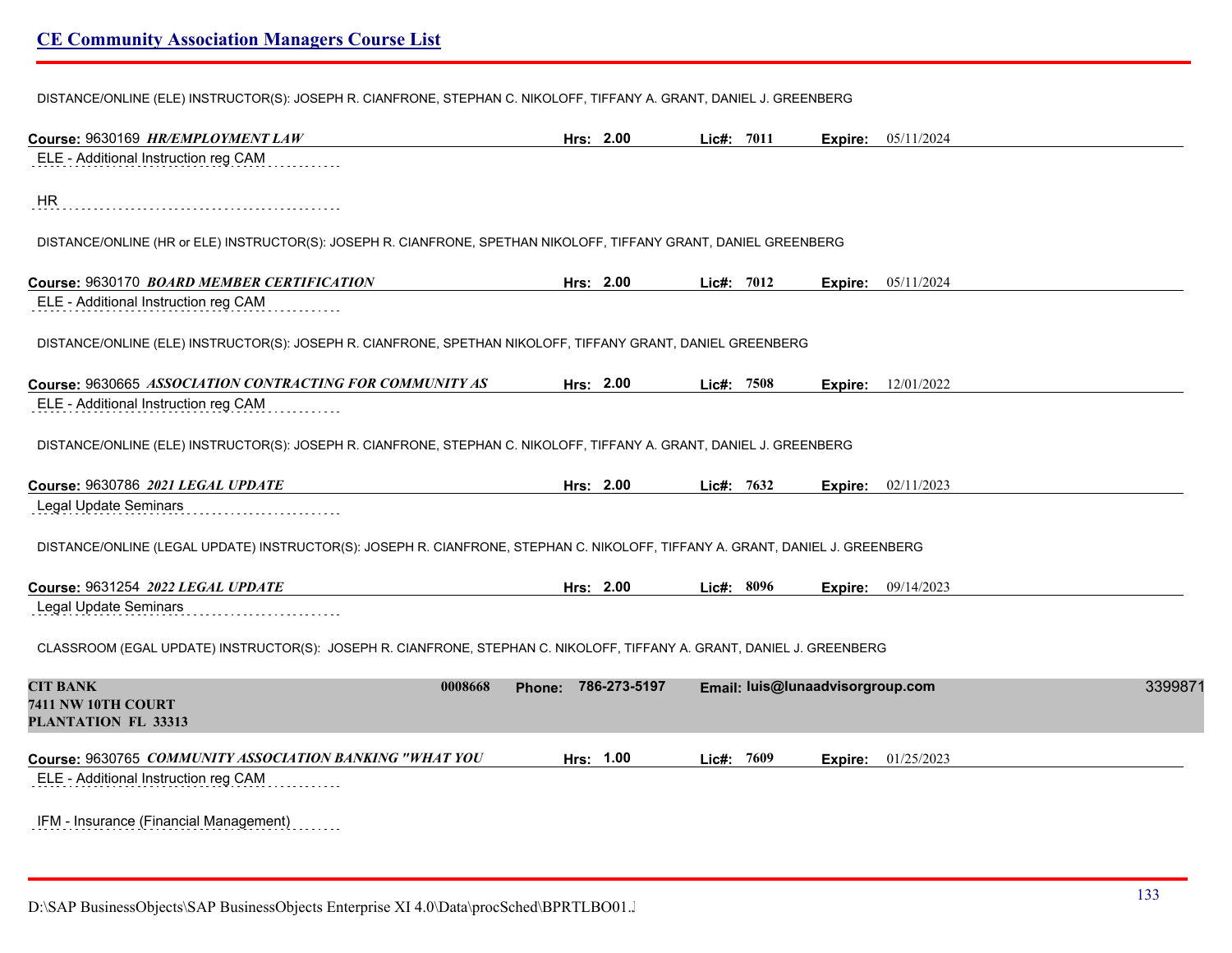CLASSROOM (IFM or ELE) INSTRUCTOR(S): LUIS ALICIA, VICKI B. JENNINGS, SAL SALVATIERRA, STACY CROWLEY, KEITH COLLOPY, MARK (STEPHEN) EVANS

| Course: 9630766 COMMUNITY ASSOCIATION BANKING "WHAT YOU                                                                                         | Hrs: 1.00                     | Lic#: 7610 | Expire: 01/25/2023            |         |
|-------------------------------------------------------------------------------------------------------------------------------------------------|-------------------------------|------------|-------------------------------|---------|
| ELE - Additional Instruction reg CAM                                                                                                            |                               |            |                               |         |
| IFM - Insurance (Financial Management)                                                                                                          |                               |            |                               |         |
| DISTANCE/ONLINE (IFM or ELE) INSTRUCTOR(S): LUIS ALICIA, VICKI B. JENNINGS, SAL SALVATIERRA, STACY CROWLEY, KEITH COLLOPY, MARK (STEPHEN) EVANS |                               |            |                               |         |
| CLARKE ENVIRONMENTAL MOSQUITO MANAGEMENT<br>0009035<br>3036 MICHIGAN AVE<br>KISSIMMEE FL 34744                                                  | 954-594-0079<br><b>Phone:</b> |            | Email: DBAGIOTTI@CLARKE.COM   | 3555910 |
| Course: 9631385 MOSQUITO AND MIDGE MANAGEMENT                                                                                                   | Hrs: 1.00                     | Lic#: 8230 | 12/26/2023<br>Expire:         |         |
| ELE - Additional Instruction reg CAM                                                                                                            |                               |            |                               |         |
| OPP - Operation of Phys Property                                                                                                                |                               |            |                               |         |
| DISTANCE/ONLINE (OPP or ELE) INSTRUCTOR(S): DARREL BAGIOTTI, ROBERT SANTANA, CHERRIEF JACKSON, FRANK CLARKE                                     |                               |            |                               |         |
| Course: 9631386 MOSQUITO AND MIDGE MANAGEMENT                                                                                                   | Hrs: 1.00                     | Lic#: 8231 | 12/26/2023<br>Expire:         |         |
| ELE - Additional Instruction reg CAM                                                                                                            |                               |            |                               |         |
| OPP - Operation of Phys Property                                                                                                                |                               |            |                               |         |
| CLASSROOM (OPP or ELE) INSTRUCTOR(S): DARREL BAGIOTTI, ROBERT SANTANA, CHERRIEF JACKSON, FRANK CLARKE                                           |                               |            |                               |         |
| <b>COBB &amp; GONZALEZ PA</b><br>0008891<br><b>4655 SALISBURY RD SUITE 200</b><br><b>JACKSONVILLE FL 32256</b>                                  | Phone: 904-822-8001           |            | Email: HWAHL@COBBGONZALEZ.COM | 3462789 |
| Course: 9631087 HOA COVENANT VIOLATION AND FINING PROCES                                                                                        | Hrs: 1.00                     | Lic#: 7933 | 07/13/2023<br>Expire:         |         |
| ELE - Additional Instruction reg CAM                                                                                                            |                               |            |                               |         |
| CLASSROOM (ELE) INSTRUCTOR(S): CHRIS COBB, HANS WAHL                                                                                            |                               |            |                               |         |
| Course: 9631088 DEVELOPER TURNOVER FOR COMMUNITY ASSOCIA                                                                                        | Hrs: 2.00                     | Lic#: 7934 | 07/13/2023<br>Expire:         |         |
| ELE - Additional Instruction reg CAM                                                                                                            |                               |            |                               |         |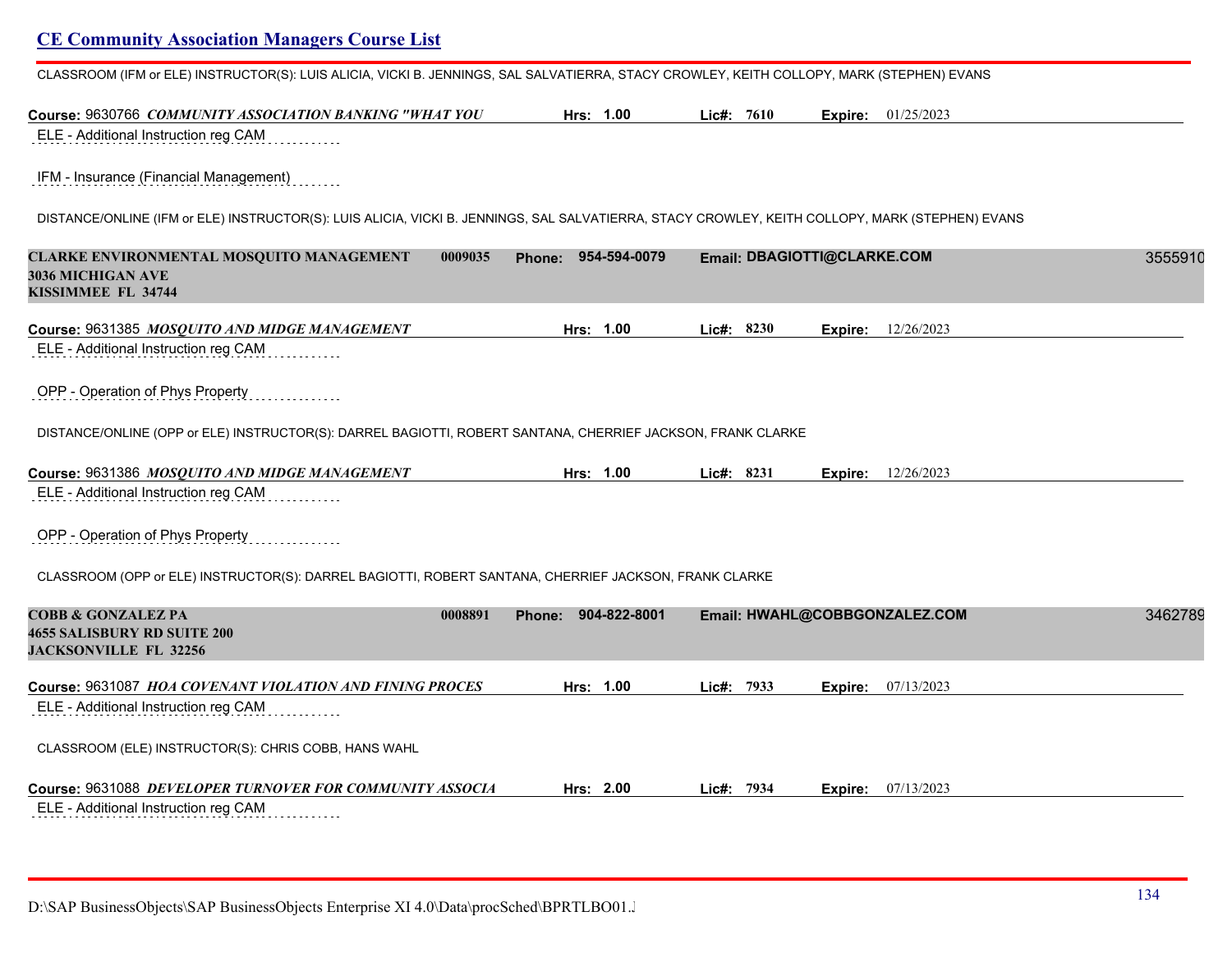| <b>CE Community Association Managers Course List</b>       |           |               |                       |  |
|------------------------------------------------------------|-----------|---------------|-----------------------|--|
| CLASSROOM (ELE) INSTRUCTOR(S): CHRIS COBB, HANS WAHL       |           |               |                       |  |
| Course: 9631089 BOARD MEMBER CERTIFICATION WEBINAR (HOA    | Hrs: 2.00 | 7935<br>Lic#: | 07/13/2023<br>Expire: |  |
| ELE - Additional Instruction reg CAM                       |           |               |                       |  |
| CLASSROOM (ELE) INSTRUCTOR(S): CHRISS COBB, HANS WAHL      |           |               |                       |  |
| Course: 9631091 BOARD MEMBER EDUCATION CERTIFICATION FOR   | Hrs: 2.00 | Lic#: 7936    | 07/13/2023<br>Expire: |  |
| ELE - Additional Instruction reg CAM                       |           |               |                       |  |
| CLASSROOM (ELE) INSTRUCTOR(S): CHRIS COBB, HANS WAHL       |           |               |                       |  |
| Course: 9631092 BOARD MEMBER EDUCATION CERTIFICATION FOR   | Hrs: 2.00 | 7937<br>Lic#: | 07/13/2023<br>Expire: |  |
| ELE - Additional Instruction reg CAM                       |           |               |                       |  |
| DISTANCE/ONLINE (ELE) INSTRUCTOR(S): CHRIS COBB, HANS WAHL |           |               |                       |  |
| Course: 9631093 HOA COVENANT VIOLATION AND FINING PROCES   | Hrs: 1.00 | Lic#: 7938    | 07/13/2023<br>Expire: |  |
| ELE - Additional Instruction reg CAM                       |           |               |                       |  |
| DISTANCE/ONLINE (ELE) INSTRUCTOR(S): CHRIS COBB, HANS WAHL |           |               |                       |  |
| Course: 9631094 DEVELOPER TURNOVER FOR COMMUNITY ASSOCIA   | Hrs: 2.00 | 7939<br>Lic#: | 07/13/2023<br>Expire: |  |
| ELE - Additional Instruction reg CAM                       |           |               |                       |  |
| DISTANCE/ONLINE (ELE) INSTRUCTOR(S): CHRIS COBB, HANS WAHL |           |               |                       |  |
| Course: 9631095 BOARD MEMBER CERTIFICATION WEBINAR (HOA    | Hrs: 2.00 | Lic#: 7940    | 07/13/2023<br>Expire: |  |
| ELE - Additional Instruction reg CAM                       |           |               |                       |  |
| DISTANCE/ONLINE (ELE) INSTRUCTOR(S): CHRIS COBB, HANS WAHL |           |               |                       |  |
|                                                            | Hrs: 2.00 | 7941<br>Lic#: | 07/13/2023<br>Expire: |  |
| ELE - Additional Instruction reg CAM                       |           |               |                       |  |
| DISTANCE/ONLINE (ELE) INSTRUCTOR(S): CHRIS COBB, HANS WAHL |           |               |                       |  |
| Course: 9631131 2021 LEGISLATIVE CHANGES TO FLORIDA'S      | Hrs: 1.00 | Lic#: 7975    | 07/27/2023<br>Expire: |  |
| ELE - Additional Instruction reg CAM                       |           |               |                       |  |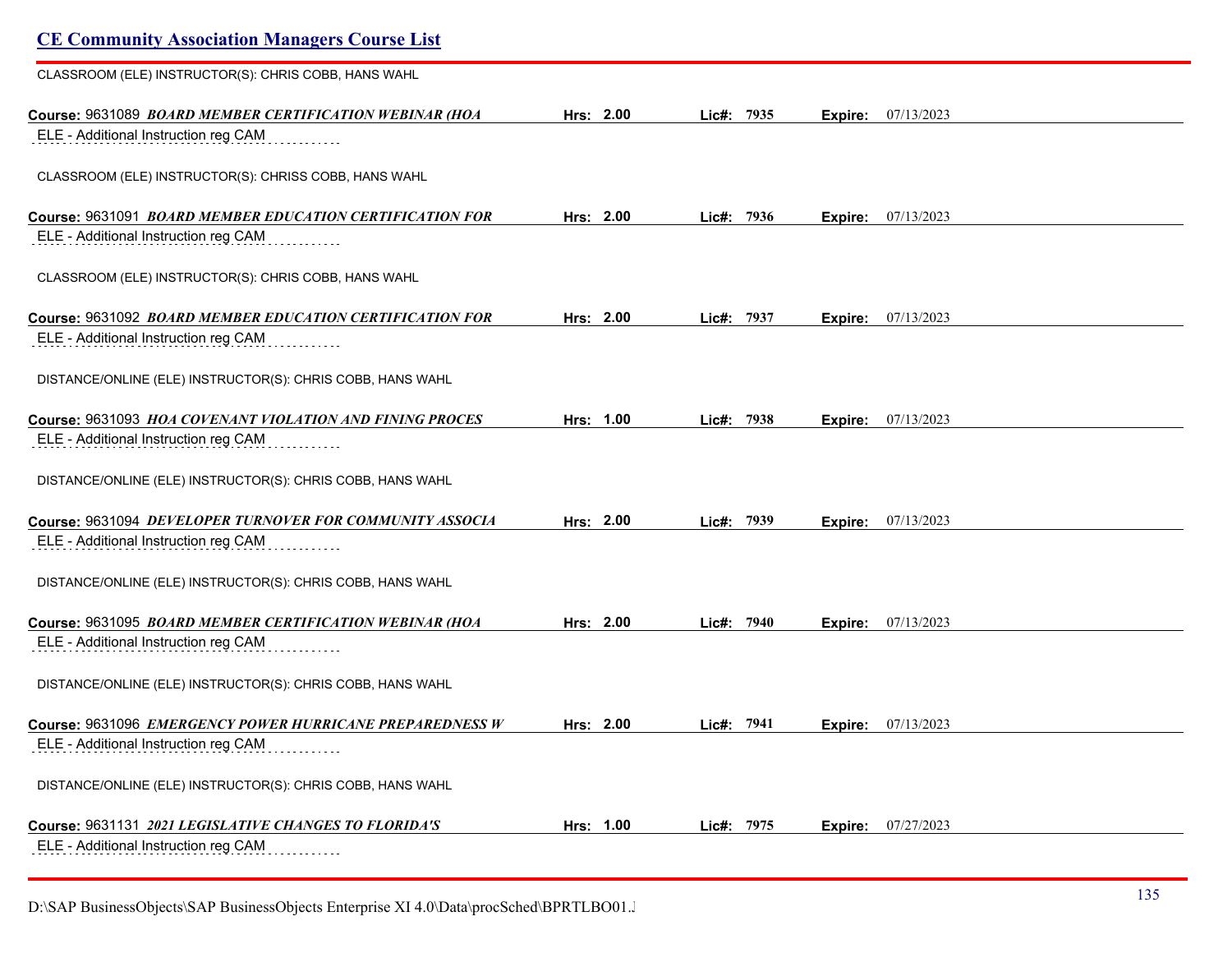| COMMUNITY ASSOCIATION LAWS; CLASSROOM (ELE) INSTRUCTOR(S): CHRIS COBB, HANS WAHL                     |               |              |            |         |                                |         |
|------------------------------------------------------------------------------------------------------|---------------|--------------|------------|---------|--------------------------------|---------|
| Course: 9631132 2021 LEGISLATIVE CHANGES TO FLORIDA'S                                                |               | Hrs: 1.00    | Lic#: 7976 |         | Expire: 07/27/2023             |         |
| ELE - Additional Instruction reg CAM                                                                 |               |              |            |         |                                |         |
| COMMUNITY ASSOCIATION LAWS; DISTANCE/ONLINE (ELE) INSTRUCTOR(S): CHRIS COBB, HANS WAHL               |               |              |            |         |                                |         |
| Course: 9631133 BOARD MEMBER CERTIFICATION WEBINAR (HOA                                              |               | Hrs: 1.00    | Lic#: 7977 |         | Expire: 07/27/2023             |         |
| ELE - Additional Instruction reg CAM                                                                 |               |              |            |         |                                |         |
| DISTANCE/ONLINE (ELE) INSTRUCTOR(S): HANS WAHL                                                       |               |              |            |         |                                |         |
| Course: 9631134 BOARD MEMBER CERTIFICATION WEBINAR (HOA                                              |               | Hrs: 1.00    | Lic#: 7978 |         | Expire: 07/27/2023             |         |
| ELE - Additional Instruction reg CAM                                                                 |               |              |            |         |                                |         |
| CLASSROOM (ELE) INSTRUCTOR(S): HANS WAHL                                                             |               |              |            |         |                                |         |
| <b>COGENT BANK</b><br>0007964<br>1113 SAXON BLVD<br><b>ORANGE CITY FL 32763</b>                      | <b>Phone:</b> | 407-616-3106 |            |         | Email: CHARTMAN@COGENTBANK.NET | 3475299 |
| Course: 9629418 ASSOCIATION LENDING SOLUTIONS                                                        |               | Hrs: 1.00    | Lic#: 6180 | Expire: | 03/07/2023                     |         |
| ELE - Additional Instruction reg CAM                                                                 |               |              |            |         |                                |         |
| IFM - Insurance (Financial Management)                                                               |               |              |            |         |                                |         |
| CLASSROOM (IFM or ELE) INSTRUCTOR(S): CINDY DUNLOP, ADDED 07/13/2021: CHARISSA ELLER, SEAN V. FRIEND |               |              |            |         |                                |         |
| Course: 9630518 ASSOCIATION LENDING SOLUTIONS                                                        |               | Hrs: 1.00    | Lic#: 7356 | Expire: | 08/05/2022                     |         |
| ELE - Additional Instruction reg CAM                                                                 |               |              |            |         |                                |         |
| IFM - Insurance (Financial Management)                                                               |               |              |            |         |                                |         |
| DISTANCE/ONLINE (IFM or ELE) INSTRUCTOR(S): CINDY DUNLOP                                             |               |              |            |         |                                |         |
| Course: 9631253 FINANCIAL FRAUD AND ASSOCIATIONS                                                     |               | Hrs: 1.00    | Lic#: 8095 |         | <b>Expire:</b> 09/14/2023      |         |
| ELE - Additional Instruction reg CAM                                                                 |               |              |            |         |                                |         |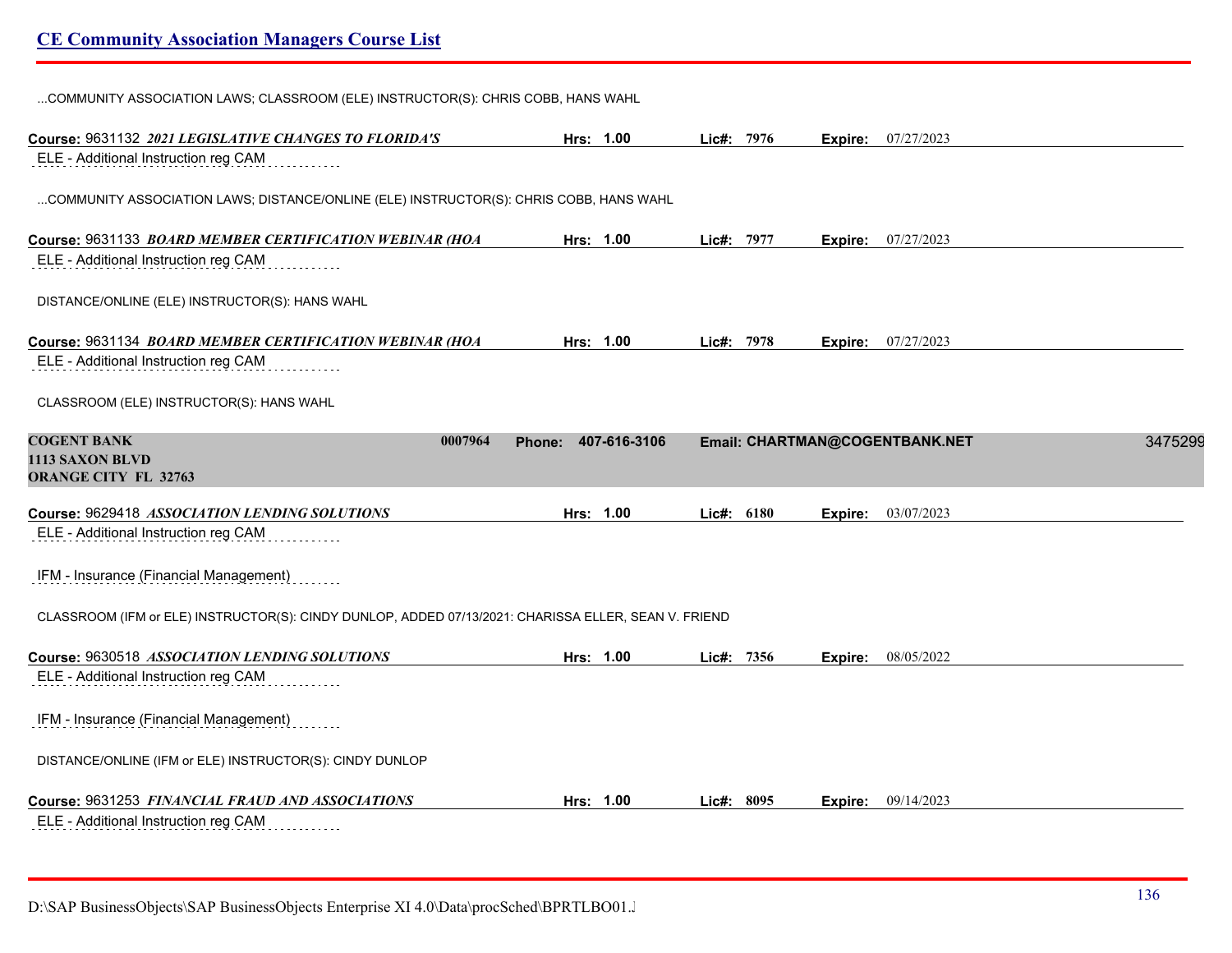| <b>CE Community Association Managers Course List</b>                                                                                    |                           |              |                                         |         |
|-----------------------------------------------------------------------------------------------------------------------------------------|---------------------------|--------------|-----------------------------------------|---------|
| <b>HR</b>                                                                                                                               |                           |              |                                         |         |
| CLASSROOM (HR or ELE) INSTRUCTOR(S): SEAN V. FRIEND, CINDY DUNLOP, CHARISSA ELLER                                                       |                           |              |                                         |         |
| <b>COHEN LAW GROUP</b><br>0008243<br><b>350 NORTH LAKE DESTINY ROAD</b><br><b>MAITLAND FL 32751</b>                                     | Phone: 407-478-4878       |              | Email: DAPHNE@ITSABOUTJUSTICE.LAW       | 3244830 |
| Course: 9629771 A PROPERTY MANAGER'S GUIDE TO INSURANCE<br>ELE - Additional Instruction reg CAM                                         | Hrs: 1.00                 | Lic#: 6598   | 11/14/2023<br>Expire:                   |         |
| IFM - Insurance (Financial Management)                                                                                                  |                           |              |                                         |         |
| CLAIMS FOR STORM DAMAGE: AFTER THE STORM; CLASSROOM (IFM or ELE) INSTRUCTOR(S): HARVEY V. COHEN, SCOTT G. MILLARD, ISABEL M. ARIAS      |                           |              |                                         |         |
| Course: 9629772 A PROPERTY MANAGER'S GUIDE TO INSURANCE                                                                                 | Hrs: 3.00                 | Lic#: 6599   | <b>Expire:</b> 11/14/2023               |         |
| ELE - Additional Instruction reg CAM                                                                                                    |                           |              |                                         |         |
| IFM - Insurance (Financial Management)                                                                                                  |                           |              |                                         |         |
| CLAIMS FOR STORM DAMAGE; CLASSROOM (IFM or ELE) INSTRUCTOR(S): HARVEY V. COHEN, ISABEL M. ARIAS, SCOTT G. MILLARD                       |                           |              |                                         |         |
| Course: 9629773 A PROPERTY MANAGER'S GUIDE TO INSURANCE<br>ELE - Additional Instruction reg CAM                                         | Hrs: 1.00                 | Lic#: 6600   | 11/14/2023<br>Expire:                   |         |
| IFM - Insurance (Financial Management)                                                                                                  |                           |              |                                         |         |
| POLICIES; CLASSROOM (IFM or ELE) INSTRUCTOR(S): HARVEY V. COHEN, ISABEL M. ARIAS, SCOTT G. MILLARD                                      |                           |              |                                         |         |
| Course: 9629774 A PROPERTY MANAGER'S GUIDE TO INSURANCE                                                                                 | Hrs: 1.00                 | Lic#: $6601$ | <b>Expire:</b> 11/14/2023               |         |
| ELE - Additional Instruction reg CAM                                                                                                    |                           |              |                                         |         |
| IFM - Insurance (Financial Management)                                                                                                  |                           |              |                                         |         |
| CLAIMS FOR STORM DAMAGE: PLANNING FOR SUCCESS; CLASSROOM (IFM or ELE) INSTRUCTOR(S): HARVEY V. COHEN, ISABEL M. ARIAS, SCOTT G. MILLARD |                           |              |                                         |         |
| <b>COLIBRI HEALTHCARE, LLC</b><br>0008051<br><b>26 NORTH BEACH STREET, SUITE A</b><br><b>ORMOND BEACH FL 32174</b>                      | 888-857-6920309<br>Phone: |              | Email: MICHAEL.LEDOYEN@COLIBRIGROUP.COM | 3602139 |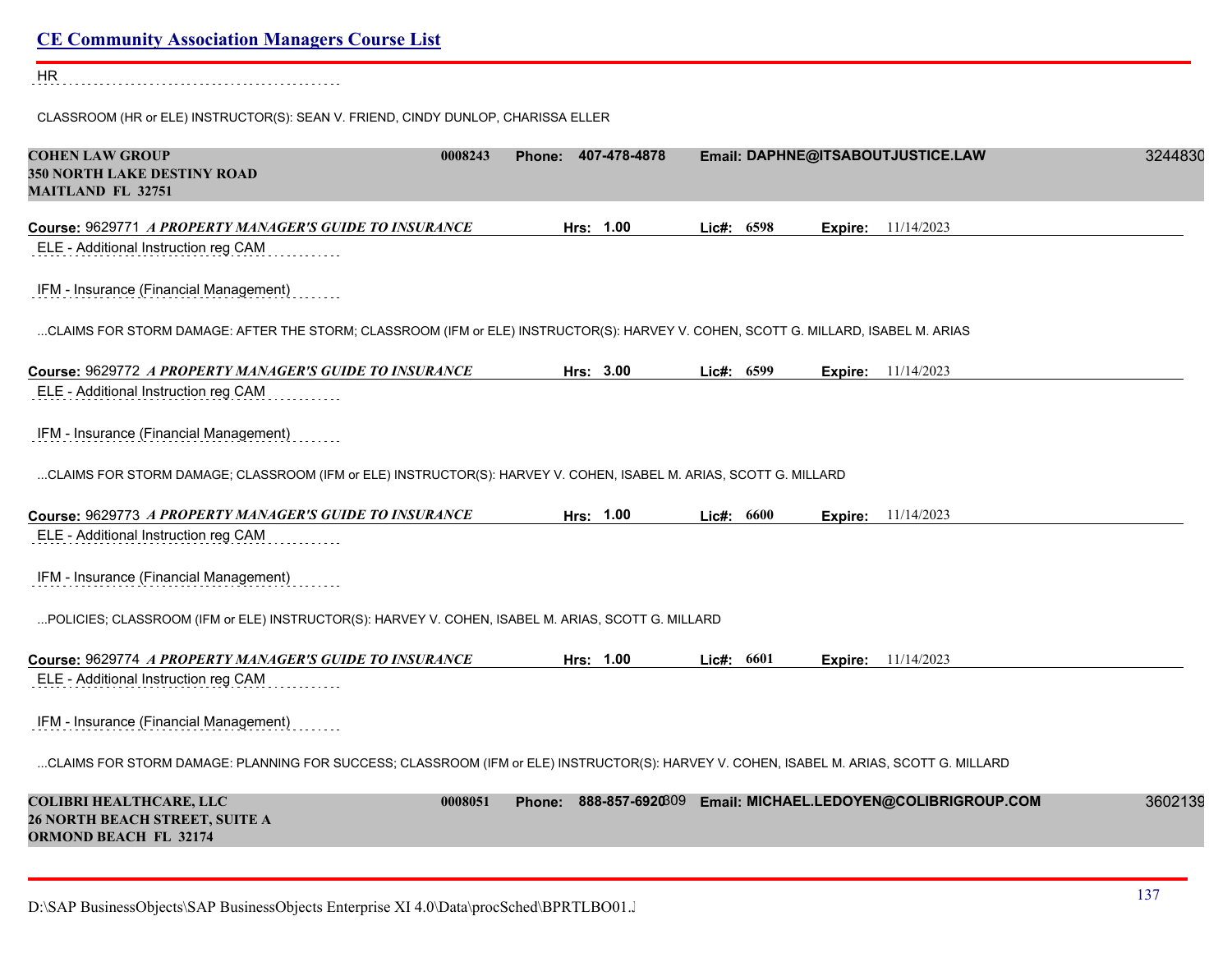| <b>CE Community Association Managers Course List</b>                |           |       |            |         |            |  |
|---------------------------------------------------------------------|-----------|-------|------------|---------|------------|--|
| Course: 9631001 FINANCIAL MANAGEMENT TOPICS                         | Hrs: 3.00 | Lic#: | 7846       | Expire: | 05/31/2023 |  |
| ELE - Additional Instruction reg CAM                                |           |       |            |         |            |  |
| IFM - Insurance (Financial Management)                              |           |       |            |         |            |  |
| DISTANCE/ONLINE (IFM or ELE) INSTRUCTOR(S): DEBORAH CONVERSE        |           |       |            |         |            |  |
| Course: 9631002 MAINTENANCE CONCERNS FOR COMMUNITY ASSOC            | Hrs: 3.00 |       | Lic#: 7847 | Expire: | 05/31/2023 |  |
| ELE - Additional Instruction reg CAM                                |           |       |            |         |            |  |
| OPP - Operation of Phys Property                                    |           |       |            |         |            |  |
| DISTANCE/ONLINE (OPP or ELE) INSTRUCTOR(S): DEBORAH CONVERSE        |           |       |            |         |            |  |
| Course: 9631003 MANAGING HUMAN RESOURCES                            | Hrs: 3.00 |       | Lic#: 7848 | Expire: | 05/31/2023 |  |
| ELE - Additional Instruction reg CAM                                |           |       |            |         |            |  |
| HR                                                                  |           |       |            |         |            |  |
| DISTANCE/ONLINE (OPP or ELE) INSTRUCTOR(S): DEBORAH CONVERSE        |           |       |            |         |            |  |
| Course: 9631004 PRIVACY AND SPECIAL ACCOMMODATIONS: FOST            | Hrs: 3.00 | Lic#: | 7849       | Expire: | 05/31/2023 |  |
| ELE - Additional Instruction reg CAM                                |           |       |            |         |            |  |
| OF COMMUNITY; DISTANCE/ONLINE (ELE) INSTRUCTOR(S): DEBORAH CONVERSE |           |       |            |         |            |  |
| Course: 9631213 DEVELOPING A COMPREHENSIVE MAINTENANCE P            | Hrs: 3.00 |       | Lic#: 8054 | Expire: | 08/22/2023 |  |
| ELE - Additional Instruction reg CAM                                |           |       |            |         |            |  |
| OPP - Operation of Phys Property                                    |           |       |            |         |            |  |
| DISTANCE/ONLINE (OPP or ELE) INSTRUCTOR(S): DEBORAH CONVERSE        |           |       |            |         |            |  |
| Course: 9631214 COMMUNITY ASSOCIATION MANAGEMENT THROUGH            | Hrs: 3.00 |       | Lic#: 8055 | Expire: | 08/22/2023 |  |
| ELE - Additional Instruction reg CAM                                |           |       |            |         |            |  |
| DISTANCE/ONLINE (ELE) INSTRUCTOR(S): DEBORAH CONVERSE               |           |       |            |         |            |  |
| Course: 9631216 IMPROVING RELATIONSHIPS WITH THE RESIDEN            | Hrs: 3.00 |       | Lic#: 8058 | Expire: | 08/22/2023 |  |
|                                                                     |           |       |            |         |            |  |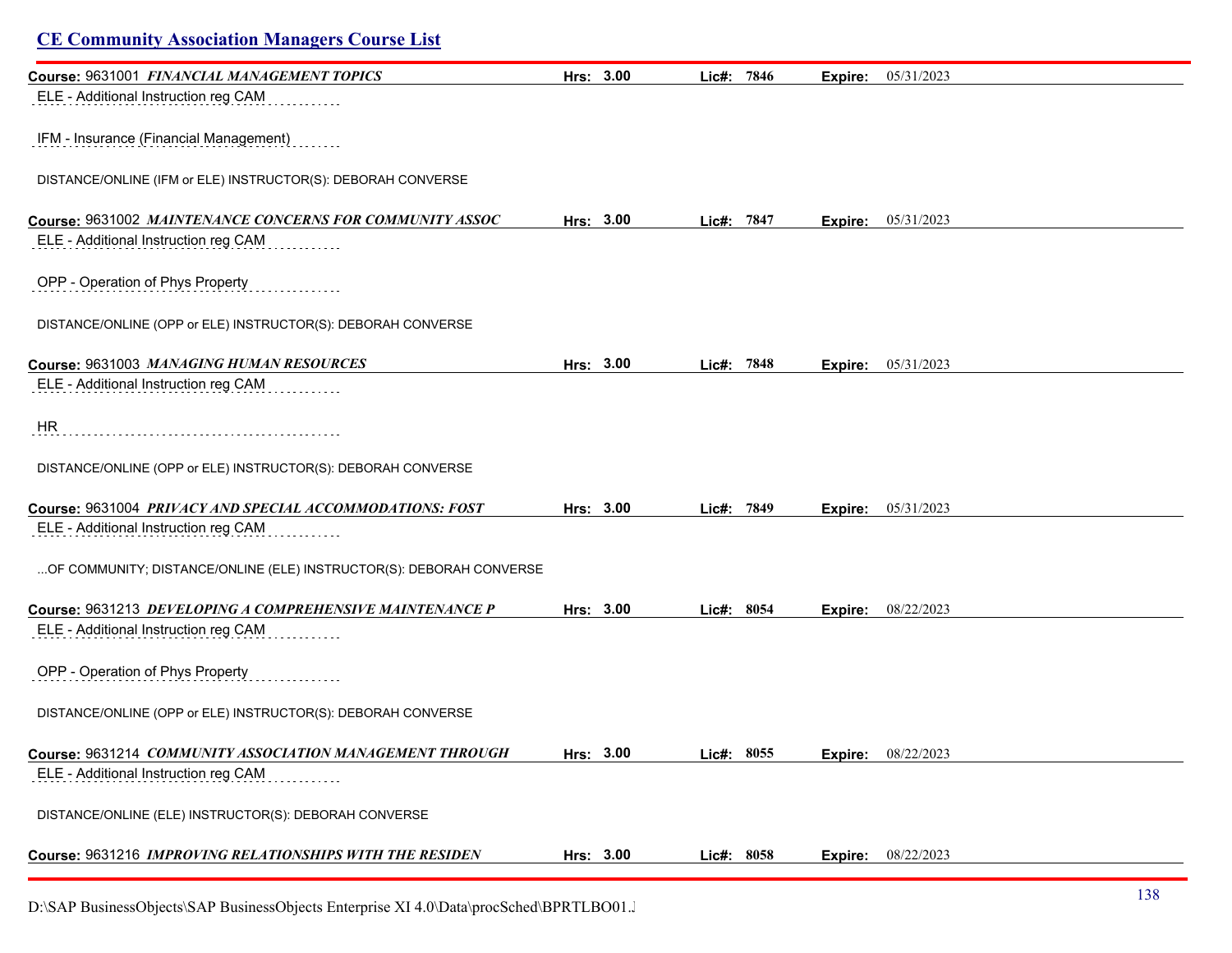| <b>CE Community Association Managers Course List</b>                                                        |                     |            |                                         |         |
|-------------------------------------------------------------------------------------------------------------|---------------------|------------|-----------------------------------------|---------|
| ELE - Additional Instruction reg CAM                                                                        |                     |            |                                         |         |
| HR                                                                                                          |                     |            |                                         |         |
| DISTANCE/ONLINE (HR or ELE) INSTRUCTOR(S): DEBORAH CONVERSE                                                 |                     |            |                                         |         |
| Course: 9631217 PREPARING AND MANAGING PROPERTY DAMAGE C                                                    | Hrs: 3.00           | Lic#: 8059 | <b>Expire:</b> 08/22/2023               |         |
| ELE - Additional Instruction reg CAM                                                                        |                     |            |                                         |         |
| IFM - Insurance (Financial Management)                                                                      |                     |            |                                         |         |
| DISTANCE/ONLINE (IFM or ELE) INSTRUCTOR(S): DEBORAH CONVERSE                                                |                     |            |                                         |         |
| Course: 9631272 LEGAL UPDATES FOR COMMUNITY ASSOCIATION                                                     | Hrs: 3.00           | Lic#: 8114 | 10/03/2023<br>Expire:                   |         |
| Legal Update Seminars                                                                                       |                     |            |                                         |         |
| DISTANCE/ONLINE (LEGAL UPDATE) INSTRUCTOR(S): PATRICIA ROGERS, LAURA MATIJAK                                |                     |            |                                         |         |
| Course: 9631382 COMMUNITY ASSOCIATION MANAGERS CE CORRES                                                    | Hrs: 15.00          | Lic#: 8227 | 12/20/2023<br>Expire:                   |         |
| ELE - Additional Instruction reg CAM                                                                        |                     |            |                                         |         |
| HR.                                                                                                         |                     |            |                                         |         |
| IFM - Insurance (Financial Management)                                                                      |                     |            |                                         |         |
| Legal Update Seminars                                                                                       |                     |            |                                         |         |
| OPP - Operation of Phys Property                                                                            |                     |            |                                         |         |
| CORRESPONDENCE (LU, IFM, OPP, HR, & ELE) INSTRUCTOR(S): PATRICIA ROGERS, LAURA MATIJAK                      |                     |            |                                         |         |
| <b>COLLIER COUNTY POLLUTION CONTROL</b><br>0007985<br><b>2685 SOUTH HORSESHOE DRIVE</b><br><b>SUITE 103</b> | Phone: 239-252-2502 |            | Email: KAMILA.PEREZ@COLLIERCOUNTYFL.GOV | 3169777 |
| <b>NAPLES FL 34104</b>                                                                                      |                     |            |                                         |         |
| Course: 9630515 URBAN LAKES AND PONDS                                                                       | Hrs: 3.00           | Lic#: 7354 | 08/05/2022<br>Expire:                   |         |
| ELE - Additional Instruction reg CAM                                                                        |                     |            |                                         |         |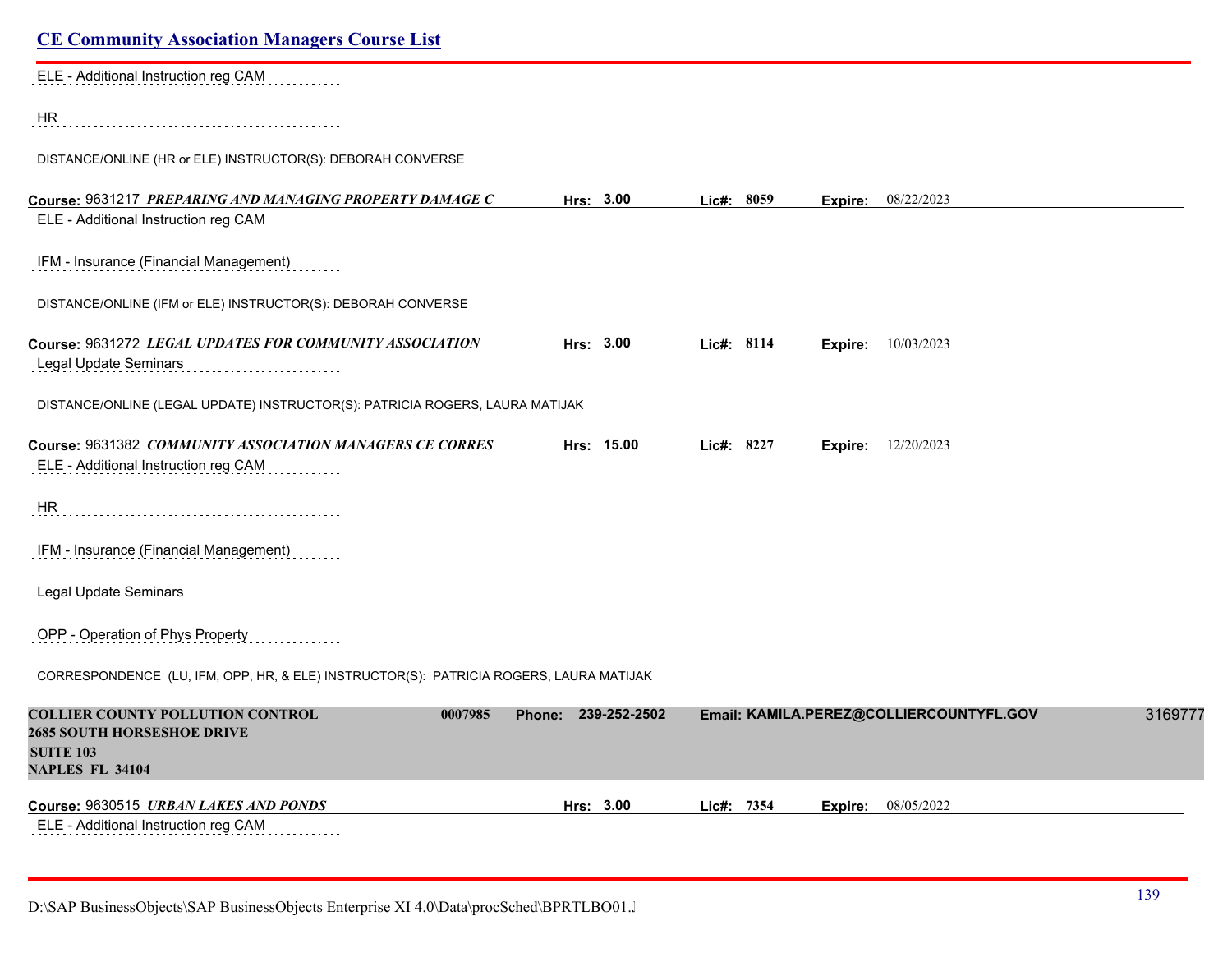#### OPP - Operation of Phys Property

DISTANCE/ONLINE (OPP or ELE) INSTRUCTOR(S): KAMILA M. PEREZ, SAMANTHA GIBSON, NICHOLAS LEHMANN, STEVE PRESTON, DANETTE KINASZCZUK, CHAD WASHBURN

| Course: 9630516 URBAN LAKES AND PONDS WORKSHOP                                                                                             | Hrs: 3.00 | Lic#: 7355   | Expire: | 08/05/2022 |
|--------------------------------------------------------------------------------------------------------------------------------------------|-----------|--------------|---------|------------|
| ELE - Additional Instruction reg CAM                                                                                                       |           |              |         |            |
| OPP - Operation of Phys Property                                                                                                           |           |              |         |            |
| CLASSROOM (OPP or ELE) INSTRUCTOR(S): KAMILA M. PEREZ, SAMANTHA GIBSON, NICHOLAS LEHMANN, STEVE PRESTON, DANETTE KINASZCZUK, CHAD WASHBURN |           |              |         |            |
| Course: 9631164 DONT BREAK THE BANK: A GUIDE TO LITTORAL                                                                                   | Hrs: 1.00 | Lic#: 8009   | Expire: | 08/05/2023 |
| ELE - Additional Instruction reg CAM                                                                                                       |           |              |         |            |
| OPP - Operation of Phys Property                                                                                                           |           |              |         |            |
| DISTANCE/ONLINE (OPP or ELE) INSTRUCTOR(S): KAMILA M. PEREZ, SAMANTHA GIBSON, STEVE PRESTON, DANETTE KINASZCZUK                            |           |              |         |            |
| Course: 9631165 DONT BREAK THE BANK: A GUIDE TO LITTORAL                                                                                   | Hrs: 1.00 | Lic#: 8010   | Expire: | 08/05/2023 |
| ELE - Additional Instruction reg CAM                                                                                                       |           |              |         |            |
| OPP - Operation of Phys Property                                                                                                           |           |              |         |            |
| CLASSROOM (OPP or ELE) INSTRUCTOR(S): KAMILA M. PEREZ, SAMANTHA GIBSON, STEVE PRESTON, DANETTE KINASZCZUK                                  |           |              |         |            |
| Course: 9631166 PREVENTATIVE POND MAINTENANCE                                                                                              | Hrs: 1.00 | Lic#: $8011$ | Expire: | 08/05/2023 |
| ELE - Additional Instruction reg CAM                                                                                                       |           |              |         |            |
| OPP - Operation of Phys Property                                                                                                           |           |              |         |            |
| CLASSROOM (OPP or ELE) INSTRUCTOR(S): KAMILA M. PEREZ, SAMANTHA GIBSON, STEVE PRESTON, DANETTE KINASZCZUK                                  |           |              |         |            |
| Course: 9631167 PREVENTATIVE POND MAINTENANE                                                                                               | Hrs: 1.00 | Lic#: 8012   | Expire: | 08/05/2023 |
| ELE - Additional Instruction reg CAM                                                                                                       |           |              |         |            |
| OPP - Operation of Phys Property                                                                                                           |           |              |         |            |
| DISTANCE/ONLINE (OPP or ELE) INSTRUCTOR(S): KAMILA M. PEREZ, SAMANTHA GIBSON, STEVE PRESTON, DANETTE KINASZCZUK                            |           |              |         |            |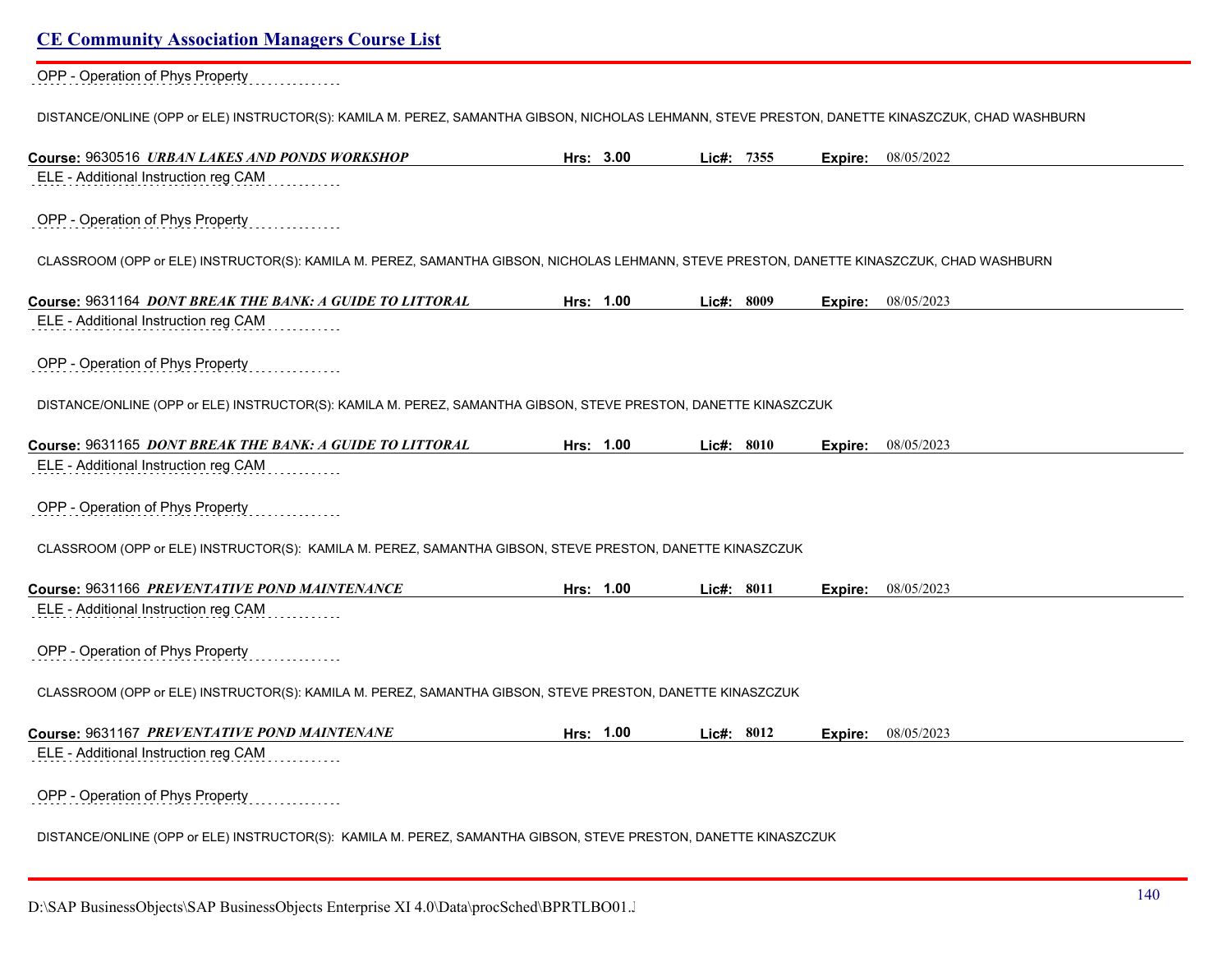# **CE Community Association Managers Course List Course:** 9631168 *SOLUTIONS FOR URBAN PONDS* **Hrs: 1.00 Lic#: 8013 Expire:** 08/05/2023 ELE - Additional Instruction reg CAM OPP - Operation of Phys Property CLASSROOM (OPP or ELE) INSTRUCTOR(S): KAMILA M. PEREZ, SAMANTHA GIBSON, STEVE PRESTON, DANETTE KINASZCZUK **Course:** 9631169 *SOLUTIONS FOR URBAN PONDS* **Hrs: 1.00 Lic#: 8014 Expire:** 08/05/2023 ELE - Additional Instruction reg CAM OPP - Operation of Phys Property DISTANCE/ONLINE (OPP or ELE) INSTRUCTOR(S): KAMILA M. PEREZ, SAMANTHA GIBSON, STEVE PRESTON, DANETTE KINASZCZUK **Course:** 9631170 *THERE'S POLLUTION IN THE POND* **Hrs: 1.00 Lic#: 8015 Expire:** 08/05/2023 ELE - Additional Instruction reg CAM OPP - Operation of Phys Property CLASSROOM (OPP or ELE) INSTRUCTOR(S): KAMILA M. PEREZ, SAMANTHA GIBSON, STEVE PRESTON, DANETTE KINASZCZUK **Course:** 9631171 *THERE'S POLLUTION IN THE POND* **Hrs: 1.00 Lic#: 8016 Expire:** 08/05/2023 ELE - Additional Instruction reg CAM OPP - Operation of Phys Property DISTANCE/ONLINE (OPP or ELE) INSTRUCTOR(S): KAMILA M. PEREZ, SAMANTHA GIBSON, STEVE PRESTON, DANETTE KINASZCZUK **COMMERCIAL ENERGY SPECIALISTS LLC. 0000828 Phone: (561) 354-2712 Email: RBAKER@CESMAIL.ORG** 25956043 **952 JUPITER PARK LANE STE 1 JUPITER FL 33458 Course:** 0002695 *GUERRILLA PROFESSIONAL POOL MANAGEMENT* **Hrs: 2.00 Lic#: 1732 Expire:** 12/13/2022 ELE - Additional Instruction reg CAM OPP - Operation of Phys Property OPP OR ELECTIVE; Classroom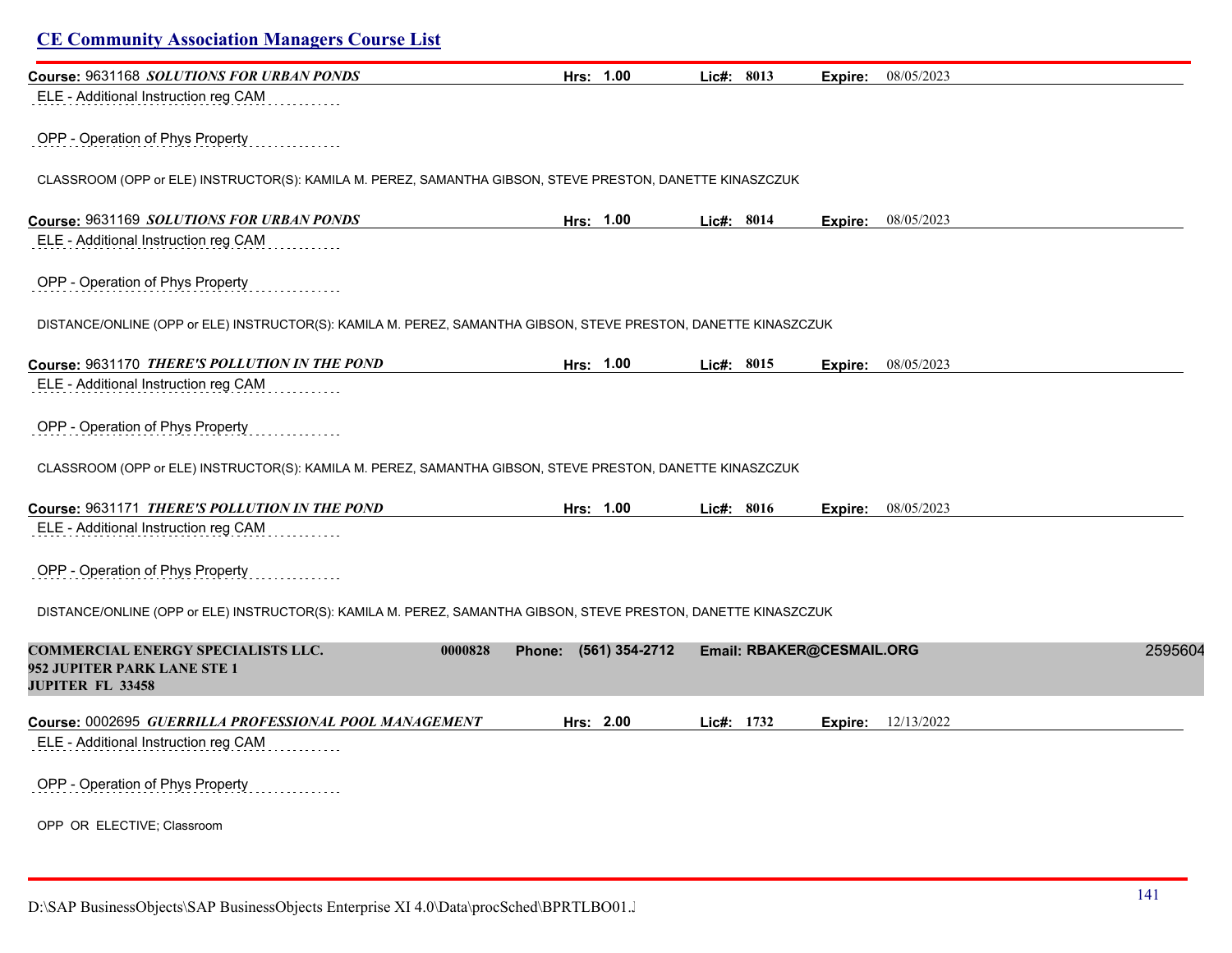| <b>CE Community Association Managers Course List</b>                      |            |            |         |                             |  |
|---------------------------------------------------------------------------|------------|------------|---------|-----------------------------|--|
| Course: 0002696 AQUATIC FACILITY OPERATOR (AFO) CERT                      | Hrs: 18.00 | Lic#: 1733 | Expire: | 12/13/2022                  |  |
| ELE - Additional Instruction reg CAM                                      |            |            |         |                             |  |
| OPP - Operation of Phys Property                                          |            |            |         |                             |  |
| OPP OR ELECTIVE; Classroom INSTRUCTOR(S): added 06/05/2019 MATTHEW STILES |            |            |         |                             |  |
| Course: 9625010 ORP OXIDATION REDUCTION POTENTIAL                         | Hrs: 2.00  | Lic#: 2116 |         | <b>Expire:</b> $01/25/2023$ |  |
| ELE - Additional Instruction reg CAM                                      |            |            |         |                             |  |
| OPP OR ELECTIVE; CLASSROOM                                                |            |            |         |                             |  |
| Course: 9625561 SALINE CHLORINATION                                       | Hrs: 2.00  | Lic#: 2108 | Expire: | 01/14/2023                  |  |
| ELE - Additional Instruction reg CAM                                      |            |            |         |                             |  |
| OPP - Operation of Phys Property                                          |            |            |         |                             |  |
| OPP OR ELECTIVE; CLASSROOM INSTRUCTOR(S): added 06/05/2019 MATTHEW STILES |            |            |         |                             |  |
| Course: 9625598 PROVEN GREEN TECHNOLOGIES FOR COMMERCIAL                  | Hrs: 2.00  | Lic#: 2147 | Expire: | 03/05/2023                  |  |
| ELE - Additional Instruction reg CAM                                      |            |            |         |                             |  |
| OPP - Operation of Phys Property                                          |            |            |         |                             |  |
| OPP OR ELECTIVE; CLASSROOM                                                |            |            |         |                             |  |
| Course: 9627877 GUERILLA PROFESSIONAL POOL MANAGERMENT                    | Hrs: 1.00  | Lic#: 4587 | Expire: | 10/18/2023                  |  |
| ELE - Additional Instruction reg CAM                                      |            |            |         |                             |  |
| OPP - Operation of Phys Property                                          |            |            |         |                             |  |
| OPP or ELE (classroom) INSTRUCTOR(S): added 06/05/2019 MATTHEW STILES     |            |            |         |                             |  |
| Course: 9628955 AQUATECH POOL OPERATOR CERTIFICATION                      | Hrs: 9.00  | Lic#: 5716 | Expire: | 03/18/2024                  |  |
| OPP - Operation of Phys Property<br>.                                     |            |            |         |                             |  |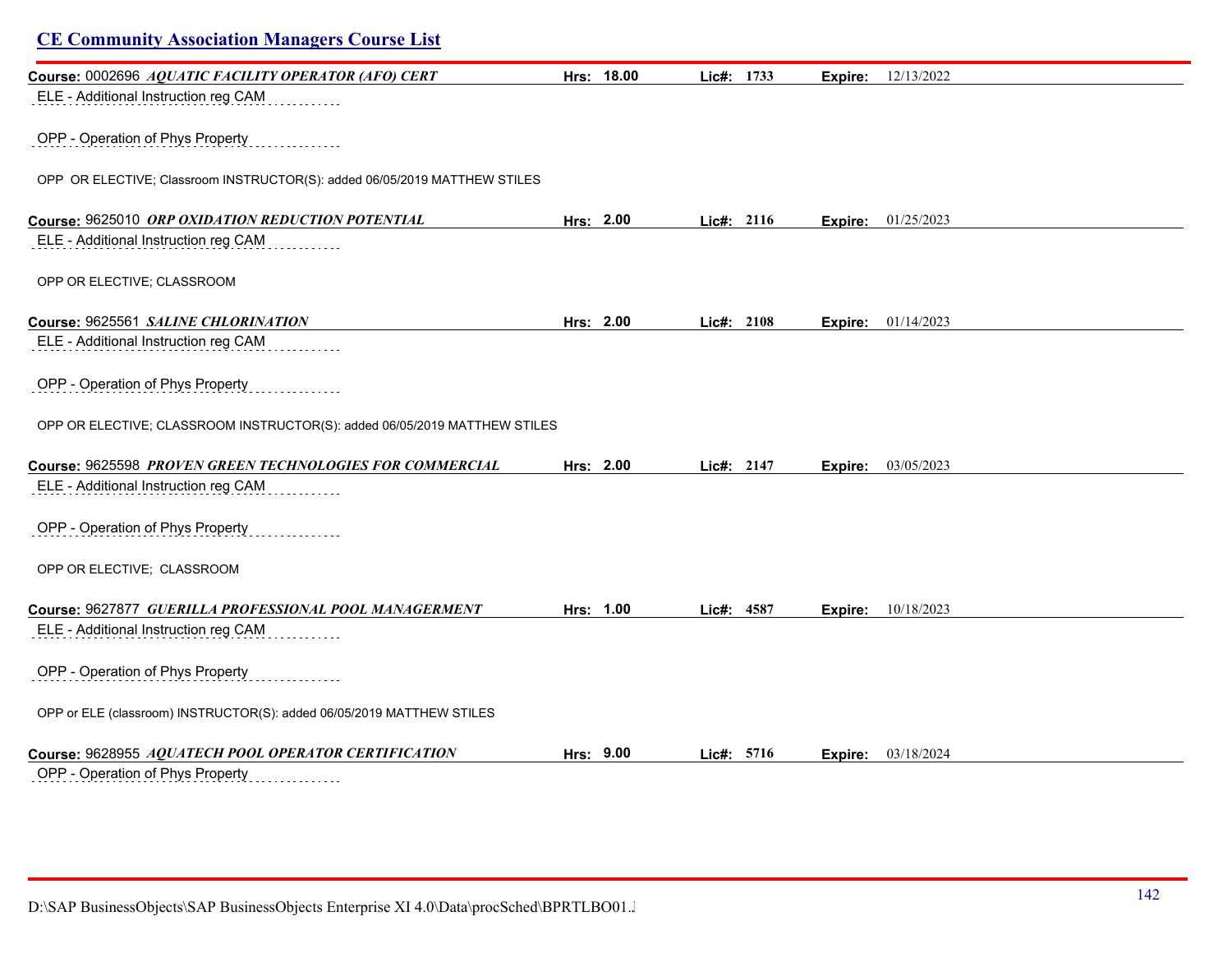OPP. CLASSROOM, INSTRUCTORS; ALVARO MENDOZA, MARK ROBINSON, DAVID VILLANDRY, TROY SCHANEMAN,ADRIANNA COOPER, ROBERT HAYDUK, MATT STILES, BRIAN MAYNARD, ROBERT STECHER.

| Course: 9629012 AQUATECH POOL OPERATOR CERTIFICATION                                                                                                                                                                  | Hrs: 9.00 | Lic#: 5728   | Expire: | 03/27/2024 |
|-----------------------------------------------------------------------------------------------------------------------------------------------------------------------------------------------------------------------|-----------|--------------|---------|------------|
| ELE - Additional Instruction reg CAM                                                                                                                                                                                  |           |              |         |            |
| OPP - Operation of Phys Property                                                                                                                                                                                      |           |              |         |            |
| ONLINE; OPP OR ELE;INSTRUCTORS: ALVARO MENDOZA, MARK ROBINSON, DAVID VILLANDRY, TROY SCHANEMAN, ADRIANNA COOPER, ROBERT HAYDUK, MATTHEW STILES, BRIAN MAY<br>ROBERT STECHER.                                          |           |              |         |            |
| Course: 9629361 SALINE/MINERAL POOL - FACTS                                                                                                                                                                           | Hrs: 1.00 | Lic#: 6108   | Expire: | 01/31/2023 |
| ELE - Additional Instruction reg CAM                                                                                                                                                                                  |           |              |         |            |
| CLASSROOM (ELE);<br>INSTRUCTOR(S): ALVARO MENDOZA, MARK ROBINSON, TROY SCHANEMAN, ADRIANNA COOPER, DAVID VILLANDRY added 06/05/2019 MATTHEW STILES                                                                    |           |              |         |            |
| Course: 9629471 UNDERSTANDING OXIDATION REDUCTION                                                                                                                                                                     | Hrs: 2.00 | Lic#: 6244   | Expire: | 04/11/2023 |
| ELE - Additional Instruction reg CAM                                                                                                                                                                                  |           |              |         |            |
| OPP - Operation of Phys Property                                                                                                                                                                                      |           |              |         |            |
| POTENTIAL (ORP); DISTANCE/ONLINE (OPP or ELE) INSTRUCTOR(S): ALVARO G. MENDOZA                                                                                                                                        |           |              |         |            |
| Course: 9630183 PROVEN GREEN TECHNOLOGIES FOR COMMERCIAL                                                                                                                                                              | Hrs: 1.00 | Lic#: $7024$ | Expire: | 05/13/2024 |
| ELE - Additional Instruction reg CAM                                                                                                                                                                                  |           |              |         |            |
| OPP - Operation of Phys Property                                                                                                                                                                                      |           |              |         |            |
| POOLS; DISTANCE/ONLINE (OPP or ELE)<br>INSTRUCTOR(S): ALVARO G. MENDOZA, MARK E. ROBINSON, ADRIANNA COOPER, TROY SCHANEMAN, DAVID VILLANDRY, ROBERT M. HAYDUK, BRIAN MAYNARD, MATTHEW STILES, ROBEF<br><b>STECHER</b> |           |              |         |            |
|                                                                                                                                                                                                                       |           |              |         |            |
| Course: 9630184 GUERILLA PROFESSIONAL POOL MANAGERMENT                                                                                                                                                                | Hrs: 1.00 | Lic#: 7025   | Expire: | 05/13/2024 |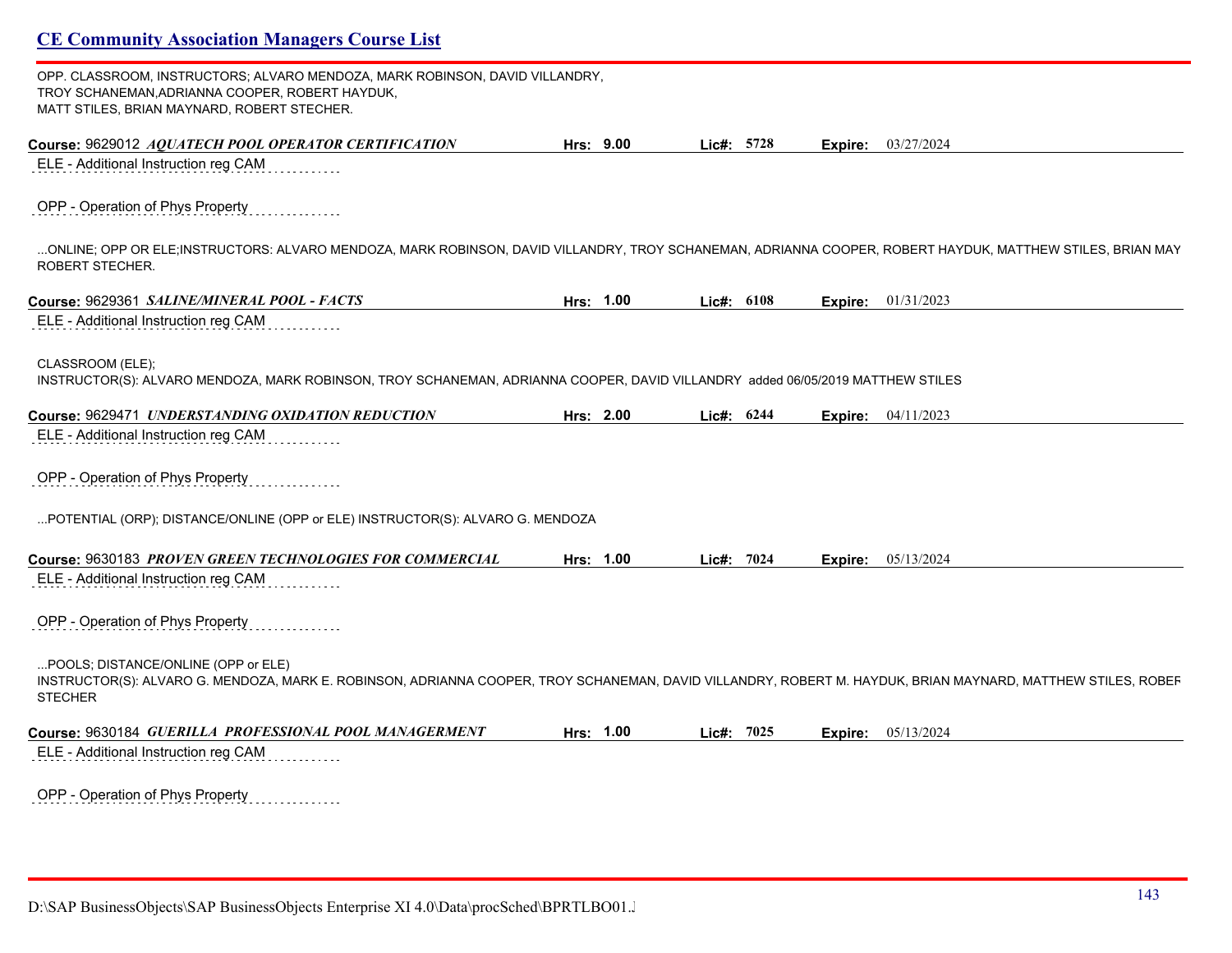DISTANCE/ONLINE (OPP or ELE) INSTRUCTOR(S): ALVARO G. MENDOZA, MARK ROBINSON, TROY SCHANEMAN, ADRIANNA COOPER, DAVID VILLANDRY, ROBERT M. HAYDUK, MATTHEW STIL ROBERT STECHER

| Course: 9630185 SALINE/MINERAL POOL - FACTS                                                                                                                                             | Hrs: 1.00  |              | Lic#: 7026 | Expire:                         | 05/13/2024                |
|-----------------------------------------------------------------------------------------------------------------------------------------------------------------------------------------|------------|--------------|------------|---------------------------------|---------------------------|
| ELE - Additional Instruction reg CAM                                                                                                                                                    |            |              |            |                                 |                           |
| DISTANCE/ONLINE (ELE) INSTRUCTOR(S): ALVARO MENDOZA, MARK ROBINSON, TROY SCHANEMAN, ADRIANNA COOPER, DAVID VILLANDRY, MATTHEW STILES, ROBERT M. HAYDUK, ROBI<br>STECHER, MURRAY L. HALL |            |              |            |                                 |                           |
| Course: 9630553 AQUATIC FACILITY OPERATOR (AFO)                                                                                                                                         | Hrs: 18.00 |              | Lic#: 7392 |                                 | <b>Expire:</b> 08/20/2022 |
| ELE - Additional Instruction reg CAM                                                                                                                                                    |            |              |            |                                 |                           |
| OPP - Operation of Phys Property                                                                                                                                                        |            |              |            |                                 |                           |
| COURSE; DISTANCE/ONLINE (OPP & ELE) INSTRUCTOR(S): ALVARO G. MENDOZA, MARK ROBINSON, TROY SCHANEMAN, ADRIANNA COOPER, ROBERT M HAYDUK, MATTHEW STILES                                   |            |              |            |                                 |                           |
| Course: 9630687 GUERILLA PROFESSIONAL POOL MANAGERMENT P                                                                                                                                | Hrs: 2.00  |              | Lic#: 7534 | Expire:                         | 12/13/2022                |
| ELE - Additional Instruction reg CAM                                                                                                                                                    |            |              |            |                                 |                           |
| OPP - Operation of Phys Property                                                                                                                                                        |            |              |            |                                 |                           |
| DISTANCE/ONLINE (OPP or ELE) INSTRUCTOR(S): ALVARO G. MENDOZA                                                                                                                           |            |              |            |                                 |                           |
| <b>COMMUNICATIONS CONSULTING GROUP INC</b><br>0006864<br>4440 PGA BLVD                                                                                                                  | Phone:     | 561-671-9996 |            | Email: j.simmons@ccgconsult.com | 3466860                   |
| <b>SUITE 600</b><br><b>PALM BEACH GARDENS FL 33410</b>                                                                                                                                  |            |              |            |                                 |                           |
|                                                                                                                                                                                         | Hrs: 2.00  |              |            |                                 |                           |
| Course: 9630875 TECHNOLOGY TODAY<br>ELE - Additional Instruction reg CAM                                                                                                                |            |              | Lic#: 7717 | Expire:                         | 03/16/2023                |
| HR                                                                                                                                                                                      |            |              |            |                                 |                           |
|                                                                                                                                                                                         |            |              |            |                                 |                           |
|                                                                                                                                                                                         |            |              |            |                                 |                           |
| CLASSROOM (HR or ELE) INSTRUCTOR(S): CHRISTOPHER T. MERRELL, JEAN SIMMONS, ADAM J. TSAKONAS, E. THOMAS HORNE III                                                                        |            |              |            |                                 |                           |
| Course: 9630876 TECHNOLOGY TODAY                                                                                                                                                        | Hrs: 1.00  |              | Lic#: 7718 | Expire:                         | 03/16/2023                |
| ELE - Additional Instruction reg CAM                                                                                                                                                    |            |              |            |                                 |                           |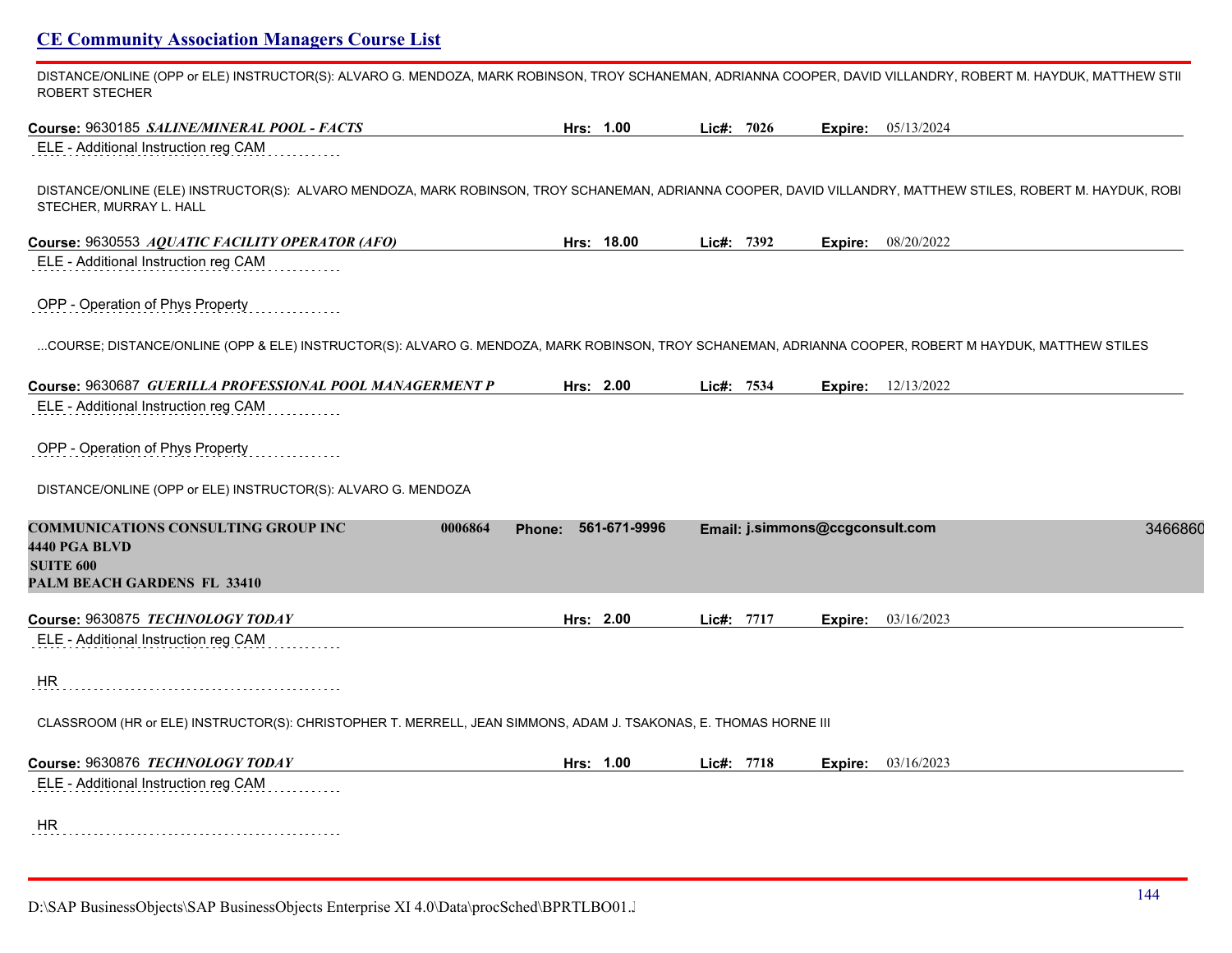CLASSROOM (HR or ELE) INSTRUCTOR(S): CHRISTOPHER T. MERRELL, JEAN SIMMONS, ADAM J. TSAKONAS, E. THOMAS HORNE III

| <b>COMMUNITY ADVISORS</b><br>10459 HUNTERS CREEK COURT<br><b>JACKSONVILLE FL 32256</b>     | 0006683<br><b>Phone:</b> | 904-303-3275 |            |         | Email: CSHEPPARD@COMMUNITYADVISORS.COM | 2780604 |
|--------------------------------------------------------------------------------------------|--------------------------|--------------|------------|---------|----------------------------------------|---------|
| Course: 9628028 CAPITAL RESERVE PLANNING THAT WORKS FOR                                    |                          | Hrs: 1.00    | Lic#: 6295 | Expire: | 05/15/2023                             |         |
| ELE - Additional Instruction reg CAM                                                       |                          |              |            |         |                                        |         |
| IFM - Insurance (Financial Management)                                                     |                          |              |            |         |                                        |         |
| <b>ASSOCIATIONS</b>                                                                        |                          |              |            |         |                                        |         |
| IFM or ELE (classroom)                                                                     |                          |              |            |         |                                        |         |
| Course: 9630551 CAPITAL RESERVE PLANNING THAT WORKS FOR                                    |                          | Hrs: 1.00    | Lic#: 7390 | Expire: | 08/20/2024                             |         |
| ELE - Additional Instruction reg CAM                                                       |                          |              |            |         |                                        |         |
| IFM - Insurance (Financial Management)                                                     |                          |              |            |         |                                        |         |
| COURSE DELIVERY METHOD: DISTANCE/ONLINE (IFM or ELE)<br>INSTRUCTOR(S): CHARLES R. SHEPPARD |                          |              |            |         |                                        |         |
|                                                                                            |                          | 9544867774   |            |         | Email: mshepherd@katzmanchandler.com   | 3467338 |
| <b>COMMUNITY ASSOCIATION PRESERVATION AND S</b>                                            | 0007237<br>Phone:        |              |            |         |                                        |         |
| <b>6535 NOVA DRIVE</b>                                                                     |                          |              |            |         |                                        |         |
| <b>SUITE 109</b><br>FORT LAUDERDALE FL 33317                                               |                          |              |            |         |                                        |         |
| Course: 9628489 AMENDING YOUR DOCUMENTS                                                    |                          | Hrs: 1.00    | Lic#: 5192 |         |                                        |         |
| ELE - Additional Instruction reg CAM                                                       |                          |              |            |         | <b>Expire:</b> 02/07/2023              |         |
| ELE (classroom)                                                                            |                          |              |            |         |                                        |         |
| Course: 9628490 DUKING IT OUT- HOW TO HANDLE CONFLICTS &                                   |                          | Hrs: 2.00    | Lic#: 5193 | Expire: | 02/07/2023                             |         |
| ELE - Additional Instruction reg CAM                                                       |                          |              |            |         |                                        |         |
| DISPUTES IN YOUR COMMUNITY ASSSOCIATION                                                    |                          |              |            |         |                                        |         |
| ELE (classroom)                                                                            |                          |              |            |         |                                        |         |
| Course: 9628491 MAINTAINING ORDER: A DISCUSSION OF RULES                                   |                          | Hrs: 2.00    | Lie#: 5194 |         | Expire: 02/07/2023                     |         |

D:\SAP BusinessObjects\SAP BusinessObjects Enterprise XI 4.0\Data\procSched\BPRTLBO01.J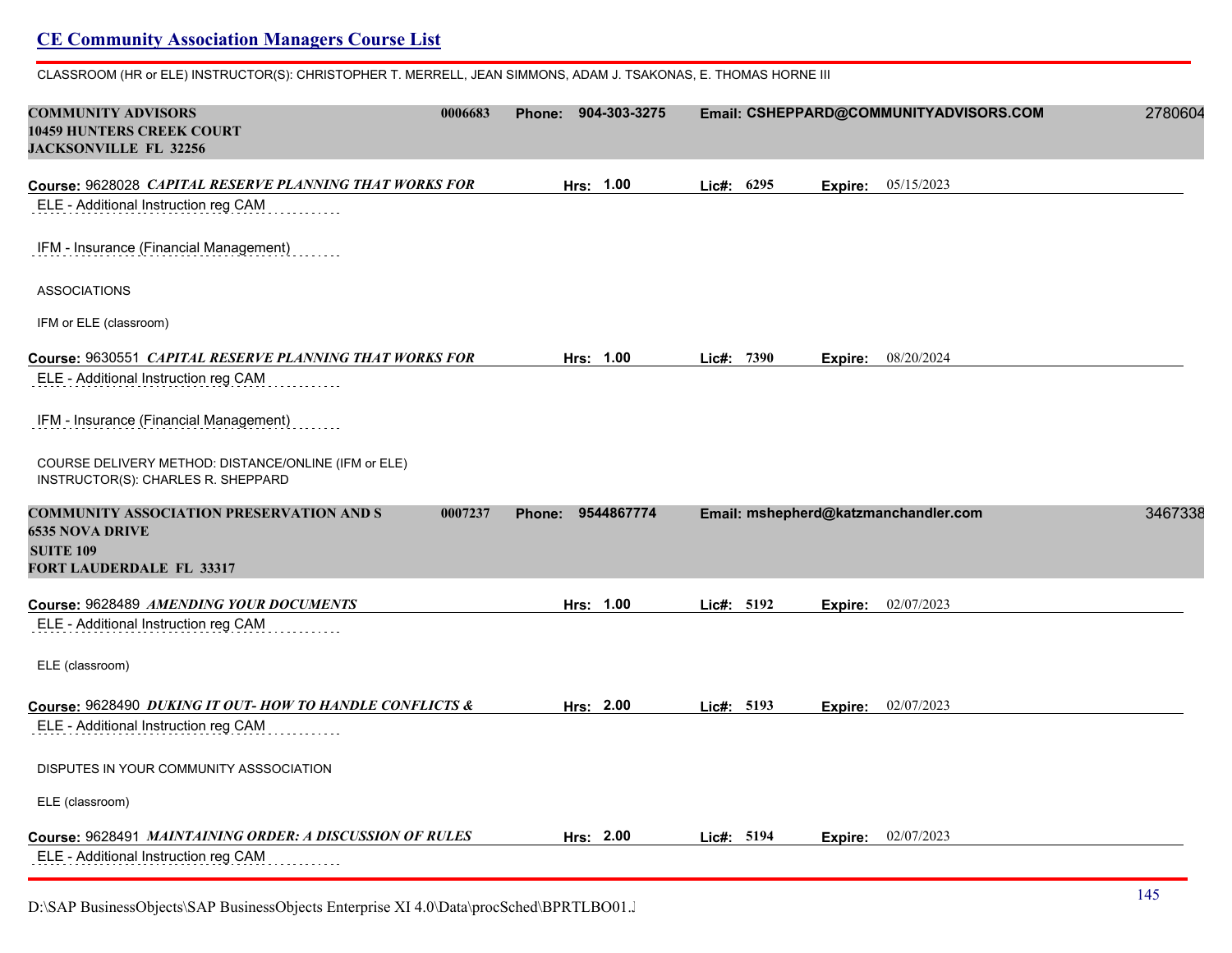ELE (classroom)

| Course: 9628492 MATERIAL ALTERATIONS-CH CH CHANGE      | Hrs: 1.00 | Lic#: 5196 |      | Expire: | 02/08/2023         |  |
|--------------------------------------------------------|-----------|------------|------|---------|--------------------|--|
| ELE - Additional Instruction reg CAM                   |           |            |      |         |                    |  |
| ELE (classroom)                                        |           |            |      |         |                    |  |
| Course: 9628493 CONDOMINIUM DOLLARS & SENSE            | Hrs: 2.00 | Lic#: 5195 |      |         | Expire: 02/08/2023 |  |
| ELE - Additional Instruction reg CAM                   |           |            |      |         |                    |  |
| IFM - Insurance (Financial Management)                 |           |            |      |         |                    |  |
| IFM or ELE (classroom)                                 |           |            |      |         |                    |  |
| Course: 9628494 RECORDS REVELATIONS                    | Hrs: 1.00 | Lic#: 5197 |      | Expire: | 02/08/2023         |  |
| ELE - Additional Instruction reg CAM                   |           |            |      |         |                    |  |
| ELE (classroom)                                        |           |            |      |         |                    |  |
| Course: 9628495 MEETING MAYHEM                         | Hrs: 2.00 | Lic#: 5198 |      | Expire: | 02/08/2023         |  |
| ELE - Additional Instruction reg CAM                   |           |            |      |         |                    |  |
| ELE (classroom)                                        |           |            |      |         |                    |  |
| Course: 9628516 ELECTION PITFALLS                      | Hrs: 2.00 | Lic#: 5220 |      | Expire: | 02/26/2023         |  |
| ELE - Additional Instruction reg CAM                   |           |            |      |         |                    |  |
| ELE (classroom)                                        |           |            |      |         |                    |  |
| Course: 9628517 STILL STUMPED? QUESTIONS YOU HAVE BEEN | Hrs: 2.00 | Lic#: 5221 |      |         | Expire: 02/26/2023 |  |
| ELE - Additional Instruction reg CAM                   |           |            |      |         |                    |  |
| MEANING TO ASK?                                        |           |            |      |         |                    |  |
| ELE (classroom)                                        |           |            |      |         |                    |  |
| Course: 9629145 Screening Potential Buyers and Renters | Hrs: 2.00 | Lic#:      | 5853 | Expire: | 07/26/2022         |  |
| ELE - Additional Instruction reg CAM                   |           |            |      |         |                    |  |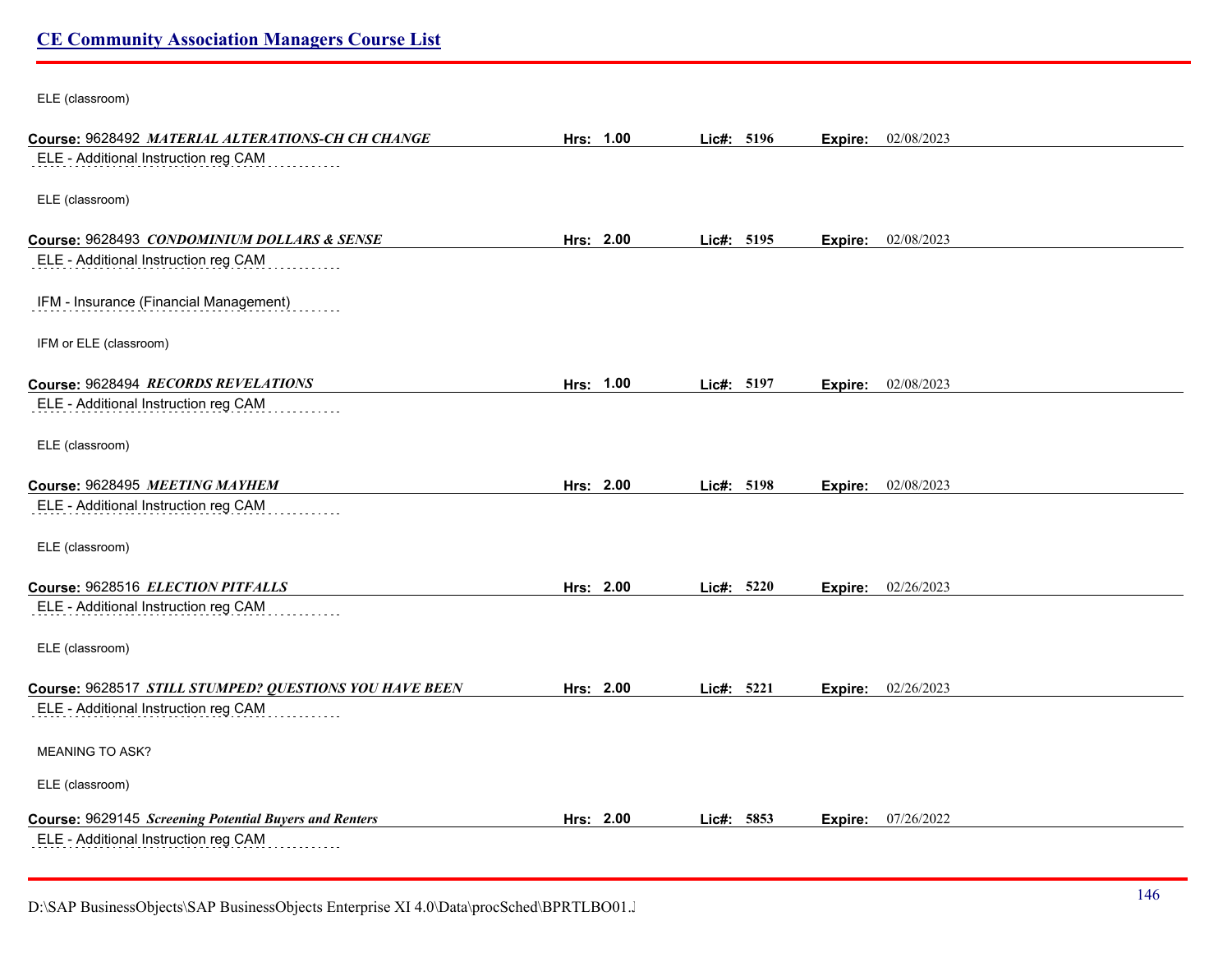#### Classroom : (ELE);

instructor(s) Leigh Katzman, Mary Ann Chandler, added 8/10/2018 Bill Raphan,

| Course: 9629159 Reserves and Reserve Study                                                                             | Hrs: 2.00 | Lic#: 5867 | Expire: | 08/02/2022                |
|------------------------------------------------------------------------------------------------------------------------|-----------|------------|---------|---------------------------|
| ELE - Additional Instruction reg CAM                                                                                   |           |            |         |                           |
|                                                                                                                        |           |            |         |                           |
| Classroom; ELE;                                                                                                        |           |            |         |                           |
| instructor(s); Leigh Katzman, Mary Ann Chandler, Bill Raphan,                                                          |           |            |         |                           |
| Course: 9629161 Fiduciary Duty, Business Judgement and.                                                                | Hrs: 2.00 | Lic#: 5868 | Expire: | 08/02/2022                |
| ELE - Additional Instruction reg CAM                                                                                   |           |            |         |                           |
| Fraud Prevention:                                                                                                      |           |            |         |                           |
| Classroom: ELE;                                                                                                        |           |            |         |                           |
| Instructor(s); Leigh Katzman, Mary Ann Chandler, Bill Raphan,                                                          |           |            |         |                           |
| Course: 9629175 Man's Best Friend; An Association's                                                                    | Hrs: 2.00 | Lic#: 5882 | Expire: | 08/13/2022                |
| ELE - Additional Instruction reg CAM                                                                                   |           |            |         |                           |
|                                                                                                                        |           |            |         |                           |
| Worst nightmare? A Guide to Understanding and Responding to Requests for Emotional Support Animals;<br>Classroom; ELE; |           |            |         |                           |
| Instructor(s); Leigh Katzman, Mary Ann Chandler, Bill Raphan,                                                          |           |            |         |                           |
|                                                                                                                        |           |            |         |                           |
| Course: 9629255 COMMITTEES IN CONDOMINIUM, COOPERATIVES.                                                               | Hrs: 2.00 | Lic#: 5959 |         | <b>Expire:</b> 10/22/2022 |
| ELE - Additional Instruction reg CAM                                                                                   |           |            |         |                           |
| HOMEOWNERS;                                                                                                            |           |            |         |                           |
| CLASSROOM (ELE);                                                                                                       |           |            |         |                           |
| INSTRUCTOR(S): LEIGH C. KATZMAN, MARY ANN CHANDLER, BILL RAPHAN                                                        |           |            |         |                           |
| Course: 9629275 DUKING IT OUT - HOW TO HANDLE CONFLICTS.                                                               | Hrs: 2.00 | Lic#: 5987 | Expire: | 11/04/2022                |
| ELE - Additional Instruction reg CAM                                                                                   |           |            |         |                           |
|                                                                                                                        |           |            |         |                           |
| <b>HR</b>                                                                                                              |           |            |         |                           |
| & DISPUTES IN YOUR COMMUNITY ASSOCIATION;                                                                              |           |            |         |                           |
| CLASSROOM (HR or ELE);                                                                                                 |           |            |         |                           |
| INSTRUCTOR(S): LEIGH KATZMAN, MARY CHANDLER, BILL RAPHAN                                                               |           |            |         |                           |
| Course: 9630470 STILL STUMPED? QUESTIONS YOU HAVE BEEN                                                                 | Hrs: 1.00 | Lic#: 7312 | Expire: | 07/21/2022                |
| ELE - Additional Instruction reg CAM                                                                                   |           |            |         |                           |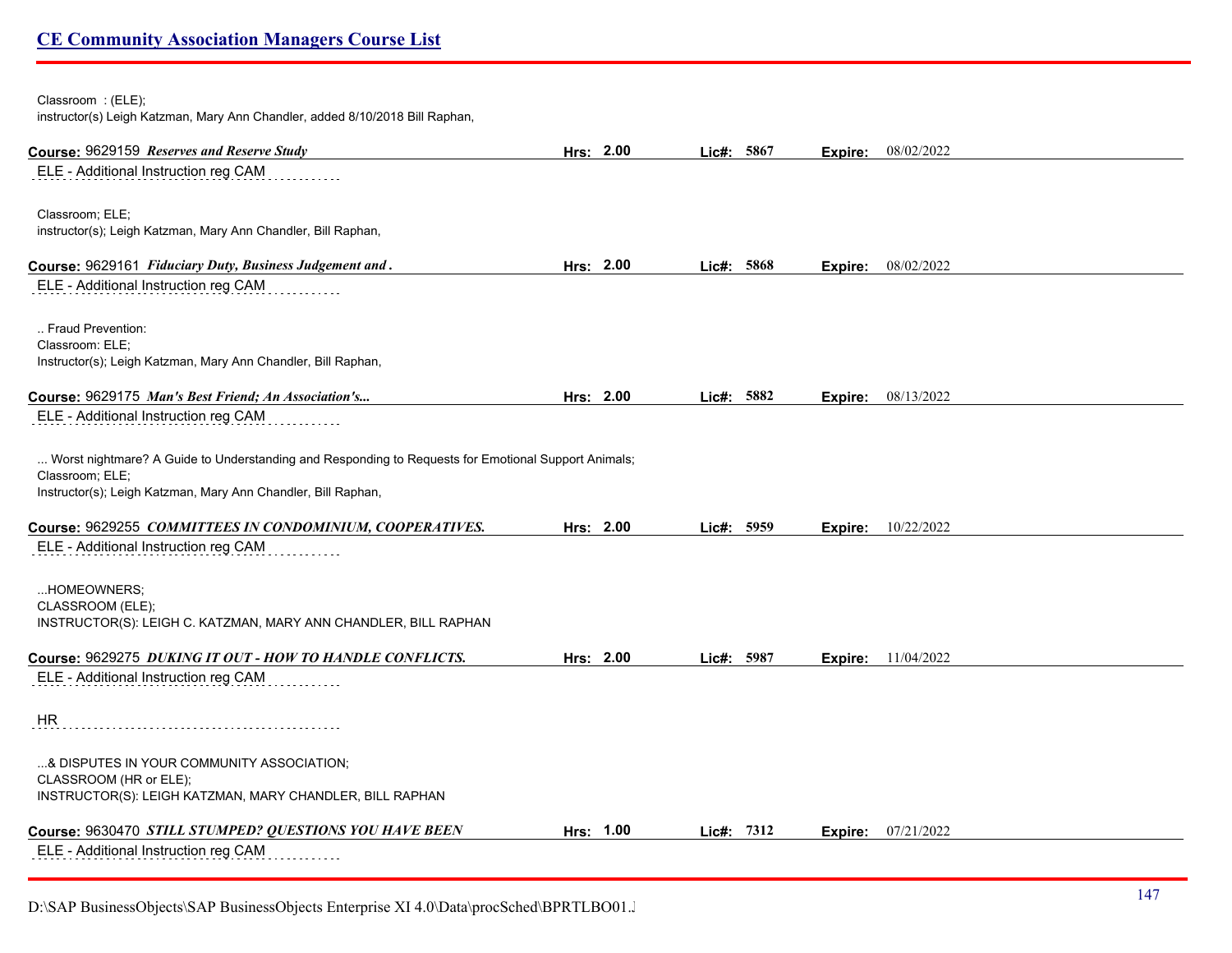...MEANING TO ASK?; DISTANCE/ONLINE (ELE) INSTRUCTOR(S): LEIGH C. KATZMAN, MARY ANN CHANDLER, BILL RAPHAN

| Course: 9630471 40 YEAR BUILDING SAFETY INSPECTION &                                                                 | Hrs: 2.00 | Lic#: 7313 |         | <b>Expire:</b> 07/21/2022 |
|----------------------------------------------------------------------------------------------------------------------|-----------|------------|---------|---------------------------|
| ELE - Additional Instruction reg CAM                                                                                 |           |            |         |                           |
|                                                                                                                      |           |            |         |                           |
| OPP - Operation of Phys Property                                                                                     |           |            |         |                           |
| RECERTIFICATION PROGRAM; DISTANCE/ONLINE (OPP or ELE) INSTRUCTOR(S): LEIGH C. KATZMAN, MARY A. CHANDLER, BILL RAPHAN |           |            |         |                           |
|                                                                                                                      |           |            |         |                           |
| Course: 9630472 AMENDING YOUR DOCUMENTS                                                                              | Hrs: 1.00 | Lic#: 7314 |         | <b>Expire:</b> 07/21/2022 |
| ELE - Additional Instruction reg CAM                                                                                 |           |            |         |                           |
|                                                                                                                      |           |            |         |                           |
| DISTANCE/ONLINE (ELE) INSTRUCTOR(S): LEIGH C. KATZMAN, MARY A. CHANDLER, BILL RAPHAN                                 |           |            |         |                           |
| Course: 9630473 STILL STUMPED? QUESTIONS YOU HAVE BEEN                                                               | Hrs: 2.00 | Lic#: 7315 |         | <b>Expire:</b> 07/21/2022 |
| ELE - Additional Instruction reg CAM                                                                                 |           |            |         |                           |
|                                                                                                                      |           |            |         |                           |
| MEANING TO ASK?; DISTANCE/ONLINE (ELE) INSTRUCTOR(S): LEIGH C. KATZMAN, MARY A. CHANDLER, BILL RAPHAN                |           |            |         |                           |
| Course: 9630474 COMMITTEES IN CONDOMINIUM, COOPERATIVES                                                              | Hrs: 2.00 | Lic#: 7316 | Expire: | 07/21/2022                |
| ELE - Additional Instruction reg CAM                                                                                 |           |            |         |                           |
|                                                                                                                      |           |            |         |                           |
| & HOMEOWNERS; DISTANCE/ONLINE (ELE) INSTRUCTOR(S): LEIGH C. KATZMAN, MARY A. CHANDLER, BILL RAPHAN                   |           |            |         |                           |
|                                                                                                                      |           |            |         |                           |
| Course: 9630475 ELECTION PITFALLS                                                                                    | Hrs: 1.00 | Lic#: 7317 |         | <b>Expire:</b> 07/21/2022 |
| ELE - Additional Instruction reg CAM                                                                                 |           |            |         |                           |
| DISTANCE/ONLINE (ELE) INSTRUCTOR(S): LEIGH C. KATZMAN, MARY A. CHANDLER, BILL RAPHAN                                 |           |            |         |                           |
|                                                                                                                      |           |            |         |                           |
| Course: 9630476 CONDOMINIUM DOLLARS & SENSE                                                                          | Hrs: 2.00 | Lic#: 7318 |         | <b>Expire:</b> 07/21/2022 |
| ELE - Additional Instruction reg CAM                                                                                 |           |            |         |                           |
|                                                                                                                      |           |            |         |                           |
| IFM - Insurance (Financial Management)                                                                               |           |            |         |                           |
| DISTANCE/ONLINE (IFM or ELE) INSTRUCTOR(S): LEIGH C. KATZMAN, MARY A. CHANDLER, BILL RAPHAN                          |           |            |         |                           |
|                                                                                                                      |           |            |         |                           |
| Course: 9630477 HOMEOWNERS HASSLES: A BOARD MEMBER'S                                                                 | Hrs: 2.00 | Lic#: 7319 |         | <b>Expire:</b> 07/21/2022 |
| ELE - Additional Instruction reg CAM                                                                                 |           |            |         |                           |

D:\SAP BusinessObjects\SAP BusinessObjects Enterprise XI 4.0\Data\procSched\BPRTLBO01.J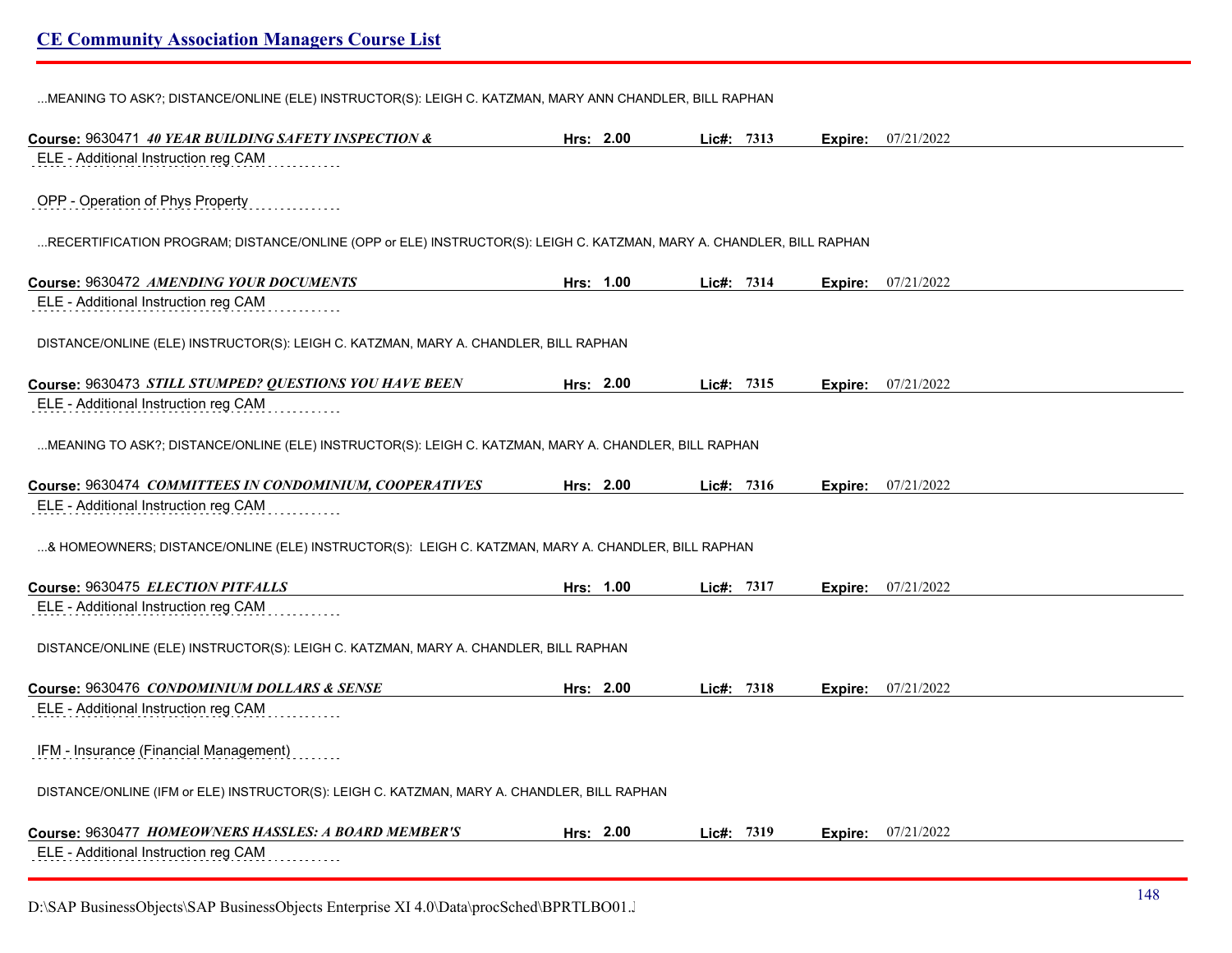....GUIDE TO THE STATUTES & RULES; DISTANCE/ONLINE (ELE) INSTRUCTOR(S): LEIGH C. KATZMAN, MARY A. CHANDLER, BILL RAPHAN

| Course: 9630478 MEETING MAYHEM                                                                                                                                             | Hrs: 2.00 | Lie#: 7320 |         | <b>Expire:</b> 07/22/2022 |  |
|----------------------------------------------------------------------------------------------------------------------------------------------------------------------------|-----------|------------|---------|---------------------------|--|
| ELE - Additional Instruction reg CAM                                                                                                                                       |           |            |         |                           |  |
| DISTANCE/ONLINE (ELE) INSTRUCTOR(S): LEIGH C. KATZMAN, MARY A. CHANDLER, BILL RAPHAN                                                                                       |           |            |         |                           |  |
| Course: 9630479 RESERVES AND RESERVE STUDY                                                                                                                                 | Hrs: 2.00 | Lic#: 7321 | Expire: | 07/22/2022                |  |
| ELE - Additional Instruction reg CAM                                                                                                                                       |           |            |         |                           |  |
| DISTANCE/ONLINE (ELE) INSTRUCTOR(S): Leigh Katzman, Mary Ann Chandler, Bill Raphan                                                                                         |           |            |         |                           |  |
| Course: 9630480 FIDUCIARY DUTY, BUSINESS JUDGMENT AND                                                                                                                      | Hrs: 2.00 | Lic#: 7322 |         | <b>Expire:</b> 07/22/2022 |  |
| ELE - Additional Instruction reg CAM                                                                                                                                       |           |            |         |                           |  |
| FRAUD PREVENTION; DISTANCE/ONLINE (ELE) INSTRUCTOR(S): Leigh Katzman, Mary Ann Chandler, Bill Raphan,                                                                      |           |            |         |                           |  |
| Course: 9630481 MATERIAL ALTERATIONS-CH CH CHANGE                                                                                                                          | Hrs: 1.00 | Lic#: 7323 |         | <b>Expire:</b> 07/22/2022 |  |
| ELE - Additional Instruction reg CAM                                                                                                                                       |           |            |         |                           |  |
| DISTANCE/ONLINE (ELE) INSTRUCTOR(S): Leigh Katzman, Mary Ann Chandler, Bill Raphan                                                                                         |           |            |         |                           |  |
| Course: 9630482 ELECTION PITFALLS                                                                                                                                          | Hrs: 2.00 | Lic#: 7324 | Expire: | 07/22/2022                |  |
| ELE - Additional Instruction reg CAM                                                                                                                                       |           |            |         |                           |  |
| DISTANCE/ONLINE (ELE) INSTRUCTOR(S): Leigh Katzman, Mary Ann Chandler, Bill Raphan                                                                                         |           |            |         |                           |  |
| Course: 9630552 DUKING IT OUT- HOW TO HANDLE CONFLICTS &                                                                                                                   | Hrs: 2.00 | Lic#: 7391 |         | <b>Expire:</b> 08/20/2022 |  |
| ELE - Additional Instruction reg CAM                                                                                                                                       |           |            |         |                           |  |
| DISPUTES IN YOUR COMMUNITY ASSOCIATION; DISTANCE/ONLINE (ELE) INSTRUCTOR(S): LEIGH C. KATZMAN, MARY ANN CHANDLER, BILL RAPHAN                                              |           |            |         |                           |  |
| Course: 9630564 A MAN'S BEST FRIEND; AN ASSOCIATION'S WO                                                                                                                   | Hrs: 2.00 | Lic#: 7405 |         | <b>Expire:</b> 08/31/2022 |  |
| ELE - Additional Instruction reg CAM                                                                                                                                       |           |            |         |                           |  |
| A GUIDE TO UNDERSTANDING AND RESPONDING TO REQUESTS FOR EMOTIONAL SUPPORT ANIMALS; DISTANCE/ONLINE (ELE) INSTRUCTOR(S): LEIGH C. KATZMAN, MARY ANN CHANDL<br><b>RAPHAN</b> |           |            |         |                           |  |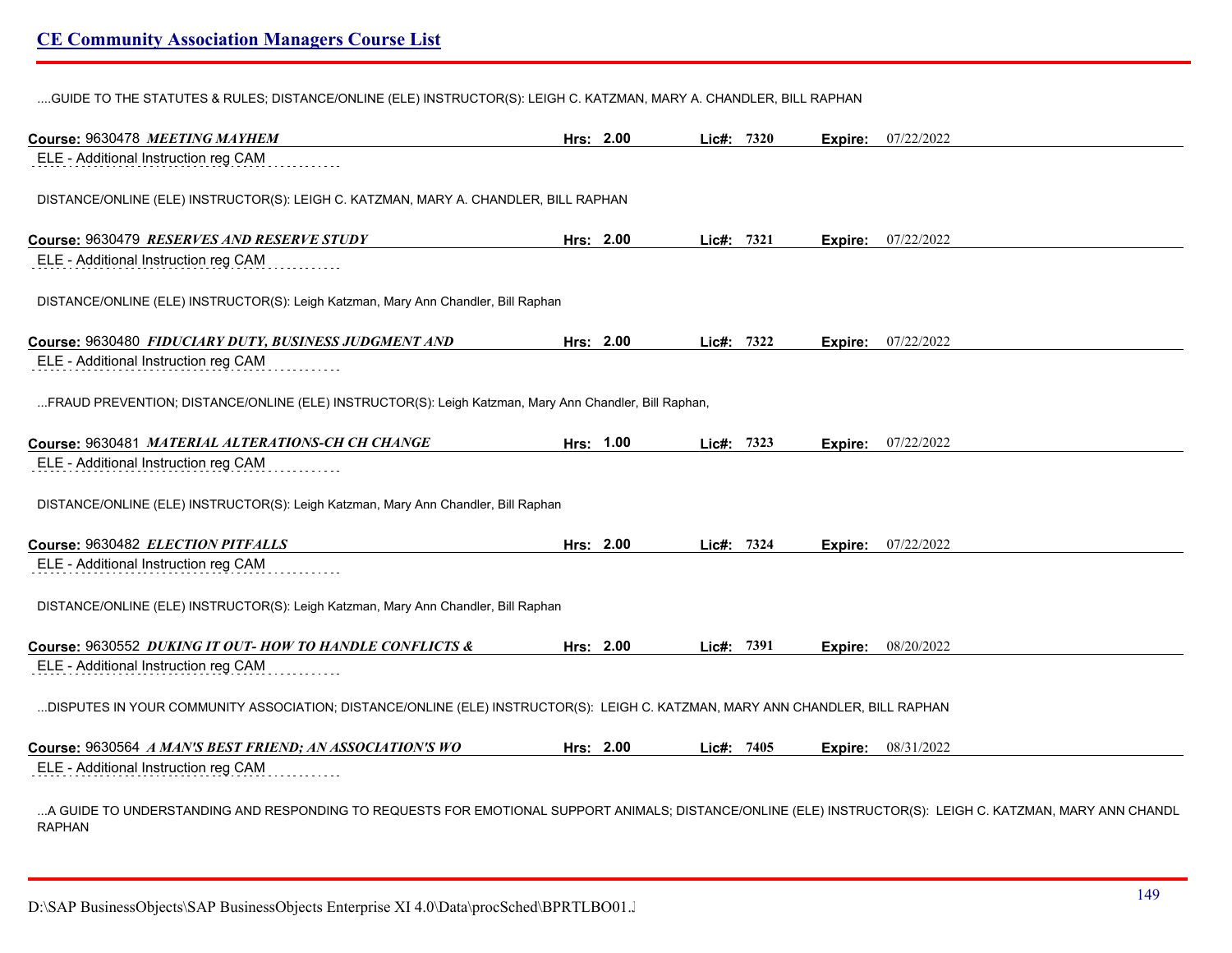| Course: 9630625 STILL STUMPED? QUESTIONS YOU HAVE BEEN M                                                                             | Hrs: 2.00           | Lic#: 7467 | 10/01/2022<br>Expire:          |         |
|--------------------------------------------------------------------------------------------------------------------------------------|---------------------|------------|--------------------------------|---------|
| ELE - Additional Instruction reg CAM                                                                                                 |                     |            |                                |         |
| HR.                                                                                                                                  |                     |            |                                |         |
| DISTANCE/ONLINE (HR or ELE) INSTRUCTOR(S): LEIGH C. KATZMAN, MARY A. CHANDLER, BILL RAPHAN                                           |                     |            |                                |         |
| Course: 9630675 DUKING IT OUT- HOW TO HANDLE CONFLICTS &                                                                             | Hrs: 2.00           | Lic#: 7523 | <b>Expire:</b> 12/08/2022      |         |
| ELE - Additional Instruction reg CAM                                                                                                 |                     |            |                                |         |
| HR                                                                                                                                   |                     |            |                                |         |
| DISPUTES IN YOUR COMMUNITY ASSOCIATION; DISTANCE/ONLINE (HR or ELE) INSTRUCTOR(S): LEIGH C. KATZMAN, MARY ANN CHANDLER, BILL RAPHAN  |                     |            |                                |         |
| <b>COMMUNITY ASSOCIATIONS INSTITUTE</b><br>0000802<br><b>6402 ARLINGTON BLVD</b><br><b>SUITE 500</b><br><b>FALLS CHURCH VA 22042</b> | Phone: 888.224.4321 |            | Email: amjohnson@caionline.org | 3353401 |
|                                                                                                                                      |                     |            |                                |         |
| Course: 0001269 M-340 MANAGING THE LARGE SCALE ASSOC<br>ELE - Additional Instruction reg CAM                                         | Hrs: 12.00          | Lic#: 2502 | Expire: 05/09/2024             |         |
| HR                                                                                                                                   |                     |            |                                |         |
| OPP - Operation of Phys Property                                                                                                     |                     |            |                                |         |
| Classroom                                                                                                                            |                     |            |                                |         |
| Course: 0001307 M-310: MANAGEMENT COMPANY ADMIN.                                                                                     | Hrs: 8.00           | Lic#: 1800 | <b>Expire:</b> 05/20/2023      |         |
| ELE - Additional Instruction reg CAM                                                                                                 |                     |            |                                |         |
| HR                                                                                                                                   |                     |            |                                |         |
| Classroom                                                                                                                            |                     |            |                                |         |
| Course: 0001319 M-330: ADV INSURANCE AND RISK MANAGEMENT<br>ELE - Additional Instruction reg CAM                                     | Hrs: 8.00           | Lic#: 1799 | 05/20/2023<br>Expire:          |         |
| IFM - Insurance (Financial Management)                                                                                               |                     |            |                                |         |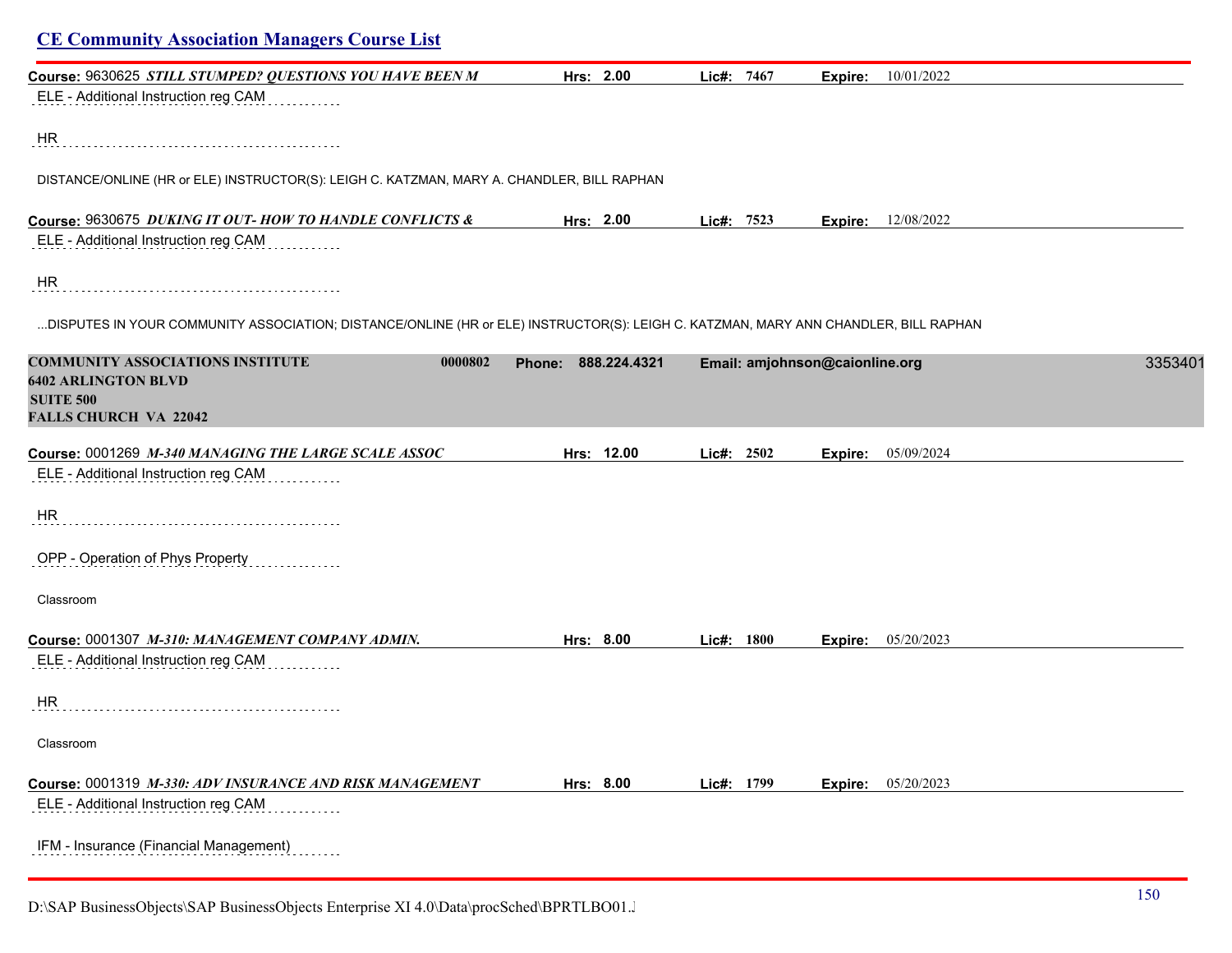| Course: 0001351 M-350: THE MANAGER & THE LAW                                                                                                                                                          | Hrs: 4.00  |  | Lic#: 3082 |         | <b>Expire:</b> 05/13/2024 |
|-------------------------------------------------------------------------------------------------------------------------------------------------------------------------------------------------------|------------|--|------------|---------|---------------------------|
| ELE - Additional Instruction reg CAM                                                                                                                                                                  |            |  |            |         |                           |
| CLASSROOM INSTRUCTOR(S): JEFFREY A. BEAUMONT, RICHARD S. EKIMOTO, MARC D. MARKEL, THOMAS C. SCHILD, SCOTT B. CARPENTER, DAVID J. GRAF, MATT D. OBER, JOSEPH D. DO<br>PAUL D. GRUCZA, PETER S. PHILBIN |            |  |            |         |                           |
| Course: 0001354 M-100: THE ESSENTIALS OF COMMUNITY ASSOC                                                                                                                                              | Hrs: 16.00 |  | Lic#: 1943 |         | <b>Expire:</b> 05/01/2024 |
| ELE - Additional Instruction reg CAM                                                                                                                                                                  |            |  |            |         |                           |
| HR                                                                                                                                                                                                    |            |  |            |         |                           |
| IFM - Insurance (Financial Management)                                                                                                                                                                |            |  |            |         |                           |
| OPP - Operation of Phys Property                                                                                                                                                                      |            |  |            |         |                           |
| CLASSROOM (IFM and OPP and HR and ELE)                                                                                                                                                                |            |  |            |         |                           |
| Course: 0001372 M-201: FACILITIES MANAGEMENT                                                                                                                                                          | Hrs: 8.00  |  | Lic#: 3109 | Expire: | 06/10/2024                |
| ELE - Additional Instruction reg CAM                                                                                                                                                                  |            |  |            |         |                           |
| OPP - Operation of Phys Property                                                                                                                                                                      |            |  |            |         |                           |
| Classroom                                                                                                                                                                                             |            |  |            |         |                           |
| Course: 0001376 M-202: ASSOCIATION COMMUNICATIONS                                                                                                                                                     | Hrs: 8.00  |  | Lic#: 3110 | Expire: | 06/10/2024                |
| ELE - Additional Instruction reg CAM                                                                                                                                                                  |            |  |            |         |                           |
| <b>HR</b>                                                                                                                                                                                             |            |  |            |         |                           |
| Classroom                                                                                                                                                                                             |            |  |            |         |                           |
| Course: 0001379 M-203: COMMUNITY LEADERSHIP                                                                                                                                                           | Hrs: 8.00  |  | Lic#: 324  | Expire: | 06/05/2024                |
| ELE - Additional Instruction reg CAM                                                                                                                                                                  |            |  |            |         |                           |
| HR                                                                                                                                                                                                    |            |  |            |         |                           |

Classroom

D:\SAP BusinessObjects\SAP BusinessObjects Enterprise XI 4.0\Data\procSched\BPRTLBO01.Jobserver2\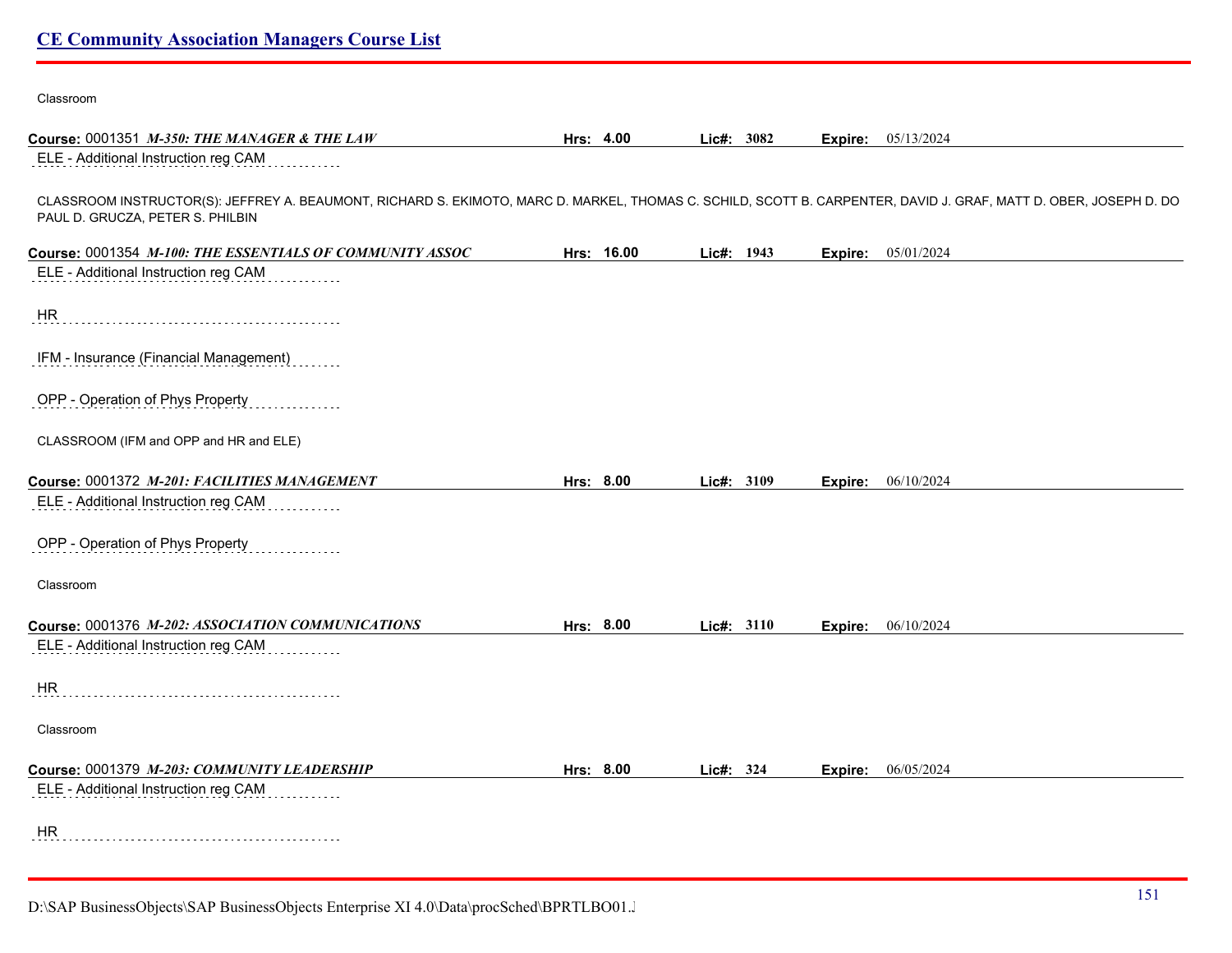| <b>CE Community Association Managers Course List</b> |           |            |                       |  |
|------------------------------------------------------|-----------|------------|-----------------------|--|
| Classroom                                            |           |            |                       |  |
| Course: 0001381 M-204: COMMUNITY GOVERNANCE          | Hrs: 8.00 | Lic#: 325  | 06/06/2024<br>Expire: |  |
| ELE - Additional Instruction reg CAM                 |           |            |                       |  |
| OPP - Operation of Phys Property                     |           |            |                       |  |
| Classroom                                            |           |            |                       |  |
| Course: 0001384 M-205: RISK MANAGEMENT               | Hrs: 8.00 | Lic#: 326  | 06/05/2024<br>Expire: |  |
| ELE - Additional Instruction reg CAM                 |           |            |                       |  |
| IFM - Insurance (Financial Management)               |           |            |                       |  |
| Classroom                                            |           |            |                       |  |
| Course: 0001394 M-206: FINANCIAL MANAGEMENT          | Hrs: 8.00 | Lic#: 327  | 06/06/2024<br>Expire: |  |
| ELE - Additional Instruction reg CAM                 |           |            |                       |  |
| IFM - Insurance (Financial Management)               |           |            |                       |  |
| Classroom                                            |           |            |                       |  |
| Course: 9626563 M-206                                | Hrs: 8.00 | Lic#: 3187 | 08/15/2022<br>Expire: |  |
| ELE - Additional Instruction reg CAM                 |           |            |                       |  |
| IFM - Insurance (Financial Management)               |           |            |                       |  |
| IFM or ELE (ONLINE)                                  |           |            |                       |  |
| Course: 9626564 M-205                                | Hrs: 8.00 | Lic#: 3188 | 08/15/2022<br>Expire: |  |
| ELE - Additional Instruction reg CAM                 |           |            |                       |  |
| IFM - Insurance (Financial Management)               |           |            |                       |  |
| IFM and ELE (ONLINE)                                 |           |            |                       |  |
| Course: 9626565 M-201                                | Hrs: 8.00 | Lic#: 3189 | 08/15/2022<br>Expire: |  |
| ELE - Additional Instruction reg CAM                 |           |            |                       |  |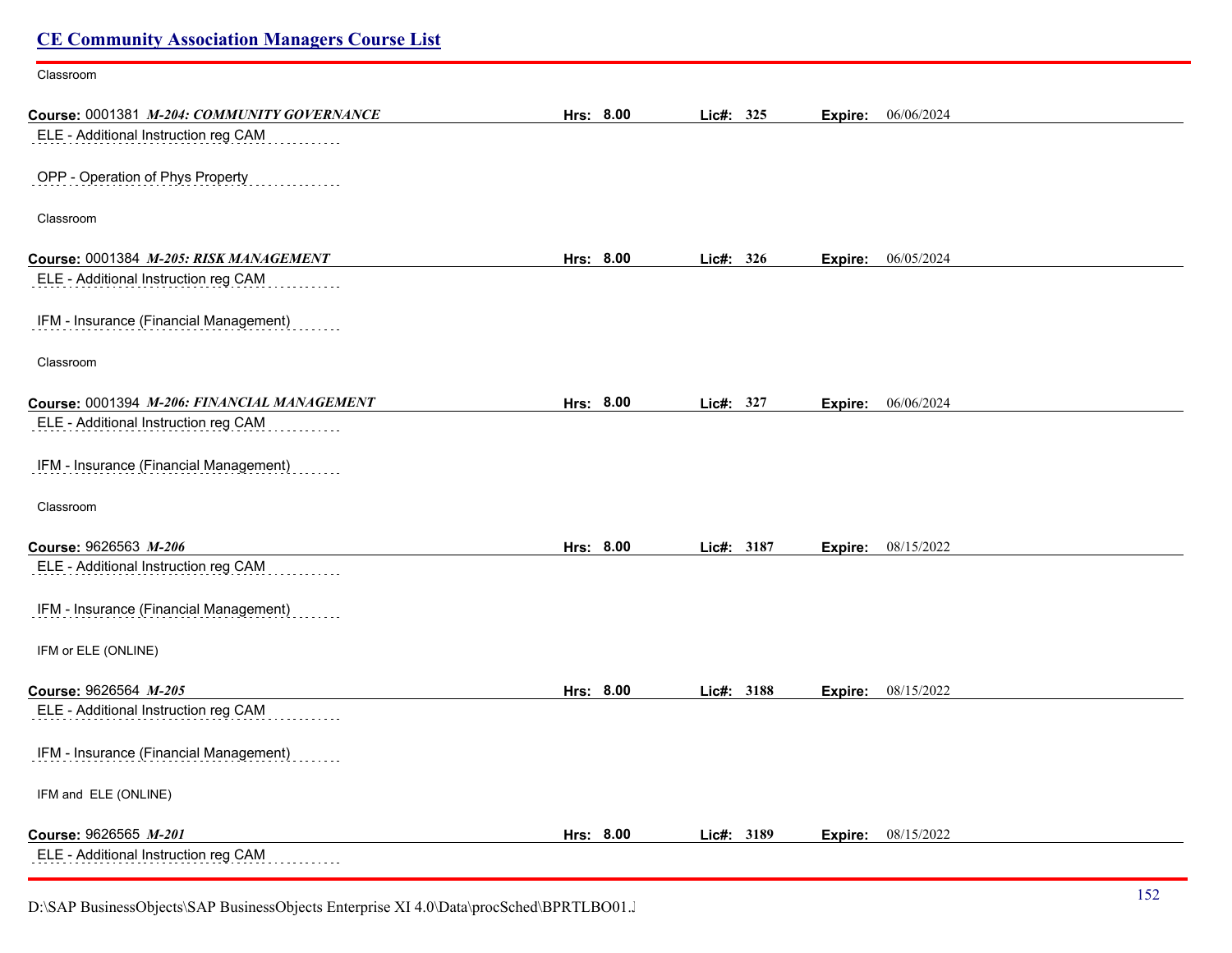## OPP - Operation of Phys Property

OPP and ELE (online)

| Course: 9626566 M-100                                    | Hrs: 16.00 | Lic#: 3190 |      |         | <b>Expire:</b> 08/15/2022 |
|----------------------------------------------------------|------------|------------|------|---------|---------------------------|
| ELE - Additional Instruction reg CAM                     |            |            |      |         |                           |
| HR                                                       |            |            |      |         |                           |
| IFM - Insurance (Financial Management)                   |            |            |      |         |                           |
| OPP - Operation of Phys Property                         |            |            |      |         |                           |
| IFM, OPP, HR, & ELE                                      |            |            |      |         |                           |
| Course: 9626825 M-300: ETHICS & THE COMMUNITY MANAGER    | Hrs: 6.00  | Lic#: 3468 |      | Expire: | 05/12/2023                |
| ELE - Additional Instruction reg CAM                     |            |            |      |         |                           |
| HR.                                                      |            |            |      |         |                           |
| Course: 9627646 M-320 HIGH-RISE MAINTENANCE & MANAGEMENT | Hrs: 8.00  | Lic#: 4320 |      | Expire: | 05/18/2023                |
| ELE - Additional Instruction reg CAM                     |            |            |      |         |                           |
| OPP - Operation of Phys Property                         |            |            |      |         |                           |
| OPP & ELE (classroom)                                    |            |            |      |         |                           |
| Course: 9628187 M203 COMMUNITY LEADERSHIP                | Hrs: 8.00  | Lic#:      | 4897 | Expire: | 06/14/2024                |
| ELE - Additional Instruction reg CAM                     |            |            |      |         |                           |
| HR                                                       |            |            |      |         |                           |
| HR or ELE (online)                                       |            |            |      |         |                           |
| Course: 9628188 M-204 COMMUINTY GOVERNANCE               | Hrs: 8.00  | Lic#:      | 4898 | Expire: | 06/14/2024                |
| ELE - Additional Instruction reg CAM                     |            |            |      |         |                           |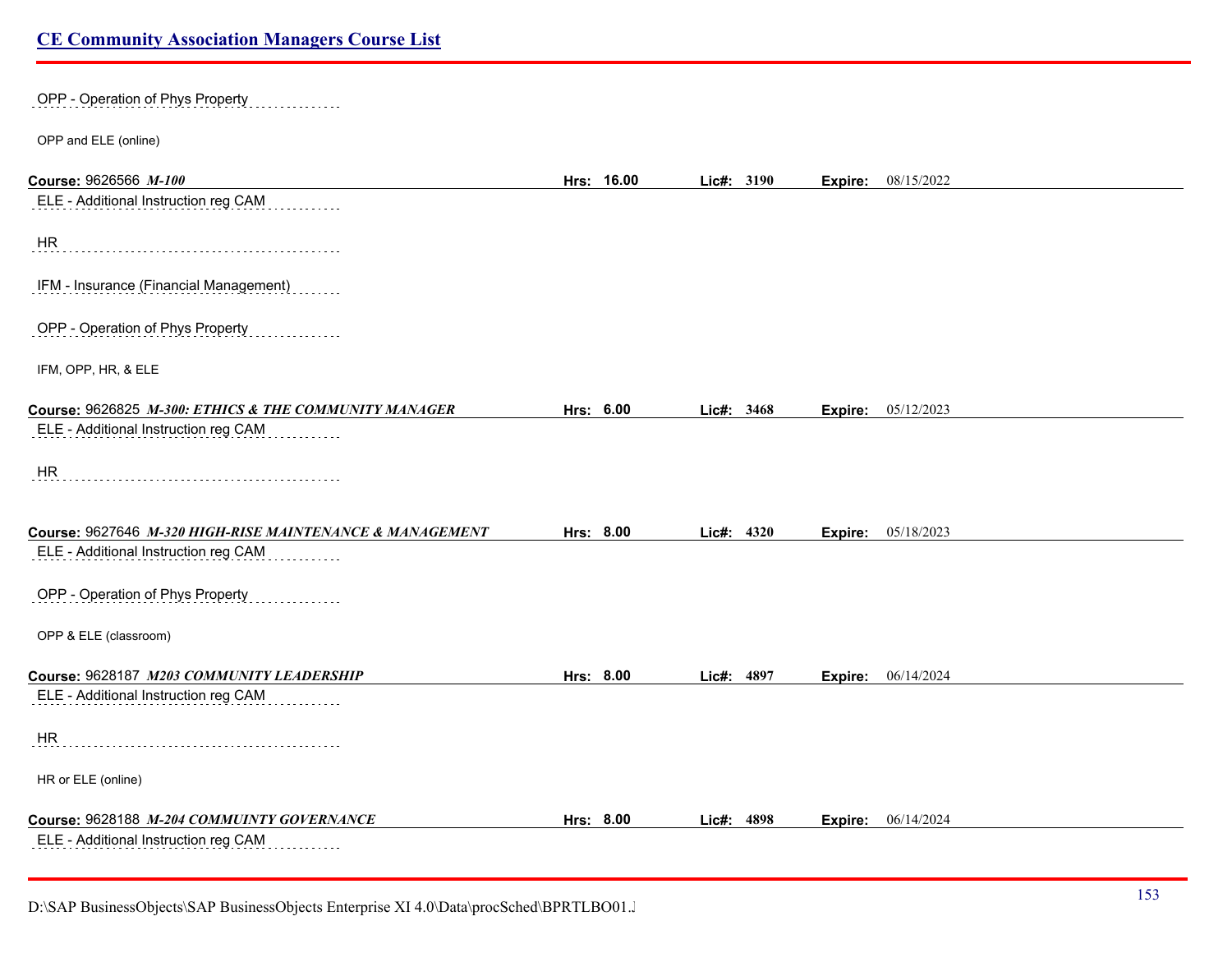OPP - Operation of Phys Property

OPP or ELE (online)

| Course: 9630755 M-320 HIGH-RISE MAINTENANCE & MANAGEMENT                                                                                                         |                     | Hrs: 6.00 | Lic#: 7601   |         | <b>Expire:</b> $01/14/2023$    |         |
|------------------------------------------------------------------------------------------------------------------------------------------------------------------|---------------------|-----------|--------------|---------|--------------------------------|---------|
| ELE - Additional Instruction reg CAM                                                                                                                             |                     |           |              |         |                                |         |
| OPP - Operation of Phys Property                                                                                                                                 |                     |           |              |         |                                |         |
| DISTANCE/ONLINE (OPP or ELE) INSTRUCTOR(S): KIRK WATILO, THOMAS C. CURRY, JEEVAN J D'MELLO, KEVIN DAVIS, JOHN GILL, PETER B. MILLER, MATT D. OBER, KEY C. POWELL |                     |           |              |         |                                |         |
| Course: 9630756 M-350: THE MANAGER & THE LAW                                                                                                                     |                     | Hrs: 3.00 | Lic#: $7602$ | Expire: | 01/14/2023                     |         |
| ELE - Additional Instruction reg CAM                                                                                                                             |                     |           |              |         |                                |         |
| DISTANCE/ONLINE INSTRUCTOR(S): LOURA K. SANCHEZ, STEVEN L. SUGARMAN, RONALD L. PERL, ELLEN HIRSCH DE HAAN, MATT D. OBER                                          |                     |           |              |         |                                |         |
|                                                                                                                                                                  |                     | Hrs: 2.00 | Lic#: $7712$ | Expire: | 03/11/2023                     |         |
| Legal Update Seminars                                                                                                                                            |                     |           |              |         |                                |         |
| CLASSROOM (LEGAL UPDATE) INSTRUCTOR(S): JOSEPH R. CIANFRONE                                                                                                      |                     |           |              |         |                                |         |
| <b>COMMUNITY OWNERS MANAGERS ASSOCIATES OF</b><br>0008750<br><b>13650 FIDDLESTICKS BLVD STE 202</b><br>285<br><b>FORT MYERS FL 33912</b>                         | Phone: 239-292-9393 |           |              |         | Email: COMACARTER681@YAHOO.COM | 3435846 |
|                                                                                                                                                                  |                     | Hrs: 1.00 | Lic#: 7764   | Expire: | 03/29/2023                     |         |
| ELE - Additional Instruction reg CAM                                                                                                                             |                     |           |              |         |                                |         |
| <b>HR</b>                                                                                                                                                        |                     |           |              |         |                                |         |
| CLASSROOM (HR or ELE) INSTRUCTOR(S): JORDAN AZIS                                                                                                                 |                     |           |              |         |                                |         |
| Course: 9630928 DRONES                                                                                                                                           |                     | Hrs: 1.00 | Lic#: 7768   | Expire: | 03/29/2023                     |         |
| ELE - Additional Instruction reg CAM                                                                                                                             |                     |           |              |         |                                |         |
| ODD, Oursetter of Dhine Director                                                                                                                                 |                     |           |              |         |                                |         |

OPP - Operation of Phys Property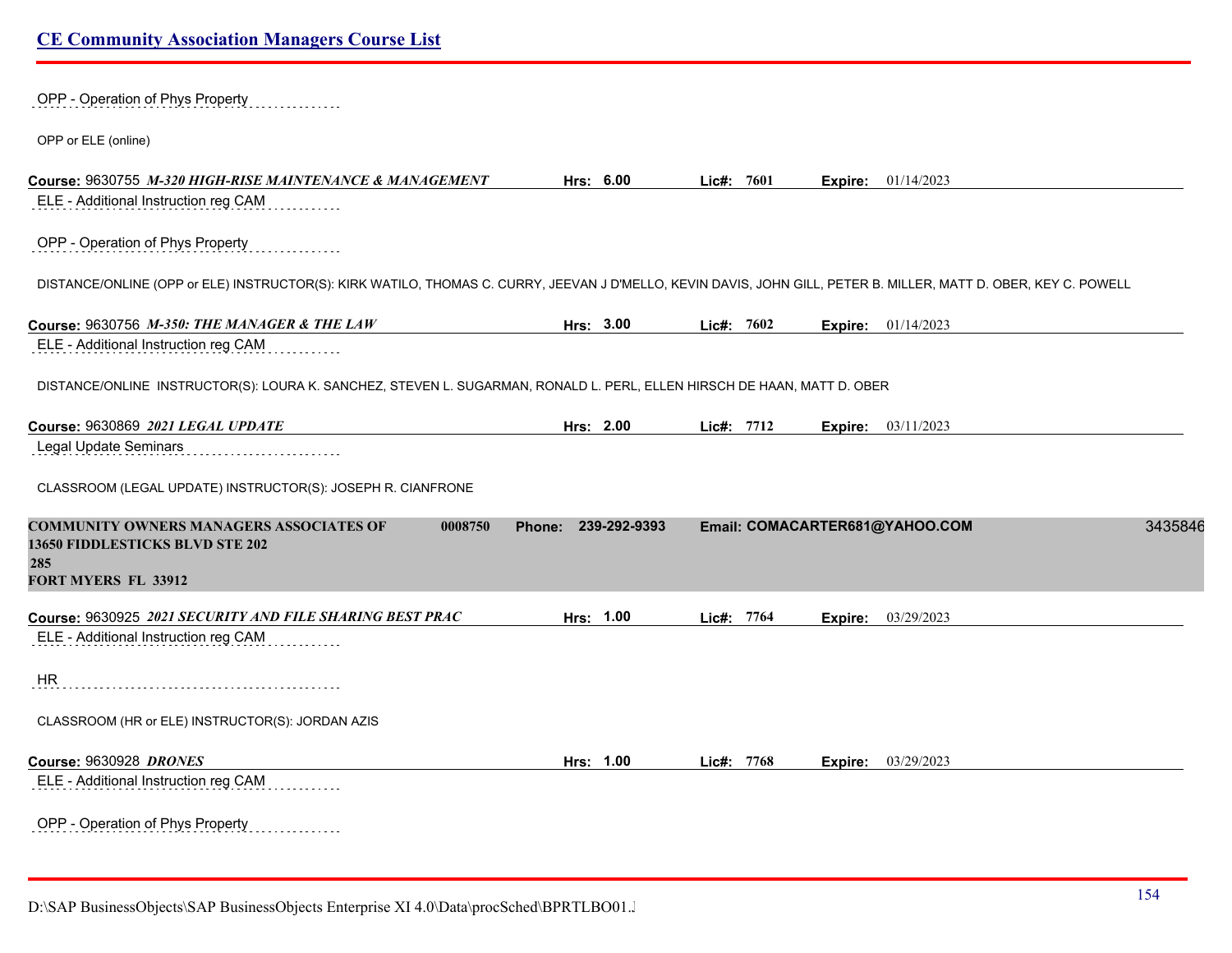| <b>CE Community Association Managers Course List</b>                                        |                               |              |                                       |         |
|---------------------------------------------------------------------------------------------|-------------------------------|--------------|---------------------------------------|---------|
| CLASSROOM (OPP or ELE) INSTRUCTOR(S): BILL HOLDERBY                                         |                               |              |                                       |         |
| Course: 9630957 WHY ARE INSURANCE ROLES INCREASING?<br>ELE - Additional Instruction reg CAM | Hrs: 2.00                     | Lic#: 7798   | 04/11/2023<br>Expire:                 |         |
|                                                                                             |                               |              |                                       |         |
| IFM - Insurance (Financial Management)                                                      |                               |              |                                       |         |
| CLASSROOM (IFM or ELE) INSTRUCTOR(S): ELAINE A. HAWKINS                                     |                               |              |                                       |         |
| Course: 9631514 HURRICANE 2022                                                              | Hrs: 2.00                     | Lic#: 8366   | 03/16/2024<br>Expire:                 |         |
| ELE - Additional Instruction reg CAM                                                        |                               |              |                                       |         |
| OPP - Operation of Phys Property                                                            |                               |              |                                       |         |
| CLASSROOM (OPP or ELE) INSTRUCTOR(S): GREG FRITH                                            |                               |              |                                       |         |
| <b>COMPLETE DKI</b><br>0006830<br>511 WYNNEHURST ST<br>PENSACOLA FL 32503                   | Phone: 850-225-5354           |              | Email: Grace.Chartier@completedki.com | 2812385 |
| Course: 9629977 FAILING TO PREPARE IS PREPARING TO FAIL                                     | Hrs: 1.00                     | Lic#: 6813   | 03/09/2024<br>Expire:                 |         |
| ELE - Additional Instruction reg CAM                                                        |                               |              |                                       |         |
| OPP - Operation of Phys Property                                                            |                               |              |                                       |         |
| CLASSROOM (OPP or ELE) INSTRUCTOR(S): HUGH R. BOHANNON, LUKE GERALD                         |                               |              |                                       |         |
| COMPLETE PROPERTY MAINTENANCE, INC.<br>0007995<br><b>4101 VINKEMULDER ROAD</b>              | 954-973-3333<br><b>Phone:</b> |              | Email: COMPLETEPROPERTY@CPMLAWN.COM   | 3170694 |
| <b>COCONUT CREEK FL 33073</b>                                                               |                               |              |                                       |         |
| Course: 9629493 FLORIDA FRIENDLY LANDSCAPING                                                | Hrs: 2.00                     | Lic#: $6270$ | 04/23/2023<br>Expire:                 |         |
| ELE - Additional Instruction reg CAM                                                        |                               |              |                                       |         |
| OPP - Operation of Phys Property                                                            |                               |              |                                       |         |
| CLASSROOM (OPP or ELE) INSTRUCTOR(S): SHANE MICHAEL HUMBLE                                  |                               |              |                                       |         |
| Course: 9631489 TREE TRIMMING: EVERYTHING YOU NEED TO KN                                    | Hrs: 1.00                     | Lic#: 8336   | 02/20/2024<br>Expire:                 |         |
| ELE - Additional Instruction reg CAM                                                        |                               |              |                                       |         |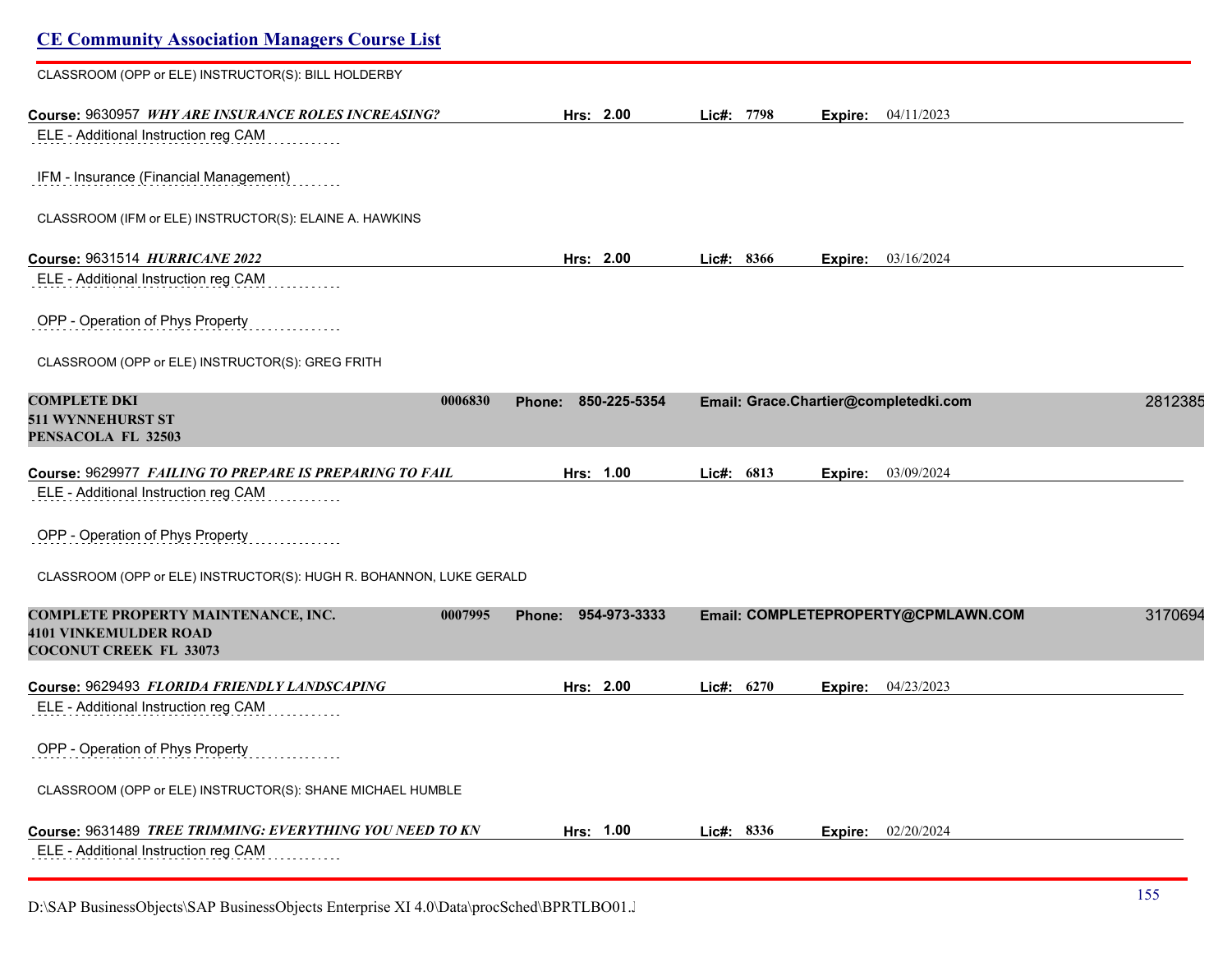| OPP - Operation of Phys Property                                          |                        |                              |                                     |         |
|---------------------------------------------------------------------------|------------------------|------------------------------|-------------------------------------|---------|
| DISTANCE/ONLINE (OPP or ELE) INSTRUCTOR(S): JOSEPH M. SPALDING, SHAWN KAY |                        |                              |                                     |         |
| Course: 9631490 TREE TRIMMING: EVERYTHING YOU NEED TO KN                  | Hrs: 1.00              | Lic#: 8337                   | <b>Expire:</b> 02/20/2024           |         |
| ELE - Additional Instruction reg CAM                                      |                        |                              |                                     |         |
| OPP - Operation of Phys Property                                          |                        |                              |                                     |         |
| CLASSROOM (OPP or ELE) INSTRUCTOR(S): JOSEPH M. SPALDING, SHAWN KAY       |                        |                              |                                     |         |
| CONSOLIDATED COMMUNITY MANAGEMENT<br>0008221                              | 954-718-9903<br>Phone: | Email: startaglia@ccmfla.com |                                     | 3241144 |
| <b>7124 NORTH NOB HILL ROAD</b><br>TAMARAC FL 33020                       |                        |                              |                                     |         |
| Course: 9630794 THE FINING PROCESS                                        | Hrs: 1.00              | Lic#: 7640                   | 02/17/2023<br>Expire:               |         |
| ELE - Additional Instruction reg CAM                                      |                        |                              |                                     |         |
| CLASSROOM (ELE) INSTRUCTOR(S): SCOTT TARTAGLIA, JAMES NYQUIST             |                        |                              |                                     |         |
| Course: 9630795 THE FINING PROCESS                                        | Hrs: 1.00              | Lic#: 7641                   | 02/17/2023<br>Expire:               |         |
| ELE - Additional Instruction reg CAM                                      |                        |                              |                                     |         |
| DISTANCE/ONLINE (ELE) INSTRUCTOR(S): SCOTT TARTAGLIA, JAMES NYQUIST       |                        |                              |                                     |         |
| CONSULT ENGINEERING, INC.<br>0008371                                      | Phone: 941-206-3000    |                              | Email: admin@consultengineering.com | 3309641 |
| <b>603 E OLYMPIA AVE</b><br>PUNTA GORDA FL 33950                          |                        |                              |                                     |         |
| Course: 9630395 DEMYSTIFYING RESERVE STUDIES                              | Hrs: 1.00              | Lic#: 7237                   | 07/05/2022<br>Expire:               |         |
| ELE - Additional Instruction reg CAM                                      |                        |                              |                                     |         |
| IFM - Insurance (Financial Management)                                    |                        |                              |                                     |         |
| CLASSROOM (IFM or ELE) INSTRUCTOR(S): JOSHUA L. PORTER                    |                        |                              |                                     |         |
|                                                                           | Hrs: 1.00              | Lic#: 7239                   | 07/05/2022<br>Expire:               |         |
| ELE - Additional Instruction reg CAM                                      |                        |                              |                                     |         |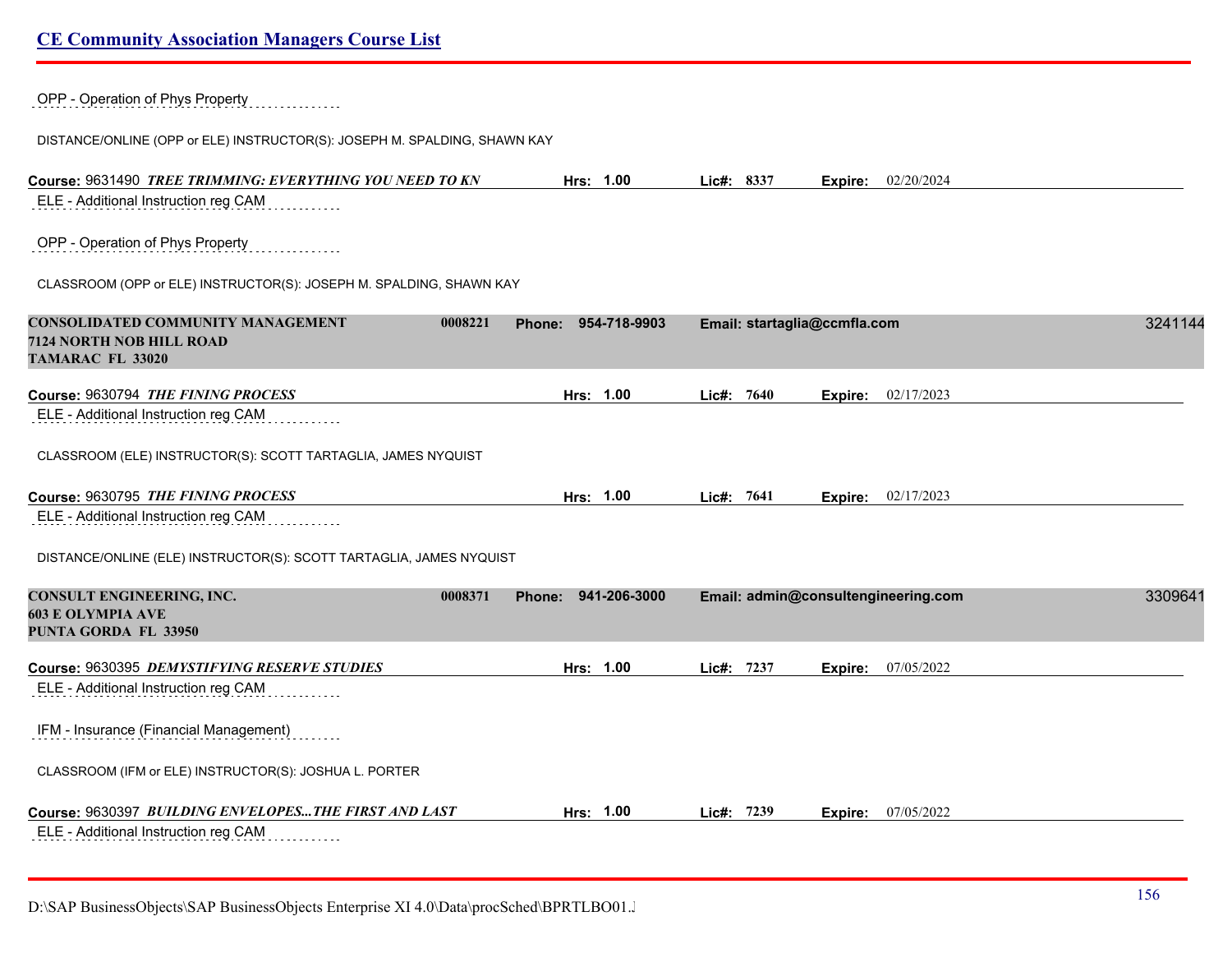| <b>CE Community Association Managers Course List</b>                                                        |                        |            |                                    |         |
|-------------------------------------------------------------------------------------------------------------|------------------------|------------|------------------------------------|---------|
| OPP - Operation of Phys Property                                                                            |                        |            |                                    |         |
| DEFENSE; CLASSROOM (OPP or ELE) INSTRUCTOR(S): JOSHUA L. PORTER                                             |                        |            |                                    |         |
| Course: 9630398 DEMYSTIFYING RESERVE STUDIES                                                                | Hrs: 1.00              | Lie#: 7240 | <b>Expire:</b> 07/05/2022          |         |
| ELE - Additional Instruction reg CAM                                                                        |                        |            |                                    |         |
| IFM - Insurance (Financial Management)                                                                      |                        |            |                                    |         |
| DISTANCE/ONLINE (IFM or ELE) INSTRUCTOR(S): JOSHUA L. PORTER                                                |                        |            |                                    |         |
| Course: 9630399 BUILDING ENVELOPESTHE FIRST AND LAST                                                        | Hrs: 1.00              | Lic#: 7241 | 07/05/2022<br>Expire:              |         |
| ELE - Additional Instruction reg CAM                                                                        |                        |            |                                    |         |
| OPP - Operation of Phys Property                                                                            |                        |            |                                    |         |
| DEFENSE; DISTANCE/ONLINE (OPP or ELE) INSTRUCTOR(S): JOSHUA L. PORTER                                       |                        |            |                                    |         |
| Course: 9631233 HOW TO BE NICE TO ANYONE                                                                    | Hrs: 1.00              | Lic#: 8075 | 08/31/2023<br>Expire:              |         |
| ELE - Additional Instruction reg CAM                                                                        |                        |            |                                    |         |
| HR.                                                                                                         |                        |            |                                    |         |
| CLASSROOM (HR or ELE) INSTRUCTOR(S): SAMUEL C. BURNLEY                                                      |                        |            |                                    |         |
| CORLESS BARFIELD TRIAL GROUP, LLC.<br>0006463<br><b>6812 WEST LINEBAUGH AVENUE</b><br><b>TAMPA FL 33625</b> | 813-258-4998<br>Phone: |            | Email: nguzman@corlessbarfield.com | 3272664 |
| Course: 9628349 SUCCESSFUL COMMUNITY ASSOC MANAGEMENT &                                                     | Hrs: 1.00              | Lic#: 5056 | 10/10/2022<br>Expire:              |         |
| ELE - Additional Instruction reg CAM                                                                        |                        |            |                                    |         |
| AVOIDING THE UNLICENSED PRACTICE OF LAW<br>ELE (classroom)                                                  |                        |            |                                    |         |
| Course: 9630400 SINKHOLE LOSS CLAIMS (LARGE LOSS CLAIMS)                                                    | Hrs: 1.00              | Lic#: 7242 | 07/05/2022<br>Expire:              |         |
| ELE - Additional Instruction reg CAM                                                                        |                        |            |                                    |         |
| OPP - Operation of Phys Property                                                                            |                        |            |                                    |         |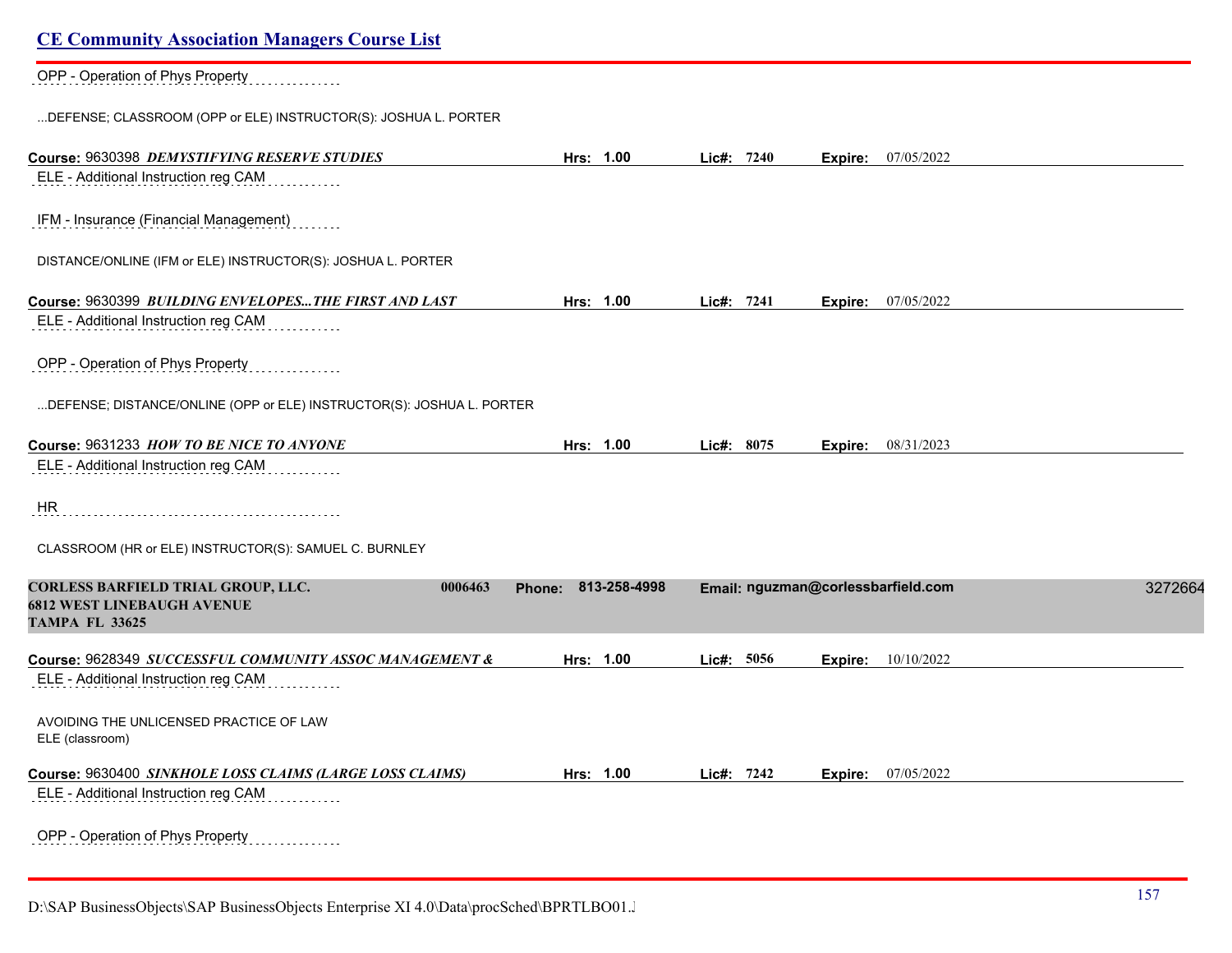DISTANCE/ONLINE (OPP or ELE) INSTRUCTOR(S): THEODORE A. CORLESS, ROBERT MORGAN BARFIELD, MARY CATHERINE LAMOUREUX

| Course: 9630401 UNLICENSED PRACTICE OF LAW                                                                        | Hrs: 1.00              | Lic#: 7243                   | 07/05/2022<br>Expire:             |         |
|-------------------------------------------------------------------------------------------------------------------|------------------------|------------------------------|-----------------------------------|---------|
| ELE - Additional Instruction reg CAM                                                                              |                        |                              |                                   |         |
| OPP - Operation of Phys Property                                                                                  |                        |                              |                                   |         |
| DISTANCE/ONLINE (OPP or ELE) INSTRUCTOR(S): THEODORE A. CORLESS, ROBERT MORGAN BARFIELD, MARY CATHERINE LAMOUREUX |                        |                              |                                   |         |
| <b>CPR-CONCRETE PAINTING &amp; RESTORATION LLC</b><br>0007435<br>711 WESLEY AVE                                   | 727-939-9393<br>Phone: | Email: Donny@cprpainting.net |                                   | 2968816 |
| <b>SUITE A</b><br><b>TARPON SPRINGS FL 34689</b>                                                                  |                        |                              |                                   |         |
| Course: 9628768 CONCRETE RESTORATION ON YOUR PROPERTY                                                             | Hrs: 1.00              | Lic#: 5469                   | 08/24/2023<br>Expire:             |         |
| ELE - Additional Instruction reg CAM                                                                              |                        |                              |                                   |         |
| OPP - Operation of Phys Property                                                                                  |                        |                              |                                   |         |
| OPP or ELE (classroom)                                                                                            |                        |                              |                                   |         |
| Course: 9628769 PAINTING & WATERPROOFING ON YOUR                                                                  | Hrs: 1.00              | Lic#: 5470                   | 08/24/2023<br>Expire:             |         |
| ELE - Additional Instruction reg CAM                                                                              |                        |                              |                                   |         |
| OPP - Operation of Phys Property                                                                                  |                        |                              |                                   |         |
| PROPERTY<br>OPP or ELE (classroom)                                                                                |                        |                              |                                   |         |
| <b>CROWN ROOFING &amp; WATER PROOFING</b><br>0009037                                                              | 8552769655<br>Phone:   |                              | Email: marketing@crownroofing.com | 3557099 |
| <b>240 FIELD END STREET</b><br><b>SARASOTA FL 34240</b>                                                           |                        |                              |                                   |         |
| Course: 9631395 PREVENTATIVE MAINTENANCE                                                                          | Hrs: 1.00              | Lic#: 8240                   | 01/04/2024<br>Expire:             |         |
| ELE - Additional Instruction reg CAM                                                                              |                        |                              |                                   |         |
| OPP - Operation of Phys Property<br>.                                                                             |                        |                              |                                   |         |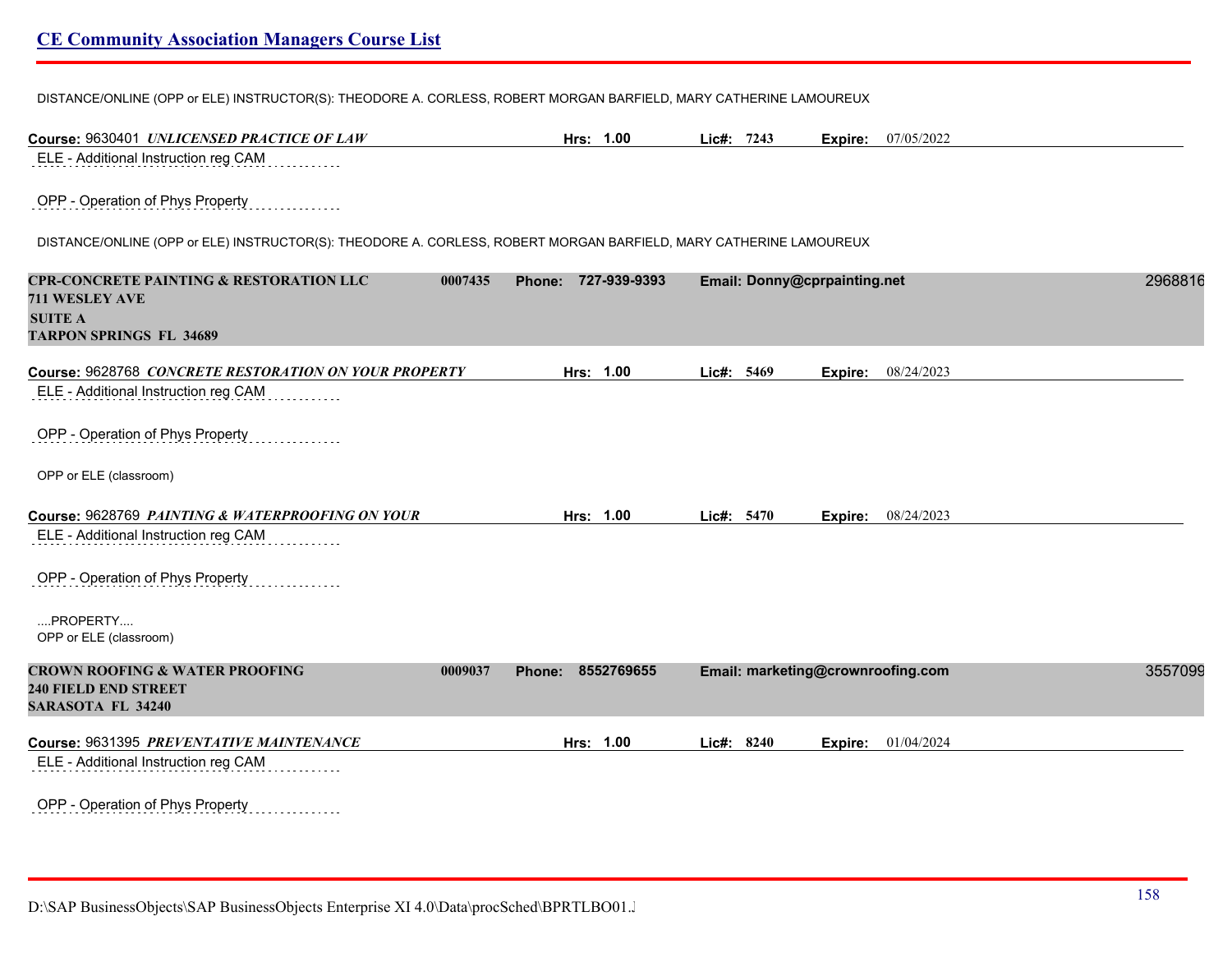| <b>CE Community Association Managers Course List</b>                                             |         |                               |                           |                       |         |
|--------------------------------------------------------------------------------------------------|---------|-------------------------------|---------------------------|-----------------------|---------|
| CLASSROOM (OPP or ELE) INSTRUCTOR(S): CRAIG W. DALLAS                                            |         |                               |                           |                       |         |
| ADDED (3/8/2022); MARIO RINALDI                                                                  |         |                               |                           |                       |         |
| Course: 9631396 COATING & REROOF<br>ELE - Additional Instruction reg CAM                         |         | Hrs: 1.00                     | Lic#: 8241                | 01/04/2024<br>Expire: |         |
| OPP - Operation of Phys Property                                                                 |         |                               |                           |                       |         |
| CLASSROOM (OPP or ELE) INSTRUCTOR(S): CRAIG W. DALLAS                                            |         |                               |                           |                       |         |
| ADDED (3/8/2022); MARIO RINALDI                                                                  |         |                               |                           |                       |         |
| Course: 9631397 ROOF LIFE EXPECTANCY<br>ELE - Additional Instruction reg CAM                     |         | Hrs: 1.00                     | Lic#: 8242                | 01/04/2024<br>Expire: |         |
| OPP - Operation of Phys Property                                                                 |         |                               |                           |                       |         |
| CLASSROOM (OPP or ELE) INSTRUCTOR(S): CRAIG W. DALLAS                                            |         |                               |                           |                       |         |
| ADDED (3/8/2022); MARIO RINALDI                                                                  |         |                               |                           |                       |         |
| <b>CROWTHER ROOFING AND SHEET METAL</b><br><b>15865 ASSEMBLY LOOP</b><br><b>JUPITER FL 33478</b> | 0007208 | 561-624-9400<br><b>Phone:</b> | Email: mattp@crowther.net |                       | 2888529 |
| Course: 9628464 ROOF MECHANICS                                                                   |         | Hrs: 2.00                     | Lic#: 5168                | Expire: 01/23/2023    |         |
| ELE - Additional Instruction reg CAM                                                             |         |                               |                           |                       |         |
| OPP - Operation of Phys Property                                                                 |         |                               |                           |                       |         |
| OPP or ELE (classroom)                                                                           |         |                               |                           |                       |         |
| DANIA S. FERNANDEZ & ASSOC. P.A.<br>13500 SW 88 ST. SUITE 265<br><b>MIAMI FL 33186</b>           | 0009185 | 301-807-0059<br>Phone:        | Email: DANIA@DSFPA.COM    |                       | 3633440 |
| Course: 9631635 COMMUNITY LIVING & OPERATIONS- BOARD OF                                          |         | Hrs: 3.00                     | Lic#: 8482                | 06/22/2024<br>Expire: |         |
| ELE - Additional Instruction reg CAM                                                             |         |                               |                           |                       |         |
| OPP - Operation of Phys Property                                                                 |         |                               |                           |                       |         |

D:\SAP BusinessObjects\SAP BusinessObjects Enterprise XI 4.0\Data\procSched\BPRTLBO01.Jobserver2\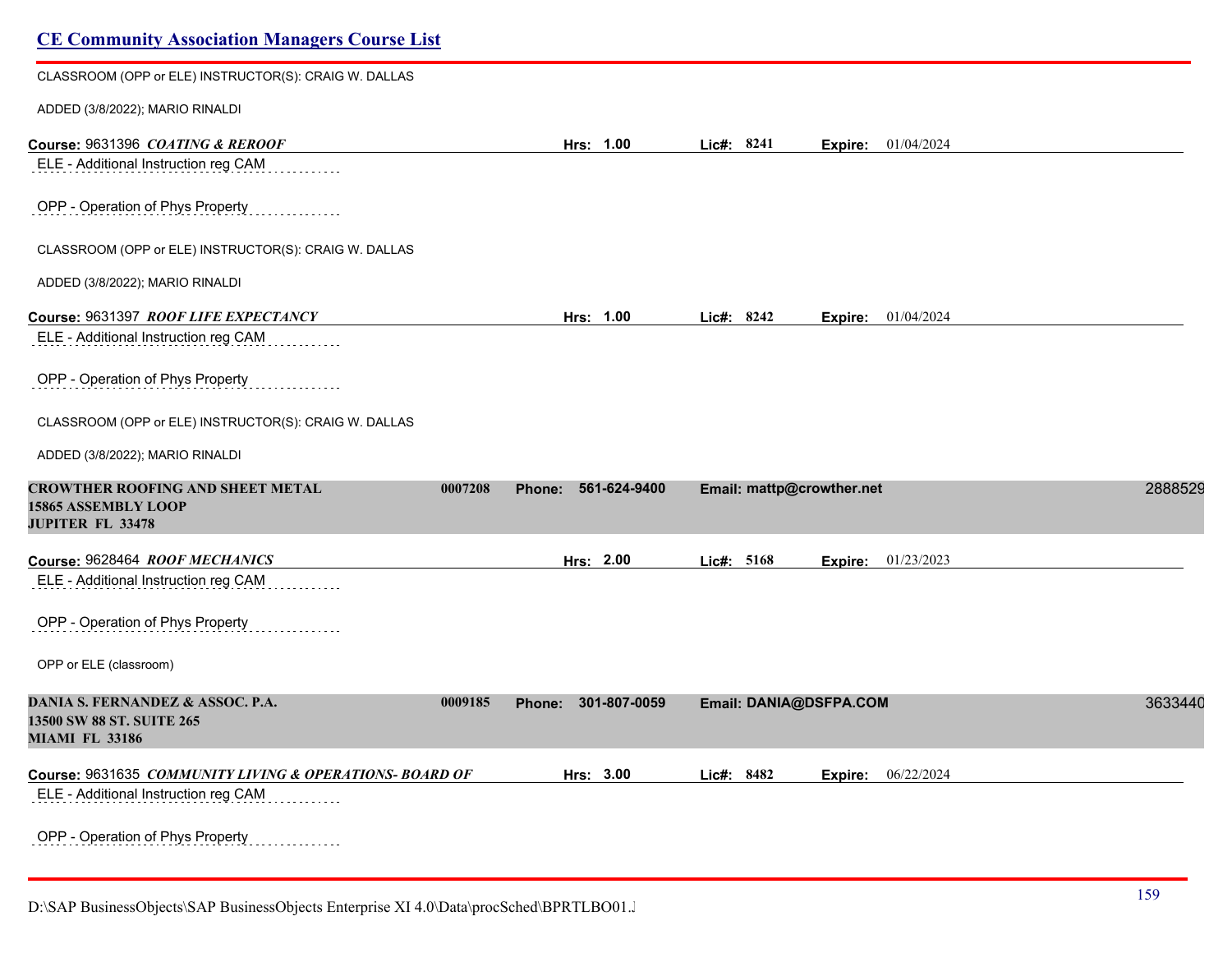COURSE DELIVERY METHOD: ONLINE. CATEGORY: OPP OR ELE. INSTRUCTOR: DANIA S FERNANDEZ. **DANIEL WASSERSTEIN 0006655 Phone: 561-288-3999 Email: danw@wassersteinpa.com** 27671719 **301 YAMATO ROAD SUITE 2199 BOCA RATON FL 33431 Course:** 9628041 *THE VIOLATION & FINING PROCESS* **Hrs: 1.00 Lic#: 4752 Expire:** 03/10/2024 ELE - Additional Instruction reg CAM HR HR or ELE (classroom) Instructor: Daniel Wasserstein P.A **Course:** 9628088 *THE VIOLATION & FINING PROCESS* **Hrs: 2.00 Lic#: 4799 Expire:** 04/04/2024 ELE - Additional Instruction reg CAM HR HR or ELE (classroom) Instructor: Daniel Wasserstein P.A **Course:** 9630654 *EMOTIONAL SUPPORT ANIMALS LEGISLATIVE UP* **Hrs: 2.00 Lic#: 7496 Expire:** 11/12/2022 Legal Update Seminars DISTANCE/ONLINE (LEGAL UPDATE) INSTRUCTOR(S): DANIEL WASSERSTEIN **Course:** 9630655 *EMOTIONAL SUPPORT ANIMALS LEGISLATIVE UP* **Hrs: 2.00 Lic#: 7497 Expire:** 11/12/2022 Legal Update Seminars CLASSROOM (LEGAL UPDATE) INSTRUCTOR(S): DANIEL WASSERSTEIN **Course:** 9630678 *EMOTIONAL SUPPORT + ANIMALS LEGISLATIVE* **Hrs: 2.00 Lic#: 7526 Expire:** 12/08/2022 Legal Update Seminars CLASSROOM (LEGAL UPDATE) INSTRUCTOR(S): DANIEL WASSERSTEIN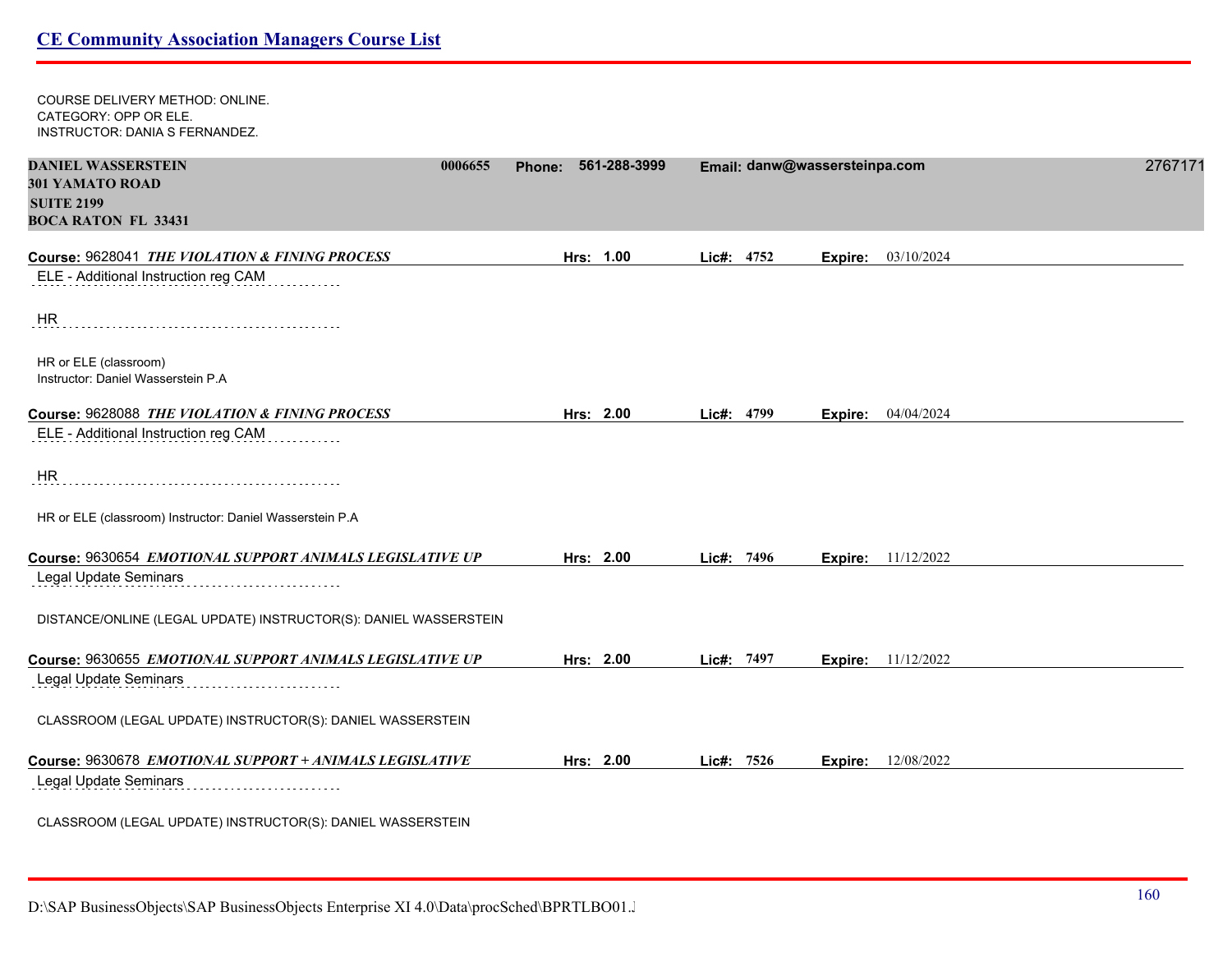| <b>CE Community Association Managers Course List</b>              |                               |                          |                       |         |
|-------------------------------------------------------------------|-------------------------------|--------------------------|-----------------------|---------|
| Course: 9631149 THE 2021 LEGISLATIVE UPDATE                       | Hrs: 2.00                     | Lic#: 7994               | 08/02/2023<br>Expire: |         |
| Legal Update Seminars                                             |                               |                          |                       |         |
| CLASSROOM (LEGAL UPDATE) INSTRUCTOR(S): DANIEL WASSERSTEIN        |                               |                          |                       |         |
| Course: 9631150 THE 2021 LEGISLATIVE UPDATE                       | Hrs: 2.00                     | Lic#: 7995               | 08/02/2023<br>Expire: |         |
| Legal Update Seminars                                             |                               |                          |                       |         |
| DISTANCE/ONLINE (LEGAL UPDATE) INSTRUCTOR(S): DANNIEL WASSERSTEIN |                               |                          |                       |         |
| DAVID L RICHARDS PA INC<br>0000834                                | 877-321-7424<br><b>Phone:</b> | Email: RICHPAINC@AOL.COM |                       | 3224934 |
| 55 N 4TH ST #103<br><b>COCOA BEACH FL 32931-2965</b>              |                               |                          |                       |         |
| Course: 0003018 FILING SYSTEM A-Z SEMINAR                         | Hrs: 4.00                     | Lic#: 510                | 06/07/2023<br>Expire: |         |
| ELE - Additional Instruction reg CAM                              |                               |                          |                       |         |
| OPP - Operation of Phys Property                                  |                               |                          |                       |         |
| OPP OR ELECTIVES (CORRESPONDENCE)                                 |                               |                          |                       |         |
| Course: 0003019 PHOTO INDENTIFICATION BOARD WORKSHOP/PRO          | Hrs: 4.00                     | Lic#: $511$              | 06/28/2023<br>Expire: |         |
| ELE - Additional Instruction reg CAM                              |                               |                          |                       |         |
| <b>HR</b>                                                         |                               |                          |                       |         |
| HR OR ELECTIVES (CORRESPONDENCE)                                  |                               |                          |                       |         |
| Course: 0003022 BUDGET & FINANCIAL TOPICS FOR THE CONDO.          | Hrs: 4.00                     | Lic#: 6152               | 02/14/2023<br>Expire: |         |
| ELE - Additional Instruction reg CAM                              |                               |                          |                       |         |
| IFM - Insurance (Financial Management)                            |                               |                          |                       |         |
| IFM, CORRESPONDENCE                                               |                               |                          |                       |         |
| Course: 0003025 ELECTIONS MADE EASY                               | Hrs: 4.00                     | Lic#: 517                | 07/03/2022<br>Expire: |         |
| ELE - Additional Instruction reg CAM                              |                               |                          |                       |         |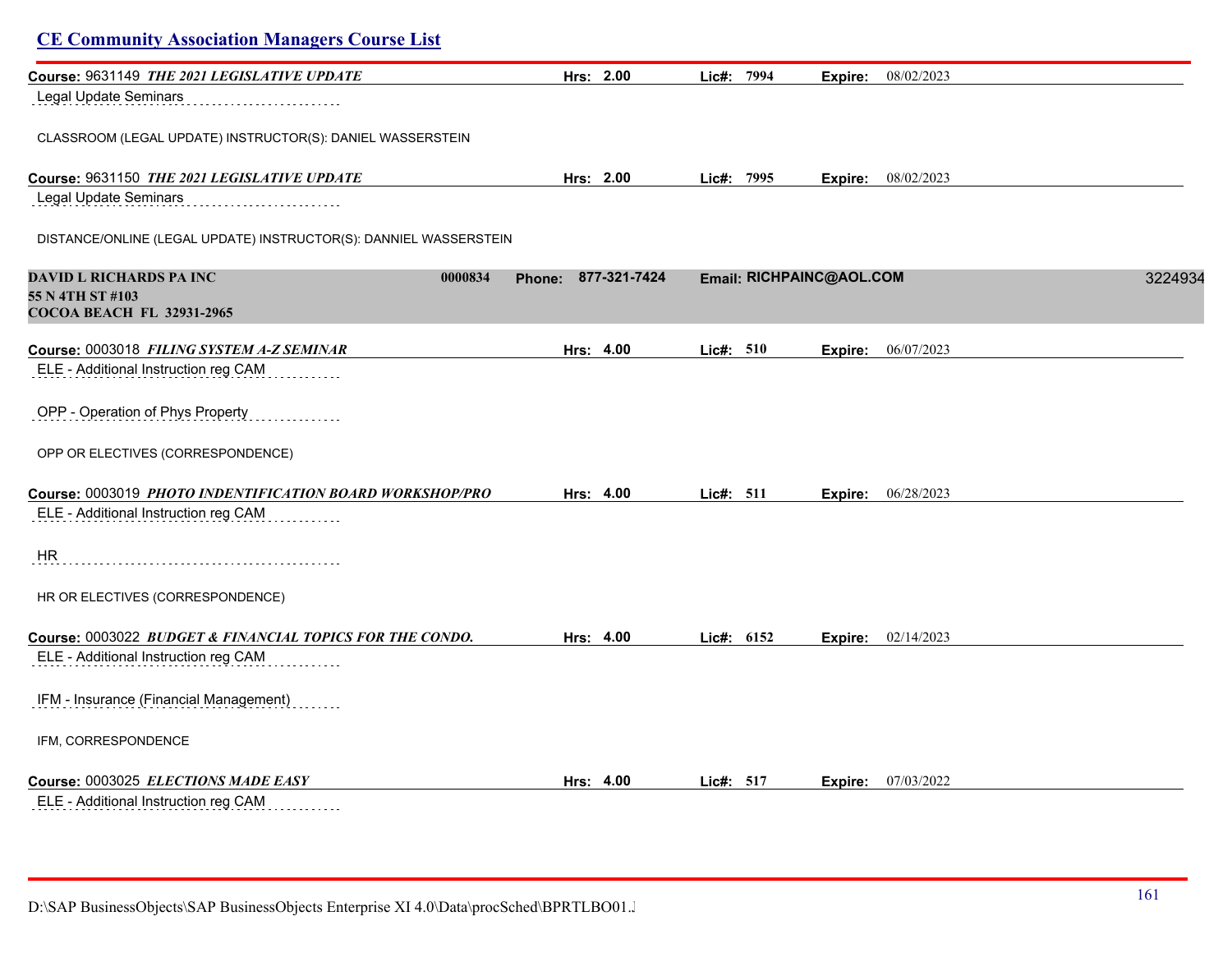## ELE, (CORRESPONDENCE) INSTRUCTOR(S): DAVID L. RICHARDS, SUSAN LEE CHAPMAN, DAVID L. RICHARDS JR **Course:** 0007523 *NEW BOARD ORIENTATION* **Hrs: 4.00 Lic#: 1240 Expire:** 04/18/2024 ELE - Additional Instruction reg CAM HR HR; CORRESPONDENCE INSTRUCTOR(S): DAVID L. RICHARDS **Course:** 8343026 *EMERGENCY PLANNING YEAR ROUND* **Hrs: 8.00 Lic#: 519 Expire:** 07/18/2022 ELE - Additional Instruction reg CAM . . . . . . . . . HR OPP - Operation of Phys Property CORRESPONDENCE (4hrs. - OPP and 4-hrs HR) **Course:** 9624755 *PAINTING BUILDINGS AND THE CONTRACT* **Hrs: 8.00 Lic#: 969 Expire:** 08/27/2022 ELE - Additional Instruction reg CAM IFM - Insurance (Financial Management) OPP - Operation of Phys Property CORRESPONDENCE (4 - HRS IFM and 4 - HRS OPP) instructor(s); David Richards, Susan Lee Chapman, David Richards Jr. **Course:** 9624783 *INSURANCES FOR ALL ASSOCIATIONS* **Hrs: 4.00 Lic#: 6161 Expire:** 02/21/2023 ELE - Additional Instruction reg CAM IFM - Insurance (Financial Management) **Course:** 9624835 *MAINTENANCE & REPAIRS ILLUSTRATED VOL 1* **Hrs: 4.00 Lic#: 1811 Expire:** 06/11/2023 ELE - Additional Instruction reg CAM OPP - Operation of Phys Property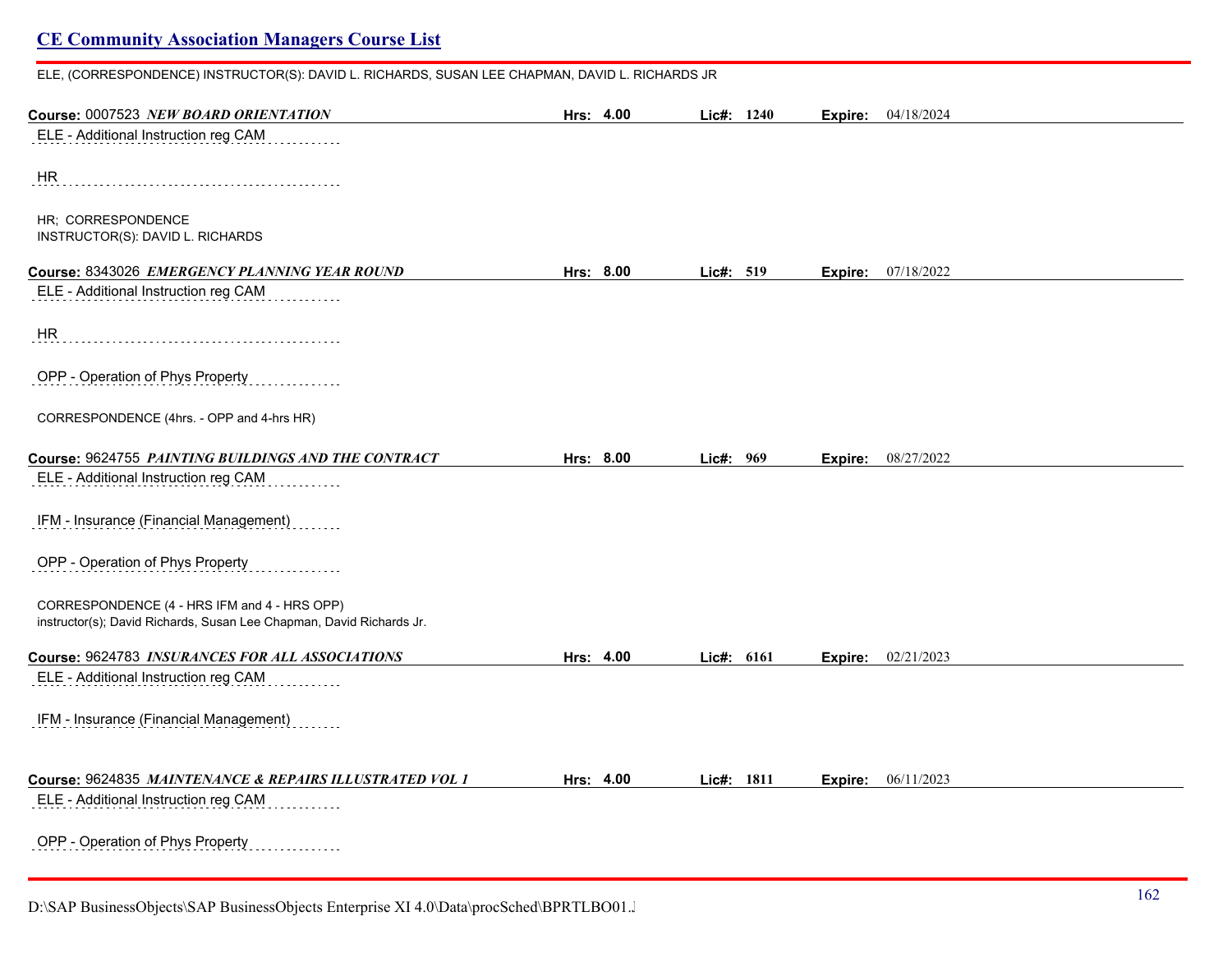# OPP OR ELECTIVE (CORRESPONDENCE) **Course:** 9625028 *RESERVE STUDY ILLUSTRATED* **Hrs: 8.00 Lic#: 1400 Expire:** 12/28/2022 ELE - Additional Instruction reg CAM IFM - Insurance (Financial Management) OPP - Operation of Phys Property **Course:** 9625141 *VENDOR FILE WORKSHOP* **Hrs: 8.00 Lic#: 1567 Expire:** 10/24/2023 ELE - Additional Instruction reg CAM . . . . . . . . . . . . . HR 4-HR and 4-ELE, CORRESPONDENCE **Course:** 9625265 *POLYURETHANE FOAM ROOFING SYSTEM MANUAL* **Hrs: 16.00 Lic#: 1734 Expire:** 12/20/2022 ELE - Additional Instruction reg CAM HR IFM - Insurance (Financial Management) OPP - Operation of Phys Property CORRESPONDENCE **Course:** 9625334 *CONCRETE RESTORATION MANUAL* **Hrs: 16.00 Lic#: 2299 Expire:** 09/30/2023 ELE - Additional Instruction reg CAM HR IFM - Insurance (Financial Management) OPP - Operation of Phys Property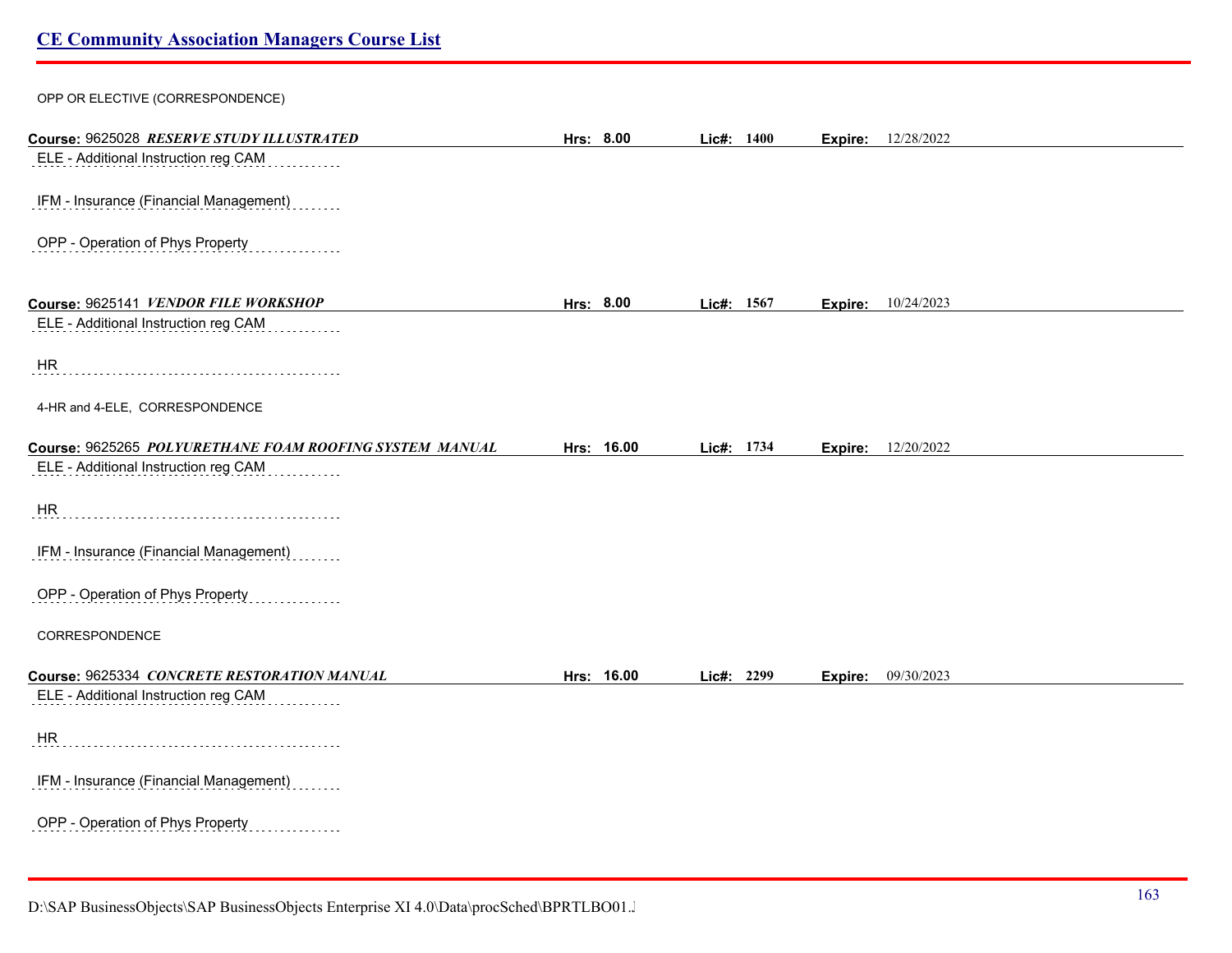| <b>CE Community Association Managers Course List</b>                                      |            |            |                           |  |
|-------------------------------------------------------------------------------------------|------------|------------|---------------------------|--|
| CORRESPONDENCE                                                                            |            |            |                           |  |
| Course: 9625368 FLOOD INSURANCE                                                           | Hrs: 4.00  | Lic#: 1882 | <b>Expire:</b> 11/27/2023 |  |
| ELE - Additional Instruction reg CAM                                                      |            |            |                           |  |
| IFM - Insurance (Financial Management)                                                    |            |            |                           |  |
| IFM or ELE, CORRESPONDENCE                                                                |            |            |                           |  |
| Course: 9625406 MINUTES DOCUMENTATION MAIL OUTS                                           | Hrs: 8.00  | Lic#: 1921 | <b>Expire:</b> 03/25/2024 |  |
| ELE - Additional Instruction reg CAM                                                      |            |            |                           |  |
| <b>HR</b>                                                                                 |            |            |                           |  |
| HR or ELE CORRESPONDENCE                                                                  |            |            |                           |  |
| Course: 9625424 LETTERS - FORMS - NOTICES WORKSHOP                                        | Hrs: 12.00 | Lic#: 1952 | Expire: 05/26/2024        |  |
| ELE - Additional Instruction reg CAM                                                      |            |            |                           |  |
| HR                                                                                        |            |            |                           |  |
| IFM - Insurance (Financial Management)<br>.<br>.                                          |            |            |                           |  |
| OPP - Operation of Phys Property                                                          |            |            |                           |  |
| CORRESPONDENCE (IFM - 4, OPP - 4, HR - 4, or ELE);<br>INSTRUCTOR(S): DAVID L. RICHARDS    |            |            |                           |  |
| Course: 9625600 IMPLEMENTING NEW STATUTORY REQUIREMENTS                                   | Hrs: 4.00  | Lic#: 2149 | Expire: 03/22/2023        |  |
| ELE - Additional Instruction reg CAM                                                      |            |            |                           |  |
| HR                                                                                        |            |            |                           |  |
| HR OR ELECTIVE (CORRESPONDENCE)                                                           |            |            |                           |  |
| Course: 9625854 BUYING OR SELLING A CONDA Q & A'S<br>ELE - Additional Instruction reg CAM | Hrs: 4.00  | Lie#: 2432 | 02/29/2024<br>Expire:     |  |

D:\SAP BusinessObjects\SAP BusinessObjects Enterprise XI 4.0\Data\procSched\BPRTLBO01.J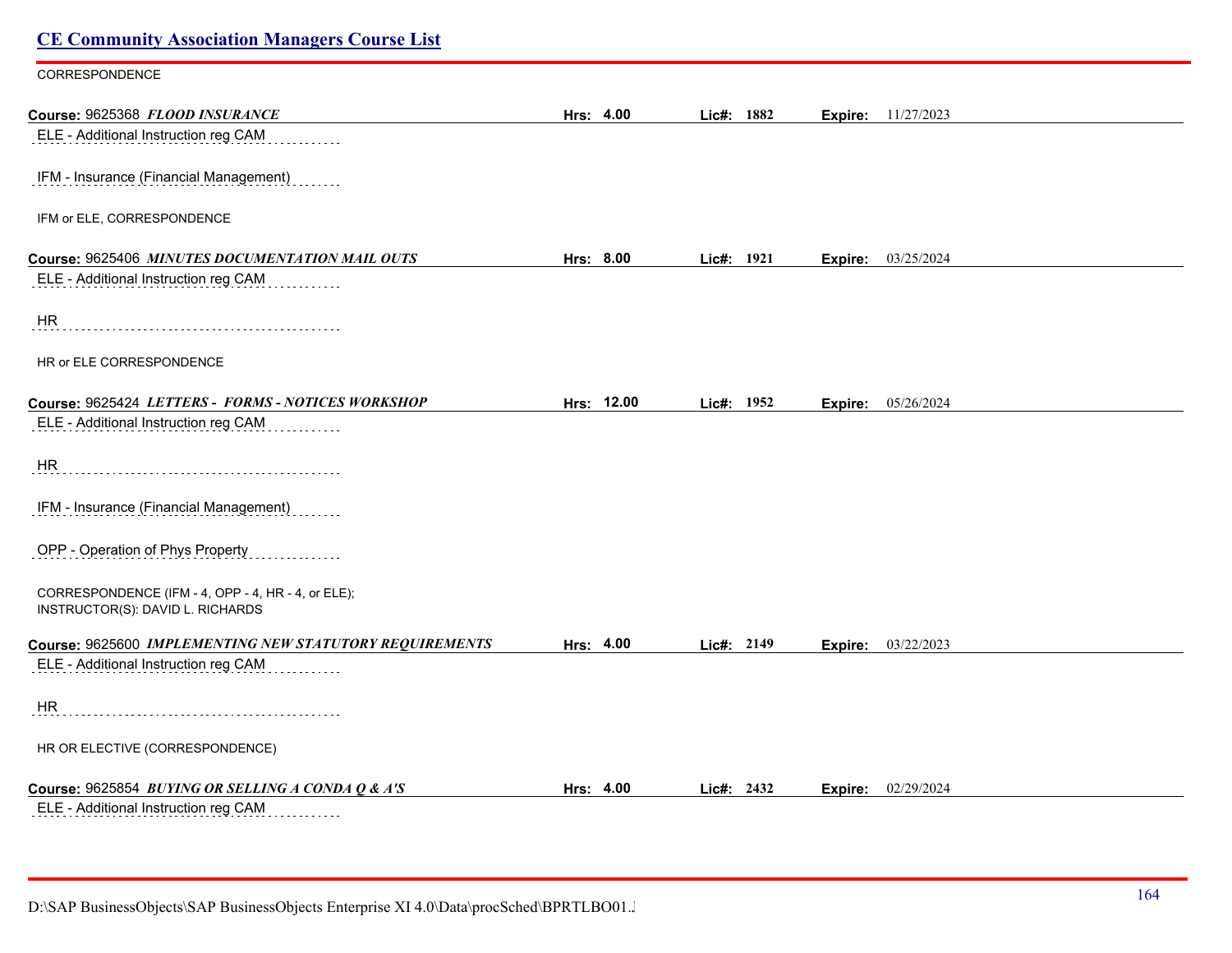| <b>CE Community Association Managers Course List</b>                                                                |            |            |                           |  |
|---------------------------------------------------------------------------------------------------------------------|------------|------------|---------------------------|--|
| ELE, (CORRESPONDENCE)                                                                                               |            |            |                           |  |
| Course: 9625984 ASSOCIATION PROPERTY INSPECTIONS                                                                    | Hrs: 12.00 | Lic#: 2567 | <b>Expire:</b> 07/20/2022 |  |
| HR                                                                                                                  |            |            |                           |  |
| IFM - Insurance (Financial Management)                                                                              |            |            |                           |  |
| OPP - Operation of Phys Property                                                                                    |            |            |                           |  |
| <b>ILLUSTRATED</b><br>HR - 4 HRS; OPP - 4 HRS and IFM - 4 HRS                                                       |            |            |                           |  |
| Course: 9626131 DAILY REFERENCE MANUAL FOR CAM'S                                                                    | Hrs: 16.00 | Lic#: 2713 | Expire: 02/17/2023        |  |
| ELE - Additional Instruction reg CAM                                                                                |            |            |                           |  |
| HR                                                                                                                  |            |            |                           |  |
| IFM - Insurance (Financial Management)                                                                              |            |            |                           |  |
| OPP - Operation of Phys Property                                                                                    |            |            |                           |  |
| 4.00 IFM, (CORRESPONDENCE)<br>4.00 OPP, (CORRESPONDENCE)<br>4.00 HR, (CORRESPONDENCE)<br>4.00 ELE, (CORRESPONDENCE) |            |            |                           |  |
| Course: 9626163 BUYING OR SELLING ANY ASSOC REAL                                                                    | Hrs: 4.00  | Lic#: 2747 | <b>Expire:</b> 03/13/2023 |  |
| ELE - Additional Instruction reg CAM                                                                                |            |            |                           |  |
| PROPERTY.<br>ELE, (CORRESPONDENCE)                                                                                  |            |            |                           |  |
| Course: 9626467 LANDSCAPING                                                                                         | Hrs: 12.00 | Lic#: 3065 | Expire: 04/29/2024        |  |
| ELE - Additional Instruction reg CAM                                                                                |            |            |                           |  |
| HR                                                                                                                  |            |            |                           |  |
| IFM - Insurance (Financial Management)                                                                              |            |            |                           |  |
| OPP - Operation of Phys Property                                                                                    |            |            |                           |  |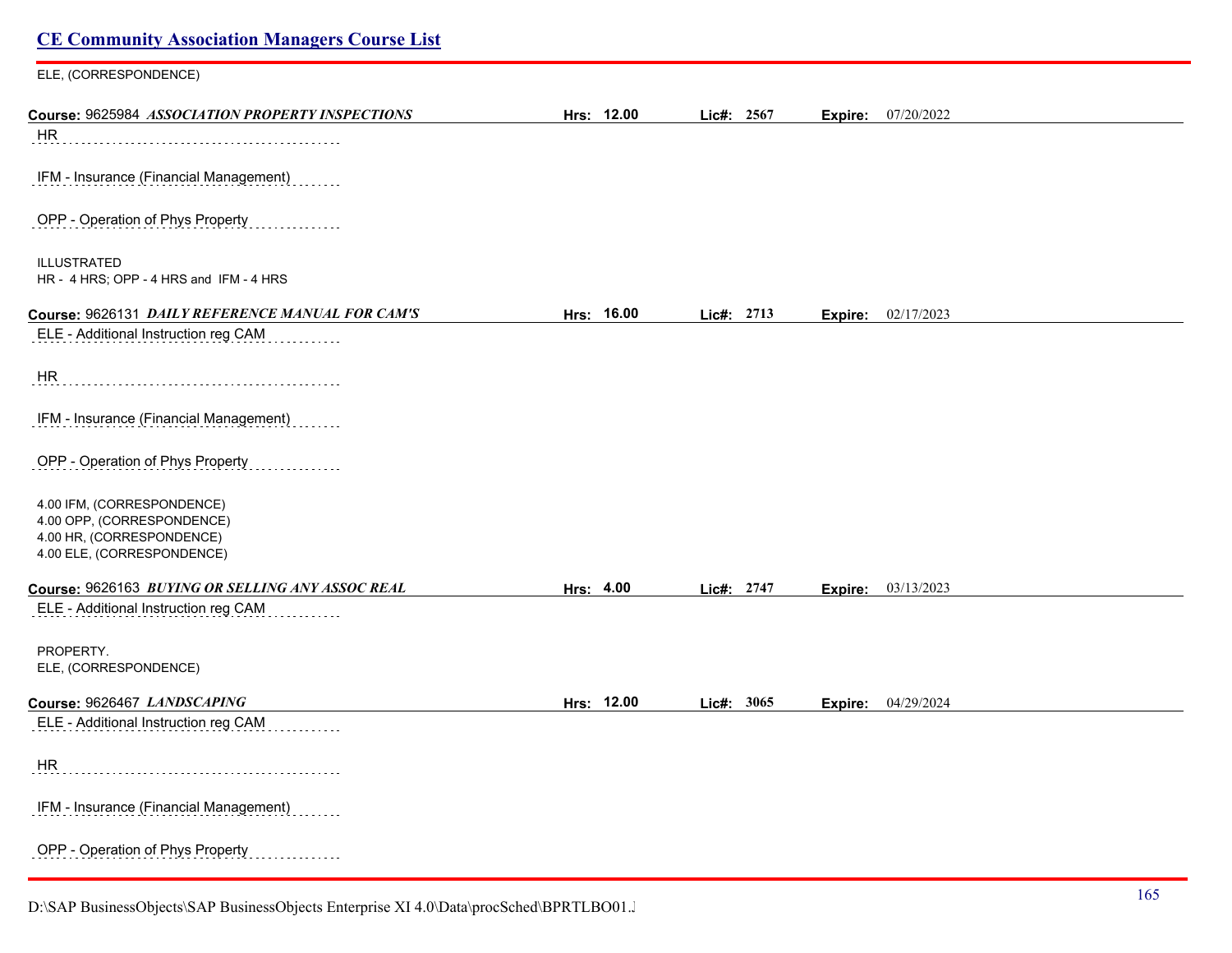| IFM-4.00; OPP 4.00; and HR 4.00; CORRESPONDENCE<br>INSTRUCTOR(S) DAVID L RICHARDS |            |              |         |            |  |
|-----------------------------------------------------------------------------------|------------|--------------|---------|------------|--|
| Course: 9626729 MOLDS DETECTION & TREATMENT                                       | Hrs: 12.00 | Lic#: $3369$ | Expire: | 02/11/2023 |  |
| ELE - Additional Instruction reg CAM                                              |            |              |         |            |  |
| HR                                                                                |            |              |         |            |  |
| OPP - Operation of Phys Property                                                  |            |              |         |            |  |
| OPP, HR, ELE (correspondence)                                                     |            |              |         |            |  |
| Course: 9626754 MAINTENANCE & REPAIRS VOL 2                                       | Hrs: 4.00  | Lic#: 3395   | Expire: | 03/06/2023 |  |
| ELE - Additional Instruction reg CAM                                              |            |              |         |            |  |
| ELE (correspondence)                                                              |            |              |         |            |  |
| Course: 9627415 MANAGEMENT RULES & RECORD KEEPING FOR                             | Hrs: 8.00  | Lic#: 6162   | Expire: | 02/21/2023 |  |
| ELE - Additional Instruction reg CAM                                              |            |              |         |            |  |
| <b>HR</b>                                                                         |            |              |         |            |  |
| THE CAM<br>4-HR & 4-ELE (CORRESPONDENCE)                                          |            |              |         |            |  |
| Course: 9631550 COLLECTIONS/LIENS/FORECLOSURES & BUD                              | Hrs: 6.00  | Lic#: 8403   | Expire: | 04/06/2024 |  |
| ELE - Additional Instruction reg CAM                                              |            |              |         |            |  |
| IFM - Insurance (Financial Management)                                            |            |              |         |            |  |
| OPP - Operation of Phys Property                                                  |            |              |         |            |  |
| CORRESPONDENCE (IFM & OPP or ELE) INSTRUCTOR(S): DAVID L. RICHARDS, JR.           |            |              |         |            |  |
| Course: 9631633 LEGAL UPDATE SEMINAR 2021-2022                                    | Hrs: 3.00  | Lic#: 8480   | Expire: | 06/22/2024 |  |
| Legal Update Seminars                                                             |            |              |         |            |  |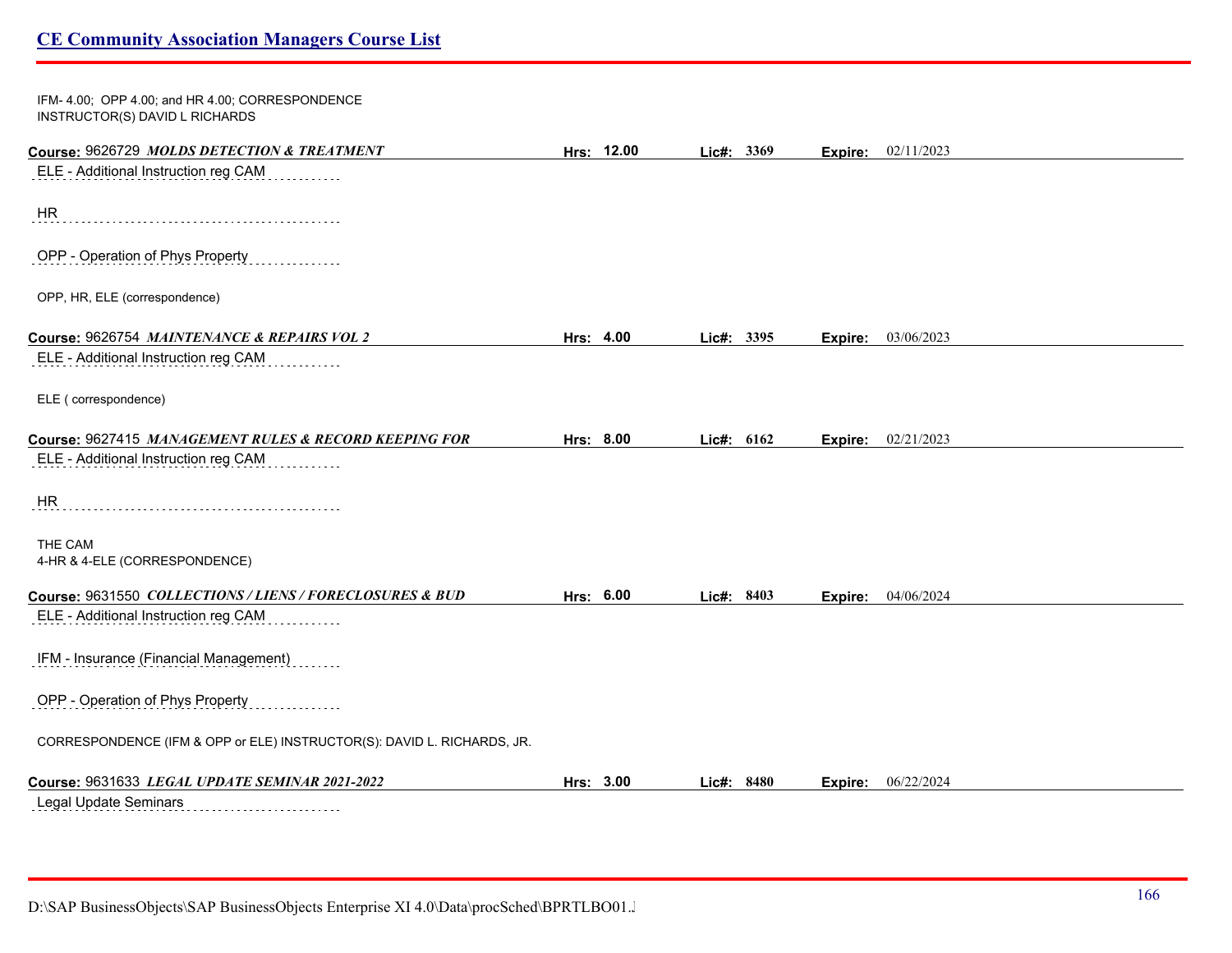| <b>CE Community Association Managers Course List</b>                                                                                                    |        |              |            |         |                                    |         |
|---------------------------------------------------------------------------------------------------------------------------------------------------------|--------|--------------|------------|---------|------------------------------------|---------|
| COURSE DELIVERY METHOD: CORRESPONDENCE.<br>CATEGORY: LEGAL UPDATE SEMINAR.<br>INSTRUCTOR(S): DAVID L RICHARDS, SUSAN L CHAPMAN, & DAVID L RICHARDS, JR. |        |              |            |         |                                    |         |
| <b>DELTA ENGINEERING &amp; INSPECTION INC</b><br>0005907<br><b>10405 TECHNOLOGY TERRACE</b><br><b>LAKEWOOD RANCH FL 34211</b>                           | Phone: | 941-727-2600 |            |         | Email: ghannas@delta-engineers.com | 3351286 |
| Course: 9628601 BEFORE/AFTER THE STORM-HURRICANE                                                                                                        |        | Hrs: 1.00    | Lic#: 5305 | Expire: | 05/08/2023                         |         |
| ELE - Additional Instruction reg CAM                                                                                                                    |        |              |            |         |                                    |         |
| OPP - Operation of Phys Property                                                                                                                        |        |              |            |         |                                    |         |
| MITIGATION & RESTORATION<br>OPP or ELE (classroom)<br>(ADDED: 10/12/2021) INSTRUCTOR(S): BRUCE D. MILLER                                                |        |              |            |         |                                    |         |
| Course: 9628807 THE PROJECT FROM HELL: A GUIDE TO THE                                                                                                   |        | Hrs: 1.00    | Lic#: 5506 | Expire: | 09/17/2023                         |         |
| ELE - Additional Instruction reg CAM                                                                                                                    |        |              |            |         |                                    |         |
| OPP - Operation of Phys Property                                                                                                                        |        |              |            |         |                                    |         |
| STRAIGHT & NARROW PATH FOR THE PROPERTY MANAGER                                                                                                         |        |              |            |         |                                    |         |
| OPP or ELE (classroom)                                                                                                                                  |        |              |            |         |                                    |         |
| (ADDED: 10/12/2021) INSTRUCTOR(S): BRUCE D. MILLER                                                                                                      |        |              |            |         |                                    |         |
| Course: 9628808 DO YOU RECOGNIZE SIGNS OF STRUCTURAL                                                                                                    |        | Hrs: 1.00    | Lic#: 5507 |         | <b>Expire:</b> 09/17/2023          |         |
| ELE - Additional Instruction reg CAM                                                                                                                    |        |              |            |         |                                    |         |
| OPP - Operation of Phys Property                                                                                                                        |        |              |            |         |                                    |         |
| DISTRESS?<br>OPP or ELE (classroom)<br>(ADDED: 10/12/2021) INSTRUCTOR(S): BRUCE D. MILLER                                                               |        |              |            |         |                                    |         |
| Course: 9628809 IF THESE WALLS COULD TALK "A LESSON ON                                                                                                  |        | Hrs: 1.00    | Lic#: 5508 | Expire: | 09/17/2023                         |         |
| ELE - Additional Instruction reg CAM                                                                                                                    |        |              |            |         |                                    |         |
| OPP - Operation of Phys Property                                                                                                                        |        |              |            |         |                                    |         |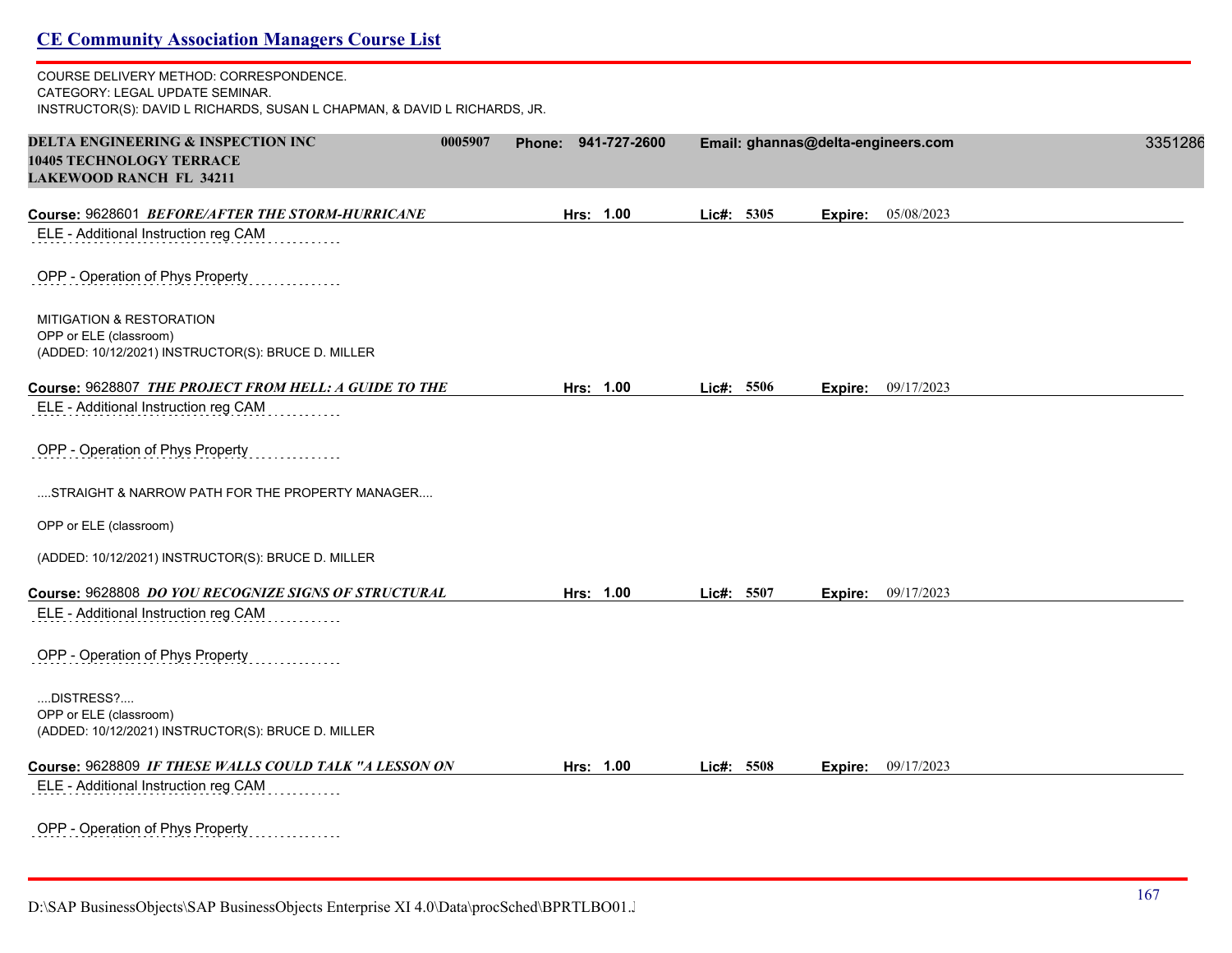| YOUR BUILDING's EXTERIOR WALL SYSTEM                                                                                               |           |            |  |                           |  |
|------------------------------------------------------------------------------------------------------------------------------------|-----------|------------|--|---------------------------|--|
| OPP or ELE (classroom)                                                                                                             |           |            |  |                           |  |
| (ADDED: 10/12/2021) INSTRUCTOR(S): BRUCE D. MILLER                                                                                 |           |            |  |                           |  |
| Course: 9631069 BEFORE & AFTER THE STORM - HURRICANE MI                                                                            | Hrs: 1.00 | Lic#: 7913 |  | Expire: 07/01/2023        |  |
| ELE - Additional Instruction reg CAM                                                                                               |           |            |  |                           |  |
| OPP - Operation of Phys Property                                                                                                   |           |            |  |                           |  |
| DISTANCE/ONLINE (OPP or ELE) INSTRUCTOR(S): STEVEN J. MAINARDI, (ADDED: 10/12/2021) BRUCE D. MILLER                                |           |            |  |                           |  |
| Course: 9631070 IF THESE WALLS COULD TALK: A LESSON ON Y                                                                           | Hrs: 1.00 | Lic#: 7914 |  | <b>Expire:</b> 07/01/2023 |  |
| ELE - Additional Instruction reg CAM                                                                                               |           |            |  |                           |  |
| OPP - Operation of Phys Property                                                                                                   |           |            |  |                           |  |
| EXTERIOR WALL SYSTEM; DISTANCE/ONLINE (OPP or ELE) INSTRUCTOR(S): STEVEN J. MAINARDI, (ADDED: 10/12/2021) BRUCE D. MILLER          |           |            |  |                           |  |
| Course: 9631071 THE PROJECT FROM HELL: A GUIDE TO THE ST                                                                           | Hrs: 1.00 | Lic#: 7915 |  | Expire: 07/01/2023        |  |
| ELE - Additional Instruction reg CAM                                                                                               |           |            |  |                           |  |
| OPP - Operation of Phys Property                                                                                                   |           |            |  |                           |  |
| PATH FOR THE PROPERTY MANAGER; DISTANCE/ONLINE (OPP or ELE) INSTRUCTOR(S): STEVEN J. MAINARDI, (ADDED: 10/12/2021) BRUCE D. MILLER |           |            |  |                           |  |
| Course: 9631072 DO YOU RECOGNIZE SIGNS OF STRUCTURAL DIS                                                                           | Hrs: 1.00 | Lic#: 7916 |  | Expire: 07/01/2023        |  |
| ELE - Additional Instruction reg CAM                                                                                               |           |            |  |                           |  |
| OPP - Operation of Phys Property                                                                                                   |           |            |  |                           |  |
| DISTANCE/ONLINE (OPP or ELE) INSTRUCTOR(S): STEVEN J. MAINARDI, (ADDED: 10/12/2021) BRUCE D. MILLER                                |           |            |  |                           |  |
| Course: 9631354 FROM DEVELOPER TO ASSOCIATION: A GUIDE T                                                                           | Hrs: 1.00 | Lic#: 8199 |  | <b>Expire:</b> 11/21/2023 |  |
| ELE - Additional Instruction reg CAM                                                                                               |           |            |  |                           |  |
| OPP - Operation of Phys Property<br>.                                                                                              |           |            |  |                           |  |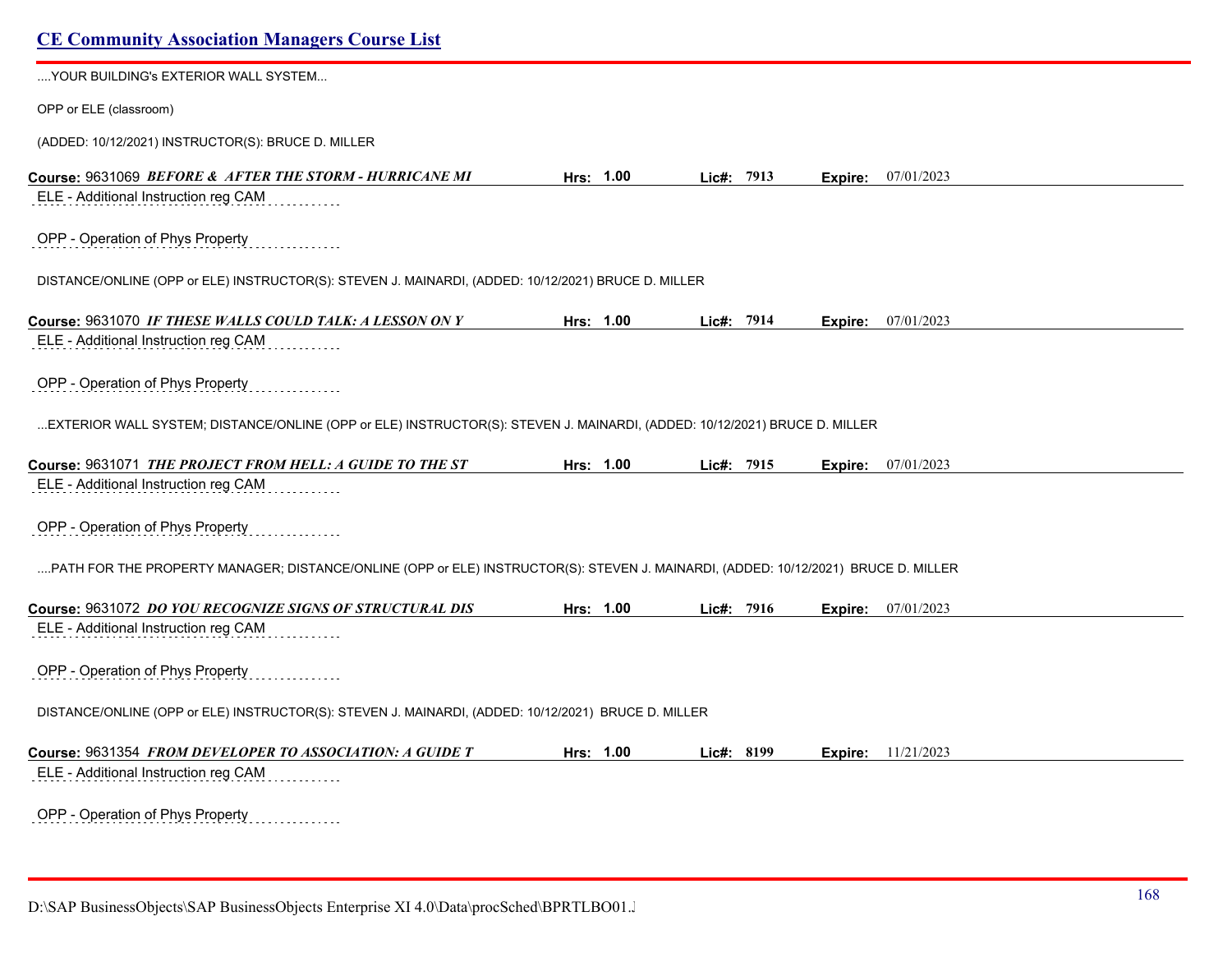| <b>CE Community Association Managers Course List</b>                                             |                     |              |                                     |         |
|--------------------------------------------------------------------------------------------------|---------------------|--------------|-------------------------------------|---------|
| CLASSROOM (OPP or ELE) INSTRUCTOR(S): STEVEN J. MAINARDI, BRUCE D. MILLER                        |                     |              |                                     |         |
| Course: 9631355 FROM DEVELOPER TO ASSOCIATION: A GUIDE T<br>ELE - Additional Instruction reg CAM | Hrs: 1.00           | Lic#: 8200   | <b>Expire:</b> 11/21/2023           |         |
| OPP - Operation of Phys Property                                                                 |                     |              |                                     |         |
| DISTANCE/ONLINE (OPP or ELE) INSTRUCTOR(S): STEVEN J. MAINARDI, BRUCE D. MILLER                  |                     |              |                                     |         |
| Course: 9631400 CONCRETE RESTORATION<br>ELE - Additional Instruction reg CAM                     | Hrs: 1.00           | Lic#: 8245   | <b>Expire:</b> 01/04/2024           |         |
| OPP - Operation of Phys Property                                                                 |                     |              |                                     |         |
| DISTANCE/ONLINE (OPP or ELE) INSTRUCTOR(S): STEVEN J. MAINARDI, BRUCE D. MILLER                  |                     |              |                                     |         |
| Course: 9631401 CONCRETE RESTORATION                                                             | Hrs: 1.00           | Lic#: 8246   | Expire: 01/04/2024                  |         |
| ELE - Additional Instruction reg CAM                                                             |                     |              |                                     |         |
| OPP - Operation of Phys Property                                                                 |                     |              |                                     |         |
| CLASSROOM (OPP or ELE) INSTRUCTOR(S): STEVEN J. MAINARDI, BRUCE D. MILLER                        |                     |              |                                     |         |
| <b>DEVOTED RESTORATION</b><br>0008054<br>11000 METRO PARKWAY<br>#28                              | Phone: 239-322-7768 |              | Email: jamey@devotedrestoration.com | 3182585 |
| FORT MYERS FL 33966                                                                              |                     |              |                                     |         |
| Course: 9629548 NAVIGATING THROUGH A WATER LOSS<br>ELE - Additional Instruction reg CAM          | Hrs: 2.00           | Lic#: 6337   | 06/06/2023<br>Expire:               |         |
| OPP - Operation of Phys Property                                                                 |                     |              |                                     |         |
| CLASSROOM (OPP or ELE) INSTRUCTOR(S): JAMEY NASSEF                                               |                     |              |                                     |         |
| Course: 9629549 NAVIGATING THROUGH A WATER LOSS<br>ELE - Additional Instruction reg CAM          | Hrs: 1.00           | Lic#: $6338$ | 06/06/2023<br>Expire:               |         |
| OPP - Operation of Phys Property                                                                 |                     |              |                                     |         |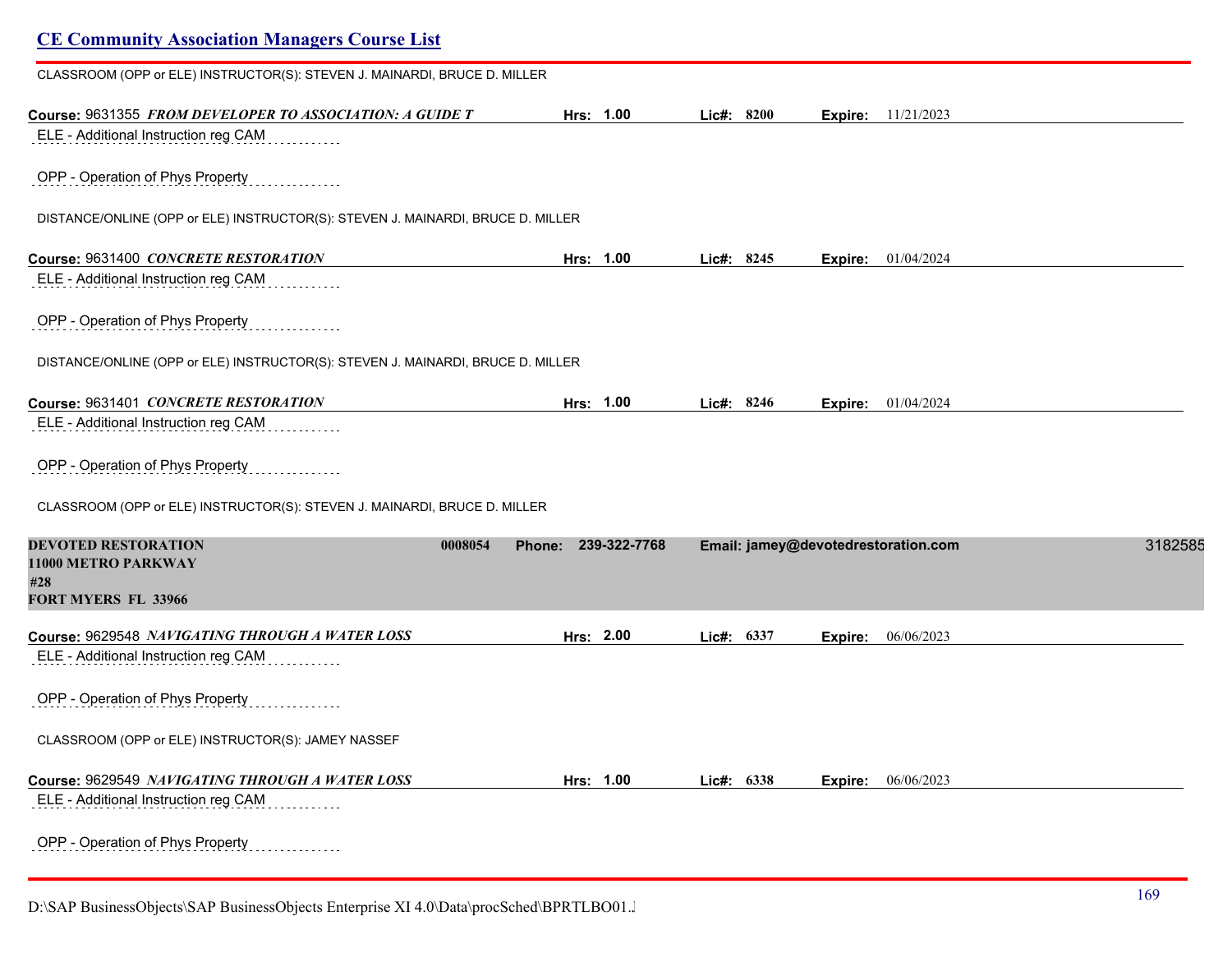# **CE Community Association Managers Course List** CLASSROOM (OPP or ELE) INSTRUCTOR(S): JAMEY NASSEF **Course:** 9629789 *NAVIGATING THROUGH A MOLD* **Hrs: 2.00 Lic#: 6616 Expire:** 12/05/2023 ELE - Additional Instruction reg CAM OPP - Operation of Phys Property ...REMEDIATION PROJECT; CLASSROOM (OPP or ELE) INSTRUCTOR(S): JAMEY NASSEF **Course:** 9629790 *NAVIGATING THROUGH A MOLD* **Hrs: 1.00 Lic#: 6617 Expire:** 12/05/2023 ELE - Additional Instruction reg CAM OPP - Operation of Phys Property ...REMEDIATION PROJECT; CLASSROOM (OPP or ELE) INSTRUCTOR(S): JAMEY NASSEF **DODD FABIAN ANTHONY 0007990 Phone: 954-670-4800 Email: FDODD@CYHAWKSECURITYGROUP.COM** 31722200 **2005 W CYPRESS CREEK RD SUITE 206 FORT LAUDERDALE FL 33309 Course:** 9629459 *HOW TO SAFEGUARD YOUR COMMUNITY* **Hrs: 1.00 Lic#: 6232 Expire:** 04/04/2023 ELE - Additional Instruction reg CAM OPP - Operation of Phys Property ...AGAINST CRIME; CLASSROOM (OPP or ELE) INSTRUCTOR(S): FABIAN DODD **Course:** 9631076 *SURVIVING AN ACTIVE SHOOTER INCIDENT* **Hrs: 1.00 Lic#: 7921 Expire:** 07/11/2023 ELE - Additional Instruction reg CAM HR CLASSROOM (HR or ELE) INSTRUCTOR(S): FABIAN DODD **Course:** 9631151 *SURVIVING AN ACTIVE SHOOTER INCIDENT* **Hrs: 1.00 Lic#: 7996 Expire:** 08/02/2023 ELE - Additional Instruction reg CAM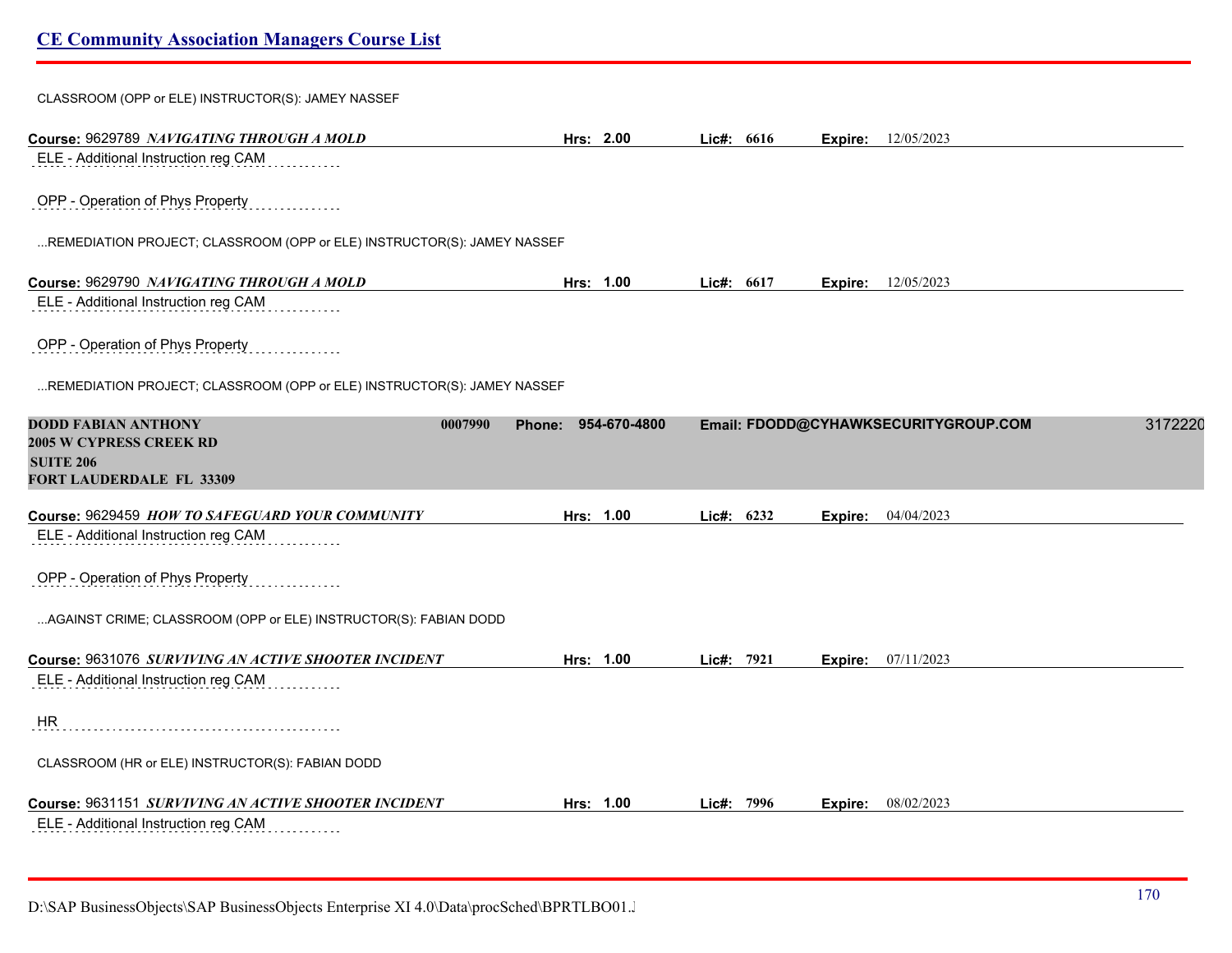| <b>CE Community Association Managers Course List</b>                                                                         |                               |               |                                   |         |
|------------------------------------------------------------------------------------------------------------------------------|-------------------------------|---------------|-----------------------------------|---------|
| HR                                                                                                                           |                               |               |                                   |         |
| CORRESPONDENCE (HR or ELE) INSTRUCTOR(S): FABIAN DODD                                                                        |                               |               |                                   |         |
| DOWN TO EARTH LANDSCAPE & IRRIGATION<br>0008852<br>2701 MAITLAND CENTER PKWY<br><b>SUITE 200</b><br><b>MAITLAND FL 32751</b> | Phone: 239-315-2002           |               | Email: BOB.BOYD@DOWN2EARTHINC.COM | 3466280 |
| Course: 9630985 INTRODUCTION TO THE FLORIDA-FRIENDLY LAN<br>ELE - Additional Instruction reg CAM                             | Hrs: 1.00                     | Lie#: 7830    | 05/09/2023<br>Expire:             |         |
| OPP - Operation of Phys Property                                                                                             |                               |               |                                   |         |
| CLASSROOM (OPP or ELE) INSTRUCTOR(S): BOB BOYD                                                                               |                               |               |                                   |         |
| Course: 9630986 INTRODUCTION TO THE FLORIDA-FRIENDLY LAN                                                                     | Hrs: 1.00                     | Lic#: $7831$  | <b>Expire:</b> $05/09/2023$       |         |
| ELE - Additional Instruction reg CAM                                                                                         |                               |               |                                   |         |
| OPP - Operation of Phys Property                                                                                             |                               |               |                                   |         |
| DISTANCE/ONLINE (OPP or ELE) INSTRUCTOR(S): BOB BOYD                                                                         |                               |               |                                   |         |
| <b>DRIVEWAY MAINTENANCE INC</b><br>0005067<br>PO BOX 530035<br><b>MIAMI SHORES FL 33153</b>                                  | 941-400-7399<br><b>Phone:</b> |               | Email: LFernandez@driveway.net    | 2919351 |
| Course: 9626420 UNDERSTANDING ASPHALT PAVEMENTS                                                                              | Hrs: 1.00                     | 6806<br>Lic#: | 03/05/2024<br>Expire:             |         |
| ELE - Additional Instruction reg CAM                                                                                         |                               |               |                                   |         |
| OPP - Operation of Phys Property                                                                                             |                               |               |                                   |         |
| OPP or ELE (CLASSROOM)                                                                                                       |                               |               |                                   |         |
| Course: 9626421 CONCRETE- IT'S HARDER THAN YOU THINK!<br>ELE - Additional Instruction reg CAM                                | Hrs: 1.00                     | Lic#: 5577    | Expire: 11/30/2023                |         |
| OPP - Operation of Phys Property                                                                                             |                               |               |                                   |         |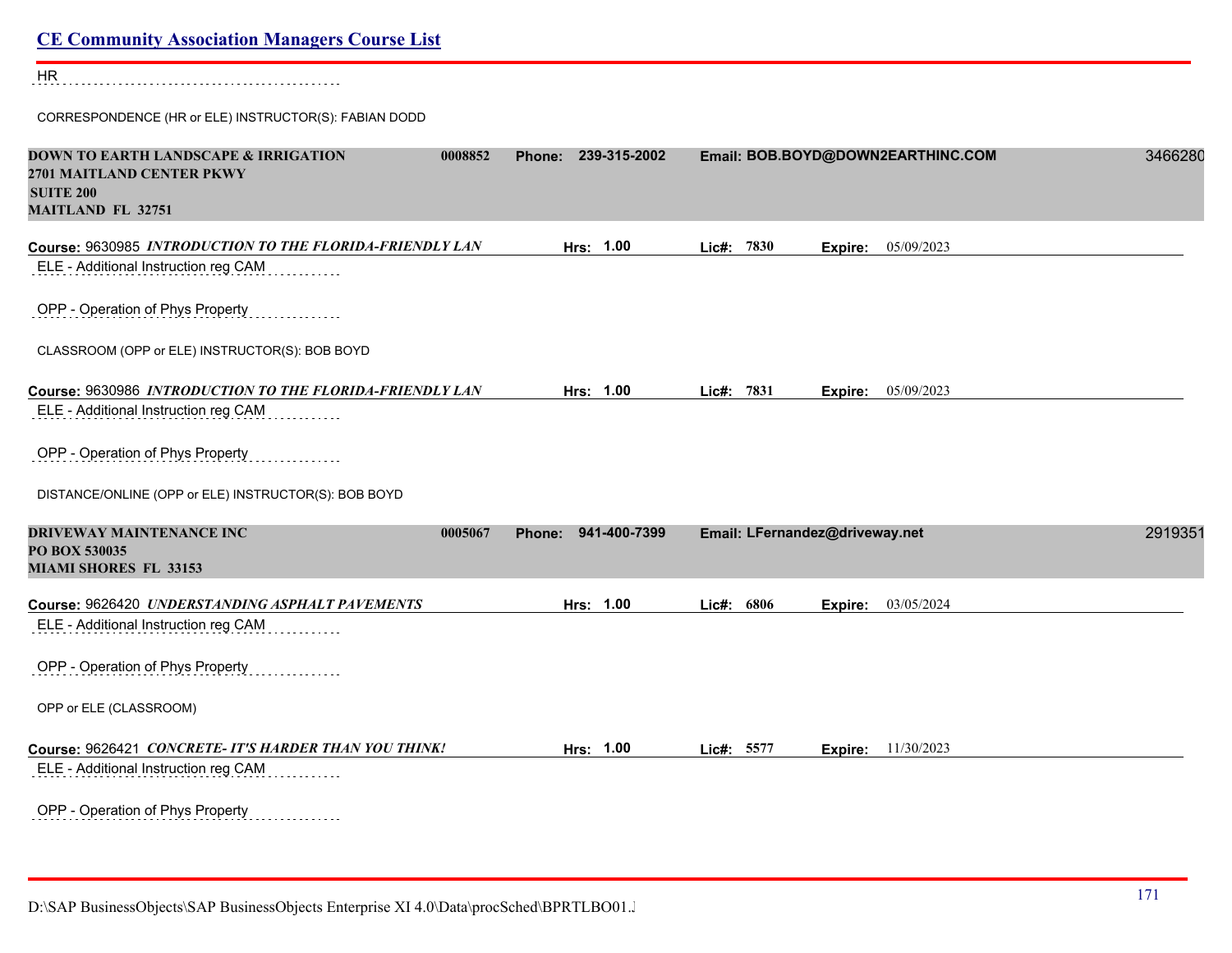| <b>CE Community Association Managers Course List</b>                                                                                                                |                      |               |                                  |         |
|---------------------------------------------------------------------------------------------------------------------------------------------------------------------|----------------------|---------------|----------------------------------|---------|
| OPP or ELE (classroom)<br>INSTRUCTOR: CHADWICK STURMAN MACKEY.                                                                                                      |                      |               |                                  |         |
|                                                                                                                                                                     | Hrs: 1.00            | Lic#: 7296    | <b>Expire:</b> $07/19/2022$      |         |
| ELE - Additional Instruction reg CAM                                                                                                                                |                      |               |                                  |         |
| OPP - Operation of Phys Property                                                                                                                                    |                      |               |                                  |         |
| ASPHALT PAVEMENTS; DISTANCE/ONLINE (OPP or ELE) INSTRUCTOR(S): CHADWICK STURMAN MACKEY                                                                              |                      |               |                                  |         |
|                                                                                                                                                                     | Hrs: 1.00            | $Lic\#: 7297$ | <b>Expire:</b> $07/19/2022$      |         |
| ELE - Additional Instruction reg CAM                                                                                                                                |                      |               |                                  |         |
| OPP - Operation of Phys Property                                                                                                                                    |                      |               |                                  |         |
| PARKING LOT; DISTANCE/ONLINE (OPP or ELE) INSTRUCTOR(S): CHADWICK STURMAN MACKEY                                                                                    |                      |               |                                  |         |
| Course: 9630456 <i>CONCRETE 101 IT'S HARDER THAN YOU THINK</i>                                                                                                      | Hrs: 1.00            | Lic#: 7298    | Expire: 07/19/2022               |         |
| ELE - Additional Instruction reg CAM                                                                                                                                |                      |               |                                  |         |
| OPP - Operation of Phys Property                                                                                                                                    |                      |               |                                  |         |
| DISTANCE/ONLINE (OPP or ELE) INSTRUCTOR(S): CHADWICK STURMAN MACKEY                                                                                                 |                      |               |                                  |         |
| <b>DSS CONDO</b><br>0007204<br>944 NW 9TH COURT                                                                                                                     | 3058566711<br>Phone: |               | Email: ashley@dssconsultants.com | 3421124 |
| <b>STE C</b>                                                                                                                                                        |                      |               |                                  |         |
| <b>MIAMI FL 33136</b>                                                                                                                                               |                      |               |                                  |         |
| Course: 9629354 DEFINING & DESIGNING YOUR PROJECT                                                                                                                   | Hrs: 2.00            | Lie#: 6102    | Expire: 01/27/2023               |         |
| ELE - Additional Instruction reg CAM                                                                                                                                |                      |               |                                  |         |
| OPP - Operation of Phys Property                                                                                                                                    |                      |               |                                  |         |
| CLASSROOM (OPP or ELE);<br>INSTRUCTOR(S): ANNA BRAUTIGAM, JAMES LAGRECA, JENNIFER SMITH, CLAUDIA GARCIA, ADAM SNITZER, MICHAEL POU, STEVEN GROSSMAN, SALOMON ELJACH |                      |               |                                  |         |
| Course: 9630762 <i>DEFINING AND DESIGNING YOUR PROJECT</i>                                                                                                          | Hrs: 2.00            | Lie#: 7608    | <b>Expire:</b> 01/21/2023        |         |
| ELE - Additional Instruction reg CAM                                                                                                                                |                      |               |                                  |         |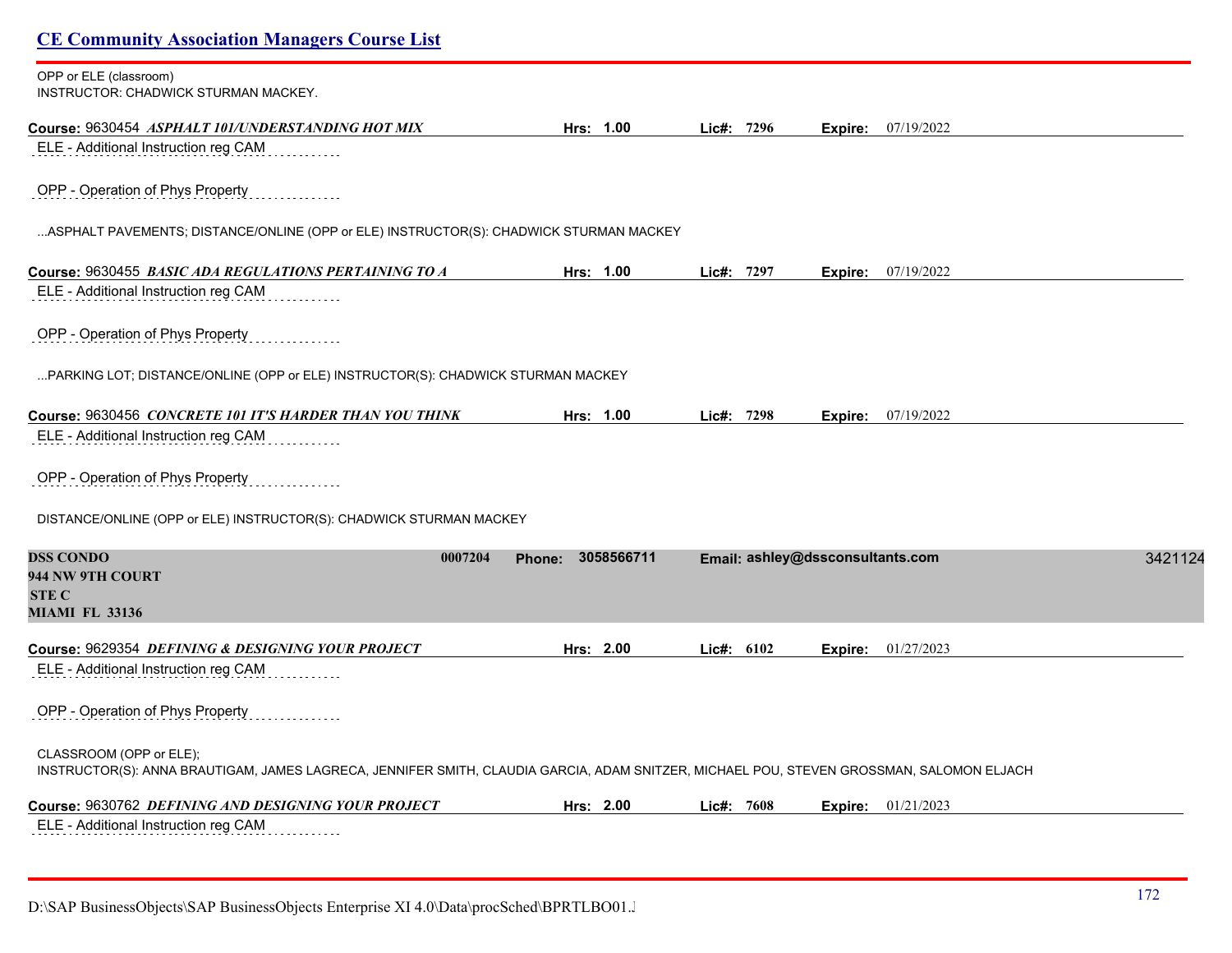OPP - Operation of Phys Property

DISTANCE/ONLINE (OPP or ELE) INSTRUCTOR(S): JAMES LAGRECA, JENNIFER SMITH, MICHAEL POU, NICK HADOS, KELLY KUHN

| Course: 9630763 BUILDING A SOLID PROJECT BUDGET                                                                                                                                    |                          | Hrs: 2.00    | Lic#: 7624 |                              |         | Expire: 02/03/2023 |
|------------------------------------------------------------------------------------------------------------------------------------------------------------------------------------|--------------------------|--------------|------------|------------------------------|---------|--------------------|
| ELE - Additional Instruction reg CAM                                                                                                                                               |                          |              |            |                              |         |                    |
| IFM - Insurance (Financial Management)                                                                                                                                             |                          |              |            |                              |         |                    |
| DISTANCE/ONLINE (IFM or ELE) INSTRUCTOR(S): JAMES LAGRECA, JENNIFER SMITH, MICHAEL POU, NICK HADOS, KELLY KUHN                                                                     |                          |              |            |                              |         |                    |
| Course: 9630764 CREATING AN EFFECTIVE RFP                                                                                                                                          |                          | Hrs: 2.00    | Lic#: 7623 |                              | Expire: | 02/03/2023         |
| ELE - Additional Instruction reg CAM                                                                                                                                               |                          |              |            |                              |         |                    |
| IFM - Insurance (Financial Management)                                                                                                                                             |                          |              |            |                              |         |                    |
| DISTANCE/ONLINE (IFM or ELE) INSTRUCTOR(S): JAMES LAGRECA, JENNIFER SMITH, MICHAEL POU, NICK HADOS, KELLY KUHN, ADAM SNITZER, MICHAEL POU, STEVEN GROSSMAN, SALON<br><b>ELJACH</b> |                          |              |            |                              |         |                    |
| <b>DUNE DOCTORS LLC</b><br>1020 E. CERVANTES STREET<br>PENSACOLA FL 32501                                                                                                          | 0007707<br><b>Phone:</b> | 850-723-2381 |            | Email: admin@dunedoctors.com |         | 3474860            |
| Course: 9629164 Standing Between You and The Next                                                                                                                                  |                          | Hrs: 2.00    | Lic#: 5871 |                              | Expire: | 08/05/2022         |
| ELE - Additional Instruction reg CAM                                                                                                                                               |                          |              |            |                              |         |                    |
| <b>HR</b>                                                                                                                                                                          |                          |              |            |                              |         |                    |
| OPP - Operation of Phys Property                                                                                                                                                   |                          |              |            |                              |         |                    |
| Storm:<br>Classroom: (OPP, HR, or ELE);<br>instructor(s); Frederique Beroset                                                                                                       |                          |              |            |                              |         |                    |
| <b>DYCO PAINTS</b><br>5850 ULMERTON ROAD<br><b>CLEARWATER FL 33760</b>                                                                                                             | 0008582<br><b>Phone:</b> | 727-536-6560 |            | Email: mjgalley@icpgroup.com |         | 3474467            |
| Course: 9630619 PAINTING IN FLORIDA'S SUB-TROPICAL CLIMA<br>ELE - Additional Instruction reg CAM                                                                                   |                          | Hrs: 1.00    | Lic#: 7461 |                              | Expire: | 09/29/2022         |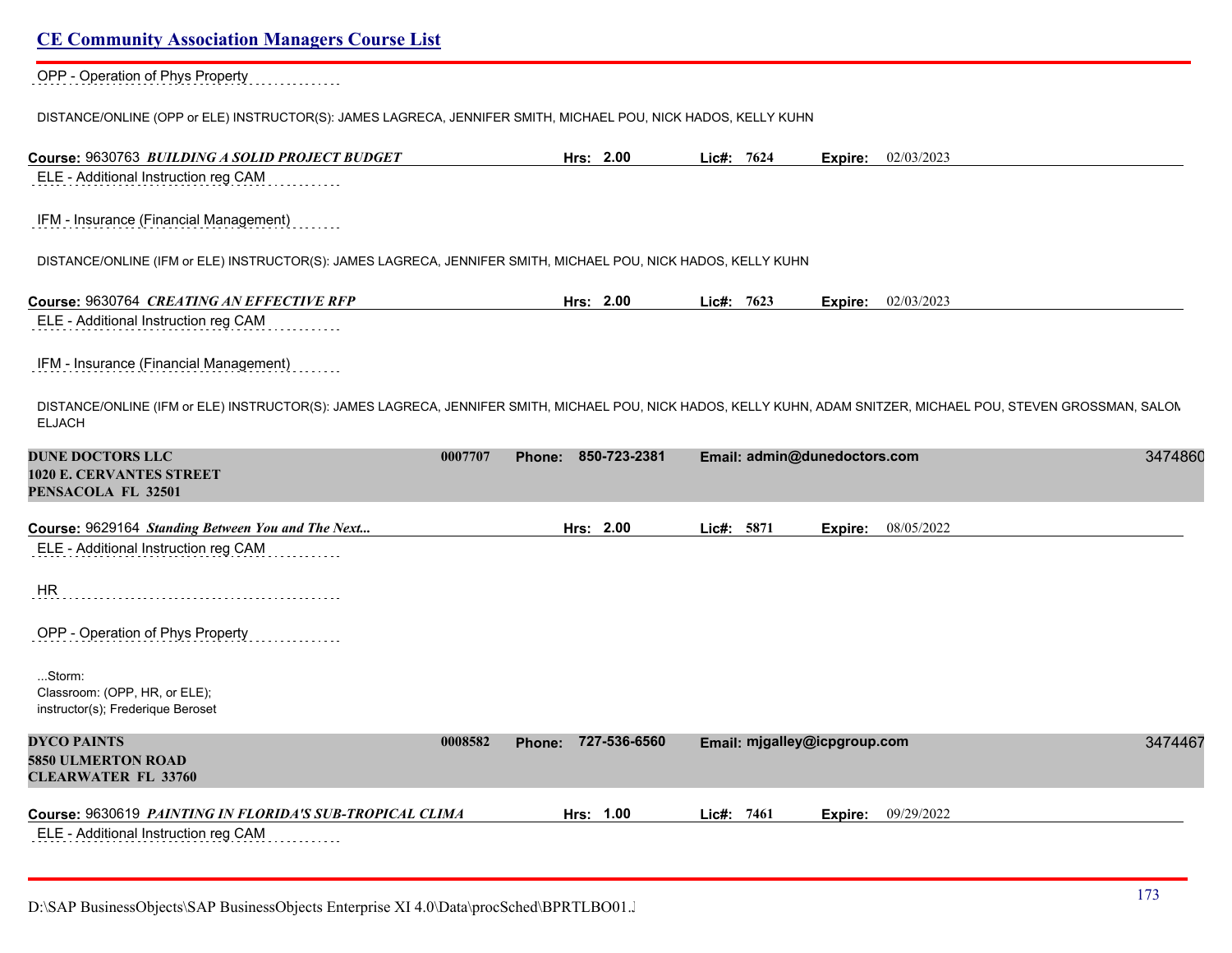#### CLASSROOM (ELE) INSTRUCTOR(S): MARK ALLEN MOON II

| E/G OF FLORIDA INC<br><b>2455 E SUNRISE BLVD</b><br><b>STE 507</b><br>FORT LAUDERDALE FL 33304                                                  | 0007771 | Phone: 772-607-4425 |            | Email: Patrick@egflorida.com |         |                           | 3607760 |
|-------------------------------------------------------------------------------------------------------------------------------------------------|---------|---------------------|------------|------------------------------|---------|---------------------------|---------|
| Course: 9629241 Community Association Insurance 101                                                                                             |         | Hrs: 1.00           | Lic#: 5947 |                              | Expire: | 09/24/2022                |         |
| ELE - Additional Instruction reg CAM                                                                                                            |         |                     |            |                              |         |                           |         |
| IFM - Insurance (Financial Management)                                                                                                          |         |                     |            |                              |         |                           |         |
| Classroom; IFM or ELE<br>instructor (s); Patrick Mulligan, Anthony Ballinger, Added 07/11/2019: Ian Knight Added 8/26/2020: Scott Watson        |         |                     |            |                              |         |                           |         |
| Course: 9629664 COMMUNITY ASSOCIATION DIRECTORS                                                                                                 |         | Hrs: 1.00           | Lic#: 6464 |                              | Expire: | 08/21/2023                |         |
| ELE - Additional Instruction reg CAM                                                                                                            |         |                     |            |                              |         |                           |         |
| IFM - Insurance (Financial Management)                                                                                                          |         |                     |            |                              |         |                           |         |
| AND OFFICERS 101; CLASSROOM (IFM or ELE) INSTRUCTOR(S): Anthony Ballinger, Aja Hall, Ian Knight, Patrick Mulligan Added 8/26/2020: Scott Watson |         |                     |            |                              |         |                           |         |
| Course: 9630100 COMMUNITY ASSOCIATION 101                                                                                                       |         | Hrs: 1.00           | Lic#: 6943 |                              |         | <b>Expire:</b> 04/19/2024 |         |
| ELE - Additional Instruction reg CAM                                                                                                            |         |                     |            |                              |         |                           |         |
| IFM - Insurance (Financial Management)                                                                                                          |         |                     |            |                              |         |                           |         |
| DISTANCE/ONLINE (IFM or ELE) INSTRUCTOR(S): PATRICK J. MULLIGAN, ANTHONY BALLINGER, AJA HALL Added 8/26/2020: Scott Watson                      |         |                     |            |                              |         |                           |         |
| Course: 9630101 COMMUNITY ASSOCIATION DIRECTORS                                                                                                 |         | Hrs: 1.00           | Lic#: 6944 |                              |         | Expire: 04/19/2024        |         |
| ELE - Additional Instruction reg CAM                                                                                                            |         |                     |            |                              |         |                           |         |
| IFM - Insurance (Financial Management)                                                                                                          |         |                     |            |                              |         |                           |         |
| & OFFICERS 101; DISTANCE/ONLINE (IFM or ELE) INSTRUCTOR(S): PATRICK J. MULLIGAN, ANTHONY BALLINGER, AJA HALL Added 8/26/2020: Scott Watson      |         |                     |            |                              |         |                           |         |
| <b>EARTH ADVISORS INC</b><br><b>5861 SW 13 STREET</b><br>PLANTATION FL 33317                                                                    | 0005826 | Phone: 954-987-1885 |            | Email: EAI@EARTHADVISORS.COM |         |                           | 3459418 |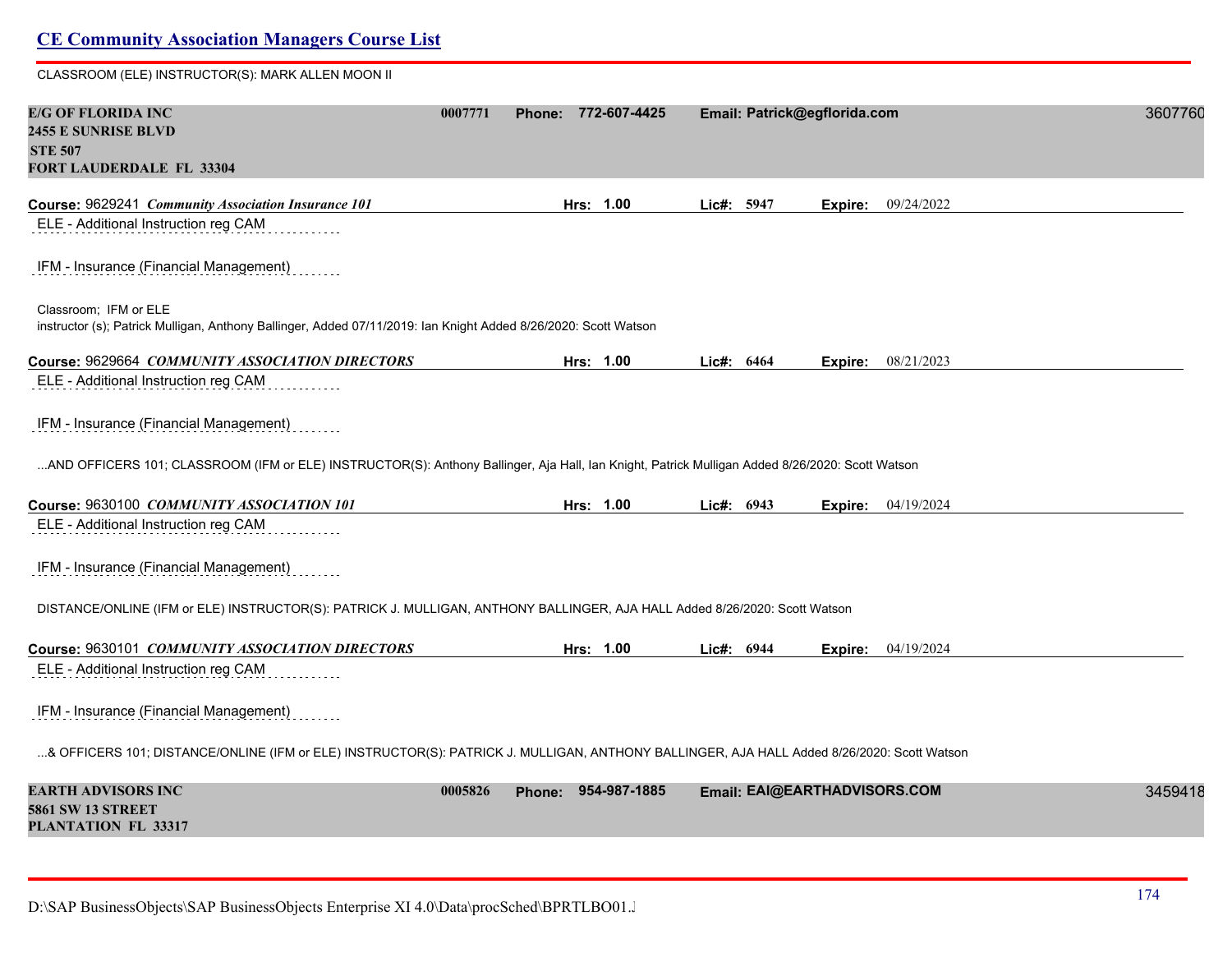| <b>CE Community Association Managers Course List</b>                                                                   |                        |              |                                 |                           |         |
|------------------------------------------------------------------------------------------------------------------------|------------------------|--------------|---------------------------------|---------------------------|---------|
| Course: 9626822 BECOME A LANDSCAPE HERO BY USING BMP'S                                                                 | Hrs: 2.00              | Lic#: 3465   | Expire:                         | 05/06/2023                |         |
| ELE - Additional Instruction reg CAM                                                                                   |                        |              |                                 |                           |         |
| OPP - Operation of Phys Property                                                                                       |                        |              |                                 |                           |         |
| OPP or ELECTIVE<br>FOR PROPERTY LANDSCAPES                                                                             |                        |              |                                 |                           |         |
| Course: 9629653 NOW WE CAN CUT DOWN ANY TREE: THE                                                                      | Hrs: 1.00              | Lic#: $6452$ |                                 | <b>Expire:</b> 08/18/2023 |         |
| ELE - Additional Instruction reg CAM                                                                                   |                        |              |                                 |                           |         |
| OPP - Operation of Phys Property                                                                                       |                        |              |                                 |                           |         |
| REALITIES OF FS 163.045; CLASSROOM (OPP or ELE) INSTRUCTOR(S): JOHN A. HARRIS, CAROL C. BAILEY                         |                        |              |                                 |                           |         |
| ED KAULBARS LANDSCAPING COMPANY, LLC<br>0007637<br><b>PO BOX 2149</b><br><b>NAPLES FL 34106</b>                        | Phone: 239-595-5084    |              | Email: edwardkaulbars@gmail.com |                           | 3038698 |
| Course: 9631054 REMOVING DAMAGING ROOTS W/ROOT PRUNING                                                                 | Hrs: 1.00              | Lic#: 7898   | Expire:                         | 06/28/2023                |         |
| ELE - Additional Instruction reg CAM                                                                                   |                        |              |                                 |                           |         |
| OPP - Operation of Phys Property                                                                                       |                        |              |                                 |                           |         |
| CREDIT TYPE: OPP OR ELE;<br>DELIVERY METHOD: CLASSROOM;<br>INSTRUCTOR(S): EDWARD KAULBARS                              |                        |              |                                 |                           |         |
| <b>EDUCATION PATHWAYS, LLC</b><br>0005524<br><b>25216 PELICAN CREEK CIRCLE # 103</b><br><b>BONITA SPRINGS FL 34134</b> | 239-947-8085<br>Phone: |              | Email: bhagan7@aol.com          |                           | 2241572 |
| Course: 9626931 CONCRETE RESTORATION ESSENTIALS FOR                                                                    | Hrs: 1.00              | Lie#: 6041   |                                 | <b>Expire:</b> 12/13/2022 |         |
| ELE - Additional Instruction reg CAM                                                                                   |                        |              |                                 |                           |         |
| <b>COMMUNITY ASSOCIATIONS</b><br>ELE (online)                                                                          |                        |              |                                 |                           |         |
| Course: 9626933 ESSENTIALS OF RISK MANAGEMENT FOR                                                                      | Hrs: 1.00              | Lic#: 7513   | Expire:                         | 12/02/2022                |         |
| ELE - Additional Instruction reg CAM                                                                                   |                        |              |                                 |                           |         |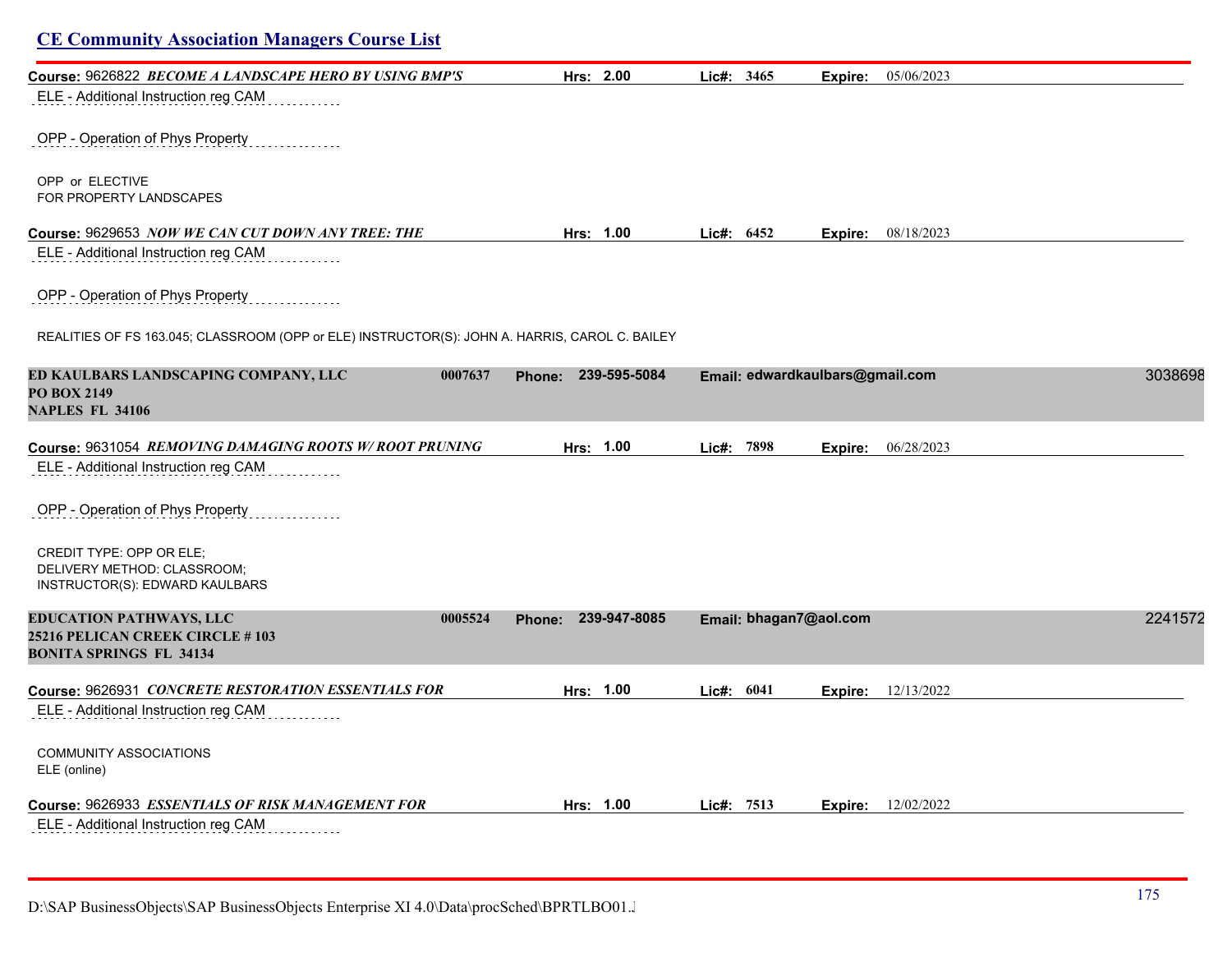| <b>CE Community Association Managers Course List</b> |           |                     |                           |  |
|------------------------------------------------------|-----------|---------------------|---------------------------|--|
| IFM - Insurance (Financial Management)               |           |                     |                           |  |
| <b>COMMUNITY ASSOCIATIONS</b><br>IFM or ELE (ONLINE) |           |                     |                           |  |
| Course: 9626934 MAKING ASSOCIATIONS GREEN            | Hrs: 1.00 | Lic#: 7511          | <b>Expire:</b> 12/02/2022 |  |
| ELE - Additional Instruction reg CAM                 |           |                     |                           |  |
| ELE (online)                                         |           |                     |                           |  |
| Course: 9626936 HOW TO HIRE COMMUNITY ASSOCIATION    | Hrs: 1.00 | Lic#: 7514          | <b>Expire:</b> 12/02/2022 |  |
| ELE - Additional Instruction reg CAM                 |           |                     |                           |  |
| HR                                                   |           |                     |                           |  |
| <b>PERSONNEL</b><br>HR or ELE (online)               |           |                     |                           |  |
| Course: 9626958 ESSENTIALS OF MOLD                   | Hrs: 1.00 | Lic#: 3609          | Expire: 09/16/2023        |  |
| ELE - Additional Instruction reg CAM                 |           |                     |                           |  |
| OPP - Operation of Phys Property                     |           |                     |                           |  |
| OPP or ELE (online)                                  |           |                     |                           |  |
| Course: 9626964 THE ASSOCIATION & BANK PRINCIPLES OF | Hrs: 1.00 | Lic#: 7509          | <b>Expire:</b> 12/01/2022 |  |
| ELE - Additional Instruction reg CAM                 |           |                     |                           |  |
| IFM - Insurance (Financial Management)               |           |                     |                           |  |
| <b>BORROWING</b><br>IFM or ELE (online)              |           |                     |                           |  |
| Course: 9626966 RESERVES PRINCIPLES OF POOLING       | Hrs: 1.00 | <b>Lic#:</b> $7510$ | <b>Expire:</b> 12/02/2022 |  |
| ELE - Additional Instruction reg CAM                 |           |                     |                           |  |
| IFM - Insurance (Financial Management)               |           |                     |                           |  |
| IFM or ELE (online)                                  |           |                     |                           |  |
|                                                      |           |                     |                           |  |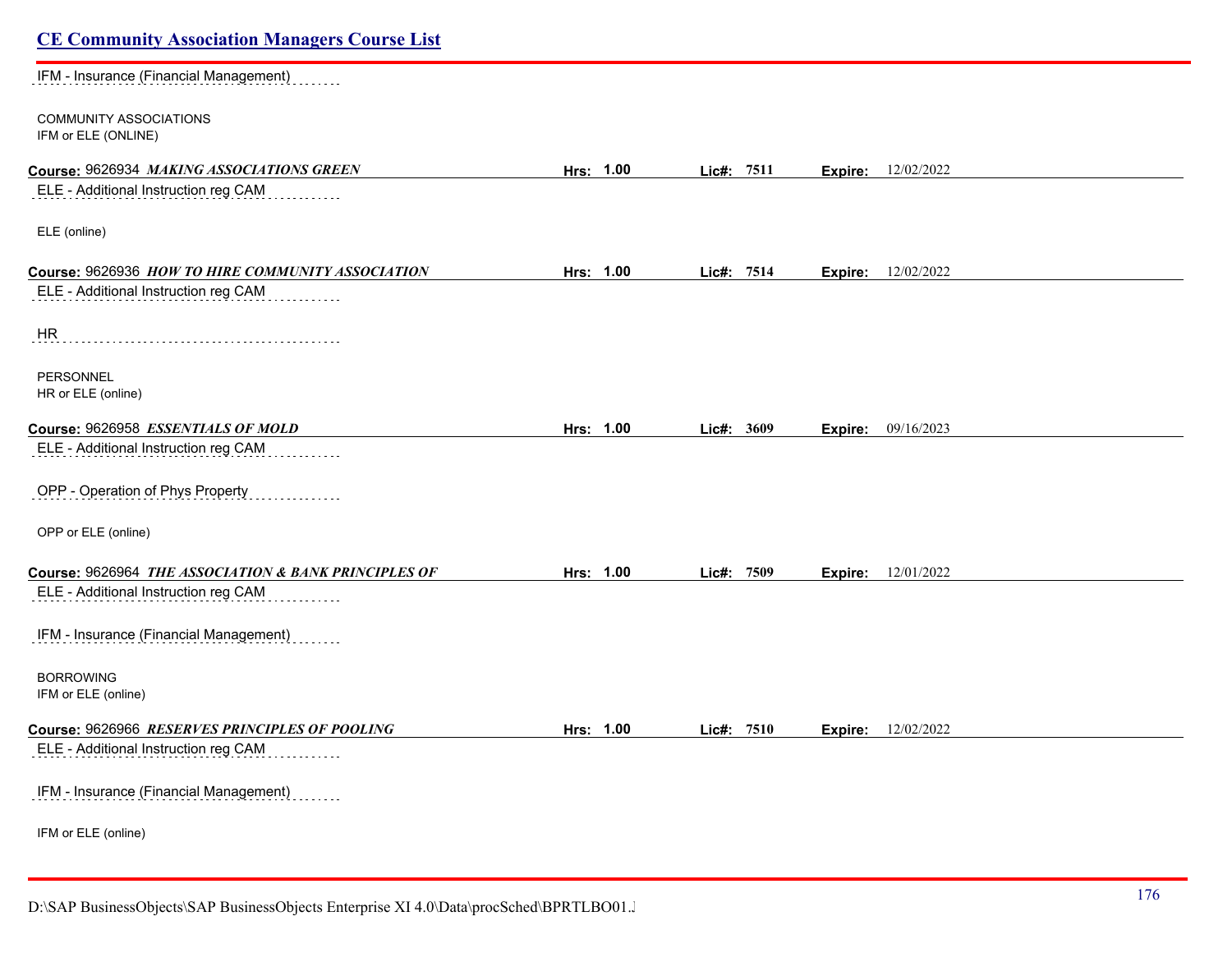| <b>CE Community Association Managers Course List</b>                                                         |           |              |         |            |
|--------------------------------------------------------------------------------------------------------------|-----------|--------------|---------|------------|
| Course: 9626968 AVOIDING SEXUAL HARASSMENT IN COMMUNITY                                                      | Hrs: 1.00 | Lic#: 7805   | Expire: | 04/15/2023 |
| ELE - Additional Instruction reg CAM                                                                         |           |              |         |            |
| <b>HR</b>                                                                                                    |           |              |         |            |
| <b>ASSOCIATIONS</b><br>HR or ELE (online)                                                                    |           |              |         |            |
| Course: 9630293 A CAM'S GUIDE TO UNDERSTANDING TURF                                                          | Hrs: 1.00 | Lic#: $7142$ | Expire: | 06/09/2024 |
| ELE - Additional Instruction reg CAM                                                                         |           |              |         |            |
| OPP - Operation of Phys Property                                                                             |           |              |         |            |
| MANAGEMENT; DISTANCE/ONLINE (OPP or ELE) INSTRUCTOR(S): BETH HAGAN                                           |           |              |         |            |
| Course: 9630498 SELECTING AQUATIC + SHORELINE PLANTS FOR                                                     | Hrs: 1.00 | Lic#: 7340   | Expire: | 07/30/2022 |
| ELE - Additional Instruction reg CAM                                                                         |           |              |         |            |
| OPP - Operation of Phys Property                                                                             |           |              |         |            |
| STORMWATER PONDS: WHAT CAMS NEED TO KNOW; CLASSROOM (OPP or ELE) INSTRUCTOR(S): LINDA RAE NELSON, BETH HAGAN |           |              |         |            |
| Course: 9630582 EMPLOYMENT LAW BASICS FOR COMMUNITY ASSO                                                     | Hrs: 1.00 | Lic#: 7423   | Expire: | 09/08/2022 |
| ELE - Additional Instruction reg CAM                                                                         |           |              |         |            |
| HR                                                                                                           |           |              |         |            |
| DISTANCE/ONLINE (HR or ELE) INSTRUCTOR(S): KEVIN S. KONECNY, BETH HAGAN                                      |           |              |         |            |
| Course: 9630586 PLANT USE ON ASSOCIATION PROPERTY: A CAM                                                     | Hrs: 1.00 | Lic#: 7427   | Expire: | 09/09/2022 |
| ELE - Additional Instruction reg CAM                                                                         |           |              |         |            |
| OPP - Operation of Phys Property                                                                             |           |              |         |            |
| TO LANDSCAPING; DISTANCE/ONLINE (OPP or ELE) INSTRUCTOR(S): KEVIN S. KONECNY, BETH HAGAN                     |           |              |         |            |
| Course: 9630587 PLANNING FOR A WEATHER DISASTER                                                              | Hrs: 1.00 | Lic#: 7428   | Expire: | 09/09/2022 |
| ELE - Additional Instruction reg CAM                                                                         |           |              |         |            |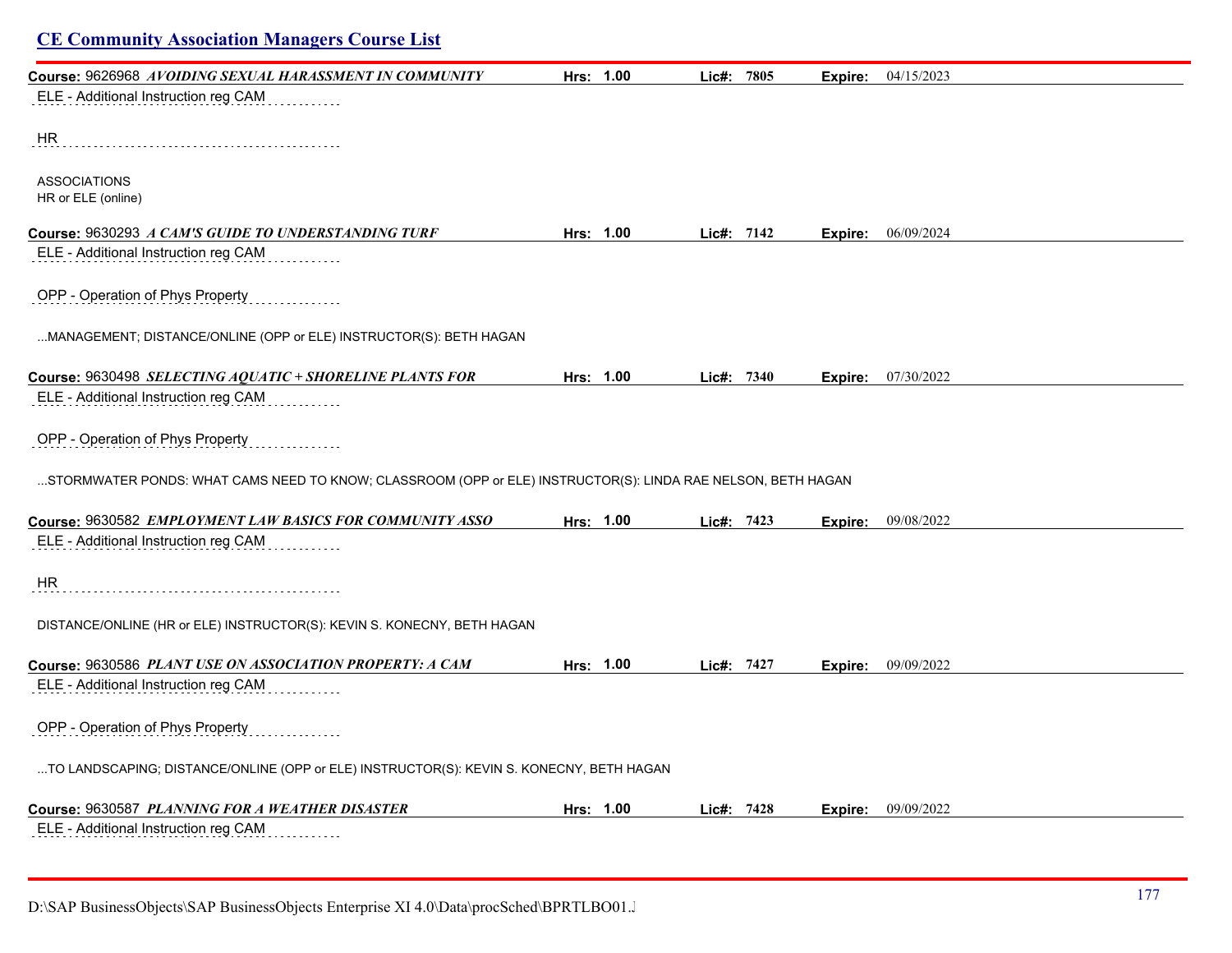| <b>CE Community Association Managers Course List</b>                                                               |           |            |         |            |  |
|--------------------------------------------------------------------------------------------------------------------|-----------|------------|---------|------------|--|
| DISTANCE/ONLINE (ELE) INSTRUCTOR(S): KEVIN S. KONECNY, BETH HAGAN                                                  |           |            |         |            |  |
| Course: 9630588 AFTER THE DISASTER: RECOVERY                                                                       | Hrs: 1.00 | Lic#: 7429 | Expire: | 09/09/2022 |  |
| ELE - Additional Instruction reg CAM                                                                               |           |            |         |            |  |
| DISTANCE/ONLINE (ELE) INSTRUCTOR(S): KEVIN S. KONECNY, BETH HAGAN                                                  |           |            |         |            |  |
| Course: 9630589 SELECTING AQUATIC & SHORELINE PLANTS FOR                                                           | Hrs: 1.00 | Lie#: 7430 | Expire: | 09/09/2022 |  |
| ELE - Additional Instruction reg CAM                                                                               |           |            |         |            |  |
| OPP - Operation of Phys Property                                                                                   |           |            |         |            |  |
| STORMWATER PONDS: WHAT CAMS NEED TO KNOW; DISTANCE/ONLINE (OPP or ELE) INSTRUCTOR(S): KEVIN S. KONECNY, BETH HAGAN |           |            |         |            |  |
| Course: 9630590 INTRODUCTION TO COMMUNITY ASSOCIATION AC                                                           | Hrs: 1.00 | Lic#: 7431 | Expire: | 09/09/2022 |  |
| ELE - Additional Instruction reg CAM                                                                               |           |            |         |            |  |
| IFM - Insurance (Financial Management)                                                                             |           |            |         |            |  |
| DISTANCE/ONLINE (IFM or ELE) INSTRUCTOR(S): KEVIN S. KONECNY, BETH HAGAN                                           |           |            |         |            |  |
| Course: 9630626 LEGAL UPDATE I 2020                                                                                | Hrs: 2.00 | Lic#: 7468 | Expire: | 10/01/2022 |  |
| Legal Update Seminars                                                                                              |           |            |         |            |  |
| DISTANCE/ONLINE (LEGAL UPDATE) INSTRUCTOR(S): RICHARD DEBOEST, BETH HAGAN, KEVIN S. KONECNY                        |           |            |         |            |  |
| Course: 9630627 LEGAL UPDATE I 2020                                                                                | Hrs: 2.00 | Lie#: 7469 | Expire: | 10/01/2022 |  |
| Legal Update Seminars                                                                                              |           |            |         |            |  |
| CLASSROOM (LEGAL UPDATE) INSTRUCTOR(S): RICHARD DEBOEST, BETH HAGAN, KEVIN S. KONECNY                              |           |            |         |            |  |
| Course: 9630666 USING REQUESTS FOR PROPOSALS                                                                       | Hrs: 1.00 | Lic#: 7512 | Expire: | 12/02/2022 |  |
| ELE - Additional Instruction reg CAM                                                                               |           |            |         |            |  |
| HR                                                                                                                 |           |            |         |            |  |
| DISTANCE/ONLINE (HR or ELE) BETH HAGAN, KEVIN S. KONECNY                                                           |           |            |         |            |  |
| Course: 9630802 NEW PAINTING AND CONSTRUCTION TECHNOLOGI                                                           | Hrs: 1.00 | Lic#: 7647 | Expire: | 02/21/2023 |  |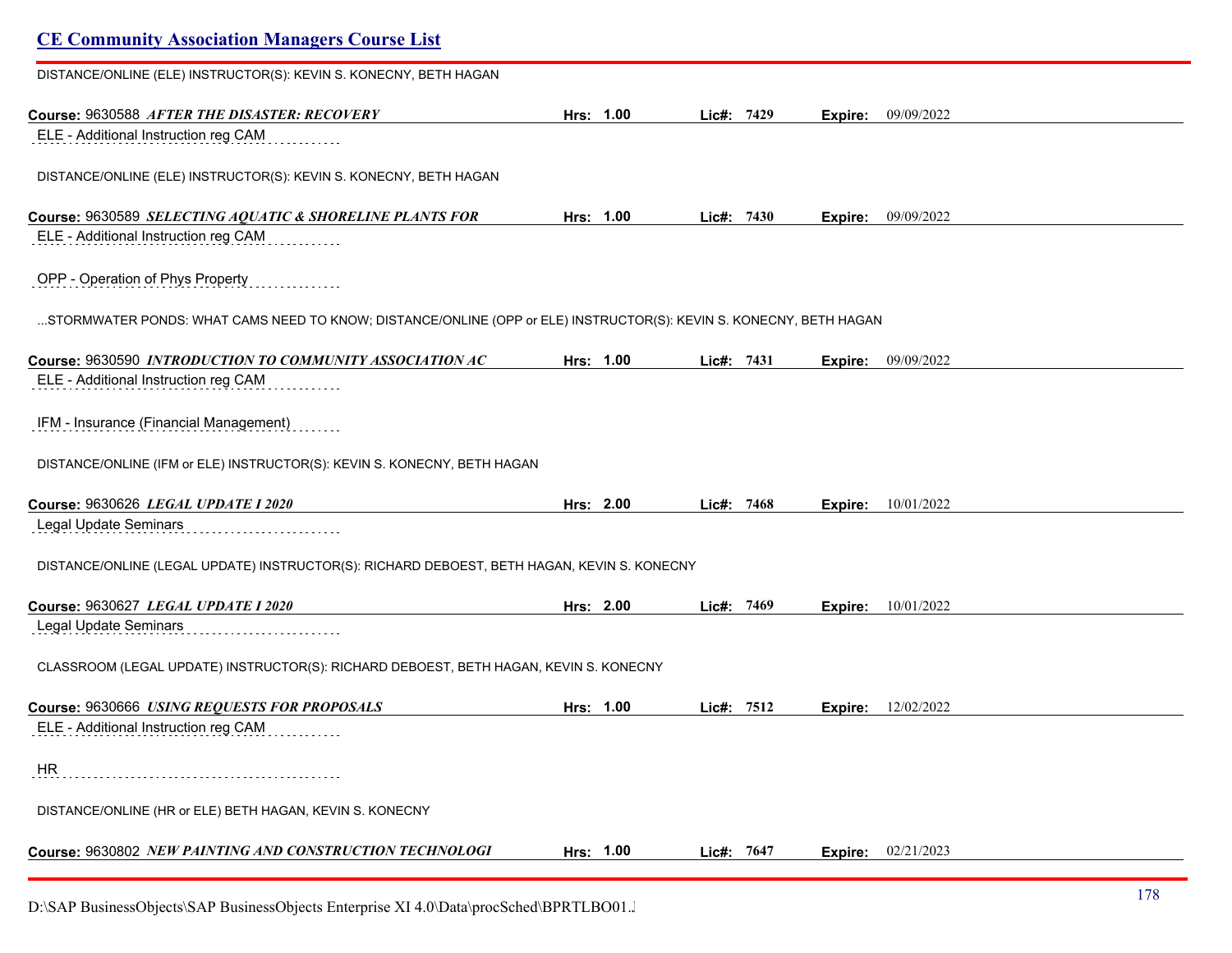| <b>CE Community Association Managers Course List</b>                                          |           |              |         |            |
|-----------------------------------------------------------------------------------------------|-----------|--------------|---------|------------|
| ELE - Additional Instruction reg CAM                                                          |           |              |         |            |
| OPP - Operation of Phys Property                                                              |           |              |         |            |
| CLASSROOM (OPP or ELE) INSTRUCTOR(S): KEVIN S. KONECNY, CASSIE WILLIAMS                       |           |              |         |            |
| Course: 9630803 ROOF WARRANTIES: WHAT A CAM NEEDS TO KNO                                      | Hrs: 1.00 | Lic#: 7648   | Expire: | 02/21/2023 |
| ELE - Additional Instruction reg CAM                                                          |           |              |         |            |
| OPP - Operation of Phys Property                                                              |           |              |         |            |
| CLASSROOM (OPP or ELE) INSTRUCTOR(S): JACK REYNOLDS, KEVIN S. KONECNY                         |           |              |         |            |
| Course: 9630804 A CAM'S GUIDE TO SURVIVING THE MINEFIELD                                      | Hrs: 1.00 | Lic#: $7649$ | Expire: | 02/21/2023 |
| ELE - Additional Instruction reg CAM                                                          |           |              |         |            |
| CLASSROOM (ELE) INSTRUCTOR(S): KEVIN S. KONECNY, GREG FRITH                                   |           |              |         |            |
| Course: 9630805 SECURITY CASE STUDIES: WHAT CAMS NEED TO                                      | Hrs: 1.00 | Lic#: 7650   | Expire: | 02/21/2023 |
| ELE - Additional Instruction reg CAM                                                          |           |              |         |            |
| HR                                                                                            |           |              |         |            |
| CLASSROOM (HR or ELE) INSTRUCTOR(S): KEVIN S. KONECNY, KEY C. POWELL                          |           |              |         |            |
| Course: 9630806 INDOOR AIR QUALITY: A CAMS RESPONSIBITY                                       | Hrs: 1.00 | Lic#: $7651$ | Expire: | 02/22/2023 |
| ELE - Additional Instruction reg CAM                                                          |           |              |         |            |
| OPP - Operation of Phys Property                                                              |           |              |         |            |
| CLASSROOM (OPP or ELE) INSTRUCTOR(S): KEVIN S. KONECNY, DAVID ENGEL                           |           |              |         |            |
| Course: 9630807 ESSENTIALS OF LANDSCAPING IRRIGATION ON                                       | Hrs: 1.00 | Lic#: 7652   | Expire: | 02/22/2023 |
| ELE - Additional Instruction reg CAM                                                          |           |              |         |            |
| OPP - Operation of Phys Property                                                              |           |              |         |            |
| DISTANCE/ONLINE (OPP or ELE) INSTRUCTOR(S): DUSTY FONTAINE, LINDA RAE NELSON KEVIN S. KONECNY |           |              |         |            |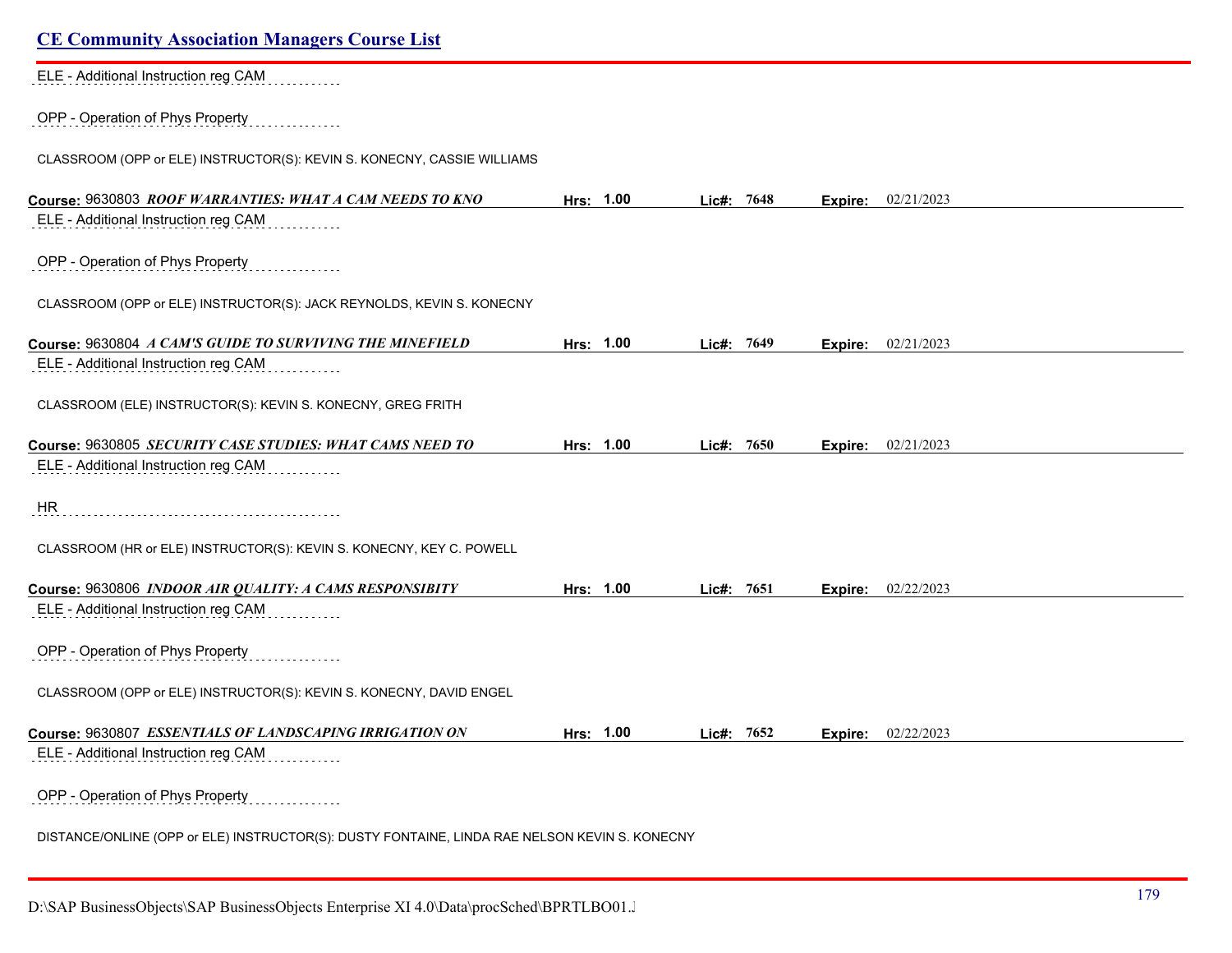| <b>CE Community Association Managers Course List</b>                                                     |           |              |            |                |                             |  |
|----------------------------------------------------------------------------------------------------------|-----------|--------------|------------|----------------|-----------------------------|--|
| Course: 9630808 ALTERNATIVE DISPUTE RESOLUTION                                                           | Hrs: 1.00 | Lic#: 7653   |            | <b>Expire:</b> | 02/22/2023                  |  |
| ELE - Additional Instruction reg CAM                                                                     |           |              |            |                |                             |  |
| HR                                                                                                       |           |              |            |                |                             |  |
| CLASSROOM (HR or ELE) INSTRUCTOR(S): KEVIN S. KONECNY, BETH HAGAN                                        |           |              |            |                |                             |  |
| Course: 9630809 VENDOR SELECTION FOR COMMUNITY ASSOCIATI                                                 | Hrs: 1.00 | Lic#: $7654$ |            |                | <b>Expire:</b> $02/22/2023$ |  |
| ELE - Additional Instruction reg CAM                                                                     |           |              |            |                |                             |  |
| IFM - Insurance (Financial Management)                                                                   |           |              |            |                |                             |  |
| CLASSROOM (IFM or ELE) INSTRUCTOR(S): KEVIN S. KONECNY, BETH HAGAN                                       |           |              |            |                |                             |  |
| Course: 9630810 WHAT CAMS NEED TO KNOW ABOUT STRUCTURAL                                                  | Hrs: 1.00 | Lic#: 7655   |            | Expire:        | 02/22/2023                  |  |
| ELE - Additional Instruction reg CAM                                                                     |           |              |            |                |                             |  |
| OPP - Operation of Phys Property                                                                         |           |              |            |                |                             |  |
| CLASSROOM (OPP or ELE) INSTRUCTOR(S): KEVIN S. KONECNY, BETH HAGAN                                       |           |              |            |                |                             |  |
| Course: 9630811 INSURANCE FOR ASSOCIATIONS: THE OVERVIEW                                                 | Hrs: 1.00 |              | Lic#: 7656 | Expire:        | 02/22/2023                  |  |
| ELE - Additional Instruction reg CAM                                                                     |           |              |            |                |                             |  |
| <b>HR</b>                                                                                                |           |              |            |                |                             |  |
| CLASSROOM (HR or ELE) INSTRUCTOR(S): KEVIN S. KONECNY, BETH HAGAN, GREG HAVEMEIER, JOE THOMPSON, JEFFREY |           |              |            |                |                             |  |
| Course: 9630812 SECURITY CASE STUDIES: WHAT CAMS NEED TO                                                 | Hrs: 1.00 | Lic#: 7657   |            | Expire:        | 02/22/2023                  |  |
| ELE - Additional Instruction reg CAM                                                                     |           |              |            |                |                             |  |
| HR                                                                                                       |           |              |            |                |                             |  |
| DISTANCE/ONLINE (HR or ELE) INSTRUCTOR(S): KEY C. POWELL                                                 |           |              |            |                |                             |  |
| Course: 9630813 INDOOR AIR QUALITY: A CAMS RESPONSIBITY                                                  | Hrs: 1.00 |              | Lic#: 7658 | Expire:        | 02/22/2023                  |  |
| ELE - Additional Instruction reg CAM                                                                     |           |              |            |                |                             |  |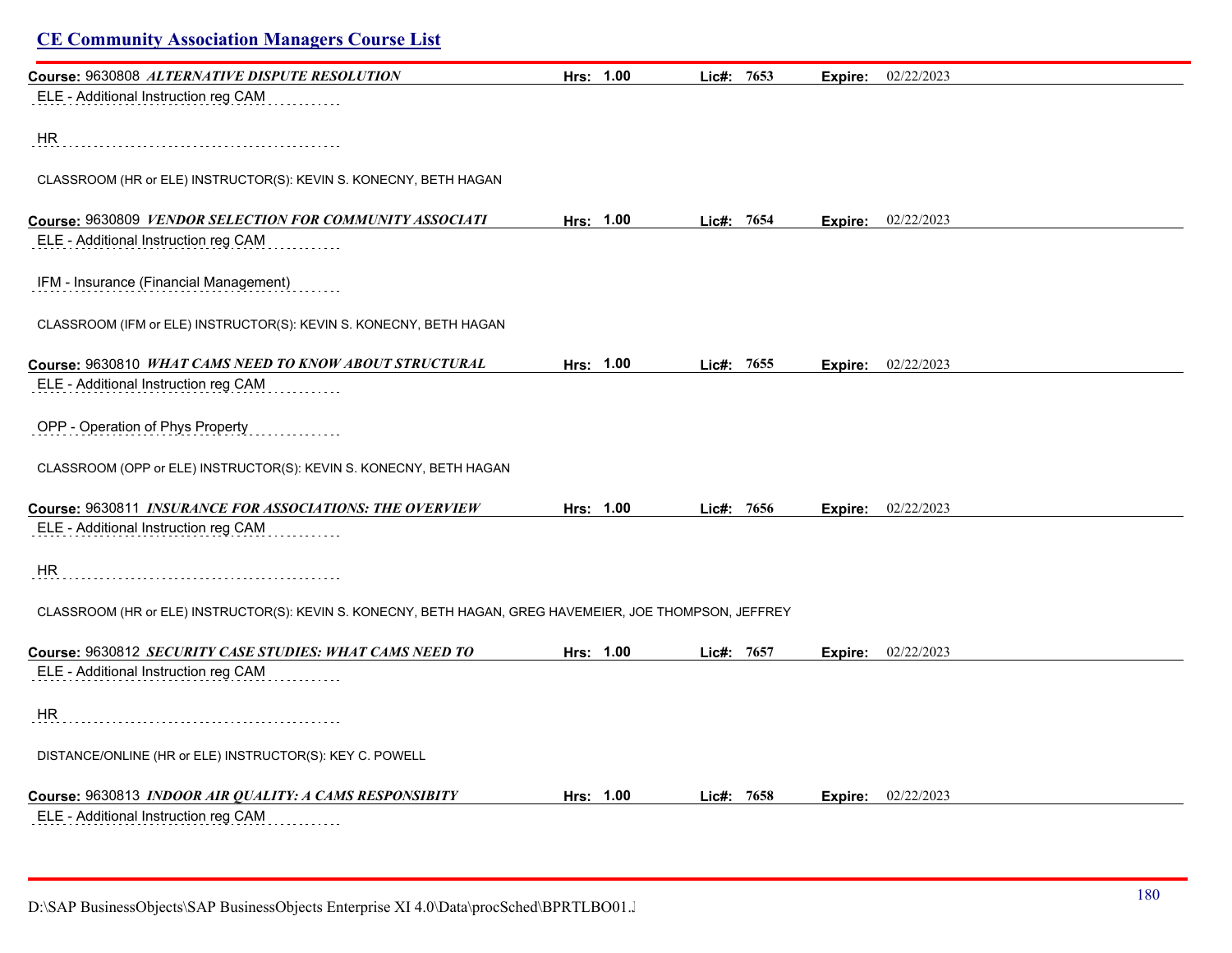# **CE Community Association Managers Course List** OPP - Operation of Phys Property DISTANCE/ONLINE (OPP or ELE) INSTRUCTOR(S): DAVID ENGEL **Course:** 9630814 *ROOF WARRANTIES: WHAT A CAM NEEDS TO KNO* **Hrs: 1.00 Lic#: 7659 Expire:** 02/22/2023 ELE - Additional Instruction reg CAM OPP - Operation of Phys Property DISTANCE/ONLINE (OPP or ELE) INSTRUCTOR(S): JACK REYNOLDS **Course:** 9630815 *IRRIGATION ON ASSOCIATION PROPERTIES* **Hrs: 1.00 Lic#: 7660 Expire:** 02/22/2023 ELE - Additional Instruction reg CAM CLASSROOM (ELE) INSTRUCTOR(S): KEVIN S. KONECNY, DUSTY FONTAINE, LINDA RAE NELSON **Course:** 9630816 *NEW PAINTING AND CONSTRUCTION TECHNOLOGI* **Hrs: 1.00 Lic#: 7661 Expire:** 02/22/2023 ELE - Additional Instruction reg CAM OPP - Operation of Phys Property DISTANCE/ONLINE (OPP or ELE) INSTRUCTOR(S): CASSIE WILLIAMS **Course:** 9630817 *COMMUNICATIONS IN COMMUNITY ASSOCIATIONS* **Hrs: 1.00 Lic#: 7662 Expire:** 02/22/2023 ELE - Additional Instruction reg CAM . . . . . . . . . . . HR DISTANCE/ONLINE (HR or ELE) INSTRUCTOR(S): KEVIN S. KONECNY **Course:** 9630818 *INSURANCE FOR ASSOCIATIONS: THE OVERVIEW* **Hrs: 1.00 Lic#: 7663 Expire:** 02/22/2023 ELE - Additional Instruction reg CAM HR DISTANCE/ONLINE (HR or ELE) INSTRUCTOR(S): KEVIN S. KONECNY, GREG HAVEMEIER, JOE THOMPSON, JEFFREY, BETH HAGAN **Course:** 9630826 *WHAT CAMS NEED TO KNOW ABOUT STRUCTURAL* **Hrs: 1.00 Lic#: 7671 Expire:** 02/23/2023 ELE - Additional Instruction reg CAM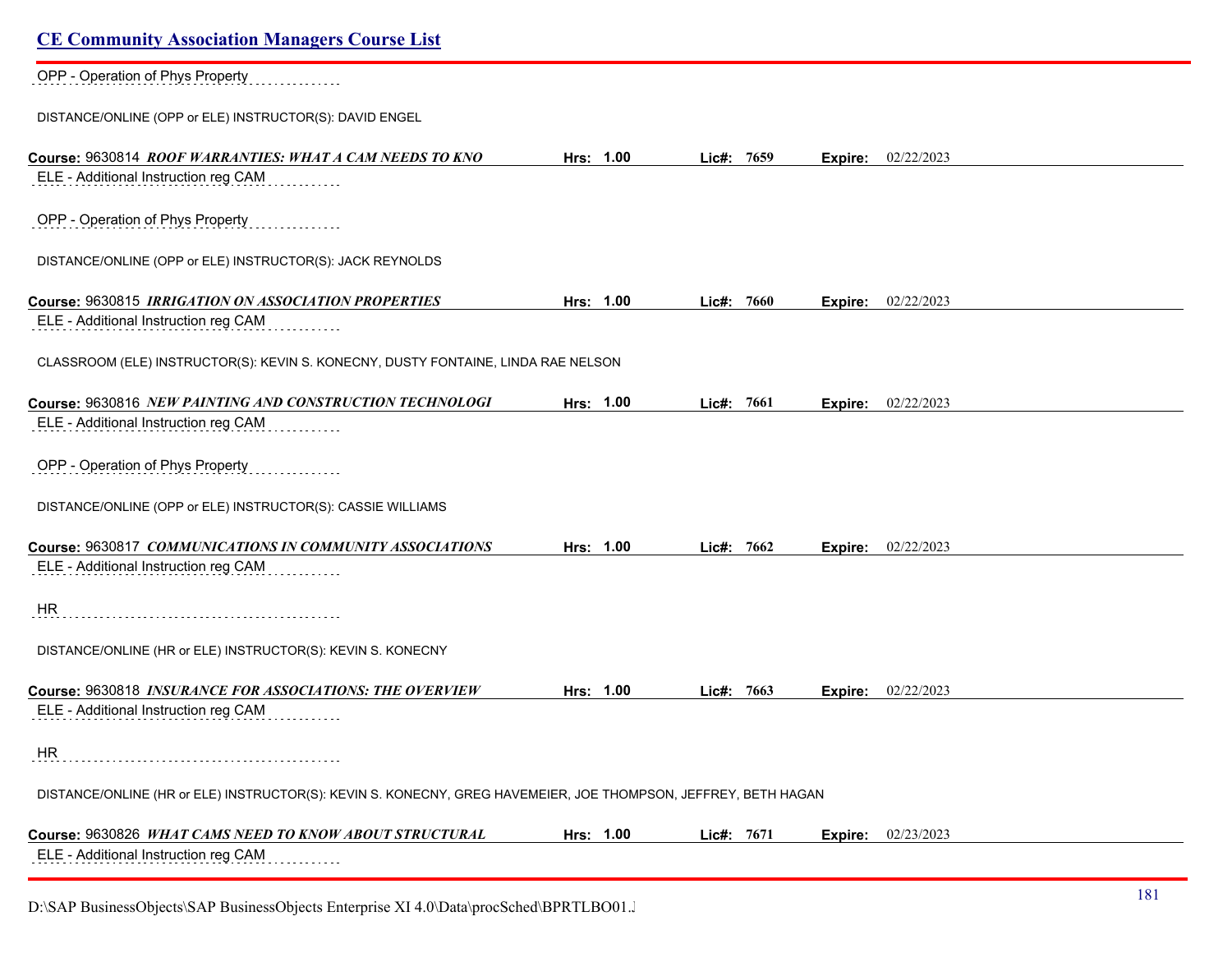OPP - Operation of Phys Property

CLASSROOM (OPP or ELE) INSTRUCTOR(S): KEVIN S. KONECNY, BETH HAGAN

| Course: 9630827 IRRIGATION ON ASSOCIATION PROPERTIES                                    | Hrs: 1.00 | Lic#: 7672 |      |         | Expire: 02/23/2023 |
|-----------------------------------------------------------------------------------------|-----------|------------|------|---------|--------------------|
| ELE - Additional Instruction reg CAM                                                    |           |            |      |         |                    |
| DISTANCE/ONLINE (ELE) INSTRUCTOR(S): KEVIN S. KONECNY, DUSTY FONTAINE, LINDA RAE NELSON |           |            |      |         |                    |
| Course: 9630828 A CAM'S GUIDE TO SURVIVING THE MINEFIELD                                | Hrs: 1.00 | $Lie#$ :   | 7673 | Expire: | 02/23/2023         |
| ELE - Additional Instruction reg CAM                                                    |           |            |      |         |                    |
| DISTANCE/ONLINE (ELE) INSTRUCTOR(S): GREG FRITH                                         |           |            |      |         |                    |
| Course: 9630829 COMMUNICATIONS IN COMMUNITY ASSOCIATIONS                                | Hrs: 1.00 | Lic#:      | 7674 | Expire: | 02/23/2023         |
| ELE - Additional Instruction reg CAM                                                    |           |            |      |         |                    |
| <b>HR</b>                                                                               |           |            |      |         |                    |
| CLASSROOM (HR or ELE) INSTRUCTOR(S): KEVIN S. KONECNY, BETH HAGAN                       |           |            |      |         |                    |
| Course: 9630830 ALTERNATIVE DISPUTE RESOLUTION                                          | Hrs: 1.00 | Lic#: 7675 |      | Expire: | 02/23/2023         |
| ELE - Additional Instruction reg CAM                                                    |           |            |      |         |                    |
| <b>HR</b>                                                                               |           |            |      |         |                    |
| DISTANCE/ONLINE (HR or ELE) INSTRUCTOR(S): BETH HAGAN                                   |           |            |      |         |                    |
| Course: 9630964 ASSOCIATION LENDING SOLUTIONS                                           | Hrs: 1.00 | Lic#: 7806 |      | Expire: | 04/15/2023         |
| ELE - Additional Instruction reg CAM                                                    |           |            |      |         |                    |
| <b>HR</b>                                                                               |           |            |      |         |                    |
| CLASSROOM (HR or ELE) INSTRUCTOR(S): BETH HAGAN, SEAN V. FRIEND                         |           |            |      |         |                    |
| Course: 9630966 AGING COMMUNITIES - DETERIORATION AND PR                                | Hrs: 1.00 | $Lie#$ :   | 7808 | Expire: | 04/15/2023         |
| ELE - Additional Instruction reg CAM                                                    |           |            |      |         |                    |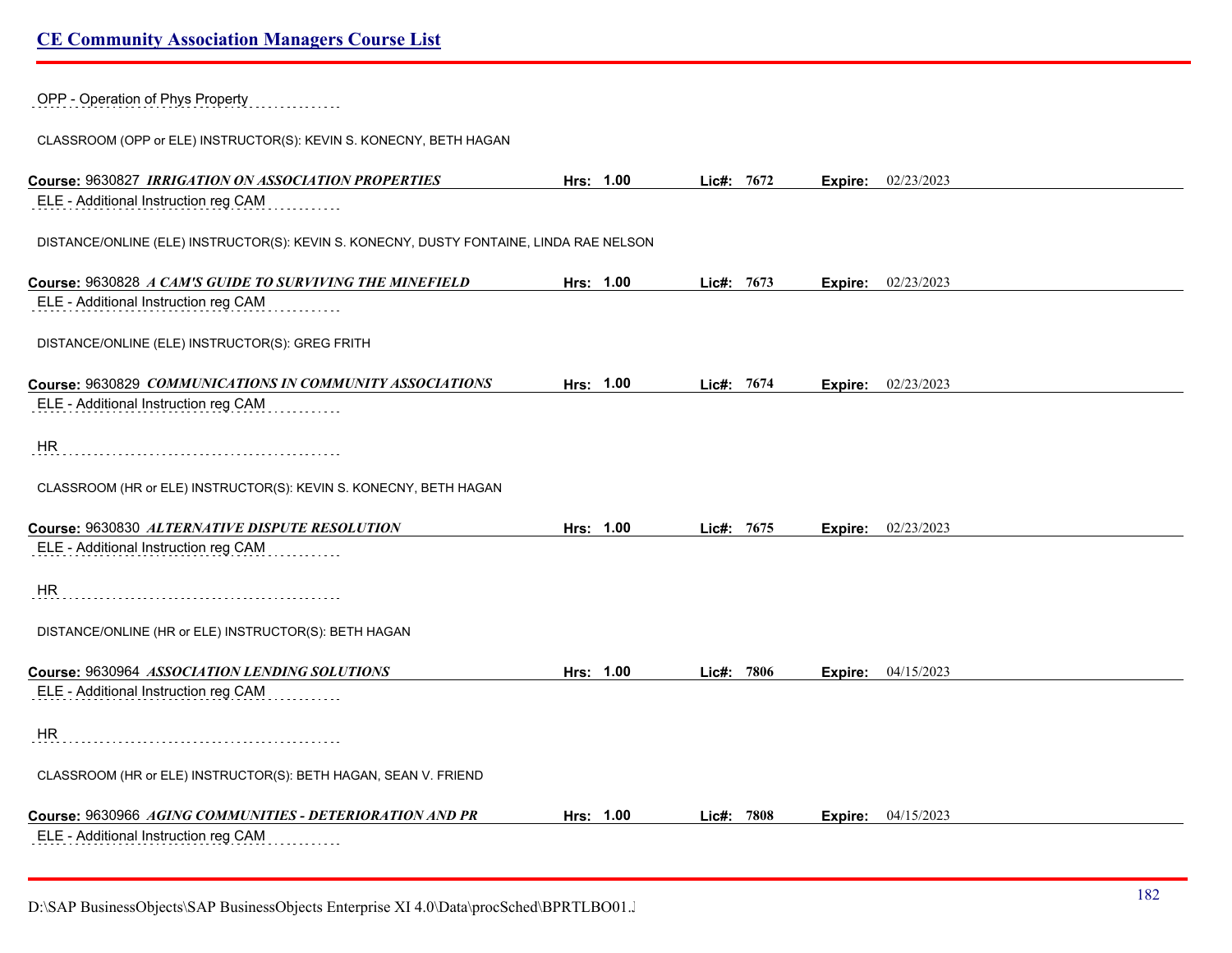| CLASSROOM (ELE) INSTRUCTOR(S): ANTHONY DINARDO, BETH HAGAN                                   |           |           |            |         |                           |
|----------------------------------------------------------------------------------------------|-----------|-----------|------------|---------|---------------------------|
| Course: 9630967 AGING COMMUNITIES - DETERIORATION AND PR                                     | Hrs: 1.00 |           | Lic#: 7809 |         | <b>Expire:</b> 04/15/2023 |
| ELE - Additional Instruction reg CAM                                                         |           |           |            |         |                           |
| DISTANCE/ONLINE (ELE) INSTRUCTOR(S): ANTHONY DINARDO, BETH HAGAN                             |           |           |            |         |                           |
| Course: 9630968 ASSOCIATION LENDING SOLUTIONS                                                |           | Hrs: 1.00 | Lic#: 7810 |         | <b>Expire:</b> 04/15/2023 |
| ELE - Additional Instruction reg CAM                                                         |           |           |            |         |                           |
| <b>HR</b>                                                                                    |           |           |            |         |                           |
| DISTANCE/ONLINE (HR or ELE) INSTRUCTOR(S): SEAN V. FRIEND, BETH HAGAN                        |           |           |            |         |                           |
| Course: 9631159 LEGAL UPDATE 2021                                                            |           | Hrs: 2.00 | Lic#: 8004 | Expire: | 08/03/2023                |
| Legal Update Seminars                                                                        |           |           |            |         |                           |
| DISTANCE/ONLINE (LEGAL UPDATE) INSTRUCTOR(S): RICHARD DEBOEST                                |           |           |            |         |                           |
| Course: 9631448 ESSENTIALS OF LANDSCAPING IRRIGATION ON                                      |           | Hrs: 1.00 | Lic#: 8292 |         | <b>Expire:</b> 01/27/2024 |
| ELE - Additional Instruction reg CAM                                                         |           |           |            |         |                           |
| OPP - Operation of Phys Property                                                             |           |           |            |         |                           |
| CLASSROOM (OPP or ELE) INSTRUCTOR(S): LINDA R. NELSON, ALEX ROMAN, PATRICK MILES, BETH HAGAN |           |           |            |         |                           |
| Course: 9631449 WHAT A CAM MUST KNOW ABOUT PRUING                                            | Hrs: 1.00 |           | Lic#: 8293 |         | <b>Expire:</b> 01/27/2024 |
| ELE - Additional Instruction reg CAM                                                         |           |           |            |         |                           |
| OPP - Operation of Phys Property                                                             |           |           |            |         |                           |
| CLASSROOM (OPP or ELE) INSTRUCTOR(S): LINDA R. NELSON, ALEX ROMAN, PATRICK MILES, BETH HAGAN |           |           |            |         |                           |
| Course: 9631450 SELECTING AQUATIC PLANTS                                                     | Hrs: 1.00 |           | Lic#: 8294 | Expire: | 01/27/2024                |
| ELE - Additional Instruction reg CAM                                                         |           |           |            |         |                           |
| OPP - Operation of Phys Property<br>.                                                        |           |           |            |         |                           |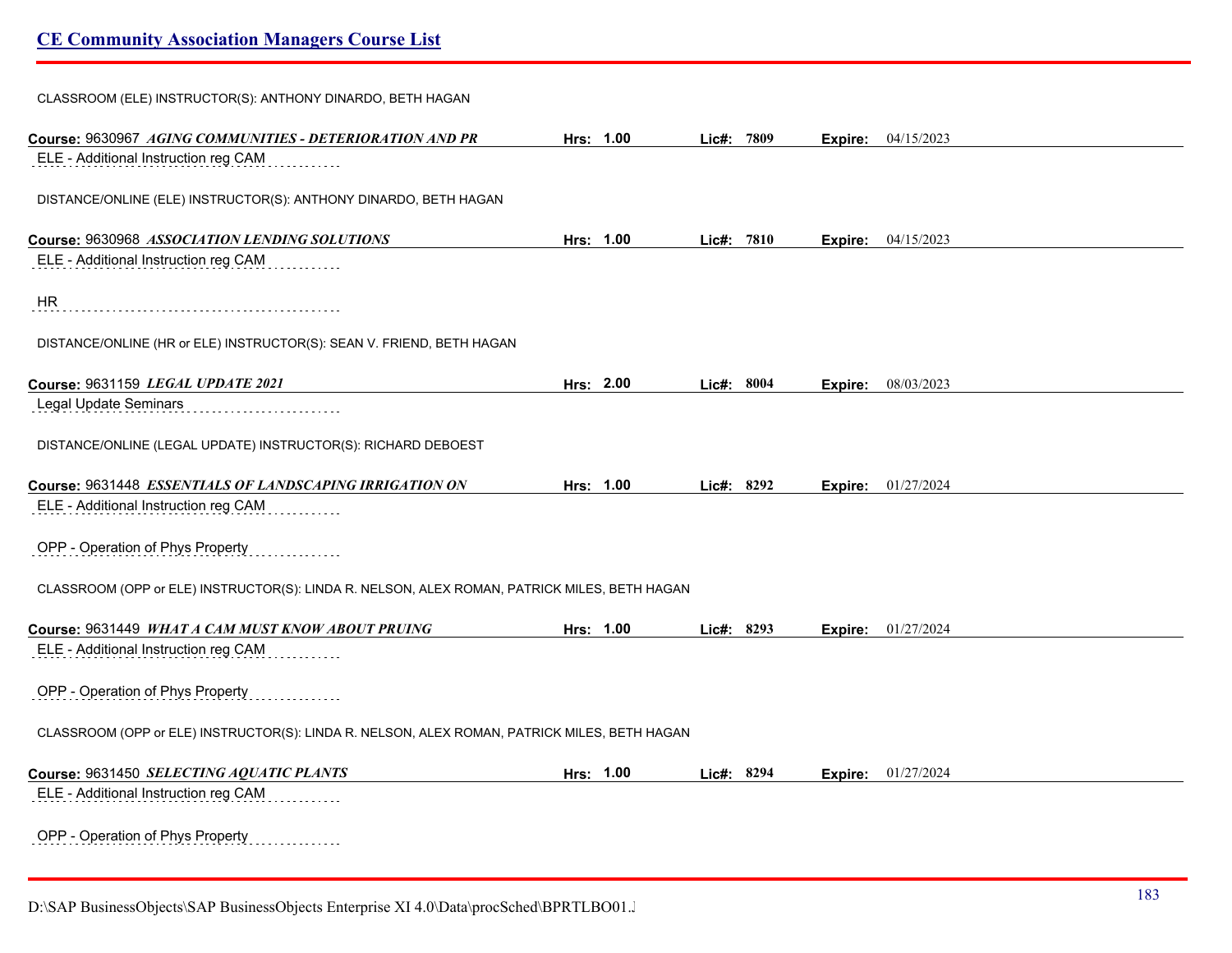CLASSROOM (OPP or ELE) INSTRUCTOR(S): LINDA R. NELSON, ALEX ROMAN, PATRICK MILES, BETH HAGAN

| Course: 9631451 RIGHT PLANT RIGHT PLACE                                                      | Hrs: 1.00           | Lic#: 8295 |                                   | Expire: | 01/27/2024                         |         |
|----------------------------------------------------------------------------------------------|---------------------|------------|-----------------------------------|---------|------------------------------------|---------|
| ELE - Additional Instruction reg CAM                                                         |                     |            |                                   |         |                                    |         |
| OPP - Operation of Phys Property                                                             |                     |            |                                   |         |                                    |         |
| CLASSROOM (OPP or ELE) INSTRUCTOR(S): LINDA R. NELSON, ALEX ROMAN, PATRICK MILES, BETH HAGAN |                     |            |                                   |         |                                    |         |
| Course: 9631497 ONCE UPON A PALM                                                             | Hrs: 1.00           | Lic#: 8344 |                                   |         | <b>Expire:</b> 03/03/2024          |         |
| ELE - Additional Instruction reg CAM                                                         |                     |            |                                   |         |                                    |         |
| OPP - Operation of Phys Property                                                             |                     |            |                                   |         |                                    |         |
| CLASSROOM (OPP or ELE) INSTRUCTOR(S): PATRICK MILES, LINDA R. NELSON, BETH HAGAN, ALEX ROMAN |                     |            |                                   |         |                                    |         |
| EISINGER, BROWN, LEWIS, FRANKEL & CHAIET<br>0007798                                          | Phone: 954-894-8000 |            | Email: astivelman@eisingerlaw.com |         |                                    | 3100518 |
| <b>4000 HOLLYWOOD BOULEVARD</b><br><b>SUITE 265-S</b>                                        |                     |            |                                   |         |                                    |         |
| HOLLYWOOD FL 33021                                                                           |                     |            |                                   |         |                                    |         |
| Course: 9629197 FAIR HOUSING AND THE GROWING CHALLENGE.                                      | Hrs: 2.00           | Lic#: 5902 |                                   | Expire: | 08/29/2022                         |         |
| ELE - Additional Instruction reg CAM                                                         |                     |            |                                   |         |                                    |         |
| HR                                                                                           |                     |            |                                   |         |                                    |         |
|                                                                                              |                     |            |                                   |         |                                    |         |
| OF ASSISTANCE ANIMALS:                                                                       |                     |            |                                   |         |                                    |         |
| CLASSROOM; 1hr HR OR 1hr ELE;<br>INSTRUCTOR(S); ALESSANDRA STIVELMAN,                        |                     |            |                                   |         |                                    |         |
| <b>ENVERA SYSTEMS</b><br>0006434                                                             | 561-910-3956        |            |                                   |         |                                    | 2917329 |
| 4171 W HILLSBORO BLVD STE 7                                                                  | Phone:              |            |                                   |         | Email: marketing@ENVERASYSTEMS.COM |         |
| <b>COCONUT CREEK FL 33073</b>                                                                |                     |            |                                   |         |                                    |         |
| Course: 9627692 COMMUNITY SECURITY TRENDS                                                    | Hrs: 1.00           | Lic#: 4367 |                                   | Expire: | 07/07/2023                         |         |
| ELE - Additional Instruction reg CAM                                                         |                     |            |                                   |         |                                    |         |
|                                                                                              |                     |            |                                   |         |                                    |         |
| <b>HR</b>                                                                                    |                     |            |                                   |         |                                    |         |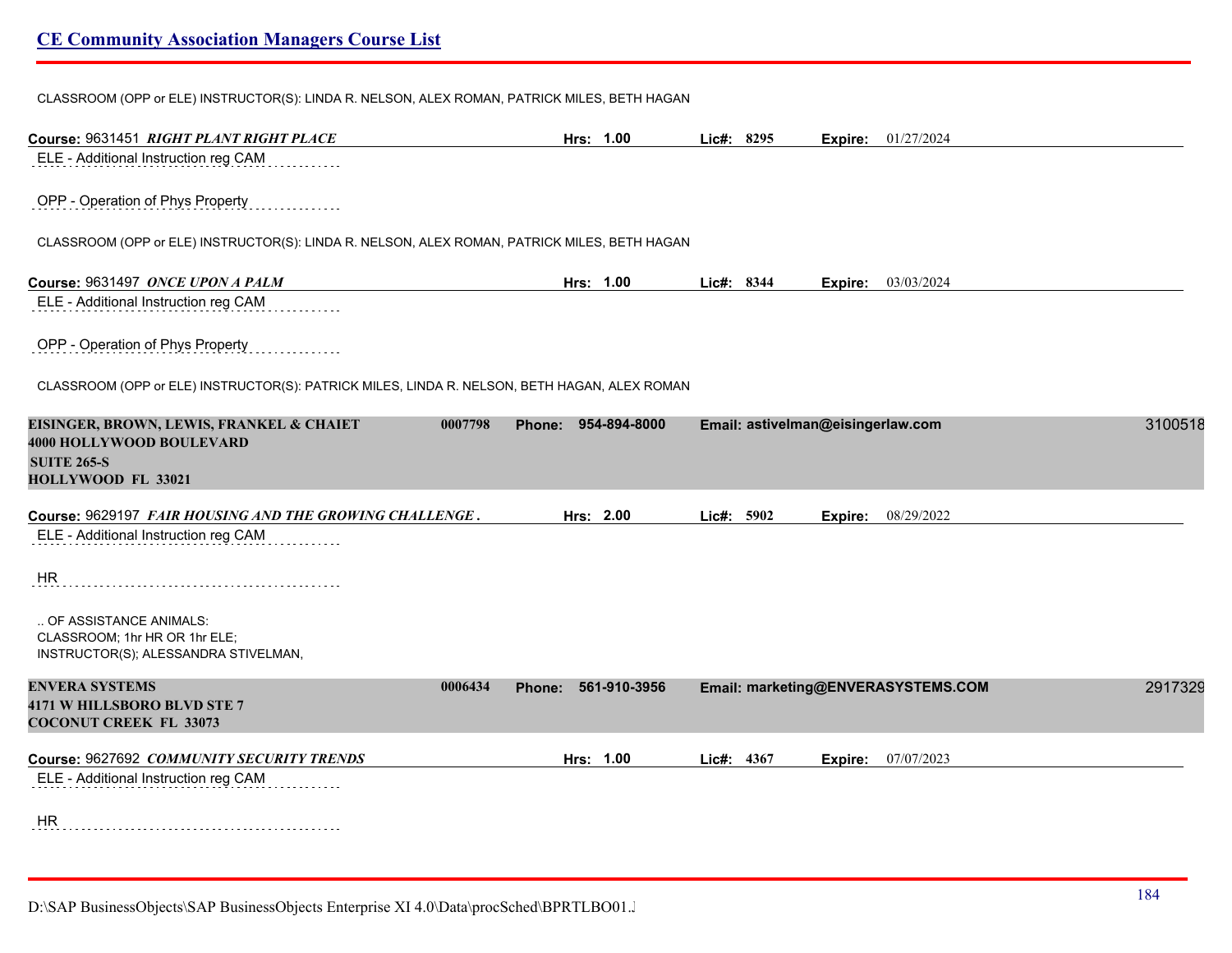### HR or ELE (classroom);

Instructor added 02/16/2018 Michael F. Glynn; added 04/05/2018 Cory Wallach, Jeffrey Scarlett; added 04/06/2018 Jeff Hiatt; added 04/27/2018 Kevin Ferm; added 10/23/2018 Robert Domzalski; added 05/15/2019 Joe Gerlisky Added 12/18/2019: Darrell Schltter, Thomas M. Gell

| Course: 9628497 COMMUNITY SECURITY TRENDS                                                                                                                                                                                                                                                           | Hrs: 2.00         | Lic#: 5201 | Expire: 02/08/2023                                   |
|-----------------------------------------------------------------------------------------------------------------------------------------------------------------------------------------------------------------------------------------------------------------------------------------------------|-------------------|------------|------------------------------------------------------|
| ELE - Additional Instruction reg CAM                                                                                                                                                                                                                                                                |                   |            |                                                      |
| HR                                                                                                                                                                                                                                                                                                  |                   |            |                                                      |
| HR or ELE (classroom);<br>Instructor added 02/16/2018 - Michael F. Glynn; added 04/05/2018 - Cory Wallach, Jeffrey;added 04/06/2018 Jeff Hiatt; added 04/27/2018 Kevin Ferm; added 10/23/2018 Robert Domzalski; added<br>05/15/2019 Joe Gerlisky Added 12/18/2019: Darrell Schltter, Thomas M. Gell |                   |            |                                                      |
| Course: 9629852 ADVANCED GUARDING METHODS                                                                                                                                                                                                                                                           | Hrs: 1.00         | Lic#: 6679 | <b>Expire:</b> 01/08/2024                            |
| ELE - Additional Instruction reg CAM                                                                                                                                                                                                                                                                |                   |            |                                                      |
| HR.                                                                                                                                                                                                                                                                                                 |                   |            |                                                      |
| CLASSROOM (HR or ELE) INSTRUCTOR(S): DUDLEY S. TALIAFERRO, JEFF A. HIATT, JOSEPH GERLISKY, MICHAEL F. GLYNN, MICHAEL J. WICHELNS, SHAR CABALLERO, THOMAS SWAIN, THC<br>GELL, ADAM J. ANDREWS, GABRIELLE PETERSON, CLAUDIA CANTERO, DARRELL SCHLETTER                                                |                   |            |                                                      |
| Course: 9630019 ADVANCED GUARDING METHODS                                                                                                                                                                                                                                                           | Hrs: 1.00         | Lic#: 6861 | <b>Expire:</b> 03/30/2024                            |
| ELE - Additional Instruction reg CAM                                                                                                                                                                                                                                                                |                   |            |                                                      |
| <b>HR</b>                                                                                                                                                                                                                                                                                           |                   |            |                                                      |
| DISTANCE/ONLINE (HR or ELE)                                                                                                                                                                                                                                                                         |                   |            |                                                      |
| Course: 9630020 COMMUNITY SECURITY TRENDS                                                                                                                                                                                                                                                           | Hrs: 1.00         | Lic#: 6862 | 03/30/2024<br>Expire:                                |
| ELE - Additional Instruction reg CAM                                                                                                                                                                                                                                                                |                   |            |                                                      |
| HR                                                                                                                                                                                                                                                                                                  |                   |            |                                                      |
| DISTANCE/ONLINE (HR or ELE)                                                                                                                                                                                                                                                                         |                   |            |                                                      |
| EXPERT WATER REMOVAL<br>0008791<br>5991 31ST ST E<br><b>BRADENTON FL 34203</b>                                                                                                                                                                                                                      | Phone: 9413589055 |            | Email: barry.nicks@expertwaterremoval.com<br>3441616 |
| Course: 9630956 I HAVE MOLD, NOW WHAT?                                                                                                                                                                                                                                                              | Hrs: 1.00         | Lic#: 7797 | 04/06/2023<br>Expire:                                |
| ELE - Additional Instruction reg CAM                                                                                                                                                                                                                                                                |                   |            |                                                      |

D:\SAP BusinessObjects\SAP BusinessObjects Enterprise XI 4.0\Data\procSched\BPRTLBO01.Jobserver2\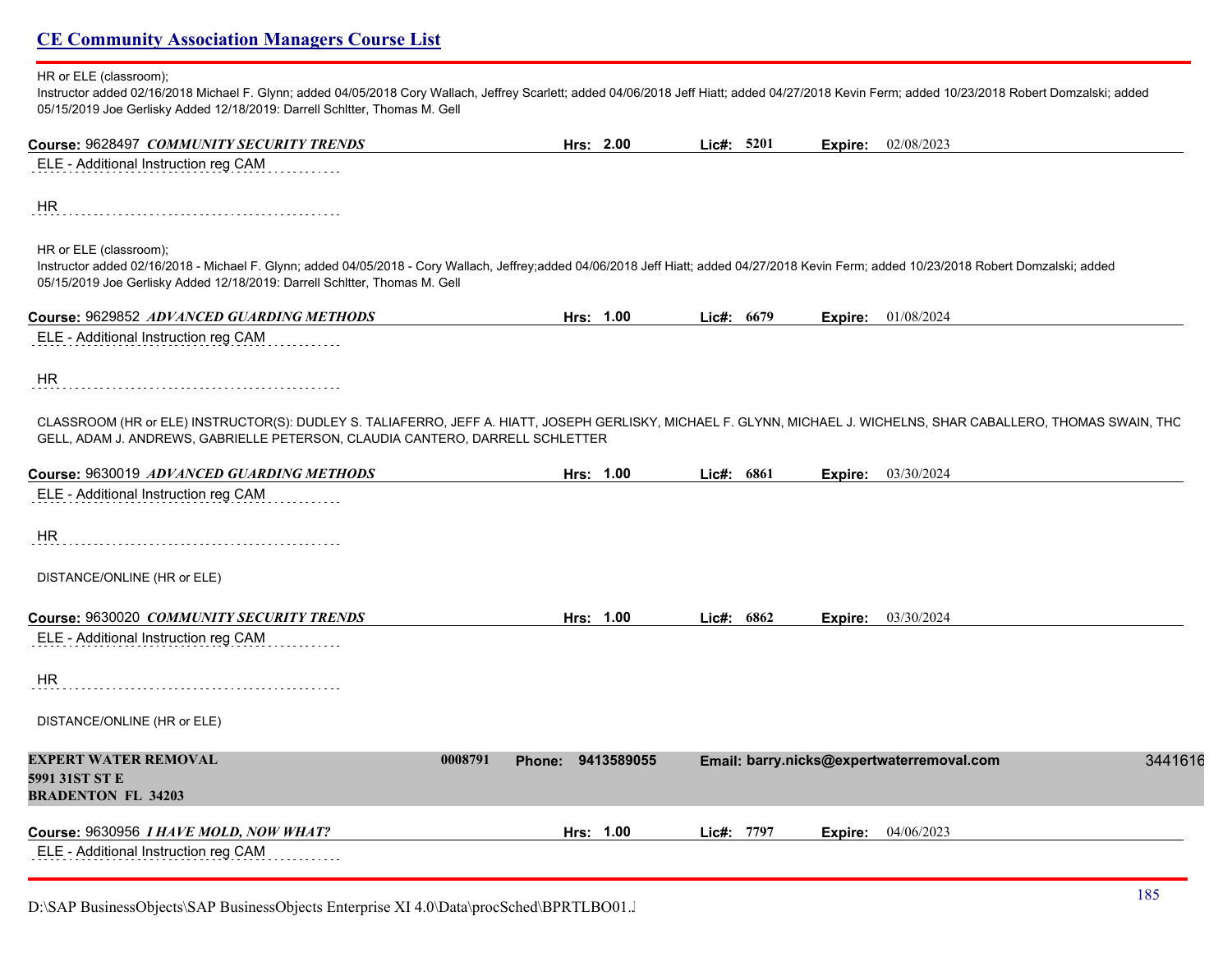# CLASSROOM (ELE) INSTRUCTOR(S): CHARLES B. NICKS **Course:** 9630991 *UNDERSTANDING WATER DAMAGE* **Hrs: 1.00 Lic#: 7836 Expire:** 05/17/2023 ELE - Additional Instruction reg CAM CLASSROOM (ELE) INSTRUCTOR(S): CHARLES B. NICKS, JR. **FALCON ENGINEERING CO., L.L.C. 0006881 Phone: 305-663-1970 Email: info@falconengineering.com** 33702723 **15405 NW 7TH AVE MIAMI FL 33169 Course:** 9628273 *BASICS OF CONCRETE RESTORATION FOR* **Hrs: 1.00 Lic#: 4981 Expire:** 08/09/2022 ELE - Additional Instruction reg CAM CONDOMINIUM ASSOCIATION MANAGERS ELE (classroom) **Course:** 9629296 *40 YEAR RECERTIFICATION INSPECTIONS &...* **Hrs: 1.00 Lic#: 6008 Expire:** 12/02/2022 ELE - Additional Instruction reg CAM ...PROCESS FOR CONDOMINIUM ASSOCIATION MANAGERS; CLASSROOM (ELE); INSTRUCTOR(S): SINISA KOLAR **Course:** 9630672 *40 YEAR RECERTIFICATION INSPECTIONS &...* **Hrs: 1.00 Lic#: 7520 Expire:** 12/08/2022 ELE - Additional Instruction reg CAM ...PROCESS FOR CONDOMINIUM ASSOCIATION MANAGERS; DISTANCE/ONLINE (ELE); INSTRUCTOR(S): SINISA KOLAR **FALCONTRUST UNIVERSITY, LLC 0008571 Phone: 3052053674 Email: asotero@falcontrust.com** 35193881 **14150 SW 129TH ST MIAMI FL 33186 Course:** 9631242 *AN INTRODUCTION TO MOLD* **Hrs: 3.00 Lic#: 8084 Expire:** 09/09/2023 ELE - Additional Instruction reg CAM OPP - Operation of Phys Property

D:\SAP BusinessObjects\SAP BusinessObjects Enterprise XI 4.0\Data\procSched\BPRTLBO01.Jobserver2\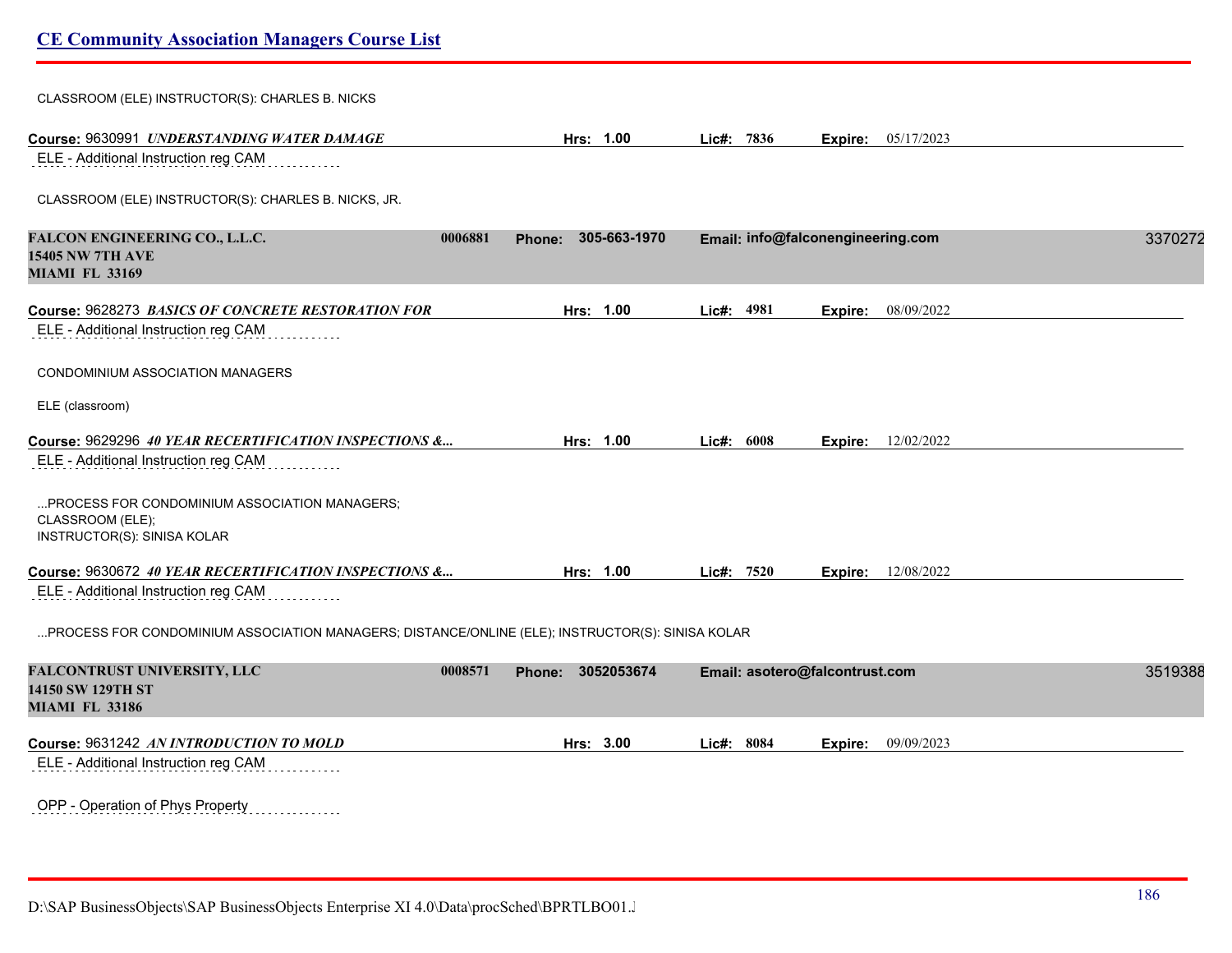DISTANCE/ONLINE (OPP or ELE) INSTRUCTOR(S): ALBERT SOTERO, KIRK M. WEBSTER **FALK LAW FIRM, P.A. 0006704 Phone: 239-596-8400 Email: sfalk@falklawpa.com** 27782249 **7400 TAMIAMI TRAIL NORTH SUITE 103 NAPLES FL 34108 Course:** 9631494 *2022 LEGAL UPDATE* **Hrs: 2.00 Lic#: 8341 Expire:** 02/29/2024 Legal Update Seminars CLASSROOM (LEGAL UPDATE) INSTRUCTOR(S): STEVEN M. FALK **FANN 0005309 Phone: 321-271-4885 Email: hello@FANN.org** 33804965 **P O BOX 972 MELBOURNE FL 32902 Course:** 9629708 *STEP BY STEP TO A FLORIDA NATIVE YARD* **Hrs: 2.00 Lic#: 6509 Expire:** 09/17/2023 ELE - Additional Instruction reg CAM OPP - Operation of Phys Property CLASSROOM (OPP or ELE) INSTRUCTOR(S): MARJORIE SHROPSHIRE **Course:** 9629709 *WATER CONSERVATION OPPORTUNITIES* **Hrs: 1.00 Lic#: 6510 Expire:** 09/17/2023 ELE - Additional Instruction reg CAM OPP - Operation of Phys Property ...FOR LANDSCAPE PROFESSIONALS; CLASSROOM (OPP or ELE) INSTRUCTOR(S): ROBERT WANVESTRAUT **Course:** 9629710 *UNDERSTANDING CABBAGE PALMS* **Hrs: 1.00 Lic#: 6511 Expire:** 09/17/2023 ELE - Additional Instruction reg CAM OPP - Operation of Phys Property CLASSROOM (OPP or ELE) INSTRUCTOR(S): JONO MILLER **Course:** 9629711 *UNDERUTILIZED NATIVE TREES FOR THE* **Hrs: 1.00 Lic#: 6512 Expire:** 09/17/2023 ELE - Additional Instruction reg CAM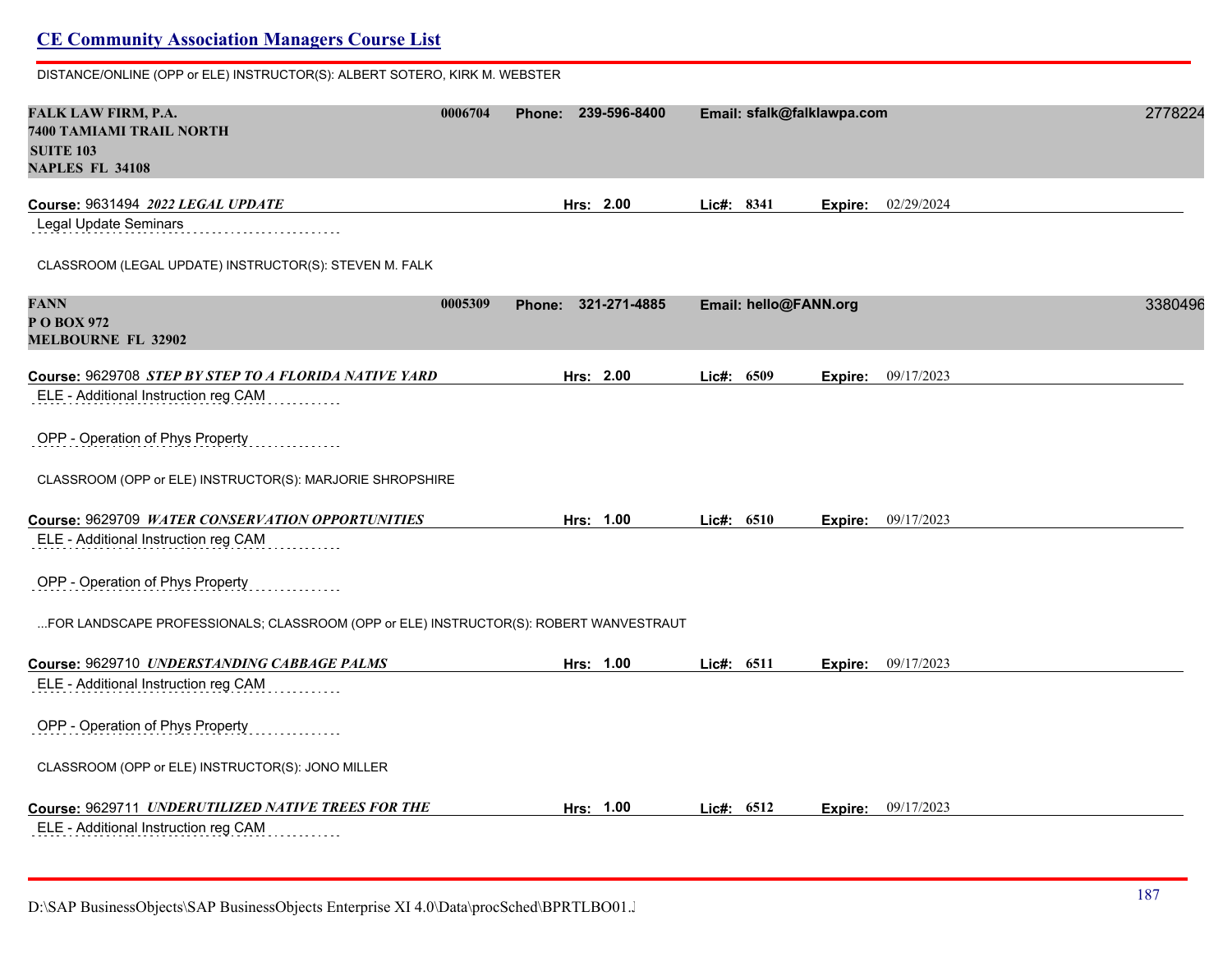# OPP - Operation of Phys Property

...SOUTHERN COASTAL PLAIN; CLASSROOM (OPP or ELE) INSTRUCTOR(S): EDDIE MCKEITHEN

| Course: 9629712 PLANTS DO THAT! WATER & NUTRIENT                                       | Hrs: 1.00 | Lic#: 6513 |         | <b>Expire:</b> 09/17/2023 |
|----------------------------------------------------------------------------------------|-----------|------------|---------|---------------------------|
| ELE - Additional Instruction reg CAM                                                   |           |            |         |                           |
|                                                                                        |           |            |         |                           |
| OPP - Operation of Phys Property                                                       |           |            |         |                           |
|                                                                                        |           |            |         |                           |
| DYNAMICS; CLASSROOM (OPP or ELE) INSTRUCTOR(S): A.D. ALI                               |           |            |         |                           |
| Course: 9629713 PLANNING & MANAGING SELF-SUSTAINING                                    | Hrs: 1.00 | Lic#: 6514 | Expire: | 09/17/2023                |
| ELE - Additional Instruction reg CAM                                                   |           |            |         |                           |
|                                                                                        |           |            |         |                           |
| OPP - Operation of Phys Property                                                       |           |            |         |                           |
|                                                                                        |           |            |         |                           |
| NATIVE LANDSCAPES; CLASSROOM (OPP or ELE) INSTRUCTOR(S): TROY SPRINGER                 |           |            |         |                           |
|                                                                                        |           |            |         |                           |
| Course: 9629714 NATIVE LANDSCAPES IN A MANAGED<br>ELE - Additional Instruction reg CAM | Hrs: 1.00 | Lic#: 6515 |         | Expire: 09/17/2023        |
|                                                                                        |           |            |         |                           |
| OPP - Operation of Phys Property                                                       |           |            |         |                           |
|                                                                                        |           |            |         |                           |
| RESIDENTIAL COMMUNITY; CLASSROOM (OPP or ELE) INSTRUCTOR(S): STEVE TURNIPSEED          |           |            |         |                           |
|                                                                                        |           |            |         |                           |
| Course: 9629715 NATIVE TREES: TOWARD A MORE STORM                                      | Hrs: 1.00 | Lic#: 6516 |         | <b>Expire:</b> 09/17/2023 |
| ELE - Additional Instruction reg CAM                                                   |           |            |         |                           |
|                                                                                        |           |            |         |                           |
| OPP - Operation of Phys Property                                                       |           |            |         |                           |
| RESILIENT LANDSCAPE; CLASSROOM (OPP or ELE) INSTRUCTOR(S): LAURIE ALBRECHT             |           |            |         |                           |
|                                                                                        |           |            |         |                           |
| Course: 9629717 THE TRUTH ABOUT POLLINATOR GARDENS                                     | Hrs: 1.00 | Lic#: 6518 | Expire: | 09/17/2023                |
| ELE - Additional Instruction reg CAM                                                   |           |            |         |                           |
|                                                                                        |           |            |         |                           |
| OPP - Operation of Phys Property                                                       |           |            |         |                           |
|                                                                                        |           |            |         |                           |
| CLASSROOM (OPP or ELE) INSTRUCTOR(S): CRAIG HUEGEL                                     |           |            |         |                           |
|                                                                                        |           |            |         |                           |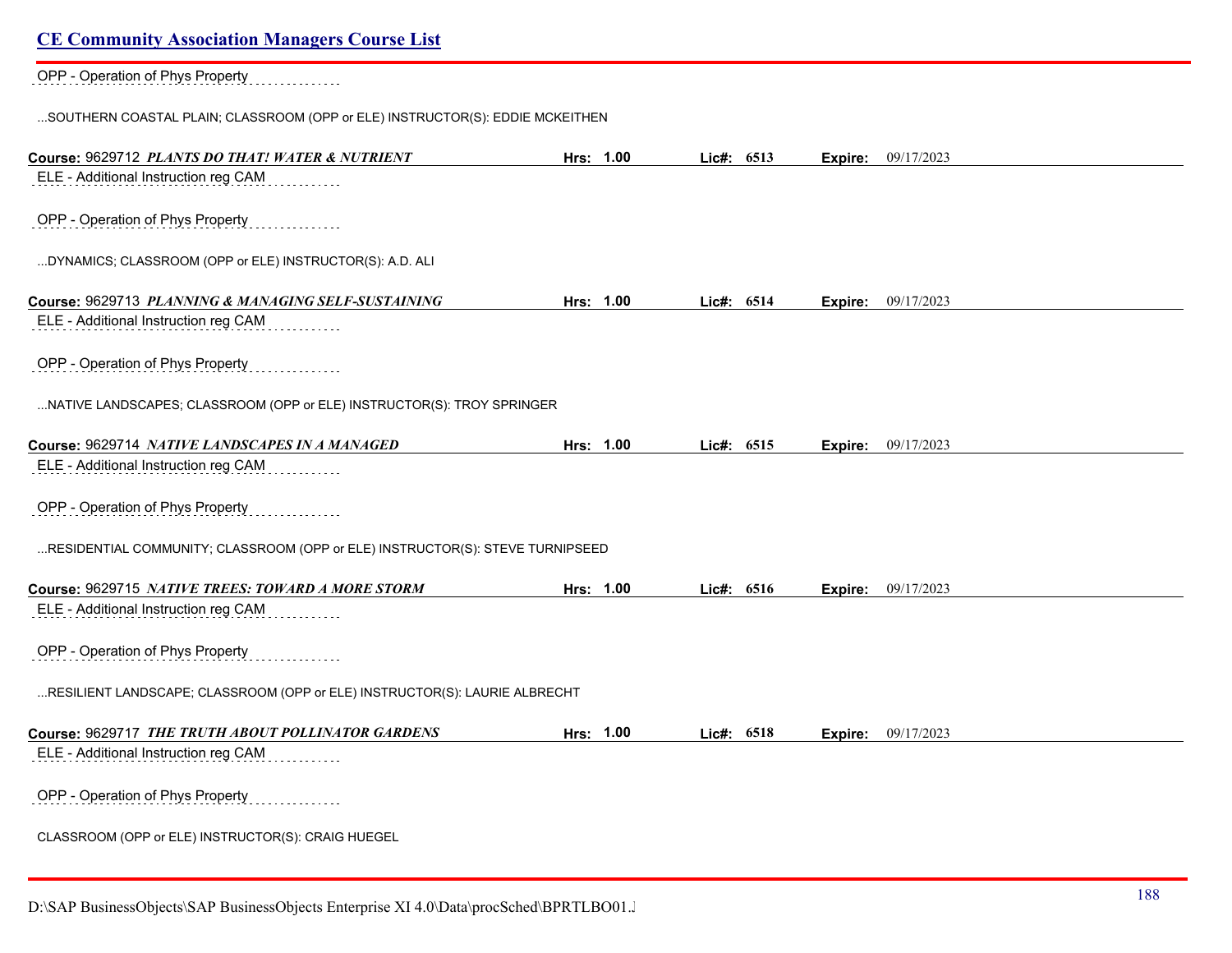| <b>CE Community Association Managers Course List</b>                                                |                        |            |                             |         |
|-----------------------------------------------------------------------------------------------------|------------------------|------------|-----------------------------|---------|
| Course: 9629718 BEYOND INSTALLATION: DESIGNING WITH<br>ELE - Additional Instruction reg CAM         | Hrs: 1.00              | Lic#: 6519 | 09/17/2023<br>Expire:       |         |
| OPP - Operation of Phys Property                                                                    |                        |            |                             |         |
| MAINTENANCE IN MIND; CLASSROOM (OPP or ELE) INSTRUCTOR(S): TAYLOR CLEM                              |                        |            |                             |         |
| Course: 9629742 NATIVE GRASSES, RUSHES, AND SEDGES                                                  | Hrs: 1.00              | Lic#: 6547 | 10/14/2023<br>Expire:       |         |
| ELE - Additional Instruction reg CAM                                                                |                        |            |                             |         |
| OPP - Operation of Phys Property                                                                    |                        |            |                             |         |
| FOR FLORIDA LANDSCAPES; CLASSROOM (OPP or ELE) INSTRUCTOR(S): NANCY BISSETT                         |                        |            |                             |         |
| FCAP-FLORIDA COMMUNITY ASSOCIATION PROFE<br>0006187<br>1000 NIX ROAD<br><b>LITTLE ROCK AR 72211</b> | 561-277-8152<br>Phone: |            | Email: rjohns@fcapgroup.com | 3324575 |
| Course: 9627321 THE CAM PROFESSION WHY DO YOU DO THIS?<br>ELE - Additional Instruction reg CAM      | Hrs: 4.00              | Lic#: 3975 | 08/19/2022<br>Expire:       |         |
| ELE (ONLINE)                                                                                        |                        |            |                             |         |
| Course: 9627324 THE THREE P's PETS PARKING & PEOPLE<br>ELE - Additional Instruction reg CAM         | Hrs: 4.00              | Lic#: 3980 | 08/25/2022<br>Expire:       |         |
| <b>HR</b>                                                                                           |                        |            |                             |         |
| HR or ELE (online)                                                                                  |                        |            |                             |         |
| Course: 9627325 FINANCIAL MANAGEMENT IN COMMUNITY ASSOC<br>ELE - Additional Instruction reg CAM     | Hrs: 4.00              | Lic#: 3981 | <b>Expire:</b> 08/25/2022   |         |
| IFM - Insurance (Financial Management)                                                              |                        |            |                             |         |
| IFM or ELE (internet)                                                                               |                        |            |                             |         |
| Course: 9627326 MANAGING TECHNOLOGY IN COMMUNITY ASSOC                                              | Hrs: 4.00              | Lic#: 3982 | <b>Expire:</b> 08/25/2022   |         |
| ELE - Additional Instruction reg CAM                                                                |                        |            |                             |         |

D:\SAP BusinessObjects\SAP BusinessObjects Enterprise XI 4.0\Data\procSched\BPRTLBO01.Jobserver2\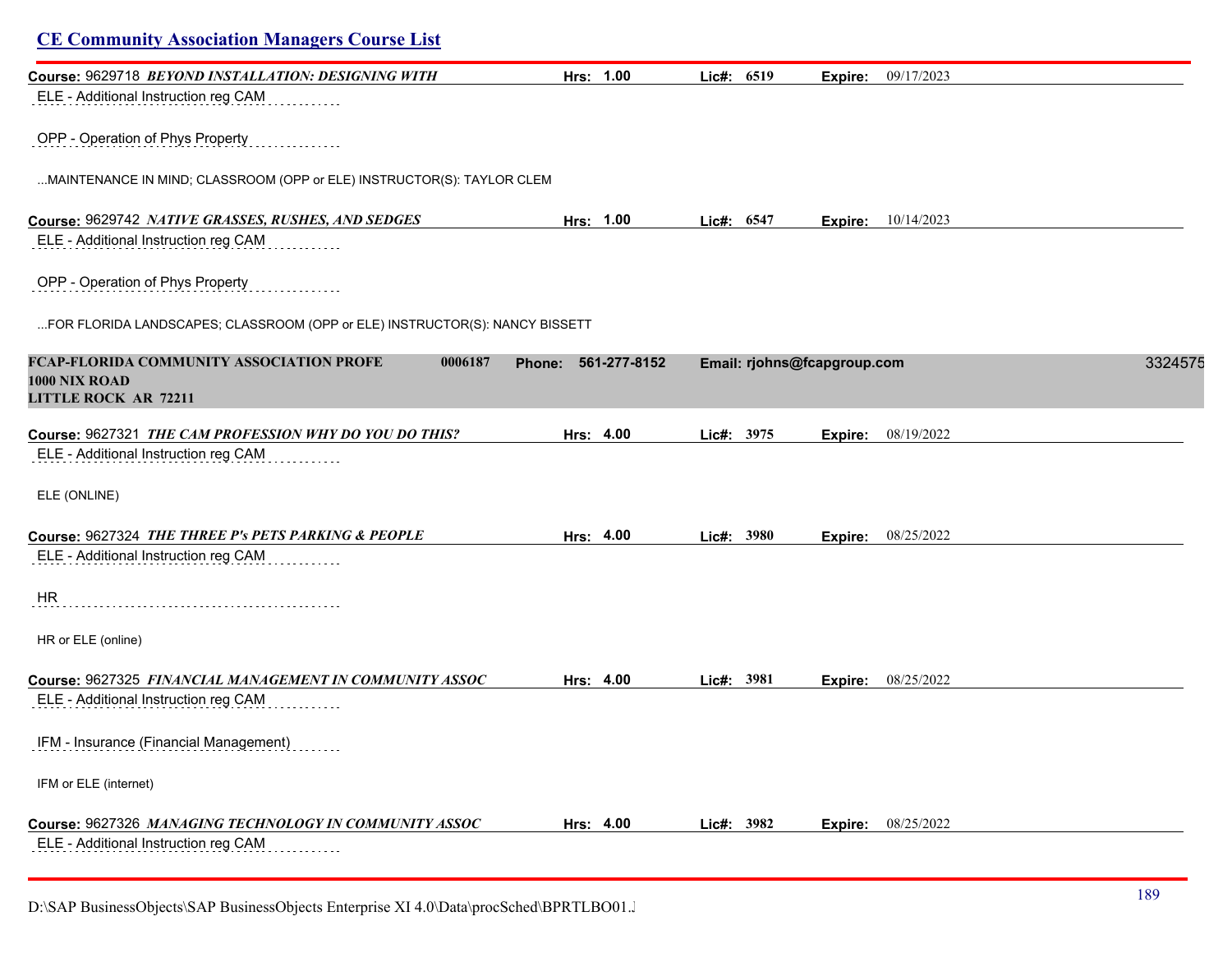|  | <b>CE Community Association Managers Course List</b> |  |
|--|------------------------------------------------------|--|
|  |                                                      |  |

| OPP - Operation of Phys Property                                                           |           |            |            |         |                           |  |
|--------------------------------------------------------------------------------------------|-----------|------------|------------|---------|---------------------------|--|
| OPP or ELE (online)                                                                        |           |            |            |         |                           |  |
| Course: 9627327 FROM INSIDE OUT GROUNDS MANAGEMENT<br>ELE - Additional Instruction reg CAM | Hrs: 4.00 | Lic#: 3983 |            |         | <b>Expire:</b> 08/25/2022 |  |
| ELE (ONLINE)                                                                               |           |            |            |         |                           |  |
| Course: 9627328 FROM THE TOP DOWN BUILDING MANAGEMENT<br><b>HR</b>                         | Hrs: 6.00 |            | Lic#: 3984 |         | <b>Expire:</b> 08/25/2022 |  |
| OPP - Operation of Phys Property                                                           |           |            |            |         |                           |  |
| 4 HOUR-OPP & 2 HOURS-HR (online)                                                           |           |            |            |         |                           |  |
| Course: 9627329 KEEPING IT SAFE CAMs ROLE IN COMMUNITY<br>HR                               | Hrs: 6.00 |            | Lic#: 3985 | Expire: | 08/25/2022                |  |
| IFM - Insurance (Financial Management)                                                     |           |            |            |         |                           |  |
| OPP - Operation of Phys Property                                                           |           |            |            |         |                           |  |
| <b>SAFETY</b>                                                                              |           |            |            |         |                           |  |
| 2 HOUR- IFM, 2 HOUR- OPP, AND 2 HOUR HR                                                    |           |            |            |         |                           |  |
| Course: 9627800 POOL SAFETY & SAVINGS<br>ELE - Additional Instruction reg CAM              | Hrs: 1.00 |            | Lic#: 4492 |         | <b>Expire:</b> 09/08/2023 |  |
| OPP - Operation of Phys Property                                                           |           |            |            |         |                           |  |
| OPP or ELE (online)                                                                        |           |            |            |         |                           |  |
| Course: 9627828 ROOFING<br>ELE - Additional Instruction reg CAM                            | Hrs: 1.00 |            | Lic#: 4521 |         | <b>Expire:</b> 09/21/2023 |  |
| OPP - Operation of Phys Property                                                           |           |            |            |         |                           |  |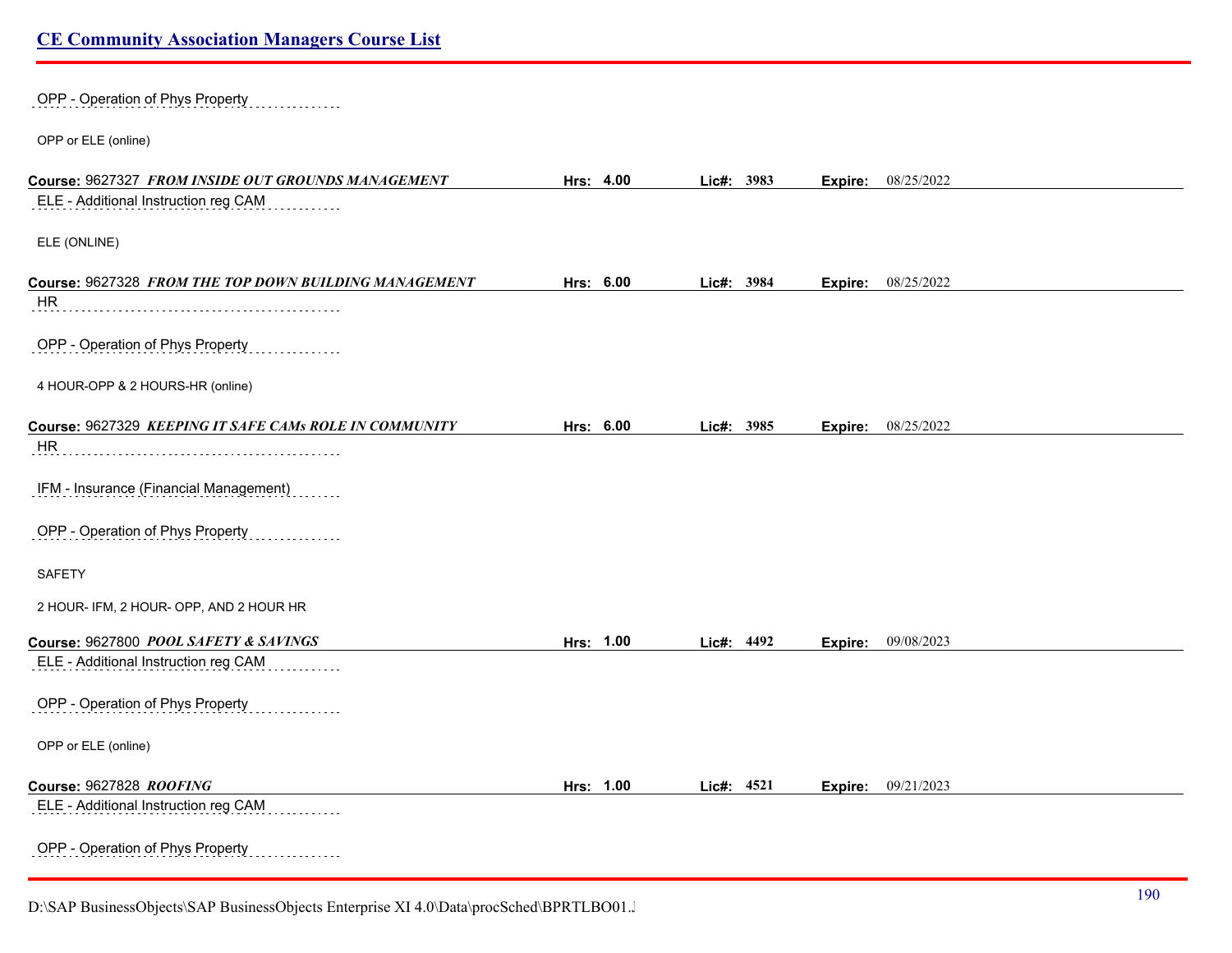OPP or ELE (classroom)

| Course: 9627829 VENDOR & CONTRACTOR MANAGEMENT        | Hrs: 1.00 | Lic#: 4522 |      | Expire:        | 09/21/2023 |
|-------------------------------------------------------|-----------|------------|------|----------------|------------|
| ELE - Additional Instruction reg CAM                  |           |            |      |                |            |
| OPP - Operation of Phys Property                      |           |            |      |                |            |
|                                                       |           |            |      |                |            |
| OPP or ELE (ONLINE)                                   |           |            |      |                |            |
| Course: 9627830 PROTECTING YOUR BUILDING FROM THE TOP | Hrs: 1.00 | Lic#: 4523 |      | Expire:        | 09/21/2023 |
| ELE - Additional Instruction reg CAM                  |           |            |      |                |            |
|                                                       |           |            |      |                |            |
| OPP - Operation of Phys Property                      |           |            |      |                |            |
|                                                       |           |            |      |                |            |
| <b>DOWN</b><br>OPP or ELE (online)                    |           |            |      |                |            |
|                                                       |           |            |      |                |            |
| Course: 9627831 ELEVATOR ESSENTIALS                   | Hrs: 1.00 | Lic#:      | 4524 | <b>Expire:</b> | 09/21/2023 |
| ELE - Additional Instruction reg CAM                  |           |            |      |                |            |
| OPP - Operation of Phys Property                      |           |            |      |                |            |
|                                                       |           |            |      |                |            |
| OPP or ELE (online)                                   |           |            |      |                |            |
| Course: 9627832 CLEANING & BUILDING MAINTENANCE       | Hrs: 1.00 | Lic#: 4525 |      |                | 09/21/2023 |
| ELE - Additional Instruction reg CAM                  |           |            |      | Expire:        |            |
|                                                       |           |            |      |                |            |
| OPP - Operation of Phys Property                      |           |            |      |                |            |
|                                                       |           |            |      |                |            |
| OPP or ELE (online)                                   |           |            |      |                |            |
| Course: 9627834 INSURANCE                             | Hrs: 1.00 | Lic#: 4527 |      | Expire:        | 09/21/2023 |
| ELE - Additional Instruction reg CAM                  |           |            |      |                |            |
|                                                       |           |            |      |                |            |
| IFM - Insurance (Financial Management)                |           |            |      |                |            |
| IFM or ELE (online)                                   |           |            |      |                |            |
|                                                       |           |            |      |                |            |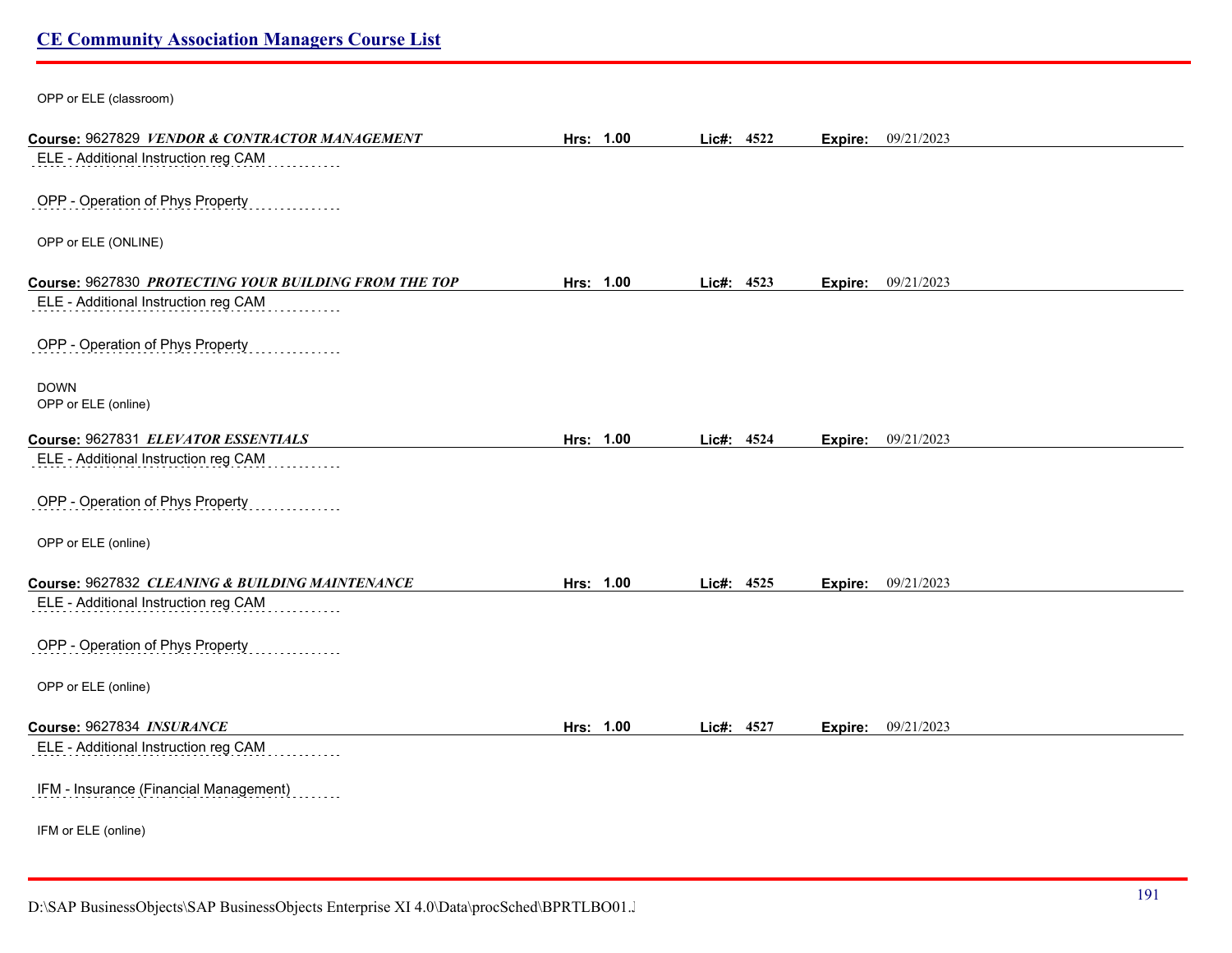| Course: 9627836 BANKING                                | Hrs: 1.00 | Lic#: 4529 | 09/21/2023<br>Expire:     |  |
|--------------------------------------------------------|-----------|------------|---------------------------|--|
| ELE - Additional Instruction reg CAM                   |           |            |                           |  |
| IFM - Insurance (Financial Management)                 |           |            |                           |  |
| IFM or ELE (online)                                    |           |            |                           |  |
| Course: 9627837 COLLECTIONS                            | Hrs: 1.00 | Lic#: 4530 | 09/22/2023<br>Expire:     |  |
| ELE - Additional Instruction reg CAM                   |           |            |                           |  |
| IFM - Insurance (Financial Management)                 |           |            |                           |  |
| IFM or ELE (online)                                    |           |            |                           |  |
| Course: 9627838 PREPARING THE ANNUAL BUDGET            | Hrs: 1.00 | Lic#: 4531 | 09/22/2023<br>Expire:     |  |
| ELE - Additional Instruction reg CAM                   |           |            |                           |  |
| IFM - Insurance (Financial Management)                 |           |            |                           |  |
| Course: 9627839 COMMUNITY ASSOCIATION FINANCIAL        | Hrs: 1.00 | Lic#: 4532 | <b>Expire:</b> 09/22/2023 |  |
| IFM - Insurance (Financial Management)                 |           |            |                           |  |
| <b>STATEMENTS</b><br>IFM or ELE (ONLINE)               |           |            |                           |  |
| Course: 9627841 WEBSITES & EMAIL                       | Hrs: 1.00 | Lic#: 4534 | 09/22/2023<br>Expire:     |  |
| ELE - Additional Instruction reg CAM                   |           |            |                           |  |
| ELE (online)                                           |           |            |                           |  |
| Course: 9627842 MANAGING TECHNOLOGY IN COMMUNITY ASSOC | Hrs: 1.00 | Lic#: 4535 | 09/22/2023<br>Expire:     |  |
| ELE - Additional Instruction reg CAM                   |           |            |                           |  |
| ELE (online)                                           |           |            |                           |  |
| Course: 9627843 PARKING MANAGEMENT                     | Hrs: 1.00 | Lic#: 4536 | 09/23/2023<br>Expire:     |  |
| ELE - Additional Instruction reg CAM                   |           |            |                           |  |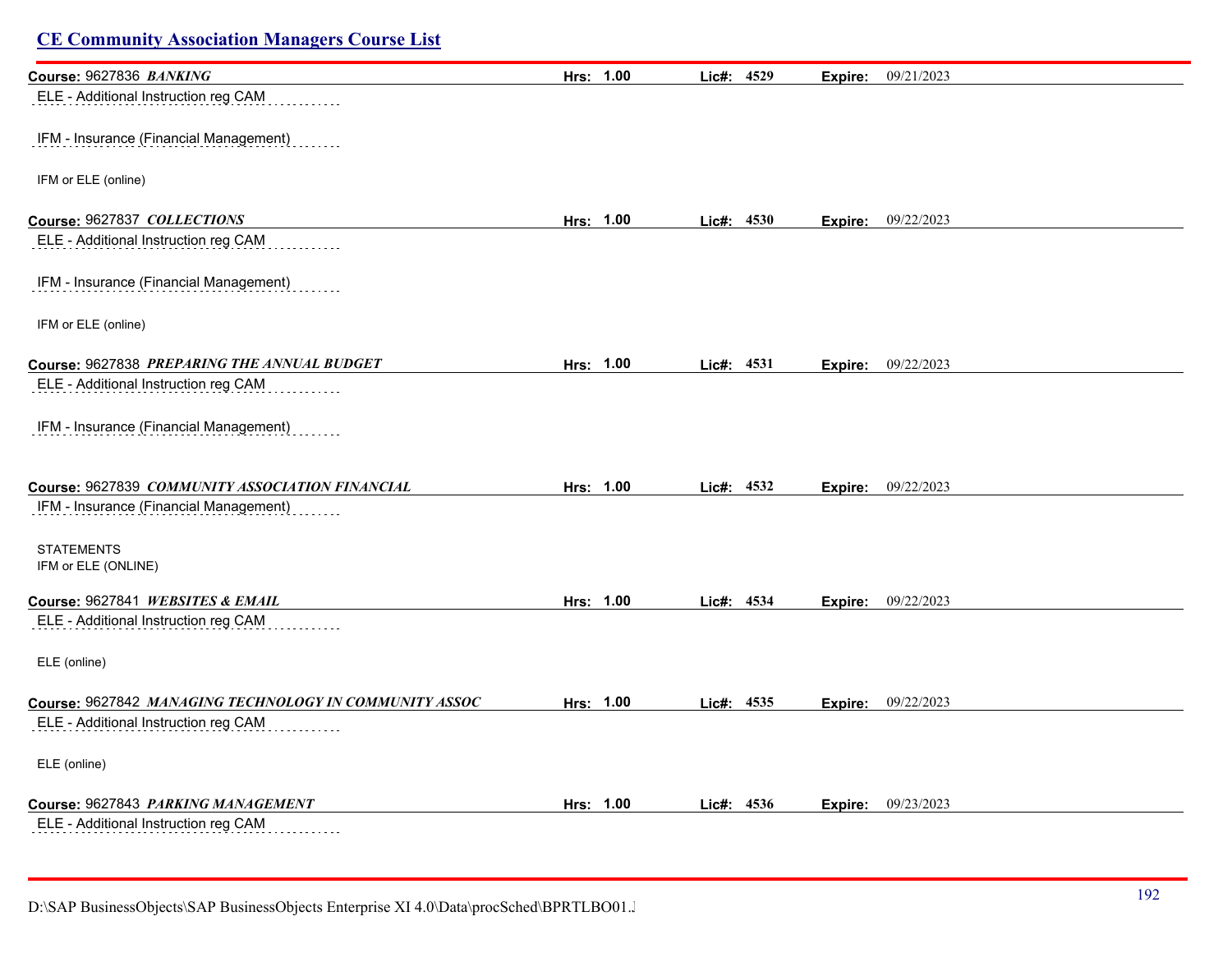| <b>CE Community Association Managers Course List</b>    |           |            |                       |  |
|---------------------------------------------------------|-----------|------------|-----------------------|--|
| ELE (online)                                            |           |            |                       |  |
| Course: 9627844 WELCOME ON BOARD                        | Hrs: 1.00 | Lic#: 4537 | 09/23/2023<br>Expire: |  |
| ELE - Additional Instruction reg CAM                    |           |            |                       |  |
| ELE (online)                                            |           |            |                       |  |
| Course: 9627845 MEETINGS & ELECTIONS                    | Hrs: 1.00 | Lic#: 4538 | 09/23/2023<br>Expire: |  |
| ELE - Additional Instruction reg CAM                    |           |            |                       |  |
| ELE (online)                                            |           |            |                       |  |
| Course: 9627846 FLORIDA-FRIENDLY LANDSCAPING            | Hrs: 1.00 | Lic#: 4539 | 09/23/2023<br>Expire: |  |
| ELE - Additional Instruction reg CAM                    |           |            |                       |  |
| ELE (online)                                            |           |            |                       |  |
| Course: 9627847 PAVING & ASPHALT MANAGEMENT             | Hrs: 1.00 | Lic#: 4540 | 09/23/2023<br>Expire: |  |
| ELE - Additional Instruction reg CAM                    |           |            |                       |  |
| OPP - Operation of Phys Property                        |           |            |                       |  |
| OPP or ELE (online)                                     |           |            |                       |  |
| Course: 9627848 PHYSICAL SECURITY OF FACILITY & GROUNDS | Hrs: 1.00 | Lie#: 4541 | 09/23/2023<br>Expire: |  |
| ELE - Additional Instruction reg CAM                    |           |            |                       |  |
| ELE (ONLINE)                                            |           |            |                       |  |
| Course: 9627849 ACCESS CONTROL                          | Hrs: 1.00 | Lic#: 4542 | 09/23/2023<br>Expire: |  |
| ELE - Additional Instruction reg CAM                    |           |            |                       |  |
| ELE (online)                                            |           |            |                       |  |
| Course: 9627850 DISATER PREPAREDNESS                    | Hrs: 1.00 | Lic#: 4543 | 09/23/2023<br>Expire: |  |
| ELE - Additional Instruction reg CAM                    |           |            |                       |  |
| ELE (online)                                            |           |            |                       |  |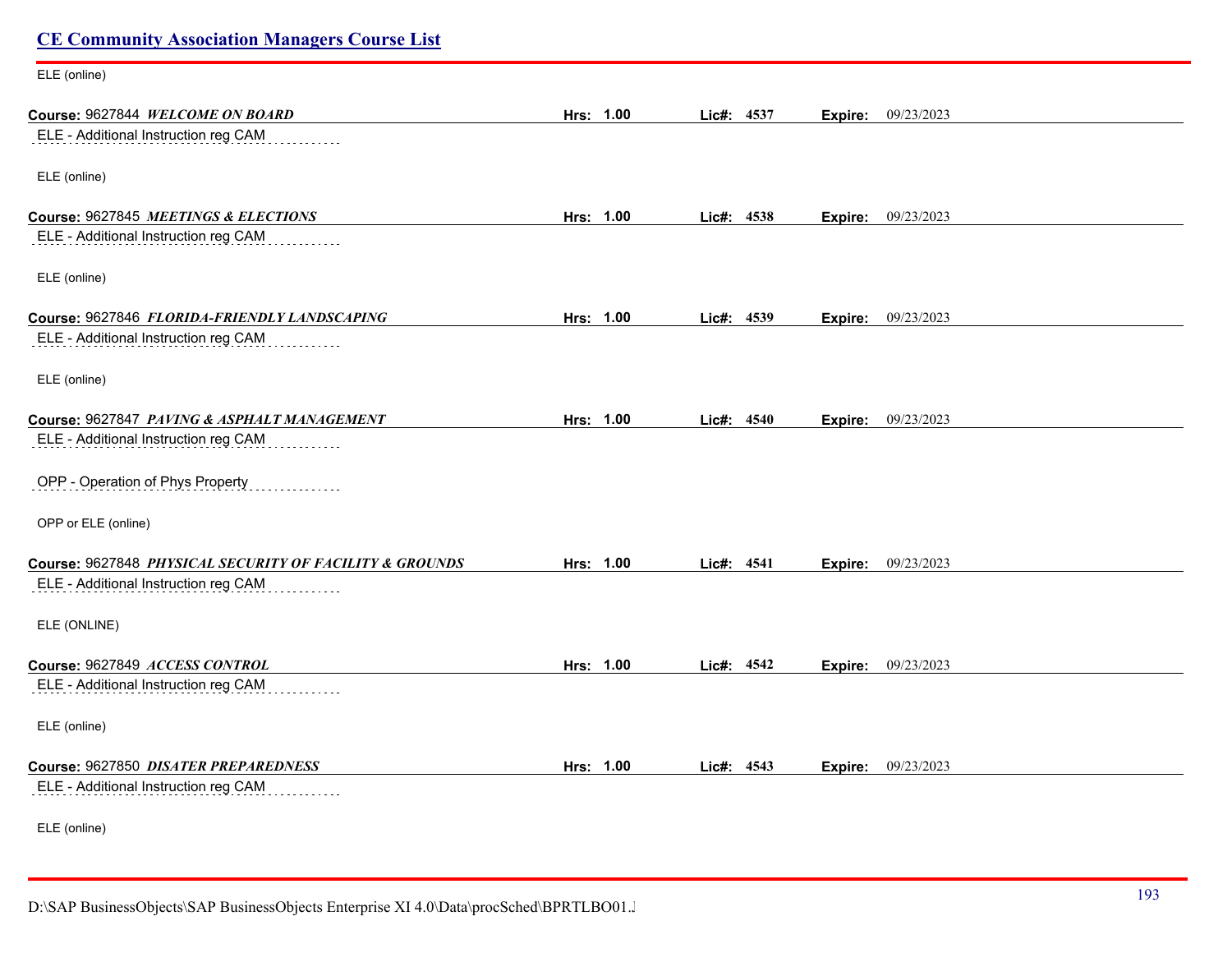| Course: 9627853 PEOPLE MANAGEMENT                                | Hrs: 1.00 | Lic#: 4547   | Expire: | 09/27/2023                  |
|------------------------------------------------------------------|-----------|--------------|---------|-----------------------------|
| ELE - Additional Instruction reg CAM                             |           |              |         |                             |
|                                                                  |           |              |         |                             |
| HR                                                               |           |              |         |                             |
|                                                                  |           |              |         |                             |
| HR or ELE (online)                                               |           |              |         |                             |
| Course: 9628048 CONCRETE                                         | Hrs: 1.00 | Lic#: 4759   |         | <b>Expire:</b> $03/14/2024$ |
| ELE - Additional Instruction reg CAM                             |           |              |         |                             |
| OPP - Operation of Phys Property                                 |           |              |         |                             |
| COURSE DELIVERY METHOD: ONLINE.                                  |           |              |         |                             |
| CREDIT TYPE:OPP or ELE<br>INSTRUCTOR(S): RICHARD H. JOHNS.       |           |              |         |                             |
|                                                                  |           |              |         |                             |
| Course: 9628136 PEST CONTROL                                     | Hrs: 1.00 | Lic#: 4847   |         | <b>Expire:</b> 05/11/2024   |
| ELE - Additional Instruction reg CAM                             |           |              |         |                             |
| OPP - Operation of Phys Property                                 |           |              |         |                             |
| OPP or ELE (online) INSTRUCTOR(S): RICHARD H. JOHNS              |           |              |         |                             |
| Course: 9628267 FINANCIAL BEST PRACTICES PART 1                  | Hrs: 1.00 | Lic#: 4975   | Expire: | 08/02/2022                  |
| ELE - Additional Instruction reg CAM                             |           |              |         |                             |
| IFM - Insurance (Financial Management)                           |           |              |         |                             |
| IFM OR ELECTIVE; DISTANCE/ONLINE INSTRUCTOR(S): RICHARD H. JOHNS |           |              |         |                             |
| Course: 9628268 FINANCIAL BEST PRACTICES PART 2                  | Hrs: 1.00 | Lic#: 4976   |         | <b>Expire:</b> 08/02/2022   |
| ELE - Additional Instruction reg CAM                             |           |              |         |                             |
|                                                                  |           |              |         |                             |
| IFM - Insurance (Financial Management)                           |           |              |         |                             |
| IFM OR ELECTIVE; DISTANCE/ONLINE INSTRUCTOR(S): RICHARD H. JOHNS |           |              |         |                             |
| Course: 9628403 SAFETY & SECURITY: PREVENTION &                  | Hrs: 2.00 | Lic#: $5108$ |         | <b>Expire:</b> 11/30/2022   |
| <b>HR</b>                                                        |           |              |         |                             |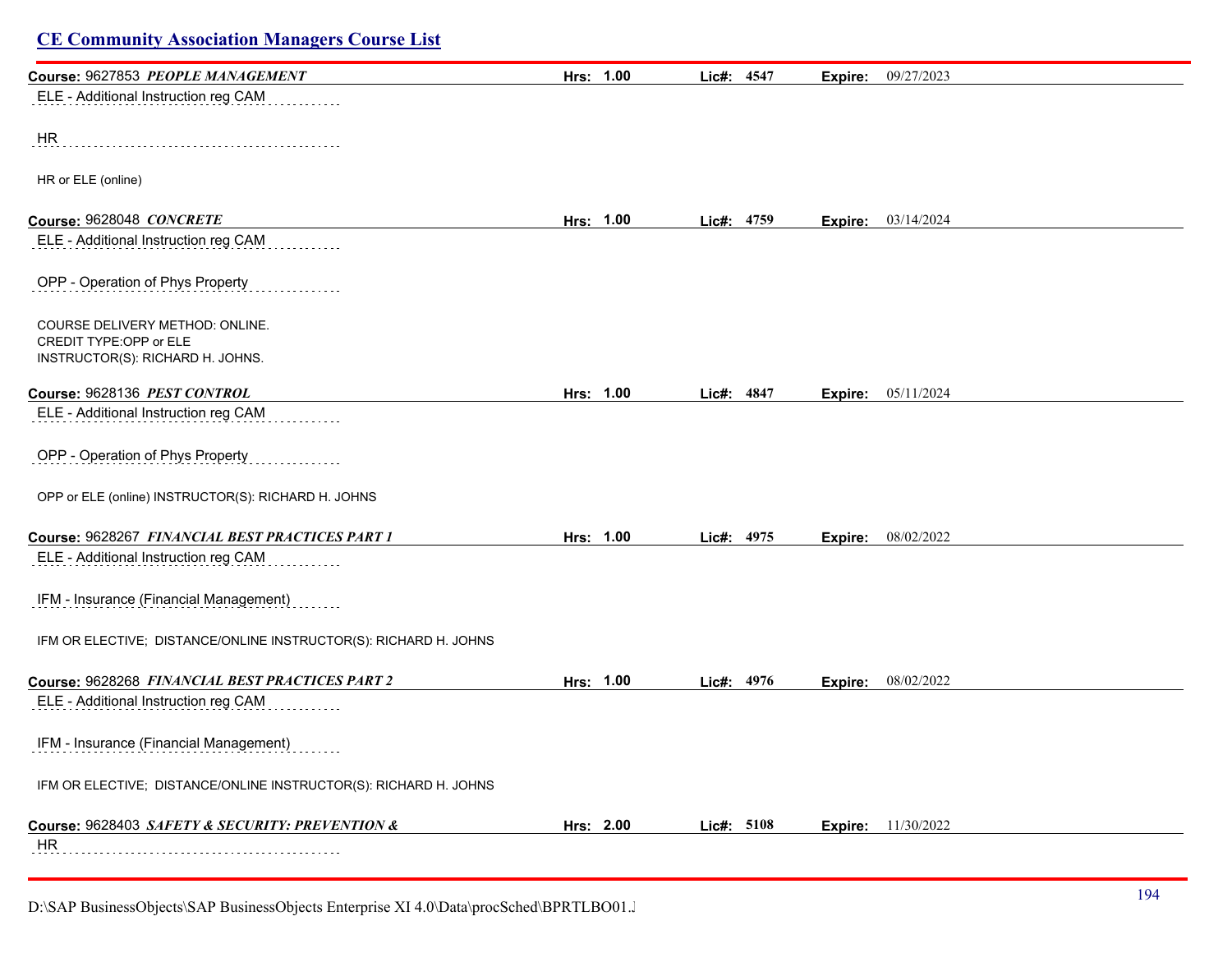### PREPARATION HR or ELE (distance/online)

| Course: 9628404 BOARD SERVICE GUIDE                                                                           | Hrs: 1.00              | Lic#: 5109               | 11/30/2022<br>Expire: |         |
|---------------------------------------------------------------------------------------------------------------|------------------------|--------------------------|-----------------------|---------|
| ELE - Additional Instruction reg CAM                                                                          |                        |                          |                       |         |
| HR                                                                                                            |                        |                          |                       |         |
| HR or ELE (online)                                                                                            |                        |                          |                       |         |
| Course: 9628762 FINANCIAL FITNESS                                                                             | Hrs: 1.00              | Lic#: 5463               | 08/24/2023<br>Expire: |         |
| ELE - Additional Instruction reg CAM                                                                          |                        |                          |                       |         |
| IFM - Insurance (Financial Management)                                                                        |                        |                          |                       |         |
| IFM or ELE (online)                                                                                           |                        |                          |                       |         |
| Course: 9630289 EXTERIOR RENOVATIONS, RESTORATIONS,                                                           | Hrs: 1.00              | Lic#: 7132               | 06/08/2024<br>Expire: |         |
| ELE - Additional Instruction reg CAM                                                                          |                        |                          |                       |         |
| OPP - Operation of Phys Property                                                                              |                        |                          |                       |         |
| & UPGRADES; DISTANCE/ONLINE (OPP or ELE) INSTRUCTOR(S): RICHARD H. JOHNS                                      |                        |                          |                       |         |
| Course: 9630714 FAIR HOUSING AND RISKS IN COMMUNITY ASSO                                                      | Hrs: 1.00              | Lic#: 7560               | 12/29/2022<br>Expire: |         |
| ELE - Additional Instruction reg CAM                                                                          |                        |                          |                       |         |
| <b>HR</b>                                                                                                     |                        |                          |                       |         |
| DISTANCE/ONLINE (HR or ELE) INSTRUCTOR(S): RICHARD H. JOHNS                                                   |                        |                          |                       |         |
| FIDUS ROOFING AND CONSTRUCTION LLC<br>0009180<br><b>1955 STATE ROAD 16</b><br><b>SAINT AUGUSTINE FL 32084</b> | 904-826-6689<br>Phone: | Email: KATE@TRUSTFRC.COM |                       | 3627947 |
| Course: 9631649 PERFECTING YOUR RFP                                                                           | Hrs: 1.00              | Lic#: 8495               | 06/26/2024<br>Expire: |         |
| ELE - Additional Instruction reg CAM                                                                          |                        |                          |                       |         |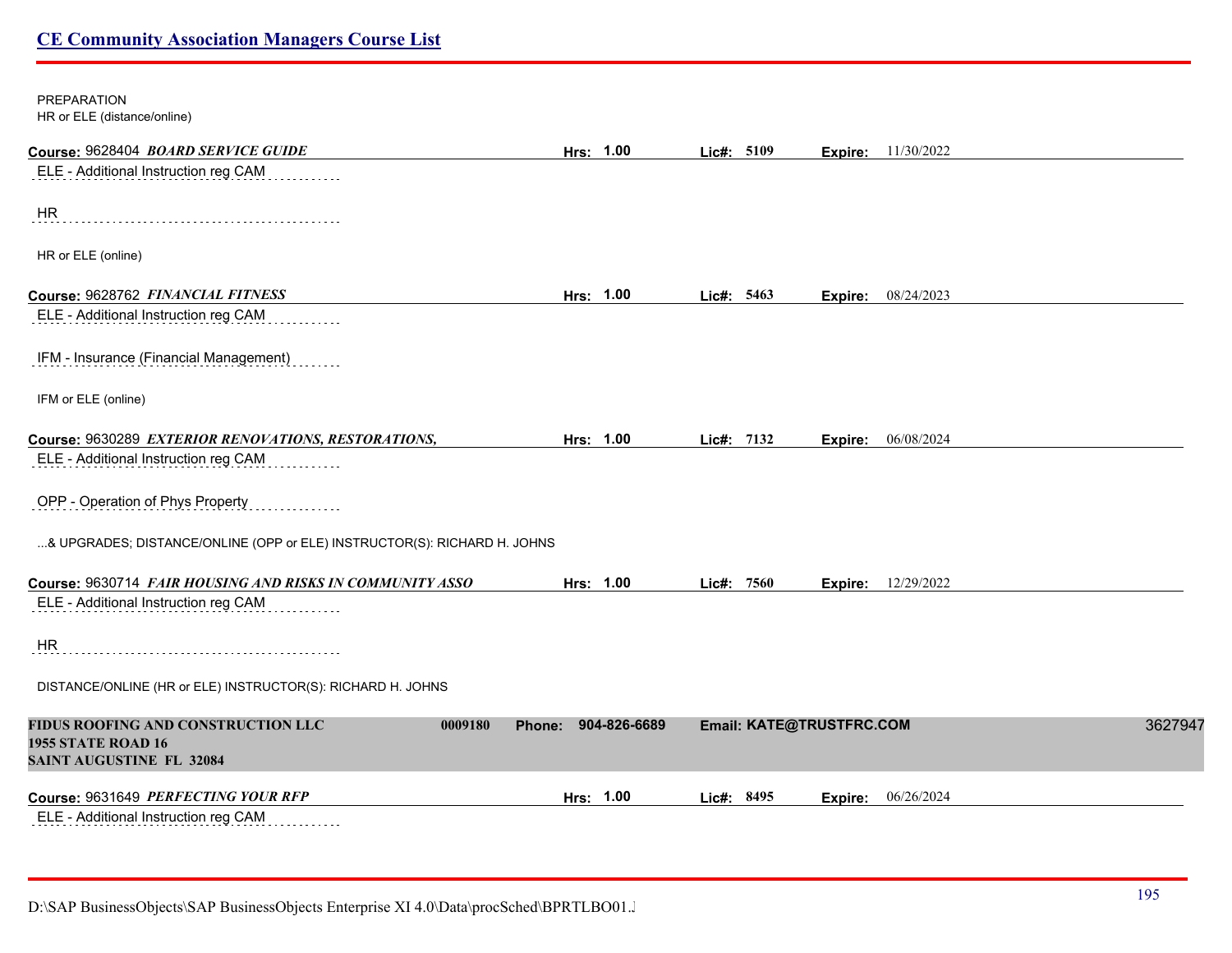| <b>CE Community Association Managers Course List</b>                                             |                               |               |                                |         |
|--------------------------------------------------------------------------------------------------|-------------------------------|---------------|--------------------------------|---------|
| OPP - Operation of Phys Property                                                                 |                               |               |                                |         |
| COURSE DELIVERY METHOD: CLASSROOM.<br>CATEGORY: OPP OR ELE.<br>INSTRUCTOR: CATHERINE MCADAMS.    |                               |               |                                |         |
| Course: 9631658 PERFECTING YOUR RFP                                                              | Hrs: 1.00                     | Lic#: 8504    | <b>Expire:</b> 06/27/2024      |         |
| ELE - Additional Instruction reg CAM                                                             |                               |               |                                |         |
| OPP - Operation of Phys Property                                                                 |                               |               |                                |         |
| COURSE DELIVERY METHOD: ONLINE.<br>CATEGORY: OPP OR ELE.<br>INSTRUCTOR: CATHERINE MCADAMS.       |                               |               |                                |         |
| <b>FIEBIG ARCHITECTURE</b><br>0008320<br><b>PO BOX 155</b><br><b>MILTON FL 32572</b>             | 303-594-7584<br><b>Phone:</b> |               | Email: MICHAEL@FIEBIGARCH.COM  | 3270250 |
| Course: 9630900 PASSIVE FIRE PROTECTION IN RESIDENTIAL W<br>ELE - Additional Instruction reg CAM | Hrs: 1.00                     | Lic#:<br>7739 | 03/18/2023<br>Expire:          |         |
| DISTANCE/ONLINE (ELE) INSTRUCTOR(S): MICHAEL FIEBIG                                              |                               |               |                                |         |
| FIRESERVICE DISASTER KLEENUP<br>0006261<br>P.O BO 62670<br><b>FORT MYERS FL 33906</b>            | 239-826-0217<br>Phone:        |               | Email: greg@fireserviceusa.com | 3275643 |
| Course: 9628518 MANEUVERING THE MINEFIELD OF A LARGE                                             | Hrs: 2.00                     | Lic#: 7404    | 08/25/2022<br>Expire:          |         |
| ELE - Additional Instruction reg CAM                                                             |                               |               |                                |         |
| OPP - Operation of Phys Property                                                                 |                               |               |                                |         |
| LOSS                                                                                             |                               |               |                                |         |
| OPP or ELE (classroom)                                                                           |                               |               |                                |         |
| Course: 9630522 IRMA - 4337                                                                      | Hrs: 2.00                     | Lic#: 7360    | 08/06/2022<br>Expire:          |         |
| ELE - Additional Instruction reg CAM                                                             |                               |               |                                |         |
| OPP - Operation of Phys Property                                                                 |                               |               |                                |         |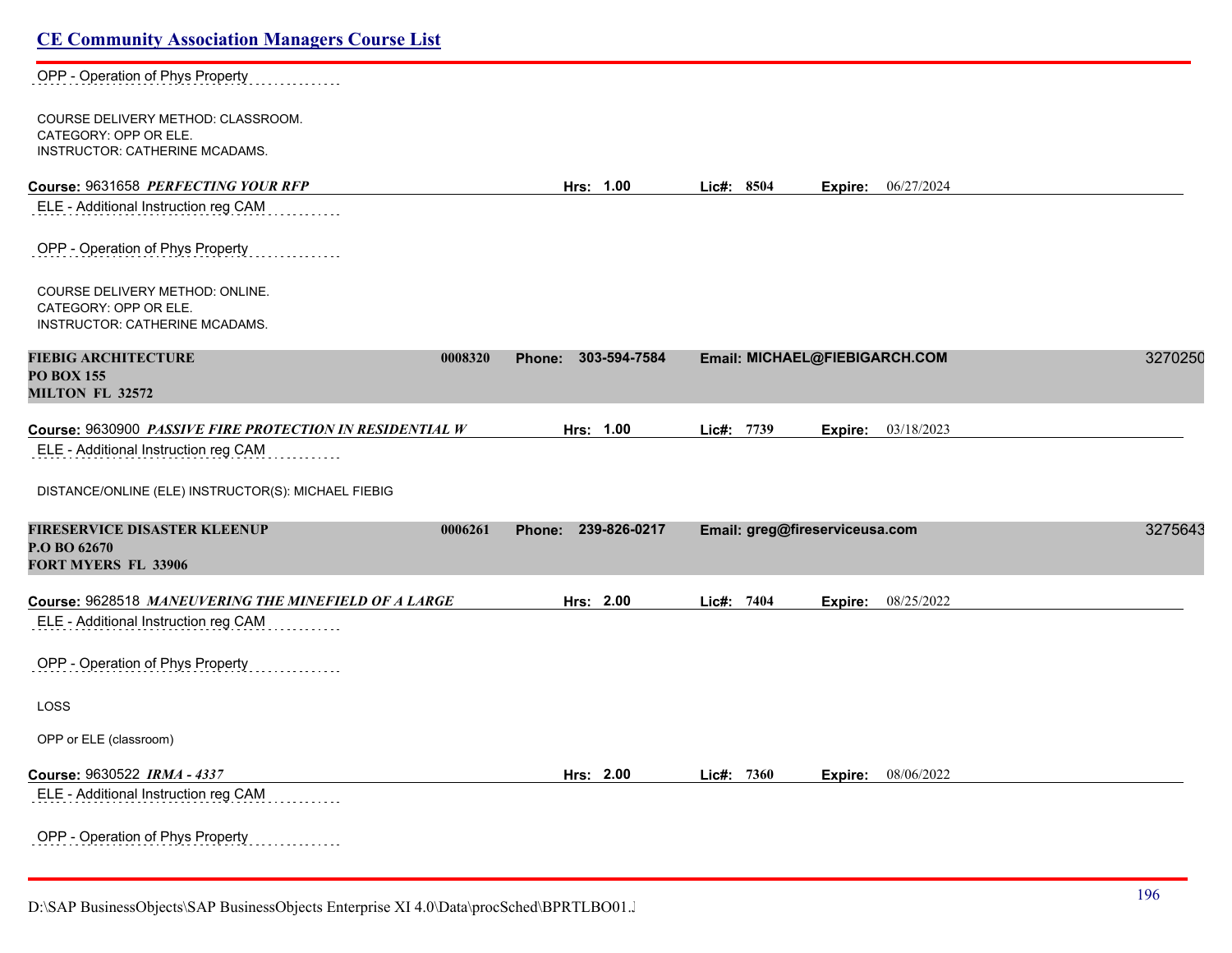| DISTANCE/ONLINE (OPP or ELE) INSTRUCTOR(S): GREG FRITH                                                                         |                     |              |                                        |         |
|--------------------------------------------------------------------------------------------------------------------------------|---------------------|--------------|----------------------------------------|---------|
| Course: 9630523 PRINCIPLES OF WATER MITIGATION                                                                                 | Hrs: 1.00           | Lie#: 7361   | <b>Expire:</b> 08/06/2022              |         |
| ELE - Additional Instruction reg CAM                                                                                           |                     |              |                                        |         |
| OPP - Operation of Phys Property                                                                                               |                     |              |                                        |         |
| DISTANCE/ONLINE (OPP or ELE) INSTRUCTOR(S): GREG FRITH                                                                         |                     |              |                                        |         |
| Course: 9630609 MANEUVERING THE MINEFIELD OF A LARGE LOS                                                                       | Hrs: 2.00           | Lic#: $7450$ | Expire: 09/23/2022                     |         |
| ELE - Additional Instruction reg CAM                                                                                           |                     |              |                                        |         |
| OPP - Operation of Phys Property                                                                                               |                     |              |                                        |         |
| DISTANCE/ONLINE (OPP or ELE) INSTRUCTOR(S): GREG FRITH                                                                         |                     |              |                                        |         |
| FIRSTSERVICE RESIDENTIAL FLORIDA INC<br>0005028<br>2950 N 28TH TERRACE<br>HOLLYWOOD FL 33020                                   | Phone: 9549263429   |              | Email: heather.saban@fsresidential.com | 3589513 |
| Course: 9625946 PROBLEM SOLVING AND DECISION MAKING                                                                            | Hrs: 2.00           | Lic#: 8349   | 03/08/2024<br>Expire:                  |         |
| ELE - Additional Instruction reg CAM                                                                                           |                     |              |                                        |         |
| <b>HR</b>                                                                                                                      |                     |              |                                        |         |
| HR or ELE (CLASSROOM)                                                                                                          |                     |              |                                        |         |
| <b>FIVESTAR CLAIMS ADJUSTING</b><br>0008009<br><b>4450 WEST EAU GALLIE BLVD</b><br><b>STE 120</b><br><b>MELBOURNE FL 32934</b> | Phone: 407-466-5235 |              | Email: ChelseeC@fsclaimsadj.com        | 3217306 |
| Course: 9630887 PLUMBING LEAKS? WHO PAYS FOR WHAT?                                                                             | Hrs: 1.00           | Lic#: 7726   | 03/16/2023<br>Expire:                  |         |
| ELE - Additional Instruction reg CAM                                                                                           |                     |              |                                        |         |
| IFM - Insurance (Financial Management)                                                                                         |                     |              |                                        |         |
|                                                                                                                                |                     |              |                                        |         |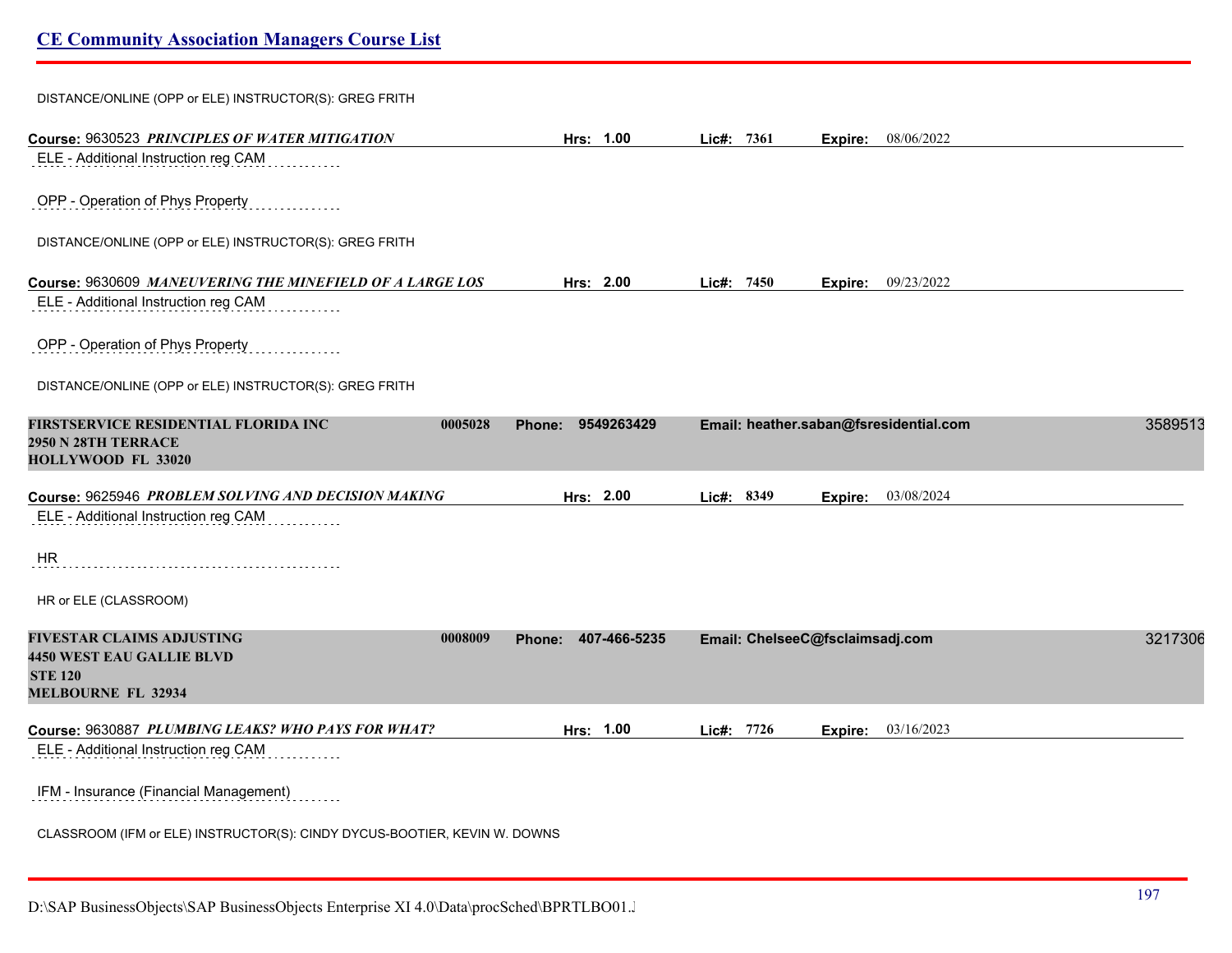| <b>CE Community Association Managers Course List</b>                                                        |               |              |              |                                 |                             |         |
|-------------------------------------------------------------------------------------------------------------|---------------|--------------|--------------|---------------------------------|-----------------------------|---------|
| Course: 9630888 PLUMBING LEAKS? WHO PAYS FOR WHAT?                                                          |               | Hrs: 1.00    | Lic#: 7727   | Expire:                         | 03/16/2023                  |         |
| ELE - Additional Instruction reg CAM                                                                        |               |              |              |                                 |                             |         |
| IFM - Insurance (Financial Management)                                                                      |               |              |              |                                 |                             |         |
| DISTANCE/ONLINE (IFM or ELE) INSTRUCTOR(S): CINDY DYCUS-BOOTIER, KEVIN W. DOWNS                             |               |              |              |                                 |                             |         |
| Course: 9631442 WATER WATER EVERYWHERE                                                                      |               | Hrs: 1.00    | Lic#: 8286   |                                 | <b>Expire:</b> 01/26/2024   |         |
| ELE - Additional Instruction reg CAM                                                                        |               |              |              |                                 |                             |         |
| OPP - Operation of Phys Property                                                                            |               |              |              |                                 |                             |         |
| CLASSROOM (OPP or ELE) INSTRUCTOR(S): KEVIN W. DOWNS                                                        |               |              |              |                                 |                             |         |
| Course: 9631443 REPAIR VS. REPLACE. WHO DECIDES?                                                            |               | Hrs: 1.00    | Lic#: 8287   |                                 | Expire: 01/26/2024          |         |
| ELE - Additional Instruction reg CAM                                                                        |               |              |              |                                 |                             |         |
| OPP - Operation of Phys Property                                                                            |               |              |              |                                 |                             |         |
| CLASSROOM (OPP or ELE) INSTRUCTOR(S): KEVIN W. DOWNS                                                        |               |              |              |                                 |                             |         |
| <b>FL LEGAL GROUP</b><br>0006161<br>2700 W. DR. MLK, JR. BLVD.<br><b>SUITE 400</b><br><b>TAMPA FL 33607</b> | <b>Phone:</b> | 813-957-9158 |              | Email: snperez@fllegalgroup.com |                             | 3523048 |
| Course: 9627617 BOARD MEMBER CERTIFICATION COURSE                                                           |               | Hrs: 3.00    | Lic#: 4290   | Expire:                         | 04/07/2023                  |         |
| ELE - Additional Instruction reg CAM                                                                        |               |              |              |                                 |                             |         |
| NIURKA F. ASMER, KELLY BLUM                                                                                 |               |              |              |                                 |                             |         |
| Course: 9629526 WHAT BOARD MEMBERS NEED TO KNOW                                                             |               | Hrs: 1.00    | Lic#: $6309$ | Expire:                         | 05/19/2023                  |         |
| ELE - Additional Instruction reg CAM                                                                        |               |              |              |                                 |                             |         |
| <b>HR</b>                                                                                                   |               |              |              |                                 |                             |         |
| ABOUT LEGAL RESPONSIBILITIES & BEST PRACTICES; CLASSROOM (HR or ELE) INSTRUCTOR(S): NIURKA FERNANDEZ ASMER  |               |              |              |                                 |                             |         |
| Course: 9629592 EMOTIONAL SUPPORT ANIMALS                                                                   |               | Hrs: 1.00    | Lic#: 6384   |                                 | <b>Expire:</b> $07/07/2023$ |         |
|                                                                                                             |               |              |              |                                 |                             |         |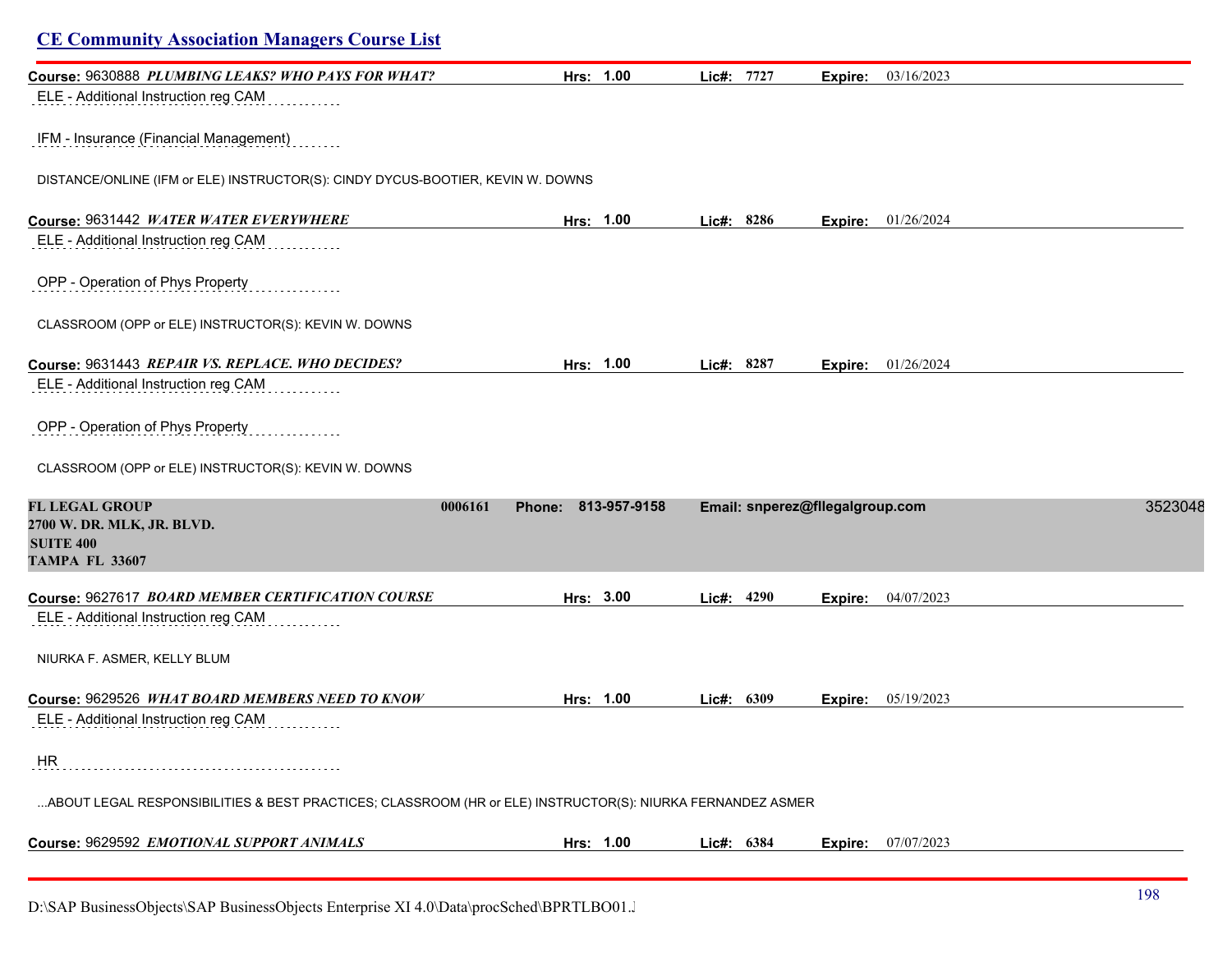| ELE - Additional Instruction reg CAM |  |  |  |  |  |  |  |  |  |  |  |  |  |  |  |  |  |  |  |  |  |  |  |
|--------------------------------------|--|--|--|--|--|--|--|--|--|--|--|--|--|--|--|--|--|--|--|--|--|--|--|
|                                      |  |  |  |  |  |  |  |  |  |  |  |  |  |  |  |  |  |  |  |  |  |  |  |

HR

CLASSROOM (HR or ELE) INSTRUCTOR(S): KELLY BLUM, ADDED 07/09/2019: NIURKA F. ASMER

| <b>FLORIDA CAM COURSES</b><br>7512 DR. PHILLIPS BLVD.<br>STE. 50-793<br>ORLANDO FL 32819 | 0004657 | Phone: 772-563-9320 |            |         | Email: bob@FLORIDACAMCOURSES.COM | 3417863 |
|------------------------------------------------------------------------------------------|---------|---------------------|------------|---------|----------------------------------|---------|
| Course: 9625537 ESSENTIALS OF ASSOCIATION BUDGETING                                      |         | Hrs: 4.00           | Lic#: 2083 | Expire: | 12/23/2022                       |         |
| ELE - Additional Instruction reg CAM                                                     |         |                     |            |         |                                  |         |
| IFM - Insurance (Financial Management)                                                   |         |                     |            |         |                                  |         |
| IFM OR ELECTIVES (CLASSROOM)                                                             |         |                     |            |         |                                  |         |
| Course: 9625562 CONFLICT MGMT DEALING WITH DIFFICULT                                     |         | Hrs: 2.00           | Lic#: 2109 |         | <b>Expire:</b> 01/15/2023        |         |
| ELE - Additional Instruction reg CAM                                                     |         |                     |            |         |                                  |         |
| HR                                                                                       |         |                     |            |         |                                  |         |
| HR OR ELECTIVES (INTERNET)                                                               |         |                     |            |         |                                  |         |
| Course: 9625610 THE MANAGEMENT CONTRACT                                                  |         | Hrs: 4.00           | Lic#: 2158 | Expire: | 04/23/2023                       |         |
| ELE - Additional Instruction reg CAM                                                     |         |                     |            |         |                                  |         |
| OPP - Operation of Phys Property                                                         |         |                     |            |         |                                  |         |
| 4-hrs (OPP)                                                                              |         |                     |            |         |                                  |         |
| Course: 9625611 CONDO & CO-OP ELECTIONS MADE SIMPLE                                      |         | Hrs: 4.00           | Lic#: 2159 |         | <b>Expire:</b> 04/23/2023        |         |
| ELE - Additional Instruction reg CAM                                                     |         |                     |            |         |                                  |         |
| OPP - Operation of Phys Property                                                         |         |                     |            |         |                                  |         |
| CORRESPONDENCE                                                                           |         |                     |            |         |                                  |         |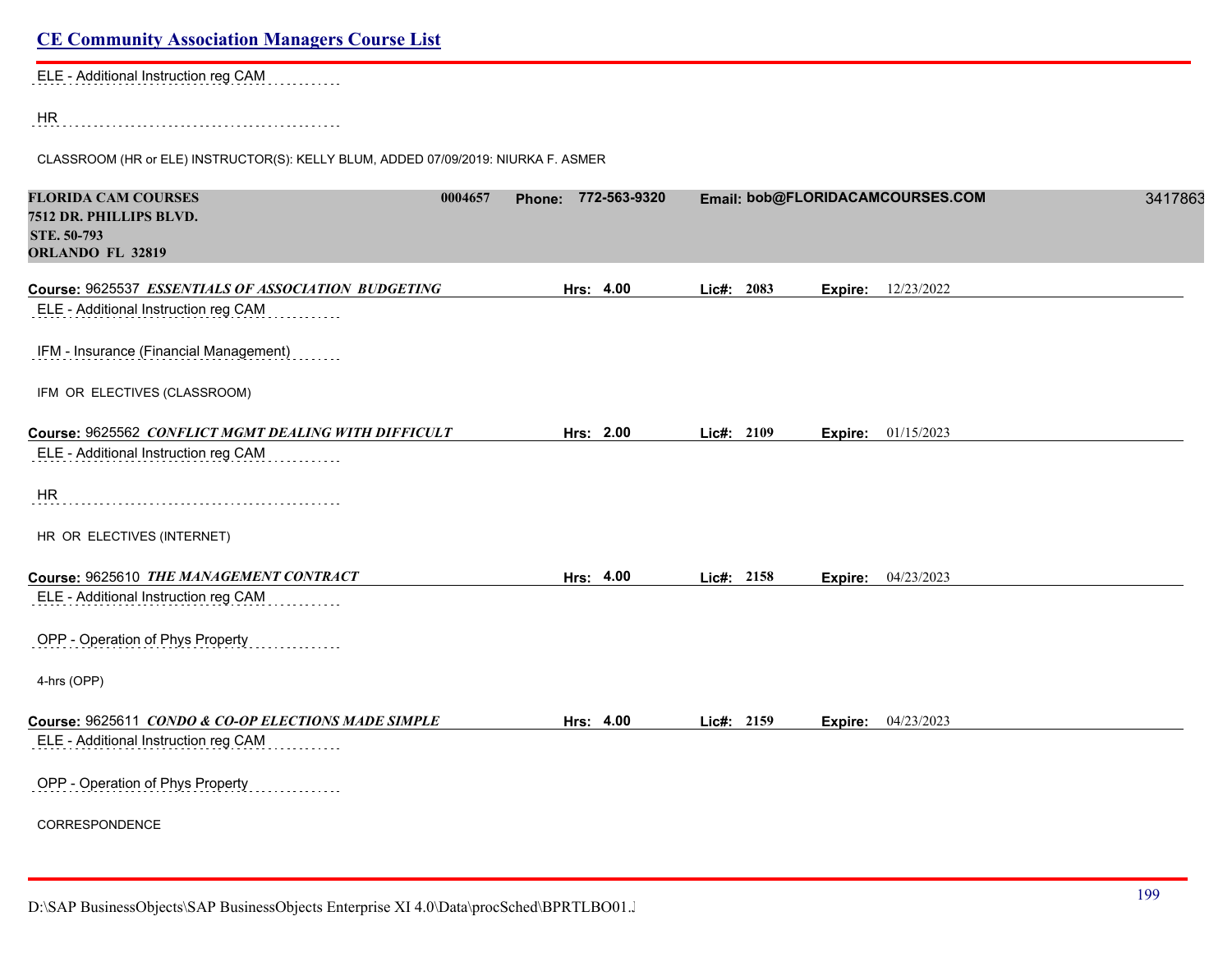| <b>CE Community Association Managers Course List</b>          |           |            |         |                           |  |
|---------------------------------------------------------------|-----------|------------|---------|---------------------------|--|
| Course: 9625821 MANAGING ASSOCIATION MAINTENANCE              | Hrs: 4.00 | Lic#: 2398 | Expire: | 02/07/2024                |  |
| ELE - Additional Instruction reg CAM                          |           |            |         |                           |  |
| OPP - Operation of Phys Property                              |           |            |         |                           |  |
| OPP or ELE, (ONLINE)                                          |           |            |         |                           |  |
| Course: 9626264 MANAGING AND FUNDING PROJECTS                 | Hrs: 8.00 | Lic#: 2847 |         | <b>Expire:</b> 07/17/2023 |  |
| IFM - Insurance (Financial Management)                        |           |            |         |                           |  |
| OPP - Operation of Phys Property                              |           |            |         |                           |  |
| IFM & OPP (CORRESPENDENCE)                                    |           |            |         |                           |  |
| Course: 9627129 IT'S EASY BEING GREEN - BEST MGMT PRACT.      | Hrs: 4.00 | Lic#: 3784 | Expire: | 01/30/2024                |  |
| ELE - Additional Instruction reg CAM                          |           |            |         |                           |  |
| OPP - Operation of Phys Property                              |           |            |         |                           |  |
| OPP OR ELECTIVE; CLASSROOM                                    |           |            |         |                           |  |
| Course: 9628436 EMERGENCY PLANNING FOR COMMUNITY ASSOC        | Hrs: 8.00 | Lic#: 5139 | Expire: | 12/21/2022                |  |
| HR                                                            |           |            |         |                           |  |
| OPP - Operation of Phys Property                              |           |            |         |                           |  |
| OPP & HR (classroom)                                          |           |            |         |                           |  |
| Course: 9629279 LANDSCAPING ESSENTIALS EVERY CAM              | Hrs: 4.00 | Lic#: 5991 | Expire: | 11/06/2022                |  |
| ELE - Additional Instruction reg CAM                          |           |            |         |                           |  |
| OPP - Operation of Phys Property<br>.                         |           |            |         |                           |  |
| SHOULD KNOW;                                                  |           |            |         |                           |  |
| DISTANCE/ONLINE (OPP or ELE);<br>INSTRUCTOR(S): ROBERT BEGLEY |           |            |         |                           |  |
| Course: 9630730 HURRICANE PREPARATION - BEFORE, DURING &      | Hrs: 6.00 | Lic#: 7576 | Expire: | 01/07/2023                |  |
| ELE - Additional Instruction reg CAM                          |           |            |         |                           |  |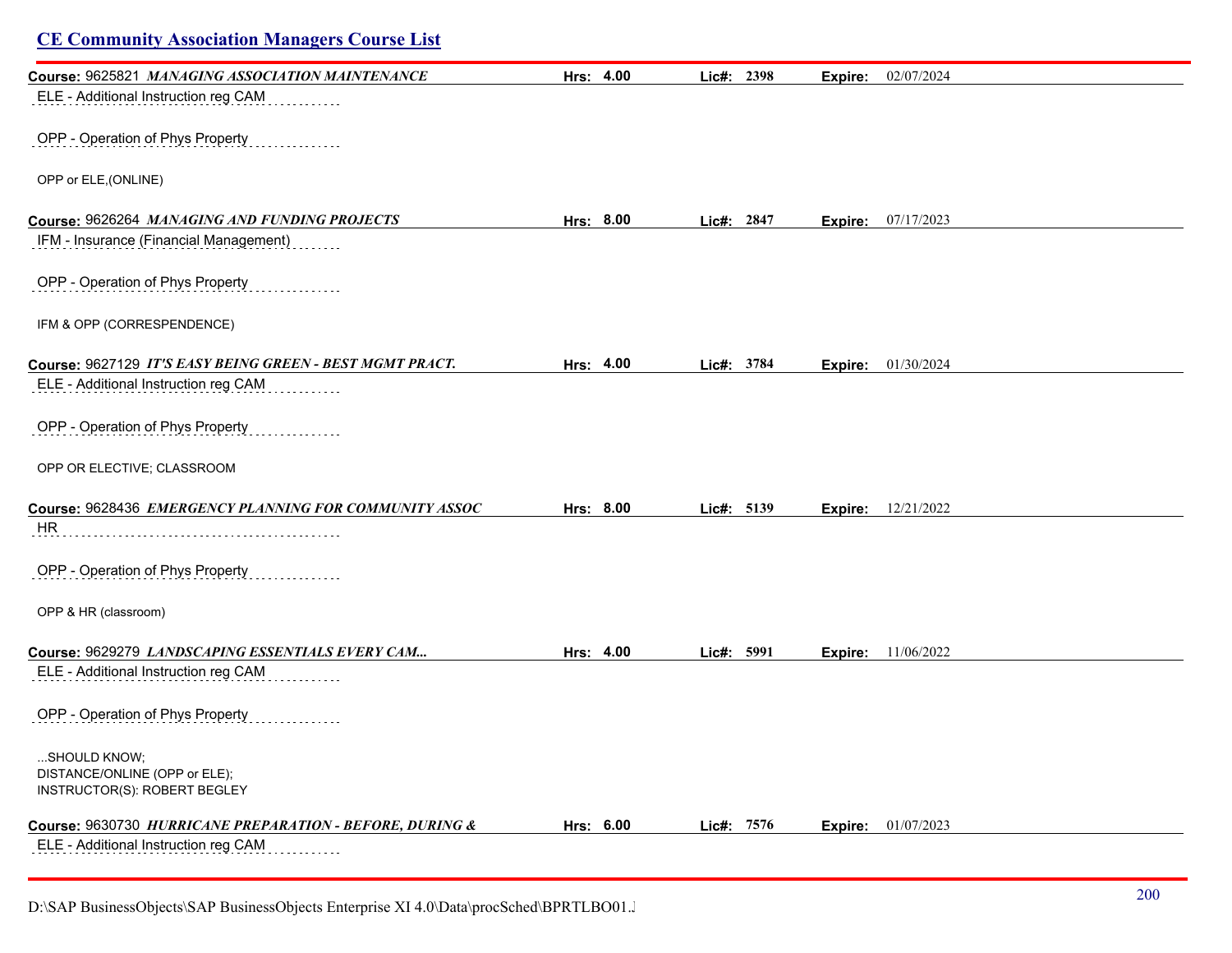| IFM - Insurance (Financial Management)                                                                                                 |                     |                                   |         |                           |         |
|----------------------------------------------------------------------------------------------------------------------------------------|---------------------|-----------------------------------|---------|---------------------------|---------|
| OPP - Operation of Phys Property                                                                                                       |                     |                                   |         |                           |         |
| DISTANCE/ONLINE (IFM & OPP & ELE) INSTRUCTOR(S): ROBERT J. BEGLEY                                                                      |                     |                                   |         |                           |         |
| Course: 9630731 ESSENTIALS OF ASSOCIATION BUDGETING                                                                                    | Hrs: 3.00           | Lic#: 7577                        |         | <b>Expire:</b> 01/07/2023 |         |
| ELE - Additional Instruction reg CAM                                                                                                   |                     |                                   |         |                           |         |
| IFM - Insurance (Financial Management)                                                                                                 |                     |                                   |         |                           |         |
| DISTANCE/ONLINE (IFM or ELE) INSTRUCTOR(S): ROBERT J. BEGLEY                                                                           |                     |                                   |         |                           |         |
| Course: 9631506 WONDER IN THE WORKPLACE - CREATING MAGIC                                                                               | Hrs: 4.00           | Lic#: 8354                        | Expire: | 03/09/2024                |         |
| ELE - Additional Instruction reg CAM                                                                                                   |                     |                                   |         |                           |         |
|                                                                                                                                        |                     |                                   |         |                           |         |
| <b>HR</b>                                                                                                                              |                     |                                   |         |                           |         |
| DISTANCE/ONLINE (HR or ELE) INSTRUCTOR(S): ROBERT J. BEGLEY                                                                            |                     |                                   |         |                           |         |
| Course: 9631513 INSURING THE ASSOCIATION                                                                                               | Hrs: 4.00           | Lic#: 8365                        |         | Expire: 03/16/2024        |         |
| ELE - Additional Instruction reg CAM                                                                                                   |                     |                                   |         |                           |         |
|                                                                                                                                        |                     |                                   |         |                           |         |
| IFM - Insurance (Financial Management)                                                                                                 |                     |                                   |         |                           |         |
| DISTANCE/ONLINE (IFM & ELE) INSTRUCTOR(S): ROBERT J. BEGLEY                                                                            |                     |                                   |         |                           |         |
| <b>FLORIDA PAINTS AND COATINGS LLC</b><br>0008350<br><b>78 THIRD ST</b>                                                                | Phone: 941-809-4801 | Email: e.lawson@floridapaints.com |         |                           | 3290050 |
| <b>WINTER GARDEN FL 34787</b>                                                                                                          |                     |                                   |         |                           |         |
|                                                                                                                                        |                     |                                   |         |                           |         |
| Course: 9629905 IT'S MORE THAN PAINT IN A GALLON<br>ELE - Additional Instruction reg CAM                                               | Hrs: 1.00           | Lic#: 6733                        | Expire: | 01/26/2024                |         |
|                                                                                                                                        |                     |                                   |         |                           |         |
| OPP - Operation of Phys Property                                                                                                       |                     |                                   |         |                           |         |
| IT'S A SCIENCE; CLASSROOM (OPP or ELE) INSTRUCTOR(S): ERIC LAWSON, VIRGINIA ANDRE, KARRIE MCMILLIAN, JULIE A. HENNESSEY, RENEE CABRERA |                     |                                   |         |                           |         |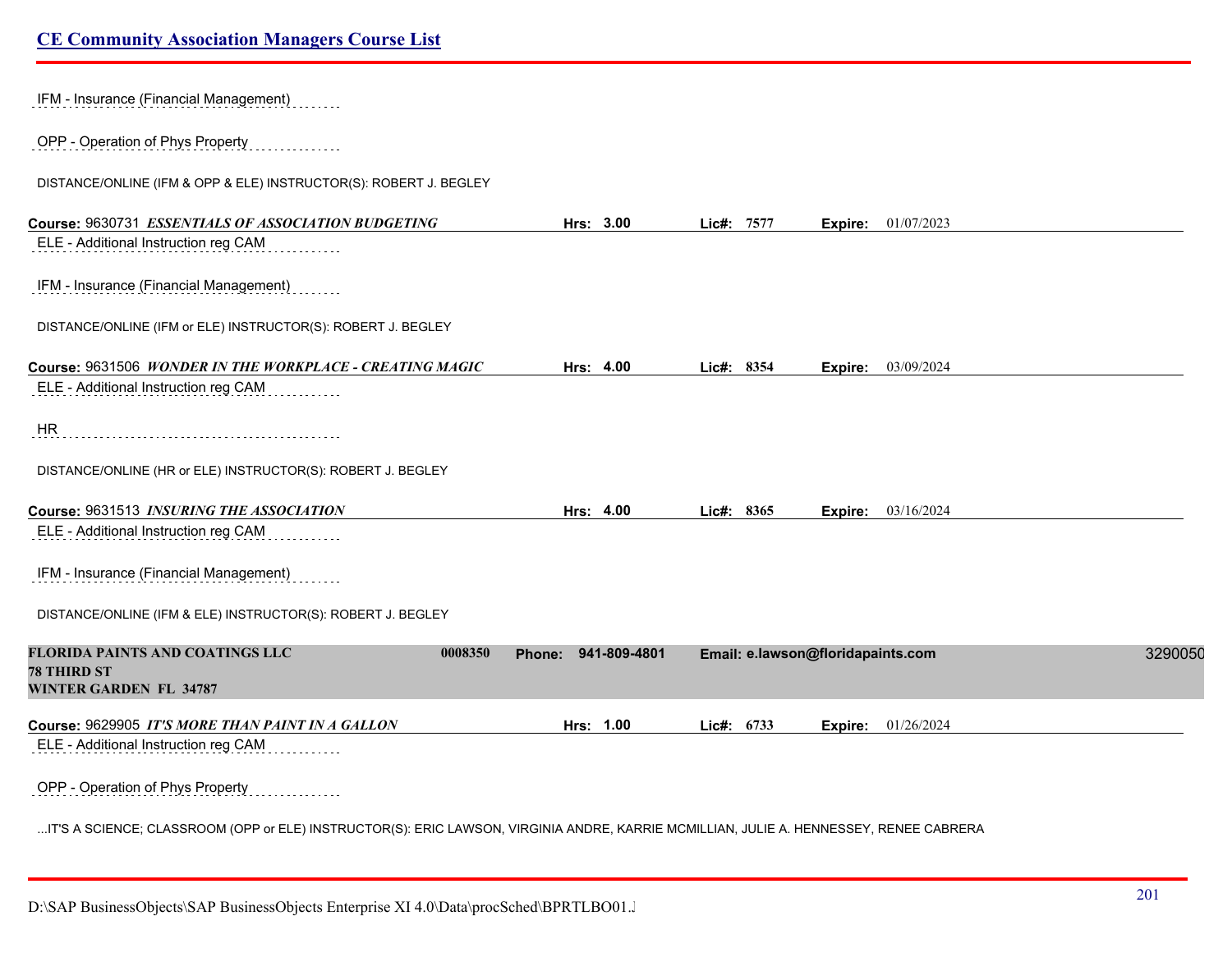| FORGE ENGINEERING, INC.<br><b>2224 TRADE CENTER WAY</b><br><b>NAPLES FL 34109</b>                  | 0008781 | 239.514.4100<br>Phone: | Email: myork@forgeeng.com                 | 3431399 |
|----------------------------------------------------------------------------------------------------|---------|------------------------|-------------------------------------------|---------|
| Course: 9630872 THE NEED FOR RESERVE STUDIES<br>ELE - Additional Instruction reg CAM               |         | Hrs: 1.00              | Lic#: 7714<br>03/16/2023<br>Expire:       |         |
| IFM - Insurance (Financial Management)                                                             |         |                        |                                           |         |
| CLASSROOM (IFM or ELE) INSTRUCTOR(S): MICHAEL P. YORK, PETER F. ROSSI, HECTOR J. CRUZ              |         |                        |                                           |         |
| Course: 9630965 THE NEED FOR RESERVE STUDIES                                                       |         | Hrs: 1.00              | Lic#: 7807<br><b>Expire:</b> $04/15/2023$ |         |
| ELE - Additional Instruction reg CAM                                                               |         |                        |                                           |         |
| IFM - Insurance (Financial Management)                                                             |         |                        |                                           |         |
| DISTANCE/ONLINE (IFM or ELE) INSTRUCTOR(S): MICHAEL P. YORK, PETER F. ROSSI, HECTOR J. CRUZ        |         |                        |                                           |         |
| <b>FOUNDATION RISK PARTNERS D/B/A ACENTRIA</b><br><b>4634 GULFSTARR DRIVE</b><br>DESTIN FL 32541   | 0008129 | 561-558-4679<br>Phone: | Email: sally.mevers@acentria.com          | 3432739 |
| Course: 9629729 BEST INSURANCE PRACTICES FOR COMMUNITY                                             |         | Hrs: 1.00              | Lic#: 6533<br>10/02/2023<br>Expire:       |         |
| ELE - Additional Instruction reg CAM                                                               |         |                        |                                           |         |
| IFM - Insurance (Financial Management)                                                             |         |                        |                                           |         |
| ASSOCIATIONS; CLASSROOM (IFM or ELE) INSTRUCTOR(S): SALLY MEVERS                                   |         |                        |                                           |         |
| <b>FRISCIA &amp; ROSS PA</b><br><b>5550 W EXECUTIVE DRIVE SUITE 250</b><br><b>TAMPA FL 33609</b>   | 0007643 | Phone: 813-286-0888    | Email: jcavaliere@frpalegal.com           | 3500385 |
| Course: 9631387 LEGISLATIVE UPDATE FOR LCAMS                                                       |         | Hrs: 2.00              | Lic#: 8232<br>12/26/2023<br>Expire:       |         |
| Legal Update Seminars                                                                              |         |                        |                                           |         |
| CLASSROOM (LEGAL UPDATE) INSTRUCTOR(S): FRANCIS E. FRISCIA, BRENTON J. ROSS, JOHN J. CAVALIERE III |         |                        |                                           |         |
| <b>GARCIA, JUAN CARLOS</b><br>16112 SW 16TH STREET<br>PEMBROKE PINES FL 33027                      | 0008242 | Phone: (954) 696-8072  | Email: jgarcia@samedayinspection.com      | 3056440 |
|                                                                                                    |         |                        |                                           |         |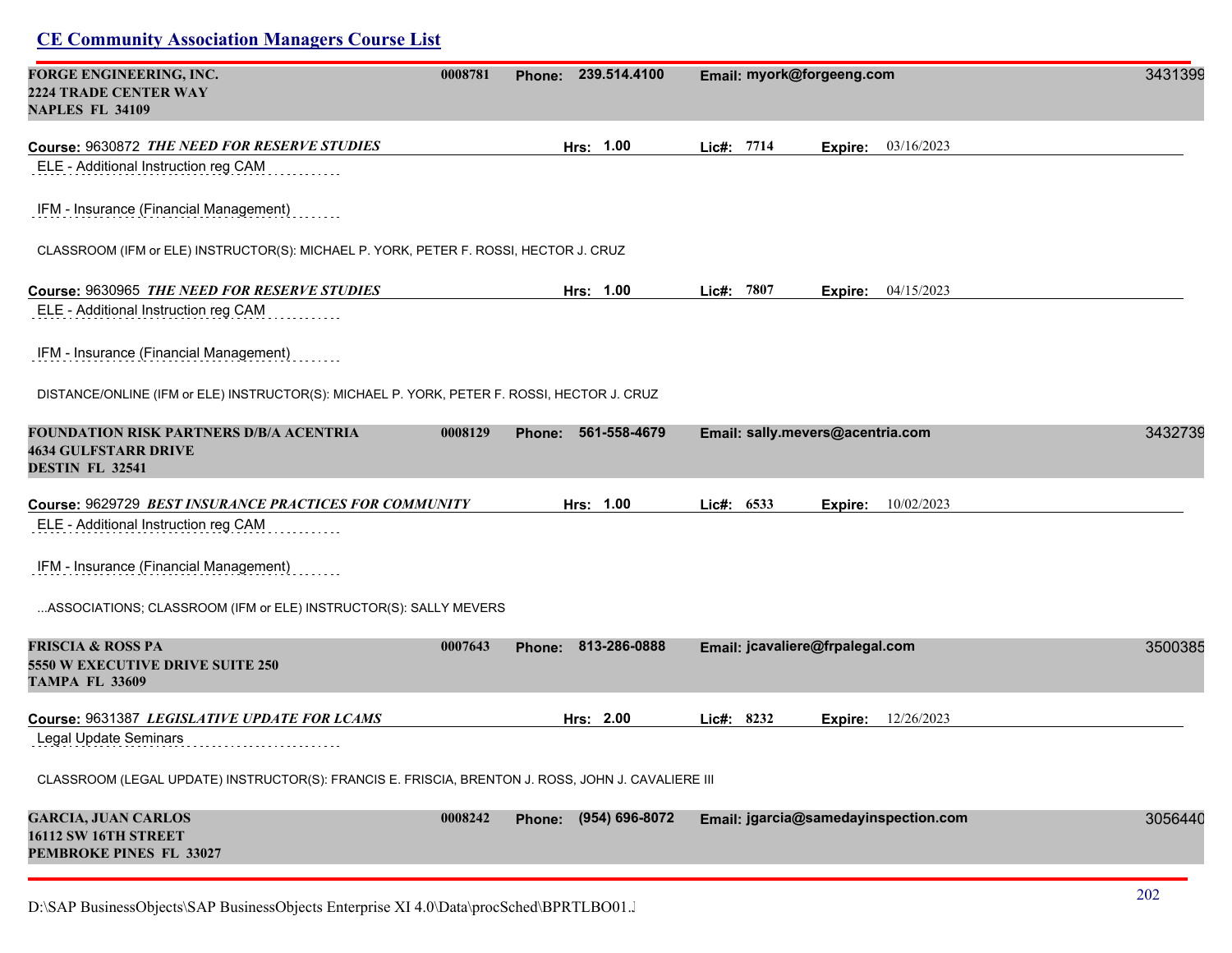| <b>CE Community Association Managers Course List</b>                                                       |                                                  |            |         |                           |         |
|------------------------------------------------------------------------------------------------------------|--------------------------------------------------|------------|---------|---------------------------|---------|
| Course: 9629775 UNDERSTANDING THE INSURANCE CLAIM                                                          | Hrs: 2.00                                        | Lic#: 6602 |         | <b>Expire:</b> 11/14/2023 |         |
| ELE - Additional Instruction reg CAM                                                                       |                                                  |            |         |                           |         |
| IFM - Insurance (Financial Management)                                                                     |                                                  |            |         |                           |         |
| PROCESS AND PROPERTY MAINTENANCE REWARDS; CLASSROOM (IFM or ELE) INSTRUCTOR(S): JUAN C. GARCIA             |                                                  |            |         |                           |         |
| Course: 9631552 UNDERSTANDING THE INSURANCE CLAIM PROCES                                                   | Hrs: 3.00                                        | Lic#: 8405 | Expire: | 04/06/2024                |         |
| ELE - Additional Instruction reg CAM                                                                       |                                                  |            |         |                           |         |
| IFM - Insurance (Financial Management)                                                                     |                                                  |            |         |                           |         |
| CLASSROOM (IFM or ELE) INSTRUCTOR(S): JUAN C. GARCIA                                                       |                                                  |            |         |                           |         |
| Course: 9631561 UNDERSTANDING THE INSURANCE CLAIM PROCES                                                   | Hrs: 3.00                                        | Lic#: 8414 | Expire: | 04/11/2024                |         |
| ELE - Additional Instruction reg CAM                                                                       |                                                  |            |         |                           |         |
| IFM - Insurance (Financial Management)                                                                     |                                                  |            |         |                           |         |
| DISTANCE/ONLINE (IFM or ELE) INSTRUCTOR(S): JUAN C. GARCIA                                                 |                                                  |            |         |                           |         |
| <b>GARFINKEL LAW, P.A.</b><br>0007144<br>300 N. MAITLAND AVENUE                                            | 4076102032 727 Email: os@garfinkel.law<br>Phone: |            |         |                           | 3468719 |
| <b>MAITLAND FL 32751</b>                                                                                   |                                                  |            |         |                           |         |
| Course: 9628417 BOARD CERTIFICATION FOR CONDOMINIUMS,<br>ELE - Additional Instruction reg CAM              | Hrs: 2.00                                        | Lic#: 5122 | Expire: | 12/06/2022                |         |
|                                                                                                            |                                                  |            |         |                           |         |
| COOPERATIVES AND HOMEOWNER'S ASSOCIATION.                                                                  |                                                  |            |         |                           |         |
| ELE(CLASSROOM)                                                                                             |                                                  |            |         |                           |         |
| INSTRUCTOR(S): Anthony Fouladi, Gisselle Garcia, Alan Garfinkel, Dara Lahav, Karen Marcell, Brian Wiklendt |                                                  |            |         |                           |         |
| Course: 9629350 MAINTAINING ORDER: A DISCUSSION OF                                                         | Hrs: 2.00                                        | Lic#: 6098 |         | <b>Expire:</b> 01/22/2023 |         |
| ELE - Additional Instruction reg CAM                                                                       |                                                  |            |         |                           |         |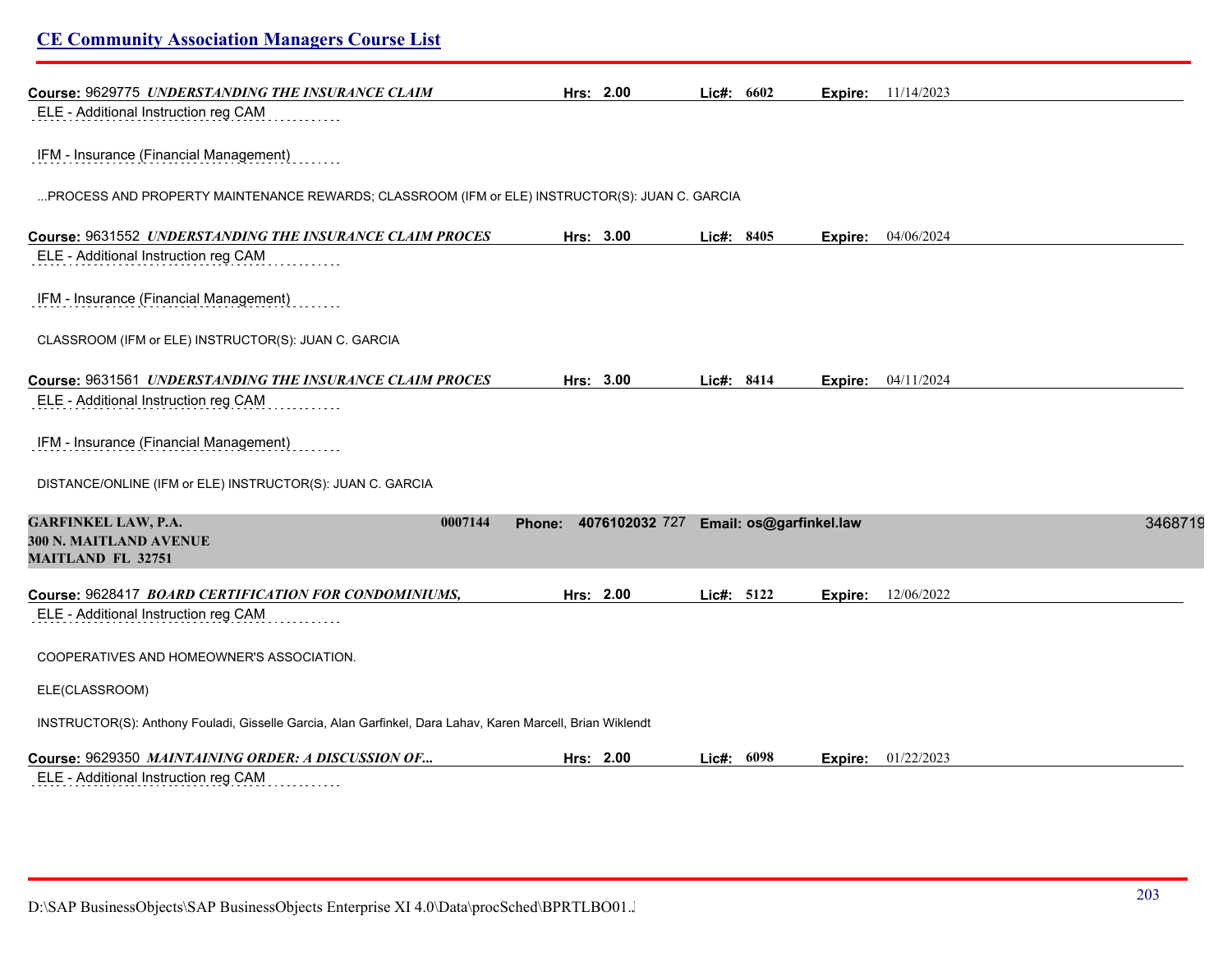| <b>CE Community Association Managers Course List</b>                                                                                                                                |                                                  |              |         |                           |
|-------------------------------------------------------------------------------------------------------------------------------------------------------------------------------------|--------------------------------------------------|--------------|---------|---------------------------|
| RULES AND REGULATIONS, SUSPENSIONS OF USE RIGHTS AND FINING;<br>CLASSROOM (ELE);<br>INSTRUCTOR(S): ERIK WHYNOT, ALAN GARFINKEL, KAREN MARCELL, GISELLE GARCIA, DARA LAHAV           |                                                  |              |         |                           |
| Course: 9629494 SERVICE AND EMOTIONAL SUPPORT ANIMALS                                                                                                                               | Hrs: 1.00                                        | Lic#: 6271   | Expire: | 04/23/2023                |
| ELE - Additional Instruction reg CAM                                                                                                                                                |                                                  |              |         |                           |
| HR                                                                                                                                                                                  |                                                  |              |         |                           |
| CLASSROOM (HR or ELE) INSTRUCTOR(S): ERIK WHYNOT, ALAN GARFINKEL, DARA LAHAV, KAREN MARELL, GISELLE GARCIA                                                                          |                                                  |              |         |                           |
| <b>GERSTLE ROSEN &amp; ASSOCIATES PA</b><br>0000839<br><b>3835 NW BOCA RATON BLVD</b>                                                                                               | Phone: 561.447.40001117 Email: Imyers@grgcpa.com |              |         | 3529721                   |
| <b>SUITE 100</b><br><b>BOCA RATON FL 33431</b>                                                                                                                                      |                                                  |              |         |                           |
| Course: 0003054 TAXATION INCOME SALES INTANGIBLE                                                                                                                                    | Hrs: 2.00                                        | Lic#: $1970$ | Expire: | 06/26/2024                |
| ELE - Additional Instruction reg CAM                                                                                                                                                |                                                  |              |         |                           |
| IFM - Insurance (Financial Management)                                                                                                                                              |                                                  |              |         |                           |
| IFM OR ELECTIVE, CLASSROOM;<br>INSTRUCTOR(S): ROBERT N. ROSEN, MARK R. GERSTLE, JONATHAN LEVY, ASHERANN HANNA-NEWBOLD, LUIS LAVANDEIRA, SETH BERNSTEIN, ERIC WOLKOFF, AMY MOELLER   |                                                  |              |         |                           |
| Course: 8390953 HOW TO READ A FINANCIAL STATEMENT                                                                                                                                   | Hrs: 2.00                                        | Lie#: 1971   |         | <b>Expire:</b> 06/26/2024 |
| ELE - Additional Instruction reg CAM                                                                                                                                                |                                                  |              |         |                           |
| IFM - Insurance (Financial Management)                                                                                                                                              |                                                  |              |         |                           |
| Classroom (IFM or ELE) INSTRUCTOR(S): ROBERT N. ROSEN, MARK R. GERSTLE, JONATHAN LEVY, ASHERANN HANNA-NEWBOLD, LUIS LAVANDEIRA, SETH BERNSTEIN, ERIC WOLKOFF, AMY<br><b>MOELLER</b> |                                                  |              |         |                           |
| Course: 8390954 BUDGETING AND RESERVES                                                                                                                                              | Hrs: 2.00                                        | Lic#: 1972   | Expire: | 06/26/2024                |
| ELE - Additional Instruction reg CAM                                                                                                                                                |                                                  |              |         |                           |
| IFM - Insurance (Financial Management)                                                                                                                                              |                                                  |              |         |                           |
| Classroom (IFM or ELE);<br>INSTRUCTOR(S): ROBERT N. ROSEN, MARK R. GERSTLE, JONATHAN LEVY, ASHERANN HANNA-NEWBOLD, LUIS LAVANDEIRA, SETH BERNSTEIN, ERIC WOLKOFF, AMY MOELLER       |                                                  |              |         |                           |
| Course: 9626058 BUGETING & RESERVES 2                                                                                                                                               | Hrs: 1.00                                        | Lic#: $6026$ |         | <b>Expire:</b> 12/11/2022 |
|                                                                                                                                                                                     |                                                  |              |         |                           |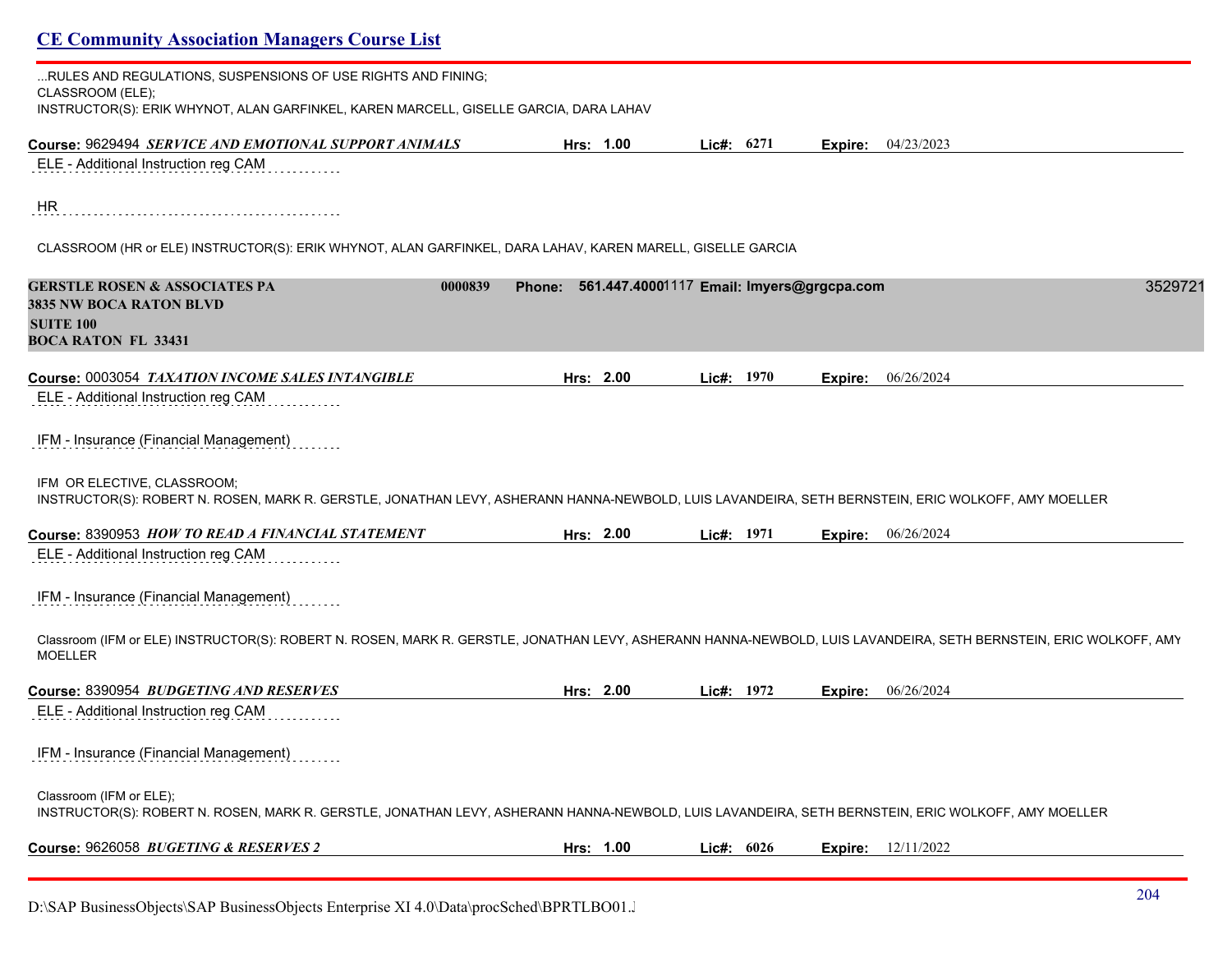#### ELE - Additional Instruction reg CAM . . . . . . . .

#### IFM - Insurance (Financial Management) . . . . . .

IFM, (CLASSROOM) INSTRUCTOR(S): ROBERT N. ROSEN, MARK R. GERSTLE, JONATHAN LEVY, ASHERANN HANNA-NEWBOLD, LUIS LAVANDEIRA, SETH BERNSTEIN, ERIC WOLKOFF, AMY MI

| Course: 9627035 FRAUD                                                                                                                                                               | Hrs: 2.00 | Lic#: 6465 |         | Expire: 08/21/2023 |
|-------------------------------------------------------------------------------------------------------------------------------------------------------------------------------------|-----------|------------|---------|--------------------|
| ELE - Additional Instruction reg CAM                                                                                                                                                |           |            |         |                    |
| IFM - Insurance (Financial Management)                                                                                                                                              |           |            |         |                    |
| IFM or ELE (classroom) INSTRUCTOR(S): ROBERT N. ROSEN, MARK R. GERSTLE, JONATHAN LEVY, ASHERANN HANNA-NEWBOLD, LUIS LAVANDEIRA, SETH BERNSTEIN, ERIC WOLKOFF, AMY<br><b>MOELLER</b> |           |            |         |                    |
| Course: 9627069 FRAUD 2                                                                                                                                                             | Hrs: 1.00 | Lic#: 3725 | Expire: | 12/02/2023         |
| ELE - Additional Instruction reg CAM                                                                                                                                                |           |            |         |                    |
| IFM - Insurance (Financial Management)                                                                                                                                              |           |            |         |                    |
| IFM or ELE (classroom) INSTRUCTOR(S): ROBERT N. ROSEN, MARK R. GERSTLE, JONATHAN LEVY, ASHERANN HANNA-NEWBOLD, LUIS LAVANDEIRA, SETH BERNSTEIN, ERIC WOLKOFF, AMY<br><b>MOELLER</b> |           |            |         |                    |
| <b>Course: 9630597 FRAUD 2 - ONE HOUR</b>                                                                                                                                           | Hrs: 1.00 | Lic#: 7438 | Expire: | 09/20/2022         |
| ELE - Additional Instruction reg CAM                                                                                                                                                |           |            |         |                    |
| IFM - Insurance (Financial Management)                                                                                                                                              |           |            |         |                    |
| DISTANCE/ONLINE (IFM or ELE) INSTRUCTOR(S): ROBERT N. ROSEN, MARK R. GERSTLE, JONATHAN LEVY, ASHERANN HANNA-NEWBOLD, LUIS LAVANDEIRA, SETH BERNSTEIN, ERIK WOLK(<br><b>MOELLER</b>  |           |            |         |                    |
| Course: 9630598 FRAUD                                                                                                                                                               | Hrs: 2.00 | Lic#: 7439 | Expire: | 09/20/2022         |
| ELE - Additional Instruction reg CAM                                                                                                                                                |           |            |         |                    |
| IFM - Insurance (Financial Management)                                                                                                                                              |           |            |         |                    |
| DISTANCE/ONLINE (IFM or ELE) INSTRUCTOR(S): ROBERT N. ROSEN, MARK R. GERSTLE, JONATHAN LEVY, ASHERANN HANNA-NEWBOLD, LUIS LAVANDEIRA, SETH BERNSTEIN, ERIK WOLK(<br><b>MOELLER</b>  |           |            |         |                    |
| Course: 9630620 BUDGETING & RESERVES                                                                                                                                                | Hrs: 1.00 | Lic#: 7462 | Expire: | 10/01/2022         |
| ELE - Additional Instruction reg CAM                                                                                                                                                |           |            |         |                    |

D:\SAP BusinessObjects\SAP BusinessObjects Enterprise XI 4.0\Data\procSched\BPRTLBO01.J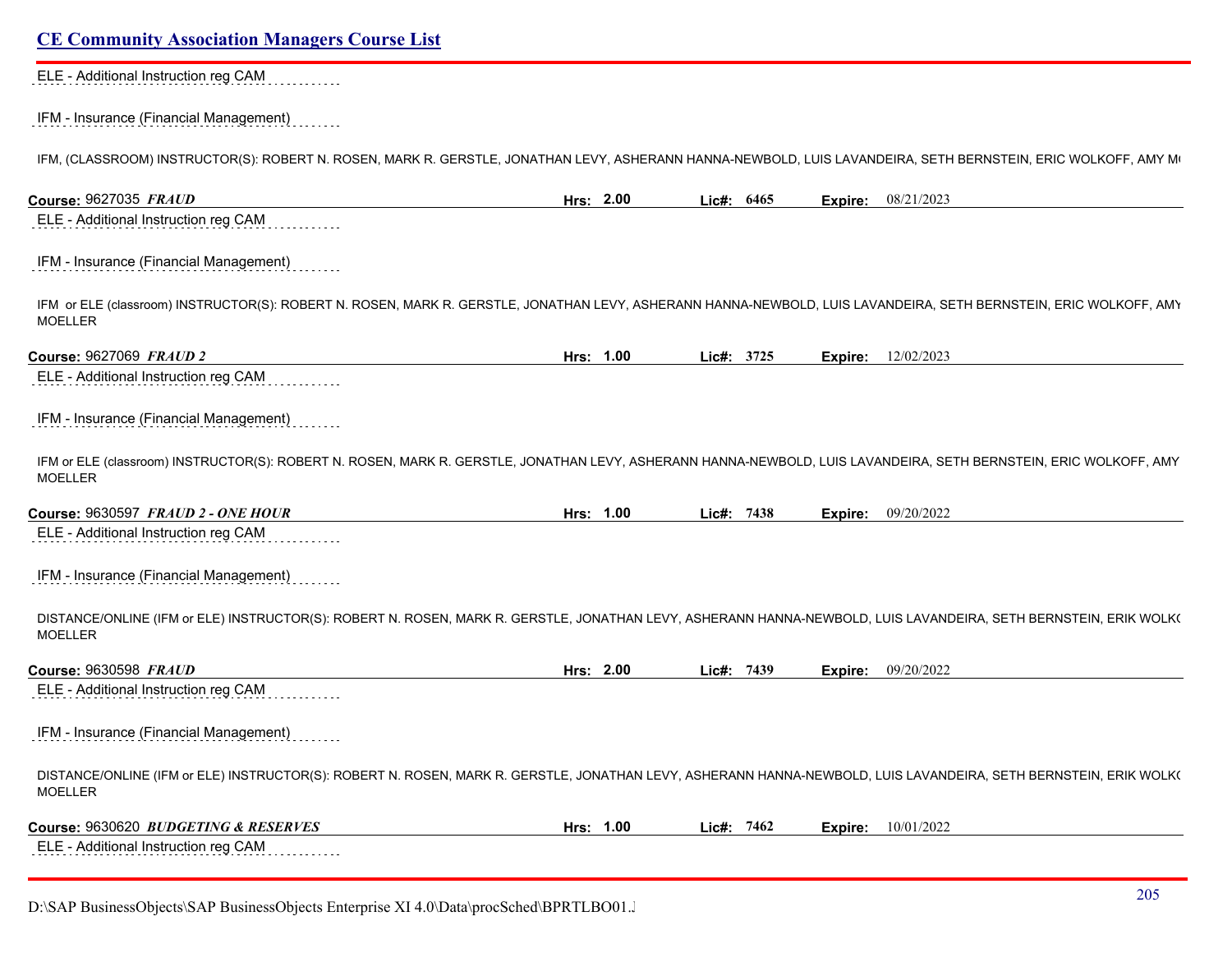### IFM - Insurance (Financial Management)

DISTANCE/ONLINE (IFM or ELE) INSTRUCTOR(S): ROBERT N. ROSEN, MARK R. GERSTLE, JONATHAN LEVY, ASHERANN HANNA-NEWBOLD, LUIS LAVANDEIRA, SETH BERNSTEIN, ERIC WOLK( MOELLER

**Course:** 9630621 *TAXATION* **Hrs: 2.00 Lic#: 7463 Expire:** 10/01/2022 ELE - Additional Instruction reg CAM

### IFM - Insurance (Financial Management)

DISTANCE/ONLINE (IFM or ELE) INSTRUCTOR(S): ROBERT N. ROSEN, MARK R. GERSTLE, JONATHAN LEVY, ASHERANN HANNA-NEWBOLD, LUIS LAVANDEIRA, SETH BERNSTEIN, ERIC WOLK( MOELLER

| Course: 9630622 BUDGETING & RESERVES | 2.00<br>Hrs: | 7464<br>ic#: | Expire: | 10/01/2022 |
|--------------------------------------|--------------|--------------|---------|------------|
|                                      |              |              |         |            |

ELE - Additional Instruction reg CAM

### IFM - Insurance (Financial Management)

DISTANCE/ONLINE (IFM or ELE) INSTRUCTOR(S): ROBERT N. ROSEN, MARK R. GERSTLE, JONATHAN LEVY, ASHERANN HANNA-NEWBOLD, LUIS LAVANDEIRA, SETH BERNSTEIN, ERIC WOLK( MOELLER

| Course: 9630623 HOW TO READ A FINANCIAL STATEMENT | 00.∠ | 7465 | 10/01/2022 |
|---------------------------------------------------|------|------|------------|
|                                                   | Hrs: | ic#: | Expire:    |
|                                                   |      |      |            |

ELE - Additional Instruction reg CAM

### IFM - Insurance (Financial Management)

DISTANCE/ONLINE (IFM or ELE) INSTRUCTOR(S): ROBERT N. ROSEN, MARK R. GERSTLE, JONATHAN LEVY, ASHERANN HANNA-NEWBOLD, LUIS LAVANDEIRA, SETH BERNSTEIN, ERIC WOLK( MOELLER

| <b>GLAUSIER KNIGHT JONES PLLC</b><br><b>400 NORTH ASHLEY DRIVE</b>                      | 0008116 | 813-363-0256<br>Phone: |              | Email: WJONES@GLAUSIERKNIGHT.COM | 3415454 |
|-----------------------------------------------------------------------------------------|---------|------------------------|--------------|----------------------------------|---------|
| <b>SUITE 2020</b>                                                                       |         |                        |              |                                  |         |
| <b>TAMPA FL 33602</b>                                                                   |         |                        |              |                                  |         |
| Course: 9629603 THE BASICS OF BEING < COMMUNITY<br>ELE - Additional Instruction reg CAM |         | Hrs: $2.00$            | Lic#: $6418$ | 08/01/2023<br>Expire:            |         |
|                                                                                         |         |                        |              |                                  |         |
| <b>HR</b>                                                                               |         |                        |              |                                  |         |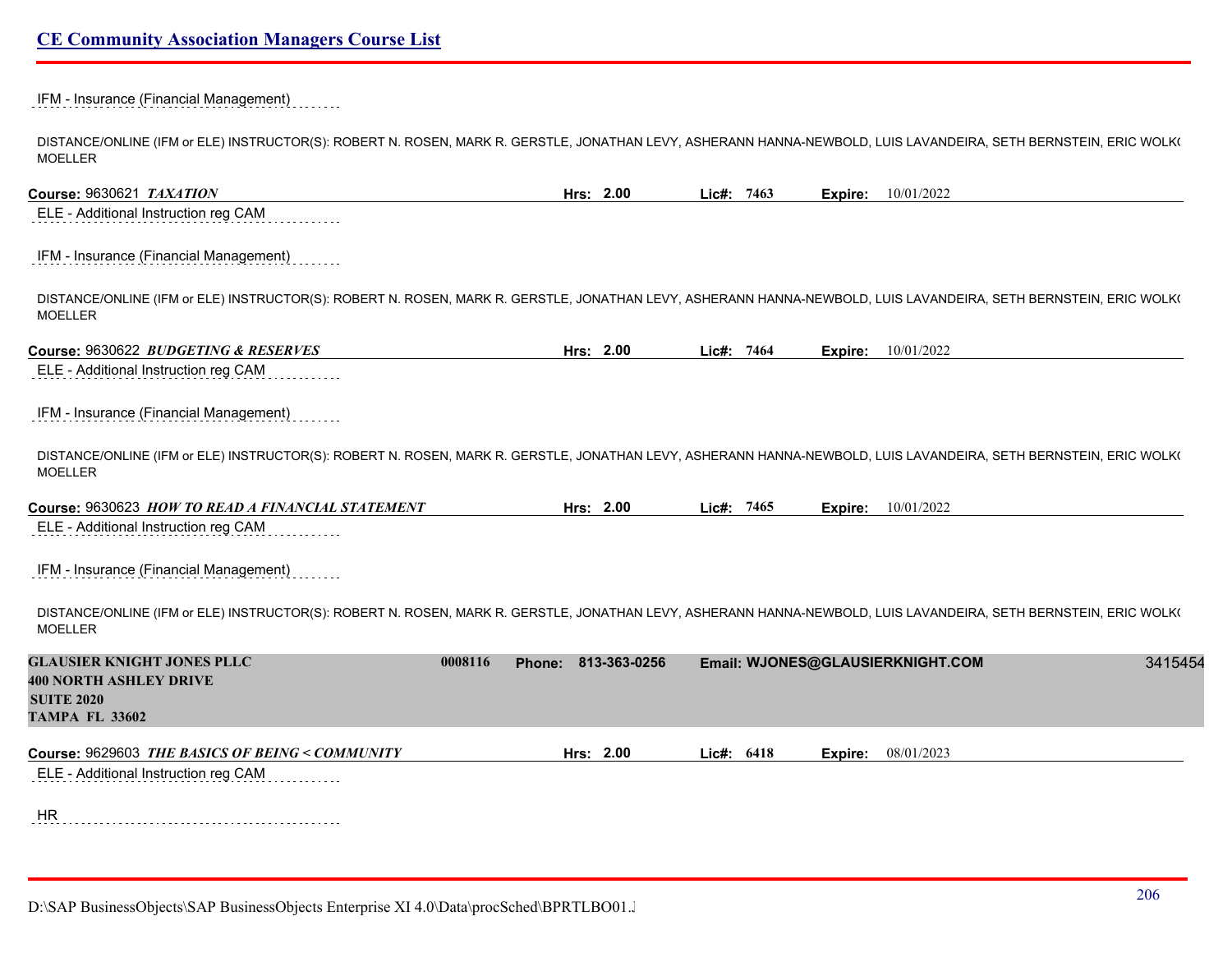| Course: 9631043 2021 LEGISLATIVE UPDATE FOR COMMUNITY AS                                                                | Hrs: 2.00              | Lic#: 7888 | 06/23/2023<br>Expire:      |         |
|-------------------------------------------------------------------------------------------------------------------------|------------------------|------------|----------------------------|---------|
| <b>Legal Update Seminars</b>                                                                                            |                        |            |                            |         |
| DISTANCE/ONLINE (LEGAL UPDATE) INSTRUCTOR(S): WESLEY K. JONES, CHARLES E. GLAUSIER, STANFORD D. ROWE, CHARLES DAVIS III |                        |            |                            |         |
| 0004265<br><b>GLAZER AND SACHS, P.A.</b><br>3113 STIRLING RD, SUITE #201<br><b>FORT LAUDERDALE FL 33312</b>             | Phone: 954.983.1112    |            | Email: eric@CONDO-LAWS.COM | 2681091 |
| Course: 9630640 LEGAL UPDATE 2021                                                                                       | Hrs: 3.00              | Lic#: 7482 | 11/04/2022<br>Expire:      |         |
| <b>Legal Update Seminars</b>                                                                                            |                        |            |                            |         |
| METHOD OF DELIVERY: DISTANCE/ONLINE;<br><b>CREDIT TYPE: LEGAL UPDATE SEMINARS;</b><br>INSTRUCTOR(S): ERIC GLAZER        |                        |            |                            |         |
| Course: 9630641 LEGAL UPDATE 2021                                                                                       | Hrs: 3.00              | Lic#: 7483 | <b>Expire:</b> 11/04/2022  |         |
| <b>Legal Update Seminars</b>                                                                                            |                        |            |                            |         |
| METHOD OF DELIVERY: CLASSROOM;<br><b>CREDIT TYPE: LEGAL UPDATE SEMINARS</b><br>INSTRUCTOR(S): ERIC GLAZER               |                        |            |                            |         |
| Course: 9631097 BEFORE YOU SIGN THAT CONTRACT                                                                           | Hrs: 1.00              | Lie#: 7942 | 07/13/2023<br>Expire:      |         |
| ELE - Additional Instruction reg CAM                                                                                    |                        |            |                            |         |
| HR                                                                                                                      |                        |            |                            |         |
| DISTANCE/ONLINE (HR or ELE) INSTRUCTOR(S): ERIC M. GLAZER                                                               |                        |            |                            |         |
| 0006832<br>GLICKSTEIN LAVAL CARRIS, P.A.<br>220 E CENTRAL PKWY, STE 1040<br><b>ALTAMONTE SPRINGS FL 32701</b>           | 407-645-4775<br>Phone: |            | Email: mdantuma@glccpa.com | 2820183 |
| Course: 9628189 <i>BUDGETING FOR COMMUNITY ASSOCIATIONS</i>                                                             | Hrs: 1.00              | Lic#: 4899 | 06/15/2024<br>Expire:      |         |
| ELE - Additional Instruction reg CAM                                                                                    |                        |            |                            |         |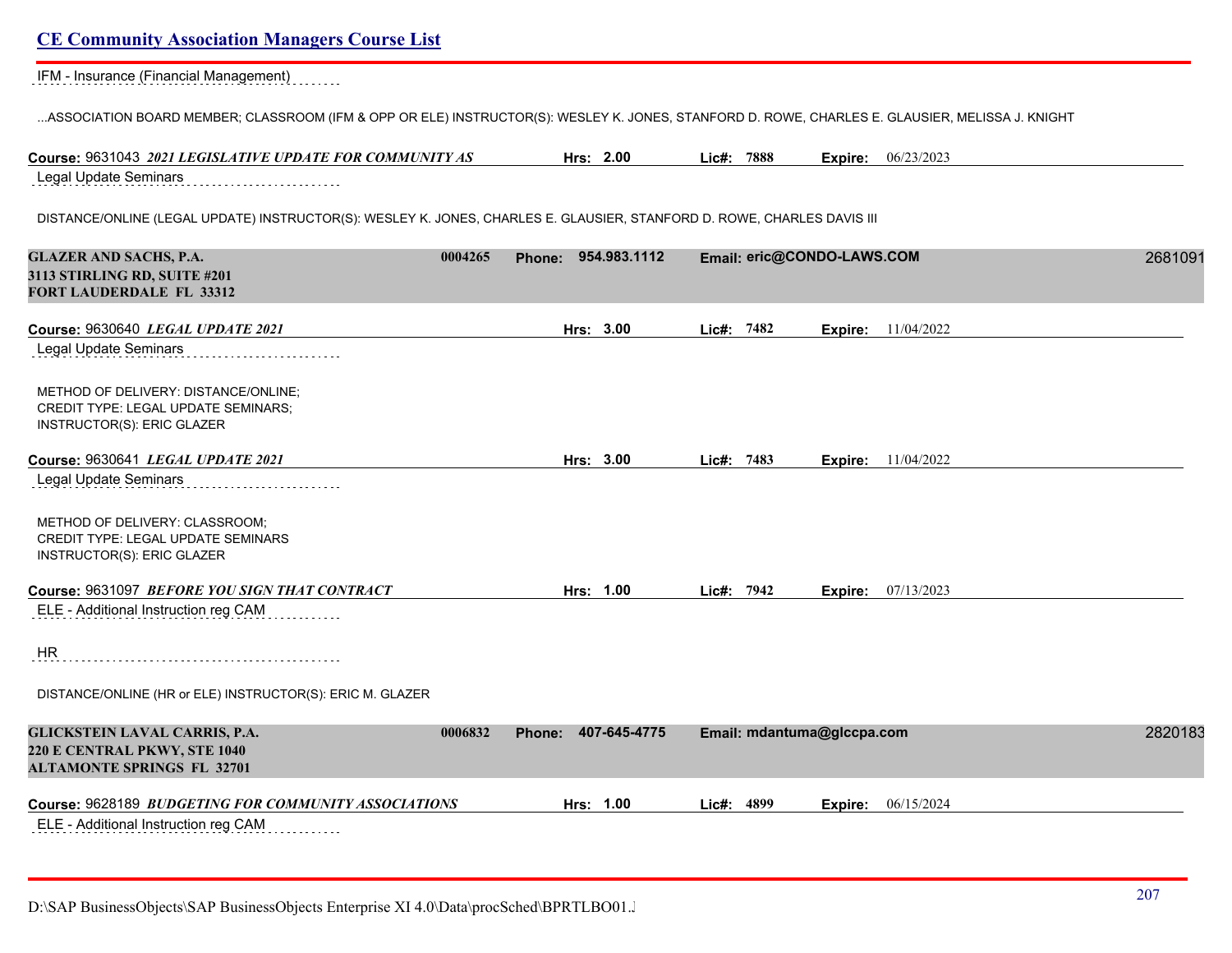# **CE Community Association Managers Course List** IFM - Insurance (Financial Management) IFM ; CLASSROOM INSTRUCTOR(S): LESLIE A. ELLIS, MARY DANTUMA **Course:** 9628399 *COMMUNITY ASSOC FINANCIAL TOPICS* **Hrs: 2.00 Lic#: 5104 Expire:** 11/30/2022 ELE - Additional Instruction reg CAM IFM - Insurance (Financial Management) IFM or ELE (classroom) **Course:** 9630603 *BUDGETING FOR COMMUNITY ASSOCIATIONS* **Hrs: 1.00 Lic#: 7444 Expire:** 09/22/2022 ELE - Additional Instruction reg CAM IFM - Insurance (Financial Management) DISTANCE/ONLINE (IFM or ELE) INSTRUCTOR(S): MARY DANTUMA, LESLIE A. ELLIS **Course:** 9630667 *COMMUNITY ASSOCIATION FINANCIAL TOPICS* **Hrs: 2.00 Lic#: 7515 Expire:** 12/03/2022 ELE - Additional Instruction reg CAM IFM - Insurance (Financial Management) DELIVERY METHOD: DISTANCE/ONLINE; CREDIT TYPE: IFM OR ELE; INSTRUCTOR(S): MARY DANTUMA, LESLIE ELLIS **GLOBALPRO RECOVERY INC 0005573 Phone: 855-487-7475 Email: DODESS@GETGLOBALPRO.COM** 31831227 **3139 SW 27 AVE #6 MIAMI FL 33133 Course:** 9630559 *UNDERSTANDING LIABILITY CLAIMS FOR* **Hrs: 1.00 Lic#: 7399 Expire:** 08/25/2022 ELE - Additional Instruction reg CAM IFM - Insurance (Financial Management)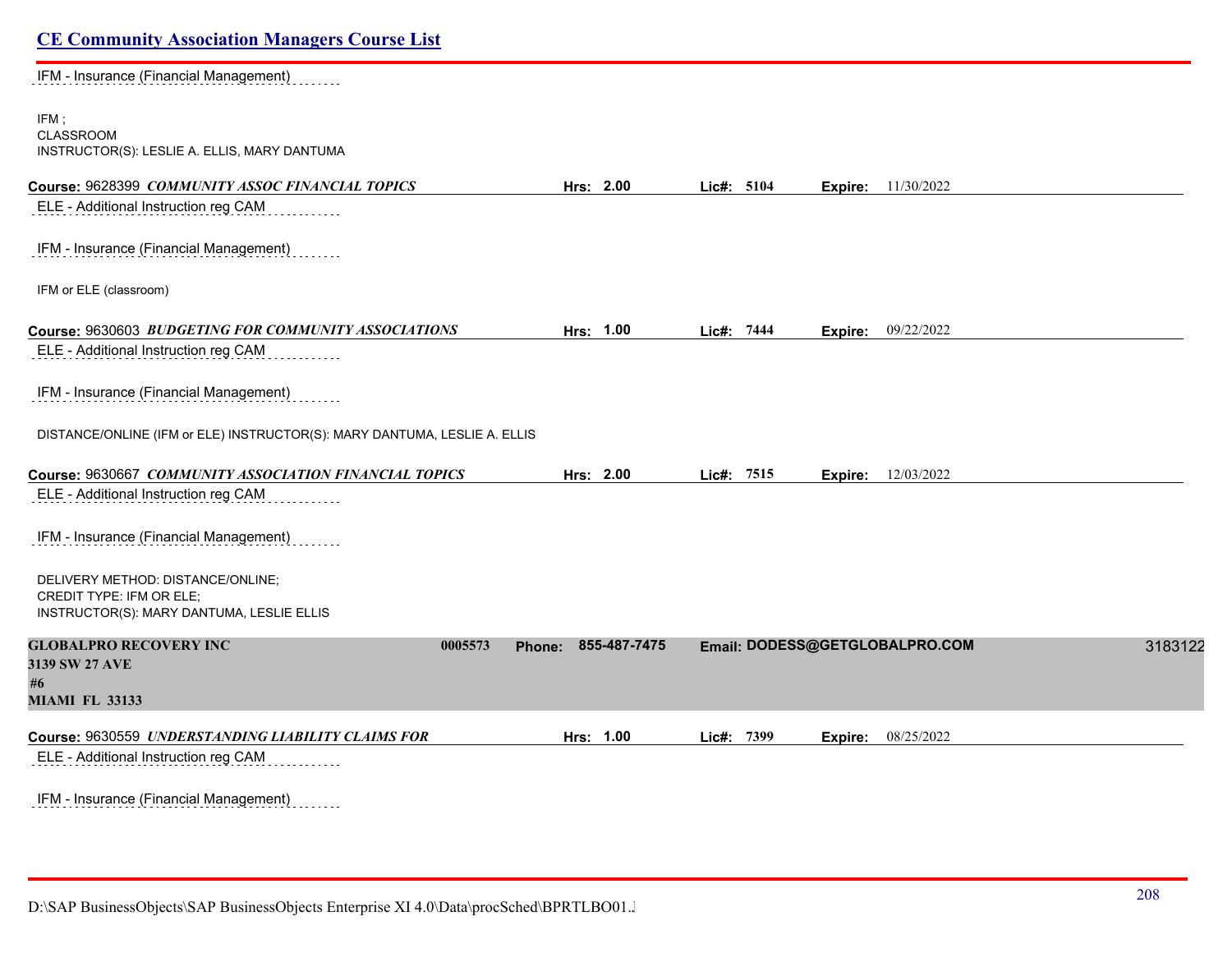...COMMUNITY ASSOCIATIONS; DISTANCE/ONLINE (IFM or ELE) INSTRUCTOR(S): DANIEL B. ODESS, JORGE I. ACOSTA, ADDED 08/06/2021: RINA L. SOLORZANO, JOSHUA BOCHNER

| <b>GOEDE, ADAMCZYK &amp; DEBOEST PLLC</b><br>0005572<br><b>6609 WILLOW PARK DRIVE</b>                                                                                                                                              | Phone: 239-331-5100124 Email: CSTEADMAN@GADCLAW.COM |               |         | 3222333                   |
|------------------------------------------------------------------------------------------------------------------------------------------------------------------------------------------------------------------------------------|-----------------------------------------------------|---------------|---------|---------------------------|
| <b>SECOND FLOOR</b><br><b>NAPLES FL 34109</b>                                                                                                                                                                                      |                                                     |               |         |                           |
| Course: 9628038 ANNUAL MEETING PREPARATION                                                                                                                                                                                         | Hrs: 2.00                                           | Lic#:<br>6089 | Expire: | 01/03/2023                |
| ELE - Additional Instruction reg CAM                                                                                                                                                                                               |                                                     |               |         |                           |
| CLASSROOM;<br><b>ELECTIVE</b>                                                                                                                                                                                                      |                                                     |               |         |                           |
| Course: 9629472 A CAM'S GUIDE TO FAIR HOUSING LAW                                                                                                                                                                                  | Hrs: 2.00                                           | Lic#: 6245    |         | Expire: 04/11/2023        |
| ELE - Additional Instruction reg CAM                                                                                                                                                                                               |                                                     |               |         |                           |
| OPP - Operation of Phys Property                                                                                                                                                                                                   |                                                     |               |         |                           |
| CLASSROOM (OPP or ELE) INSTRUCTOR(S): JOHN GOEDE, STEVEN ADAMCZYK, RICHARD DEBOEST, KYLA THOMSON, AVI TRYSON, LEE-ANNE BOSCH, KRISTIE MACE                                                                                         |                                                     |               |         |                           |
| Course: 9630486 A CAM'S VIEW OF BOARD CERTIFICATION                                                                                                                                                                                | Hrs: 2.00                                           | 7328<br>Lie#: | Expire: | 07/27/2022                |
| ELE - Additional Instruction reg CAM                                                                                                                                                                                               |                                                     |               |         |                           |
| HOW TO KNOW THE ANSWERS TO THEIR QUESTIONS BEFORE THEY ASK!; DISTANCE/ONLINE (ELE) INSTRUCTOR(S): JOHN C GOEDE, STEVEN J ADAMCZYK, RICHARD D DEBOEST, S KYL<br>THOMSON, AVI S TRYSON, LEE-ANNE BOSCH, KRISTIE MACE, HARRIS B. KATZ |                                                     |               |         |                           |
| Course: 9630668 LEGAL UPDATE SEMINAR                                                                                                                                                                                               | Hrs: 2.00                                           | Lic#: 7516    | Expire: | 12/06/2022                |
| <b>Legal Update Seminars</b>                                                                                                                                                                                                       |                                                     |               |         |                           |
| CLASSROOM (LEGAL UPDATE) INSTRUCTOR(S): JOHN C. GOEDE, STEVEN J. ADAMCZYK, RICHARD D. DEBOEST, S. KYLA THOMSON, AVI S. TRYSON, LEE-ANNE BOSCH, KRISTIE MACE, HARI<br>KATZ                                                          |                                                     |               |         |                           |
| Course: 9630669 LEGAL UPDATE SEMINAR                                                                                                                                                                                               | Hrs: 2.00                                           | Lic#: 7517    | Expire: | 12/06/2022                |
| Legal Update Seminars                                                                                                                                                                                                              |                                                     |               |         |                           |
| DISTANCE/ONLINE (LEGAL UPDATE) INSTRUCTOR(S): JOHN C. GOEDE, STEVEN J. ADAMCZYK, RICHARD D. DEBOEST, S. KYLA THOMSON, AVI S. TRYSON, LEE-ANNE BOSCH, KRISTIE MACE,<br><b>B. KATZ</b>                                               |                                                     |               |         |                           |
| Course: 9630757 ANNUAL MEETING PREPARATIONA 12 STEP P                                                                                                                                                                              | Hrs: 2.00                                           | 7603<br>Lic#: |         | <b>Expire:</b> 01/14/2023 |
| ELE - Additional Instruction reg CAM                                                                                                                                                                                               |                                                     |               |         |                           |
|                                                                                                                                                                                                                                    |                                                     |               |         |                           |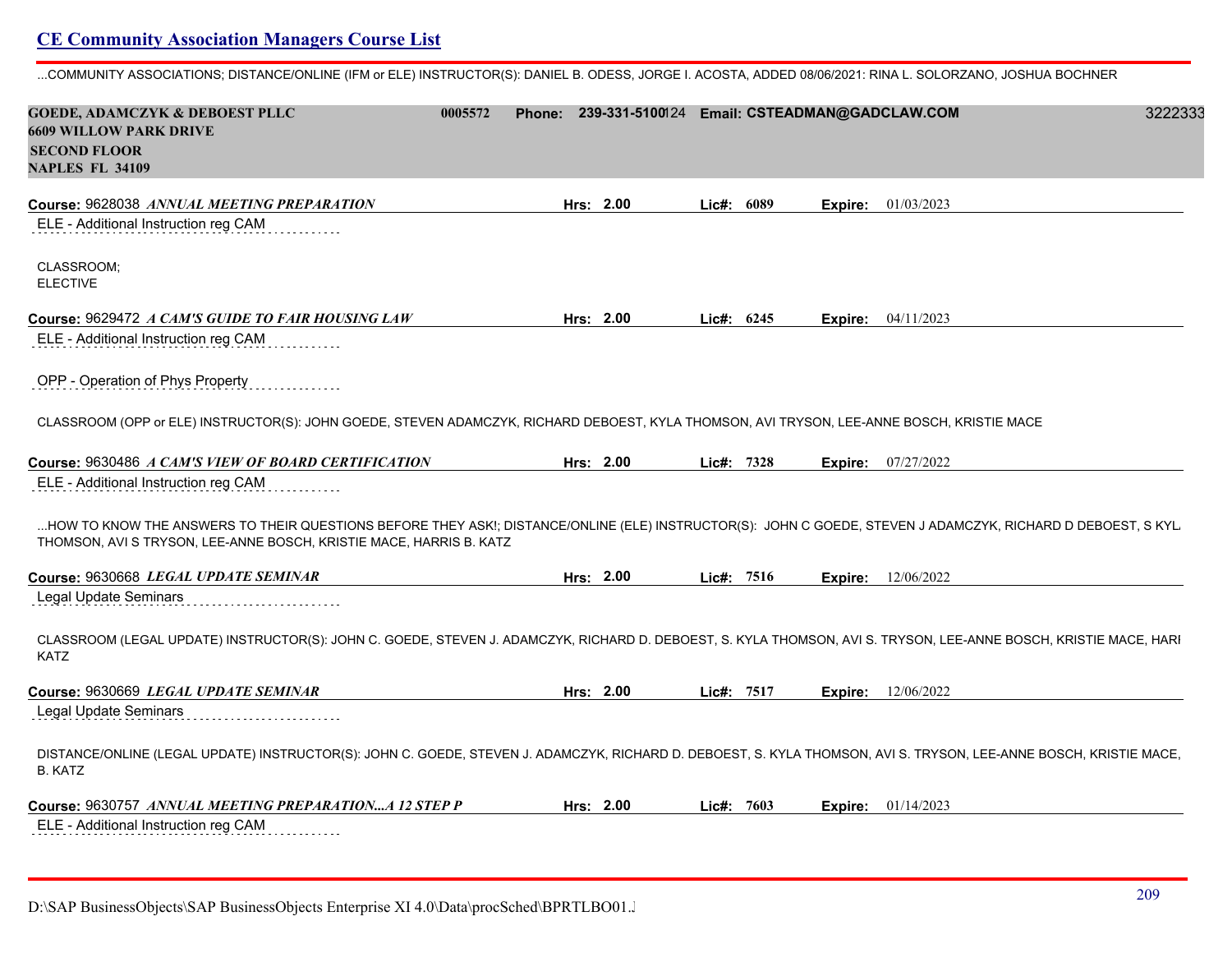DISTANCE/ONLINE (ELE) INSTRUCTOR(S): JOHN C. GOEDE, STEVEN J. ADAMCZYK, RICHARD D. DEBOEST, S. KLA THOMSON, HARRIS B. KATZ, AVI S. TRYSON, LEE-ANNE BOSCH

| Course: 9630919 A CAM'S GUIDE TO FAIR HOUSING LAWKNOW                                                                                                                                                                                                     | Hrs: 2.00 | Lic#: 7758 | Expire: | 03/25/2023                |
|-----------------------------------------------------------------------------------------------------------------------------------------------------------------------------------------------------------------------------------------------------------|-----------|------------|---------|---------------------------|
| ELE - Additional Instruction reg CAM                                                                                                                                                                                                                      |           |            |         |                           |
| IS SIMPLY GOOD BUSINESS PRACTICE; DISTANCE/ONLINE (ELE) INSTRUCTOR(S): JOHN C. GOEDE, STEVEN J. ADAMCZYK, RICHARD D. DEBOEST, S. KYLA THOMSON, LEE-ANNE BOSCH, K<br>MACE, AVI S. TRYSON, HARRIS KATZ                                                      |           |            |         |                           |
| Course: 9630920 CONTRACT BASICS FOR COMMUNITY ASSOCIATIO<br>ELE - Additional Instruction reg CAM                                                                                                                                                          | Hrs: 2.00 | Lic#: 7759 |         | <b>Expire:</b> 03/25/2023 |
| OPP - Operation of Phys Property                                                                                                                                                                                                                          |           |            |         |                           |
| DISTANCE/ONLINE (OPP or ELE) INSTRUCTOR(S): JOHN C. GOEDE, STEVEN J. ADAMCZYK, RICHARD D. DEBOEST, S. KYLA THOMSON, LEE-ANNE BOSCH, KRISTIE MACE, AVI S. TRYSON, HAF<br>KATZ                                                                              |           |            |         |                           |
| Course: 9630921 HOW TO RUN A BOARD MEETING EFFECTIVELY                                                                                                                                                                                                    | Hrs: 2.00 | Lic#: 7760 | Expire: | 03/25/2023                |
| ELE - Additional Instruction reg CAM                                                                                                                                                                                                                      |           |            |         |                           |
| DISTANCE/ONLINE (ELE) INSTRUCTOR(S): JOHN C. GOEDE, STEVEN J. ADAMCZYK, RICHARD D. DEBOEST, S. KYLA THOMSON, LEE-ANNE BOSCH, KRISTIE MACE, AVI S. TRYSON, HARRIS KA<br>Course: 9630922 THE FINER POINTS OF FINING<br>ELE - Additional Instruction reg CAM | Hrs: 2.00 | Lic#: 7761 |         | <b>Expire:</b> 03/25/2023 |
| OPP - Operation of Phys Property                                                                                                                                                                                                                          |           |            |         |                           |
| DISTANCE/ONLINE (OPP or ELE) INSTRUCTOR(S): JOHN C. GOEDE, STEVEN J. ADAMCZYK, RICHARD D. DEBOEST, S. KYLA THOMSON, LEE-ANNE BOSCH, KRISTIE MACE, AVI S. TRYSON, HAF<br><b>KATZ</b>                                                                       |           |            |         |                           |
| Course: 9631663 2022 LEGAL UPDATE                                                                                                                                                                                                                         | Hrs: 2.00 | Lic#: 8508 | Expire: | 06/28/2024                |
| <b>Legal Update Seminars</b>                                                                                                                                                                                                                              |           |            |         |                           |
| COURSE DELIVERY METHOD: CLASSROOM.<br>CATEGORY: LEGAL UPDATE SEMINAR.<br>INSTRUCTOR(S): RICHARD D DEBOEST, CHRISTOPHER MILLER, JOHN TREBILCOCK, S KYLA THOMSON, LEE-ANNE BOSCH, & AVI TRYSON.                                                             |           |            |         |                           |
| Course: 9631665 2022 LEGAL UPDATE                                                                                                                                                                                                                         | Hrs: 2.00 | Lic#: 8511 | Expire: | 06/28/2024                |
| <b>Legal Update Seminars</b>                                                                                                                                                                                                                              |           |            |         |                           |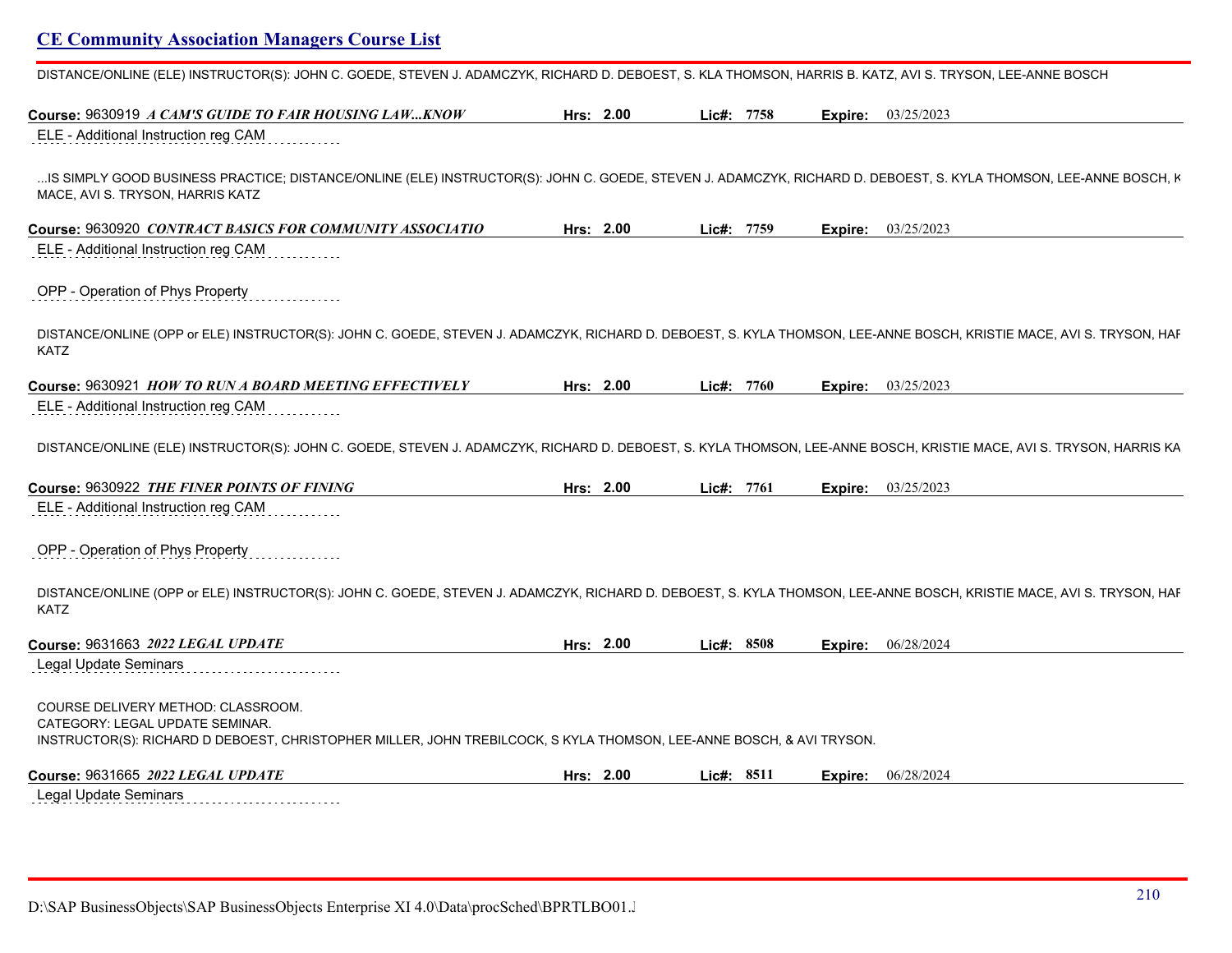### COURSE DELIVERY METHOD: ONLINE. CATEGORY: LEGAL UPDATE SEMINAR.

INSTRUCTOR(S): RICHARD D DEBOEST, CHRISTOPHER MILLER, JOHN TREBILCOCK, S KYLA THOMSON, LEE-ANNE BOSCH, & AVI TRYSON.

| <b>GOLD COAST PROF SCHOOL</b><br>5600 HIATUS RD<br><b>TAMARAC FL 33321</b>                                                                                                           | 0000842 | Phone: 561-739-3449 |              |      |         | Email: progers@goldcoastschools.com<br>3107638 |
|--------------------------------------------------------------------------------------------------------------------------------------------------------------------------------------|---------|---------------------|--------------|------|---------|------------------------------------------------|
| Course: 9630734 CAPITAL PROJECT GONE WRONG                                                                                                                                           |         | Hrs: 3.00           | $Lie#$ :     | 7580 | Expire: | 01/07/2023                                     |
| ELE - Additional Instruction reg CAM                                                                                                                                                 |         |                     |              |      |         |                                                |
| OPP - Operation of Phys Property                                                                                                                                                     |         |                     |              |      |         |                                                |
| CLASSROOM (OPP or ELE) INSTRUCTOR(S): PATRICIA ROGERS, AUGUSTO MALDONADO, LAURA MATIJAK, GERALD MCGUINN, JOANNE MCGUINN, STANLEY MEDOW, EDUARDO PEREIRA, M.<br>PHELPS, RICARDO RUSSI |         |                     |              |      |         |                                                |
| Course: 9630735 CAPITAL PROJECT GONE WRONG                                                                                                                                           |         | Hrs: 3.00           | Lic#: $7581$ |      |         | <b>Expire:</b> $01/07/2023$                    |
| ELE - Additional Instruction reg CAM                                                                                                                                                 |         |                     |              |      |         |                                                |
| OPP - Operation of Phys Property                                                                                                                                                     |         |                     |              |      |         |                                                |
| DISTANCE/ONLINE (OPP or ELE) INSTRUCTOR(S): PATRICIA ROGERS, LAURA MATIJAK, JOANNE MCGUINN,                                                                                          |         |                     |              |      |         |                                                |
| Course: 9630736 A BOARD RUN AMOK                                                                                                                                                     |         | Hrs: 3.00           | Lic#: 7582   |      |         | <b>Expire:</b> $01/07/2023$                    |
| ELE - Additional Instruction reg CAM                                                                                                                                                 |         |                     |              |      |         |                                                |
| HR                                                                                                                                                                                   |         |                     |              |      |         |                                                |
| CLASSROOM (HR or ELE) INSTRUCTOR(S): PATRICIA ROGERS, AUGUSTO MALDONADO, LAURA MATIJAK, GERALD MCGUINN, JOANNE MCGUINN, STANLEY MEDOW, EDUARDO PEREIRA, MAI<br>PHELPS, RICARDO RUSSI |         |                     |              |      |         |                                                |
| Course: 9630737 A BOARD RUN AMOK                                                                                                                                                     |         | Hrs: 3.00           | Lic#: 7583   |      |         | <b>Expire:</b> $01/07/2023$                    |
| ELE - Additional Instruction reg CAM                                                                                                                                                 |         |                     |              |      |         |                                                |
| <b>HR</b>                                                                                                                                                                            |         |                     |              |      |         |                                                |
| DISTANCE/ONLINE (HR or ELE) INSTRUCTOR(S): PATRICIA ROGERS, LAURA MATIJAK, JOANNE MCGUINN                                                                                            |         |                     |              |      |         |                                                |
| Course: 9631055 CAPITAL PROJECT GONE WRONG                                                                                                                                           |         | Hrs: 3.00           | $Lie#$ :     | 7899 | Expire: | 06/28/2023                                     |
| ELE - Additional Instruction reg CAM                                                                                                                                                 |         |                     |              |      |         |                                                |

D:\SAP BusinessObjects\SAP BusinessObjects Enterprise XI 4.0\Data\procSched\BPRTLBO01.J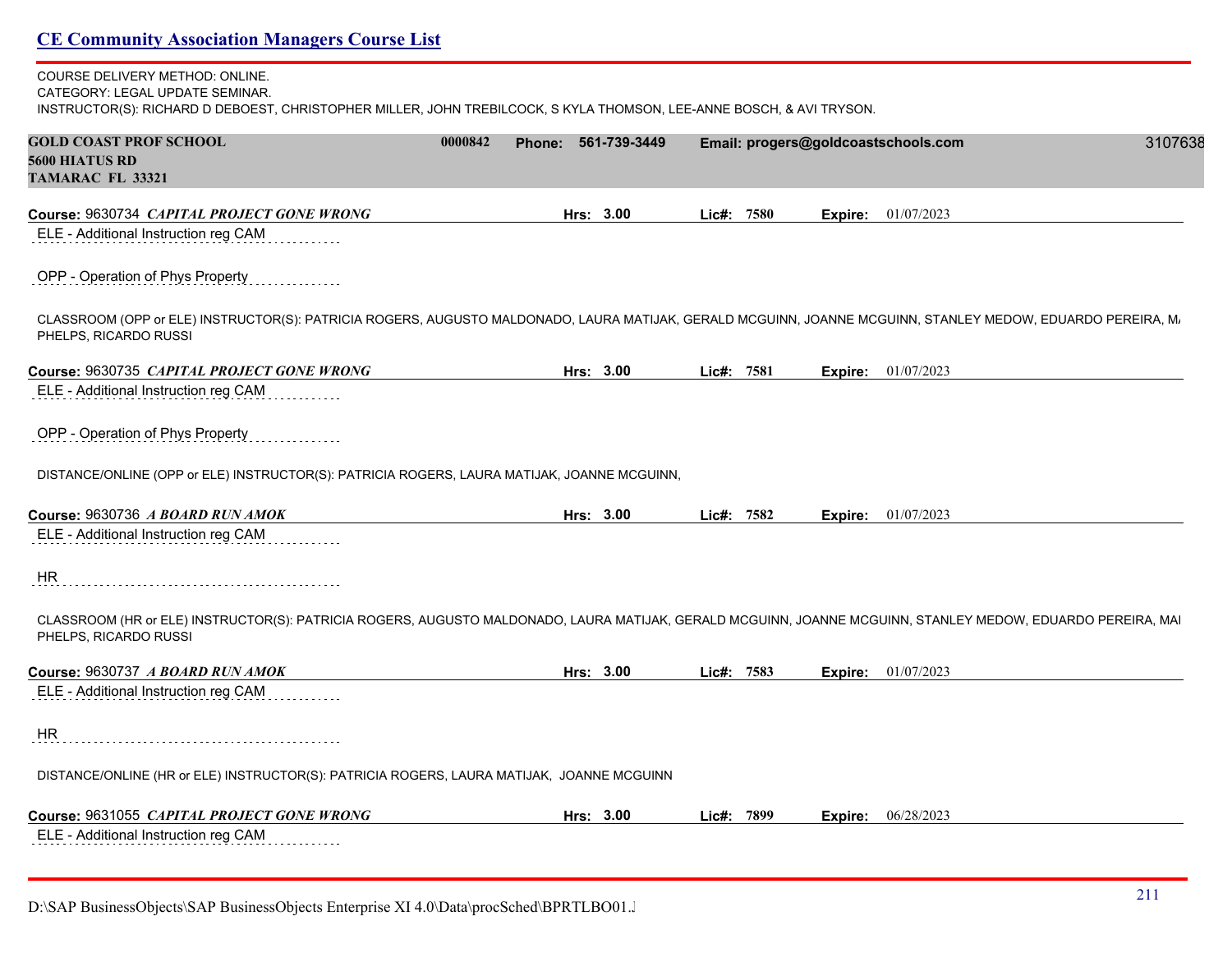| OPP - Operation of Phys Property |  |
|----------------------------------|--|
|                                  |  |

CORRESPONDENCE (OPP or ELE) INSTRUCTOR(S): PATRICIA ROGERS, LAURA MATIJAK, JOANNE MCGUINN

| Course: 9631056 DAY IN THE LIFE OF A CAM                                                                                                                                                             | Hrs: 3.00 | Lic#: 7900 | Expire: | 06/28/2023 |
|------------------------------------------------------------------------------------------------------------------------------------------------------------------------------------------------------|-----------|------------|---------|------------|
| ELE - Additional Instruction reg CAM                                                                                                                                                                 |           |            |         |            |
| <b>HR</b>                                                                                                                                                                                            |           |            |         |            |
| CORRESPONDENCE (HR or ELE) INSTRUCTOR(S): PATRICIA ROGERS, LAURA MATIJAK                                                                                                                             |           |            |         |            |
| Course: 9631057 DAY IN THE LIFE OF A CAM                                                                                                                                                             | Hrs: 3.00 | Lic#: 7901 | Expire: | 06/28/2023 |
| ELE - Additional Instruction reg CAM                                                                                                                                                                 |           |            |         |            |
| HR.                                                                                                                                                                                                  |           |            |         |            |
| CLASSROOM (HR or ELE) INSTRUCTOR(S): PATRICIA ROGERS, AUGUSTO MALDONADO, LAURA MATIJAK, GERALD MCGUINN, JOANNE MCGUINN, STANLEY MEDOW, EDUARDO PEREIRA, MAI<br>PHELPS, JOSE RODRIGUEZ, RICARDO RUSSI |           |            |         |            |
| Course: 9631058 DAY IN THE LIFE OF A CAM                                                                                                                                                             | Hrs: 3.00 | Lic#: 7902 | Expire: | 06/28/2023 |
| ELE - Additional Instruction reg CAM                                                                                                                                                                 |           |            |         |            |
| <b>HR</b>                                                                                                                                                                                            |           |            |         |            |
| DISTANCE/ONLINE (HR or ELE) INSTRUCTOR(S): PATRICIA ROGERS, LAURA MATIJAK                                                                                                                            |           |            |         |            |
| Course: 9631059 UNDERSTANDING INSURANCE                                                                                                                                                              | Hrs: 3.00 | Lic#: 7903 | Expire: | 06/28/2023 |
| ELE - Additional Instruction reg CAM                                                                                                                                                                 |           |            |         |            |
| IFM - Insurance (Financial Management)                                                                                                                                                               |           |            |         |            |
| DISTANCE/ONLINE (IFM & ELE) INSTRUCTOR(S): PATRICIA ROGERS, LAURA MATIJAK                                                                                                                            |           |            |         |            |
| Course: 9631060 UNDERSTANDING INSURANCE                                                                                                                                                              | Hrs: 3.00 | Lic#: 7904 | Expire: | 06/28/2023 |
| ELE - Additional Instruction reg CAM                                                                                                                                                                 |           |            |         |            |
| IFM - Insurance (Financial Management)                                                                                                                                                               |           |            |         |            |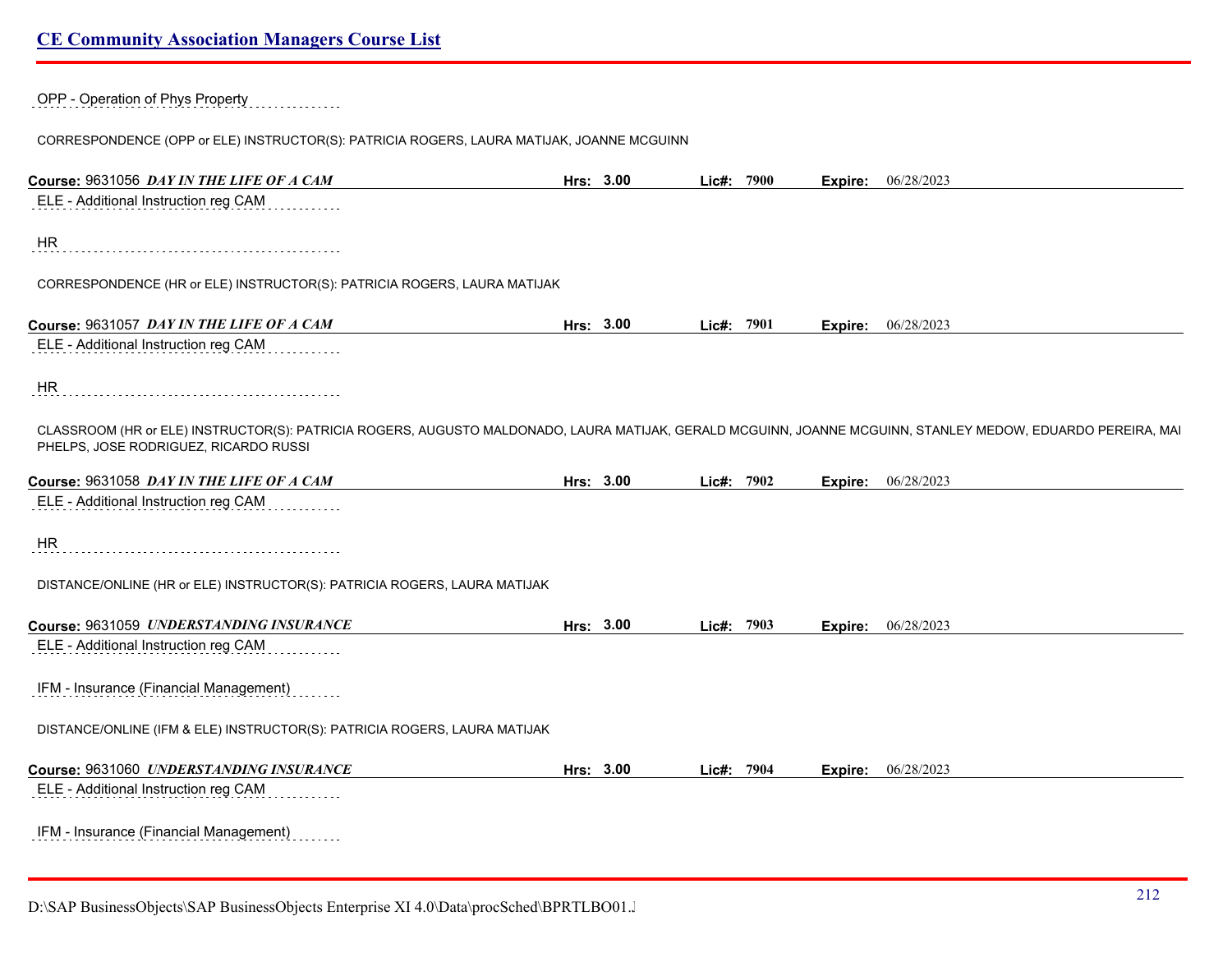| CORRESPONDENCE (IFM or ELE) INSTRUCTOR(S): PATRICIA ROGERS, LAURA MATIJAK                                                                                                                                   |                                |                              |         |                             |         |
|-------------------------------------------------------------------------------------------------------------------------------------------------------------------------------------------------------------|--------------------------------|------------------------------|---------|-----------------------------|---------|
| Course: 9631061 UNDERSTANDING INSURANCE                                                                                                                                                                     | Hrs: 3.00                      | Lic#: 7905                   | Expire: | 06/28/2023                  |         |
| ELE - Additional Instruction reg CAM                                                                                                                                                                        |                                |                              |         |                             |         |
| IFM - Insurance (Financial Management)                                                                                                                                                                      |                                |                              |         |                             |         |
| CLASSROOM (IFM or ELE) INSTRUCTOR(S): PATRICIA ROGERS, AUGUSTO MALDONADO, LAURA MATIJAK, GERALD MCGUINN, JOANNE MCGUINN, STANLEY MEDOW, EDUARDO PEREIRA, MA<br>PHELPS, JOSE RODRIGUEZ, RICARDO RUSSI        |                                |                              |         |                             |         |
| Course: 9631099 A BOARD RUN AMOK                                                                                                                                                                            | Hrs: 3.00                      | Lic#: 7944                   |         | <b>Expire:</b> $07/14/2023$ |         |
| ELE - Additional Instruction reg CAM                                                                                                                                                                        |                                |                              |         |                             |         |
| HR                                                                                                                                                                                                          |                                |                              |         |                             |         |
| CORRESPONDENCE (HR or ELE) INSTRUCTOR(S): PATRICIA ROGERS, LAURA MATIJAK, JOANNE MCGUINN                                                                                                                    |                                |                              |         |                             |         |
|                                                                                                                                                                                                             |                                |                              |         |                             |         |
|                                                                                                                                                                                                             | Hrs: 3.00                      | Lic#: 8036                   | Expire: | 08/12/2023                  |         |
| Course: 9631193 LEGAL UPDATE<br>Legal Update Seminars                                                                                                                                                       |                                |                              |         |                             |         |
| CLASSROOM (LEGAL UPDATE) INSTRUCTOR(S): PATRICIA ROGERS, LAURA MATIJAK, AUGUSTO MALDONADO, GERALD MCGUINN, JOANNE MCGUINN, STANLEY MEDOW, EDUARDO PEREIR.<br>MARILYN PHELPS, JOSE RODRIGUEZ, RICARDO RUSSI  |                                |                              |         |                             |         |
| Course: 9631194 LEGAL UPDATE                                                                                                                                                                                | Hrs: 3.00                      | Lic#: 8069                   |         | <b>Expire:</b> 08/31/2023   |         |
| Legal Update Seminars                                                                                                                                                                                       |                                |                              |         |                             |         |
| CORRESPONDENCE (LEGAL UPDATE) INSTRUCTOR(S): PATRICIA ROGERS, LAURA MATIJAK, AUGUSTO MALDONADO, GERALD MCGUINN, JOANNE MCGUINN, STANLEY MEDOW, EDUARDO I<br>MARILYN PHELPS, JOSE RODRIGUEZ, RICARDO RUSSI   |                                |                              |         |                             |         |
| Course: 9631195 LEGAL UPDATE                                                                                                                                                                                | Hrs: 3.00                      | Lic#: 8037                   |         | <b>Expire:</b> 08/12/2023   |         |
| <b>Legal Update Seminars</b>                                                                                                                                                                                |                                |                              |         |                             |         |
| DISTANCE/ONLINE (LEGAL UPDATE) INSTRUCTOR(S): PATRICIA ROGERS, LAURA MATIJAK, AUGUSTO MALDONADO, GERALD MCGUINN, JOANNE MCGUINN, STANLEY MEDOW, EDUARDO PE<br>MARILYN PHELPS, JOSE RODRIGUEZ, RICARDO RUSSI |                                |                              |         |                             |         |
| <b>GRADY LEGAL</b>                                                                                                                                                                                          | Phone: 561-379-9175<br>0007880 | Email: JACKIE@GRADYLEGAL.COM |         |                             | 3469045 |
| 1645 SE 3RD CT.<br>DEERFIELD BEACH FL 33441                                                                                                                                                                 |                                |                              |         |                             |         |
| Course: 9629346 BOARD MEMBER CERTIFICATION COURSE                                                                                                                                                           | Hrs: 2.00                      | Lic#: 6094                   | Expire: | 01/14/2023                  |         |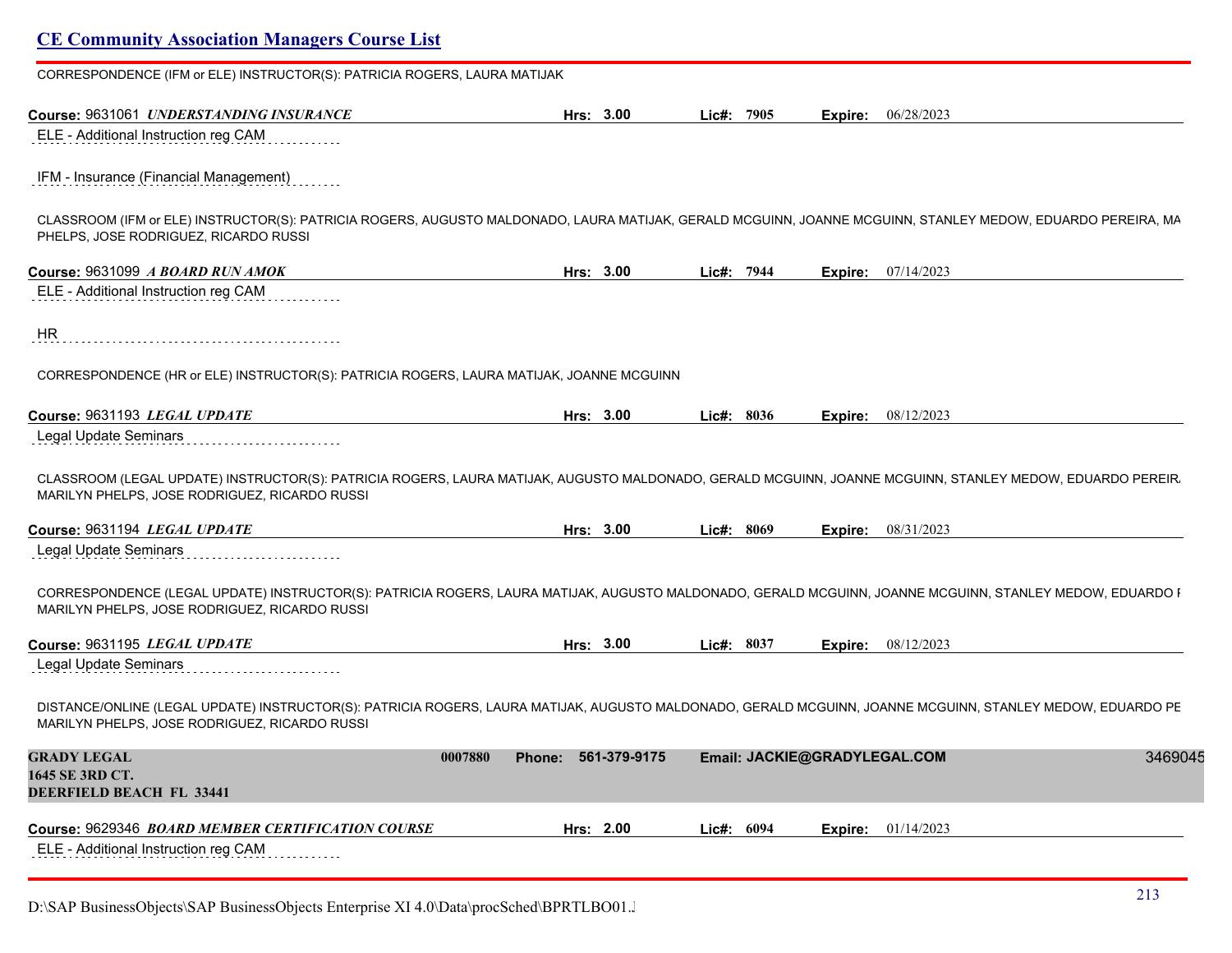| OPP - Operation of Phys Property                                                     |                          |            |                                  |        |
|--------------------------------------------------------------------------------------|--------------------------|------------|----------------------------------|--------|
| CLASSROOM (OPP or ELE);<br>INSTRUCTOR(S): JACQUELINE GRADY                           |                          |            |                                  |        |
| <b>GRAY SYSTEMS INC</b><br>0000815                                                   | (800) 223-5457<br>Phone: |            | Email: Fred.Gray@graysystems.com | 589086 |
| <b>PO BOX 125</b><br>HOWEY-IN-THE-HILLS FL 34737-0125                                |                          |            |                                  |        |
| Course: 0003076 HUMAN RESOURCE MANAGEMENT FOR COMMUNITY                              | Hrs: 4.00                | Lic#: 3473 | 05/22/2023<br>Expire:            |        |
| ELE - Additional Instruction reg CAM                                                 |                          |            |                                  |        |
| <b>HR</b>                                                                            |                          |            |                                  |        |
| HR, HOME STUDY                                                                       |                          |            |                                  |        |
| Course: 9629683 FINANCIAL & INSURANCE ISSUES                                         | Hrs: 6.00                | Lic#: 6482 | 09/09/2023<br>Expire:            |        |
| ELE - Additional Instruction reg CAM                                                 |                          |            |                                  |        |
| IFM - Insurance (Financial Management)                                               |                          |            |                                  |        |
| FOR COMMUNITY ASSOCIATIONS; CORRESPONDENCE (IFM and ELE) INSTRUCTOR(S): FRED R. GRAY |                          |            |                                  |        |
| Course: 9629684 FINANCIAL & INSURANCE ISSUES                                         | Hrs: 6.00                | Lic#: 6483 | 09/09/2023<br>Expire:            |        |
| ELE - Additional Instruction reg CAM                                                 |                          |            |                                  |        |
| IFM - Insurance (Financial Management)                                               |                          |            |                                  |        |
| FOR COMMUNITY ASSOCIATIONS; CLASSROOM (IFM and ELE) INSTRUCTOR(S): FRED R. GRAY      |                          |            |                                  |        |
| Course: 9629686 OPERATIONS MANAGEMENT FOR                                            | Hrs: 6.00                | Lic#: 6485 | 09/09/2023<br>Expire:            |        |
| ELE - Additional Instruction reg CAM                                                 |                          |            |                                  |        |
| <b>HR</b>                                                                            |                          |            |                                  |        |
| OPP - Operation of Phys Property<br>.                                                |                          |            |                                  |        |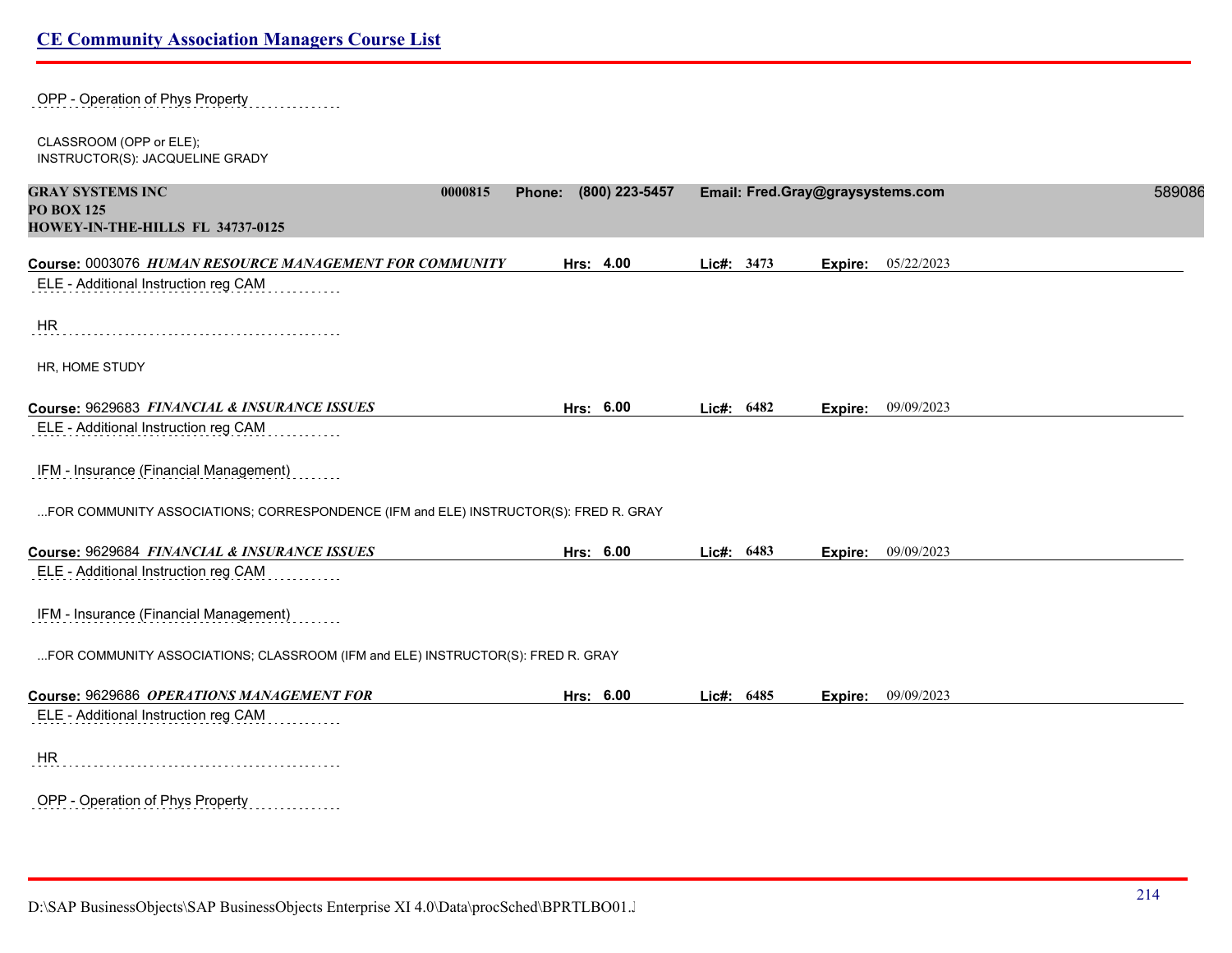| COMMUNITY ASSOCIATIONS; CLASSROOM (OPP & HR or ELE) INSTRUCTOR(S): FRED R. GRAY      |           |            |         |                    |  |
|--------------------------------------------------------------------------------------|-----------|------------|---------|--------------------|--|
| Course: 9629687 OPERATIONS MANAGEMENT FOR                                            | Hrs: 6.00 | Lic#: 6486 |         | Expire: 09/09/2023 |  |
| ELE - Additional Instruction reg CAM                                                 |           |            |         |                    |  |
| HR                                                                                   |           |            |         |                    |  |
| OPP - Operation of Phys Property                                                     |           |            |         |                    |  |
| COMMUNITY ASSOCIATIONS; CORRESPONDENCE (OPP & HR or ELE) INSTRUCTOR(S): FRED R. GRAY |           |            |         |                    |  |
| Course: 9630499 FINANCIAL ISSUES FOR COMMUNITY                                       | Hrs: 3.00 | Lic#: 7341 | Expire: | 07/30/2022         |  |
| ELE - Additional Instruction reg CAM                                                 |           |            |         |                    |  |
| IFM - Insurance (Financial Management)                                               |           |            |         |                    |  |
| ASSOCIATIONS; CLASSROOM (IFM or ELE) INSTRUCTOR(S) FRED R. GRAY                      |           |            |         |                    |  |
| Course: 9630503 INSURANCE ISSUES FOR COMMUNITY                                       | Hrs: 3.00 | Lic#: 7345 | Expire: | 08/02/2022         |  |
| ELE - Additional Instruction reg CAM                                                 |           |            |         |                    |  |
| IFM - Insurance (Financial Management)                                               |           |            |         |                    |  |
| ASSOCIATIONS;        CLASSROOM (IFM or ELE) INSTRUCTOR(S):        FRED R. GRAY       |           |            |         |                    |  |
| Course: 9630504 HUMAN RESOURCE MANAGEMENT FOR                                        | Hrs: 3.00 | Lic#: 7346 | Expire: | 08/02/2022         |  |
| ELE - Additional Instruction reg CAM                                                 |           |            |         |                    |  |
| HR                                                                                   |           |            |         |                    |  |
| COMMUNITY ASSOCIATIONS; CLASSROOM (HR or ELE) INSTRUCTOR(S): FRED R. GRAY            |           |            |         |                    |  |
| Course: 9630505 OPERATIONS MANAGEMENT FOR COMMUNITY                                  | Hrs: 3.00 | Lic#: 7347 | Expire: | 08/02/2022         |  |
| ELE - Additional Instruction reg CAM                                                 |           |            |         |                    |  |
| OPP - Operation of Phys Property                                                     |           |            |         |                    |  |
| ASSOCIATIONS; CLASSROOM (OPP or ELE) INSTRUCTOR(S): FRED R. GRAY                     |           |            |         |                    |  |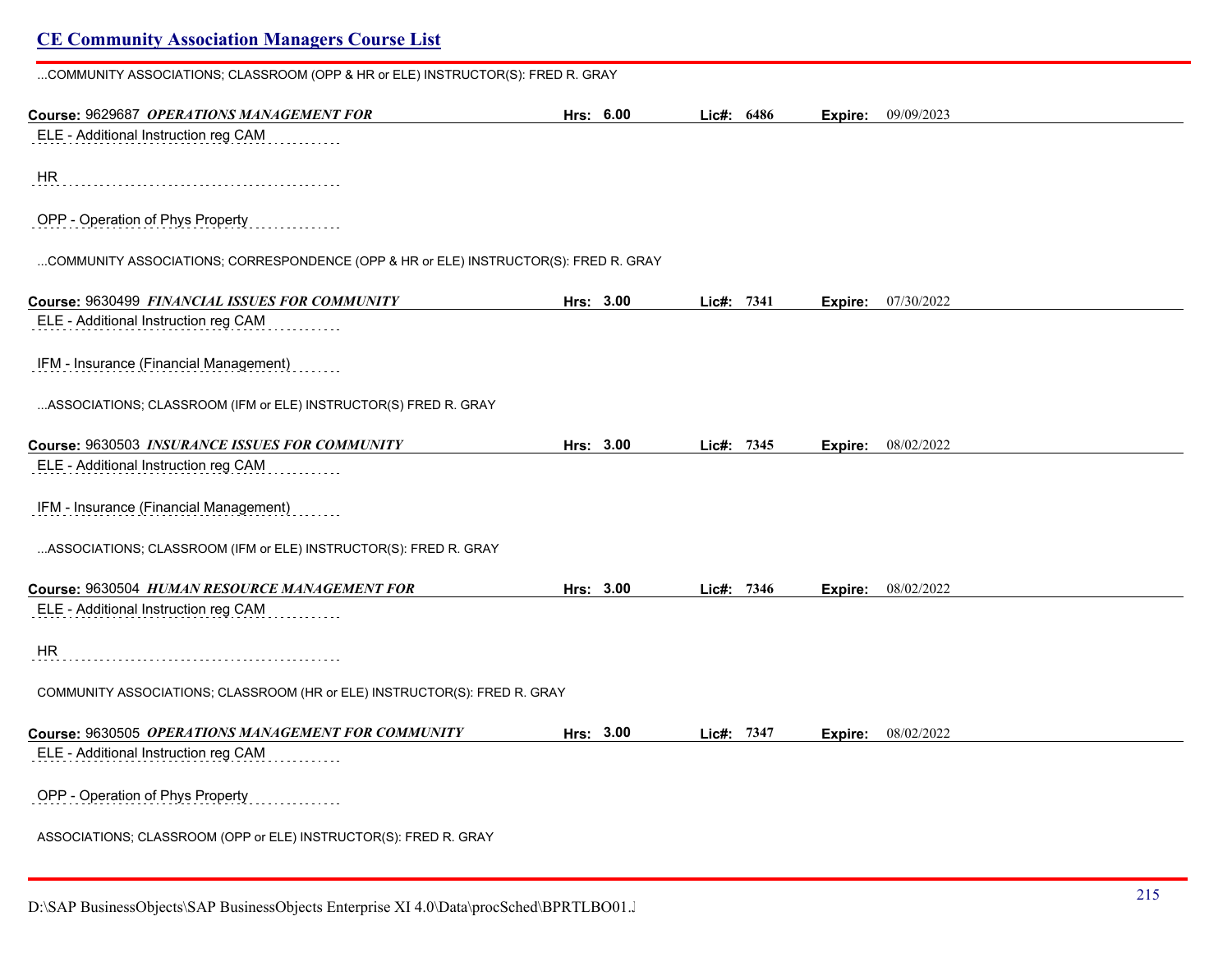| <b>CE Community Association Managers Course List</b>            |                     |               |                                |         |
|-----------------------------------------------------------------|---------------------|---------------|--------------------------------|---------|
| Course: 9630864 THE 2021 LEGAL UPDATE SEMINAR                   | Hrs: $2.00$         | Lic#: 7707    | 03/10/2023<br>Expire:          |         |
| Legal Update Seminars                                           |                     |               |                                |         |
| CLASSROOM (LEGAL UPDATE) INSTRUCTOR(S): FRED R. GRAY            |                     |               |                                |         |
| Course: 9630923 THE 2021 LEGAL UPDATE SEMINAR - DISTANCE        | Hrs: 2.00           | Lie#: 7762    | <b>Expire:</b> 03/28/2023      |         |
| Legal Update Seminars                                           |                     |               |                                |         |
| DISTANCE/ONLINE (LEGAL UPDATE) INSTRUCTOR(S): FRED R. GRAY      |                     |               |                                |         |
| Course: 9630946 THE 2021 LEGAL UPDATE SEMINAR - CORRESPO        | Hrs: 2.00           | Lic#: 7787    | 04/05/2023<br>Expire:          |         |
| Legal Update Seminars                                           |                     |               |                                |         |
| CORRESPONDENCE (LEGAL UPDATE) INSTRUCTOR(S): FRED R. GRAY       |                     |               |                                |         |
| <b>Course: 9631356 THE 2021 - 2022 LEGAL UPDATE SEMINAR - C</b> | Hrs: 3.00           | Lie#: 8201    | <b>Expire:</b> $11/22/2023$    |         |
| Legal Update Seminars                                           |                     |               |                                |         |
| CLASSROOM (LEGAL UPDATE) INSTRUCTOR(S): FRED R. GRAY            |                     |               |                                |         |
| Course: 9631357 THE 2021 - 2022 LEGAL UPDATE SEMINAR - C        | Hrs: 3.00           | Lic#: 8219    | 12/09/2023<br>Expire:          |         |
| Legal Update Seminars                                           |                     |               |                                |         |
| CORRESPONDENCE (LEGAL UPDATE) INSTRUCTOR(S): FRED R. GRAY       |                     |               |                                |         |
| Course: 9631358 THE 2022 LEGAL UPDATE SEMINAR - CLASSROO        | Hrs: 1.00           | Lic#: 8202    | <b>Expire:</b> 11/23/2023      |         |
| Legal Update Seminars                                           |                     |               |                                |         |
| CLASSROOM (LEGAL UPDATE) INSTRUCTOR(S): FRED R. GRAY            |                     |               |                                |         |
| Course: 9631378 THE 2022 LEGAL UPDATE SEMINAR - CORRESPO        | Hrs: 1.00           | $Lic\#: 8223$ | <b>Expire:</b> $12/19/2023$    |         |
| Legal Update Seminars                                           |                     |               |                                |         |
| CORRESPONDENCE (LEGAL UPDATE) INSTRUCTOR(S): FRED R. GRAY       |                     |               |                                |         |
| <b>GREAT FLORIDA INSURANCE</b><br>0006287                       | Phone: 727-455-4517 |               | Email: yyost@greatflstpete.com | 3272028 |
| 2752 66TH STREET N<br><b>ST. PETERSBURG FL 33710</b>            |                     |               |                                |         |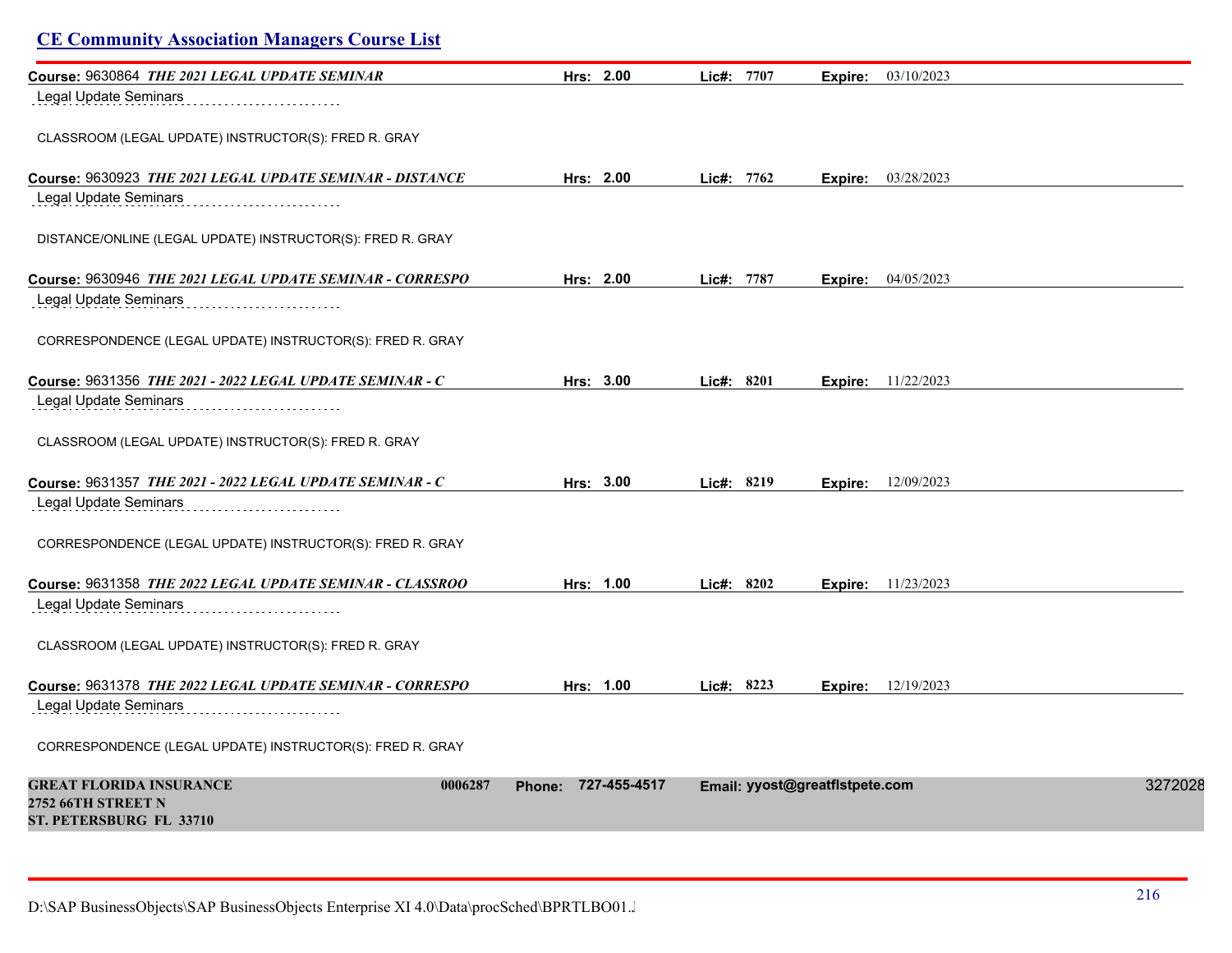| <b>CE Community Association Managers Course List</b>          |           |            |                           |  |
|---------------------------------------------------------------|-----------|------------|---------------------------|--|
| Course: 9627441 CONDOMINIUM COVERAGE IN THE STATE OF          | Hrs: 2.00 | Lic#: 4104 | 12/01/2022<br>Expire:     |  |
| ELE - Additional Instruction reg CAM                          |           |            |                           |  |
| IFM - Insurance (Financial Management)                        |           |            |                           |  |
| <b>FLORIDA</b><br>IFM or ELE (classroom)                      |           |            |                           |  |
| Course: 9628967 HOW TO STAY AFLOAT: FLOOD INSURANCE 101       | Hrs: 1.00 | Lic#: 5673 | 03/04/2024<br>Expire:     |  |
| ELE - Additional Instruction reg CAM                          |           |            |                           |  |
| IFM - Insurance (Financial Management)                        |           |            |                           |  |
| CLASSROOM (IFM OR ELE)<br>INSTRUCTOR(S): ANTHONY B. LOSCHIAVO |           |            |                           |  |
| Course: 9629748 NAME THAT CLAIM!                              | Hrs: 1.00 | Lic#: 6588 | <b>Expire:</b> 11/12/2023 |  |
| ELE - Additional Instruction reg CAM                          |           |            |                           |  |
| IFM - Insurance (Financial Management)                        |           |            |                           |  |
| Course: 9630819 CONDOMINIUM COVERAGES IN THE STATE OF FL      | Hrs: 1.00 | Lic#: 7664 | 02/23/2023<br>Expire:     |  |
| ELE - Additional Instruction reg CAM                          |           |            |                           |  |
| IFM - Insurance (Financial Management)                        |           |            |                           |  |
| CLASSROOM (IFM or ELE) INSTRUCTOR(S): ANTHONY B. LOSCHIAVO    |           |            |                           |  |
| Course: 9630820 CONDOMINIUM COVERAGES IN THE STATE OF FL      | Hrs: 1.00 | Lic#: 7665 | 02/23/2023<br>Expire:     |  |
| ELE - Additional Instruction reg CAM                          |           |            |                           |  |
| IFM - Insurance (Financial Management)                        |           |            |                           |  |
| DISTANCE/ONLINE (IFM or ELE) INSTRUCTOR(S): ANTHONY LOSCHIAVO |           |            |                           |  |
| Course: 9630821 CONDOMINIUM COVERAGES IN THE STATE OF FL      | Hrs: 2.00 | Lic#: 7666 | 02/23/2023<br>Expire:     |  |
| ELE - Additional Instruction reg CAM                          |           |            |                           |  |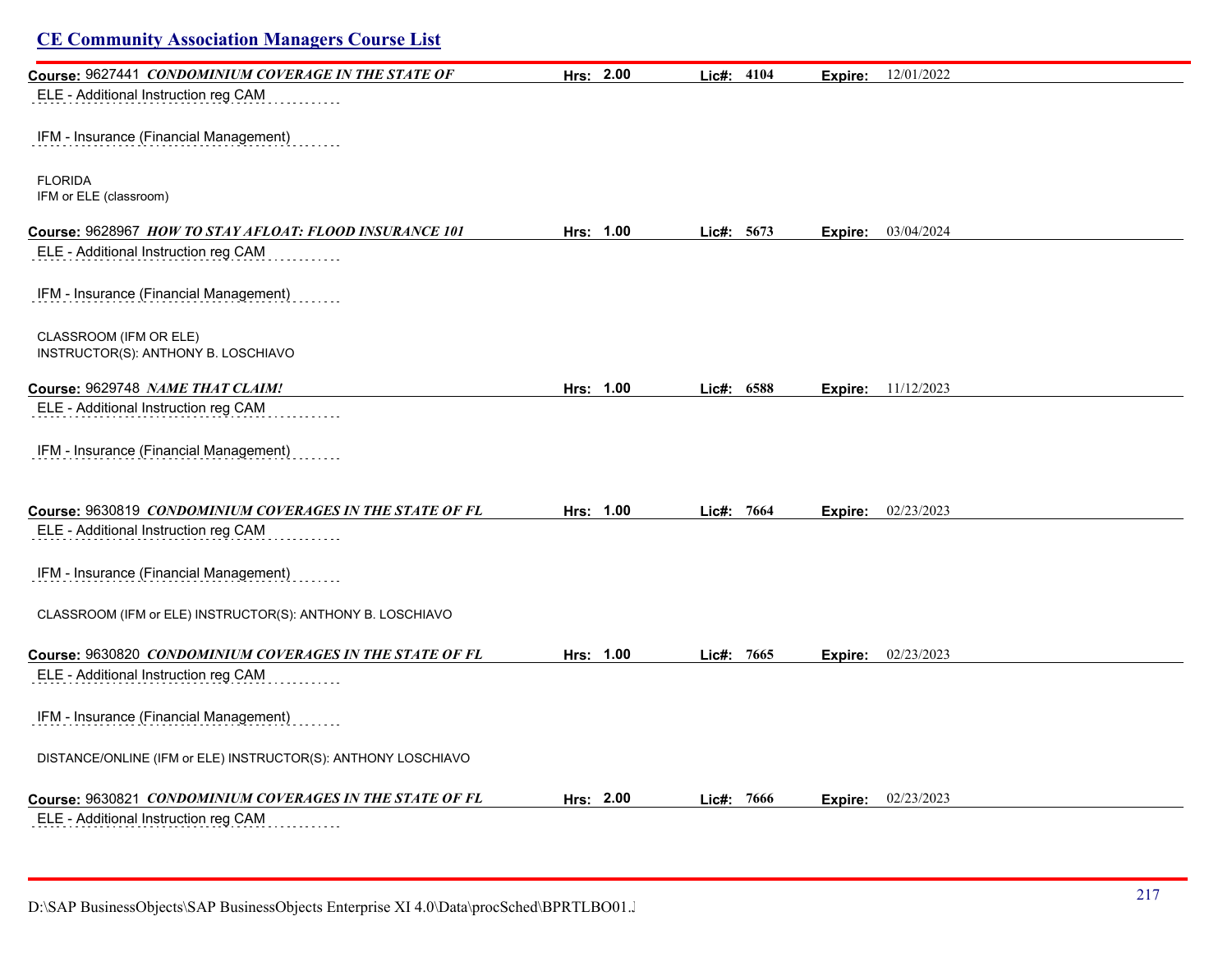| <b>CE Community Association Managers Course List</b>                                                        |                          |                                         |         |
|-------------------------------------------------------------------------------------------------------------|--------------------------|-----------------------------------------|---------|
| IFM - Insurance (Financial Management)                                                                      |                          |                                         |         |
| DISTANCE/ONLINE (IFM or ELE) INSTRUCTOR(S): ANTHONY LOSCHIAVO                                               |                          |                                         |         |
| Course: 9630822 HOW TO STAY AFLOAT: FLOOD INSURANCE 101                                                     | Hrs: 1.00                | Lic#: 7667<br>02/23/2023<br>Expire:     |         |
| ELE - Additional Instruction reg CAM                                                                        |                          |                                         |         |
| IFM - Insurance (Financial Management)                                                                      |                          |                                         |         |
| DISTANCE/ONLINE (IFM or ELE) INSTRUCTOR(S): ANTHONY LOSCHIAVO                                               |                          |                                         |         |
| Course: 9630823 NAME THAT CLAIM!                                                                            | Hrs: 1.00                | 02/23/2023<br>Lic#: 7668<br>Expire:     |         |
| ELE - Additional Instruction reg CAM                                                                        |                          |                                         |         |
| IFM - Insurance (Financial Management)                                                                      |                          |                                         |         |
| DISTANCE/ONLINE (IFM or ELE) INSTRUCTOR(S): ANTHONY LOSCHIAVO                                               |                          |                                         |         |
| <b>GREEN &amp; CLEAN</b><br>0009003                                                                         | 239-229-5872<br>Phone:   | Email: Ikamel@greencleanswfl.com        | 3541135 |
| 17031- ALICO COMMERCE CT.<br>FORT MYERS FL 33967                                                            |                          |                                         |         |
| Course: 9631330 PROTECTING YOUR COMMUNITY: EASY PROPERTY                                                    | Hrs: 1.00                | 11/09/2023<br>Lic#: 8175<br>Expire:     |         |
| ELE - Additional Instruction reg CAM                                                                        |                          |                                         |         |
| OPP - Operation of Phys Property                                                                            |                          |                                         |         |
| CLASSROOM (OPP or ELE) INSTRUCTOR(S): JOE ARIOLA, WILL POWER                                                |                          |                                         |         |
| Course: 9631331 PREVENTING PROPERTY DISASTERS: PRESERVIN                                                    | Hrs: 1.00                | Lic#: 8176<br><b>Expire:</b> 11/09/2023 |         |
| ELE - Additional Instruction reg CAM                                                                        |                          |                                         |         |
| OPP - Operation of Phys Property<br>.                                                                       |                          |                                         |         |
| CLASSROOM (OPP or ELE) INSTRUCTOR(S): JOE ARIOLA, WILL POWER                                                |                          |                                         |         |
| <b>GULFSHORE INSURANCE, INC</b><br>0003040<br>4100 GOODLETTE ROAD NORTH, STE. 100<br><b>NAPLES FL 34103</b> | (239) 435-7137<br>Phone: | Email: TDELGADO@GULFSHOREINSURANCE.COM  | 1106515 |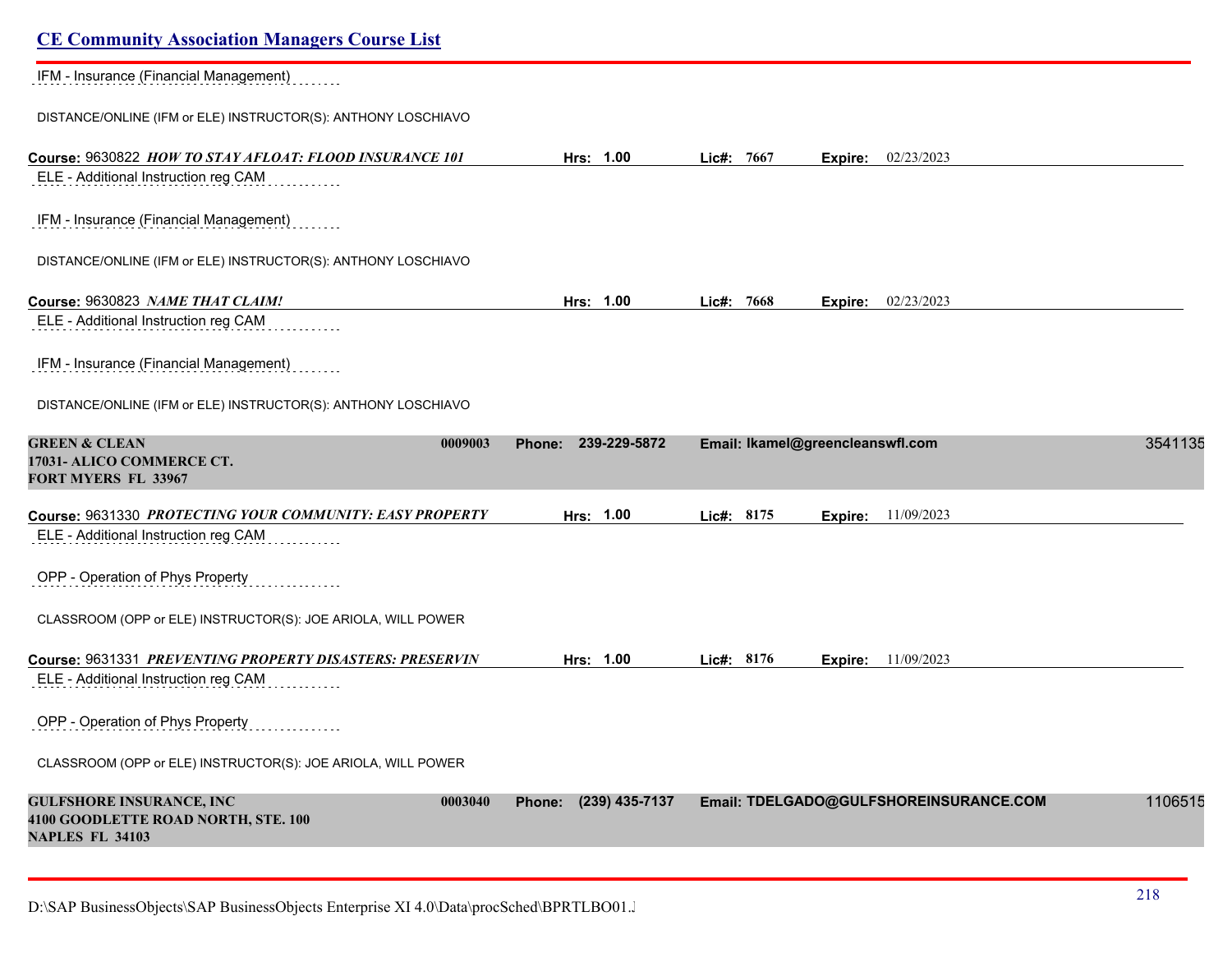| Course: 9630438 WHAT'S COVERED & WHAT'S NOT                                                                                                                                     | Hrs: 1.00 | Lic#: 7280 | 07/14/2022<br>Expire:       |  |
|---------------------------------------------------------------------------------------------------------------------------------------------------------------------------------|-----------|------------|-----------------------------|--|
| ELE - Additional Instruction reg CAM                                                                                                                                            |           |            |                             |  |
| IFM - Insurance (Financial Management)                                                                                                                                          |           |            |                             |  |
| CLASSROOM (IFM or ELE) INSTRUCTOR(S): GREG HAVEMEIER, KIM OVIATTE, JOE THOMPSON, JOHN CABELLRO, OLIVIA FERENCIK, JEFFREY, JON WHITE                                             |           |            |                             |  |
| Course: 9630441 WHAT'S COVERED & WHAT'S NOT                                                                                                                                     | Hrs: 2.00 | Lic#: 7283 | <b>Expire:</b> 07/14/2022   |  |
| ELE - Additional Instruction reg CAM                                                                                                                                            |           |            |                             |  |
| IFM - Insurance (Financial Management)                                                                                                                                          |           |            |                             |  |
| CLASSROOM (IFM or ELE) INSTRUCTOR(S): GREG HAVEMEIER, KIM OVIATTE, JOE THOMPSON, JOHN CABELLRO, OLIVIA FERENCIK, JEFFREY, JON WHITE                                             |           |            |                             |  |
| Course: 9630448 CONGRATULATIONS! YOU'VE BEEN ELECTED                                                                                                                            | Hrs: 2.00 | Lic#: 7290 | <b>Expire:</b> 07/15/2022   |  |
| ELE - Additional Instruction reg CAM                                                                                                                                            |           |            |                             |  |
|                                                                                                                                                                                 |           |            |                             |  |
| IFM - Insurance (Financial Management)                                                                                                                                          |           |            |                             |  |
| TO THE BOARD: NOW WHAT?; CLASSROOM (IFM or ELE) INSTRUCTOR(S): GREG HAVEMEIER, KIM OVAITTE, JOE THOMPSON, TOM TOFFOLI, JOHN CABALLERO, OLIVIA FERENIK, JEFFREY,<br><b>WHITE</b> |           |            |                             |  |
|                                                                                                                                                                                 | Hrs: 2.00 | Lic#: 7291 | <b>Expire:</b> 07/15/2022   |  |
| Course: 9630449 RISK MANAGEMENT 101<br>ELE - Additional Instruction reg CAM                                                                                                     |           |            |                             |  |
| IFM - Insurance (Financial Management)                                                                                                                                          |           |            |                             |  |
| CLASSROOM (IFM or ELE) INSTRUCTOR(S): GREG HAVEMEIER, KIM OVAITTE, JOE THOMPSON, TOM TOFFOLI, JOHN CABALLERO, OLIVIA FERENIK, JEFFREY, JON WHITE                                |           |            |                             |  |
|                                                                                                                                                                                 | Hrs: 1.00 | Lic#: 7293 | 07/19/2022<br>Expire:       |  |
| ELE - Additional Instruction reg CAM                                                                                                                                            |           |            |                             |  |
| IFM - Insurance (Financial Management)                                                                                                                                          |           |            |                             |  |
| CLASSROOM (IFM or ELE) INSTRUCTOR(S): GREG HAVEMEIER, KIM OVAITTE, JOE THOMPSON, JOHN CABALLERO, OLIVIA FERENIK, JEFFREY, JON WHITE                                             |           |            |                             |  |
| Course: 9630451 RISK MANAGEMENT 101<br>Course: 9630452 FLOOD INSURANCE 101                                                                                                      | Hrs: 2.00 | Lic#: 7294 | <b>Expire:</b> $07/19/2022$ |  |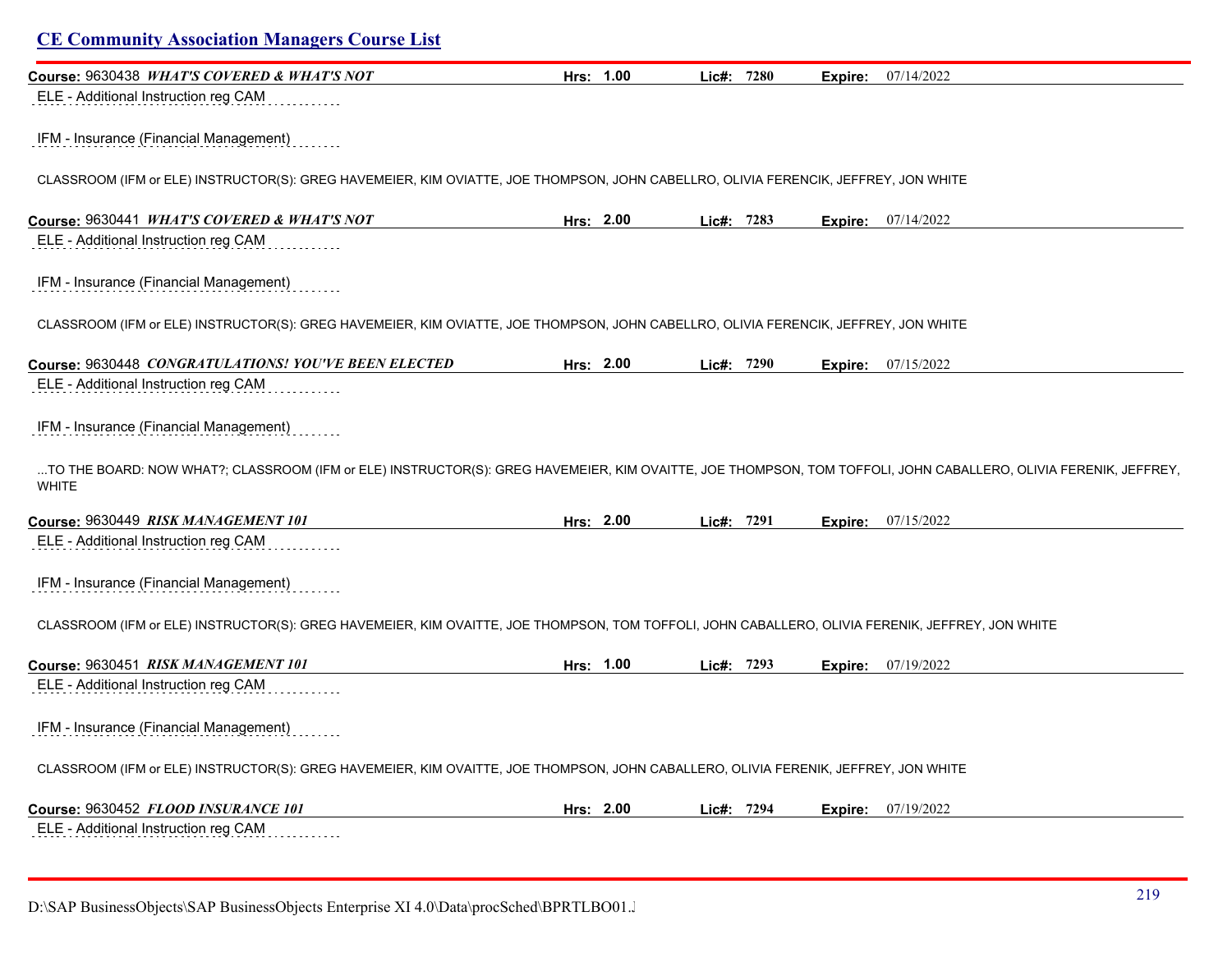# **CE Community Association Managers Course List** IFM - Insurance (Financial Management) OPP - Operation of Phys Property CLASSROOM (IFM & OPP or ELE) INSTRUCTOR(S): GREG HAVEMEIER, KIM OVAITTE, JOE THOMPSON, JOHN CABALLERO, OLIVIA FERENIK, JEFFREY, JON WHITE **Course:** 9630453 *FLOOD INSURANCE 101* **Hrs: 1.00 Lic#: 7295 Expire:** 07/19/2022 ELE - Additional Instruction reg CAM IFM - Insurance (Financial Management) DISTANCE/ONLINE (IFM or ELE) INSTRUCTOR(S): GREG HAVEMEIER, KIM OVAITTE, JOE THOMPSON, JOHN CABALLERO, OLIVIA FERENIK, JEFFREY, JON WHITE **Course:** 9630502 *CONGRATULATIONS YOU'RE ELECTED TO THE* **Hrs: 1.00 Lic#: 7344 Expire:** 08/02/2022 ELE - Additional Instruction reg CAM IFM - Insurance (Financial Management) BOARD...NOW WHAT?...CLASSROOM (IFM or ELE) INSTRUCTOR(S): GREG HAVEMEIER, KIM OVAITTE, JOE THOMPSON, JOHN CABALLERO, OLIVIA FERENIK, JEFFREY, JON WHITE **Course:** 9630785 *INSURANCE JEOPARDY* **Hrs: 1.00 Lic#: 7631 Expire:** 02/10/2023 ELE - Additional Instruction reg CAM IFM - Insurance (Financial Management) CLASSROOM (IFM or ELE) INSTRUCTOR(S): GREG HAVEMEIER, JOE THOMPSON, JEFFREY, JON WHITE **GURSKY RAGAN, PA 0005727 Phone: 786.369.8879 Email: marnie@grcondolaw.com** 34690506 **141 NE 3RD AVENUE FIFTH FLOOR MIAMI FL 33132 Course:** 9631066 *MAINTENANCE AND OPERATIONS OF PHYSICAL P* **Hrs: 2.00 Lic#: 7910 Expire:** 06/29/2023 ELE - Additional Instruction reg CAM OPP - Operation of Phys Property CLASSROOM (OPP or ELE) INSTRUCTOR(S): DARRIN B. GURSKY, MARNIE D. RAGAN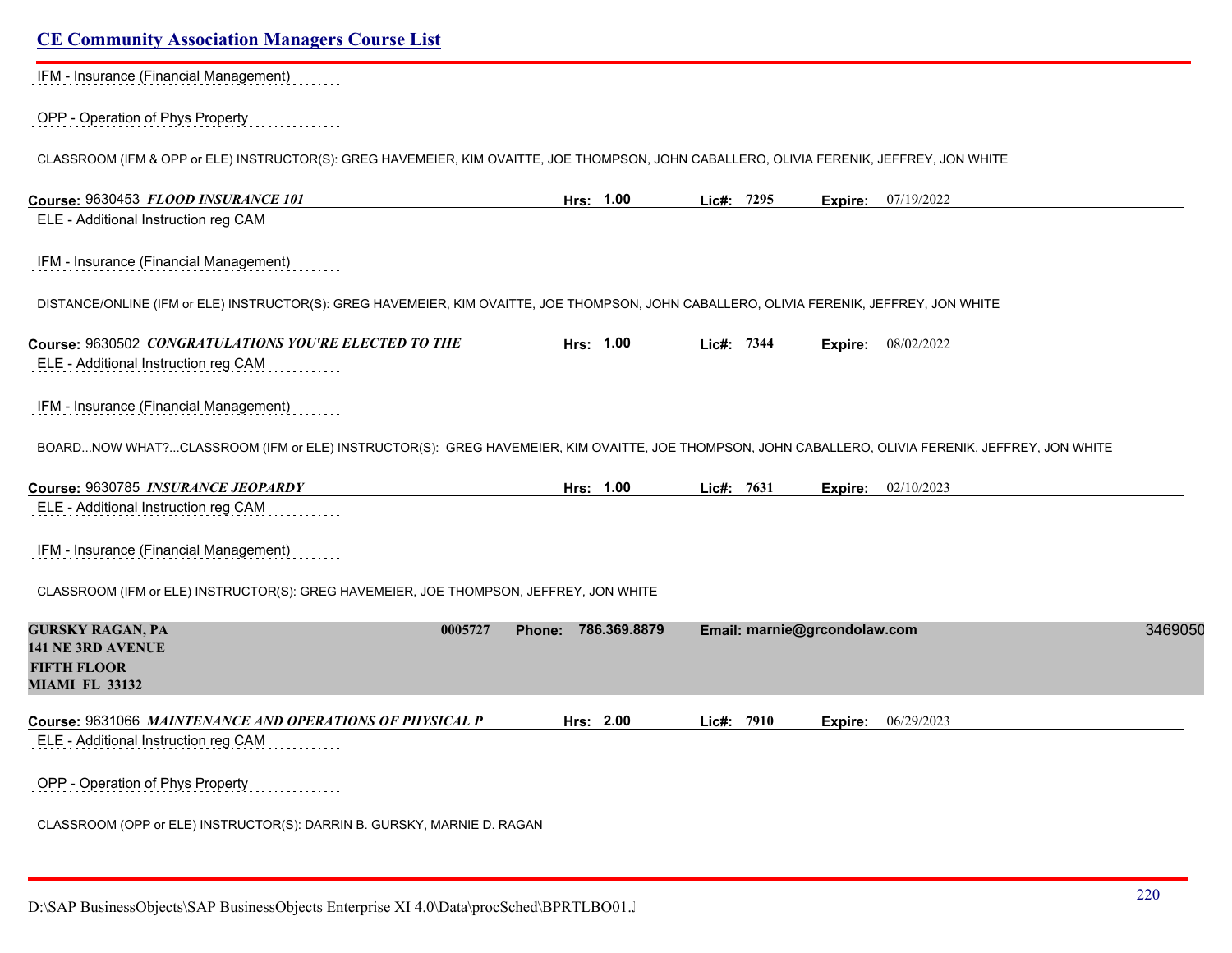| Course: 9631320 2021 LEGAL UPDATE                                                         | Hrs: 2.00                                                 | Lic#: 8165 |         | <b>Expire:</b> 11/04/2023   |         |
|-------------------------------------------------------------------------------------------|-----------------------------------------------------------|------------|---------|-----------------------------|---------|
| Legal Update Seminars                                                                     |                                                           |            |         |                             |         |
| CLASSROOM (LEGAL UPDATE) INSTRUCTOR(S): DARRIN B. GURSKY, MARNIE D. RAGAN                 |                                                           |            |         |                             |         |
| <b>GUZY, DAVID E</b><br>0007503<br><b>850 SW 3RD ST</b><br><b>BOCA RATON FL 334864627</b> | 561-496-6175100 Email: daveg@langmanagement.com<br>Phone: |            |         |                             | 326071  |
| Course: 9628913 UNDERSTANDING ASSOCIATION'S GROUNDS                                       | Hrs: 2.00                                                 | Lic#: 5621 | Expire: | 12/19/2023                  |         |
| ELE - Additional Instruction reg CAM                                                      |                                                           |            |         |                             |         |
| OPP - Operation of Phys Property                                                          |                                                           |            |         |                             |         |
| MAINTENANCE BUDGETS<br>OPP or ELE (classroom)                                             |                                                           |            |         |                             |         |
| Course: 9629304 GROUNDS MAINTENANCE 101                                                   | Hrs: 1.00                                                 | Lic#: 6016 | Expire: | 12/03/2022                  |         |
| ELE - Additional Instruction reg CAM                                                      |                                                           |            |         |                             |         |
| OPP - Operation of Phys Property                                                          |                                                           |            |         |                             |         |
| CLASSROOM (OPP or ELE);<br>INSTRUCTOR(S): DAVID GUZY                                      |                                                           |            |         |                             |         |
| Course: 9629811 GROUNDS MAINTENANCE REGULATIONS                                           | Hrs: 1.00                                                 | Lic#: 6637 |         | <b>Expire:</b> 12/15/2023   |         |
| ELE - Additional Instruction reg CAM                                                      |                                                           |            |         |                             |         |
| OPP - Operation of Phys Property                                                          |                                                           |            |         |                             |         |
| CLASSROOM (OPP or ELE) INSTRUCTOR(S): DAVID E. GUZY                                       |                                                           |            |         |                             |         |
| HABER LAW, P.A.<br>0006423<br><b>251 NW 23 STREET</b>                                     | 305-379-2400<br>Phone:                                    |            |         | Email: NGOMEZ@DHABERLAW.COM | 3152052 |
| <b>MIAMI FL 33127</b>                                                                     |                                                           |            |         |                             |         |
| Course: 9628206 FAIR HOUSING ACT-EMERGING ISSUES IN                                       | Hrs: 1.00                                                 | Lic#: 4915 |         | <b>Expire:</b> 07/05/2022   |         |
| ELE - Additional Instruction reg CAM                                                      |                                                           |            |         |                             |         |
| HR                                                                                        |                                                           |            |         |                             |         |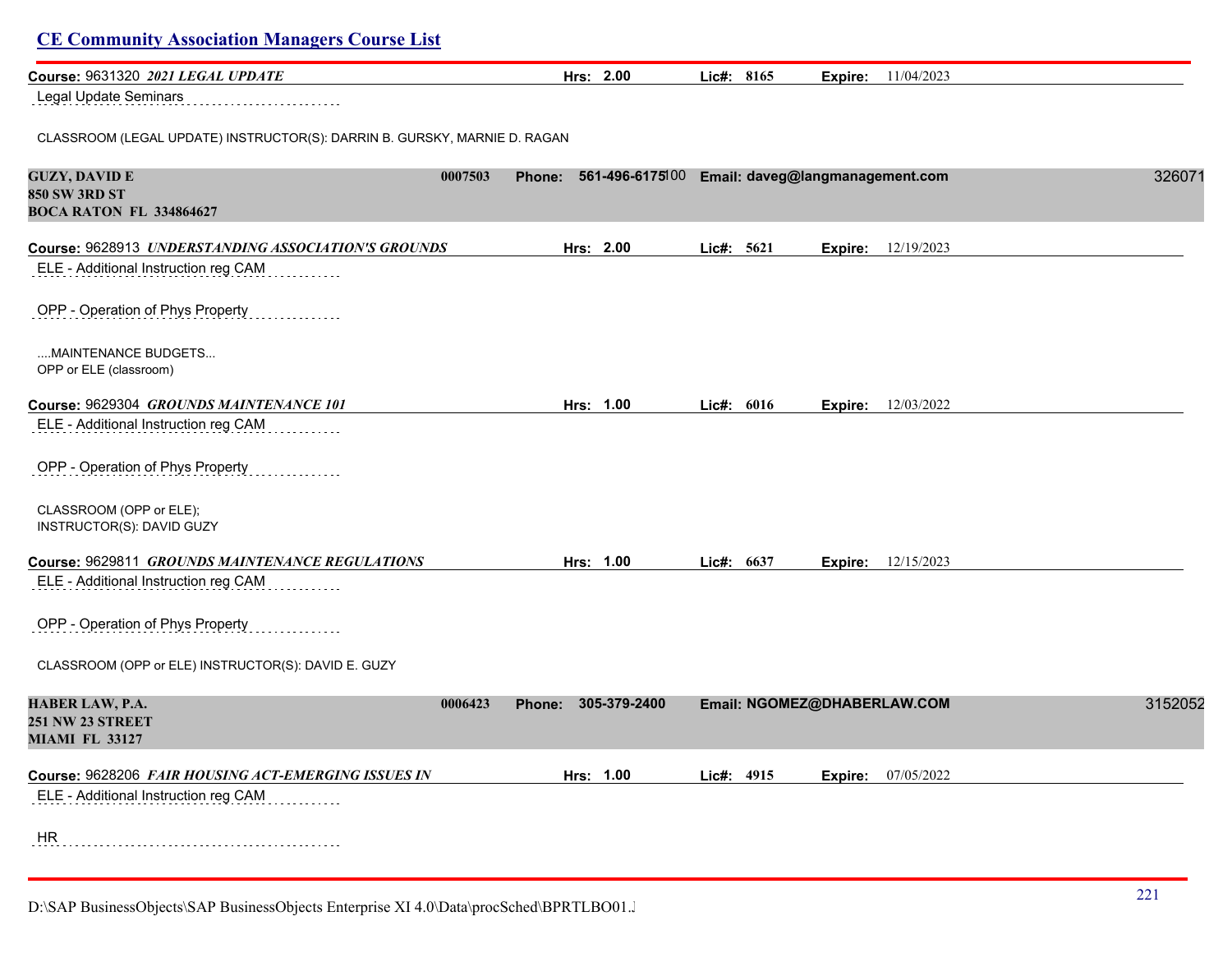| <b>COMMUNITY ASSOCIATION</b><br>HR or ELE (classroom)                                                |                               |            |                             |         |
|------------------------------------------------------------------------------------------------------|-------------------------------|------------|-----------------------------|---------|
| Course: 9631360 2020/2021 LEGAL UPDATE                                                               | Hrs: 1.00                     | Lic#: 8204 | <b>Expire:</b> 11/23/2023   |         |
| Legal Update Seminars                                                                                |                               |            |                             |         |
| CLASSROOM (LEGAL UPDATE) INSTRUCTOR(S): DAVID B. HABER, JONATHAN S. GOLDSTEIN, DAVID T. PODEIN       |                               |            |                             |         |
| Course: 9631361 2020/2021 LEGAL UPDATE                                                               | Hrs: 1.00                     | Lic#: 8205 | <b>Expire:</b> 11/23/2023   |         |
| Legal Update Seminars                                                                                |                               |            |                             |         |
| DISTANCE/ONLINE (LEGAL UPDATE) INSTRUCTOR(S): DAVID B. HABER, JONATHAN S. GOLDSTEIN, DAVID T. PODEIN |                               |            |                             |         |
| <b>HAFER COMPANY LLC</b><br>0005365<br>251 ROYAL PALM WAY, SUITE 350<br>PALM BEACH FL 33480          | 561.655.8700<br><b>Phone:</b> |            | Email: njohnson@haferco.com | 3229583 |
| Course: 9626335 UNDERSTANDING A FINANCIAL STATEMENT                                                  | Hrs: 2.00                     | Lic#: 2920 | 10/03/2023<br>Expire:       |         |
| ELE - Additional Instruction reg CAM                                                                 |                               |            |                             |         |
| IFM - Insurance (Financial Management)                                                               |                               |            |                             |         |
| IFM OR ELECTIVE                                                                                      |                               |            |                             |         |
| Course: 9628409 DEFICIENCIES IN FINANCIAL STATEMENT &<br>ELE - Additional Instruction reg CAM        | Hrs: 1.00                     | Lic#: 5114 | 11/30/2022<br>Expire:       |         |
| IFM - Insurance (Financial Management)                                                               |                               |            |                             |         |
| <b>EMERGING ISSUES</b><br>IFM or ELE (classroom)                                                     |                               |            |                             |         |
| Course: 9628753 AVOID THE FISCAL CLIFF BUDGETING A,B,C's                                             | Hrs: 2.00                     | Lic#: 5454 | <b>Expire:</b> 08/16/2023   |         |
| ELE - Additional Instruction reg CAM                                                                 |                               |            |                             |         |
| IFM - Insurance (Financial Management)                                                               |                               |            |                             |         |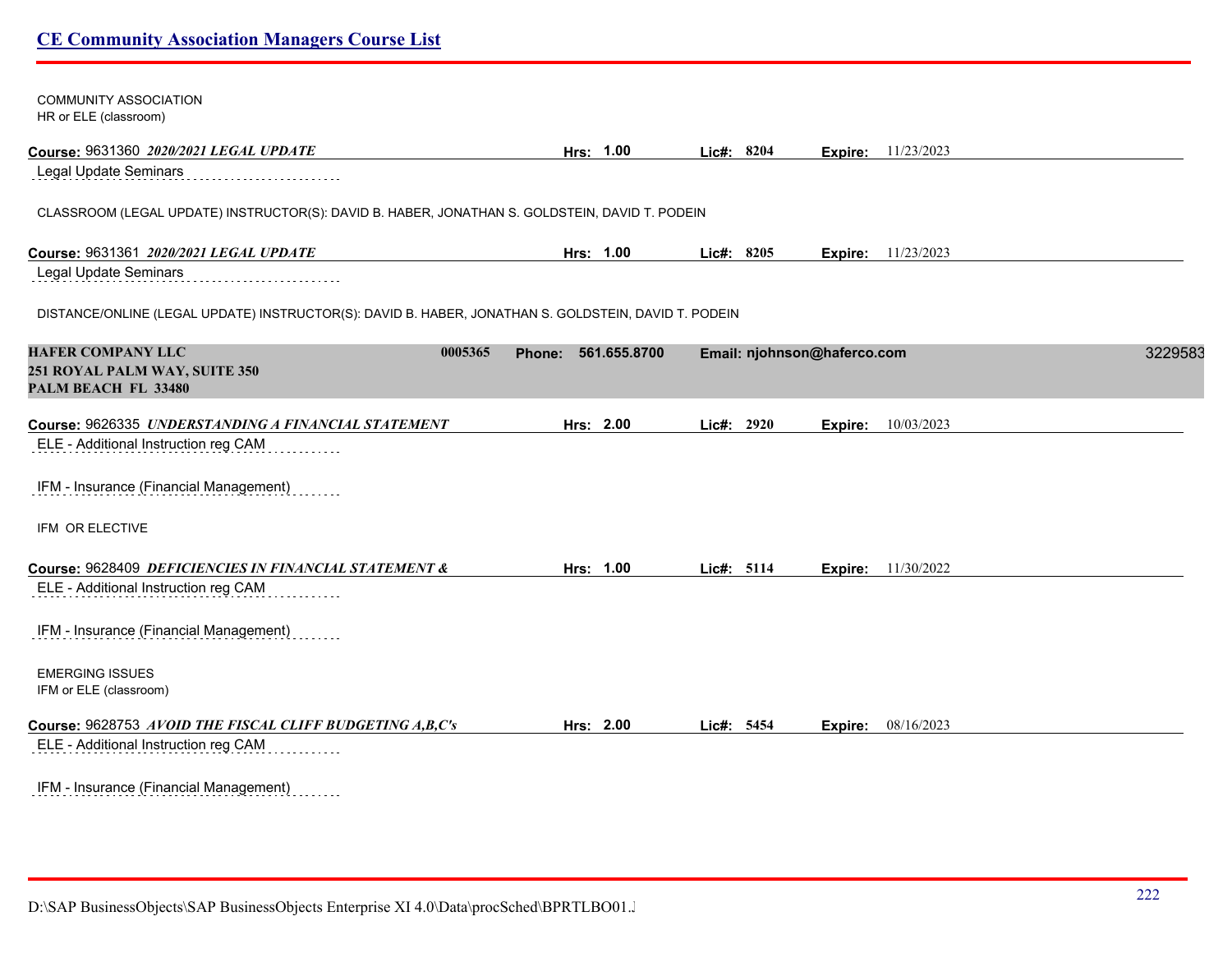| <b>CE Community Association Managers Course List</b>                                          |           |            |         |                           |
|-----------------------------------------------------------------------------------------------|-----------|------------|---------|---------------------------|
| AT BEST                                                                                       |           |            |         |                           |
| IFM or ELE (classroom)                                                                        |           |            |         |                           |
| Course: 9628775 FINANCIAL STATEMENT & EMERGING ISSUES<br>ELE - Additional Instruction reg CAM | Hrs: 2.00 | Lic#: 5475 | Expire: | 08/27/2023                |
| IFM - Insurance (Financial Management)                                                        |           |            |         |                           |
| BAD DEBTS INCLINING<br>IFM or ELE (classroom)                                                 |           |            |         |                           |
| Course: 9628776 INTERNAL CONTROL ISSUES IN FINANCIAL                                          | Hrs: 2.00 | Lic#: 5476 |         | <b>Expire:</b> 08/27/2023 |
| ELE - Additional Instruction reg CAM                                                          |           |            |         |                           |
| IFM - Insurance (Financial Management)                                                        |           |            |         |                           |
| REPORTING IN ASSOCIATIONS<br>IFM or ELE (classroom)                                           |           |            |         |                           |
| Course: 9629819 OVERVIEW OF CIRA TAXES                                                        | Hrs: 2.00 | Lic#: 6645 | Expire: | 12/18/2023                |
| ELE - Additional Instruction reg CAM                                                          |           |            |         |                           |
| CLASSROOM (ELE) INSTRUCTOR(S): CHARLES S. HAFER, NICOLE K. JOHNSON                            |           |            |         |                           |
| Course: 9631044 INTERNAL CONTROL ISSUES IN FINANCIAL REP                                      | Hrs: 2.00 | Lic#: 7889 |         | Expire: 06/23/2023        |
| ELE - Additional Instruction reg CAM                                                          |           |            |         |                           |
| IFM - Insurance (Financial Management)                                                        |           |            |         |                           |
| DISTANCE/ONLINE (IFM or ELE) INSTRUCTOR(S): CHARLES S. HAFER, NICOLE K. JOHNSON               |           |            |         |                           |
| Course: 9631045 AVOID THE FISCAL CLIFF BUDGETING A,B,C'S                                      | Hrs: 2.00 | Lic#: 7890 | Expire: | 06/23/2023                |
| ELE - Additional Instruction reg CAM                                                          |           |            |         |                           |
| IFM - Insurance (Financial Management)                                                        |           |            |         |                           |
| DISTANCE/ONLINE (IFM or ELE) INSTRUCTOR(S): CHARLES S. HAFER, NICOLE K. JOHNSON               |           |            |         |                           |
| Course: 9631046 FINANCIAL STATEMENT AND EMERGING ISSUES                                       | Hrs: 2.00 | Lic#: 7989 |         | <b>Expire:</b> 08/01/2023 |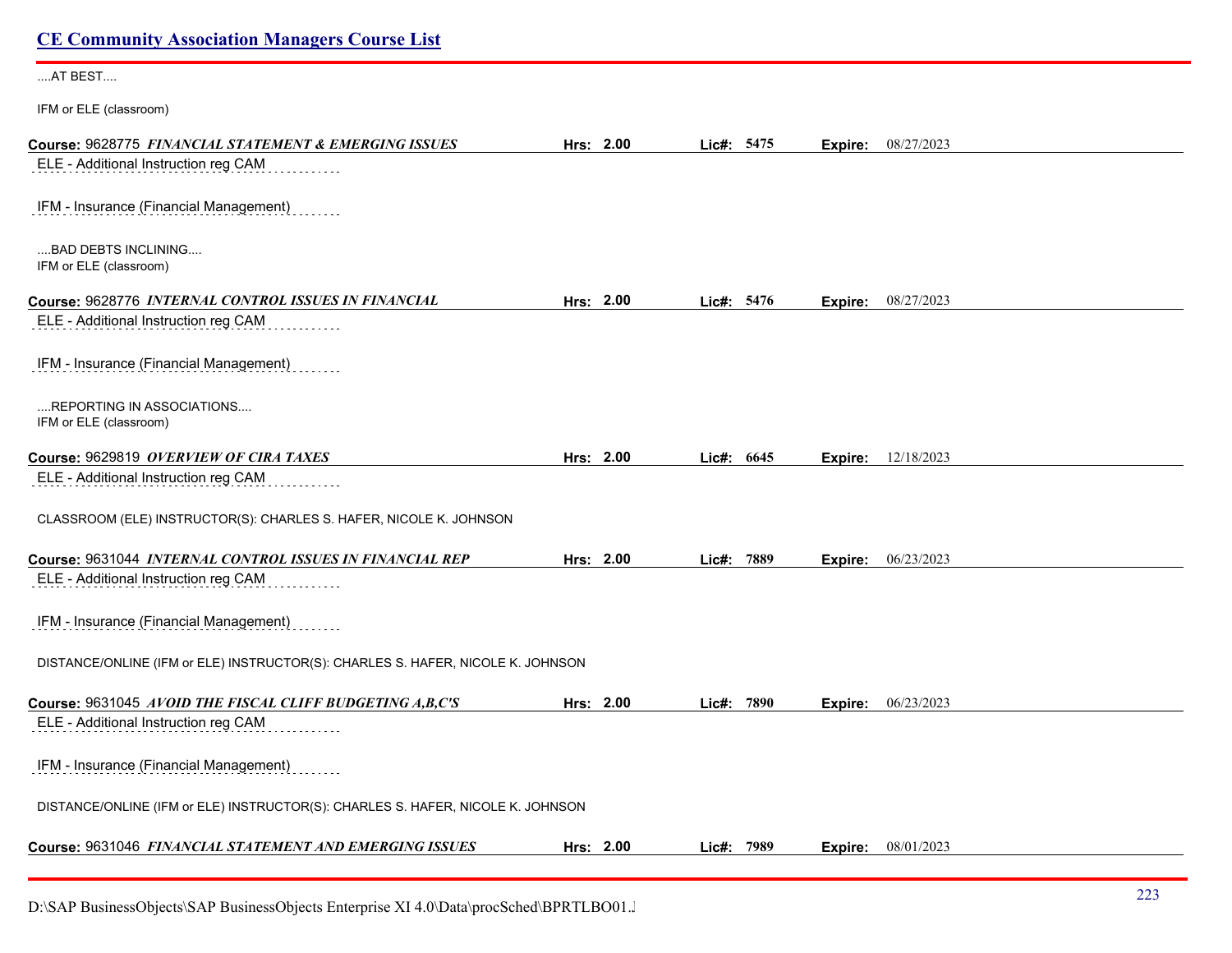| <b>CE Community Association Managers Course List</b>                            |                     |            |                                |         |
|---------------------------------------------------------------------------------|---------------------|------------|--------------------------------|---------|
| ELE - Additional Instruction reg CAM                                            |                     |            |                                |         |
| IFM - Insurance (Financial Management)                                          |                     |            |                                |         |
| DISTANCE/ONLINE (IFM or ELE) INSTRUCTOR(S): CHARLES S. HAFER, NICOLE K. JOHNSON |                     |            |                                |         |
| Course: 9631047 UNDERSTANDING A FINANCIAL STATEMENT                             | Hrs: 2.00           | Lic#: 7891 | 06/23/2023<br>Expire:          |         |
| ELE - Additional Instruction reg CAM                                            |                     |            |                                |         |
| IFM - Insurance (Financial Management)                                          |                     |            |                                |         |
| DISTANCE/ONLINE (IFM or ELE) INSTRUCTOR(S): CHARLES S. HAFER, NICOLE K. JOHNSON |                     |            |                                |         |
| Course: 9631048 OVERVIEW OF CIRA TAXES                                          | Hrs: 2.00           | Lic#: 7892 | Expire: 06/23/2023             |         |
| ELE - Additional Instruction reg CAM                                            |                     |            |                                |         |
| IFM - Insurance (Financial Management)                                          |                     |            |                                |         |
| DISTANCE/ONLINE (IFM or ELE) INSTRUCTOR(S): CHARLES S. HAFER, NICOLE K. JOHNSON |                     |            |                                |         |
| Course: 9631049 DEFICIENCIES IN FINANCIAL STATEMENT AND                         | Hrs: 1.00           | Lic#: 7893 | 06/23/2023<br>Expire:          |         |
| ELE - Additional Instruction reg CAM                                            |                     |            |                                |         |
| IFM - Insurance (Financial Management)                                          |                     |            |                                |         |
| DISTANCE/ONLINE (IFM or ELE) INSTRUCTOR(S): CHARLES S. HAFER, NICOLE K. JOHNSON |                     |            |                                |         |
| <b>HAMILTON MIKES P A</b><br>0005648                                            | Phone: 239-594-7227 |            | Email: JASON@HAMILTONMIKES.COM | 3434086 |
| <b>3301 BONITA BEACH ROAD</b><br><b>SUITE 200</b>                               |                     |            |                                |         |
| <b>BONITA SPRINGS FL 34134</b>                                                  |                     |            |                                |         |
| Course: 9631363 CONDO AND HOA BOARD CERTIFICATION COURSE                        | Hrs: 2.00           | Lic#: 8207 | 12/02/2023<br>Expire:          |         |
| ELE - Additional Instruction reg CAM                                            |                     |            |                                |         |
| CLASSROOM (ELE) INSTRUCTOR(S): JASON HAMILTON MIKES, ANNADANIELLE CARTER        |                     |            |                                |         |
| Course: 9631367 ASSOCIATION ACCOUNTING AND TAX 101 COURS                        | Hrs: 3.00           | Lic#: 8211 | 12/06/2023<br>Expire:          |         |
| ELE - Additional Instruction reg CAM                                            |                     |            |                                |         |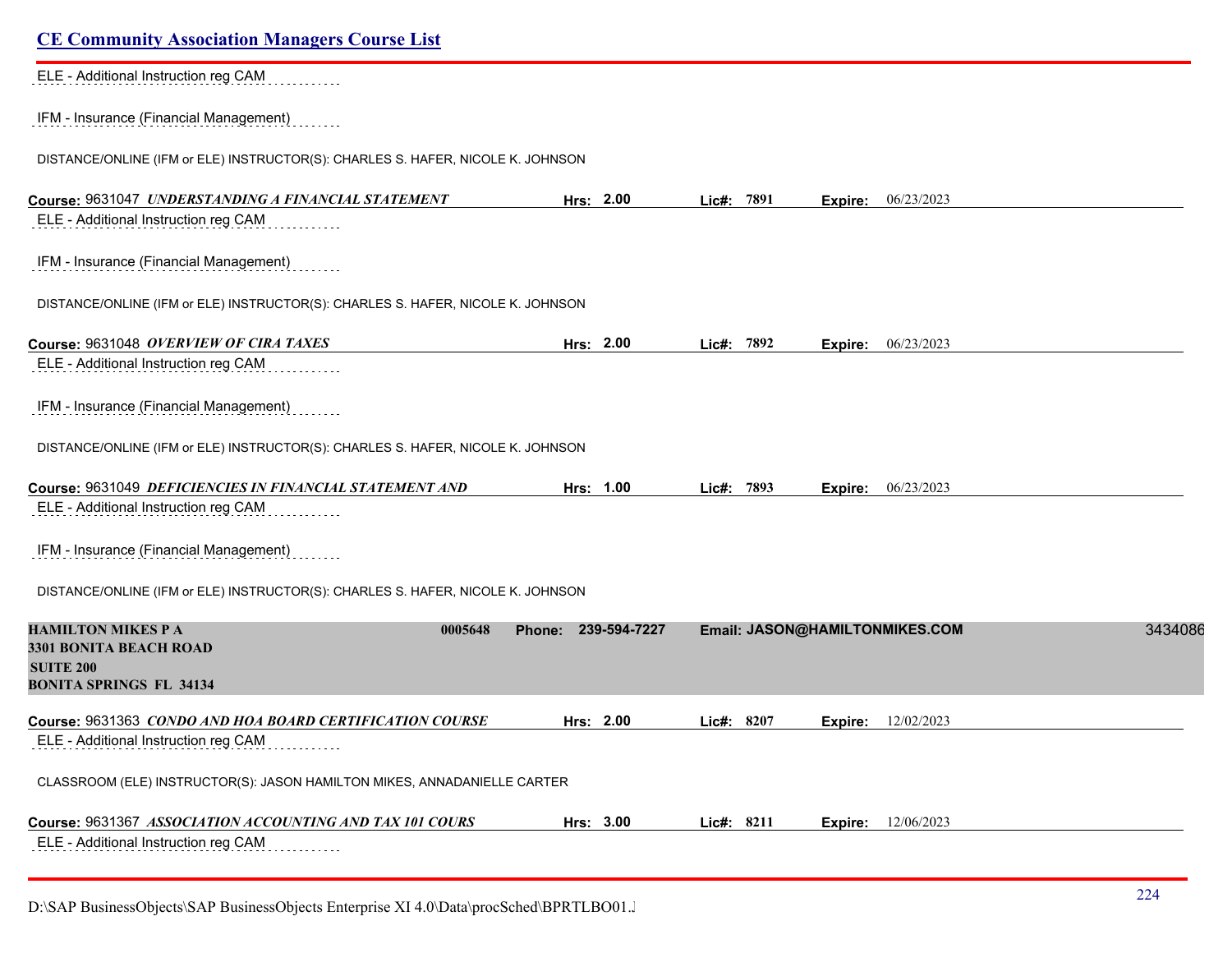## IFM - Insurance (Financial Management)

CLASSROOM (IFM or ELE) INSTRUCTOR(S): JASON H MIKES, ANNADANIELLE CARTER

| HAND ARENDALL HARRISON SALE, LLC<br>35008 EMERALD COAST PARKWAY<br><b>FIFTH FLOOR</b><br><b>DESTIN FL 32541</b>                                             | 0006855 | <b>Phone:</b> | 850-460-3694      |            | Email: ktownsend@handfirm.com    |         |                    | 3445736 |
|-------------------------------------------------------------------------------------------------------------------------------------------------------------|---------|---------------|-------------------|------------|----------------------------------|---------|--------------------|---------|
| Course: 9630497 OPERATION OF COMMUNITY ASSOCIATION                                                                                                          |         |               | Hrs: 2.00         | Lic#: 7339 |                                  | Expire: | 07/29/2022         |         |
| ELE - Additional Instruction reg CAM                                                                                                                        |         |               |                   |            |                                  |         |                    |         |
| OPP - Operation of Phys Property                                                                                                                            |         |               |                   |            |                                  |         |                    |         |
| PHYSICAL PROPERTY; CLASSROOM (OPP or ELE) INSTRUCTOR(S): JOHN P. TOWNSEND, LESLIE D. SHEEKLEY, JANE E. KERRIGAN, JENNIFER GUTAI COMELLA, JULIA K. MADDALENA |         |               |                   |            |                                  |         |                    |         |
| HENDERSON, FRANKLIN, STARNES & HOLT, P.A.<br><b>1715 MONROE STREET</b><br><b>PO BOX 280</b><br><b>FORT MYERS FL 33902</b>                                   | 0006880 | Phone:        | 239-334-1108      |            | Email: amanda.barritt@henlaw.com |         |                    | 2838690 |
| Course: 9631188 2021 LEGISLATIVE UPDATE                                                                                                                     |         |               | Hrs: 2.00         | Lic#: 8031 |                                  | Expire: | 08/11/2023         |         |
| <b>Legal Update Seminars</b>                                                                                                                                |         |               |                   |            |                                  |         |                    |         |
| DISTANCE/ONLINE (LEGAL UPDATE) INSTRUCTOR(S): AMANDA K. BARRITT, SHANNON M. PUOPOLO, COLBY L. KEEFE, KATHERINE E. COOK                                      |         |               |                   |            |                                  |         |                    |         |
| Course: 9631189 2021 LEGISLATIVE UPDATE                                                                                                                     |         |               | Hrs: 2.00         | Lic#: 8032 |                                  |         | Expire: 08/11/2023 |         |
| <b>Legal Update Seminars</b>                                                                                                                                |         |               |                   |            |                                  |         |                    |         |
| CLASSROOM (LEGAL UPDATE) INSTRUCTOR(S): AMANDA K. BARRITT, SHANNON M. PUOPOLO, COLBY L. KEEFE, KATHERINE E. COOK                                            |         |               |                   |            |                                  |         |                    |         |
| <b>HIG INSURANCE GROUP</b><br>813 A1A<br>NEW SMYRNA BEACH FL 32169-2228                                                                                     | 0005567 |               | Phone: 4079201116 |            | Email: star@callfca.com          |         |                    | 3636164 |
| Course: 9628119 COMMUNITY ASSOCIATION INSURANCE BASICS                                                                                                      |         |               | Hrs: 4.00         | Lic#: 6573 |                                  | Expire: | 10/27/2023         |         |
| ELE - Additional Instruction reg CAM                                                                                                                        |         |               |                   |            |                                  |         |                    |         |
| IFM - Insurance (Financial Management)                                                                                                                      |         |               |                   |            |                                  |         |                    |         |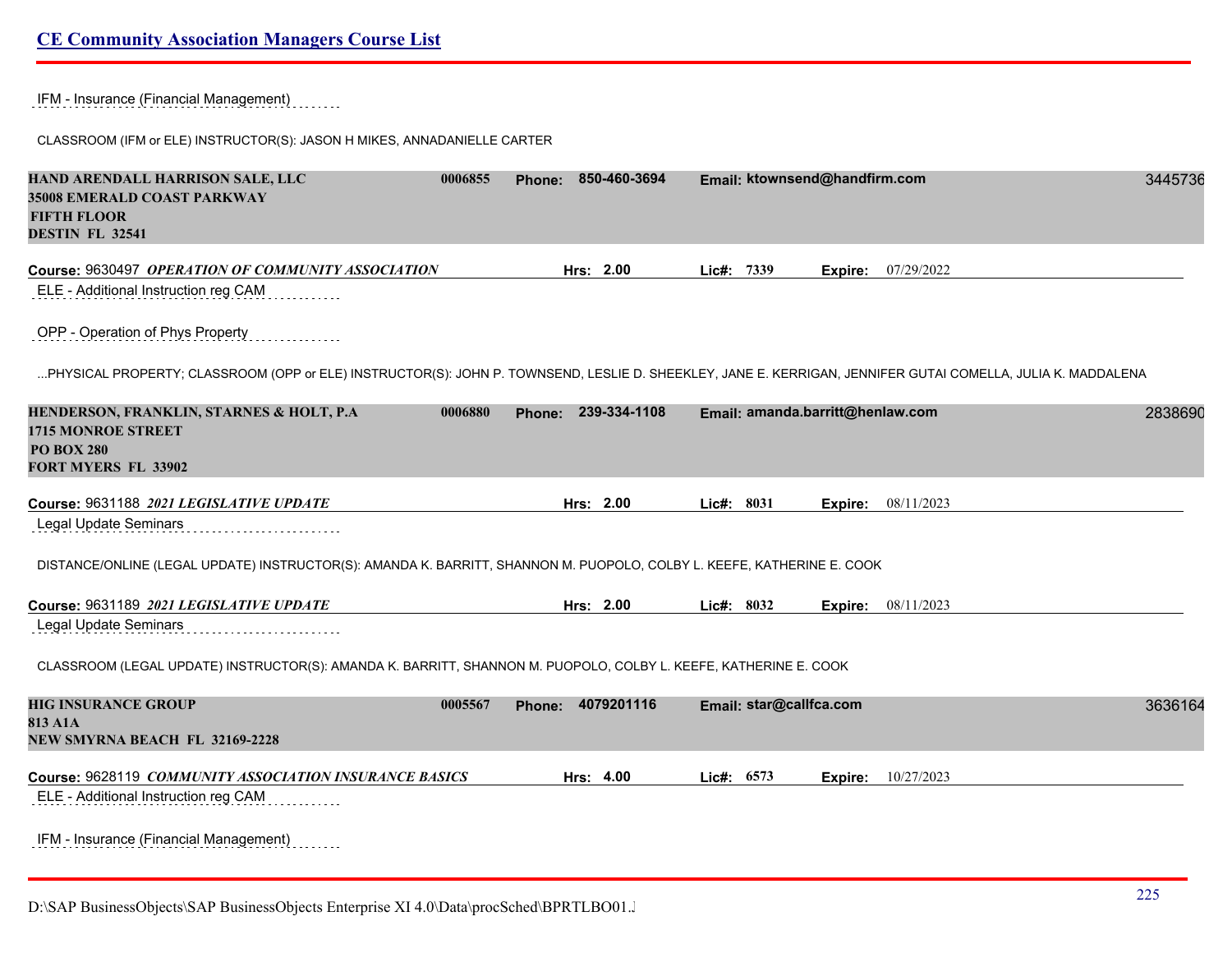IFM or ELE (classroom)

| HILL, MICHELLE S.<br>0007835                                                    | Phone: 310-351-7269 |            | Email: mitchsavoie@ymail.com | 3434815 |
|---------------------------------------------------------------------------------|---------------------|------------|------------------------------|---------|
| 1311 N MAIN ST                                                                  |                     |            |                              |         |
| <b>MOUNT AIRY NC 27030</b>                                                      |                     |            |                              |         |
| Course: 9629277 THE TIME MANAGEMENT MYTH                                        | Hrs: 1.00           | Lic#: 5989 | 11/05/2022<br>Expire:        |         |
| ELE - Additional Instruction reg CAM                                            |                     |            |                              |         |
| <b>HR</b>                                                                       |                     |            |                              |         |
| CLASSROOM (HR or ELE);<br>INSTRUCTOR(S): MICHELLE HILL                          |                     |            |                              |         |
| Course: 9630546 TURNING CLIENTS INTO ADVOCATES                                  | Hrs: 1.00           | Lic#: 7385 | <b>Expire:</b> 08/20/2022    |         |
| ELE - Additional Instruction reg CAM                                            |                     |            |                              |         |
| <b>HR</b>                                                                       |                     |            |                              |         |
| CLASSROOM (HR or ELE) INSTRUCTOR(S): MITCH (MICHELLE) SAVOIE HILL               |                     |            |                              |         |
| Course: 9630547 TURNING CLIENTS INTO ADVOCATES                                  | Hrs: 1.00           | Lic#: 7386 | <b>Expire:</b> 08/20/2022    |         |
| ELE - Additional Instruction reg CAM                                            |                     |            |                              |         |
| HR                                                                              |                     |            |                              |         |
| DISTANCE/ONLINE (HR or ELE) INSTRUCTOR(S): MITCH (MICHELLE) SAVOIE HILL         |                     |            |                              |         |
| Course: 9630548 HANDLING DIFFERENT PERSONALITIES                                | Hrs: 1.00           | Lic#: 7387 | Expire: 08/20/2022           |         |
| ELE - Additional Instruction reg CAM                                            |                     |            |                              |         |
| <b>HR</b>                                                                       |                     |            |                              |         |
| UNDER STRESS; CLASSROOM (HR or ELE) INSTRUCTOR(S): MITCH (MICHELLE) SAVOIE HILL |                     |            |                              |         |
| Course: 9630549 THE TIME MANAGEMENT MYTH                                        | Hrs: 1.00           | Lic#: 7388 | <b>Expire:</b> 08/20/2022    |         |
| ELE - Additional Instruction reg CAM                                            |                     |            |                              |         |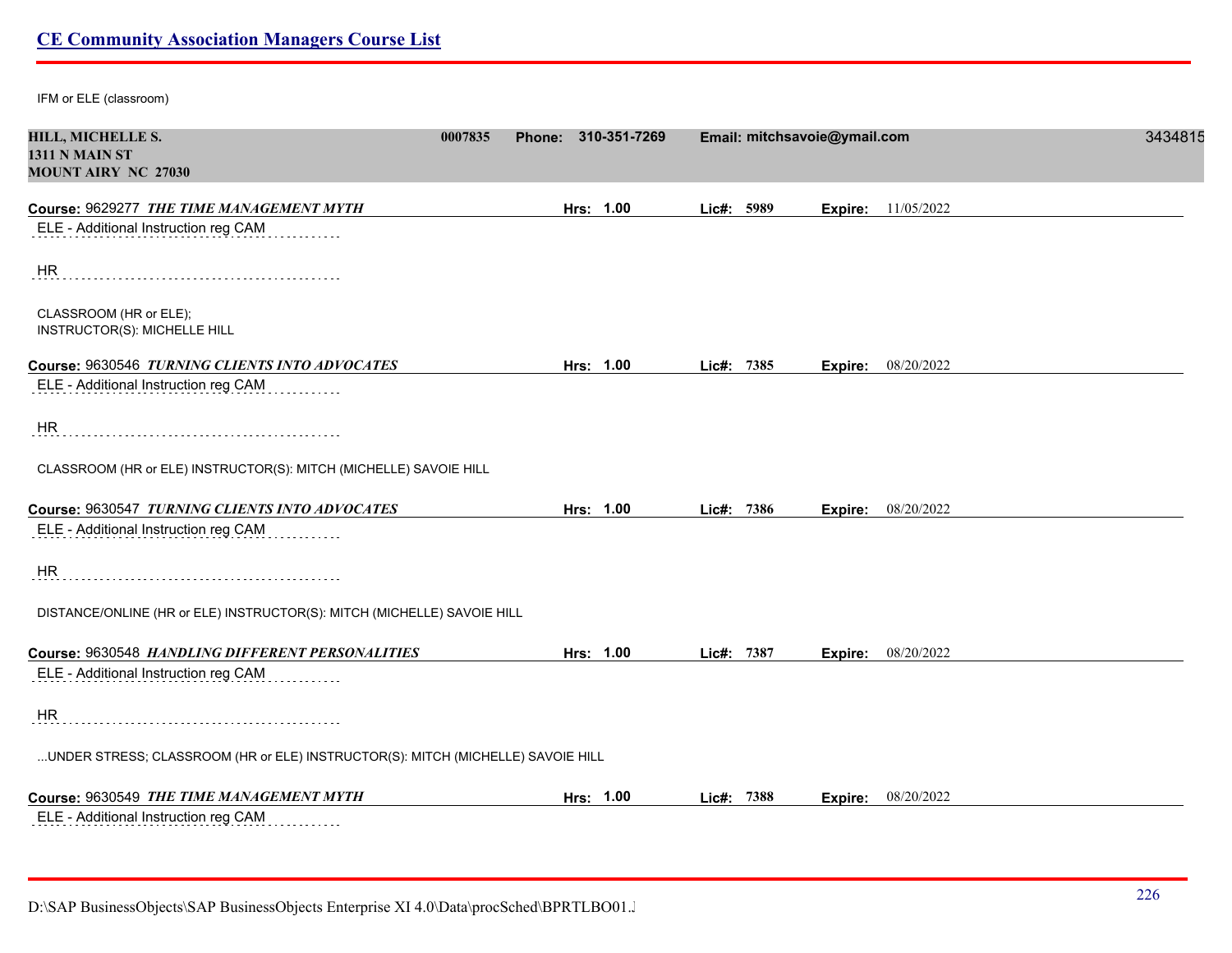| <b>CE Community Association Managers Course List</b>                                                 |                     |                             |                                          |         |
|------------------------------------------------------------------------------------------------------|---------------------|-----------------------------|------------------------------------------|---------|
| HR                                                                                                   |                     |                             |                                          |         |
| DISTANCE/ONLINE (HR or ELE) INSTRUCTOR(S): MITCH (MICHELLE) SAVOIE HILL                              |                     |                             |                                          |         |
| Course: 9630550 HANDLING DIFFERENT PERSONALITIES                                                     | Hrs: 1.00           | Lic#: 7389                  | 08/20/2022<br>Expire:                    |         |
| ELE - Additional Instruction reg CAM                                                                 |                     |                             |                                          |         |
| <b>HR</b>                                                                                            |                     |                             |                                          |         |
| UNDER STRESS; DISTANCE/ONLINE (HR or ELE) INSTRUCTOR(S): MITCH (MICHELLE) SAVOIE HILL                |                     |                             |                                          |         |
| <b>HOLBROOK ASPHALT LLC</b><br>0008924<br><b>1545 E COMMERCE DR</b><br><b>SAINT GEORGE UT 84790</b>  | Phone: 435-862-8064 |                             | Email: steve.wallace@holbrookasphalt.com | 3435012 |
| Course: 9631566 COMMUNITY ASSOCIATION MANAGER                                                        | Hrs: 1.00           | Lic#: 8419                  | 04/17/2024<br>Expire:                    |         |
| ELE - Additional Instruction reg CAM                                                                 |                     |                             |                                          |         |
| OPP - Operation of Phys Property                                                                     |                     |                             |                                          |         |
| DISTANCE/ONLINE (OPP or ELE) INSTRUCTOR(S): STEPHEN WHITE, MARK L BEATTY, STEVE WALLACE              |                     |                             |                                          |         |
| Course: 9631580 COMMUNITY ASSOCIATION MANAGER PROVIDER                                               | Hrs: 1.00           | Lic#: 8432                  | 05/08/2024<br>Expire:                    |         |
| ELE - Additional Instruction reg CAM                                                                 |                     |                             |                                          |         |
| OPP - Operation of Phys Property                                                                     |                     |                             |                                          |         |
| CLASSROOM (OPP or ELE) INSTRUCTOR(S): STEVE WALLACE, MARK L BEATTY, STEPHEN WHITE                    |                     |                             |                                          |         |
| <b>HOLDERBY ENTERPRISES INC</b><br>0008960<br><b>1130 RESERVE WAY #205</b><br><b>NAPLES FL 34105</b> | Phone:              | Email:                      |                                          | 3523820 |
| <b>Course: 9631263 DRONES</b>                                                                        | Hrs: 1.00           | Lic#: 8105                  | <b>Expire:</b> 09/21/2023                |         |
| ELE - Additional Instruction reg CAM                                                                 |                     |                             |                                          |         |
| CLASSROOM (ELE) INSTRUCTOR(S): BILL HOLDERBY                                                         |                     |                             |                                          |         |
| <b>HOLLANDER GOODE &amp; LOPEZ PLLC</b><br>0005398<br>314 SOUTH FEDERAL HIGHWAY                      | Phone: 954.523.3888 | Email: rhonda@rhpalegal.com |                                          | 2215532 |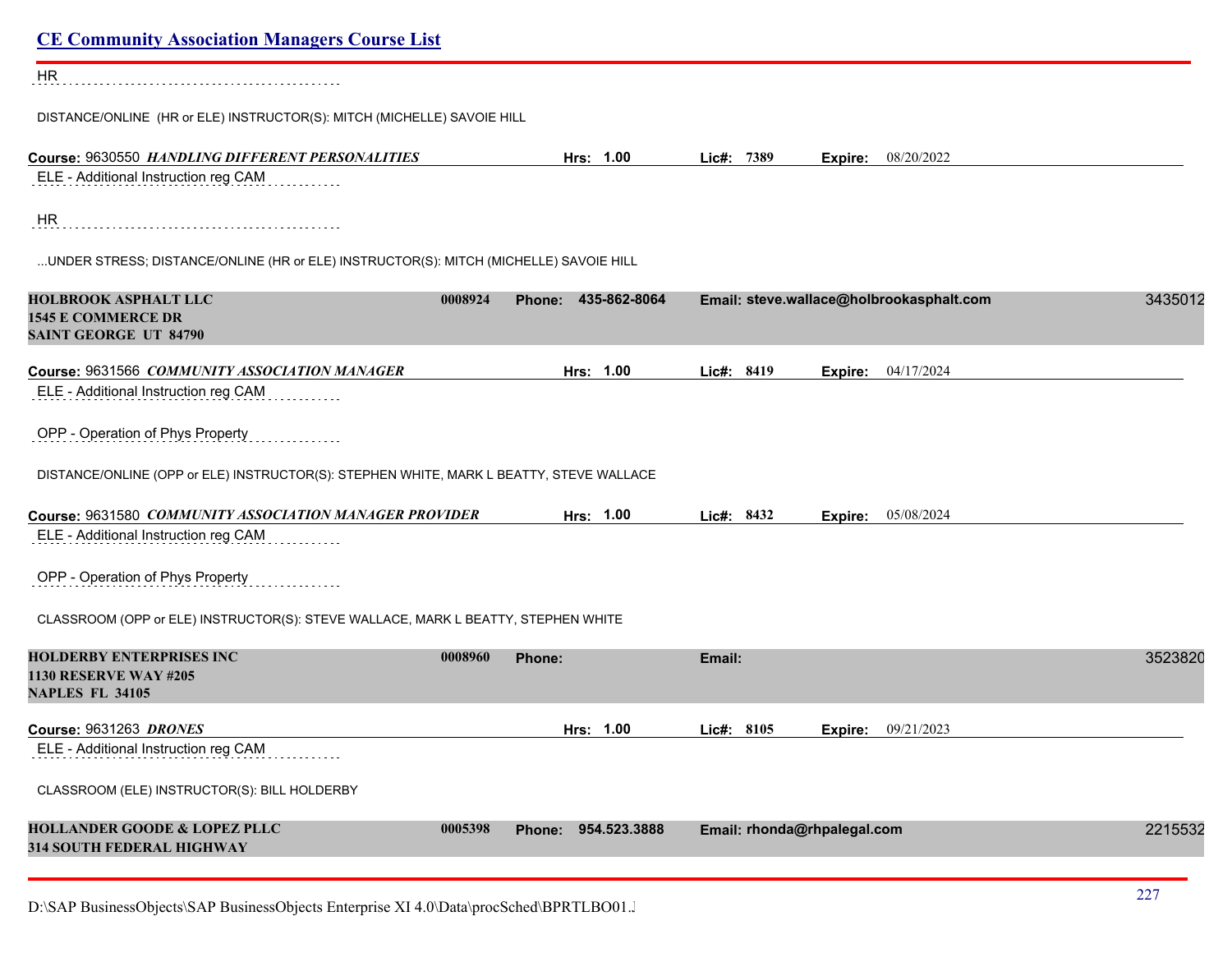| <b>CE Community Association Managers Course List</b>                                               |           |            |         |                           |
|----------------------------------------------------------------------------------------------------|-----------|------------|---------|---------------------------|
| <b>DANIA BEACH FL 33004</b>                                                                        |           |            |         |                           |
| Course: 9627159 CONDO. ASSOC BOARD CERTIFICATION<br>ELE - Additional Instruction reg CAM           | Hrs: 2.00 | Lic#: 3814 | Expire: | 03/04/2024                |
| IFM - Insurance (Financial Management)                                                             |           |            |         |                           |
| OPP - Operation of Phys Property                                                                   |           |            |         |                           |
| IFM or OPP or ELE (CLASSROOM) Instructor(s): MATTHEW GOODE                                         |           |            |         |                           |
| Course: 9627160 RHONDA HOLLANDER PA: HOMEOWNERS ASSOC<br>ELE - Additional Instruction reg CAM      | Hrs: 2.00 | Lic#: 3815 | Expire: | 03/04/2024                |
| IFM - Insurance (Financial Management)                                                             |           |            |         |                           |
| OPP - Operation of Phys Property                                                                   |           |            |         |                           |
| <b>CERTIFICATION</b><br>IFM or OPP or ELE (classroom) INTRUCTOR(S) RHONDA HOLLANDER, MATTHEW GOODE |           |            |         |                           |
| Course: 9630403 ONLINE HOMEOWNER ASSOCIATION COURSE                                                | Hrs: 2.00 | Lic#: 7245 |         | <b>Expire:</b> 07/06/2022 |
| ELE - Additional Instruction reg CAM                                                               |           |            |         |                           |
| <b>HR</b>                                                                                          |           |            |         |                           |
| DISTANCE/ONLINE (HR or ELE) INSTRUCTOR(S): RHONDA HOLLANDER, MATTHEW GOODE                         |           |            |         |                           |
| Course: 9630409 ONLINE CONDOMINIUM BOARD CERTIFICATION<br>ELE - Additional Instruction reg CAM     | Hrs: 2.00 | Lic#: 7251 |         | <b>Expire:</b> 07/07/2022 |
| HR                                                                                                 |           |            |         |                           |
| COURSE; DISTANCE/ONLINE (HR or ELE) INSTRUCTOR(S): RHONDA HOLLANDER, MATTHEW GOODE                 |           |            |         |                           |
| Course: 9630442 BUDGET BALANCING ACT                                                               | Hrs: 2.00 | Lic#: 7284 |         | <b>Expire:</b> 07/14/2022 |
| ELE - Additional Instruction reg CAM                                                               |           |            |         |                           |
| IFM - Insurance (Financial Management)                                                             |           |            |         |                           |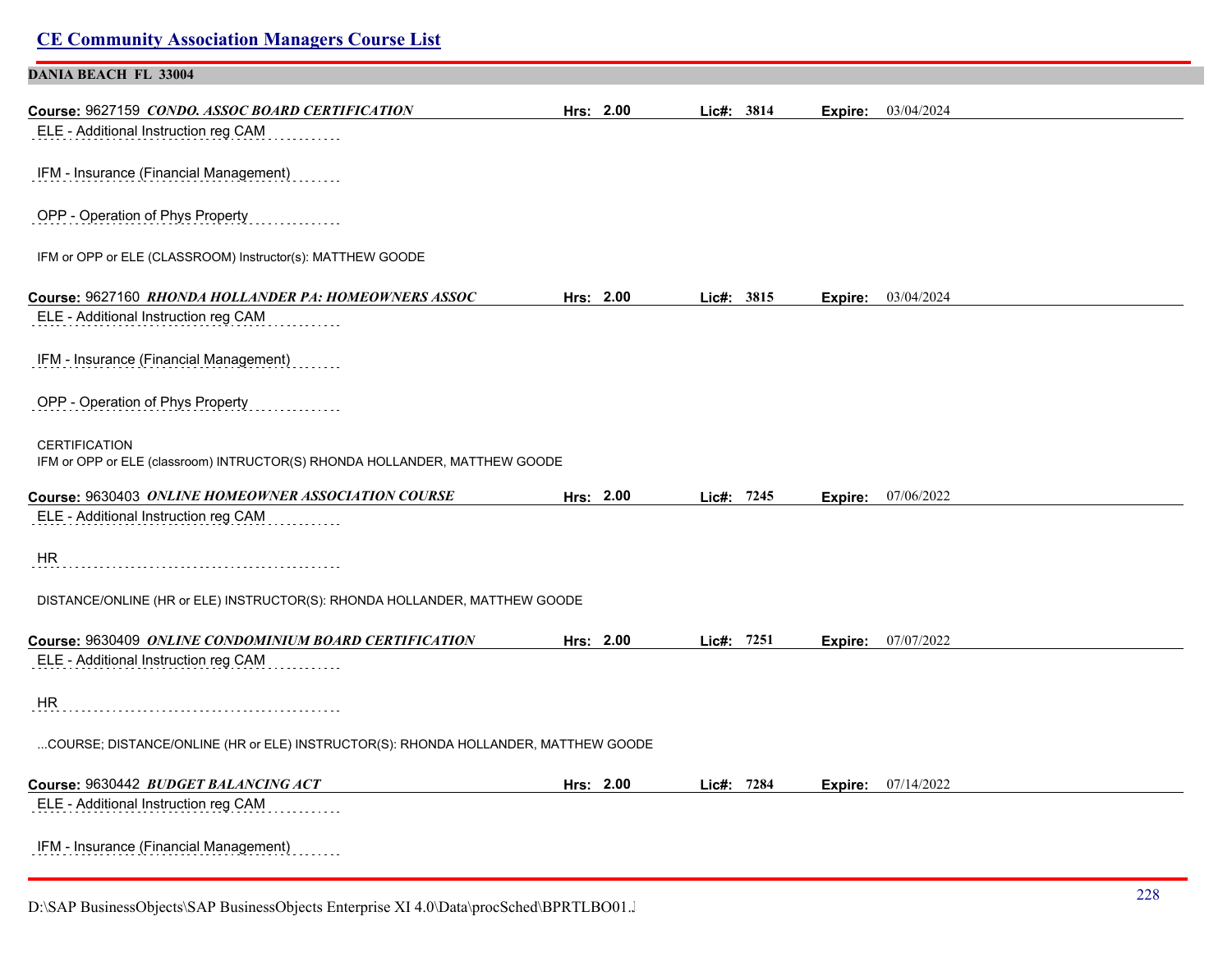DISTANCE/ONLINE (IFM or ELE) INSTRUCTOR(S): RHONDA HOLLANDER, MATTHEW GOODE **Course:** 9630443 *BUDGET BALANCING ACT* **Hrs: 2.00 Lic#: 7285 Expire:** 07/14/2022 ELE - Additional Instruction reg CAM IFM - Insurance (Financial Management) CLASSROOM (IFM or ELE) INSTRUCTOR(S): RHONDA HOLLANDER, MATTHEW GOODE **Course:** 9630524 *EPISODE THREE, CONTROVERSY IN THE COMMON* **Hrs: 2.00 Lic#: 7362 Expire:** 08/09/2022 ELE - Additional Instruction reg CAM . . . . . . . . . . . HR ...ELEMENTS; CLASSROOM (HR or ELE) INSTRUCTOR(S): RHONDA HOLLANDER, MATTHEW GOODE **Course:** 9630525 *EPISODE ONE, VIOLATIONS, INJUNCTIONS* **Hrs: 2.00 Lic#: 7363 Expire:** 08/09/2022 ELE - Additional Instruction reg CAM **HR** ...AND RESOLUTIONS; CLASSROOM (HR or ELE) INSTRUCTOR(S): RHONDA HOLLANDER, MATTHEW GOODE **Course:** 9630531 *EPISODE THREE, CONTROVERSY IN THE COMMON* **Hrs: 2.00 Lic#: 7370 Expire:** 08/10/2022 ELE - Additional Instruction reg CAM HR ...ELEMENTS; DISTANCE/ONLINE (HR or ELE) INSTRUCTOR(S): RHONDA HOLLANDER, MATTHEW GOODE **Course:** 9630532 *EPISODE ONE, VIOLATIONS, INJUNCTIONS* **Hrs: 2.00 Lic#: 7371 Expire:** 08/10/2022 ELE - Additional Instruction reg CAM .<br>. . . . . . . . . . . HR ...AND RESOLUTIONS; DISTANCE/ONLINE (HR or ELE) INSTRUCTOR(S): RHONDA HOLLANDER, MATTHEW GOODE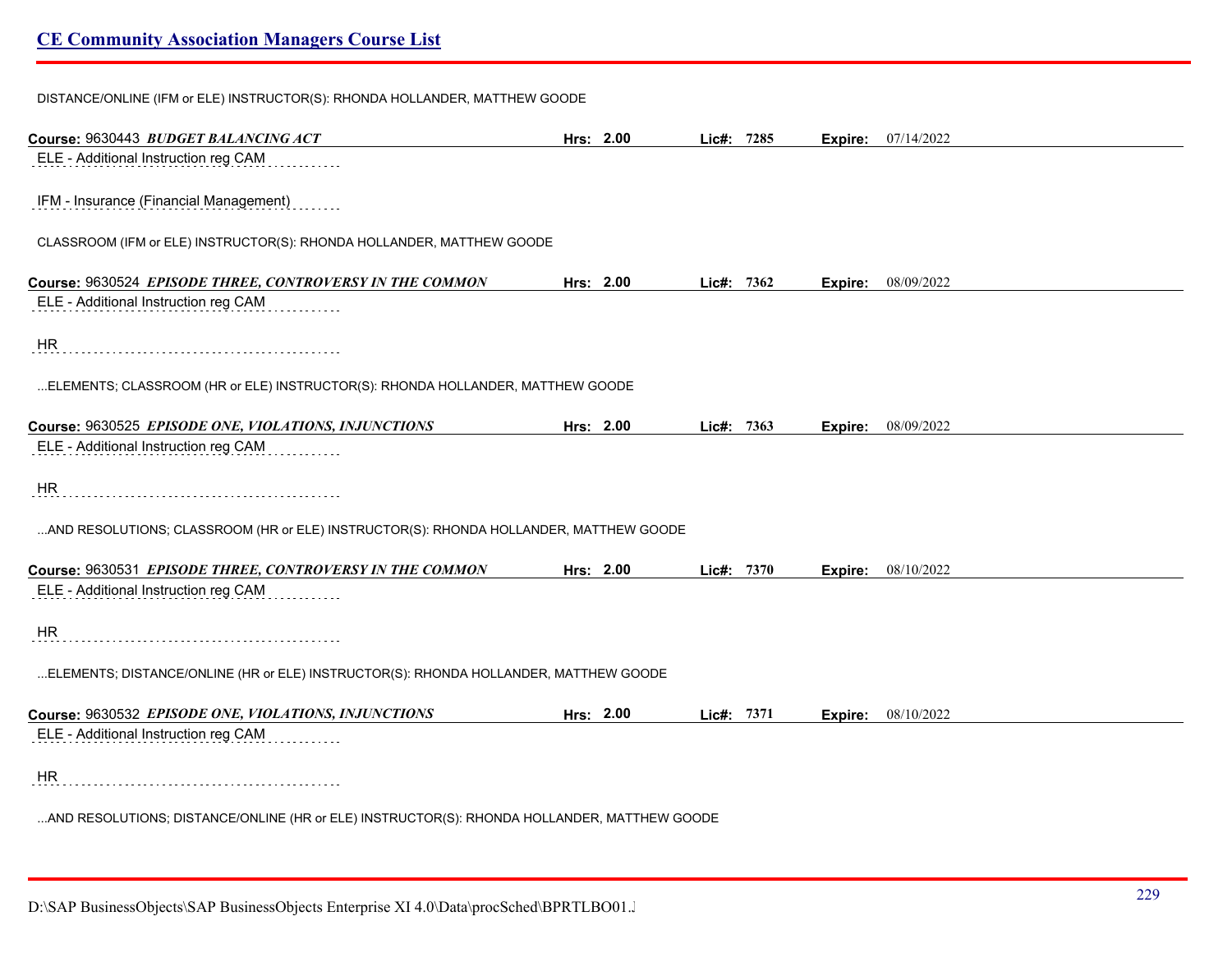|                                                                                                                                                 | Hrs: 1.00 |            |         |                           |
|-------------------------------------------------------------------------------------------------------------------------------------------------|-----------|------------|---------|---------------------------|
| Course: 9630542 WHATEVER CAN GO WRONG IN AN ASSOCIATION<br>ELE - Additional Instruction reg CAM                                                 |           | Lic#: 7381 | Expire: | 08/17/2022                |
|                                                                                                                                                 |           |            |         |                           |
| HR.                                                                                                                                             |           |            |         |                           |
| WILL GO WRONG!; DISTANCE/ONLINE (HR or ELE) INSTRUCTOR(S): MATTHEW GOODE, RHONDA HOLLANDER, CARLOS F. LOPEZ                                     |           |            |         |                           |
| Course: 9630543 WHATEVER CAN GO WRONG IN AN ASSOCIATION                                                                                         | Hrs: 1.00 | Lic#: 7382 | Expire: | 08/17/2022                |
| ELE - Additional Instruction reg CAM                                                                                                            |           |            |         |                           |
| HR                                                                                                                                              |           |            |         |                           |
| WILL GO WRONG!; CLASSROOM (HR or ELE) INSTRUCTOR(S): MATTHEW GOODE, RHONDA HOLLANDER, CARLOS F. LOPEZ                                           |           |            |         |                           |
| Course: 9630573 2020 - 2021 Legislative Update                                                                                                  | Hrs: 2.00 | Lic#: 7500 |         | <b>Expire:</b> 11/23/2022 |
| Legal Update Seminars                                                                                                                           |           |            |         |                           |
| DELIVERY METHOD: CLASSROOM;<br>CREDIT TYPE: LEGAL UPDATE SEMINARS;<br>INSTRUCTOR(S): RHONDA HOLLANDER, MATTHEW GOODE, CARLOS LOPEZ              |           |            |         |                           |
| Course: 9630657 2020 - 2021 LEGISLATIVE UPDATE                                                                                                  | Hrs: 2.00 | Lic#: 7499 |         | <b>Expire:</b> 11/23/2022 |
| Legal Update Seminars                                                                                                                           |           |            |         |                           |
| DELIVERY METHOD: DISTANCE/ONLINE;<br><b>CREDIT TYPE: LEGAL UPDATE SEMINARS;</b><br>INSTRUCTOR(S): RHONDA HOLLANDER, MATTHEW GOODE, CARLOS LOPEZ |           |            |         |                           |
| Course: 9631147 2021-2022 LEGISLATIVE UPDATE                                                                                                    | Hrs: 2.00 | Lic#: 7992 | Expire: | 08/02/2023                |
| Legal Update Seminars                                                                                                                           |           |            |         |                           |
| CLASSROOM (LEGAL UPDATE) INSTRUCTOR(S): RHONDA HOLLANDER MATTHEW GOODE, CARLOS LOPEZ                                                            |           |            |         |                           |
| Course: 9631148 2021-2022 LEGISLATIVE UPDATE                                                                                                    | Hrs: 2.00 | Lic#: 7993 |         | <b>Expire:</b> 08/02/2023 |
| Legal Update Seminars                                                                                                                           |           |            |         |                           |
| DISTANCE/ONLINE (LEGAL UPDATE) INSTRUCTOR(S): RHONDA HOLLANDER MATTHEW GOODE, CARLOS LOPEZ                                                      |           |            |         |                           |
| Course: 9631179 IT ONLY HAPPENS IN FLORIDA: DO'S AND DON                                                                                        | Hrs: 2.00 | Lic#: 8022 | Expire: | 08/10/2023                |
| ELE - Additional Instruction reg CAM                                                                                                            |           |            |         |                           |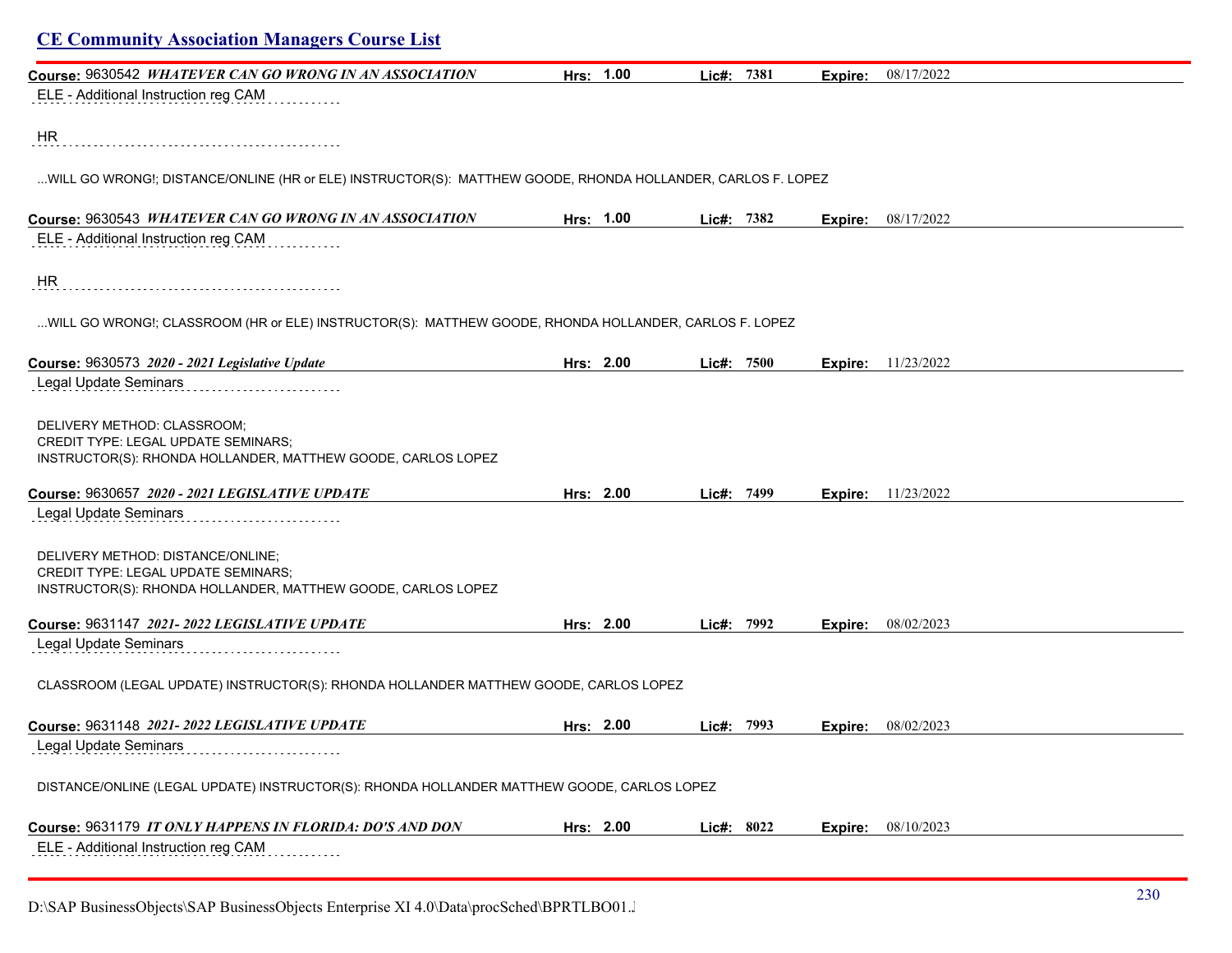HR 

...DEALING WITH SUPPORT ANIMALS; CLASSROOM (HR or ELE) INSTRUCTOR(S): RHONDA HOLLANDER, MATTHEW GOODE

| Course: 9631180 IT ONLY HAPPENS IN FLORIDA: DO'S AND DON                                                  | Hrs: 1.00 | Lic#: 8023   | Expire: | 08/10/2023 |
|-----------------------------------------------------------------------------------------------------------|-----------|--------------|---------|------------|
| ELE - Additional Instruction reg CAM                                                                      |           |              |         |            |
|                                                                                                           |           |              |         |            |
| <b>HR</b>                                                                                                 |           |              |         |            |
|                                                                                                           |           |              |         |            |
| DEALING WITH SUPPORT ANIMALS; CLASSROOM (HR or ELE) INSTRUCTOR(S): RHONDA HOLLANDER, MATTHEW GOODE        |           |              |         |            |
|                                                                                                           |           |              |         |            |
| Course: 9631181 IT ONLY HAPPENS IN FLORIDA: UNLESS YOUS                                                   | Hrs: 2.00 | Lic#: 8024   | Expire: | 08/10/2023 |
| ELE - Additional Instruction reg CAM                                                                      |           |              |         |            |
|                                                                                                           |           |              |         |            |
| OPP - Operation of Phys Property                                                                          |           |              |         |            |
|                                                                                                           |           |              |         |            |
| CLASSROOM (OPP or ELE) INSTRUCTOR(S): MATTHEW GOODE, RHONDA HOLLANDER, CARLOS F. LOPEZ                    |           |              |         |            |
| Course: 9631182 IT ONLY HAPPENS IN FLORIDA: UNLESS YOUS                                                   | Hrs: 1.00 | Lic#: 8025   | Expire: | 08/10/2023 |
| ELE - Additional Instruction reg CAM                                                                      |           |              |         |            |
|                                                                                                           |           |              |         |            |
| OPP - Operation of Phys Property                                                                          |           |              |         |            |
|                                                                                                           |           |              |         |            |
| CLASSROOM (OPP or ELE) INSTRUCTOR(S): MATTHEW GOODE, RHONDA HOLLANDER, CARLOS F. LOPEZ                    |           |              |         |            |
|                                                                                                           |           |              |         |            |
| Course: 9631183 IT ONLY HAPPENS IN FLORIDA: DO'S AND DON                                                  | Hrs: 1.00 | Lic#: $8026$ | Expire: | 08/10/2023 |
| ELE - Additional Instruction reg CAM                                                                      |           |              |         |            |
|                                                                                                           |           |              |         |            |
| <b>HR</b>                                                                                                 |           |              |         |            |
|                                                                                                           |           |              |         |            |
| DEALING WITH SUPPORT ANIMALS; DISTANCE/ONLINE (HR or ELE) INSTRUCTOR(S): MATTHEW GOODE, RHONDA HOLLANDER, |           |              |         |            |
|                                                                                                           |           |              |         |            |
| Course: 9631434 DO'S AND DON'TS OF DEALING WITH SUPPORT                                                   | Hrs: 2.00 | Lic#: 8279   | Expire: | 01/23/2024 |
| ELE - Additional Instruction reg CAM                                                                      |           |              |         |            |
|                                                                                                           |           |              |         |            |
| <b>HR</b>                                                                                                 |           |              |         |            |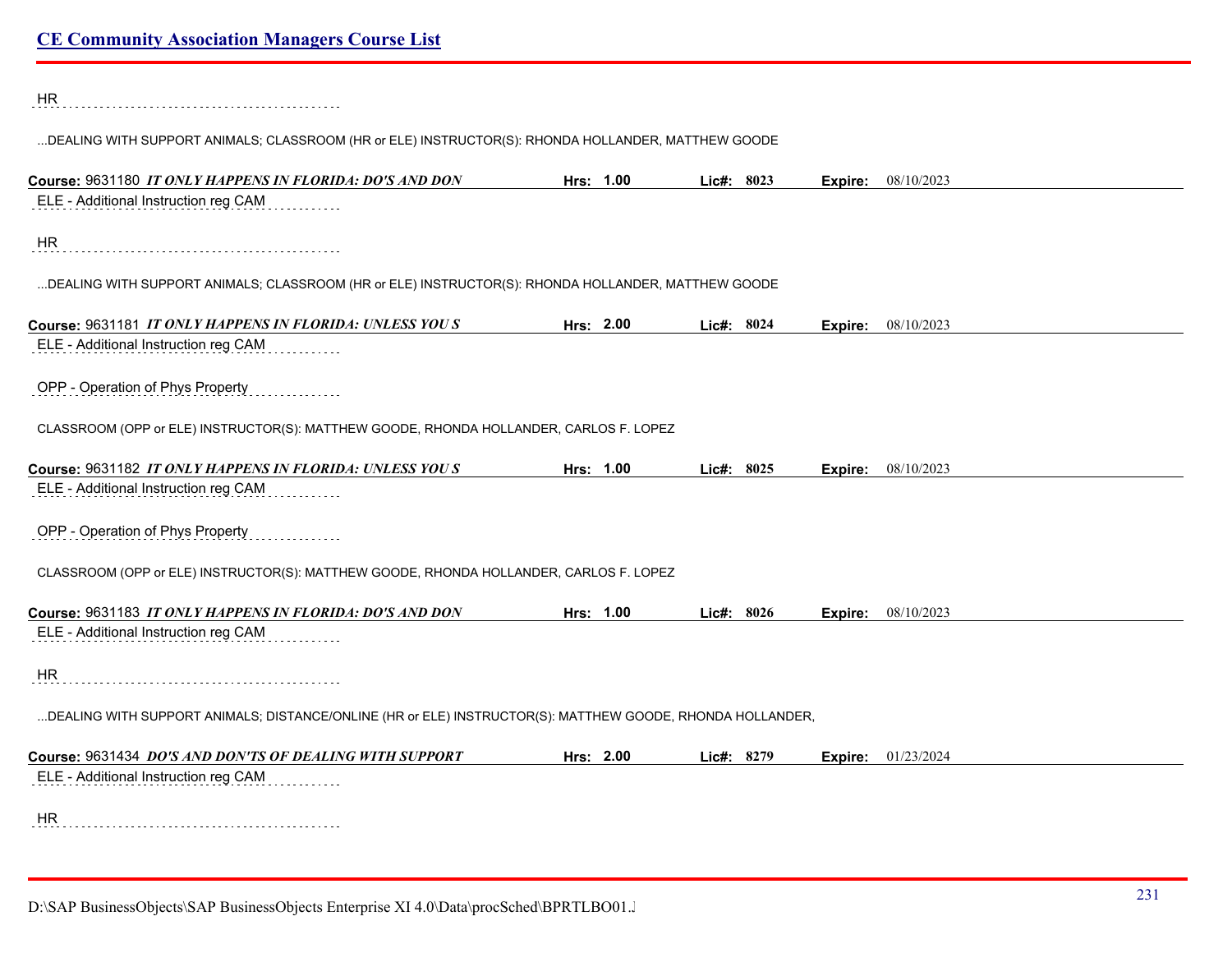# **CE Community Association Managers Course List** DISTANCE/ONLINE (HR or ELE) INSTRUCTOR(S): RHONDA HOLLANDER, MATTHEW GOODE

**Course:** 9631623 *RAMIFICATION OF THE CONDIMINIUM & CO-OP* **Hrs: 2.00 Lic#: 8470 Expire:** 06/20/2024 ELE - Additional Instruction reg CAM IFM - Insurance (Financial Management) OPP - Operation of Phys Property METHOD OF DELIVERY: CLASSROOM; CREDIT TYPE: IFM AND OPP; INSTRUCTOR(S): RHONDA HOLLANDER, MATTHEW GOODE **Course:** 9631624 *WHATEVER CAN GO WRONG IN AN ASSOCIATION* **Hrs: 1.00 Lic#: 8471 Expire:** 06/21/2024 ELE - Additional Instruction reg CAM HR OPP - Operation of Phys Property COURSE DELIVERY METHOD: ONLINE. CATEGORY: OPP, HR, & ELE. INSTRUCTOR(S): RHONDA HOLLANDER, MATTHEW GOODE, & CARLOS LOPEZ. **Course:** 9631625 *EPISODE THREE, CONTROVERSY IN THE COMMON* **Hrs: 2.00 Lic#: 8472 Expire:** 06/21/2024 ELE - Additional Instruction reg CAM HR COURSE DELIVERY METHOD: ONLINE. CATEGORY: HR OR ELE. INSTRUCTOR(S): RHONDA HOLLANDER & MATTHEW GOODE. **Course:** 9631626 *EPISODE ONE; VIOLATIONS, INJUNCTIONS AND* **Hrs: 2.00 Lic#: 8473 Expire:** 06/21/2024 ELE - Additional Instruction reg CAM HR COURSE DELIVERY METHOD: ONLINE. CATEGORY: HR OR ELE. INSTRUCTOR(S): RHONDA HOLLANDER & MATTHEW GOODE.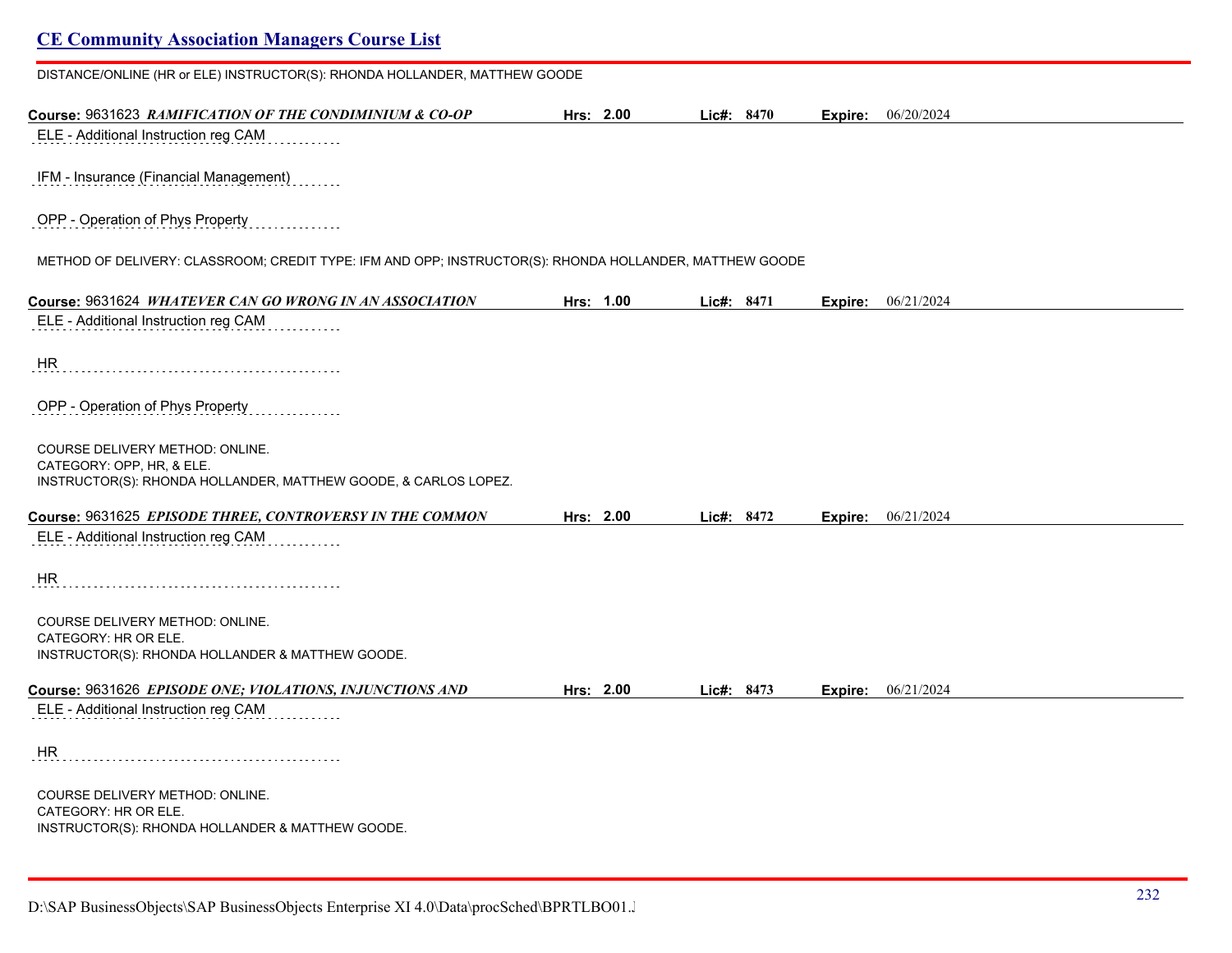| <b>CE Community Association Managers Course List</b>                                          |           |            |         |            |
|-----------------------------------------------------------------------------------------------|-----------|------------|---------|------------|
| Course: 9631627 RAMIFICATIONS OF THE CONDOMINIUM & CO-OP                                      | Hrs: 2.00 | Lic#: 8474 | Expire: | 06/21/2024 |
| ELE - Additional Instruction reg CAM                                                          |           |            |         |            |
| IFM - Insurance (Financial Management)                                                        |           |            |         |            |
| OPP - Operation of Phys Property                                                              |           |            |         |            |
| COURSE DELIVERY METHOD: ONLINE.                                                               |           |            |         |            |
| CATEGORY: IFM, OPP OR ELE.<br>INSTRUCTOR(S): RHONDA HOLLANDER & MATTHEW GOODE.                |           |            |         |            |
| Course: 9631629 RAMIFICATIONS OF THE CONDOMINIUM & CO-OP                                      | Hrs: 1.00 | Lic#: 8476 | Expire: | 06/21/2024 |
| ELE - Additional Instruction reg CAM                                                          |           |            |         |            |
| IFM - Insurance (Financial Management)                                                        |           |            |         |            |
| OPP - Operation of Phys Property                                                              |           |            |         |            |
| COURSE DELIVERY METHOD: ONLINE.                                                               |           |            |         |            |
| CATEGORY: IFM, OPP OR ELE.<br>INSTRUCTOR(S): RHONDA HOLLANDER, MATTHEW GOODE, & CARLOS LOPEZ. |           |            |         |            |
| Course: 9631630 HOMEOWNER ASSOCIATION BOARD CERTIFICATIO                                      | Hrs: 2.00 | Lic#: 8477 | Expire: | 06/21/2024 |
| ELE - Additional Instruction reg CAM                                                          |           |            |         |            |
| HR                                                                                            |           |            |         |            |
| COURSE DELIVERY METHOD: ONLINE.<br>CATEGORY: HR OR ELE.                                       |           |            |         |            |
| INSTRUCTOR(S): RHONDA HOLLANDER & MATTHEW GOODE.                                              |           |            |         |            |
| Course: 9631631 CONDOMINIUM BOARD CERTIFICATION COURSE                                        | Hrs: 2.00 | Lic#: 8478 | Expire: | 06/22/2024 |
| ELE - Additional Instruction reg CAM                                                          |           |            |         |            |
| HR                                                                                            |           |            |         |            |
| COURSE DELIVERY METHOD: ONLINE.<br>CATEGORY: HR OR ELE.                                       |           |            |         |            |
| INSTRUCTOR(S): RHONDA HALLANDER & MATTHEW GOODE.                                              |           |            |         |            |
| Course: 9631632 BUDGET BALANCING ACT.                                                         | Hrs: 2.00 | Lic#: 8479 | Expire: | 06/22/2024 |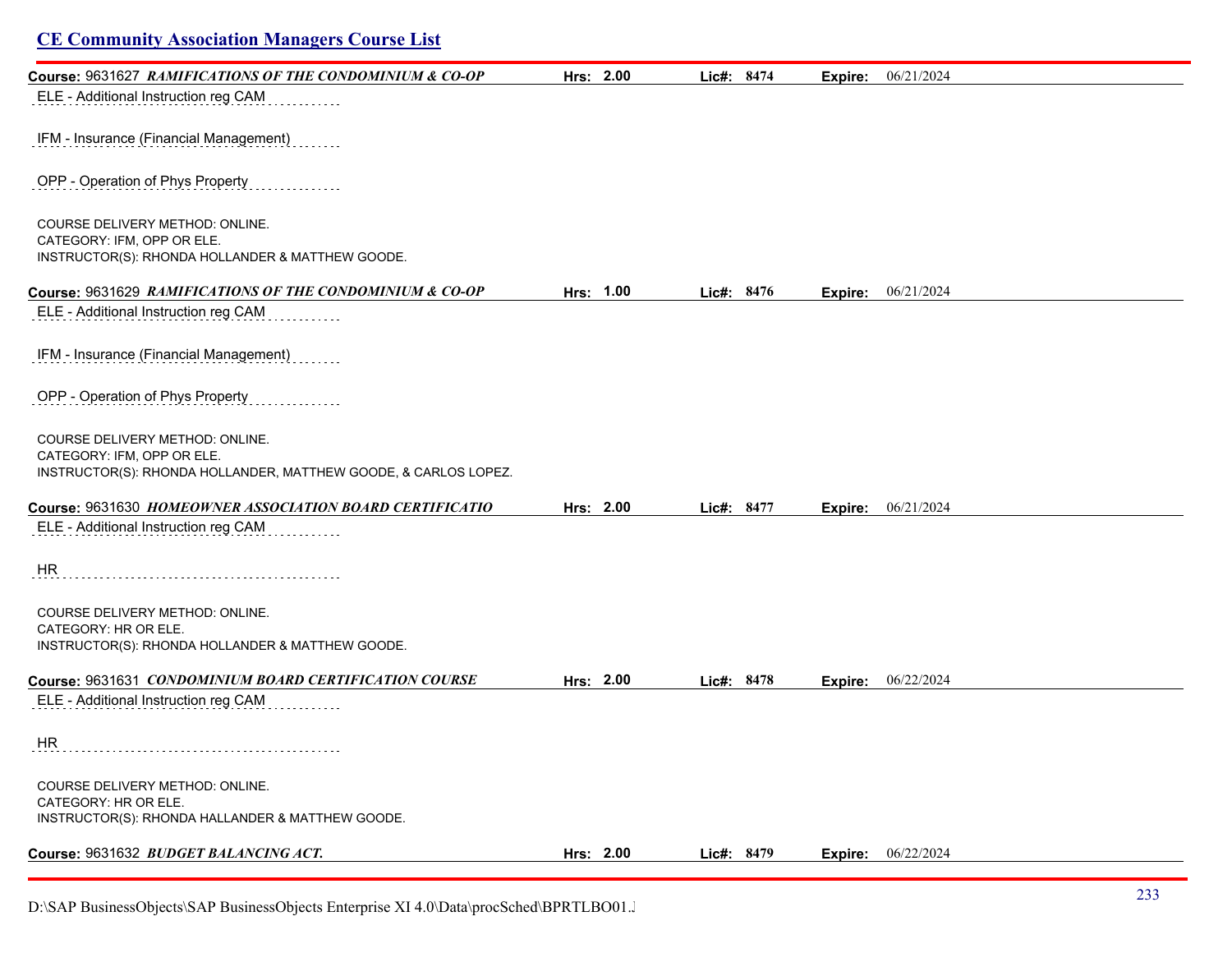ELE - Additional Instruction reg CAM . . . . . . . .

IFM - Insurance (Financial Management)

COURSE DELIVERY METHOD: ONLINE. CATEGORY: IFM OR ELE. INSTRUCTOR(S): RHONDA HOLLANDER & MATTHEW GOODE.

| HOTWIRE COMMUNICATIONS, LLC<br>0008490<br><b>2100 W. CYPRESS CREEK ROAD</b><br>FT. LAUDERDALE FL 33309                                             | Phone: 305-986-5613 |            |         | Email: marcelo.martinez@hotwirecommunication.com | 3321322 |
|----------------------------------------------------------------------------------------------------------------------------------------------------|---------------------|------------|---------|--------------------------------------------------|---------|
| Course: 9630163 UNDERSTANDING WIFI AND ITS IMPACT ON THE                                                                                           | Hrs: 2.00           | Lic#: 7005 | Expire: | 05/07/2024                                       |         |
| ELE - Additional Instruction reg CAM                                                                                                               |                     |            |         |                                                  |         |
| OPP - Operation of Phys Property                                                                                                                   |                     |            |         |                                                  |         |
| RESIDENTIAL EXP; CLASSROOM (OPP or ELE) INSTRUCTOR(S): MARCELO L. MARTINEZ, RICHARD V. LYDA                                                        |                     |            |         |                                                  |         |
| Course: 9630165 SERVICE LEVEL AGREEMENT (SLA):                                                                                                     | Hrs: 2.00           | Lic#: 7007 | Expire: | 05/10/2024                                       |         |
| ELE - Additional Instruction reg CAM                                                                                                               |                     |            |         |                                                  |         |
| CLASSROOM (ELE) INSTRUCTOR(S): MARCELO L. MARTINEZ                                                                                                 |                     |            |         |                                                  |         |
| Course: 9630537 RELATIONSHIP DEVELOPMENT: WITHIN                                                                                                   | Hrs: 2.00           | Lic#: 7376 | Expire: | 08/13/2022                                       |         |
| ELE - Additional Instruction reg CAM                                                                                                               |                     |            |         |                                                  |         |
| HR                                                                                                                                                 |                     |            |         |                                                  |         |
| THE PEOPLE BUSINESS; CLASSROOM (HR or ELE) INSTRUCTOR(S): MARCELO L. MARTINEZ                                                                      |                     |            |         |                                                  |         |
| Course: 9630943 UNDERSTANDING WIFI TECHNOLOGY AND ITS EF                                                                                           | Hrs: 2.00           | Lic#: 7784 | Expire: | 04/05/2023                                       |         |
| ELE - Additional Instruction reg CAM                                                                                                               |                     |            |         |                                                  |         |
| OPP - Operation of Phys Property                                                                                                                   |                     |            |         |                                                  |         |
| ON THE OVERALL RESIDENTIAL EXPERIENCE IN COMMUNITY ASSOCIATIONS!; DISTANCE/ONLINE (OPP or ELE) INSTRUCTOR(S): RICHARD V. LYDA, MARCELO L. MARTINEZ |                     |            |         |                                                  |         |
| Course: 9630944 SERVICE LEVEL AGREEMENT (SLA): WHAT IS I                                                                                           | Hrs: 2.00           | Lic#: 7785 | Expire: | 04/05/2023                                       |         |
| ELE - Additional Instruction reg CAM                                                                                                               |                     |            |         |                                                  |         |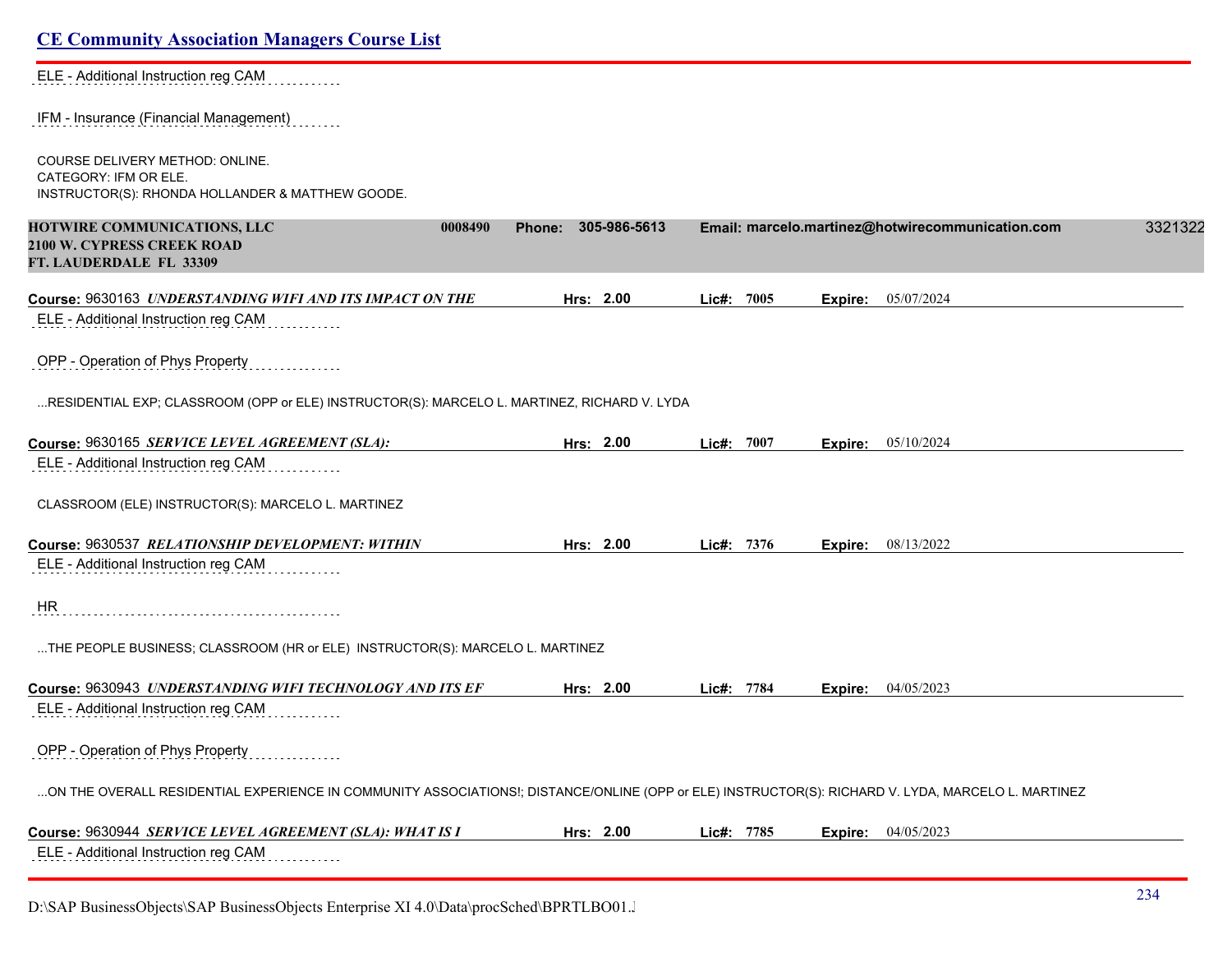...AND WHY SHOULD MANAGER'S TAKE NOTICE!; DISTANCE/ONLINE (ELE) INSTRUCTOR(S): MARCELO L. MARTINEZ

| Course: 9631009 ASSOCIATION HURRICANE PREPARATIONS PLAN                          | Hrs: 2.00 | Lic#: 7853 |      | Expire: | 06/03/2023 |  |
|----------------------------------------------------------------------------------|-----------|------------|------|---------|------------|--|
| ELE - Additional Instruction reg CAM                                             |           |            |      |         |            |  |
|                                                                                  |           |            |      |         |            |  |
| OPP - Operation of Phys Property                                                 |           |            |      |         |            |  |
| CLASSROOM (OPP or ELE) INSTRUCTOR(S): MARCY L. KRAVIT, MARCELO L. MARTINEZ       |           |            |      |         |            |  |
|                                                                                  |           |            |      |         |            |  |
| Course: 9631010 ASSOCIATION HURRICANE PREPARATIONS PLAN                          | Hrs: 2.00 | Lic#: 7854 |      | Expire: | 06/03/2023 |  |
| ELE - Additional Instruction reg CAM                                             |           |            |      |         |            |  |
| OPP - Operation of Phys Property                                                 |           |            |      |         |            |  |
|                                                                                  |           |            |      |         |            |  |
| DISTANCE/ONLINE (OPP or ELE) INSTRUCTOR(S): MARCY L. KRAVIT, MARCELO L. MARTINEZ |           |            |      |         |            |  |
|                                                                                  |           |            |      |         |            |  |
| Course: 9631011 PLANNING PROJECTS & WHAT TO LOOK FOR IN                          | Hrs: 2.00 | Lic#:      | 7855 | Expire: | 06/03/2023 |  |
| ELE - Additional Instruction reg CAM                                             |           |            |      |         |            |  |
| OPP - Operation of Phys Property                                                 |           |            |      |         |            |  |
|                                                                                  |           |            |      |         |            |  |
| CLASSROOM (OPP or ELE) INSTRUCTOR(S): MARCY L. KRAVIT, MARCELO L. MARTINEZ       |           |            |      |         |            |  |
|                                                                                  |           |            |      |         |            |  |
| Course: 9631012 PLANNING PROJECTS & WHAT TO LOOK FOR IN                          | Hrs: 2.00 | Lie#:      | 7856 | Expire: | 06/03/2023 |  |
| ELE - Additional Instruction reg CAM                                             |           |            |      |         |            |  |
| OPP - Operation of Phys Property                                                 |           |            |      |         |            |  |
|                                                                                  |           |            |      |         |            |  |
| DISTANCE/ONLINE (OPP or ELE) INSTRUCTOR(S): MARCY L. KRAVIT, MARCELO L. MARTINEZ |           |            |      |         |            |  |
|                                                                                  |           |            |      |         |            |  |
| Course: 9631034 FIBER TECHNOLOGY: WHAT IS FIBER OPTICS?                          | Hrs: 1.00 | $Lie#$ :   | 7879 | Expire: | 06/20/2023 |  |
| ELE - Additional Instruction reg CAM                                             |           |            |      |         |            |  |
| CLASSROOM (ELE) INSTRUCTOR(S): MARCELO L. MARTINEZ                               |           |            |      |         |            |  |
|                                                                                  |           |            |      |         |            |  |
| Course: 9631035 FIBER TECHNOLOGY: WHAT IS FIBER OPTICS?                          | Hrs: 1.00 | Lie#:      | 7880 | Expire: | 06/20/2023 |  |
| ELE - Additional Instruction reg CAM                                             |           |            |      |         |            |  |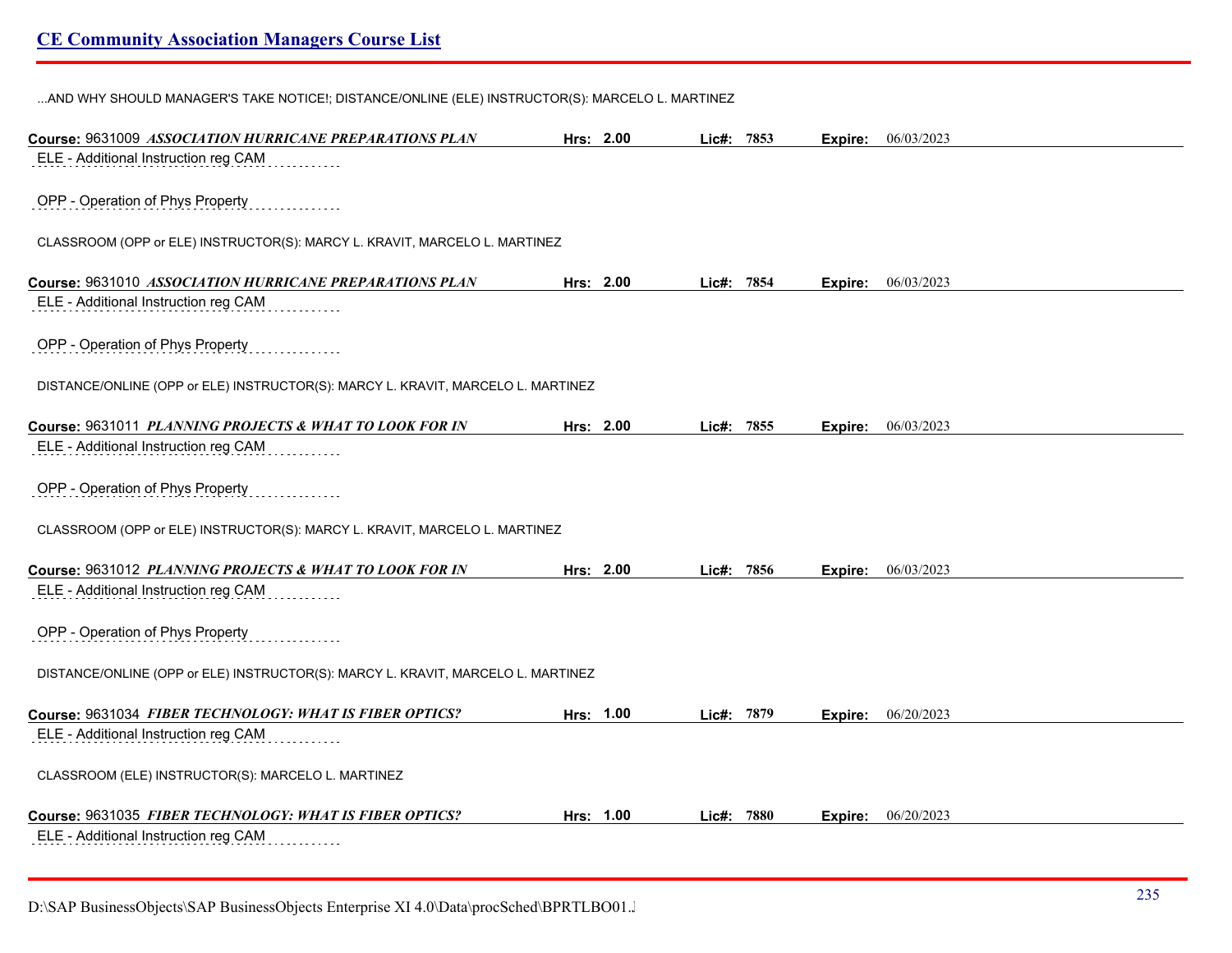| DISTANCE/ONLINE (ELE) INSTRUCTOR(S): MARCELO L. MARTINEZ                                                          |                        |                            |         |                    |         |
|-------------------------------------------------------------------------------------------------------------------|------------------------|----------------------------|---------|--------------------|---------|
| Course: 9631141 CONNECTING COMMUNITY ASSOCIATIONS IN A V                                                          | Hrs: $2.00$            | Lic#: 7985                 |         | Expire: 08/01/2023 |         |
| ELE - Additional Instruction reg CAM                                                                              |                        |                            |         |                    |         |
| OPP - Operation of Phys Property                                                                                  |                        |                            |         |                    |         |
| CLASSROOM (OPP or ELE) INSTRUCTOR(S): MARCY L. KRAVIT                                                             |                        |                            |         |                    |         |
| Course: 9631142 CONNECTING COMMUNITY ASSOCIATIONS IN A V                                                          | Hrs: 2.00              | Lic#: 7986                 | Expire: | 08/01/2023         |         |
| ELE - Additional Instruction reg CAM                                                                              |                        |                            |         |                    |         |
| OPP - Operation of Phys Property                                                                                  |                        |                            |         |                    |         |
| DISTANCE/ONLINE (OPP or ELE) INSTRUCTOR(S): MARCY L. KRAVIT                                                       |                        |                            |         |                    |         |
| IBA TECHNOLOGY CONSULTANTS UG LLC<br>0008212<br><b>1200 MARINE WAY #B 203</b><br><b>NORTH PALM BEACH FL 33408</b> | 833-661-2600<br>Phone: | Email: L.ZIEMER@CONDUU.COM |         |                    | 3237829 |
| Course: 9631135 <i>ELECTRONIC VOTING FOR HOA &amp; CONDO ASSNS</i> .                                              | Hrs: 1.00              | Lic#: 7979                 |         | Expire: 07/27/2023 |         |
| ELE - Additional Instruction reg CAM                                                                              |                        |                            |         |                    |         |
| HR                                                                                                                |                        |                            |         |                    |         |
| CLASSROOM (HR or ELE) INSTRUCTOR(S): LISA ZIEMER, ROBERT CURRIE                                                   |                        |                            |         |                    |         |
| Course: 9631136 ELECTRONIC VOTING FOR HOA & CONDO ASSNS.                                                          | Hrs: 1.00              | Lic#: 7980                 |         | Expire: 07/27/2023 |         |
| ELE - Additional Instruction reg CAM                                                                              |                        |                            |         |                    |         |
| <b>HR</b>                                                                                                         |                        |                            |         |                    |         |
| DISTANCE/ONLINE (HR or ELE) INSTRUCTOR(S): LISA ZIEMER, ROBERT CURRIE                                             |                        |                            |         |                    |         |
| INTRAFI NETWORK<br>0008931<br><b>1300 NORTH 17TH ST SUITE 1800</b><br><b>ARLINGTON VA 22209</b>                   | Phone: 703-292-3379    | Email: pmeier@intrafi.com  |         |                    | 3522388 |
| Course: 9631228 SAFEGUARDING CASH FOR COMMUNITY ASSOCIAT                                                          | Hrs: 1.00              | Lic#: 8070                 |         | Expire: 08/31/2023 |         |
|                                                                                                                   |                        |                            |         |                    |         |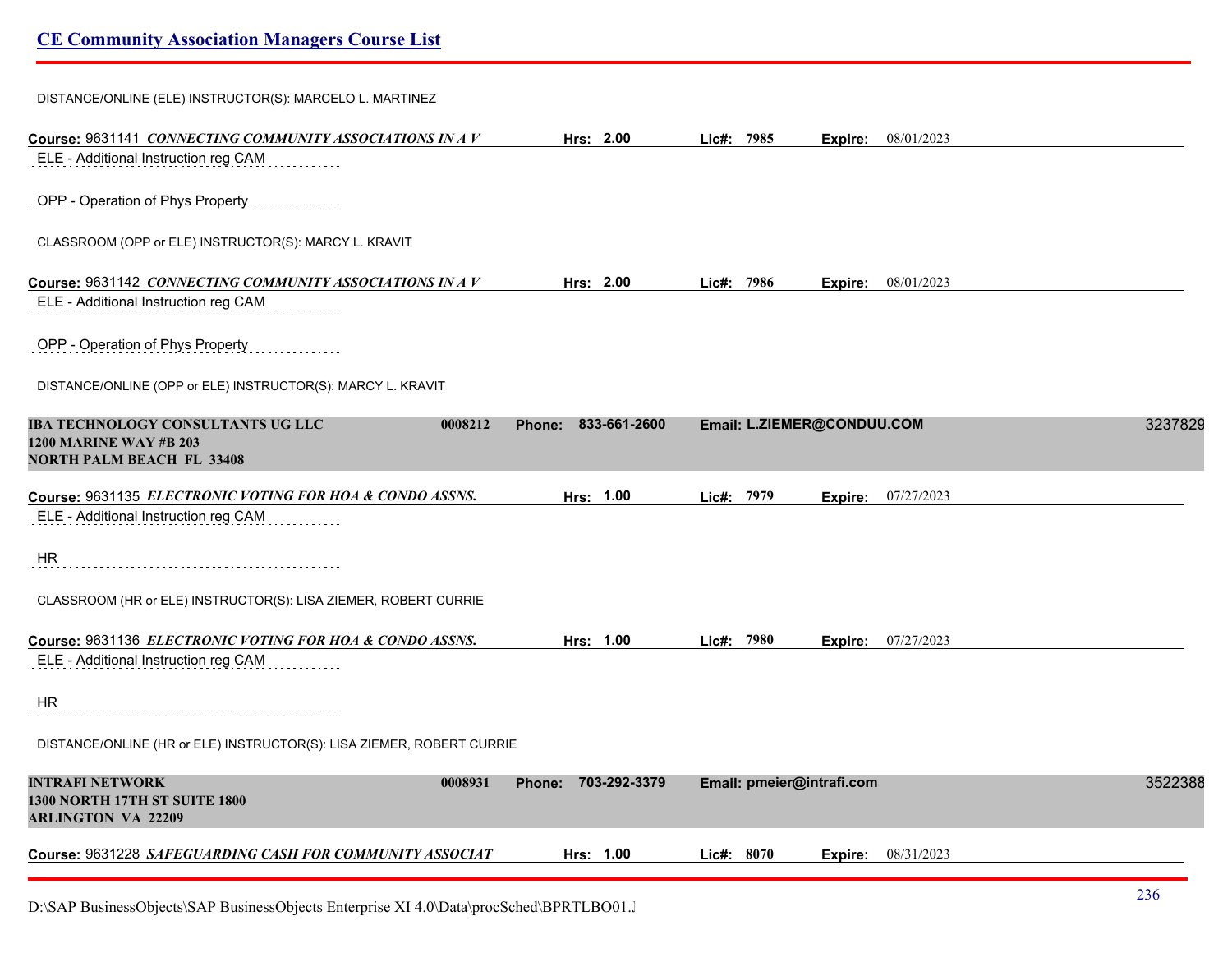| <b>CE Community Association Managers Course List</b>                                              |         |                     |              |                             |                           |         |
|---------------------------------------------------------------------------------------------------|---------|---------------------|--------------|-----------------------------|---------------------------|---------|
| ELE - Additional Instruction reg CAM                                                              |         |                     |              |                             |                           |         |
| IFM - Insurance (Financial Management)                                                            |         |                     |              |                             |                           |         |
| FOR SAFETY AND YIELD IN ANY MARKET; CLASSROOM (IFM or ELE) INSTRUCTOR(S): DANIEL M. CAPITEL       |         |                     |              |                             |                           |         |
| Course: 9631229 SAFEGUARDING CASH FOR COMMUNITY ASSOCIAT                                          |         | Hrs: 1.00           | Lic#: 8071   |                             | <b>Expire:</b> 08/31/2023 |         |
| ELE - Additional Instruction reg CAM                                                              |         |                     |              |                             |                           |         |
| IFM - Insurance (Financial Management)                                                            |         |                     |              |                             |                           |         |
| FOR SAFETY AND YIELD IN ANY MARKET; DISTANCE/ONLINE (IFM or ELE) INSTRUCTOR(S): DANIEL M. CAPITEL |         |                     |              |                             |                           |         |
| <b>ISLAND ROOFING AND SHEET METAL</b><br><b>6201 LEE ANN LANE</b><br><b>NAPLES FL 34109</b>       | 0008983 | Phone: 239-980-1776 |              | Email: GENEPIGOTT@GMAIL.COM |                           | 3528908 |
| Course: 9631302 IT'S NOT OVER YOUR HEAD<br>ELE - Additional Instruction reg CAM                   |         | 1.00<br>Hrs:        | Lic#: 8146   | Expire:                     | 10/12/2023                |         |
| CLASSROOM (ELE) INSTRUCTOR(S): RAYMOND PIGOTT                                                     |         |                     |              |                             |                           |         |
| J. R. FRAZER, INC.                                                                                | 0009105 | Phone: 407-908-4918 |              | Email: JRFRAZERENT@AOL.COM  |                           | 3600795 |
| <b>6615 W. BOYNTON BEACH BLVD.</b><br><b>STE. 360</b><br><b>BOYNTON BEACH FL 33437</b>            |         |                     |              |                             |                           |         |
| Course: 9631564 FUNDAMENTALS OF RESERVE STUDIES                                                   |         | Hrs: 1.00           | Lic#: 8417   | Expire:                     | 04/12/2024                |         |
| ELE - Additional Instruction reg CAM                                                              |         |                     |              |                             |                           |         |
| IFM - Insurance (Financial Management)                                                            |         |                     |              |                             |                           |         |
| DISTANCE/ONLINE (IFM or ELE) INSTRUCTOR(S): SUNDEEP J. JAY                                        |         |                     |              |                             |                           |         |
| Course: 9631565 FUNDAMENTALS OF RESERVE STUDIES                                                   |         | Hrs: 1.00           | Lic#: $8418$ | Expire:                     | 04/12/2024                |         |
| ELE - Additional Instruction reg CAM                                                              |         |                     |              |                             |                           |         |
| IFM - Insurance (Financial Management)                                                            |         |                     |              |                             |                           |         |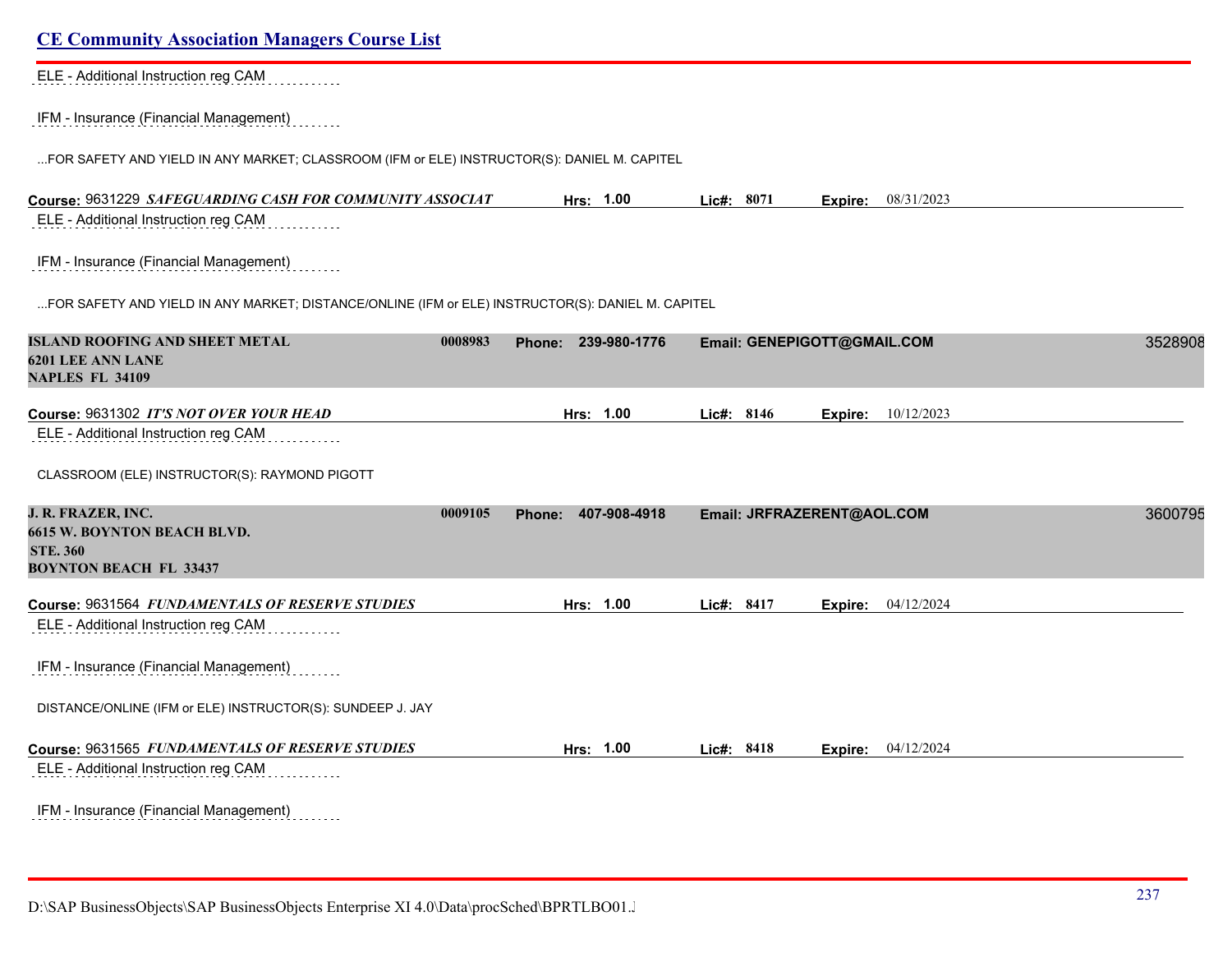CLASSROOM (IFM or ELE) INSTRUCTOR(S): SUNDEEP J. JAY

| JACKSON LAW GROUP, P.A.<br><b>1301 PLANTATION ISLAND DR</b><br><b>SUITE 304</b><br><b>SAINT AUGUSTINE FL 32080</b> | 0005949 | Phone: | 904-823-3333                                           |            |            |         | Email: contact@jacksonlawgroup.com | 3189578 |
|--------------------------------------------------------------------------------------------------------------------|---------|--------|--------------------------------------------------------|------------|------------|---------|------------------------------------|---------|
| Course: 9628233 FINING & SUSPENSION OF USE RIGHTS                                                                  |         |        | Hrs: 1.00                                              |            | Lic#: 4940 | Expire: | 07/21/2022                         |         |
| ELE - Additional Instruction reg CAM                                                                               |         |        |                                                        |            |            |         |                                    |         |
| IFM - Insurance (Financial Management)                                                                             |         |        |                                                        |            |            |         |                                    |         |
| IFM or ELE (classroom) INSTRUCTOR(S): JAY SHEARER, ANDREW JACKSON                                                  |         |        |                                                        |            |            |         |                                    |         |
| Course: 9630593 FINING AND SUSPENSION OF USE RIGHTS                                                                |         |        | Hrs: 1.00                                              | Lic#: 7434 |            |         | Expire: 09/14/2022                 |         |
| ELE - Additional Instruction reg CAM                                                                               |         |        |                                                        |            |            |         |                                    |         |
| DISTANCE/ONLINE (ELE) INSTRUCTOR(S): JAY SHEARER, ANDREW JACKSON                                                   |         |        |                                                        |            |            |         |                                    |         |
| Course: 9630594 HOMEOWNERS' ASSOCIATION OPERATION                                                                  |         |        | Hrs: 1.00                                              | Lic#: 7435 |            |         | Expire: 09/14/2022                 |         |
| ELE - Additional Instruction reg CAM                                                                               |         |        |                                                        |            |            |         |                                    |         |
| OPP - Operation of Phys Property                                                                                   |         |        |                                                        |            |            |         |                                    |         |
| DISTANCE/ONLINE (OPP or ELE) INSTRUCTOR(S): ANDREW JACKSON, JEFF EARNSHAW, JAY SHEARER                             |         |        |                                                        |            |            |         |                                    |         |
| Course: 9630615 CONDOMINIUM ASSOCIATION OPERATION                                                                  |         |        | Hrs: 1.00                                              | Lic#: 7457 |            | Expire: | 09/28/2022                         |         |
| ELE - Additional Instruction reg CAM                                                                               |         |        |                                                        |            |            |         |                                    |         |
| OPP - Operation of Phys Property                                                                                   |         |        |                                                        |            |            |         |                                    |         |
| DISTANCE/ONLINE (OPP or ELE) INSTRUCTOR(S): ANDREW JACKSON, JAY SHEARER                                            |         |        |                                                        |            |            |         |                                    |         |
| <b>JASON HUFF</b><br>11215 METRO PKWY. BLDG 1 STE 4<br><b>FORT MYERS FL 33966</b>                                  | 0008330 |        | Phone: 239-333-12674911 Email: Jason.Huff@Acentria.com |            |            |         |                                    | 3594750 |
| Course: 9629968 GENERAL LIABILITY COVERAGE                                                                         |         |        | Hrs: 1.00                                              |            | Lie#: 6799 | Expire: | 02/27/2024                         |         |
| ELE - Additional Instruction reg CAM<br>.                                                                          |         |        |                                                        |            |            |         |                                    |         |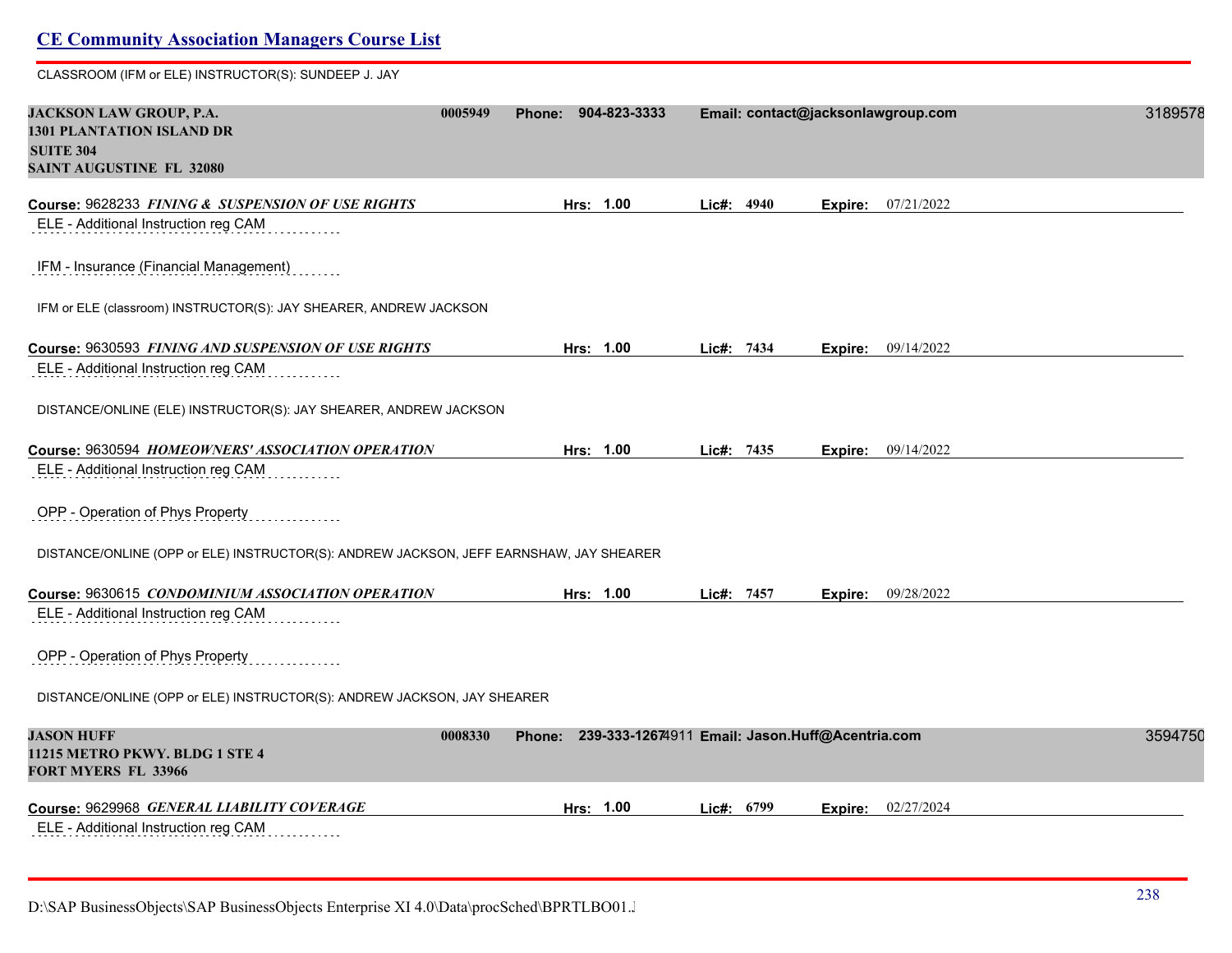| <b>CE Community Association Managers Course List</b>                                                                               |                        |                               |                       |         |
|------------------------------------------------------------------------------------------------------------------------------------|------------------------|-------------------------------|-----------------------|---------|
| IFM - Insurance (Financial Management)                                                                                             |                        |                               |                       |         |
| CLASSROOM (IFM or ELE) INSTRUCTOR(S): JASON HUFF                                                                                   |                        |                               |                       |         |
| Course: 9631582 10 WAYS BOARD MEMBERS CAN GET IN TROUBLE<br>ELE - Additional Instruction reg CAM                                   | Hrs: 1.00              | Lic#: 8434                    | 05/17/2024<br>Expire: |         |
| IFM - Insurance (Financial Management)                                                                                             |                        |                               |                       |         |
| DISTANCE/ONLINE (IFM or ELE) INSTRUCTOR(S): JASON M. HUFF                                                                          |                        |                               |                       |         |
| Course: 9631583 10 WAYS BOARD MEMBERS CAN GET IN TROUBLE                                                                           | Hrs: 1.00              | Lic#: 8435                    | 05/17/2024<br>Expire: |         |
| ELE - Additional Instruction reg CAM                                                                                               |                        |                               |                       |         |
| IFM - Insurance (Financial Management)                                                                                             |                        |                               |                       |         |
| CLASSROOM (IFM or ELE) INSTRUCTOR(S): JASON M. HUFF                                                                                |                        |                               |                       |         |
| Course: 9631615 2022 LEGAL UPDATE, 2021 LEGAL REMINDER &                                                                           | Hrs: 1.00              | Lic#: 8462                    | 06/20/2024<br>Expire: |         |
| Legal Update Seminars                                                                                                              |                        |                               |                       |         |
| COURSE DELIVERY METHOD: CLASSROOM.<br>CATEGORY: LEGAL UPDATE.<br>INSTRUCTOR(S): LELAND W WILSON & JASON M HUFF.                    |                        |                               |                       |         |
|                                                                                                                                    |                        |                               |                       |         |
| Course: 9631634 2022 LEGAL & INSURANCE UPDATE<br>ELE - Additional Instruction reg CAM                                              | Hrs: 1.00              | Lic#: 8481                    | 06/22/2024<br>Expire: |         |
| IFM - Insurance (Financial Management)                                                                                             |                        |                               |                       |         |
| Legal Update Seminars                                                                                                              |                        |                               |                       |         |
| COURSE DELIVERY METHOD: DISTANCE/ONLINE.<br>CATEGORY: LEGAL UPDATE, IFM, OR ELE.<br>INSTRUCTOR(S): JASON M HUFF & LELAND W WILSON. |                        |                               |                       |         |
| <b>JC FULLER, PA</b><br>0007427<br>1700 N MAITLAND AVENUE<br><b>MAITLAND FL 32751</b>                                              | Phone: 407-641-5292100 | Email: jfuller@jcfullerpa.com |                       | 3430631 |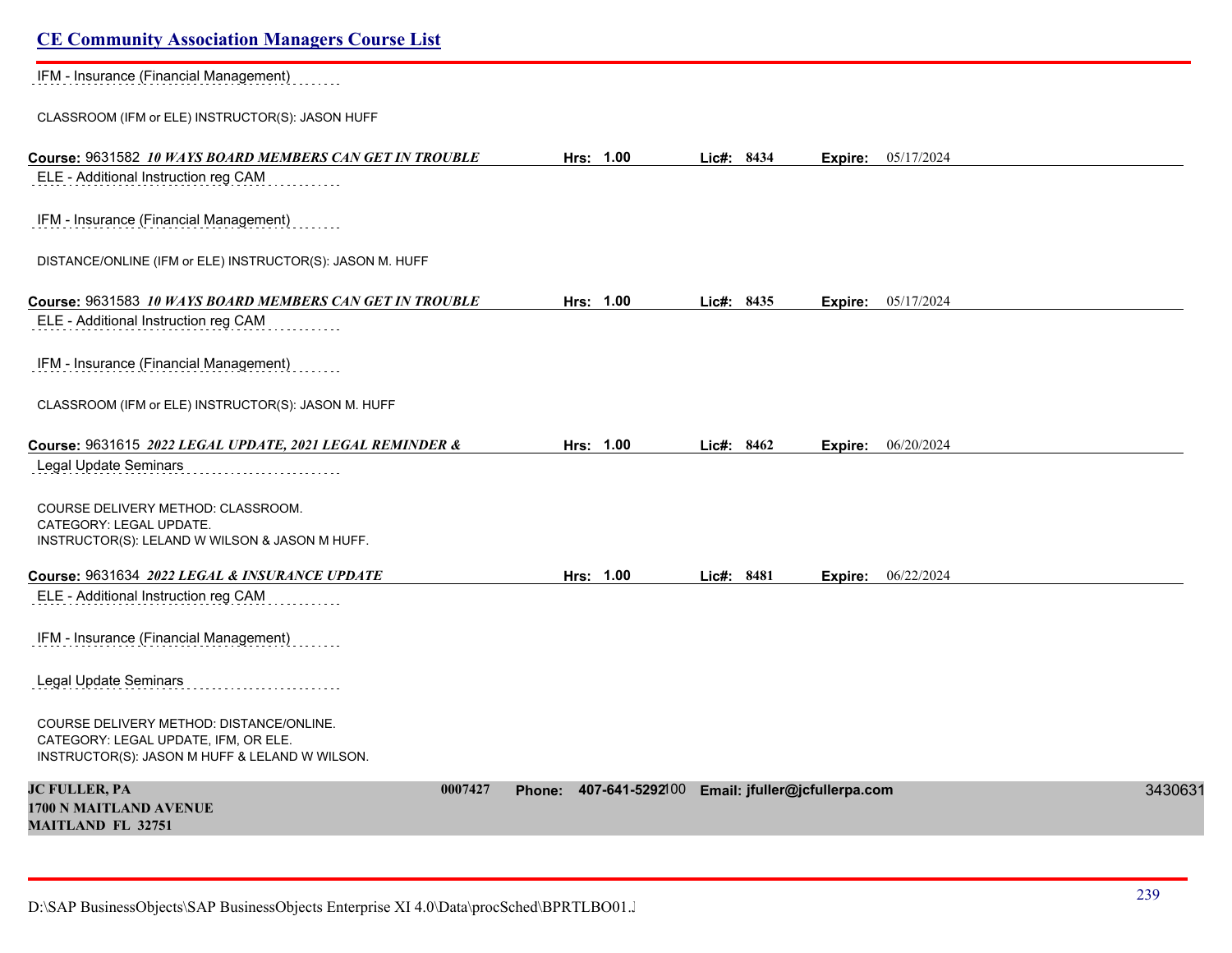| <b>CE Community Association Managers Course List</b>                                                                       |                     |                    |                         |                |                                   |         |
|----------------------------------------------------------------------------------------------------------------------------|---------------------|--------------------|-------------------------|----------------|-----------------------------------|---------|
| Course: 9630895 DOMESTIC VIOLENCE IN COMMUNITY ASSOCIATI                                                                   |                     | Hrs: 1.00          | Lic#: 7734              | Expire:        | 03/17/2023                        |         |
| ELE - Additional Instruction reg CAM                                                                                       |                     |                    |                         |                |                                   |         |
| HR.                                                                                                                        |                     |                    |                         |                |                                   |         |
| CLASSROOM (HR or ELE) INSTRUCTOR(S): JOYCE CHRISTINE FULLER                                                                |                     |                    |                         |                |                                   |         |
| Course: 9630936 DOMESTIC VIOLENCE IN COMMUNITY ASSOCIATI                                                                   |                     | Hrs: 1.00          | Lic#: 7776              |                | <b>Expire:</b> 04/01/2023         |         |
| ELE - Additional Instruction reg CAM                                                                                       |                     |                    |                         |                |                                   |         |
| HR                                                                                                                         |                     |                    |                         |                |                                   |         |
| CLASSROOM (HR or ELE) INSTRUCTOR(S): JOYCE C. FULLER                                                                       |                     |                    |                         |                |                                   |         |
| <b>JIM MALER</b><br>0005054<br><b>7542 NW 23 STREET</b><br>HOLLYWOOD FL 33024                                              | Phone: 954-520-2418 |                    | Email: jimmaler@aol.com |                |                                   | 3191877 |
| Course: 9631040 PEST CONTROL 102                                                                                           |                     | Hrs: 1.00          | Lic#: 7885              | Expire:        | 06/21/2023                        |         |
| ELE - Additional Instruction reg CAM                                                                                       |                     |                    |                         |                |                                   |         |
| OPP - Operation of Phys Property                                                                                           |                     |                    |                         |                |                                   |         |
| CLASSROOM (OPP or ELE) INSTRUCTOR(S): JIM MALER                                                                            |                     |                    |                         |                |                                   |         |
| Course: 9631041 PEST CONTROL 101                                                                                           |                     | Hrs: 2.00<br>Lic#: | 7886                    | Expire:        | 06/21/2023                        |         |
| ELE - Additional Instruction reg CAM                                                                                       |                     |                    |                         |                |                                   |         |
| OPP - Operation of Phys Property                                                                                           |                     |                    |                         |                |                                   |         |
| CLASSROOM (OPP or ELE) INSTRUCTOR(S): JIM MALER                                                                            |                     |                    |                         |                |                                   |         |
| <b>JIMERSON BIRR, P.A.</b><br>0006428<br><b>ONE INDEPENDENT DRIVE</b><br><b>SUITE 1400</b><br><b>JACKSONVILLE FL 32202</b> | Phone: 904-389-0050 |                    |                         |                | Email: MARKETING@JIMERSONFIRM.COM | 3431230 |
| Course: 9629126 Board Member Certification- HOA                                                                            |                     | Hrs: 2.00          | Lic#: 5876              | <b>Expire:</b> | 08/08/2022                        |         |
| ELE - Additional Instruction reg CAM                                                                                       |                     |                    |                         |                |                                   |         |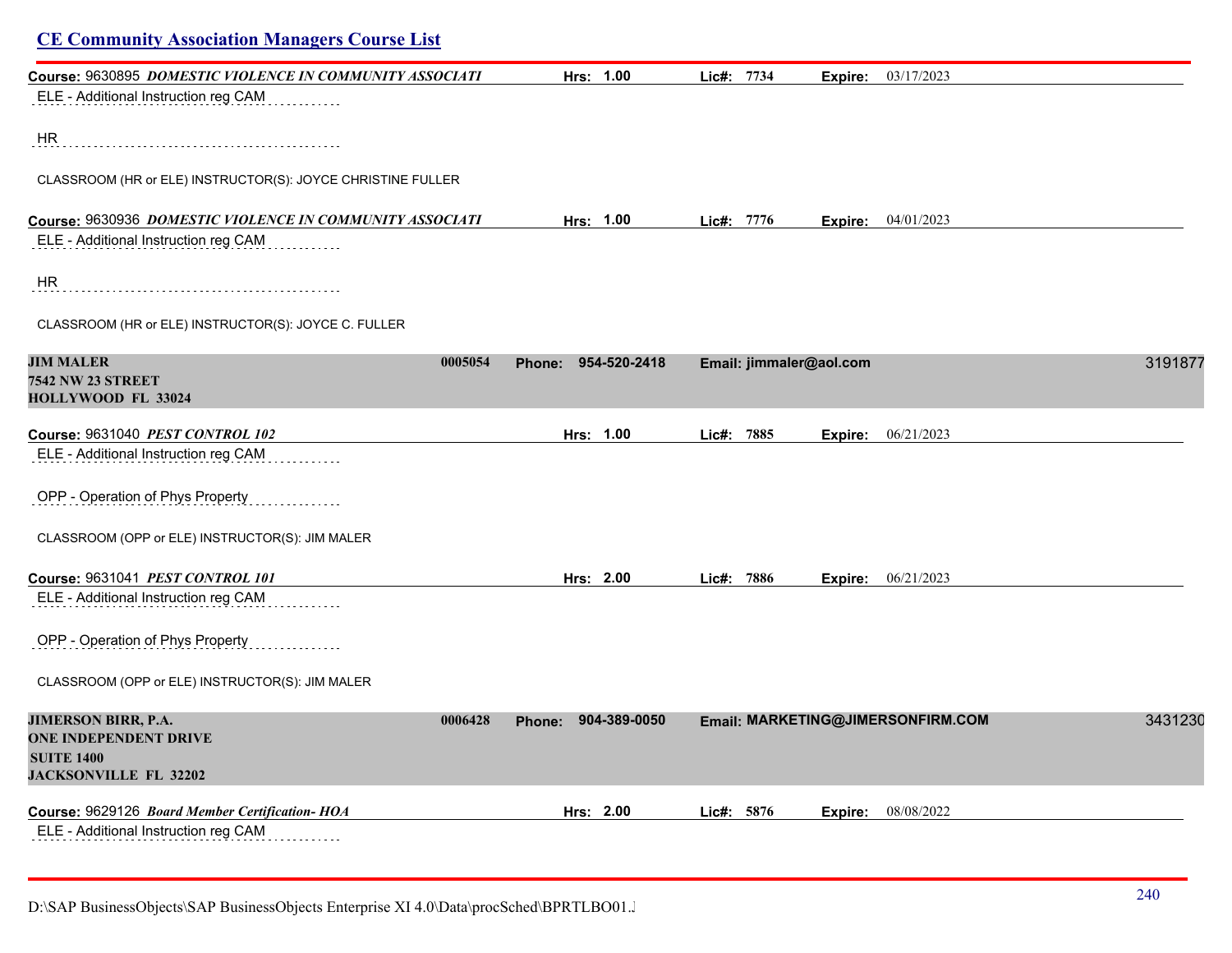| <b>CE Community Association Managers Course List</b>                                               |           |            |         |            |  |
|----------------------------------------------------------------------------------------------------|-----------|------------|---------|------------|--|
| Classroom (ELE);<br>Instructor (s); Hans Whal, Christopher Cobb                                    |           |            |         |            |  |
| Course: 9629169 Board Member Certification- Condos                                                 | Hrs: 2.00 | Lic#: 5877 | Expire: | 08/08/2022 |  |
| ELE - Additional Instruction reg CAM                                                               |           |            |         |            |  |
| Classroom; ELE;<br>Instructor(s); Hans Wahl, Christopher Cobb,                                     |           |            |         |            |  |
| Course: 9629468 COMMUNITY ASSOCIATION EMERGENCY POWERS                                             | Hrs: 2.00 | Lic#: 6241 | Expire: | 04/10/2023 |  |
| ELE - Additional Instruction reg CAM                                                               |           |            |         |            |  |
| IFM - Insurance (Financial Management)                                                             |           |            |         |            |  |
| OPP - Operation of Phys Property                                                                   |           |            |         |            |  |
| & HURRICANE PREPAREDNESS; CLASSROOM, (IFM and OPP or ELE) INSTRUCTOR(S): HANS C. WAHL, BRYAN DAVIS |           |            |         |            |  |
| Course: 9629492 DEVELOPER TURNOVER FOR COMMUNITY                                                   | Hrs: 2.00 | Lic#: 6269 | Expire: | 04/23/2023 |  |
| ELE - Additional Instruction reg CAM                                                               |           |            |         |            |  |
| OPP - Operation of Phys Property                                                                   |           |            |         |            |  |
| ASSOCIATIONS; CLASSROOM (OPP or ELE) INSTRUCTOR(S): HANS C. WAHL                                   |           |            |         |            |  |
| Course: 9630511 BOARD MEMBER CERTIFICATION - CONDOMINIUM                                           | Hrs: 2.00 | Lic#: 7368 | Expire: | 08/10/2022 |  |
| ELE - Additional Instruction reg CAM                                                               |           |            |         |            |  |
| DISTANCE/ONLINE (ELE) INSTRUCTOR(S): HANS C. WAHL                                                  |           |            |         |            |  |
| Course: 9630517 BOARD MEMBER CERTIFICATION - HOMEOWNER                                             | Hrs: 2.00 | Lic#: 7393 | Expire: | 08/20/2022 |  |
| ELE - Additional Instruction reg CAM                                                               |           |            |         |            |  |
| ASSOCIATION; DISTANCE/ONLINE (ELE) INSTRUCTOR(S): Hans Whal, Christopher Cobb                      |           |            |         |            |  |
| Course: 9630557 COMMUNITY ASSOCIATION EMERGENCY POWERS                                             | Hrs: 2.00 | Lic#: 7397 | Expire: | 08/23/2022 |  |
| ELE - Additional Instruction reg CAM                                                               |           |            |         |            |  |
| OPP - Operation of Phys Property                                                                   |           |            |         |            |  |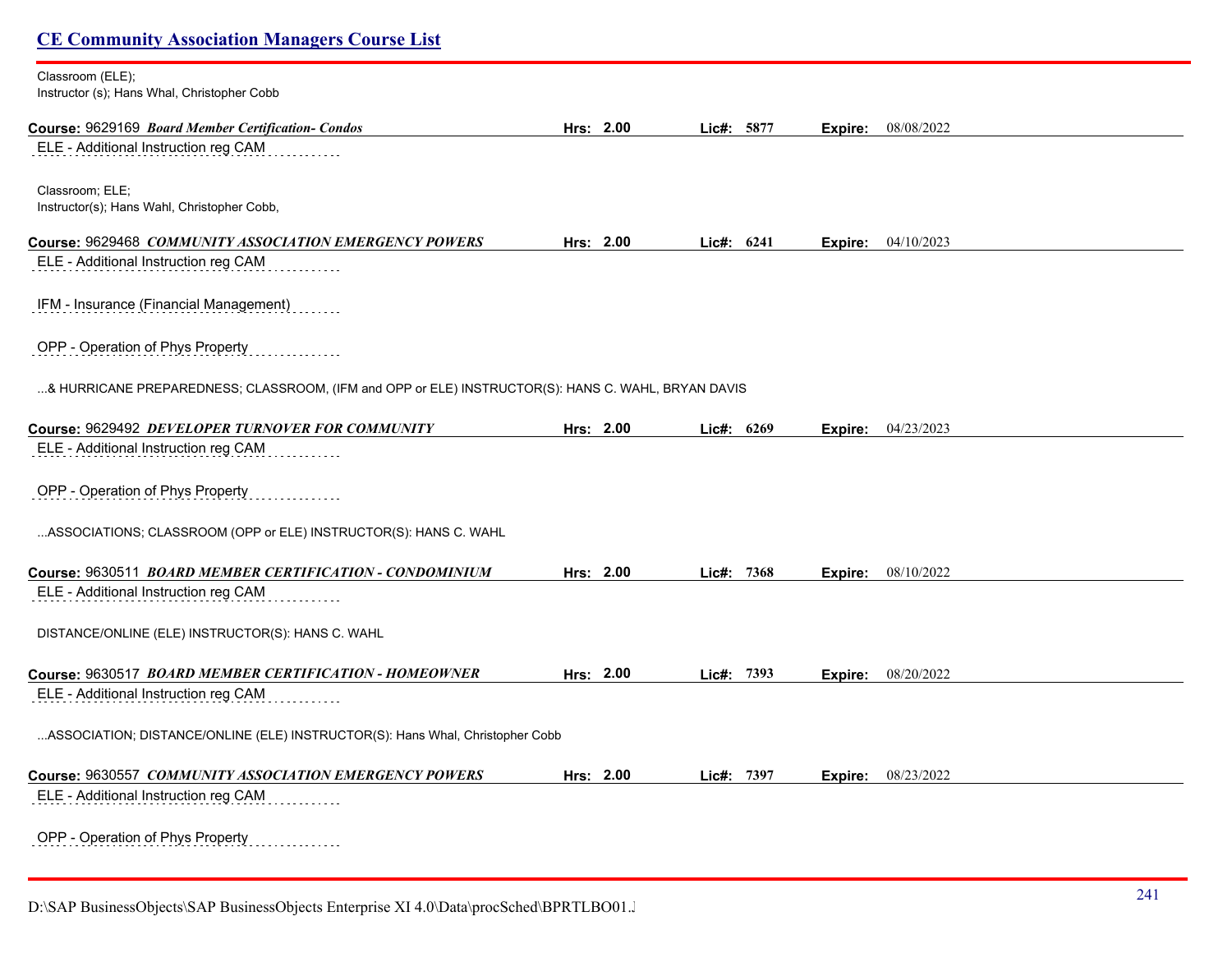...& HURRICANE PREPAREDNESS; DISTANCE/ONLINE, (OPP or ELE) INSTRUCTOR(S): HANS C. WAHL

| Course: 9630558 DEVELOPER TURNOVER FOR COMMUNITY                                                    | Hrs: 2.00              | Lic#: 7398 | <b>Expire:</b> 08/23/2022       |         |
|-----------------------------------------------------------------------------------------------------|------------------------|------------|---------------------------------|---------|
| ELE - Additional Instruction reg CAM                                                                |                        |            |                                 |         |
| OPP - Operation of Phys Property                                                                    |                        |            |                                 |         |
| DISTANCE/ONLINE (OPP or ELE) INSTRUCTOR(S): HANS C. WAHL                                            |                        |            |                                 |         |
| JM SCHOOL OF REAL ESTATE INC<br>0008180<br>10530 NW 26 ST STE 102<br><b>DORAL FL 33172</b>          | 786-287-4843<br>Phone: |            | Email: JORGE@JMREALTYSCHOOL.COM | 3231428 |
| Course: 9629743 CAM CONTINUING EDUCATION 15 HOURS                                                   | Hrs: 15.00             | Lic#: 6548 | 10/14/2023<br>Expire:           |         |
| ELE - Additional Instruction reg CAM                                                                |                        |            |                                 |         |
| HR                                                                                                  |                        |            |                                 |         |
| IFM - Insurance (Financial Management)                                                              |                        |            |                                 |         |
| <b>Legal Update Seminars</b>                                                                        |                        |            |                                 |         |
| OPP - Operation of Phys Property                                                                    |                        |            |                                 |         |
| CLASSROOM (LU, IFM, OPP, HR, & ELE) INSTRUCTOR(S): JORGE J. MIGUEL                                  |                        |            |                                 |         |
| <b>JOANNE WILLOUGHBY</b><br>0006449<br><b>2640 TRILLIUM RIDGE</b><br>#2305<br>THE VILLAGES FL 32163 | Phone: 754.260.7157    |            | Email: joannewilloughby@aol.com | 3595306 |
| Course: 9628344 A COMMUNITY MANAGERS' S BEST FRIENDS                                                | Hrs: 1.00              | Lic#: 5050 | 10/05/2022<br>Expire:           |         |
| ELE - Additional Instruction reg CAM                                                                |                        |            |                                 |         |
| HR                                                                                                  |                        |            |                                 |         |
| HR or ELE (classroom)                                                                               |                        |            |                                 |         |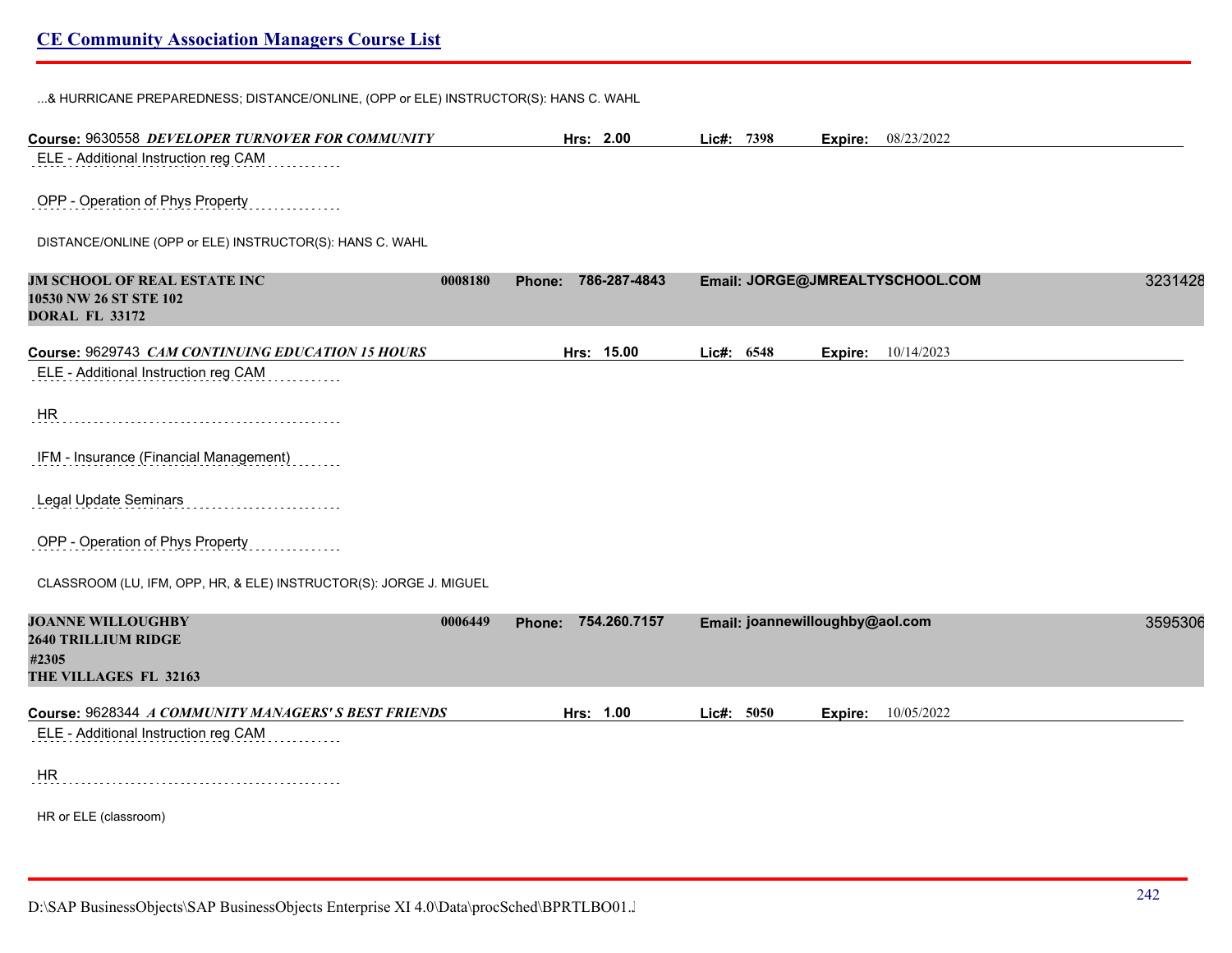| Course: 9629134 Drones                                                                                             | Hrs: 1.00           | Lic#: 5841    | <b>Expire:</b> 07/02/2022       |         |
|--------------------------------------------------------------------------------------------------------------------|---------------------|---------------|---------------------------------|---------|
| ELE - Additional Instruction reg CAM                                                                               |                     |               |                                 |         |
| OPP - Operation of Phys Property                                                                                   |                     |               |                                 |         |
| Classroom : (opp or ele);<br>instructor(s): Bill Holderby, Joanne Willoughby,                                      |                     |               |                                 |         |
| Course: 9629138 DO WE NEED COMMITTEES                                                                              | Hrs: 1.00           | Lic#: 5847    | Expire: 07/17/2022              |         |
| ELE - Additional Instruction reg CAM                                                                               |                     |               |                                 |         |
| HR                                                                                                                 |                     |               |                                 |         |
| CLASSROOM; (HR OR ELE)<br>INSTRUCTOR(S); JOANNE WILLOUGHBY, WENDY MURRAY                                           |                     |               |                                 |         |
| Course: 9631404 SO YOU WANT TO BRING FIBER TO YOUR COMMU                                                           | Hrs: 1.00           | Lic#: 8265    | <b>Expire:</b> $01/13/2024$     |         |
| ELE - Additional Instruction reg CAM                                                                               |                     |               |                                 |         |
| HR                                                                                                                 |                     |               |                                 |         |
| CLASSROOM (HR or ELE) INSTRUCTOR(S): JOANNE L. WILLOUGHBY, MARCIE GERSHONI                                         |                     |               |                                 |         |
| <b>JOE TAYLOR RESTORATION</b><br>0008849<br><b>855 NW 17 AVE</b><br><b>SUITE C</b><br><b>DELRAY BEACH FL 33445</b> | Phone: 954-784-2070 |               | Email: claims@jtrestoration.com | 3459820 |
| Course: 9631023 STRUCTURAL DRYING OF WATER DAMAGED PROPE                                                           | Hrs: 3.00           | Lic#:<br>7868 | 06/13/2023<br>Expire:           |         |
| ELE - Additional Instruction reg CAM                                                                               |                     |               |                                 |         |
| OPP - Operation of Phys Property                                                                                   |                     |               |                                 |         |
| CLASSROOM (OPP or ELE) INSTRUCTOR(S): JOE TAYLOR                                                                   |                     |               |                                 |         |
| Course: 9631024 STRUCTURAL DRYING OF WATER DAMAGED PROPE                                                           | Hrs: 3.00           | Lic#: 7869    | Expire: 06/13/2023              |         |
| ELE - Additional Instruction reg CAM                                                                               |                     |               |                                 |         |
| OPP - Operation of Phys Property<br>.                                                                              |                     |               |                                 |         |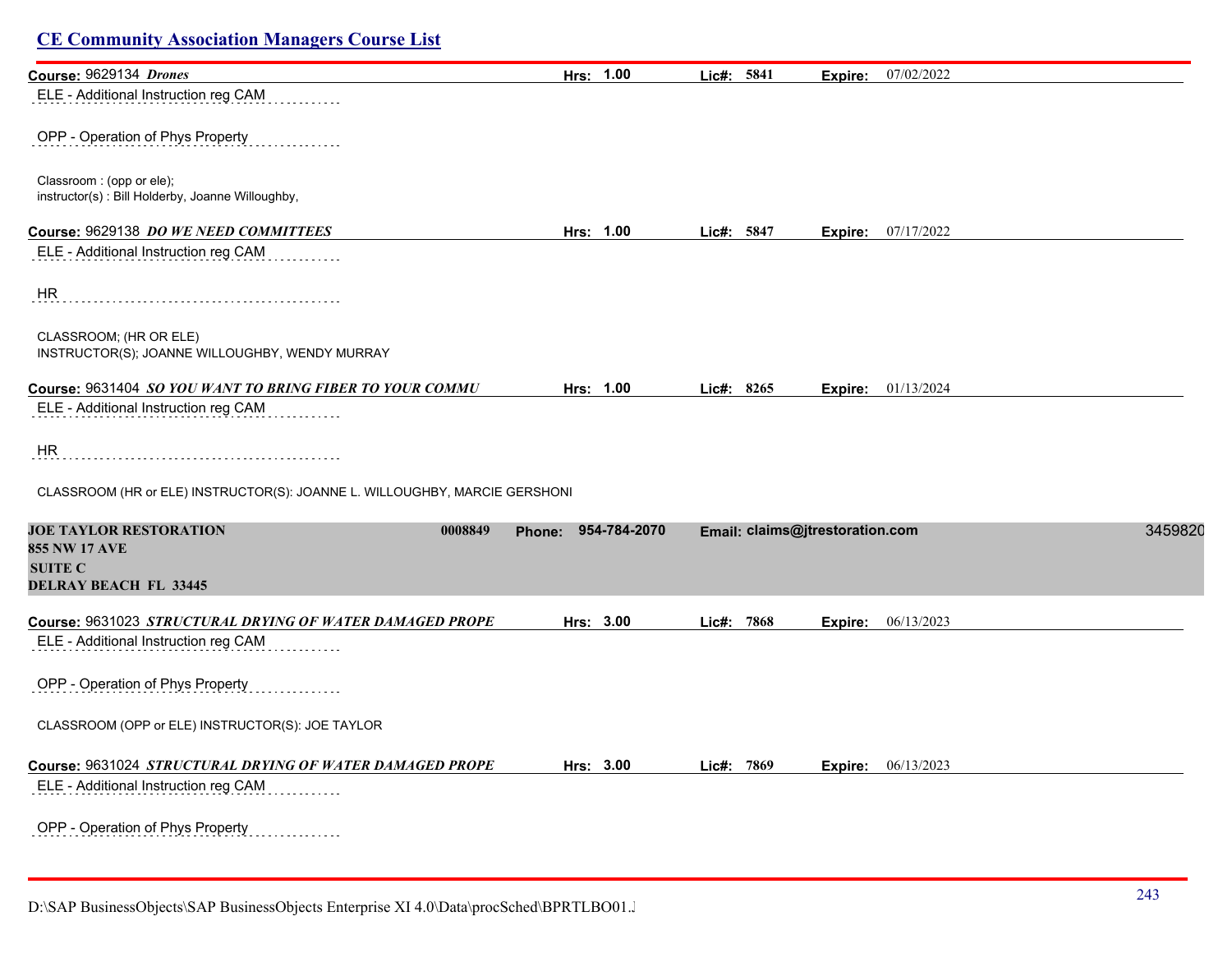| <b>CE Community Association Managers Course List</b>                  |                          |            |                               |            |         |
|-----------------------------------------------------------------------|--------------------------|------------|-------------------------------|------------|---------|
| DISTANCE/ONLINE (OPP or ELE) INSTRUCTOR(S): JOE TAYLOR                |                          |            |                               |            |         |
| Course: 9631102 UNDERSTANDING FIRE LOSSES: MITIGATION TO              | Hrs: 3.00                | Lic#: 7947 | Expire:                       | 07/14/2023 |         |
| ELE - Additional Instruction reg CAM                                  |                          |            |                               |            |         |
| OPP - Operation of Phys Property                                      |                          |            |                               |            |         |
| FURTHER DAMAGE: CLASSROOM (OPP or ELE) INSTRUCTOR(S): JOE TAYLOR      |                          |            |                               |            |         |
| Course: 9631103 PROPER MITIGATION OF MICROBIAL CONTAMINA              | Hrs: 3.00                | Lic#: 7948 | Expire:                       | 07/14/2023 |         |
| ELE - Additional Instruction reg CAM                                  |                          |            |                               |            |         |
| OPP - Operation of Phys Property                                      |                          |            |                               |            |         |
| INDOOR ENVIRONMENTS; CLASSROOM (OPP or ELE) INSTRUCTOR(S): JOE TAYLOR |                          |            |                               |            |         |
| Course: 9631104 BE PREPARED - HOW BEST TO HANDLE WATER A              | Hrs: 1.00                | Lic#: 7949 | Expire:                       | 07/14/2023 |         |
| ELE - Additional Instruction reg CAM                                  |                          |            |                               |            |         |
| OPP - Operation of Phys Property                                      |                          |            |                               |            |         |
| CLASSROOM (OPP or ELE) INSTRUCTOR(S): JOE TAYLOR                      |                          |            |                               |            |         |
| JOHN GALT INSURANCE AGENCY CORPORTATION<br>0005750                    | (954) 440-2857<br>Phone: |            | Email: michaelm@john-galt.com |            | 3464544 |
| 3303 W COMMERCIAL BLVD.<br><b>SUITE 200</b>                           |                          |            |                               |            |         |
| <b>FORT LAUDERDALE FL 33309</b>                                       |                          |            |                               |            |         |
| Course: 9628235 Overview of Property & Liability                      | Hrs: 1.00                | Lic#: 4943 | Expire:                       | 07/25/2022 |         |
| ELE - Additional Instruction reg CAM                                  |                          |            |                               |            |         |
| IFM - Insurance (Financial Management)                                |                          |            |                               |            |         |
| Coverage;<br>classroom ;(IFM or ELE);                                 |                          |            |                               |            |         |
| Instructor(s): James Rudd, added 9/20/2018 Michael Maser              |                          |            |                               |            |         |
| Course: 9629034 THE FINANCIAL ASPECTS OF CONDO INSURANCE              | Hrs: 2.00                | Lic#: 5749 | Expire:                       | 04/09/2024 |         |
| ELE - Additional Instruction reg CAM                                  |                          |            |                               |            |         |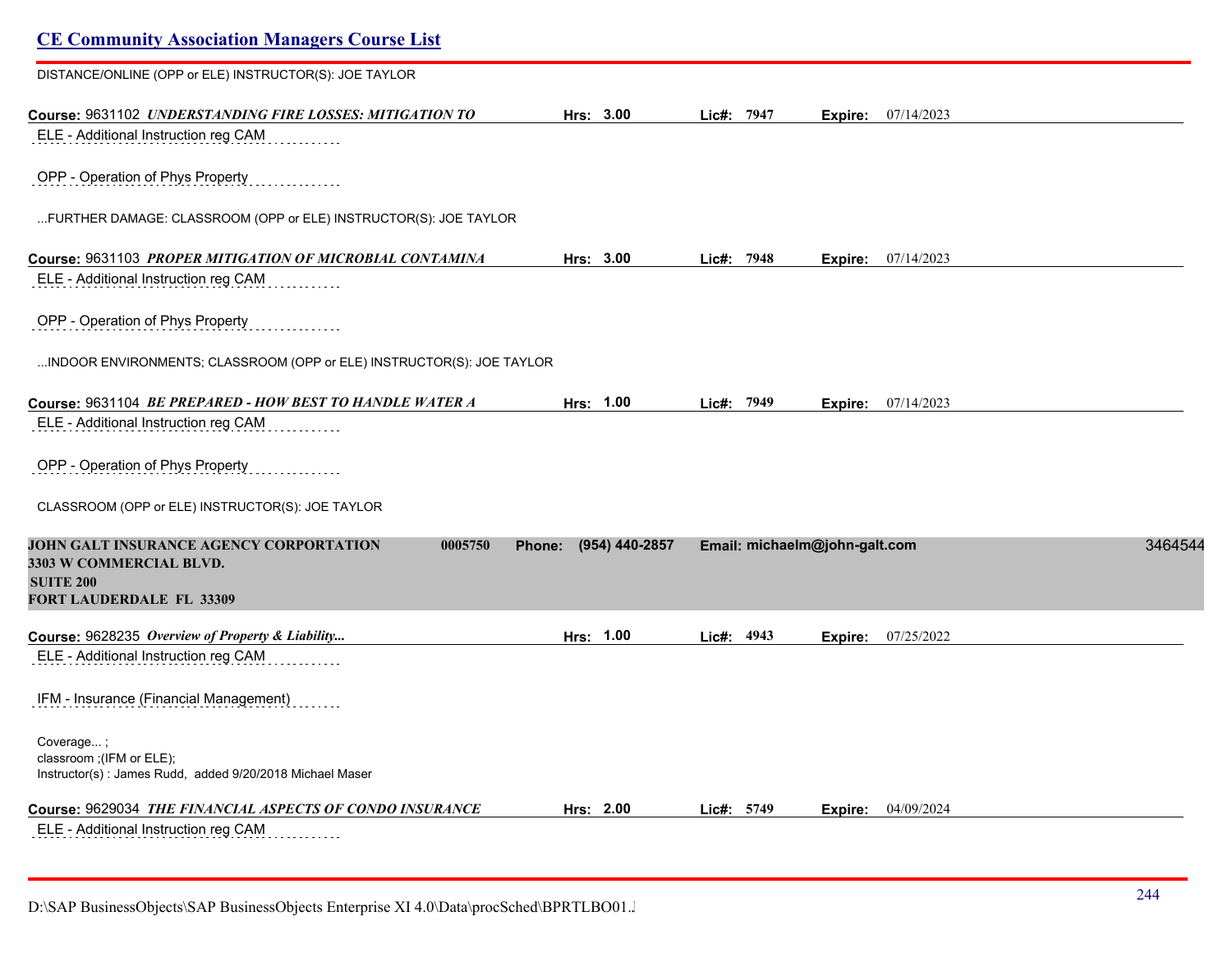IFM - Insurance (Financial Management)

### ...RENEWALS CLASSROOM (IFM or ELE) INSTRUCTOR(S): JAMES D. RUDD added 9/20/2018 Michael Maser

| Course: 9629952 INSURANCE 101 FOR COMMUNITY MANAGERS | 3.00<br>Hrs: | 6783<br>∖ic#: | 02/20/2024<br>Expire: |  |
|------------------------------------------------------|--------------|---------------|-----------------------|--|
|------------------------------------------------------|--------------|---------------|-----------------------|--|

ELE - Additional Instruction reg CAM

IFM - Insurance (Financial Management)

... & BOARD MEMBERS; CLASSROOM (IFM or ELE) INSTRUCTOR(S): JAMES D. RUDD

| Course: 9630001 THE BASICS OF FLOOD INSURANCE FOR CONDO | 1.00<br>Hrs: | Lic#: $6844$ | Expire: | 03/22/2024 |
|---------------------------------------------------------|--------------|--------------|---------|------------|
|                                                         |              |              |         |            |

ELE - Additional Instruction reg CAM

IFM - Insurance (Financial Management)  $\ldots$  . . .

...& HOA ASSOCIATIONS; CLASSROOM (IFM or ELE) INSTRUCTOR(S): JAMES D. RUDD

| <b>JOSEPH MICHAEL MARKAS JR</b><br><b>2057 GREY FALCON CIR SW</b><br>VERO BEACH FL 32962                  | 0007601<br>Phone: | 772-453-8442 | Email: jmarkas@outlook.com |                                         | 3464518 |
|-----------------------------------------------------------------------------------------------------------|-------------------|--------------|----------------------------|-----------------------------------------|---------|
| Course: 9630460 10 MOST CHALLENGING INSURANCE AREAS                                                       |                   | Hrs: 1.00    | Lie#: 7302                 | 07/20/2022<br>Expire:                   |         |
| ELE - Additional Instruction reg CAM                                                                      |                   |              |                            |                                         |         |
| IFM - Insurance (Financial Management)                                                                    |                   |              |                            |                                         |         |
| FOR COMMUNITY ASSOCIATION MANAGERS; DISTANCE/ONLINE (IFM or ELE) INSTRUCTOR(S): JOSEPH MICHAEL MARKAS, JR |                   |              |                            |                                         |         |
| <b>JUNIPER LANDSCAPING OF FLORIDA, LLC</b><br>5880 STALEY ROAD                                            | 0007387<br>Phone: | 239-322-9632 |                            | Email: marketing@juniperlandscaping.com | 2942793 |

**FORT MYERS FL 33905** 

**Course:** 9628674 *TREE SELECTION* **Hrs: 1.00 Lic#: 5375 Expire:** 06/26/2023

ELE - Additional Instruction reg CAM

ELE-classroom INSTRUCTOR(S): (ADDED 11/5/2020) CAL LEGGETT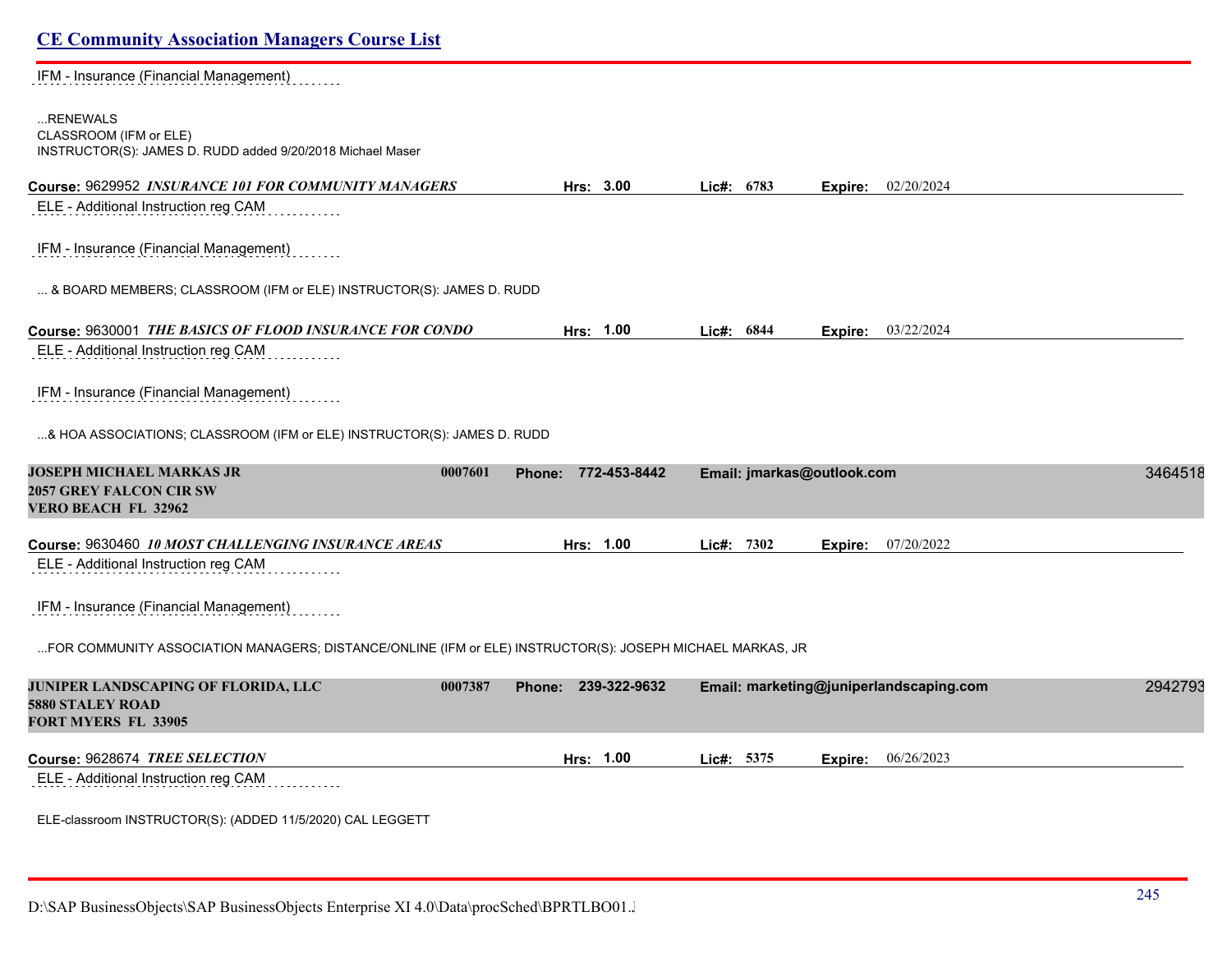| <b>CE Community Association Managers Course List</b>                                      |           |            |         |                           |
|-------------------------------------------------------------------------------------------|-----------|------------|---------|---------------------------|
| Course: 9628675 PLAINTING PRINCIPLES & PLANT ID                                           | Hrs: 1.00 | Lic#: 5376 | Expire: | 06/26/2023                |
| ELE - Additional Instruction reg CAM                                                      |           |            |         |                           |
| OPP - Operation of Phys Property                                                          |           |            |         |                           |
| OPP or ELE (classroom) INSTRUCTOR(S): (ADDED 11/5/2020) CAL LEGGETT                       |           |            |         |                           |
| Course: 9629333 PEST ID LAWN & ORNAMENTAL                                                 | Hrs: 1.00 | Lic#: 6066 |         | <b>Expire:</b> 12/20/2022 |
| ELE - Additional Instruction reg CAM                                                      |           |            |         |                           |
| OPP - Operation of Phys Property                                                          |           |            |         |                           |
| CLASSROOM (OPP or ELE);<br>INSTRUCTOR(S): JOHN DOUGHERTY, (ADDED 11/5/2020) CAL LEGGETT   |           |            |         |                           |
| Course: 9629383 IRRIGATION 101                                                            | Hrs: 1.00 | Lic#: 6136 | Expire: | 02/10/2023                |
| ELE - Additional Instruction reg CAM                                                      |           |            |         |                           |
| OPP - Operation of Phys Property                                                          |           |            |         |                           |
| CLASSROOM (OPP or ELE);<br>INSTRUCTOR(S): JOHN DOUGHERTY, (ADDED 11/5/2020) CAL LEGGETT   |           |            |         |                           |
| Course: 9630230 TREE SELECTION                                                            | Hrs: 1.00 | Lic#: 7071 |         | <b>Expire:</b> 05/21/2024 |
| ELE - Additional Instruction reg CAM                                                      |           |            |         |                           |
| OPP - Operation of Phys Property                                                          |           |            |         |                           |
| DISTANCE/ONLINE (OPP or ELE) INSTRUCTOR(S): JOHN DOUGHERTY                                |           |            |         |                           |
| Course: 9630231 PLAINTING PRINCIPLES & PLANT ID                                           | Hrs: 1.00 | Lic#: 7072 | Expire: | 05/21/2024                |
| ELE - Additional Instruction reg CAM                                                      |           |            |         |                           |
| OPP - Operation of Phys Property                                                          |           |            |         |                           |
| DISTANCE/ONLINE (OPP or ELE) INSTRUCTOR(S): JOHN DOUGHERTY, (ADDED 11/5/2020) CAL LEGGETT |           |            |         |                           |
| Course: 9630232 PEST ID LAWN & ORNAMENTAL                                                 | Hrs: 1.00 | Lic#: 7073 | Expire: | 05/21/2024                |
| ELE - Additional Instruction reg CAM                                                      |           |            |         |                           |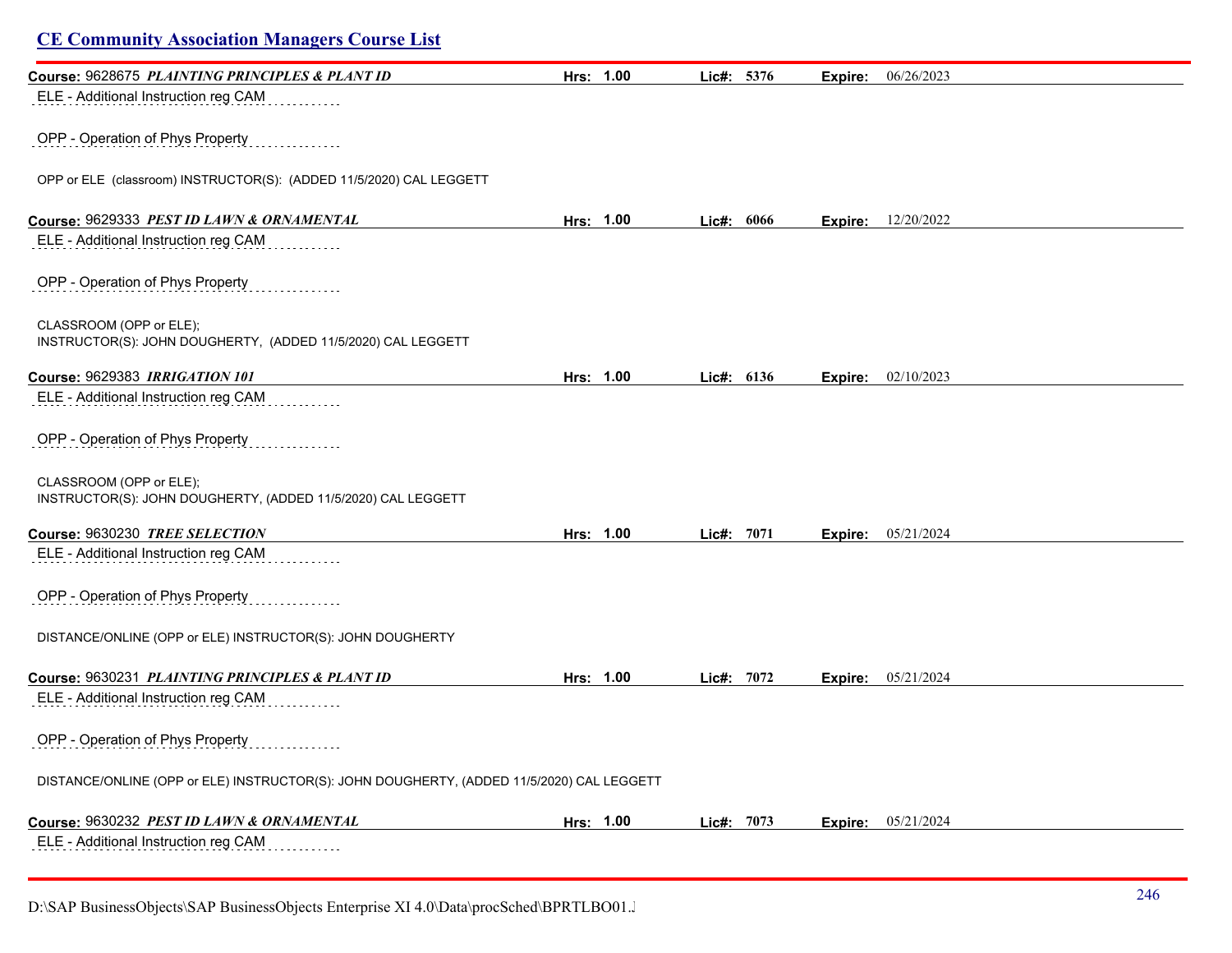## OPP - Operation of Phys Property

DISTANCE/ONLINE (OPP or ELE) INSTRUCTOR(S): JOHN DOUGHERTY, (ADDED 11/5/2020) CAL LEGGETT

| Course: 9630233 IRRIGATION 101                                                            | Hrs: 1.00 | Lic#: 7074 |      |         | <b>Expire:</b> 05/21/2024 |  |
|-------------------------------------------------------------------------------------------|-----------|------------|------|---------|---------------------------|--|
| ELE - Additional Instruction reg CAM                                                      |           |            |      |         |                           |  |
| OPP - Operation of Phys Property                                                          |           |            |      |         |                           |  |
| DISTANCE/ONLINE (OPP or ELE) INSTRUCTOR(S): JOHN DOUGHERTY, (ADDED 11/5/2020) CAL LEGGETT |           |            |      |         |                           |  |
| Course: 9630767 DIAGNOSING LANDSCAPE ISSUES                                               | Hrs: 1.00 | Lic#: 7611 |      |         | <b>Expire:</b> 01/25/2023 |  |
| ELE - Additional Instruction reg CAM                                                      |           |            |      |         |                           |  |
| OPP - Operation of Phys Property                                                          |           |            |      |         |                           |  |
| CLASSROOM (OPP or ELE) INSTRUCTOR(S): JOHN DOUGHERTY, CAL LEGGETT                         |           |            |      |         |                           |  |
| Course: 9630768 HORTICULTURE 101                                                          | Hrs: 1.00 | Lic#:      | 7612 | Expire: | 01/25/2023                |  |
| ELE - Additional Instruction reg CAM                                                      |           |            |      |         |                           |  |
| OPP - Operation of Phys Property                                                          |           |            |      |         |                           |  |
| CLASSROOM (OPP or ELE) INSTRUCTOR(S): JOHN DOUGHERTY, CAL LEGGETT                         |           |            |      |         |                           |  |
| Course: 9630769 DIAGNOSING LANDSCAPE ISSUES                                               | Hrs: 1.00 | Lic#:      | 7613 | Expire: | 01/25/2023                |  |
| ELE - Additional Instruction reg CAM                                                      |           |            |      |         |                           |  |
| OPP - Operation of Phys Property                                                          |           |            |      |         |                           |  |
| DISTANCE/ONLINE (OPP or ELE) INSTRUCTOR(S): JOHN DOUGHERTY, CAL LEGGETT                   |           |            |      |         |                           |  |
| Course: 9630770 HORTICULTURE 101                                                          | Hrs: 1.00 | Lic#:      | 7614 |         | <b>Expire:</b> 01/25/2023 |  |
| ELE - Additional Instruction reg CAM                                                      |           |            |      |         |                           |  |
| OPP - Operation of Phys Property<br>.                                                     |           |            |      |         |                           |  |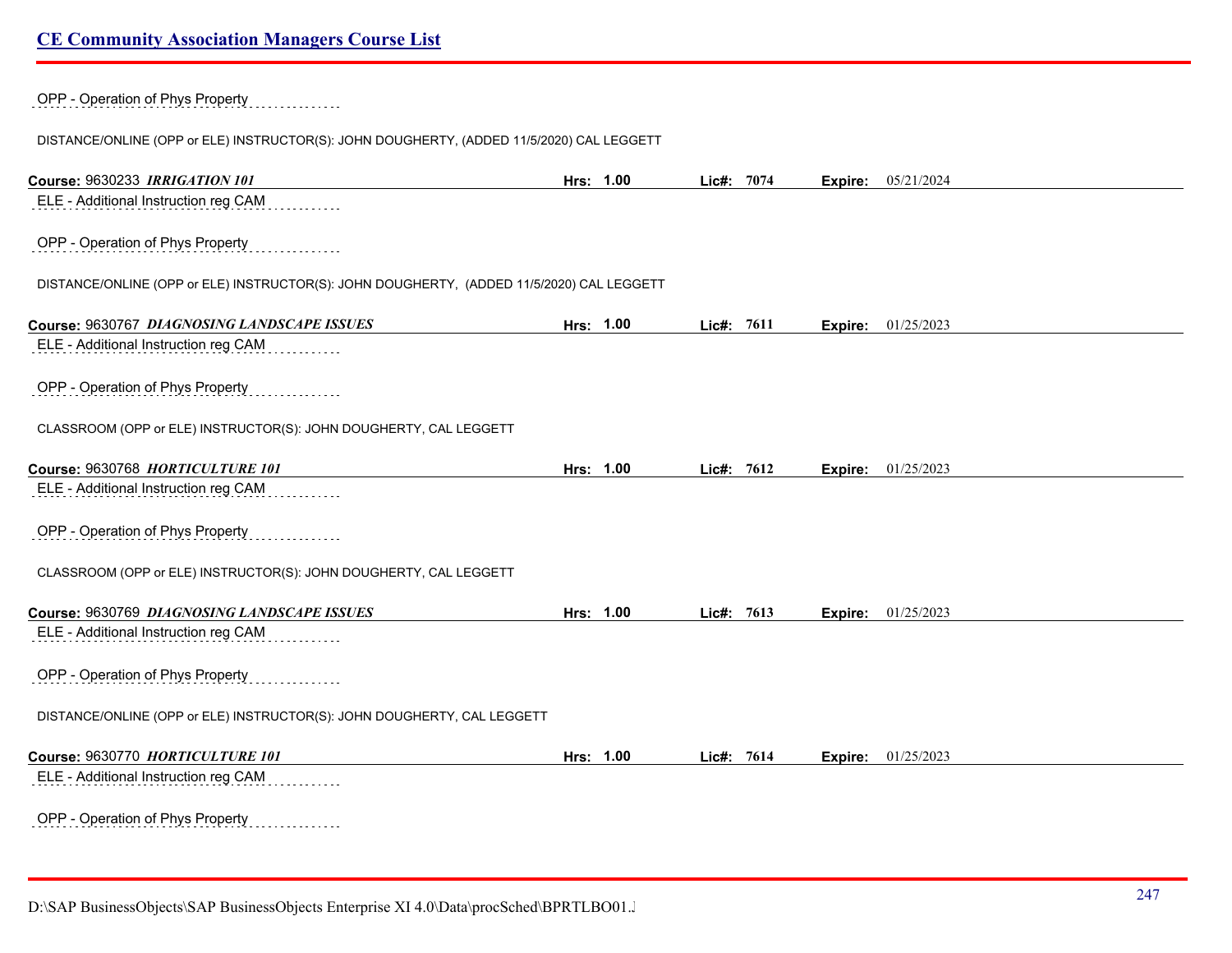| DISTANCE/ONLINE (OPP or ELE) INSTRUCTOR(S): JOHN DOUGHERTY, CAL LEGGETT                                                                                                                          |         |                        |              |                               |         |
|--------------------------------------------------------------------------------------------------------------------------------------------------------------------------------------------------|---------|------------------------|--------------|-------------------------------|---------|
| JURADO LAW GROUP, PA<br><b>6401 NW 74 AVENUE</b><br><b>MIAMI FL 33166</b>                                                                                                                        | 0006676 | 305-594-4050<br>Phone: |              | Email: SALVADOR@JURADOLAW.COM | 2773556 |
| Course: 9628329 COLLECTION ISSUES AFFECTING THE<br>ELE - Additional Instruction reg CAM                                                                                                          |         | Hrs: 1.00              | Lic#: 5036   | 09/20/2022<br>Expire:         |         |
| <b>COMMUNITY ASSOCIATION</b><br>ELE (classroom) INSTRUCTOR(S): SALVADOR A. JURADO JR, CHRISTINE DE ZAYAS JURADO                                                                                  |         |                        |              |                               |         |
| Course: 9629927 <i>THE INS AND OUTS OF AN ASSOCIATION</i><br>ELE - Additional Instruction reg CAM                                                                                                |         | Hrs: 1.00              | Lic#: 6758   | <b>Expire:</b> 02/06/2024     |         |
| BUDGET; CLASSROOM (ELE) INSTRUCTOR(S): SALVADOR A. JURADO, CHRISTINE DE ZAYAS JURADO                                                                                                             |         |                        |              |                               |         |
| <b>KARINS ENGINEERING GROUP INC</b><br><b>1626 RINGLING BOULEVARD</b><br><b>SUITE 400</b><br><b>SARASOTA FL 34236</b>                                                                            | 0004454 | Phone: 941-927-8525    |              | Email: DK@KEG-ENGINEERING.COM | 3174837 |
| Course: 9625405 <i>STRUCTURAL DETERIORATION OF REINFORCED</i>                                                                                                                                    |         | Hrs: 1.00              | Lie#: 3032   | 03/15/2024<br>Expire:         |         |
| ELE - Additional Instruction reg CAM<br>OPP - Operation of Phys Property                                                                                                                         |         |                        |              |                               |         |
| CLASSROOM INSTRUCTOR(S): ; ADDED 04/15/2021: ANTHONY DINARDO, DAVID KARINS, F. CARTER KARINS, HECTOR VELASQUEZ ABREU, JOSHUA MANNIX, NICHOLAS DUNNING, THOMAS<br>BUFFINGTON, ARTHUR SCHOENEWALDT |         |                        |              |                               |         |
| Course: 9625738 BLDG ENV. DIAG & REPAIR-UNCONTROLLED H2O                                                                                                                                         |         | Hrs: 1.00              | Lic#: 2305   | <b>Expire:</b> 10/06/2023     |         |
| ELE - Additional Instruction reg CAM                                                                                                                                                             |         |                        |              |                               |         |
| OPP - Operation of Phys Property                                                                                                                                                                 |         |                        |              |                               |         |
| OPP, CLASSROOM INSTRUCTOR(S): HECTOR VELAZQUEZ ABREU, JOSHUA P. MANNIX, NICHOLAS BENNETT DUNNING, THOMAS MICHAEL BUFFINGTON, ARTHUR C. SCHOENEWALDT                                              |         |                        |              |                               |         |
| Course: 9626012 <i>AGING COMMUNITIES DETERIORATION AND</i><br>ELE - Additional Instruction reg CAM                                                                                               |         | Hrs: 1.00              | Lic#: $4041$ | <b>Expire:</b> $10/21/2022$   |         |
| OPP - Operation of Phys Property                                                                                                                                                                 |         |                        |              |                               |         |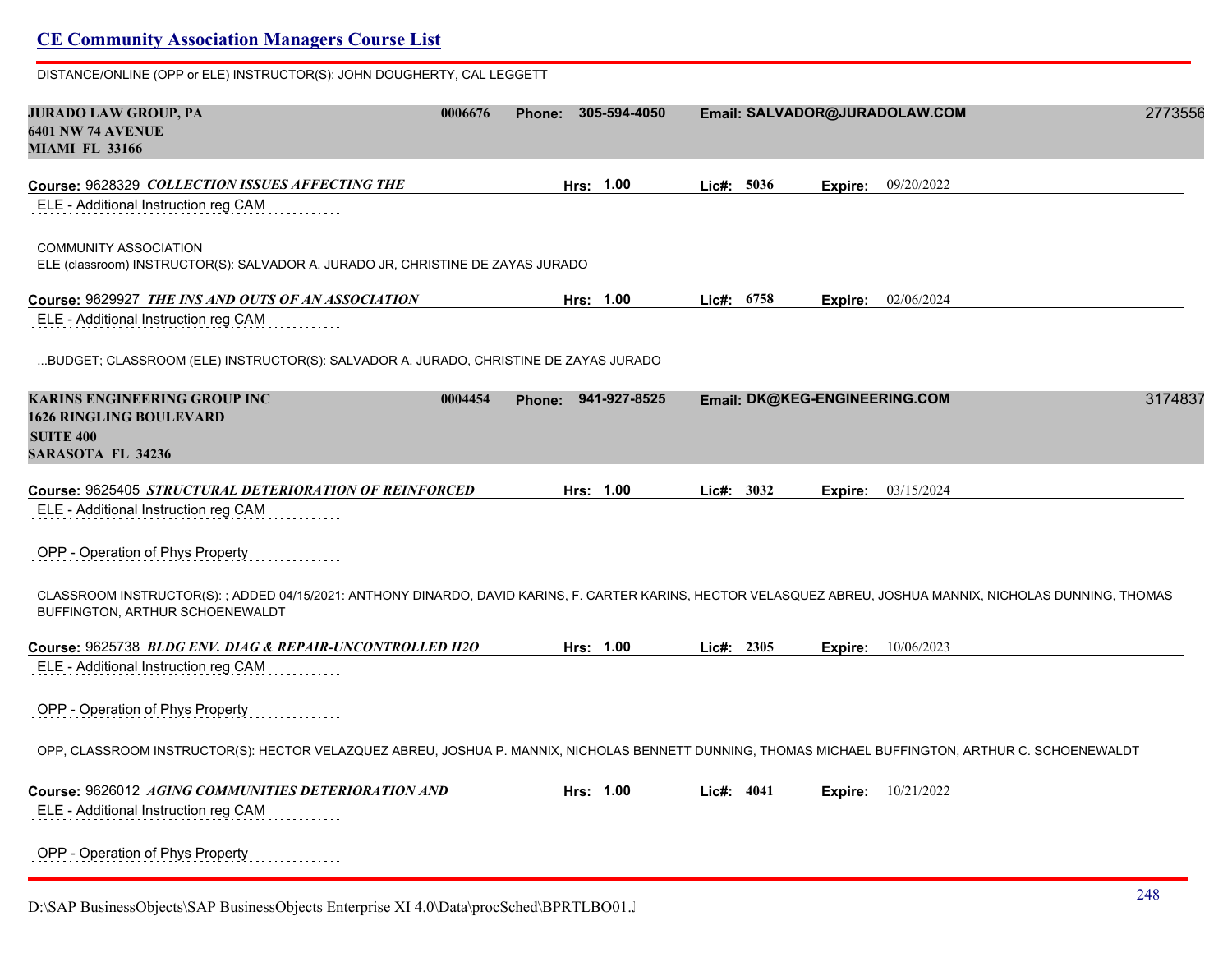PREVENTION

| OPP or ELE, (CLASSROOM) ARTHUR C. SCHOENEWALDT; ADDED 04/15/2021: ANTHONY DINARDO, DAVID KARINS, F. CARTER KARINS, HECTOR VELASQUEZ ABREU, JOSHUA MANNIX, NICHC |
|-----------------------------------------------------------------------------------------------------------------------------------------------------------------|
| DUNNING, THOMAS BUFFINGTON                                                                                                                                      |
|                                                                                                                                                                 |

| Course: 9626443 ROOF EVALUATION & REPLACEMENT                                                                                                                                                                         | Hrs: 1.00 | Lic#: 3034 | Expire: | 03/20/2024         |
|-----------------------------------------------------------------------------------------------------------------------------------------------------------------------------------------------------------------------|-----------|------------|---------|--------------------|
| ELE - Additional Instruction reg CAM                                                                                                                                                                                  |           |            |         |                    |
| OPP - Operation of Phys Property                                                                                                                                                                                      |           |            |         |                    |
| OPP or ELE (classroom) INSTRUCTOR(S): ; ADDED 04/15/2021: ANTHONY DINARDO, DAVID KARINS, F. CARTER KARINS, HECTOR VELASQUEZ ABREU, JOSHUA MANNIX, NICHOLAS DUNNING,<br>THOMAS BUFFINGTON, ARTHUR SCHOENEWALDT         |           |            |         |                    |
| Course: 9626444 HURRICANE SHUTTERS                                                                                                                                                                                    | Hrs: 1.00 | Lic#: 3035 |         | Expire: 03/20/2024 |
| ELE - Additional Instruction reg CAM                                                                                                                                                                                  |           |            |         |                    |
| OPP - Operation of Phys Property                                                                                                                                                                                      |           |            |         |                    |
| OPP or ELE (classroom); ADDED 04/15/2021: ANTHONY DINARDO, DAVID KARINS, F. CARTER KARINS, HECTOR VELASQUEZ ABREU, JOSHUA MANNIX, NICHOLAS DUNNING, THOMAS BUFFINC<br>ARTHUR SCHOENEWALDT                             |           |            |         |                    |
| Course: 9626445 TURNOVER STUDIES                                                                                                                                                                                      | Hrs: 1.00 | Lic#: 3036 | Expire: | 03/20/2024         |
| ELE - Additional Instruction reg CAM                                                                                                                                                                                  |           |            |         |                    |
| OPP - Operation of Phys Property                                                                                                                                                                                      |           |            |         |                    |
| OPP or ELE (classroom); ADDED 04/15/2021: ANTHONY DINARDO, DAVID KARINS, F. CARTER KARINS, HECTOR VELASQUEZ ABREU, JOSHUA MANNIX, NICHOLAS DUNNING, THOMAS BUFFINC<br>ARTHUR SCHOENEWALDT                             |           |            |         |                    |
| Course: 9626584 PRE-EMPTIVE STRIKE REGULAR EVALUATION                                                                                                                                                                 | Hrs: 1.00 | Lic#: 4042 | Expire: | 10/21/2022         |
| ELE - Additional Instruction reg CAM                                                                                                                                                                                  |           |            |         |                    |
| OPP - Operation of Phys Property                                                                                                                                                                                      |           |            |         |                    |
| OF PHYSICAL PROPERTY<br>OPP or ELE (CLASSROOM); ADDED 04/15/2021: ANTHONY DINARDO, DAVID KARINS, F. CARTER KARINS, HECTOR VELASQUEZ ABREU, JOSHUA MANNIX, NICHOLAS DUNNING, THOMAS<br>BUFFINGTON, ARTHUR SCHOENEWALDT |           |            |         |                    |
| Course: 9626646 HOW TO INSTALL REPLACEMENT WINDOWS IN                                                                                                                                                                 | Hrs: 1.00 | Lic#: 3282 | Expire: | 11/26/2022         |
| ELE - Additional Instruction reg CAM                                                                                                                                                                                  |           |            |         |                    |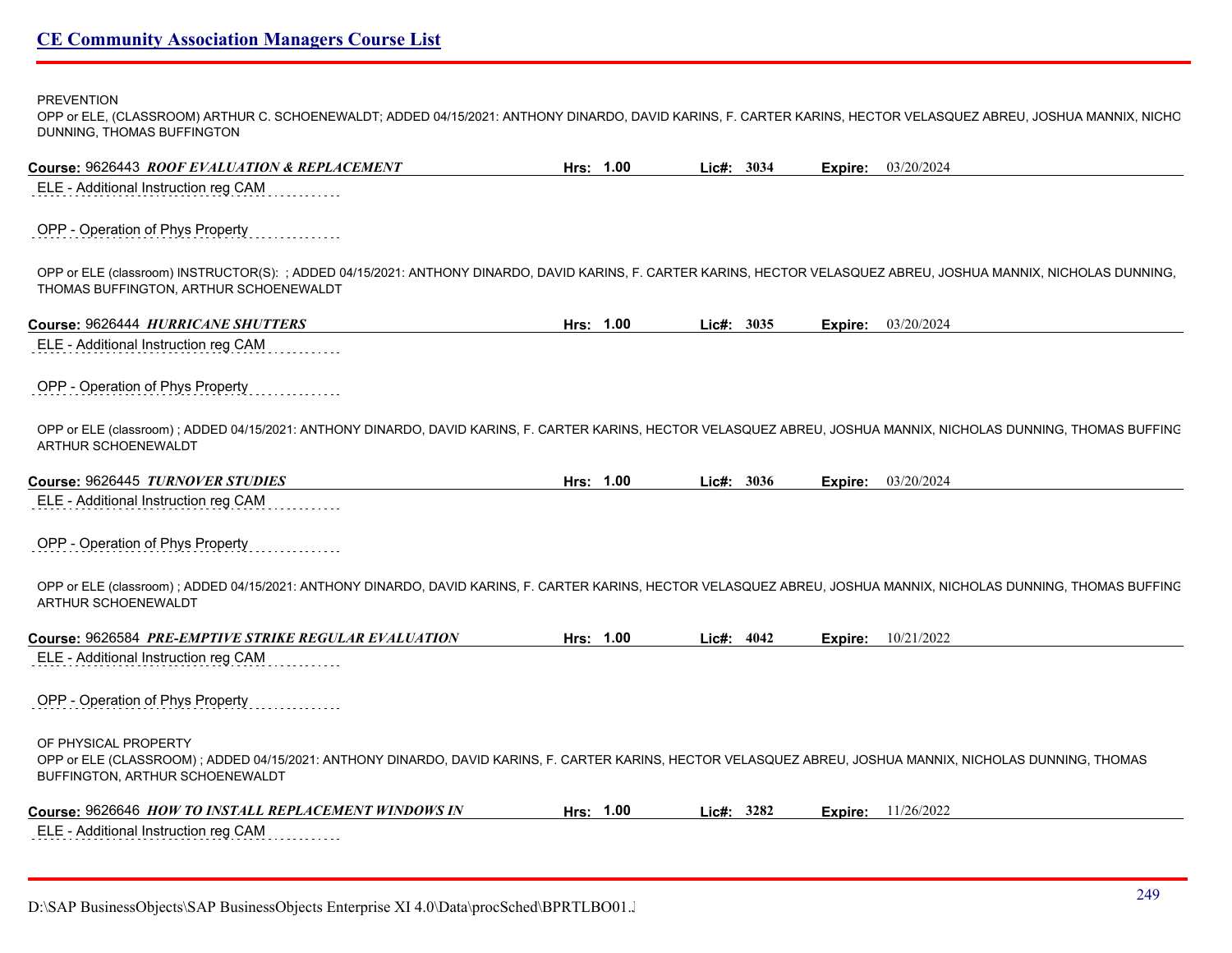#### OPP - Operation of Phys Property . . . . . . . . . . . .

#### FRAME WALLS THAT DO NOT LEAK

OPP OR ELE (classroom) ; ADDED 04/15/2021: ANTHONY DINARDO, DAVID KARINS, F. CARTER KARINS, HECTOR VELASQUEZ ABREU, JOSHUA MANNIX, NICHOLAS DUNNING, THOMAS BUFFIN ARTHUR SCHOENEWALDT

| Course: 9626745 HOW TO INSTALL REPLACEMENT WINDOW IN                                                                                                                                                                     | Hrs: 1.00           | Lic#: 3386                 | Expire:<br>02/27/2023     |         |
|--------------------------------------------------------------------------------------------------------------------------------------------------------------------------------------------------------------------------|---------------------|----------------------------|---------------------------|---------|
| ELE - Additional Instruction reg CAM                                                                                                                                                                                     |                     |                            |                           |         |
| OPP - Operation of Phys Property                                                                                                                                                                                         |                     |                            |                           |         |
| MASONRY WALLS THAT DO NOT LEAK<br>OPP or ELE; ADDED 04/15/2021: ANTHONY DINARDO, DAVID KARINS, F. CARTER KARINS, HECTOR VELASQUEZ ABREU, JOSHUA MANNIX, NICHOLAS DUNNING, THOMAS BUFFINGTON, ARTH<br><b>SCHOENEWALDT</b> |                     |                            |                           |         |
| Course: 9626764 RESERVE STUDIES                                                                                                                                                                                          | Hrs: 1.00           | Lic#: 7456                 | 09/27/2022<br>Expire:     |         |
| ELE - Additional Instruction reg CAM                                                                                                                                                                                     |                     |                            |                           |         |
| OPP - Operation of Phys Property                                                                                                                                                                                         |                     |                            |                           |         |
| OPP or ELE (classroom); ADDED 04/15/2021: ANTHONY DINARDO, DAVID KARINS, F. CARTER KARINS, HECTOR VELASQUEZ ABREU, JOSHUA MANNIX, NICHOLAS DUNNING, THOMAS BUFFINC<br>ARTHUR SCHOENEWALDT                                |                     |                            |                           |         |
| Course: 9627070 CARE & FEEDING OF POST TENSIONED FLOOR                                                                                                                                                                   | Hrs: 1.00           | Lic#: 3726                 | <b>Expire:</b> 12/02/2023 |         |
| ELE - Additional Instruction reg CAM                                                                                                                                                                                     |                     |                            |                           |         |
| OPP - Operation of Phys Property                                                                                                                                                                                         |                     |                            |                           |         |
| <b>SLABS</b><br>OPP or ELE (classroom); ADDED 04/15/2021: ANTHONY DINARDO, DAVID KARINS, F. CARTER KARINS, HECTOR VELASQUEZ ABREU, JOSHUA MANNIX, NICHOLAS DUNNING, THOMAS BUFFINC<br>ARTHUR SCHOENEWALDT                |                     |                            |                           |         |
| Course: 9628935 REGULAR EVALUATIONS OF PHYSICAL PROPERTY                                                                                                                                                                 | Hrs: 2.00           | Lic#: 5642                 | 01/28/2024<br>Expire:     |         |
| ELE - Additional Instruction reg CAM                                                                                                                                                                                     |                     |                            |                           |         |
| OPP - Operation of Phys Property                                                                                                                                                                                         |                     |                            |                           |         |
| MITIGATE & MANAGE THE DETERIORATION OF AGING BUILDINGS<br>OPP or ELE (classroom)                                                                                                                                         |                     |                            |                           |         |
| <b>KAYE BENDER REMBAUM, P.L.</b><br>0005092                                                                                                                                                                              | Phone: 954-928-0680 | Email: carrie@KBRLegal.COM |                           | 1637518 |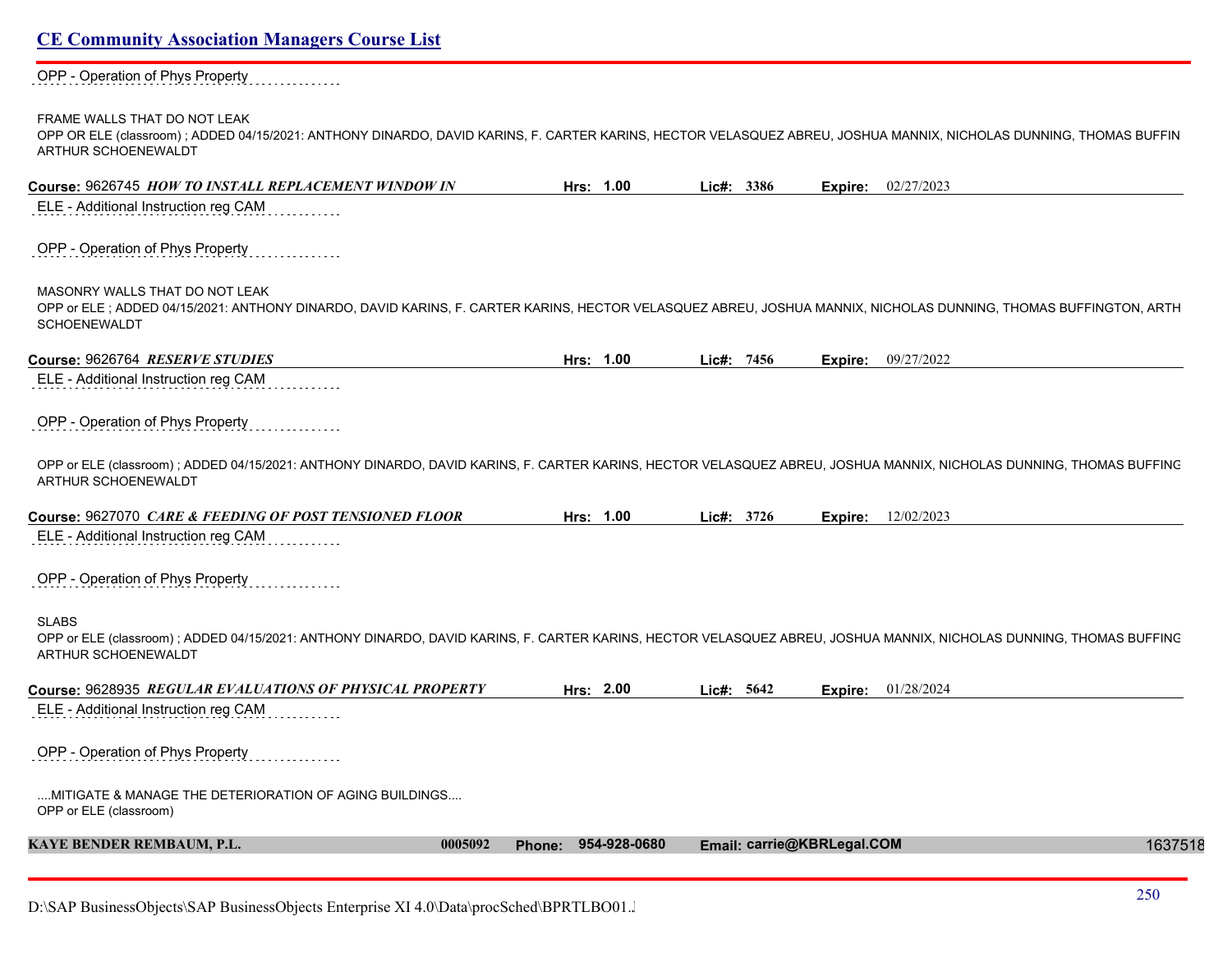## **CE Community Association Managers Course List 1200 PARK CENTRAL BLVD SOUTH POMPANO BEACH FL 33064 Course:** 9626451 *BOARD MEMBER CERTIFICATION* **Hrs: 2.00 Lic#: 3049 Expire:** 04/10/2024 ELE - Additional Instruction reg CAM IFM - Insurance (Financial Management) IFM OR ELECTIVES CLASSROOM; Added 07/10/2019: Robert L. KAYE, MICHAEL S. BENDER, JEFFREY A. REMBAUM, ANDREW B. BLACK, KERSTIN HENZE, EMILY E. GANNON, DANIELLE M. BRENNAN, LISA A. MAGILL, PETER C. MOLLENGARDEN, ALLISON L. HERTZ, SHAWN G. BROWN, KARINA N. SKEIE **Course:** 9627146 *NAVIGATING FEDERAL FAIR HOUSING ACT* **Hrs: 2.00 Lic#: 3801 Expire:** 02/23/2024 ELE - Additional Instruction reg CAM OPP - Operation of Phys Property OPP or ELE (classroom) Added 07/10/2019: Robert L. KAYE, MICHAEL S. BENDER, JEFFREY A. REMBAUM, ANDREW B. BLACK, KERSTIN HENZE, EMILY E. GANNON, DANIELLE M. BRENNAN, LISA MAGILL, PETER C. MOLLENGARDEN, ALLISON L. HERTZ, SHAWN G. BROWN, KARINA N. SKEIE **Course:** 9627147 *NAVIGATING FFHA ASSISTANCE ANIMAL OR PET* **Hrs: 1.00 Lic#: 3802 Expire:** 02/23/2024 ELE - Additional Instruction reg CAM OPP - Operation of Phys Property OPP or ELE (classroom) Added 07/10/2019: Robert L. KAYE, MICHAEL S. BENDER, JEFFREY A. REMBAUM, ANDREW B. BLACK, KERSTIN HENZE, EMILY E. GANNON, DANIELLE M. BRENNAN, LISA MAGILL, PETER C. MOLLENGARDEN, ALLISON L. HERTZ, SHAWN G. BROWN, KARINA N. SKEIE **Course:** 9627345 *OPERATIONS & INSURANCE ISSUES FOR HOMEOW* **Hrs: 2.00 Lic#: 4001 Expire:** 09/08/2024 ELE - Additional Instruction reg CAM OPP - Operation of Phys Property CATEGORY: OPP OR ELE (CLASSROOM) Added 07/10/2019: Robert L. KAYE, MICHAEL S. BENDER, JEFFREY A. REMBAUM, ANDREW B. BLACK, KERSTIN HENZE, EMILY E. GANNON, DANIELLE M. BRENNAN, LISA A. MAGILL, PETER C. MOLLENGARDEN, ALLISON L. HERTZ, SHAWN G. BROWN, KARINA N. SKEIE **Course:** 9627346 *OPERATIONS & INSURANCE ISSUES FOR CONDOM* **Hrs: 2.00 Lic#: 4002 Expire:** 09/08/2024 ELE - Additional Instruction reg CAM OPP - Operation of Phys Property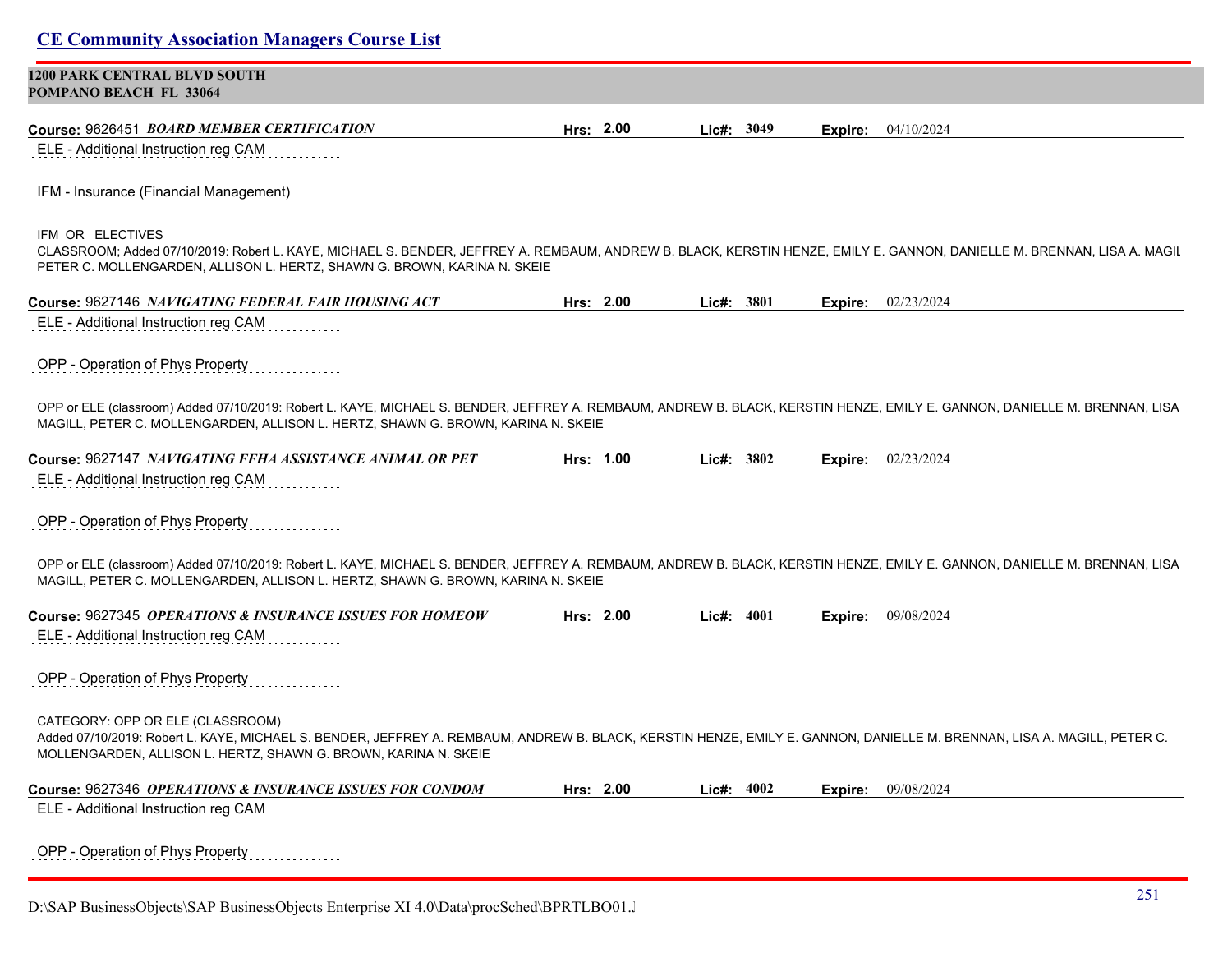OPP OR ELE (CLASSROOM) Added 07/10/2019: Robert L. KAYE, MICHAEL S. BENDER, JEFFREY A. REMBAUM, ANDREW B. BLACK, KERSTIN HENZE, EMILY E. GANNON, DANIELLE M. BRENNAN, MAGILL, PETER C. MOLLENGARDEN, ALLISON L. HERTZ, SHAWN G. BROWN, KARINA N. SKEIE

| Course: 9627379 BOARD MEMBER CERTIFICATION FOR                                                                                                                                                                                                                            | Hrs: 2.00 | Lic#: 4036   | Expire: | 10/12/2022                |
|---------------------------------------------------------------------------------------------------------------------------------------------------------------------------------------------------------------------------------------------------------------------------|-----------|--------------|---------|---------------------------|
| ELE - Additional Instruction reg CAM                                                                                                                                                                                                                                      |           |              |         |                           |
| IFM - Insurance (Financial Management)                                                                                                                                                                                                                                    |           |              |         |                           |
| HOMEOWNERS ASSOC                                                                                                                                                                                                                                                          |           |              |         |                           |
| IFM or ELE (CLASSROOM) Added 07/10/2019: Robert L. KAYE, MICHAEL S. BENDER, JEFFREY A. REMBAUM, ANDREW B. BLACK, KERSTIN HENZE, EMILY E. GANNON, DANIELLE M. BRENNAN, LI<br>MAGILL, PETER C. MOLLENGARDEN, ALLISON L. HERTZ, SHAWN G. BROWN, KARINA N. SKEIE              |           |              |         |                           |
| Course: 9627380 BOARD MEMBER CERTIFICATION FOR CO-OPS                                                                                                                                                                                                                     | Hrs: 2.00 | Lic#: $4037$ |         | <b>Expire:</b> 10/12/2022 |
| ELE - Additional Instruction reg CAM                                                                                                                                                                                                                                      |           |              |         |                           |
| IFM - Insurance (Financial Management)                                                                                                                                                                                                                                    |           |              |         |                           |
| IFM or ELE (classroom) Added 07/10/2019: Robert L. KAYE, MICHAEL S. BENDER, JEFFREY A. REMBAUM, ANDREW B. BLACK, KERSTIN HENZE, EMILY E. GANNON, DANIELLE M. BRENNAN, LISA /<br>MAGILL, PETER C. MOLLENGARDEN, ALLISON L. HERTZ, SHAWN G. BROWN, KARINA N. SKEIE          |           |              |         |                           |
| Course: 9627463 CONVENANT ENFORCEABILITY FOR HOA'S &                                                                                                                                                                                                                      | Hrs: 1.00 | Lic#: 4126   |         | <b>Expire:</b> 12/11/2022 |
| ELE - Additional Instruction reg CAM                                                                                                                                                                                                                                      |           |              |         |                           |
| OPP - Operation of Phys Property                                                                                                                                                                                                                                          |           |              |         |                           |
| CONDO'S<br>OPP or ELE (classroom) Added 07/10/2019: Robert L. KAYE, MICHAEL S. BENDER, JEFFREY A. REMBAUM, ANDREW B. BLACK, KERSTIN HENZE, EMILY E. GANNON, DANIELLE M. BRENNAN, LISA<br>MAGILL, PETER C. MOLLENGARDEN, ALLISON L. HERTZ, SHAWN G. BROWN, KARINA N. SKEIE |           |              |         |                           |
| Course: 9627535 ELECTIONS CONDOMINIUMS, HOMEOWNERS &                                                                                                                                                                                                                      | Hrs: 1.00 | Lic#: 4202   | Expire: | 01/18/2023                |
|                                                                                                                                                                                                                                                                           |           |              |         |                           |
|                                                                                                                                                                                                                                                                           |           |              |         |                           |
|                                                                                                                                                                                                                                                                           |           |              |         |                           |
| <b>COOPERATIVES</b><br>OPP or ELE (CLASSROOM) Added 07/10/2019: Robert L. KAYE, MICHAEL S. BENDER, JEFFREY A. REMBAUM, ANDREW B. BLACK, KERSTIN HENZE, EMILY E. GANNON, DANIELLE M. BRENNAN, L                                                                            |           |              |         |                           |
| ELE - Additional Instruction reg CAM<br>OPP - Operation of Phys Property<br>MAGILL, PETER C. MOLLENGARDEN, ALLISON L. HERTZ, SHAWN G. BROWN, KARINA N. SKEIE<br>Course: 9628008 COMMUNITY ASSOC BOARD MEMBER CERTIF                                                       | Hrs: 3.00 | Lic#: 4719   | Expire: | 02/29/2024                |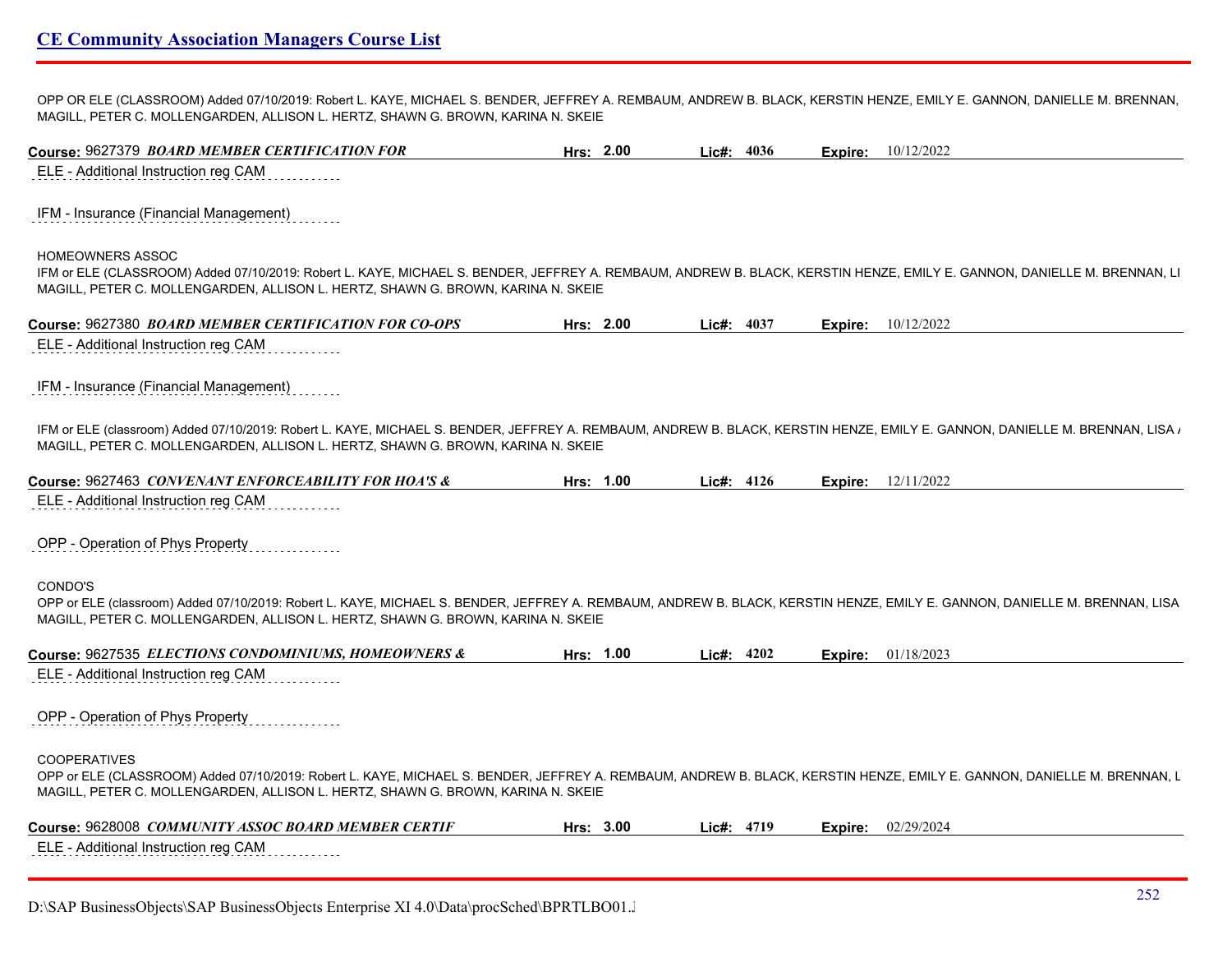#### IFM - Insurance (Financial Management)

IFM or ELE (classroom) Added 07/10/2019: Robert L. KAYE, MICHAEL S. BENDER, JEFFREY A. REMBAUM, ANDREW B. BLACK, KERSTIN HENZE, EMILY E. GANNON, DANIELLE M. BRENNAN, LISA A. MAGILL, PETER C. MOLLENGARDEN, ALLISON L. HERTZ, SHAWN G. BROWN, KARINA N. SKEIE

| Course: 9628051 GUEST RESTRICTIONS & SCREENING TENANTS &                                                                                                                                                                                                        | Hrs: 1.00 | Lic#: 4762 |         | <b>Expire:</b> 03/14/2024 |
|-----------------------------------------------------------------------------------------------------------------------------------------------------------------------------------------------------------------------------------------------------------------|-----------|------------|---------|---------------------------|
| ELE - Additional Instruction reg CAM                                                                                                                                                                                                                            |           |            |         |                           |
| HR                                                                                                                                                                                                                                                              |           |            |         |                           |
|                                                                                                                                                                                                                                                                 |           |            |         |                           |
| NEW OWNERS: IS IT WORTHWHILE?                                                                                                                                                                                                                                   |           |            |         |                           |
| HR or ELE (classroom) Added 07/10/2019: Robert L. KAYE, MICHAEL S. BENDER, JEFFREY A. REMBAUM, ANDREW B. BLACK, KERSTIN HENZE, EMILY E. GANNON, DANIELLE M. BRENNAN, LISA A<br>MAGILL, PETER C. MOLLENGARDEN, ALLISON L. HERTZ, SHAWN G. BROWN, KARINA N. SKEIE |           |            |         |                           |
| Course: 9628058 JUMPING INTO THE PRESENT: WHY UPDATING                                                                                                                                                                                                          | Hrs: 1.00 | Lic#: 4769 |         | <b>Expire:</b> 03/15/2024 |
| ELE - Additional Instruction reg CAM                                                                                                                                                                                                                            |           |            |         |                           |
|                                                                                                                                                                                                                                                                 |           |            |         |                           |
| OPP - Operation of Phys Property                                                                                                                                                                                                                                |           |            |         |                           |
| THE GOVERNING DOCUMENTS OF YOUR ASSOCIATION IS CRITICALLY IMPORTANT                                                                                                                                                                                             |           |            |         |                           |
| CLASSROOM (OPP or ELECTIVE)                                                                                                                                                                                                                                     |           |            |         |                           |
| INSTRUCTOR(S): Added 07/10/2019: Robert L. KAYE, MICHAEL S. BENDER, JEFFREY A. REMBAUM, ANDREW B. BLACK, KERSTIN HENZE, EMILY E. GANNON, DANIELLE M. BRENNAN, LISA A. MA<br>PETER C. MOLLENGARDEN, ALLISON L. HERTZ, SHAWN G. BROWN, KARINA N. SKEIE            |           |            |         |                           |
|                                                                                                                                                                                                                                                                 |           |            |         |                           |
| Course: 9628358 FUNDING CONSTRUCTION PROJECTS<br>ELE - Additional Instruction reg CAM                                                                                                                                                                           | Hrs: 1.00 | Lie#: 5065 | Expire: | 10/16/2022                |
|                                                                                                                                                                                                                                                                 |           |            |         |                           |
| IFM - Insurance (Financial Management)                                                                                                                                                                                                                          |           |            |         |                           |
|                                                                                                                                                                                                                                                                 |           |            |         |                           |
| IFM or ELE (classroom) Added 07/10/2019: Robert L. KAYE, MICHAEL S. BENDER, JEFFREY A. REMBAUM, ANDREW B. BLACK, KERSTIN HENZE, EMILY E. GANNON, DANIELLE M. BRENNAN, LISA /                                                                                    |           |            |         |                           |
| MAGILL, PETER C. MOLLENGARDEN, ALLISON L. HERTZ, SHAWN G. BROWN, KARINA N. SKEIE                                                                                                                                                                                |           |            |         |                           |
| Course: 9628430 CYBER SECURITY RISKS: ARE YOU PREPARED                                                                                                                                                                                                          | Hrs: 1.00 | Lic#: 5134 | Expire: | 12/19/2022                |
| ELE - Additional Instruction reg CAM                                                                                                                                                                                                                            |           |            |         |                           |
|                                                                                                                                                                                                                                                                 |           |            |         |                           |
| IFM - Insurance (Financial Management)                                                                                                                                                                                                                          |           |            |         |                           |
|                                                                                                                                                                                                                                                                 |           |            |         |                           |
|                                                                                                                                                                                                                                                                 |           |            |         |                           |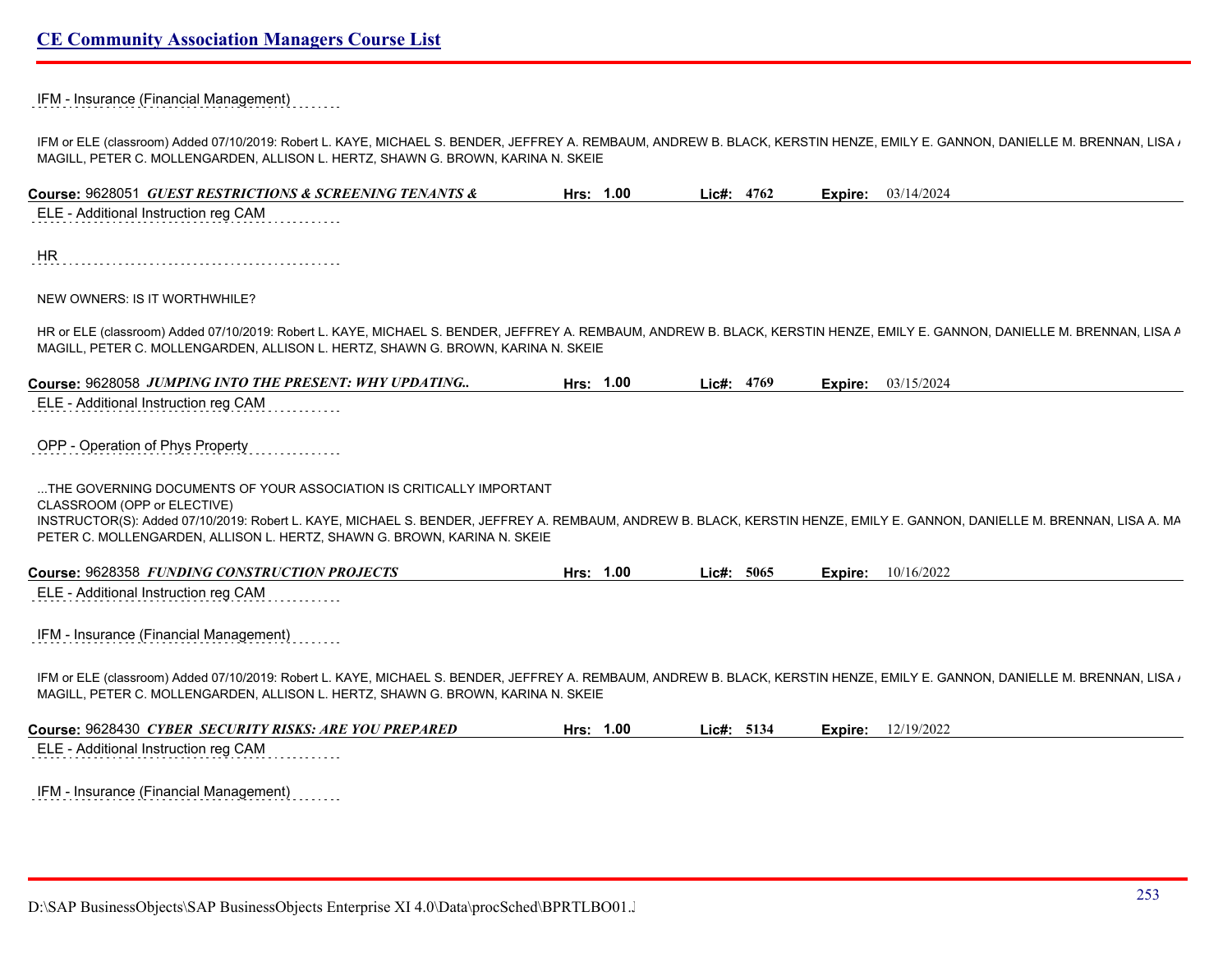#### A BREACH

IFM or ELE (classroom) Added 07/10/2019: Robert L. KAYE, MICHAEL S. BENDER, JEFFREY A. REMBAUM, ANDREW B. BLACK, KERSTIN HENZE, EMILY E. GANNON, DANIELLE M. BRENNAN, LISA  $\iota$ MAGILL, PETER C. MOLLENGARDEN, ALLISON L. HERTZ, SHAWN G. BROWN, KARINA N. SKEIE

| Course: 9629380 SOURCE OF INCOME DISCRIMINATION -                                                                                                                                                                                                                                   | Hrs: 1.00 | Lic#: 6131 |         | Expire: 02/07/2023        |
|-------------------------------------------------------------------------------------------------------------------------------------------------------------------------------------------------------------------------------------------------------------------------------------|-----------|------------|---------|---------------------------|
| ELE - Additional Instruction reg CAM                                                                                                                                                                                                                                                |           |            |         |                           |
| HR.                                                                                                                                                                                                                                                                                 |           |            |         |                           |
| WILL YOUR INCOME REQUIREMENTS HOLD UP IN COURT?;<br>CLASSROOM (HR or ELE);                                                                                                                                                                                                          |           |            |         |                           |
| INSTRUCTOR(S): Added 07/10/2019: Robert L. KAYE, MICHAEL S. BENDER, JEFFREY A. REMBAUM, ANDREW B. BLACK, KERSTIN HENZE, EMILY E. GANNON, DANIELLE M. BRENNAN, LISA A. MA<br>PETER C. MOLLENGARDEN, ALLISON L. HERTZ, SHAWN G. BROWN, KARINA N. SKEIE                                |           |            |         |                           |
| Course: 9629999 THE TURNOVER TEAM: HANDLING TRANSITION                                                                                                                                                                                                                              | Hrs: 1.00 | Lic#: 6842 |         | <b>Expire:</b> 03/19/2024 |
| ELE - Additional Instruction reg CAM                                                                                                                                                                                                                                                |           |            |         |                           |
| HR.                                                                                                                                                                                                                                                                                 |           |            |         |                           |
| FORM DEVELOPER CONTROL; CLASSROOM (HR or ELE) INSTRUCTOR(S): ROBERT L. KAYE, MICHAEL S. BENDER, JEFFREY A. REMBAUM, ANDREW B. BLACK, KERSTIN HENZE, EMILY E. GA<br>DANIELLE M. BRENNAN, LISA A. MAGILL,<br>PETER C. MOLLENGARDEN, ALLISON L. HERTZ, SHAWN GEOFFREY, KARINA N. SKEIE |           |            |         |                           |
| Course: 9630075 BOARD MEMBER CERTIFICATION                                                                                                                                                                                                                                          | Hrs: 2.00 | Lic#: 6918 | Expire: | 04/14/2024                |
| ELE - Additional Instruction reg CAM                                                                                                                                                                                                                                                |           |            |         |                           |
| IFM - Insurance (Financial Management)                                                                                                                                                                                                                                              |           |            |         |                           |
| CONDOMINIUM; (DISTANCE/ONLINE) (IFM or ELE) INSTRUCTOR(S): Robert L. KAYE, MICHAEL S. BENDER, JEFFREY A. REMBAUM, ANDREW B. BLACK, KERSTIN HENZE, EMILY E. GANNON, DA<br>BRENNAN, LISA A. MAGILL.<br>PETER C. MOLLENGARDEN, ALLISON L. HERTZ, SHAWN G. BROWN, KARINA N. SKEIE       |           |            |         |                           |
| Course: 9630140 BOARD MEMBER CERTIFICATION - HOMEOWNER                                                                                                                                                                                                                              | Hrs: 2.00 | Lic#: 6982 |         | <b>Expire:</b> 05/03/2024 |
| ELE - Additional Instruction reg CAM                                                                                                                                                                                                                                                |           |            |         |                           |
| IFM - Insurance (Financial Management)                                                                                                                                                                                                                                              |           |            |         |                           |
| ASSOCIATION; DISTANCE/ONLINE (IFM or ELE) INSTRUCTOR(S): ROBERT L. KAYE, MICHAEL S. BENDER, JEFFREY A. REMBAUM, ANDREW B. BLACK, KERSTIN HENZE, EMILY E. GANNON, D<br>M. BRENNAN, LISA A. MAGILL,<br>PETER C. MOLLENGARDEN, ALLISON L. HERTZ, SHAWN G. BROWN, KARINA N. SKEIE       |           |            |         |                           |
|                                                                                                                                                                                                                                                                                     |           |            |         |                           |
| Course: 9630141 CONFLICTS OF INTEREST: WHAT YOU NEED                                                                                                                                                                                                                                | Hrs: 1.00 | Lic#: 6983 |         | <b>Expire:</b> 05/03/2024 |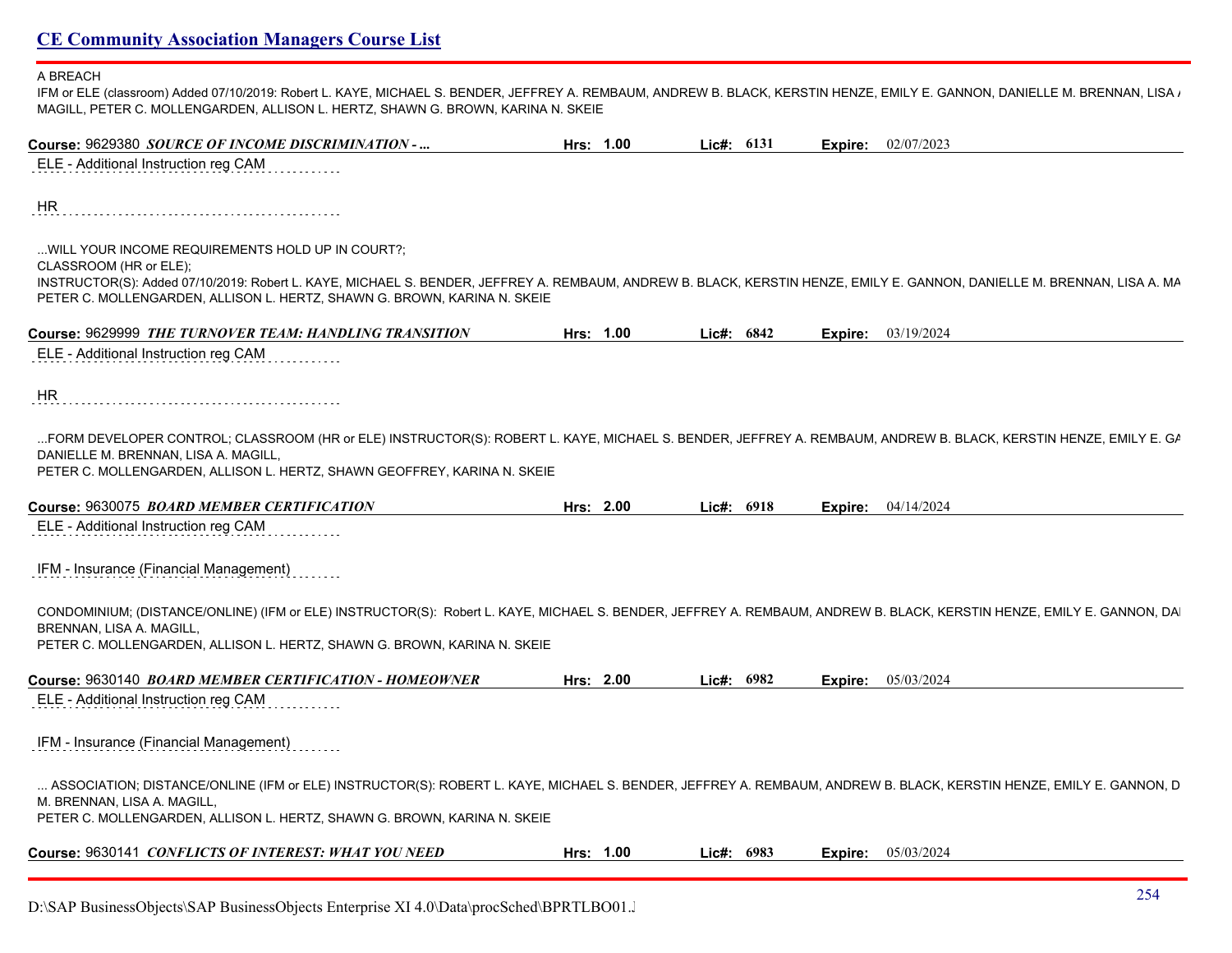| ELE - Additional Instruction reg CAM                                                                                                                                                                                                                                    |           |            |            |         |                    |
|-------------------------------------------------------------------------------------------------------------------------------------------------------------------------------------------------------------------------------------------------------------------------|-----------|------------|------------|---------|--------------------|
|                                                                                                                                                                                                                                                                         |           |            |            |         |                    |
| HR                                                                                                                                                                                                                                                                      |           |            |            |         |                    |
| TO KNOW; DISTANCE/ONLINE (HR or ELE) INSTRUCTOR(S): ROBERT L. KAYE, MICHAEL S. BENDER, JEFFREY A. REMBAUM, ANDREW B. BLACK, KERSTIN HENZE, EMILY E. GANNON, DANIEI<br>BRENNAN, LISA A. MAGILL, PETER C. MOLLENGARDEN, ALLISON L. HERTZ, SHAWN G. BROWN, KARINA N. SKEIE |           |            |            |         |                    |
| Course: 9630142 GUEST RESTRICTIONS AND SCREENING                                                                                                                                                                                                                        | Hrs: 1.00 | Lic#: 6984 |            | Expire: | 05/04/2024         |
| ELE - Additional Instruction reg CAM                                                                                                                                                                                                                                    |           |            |            |         |                    |
| HR                                                                                                                                                                                                                                                                      |           |            |            |         |                    |
| TENANTS AND NEW OWNERS: DISTANCE/ONLINE (HR or ELE) INSTRUCTOR(S): ROBERT L. KAYE, MICHAEL S. BENDER, JEFFREY A. REMBAUM, ANDREW B. BLACK, KERSTIN HENZE, EMILY                                                                                                         |           |            |            |         |                    |
| GANNON,                                                                                                                                                                                                                                                                 |           |            |            |         |                    |
| DANIELLE M. BRENNAN, LISA A. MAGILL,<br>PETER C. MOLLENGARDEN, ALLISON L. HERTZ, SHAWN GEOFFREY, KARINA N. SKEIE                                                                                                                                                        |           |            |            |         |                    |
| Course: 9630143 JUMPING INTO THE PRESENT: WHY UPDATING                                                                                                                                                                                                                  | Hrs: 1.00 | Lic#:      | 6985       | Expire: | 05/04/2024         |
| ELE - Additional Instruction reg CAM                                                                                                                                                                                                                                    |           |            |            |         |                    |
|                                                                                                                                                                                                                                                                         |           |            |            |         |                    |
| OPP - Operation of Phys Property                                                                                                                                                                                                                                        |           |            |            |         |                    |
| THE GOVERNING DOCS; DISTANCE/ONLINE (OPP or ELE) INSTRUCTOR(S): ROBERT L. KAYE, MICHAEL S. BENDER, JEFFREY A. REMBAUM, ANDREW B. BLACK, KERSTIN HENZE, EMILY E. C                                                                                                       |           |            |            |         |                    |
| DANIELLE M. BRENNAN, LISA A. MAGILL,                                                                                                                                                                                                                                    |           |            |            |         |                    |
| PETER C. MOLLENGARDEN, ALLISON L. HERTZ, SHAWN G. BROWN, KARINA N. SKEIE                                                                                                                                                                                                |           |            |            |         |                    |
| Course: 9630144 NAVIGATING THE FEDERAL FAIR HOUSING ACT:                                                                                                                                                                                                                | Hrs: 1.00 |            | Lie#: 6986 | Expire: | 05/04/2024         |
| ELE - Additional Instruction reg CAM                                                                                                                                                                                                                                    |           |            |            |         |                    |
| IFM - Insurance (Financial Management)                                                                                                                                                                                                                                  |           |            |            |         |                    |
| ASSISTANCE ANIMAL; DISTANCE/ONLINE (IFM or ELE) INSTRUCTOR(S): ROBERT L. KAYE, MICHAEL S. BENDER, JEFFREY A. REMBAUM, ANDREW B. BLACK, KERSTIN HENZE, EMILY E. GAN                                                                                                      |           |            |            |         |                    |
| DANIELLE M. BRENNAN, LISA A. MAGILL,<br>PETER C. MOLLENGARDEN, ALLISON L. HERTZ, SHAWN G. BROWN, KARINA N. SKEIE                                                                                                                                                        |           |            |            |         |                    |
|                                                                                                                                                                                                                                                                         | Hrs: 1.00 |            | Lic#: 6987 |         | Expire: 05/04/2024 |
| ELE - Additional Instruction reg CAM                                                                                                                                                                                                                                    |           |            |            |         |                    |
|                                                                                                                                                                                                                                                                         |           |            |            |         |                    |
| OPP - Operation of Phys Property<br>.                                                                                                                                                                                                                                   |           |            |            |         |                    |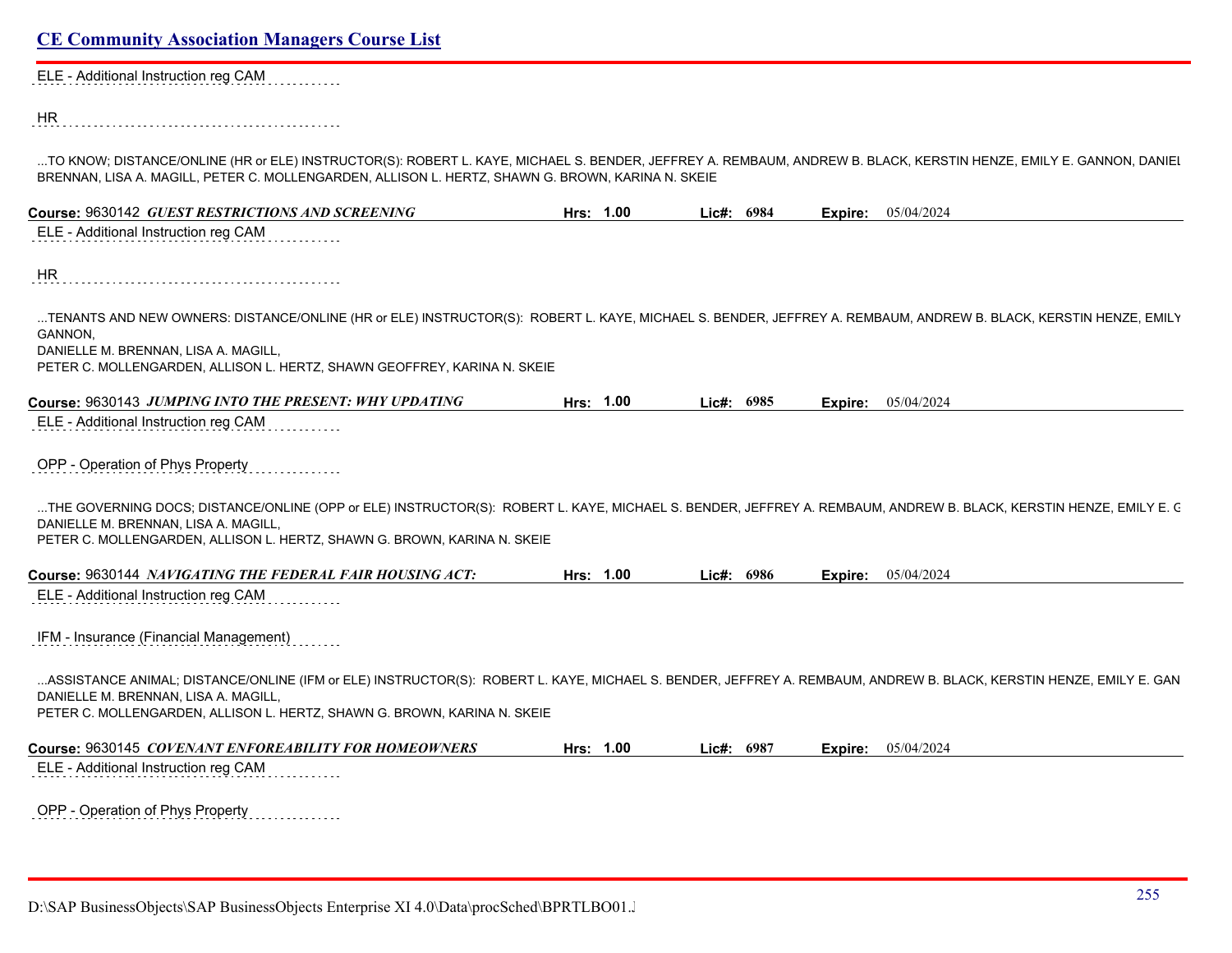| AND CONDOMINIUM ASSOC; DISTANCE/ONLINE (OPP or ELE) INSTRUCTOR(S): ROBERT L. KAYE, MICHAEL S. BENDER, JEFFREY A. REMBAUM, ANDREW B. BLACK, KERSTIN HENZE, EMILY                                                                                                                                |           |              |         |                             |
|------------------------------------------------------------------------------------------------------------------------------------------------------------------------------------------------------------------------------------------------------------------------------------------------|-----------|--------------|---------|-----------------------------|
| GANNON, DANIELLE M. BRENNAN, LISA A. MAGILL,<br>PETER C. MOLLENGARDEN, ALLISON L. HERTZ, SHAWN G. BROWN, KARINA N. SKEIE                                                                                                                                                                       |           |              |         |                             |
| Course: 9630146 CYBER SECURITY RISKS: ARE YOU PREPARED                                                                                                                                                                                                                                         | Hrs: 1.00 | Lie#: 6988   |         | <b>Expire:</b> 05/04/2024   |
| ELE - Additional Instruction reg CAM                                                                                                                                                                                                                                                           |           |              |         |                             |
| IFM - Insurance (Financial Management)                                                                                                                                                                                                                                                         |           |              |         |                             |
| FOR A BREACH?; DISTANCE/ONLINE (IFM or ELE) INSTRUCTOR(S): ROBERT L. KAYE, MICHAEL S. BENDER, JEFFREY A. REMBAUM, ANDREW B. BLACK, KERSTIN HENZE, EMILY E. GANNON,<br>DANIELLE M. BRENNAN, LISA A. MAGILL,<br>PETER C. MOLLENGARDEN, ALLISON L. HERTZ, SHAWN G. BROWN, KARINA N. SKEIE         |           |              |         |                             |
| Course: 9630147 SOURCE OF INCOME DISCRIMINATION WILL                                                                                                                                                                                                                                           | Hrs: 1.00 | Lic#: $6989$ |         | <b>Expire:</b> $05/04/2024$ |
| ELE - Additional Instruction reg CAM                                                                                                                                                                                                                                                           |           |              |         |                             |
| HR                                                                                                                                                                                                                                                                                             |           |              |         |                             |
| YOUR INCOME REQUIREMENT; DISTANCE/ONLINE (HR or ELE) INSTRUCTOR(S): ROBERT L. KAYE, MICHAEL S. BENDER, JEFFREY A. REMBAUM, ANDREW B. BLACK, KERSTIN HENZE, EMILY<br>GANNON, DANIELLE M. BRENNAN, LISA A. MAGILL,<br>PETER C. MOLLENGARDEN, ALLISON L. HERTZ, SHAWN G. BROWN, KARINA N. SKEIE   |           |              |         |                             |
| Course: 9630148 FUNDING CONSTRUCTION PROJECTS (LOANS,                                                                                                                                                                                                                                          | Hrs: 1.00 | Lie#: 6990   | Expire: | 05/04/2024                  |
| ELE - Additional Instruction reg CAM                                                                                                                                                                                                                                                           |           |              |         |                             |
| IFM - Insurance (Financial Management)                                                                                                                                                                                                                                                         |           |              |         |                             |
| ASSESSMENTS & RESERVE); DISTANCE/ONLINE (IFM or ELE) INSTRUCTOR(S): ROBERT L. KAYE, MICHAEL S. BENDER, JEFFREY A. REMBAUM, ANDREW B. BLACK, KERSTIN HENZE, EMILY I<br>GANNON, DANIELLE M. BRENNAN, LISA A. MAGILL,<br>PETER C. MOLLENGARDEN, ALLISON L. HERTZ, SHAWN G. BROWN, KARINA N. SKEIE |           |              |         |                             |
| Course: 9630149 <i>THE SCREENING PROCESS: HOW TO DEVELOP</i>                                                                                                                                                                                                                                   | Hrs: 1.00 | Lic#: 6991   | Expire: | 05/04/2024                  |
| ELE - Additional Instruction reg CAM                                                                                                                                                                                                                                                           |           |              |         |                             |
| HR                                                                                                                                                                                                                                                                                             |           |              |         |                             |
| PROCEDURES AND TRAIN; DISTANCE/ONLINE (HR or ELE) INSTRUCTOR(S): ROBERT L. KAYE, MICHAEL S. BENDER, JEFFREY A. REMBAUM, ANDREW B. BLACK, KERSTIN HENZE, EMILY E. (<br>DANIELLE M. BRENNAN, LISA A. MAGILL,<br>PETER C. MOLLENGARDEN, ALLISON L. HERTZ, SHAWN G. BROWN, KARINA N. SKEIE         |           |              |         |                             |
| Course: 9630150 <i>THE TURNOVER TEAM: HANDLING TRANSITION</i>                                                                                                                                                                                                                                  | Hrs: 1.00 | Lic#: 6992   | Expire: | 05/04/2024                  |
| ELE - Additional Instruction reg CAM                                                                                                                                                                                                                                                           |           |              |         |                             |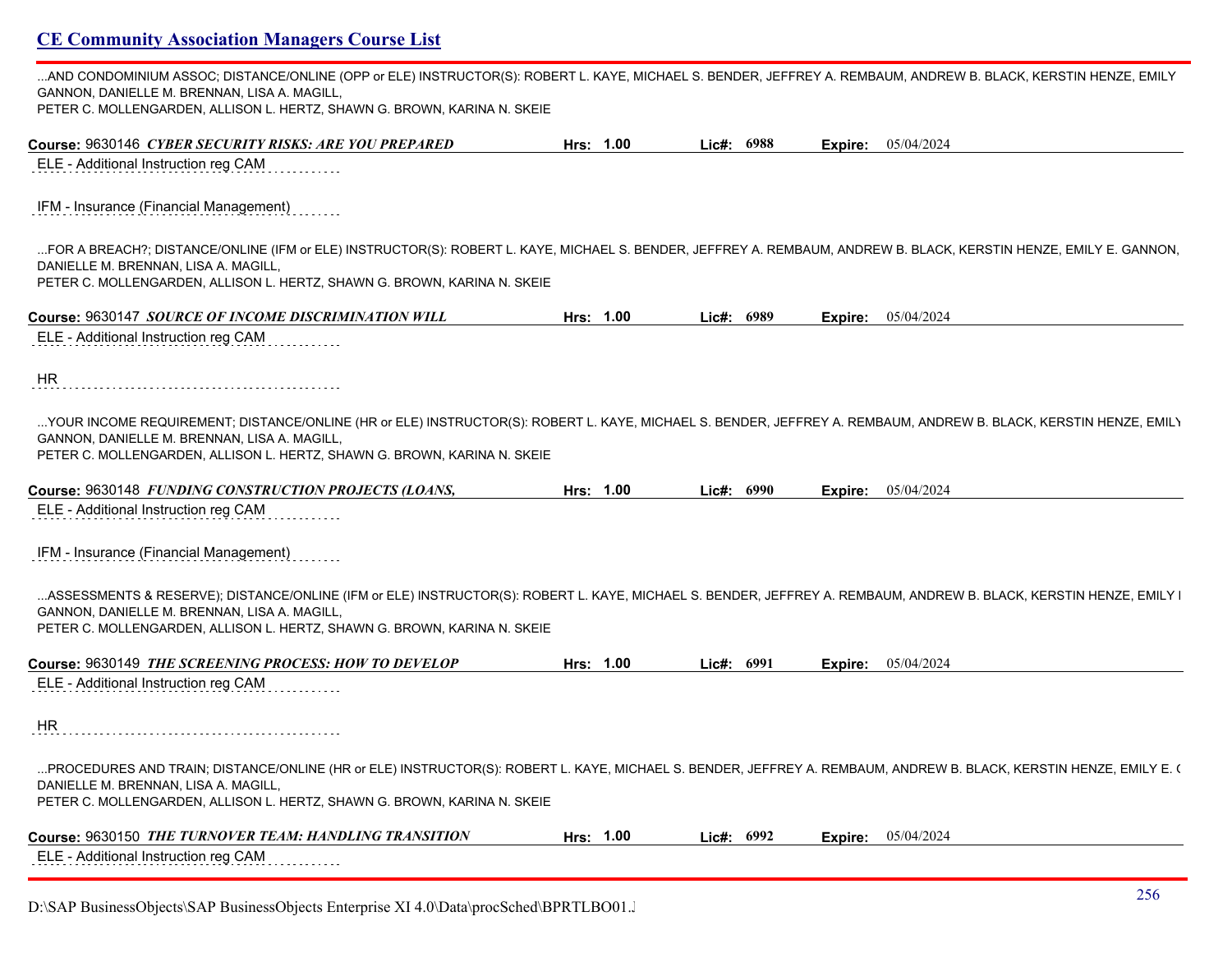HR ...FORM DEVELOPER CONTROL; DISTANCE/ONLINE (HR or ELE) INSTRUCTOR(S): ROBERT L. KAYE, MICHAEL S. BENDER, JEFFREY A. REMBAUM, ANDREW B. BLACK, KERSTIN HENZE, EMILY E. GANNON, DANIELLE M. BRENNAN, LISA A. MAGILL, PETER C. MOLLENGARDEN, ALLISON L. HERTZ, SHAWN GEOFFREY, KARINA N. SKEIE **Course:** 9630494 *OPERATIONS AND INSURANCE ISSUES HOMEOWNE* **Hrs: 2.00 Lic#: 7336 Expire:** 07/29/2024 ELE - Additional Instruction reg CAM . . . . . . . . . . . . OPP - Operation of Phys Property DISTANCE/ONLINE (OPP or ELE) INSTRUCTOR(S): ROBERT L. KAYE, MICHAEL S. BENDER, JEFFREY A. REMBAUM, ANDREW B. BLACK, KERSTIN HENZE, EMILY E. GANNON, DANIELLE M. BREI LISA A. MAGILL, PETER C. MOLLENGARDEN, ALLISON L. HERTZ, SHAWN G. BROWN, KARINA N. SKEIE **Course:** 9630495 *OPERATIONS AND INSURANCE ISSUES CONDOMIN* **Hrs: 2.00 Lic#: 7337 Expire:** 07/29/2024 ELE - Additional Instruction reg CAM OPP - Operation of Phys Property DISTANCE/ONLINE (OPP or ELE) INSTRUCTOR(S): ROBERT L. KAYE, MICHAEL S. BENDER, JEFFREY A. REMBAUM, ANDREW B. BLACK, KERSTIN HENZE, EMILY E. GANNON, DANIELLE M. BREI LISA A. MAGILL, PETER C. MOLLENGARDEN, ALLISON L. HERTZ, SHAWN G. BROWN, KARINA N. SKEIE **Course:** 9630544 *COMMUNITY ASSOCIATION BOARD MEMBER CERTI* **Hrs: 3.00 Lic#: 7383 Expire:** 08/17/2024 ELE - Additional Instruction reg CAM IFM - Insurance (Financial Management) DISTANCE/ ONLINE (IFM OF ELE) INSTRUCTOR(S): ROBERT L. KAYE, MICHAEL S. BENDER, JEFFREY A. REMBAUM, ANDREW B. BLACK, EMILY E. GANNON, DANIELLE M. BRENNAN, LISA A. MA PETER C. MOLLENGARDEN, ALLISON L. HERTZ, SHAWN GEOFFREY, KERSTIN HENZE, KARINA N. SKEIE, OLIVIA L. CATO **Course:** 9630571 *ELECTIONS: CONDOMINIUMS, HOMEOWNERS AND* **Hrs: 1.00 Lic#: 7413 Expire:** 09/01/2024 ELE - Additional Instruction reg CAM **Service Service** HR DISTANCE/ONLINE (HR or ELE) INSTRUCTOR(S): ROBERT L. KAYE, MICHAEL S. BENDER, JEFFREY A. REMBAUM, ANDREW B. BLACK, KERSTIN HENZE, EMILY E. GANNON, DANIELLE M. BRENNAN, LISA A. MAGILL, PETER C. MOLLENGARDEN, ALLISON L. HERTZ, SHAWN G. BROWN, KARINA N. SKEIE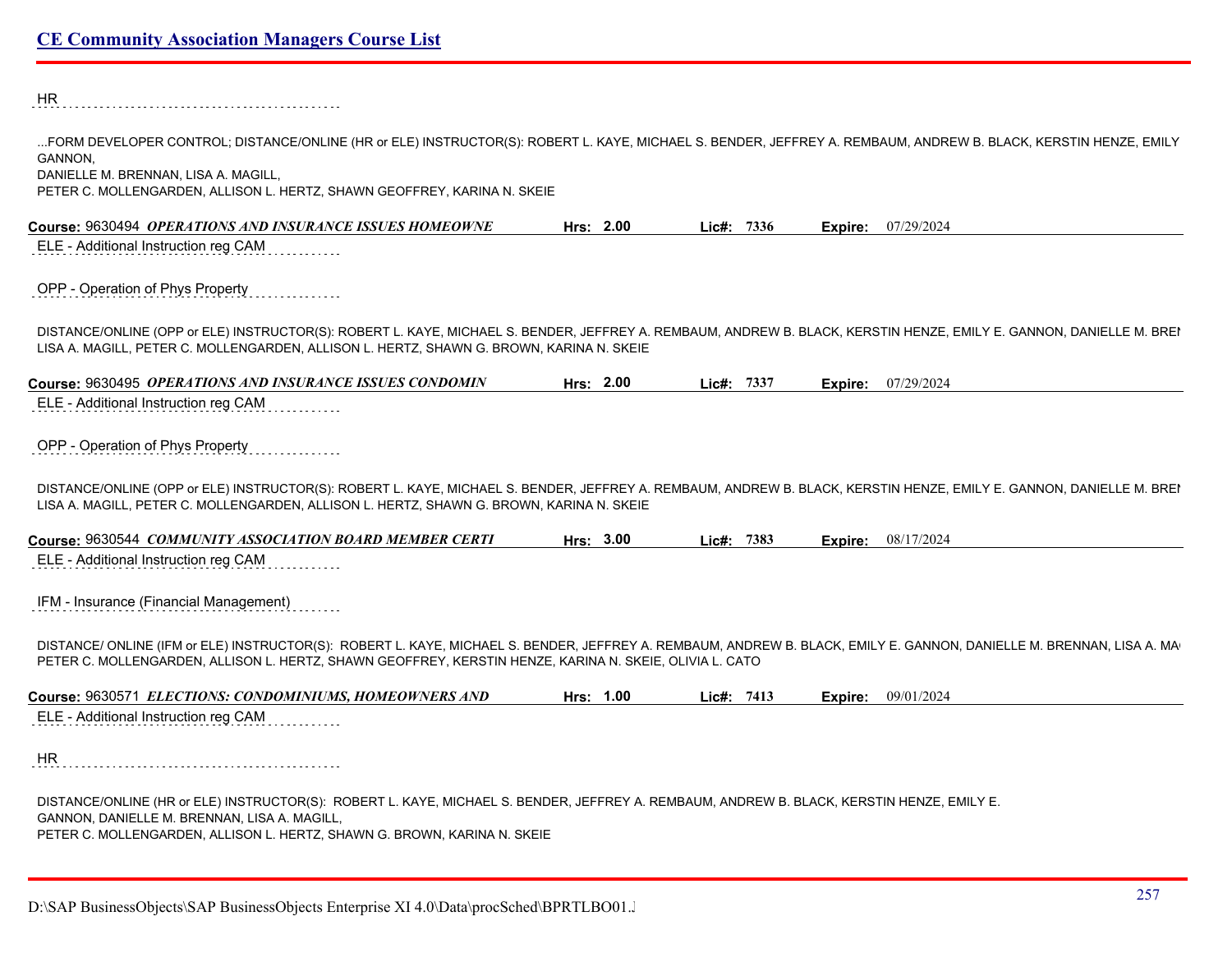|                                                                                                                                                                                                                                                                                              | Hrs: 2.00 | Lic#: 7414   | Expire: | 09/01/2024                  |
|----------------------------------------------------------------------------------------------------------------------------------------------------------------------------------------------------------------------------------------------------------------------------------------------|-----------|--------------|---------|-----------------------------|
| ELE - Additional Instruction reg CAM                                                                                                                                                                                                                                                         |           |              |         |                             |
| IFM - Insurance (Financial Management)                                                                                                                                                                                                                                                       |           |              |         |                             |
| DISTANCE/ONLINE (IFM or ELE) INSTRUCTOR(S): ROBERT L. KAYE, MICHAEL S. BENDER, JEFFREY A. REMBAUM, ANDREW B. BLACK, KERSTIN HENZE, EMILY E.<br>GANNON, DANIELLE M. BRENNAN, LISA A. MAGILL,<br>PETER C. MOLLENGARDEN, ALLISON L. HERTZ, SHAWN G. BROWN, KARINA N. SKEIE                      |           |              |         |                             |
| Course: 9630600 THE SCREENING PROCESS: HOW TO DEVELOP                                                                                                                                                                                                                                        | Hrs: 1.00 | Lic#: 7441   |         | <b>Expire:</b> $09/22/2022$ |
| ELE - Additional Instruction reg CAM                                                                                                                                                                                                                                                         |           |              |         |                             |
| HR                                                                                                                                                                                                                                                                                           |           |              |         |                             |
| PROCEDURES AND TRAIN; CLASSROOM (HR or ELE) INSTRUCTOR(S): ROBERT L. KAYE, MICHAEL S. BENDER, JEFFREY A. REMBAUM, ANDREW B. BLACK, EMILY E. GANNON, DANIELLE M.<br>BRENNAN, LISA A. MAGILL,<br>PETER C. MOLLENGARDEN, ALLISON L. HERTZ, SHAWN GEOFFREY, KARINA N. SKEIE, OLIVIA L. CATO      |           |              |         |                             |
| Course: 9630638 LEGAL UPDATE 2021                                                                                                                                                                                                                                                            | Hrs: 2.00 | Lic#: 7480   | Expire: | 11/02/2022                  |
| <b>Legal Update Seminars</b>                                                                                                                                                                                                                                                                 |           |              |         |                             |
| DELIVERY METHOD: CLASSROOM;<br><b>CREDIT TYPE: LU</b>                                                                                                                                                                                                                                        |           |              |         |                             |
| Course: 9630639 LEGAL UPDATE 2021                                                                                                                                                                                                                                                            | Hrs: 2.00 | Lic#: 7481   | Expire: | 11/02/2022                  |
|                                                                                                                                                                                                                                                                                              |           |              |         |                             |
| Legal Update Seminars                                                                                                                                                                                                                                                                        |           |              |         |                             |
| METHOD OF DELIVERY: DISTANCE ONLINE;<br>CREDIT TYPE: LEGAL UPDATE SEMINARS<br>INSTRUCTOR(S): ROBERT KAYE, MICHAEL BENDER, JEFFREY REMBAUM, ANDREW BLACK, KERSTIN HENZE, EMILY GANNON, DANIELLE BRENNAN, LISE MAGILL, PETER MOLLENGARDEN, A<br>HERTZ, SHAWN BROWN, KARINA SKEIE, OLIVIA CATO, |           |              |         |                             |
|                                                                                                                                                                                                                                                                                              | Hrs: 1.00 | Lic#: $7845$ | Expire: | 05/25/2023                  |
| Course: 9631000 CONFLICTS OF INTEREST: WHAT YOU NEED TO<br>ELE - Additional Instruction reg CAM                                                                                                                                                                                              |           |              |         |                             |
|                                                                                                                                                                                                                                                                                              |           |              |         |                             |
| HR<br>CLASSROOM (HR or ELE) INSTRUCTOR(S): ROBERT L. KAYE, MICHAEL S. BENDER, JEFFREY A. REMBAUM, ANDREW B. BLACK, KERSTIN HENZE, EMILY E. GANNON, DANIELLE M. BRENNAN, I<br>MAGILL, PETER C. MOLLENGARDEN, ALLISON L. HERTZ, SHAWN GEOFFREY BROWN, KARINA N. SKEIE                          |           |              |         |                             |

D:\SAP BusinessObjects\SAP BusinessObjects Enterprise XI 4.0\Data\procSched\BPRTLBO01.J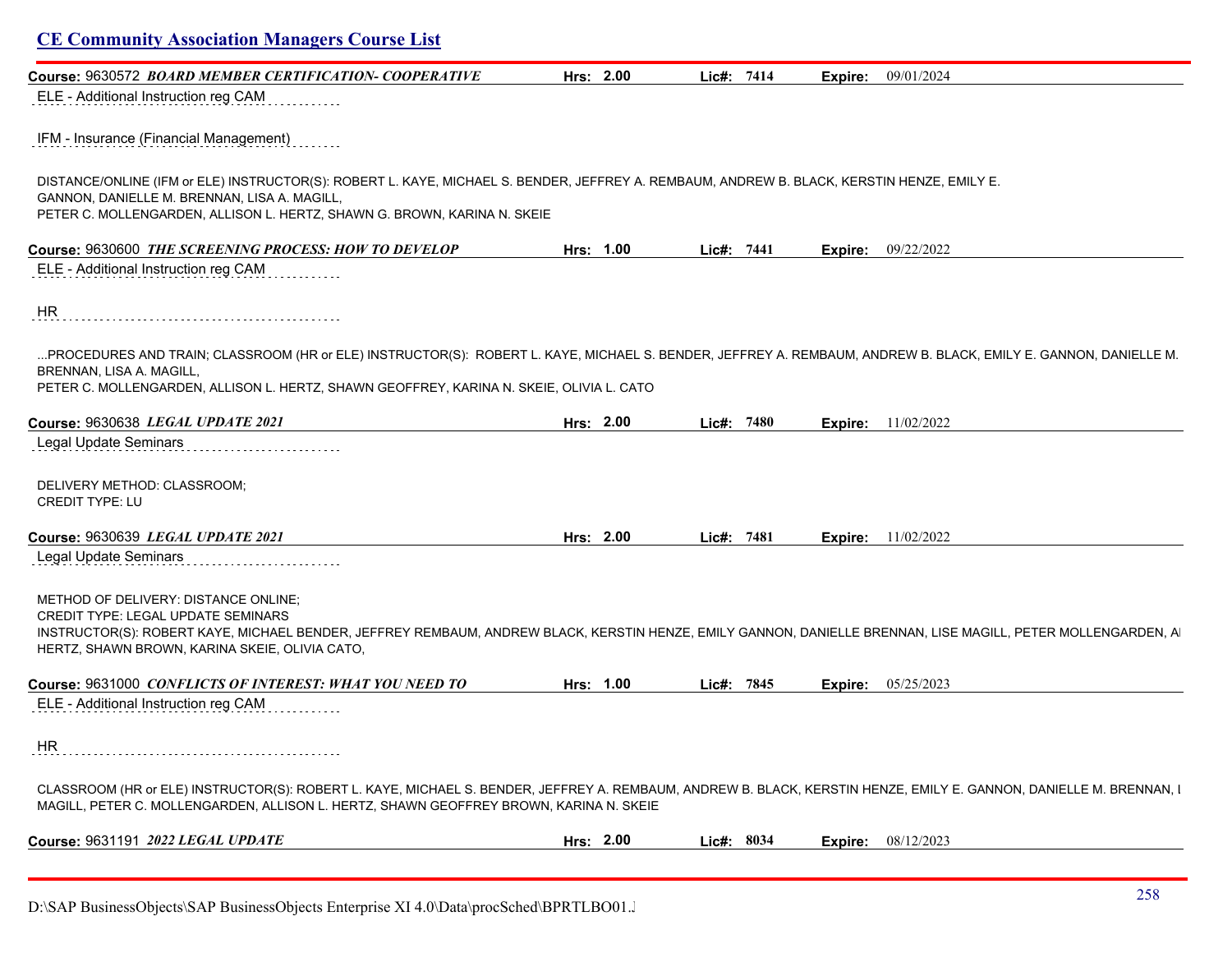Legal Update Seminars . . . . . . . . . . . . . . . . . . . .

| DISTANCE/ONLINE (LEGAL UPDATE) INSTRUCTOR(S): ROBERT L. KAYE, MICHAEL S. BENDER, JEFFREY A. REMBAUM, DEBORAH S. SUGARMAN, ANDREW B. BLACK, GERARD S. COLLINS, KE<br>HENZE, JEFFREY D. GREEN, EMILY E. GANNON,<br>DANIELLE M. BRENNAN, LISA A. MAGILL,                                                                                                                                               |                     |            |                                |                           |         |
|-----------------------------------------------------------------------------------------------------------------------------------------------------------------------------------------------------------------------------------------------------------------------------------------------------------------------------------------------------------------------------------------------------|---------------------|------------|--------------------------------|---------------------------|---------|
| LAUREN T. SCHWARZFELD, PETER C. MOLLENGARDEN, ALLISON L. HERTZ, JAY S. LEVIN, SHAWN G. BROWN, KARINA N. SKEIE, OLIVIA L. CATO, AMY O. EISENBERG                                                                                                                                                                                                                                                     |                     |            |                                |                           |         |
| Course: 9631192 2022 LEGAL UPDATE                                                                                                                                                                                                                                                                                                                                                                   | Hrs: 2.00           | Lie#: 8035 |                                | <b>Expire:</b> 08/12/2023 |         |
| Legal Update Seminars                                                                                                                                                                                                                                                                                                                                                                               |                     |            |                                |                           |         |
| CLASSROOM (LEGAL UPDATE) INSTRUCTOR(S): ROBERT L. KAYE, MICHAEL S. BENDER, JEFFREY A. REMBAUM, DEBORAH S. SUGARMAN, ANDREW B. BLACK, GERARD S. COLLINS, KERSTIN<br>HENZE, JEFFREY D. GREEN, EMILY E. GANNON, DANIELLE M. BRENNAN, LISA A. MAGILL, LAUREN T. SCHWARZFELD, PETER C. MOLLENGARDEN, ALLISON L. HERTZ, JAY S. LEVIN, SHAWN G<br>BROWN, KARINA N. SKEIE, OLIVIA L. CATO, AMY O. EISENBERG |                     |            |                                |                           |         |
| Course: 9631485 NAVIGATING THE FEDERAL FAIR HOUSING ACT                                                                                                                                                                                                                                                                                                                                             | Hrs: 2.00           | Lic#: 8332 | Expire:                        | 02/09/2024                |         |
| ELE - Additional Instruction reg CAM                                                                                                                                                                                                                                                                                                                                                                |                     |            |                                |                           |         |
| OPP - Operation of Phys Property                                                                                                                                                                                                                                                                                                                                                                    |                     |            |                                |                           |         |
| DISTANCE/ONLINE (OPP or ELE) INSTRUCTOR(S): ROBERT L. KAYE, MICHAEL S. BENDER, JEFFREY A. REMBAUM, ANDREW B. BLACK, KERSTIN HENZE, EMILY E. GANNON, DANIELLE M. BRI<br>LISA A. MAGILL, PETER C. MOLLENGARDEN, ALLISON L. HERTZ, SHAWN G. BROWN, KARINA N. SKEIE, OLIVIA L. CATO,                                                                                                                    |                     |            |                                |                           |         |
| <b>KELLEY &amp; GRANT, PA</b><br>0006797<br>370 CAMINO GARDENS BLVD<br><b>SUITE 301</b><br><b>BOCA RATON FL 33432</b>                                                                                                                                                                                                                                                                               | Phone: 561-672-1161 |            | Email: Kara@KelleyGrantLaw.com |                           | 3426424 |
| Course: 9628347 FLORIDA COMMUNITY ASSOC: WHAT YOU NEED                                                                                                                                                                                                                                                                                                                                              | Hrs: 3.00           | Lic#: 6151 | Expire:                        | 02/14/2023                |         |
| HR                                                                                                                                                                                                                                                                                                                                                                                                  |                     |            |                                |                           |         |
| IFM - Insurance (Financial Management)                                                                                                                                                                                                                                                                                                                                                              |                     |            |                                |                           |         |
| OPP - Operation of Phys Property                                                                                                                                                                                                                                                                                                                                                                    |                     |            |                                |                           |         |
| TO KNOW                                                                                                                                                                                                                                                                                                                                                                                             |                     |            |                                |                           |         |
| IFM-1, OPP-1, and HR-1                                                                                                                                                                                                                                                                                                                                                                              |                     |            |                                |                           |         |
| Course: 9628348 FAIR HOUSING: RX ANIMAILS, BACKGROUND<br>ELE - Additional Instruction reg CAM                                                                                                                                                                                                                                                                                                       | Hrs: 1.00           | Lic#: 5055 | Expire:                        | 11/30/2022                |         |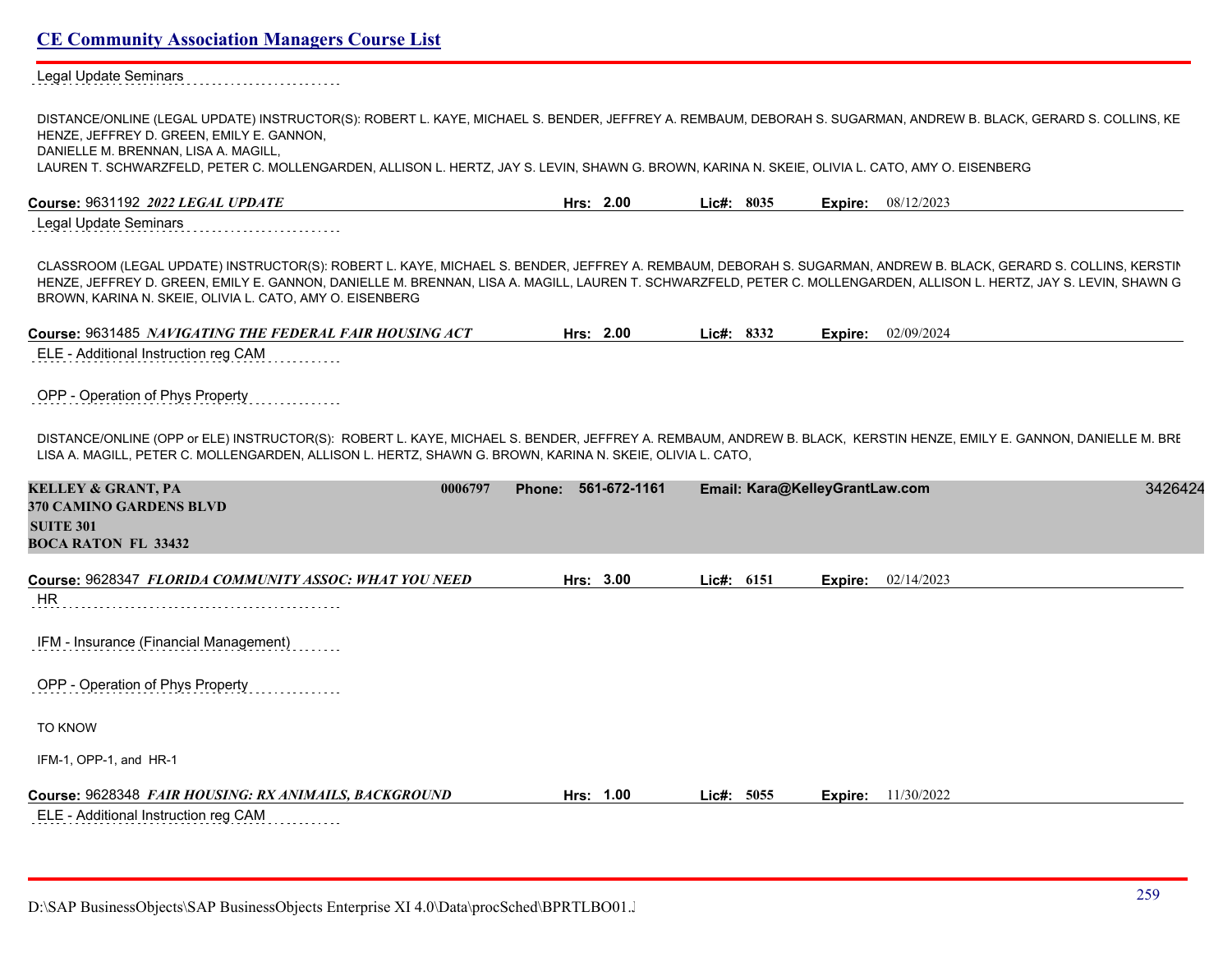| <b>CHECKS AND MORE!</b><br>ELE (classroom)                                                        |                        |                                     |         |
|---------------------------------------------------------------------------------------------------|------------------------|-------------------------------------|---------|
| <b>KENICK, INC</b><br>0008738<br>11400 47TH STREET SUITE A<br><b>CLEARWATER FL 33762</b>          | 7274218980<br>Phone:   | Email: zap1@kenick.com              | 3427125 |
| Course: 9630901 UNDERSTANDING THE IMPACT OF ELECTRICAL S                                          | Hrs: 2.00              | 03/22/2023<br>Lic#: 7740<br>Expire: |         |
| ELE - Additional Instruction reg CAM                                                              |                        |                                     |         |
| CLASSROOM (ELE) INSTRUCTOR(S): PETER S. JACKSON                                                   |                        |                                     |         |
| <b>KENT SERVICES</b><br>0008782<br><b>14600 BISCAYNE BLVD</b><br><b>NORTH MIAMI FL 33181</b>      | Phone: 305-904-8356    | Email: DMCDONOUGH@KENTSERVICES.COM  | 3447682 |
| Course: 9630969 ACTIVE SHOOTER PREPAREDNESS                                                       | Hrs: 1.00              | Lic#: 7811<br>04/18/2023<br>Expire: |         |
| ELE - Additional Instruction reg CAM                                                              |                        |                                     |         |
| HR                                                                                                |                        |                                     |         |
| CLASSROOM (HR or ELE) INSTRUCTOR(S): DARREN MCDONOUGH                                             |                        |                                     |         |
| Course: 9630970 RISK MITIGATION                                                                   | Hrs: 1.00              | Lic#: 7820<br>Expire: 04/26/2023    |         |
| ELE - Additional Instruction reg CAM                                                              |                        |                                     |         |
| OPP - Operation of Phys Property                                                                  |                        |                                     |         |
| CLASSROOM (OPP or ELE) INSTRUCTOR(S):                                                             |                        |                                     |         |
| <b>KEY SECURITY SERVICES LLC</b><br>0005909<br><b>5549 CYNTHIA LANE</b><br><b>NAPLES FL 34112</b> | 239 687 8494<br>Phone: | Email: ruthann@key2security.com     | 3612722 |
| Course: 9629338 SECURITY CASE STUDIES: LOOKING BACKWARD.<br>ELE - Additional Instruction reg CAM  | Hrs: 2.00              | Lic#: 6074<br>12/20/2022<br>Expire: |         |
| OPP - Operation of Phys Property<br>.                                                             |                        |                                     |         |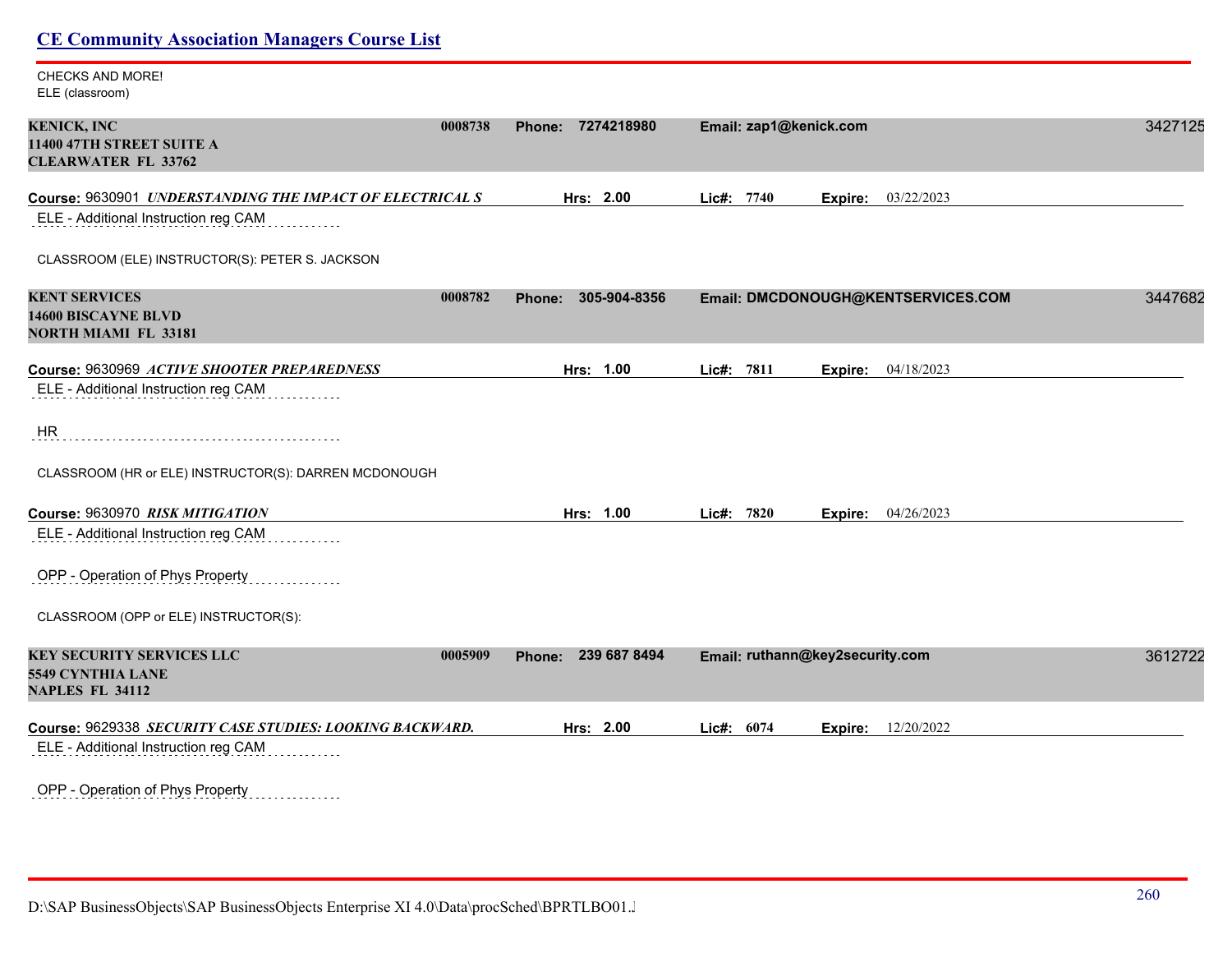| AND MOVING FORWARD;<br>CLASSROOM (OPP or ELE);<br>INSTRUCTOR(S): KEY POWELL |           |            |                           |  |
|-----------------------------------------------------------------------------|-----------|------------|---------------------------|--|
|                                                                             |           |            |                           |  |
| Course: 9629584 SECURITY CASE STUDIES                                       | Hrs: 1.00 | Lic#: 6375 | Expire: 06/30/2023        |  |
| ELE - Additional Instruction reg CAM                                        |           |            |                           |  |
| OPP - Operation of Phys Property                                            |           |            |                           |  |
| CLASSROOM (OPP or ELE) INSTRUCTOR(S): LEN FORD, KEY C. POWELL               |           |            |                           |  |
| Course: 9629586 YOUR SECURITY IS OUR BUSINESS                               | Hrs: 2.00 | Lic#: 6378 | <b>Expire:</b> 07/02/2023 |  |
| ELE - Additional Instruction reg CAM                                        |           |            |                           |  |
| HR                                                                          |           |            |                           |  |
| OPP - Operation of Phys Property                                            |           |            |                           |  |
| CLASSROOM (HR & OPP or ELE) INSTRUCTOR(S): LEN FORD, KEY POWELL             |           |            |                           |  |
| Course: 9629587 UNDERSTANDING & ASSESSING SECURITY                          | Hrs: 1.00 | Lic#: 6377 | 07/02/2023<br>Expire:     |  |
| ELE - Additional Instruction reg CAM                                        |           |            |                           |  |
| HR                                                                          |           |            |                           |  |
| SERVICES; CLASSROOM (HR or ELE) INSTRUCTOR(S): KEY C. POWELL                |           |            |                           |  |
| Course: 9629741 SHATTERING SECURITY                                         | Hrs: 1.00 | Lic#: 6546 | <b>Expire:</b> 10/14/2023 |  |
| ELE - Additional Instruction reg CAM                                        |           |            |                           |  |
| OPP - Operation of Phys Property                                            |           |            |                           |  |
| CLASSROOM (OPP or ELE) INSTRUCTOR(S): KEY C. POWELL                         |           |            |                           |  |
| Course: 9630635 SHATTERING SECURITY                                         | Hrs: 1.00 | Lic#: 7477 | <b>Expire:</b> 11/01/2022 |  |
| ELE - Additional Instruction reg CAM                                        |           |            |                           |  |
| OPP - Operation of Phys Property<br>.                                       |           |            |                           |  |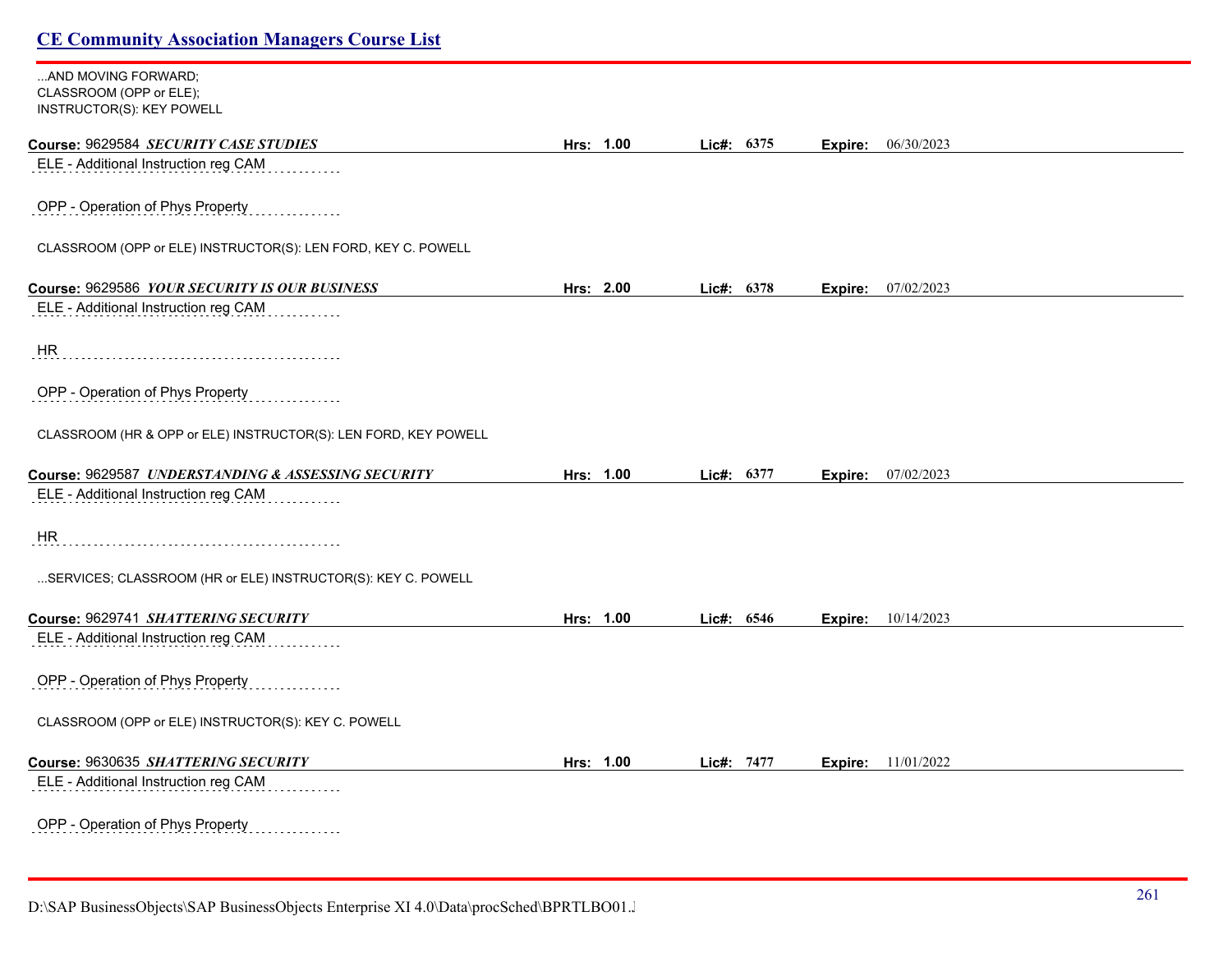| Method of Instruction: Distance/Online;                                    |           |            |         |            |  |
|----------------------------------------------------------------------------|-----------|------------|---------|------------|--|
| Credit Type: OPP or ELE;<br>Instructor(s): Key C. Powell, Ruth Ann Powell  |           |            |         |            |  |
| Course: 9630636 SHATTERING SECURITY                                        | Hrs: 1.00 | Lic#: 7478 | Expire: | 11/01/2022 |  |
| ELE - Additional Instruction reg CAM                                       |           |            |         |            |  |
| OPP - Operation of Phys Property                                           |           |            |         |            |  |
| Method of Delivery: Correspondence;                                        |           |            |         |            |  |
| Credit Type: OPP or ELE;<br>Instructor(s): Key Powell, Ruth Ann Powell     |           |            |         |            |  |
| Course: 9630870 SECURITY CASE STUDIES PART 2                               | Hrs: 1.00 | Lic#: 7729 | Expire: | 03/16/2023 |  |
| ELE - Additional Instruction reg CAM                                       |           |            |         |            |  |
| OPP - Operation of Phys Property                                           |           |            |         |            |  |
| CLASSROOM (OPP or ELE) NISTRUCTOR(S): KEY C. POWELL, RUTH ANN POWELL       |           |            |         |            |  |
| Course: 9630890 SECURITY CASE STUDIES PART 2                               | Hrs: 1.00 | Lic#: 7730 | Expire: | 03/16/2023 |  |
| ELE - Additional Instruction reg CAM                                       |           |            |         |            |  |
| OPP - Operation of Phys Property                                           |           |            |         |            |  |
| CORRESPONDENCE (OPP or ELE) NISTRUCTOR(S): KEY C. POWELL, RUTH ANN POWELL  |           |            |         |            |  |
| Course: 9630891 SECURITY CASE STUDIES PART 2                               | Hrs: 1.00 | Lic#: 7731 | Expire: | 03/16/2023 |  |
| ELE - Additional Instruction reg CAM                                       |           |            |         |            |  |
| OPP - Operation of Phys Property                                           |           |            |         |            |  |
| DISTANCE/ONLINE (OPP or ELE) NISTRUCTOR(S): KEY C. POWELL, RUTH ANN POWELL |           |            |         |            |  |
| Course: 9630995 ELECTRICAL EV CHARGERS, GENERATORS AND E                   | Hrs: 1.00 | Lic#: 7839 | Expire: | 05/24/2023 |  |
| ELE - Additional Instruction reg CAM                                       |           |            |         |            |  |
| OPP - Operation of Phys Property<br>.                                      |           |            |         |            |  |

D:\SAP BusinessObjects\SAP BusinessObjects Enterprise XI 4.0\Data\procSched\BPRTLBO01.J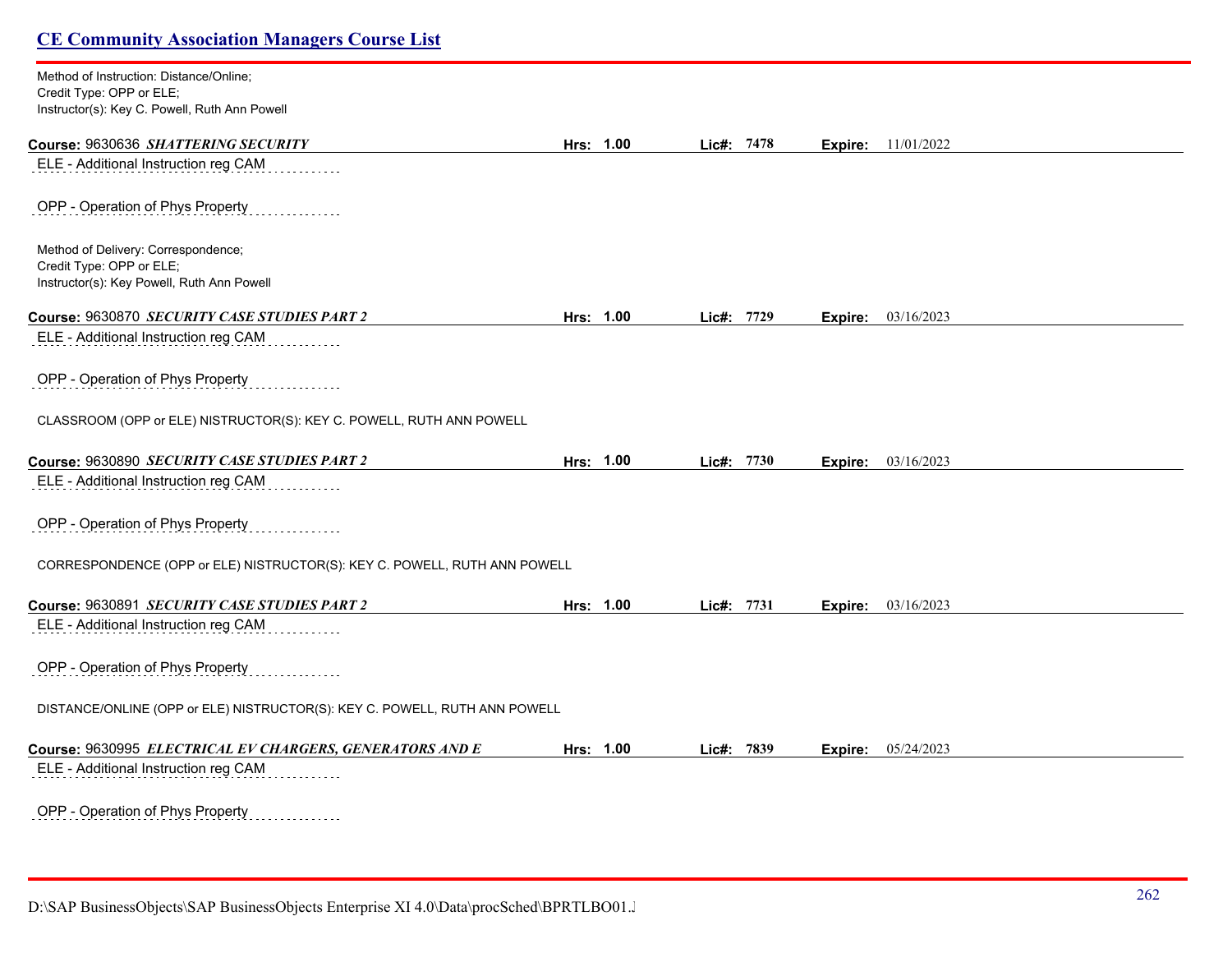| <b>CE Community Association Managers Course List</b>                                                         |                     |            |                                       |         |
|--------------------------------------------------------------------------------------------------------------|---------------------|------------|---------------------------------------|---------|
| CLASSROOM (OPP or ELE) INSTRUCTOR(S): DANNY KADDOCH                                                          |                     |            |                                       |         |
| Course: 9630996 ELECTRICAL EV CHARGERS, GENERATORS AND E<br>ELE - Additional Instruction reg CAM             | Hrs: 1.00           | Lic#: 7840 | Expire: 05/24/2023                    |         |
| OPP - Operation of Phys Property                                                                             |                     |            |                                       |         |
| CORRESPONDENCE (OPP or ELE) INSTRUCTOR(S): DANNY KADDOCH                                                     |                     |            |                                       |         |
| Course: 9630997 ELECTRICAL EV CHARGERS, GENERATORS AND E                                                     | Hrs: 1.00           | Lic#: 7841 | 05/24/2023<br>Expire:                 |         |
| ELE - Additional Instruction reg CAM                                                                         |                     |            |                                       |         |
| OPP - Operation of Phys Property                                                                             |                     |            |                                       |         |
| DISTANCE/ONLINE (OPP or ELE) INSTRUCTOR(S): DANNY KADDOCH                                                    |                     |            |                                       |         |
| Course: 9631596 LOCK IT UP!                                                                                  | Hrs: 1.00           | Lic#: 8447 | 05/24/2024<br>Expire:                 |         |
| ELE - Additional Instruction reg CAM                                                                         |                     |            |                                       |         |
| OPP - Operation of Phys Property                                                                             |                     |            |                                       |         |
| CLASSROOM (OPP or ELE) INSTRUCTOR(S): KEY C. POWELL, RUTH A. POWELL                                          |                     |            |                                       |         |
| KEYS CLAIMS CONSULTANTS, LLC<br>0006917<br><b>1333 3RD AVENUE SOUTH</b><br><b>NAPLES FL 34102</b>            | Phone: 239-774-5040 |            | Email: GeorgeKeys@KeysClaims.com      | 3174056 |
| Course: 9628586 GOTCHA COVERED-WHAT IS A COMMUNITY ASSOC                                                     | Hrs: 2.00           | Lic#: 5290 | 04/24/2023<br>Expire:                 |         |
| ELE - Additional Instruction reg CAM                                                                         |                     |            |                                       |         |
| IFM - Insurance (Financial Management)                                                                       |                     |            |                                       |         |
| MANAGERS RESPONSIBILITY WITH PROPERTY INSUANCE CLAIMS?                                                       |                     |            |                                       |         |
| IFM or ELE (classroom)<br><b>INSTRUCTOR SUZANNE PROBUS</b>                                                   |                     |            |                                       |         |
| <b>KISTEMAKER BUSINESS LAW GROUP</b><br>0008461<br><b>120 E GRANADA BLVD</b><br><b>ORMOND BEACH FL 32176</b> | Phone: 3863107997   |            | Email: ekistemaker@e-kbusinesslaw.com | 3317429 |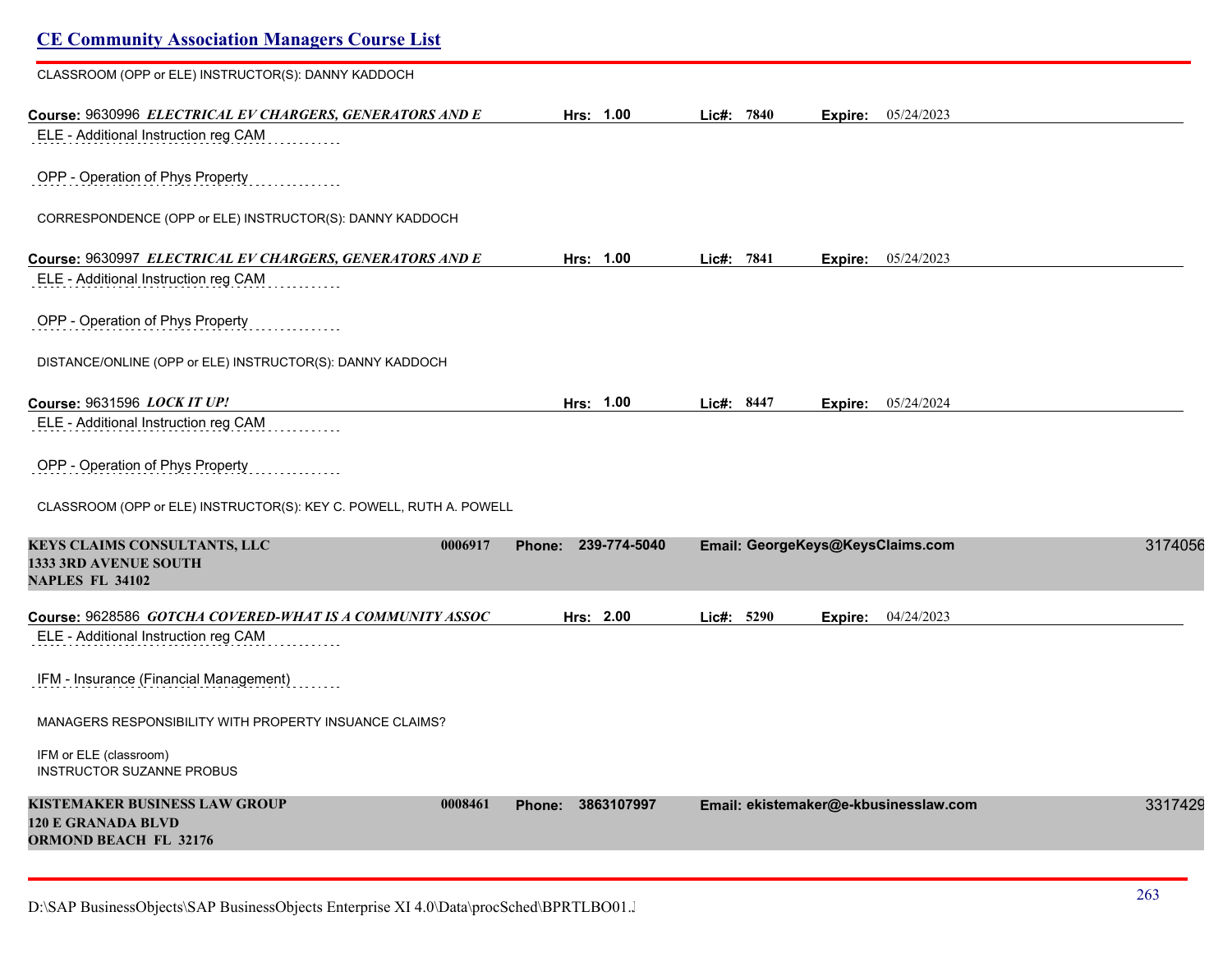| <b>CE Community Association Managers Course List</b>                                                            |                        |            |                                      |         |
|-----------------------------------------------------------------------------------------------------------------|------------------------|------------|--------------------------------------|---------|
| Course: 9630053 CONDOMINIUM BOARD MEMBER CERTIFICATION                                                          | Hrs: 2.00              | Lic#: 6895 | 04/09/2024<br>Expire:                |         |
| ELE - Additional Instruction reg CAM                                                                            |                        |            |                                      |         |
| DISTANCE/ONLINE (ELE) INSTRUCTOR(S): ERUM S. KISTEMAKER                                                         |                        |            |                                      |         |
| Course: 9630088 <i>HOA BOARD MEMBER CERTIFICATION</i>                                                           | Hrs: 2.00              | Lie#: 6931 | <b>Expire:</b> 04/16/2024            |         |
| ELE - Additional Instruction reg CAM                                                                            |                        |            |                                      |         |
| DISTANCE/ONLINE (ELE) INSTRUCTOR(S): ERUM S. KISTEMAKER                                                         |                        |            |                                      |         |
| Course: 9630459 COVENANT ENFORCEMENT/SUSPENSIONS                                                                | Hrs: 2.00              | Lic#: 7301 | <b>Expire:</b> 07/19/2022            |         |
| ELE - Additional Instruction reg CAM                                                                            |                        |            |                                      |         |
| AND FINES; DISTANCE/ONLINE (ELE) INSTRUCTOR(S): ERUM S. KISTEMAKER                                              |                        |            |                                      |         |
| Course: 9631162 CONDOMINIUM AND HOA: RESERVES & BUDGETIN                                                        | Hrs: 2.00              | Lic#: 8007 | 08/04/2023<br>Expire:                |         |
| ELE - Additional Instruction reg CAM                                                                            |                        |            |                                      |         |
| DISTANCE/ONLINE (ELE) INSTRUCTOR(S): ERUM S. KISTEMAKER                                                         |                        |            |                                      |         |
| KNOX LEVINE, P.A.<br>0006530<br>36354 U.S. HWY 19 N.<br>PALM HARBOR FL 34684                                    | 727-223-6368<br>Phone: |            | Email: jessica@knoxlevine.com        | 3431330 |
| Course: 9631546 FAIR HOUSING ACT CONCERNS FOR COMMUNITY                                                         | Hrs: 2.00              | Lic#: 8399 | Expire: 03/31/2024                   |         |
| ELE - Additional Instruction reg CAM                                                                            |                        |            |                                      |         |
| HR                                                                                                              |                        |            |                                      |         |
| CLASSROOM (HR or ELE) INSTRUCTOR(S): JESSICA L. KNOX, BRYAN B. LEVINE                                           |                        |            |                                      |         |
| KONING ENTERPRISES INC. DBA CONTRACTORS<br>0001189<br><b>15409 US HIGHWAY 19</b><br><b>HUDSON FL 34667-3612</b> | Phone: 727-861-7225    |            | Email: zada@contractorsinstitute.com | 3411489 |
| Course: 9624890 MOLD, MOISTURE & INDOOR AIR QUALITY<br>ELE - Additional Instruction reg CAM                     | Hrs: 7.00              | Lie#: 3150 | <b>Expire:</b> $07/16/2024$          |         |
| IFM - Insurance (Financial Management)                                                                          |                        |            |                                      |         |

D:\SAP BusinessObjects\SAP BusinessObjects Enterprise XI 4.0\Data\procSched\BPRTLBO01.J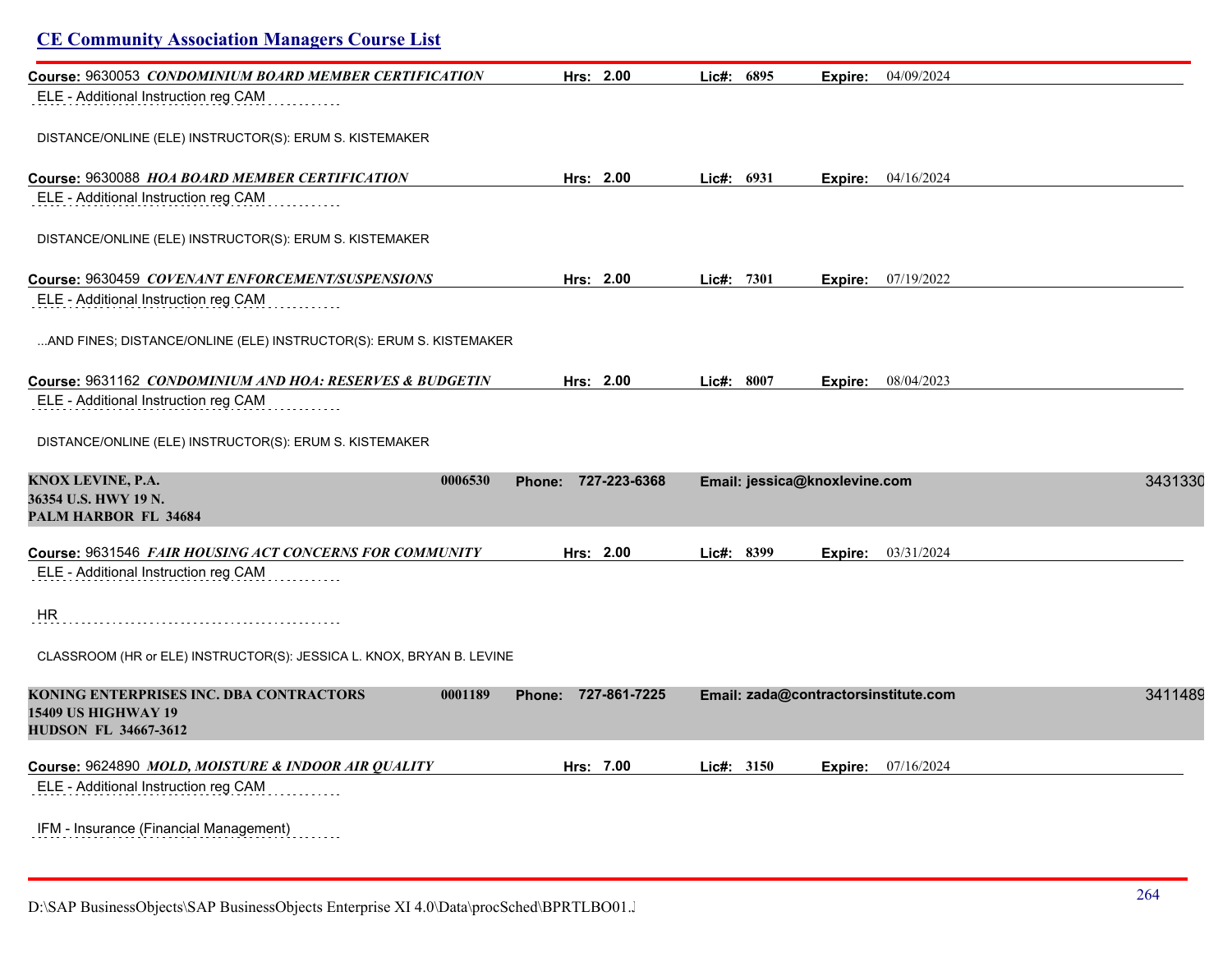| <b>CE Community Association Managers Course List</b>                                                                                                   |         |                     |            |                           |            |         |
|--------------------------------------------------------------------------------------------------------------------------------------------------------|---------|---------------------|------------|---------------------------|------------|---------|
| OPP - Operation of Phys Property                                                                                                                       |         |                     |            |                           |            |         |
| IFM, OPP OR ELE (CLASSROOM) Instructors: Robert J. Koning Sr.; Rhonda Koning; Richard E. Elzey; Jeffery A. Hyde; Maurice F. (Fred) Spence; Ziza Hysell |         |                     |            |                           |            |         |
| Course: 9625927 CI CERTIFIED EPA RENOVATION REPAIR                                                                                                     |         | Hrs: 8.00           | Lic#: 3151 | Expire:                   | 07/16/2022 |         |
| ELE - Additional Instruction reg CAM                                                                                                                   |         |                     |            |                           |            |         |
| OPP - Operation of Phys Property                                                                                                                       |         |                     |            |                           |            |         |
| PAINTING LEAD RENOVATOR<br>OPP, (CLASSROOM)                                                                                                            |         |                     |            |                           |            |         |
| ELE, (CLASSROOM) Instructors: Robert J. Koning Sr.; Rhonda Koning; Richard E. Elzey; Jeffery A. Hyde; Maurice F. (Fred) Spence; Ziza Hysell            |         |                     |            |                           |            |         |
| Course: 9628378 HOME INSPECTION FUNDAMENTALS                                                                                                           |         | Hrs: 8.00           | Lic#: 5085 | <b>Expire:</b>            | 10/27/2024 |         |
| ELE - Additional Instruction reg CAM                                                                                                                   |         |                     |            |                           |            |         |
| OPP - Operation of Phys Property                                                                                                                       |         |                     |            |                           |            |         |
| OPP-4 and ELE -4 (classroom)                                                                                                                           |         |                     |            |                           |            |         |
| Course: 9630746 MOLD, MOISTURE & INDOOR AIR QUALITY                                                                                                    |         | Hrs: 7.00           | Lic#: 7592 | Expire:                   | 01/11/2023 |         |
| ELE - Additional Instruction reg CAM                                                                                                                   |         |                     |            |                           |            |         |
| IFM - Insurance (Financial Management)                                                                                                                 |         |                     |            |                           |            |         |
| OPP - Operation of Phys Property                                                                                                                       |         |                     |            |                           |            |         |
| DISTANCE/ONLINE (IFM & OPP & ELE) INSTRUCTOR(S): ROBERT J. KONING SR., RHONDA KONING, RICHARD E. ELZEY, JEFFERY A. HYDE                                |         |                     |            |                           |            |         |
| Course: 9630747 HOME INSPECTION FUNDAMENTALS                                                                                                           |         | Hrs: 9.00           | Lic#: 7593 | Expire:                   | 01/11/2023 |         |
| ELE - Additional Instruction reg CAM                                                                                                                   |         |                     |            |                           |            |         |
| IFM - Insurance (Financial Management)                                                                                                                 |         |                     |            |                           |            |         |
| OPP - Operation of Phys Property                                                                                                                       |         |                     |            |                           |            |         |
| DISTANCE/ONLINE (IFM & OPP & ELE) INSTRUCTOR(S): ROBERT J. KONING SR., RHONDA KONING, RICHARD E. ELZEY, JEFFERY A. HYDE                                |         |                     |            |                           |            |         |
| <b>KOPELOWITZ OSTROW</b>                                                                                                                               | 0007466 | Phone: 561-910-0688 |            | Email: krut@kolawyers.com |            | 2972358 |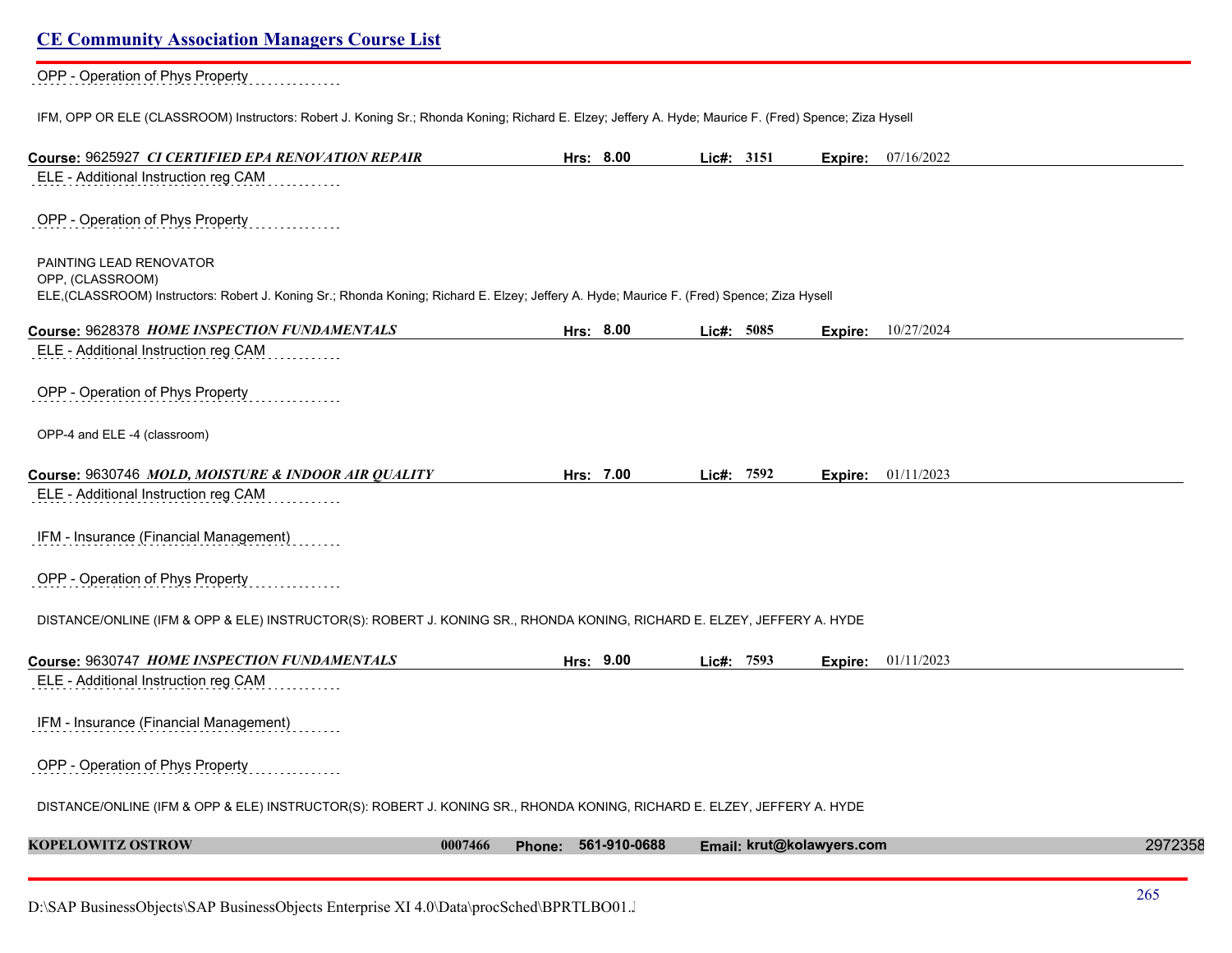| <b>CE Community Association Managers Course List</b>                                                                                                 |                        |              |                               |         |
|------------------------------------------------------------------------------------------------------------------------------------------------------|------------------------|--------------|-------------------------------|---------|
| <b>200 E. PALMETTO PARK ROAD</b><br><b>SUITE 103</b><br><b>BOCA RATON FL 33432</b>                                                                   |                        |              |                               |         |
| Course: 9631264 2022 FLORIDA CONDOMINIUM AND HOA LEGAL U<br>Legal Update Seminars                                                                    | Hrs: 2.00              | Lic#: 8106   | 09/28/2023<br>Expire:         |         |
| CLASSROOM (LEGAL UPDATE) INSTRUCTOR(S): JOSHUA D. KRUT                                                                                               |                        |              |                               |         |
| Course: 9631265 2022 FLORIDA CONDOMINIUM AND HOA LEGAL U<br>Legal Update Seminars                                                                    | Hrs: 2.00              | Lic#: $8107$ | <b>Expire:</b> 09/28/2023     |         |
| DISTANCE/ONLINE (LEGAL UPDATE) INSTRUCTOR(S): JOSHUA D. KRUT                                                                                         |                        |              |                               |         |
| <b>KUSTOM US INC</b><br>0008746<br><b>640 E STATE RD 434 SUITE 1000</b><br>LONGWOOD FL 32750                                                         | 813-267-5793<br>Phone: |              | Email: DAWN.FORESTT@KUSTOM.US | 3428521 |
| Course: 9630800 BEFORE, DURING + AFTER THE STORM - OUR R                                                                                             | Hrs: 1.00              | Lic#: 7645   | 02/21/2023<br>Expire:         |         |
| ELE - Additional Instruction reg CAM<br>OPP - Operation of Phys Property<br>CLASSROOM (OPP or ELE) INSTRUCTOR(S): KIMBERLY L. MARKS, DAWN M. FORESTT |                        |              |                               |         |
| Course: 9630801 BEFORE, DURING + AFTER THE STORM - OUR R                                                                                             | Hrs: 1.00              | Lic#: 7646   | Expire: 02/21/2023            |         |
| ELE - Additional Instruction reg CAM                                                                                                                 |                        |              |                               |         |
| OPP - Operation of Phys Property                                                                                                                     |                        |              |                               |         |
| DISTANCE/ONLINE (OPP or ELE) INSTRUCTOR(S): KIMBERLY L. MARKS, DAWN M. FORESTT                                                                       |                        |              |                               |         |
| Course: 9630980 HURRICANE PREPAREDNESS                                                                                                               | Hrs: 1.00              | Lic#: 7824   | 04/28/2023<br>Expire:         |         |
| ELE - Additional Instruction reg CAM                                                                                                                 |                        |              |                               |         |
| OPP - Operation of Phys Property                                                                                                                     |                        |              |                               |         |
| DISTANCE/ONLINE (OPP or ELE) INSTRUCTOR(S): KIMBERLY L. MARKS, DAWN M. FORESTT                                                                       |                        |              |                               |         |
| Course: 9630981 HURRICANE PREPAREDNESS                                                                                                               | Hrs: 1.00              | Lic#: 7825   | 04/28/2023<br>Expire:         |         |

D:\SAP BusinessObjects\SAP BusinessObjects Enterprise XI 4.0\Data\procSched\BPRTLBO01.Jobserver2\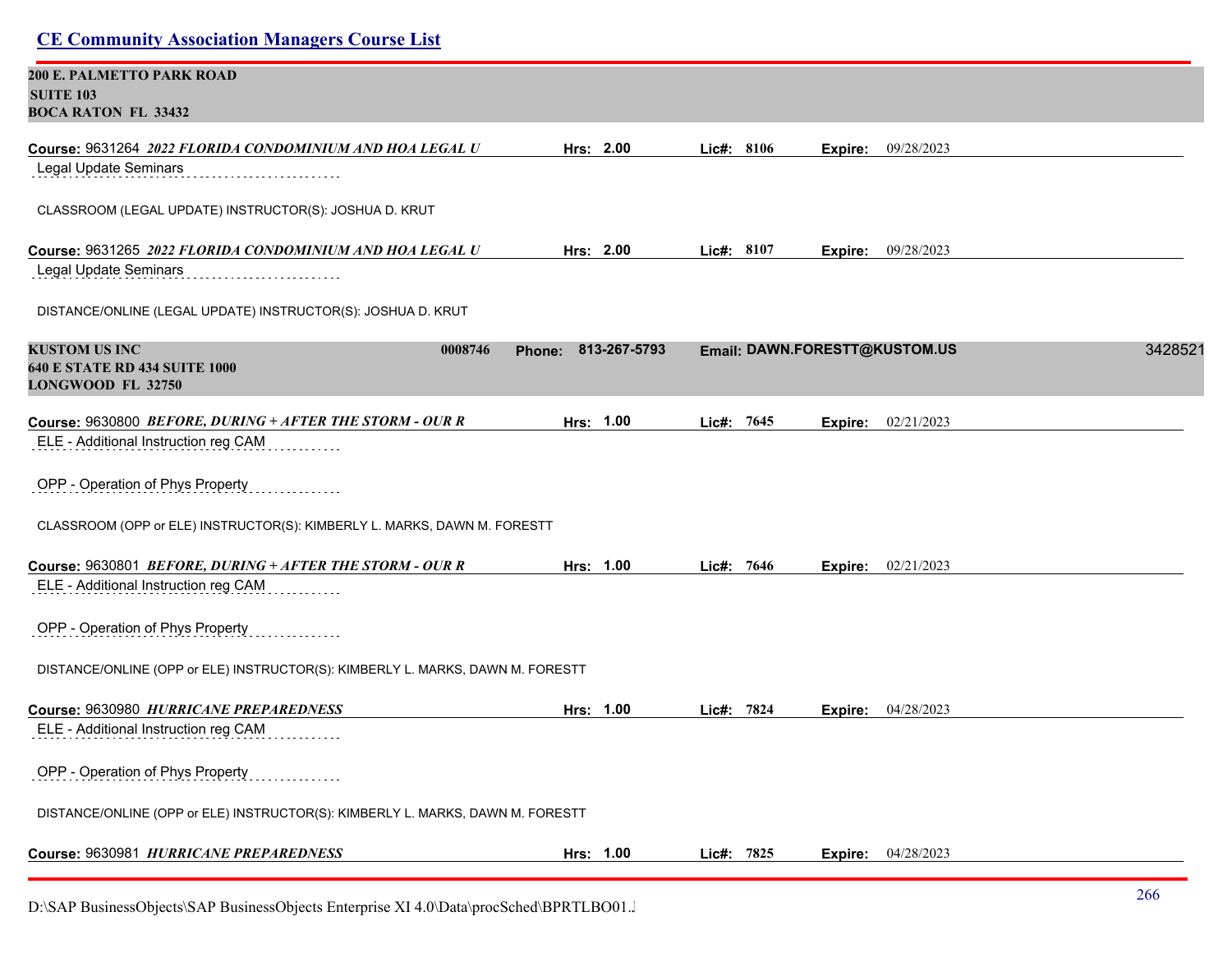| ELE - Additional Instruction reg CAM                                                                          |                               |                         |                                     |         |
|---------------------------------------------------------------------------------------------------------------|-------------------------------|-------------------------|-------------------------------------|---------|
| OPP - Operation of Phys Property                                                                              |                               |                         |                                     |         |
| CLASSROOM (OPP or ELE) INSTRUCTOR(S): KIMBERLY L. MARKS, DAWN M. FORESTT                                      |                               |                         |                                     |         |
| LAKE & WETLAND MANAGEMENT-PALM BEACH, IN<br>0008754<br>9218 87TH PLACE SOUTH<br><b>BOYNTON BEACH FL 33472</b> | 561-735-3732<br><b>Phone:</b> |                         | Email: palmbeach@lakeandwetland.com | 3370660 |
| Course: 9630838 LAKE & WETLAND MANAGEMENT MECHANICS FOR                                                       | Hrs: 2.00                     | Lic#: 7683              | 03/01/2023<br>Expire:               |         |
| ELE - Additional Instruction reg CAM                                                                          |                               |                         |                                     |         |
| OPP - Operation of Phys Property                                                                              |                               |                         |                                     |         |
| CLASSROOM (OPP or ELE) INSTRUCTOR(S): STEVE CARBOL                                                            |                               |                         |                                     |         |
| <b>LAKE WORTH DRAINAGE DISTRICT</b><br>0006761<br><b>13081 S MILITARY TRAIL</b>                               | 561-498-5363<br>Phone:        | Email: rrayman@lwdd.net |                                     | 2910748 |
| <b>DELRAY BEACH FL 33484</b>                                                                                  |                               |                         |                                     |         |
| Course: 9628130 THE COMMUNITY'S ROLE IN FLOOD CONTROL                                                         | Hrs: 2.00                     | Lic#: 4841              | 05/05/2024<br>Expire:               |         |
| ELE - Additional Instruction reg CAM                                                                          |                               |                         |                                     |         |
| OPP - Operation of Phys Property                                                                              |                               |                         |                                     |         |
| OPP or ELE (classroom)<br>Instructor (s): Laurie Albrecht                                                     |                               |                         |                                     |         |
| Course: 9628180 WORKING TOGETHER WE MAKE QUILITY FLOOD                                                        | Hrs: 1.00                     | 4890<br>Lic#:           | 06/08/2024<br>Expire:               |         |
| ELE - Additional Instruction reg CAM                                                                          |                               |                         |                                     |         |
| OPP - Operation of Phys Property                                                                              |                               |                         |                                     |         |
| <b>CONTROL POSSIBLE</b><br>OPP or ELE (classroom)                                                             |                               |                         |                                     |         |
| Course: 9630240 FLOOD CONTROL FOR COMMUNITIES                                                                 | Hrs: 2.00                     | $Lic\#: 7082$           | 05/26/2024<br>Expire:               |         |
| ELE - Additional Instruction reg CAM<br>.                                                                     |                               |                         |                                     |         |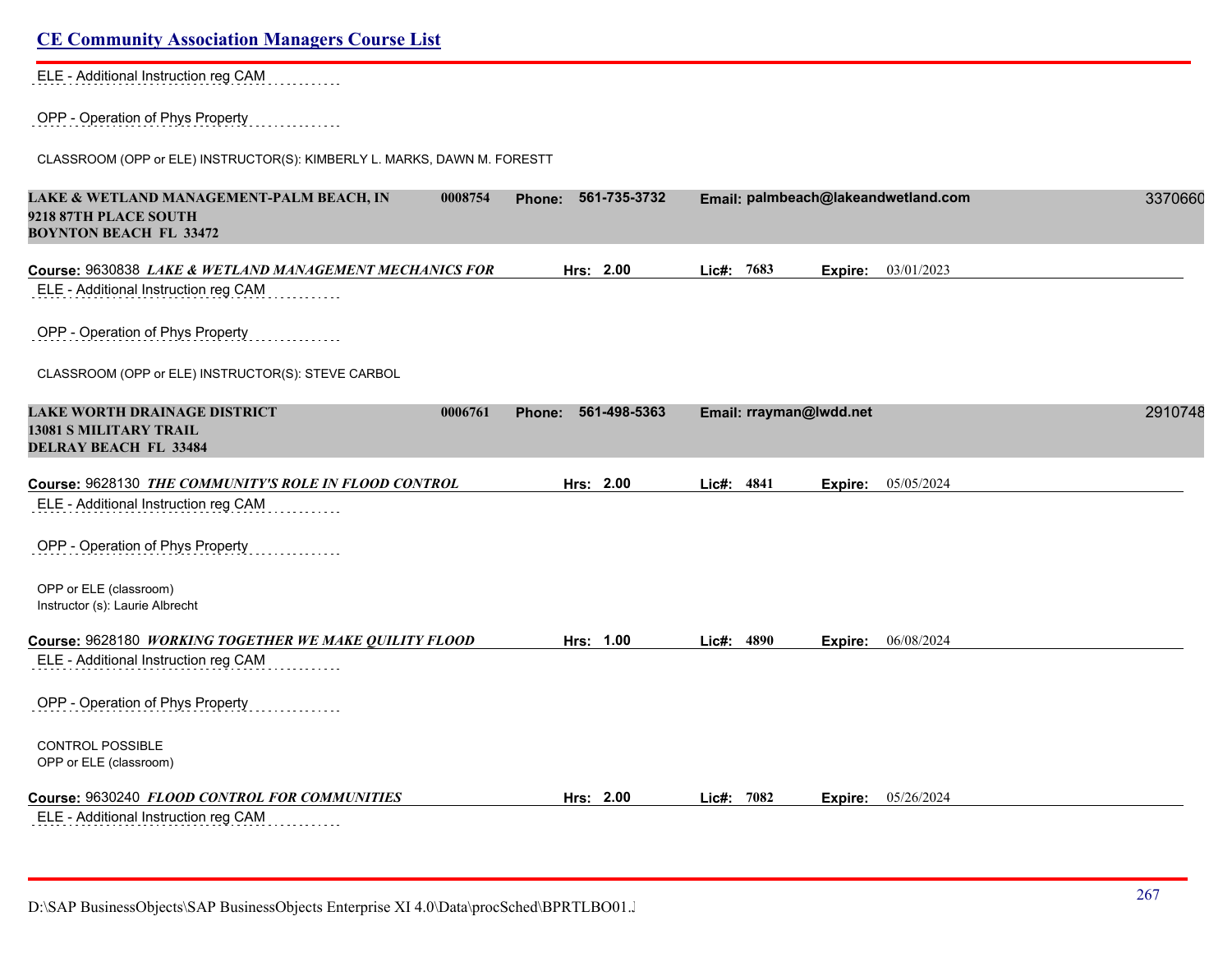#### OPP - Operation of Phys Property

DISTANCE/ONLINE (OPP or ELE) INSTRUCTOR(S): TOMMY STROWD, LAURA CORRY, ROSEMARY RAYMAN

| LANDSCAPE MAINTENANCE PROFESSIONALS, INC<br>0006788<br><b>PO BOX 267</b><br><b>SEFFNER FL 33583</b>      | Phone: 813-267-7572 | Email: kelly.vickers@Imppro.com     | 2723700 |
|----------------------------------------------------------------------------------------------------------|---------------------|-------------------------------------|---------|
| Course: 9631597 LANDSCAPING: WHERE DO YOU PLANT IT ON TH<br>ELE - Additional Instruction reg CAM         | Hrs: 1.00           | 05/24/2024<br>Lic#: 8448<br>Expire: |         |
| OPP - Operation of Phys Property                                                                         |                     |                                     |         |
| CLASSROOM (OPP or ELE) INSTRUCTOR(S): GARTH RINARD, KELLY A. VICKERS                                     |                     |                                     |         |
| <b>LARRY MOSKOWITZ PA</b><br>0009056<br><b>611 NE 13TH ST</b><br>FORT LAUDERDALE FL 33304                | Phone: 954-797-7990 | Email: LARRY@WINDYLAW.COM           | 3581321 |
| Course: 9631507 HOMEOWNERS' ASSOCIATION PROPERTY CLAIM W<br>IFM - Insurance (Financial Management)       | Hrs: 4.00           | Lic#: 8355<br>03/15/2024<br>Expire: |         |
| Legal Update Seminars                                                                                    |                     |                                     |         |
| CLASSROOM (LEGAL UPDATE & IFM) INSTRUCTOR(S): LARRY MOSKOWITZ                                            |                     |                                     |         |
| Course: 9631508 HOMEOWNERS' ASSOCIATION PROPERTY CLAIM W<br>IFM - Insurance (Financial Management)       | Hrs: 4.00           | Lic#: 8356<br>03/15/2024<br>Expire: |         |
| Legal Update Seminars                                                                                    |                     |                                     |         |
| DISTANCE/ONLINE (LEGAL UPDATE & IFM) INSTRUCTOR(S): LARRY MOSKOWITZ                                      |                     |                                     |         |
| <b>LARSON EDUCATIONAL SERVICES</b><br>0004491<br>1400 COLONIAL BLVD STE 44<br><b>FORT MYERS FL 33907</b> | Phone: 239 344 7510 | Email: dave@LARSONED.COM            | 3167970 |
| Course: 9629895 3 HOUR INSURANCE AND FINANCIAL                                                           | Hrs: 3.00           | Lic#: 6723<br>01/23/2024<br>Expire: |         |
| ELE - Additional Instruction reg CAM                                                                     |                     |                                     |         |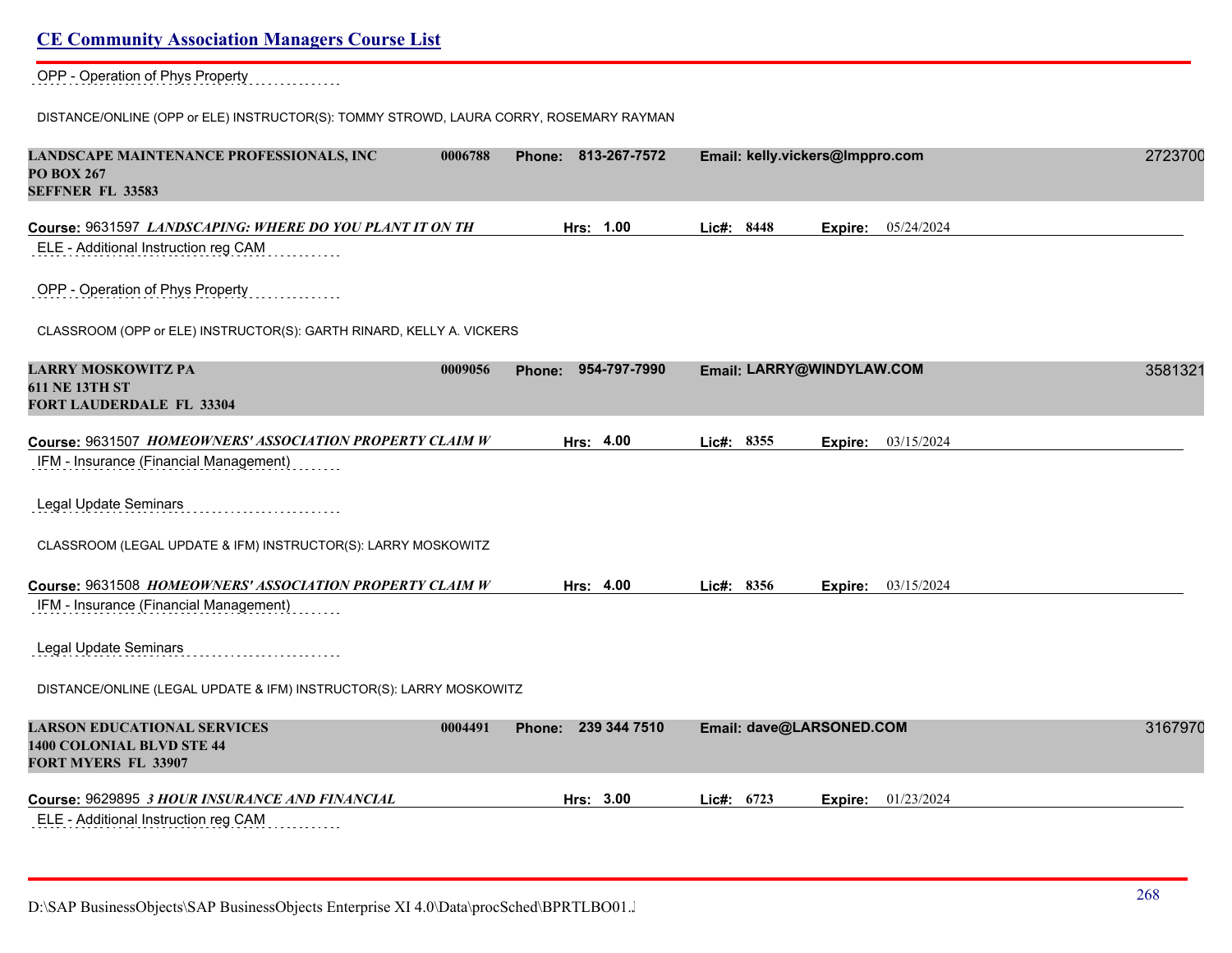IFM - Insurance (Financial Management)

...MANAGEMENT: ASSOCIATION BUDGET; CLASSROOM (IFM or ELE) INSTRUCTOR(S): RICHARD T. LARSON

| Course: 9629896 3 HOUR INSURANCE AND FINANCIAL                                               | Hrs: 3.00 | Lic#: 6724   |      |         | <b>Expire:</b> 01/23/2024 |
|----------------------------------------------------------------------------------------------|-----------|--------------|------|---------|---------------------------|
| ELE - Additional Instruction reg CAM                                                         |           |              |      |         |                           |
| IFM - Insurance (Financial Management)                                                       |           |              |      |         |                           |
| MANAGEMENT: ASSOCIATION BUDGET; CORRESPONDENCE (IFM or ELE) INSTRUCTOR(S): RICHARD T. LARSON |           |              |      |         |                           |
| Course: 9629897 3 HOUR HUMAN RESOURCES: HOW TO                                               | Hrs: 3.00 | Lic#:        | 6725 | Expire: | 01/23/2024                |
| ELE - Additional Instruction reg CAM                                                         |           |              |      |         |                           |
| HR                                                                                           |           |              |      |         |                           |
| EFFECTIVELY DEAL WITH RESIDENTS; CLASSROOM (HR or ELE) INSTRUCTOR(S): RICHARD T. LARSON      |           |              |      |         |                           |
| Course: 9629898 3 HOUR HUMAN RESOURCES: HOW TO                                               | Hrs: 3.00 | Lic#: $6726$ |      | Expire: | 01/23/2024                |
| ELE - Additional Instruction reg CAM                                                         |           |              |      |         |                           |
| <b>HR</b>                                                                                    |           |              |      |         |                           |
| EFFECTIVELY DEAL WITH RESIDENTS; CORRESPONDENCE (HR or ELE) INSTRUCTOR(S): RICHARD T. LARSON |           |              |      |         |                           |
| Course: 9629899 3 HOUR OPERATION OF THE ASSOCIATION'S                                        | Hrs: 3.00 | Lic#: 6727   |      | Expire: | 01/23/2024                |
| ELE - Additional Instruction reg CAM                                                         |           |              |      |         |                           |
| OPP - Operation of Phys Property                                                             |           |              |      |         |                           |
| PHYSICAL PROPERTY; CLASSROOM (OPP or ELE) INSTRUCTOR(S): RICHARD T. LARSON                   |           |              |      |         |                           |
| Course: 9629900 3 HOUR OPERATION OF PHYSICAL PROPERTY                                        | Hrs: 3.00 | Lic#: 6728   |      | Expire: | 01/23/2024                |
| ELE - Additional Instruction reg CAM                                                         |           |              |      |         |                           |
| OPP - Operation of Phys Property                                                             |           |              |      |         |                           |
| CORRESPONDENCE (OPP or ELE) INSTRUCTOR(S): RICHARD T. LARSON                                 |           |              |      |         |                           |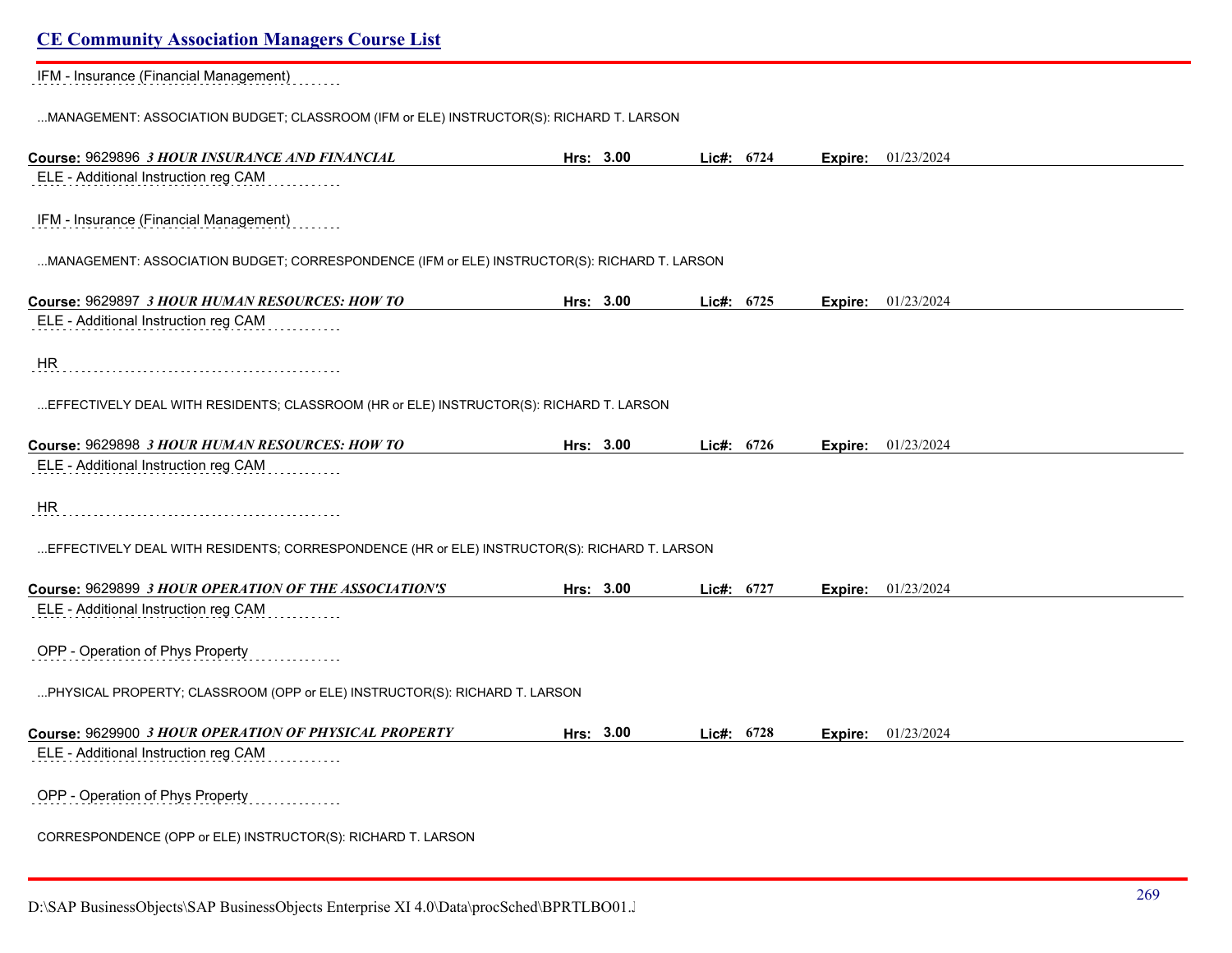| <b>CE Community Association Managers Course List</b>                                       |            |            |         |                           |  |
|--------------------------------------------------------------------------------------------|------------|------------|---------|---------------------------|--|
| Course: 9629901 3 HOUR INSURANCE AND FINANCIAL                                             | Hrs: 3.00  | Lic#: 6729 | Expire: | 01/23/2024                |  |
| ELE - Additional Instruction reg CAM                                                       |            |            |         |                           |  |
| IFM - Insurance (Financial Management)                                                     |            |            |         |                           |  |
| MANAGEMENT: ASSOCIATION INSURANCE; CLASSROOM (IFM or ELE) INSTRUCTOR(S): RICHARD T. LARSON |            |            |         |                           |  |
| Course: 9629902 3 HOUR ASSOCIATION INSURANCE                                               | Hrs: 3.00  | Lic#: 6730 | Expire: | 01/23/2024                |  |
| ELE - Additional Instruction reg CAM                                                       |            |            |         |                           |  |
| IFM - Insurance (Financial Management)                                                     |            |            |         |                           |  |
| CORRESPONDENCE (IFM or ELE) INSTRUCTOR(S): RICHARD T. LARSON                               |            |            |         |                           |  |
| Course: 9629903 3 HOUR THE ASSOCIATION BUDGET                                              | Hrs: 3.00  | Lic#: 6731 | Expire: | 01/23/2024                |  |
| ELE - Additional Instruction reg CAM                                                       |            |            |         |                           |  |
| CLASSROOM (ELE) INSTRUCTOR(S): INSTRUCTOR(S): RICHARD T. LARSON                            |            |            |         |                           |  |
| Course: 9629904 3 HOUR THE ASSOCIATION BUDGET                                              | Hrs: 3.00  | Lic#: 6732 | Expire: | 01/23/2024                |  |
| ELE - Additional Instruction reg CAM                                                       |            |            |         |                           |  |
| CORRESPONDENCE (ELE) INSTRUCTOR(S): RICHARD T. LARSON                                      |            |            |         |                           |  |
| Course: 9631316 15 HOUR CAM CONTINUING EDUCATION                                           | Hrs: 15.00 | Lic#: 8161 |         | <b>Expire:</b> 11/04/2023 |  |
| ELE - Additional Instruction reg CAM                                                       |            |            |         |                           |  |
| HR                                                                                         |            |            |         |                           |  |
| IFM - Insurance (Financial Management)                                                     |            |            |         |                           |  |
| Legal Update Seminars                                                                      |            |            |         |                           |  |
| OPP - Operation of Phys Property                                                           |            |            |         |                           |  |
| CLASSROOM (LEGAL UPDATE, IFM, OPP, HR, and ELE) INSTRUCTOR(S): RICHARD T. LARSON           |            |            |         |                           |  |
| Course: 9631317 15 HOUR CAM CONTINUING EDUCATION - CORRE                                   | Hrs: 15.00 | Lic#: 8162 |         | <b>Expire:</b> 11/04/2023 |  |
|                                                                                            |            |            |         |                           |  |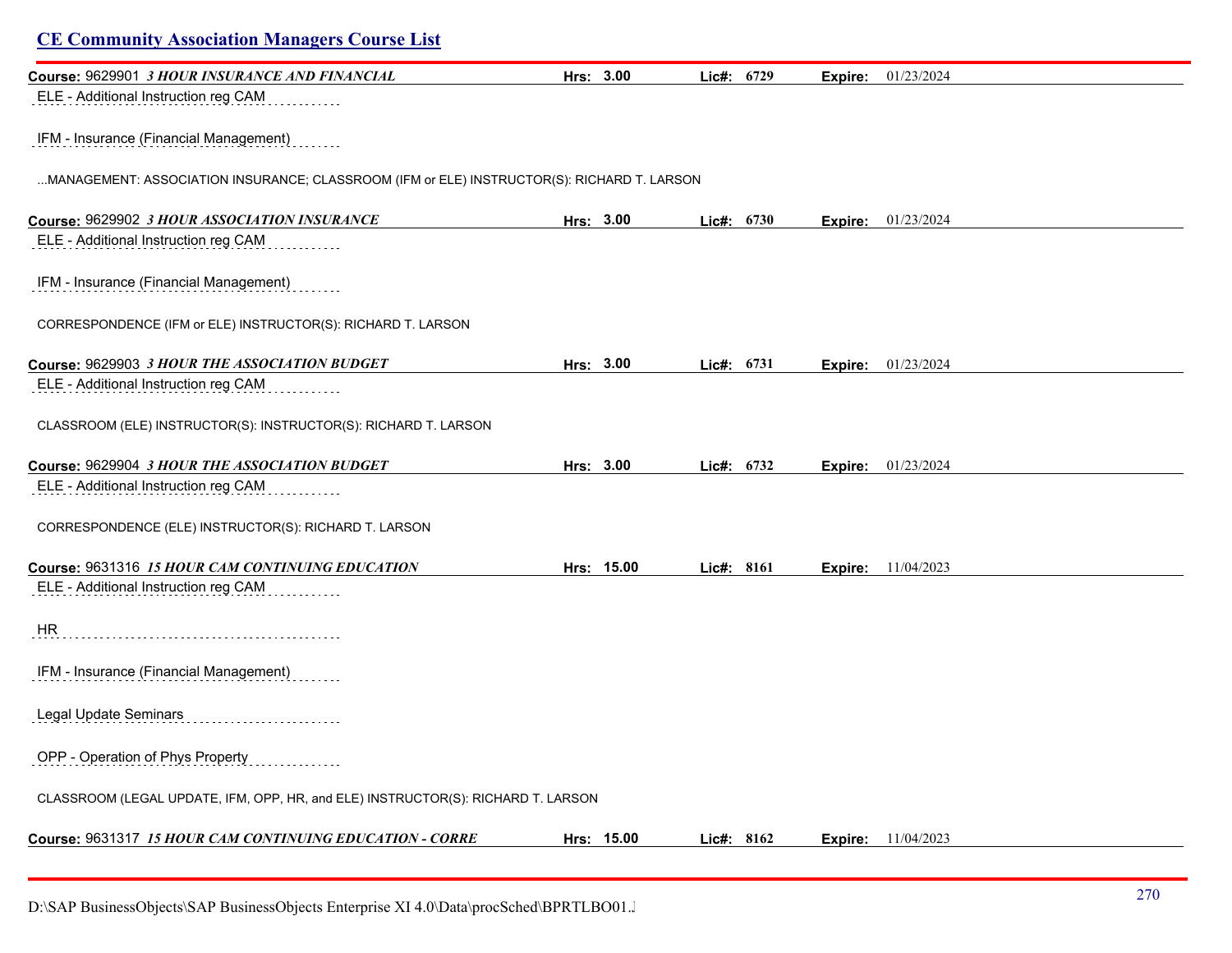| <b>CE Community Association Managers Course List</b>                                  |                        |            |                                            |         |
|---------------------------------------------------------------------------------------|------------------------|------------|--------------------------------------------|---------|
| ELE - Additional Instruction reg CAM                                                  |                        |            |                                            |         |
| HR                                                                                    |                        |            |                                            |         |
| IFM - Insurance (Financial Management)                                                |                        |            |                                            |         |
| Legal Update Seminars                                                                 |                        |            |                                            |         |
| OPP - Operation of Phys Property                                                      |                        |            |                                            |         |
| CORRESPONDENCE (LEGAL UPDATE, IFM, OPP, HR, and ELE) INSTRUCTOR(S): RICHARD T. LARSON |                        |            |                                            |         |
| Course: 9631318 3 HOUR LEGAL UPDATE                                                   | Hrs: 3.00              | Lic#: 8163 | <b>Expire:</b> 11/04/2023                  |         |
| Legal Update Seminars                                                                 |                        |            |                                            |         |
| CLASSROOM (LEGAL UPDATE) INSTRUCTOR(S): RICHARD T. LARSON                             |                        |            |                                            |         |
| Course: 9631319 3 HOUR LEGAL UPDATE                                                   | Hrs: 3.00              | Lic#: 8164 | <b>Expire:</b> 11/04/2023                  |         |
| Legal Update Seminars                                                                 |                        |            |                                            |         |
| CORRESPONDENCE (LEGAL UPDATE) INSTRUCTOR(S): RICHARD T. LARSON                        |                        |            |                                            |         |
| LAW OFFICE OF JM CUNHA, ESQ<br>0006393                                                | 561-231-0640<br>Phone: |            | Email: jennifer@jennifercunhalawoffice.com | 2664082 |
| 601 HERITAGE DR. STE.424<br><b>JUPITER FL 33458</b>                                   |                        |            |                                            |         |
| Course: 9630313 PROPERTY ASSOCIATION COLLECTIONS                                      | Hrs: 1.00              | Lic#: 7155 | 06/14/2024<br>Expire:                      |         |
| ELE - Additional Instruction reg CAM                                                  |                        |            |                                            |         |
| OPP - Operation of Phys Property                                                      |                        |            |                                            |         |
| DISTANCE/ONLINE (OPP or ELE) INSTRUCTOR(S): JENNIFER M. CUNHA                         |                        |            |                                            |         |
| Course: 9630332 WHAT YOUR DOCS DON'T SAY CAN HURT YOUR A                              | Hrs: 1.00              | Lic#: 7174 | 06/17/2024<br>Expire:                      |         |
| ELE - Additional Instruction reg CAM                                                  |                        |            |                                            |         |
| DISTANCE/ONLINE (ELE)<br>INSTRUCTOR(S): JENNIFER M CUNHA                              |                        |            |                                            |         |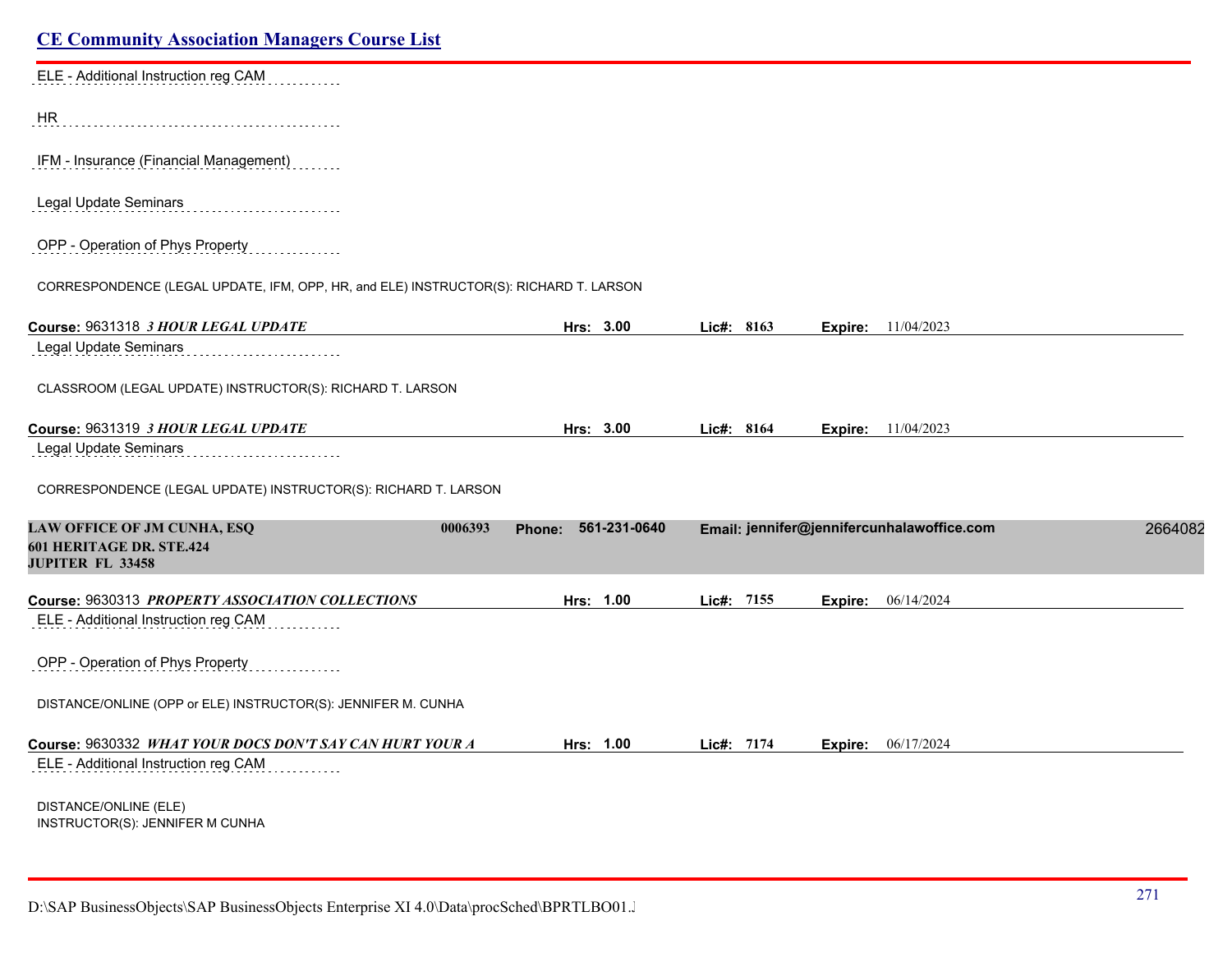| <b>CE Community Association Managers Course List</b>             |           |            |         |                    |
|------------------------------------------------------------------|-----------|------------|---------|--------------------|
| Course: 9630333 EVICTIONS, FORECLOSURES & TENANTS                | Hrs: 1.00 | Lic#: 7181 | Expire: | 06/17/2024         |
| ELE - Additional Instruction reg CAM                             |           |            |         |                    |
| HR                                                               |           |            |         |                    |
| DISTANCE/ONLINE (HR or ELE) INSTRUCTOR(S): JENNIFER M. CUNHA     |           |            |         |                    |
| Course: 9630335 NAVIGATING THE WORLD OF SECTION 8                | Hrs: 1.00 | Lic#: 7176 | Expire: | 06/17/2024         |
| ELE - Additional Instruction reg CAM                             |           |            |         |                    |
| DISTANCE/ONLINE (ELE) INSTRUCTOR(S): JENNIFER M. CUNHA           |           |            |         |                    |
| Course: 9630337 KNOW THY NEIGHBOR: PUBLIC RECORDS SEARCH         | Hrs: 1.00 | Lic#: 7178 | Expire: | 06/17/2024         |
| ELE - Additional Instruction reg CAM                             |           |            |         |                    |
| HR                                                               |           |            |         |                    |
| DISTANCE/ONLINE (HR or ELE)<br>INSTRUCTOR(S): JENNIFER M CUNHA   |           |            |         |                    |
| Course: 9630339 UNTANGLING THE FIRE SPRINKLER RETROFIT S         | Hrs: 1.00 | Lic#: 7180 |         | Expire: 06/17/2024 |
| ELE - Additional Instruction reg CAM                             |           |            |         |                    |
| OPP - Operation of Phys Property                                 |           |            |         |                    |
| DISTANCE/ONLINE (OPP or ELE)<br>INSTRUCTOR(S): JENNIFER M. CUNHA |           |            |         |                    |
| Course: 9630355 ARBITRATION AND MEDITATION                       | Hrs: 1.00 | Lic#: 7197 | Expire: | 06/21/2024         |
| ELE - Additional Instruction reg CAM                             |           |            |         |                    |
| HR                                                               |           |            |         |                    |
| DISTANCE/ONLINE (HR or ELE) INSTRUCTOR(S): JENNIFER M. CUNHA     |           |            |         |                    |
| Course: 9630362 ASSOCIATION RULE ENFORCEMENT                     | Hrs: 1.00 | Lic#: 7204 | Expire: | 06/22/2024         |
| ELE - Additional Instruction reg CAM                             |           |            |         |                    |
| HR                                                               |           |            |         |                    |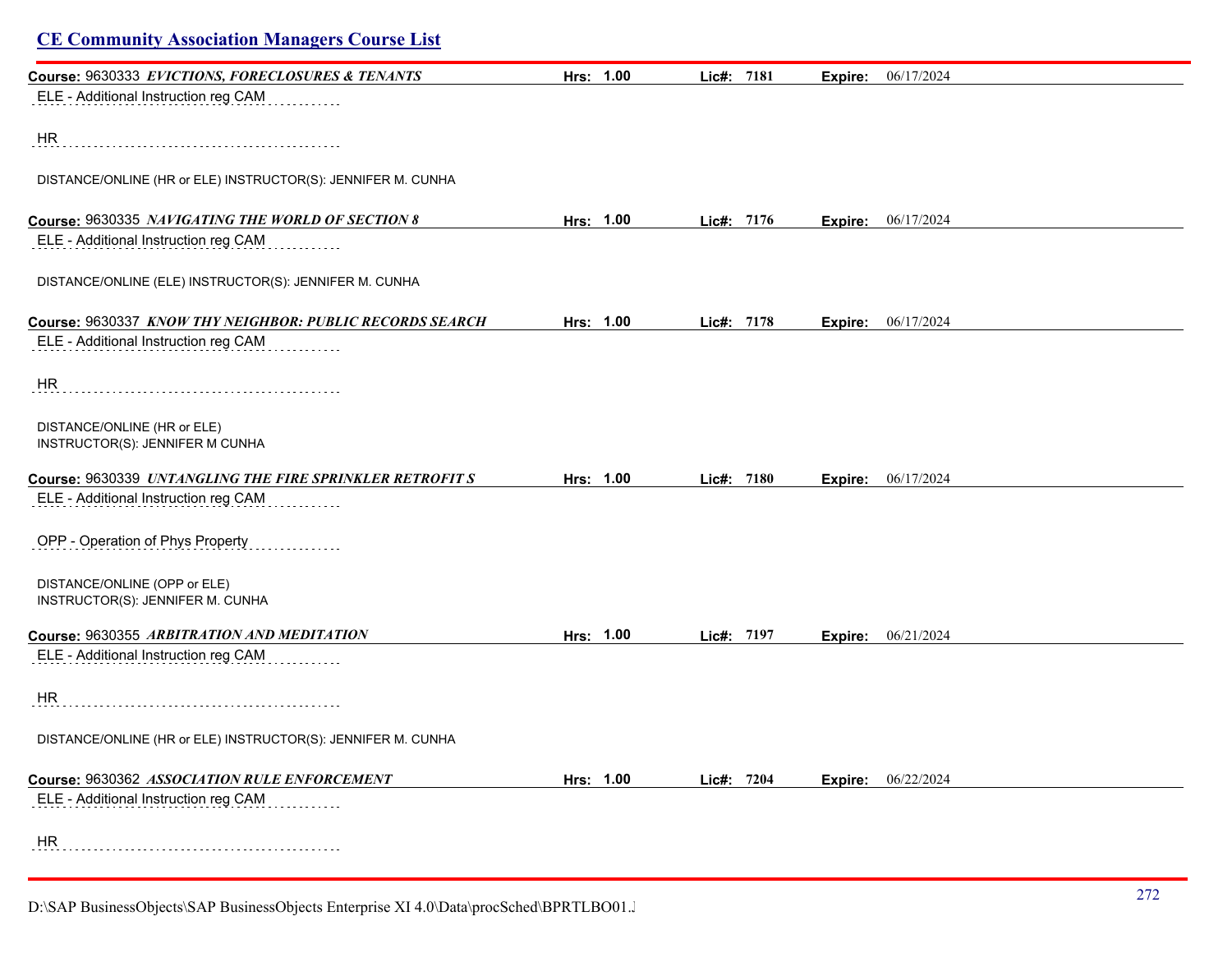| DISTANCE/ONLINE (HR or ELE) INSTRUCTOR(S): JENNIFER M. CUNHA                                                                                                  |                                  |               |                              |         |
|---------------------------------------------------------------------------------------------------------------------------------------------------------------|----------------------------------|---------------|------------------------------|---------|
| Course: 9630364 ESSENTIAL HABITS OF HIGHLY EFFECTIVE                                                                                                          | Hrs: 1.00                        | Lic#: 7206    | 06/22/2024<br>Expire:        |         |
| ELE - Additional Instruction reg CAM                                                                                                                          |                                  |               |                              |         |
| HR                                                                                                                                                            |                                  |               |                              |         |
| BOARD MEMBERS; DISTANCE/ONLINE (HR or ELE) INSTRUCTOR(S): JENNIFER M. CUNHA                                                                                   |                                  |               |                              |         |
| Course: 9630365 DON'T GET SUED FOR BACKGROUND CHECKS                                                                                                          | Hrs: 1.00                        | 7207<br>Lic#: | 06/22/2024<br>Expire:        |         |
| ELE - Additional Instruction reg CAM                                                                                                                          |                                  |               |                              |         |
| HR                                                                                                                                                            |                                  |               |                              |         |
| DISTANCE/ONLINE (HR or ELE) INSTRUCTOR(S): JENNIFER M. CUNHA                                                                                                  |                                  |               |                              |         |
| Course: 9631405 2022 LEGAL UPDATE                                                                                                                             | Hrs: 2.00                        | Lic#: $8249$  | 01/06/2024<br>Expire:        |         |
| Legal Update Seminars                                                                                                                                         |                                  |               |                              |         |
| DISTANCE/ONLINE (LEGAL UPDATE) INSTRUCTOR(S): JENNIFER M. CUNHA, PAUL A. KRASKER                                                                              |                                  |               |                              |         |
| LAW OFFICES OF JOHN L DIMASI PA<br>0004978<br>801 N ORANGE AVENUE SUITE 500<br>ORLANDO FL 32801                                                               | 407-839-3383260<br><b>Phone:</b> |               | Email: nbone@orlando-law.com | 2578498 |
| Course: 9630771 2021 LEGAL UPDATE IN COMMUNITY ASSOCIATI                                                                                                      | Hrs: 2.00                        | Lic#: 7615    | 01/25/2023<br>Expire:        |         |
| Legal Update Seminars                                                                                                                                         |                                  |               |                              |         |
| FEATURING RECORDS INSPECTIONS AND SHORT TERM RENTALS; CLASSROOM (LEGAL UPDATE) INSTRUCTOR(S): JOHN DI MASI, PATRICK J. BURTON, CHRIS BERTELS, TOBY SNIVELY    |                                  |               |                              |         |
| Course: 9630772 2021 LEGAL UPDATE IN COMMUNITY ASSOCIATI                                                                                                      | Hrs: 2.00                        | Lic#: $7616$  | <b>Expire:</b> 01/25/2023    |         |
| Legal Update Seminars                                                                                                                                         |                                  |               |                              |         |
| FEATURING RECORDS INSPECTIONS AND SHORT TERM RENTALS; DISTANCE/ONLINE (LEGAL UPDATE) INSTRUCTOR(S): JOHN DI MASI, PATRICK J. BURTON, CHRIS BERTELS, TOBYSNIVE |                                  |               |                              |         |
| Course: 9630796 COMMUNITY ASSOCIATION OFFICIAL RECORDS                                                                                                        | Hrs: 2.00                        | Lic#: $7642$  | <b>Expire:</b> 02/18/2023    |         |
| ELE - Additional Instruction reg CAM                                                                                                                          |                                  |               |                              |         |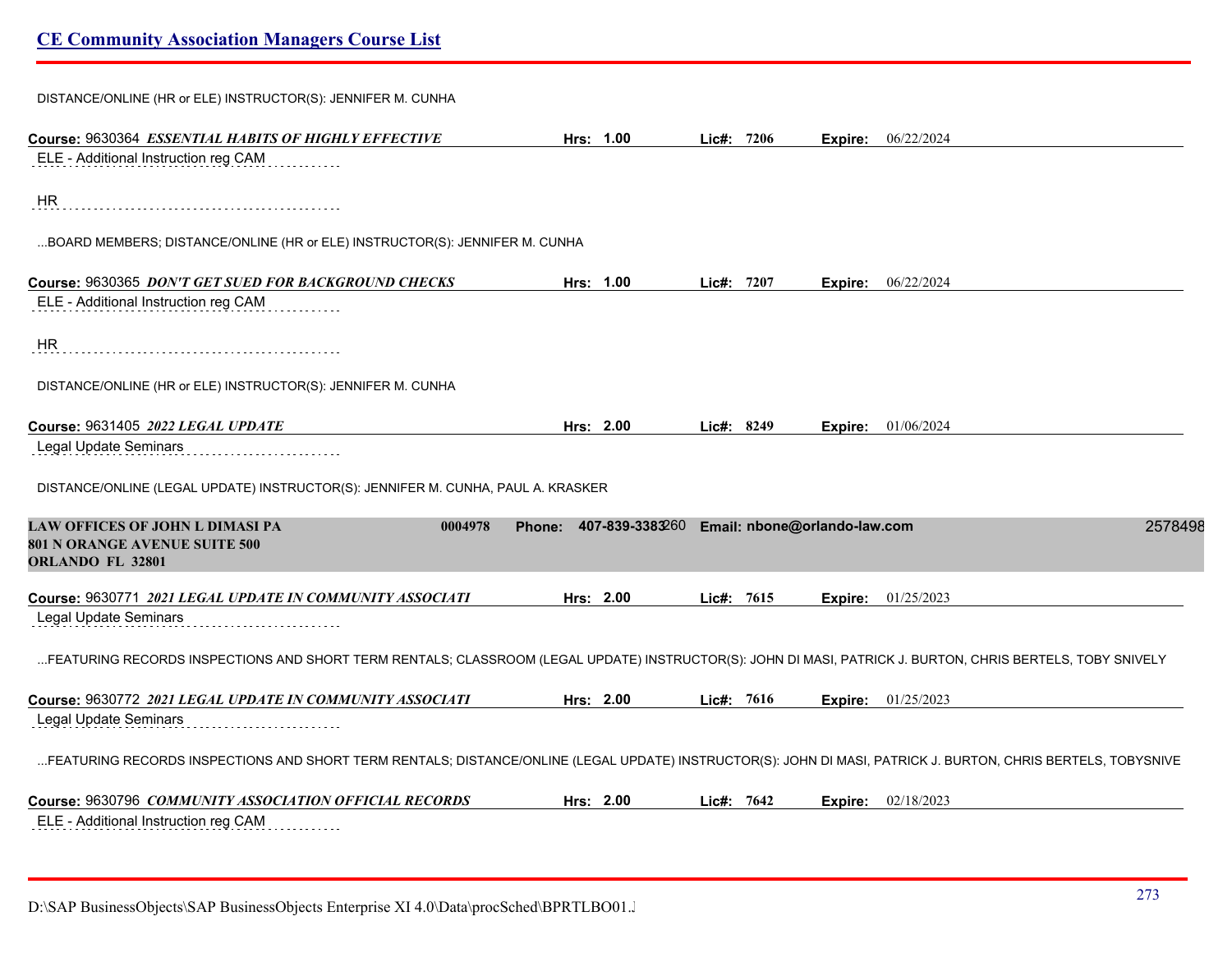| <b>CE Community Association Managers Course List</b>                                                                                                             |                        |                          |         |                             |
|------------------------------------------------------------------------------------------------------------------------------------------------------------------|------------------------|--------------------------|---------|-----------------------------|
| CLASSROOM (ELE) INSTRUCTOR(S): JOHN DI MASI, PATRICK J. BURTON, TOBY SNIVELY, CHRIS BERTELS, ALICIA PEREZ, BRIAN HESS                                            |                        |                          |         |                             |
| Course: 9630833 REGULATION OF SHORT TERM RENTAL BY COMMU<br>ELE - Additional Instruction reg CAM                                                                 | Hrs: 2.00              | Lic#: $7678$             | Expire: | 02/24/2023                  |
| CLASSROOM (ELE) INSTRUCTOR(S): JOHN DI MASI, PATRICK J. BURTON, TOBY SNIVELY, CHRIS BERTELS, ALICIA PEREZ                                                        |                        |                          |         |                             |
| Course: 9630834 IS YOUR ASSOCIATION RUNNING OUT OF TIME?<br>ELE - Additional Instruction reg CAM                                                                 | Hrs: 1.00              | Lie#: 7679               |         | <b>Expire:</b> $02/24/2023$ |
| CLASSROOM (ELE) INSTRUCTOR(S): JOHN DI MASI, PATRICK J. BURTON, TOBY SNIVELY, CHRIS BERTELS, ALICIA PEREZ, BRIAN HESS                                            |                        |                          |         |                             |
| Course: 9630898 REGULATION OF SHORT TERM RENTAL BY COMMU<br>ELE - Additional Instruction reg CAM                                                                 | Hrs: 2.00              | Lic#: 7737               | Expire: | 03/18/2023                  |
| DISTANCE/ONLINE (ELE) INSTRUCTOR(S): JOHN DI MASI, PATRICK J. BURTON, TOBY SNIVELY, CHRIS BERTELS, ALICIA PEREZ, BRIAN STANLEY HESS, TOBY SNIVELY, MYNIKA MARTIN |                        |                          |         |                             |
| Course: 9630899 IS YOUR ASSOCIATION RUNNING OUT OF TIME?<br>ELE - Additional Instruction reg CAM                                                                 | Hrs: 1.00              | Lic#: 7738               |         | <b>Expire:</b> 03/18/2023   |
| DISTANCE/ONLINE (ELE) INSTRUCTOR(S): JOHN DI MASI, PATRICK J. BURTON, TOBY SNIVELY, CHRIS BERTELS, ALICIA PEREZ, BRIAN STANLEY HESS, TOBY SNIVELY, MYNIKA MARTIN |                        |                          |         |                             |
| LAW OFFICES OF WELLS   OLAH   COCHRAN, P<br>0005682<br><b>3277 FRUITVILLE ROAD</b><br><b>BUILDING B</b><br><b>SARASOTA FL 34237</b>                              | 941-366-9191<br>Phone: | Email: ACW92@VERIZON.NET |         | 3537931                     |
| Course: 9627808 THE UNLICENSED PRACTICE OF LAW: THE GOOD<br>ELE - Additional Instruction reg CAM                                                                 | Hrs: 1.00              | Lie#: 4500               | Expire: | 09/13/2023                  |
| HR                                                                                                                                                               |                        |                          |         |                             |
| THE BAD & THE UGLY<br>HR or ELE (classroom)                                                                                                                      |                        |                          |         |                             |
| Course: 9628658 QUID PRO QUO & HOSTILE ENVIRONMENT<br>ELE - Additional Instruction reg CAM                                                                       | Hrs: 1.00              | Lie#: 5361               |         | <b>Expire:</b> 06/21/2023   |
| <b>HR</b>                                                                                                                                                        |                        |                          |         |                             |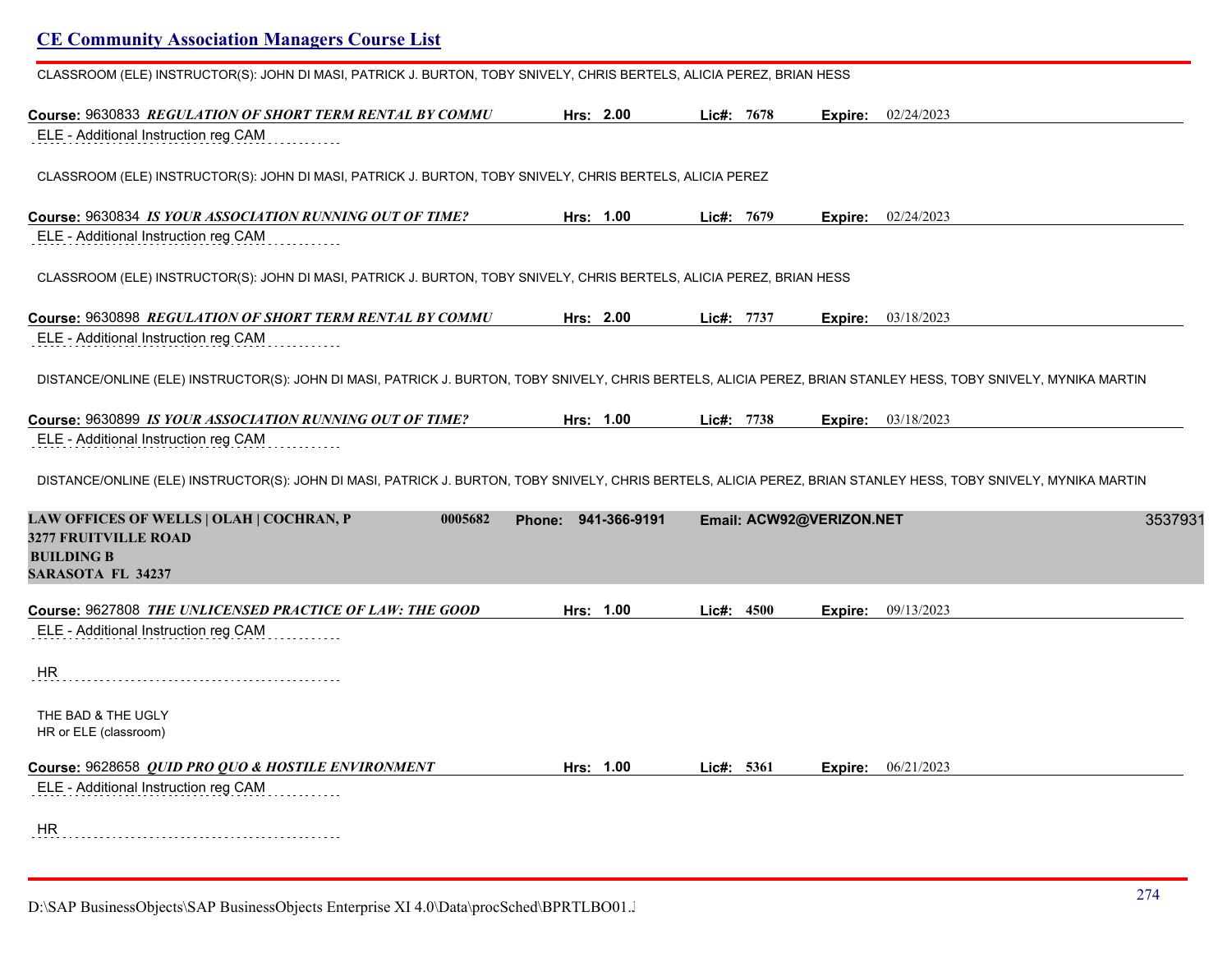# **CE Community Association Managers Course List** ........HARASSMENT HR or ELE (classroom) **Course:** 9628659 *EXPOSURE FOR DISCRIMINATION CLAIMS* **Hrs: 1.00 Lic#: 5362 Expire:** 06/21/2023 ELE - Additional Instruction reg CAM HR .....THROUGH THE IMPROPER USE OF CRIMINAL RECORDS BY COMMUNITY ASSOCIATION. HR or ELE (classroom) **Course:** 9629026 *TOP TEN DEADLY MISTAKES MADE IN* **Hrs: 1.00 Lic#: 5741 Expire:** 04/05/2024 ELE - Additional Instruction reg CAM <u>. . . . . . . . .</u> CONDOMINIUM RESERVES OTHER/ELE-CLASSROOM **Course:** 9629157 *The Fine Could Cost you. Navigating ...* **Hrs: 1.00 Lic#: 5865 Expire:** 08/01/2022 ELE - Additional Instruction reg CAM OPP - Operation of Phys Property ... the Most Contentious Area in Condominium / Planned Development Law; Classroom: (opp or ele); instructor(s); Kevin Wells, Paule Olah, Michael Cochran, Nelson Hesse, Jackson Kracht, Joseph Gugino, Brett Sarason, **Course:** 9629183 *Reasons to and Procedures for...* **Hrs: 1.00 Lic#: 5890 Expire:** 08/16/2022 ELE - Additional Instruction reg CAM Successfully Rewriting the Association's Governing Documents; Classroom; ELE; Instructor(s); Kevin Wells, Paul Olah, Michael Cochran, Jackson Kracht, Joseph Gugino, Brett Sarason, **Course:** 9629402 *"DBPR'S NEW PENALTY GUIDELINES OF* **Hrs: 1.00 Lic#: 6159 Expire:** 02/19/2023 ELE - Additional Instruction reg CAM ...RULES 61B21.001, FAC, 61B-21.002, FAC AND 61B-21.003, FAC"; CLASSROOM (ELE) INSTRUCTOR(S): KEVIN T. WELLS, PAUL E. OLAH, MICHAEL COCHRAN, JACKSON C. KRACHT, JOSEPH A. GUGINO, BRETT M SARASON **Course:** 9630728 *2021 COMMUNITY ASSOCIATION LEGAL UPDATE* **Hrs: 2.00 Lic#: 7574 Expire:** 01/06/2023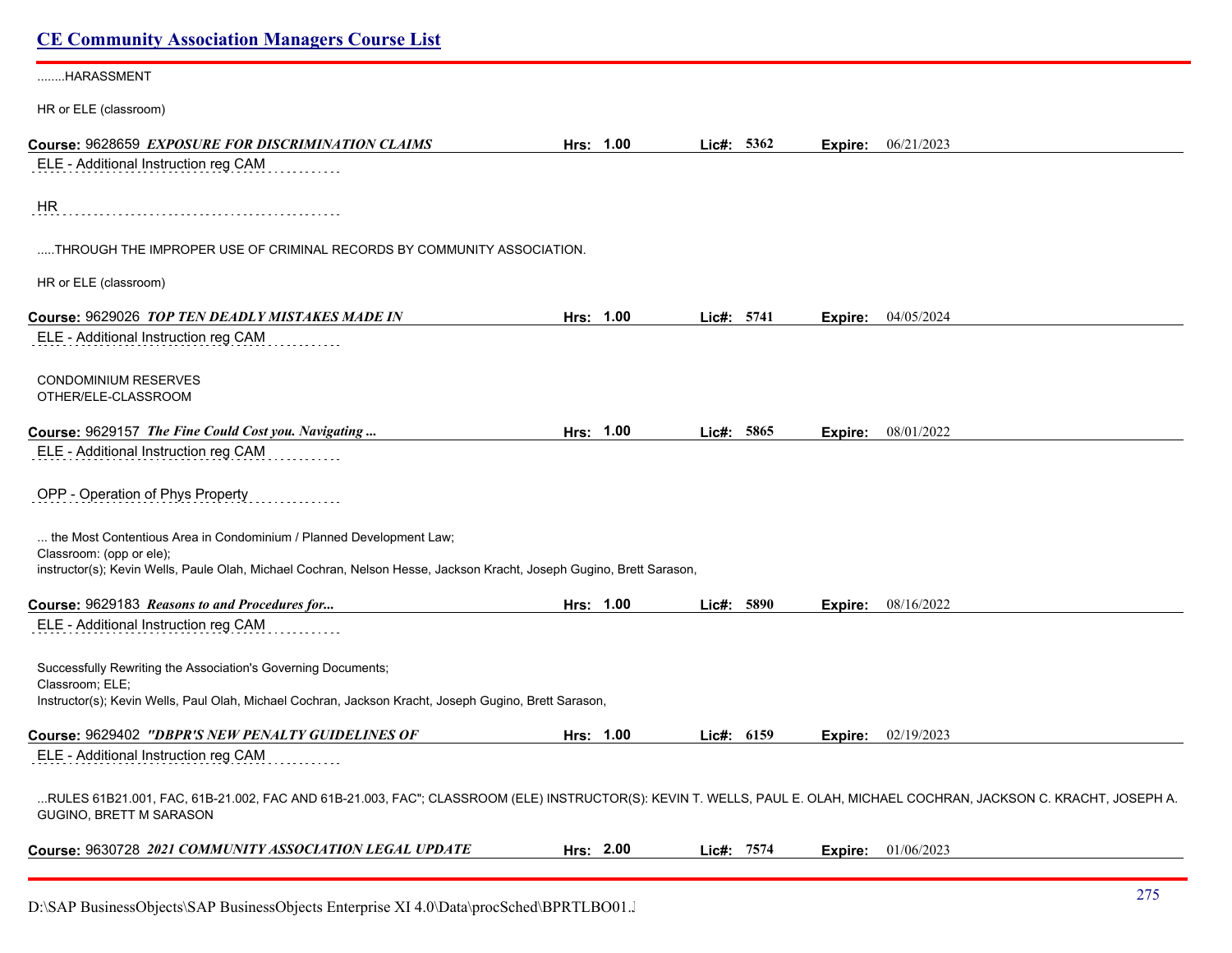| <b>CE Community Association Managers Course List</b>                                                                                  |                     |            |                                      |         |
|---------------------------------------------------------------------------------------------------------------------------------------|---------------------|------------|--------------------------------------|---------|
| Legal Update Seminars                                                                                                                 |                     |            |                                      |         |
| DISTANCE/ONLINE (LEGAL UPDATE) INSTRUCTOR(S): KEVIN T. WELLS                                                                          |                     |            |                                      |         |
| Course: 9630729 2021 COMMUNITY ASSOCIATION LEGAL UPDATE                                                                               | Hrs: 2.00           | Lic#: 7575 | 01/06/2023<br>Expire:                |         |
| Legal Update Seminars                                                                                                                 |                     |            |                                      |         |
| CLASSROOM (LEGAL UPDATE) INSTRUCTOR(S): KEVIN T. WELLS                                                                                |                     |            |                                      |         |
| Course: 9630958 NON-DELEGABLE DUTY TO MAINTAIN THE COMMO                                                                              | Hrs: 1.00           | Lic#: 7799 | 04/12/2023<br>Expire:                |         |
| ELE - Additional Instruction reg CAM                                                                                                  |                     |            |                                      |         |
| AND RELATED ISSUES; CLASSROOM (ELE) INSTRUCTOR(S): KEVIN T. WELLS, PAUL E. OLAH, MICHAEL COCHRAN, JACKSON C. KRACHT, JOSEPH A. GUGINO |                     |            |                                      |         |
| Course: 9631502 2022 COMMUNITY ASSOCIATION LEGAL UPDATE                                                                               | Hrs: 2.00           | Lic#: 8350 | 03/08/2024<br>Expire:                |         |
| Legal Update Seminars                                                                                                                 |                     |            |                                      |         |
| CLASSROOM (LEGAL UPDATE) INSTRUCTOR(S): KEVIN T. WELLS, MICHAEL COCHRAN                                                               |                     |            |                                      |         |
| Course: 9631524 2022 COMMUNITY ASSOCIATION LEGAL UPDATE<br>Legal Update Seminars                                                      | Hrs: 2.00           | Lic#: 8376 | 03/20/2024<br>Expire:                |         |
| DISTANCE/ONLINE (LEGAL UPDATE) INSTRUCTOR(S): MICHAEL COCHRAN, KEVIN T. WELLS                                                         |                     |            |                                      |         |
| <b>LELAND MANAGEMENT INC</b><br>0005368<br><b>6972 LAKE GLORIA BLVD</b><br>ORLANDO FL 32809                                           | Phone: 407-447-9955 |            | Email: TCLEMENT@LELANDMANAGEMENT.COM | 2911937 |
| Course: 9626863 BOARD MEMBER CERTIFICATION COURSE                                                                                     | Hrs: 2.00           | Lic#: 3516 | 07/08/2023<br>Expire:                |         |
| ELE - Additional Instruction reg CAM                                                                                                  |                     |            |                                      |         |
| <b>HR</b>                                                                                                                             |                     |            |                                      |         |
| HR OR ELECTIVE; CLASSROOM                                                                                                             |                     |            |                                      |         |
| Course: 9627747 THE STRATEGY OF STRATEGY: A STUDY IN                                                                                  | Hrs: 1.00           | Lic#: 4423 | 08/10/2023<br>Expire:                |         |
| ELE - Additional Instruction reg CAM                                                                                                  |                     |            |                                      |         |
| HR                                                                                                                                    |                     |            |                                      |         |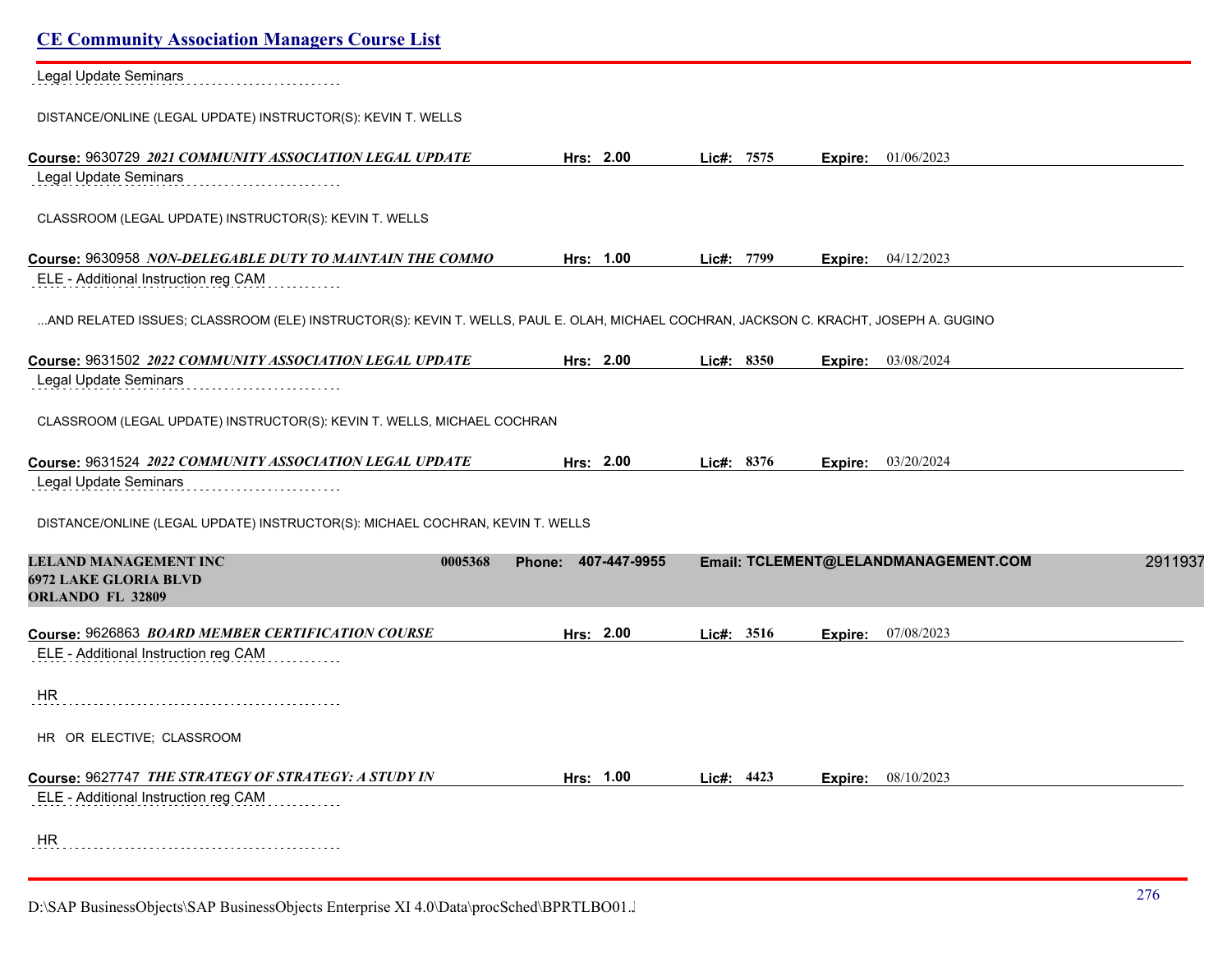| BOARD POLITICS & DIPLOMACY<br>HR or ELE (classroom)                                                       |                             |            |                                   |                           |  |
|-----------------------------------------------------------------------------------------------------------|-----------------------------|------------|-----------------------------------|---------------------------|--|
| Course: 9628614 HUMAN RESOURCES 101                                                                       | Hrs: 2.00                   | Lic#: 5316 |                                   | <b>Expire:</b> 05/29/2023 |  |
| ELE - Additional Instruction reg CAM                                                                      |                             |            |                                   |                           |  |
| HR.                                                                                                       |                             |            |                                   |                           |  |
| HR or ELE (classroom)                                                                                     |                             |            |                                   |                           |  |
| Course: 9629202 Dealing with Difficult people                                                             | Hrs: 2.00                   | Lic#: 5906 |                                   | <b>Expire:</b> 09/05/2022 |  |
| ELE - Additional Instruction reg CAM                                                                      |                             |            |                                   |                           |  |
| HR                                                                                                        |                             |            |                                   |                           |  |
| Classroom; HR or ELE;<br>instructor(s); Rebecca Furlow, Tracey Clement,                                   |                             |            |                                   |                           |  |
| Course: 9629809 TIME MANAGEMENT                                                                           | Hrs: 1.00                   | Lic#: 6635 | Expire:                           | 12/15/2023                |  |
| ELE - Additional Instruction reg CAM                                                                      |                             |            |                                   |                           |  |
| <b>HR</b>                                                                                                 |                             |            |                                   |                           |  |
| CLASSROOM (HR or ELE) INSTRUCTOR(S): GARY VAN DER LAAN                                                    |                             |            |                                   |                           |  |
| Course: 9630565 DEALING WITH DIFFICULT PEOPLE                                                             | Hrs: 2.00                   | Lic#: 7407 |                                   | <b>Expire:</b> 08/31/2022 |  |
| ELE - Additional Instruction reg CAM                                                                      |                             |            |                                   |                           |  |
| HR.                                                                                                       |                             |            |                                   |                           |  |
| DISTANCE/ONLINE (HR or ELE); instructor(s); Rebecca Furlow, Tracey Clement                                |                             |            |                                   |                           |  |
| <b>LESLIE ANNE ALVAREZ</b><br>0009134<br>540 CHRISTINA DR<br><b>APT 205</b><br><b>WELLINGTON FL 33414</b> | 2818961478<br><b>Phone:</b> |            | Email: leslieaalvarez@hotmail.com | 3612787                   |  |
| Course: 9631584 THE ART OFF EFFECTIVE DELEGATION FOR COM                                                  | Hrs: 1.00                   | Lic#: 8436 |                                   | <b>Expire:</b> 05/18/2024 |  |
| ELE - Additional Instruction reg CAM                                                                      |                             |            |                                   |                           |  |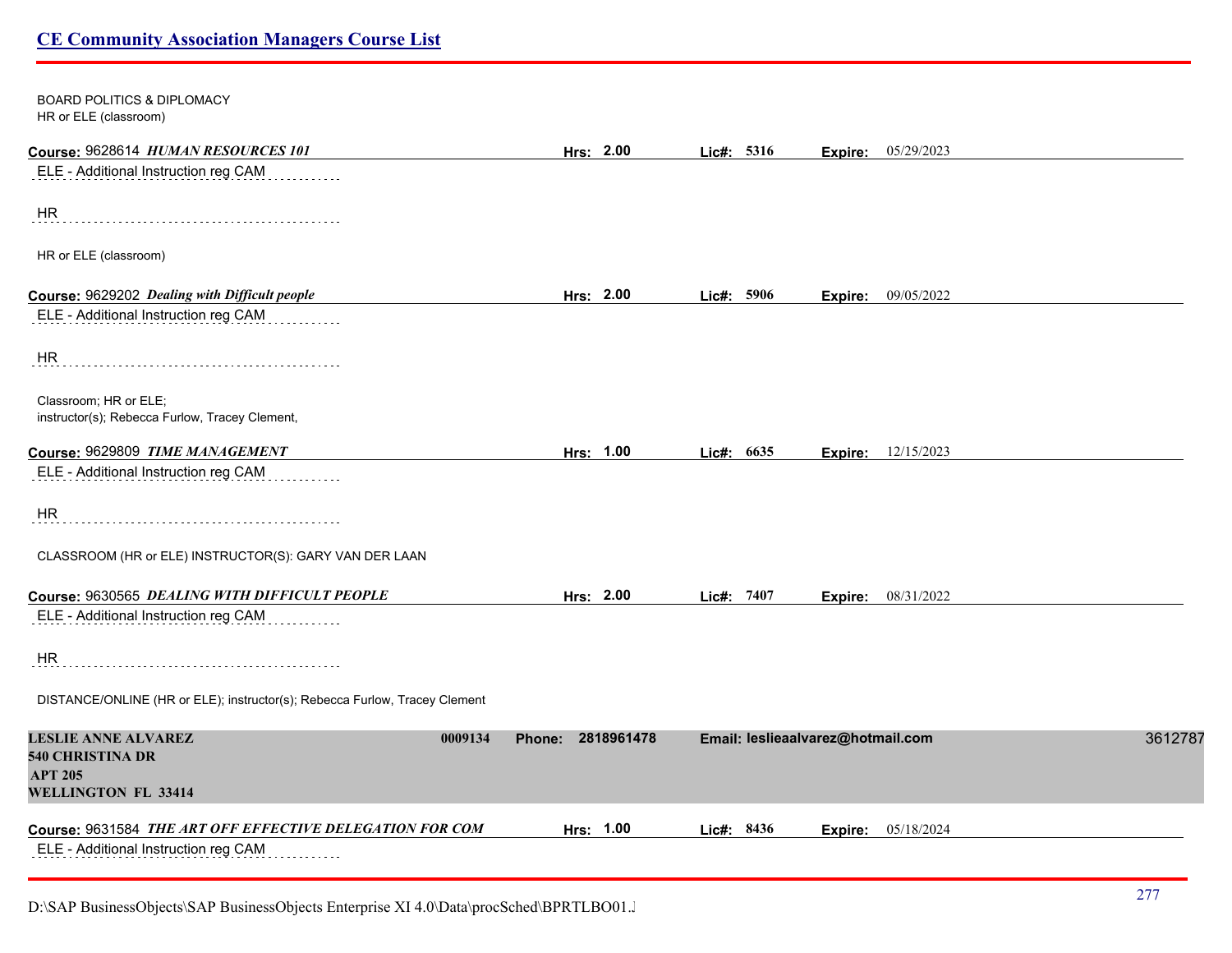HR

CLASSROOM (HR or ELE) INSTRUCTOR(S): LESLIE ALVAREZ

| <b>LEVINE LAW GROUP</b><br><b>2500 NORTH MILITARY TRAIL</b><br><b>SUITE 283</b><br><b>BOCA RATON FL 33431</b> | 0000818 | Phone: |           |            |      | Email: JSL@JSLLAWGROUP.COM          |                           | 1218191 |
|---------------------------------------------------------------------------------------------------------------|---------|--------|-----------|------------|------|-------------------------------------|---------------------------|---------|
| Course: 9627373 MECHANICS OF CONDOMINIUM ASSOCIATION                                                          |         |        | Hrs: 2.00 | Lie#:      | 4030 | Expire:                             | 10/07/2022                |         |
| IFM - Insurance (Financial Management)                                                                        |         |        |           |            |      |                                     |                           |         |
| OPP - Operation of Phys Property                                                                              |         |        |           |            |      |                                     |                           |         |
| <b>OPERATION &amp; ADMINISTRATION</b><br>1 hour IFM & 1 hour OPP                                              |         |        |           |            |      |                                     |                           |         |
| <b>LJ SERVICES GROUP CORP</b>                                                                                 | 0008748 | Phone: |           |            |      | Email: ljohnson@ljservicesgroup.com |                           | 3432404 |
| <b>1150 KANE CONCOURSE 2ND FLOOR</b><br><b>BAL HARBOUR FL 33154</b>                                           |         |        |           |            |      |                                     |                           |         |
| Course: 9631341 PROPER INSURANCE COVERAGE FOR COMMUNITY                                                       |         |        | Hrs: 2.00 | Lic#: 8186 |      | Expire:                             | 11/14/2023                |         |
| ELE - Additional Instruction reg CAM                                                                          |         |        |           |            |      |                                     |                           |         |
| IFM - Insurance (Financial Management)                                                                        |         |        |           |            |      |                                     |                           |         |
| DISTANCE/ONLINE (IFM or ELE) INSTRUCTOR(S): LINDA JOHNSON                                                     |         |        |           |            |      |                                     |                           |         |
| Course: 9631359 PROJECT MANAGEMENT FOR COMMUNITY                                                              |         |        | Hrs: 2.00 | Lic#: 8203 |      |                                     | <b>Expire:</b> 11/23/2023 |         |
| ELE - Additional Instruction reg CAM                                                                          |         |        |           |            |      |                                     |                           |         |
| OPP - Operation of Phys Property                                                                              |         |        |           |            |      |                                     |                           |         |
| DISTANCE/ONLINE (OPP or ELE) INSTRUCTOR(S): LINDA JOHNSON                                                     |         |        |           |            |      |                                     |                           |         |
| Course: 9631435 BOARD CERTIFICATION                                                                           |         |        | Hrs: 3.00 | Lic#:      | 8280 | Expire:                             | 01/23/2024                |         |
| ELE - Additional Instruction reg CAM<br>.                                                                     |         |        |           |            |      |                                     |                           |         |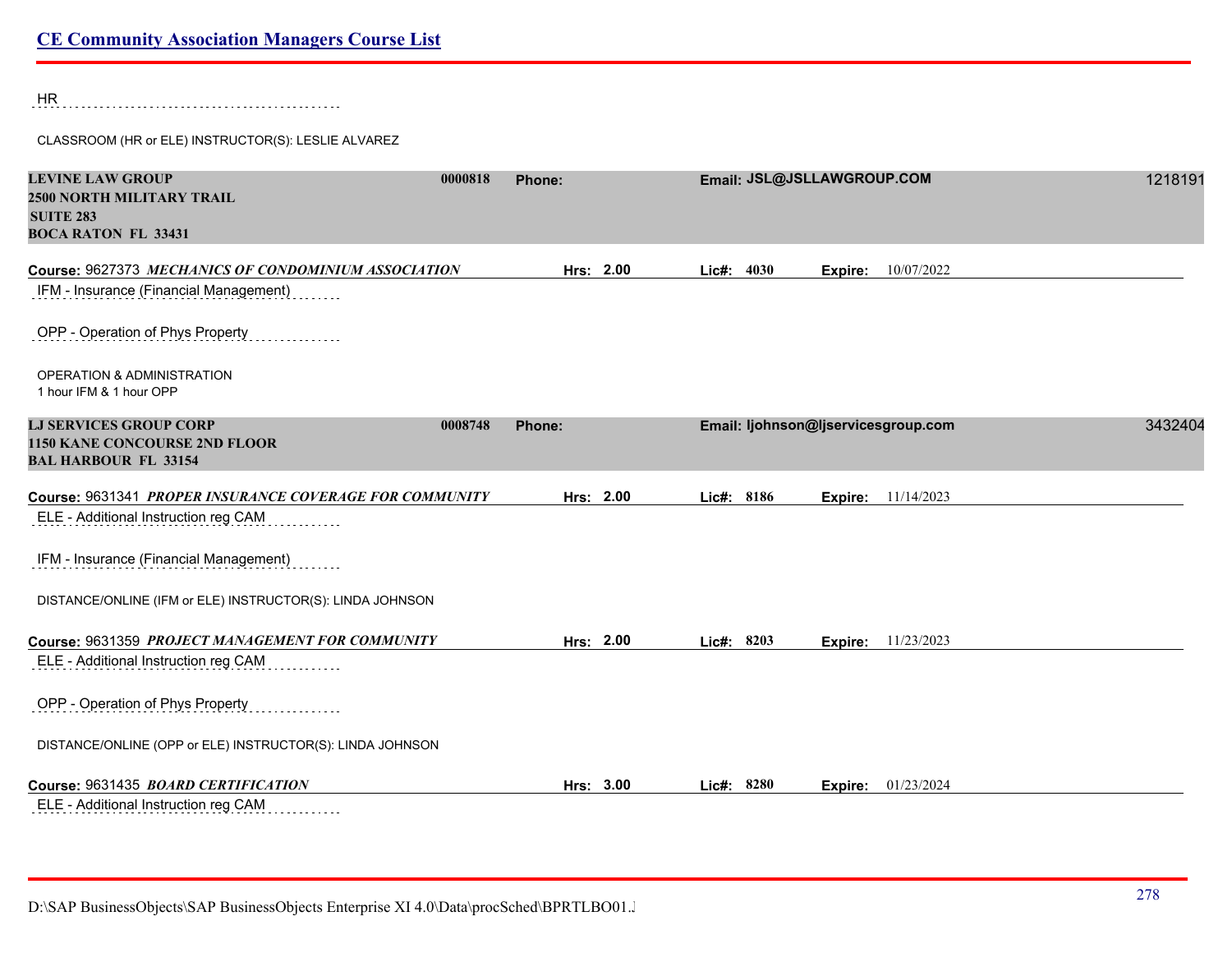DISTANCE/ONLINE (ELE) INSTRUCTOR(S): LINDA JOHNSON

| <b>LM INNOVATIONS</b><br>2171 S. CRANBROOK AVE                                               | 0008511 | Phone: 561-777-6725 |            |         | Email: LMEGDANIS@LMINNOVATIONS.COM | 3544549 |
|----------------------------------------------------------------------------------------------|---------|---------------------|------------|---------|------------------------------------|---------|
| <b>SAINT AUGUSTINE FL 32092</b>                                                              |         |                     |            |         |                                    |         |
| Course: 9630652 BUDGETING 101                                                                |         | Hrs: 2.00           | Lic#: 7494 | Expire: | 11/08/2022                         |         |
| ELE - Additional Instruction reg CAM                                                         |         |                     |            |         |                                    |         |
| IFM - Insurance (Financial Management)                                                       |         |                     |            |         |                                    |         |
| DELIVERY METHOD: DISTANCE/ONLINE;<br>CREDIT TYPE: IFM OR ELE;                                |         |                     |            |         |                                    |         |
| INSTRUCTOR(S): MICHELE BILAWSKY, LORRAINE MEGDANIS, NICOLE PARE'                             |         |                     |            |         |                                    |         |
| Course: 9630690 PROMISE ONLY WHAT YOU CAN DELIVER                                            |         | Hrs: 1.00           | Lic#: 7537 |         | <b>Expire:</b> 12/14/2022          |         |
| ELE - Additional Instruction reg CAM                                                         |         |                     |            |         |                                    |         |
| HR                                                                                           |         |                     |            |         |                                    |         |
| DISTANCE/ONLINE (HR or ELE) INSTRUCTOR(S): MICHELE BILAWSKY, LORRAINE MEGDANIS, NICOLE PARE' |         |                     |            |         |                                    |         |
| Course: 9630691 PROMISE ONLY WHAT YOU CAN DELIVER                                            |         | Hrs: 2.00           | Lic#: 7538 |         | <b>Expire:</b> 12/15/2022          |         |
| ELE - Additional Instruction reg CAM                                                         |         |                     |            |         |                                    |         |
| HR.                                                                                          |         |                     |            |         |                                    |         |
| DISTANCE/ONLINE (HR or ELE) INSTRUCTOR(S): MICHELE BILAWSKY, LORRAINE MEGDANIS, NICOLE PARE' |         |                     |            |         |                                    |         |
| Course: 9630692 PROMISE ONLY WHAT YOU CAN DELIVER                                            |         | Hrs: 1.00           | Lic#: 7539 |         | <b>Expire:</b> 12/15/2022          |         |
| ELE - Additional Instruction reg CAM                                                         |         |                     |            |         |                                    |         |
| HR.                                                                                          |         |                     |            |         |                                    |         |
| CLASSROOM (HR or ELE) INSTRUCTOR(S): MICHELE BILAWSKY, LORRAINE MEGDANIS, NICOLE PARE'       |         |                     |            |         |                                    |         |
| Course: 9630704 PROMISE ONLY WHAT YOU CAN DELIVER                                            |         | Hrs: 2.00           | Lie#: 7550 |         | <b>Expire:</b> 12/17/2022          |         |
| ELE - Additional Instruction reg CAM                                                         |         |                     |            |         |                                    |         |
| <b>HR</b>                                                                                    |         |                     |            |         |                                    |         |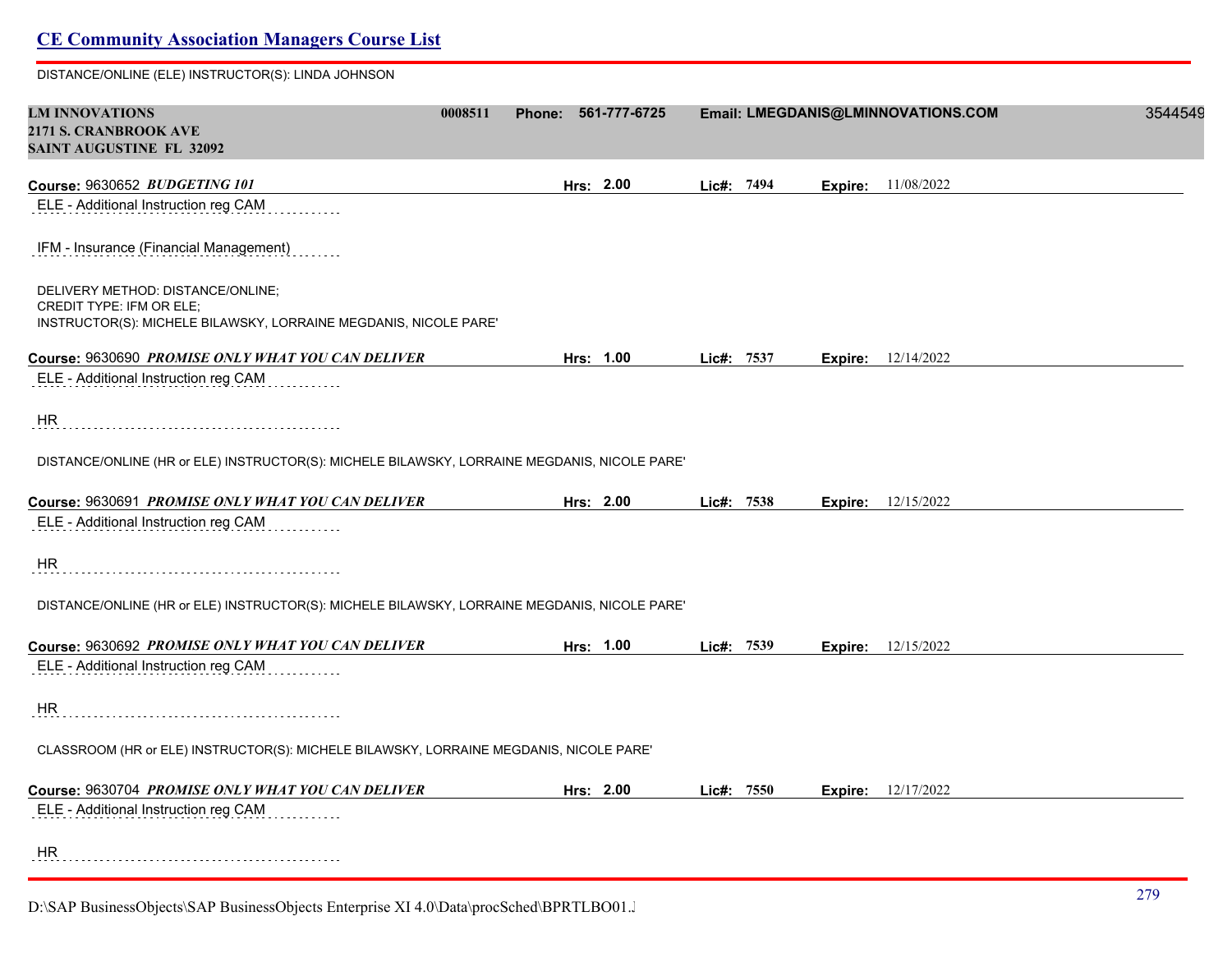CLASSROOM (HR or ELE) INSTRUCTOR(S): MICHELE BILAWSKY, LORRAINE MEGDANIS, NICOLE PARE'

| Course: 9630715 PAINTING PROJECT - START TO FINISH                                                                                | Hrs: 1.00 | Lic#: 7561 |         | <b>Expire:</b> 12/29/2022 |
|-----------------------------------------------------------------------------------------------------------------------------------|-----------|------------|---------|---------------------------|
| ELE - Additional Instruction reg CAM                                                                                              |           |            |         |                           |
| OPP - Operation of Phys Property                                                                                                  |           |            |         |                           |
| CLASSROOM (OPP or ELE) INSTRUCTOR(S): MICHELE BILAWSKY, LORRAINE MEGDANIS, NICOLE PARE', DAVID LUDWIG, MICHAEL NOMANDALE          |           |            |         |                           |
| Course: 9630773 PAINTING PROJECT - START TO FINISH                                                                                | Hrs: 2.00 | Lic#: 7617 | Expire: | 01/25/2023                |
| ELE - Additional Instruction reg CAM                                                                                              |           |            |         |                           |
| OPP - Operation of Phys Property                                                                                                  |           |            |         |                           |
| CLASSROOM (OPP or ELE) INSTRUCTOR(S): MICHELE BILAWSKY, LORRAINE MEGDANIS, NICOLE PARE', DAVID LUDWIG, MICHAEL NORMANDALE         |           |            |         |                           |
| Course: 9631503 BUDGETING 101                                                                                                     | Hrs: 2.00 | Lic#: 8351 | Expire: | 03/09/2024                |
| ELE - Additional Instruction reg CAM                                                                                              |           |            |         |                           |
| IFM - Insurance (Financial Management)<br>CLASSROOM (IFM or ELE) INSTRUCTOR(S): MICHELE BILAWSKY, LORRAINE MEGDANIS, NICOLE PARE' |           |            |         |                           |
| Course: 9631504 ELEVATORS 101                                                                                                     | Hrs: 2.00 | Lic#: 8352 | Expire: | 03/09/2024                |
| ELE - Additional Instruction reg CAM                                                                                              |           |            |         |                           |
| OPP - Operation of Phys Property                                                                                                  |           |            |         |                           |
| CLASSROOM (OPP or ELE) INSTRUCTOR(S): MICHELE BILAWSKY, LORRAINE MEGDANIS, NICOLE PARE'                                           |           |            |         |                           |
| Course: 9631540 MANAGING YOUR TIME                                                                                                | Hrs: 1.00 | Lic#: 8392 | Expire: | 03/28/2024                |
| ELE - Additional Instruction reg CAM                                                                                              |           |            |         |                           |
|                                                                                                                                   |           |            |         |                           |
| HR                                                                                                                                |           |            |         |                           |
| CLASSROOM (HR or ELE) INSTRUCTOR(S): MICHELE BILAWSKY, LORRAINE MEGDANIS, NICOLE PARE'                                            |           |            |         |                           |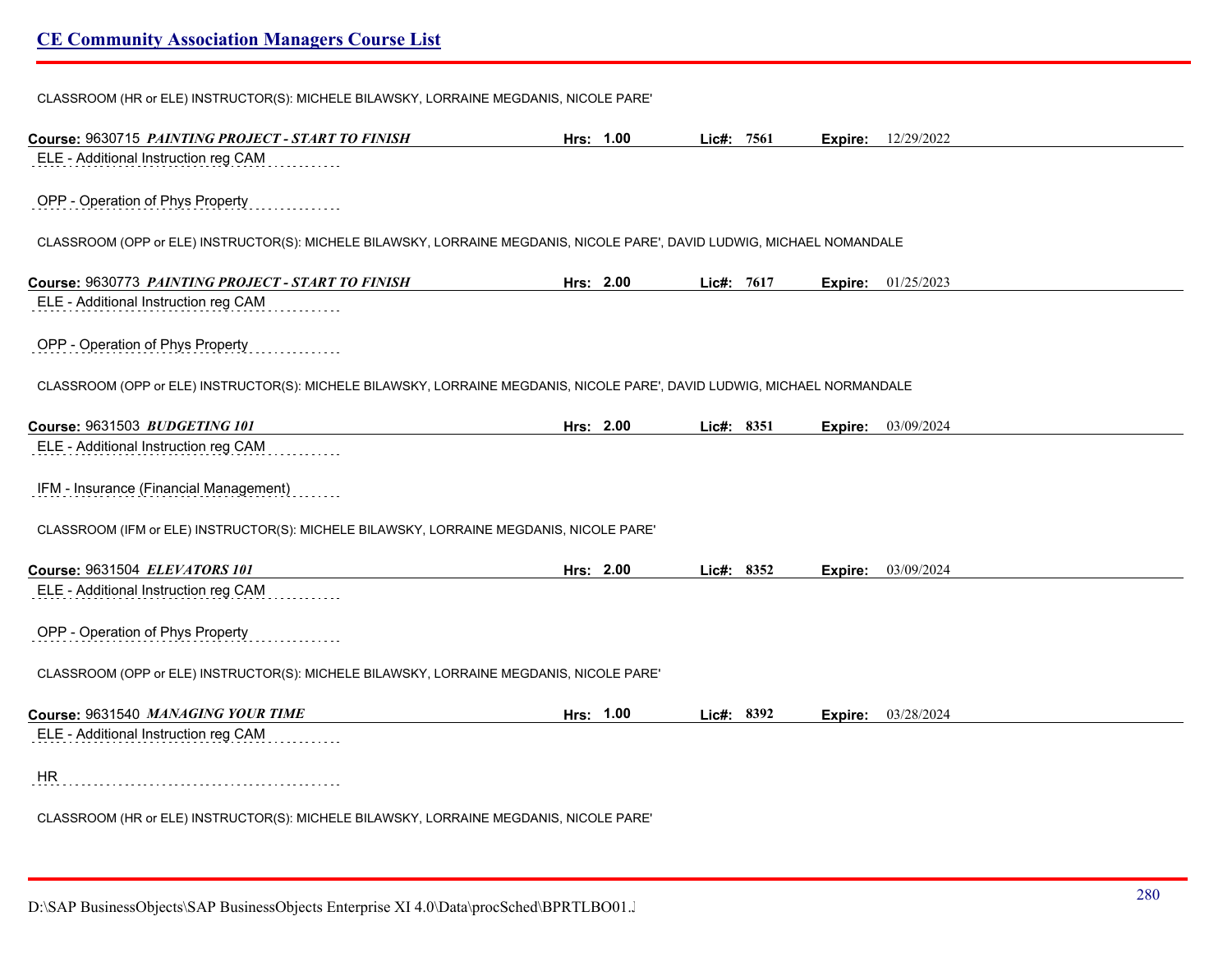| Course: 9631545 MANAGING YOUR TIME                                                     | Hrs: 2.00                     | Lic#: 8398 | Expire:                  | 03/31/2024         |
|----------------------------------------------------------------------------------------|-------------------------------|------------|--------------------------|--------------------|
| ELE - Additional Instruction reg CAM                                                   |                               |            |                          |                    |
| HR                                                                                     |                               |            |                          |                    |
|                                                                                        |                               |            |                          |                    |
| CLASSROOM (HR or ELE) INSTRUCTOR(S): LORRAINE MEGDANIS, MICHELE BILAWSKY, NICOLE PARE  |                               |            |                          |                    |
| Course: 9631548 ALL STRESSED OUT                                                       | Hrs: 1.00                     | Lic#: 8401 | Expire:                  | 04/05/2024         |
| ELE - Additional Instruction reg CAM                                                   |                               |            |                          |                    |
| HR                                                                                     |                               |            |                          |                    |
| CLASSROOM (HR or ELE) INSTRUCTOR(S): MICHELE BILAWSKY, LORRAINE MEGDANIS, NICOLE PARE' |                               |            |                          |                    |
| Course: 9631556 ALL STRESSED OUT                                                       | Hrs: 2.00                     | Lic#: 8409 |                          | Expire: 04/07/2024 |
| ELE - Additional Instruction reg CAM                                                   |                               |            |                          |                    |
| <b>HR</b>                                                                              |                               |            |                          |                    |
| CLASSROOM (HR or ELE) INSTRUCTOR(S): MICHAEL BILAWSKY, LORRAINE MEGDANIS, NICOLE PARE  |                               |            |                          |                    |
| Course: 9631562 THE IMPORTANCE OF EFFECTIVE COMMUNICATIO                               | Hrs: 1.00                     | Lic#: 8415 |                          | Expire: 04/12/2024 |
| ELE - Additional Instruction reg CAM                                                   |                               |            |                          |                    |
| HR.                                                                                    |                               |            |                          |                    |
| CLASSROOM (HR or ELE) INSTRUCTOR(S): MICHAEL BILAWSKY, LORRAINE MEGDANIS, NICOLE PARE  |                               |            |                          |                    |
| Course: 9631563 THE IMPORTANCE OF EFFECTIVE COMMUNICATIO                               | Hrs: 2.00                     | Lic#: 8416 | Expire:                  | 04/12/2024         |
| ELE - Additional Instruction reg CAM                                                   |                               |            |                          |                    |
| HR                                                                                     |                               |            |                          |                    |
| CLASSROOM (HR or ELE) INSTRUCTOR(S): MICHAEL BILAWSKY, LORRAINE MEGDANIS, NICOLE PARE  |                               |            |                          |                    |
| <b>MA CONSTRUCTION GROUP LLC</b><br>0007984<br>PO BOX 566421<br><b>MIAMI FL 33256</b>  | 305-407-6400<br><b>Phone:</b> |            | Email: MARTY@MACONFL.COM | 3170048            |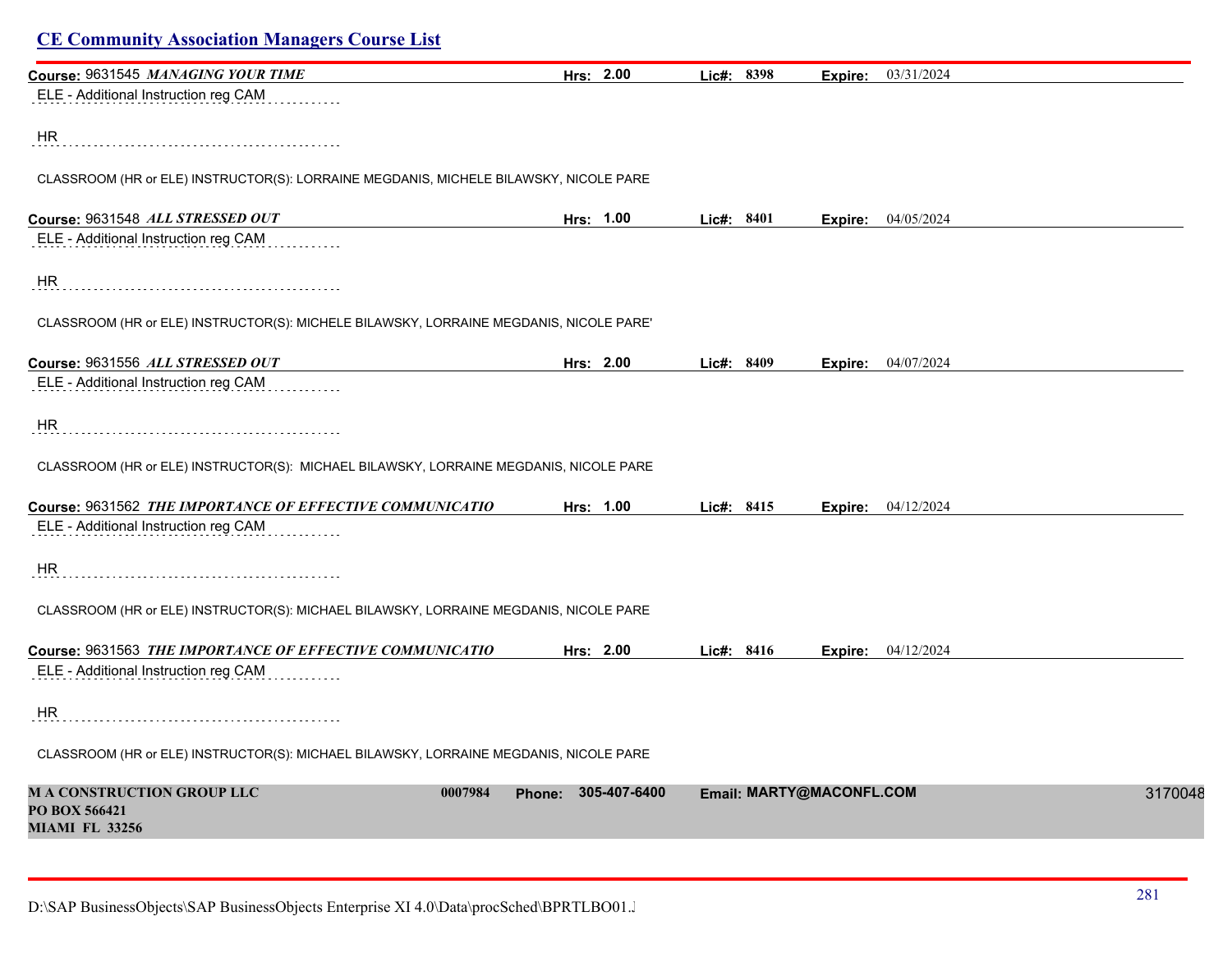| Course: 9629486 INTRODUCTION TO CONCRETE PAVEMENT<br>ELE - Additional Instruction reg CAM                                    | Hrs: 1.00                        | Lic#: $6260$ | Expire: | 04/17/2023                       |         |
|------------------------------------------------------------------------------------------------------------------------------|----------------------------------|--------------|---------|----------------------------------|---------|
|                                                                                                                              |                                  |              |         |                                  |         |
| OPP - Operation of Phys Property                                                                                             |                                  |              |         |                                  |         |
| CLASSROOM (OPP or ELE) INSTRUCTOR(S): MARTIN APPLEBAUM                                                                       |                                  |              |         |                                  |         |
| Course: 9629514 INTRODUCTION TO HOT MIX ASPHALT PAVEMENT                                                                     | Hrs: 1.00                        | Lic#: 6297   | Expire: | 05/15/2023                       |         |
| ELE - Additional Instruction reg CAM                                                                                         |                                  |              |         |                                  |         |
| OPP - Operation of Phys Property                                                                                             |                                  |              |         |                                  |         |
| CLASSROOM (OPP or ELE) INSTRUCTOR(S): MARTIN A. APPLEBAUM                                                                    |                                  |              |         |                                  |         |
| Course: 9630129 INTRODUCTION TO CONCRETE PAVEMENT                                                                            | Hrs: 1.00                        | Lic#: 6971   | Expire: | 04/28/2024                       |         |
| ELE - Additional Instruction reg CAM                                                                                         |                                  |              |         |                                  |         |
| OPP - Operation of Phys Property                                                                                             |                                  |              |         |                                  |         |
| DISTANCE/ONLINE (OPP or ELE) INSTRUCTOR(S): MARTIN A. APPLEBAUM                                                              |                                  |              |         |                                  |         |
| Course: 9630257 INTRODUCTION TO HOT MIX ASPHALT PAVEMENT                                                                     | Hrs: 1.00                        | Lic#: 7099   | Expire: | 05/31/2024                       |         |
| ELE - Additional Instruction reg CAM                                                                                         |                                  |              |         |                                  |         |
| OPP - Operation of Phys Property                                                                                             |                                  |              |         |                                  |         |
| DISTANCE/ONLINE (OPP or ELE) INSTRUCTOR(S): MARTIN A. APPLEBAUM                                                              |                                  |              |         |                                  |         |
| <b>MACK, MACK &amp; WALTZ INSURANCE GROUP, INC</b><br>0005369<br>1211 S MILITARY TRAIL SUITE 100<br>DEERFIELD BEACH FL 33442 | 954.640.6225138<br><b>Phone:</b> |              |         | Email: spanico@mackinsurance.com | 3167485 |
| Course: 9626325 INSIDE FLORIDA'S PROPERTY & CASUALTY                                                                         | Hrs: 1.00                        | Lic#: 2912   | Expire: | 09/27/2023                       |         |
| ELE - Additional Instruction reg CAM                                                                                         |                                  |              |         |                                  |         |
| <b>IFM</b> - Insurance (Financial Management)                                                                                |                                  |              |         |                                  |         |

IFM - Insurance (Financial Management)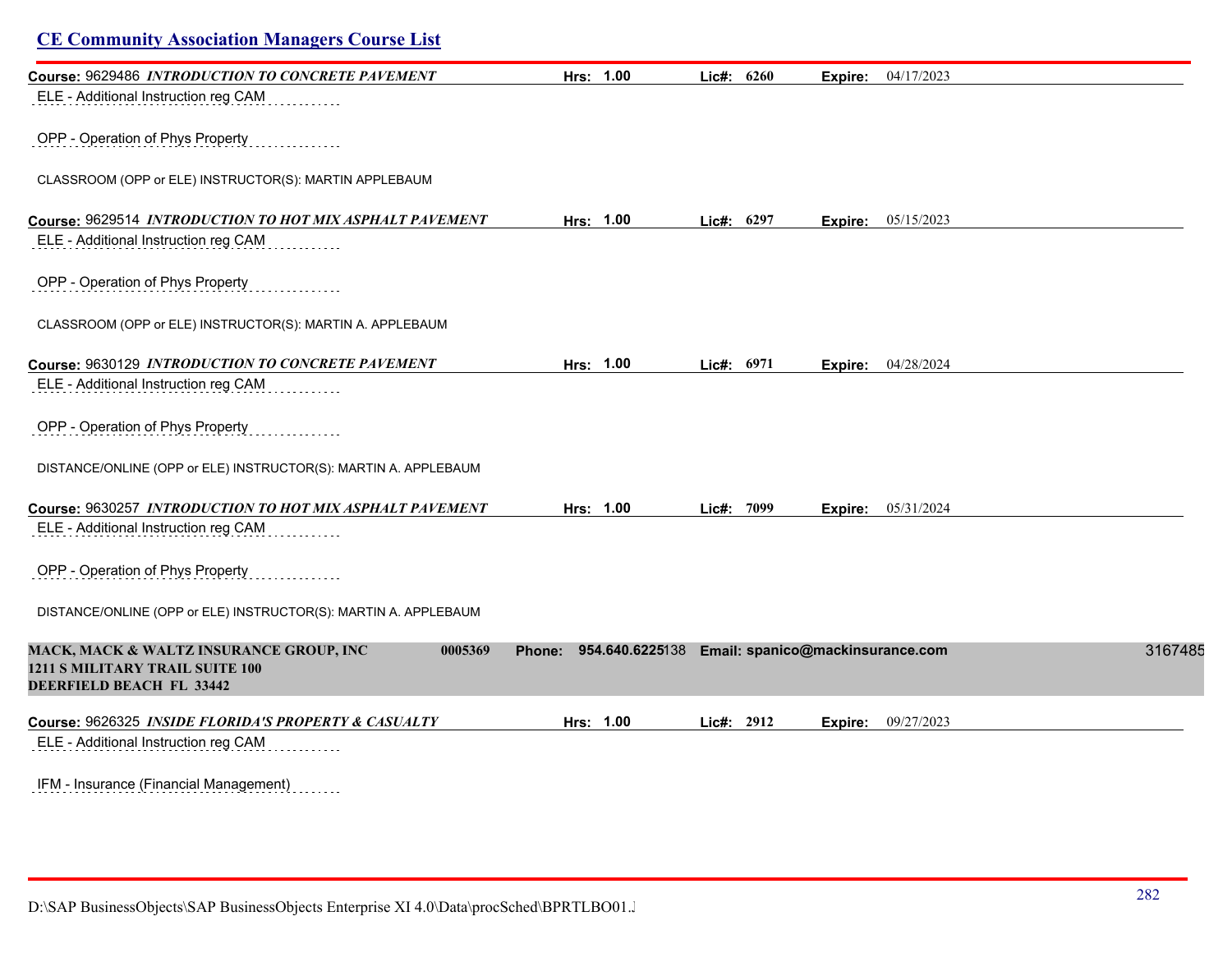| <b>CE Community Association Managers Course List</b>                                                           |                          |                                     |         |
|----------------------------------------------------------------------------------------------------------------|--------------------------|-------------------------------------|---------|
| <b>INSURANCE INDUSTRY</b><br>IFM or ELE (CLASSROOM) ADDED 02/12/2020: TODD WOONTON                             |                          |                                     |         |
| <b>MAPILI CPAS LLC</b><br>0006399<br><b>PO BOX 4095</b><br><b>WINTER PARK FL 32793</b>                         | 407-678-1020<br>Phone:   | Email: SUSANA@MAPILICPAS.COM        | 2998634 |
| Course: 9631646 ACCOUNTING 102: DEBITS, CREDITS, AND ALL                                                       | Hrs: 1.00                | Lic#: 8492<br>06/26/2024<br>Expire: |         |
| ELE - Additional Instruction reg CAM                                                                           |                          |                                     |         |
| IFM - Insurance (Financial Management)                                                                         |                          |                                     |         |
| COURSE DELIVERY METHOD: CLASSROOM.<br>CATEGORY: IFM OR ELE.<br><b>INSTRUCTOR: BERNIE T MAPILI.</b>             |                          |                                     |         |
| <b>MARCH GROUP/NICO F MARCH</b><br>0001766<br><b>600 W. BROADWAY</b><br><b>STE. 1450</b><br>SAN DIEGO CA 92101 | 1-800-538-8301<br>Phone: | Email: nico.march@wfadvisors.com    | 3292710 |
|                                                                                                                |                          |                                     |         |
| Course: 9630865 THE LEGAL AND FINANCIAL ASPECTS OF RESER<br>ELE - Additional Instruction reg CAM               | Hrs: 1.00                | Lic#: 7708<br>03/10/2023<br>Expire: |         |
| IFM - Insurance (Financial Management)                                                                         |                          |                                     |         |
| CLASSROOM (IFM or ELE) INSTRUCTOR(S): NICO MARCH                                                               |                          |                                     |         |
| Course: 9630866 THE LEGAL AND FINANCIAL ASPECTS OF RESER                                                       | Hrs: 1.00                | Lic#: 7709<br>03/10/2023<br>Expire: |         |
| ELE - Additional Instruction reg CAM                                                                           |                          |                                     |         |
| IFM - Insurance (Financial Management)                                                                         |                          |                                     |         |
| DISTANCE/ONLINE (IFM or ELE) INSTRUCTOR(S): NICO MARCH                                                         |                          |                                     |         |
| <b>MARTELL &amp; OZIM, PA</b><br>0006554<br><b>37 ORANGE AVENUE</b><br><b>SUITE 500</b><br>ORLANDO FL 32801    | Phone: 407-377-0890      | Email: pozim@martellandozim.com     | 2727235 |
| Course: 9628050 COLLECTION STRATEGY<br>ELE - Additional Instruction reg CAM                                    | Hrs: 1.00                | Lic#: 4761<br>03/14/2024<br>Expire: |         |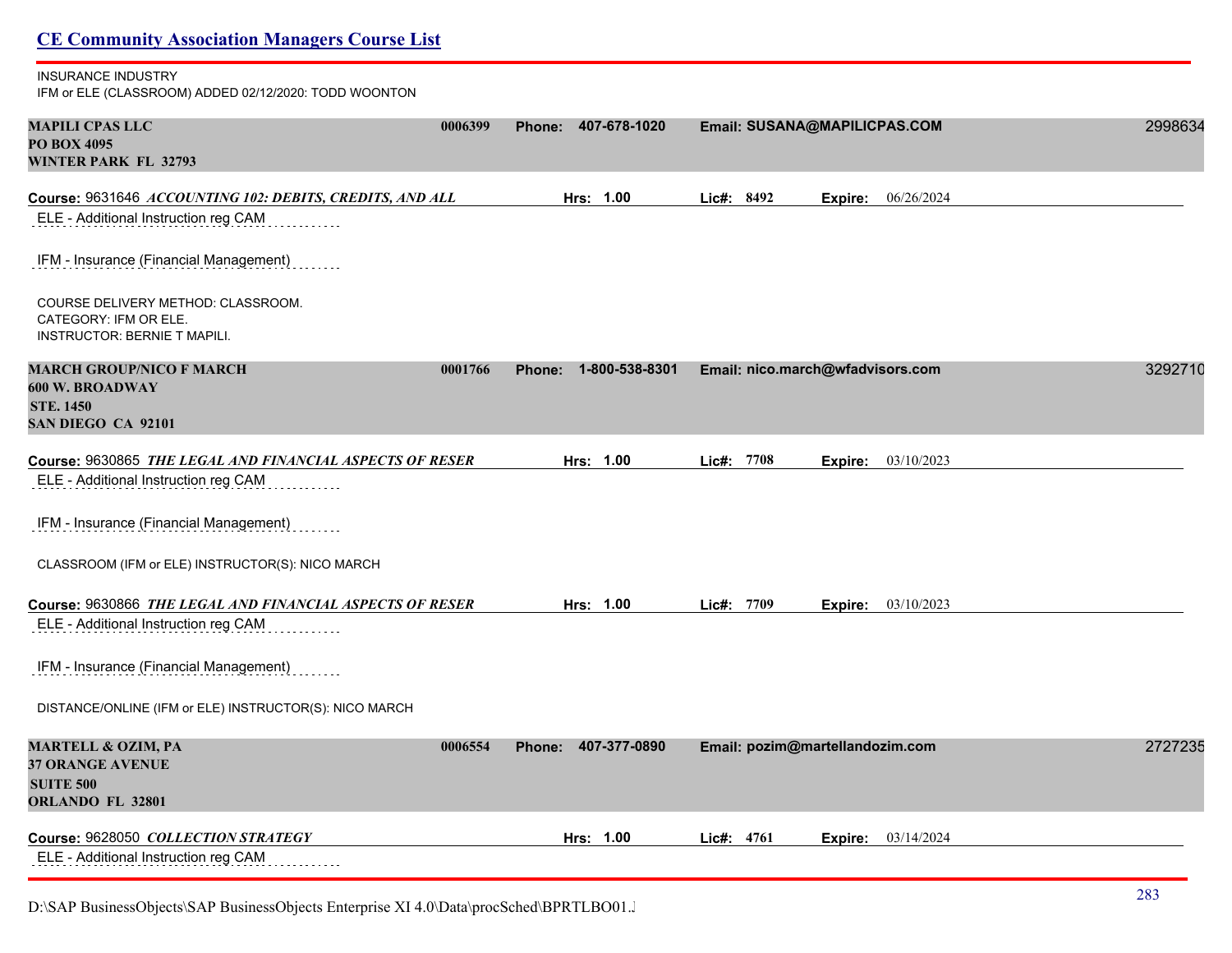ELE (classroom) INSTRUCTOR(S): JASON MARTELL, PATRYK OZIM, ADDED 11/30/2021: DARA LAHAV

| Course: 9629570 ROBERT'S RULES OF ORDER                                                                                                    | Hrs: 1.00 | Lic#: 6360 |         | <b>Expire:</b> 06/16/2023 |
|--------------------------------------------------------------------------------------------------------------------------------------------|-----------|------------|---------|---------------------------|
| ELE - Additional Instruction reg CAM                                                                                                       |           |            |         |                           |
| <b>HR</b>                                                                                                                                  |           |            |         |                           |
| AND PARLIAMENTARY PROCEDURE; CLASSROOM (HR or ELE) INSTRUCTOR(S): JASON MARTELL, PATRYK OZIM, LISA ACHAREKAR, ADDED 11/30/2021: DARA LAHAV |           |            |         |                           |
| Course: 9629764 2019 COVENANT VIOLATION ENFORCEMENT                                                                                        | Hrs: 1.00 | Lic#: 6591 | Expire: | 11/13/2023                |
| ELE - Additional Instruction reg CAM                                                                                                       |           |            |         |                           |
| SEMINAR; CLASSROOM (ELE) INSTRUCTOR(S): JASON MARTELL, PATRYK OZIM, LISA ACHAREKAR, ADDED 11/30/2021: DARA LAHAV                           |           |            |         |                           |
| Course: 9631121 2022 LEGISLATIVE CHANGES IMPACTING COMMU                                                                                   | Hrs: 2.00 | Lic#: 7965 | Expire: | 07/22/2023                |
| Legal Update Seminars                                                                                                                      |           |            |         |                           |
| CLASSROOM (LEGAL UPDATE) INSTRUCTOR(S): JASON MARTELL, PATRYK OZIM, LISA ACHAREKAR, ADDED 11/30/2021: DARA LAHAV                           |           |            |         |                           |
| Course: 9631122 2022 LEGISLATIVE CHANGES IMPACTING COMMU                                                                                   | Hrs: 2.00 | Lic#: 7966 |         | <b>Expire:</b> 07/22/2023 |
| Legal Update Seminars                                                                                                                      |           |            |         |                           |
| DISTANCE/ONLINE (LEGAL UPDATE) INSTRUCTOR(S): JASON MARTELL, PATRYK OZIM, LISA ACHAREKAR, ADDED 11/30/2021: DARA LAHAV                     |           |            |         |                           |
| Course: 9631123 COLLECTION STRATEGY                                                                                                        | Hrs: 1.00 | Lic#: 7967 | Expire: | 07/22/2023                |
| ELE - Additional Instruction reg CAM                                                                                                       |           |            |         |                           |
| CLASSROOM (ELE) INSTRUCTOR(S): JASON MARTELL, PATRYK OZIM, ADDED 11/30/2021: DARA LAHAV                                                    |           |            |         |                           |
| Course: 9631402 NAVIGATING MATERIAL ALTERATIONS, CAPITAL                                                                                   | Hrs: 1.00 | Lic#: 8247 | Expire: | 01/05/2024                |
| ELE - Additional Instruction reg CAM                                                                                                       |           |            |         |                           |
| OPP - Operation of Phys Property                                                                                                           |           |            |         |                           |
| CLASSROOM (OPP or ELE) INSTRUCTOR(S): JASON MARTELL, PATRYK OZIM, LISA ACHAREKAR, DARA LYNN LAHAV                                          |           |            |         |                           |
| Course: 9631403 NAVIGATING MATERIAL ALTERATIONS, CAPITAL                                                                                   | Hrs: 1.00 | Lic#: 8248 | Expire: | 01/05/2024                |
| ELE - Additional Instruction reg CAM                                                                                                       |           |            |         |                           |

D:\SAP BusinessObjects\SAP BusinessObjects Enterprise XI 4.0\Data\procSched\BPRTLBO01.J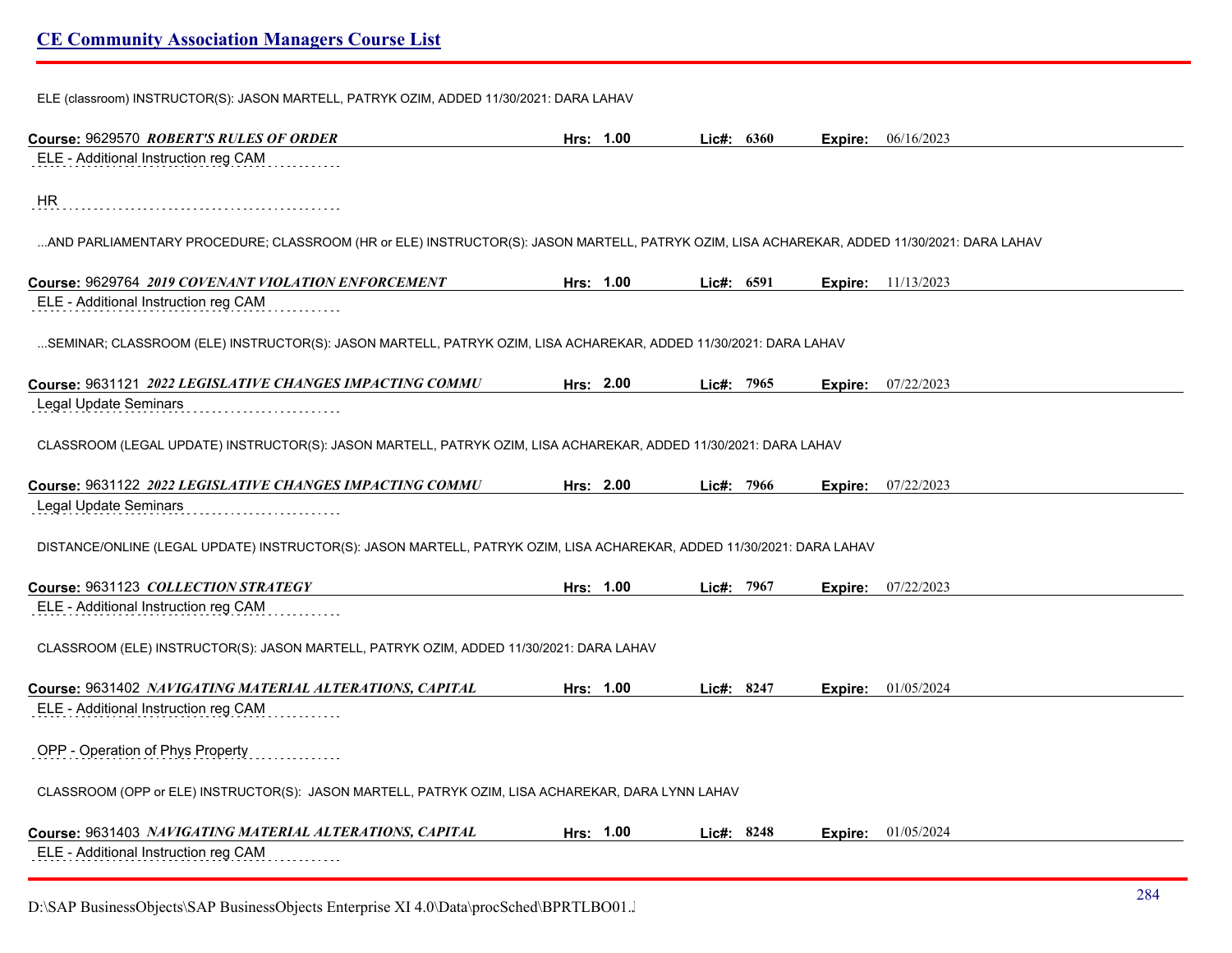OPP - Operation of Phys Property

DISTANCE/ONLINE (OPP or ELE) INSTRUCTOR(S): JASON MARTELL, PATRYK OZIM, LISA ACHAREKAR, DARA LYNN LAHAV

| Course: 9631471 HANDLING ELECTIONS AT ALL STAGES: BEFORE                                       | Hrs: 1.00              | Lic#: 8314 |            |                                    | Expire: 02/06/2024 |         |
|------------------------------------------------------------------------------------------------|------------------------|------------|------------|------------------------------------|--------------------|---------|
| ELE - Additional Instruction reg CAM                                                           |                        |            |            |                                    |                    |         |
| CLASSROOM (ELE) INSTRUCTOR(S): JASON MARTELL, PATRYK OZIM, LISA ACHAREKAR, DARA L. LAHAV       |                        |            |            |                                    |                    |         |
| Course: 9631472 HANDLING ELECTIONS AT ALL STAGES: BEFORE                                       | Hrs: 1.00              | Lic#: 8315 |            | Expire:                            | 02/06/2024         |         |
| ELE - Additional Instruction reg CAM                                                           |                        |            |            |                                    |                    |         |
| DISTANCE/ONLINE (ELE) INSTRUCTOR(S): JASON MARTELL, PATRYK OZIM, LISA ACHAREKAR, DARA L. LAHAV |                        |            |            |                                    |                    |         |
| Course: 9631557 2022 CONTRACTS LAW 101                                                         | Hrs: 1.00              | Lic#: 8410 |            |                                    | Expire: 04/07/2024 |         |
| ELE - Additional Instruction reg CAM                                                           |                        |            |            |                                    |                    |         |
| CLASSROOM (ELE) INSTRUCTOR(S): JASON MARTELL, PATRYK OZIM, LISA ACHAREKAR, DARA L. LAHAV       |                        |            |            |                                    |                    |         |
| Course: 9631558 2022 CONTRACTS LAW 101                                                         | Hrs: 1.00              |            | Lic#: 8411 | Expire:                            | 04/07/2024         |         |
|                                                                                                |                        |            |            |                                    |                    |         |
| ELE - Additional Instruction reg CAM                                                           |                        |            |            |                                    |                    |         |
| DISTANCE/ONLINE (ELE) INSTRUCTOR(S): JASON MARTELL, PATRYK OZIM, LISA ACHAREKAR, DARA L. LAHAV |                        |            |            |                                    |                    |         |
| <b>MARTINEZ   LOVE</b><br>0008859                                                              | 813-803-4887<br>Phone: |            |            | Email: tiffany@martinezlovelaw.com |                    | 3462120 |
| 2818 CYPRESS RIDGE BLVD.<br><b>SUITE 230</b><br><b>WESLEY CHAPEL FL 33544</b>                  |                        |            |            |                                    |                    |         |
| Course: 9631050 COMMUNITY ASSOCIATION LAW: BOARD MEMBER                                        | Hrs: 3.00              | Lic#: 7894 |            | Expire:                            | 06/24/2023         |         |
| ELE - Additional Instruction reg CAM                                                           |                        |            |            |                                    |                    |         |
| <b>HR</b>                                                                                      |                        |            |            |                                    |                    |         |
| CLASSROOM (HR or ELE) INSTRUCTOR(S): TIFFANY L. MCELHERAN                                      |                        |            |            |                                    |                    |         |
| Course: 9631051 HURRICANE PREPAREDNESS FOR COMMUNITY ASS                                       | Hrs: 1.00              | Lic#: 7895 |            | Expire:                            | 06/24/2023         |         |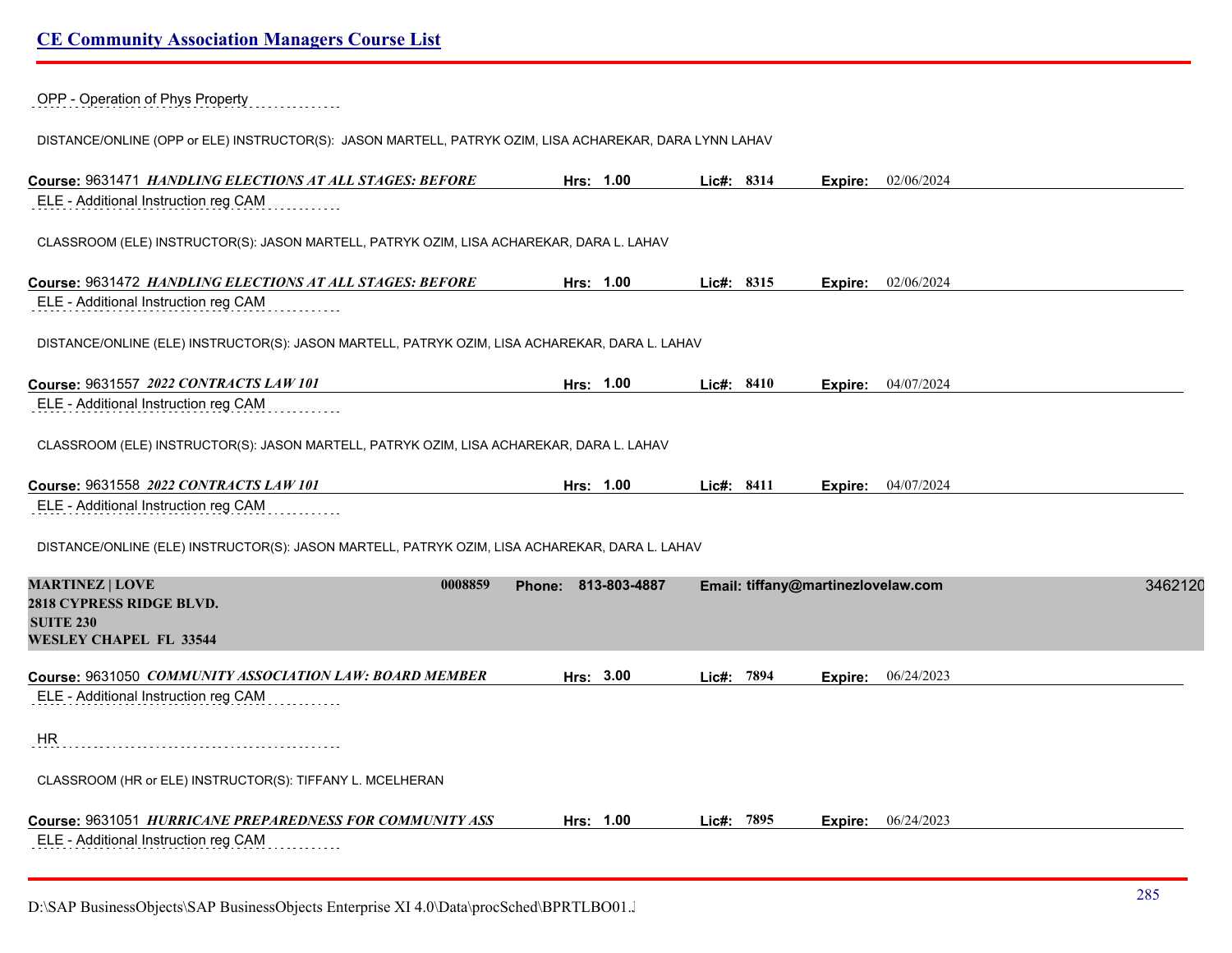OPP - Operation of Phys Property

CLASSROOM (OPP or ELE) INSTRUCTOR(S): TIFFANY MCELHERAN

| <b>MASTER ROLLERS PAINTING, INC.</b><br><b>13500 SUITE 105</b><br><b>MIAMI FL 33186-5528</b>            | 0008895 | 3055079994<br><b>Phone:</b>   |            | Email: admin@mymasterrollers.com   | 3492439 |
|---------------------------------------------------------------------------------------------------------|---------|-------------------------------|------------|------------------------------------|---------|
| Course: 9631176 WHAT, WHY, WHEN WATERPROOF<br>ELE - Additional Instruction reg CAM                      |         | Hrs: 1.00                     | Lic#: 8019 | 08/08/2023<br>Expire:              |         |
| OPP - Operation of Phys Property                                                                        |         |                               |            |                                    |         |
| CLASSROOM (OPP or ELE) INSTRUCTOR(S): EDIORGE FERNANDEZ                                                 |         |                               |            |                                    |         |
| Course: 9631177 THE 4 P'S TO PAINT                                                                      |         | Hrs: 1.00                     | Lic#: 8020 | 08/08/2023<br>Expire:              |         |
| ELE - Additional Instruction reg CAM                                                                    |         |                               |            |                                    |         |
| OPP - Operation of Phys Property                                                                        |         |                               |            |                                    |         |
| CLASSROOM (OPP or ELE) INSTRUCTOR(S): RIGOBERTO I. PEREZ                                                |         |                               |            |                                    |         |
| MATEER & HARBERT, P.A.<br><b>225 E. ROBINSON STREET</b><br><b>SUITE #600</b><br><b>ORLANDO FL 32801</b> | 0001698 | Phone: 407-425-9044           |            | Email: HGMALCHOW@MATEERHARBERT.COM | 3511406 |
| Course: 9631126 2021 LEGAL UPDATE                                                                       |         | Hrs: 2.00                     | Lic#: 7970 | 07/26/2023<br>Expire:              |         |
| Legal Update Seminars                                                                                   |         |                               |            |                                    |         |
| CLASSROOM (LEGAL UPDATE) INSTRUCTOR(S): HELENA G. MALCHOW, JAMES E. OLSEN, ERYN M. MCCONNELL            |         |                               |            |                                    |         |
| Course: 9631127 2021 LEGAL UPDATE                                                                       |         | Hrs: 2.00                     | Lic#: 7971 | <b>Expire:</b> 07/26/2023          |         |
| Legal Update Seminars                                                                                   |         |                               |            |                                    |         |
| DISTANCE/ONLINE (LEGAL UPDATE) INSTRUCTOR(S): HELENA G. MALCHOW, JAMES E. OLSEN, ERYN M. MCCONNELL      |         |                               |            |                                    |         |
| MCCABE & RONSMAN, P.A.<br>110 SOLANA RD                                                                 | 0007388 | 904-396-0090<br><b>Phone:</b> |            | Email: MCCABE@JAXLANDLAW.COM       | 3353998 |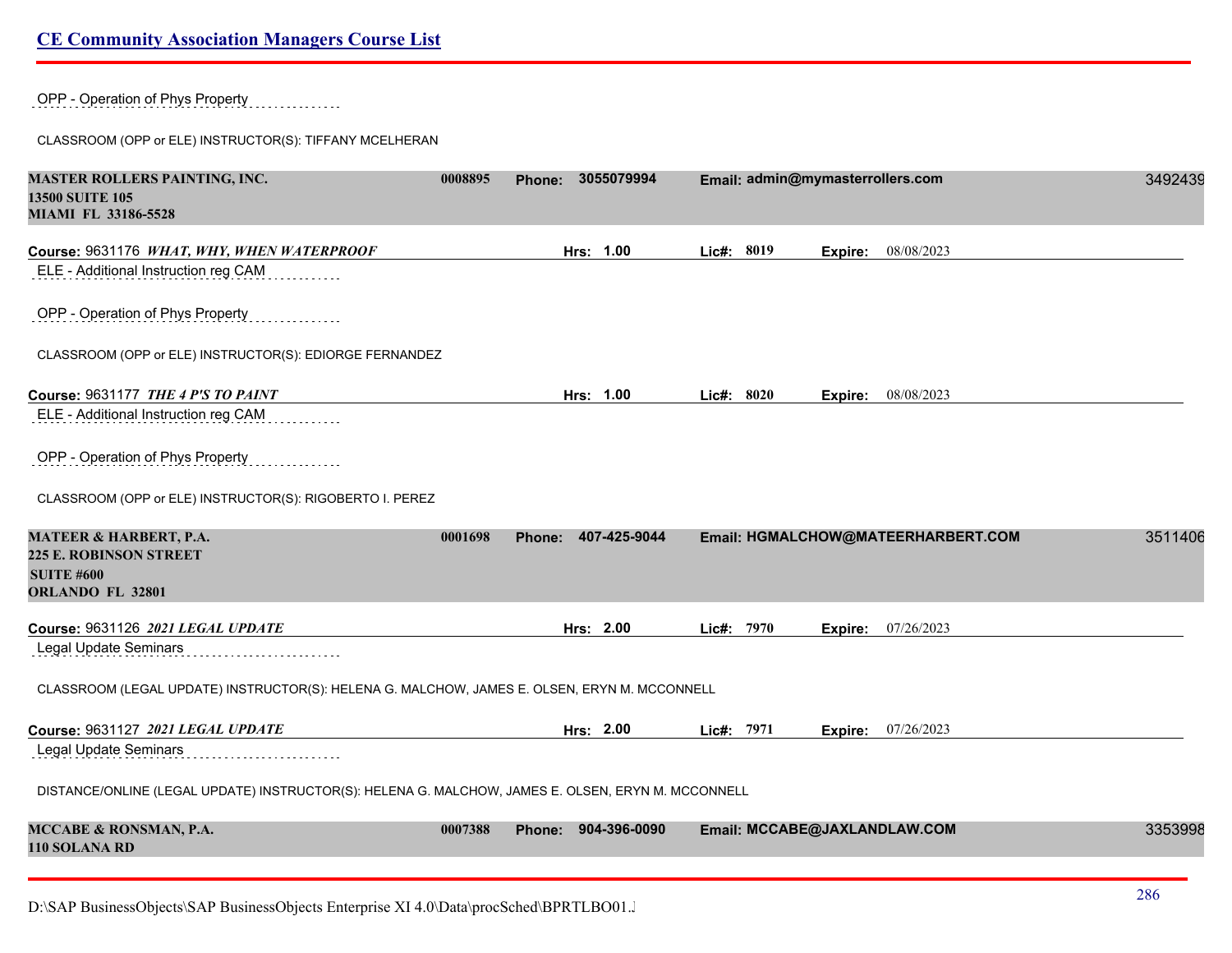| <b>SUITE 102</b><br>PONTE VEDRA BEACH FL 32082                                                                                                                 |           |            |         |                           |
|----------------------------------------------------------------------------------------------------------------------------------------------------------------|-----------|------------|---------|---------------------------|
| Course: 9629448 FINING & SUSPENSIONS FOR COMMUNITY                                                                                                             | Hrs: 1.00 | Lic#: 6215 | Expire: | 03/24/2023                |
| ELE - Additional Instruction reg CAM                                                                                                                           |           |            |         |                           |
| IFM - Insurance (Financial Management)                                                                                                                         |           |            |         |                           |
| ASSOCIATIONS; CLASSROOM (IFM or ELE) INSTRUCTOR(S): MICHAEL MCCABE, ALEXANDRA AMADOR, ED RONSMAN, GEOFFREY LUTZ                                                |           |            |         |                           |
| Course: 9629449 COLLECTION STRATEGIES FOR COMMUNITY                                                                                                            | Hrs: 1.00 | Lic#: 6216 | Expire: | 03/24/2023                |
| ELE - Additional Instruction reg CAM                                                                                                                           |           |            |         |                           |
| IFM - Insurance (Financial Management)                                                                                                                         |           |            |         |                           |
| ASSOCIATIONS; CLASSROOM (IFM or ELE) INSTRUCTOR(S): MICHAEL MCCABE, ED RONSMAN, ALEXANDRA AMADOR, GEOFFREY LUTZ                                                |           |            |         |                           |
| Course: 9629505 IDENTIFYING AND HANDLING CONSTRUCTION                                                                                                          | Hrs: 1.00 | Lic#: 6284 |         | <b>Expire:</b> 05/05/2023 |
| ELE - Additional Instruction reg CAM                                                                                                                           |           |            |         |                           |
| OPP - Operation of Phys Property                                                                                                                               |           |            |         |                           |
| DEFECTS; CLASSROOM (OPP or ELE) INSTRUCTOR(S): ALEXANDRA AMADOR, CHASE MILLS, JAMES ROCHE, MICHAEL MCCABE, JAMES KLEMPIN, ED RONSMAN, GEOFFREY LUTZ, COLBY     |           |            |         |                           |
| Course: 9630445 HURRICANE PREPAREDNESS AND CLAIMS                                                                                                              | Hrs: 2.00 | Lic#: 7287 | Expire: | 07/15/2022                |
| ELE - Additional Instruction reg CAM                                                                                                                           |           |            |         |                           |
| IFM - Insurance (Financial Management)                                                                                                                         |           |            |         |                           |
| OPP - Operation of Phys Property                                                                                                                               |           |            |         |                           |
| HANDLING; DISTANCE/ONLINE (IFM & OPP or ELE) INSTRUCTOR(S): MICHAEL MCCABE, ED RONSMAN, ALEXANDRA AMADOR, JAMES ROCHE, COLBY KEEFE, JAMES A. KLEMPIN, CHASE MI |           |            |         |                           |
| Course: 9630446 HURRICANE PREPAREDNESS AND CLAIMS                                                                                                              | Hrs: 2.00 | Lic#: 7288 | Expire: | 07/15/2022                |
| ELE - Additional Instruction reg CAM                                                                                                                           |           |            |         |                           |
| IFM - Insurance (Financial Management)                                                                                                                         |           |            |         |                           |
|                                                                                                                                                                |           |            |         |                           |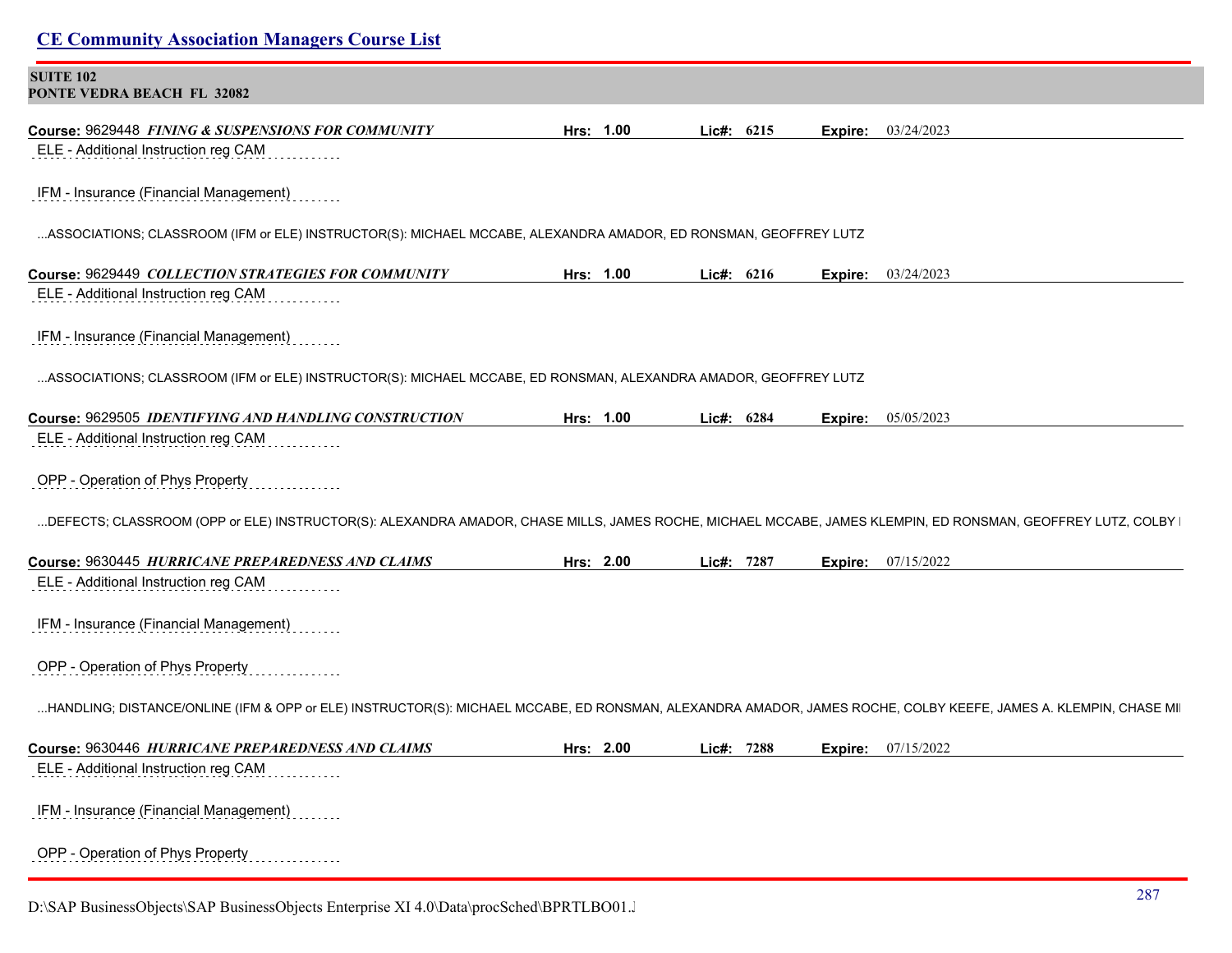...HANDLING; CLASSROOM (IFM & OPP or ELE) INSTRUCTOR(S): MICHAEL MCCABE, ALEXANDRA AMADOR, ED RONSMAN, GEOFFREY LUTZ, JAMES ROCHE, COLBY KEEFE, JAMES A. KLEMPIN, CHASE MILLS

**Course:** 9630554 *COLLECTION STRATEGIES FOR COMMUNITY* **Hrs: 1.00 Lic#: 7394 Expire:** 08/23/2022 ELE - Additional Instruction reg CAM IFM - Insurance (Financial Management) ...ASSOCIATIONS; DISTANCE/ONLINE (IFM or ELE) INSTRUCTOR(S): COLBY KEEFE, ALEXANDRA AMADOR, CHASE MILLS, ED RONSMAN, JAMES A. KLEMPIN, JAMES ROCHE, MICHAEL MCCAE **Course:** 9630566 *ANNUAL MEETING & ELECTIONS* **Hrs: 2.00 Lic#: 7408 Expire:** 08/31/2022 ELE - Additional Instruction reg CAM DISTANCE/ONLINE (ELE) INSTRUCTOR(S): EDWARD RONSMAN, MICHAEL MCCABE, JAMES ROCHE, ALEXANDRA AMDOR, COLBY KEEFE, CHASE MILLS, JAMES KLEMPIN **Course:** 9630567 *FINING & SUSPENSION FOR COMMUNITY ASSOCI* **Hrs: 1.00 Lic#: 7409 Expire:** 09/01/2022 ELE - Additional Instruction reg CAM IFM - Insurance (Financial Management) DISTANCE/ONLINE (IFM or ELE) INSTRUCTOR(S): MICHAEL MCCABE, ALEXANDRA AMADOR, ED RONSMAN, COLBY KEEFE, CHASE MILLS, JAMES A. KLEMPIN, JAMES ROCHE **Course:** 9630568 *HURRICANE PREPAREDNESS AND CLAIMS HANDLI* **Hrs: 2.00 Lic#: 7410 Expire:** 09/01/2022 ELE - Additional Instruction reg CAM IFM - Insurance (Financial Management) OPP - Operation of Phys Property DISTANCE/ONLINE (IFM & OPP or ELE) INSTRUCTOR(S): MICHAEL MCCABE, ALEXANDRA AMADOR, ED RONSMAN, COLBY KEEFE, CHASE MILLS, JAMES A. KLEMPIN, JAMES ROCHE **Course:** 9630569 *IDENTIFYING AND HANDLING CONSTRUCTION DE* **Hrs: 1.00 Lic#: 7411 Expire:** 09/01/2022 ELE - Additional Instruction reg CAM OPP - Operation of Phys Property DISTANCE/ONLINE (OPP or ELE) INSTRUCTOR(S): MICHAEL MCCABE, ALEXANDRA AMADOR, ED RONSMAN, COLBY KEEFE, CHASE MILLS, JAMES A. KLEMPIN, JAMES ROCHE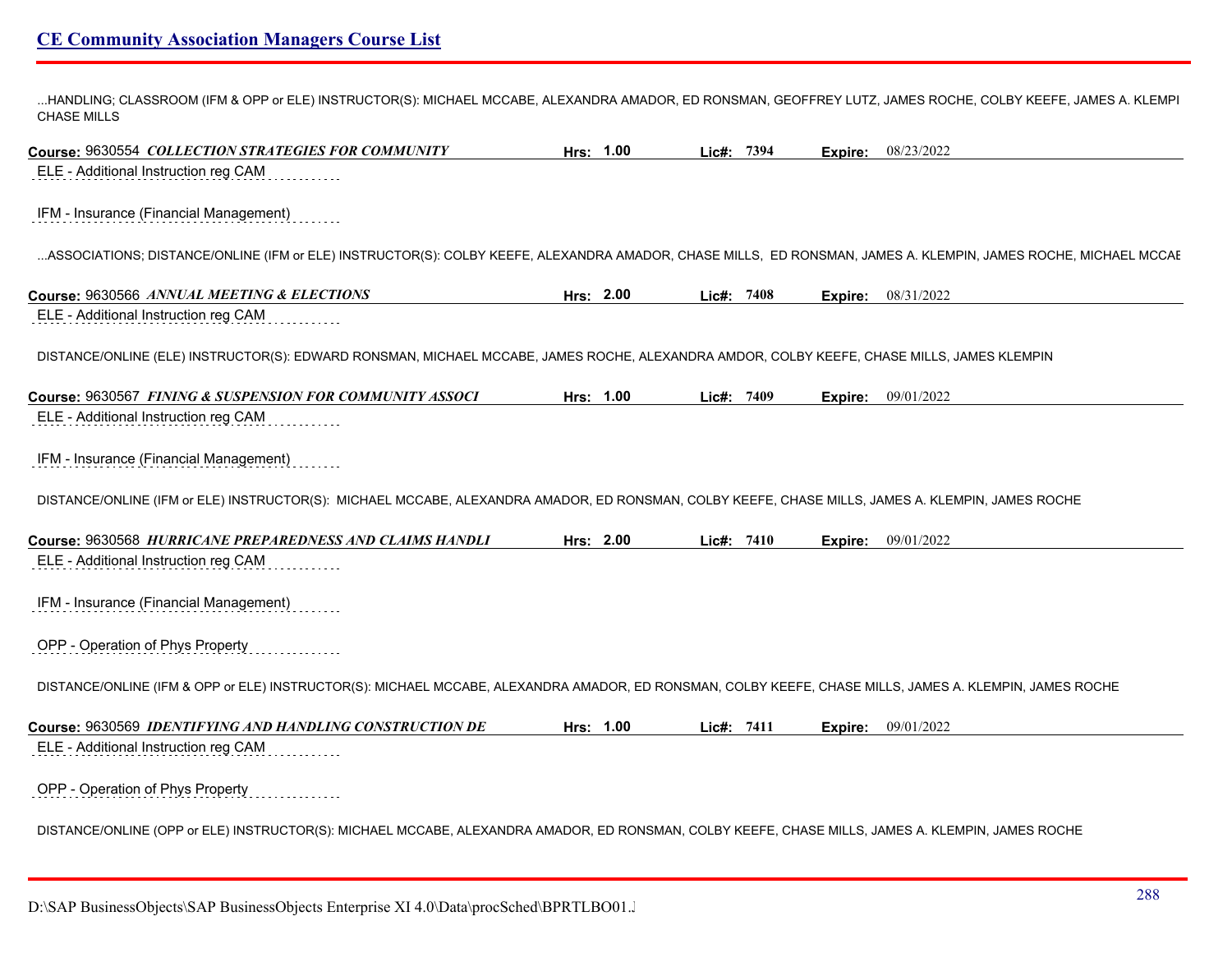| Course: 9631137 ANNUAL MEETINGS & ELECTIONS                                                                                            | Hrs: 1.00 | Lic#: 7981 | Expire: | 07/29/2023 |
|----------------------------------------------------------------------------------------------------------------------------------------|-----------|------------|---------|------------|
| ELE - Additional Instruction reg CAM                                                                                                   |           |            |         |            |
| CLASSROOM (ELE) INSTRUCTOR(S): EDWARD RONSMAN, MICHAEL MCCABE, JAMES ROCHE, ALEXANDRA AMADOR, CHASE MILLS, JAMES KLEMPIN               |           |            |         |            |
| Course: 9631138 ANNUAL MEETINGS & ELECTIONS                                                                                            | Hrs: 1.00 | Lic#: 7982 | Expire: | 07/29/2023 |
| ELE - Additional Instruction reg CAM                                                                                                   |           |            |         |            |
| DISTANCE/ONLINE (ELE) INSTRUCTOR(S): EDWARD RONSMAN, MICHAEL MCCABE, JAMES ROCHE, ALEXANDRA AMADOR, CHASE MILLS, JAMES KLEMPIN         |           |            |         |            |
| Course: 9631139 2021 LEGISLATIVE UPDATE                                                                                                | Hrs: 2.00 | Lic#: 7983 | Expire: | 07/29/2023 |
| Legal Update Seminars                                                                                                                  |           |            |         |            |
| CLASSROOM (LEGAL UPDATE) INSTRUCTOR(S): MICHAEL MCCABE, JAMES ROCHE, JAMES A. KLEMPIN, ED RONSMAN, CHASE MILLS, ALEXANDRA AMADOR       |           |            |         |            |
| Course: 9631140 2021 LEGISLATIVE UPDATE                                                                                                | Hrs: 2.00 | Lic#: 7984 | Expire: | 07/29/2023 |
| Legal Update Seminars                                                                                                                  |           |            |         |            |
| DISTANCE/ONLINE (LEGAL UPDATE) INSTRUCTOR(S): MICHAEL MCCABE, JAMES ROCHE, JAMES A. KLEMPIN, ED RONSMAN, CHASE MILLS, ALEXANDRA AMADOR |           |            |         |            |
| Course: 9631223 OFFICIAL RECORDS - MAINTENANCE AND INSPE                                                                               | Hrs: 1.00 | Lic#: 8064 | Expire: | 08/29/2023 |
| ELE - Additional Instruction reg CAM                                                                                                   |           |            |         |            |
| CLASSROOM (ELE) INSTRUCTOR(S): ALEXANDRA AMADOR, CHASE MILLS, ED RONSMAN, JAMES A. KLEMPIN, JAMES ROCHE, MICHAEL MCCABE                |           |            |         |            |
| Course: 9631224 OFFICIAL RECORDS - MAINTENANCE AND INSPE                                                                               | Hrs: 1.00 | Lic#: 8065 | Expire: | 08/29/2023 |
| ELE - Additional Instruction reg CAM                                                                                                   |           |            |         |            |
| DISTANCE/ONLINE (ELE) INSTRUCTOR(S): ALEXANDRA AMADOR, CHASE MILLS, ED RONSMAN, JAMES A. KLEMPIN, JAMES ROCHE, MICHAEL MCCABE          |           |            |         |            |
| Course: 9631243 COMMUNITY ASSOCIATION & THE FAIR HOUSING                                                                               | Hrs: 2.00 | Lic#: 8085 | Expire: | 09/12/2023 |
| ELE - Additional Instruction reg CAM                                                                                                   |           |            |         |            |
|                                                                                                                                        |           |            |         |            |
| HR                                                                                                                                     |           |            |         |            |
| IFM - Insurance (Financial Management)                                                                                                 |           |            |         |            |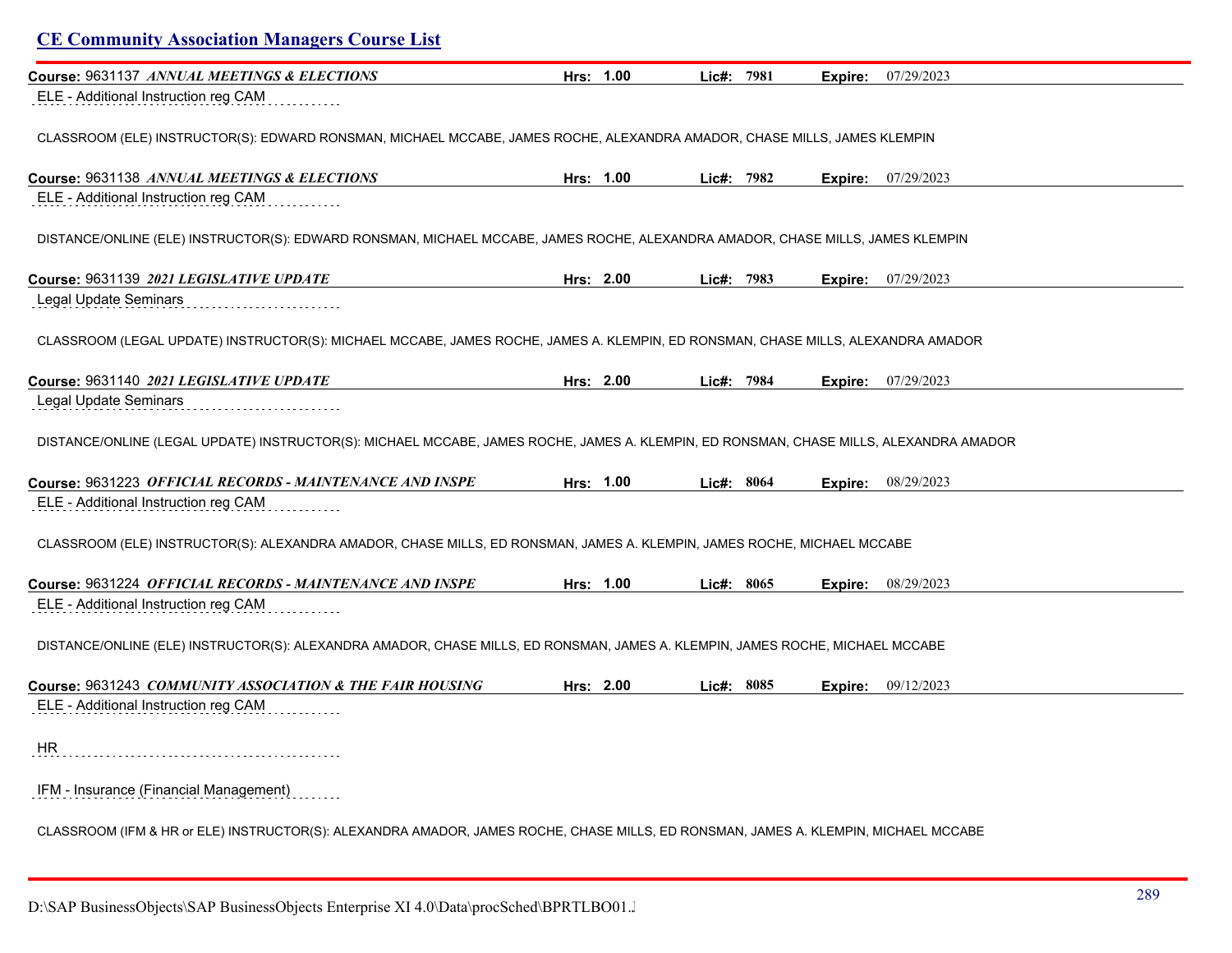| <b>CE Community Association Managers Course List</b>                                                                                      |                     |                             |                                        |         |
|-------------------------------------------------------------------------------------------------------------------------------------------|---------------------|-----------------------------|----------------------------------------|---------|
| Course: 9631244 COMMUNITY ASSOCIATION & THE FAIR HOUSING<br>ELE - Additional Instruction reg CAM                                          | Hrs: 2.00           | Lic#: 8086                  | 09/12/2023<br>Expire:                  |         |
| HR                                                                                                                                        |                     |                             |                                        |         |
| IFM - Insurance (Financial Management)                                                                                                    |                     |                             |                                        |         |
| DISTANCE/ONLINE (IFM & HR or ELE) INSTRUCTOR(S): ALEXANDRA AMADOR, JAMES ROCHE, CHASE MILLS, ED RONSMAN, JAMES A. KLEMPIN, MICHAEL MCCABE |                     |                             |                                        |         |
| Course: 9631568 ELECTRIC VEHICLE AND NATURAL GAS STATION<br>ELE - Additional Instruction reg CAM                                          | Hrs: 1.00           | Lic#: 8421                  | 04/17/2024<br>Expire:                  |         |
| OPP - Operation of Phys Property                                                                                                          |                     |                             |                                        |         |
| CLASSROOM (OPP or ELE) INSTRUCTOR(S): MICHAEL MCCABE, ESQ, EDWARD RONSMAN, ESQ, ALEXANDRA AMADOR, ESQ, JIM ROCHE, ESQ                     |                     |                             |                                        |         |
| Course: 9631569 ELECTRIC VEHICLE AND NATURAL GAS STATION<br>ELE - Additional Instruction reg CAM                                          | Hrs: 1.00           | Lic#: 8422                  | 04/17/2024<br>Expire:                  |         |
|                                                                                                                                           |                     |                             |                                        |         |
| OPP - Operation of Phys Property                                                                                                          |                     |                             |                                        |         |
| DISTANCE/ONLINE (OPP or ELE) INSTRUCTOR(S): MICHAEL MCCABE, ESQ, EDWARD RONSMAN, ESQ, ALEXANDRA AMADOR, ESQ, JIM ROCHE, ESQ               |                     |                             |                                        |         |
| <b>MCLEOD'S CONSTRUCTION PAINT &amp; RESTORATIO</b><br>0007858<br><b>16130 LEE ROAD</b><br><b>SUITE 120</b><br><b>FORT MYERS FL 33912</b> | Phone: 239-282-0891 |                             | Email: LOURDES@MCLEODSCONSTRUCTION.COM | 3328711 |
| Course: 9630837 YOUR BUILDING ENVELOPE & WHY IT MATTERS                                                                                   | Hrs: 1.00           | Lic#: 7682                  | 02/25/2023<br>Expire:                  |         |
| ELE - Additional Instruction reg CAM                                                                                                      |                     |                             |                                        |         |
| OPP - Operation of Phys Property                                                                                                          |                     |                             |                                        |         |
| CLASSROOM (OPP or ELE) INSTRUCTOR(S): LOURDES MCLEOD                                                                                      |                     |                             |                                        |         |
| MCVITIE & WORRELL CONSULTANTS, INC.<br>0006934<br>3143 WATERSIDE CIR<br><b>BOYNTON BEACH FL 33435</b>                                     | Phone: 954-448-4469 | Email: chuck@myhartzell.com |                                        | 2894039 |
| Course: 9628423 MAJOR MAINTENANCE PROJECT PLANNING                                                                                        | Hrs: 3.00           | Lic#: 5127                  | 12/15/2022<br>Expire:                  |         |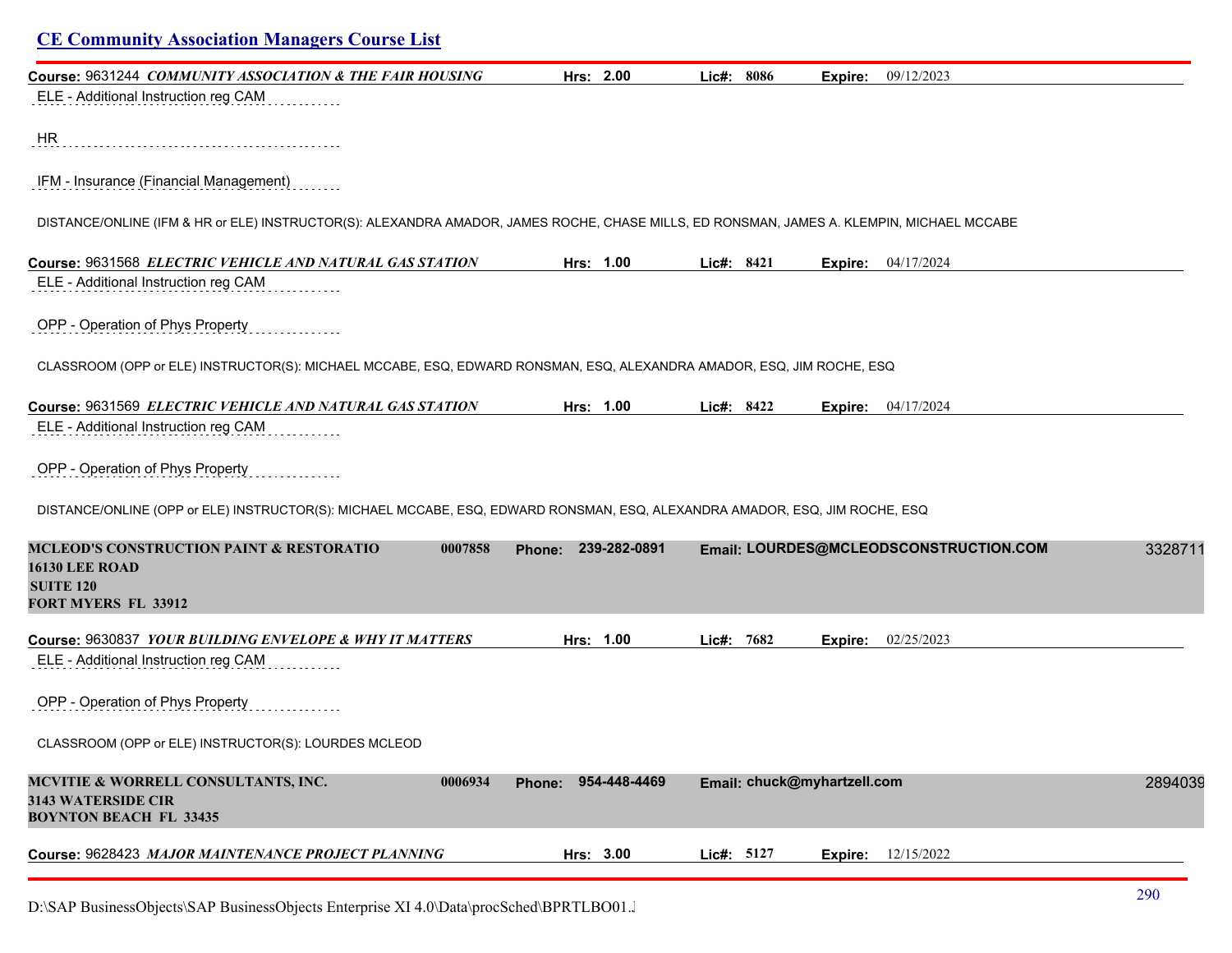| ELE - Additional Instruction reg CAM |  |  |  |  |  |  |  |  |  |  |  |  |  |  |  |  |  |  |  |  |  |  |  |  |
|--------------------------------------|--|--|--|--|--|--|--|--|--|--|--|--|--|--|--|--|--|--|--|--|--|--|--|--|
|                                      |  |  |  |  |  |  |  |  |  |  |  |  |  |  |  |  |  |  |  |  |  |  |  |  |

#### OPP - Operation of Phys Property . . . . . . . . . . . .

OPP or ELE (classroom)

| <b>MERLIN LAW GROUP PA</b><br><b>777 S HARBOUR ISLAND BLVD</b><br><b>SUITE 950</b><br><b>TAMPA FL 33602</b>                                                                              | 0005611 |               | Phone: 813-229-1000 |            |         | Email: RDEMINICO@MERLINLAWGROUP.COM   | 2186981 |
|------------------------------------------------------------------------------------------------------------------------------------------------------------------------------------------|---------|---------------|---------------------|------------|---------|---------------------------------------|---------|
| Course: 9629513 COMMON ISSUES IN PROPERTY DAMAGE                                                                                                                                         |         |               | Hrs: 1.00           | Lic#: 6294 | Expire: | 05/14/2023                            |         |
| ELE - Additional Instruction reg CAM                                                                                                                                                     |         |               |                     |            |         |                                       |         |
| IFM - Insurance (Financial Management)                                                                                                                                                   |         |               |                     |            |         |                                       |         |
| INSURANCE CLAIMS FOR CONDOMINIUM ASSOCIATION MANAGERS; CLASSROOM (IFM or ELE) INSTRUCTOR(S): WILLIAM MERLIN, LARRY BACHE, DAVID PETTINATO, WILLIAM HARRIS, SH/<br>MARKER, JAVIER DELGADO |         |               |                     |            |         |                                       |         |
| <b>MITCHELL INSURANCE SERVICES, INC.</b>                                                                                                                                                 | 0007358 |               | Phone: 727-360-8190 |            |         | Email: robert@mitchellinsurancefl.com | 2936220 |
| <b>6534 CENTRAL AVE.</b><br>ST. PETERSBURG FL 33707                                                                                                                                      |         |               |                     |            |         |                                       |         |
| Course: 9628732 PRINCIPLES OF RISK MANAGEMENT-COMM ASSOC                                                                                                                                 |         |               | Hrs: 1.00           | Lic#: 5433 | Expire: | 08/06/2023                            |         |
| ELE - Additional Instruction reg CAM                                                                                                                                                     |         |               |                     |            |         |                                       |         |
| IFM - Insurance (Financial Management)                                                                                                                                                   |         |               |                     |            |         |                                       |         |
| IFM or ELE (classroom)                                                                                                                                                                   |         |               |                     |            |         |                                       |         |
| Course: 9629246 LEADING WITH EMOTIONAL INTELLIGENCE                                                                                                                                      |         |               | Hrs: 1.00           | Lic#: 5952 | Expire: | 09/30/2022                            |         |
| ELE - Additional Instruction reg CAM                                                                                                                                                     |         |               |                     |            |         |                                       |         |
| <b>HR</b>                                                                                                                                                                                |         |               |                     |            |         |                                       |         |
| CLASSROOM; HR OR ELE;<br>INSTRCUTOR(S); ROBERT MITCHELL, PHILIP DALIMONTE,                                                                                                               |         |               |                     |            |         |                                       |         |
| <b>MUELLER AND ASSOCIATES</b><br><b>175 SW 7TH STREET</b>                                                                                                                                | 0009119 | <b>Phone:</b> | 3056472680          |            |         | Email: helmut@mueller-associates.com  | 3607751 |
| <b>SUITE 1615</b>                                                                                                                                                                        |         |               |                     |            |         |                                       |         |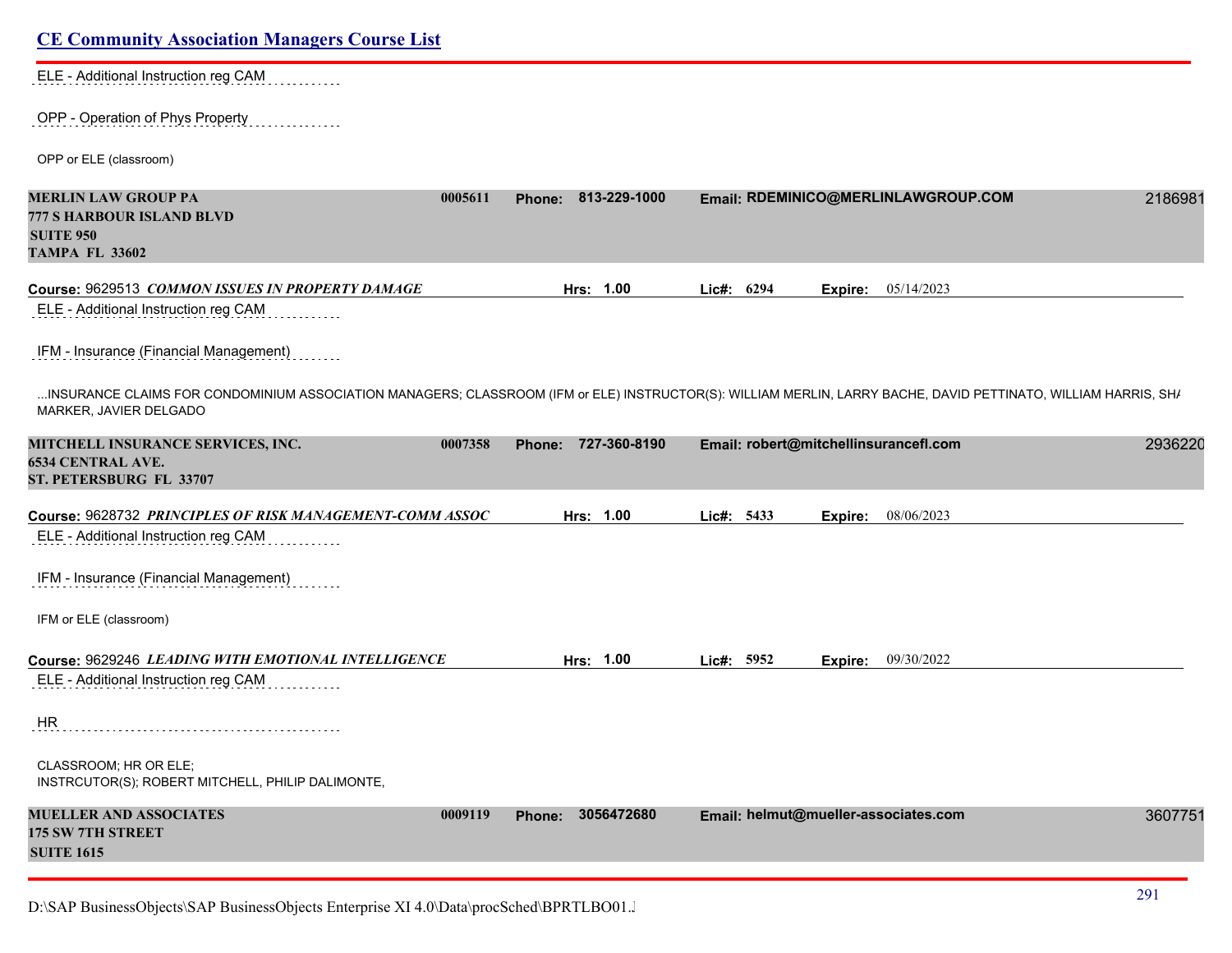| <b>MIAMI FL 33130</b>                                                                                  |                               |              |         |                                             |         |
|--------------------------------------------------------------------------------------------------------|-------------------------------|--------------|---------|---------------------------------------------|---------|
| Course: 9631581 RESERVE STUDY                                                                          | Hrs: 1.00                     | Lic#: 8433   | Expire: | 05/08/2024                                  |         |
| ELE - Additional Instruction reg CAM                                                                   |                               |              |         |                                             |         |
| IFM - Insurance (Financial Management)                                                                 |                               |              |         |                                             |         |
| CLASSROOM (IFM or ELE) INSTRUCTOR(S): HELMUT J. MUELLER, FRANCISCO CASTRO                              |                               |              |         |                                             |         |
| MUELLER AND ASSOCIATES CONSULTING LLC<br>0007630<br>345 OCEAN DRIVE SUITE 1126<br>MIAMI BEACH FL 33139 | 305-647-2680<br><b>Phone:</b> |              |         | Email: MUELLERANDASSOCIATES@GMAIL.COM       | 3022534 |
| Course: 9630680 RESERVE STUDY                                                                          | Hrs: 1.00                     | Lic#: 7528   | Expire: | 12/10/2022                                  |         |
| ELE - Additional Instruction reg CAM                                                                   |                               |              |         |                                             |         |
| IFM - Insurance (Financial Management)                                                                 |                               |              |         |                                             |         |
| DISTANCE/ONLINE (IFM or ELE); INSTRUCTOR(S): HELMUT J. MUELLER, FRANCISCO CASTRO                       |                               |              |         |                                             |         |
| Course: 9630727 BUILDING AND STRUCTURE RESTORATION                                                     | Hrs: 1.00                     | Lic#: 7573   | Expire: | 01/06/2023                                  |         |
| ELE - Additional Instruction reg CAM                                                                   |                               |              |         |                                             |         |
| DISTANCE/ONLINE (ELE) INSTRUCTOR(S): HELMUT MUELLER                                                    |                               |              |         |                                             |         |
| NATIONAL WATER RESTORATION INC<br>0006904<br><b>746 NW 5TH AVE</b>                                     | 305-560-1064<br><b>Phone:</b> |              |         | Email: anthony@nationalwaterrestoration.com | 3178553 |
| <b>FORT LAUDERDALE FL 33311</b>                                                                        |                               |              |         |                                             |         |
| Course: 9628293 WATER DAMAGE RESTORATION                                                               | Hrs: 2.00                     | Lie#: 5001   | Expire: | 08/29/2022                                  |         |
| ELE - Additional Instruction reg CAM                                                                   |                               |              |         |                                             |         |
| OPP - Operation of Phys Property                                                                       |                               |              |         |                                             |         |
| OPP or ELE (classroom)                                                                                 |                               |              |         |                                             |         |
| Course: 9628294 PRE-STORM PREPAREDNESS                                                                 | Hrs: $1.00$                   | Lic#: $5002$ |         | Expire: 08/29/2022                          |         |
| ELE - Additional Instruction reg CAM                                                                   |                               |              |         |                                             |         |
| OPP - Operation of Phys Property                                                                       |                               |              |         |                                             |         |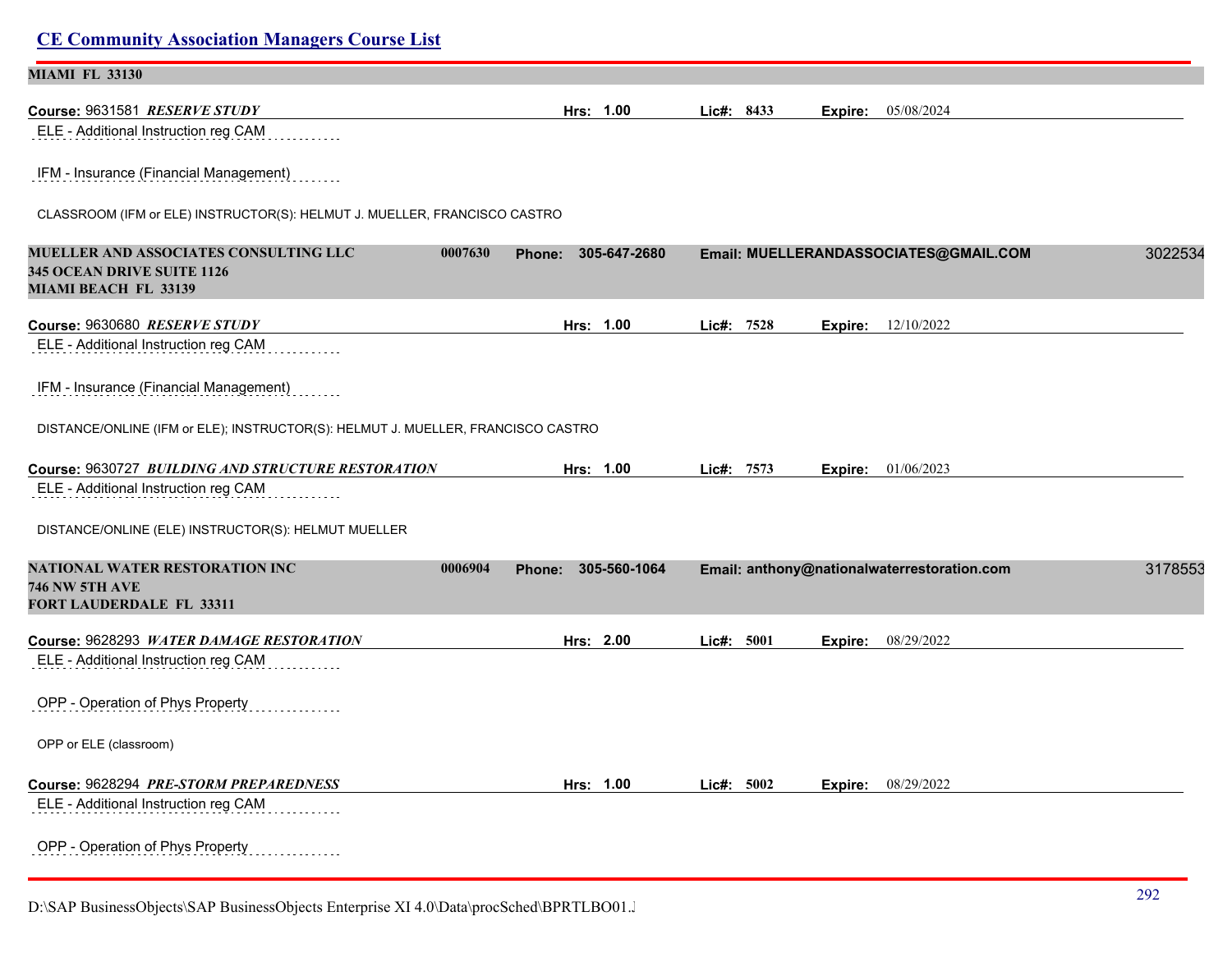| OPP or ELE (classroom)                                   |                     |            |                             |         |
|----------------------------------------------------------|---------------------|------------|-----------------------------|---------|
| Course: 9628465 FIRE DAMAGE RESTORATION                  | Hrs: 1.00           | Lic#: 5169 | Expire: 01/24/2023          |         |
| ELE - Additional Instruction reg CAM                     |                     |            |                             |         |
| ELE (classroom)                                          |                     |            |                             |         |
| Course: 9628527 EMERGENCY READINESS PROGRAM WORKSHOP     | Hrs: 1.00           | Lic#: 5231 | 03/01/2023<br>Expire:       |         |
| ELE - Additional Instruction reg CAM                     |                     |            |                             |         |
| OPP - Operation of Phys Property                         |                     |            |                             |         |
| OPP or ELE (classroom)                                   |                     |            |                             |         |
| Course: 9628529 PLANNING EMERGENCY READINESS PROGRAM FOR | Hrs: 2.00           | Lic#: 5233 | 03/01/2023<br>Expire:       |         |
| ELE - Additional Instruction reg CAM                     |                     |            |                             |         |
| <b>HR</b>                                                |                     |            |                             |         |
| YOUR PROPERTY                                            |                     |            |                             |         |
| HR or ELE (classroom)                                    |                     |            |                             |         |
| Course: 9628560 MOLD 101                                 | Hrs: 1.00           | Lic#: 5264 | 04/04/2023<br>Expire:       |         |
| ELE - Additional Instruction reg CAM                     |                     |            |                             |         |
| OPP - Operation of Phys Property                         |                     |            |                             |         |
| OPP or ELE (classroom)                                   |                     |            |                             |         |
| Course: 9628561 WATER DAMAGE DRY OUT                     | Hrs: 1.00           | Lic#: 5265 | 04/04/2023<br>Expire:       |         |
| ELE - Additional Instruction reg CAM                     |                     |            |                             |         |
| OPP - Operation of Phys Property                         |                     |            |                             |         |
| OPP or ELE (classroom)                                   |                     |            |                             |         |
| NATURZONE ENVIRONMENTAL SERVICES INC DBA<br>0007599      | Phone: 941-378-3334 |            | Email: ANDREW@NATURZONE.COM | 3020978 |
|                                                          |                     |            |                             |         |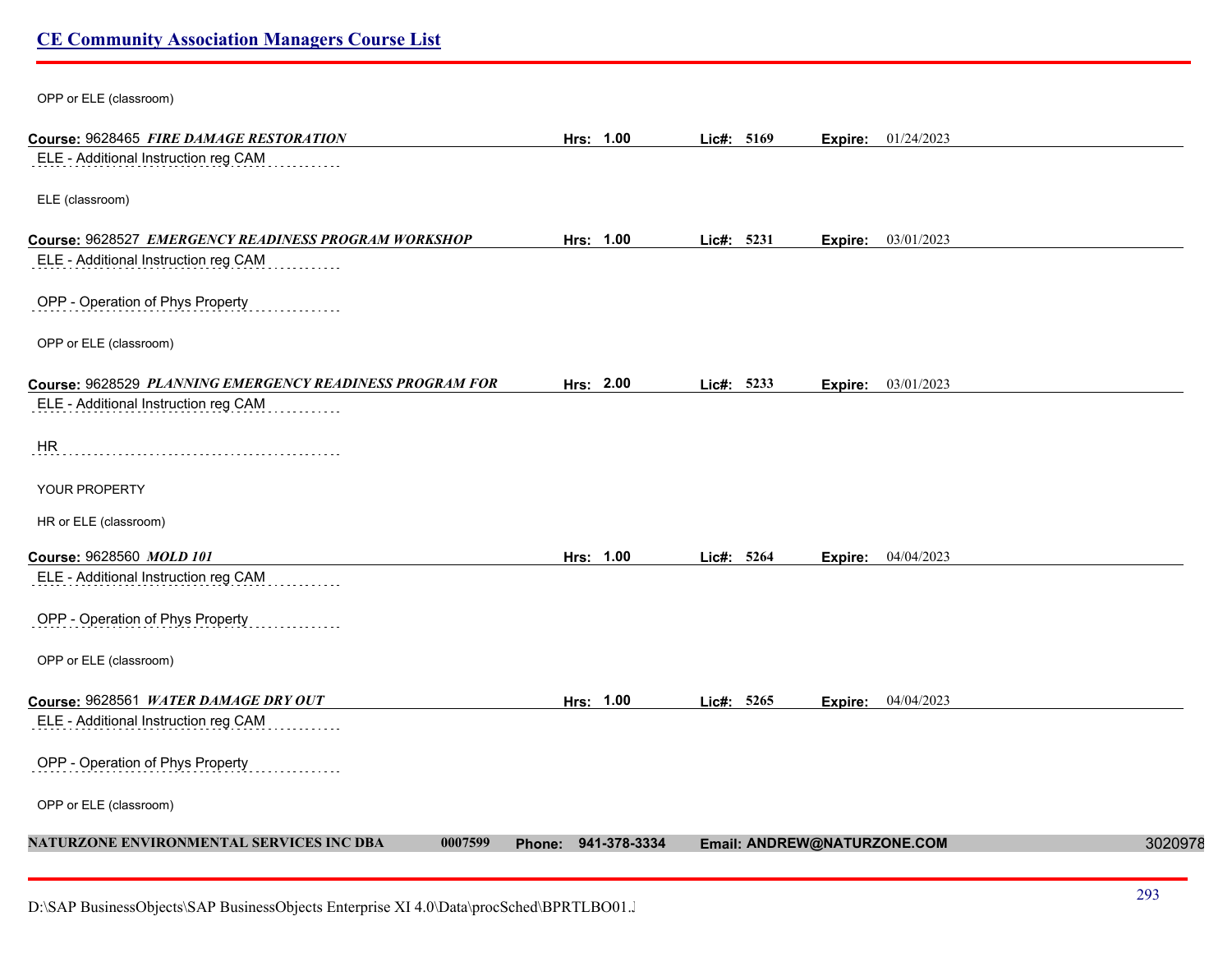| <b>CE Community Association Managers Course List</b>                                                                           |                     |              |                               |         |
|--------------------------------------------------------------------------------------------------------------------------------|---------------------|--------------|-------------------------------|---------|
| <b>1899 PORTER LAKE DRIVE 103</b><br><b>SARASOTA FL 34240</b>                                                                  |                     |              |                               |         |
| Course: 9629403 WHAT'S NEW AND OLD IN PEST CONTROL                                                                             | Hrs: 1.00           | Lic#: 6160   | 02/19/2023<br>Expire:         |         |
| ELE - Additional Instruction reg CAM                                                                                           |                     |              |                               |         |
| OPP - Operation of Phys Property                                                                                               |                     |              |                               |         |
| CLASSROOM (OPP or ELE) INSTRUCTOR(S): ANDREW LONGFELLOW, ROBERT JACKSON, DEE SMITH, DOUG LONGFELLOW, SEAN CLEARY, MATT PATERNO |                     |              |                               |         |
| <b>NEWTON MICHELLE MARIE</b><br>0007921<br>4915 W. CYPRESS STREET, STE 100                                                     | Phone: 727-743-0789 |              | Email: FLCONDOQUEEN@GMAIL.COM | 3181099 |
| <b>INSURANCE OFFICE OF AMERICA</b><br><b>TAMPA FL 33607</b>                                                                    |                     |              |                               |         |
| Course: 9629384 CONDO COURSE #1 - LINES OF COVERAGE                                                                            | Hrs: 1.00           | Lic#: $6138$ | 02/10/2023<br>Expire:         |         |
| ELE - Additional Instruction reg CAM                                                                                           |                     |              |                               |         |
| IFM - Insurance (Financial Management)                                                                                         |                     |              |                               |         |
| CLASSROOM (IFM or ELE);<br>INSTRUCTOR(S): MICHELLE NEWTON                                                                      |                     |              |                               |         |
| Course: 9629386 CONDO INSURANCE COURSE #2 - CLAIMS                                                                             | Hrs: 1.00           | Lic#: $6142$ | 02/11/2023<br>Expire:         |         |
| IFM - Insurance (Financial Management)                                                                                         |                     |              |                               |         |
| CLASSROOM (IFM or ELE) INSTRUCTOR(S): MICHELLE NEWTON                                                                          |                     |              |                               |         |
| Course: 9630457 COURSE #1 - LINES OF COVERAGE                                                                                  | Hrs: 1.00           | Lic#: 7299   | 07/19/2022<br>Expire:         |         |
| ELE - Additional Instruction reg CAM                                                                                           |                     |              |                               |         |
| IFM - Insurance (Financial Management)                                                                                         |                     |              |                               |         |
| DISTANCE/ONLINE (IFM or ELE) INSTRUCTOR(S): MICHELLE NEWTON                                                                    |                     |              |                               |         |
| <b>Course: 9630458 COURSE #2 - CLAIMS</b>                                                                                      | Hrs: 1.00           | Lie#: 7300   | 07/19/2022<br>Expire:         |         |
| ELE - Additional Instruction reg CAM                                                                                           |                     |              |                               |         |
| IFM - Insurance (Financial Management)                                                                                         |                     |              |                               |         |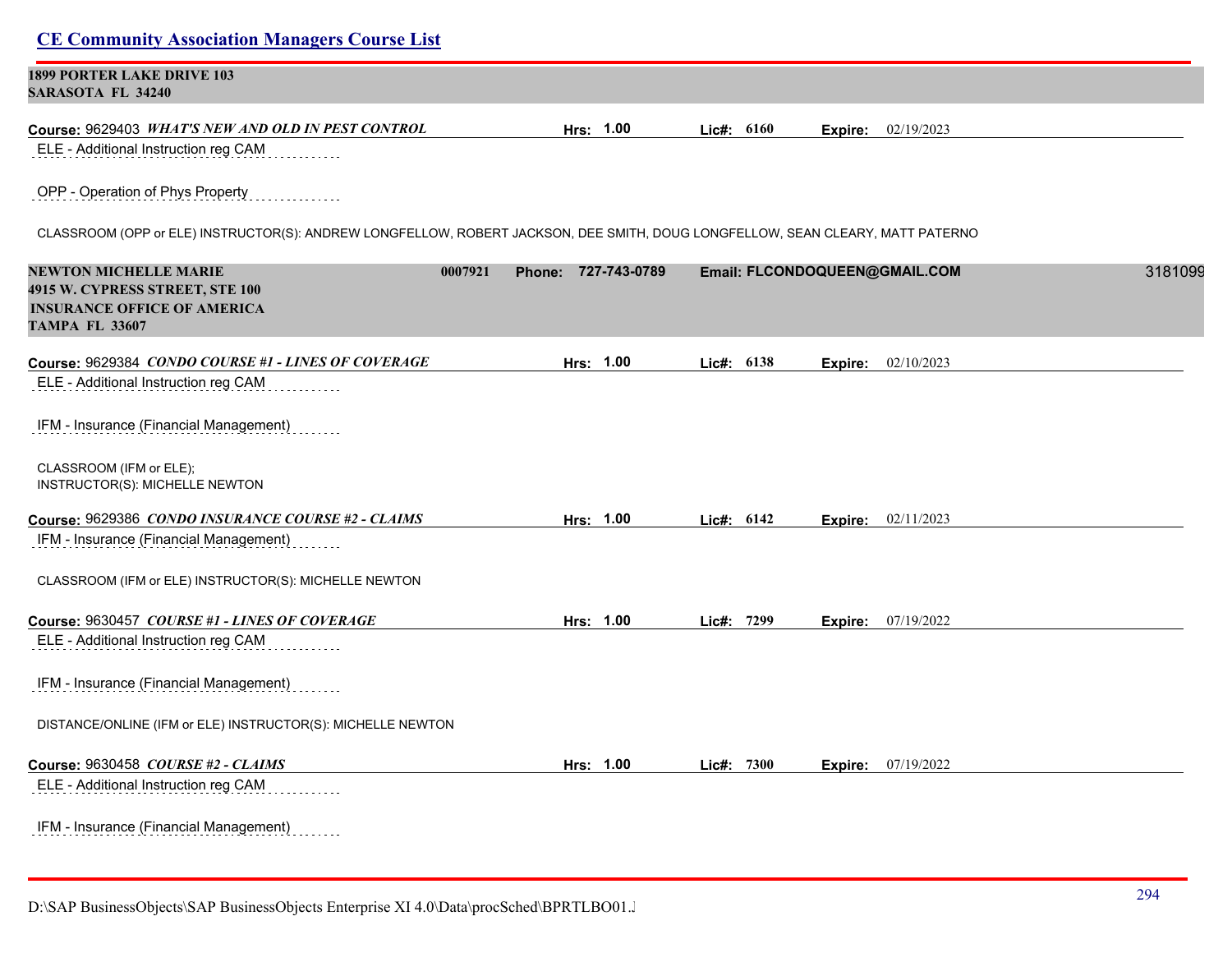| <b>CE Community Association Managers Course List</b>                                                                            |                        |              |                            |         |
|---------------------------------------------------------------------------------------------------------------------------------|------------------------|--------------|----------------------------|---------|
| DISTANCE/ONLINE (IFM or ELE) INSTRUCTOR(S): MICHELLE NEWTON                                                                     |                        |              |                            |         |
| NEXT GENERATION SCHOOL OF EDUCATION LLC<br>0007510<br><b>1333 S UNIVERSITY DRIVE</b><br><b>SUITE 203</b><br>PLANTATION FL 33324 | 954-451-0099<br>Phone: |              | Email: DANA@NEXTGENFLA.COM | 3449695 |
| Course: 9629946 BOARD MEMBER CERTIFICATION COURSE                                                                               | Hrs: 1.00              | Lic#: 6777   | 02/18/2024<br>Expire:      |         |
| ELE - Additional Instruction reg CAM                                                                                            |                        |              |                            |         |
| HR.                                                                                                                             |                        |              |                            |         |
| CLASSROOM (HR or ELE) INSTRUCTOR(S): DANA ELAZAR-HIZKIYA                                                                        |                        |              |                            |         |
| Course: 9629947 MEETINGS & PROCEDURES                                                                                           | Hrs: 1.00              | Lic#: 6778   | 02/18/2024<br>Expire:      |         |
| ELE - Additional Instruction reg CAM                                                                                            |                        |              |                            |         |
| HR                                                                                                                              |                        |              |                            |         |
| CLASSROOM (HR or ELE) INSTRUCTOR(S): DANA ELAZAR-HIZKIYA                                                                        |                        |              |                            |         |
| Course: 9629954 MEETINGS AND PROCEDURES                                                                                         | Hrs: 2.00              | Lic#: 6785   | <b>Expire:</b> 02/23/2024  |         |
| ELE - Additional Instruction reg CAM                                                                                            |                        |              |                            |         |
| HR                                                                                                                              |                        |              |                            |         |
| CLASSROOM (HR or ELE) INSTRUCTOR(S): DANA ELAZAR-HIZKIYA                                                                        |                        |              |                            |         |
| Course: 9629987 ASSOCIATION FINANCIAL MANAGEMENT                                                                                | Hrs: 1.00              | Lic#: 6830   | 03/16/2024<br>Expire:      |         |
| ELE - Additional Instruction reg CAM                                                                                            |                        |              |                            |         |
| IFM - Insurance (Financial Management)                                                                                          |                        |              |                            |         |
| BUDGET WORKSHOP; CLASSROOM (IFM or ELE) INSTRUCTOR(S): DANA ELAZAR-HIZKIYA                                                      |                        |              |                            |         |
| Course: 9629988 ASSOCIATION FINANCIAL MANAGEMENT                                                                                | Hrs: 3.00              | Lic#: $6831$ | 03/16/2024<br>Expire:      |         |
| ELE - Additional Instruction reg CAM                                                                                            |                        |              |                            |         |
| IFM - Insurance (Financial Management)                                                                                          |                        |              |                            |         |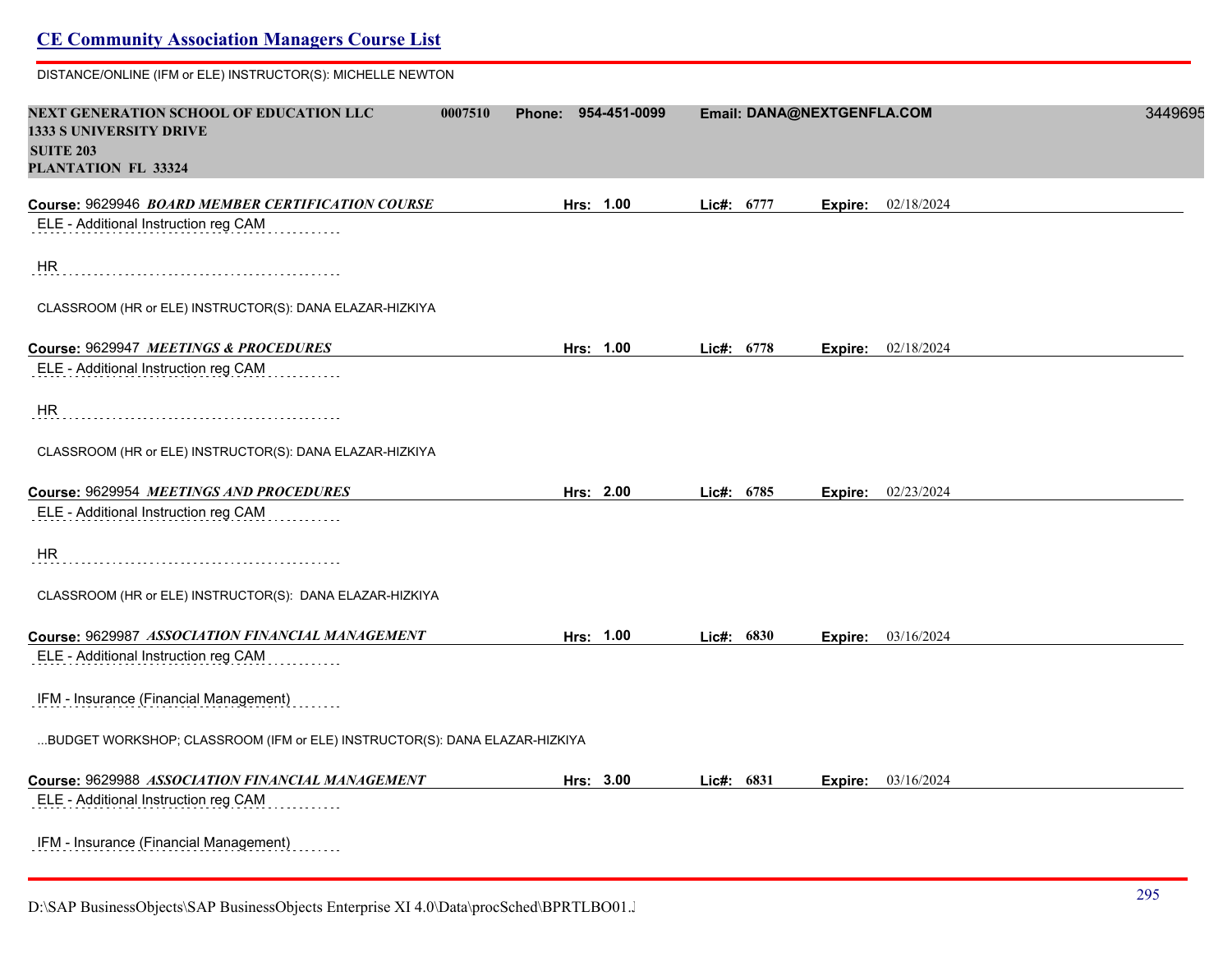...BUDGET WORKSHOP; CLASSROOM (IFM or ELE) INSTRUCTOR(S): DANA ELAZAR-HIZKIYA

| NORTON HAMMERSLEY LOPEZ & SKOKOS, P.A.<br><b>1819 MAIN STREET</b><br><b>SUITE 610</b><br><b>SARASOTA FL 34236</b> | 0007393 | Phone: 941-954-4691    |            | Email: dmaginness@nhlslaw.com |         |                                    | 3469048 |
|-------------------------------------------------------------------------------------------------------------------|---------|------------------------|------------|-------------------------------|---------|------------------------------------|---------|
| Course: 9631161 2021 LEGISLATIVE UPDATE                                                                           |         | Hrs: 1.00              | Lic#: 8005 |                               | Expire: | 08/04/2023                         |         |
| Legal Update Seminars                                                                                             |         |                        |            |                               |         |                                    |         |
| DISTANCE/ONLINE (LEGAL UPDATE) INSTRUCTOR(S): JAMES D. MAGINNESS, DERRICK MAGINNESS                               |         |                        |            |                               |         |                                    |         |
| O & S ASSOCIATES, INC.                                                                                            | 0008152 | 305-676-9888<br>Phone: |            |                               |         | Email: jborden@oandsassociates.com | 3466377 |
| 2500 HOLLYWOOD BLVD                                                                                               |         |                        |            |                               |         |                                    |         |
| <b>STE. 212</b>                                                                                                   |         |                        |            |                               |         |                                    |         |
| HOLLYWOOD FL 33020                                                                                                |         |                        |            |                               |         |                                    |         |
| Course: 9631175 TURNOVERS                                                                                         |         | Hrs: 1.00              | Lic#: 8018 |                               |         | 08/08/2023                         |         |
| ELE - Additional Instruction reg CAM                                                                              |         |                        |            |                               | Expire: |                                    |         |
|                                                                                                                   |         |                        |            |                               |         |                                    |         |
| OPP - Operation of Phys Property                                                                                  |         |                        |            |                               |         |                                    |         |
| DISTANCE/ONLINE (OPP or ELE) INSTRUCTOR(S): JASON BORDEN, WILLIAM T. PAYNE                                        |         |                        |            |                               |         |                                    |         |
| Course: 9631207 RESERVE STUDIES                                                                                   |         | Hrs: 1.00              | Lic#: 8048 |                               | Expire: | 08/18/2023                         |         |
| ELE - Additional Instruction reg CAM                                                                              |         |                        |            |                               |         |                                    |         |
| OPP - Operation of Phys Property                                                                                  |         |                        |            |                               |         |                                    |         |
| DISTANCE/ONLINE (OPP or ELE) INSTRUCTOR(S): JASON BORDEN, WILLIAM T. PAYNE                                        |         |                        |            |                               |         |                                    |         |
| <b>ONR APPLICATIONS LLC</b>                                                                                       | 0008082 | 954-232-7342<br>Phone: |            | Email: alan@onrapp.com        |         |                                    | 3469128 |
| 370 NE 75 ST                                                                                                      |         |                        |            |                               |         |                                    |         |
| <b>MIAMI FL 33138</b>                                                                                             |         |                        |            |                               |         |                                    |         |
| Course: 9629552 DIGITAL TRANSFORMATION WORKSHOP                                                                   |         | Hrs: 2.00              | Lic#: 6341 |                               | Expire: | 06/10/2023                         |         |
| ELE - Additional Instruction reg CAM                                                                              |         |                        |            |                               |         |                                    |         |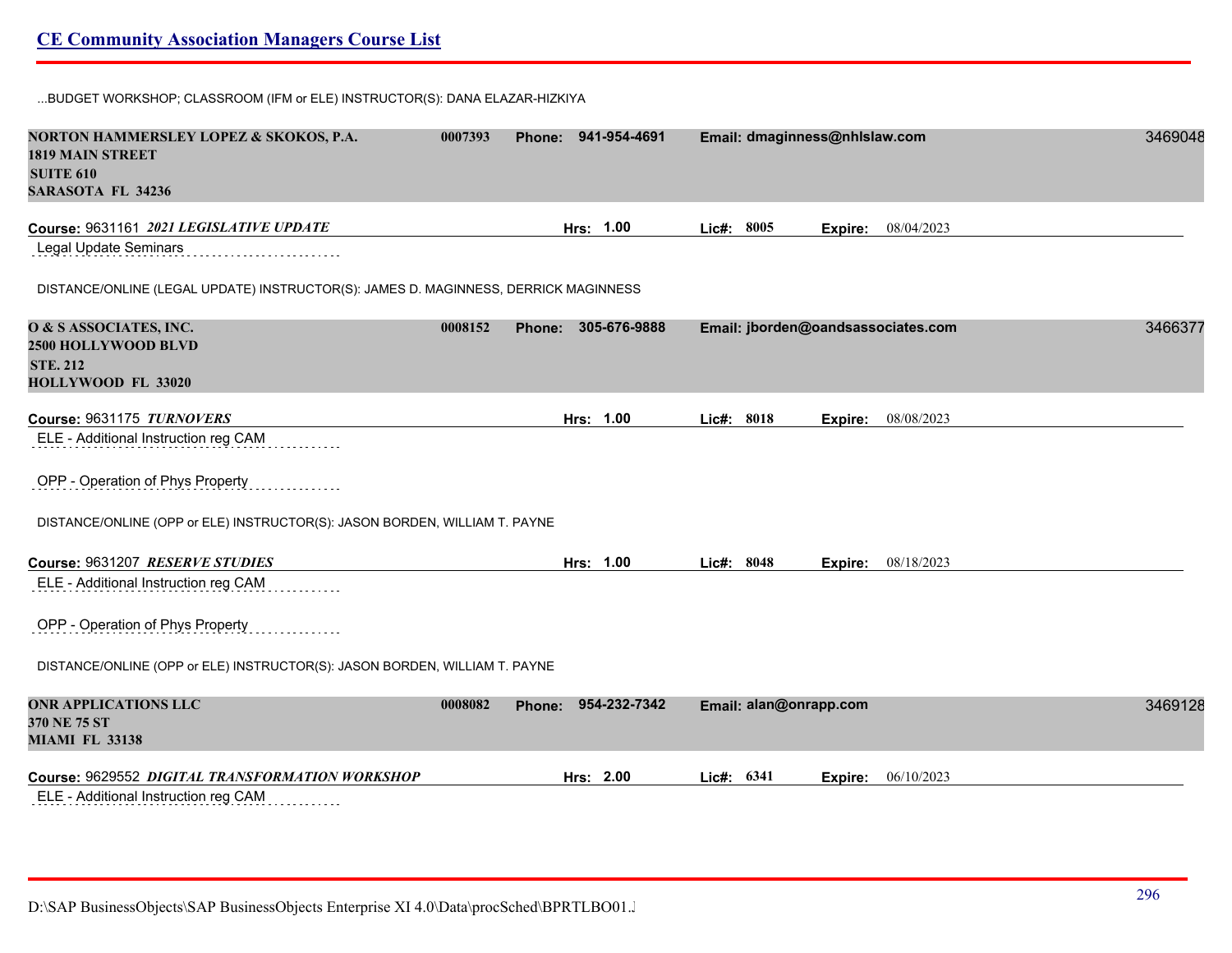| <b>CE Community Association Managers Course List</b>                                                          |                        |               |         |                                           |         |
|---------------------------------------------------------------------------------------------------------------|------------------------|---------------|---------|-------------------------------------------|---------|
| CLASSROOM (ELE) INSTRUCTOR(S): ALAN GUCOVSCHI                                                                 |                        |               |         |                                           |         |
| Course: 9631079 MANAGING ELECTIONS WITH ONLINE VOTING<br>ELE - Additional Instruction reg CAM                 | Hrs: 1.00              | 7924<br>Lic#: | Expire: | 07/12/2023                                |         |
| DISTANCE/ONLINE (ELE) INSTRUCTOR(S): ALAN GUCOVSCHI                                                           |                        |               |         |                                           |         |
| Course: 9631080 MANAGING ELECTIONS WITH ONLINE VOTING<br>ELE - Additional Instruction reg CAM                 | Hrs: 1.00              | Lic#: 7925    | Expire: | 07/12/2023                                |         |
| CLASSROOM (ELE) INSTRUCTOR(S): ALAN GUCOVSCHI                                                                 |                        |               |         |                                           |         |
| OPPORTUNUS GROUP, LLC DBA SCHOOLEY MITCH<br>0009058<br>18501 PINES BLVD, SUITE 204<br>PEMBROKE PINES FL 33029 | 954-420-1266<br>Phone: |               |         | Email: CESAR.SERRANO@SCHOOLEYMITCHELL.COM | 3581901 |
| Course: 9631444 HIDDEN TREASURE - OPERATIONAL COST REDUC                                                      | Hrs: 2.00              | Lic#: 8288    | Expire: | 01/26/2024                                |         |
| ELE - Additional Instruction reg CAM                                                                          |                        |               |         |                                           |         |
| IFM - Insurance (Financial Management)                                                                        |                        |               |         |                                           |         |
| CLASSROOM (IFM or ELE) INSTRUCTOR(S): CESAR SERRANO HEREDIA                                                   |                        |               |         |                                           |         |
| Course: 9631445 HIDDEN TREASURE - OPERATIONAL COST REDUC<br>ELE - Additional Instruction reg CAM              | Hrs: 1.00              | Lic#: 8289    | Expire: | 01/26/2024                                |         |
| IFM - Insurance (Financial Management)                                                                        |                        |               |         |                                           |         |
| CLASSROOM (IFM or ELE) INSTRUCTOR(S): CESAR SERRANO HEREDIA                                                   |                        |               |         |                                           |         |
| Course: 9631446 HIDDEN TREASURE - OPERATIONAL COST REDUC                                                      | Hrs: 2.00              | Lic#: 8290    | Expire: | 01/26/2024                                |         |
| ELE - Additional Instruction reg CAM                                                                          |                        |               |         |                                           |         |
| IFM - Insurance (Financial Management)                                                                        |                        |               |         |                                           |         |
| DISTANCE/ONLINE (IFM or ELE) INSTRUCTOR(S): CESAR SERRANO HEREDIA                                             |                        |               |         |                                           |         |
| Course: 9631447 HIDDEN TREASURE - OPERATIONAL COST REDUC                                                      | Hrs: 1.00              | Lic#: 8291    | Expire: | 01/26/2024                                |         |
| ELE - Additional Instruction reg CAM<br>.                                                                     |                        |               |         |                                           |         |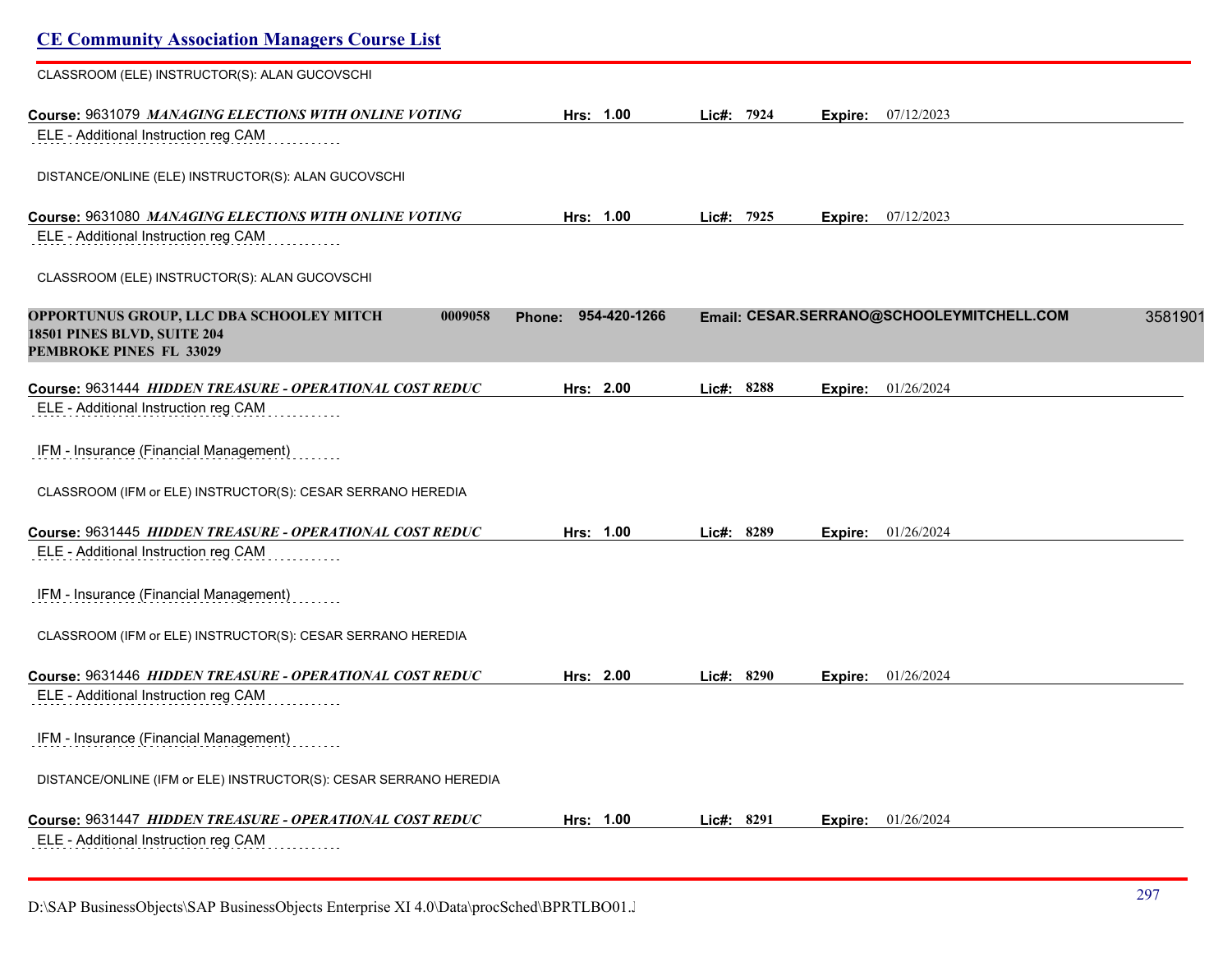IFM - Insurance (Financial Management)

DISTANCE/ONLINE (IFM or ELE) INSTRUCTOR(S): CESAR SERRANO HEREDIA

| OPTICALTEL TELECOMMUNICATIONS<br>1360 S DIXIE HWY, SUITE 200<br><b>CORAL GABLES FL 33146</b>                                                                   | 0006299 | <b>Phone:</b> |           | 786-521-0783 |              |         | Email: BALLECCA@OPTICALTEL.COM      | 2661603 |
|----------------------------------------------------------------------------------------------------------------------------------------------------------------|---------|---------------|-----------|--------------|--------------|---------|-------------------------------------|---------|
| Course: 9627521 FIBER BENEFITS NOT ONLY FOR YOUR DIET                                                                                                          |         |               | Hrs: 2.00 |              | Lic#: 7572   |         | Expire: 01/06/2023                  |         |
| ELE - Additional Instruction reg CAM                                                                                                                           |         |               |           |              |              |         |                                     |         |
| OPP - Operation of Phys Property                                                                                                                               |         |               |           |              |              |         |                                     |         |
| ELE (classroom)                                                                                                                                                |         |               |           |              |              |         |                                     |         |
| Course: 9627982 FIBER OPTICS 101                                                                                                                               |         |               | Hrs: 1.00 |              | Lic#: $4691$ |         | <b>Expire:</b> 02/07/2024           |         |
| ELE - Additional Instruction reg CAM                                                                                                                           |         |               |           |              |              |         |                                     |         |
| ELE (classroom)                                                                                                                                                |         |               |           |              |              |         |                                     |         |
| Course: 9629393 THE TIME IS FOR FIBERNOW NOT JUST IN                                                                                                           |         |               | Hrs: 1.00 |              | Lic#: 6149   | Expire: | 02/13/2023                          |         |
| ELE - Additional Instruction reg CAM                                                                                                                           |         |               |           |              |              |         |                                     |         |
| YOUR DIET?; CLASSROOM (ELE) INSTRUCTOR(S): DORETTA (DEE) HENANN, ROBERT (BOB) ALLECCA                                                                          |         |               |           |              |              |         |                                     |         |
| <b>ORLANDO LAW GROUP PC</b>                                                                                                                                    | 0008316 | Phone:        |           | 407-267-5149 |              |         | Email: mking@TheOrlandoLawGroup.com | 3278145 |
| <b>12301 LAKE UNDERHILL RD</b>                                                                                                                                 |         |               |           |              |              |         |                                     |         |
| <b>SUITE 213</b><br><b>ORLANDO FL 32828</b>                                                                                                                    |         |               |           |              |              |         |                                     |         |
|                                                                                                                                                                |         |               |           |              |              |         |                                     |         |
| Course: 9629848 BOARD CERIFICATION COURSE: HOA                                                                                                                 |         |               | Hrs: 2.00 |              | Lic#: 6673   | Expire: | 12/29/2023                          |         |
| ELE - Additional Instruction reg CAM                                                                                                                           |         |               |           |              |              |         |                                     |         |
| AND CONDOMINIUM ASSOCIATIONS; DISTANCE/ONLINE (ELE) INSTRUCTOR(S): JENNIFER ENGLERT, JEFFREY SMITH, M. FLORENCE KING, MARK KING, CHERICE FLEMING-TOGUN, KRISTI |         |               |           |              |              |         |                                     |         |
| PALM BEACH COMMUNITY MANAGERS ASSN<br>P O BOX 507<br><b>LAKE WORTH FL 33460</b>                                                                                | 0000821 | <b>Phone:</b> |           | 561-585-0096 |              |         | Email: manager@regencypalmbeach.com | 1536512 |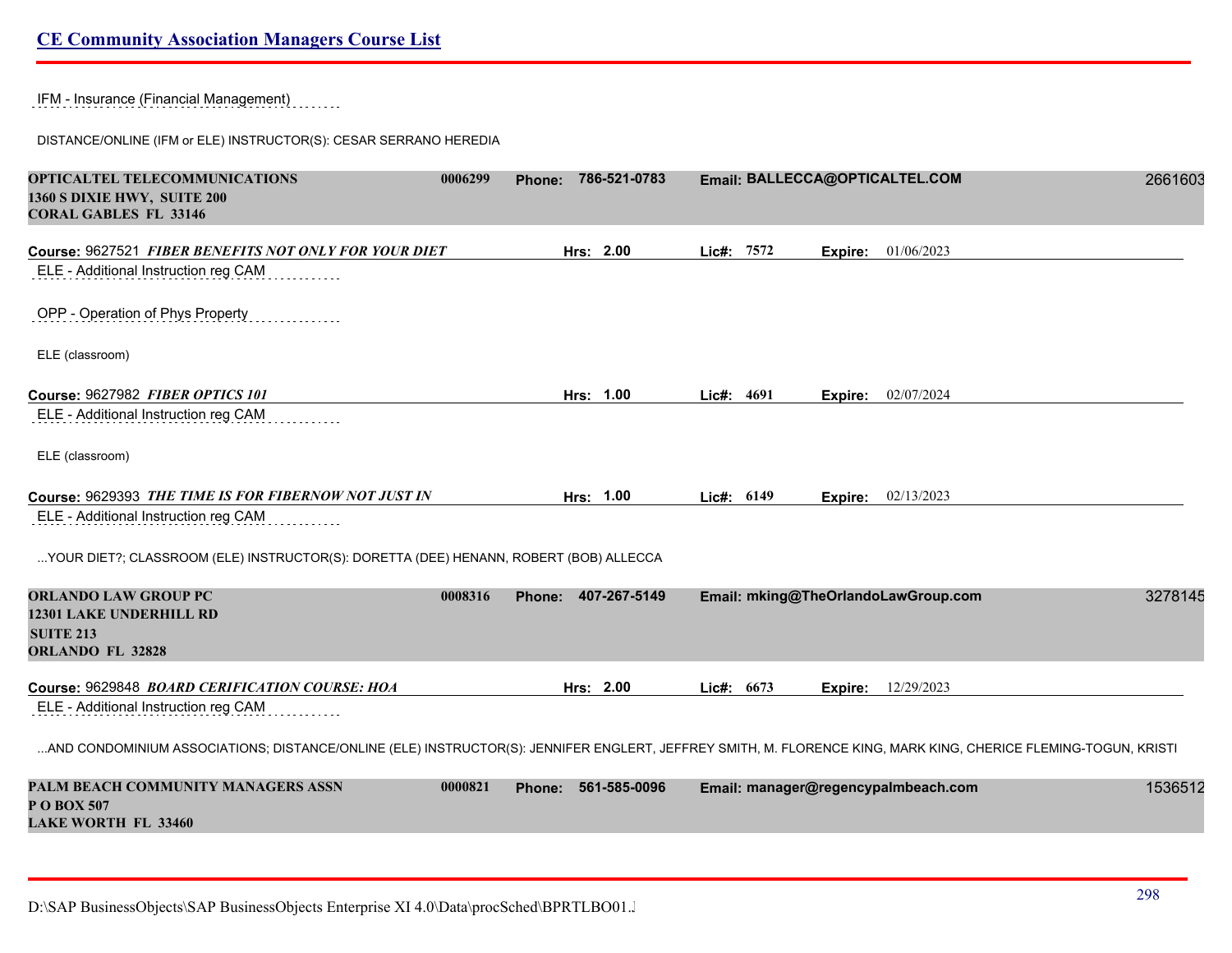| Course: 9630868 MANAGE YOUR EMPLOYEES                                         | Hrs: 2.00              | Lic#: 7711                  | Expire: 03/11/2023        |         |
|-------------------------------------------------------------------------------|------------------------|-----------------------------|---------------------------|---------|
| ELE - Additional Instruction reg CAM                                          |                        |                             |                           |         |
|                                                                               |                        |                             |                           |         |
| HR                                                                            |                        |                             |                           |         |
|                                                                               |                        |                             |                           |         |
| CLASSROOM (HR or ELE) INSTRUCTOR(S): CHRISTINE D. HANLEY                      |                        |                             |                           |         |
| Course: 9630977 CIRA FRAUD - "THE IN'S AND OUT'S OF ASSO                      | Hrs: 1.00              | Lic#: 7821                  | <b>Expire:</b> 04/26/2023 |         |
| ELE - Additional Instruction reg CAM                                          |                        |                             |                           |         |
| IFM - Insurance (Financial Management)                                        |                        |                             |                           |         |
|                                                                               |                        |                             |                           |         |
| DISTANCE/ONLINE (IFM or ELE) INSTRUCTOR(S): BILL KILGALLON, NICOLE K. JOHNSON |                        |                             |                           |         |
| Course: 9631313 SMART VEHICLES, ZERO EMISSIONS - EV READ                      | Hrs: 2.00              | Lic#: 8158                  | <b>Expire:</b> 10/20/2023 |         |
| ELE - Additional Instruction reg CAM                                          |                        |                             |                           |         |
|                                                                               |                        |                             |                           |         |
| OPP - Operation of Phys Property                                              |                        |                             |                           |         |
| DISTANCE/ONLINE (OPP or ELE) INSTRUCTOR(S): JEFF ROTHE, RONALD L. LEVINSON    |                        |                             |                           |         |
|                                                                               |                        |                             |                           |         |
| Course: 9631628 FIRE SAFETY, IMPORTANCE OF EMERGENCY RES                      | Hrs: 2.00              | Lic#: 8475                  | <b>Expire:</b> 06/21/2024 |         |
| ELE - Additional Instruction reg CAM                                          |                        |                             |                           |         |
| OPP - Operation of Phys Property                                              |                        |                             |                           |         |
|                                                                               |                        |                             |                           |         |
| COURSE DELIVERY METHOD: CLASSROOM.                                            |                        |                             |                           |         |
| CATEGORY: OPP OR ELE.<br><b>INSTRUCTOR: CRAIG SELLS.</b>                      |                        |                             |                           |         |
|                                                                               |                        |                             |                           |         |
| PARONE GROUP, LLC<br>0006662<br>8734 NW 5TH PLACE                             | 954-464-6689<br>Phone: | Email: irma@paronegroup.com |                           | 2772374 |
| <b>CORAL SPRINGS FL 33071</b>                                                 |                        |                             |                           |         |
| Course: 9628682 EXCEPTIONAL INTERVIEWING TECHNIQUES                           | Hrs: 1.00              | Lic#: 5383                  | 06/28/2023<br>Expire:     |         |
| ELE - Additional Instruction reg CAM                                          |                        |                             |                           |         |
|                                                                               |                        |                             |                           |         |
| <b>HR</b>                                                                     |                        |                             |                           |         |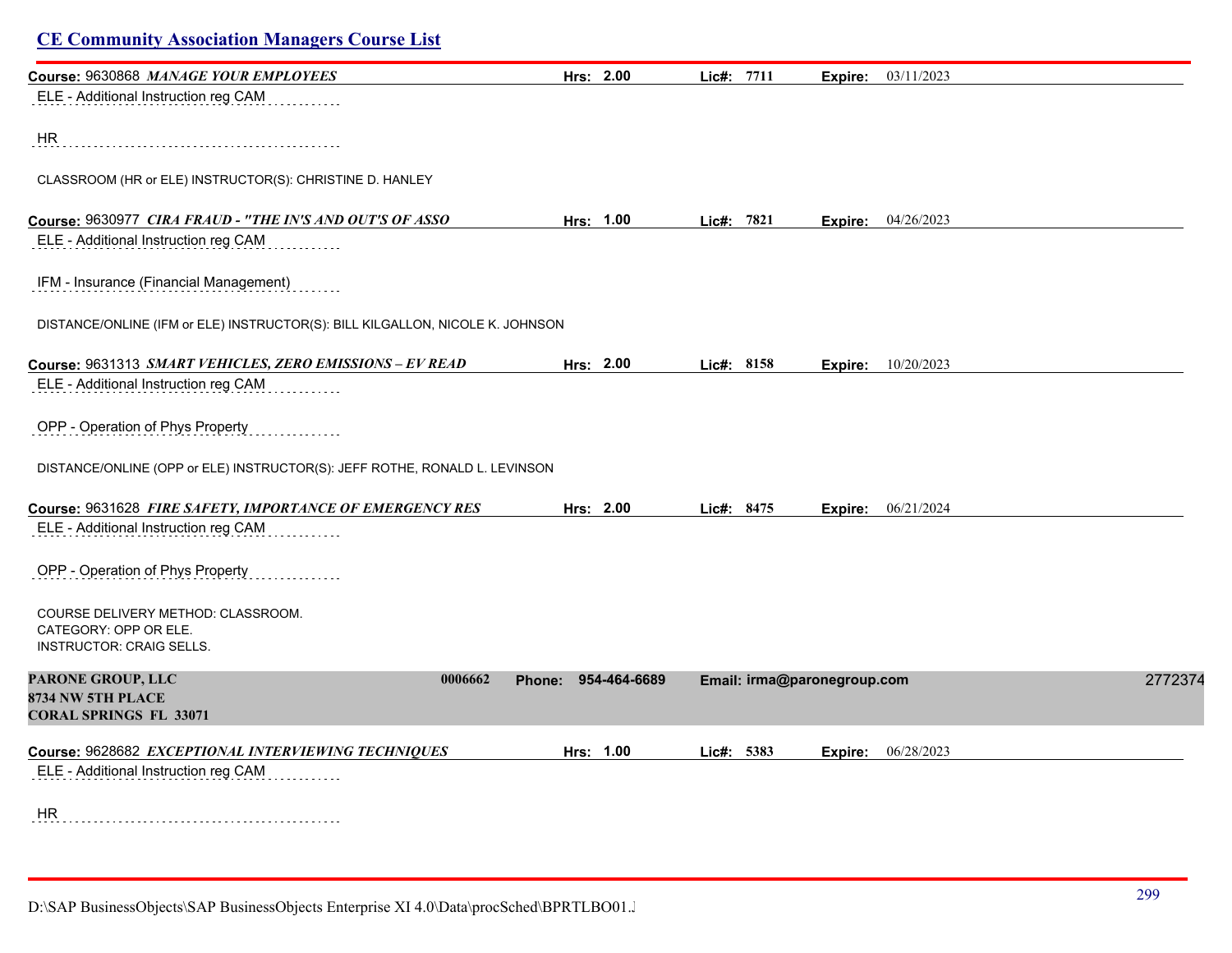| <b>CE Community Association Managers Course List</b>                                                           |                        |            |                                 |         |
|----------------------------------------------------------------------------------------------------------------|------------------------|------------|---------------------------------|---------|
| HR or ELE (online)                                                                                             |                        |            |                                 |         |
| Course: 9629630 CUSTOMER LOYALTY FROM THE INSIDE OUT<br>ELE - Additional Instruction reg CAM                   | Hrs: 1.00              | Lic#: 6426 | 08/04/2023<br>Expire:           |         |
|                                                                                                                |                        |            |                                 |         |
| HR                                                                                                             |                        |            |                                 |         |
| DISTANCE/ONLINE (HR or ELE) INSTRUCTOR(S): IRMA PARONE                                                         |                        |            |                                 |         |
| PATRICK JOSEPH HURLEY<br>0008524<br><b>3335 SW 1ST COURT</b><br>DEERFIELD BEACH FL 33442                       | 239-537-1711<br>Phone: |            | Email: PAT.HURLEYWEB@GMAIL.COM  | 3326164 |
|                                                                                                                |                        |            |                                 |         |
| Course: 9630873 UNDERSTANDING THE SECURITY OFFICER INDUS<br>ELE - Additional Instruction reg CAM               | Hrs: 1.00              | Lic#: 7715 | 03/16/2023<br>Expire:           |         |
| OPP - Operation of Phys Property                                                                               |                        |            |                                 |         |
| CLASSROOM (OPP or ELE) INSTRUCTOR(S): PAT HURLEY                                                               |                        |            |                                 |         |
| Course: 9630874 UNDERSTANDING THE SECURITY OFFICER INDUS                                                       | Hrs: 1.00              | Lic#: 7716 | 03/16/2023<br>Expire:           |         |
| ELE - Additional Instruction reg CAM                                                                           |                        |            |                                 |         |
| OPP - Operation of Phys Property                                                                               |                        |            |                                 |         |
| DISTANCE/ONLINE (OPP or ELE) INSTRUCTOR(S): PAT HURLEY                                                         |                        |            |                                 |         |
| PAUL DAVIS RESTORATION INC<br>0005108<br>7251 SALISBURY ROAD<br><b>SUITE 6</b><br><b>JACKSONVILLE FL 32256</b> | 904-899-6134<br>Phone: |            | Email: julie.peck@pauldavis.com | 2912114 |
| Course: 9626320 FIRE DAMAGE MITIGATION                                                                         | Hrs: 1.00              | Lic#: 2907 | 09/19/2023<br>Expire:           |         |
| ELE - Additional Instruction reg CAM                                                                           |                        |            |                                 |         |
| OPP - Operation of Phys Property<br>.                                                                          |                        |            |                                 |         |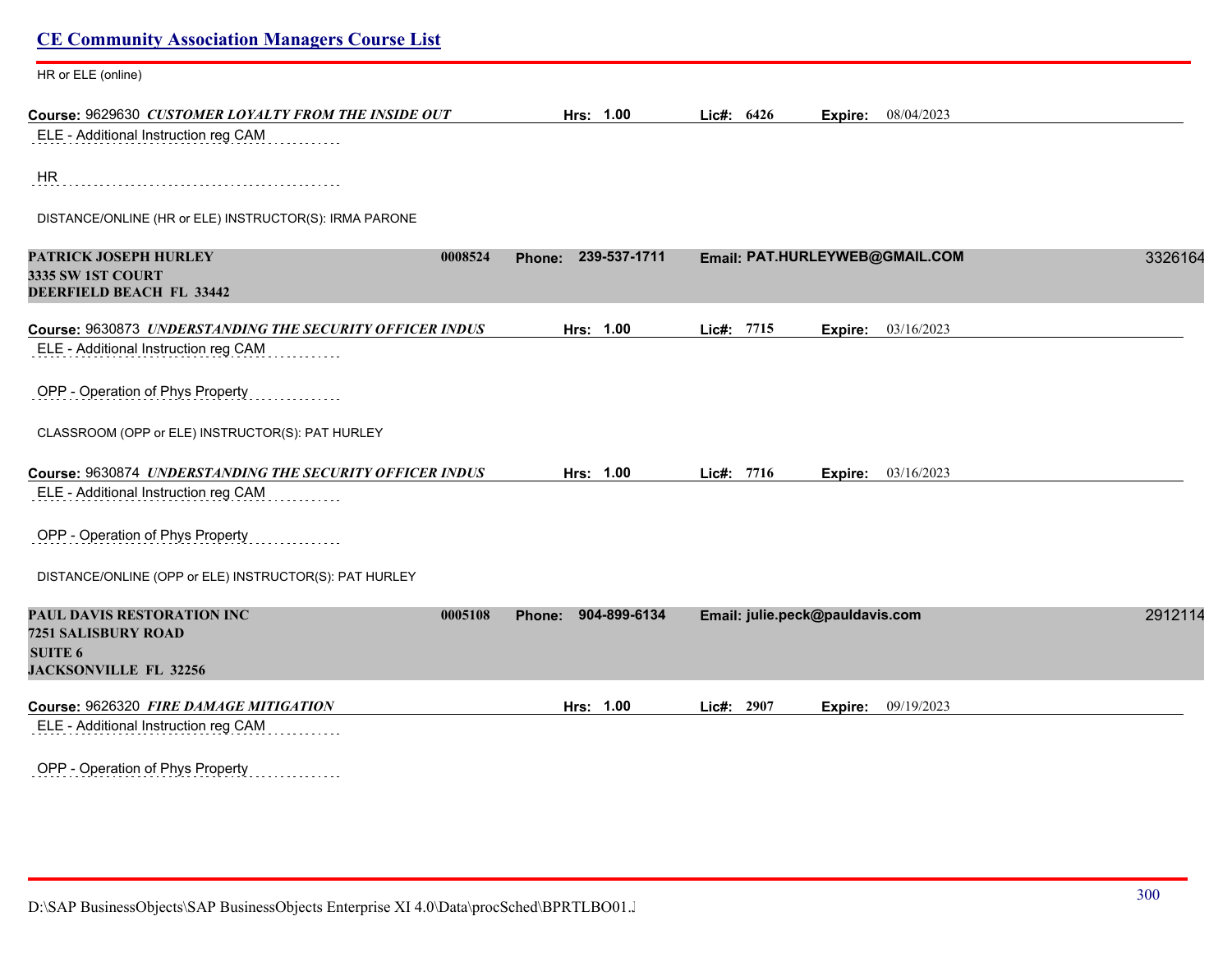ELECTIVE;

CLASSROOM

ADDED 07/16/2019: NICOLE MCPHEE

ADDED 10/09/2019: BREDLEY J. BREWER, MICHELE L. KNIPP

; ADDED 04/20/2021: KYLER CLIFTON ADDED 06/08/2020: SKYE K. ROBINSON ; ADDED 06/23/2021: VAUGHN BAUMAN ; ADDED 08/11/2021: TARA RITCHIE , ADDED 02/10/2022: KELLY SHINSKE

| Course: 9628246 WIND MITIGATION<br>0.00<br>Hrs: | 4954<br>Lic#: | 07/26/2022<br>Expire: |
|-------------------------------------------------|---------------|-----------------------|
|-------------------------------------------------|---------------|-----------------------|

ELE - Additional Instruction reg CAM

OPP - Operation of Phys Property

OPP or ELE (classroom) Instructors: Eliseo Muniz; Cyndy S. Murphy; Edison Recinos; Geoffery H. Schultz; Godon Berken; Howland (Howdy) S. Russell Jr.; Hunter Smith; Jay L. White; Jennifer Gilbert; Leslie Vazquez Anderson; Libba P. McKinney; Luis Garcia; Ofelia L. Lucas; Patricia Butrica; Rebekah Matviak; Robert W. Forbes; Todd A. Lethers, ADDED 07/16/2019: NICOLE MCPHEE

ADDED 10/09/2019: BREDLEY J. BREWER, MICHELE L. KNIPP; ADDED 04/20/2021: KYLER CLIFTON; ADDED 06/23/2021: VAUGHN BAUMAN; ADDED 08/11/2021: TARA RITCHIE , ADDED 02/10/2022: KELLY SHINSKE

| <b>Course: 9628247</b><br><i><b>I SMOKE &amp; ODOR DAMAGE MITIGATION</b></i> | 3.00<br>Hrs: | 4955<br>Lic#: | Expire: | 07/26/2024 |
|------------------------------------------------------------------------------|--------------|---------------|---------|------------|
| ELE - Additional Instruction reg CAM                                         |              |               |         |            |

OPP - Operation of Phys Property

OPP or ELE (classroom) Instructors: Cyndy S. Murphy; Edison Recinos; Geoffery H. Schultz; Godon Berken; Howland (Howdy) S. Russell Jr.; Jay L. White; Leslie Vazquez Anderson; Libba P. McKinney; Ofelia L. Lucas; Patricia Butrica; Robert W. Forbes; Todd A. Lethers,

ADDED 06/23/2021: VAUGHN BAUMAN; ADDED 08/11/2021: TARA RITCHIE, ADDED 02/10/2022: KELLY SHINSKE

ADDED 06/13/2022: ADRIANNA ARAYA, LEAH BRADLEY DARR, KEVIN CASCIOLA, KAREN KILLENS, JOSH LEVIN, CHRIS MOELLER, KIMBERLY SANTIAGO, JESSICA STREET

| Course: 9628250 INVENTORY & EVALUATION FOR PROPERTY | Hrs: | 3.00 | Lic#: 4958 | Expire: | 07/26/2024 |
|-----------------------------------------------------|------|------|------------|---------|------------|
| ELE - Additional Instruction reg CAM                |      |      |            |         |            |

OPP - Operation of Phys Property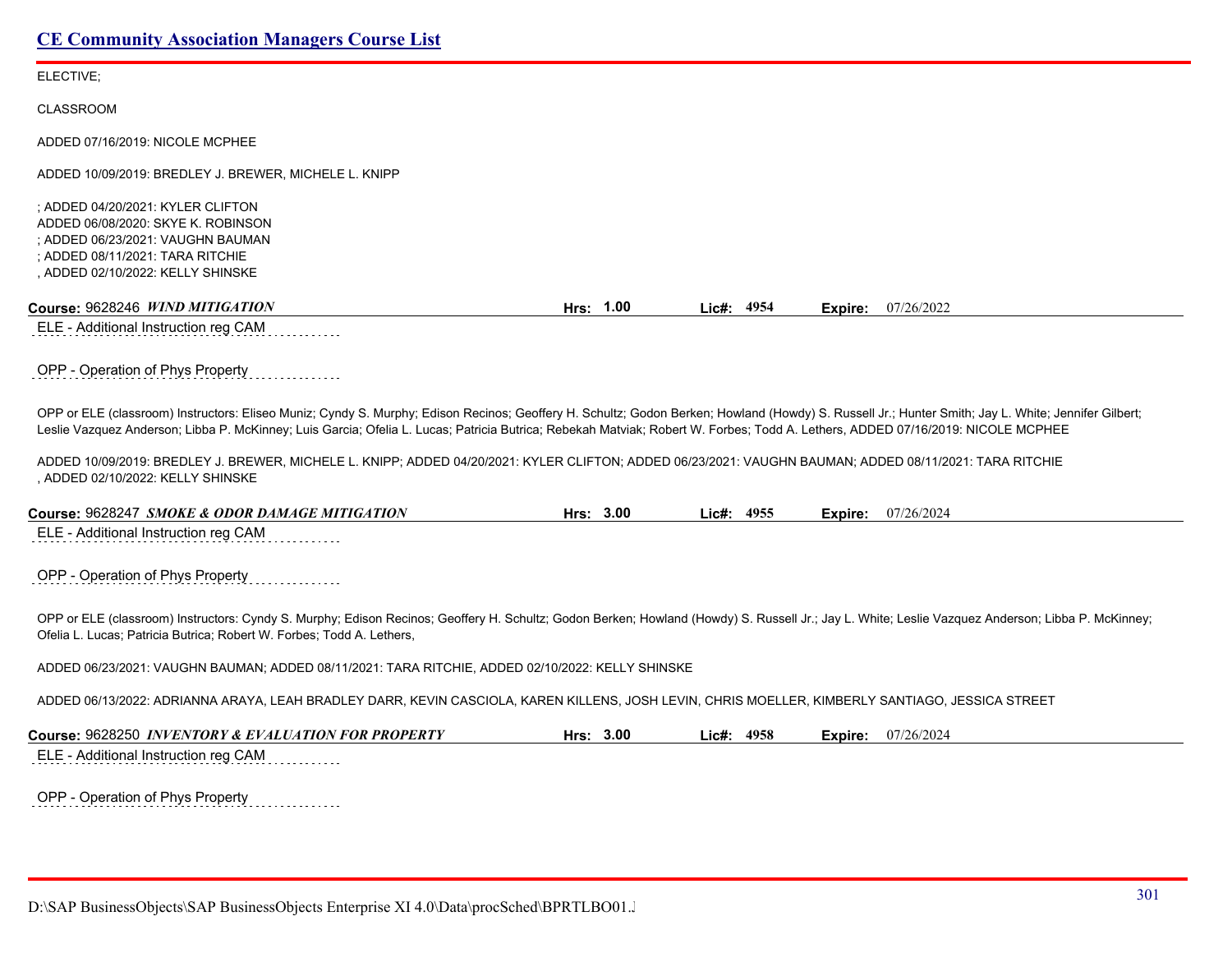### LOSSES

OPP or ELE (classroom) Instructors: Cyndy S. Murphy; Edison Recinos; Geoffery H. Schultz; Godon Berken; Howland (Howdy) S. Russell Jr.; Jay L. White; Leslie Vazquez Anderson; Libba P. McKinney; Ofelia L. Lucas; Patricia Butrica; Robert W. Forbes; Todd A. Lethers,

ADDED 06/23/2021: VAUGHN BAUMAN; ADDED 08/11/2021: TARA RITCHIE, ADDED 02/10/2022: KELLY SHINSKE

ADDED 06/13/2022: ADRIANNA ARAYA, LEAH BRADLEY DARR, KEVIN CASCIOLA, KAREN KILLEN, JOSH LEVIN, CHRIS MOELLER, KIMBERLY SANTIAGO, JESSICA STREET

| Course: 9628251 HOW THE WATER SOURCE AFFECTS THE CLAIM                                                                                                                                                                                                                                                                                                                                                                                                                                                                            | Hrs: 1.00 | Lic#: 4959    | Expire: | 07/26/2024                |
|-----------------------------------------------------------------------------------------------------------------------------------------------------------------------------------------------------------------------------------------------------------------------------------------------------------------------------------------------------------------------------------------------------------------------------------------------------------------------------------------------------------------------------------|-----------|---------------|---------|---------------------------|
| ELE - Additional Instruction reg CAM                                                                                                                                                                                                                                                                                                                                                                                                                                                                                              |           |               |         |                           |
| OPP - Operation of Phys Property                                                                                                                                                                                                                                                                                                                                                                                                                                                                                                  |           |               |         |                           |
| OPP or ELE (classroom) Instructors: Cyndy S. Murphy; Edison Recinos; Geoffery H. Schultz; Godon Berken; Howland (Howdy) S. Russell Jr.; Jay L. White; Leslie Vazquez Anderson; Libba P. McKinney;<br>Ofelia L. Lucas; Patricia Butrica; Robert W. Forbes; Todd A. Lethers,<br>ADDED 06/23/2021: VAUGHN BAUMAN; ADDED 08/11/2021: TARA RITCHIE, ADDED 02/10/2022: KELLY SHINSKE, ADDED 06/13/2022 ADRIANNA ARAYA, LEAH BRADLEY DARR, KEVIN CASCIOLA,<br>KAREN KILLEN, JOSH LEVIN, CHRIS MOELLER, KIMBERLY SANTIAGO, JESSICA STREET |           |               |         |                           |
| Course: 9628252 HOW A CONCRETE HOME IS BUILT IN FLORIDA                                                                                                                                                                                                                                                                                                                                                                                                                                                                           | Hrs: 2.00 | $Lic\#: 4960$ |         | <b>Expire:</b> 07/26/2024 |
| ELE - Additional Instruction reg CAM                                                                                                                                                                                                                                                                                                                                                                                                                                                                                              |           |               |         |                           |
| OPP - Operation of Phys Property                                                                                                                                                                                                                                                                                                                                                                                                                                                                                                  |           |               |         |                           |
| OPP or ELE (classroom) Instructors: Eliseo Muniz; Cyndy S. Murphy; Edison Recinos; Geoffery H. Schultz; Godon Berken; Howland (Howdy) S. Russell Jr.; Hunter Smith; Jay L. White; Jennifer Gilbert;<br>Leslie Vazquez Anderson; Libba P. McKinney; Luis Garcia; Ofelia L. Lucas; Patricia Butrica; Rebekah Matviak; Robert W. Forbes; Todd A. Lethers, ADDED 07/16/2019: NICOLE MCPHEE ADDED<br>10/09/2019: BREDLEY J. BREWER, MICHELE L. KNIPP                                                                                   |           |               |         |                           |
| ADDED 06/08/2020: SKYE K. ROBINSON; ADDED 04/20/2021: KYLER CLIFTON; ADDED 06/23/2021: VAUGHN BAUMAN; ADDED 08/11/2021: TARA RITCHIE, ADDED 02/10/2022: KELLY SHINSKE                                                                                                                                                                                                                                                                                                                                                             |           |               |         |                           |
| Course: 9628256 BEFORE THE DISASTER                                                                                                                                                                                                                                                                                                                                                                                                                                                                                               | Hrs: 3.00 | Lic#: 4964    |         | <b>Expire:</b> 07/26/2024 |
| ELE - Additional Instruction reg CAM                                                                                                                                                                                                                                                                                                                                                                                                                                                                                              |           |               |         |                           |
| OPP - Operation of Phys Property                                                                                                                                                                                                                                                                                                                                                                                                                                                                                                  |           |               |         |                           |
| OPP or ELE (classroom) Instructors: Eliseo Muniz; Cyndy S. Murphy; Edison Recinos; Geoffery H. Schultz; Godon Berken; Howland (Howdy) S. Russell Jr.; Hunter Smith; Jay L. White; Jennifer Gilbert;<br>Leslie Vazquez Anderson; Libba P. McKinney; Luis Garcia; Ofelia L. Lucas; Patricia Butrica; Rebekah Matviak; Robert W. Forbes; Todd A. Lethers ADDED 07/16/2019: NICOLE MCPHEE                                                                                                                                             |           |               |         |                           |
| ADDED 10/09/2019: BREDLEY J. BREWER, MICHELE L. KNIPP                                                                                                                                                                                                                                                                                                                                                                                                                                                                             |           |               |         |                           |
| ADDED 06/08/2020: SKYE K. ROBINSON; ADDED 04/20/2021: KYLER CLIFTON; ADDED 06/23/2021: VAUGHN BAUMAN; ADDED 08/11/2021: TARA RITCHIE, ADDED 02/10/2022: KELLY SHINSKE                                                                                                                                                                                                                                                                                                                                                             |           |               |         |                           |
| Course: 9628257 AFTER THE DISASTER                                                                                                                                                                                                                                                                                                                                                                                                                                                                                                | Hrs: 3.00 | Lic#: 4965    | Expire: | 07/26/2024                |

D:\SAP BusinessObjects\SAP BusinessObjects Enterprise XI 4.0\Data\procSched\BPRTLBO01.J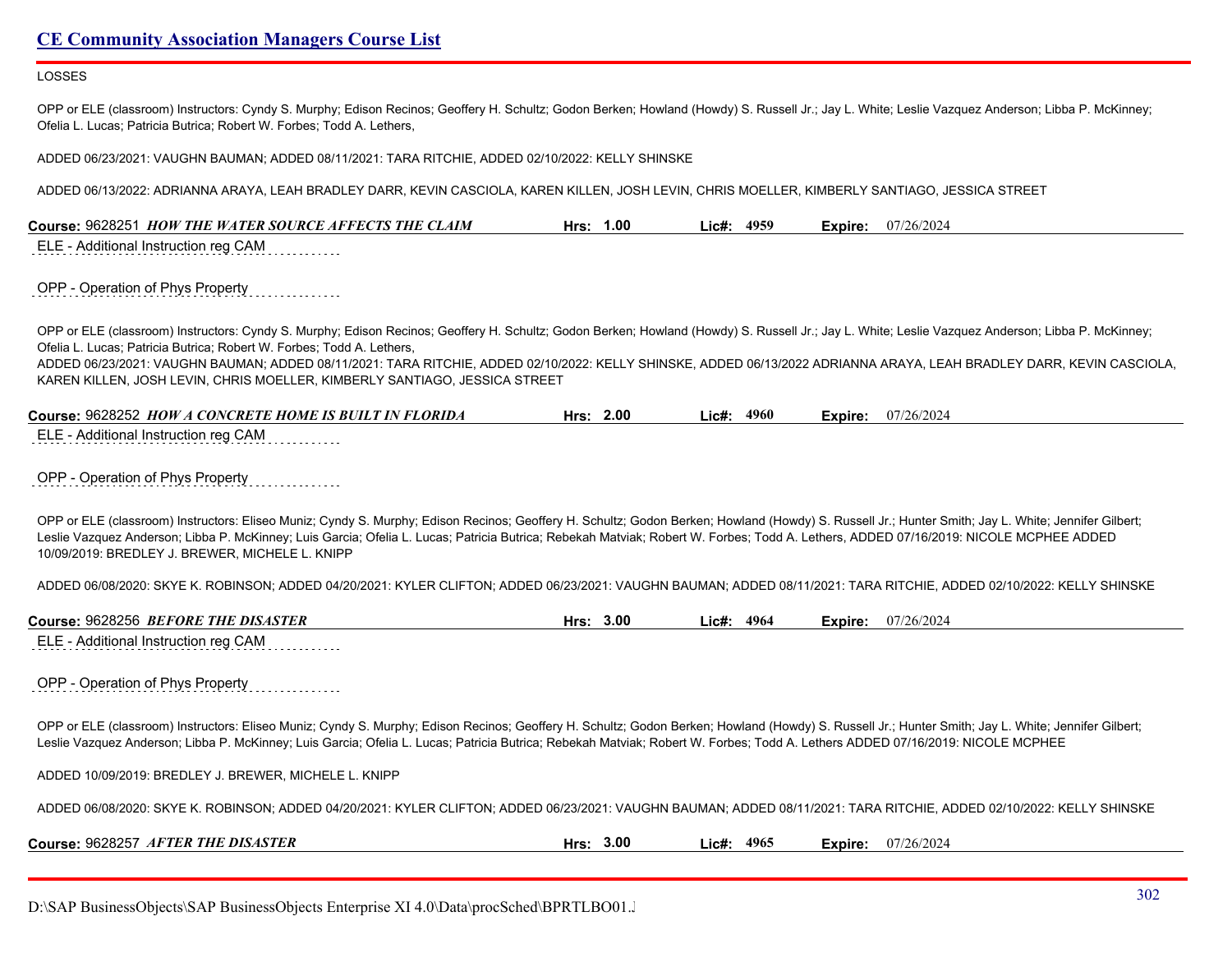ELE - Additional Instruction reg CAM

OPP - Operation of Phys Property

OPP or ELE (classroom) Instructors: Eliseo Muniz; Cyndy S. Murphy; Edison Recinos; Geoffery H. Schultz; Godon Berken; Howland (Howdy) S. Russell Jr.; Hunter Smith; Jay L. White; Jennifer Gilbert; Leslie Vazquez Anderson; Libba P. McKinney; Luis Garcia; Ofelia L. Lucas; Patricia Butrica; Rebekah Matviak; Robert W. Forbes; Todd A. Lethers ADDED 07/16/2019: NICOLE MCPHEE

ADDED 10/09/2019: BREDLEY J. BREWER, MICHELE L. KNIPP

ADDED 06/08/2020: SKYE K. ROBINSON; ADDED 04/20/2021: KYLER CLIFTON; ADDED 06/23/2021: VAUGHN BAUMAN; ADDED 08/11/2021: TARA RITCHIE, ADDED 02/10/2022: KELLY SHINSKE

**Course:** 9628981 *MOLD AND WATER CLAIMS* **Hrs: 3.00 Lic#: 5687 Expire:** 03/07/2024 ELE - Additional Instruction reg CAM

OPP - Operation of Phys Property

OPP AND ELE;CLASSROOM;INSTRUCTORS: ELISEO MUNIZ, CYNDY MURPHY, EDISON RECINOS,GEOFFREY SCHULTZ, GORDON BERKEN, HOWLAND RUSSELL JR, HUNTER SMITH, JAY WHIT JENNIFER GILBERT, LESLIE ANDERSON, LIBBA MCKINNEY, LUIS GARCIA,OFELIA LUCAS, PATRICIA BUTRICA, REBEKAH MATVIAK, ROBERT FORBES, TODD LETHERS, ADDED 07/16/2019: NICO **MCPHEE** 

ADDED 10/09/2019: BREDLEY J. BREWER, MICHELE L. KNIPP

ADDED 06/08/2020: SKYE K. ROBINSON; ADDED 04/20/2021: KYLER CLIFTON; ADDED 06/23/2021: VAUGHN BAUMAN; ADDED 08/11/2021: TARA RITCHIE, ADDED 02/10/2022: KELLY SHINSKE

**Course:** 9628982 *HOARDING AND INSURANCE CLAIMS* **Hrs: 2.00 Lic#: 5688 Expire:** 03/07/2024 ELE - Additional Instruction reg CAM

OPP - Operation of Phys Property

OPP OR ELE;CLASSROOM;INSTRUCTORS:ELISEO MUNIZ, CYNDY MURPHY, EDISON RECINOS,GEOFFREY SCHULTZ, GORDON BERKEN, HOWLAND RUSSELL JR, HUNTER SMITH, JAY WHITE, GILBERT, LESLIE ANDERSON, LIBBA MCKINNEY, LUIS GARCIA,OFELIA LUCAS, PATRICIA BUTRICA, REBEKAH MATVIAK, ROBERT FORBES, TODD LETHERS, ADDED 07/16/2019: NICOLE MCPHEE

ADDED 10/09/2019: BREDLEY J. BREWER, MICHELE L. KNIPP

ADDED 06/08/2020: SKYE K. ROBINSON; ADDED 04/20/2021: KYLER CLIFTON; ADDED 06/23/2021: VAUGHN BAUMAN; ADDED 08/11/2021: TARA RITCHIE, ADDED 02/10/2022: KELLY SHINSKE

**Course:** 9628983 *FIXING BAD - THE CLEAN UP OF METH LABS* **Hrs: 3.00 Lic#: 5689 Expire:** 03/07/2024 ELE - Additional Instruction reg CAM

OPP - Operation of Phys Property

D:\SAP BusinessObjects\SAP BusinessObjects Enterprise XI 4.0\Data\procSched\BPRTLBO01.Jobserver2\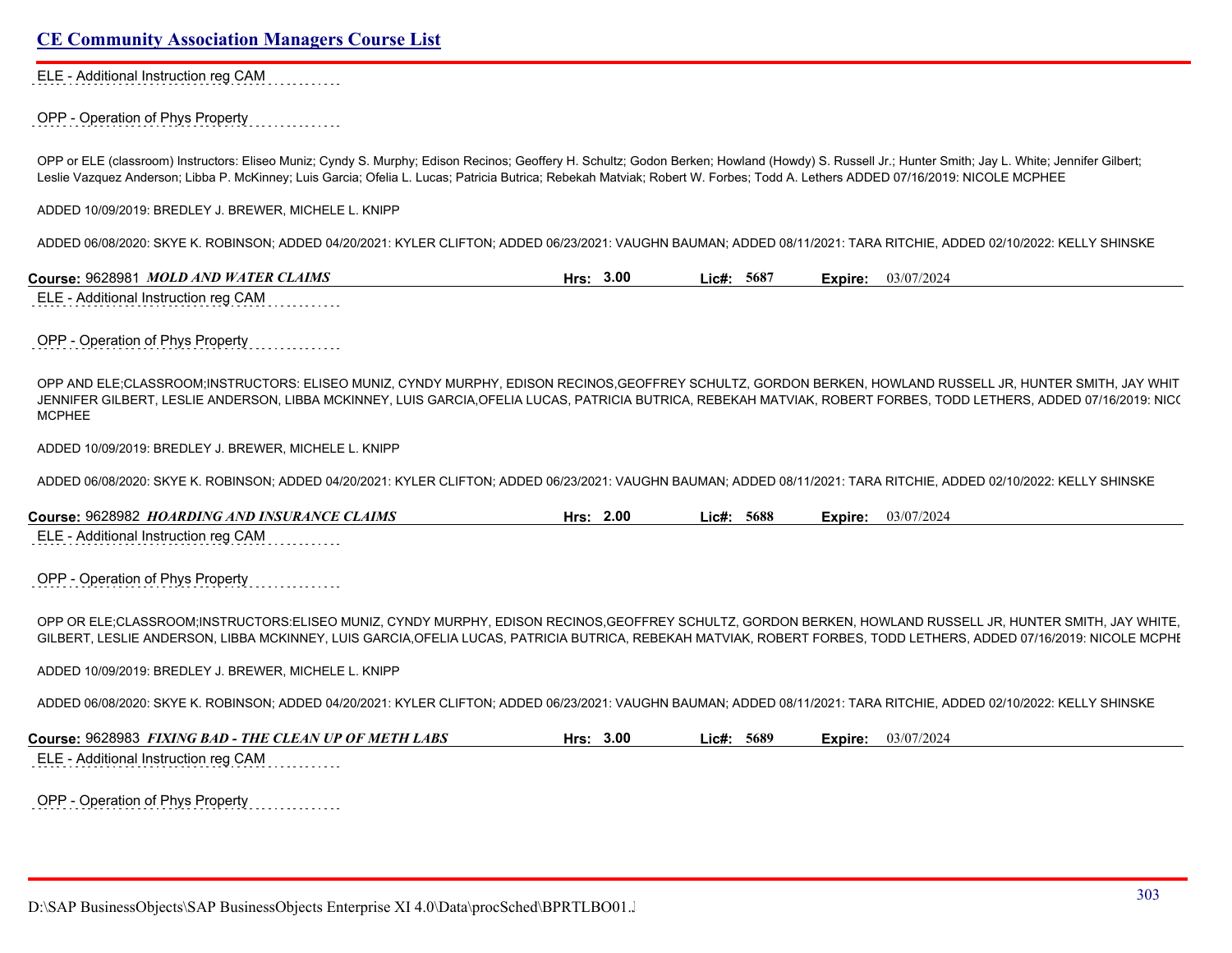OPP OR ELE;CLASSROOM;ELISEO MUNIZ, CYNDY MURPHY, EDISON RECINOS,GEOFFREY SCHULTZ, GORDON BERKEN, HOWLAND RUSSELL JR, HUNTER SMITH, JAY WHITE, JENNIFER GILE LESLIE ANDERSON, LIBBA MCKINNEY, LUIS GARCIA,OFELIA LUCAS, PATRICIA ; ADDED 08/11/2021: TARA RITCHIEBUTRICA, REBEKAH MATVIAK, ROBERT FORBES, TODD LETHERS, ADDED 07/16/2019: NICOLE MCPHEE

ADDED 10/09/2019: BREDLEY J. BREWER, MICHELE L. KNIPP

ADDED 06/08/2020: SKYE K. ROBINSON; ADDED 04/20/2021: KYLER CLIFTON; ADDED 06/23/2021: VAUGHN BAUMAN, ADDED 02/10/2022: KELLY SHINSKE

| 9628984<br><b>CLAIMS - POLICY A</b><br><i><b>TAND PRACTICE</b></i><br>Course: | Hrs | _ic#<br>3.00 | 5690 | Expire: | 03/07/2024 |
|-------------------------------------------------------------------------------|-----|--------------|------|---------|------------|
|                                                                               |     |              |      |         |            |

ELE - Additional Instruction reg CAM

OPP - Operation of Phys Property

OPP OR ELE;CLASSROOM;INSTRUCTORS: ELISEO MUNIZ, CYNDY MURPHY, EDISON RECINOS,GEOFFREY SCHULTZ, GORDON BERKEN, HOWLAND RUSSELL JR, HUNTER SMITH, JAY WHITE GILBERT, LESLIE ANDERSON, LIBBA MCKINNEY, LUIS GARCIA, OFELIA LUCAS, PATRICIA BUTRICA, REBEKAH MATVIAK, ROBERT FORBES, TODD LETHERS, ADDED 07/16/2019: NICOLE MCPHI

ADDED 10/09/2019: BREDLEY J. BREWER, MICHELE L. KNIPP

ADDED 06/08/2020: SKYE K. ROBINSON; ADDED 04/20/2021: KYLER CLIFTON; ADDED 06/23/2021: VAUGHN BAUMAN; ADDED 08/11/2021: TARA RITCHIE, ADDED 02/10/2022: KELLY SHINSKE

| Course: 9629001<br><b>TRAUMA RECOVERY SERVICES</b> | 2.00<br>Hrs: | 5715<br>∟ic#: | Expire: | 03/15/2024 |  |
|----------------------------------------------------|--------------|---------------|---------|------------|--|
| ELE<br>- Additional Instruction reg CAM            |              |               |         |            |  |

### OPP - Operation of Phys Property

OPP OR ELE;CLASSROOM;INSTRUCTOR ELISEO MUNIZ, CYNDY MURPHY, EDISON RECINOS,GEOFFERY SCHULTZ, GORDON BERKEN,HOWLAND RUSSELL JR,HUNTER SMITH,JAY WHITE, JE GILBERT,LESLIE ANDERSON, LIBBA MCKINNEY,LUIS GARCIA,OFELIA LUCAS, PATRICIA BUTRICA,REBEKAH MATVIAK, ROBERT FORBES,TODD LETHERS, ADDED 07/16/2019: NICOLE MCPHEE

ADDED 10/09/2019: BREDLEY J. BREWER, MICHELE L. KNIPP

ADDED 06/08/2020: SKYE K. ROBINSON; ADDED 04/20/2021: KYLER CLIFTON; ADDED 06/23/2021: VAUGHN BAUMAN; ADDED 08/11/2021: TARA RITCHIE, ADDED 02/10/2022: KELLY SHINSKE

| <b>ATION</b><br>WIND DAMA<br>. 962917 $\hat{ }$<br><b>MITIGA</b><br><i>ice</i><br>Course:<br>$$ W $A$ GE " | 1.00<br>Hrs | 587°<br>∟ic#' | -xpire. | ./2024<br>08/ |
|------------------------------------------------------------------------------------------------------------|-------------|---------------|---------|---------------|
| ____<br>- - - -<br>                                                                                        |             |               |         |               |

ELE - Additional Instruction reg CAM

|  |  |  | OPP - Operation of Phys Property |  |  |  |
|--|--|--|----------------------------------|--|--|--|
|  |  |  |                                  |  |  |  |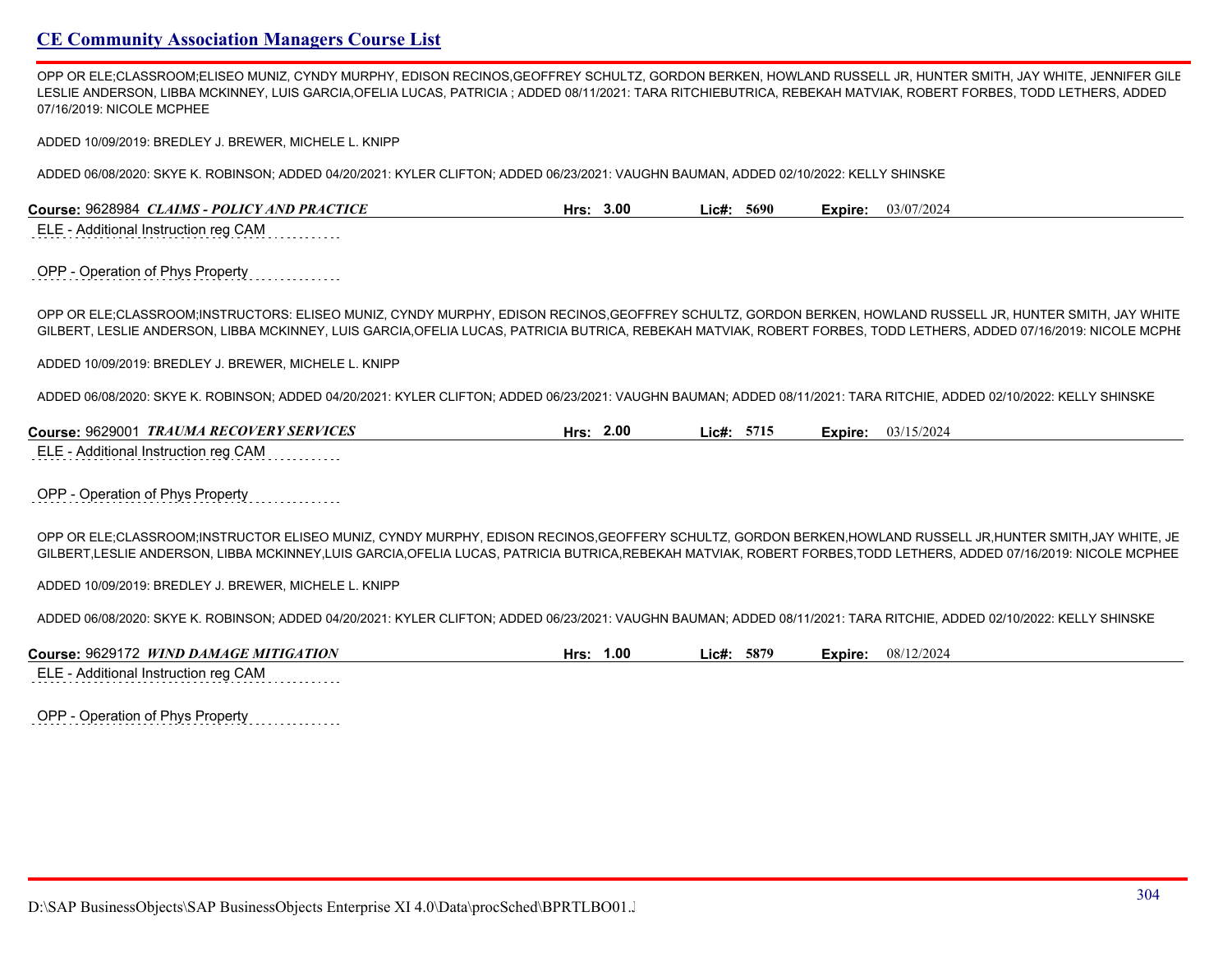#### CLASSROOM; (OPP OR ELE);

INSTRUCTOR(S); CYNDY MURPHY, EDISON RECINOS, GEOFFERY SCHULTZ, GORDON BERKEN, HOWLAND RUSSELL, JAY WHITE, LESLIE ANDERSON, LIBBA MCKINNEY, OFELIA LUCAS, PATI BUTRICA, ROBERT FORBES, TODD LETHERS,

ADDED 06/23/2021: VAUGHN BAUMAN; ADDED 08/11/2021: TARA RITCHIE, ADDED 02/10/2022: KELLY SHINSKE

ADDED 06/13/2022: ADRIANNA ARAYA, LEAH BRADLEY DARR, KEVIN CASCIOLA, KAREN KILLEN, JOSH LEVIN, CHRIS MOELLER, KIMBERLY SANTIAGO, JESSICA STREET

| Course: 9629300 COMMERCIAL DISASTER PLANNING                                                                                                                                                                                                                                                                                                                    | Hrs: 1.00 |              | Lic#: $6012$ | Expire: | 12/02/2022 |
|-----------------------------------------------------------------------------------------------------------------------------------------------------------------------------------------------------------------------------------------------------------------------------------------------------------------------------------------------------------------|-----------|--------------|--------------|---------|------------|
| ELE - Additional Instruction reg CAM                                                                                                                                                                                                                                                                                                                            |           |              |              |         |            |
| OPP - Operation of Phys Property                                                                                                                                                                                                                                                                                                                                |           |              |              |         |            |
| CLASSROOM (OPP or ELE);<br>INSTRUCTOR(S): ELISEO MUNIZ, CYNDY MURPHY, EDISON RECINOS, GEOFFREY SCHULTZ, GORDON BERKEN, HOWLAND RUSSELL JR, HUNTER SMITH, JAY WHITE, JENNIFER GILBERT, LES<br>ANDERSON, LIBBA MCKINNEY, OFELIA LUCAS, PATRICIA BUTRICA, REBEKAH MATVIAK, ROBERT FORBES, TODD LETHERS, ADDED 07/16/2019: NICOLE MCPHEE; ADDED 08/11/2021: TARA RI |           |              |              |         |            |
| ADDED 10/09/2019: BREDLEY J. BREWER, MICHELE L. KNIPP                                                                                                                                                                                                                                                                                                           |           |              |              |         |            |
| ADDED 06/08/2020: SKYE K. ROBINSON; ADDED 04/20/2021: KYLER CLIFTON                                                                                                                                                                                                                                                                                             |           |              |              |         |            |
| : ADDED 06/23/2021: VAUGHN BAUMAN<br>, ADDED 02/10/2022: KELLY SHINSKE                                                                                                                                                                                                                                                                                          |           |              |              |         |            |
| Course: 9629323 SMOKE DAMAGE AMD ODOR MITIGATION                                                                                                                                                                                                                                                                                                                | Hrs: 1.00 | Lic#: $6056$ |              | Expire: | 12/16/2022 |
| ELE - Additional Instruction reg CAM                                                                                                                                                                                                                                                                                                                            |           |              |              |         |            |
| OPP - Operation of Phys Property                                                                                                                                                                                                                                                                                                                                |           |              |              |         |            |
| CLASSROOM (OPP or ELE); ADDED 07/16/2019: NICOLE MCPHEE ADDED 10/09/2019: BREDLEY J. BREWER, MICHELE L. KNIPP                                                                                                                                                                                                                                                   |           |              |              |         |            |
| ADDED 06/08/2020: SKYE K. ROBINSON; ADDED 04/20/2021: KYLER CLIFTON; ADDED 06/23/2021: VAUGHN BAUMAN; ADDED 08/11/2021: TARA RITCHIE, ADDED 02/10/2022: KELLY SHINSKE                                                                                                                                                                                           |           |              |              |         |            |
| Course: 9629342 ODOR MITIGATION                                                                                                                                                                                                                                                                                                                                 | Hrs: 1.00 | Lic#: 6090   |              | Expire: | 01/06/2023 |
| ELE - Additional Instruction reg CAM                                                                                                                                                                                                                                                                                                                            |           |              |              |         |            |
| OPP - Operation of Phys Property                                                                                                                                                                                                                                                                                                                                |           |              |              |         |            |
| CLASSROOM (OPP or ELE); ADDED 07/16/2019: NICOLE MCPHEE ADDED 10/09/2019: BREDLEY J. BREWER, MICHELE L. KNIPP                                                                                                                                                                                                                                                   |           |              |              |         |            |
| ADDED 06/08/2020: SKYE K. ROBINSON; ADDED 04/20/2021: KYLER CLIFTON; ADDED 06/23/2021: VAUGHN BAUMAN; ADDED 08/11/2021: TARA RITCHIE, ADDED 02/10/2022: KELLY SHINSKE                                                                                                                                                                                           |           |              |              |         |            |
| Course: 9630422 LEAD SAFETY                                                                                                                                                                                                                                                                                                                                     | Hrs: 2.00 | Lic#: 7264   |              | Expire: | 07/12/2024 |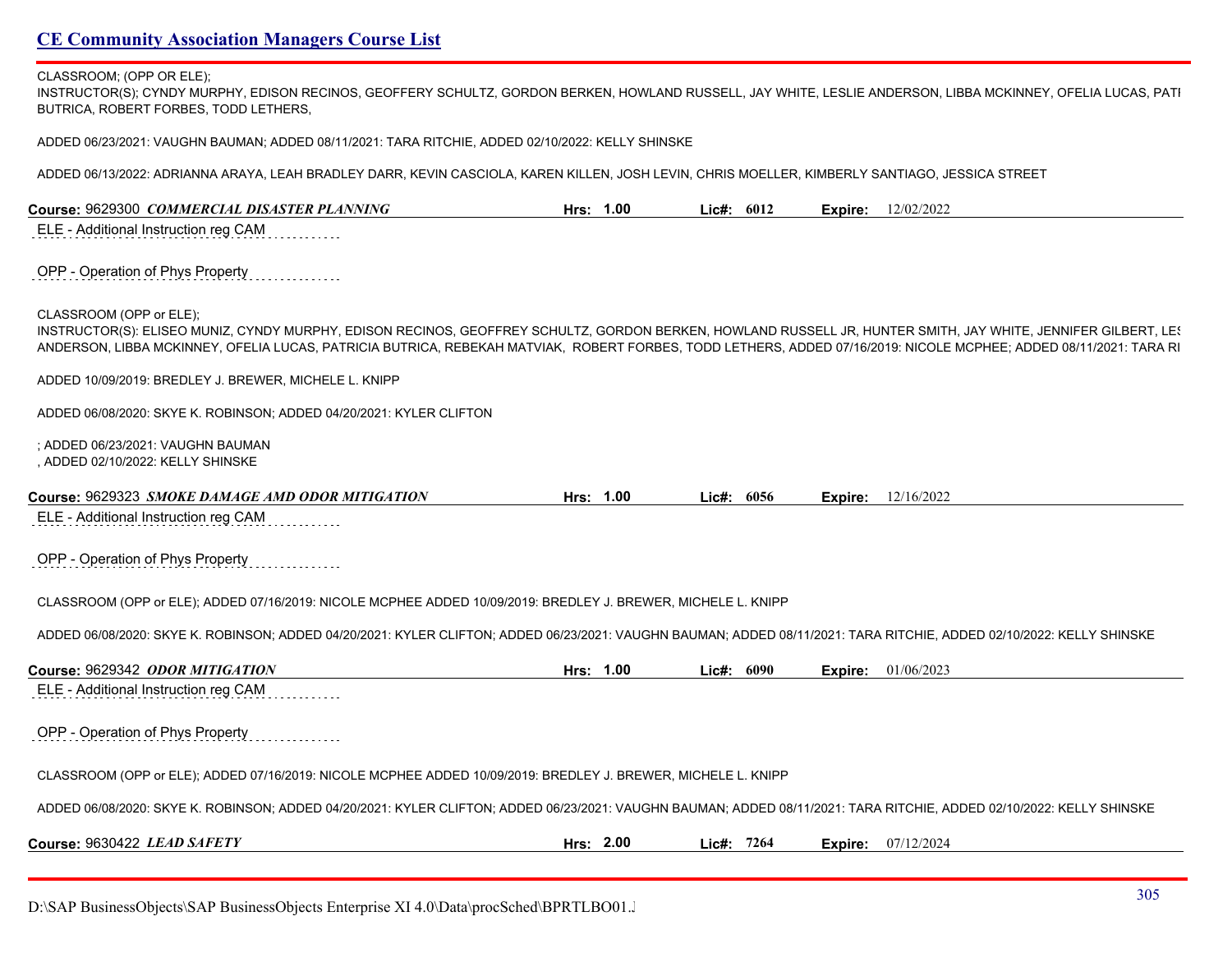| <b>CE Community Association Managers Course List</b> |  |  |
|------------------------------------------------------|--|--|
|                                                      |  |  |

ELE - Additional Instruction reg CAM

OPP - Operation of Phys Property

CLASSROOM (OPP or ELE) INSTRUCTOR(S): ELISEO MUNIZ; CYNDY S. MURPHY; EDISON RECINOS; GEOFFERY H. SCHULTZ; GODON BERKEN; HOWLAND (HOWDY) S. RUSSELL JR.; HUNTER JAY L. WHITE; JENNIFER GILBERT; LESLIE VAZQUEZ ANDERSON; LIBBA P. MCKINNEY; LUIS GARCIA; OFELIA L. LUCAS; PATRICIA BUTRICA; REBEKAH MATVIAK; ROBERT W. FORBES; TODD A LETHERS ADDED 07/16/2019: NICOLE MCPHEE ADDED 10/09/2019: BREDLEY J. BREWER, MICHELE L. KNIPP ADDED 06/08/2020: SKYE K. ROBINSON; ADDED 04/20/2021: KYLER CLIFTON; ADDED 06/23/2021: VAUGHN BAUMAN; ADDED 08/11/2021: TARA RITCHIE, ADDED 02/10/2022: KELLY SHINSKE

| <b>PAUL OVERTON</b><br><b>6450 KINGSPOINTE PKWY</b><br>ORLANDO FL 32819                         | 0007700 | Phone: 407-839-9705    |              |                                 | Email: POVERTON-FL@EMPIREWORKS.COM | 3620531 |
|-------------------------------------------------------------------------------------------------|---------|------------------------|--------------|---------------------------------|------------------------------------|---------|
| Course: 9629430 CONSTRUCTION DEFECT FOR CAMS<br>ELE - Additional Instruction reg CAM            |         | Hrs: 1.00              | Lic#: 6193   | Expire:                         | 03/13/2023                         |         |
| OPP - Operation of Phys Property                                                                |         |                        |              |                                 |                                    |         |
| CLASSROOM (OPP or ELE) INSTRUCTOR(S): PAUL OVERTON                                              |         |                        |              |                                 |                                    |         |
| <b>PAVESE LAW FIRM</b><br>P.O. BOX 1507<br><b>FORT MYERS FL 33902</b>                           | 0006089 | 239-336-6248<br>Phone: |              | Email: SheilaRash@PaveseLaw.com |                                    | 3380301 |
| Course: 9627295 REDUCING TURNOVER ADDS TO THE BOTTOM<br>ELE - Additional Instruction reg CAM    |         | Hrs: 2.00              | Lic#: 3949   | Expire:                         | 08/04/2024                         |         |
| HR                                                                                              |         |                        |              |                                 |                                    |         |
| <b>LINE</b><br>HR or ELE (CLASSROOM) Instructor: Christina Harris Schwinn, Esq.                 |         |                        |              |                                 |                                    |         |
| Course: 9627296 MANAGING WORKPLACE CONFLICT EFFECTIVELY<br>ELE - Additional Instruction reg CAM |         | Hrs: 2.00              | Lic#: $3950$ | Expire:                         | 08/04/2024                         |         |
| <b>HR</b>                                                                                       |         |                        |              |                                 |                                    |         |
| HR or ELE (classroom) Instructor: Christina Harris Schwinn, Esq.                                |         |                        |              |                                 |                                    |         |
| Course: 9627543 SEXUAL HARASSMENT & INVESTIGATING<br>ELE - Additional Instruction reg CAM       |         | Hrs: 2.00              | Lic#: 4209   | Expire:                         | 01/26/2023                         |         |

D:\SAP BusinessObjects\SAP BusinessObjects Enterprise XI 4.0\Data\procSched\BPRTLBO01.Jobserver2\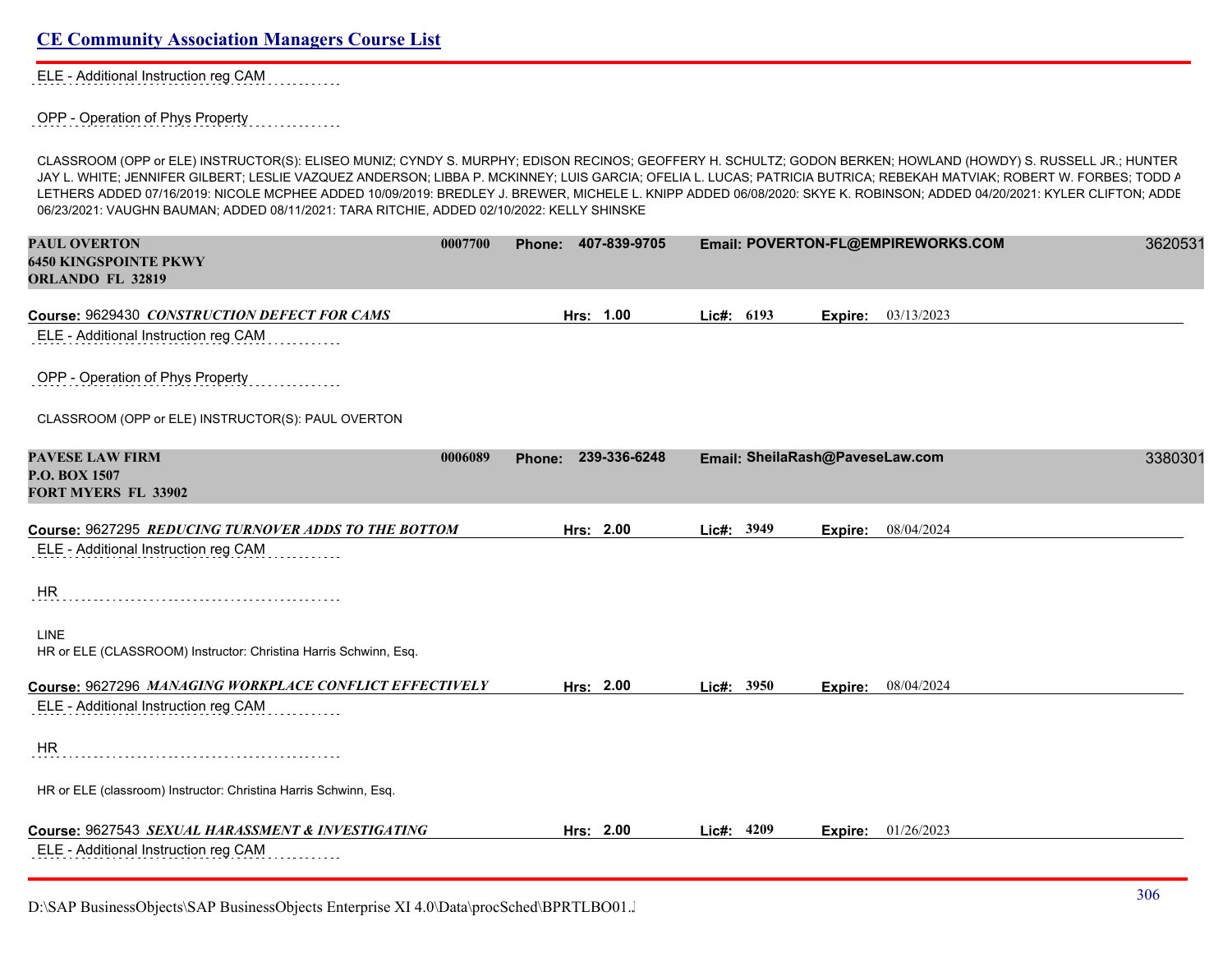| <b>HR</b>                                                                  |           |            |         |            |  |
|----------------------------------------------------------------------------|-----------|------------|---------|------------|--|
| <b>EMPLOYEE MISCONDUCT</b><br>HR or ELE (classroom)                        |           |            |         |            |  |
| Course: 9627544 ACCOMMODATING THE DISABLED IN THE                          | Hrs: 2.00 | Lic#: 4210 | Expire: | 01/26/2023 |  |
| ELE - Additional Instruction reg CAM                                       |           |            |         |            |  |
| <b>HR</b>                                                                  |           |            |         |            |  |
| WORKPLACE & RECOGNZING SUBSTANCE ABUSE<br>HR or ELE (classroom)            |           |            |         |            |  |
| Course: 9627545 REDUCING EXPOSURE TO EMPLOYMENT CLAIMS &                   | Hrs: 2.00 | Lic#: 4211 | Expire: | 01/26/2023 |  |
| ELE - Additional Instruction reg CAM                                       |           |            |         |            |  |
| HR                                                                         |           |            |         |            |  |
| AVOIDING CLAIMS OF RETALIATION<br>HR or ELE (classroom)                    |           |            |         |            |  |
| Course: 9627973 HOMEOWNER ASSOC BOARD MEMBER                               | Hrs: 4.00 | Lic#: 4682 | Expire: | 01/28/2024 |  |
| ELE - Additional Instruction reg CAM                                       |           |            |         |            |  |
| <b>CERTIFICATION</b><br>ELE (classroom)                                    |           |            |         |            |  |
| Course: 9627981 CONDOMINIUM ASSOC BOARD MEMBER CERTIF                      | Hrs: 4.00 | Lic#: 4690 | Expire: | 02/07/2024 |  |
| ELE - Additional Instruction reg CAM                                       |           |            |         |            |  |
| ELE (classroom)                                                            |           |            |         |            |  |
| Course: 9630629 FAIR HOUSING LAW/ADA                                       | Hrs: 2.00 | Lic#: 7471 | Expire: | 10/05/2022 |  |
| ELE - Additional Instruction reg CAM                                       |           |            |         |            |  |
| OPP - Operation of Phys Property                                           |           |            |         |            |  |
| CLASSROOM (OPP or ELE) INSTRUCTOR(S): CHENE THOMPSON, CHRISTINA H. SCHWINN |           |            |         |            |  |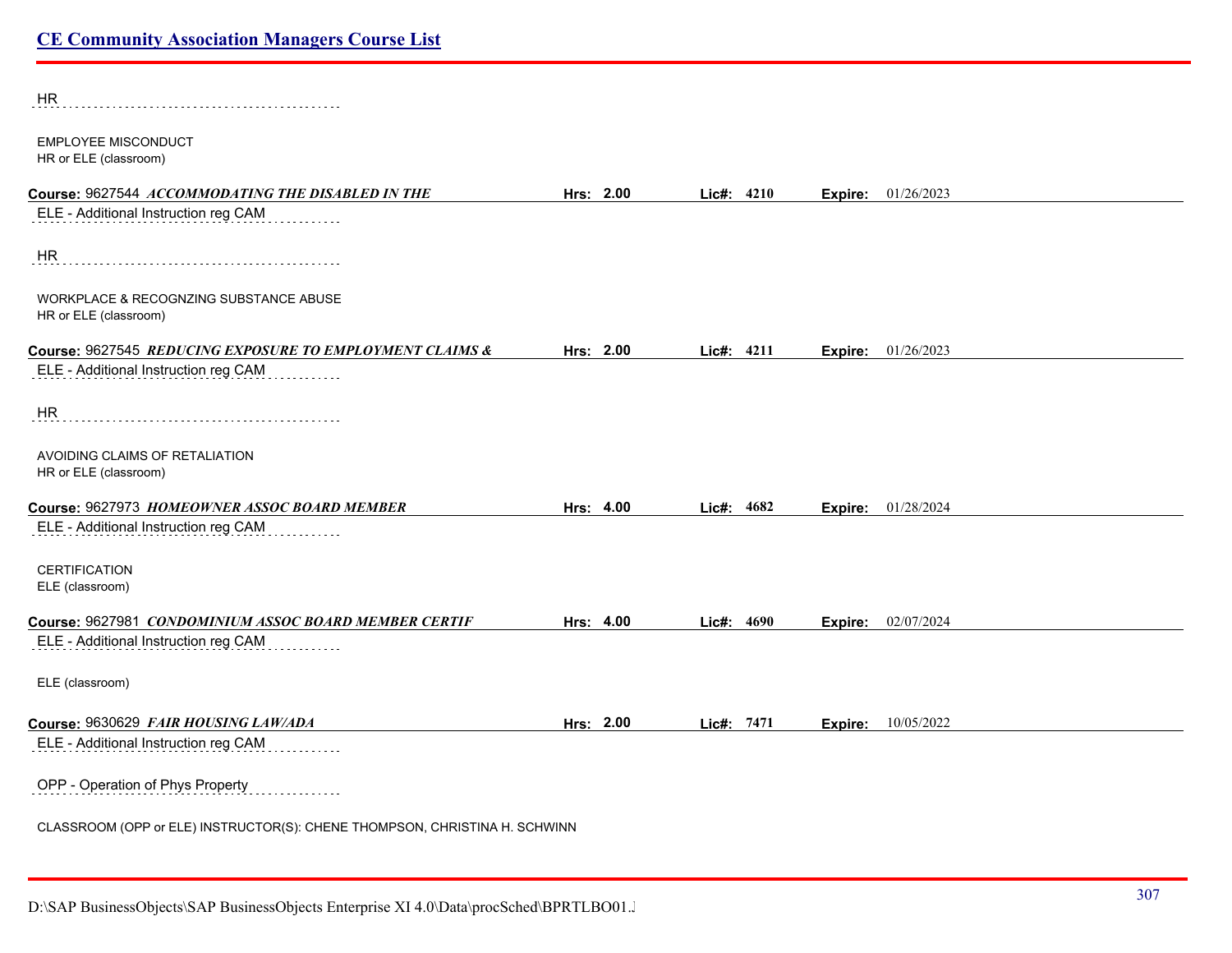| Course: 9631379 HOMEOWNERS' ASSOCIATION BOARD MEMBER CER                                                                                                                             | Hrs: 3.00 | Lic#: 8224    | Expire: | 12/20/2023         |
|--------------------------------------------------------------------------------------------------------------------------------------------------------------------------------------|-----------|---------------|---------|--------------------|
| ELE - Additional Instruction reg CAM                                                                                                                                                 |           |               |         |                    |
| DISTANCE/ONLINE (ELE) INSTRUCTOR(S): CHRISTOPHER J. SHIELDS, CHRISTOPHER L. POPE, ALEXANDER J. MENENDEZ, CHARLES B. CAPPS, CHRISTINA H. SCHWINN, CHENE THOMPSON<br>FERNANDEZ         |           |               |         |                    |
| Course: 9631380 CONDOMINIUM ASSOCIATION BOARD MEMBER CER                                                                                                                             | Hrs: 3.00 | Lic#: 8225    | Expire: | 12/20/2023         |
| ELE - Additional Instruction reg CAM                                                                                                                                                 |           |               |         |                    |
| DISTANCE/ONLINE (ELE) INSTRUCTOR(S): CHRISTOPHER J. SHIELDS, CHRISTOPHER L. POPE, ALEXANDER J. MENENDEZ, CHARLES B. CAPPS, CHRISTINA H. SCHWINN, CHENE THOMPSON,<br><b>FERNANDEZ</b> |           |               |         |                    |
| Course: 9631381 HOMEOWNERS' ASSOCIATION BOARD MEMBER CER                                                                                                                             | Hrs: 3.00 | Lic#: 8226    | Expire: | 12/20/2023         |
| ELE - Additional Instruction reg CAM                                                                                                                                                 |           |               |         |                    |
| CLASSROOM (ELE) INSTRUCTOR(S): CHRISTOPHER J. SHIELDS, CHRISTOPHER L. POPE, ALEXANDER J. MENENDEZ, CHARLES B. CAPPS, CHRISTINA H. SCHWINN, CHENE THOMPSON, VANI<br>FERNANDEZ         |           |               |         |                    |
| Course: 9631518 HOMEOWNERS' ASSOCIATION BOARD MEMBER CER                                                                                                                             | Hrs: 2.00 | $Lic\#: 8370$ |         | Expire: 03/20/2024 |
| ELE - Additional Instruction reg CAM                                                                                                                                                 |           |               |         |                    |
| DISTANCE/ONLINE (ELE) INSTRUCTOR(S): CHRISTOPHER J. SHIELDS, CHRISTOPHER L. POPE, ALEXANDER J. MENENDEZ, CHARLES B. CAPPS, CHRISTINA H. SCHWINN, CHENE THOMPSON,<br><b>FERNANDEZ</b> |           |               |         |                    |
| Course: 9631519 HOMEOWNERS' ASSOCIATION BOARD MEMBER CER                                                                                                                             | Hrs: 2.00 | Lic#: 8371    | Expire: | 03/20/2024         |
| ELE - Additional Instruction reg CAM                                                                                                                                                 |           |               |         |                    |
| CLASSROOM (ELE) INSTRUCTOR(S): CHRISTOPHER J. SHIELDS, CHRISTOPHER L. POPE, ALEXANDER J. MENENDEZ, CHARLES B. CAPPS, CHRISTINA H. SCHWINN, CHENE THOMPSON, VANI<br><b>FERNANDEZ</b>  |           |               |         |                    |
| Course: 9631520 CONDOMINIUM ASSOCIATION BOARD MEMBER CER                                                                                                                             | Hrs: 2.00 | Lic#: 8372    | Expire: | 03/20/2024         |
| ELE - Additional Instruction reg CAM                                                                                                                                                 |           |               |         |                    |
| DISTANCE/ONLINE (ELE) INSTRUCTOR(S): CHRISTOPHER J. SHIELDS, CHRISTOPHER L. POPE, ALEXANDER J. MENENDEZ, CHARLES B. CAPPS, CHRISTINA H. SCHWINN, CHENE THOMPSON,<br>FERNANDEZ        |           |               |         |                    |
| Course: 9631521 <i>CONDOMINIUM ASSOCIATION BOARD MEMBER CER</i>                                                                                                                      | Hrs: 2.00 | Lic#: 8373    | Expire: | 03/20/2024         |
| ELE - Additional Instruction reg CAM                                                                                                                                                 |           |               |         |                    |
| CLASSROOM (ELE) INSTRUCTOR(S): CHRISTOPHER J. SHIELDS, CHRISTOPHER L. POPE, ALEXANDER J. MENENDEZ, CHARLES B. CAPPS, CHRISTINA H. SCHWINN, CHENE THOMPSON, VANI<br>FERNANDEZ         |           |               |         |                    |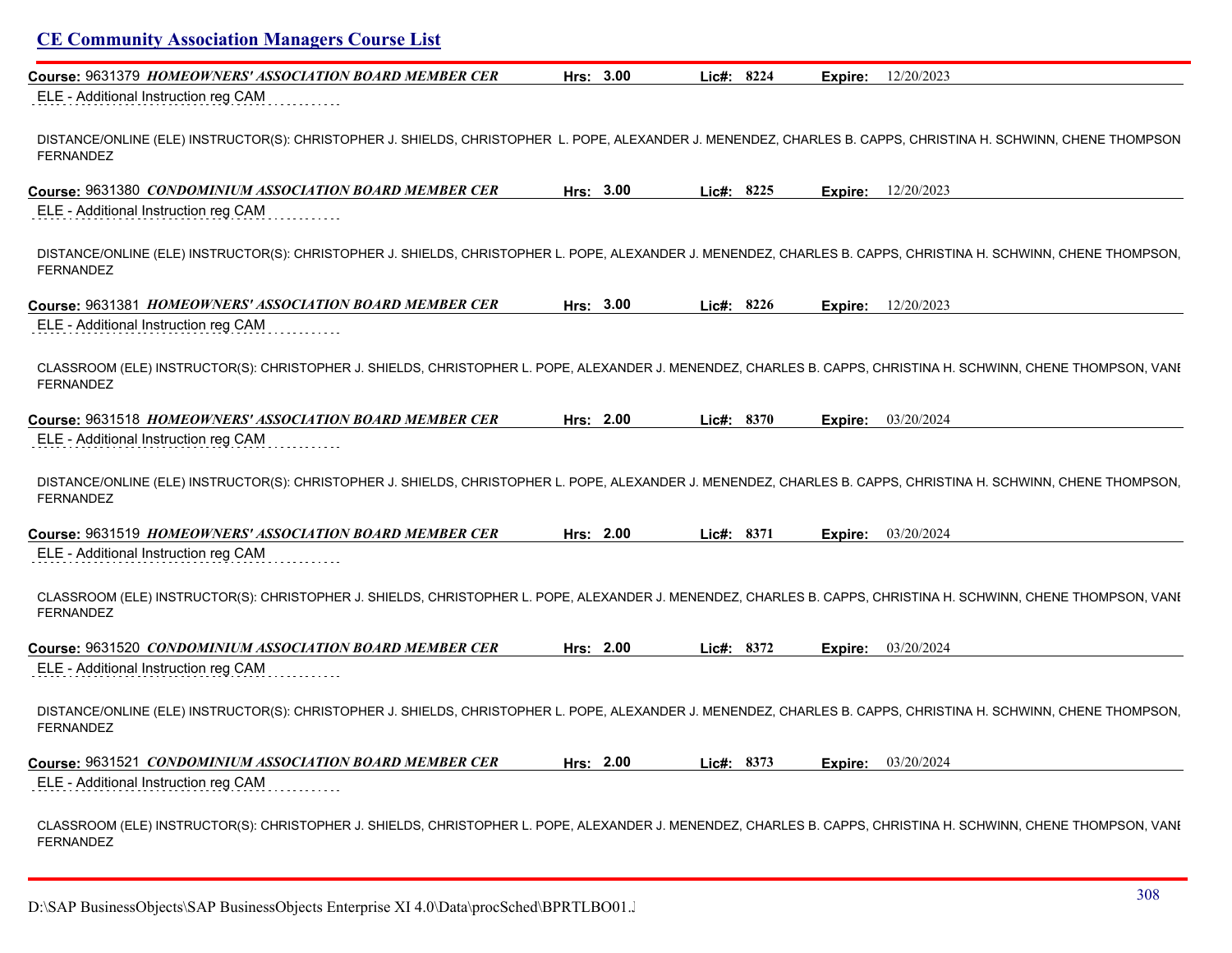| Course: 9631559 2021 LEGAL UPDATE                                                                                        | Hrs: 2.00                         | Lic#: 8412 | 04/10/2024<br>Expire:       |         |
|--------------------------------------------------------------------------------------------------------------------------|-----------------------------------|------------|-----------------------------|---------|
| <b>Legal Update Seminars</b>                                                                                             |                                   |            |                             |         |
| CLASSROOM (LEGAL UPDATE) INSTRUCTOR(S): CHRISTOPHER L. POPE, ALEXANDER J. MENENDEZ                                       |                                   |            |                             |         |
| Course: 9631560 2021 LEGAL UPDATE                                                                                        | Hrs: 2.00                         | Lic#: 8413 | Expire: 04/10/2024          |         |
| Legal Update Seminars                                                                                                    |                                   |            |                             |         |
| DISTANCE/ONLINE (LEGAL UPDATE) INSTRUCTOR(S): CHRISTOPHER L. POPE, ALEXANDER J. MENENDEZ                                 |                                   |            |                             |         |
| Course: 9631661 COMMUNITY FINANCIAL MATTERS                                                                              | Hrs: 2.00                         | Lic#: 8506 | Expire: 06/28/2024          |         |
| ELE - Additional Instruction reg CAM                                                                                     |                                   |            |                             |         |
| IFM - Insurance (Financial Management)                                                                                   |                                   |            |                             |         |
| COURSE DELIVERY METHOD: CLASSROOM.<br>CATEGORY: IFM OR ELE.<br>INSTRUCTOR(S): ALEXANDER J MENENDEZ & CHRISTOPHER L POPE. |                                   |            |                             |         |
| Course: 9631662 COMMUNITY FINANCIAL MATTERS                                                                              | Hrs: 2.00                         | Lic#: 8507 | Expire: 06/28/2024          |         |
| ELE - Additional Instruction reg CAM                                                                                     |                                   |            |                             |         |
| IFM - Insurance (Financial Management)                                                                                   |                                   |            |                             |         |
| COURSE DELIVERY METHOD: ONLINE.<br>CATEGORY: IFM OR ELE.<br>INSTRUCTOR(S): ALEXANDER J MENENDEZ & CHRISTOPHER J POPE.    |                                   |            |                             |         |
| <b>PAVING LADY</b><br>1000 WEST INDUSTRIAL AVENUE<br><b>BOYNTON BEACH FL 33426</b>                                       | 0007411<br>561-572-2600<br>Phone: |            | Email: mauro@pavinglady.com | 2943587 |
| Course: 9628718 PRINCIPLES OF ASPHALT PAVEMENT                                                                           | Hrs: 2.00                         | Lic#: 7406 | 08/31/2022<br>Expire:       |         |
| ELE - Additional Instruction reg CAM                                                                                     |                                   |            |                             |         |
| OPP - Operation of Phys Property                                                                                         |                                   |            |                             |         |
| MAINTENANCE                                                                                                              |                                   |            |                             |         |
| OPP or ELE (classroom)                                                                                                   |                                   |            |                             |         |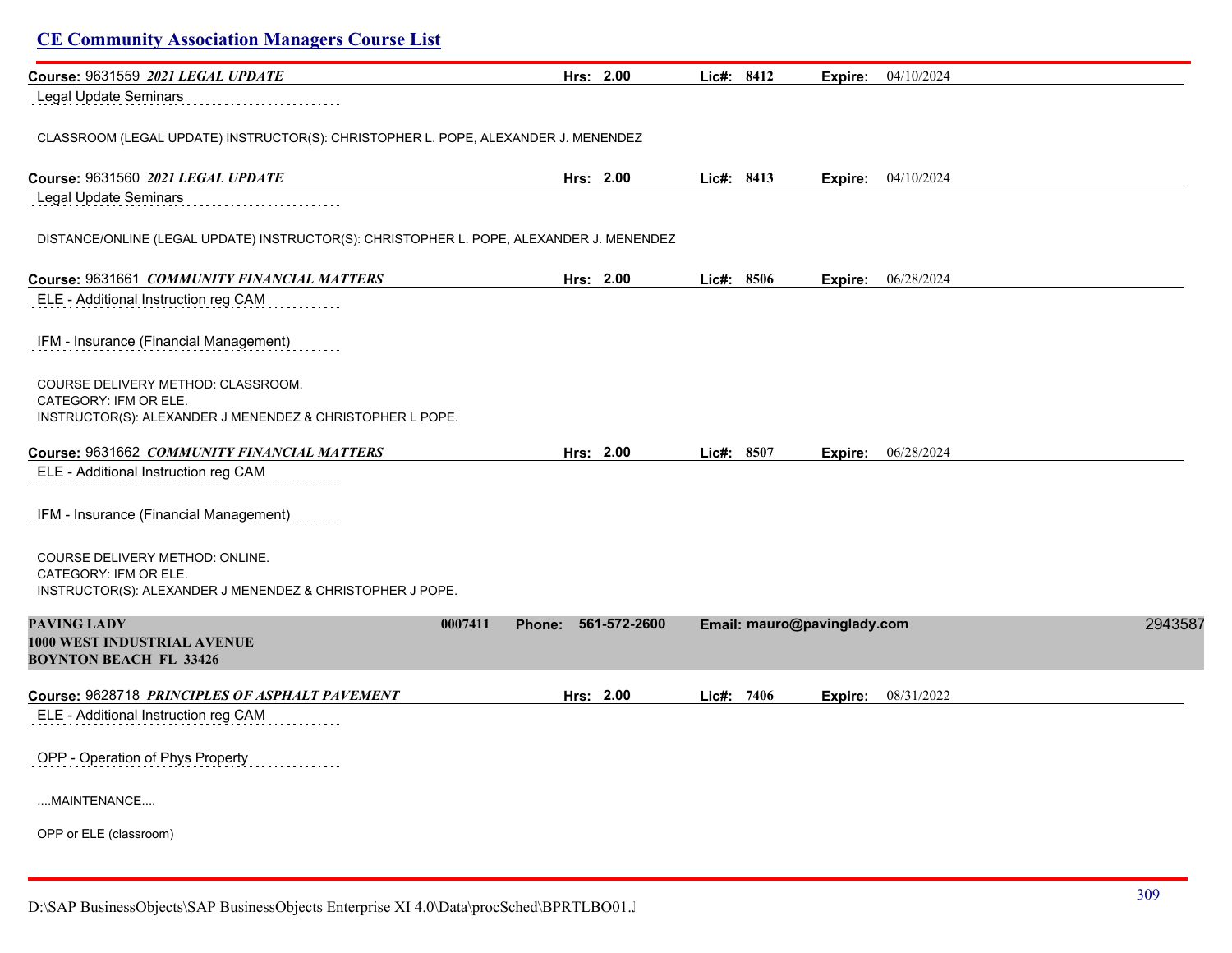| PEACOCK PAINTING SERVICES, INC<br>0007470<br>P.O. BOX 495278<br>PORT CHARLOTTE FL 33949         |         | Phone: 941-627-3575 | Email: CHRISTINE@PEACOCKPAINTING.COM | 2984224                     |         |
|-------------------------------------------------------------------------------------------------|---------|---------------------|--------------------------------------|-----------------------------|---------|
| Course: 9628834 WHEN IS IT TIME TO PAINT & WHERE DO WE                                          |         | Hrs: 1.00           | Lic#: 5535                           | Expire: 09/27/2023          |         |
| ELE - Additional Instruction reg CAM                                                            |         |                     |                                      |                             |         |
| OPP - Operation of Phys Property                                                                |         |                     |                                      |                             |         |
| $$ BEGIN? $$                                                                                    |         |                     |                                      |                             |         |
| OPP or ELE (classroom)                                                                          |         |                     |                                      |                             |         |
| Course: 9629132 When is it time to paint & where do we                                          |         | Hrs: 2.00           | Lic#: 5840                           | <b>Expire:</b> 07/02/2022   |         |
| ELE - Additional Instruction reg CAM                                                            |         |                     |                                      |                             |         |
| OPP - Operation of Phys Property                                                                |         |                     |                                      |                             |         |
| $\ldots$ begin;<br>classroom: (OPP or ELE);<br>instructor(s): Christine Peacock,                |         |                     |                                      |                             |         |
| PERFECT RULES INC<br><b>2552 SCOTTVILLE AVE</b><br>DELTONA FL 32725                             | 0007726 | Phone: 386-228-2242 |                                      | Email: TIM@PERFECTRULES.COM | 3059997 |
| Course: 9631516 PARLIAMENTARY LAW: THE BASICS                                                   |         | Hrs: 3.00           | Lic#: 8368                           | <b>Expire:</b> 03/17/2024   |         |
| ELE - Additional Instruction reg CAM                                                            |         |                     |                                      |                             |         |
| DISTANCE/ONLINE (ELE) INSTRUCTOR(S): TIM WYNN, TODD WYNN                                        |         |                     |                                      |                             |         |
| PIPE RESTORATION SOLUTIONS, INC.<br><b>128 SARASOTA CENTER BLVD</b><br><b>SARASOTA FL 34240</b> | 0008273 | Phone: 941.705.2183 | Email: LARRY@PRSPIPE.COM             |                             | 3472326 |
| Course: 9630974 PIPELINING TECHNOLOGY                                                           |         | Hrs: 1.00           | Lic#: 7818                           | <b>Expire:</b> 04/21/2023   |         |
| ELE - Additional Instruction reg CAM                                                            |         |                     |                                      |                             |         |
| OPP - Operation of Phys Property                                                                |         |                     |                                      |                             |         |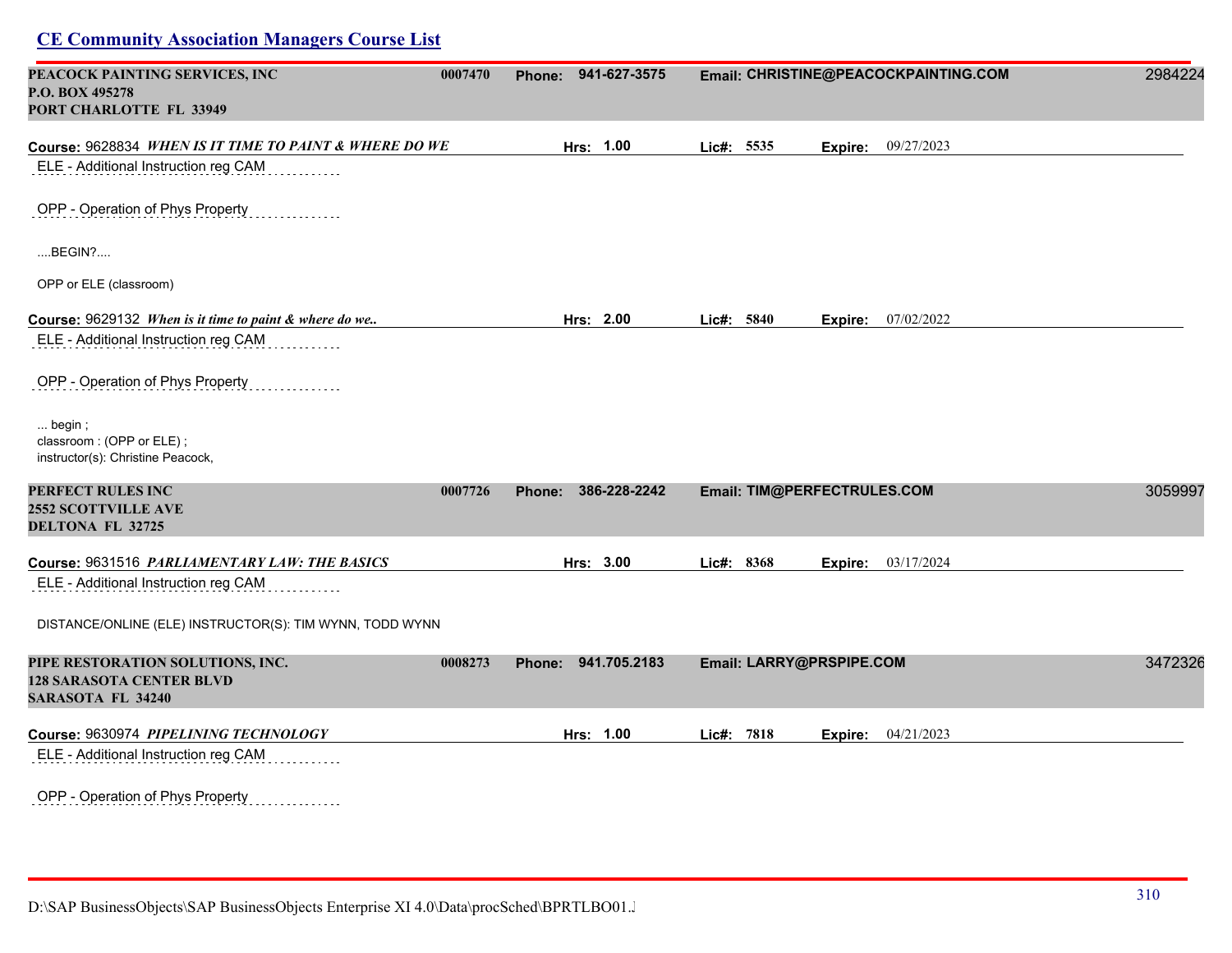| <b>CE Community Association Managers Course List</b>  |                   |              |                        |         |                    |         |
|-------------------------------------------------------|-------------------|--------------|------------------------|---------|--------------------|---------|
| CLASSROOM (OPP or ELE) INSTRUCTOR(S): RON GILES       |                   |              |                        |         |                    |         |
| Course: 9630975 PIPELINING TECHNOLOGY                 | Hrs: 2.00         |              | Lic#: 7819             |         | Expire: 04/21/2023 |         |
| ELE - Additional Instruction reg CAM                  |                   |              |                        |         |                    |         |
| OPP - Operation of Phys Property                      |                   |              |                        |         |                    |         |
| CLASSROOM (OPP or ELE) INSTRUCTOR(S): RON GILES       |                   |              |                        |         |                    |         |
| Course: 9630978 PIPELINING TECHNOLOGY                 | Hrs: 1.00         |              | Lic#: 7822             | Expire: | 04/26/2023         |         |
| ELE - Additional Instruction reg CAM                  |                   |              |                        |         |                    |         |
| OPP - Operation of Phys Property                      |                   |              |                        |         |                    |         |
| DISTANCE/ONLINE (OPP or ELE) INSTRUCTOR(S): RON GILES |                   |              |                        |         |                    |         |
| Course: 9630979 PIPELINING TECHNOLOGY                 | Hrs: 2.00         |              | Lic#: 7823             |         | Expire: 04/27/2023 |         |
| ELE - Additional Instruction reg CAM                  |                   |              |                        |         |                    |         |
| OPP - Operation of Phys Property                      |                   |              |                        |         |                    |         |
| DISTANCE/ONLINE (OPP or ELE) INSTRUCTOR(S): RON GILES |                   |              |                        |         |                    |         |
| PIPELINING TECHNOLOGIES, INC.                         | 0006860<br>Phone: | 561-853-5463 | Email: Mike@PipeLT.com |         |                    | 3326376 |
| 1500 N FLORIDA MANGO ROAD<br><b>SUITE #1</b>          |                   |              |                        |         |                    |         |
| WEST PALM BEACH FL 33409                              |                   |              |                        |         |                    |         |
| Course: 9628552 TRENCHLESS TECHNOLOGY                 | Hrs: 1.00         |              | Lic#: 5256             | Expire: | 03/27/2023         |         |
| ELE - Additional Instruction reg CAM                  |                   |              |                        |         |                    |         |
| OPP - Operation of Phys Property                      |                   |              |                        |         |                    |         |
| OPP or ELE (classroom)                                |                   |              |                        |         |                    |         |
| Course: 9628556 TRENCHLESS TECHNOLOGY                 | Hrs: 2.00         |              | Lic#: 5260             | Expire: | 03/30/2023         |         |
| ELE - Additional Instruction reg CAM                  |                   |              |                        |         |                    |         |
| OPP - Operation of Phys Property                      |                   |              |                        |         |                    |         |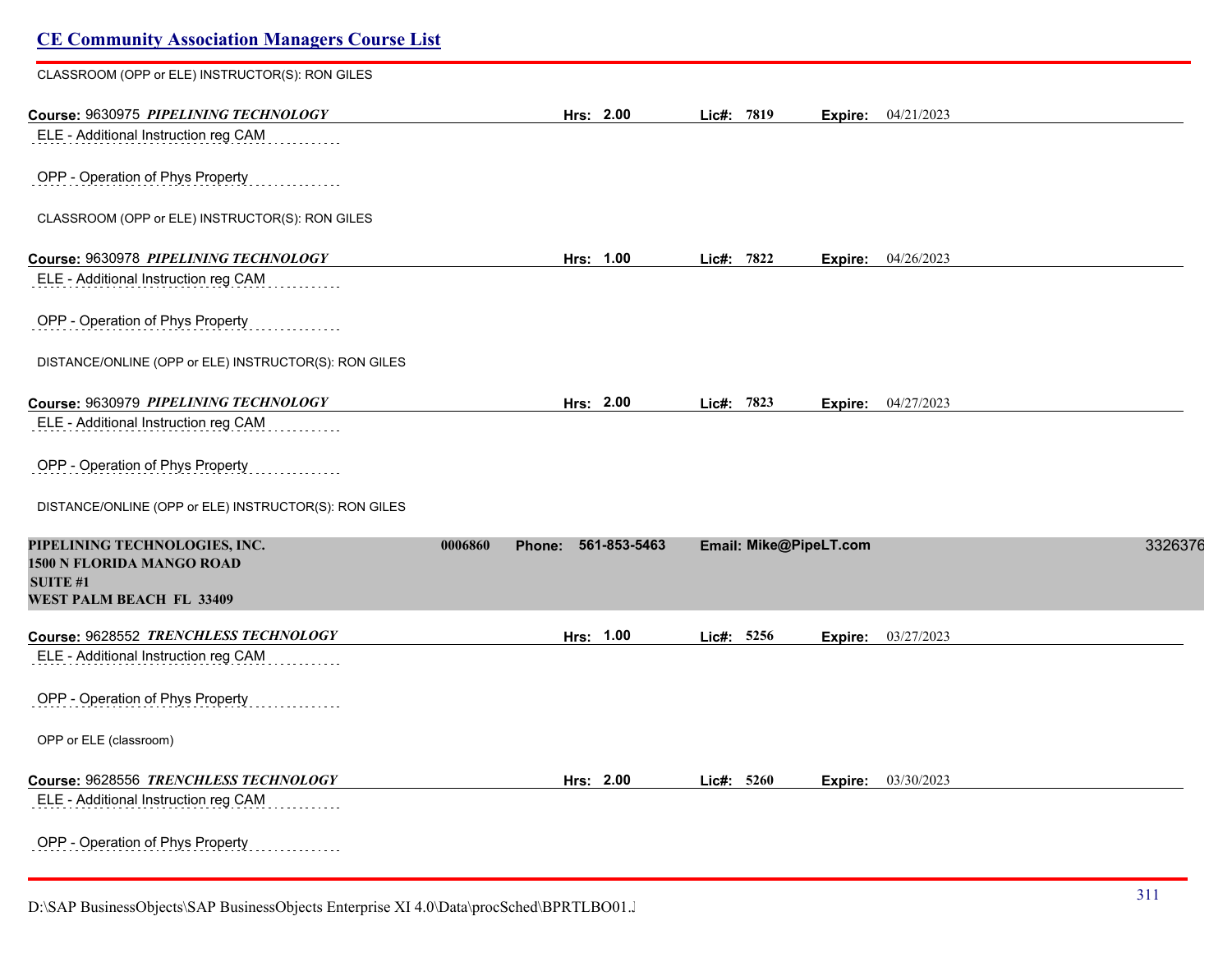OPP or ELE (classroom)

| PIPER FIRE PROTECTION INC<br>13075 US HWY 19 N<br><b>CLEARWATER FL 33764</b> | 0005240 | Phone:    | Email: |            |         |                           | 2681006 |
|------------------------------------------------------------------------------|---------|-----------|--------|------------|---------|---------------------------|---------|
| Course: 9626181 INTRODUCTION TO FIRE PROTECTION                              |         | Hrs: 8.00 |        | Lic#: 2763 | Expire: | 04/03/2023                |         |
| ELE - Additional Instruction reg CAM                                         |         |           |        |            |         |                           |         |
| OPP - Operation of Phys Property                                             |         |           |        |            |         |                           |         |
| OPP, (CLASSROOM), and ELE (CLASSROOM)                                        |         |           |        |            |         |                           |         |
| Course: 9626707 INTRODUCTION TO FIRE ALARM                                   |         | Hrs: 1.00 |        | Lic#: 3347 |         | Expire: 01/21/2023        |         |
| ELE - Additional Instruction reg CAM                                         |         |           |        |            |         |                           |         |
| OPP - Operation of Phys Property                                             |         |           |        |            |         |                           |         |
| OPP or ELE (classroom)                                                       |         |           |        |            |         |                           |         |
| Course: 9626708 INTRODUCTION TO SYSTEM                                       |         | Hrs: 1.00 |        | Lic#: 3348 |         | <b>Expire:</b> 01/21/2023 |         |
| ELE - Additional Instruction reg CAM                                         |         |           |        |            |         |                           |         |
| OPP - Operation of Phys Property                                             |         |           |        |            |         |                           |         |
| OPP or ELE (classroom)                                                       |         |           |        |            |         |                           |         |
| Course: 9626709 INTRO TO PORTABLE FIRE EXTINGUISHERS                         |         | Hrs: 1.00 |        | Lic#: 3349 | Expire: | 01/21/2023                |         |
| ELE - Additional Instruction reg CAM                                         |         |           |        |            |         |                           |         |
| OPP - Operation of Phys Property                                             |         |           |        |            |         |                           |         |
| OPP or ELE (classroom)                                                       |         |           |        |            |         |                           |         |
| Course: 9627629 INTRODUCTION TO FIRE SPRINKLERS                              |         | Hrs: 1.00 |        | Lic#: 4303 |         | Expire: 04/22/2023        |         |
| ELE - Additional Instruction reg CAM                                         |         |           |        |            |         |                           |         |
| OPP - Operation of Phys Property                                             |         |           |        |            |         |                           |         |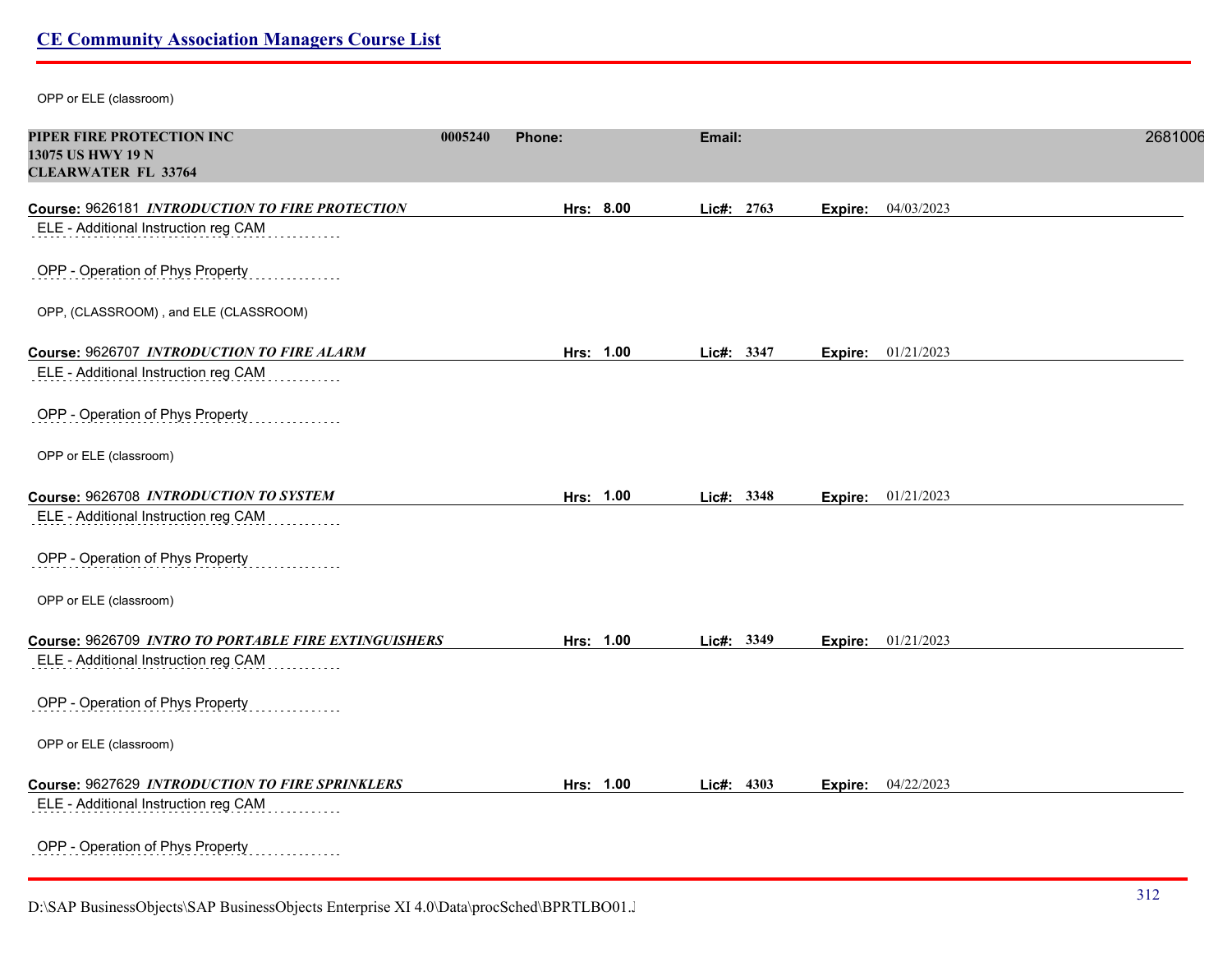OPP or ELE (CLASSROOM)

| PIT CREW ROOFING LLC<br>2774 N HARBOR CITY BLVD #101<br><b>MELBOURNE FL 32935</b>                                                                                                                               | 0008847           | Phone: 321-544-0962 |            |                             |         | Email: BRITTANY@PITCREWROOFING.COM | 3459650 |
|-----------------------------------------------------------------------------------------------------------------------------------------------------------------------------------------------------------------|-------------------|---------------------|------------|-----------------------------|---------|------------------------------------|---------|
| Course: 9630992 WHAT YOU SHOULD KNOW ABOUT DISASTER PREP                                                                                                                                                        |                   | Hrs: 1.00           | Lic#: 7837 |                             | Expire: | 05/17/2023                         |         |
| ELE - Additional Instruction reg CAM                                                                                                                                                                            |                   |                     |            |                             |         |                                    |         |
| OPP - Operation of Phys Property                                                                                                                                                                                |                   |                     |            |                             |         |                                    |         |
| CLASSROOM (OPP or ELE) INSTRUCTOR(S): BRITTANY CHERUP                                                                                                                                                           |                   |                     |            |                             |         |                                    |         |
| PLASTRIDGE AGENCY INC                                                                                                                                                                                           | 0003730<br>Phone: | 561-276-5221        |            | Email: ppost@PLASTRIDGE.COM |         |                                    | 1423567 |
| <b>820 N E 6TH AVENUE</b><br><b>DELRAY BEACH FL 33483</b>                                                                                                                                                       |                   |                     |            |                             |         |                                    |         |
| Course: 9628275 COMMON GAPS FOR COMMUNITY ASSOCIATION                                                                                                                                                           |                   | Hrs: 1.00           | Lic#: 4983 |                             |         | Expire: 08/09/2022                 |         |
| ELE - Additional Instruction reg CAM                                                                                                                                                                            |                   |                     |            |                             |         |                                    |         |
| IFM - Insurance (Financial Management)                                                                                                                                                                          |                   |                     |            |                             |         |                                    |         |
| <b>INSURANCE</b><br>IFM or ELE (classroom);<br>instructor(s) Matt Reedy, Brendan Lynch, Tom Lynch, Curt Levine, ALissa Collins, Connor Lynch, Brent Winans, added 08/28/2019: Michael Oberlander, Andrew Massie |                   |                     |            |                             |         |                                    |         |
| Course: 9630581 COMMON GAPS                                                                                                                                                                                     |                   | Hrs: 1.00           | Lic#: 7422 |                             | Expire: | 09/07/2022                         |         |
| ELE - Additional Instruction reg CAM                                                                                                                                                                            |                   |                     |            |                             |         |                                    |         |
| IFM - Insurance (Financial Management)                                                                                                                                                                          |                   |                     |            |                             |         |                                    |         |
| DISTANCE/ONLINE (IFM or ELE) INSTRUCTOR(S): BRENDAN LYNCH, MATTHEW REEDY, CURT LEVINE, MICHAEL OBERLANDER, ANDREW MASSIE, CONNOR LYNCH                                                                          |                   |                     |            |                             |         |                                    |         |
| Course: 9630602 HURRICANE PREPAREDNESS FOR COMMUNITY                                                                                                                                                            |                   | Hrs: 1.00           | Lic#: 7443 |                             |         | <b>Expire:</b> 09/22/2022          |         |
| ELE - Additional Instruction reg CAM                                                                                                                                                                            |                   |                     |            |                             |         |                                    |         |
| IFM - Insurance (Financial Management)                                                                                                                                                                          |                   |                     |            |                             |         |                                    |         |

D:\SAP BusinessObjects\SAP BusinessObjects Enterprise XI 4.0\Data\procSched\BPRTLBO01.Jobserver2\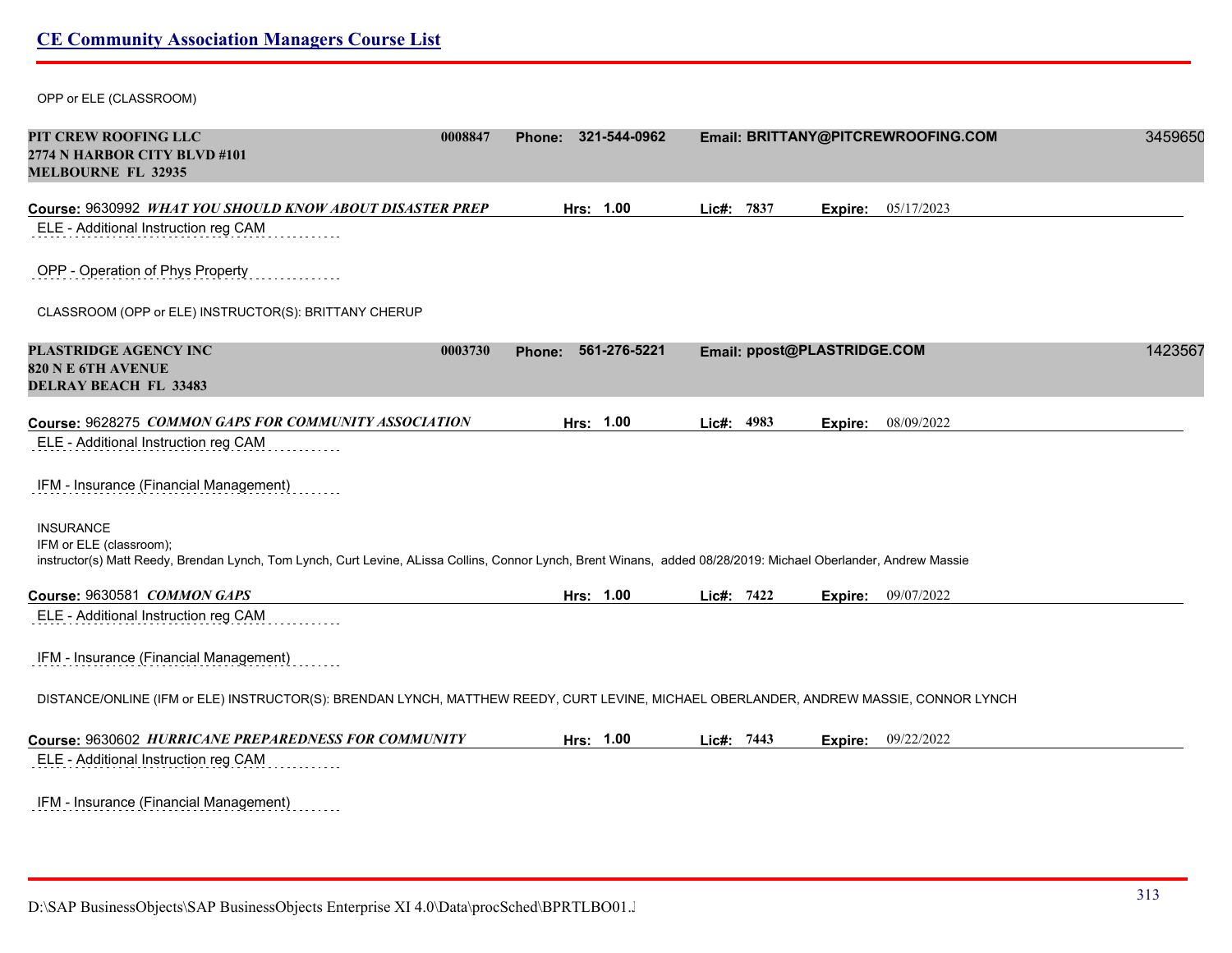| ASSOCIATIONS; DISTANCE/ONLINE (IFM or ELE) INSTRUCTOR(S): CURT A. LEVINE, MICHAEL OBERLANDER, CATHY EDGE                 |                     |              |                             |                           |         |
|--------------------------------------------------------------------------------------------------------------------------|---------------------|--------------|-----------------------------|---------------------------|---------|
| Course: 9630630 INSURANCE 101 FOR PROPERTY MANAGERS                                                                      | Hrs: 2.00           | Lic#: 7472   | Expire:                     | 10/05/2022                |         |
| ELE - Additional Instruction reg CAM                                                                                     |                     |              |                             |                           |         |
| IFM - Insurance (Financial Management)                                                                                   |                     |              |                             |                           |         |
| DISTANCE/ONLINE (IFM or ELE) INSTRUCTOR(S): CONNOR LYNCH, BRENDAN LYNCH, MATTHEW E. REEDY, CURT A. LEVINE, ANDREW MASSIE |                     |              |                             |                           |         |
| Course: 9631315 NAVIGATING A CHALLENGING INSURANCE MARKE                                                                 | Hrs: 1.00           | Lic#: 8160   |                             | <b>Expire:</b> 11/03/2023 |         |
| ELE - Additional Instruction reg CAM                                                                                     |                     |              |                             |                           |         |
| IFM - Insurance (Financial Management)                                                                                   |                     |              |                             |                           |         |
| DISTANCE/ONLINE (IFM or ELE) INSTRUCTOR(S): ANDREW MASSIE, BRENDAN LYNCH, CONNOR LYNCH                                   |                     |              |                             |                           |         |
| Course: 9631321 <i>NAVIGATING A CHALLENGING INSURANCE MARKE</i>                                                          | Hrs: 1.00           | Lic#: 8166   | Expire:                     | 11/07/2023                |         |
| ELE - Additional Instruction reg CAM                                                                                     |                     |              |                             |                           |         |
| IFM - Insurance (Financial Management)                                                                                   |                     |              |                             |                           |         |
| CLASSROOM (IFM or ELE) INSTRUCTOR(S): ANDREW MASSIE, BRENDAN T LYNCH, CONNOR LYNCH                                       |                     |              |                             |                           |         |
| 0006785<br>PORGES HAMLIN KNOWLES & HAWK, PA<br><b>1205 MANATEE AVENUE WEST</b><br><b>BRADENTON FL 34205</b>              | Phone: 941-748-3770 |              | Email: danielac@phkhlaw.com |                           | 3291452 |
| Course: 9629125 What to do when your Association                                                                         | Hrs: 1.00           | Lic#: 8149   | Expire:                     | 10/17/2023                |         |
| ELE - Additional Instruction reg CAM                                                                                     |                     |              |                             |                           |         |
| HR                                                                                                                       |                     |              |                             |                           |         |
| OPP - Operation of Phys Property                                                                                         |                     |              |                             |                           |         |
| is Sued (and how to avoid it in the first place):<br>Classroom: (OPP, HR, or ELE);<br>Instructor (S): Mary R Hawk,       |                     |              |                             |                           |         |
| Course: 9629406 UNAUTHORIZED PRACTICE OF LAW FOR                                                                         | Hrs: 1.00           | Lic#: $6167$ | Expire:                     | 02/21/2023                |         |
| ELE - Additional Instruction reg CAM<br>.                                                                                |                     |              |                             |                           |         |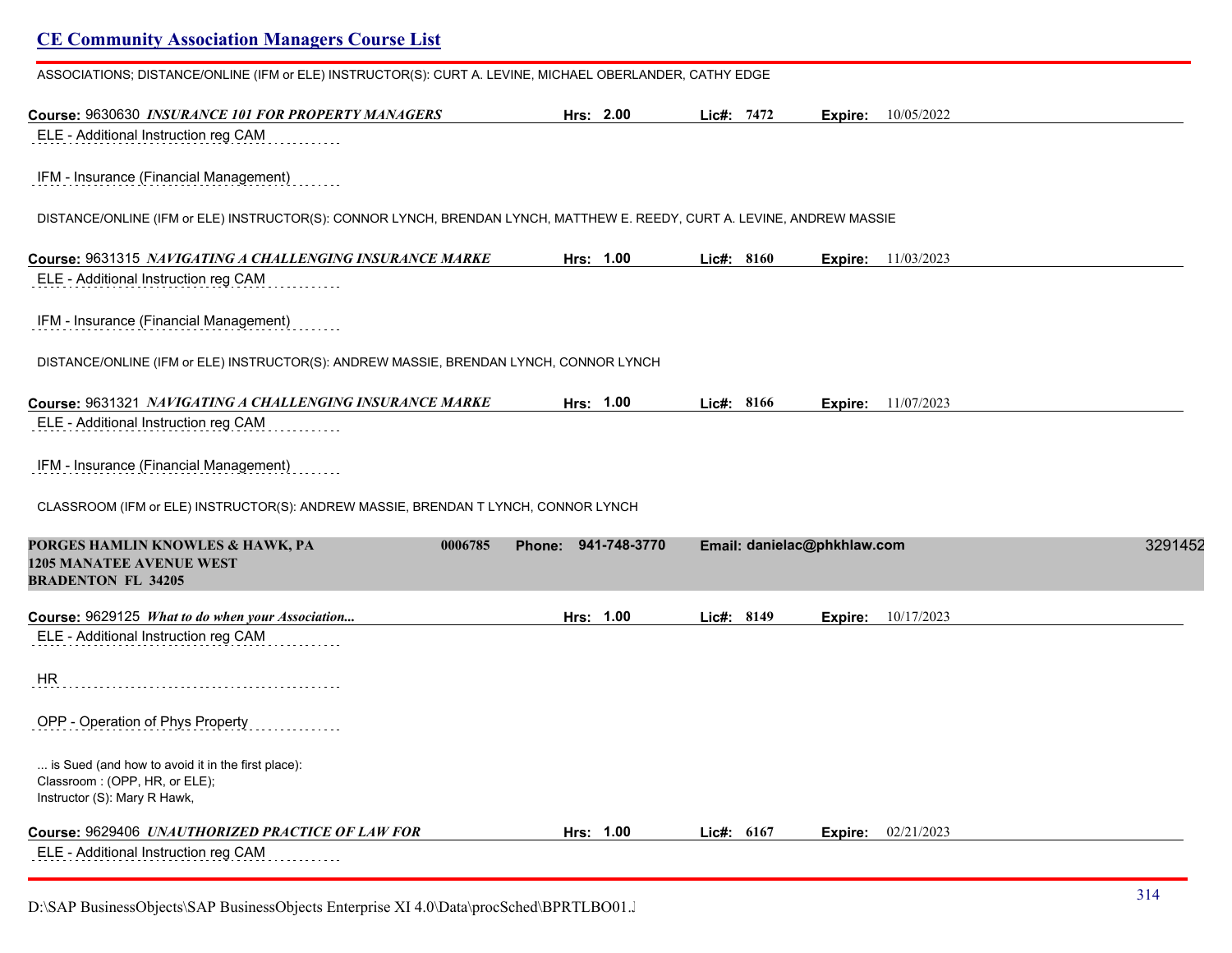| COMMUNITY ASSOCIATION MANAGERS; CLASSROOM (ELE) INSTRUCTOR(S): BRYONY G. SWIFT                                    |           |           |              |  |                           |
|-------------------------------------------------------------------------------------------------------------------|-----------|-----------|--------------|--|---------------------------|
| Course: 9629408 UNAUTHORIZED PRACTICE OF LAW FOR                                                                  |           | Hrs: 1.00 | Lic#: 6170   |  | <b>Expire:</b> 02/25/2023 |
| ELE - Additional Instruction reg CAM                                                                              |           |           |              |  |                           |
| COMMUNITY ASSOCIATION MANAGERS; CLASSROOM (ELE) INSTRUCTOR(S): BRYONY G. SWIFT                                    |           |           |              |  |                           |
| Course: 9629488 GOVERNING DOCUMENTS - UNDERSTANDING                                                               | Hrs: 2.00 |           | Lic#: 6262   |  | <b>Expire:</b> 04/17/2023 |
| ELE - Additional Instruction reg CAM                                                                              |           |           |              |  |                           |
| OPP - Operation of Phys Property                                                                                  |           |           |              |  |                           |
| WHAT YOU HAVE AND HOW TO MAKE THEM WORK FOR THE COMMUNITY; CLASSROOM (OPP or ELE) INSTRUCTOR(S): CURTIS D. HAMLIN |           |           |              |  |                           |
| Course: 9630610 DEALING WITH DIFFICULT PEOPLE                                                                     |           | Hrs: 1.00 | Lie#: 7451   |  | <b>Expire:</b> 09/23/2022 |
| ELE - Additional Instruction reg CAM                                                                              |           |           |              |  |                           |
| HR.                                                                                                               |           |           |              |  |                           |
| CLASSROOM (HR or ELE) INSTRUCTOR(S): MARK R. HAWK                                                                 |           |           |              |  |                           |
| Course: 9630611 DEALING WITH DIFFICULT PEOPLE                                                                     |           | Hrs: 1.00 | Lic#: $7452$ |  | <b>Expire:</b> 09/27/2022 |
| ELE - Additional Instruction reg CAM<br>.<br>.                                                                    |           |           |              |  |                           |
| HR.                                                                                                               |           |           |              |  |                           |
| DISTANCE/ONLINE (HR or ELE) INSTRUCTOR(S): MARY R. HAWK                                                           |           |           |              |  |                           |
| Course: 9630612 ASSOCIATION ELECTIONS                                                                             |           | Hrs: 1.00 | Lic#: 7453   |  | <b>Expire:</b> 09/27/2022 |
| ELE - Additional Instruction reg CAM                                                                              |           |           |              |  |                           |
| HR.                                                                                                               |           |           |              |  |                           |
| CLASSROOM (HR or ELE) INSTRUCTOR(S): INSTRUCTOR(S): MARY R. HAWK                                                  |           |           |              |  |                           |
| Course: 9630613 ASSOCIATION ELECTIONS                                                                             |           | Hrs: 1.00 | Lic#: 7454   |  | <b>Expire:</b> 09/27/2022 |
| ELE - Additional Instruction reg CAM                                                                              |           |           |              |  |                           |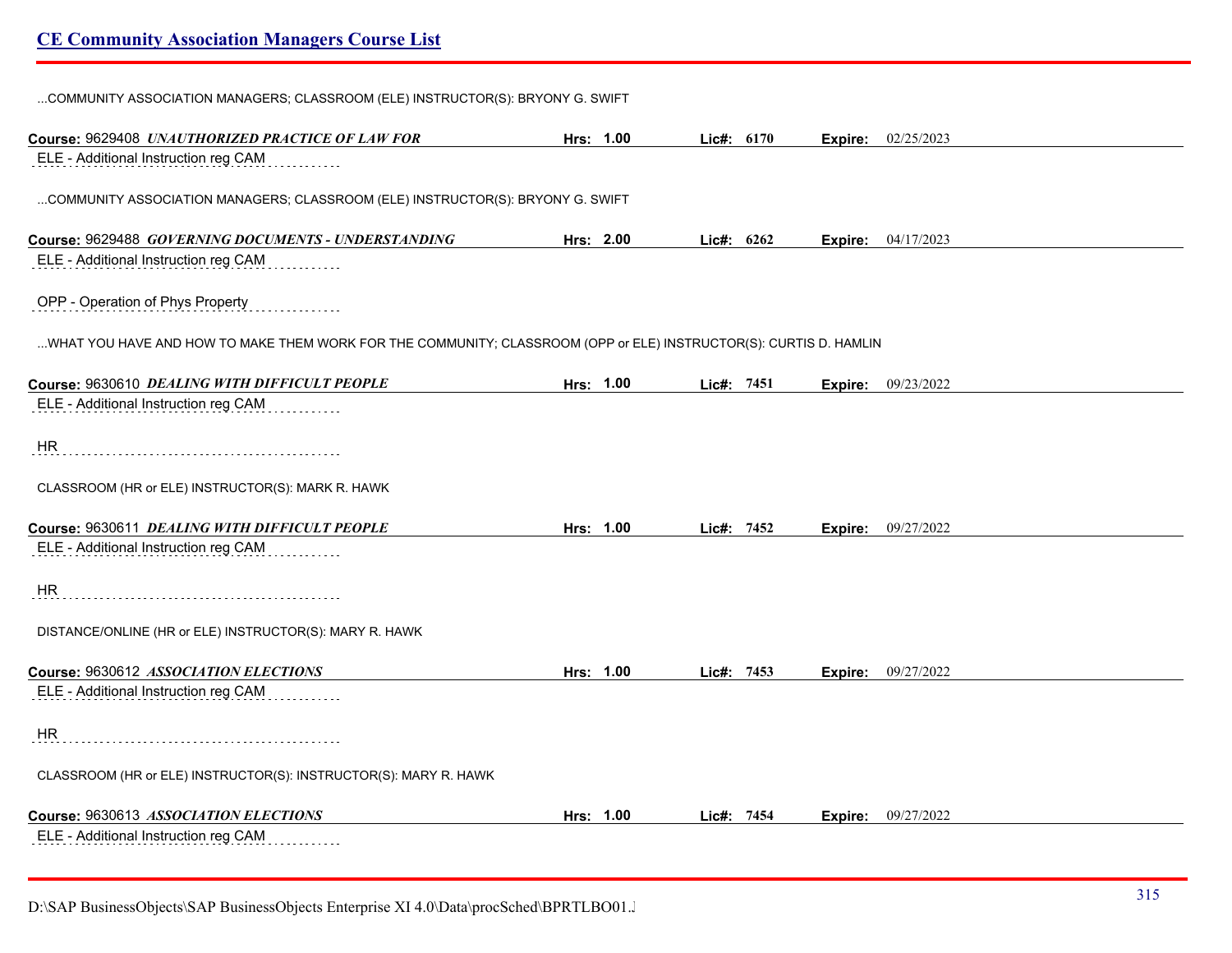| <b>HR</b>                                                                                        |           |               |         |            |
|--------------------------------------------------------------------------------------------------|-----------|---------------|---------|------------|
| DISTANCE/ONLINE (HR or ELE) INSTRUCTOR(S): MARY R. HAWK                                          |           |               |         |            |
| Course: 9631013 UNAUTHORIZED PRACTICE OF LAW FOR COMMUNI<br>ELE - Additional Instruction reg CAM | Hrs: 1.00 | 7857<br>Lic#: | Expire: | 06/03/2023 |
| DISTANCE/ONLINE (ELE) INSTRUCTOR(S): BRYONY G. SWIFT                                             |           |               |         |            |
| Course: 9631109 GOVERNING DOCUMENTS - UNDERSTANDING WHAT                                         | Hrs: 2.00 | Lic#: 7954    | Expire: | 07/18/2023 |
| ELE - Additional Instruction reg CAM                                                             |           |               |         |            |
| HR                                                                                               |           |               |         |            |
| DISTANCE/ONLINE (HR or ELE) INSTRUCTOR(S): CURTIS D. HAMLIN                                      |           |               |         |            |
| Course: 9631255 DISABILITY ACCMMODATIONS AND MODIFICATIO                                         | Hrs: 1.00 | Lic#: 8097    | Expire: | 09/14/2023 |
| ELE - Additional Instruction reg CAM                                                             |           |               |         |            |
| DISTANCE/ONLINE (ELE) INSTRUCTOR(S): MARY R. HAWK                                                |           |               |         |            |
| Course: 9631256 DISABILITY ACCMMODATIONS AND MODIFICATIO                                         | Hrs: 1.00 | Lic#: 8098    | Expire: | 09/14/2023 |
| ELE - Additional Instruction reg CAM                                                             |           |               |         |            |
| CLASSROOM (ELE) INSTRUCTOR(S): MARY R. HAWK                                                      |           |               |         |            |
| Course: 9631257 DISABILITY ACCMMODATIONS AND MODIFICATIO                                         | Hrs: 1.00 | Lic#: 8099    | Expire: | 09/14/2023 |
| ELE - Additional Instruction reg CAM                                                             |           |               |         |            |
| <b>HR</b>                                                                                        |           |               |         |            |
| CLASSROOM (HR or ELE) INSTRUCTOR(S): MARY R. HAWK                                                |           |               |         |            |
| Course: 9631258 DISABILITY ACCMMODATIONS AND MODIFICATIO                                         | Hrs: 1.00 | Lic#: 8100    | Expire: | 09/14/2023 |
| ELE - Additional Instruction reg CAM                                                             |           |               |         |            |
| <b>HR</b>                                                                                        |           |               |         |            |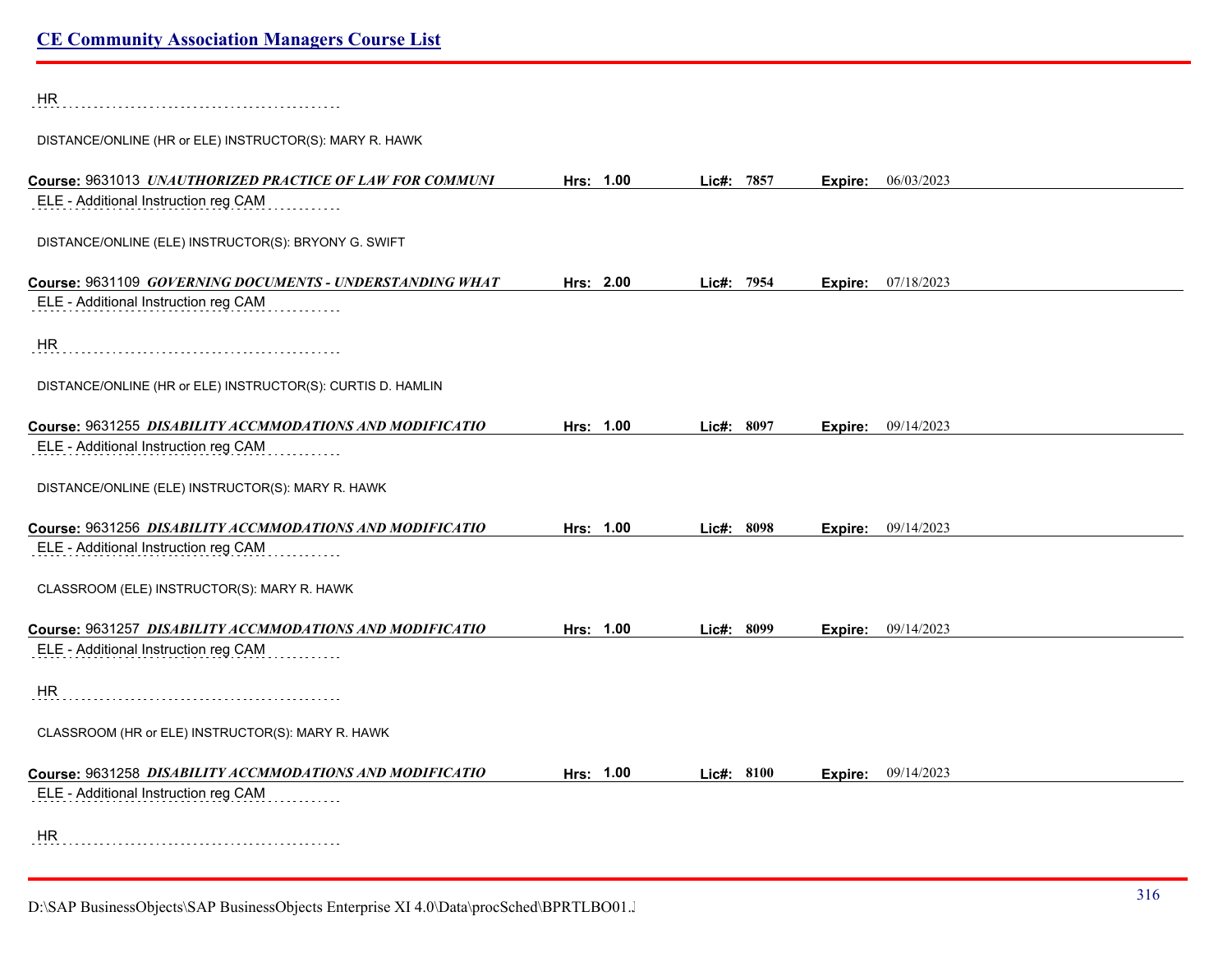| DISTANCE/ONLINE (HR or ELE) INSTRUCTOR(S): MARY R. HAWK                                               |                      |            |                                   |         |
|-------------------------------------------------------------------------------------------------------|----------------------|------------|-----------------------------------|---------|
| Course: 9631306 WHAT TO DO WHEN YOUR ASSOCIATION IS SUED                                              | Hrs: 1.00            | Lic#: 8151 | Expire: 10/17/2023                |         |
| ELE - Additional Instruction reg CAM                                                                  |                      |            |                                   |         |
| HR                                                                                                    |                      |            |                                   |         |
| DISTANCE/ONLINE (HR or ELE) INSTRUCTOR(S): MARY R. HAWK                                               |                      |            |                                   |         |
| Course: 9631414 WHAT TO DO WHEN YOUR ASSOCIATION IS SUED                                              | Hrs: 2.00            | Lic#: 8258 | <b>Expire:</b> 01/09/2024         |         |
| ELE - Additional Instruction reg CAM                                                                  |                      |            |                                   |         |
| HR                                                                                                    |                      |            |                                   |         |
| OPP - Operation of Phys Property                                                                      |                      |            |                                   |         |
| (AND HOW TO AVOID IT IN THE FIRST PLACE)CLASSROOM (OPP & HR or ELE) INSTRUCTOR(S): MARK R. HAWK       |                      |            |                                   |         |
| Course: 9631415 WHAT TO DO WHEN YOUR ASSOCIATION IS SUED                                              | Hrs: 2.00            | Lic#: 8259 | 01/09/2024<br>Expire:             |         |
| ELE - Additional Instruction reg CAM                                                                  |                      |            |                                   |         |
| <b>HR</b>                                                                                             |                      |            |                                   |         |
| OPP - Operation of Phys Property                                                                      |                      |            |                                   |         |
| (AND HOW TO AVOID IT IN THE FIRST PLACE)DISTANCE/ONLINE (OPP & HR or ELE) INSTRUCTOR(S): MARK R. HAWK |                      |            |                                   |         |
| PREMIER AIR CONDITIONING<br>0008829<br>2165 W 10TH COURT<br><b>MIAMI FL 33010</b>                     | 3058883826<br>Phone: |            | Email: alfredo@trustpremierac.com | 3455020 |
| Course: 9630999 AIR CONDITIONING - HOW TO SAVE TIME, SAV                                              | Hrs: 1.00            | Lic#: 7844 | 05/25/2023<br>Expire:             |         |
| ELE - Additional Instruction reg CAM                                                                  |                      |            |                                   |         |
| IFM - Insurance (Financial Management)                                                                |                      |            |                                   |         |
| AND KEEP YOUR AIR SAFE; CLASSROOM (IFM or ELE) INSTRUCTOR(S): DR. ALFREDO GARCIA                      |                      |            |                                   |         |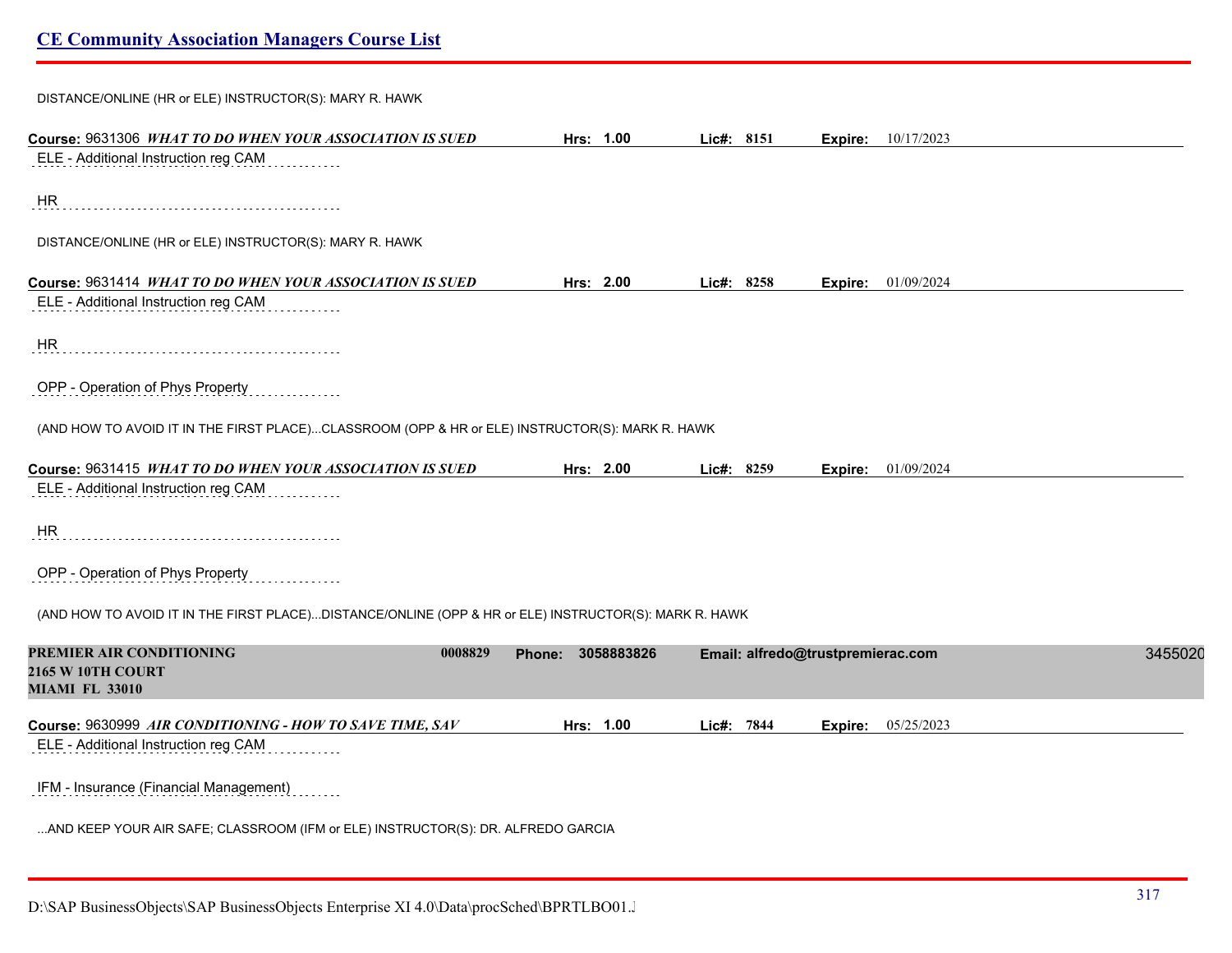| PRESENTATION DYNAMICS, INC<br>370 GOLFVIEW RD | 0005095 | Phone: 954-592-2247 |            | Email: nancee@presentationdynamics.info | 3286801 |
|-----------------------------------------------|---------|---------------------|------------|-----------------------------------------|---------|
| #104                                          |         |                     |            |                                         |         |
| <b>NORTH PALM BEACH FL 33408</b>              |         |                     |            |                                         |         |
| Course: 9626010 COACHES CLINIC                |         | Hrs: 2.00           | Lic#: 8362 | Expire: 03/16/2024                      |         |
| ELE - Additional Instruction reg CAM          |         |                     |            |                                         |         |
| <b>HR</b>                                     |         |                     |            |                                         |         |
| HR or ELE, (CLASSROOM)                        |         |                     |            |                                         |         |
| Course: 9626074 COACHES CLINIC                |         | Hrs: 1.00           | Lic#: 8361 | <b>Expire:</b> 03/16/2024               |         |
| ELE - Additional Instruction reg CAM          |         |                     |            |                                         |         |
| HR                                            |         |                     |            |                                         |         |
| HR OR ELECTIVE                                |         |                     |            |                                         |         |
| Course: 9626125 BOARD TO TEARS                |         | Hrs: 3.00           | Lic#: 2708 | <b>Expire:</b> 02/07/2023               |         |
| HR                                            |         |                     |            |                                         |         |
| IFM - Insurance (Financial Management)        |         |                     |            |                                         |         |
| HR, (CLASSROOM) OR IFM (CLASSROOM)            |         |                     |            |                                         |         |
| Course: 9626283 MOLD NOT IN MY BUILDING?      |         | Hrs: 1.00           | Lic#: 2870 | Expire: 08/08/2023                      |         |
| ELE - Additional Instruction reg CAM          |         |                     |            |                                         |         |
| HR                                            |         |                     |            |                                         |         |
| OPP - Operation of Phys Property              |         |                     |            |                                         |         |
| OPP or ELE (CLASSROOM)                        |         |                     |            |                                         |         |
| Course: 9626385 ONE TEAM ONE DIRECTION        |         | Hrs: 2.00           | Lic#: 2970 | Expire: 01/10/2024                      |         |
| ELE - Additional Instruction reg CAM          |         |                     |            |                                         |         |
| HR                                            |         |                     |            |                                         |         |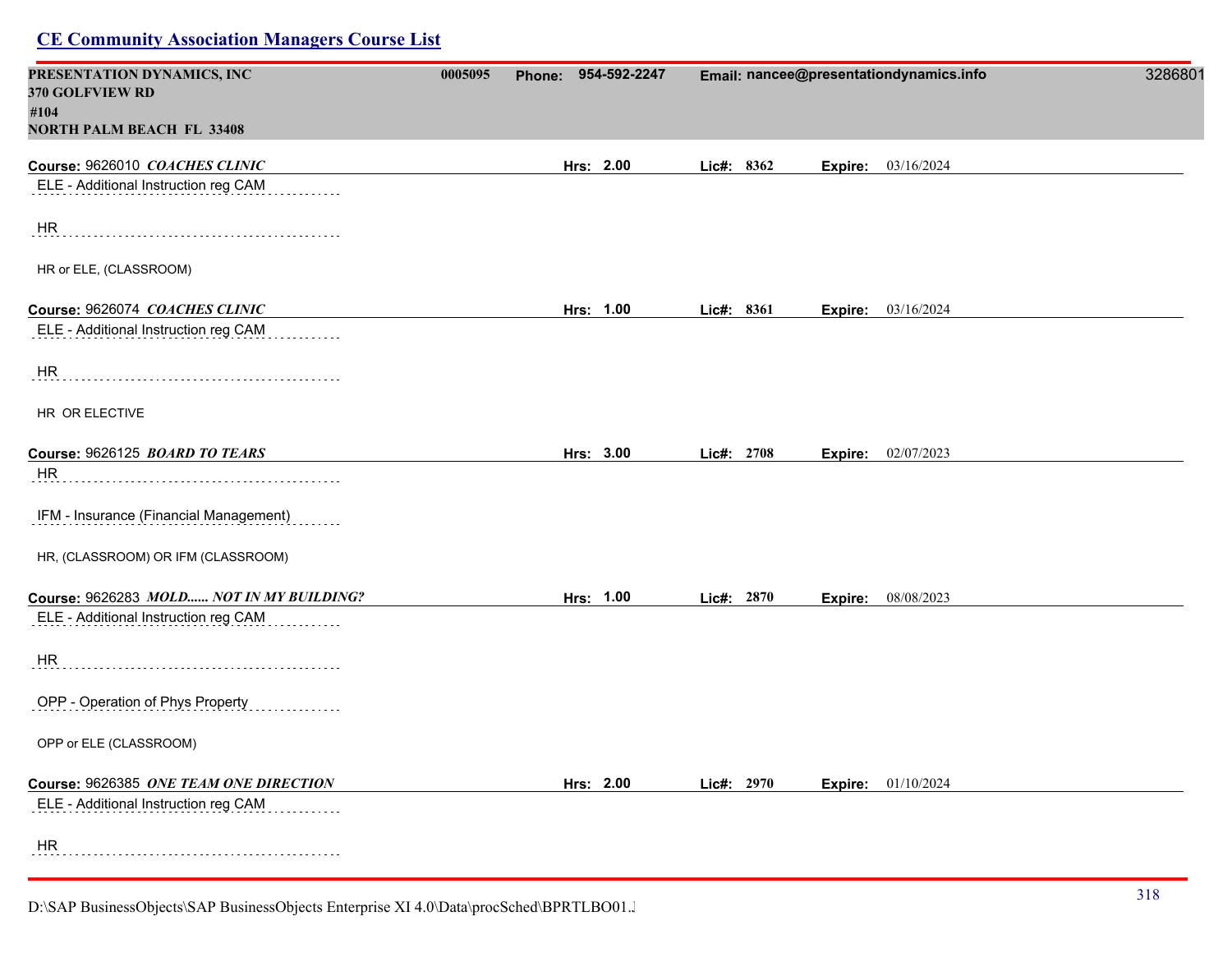| HR or ELE (classroom)                                                               |           |            |         |                           |
|-------------------------------------------------------------------------------------|-----------|------------|---------|---------------------------|
| Course: 9626391 HOW TO PRACTICE SAFE STRESS                                         | Hrs: 2.00 | Lic#: 2975 | Expire: | 01/23/2024                |
| ELE - Additional Instruction reg CAM                                                |           |            |         |                           |
| HR                                                                                  |           |            |         |                           |
| HR or ELE (CLASSROOM)                                                               |           |            |         |                           |
| Course: 9626428 HOW TO PRACTICE SAFE STRESS<br>ELE - Additional Instruction reg CAM | Hrs: 1.00 | Lic#: 3012 | Expire: | 02/29/2024                |
|                                                                                     |           |            |         |                           |
| HR                                                                                  |           |            |         |                           |
| HR or ELE (classroom)                                                               |           |            |         |                           |
| Course: 9626429 DIFFICULT UNIT OWNERS "NOT IN MY                                    | Hrs: 1.00 | Lic#: 3013 |         | <b>Expire: 02/29/2024</b> |
| ELE - Additional Instruction reg CAM                                                |           |            |         |                           |
| <b>HR</b>                                                                           |           |            |         |                           |
| <b>BUILDING</b><br>HR or ELE (classroom)                                            |           |            |         |                           |
|                                                                                     |           |            |         |                           |
| Course: 9626430 ONE TEAM ONE DIRECTION<br>ELE - Additional Instruction reg CAM      | Hrs: 1.00 | Lic#: 3014 | Expire: | 02/29/2024                |
| <b>HR</b>                                                                           |           |            |         |                           |
| HR or ELE (classroom)                                                               |           |            |         |                           |
| Course: 9626536 HOW TO SURVIVE A BLDG RESTORATION                                   | Hrs: 2.00 | Lic#: 3159 | Expire: | 07/23/2024                |
| ELE - Additional Instruction reg CAM                                                |           |            |         |                           |
| OPP - Operation of Phys Property                                                    |           |            |         |                           |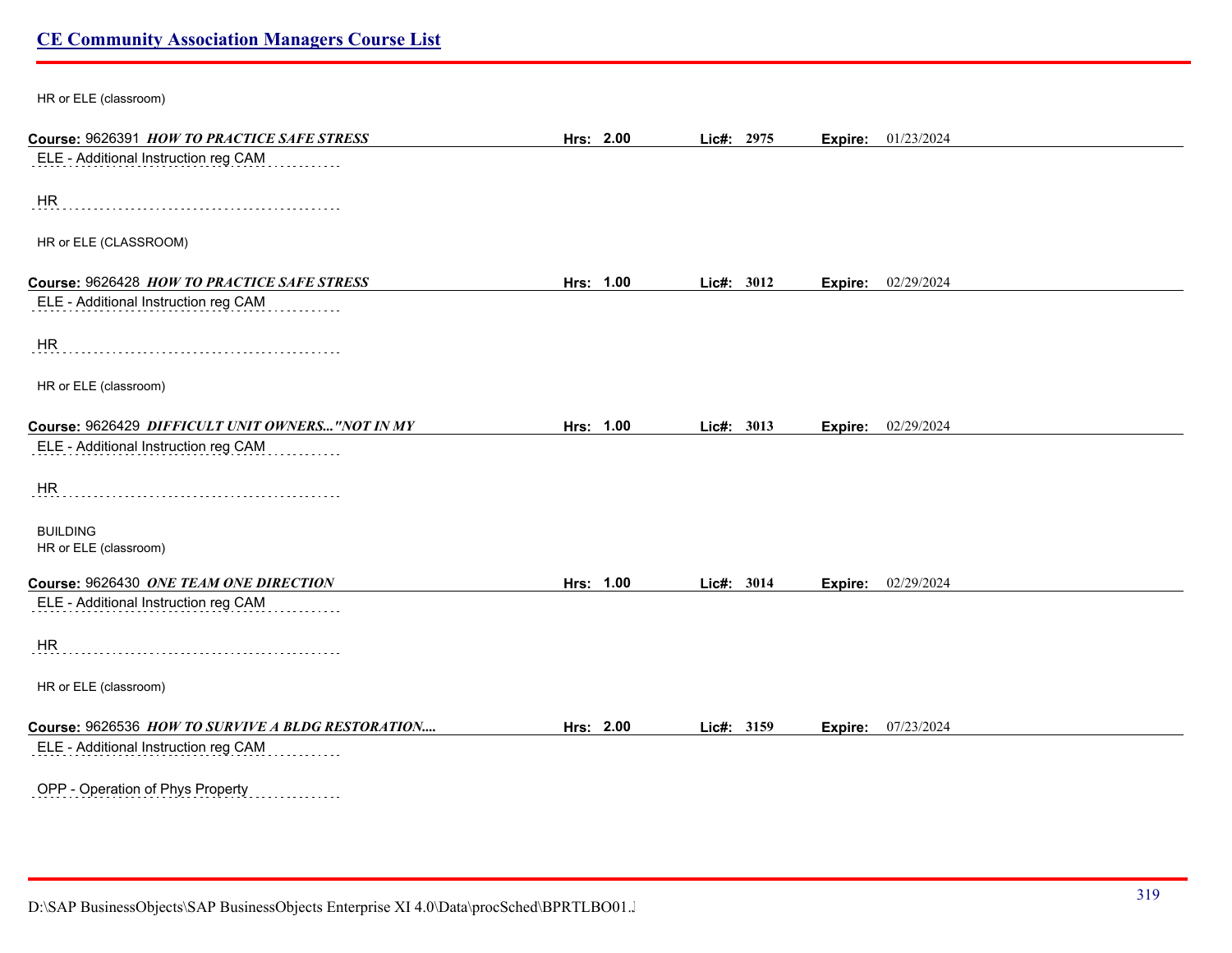# **CE Community Association Managers Course List** PROJECT II; OPP; CLASSROOM **Course:** 9626687 *EMOTIONAL INTELLIGENCE YOUR LIFE* **Hrs: 1.00 Lic#: 3325 Expire:** 01/03/2023 ELE - Additional Instruction reg CAM **HR** PRESERVER HR or ELE (classroom) **Course:** 9626688 *EMOTIONAL INTELLIGENCE YOUR LIFE* **Hrs: 2.00 Lic#: 3326 Expire:** 01/03/2023 ELE - Additional Instruction reg CAM <u>. . . . . . . . . .</u> HR PRESERVER HR or ELE (CLASSROOM) **Course:** 9626864 *THERE IS NEVER ENOUGH TIME* **Hrs: 2.00 Lic#: 3517 Expire:** 07/14/2023 ELE - Additional Instruction reg CAM HR OPP - Operation of Phys Property OPP or HR or ELE; (classroom) **Course:** 9626865 *THERE IS NEVER ENOUGH TIME* **Hrs: 1.00 Lic#: 3518 Expire:** 07/14/2023 HR OPP - Operation of Phys Property OPP or HR (classroom) **Course:** 9626866 *WEATHER THE STORM* **Hrs: 2.00 Lic#: 3519 Expire:** 07/14/2023 HR OPP - Operation of Phys Property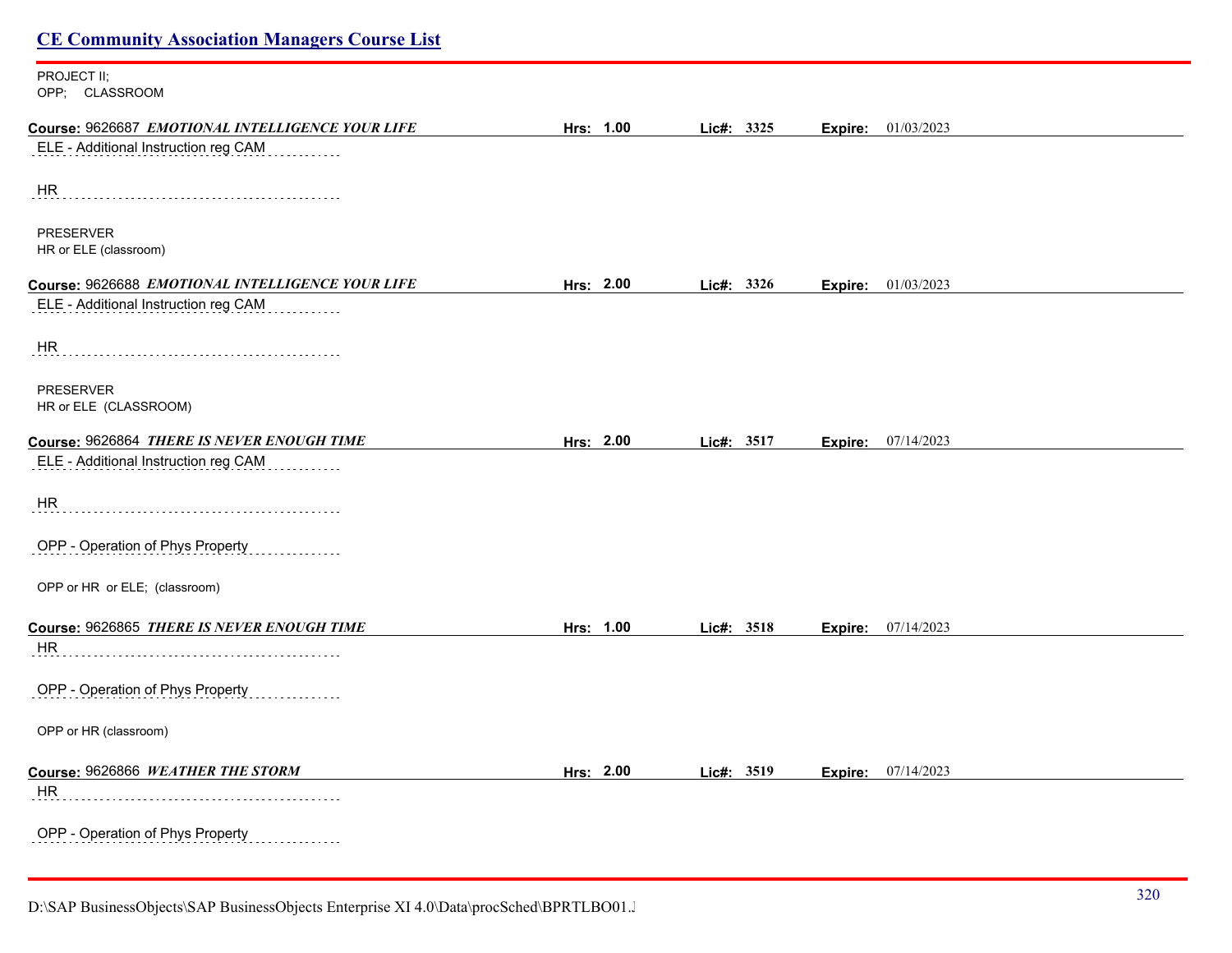| <b>CE Community Association Managers Course List</b>       |           |            |         |                           |
|------------------------------------------------------------|-----------|------------|---------|---------------------------|
| OPP or HR                                                  |           |            |         |                           |
| Course: 9627038 HOA BOARD TO TEARS                         | Hrs: 3.00 | Lic#: 3695 | Expire: | 11/04/2023                |
| HR.                                                        |           |            |         |                           |
| IFM - Insurance (Financial Management)                     |           |            |         |                           |
| IFM or HR                                                  |           |            |         |                           |
| Course: 9627180 ELEVATORS MOST USED & MOST MISUNDERSTOOD   | Hrs: 1.00 | Lic#: 3835 |         | <b>Expire:</b> 03/18/2024 |
| ELE - Additional Instruction reg CAM                       |           |            |         |                           |
| OPP - Operation of Phys Property                           |           |            |         |                           |
| OPP or ELE (CLASSROOM)<br>INSTRUCTOR(S): MICHAEL G. ZAWAKI |           |            |         |                           |
| Course: 9627181 ELEVATORS MOST USED & MOST MISUNDERSTOOD   | Hrs: 2.00 | Lic#: 3836 | Expire: | 03/18/2024                |
| ELE - Additional Instruction reg CAM                       |           |            |         |                           |
| OPP - Operation of Phys Property                           |           |            |         |                           |
| OPP or ELE (classroom)                                     |           |            |         |                           |
| Course: 9627263 CREATING CUSTOMER EXCELLENCE               | Hrs: 1.00 | Lic#: 8364 | Expire: | 03/16/2024                |
| ELE - Additional Instruction reg CAM                       |           |            |         |                           |
| HR                                                         |           |            |         |                           |
| HR or ELE (classroom)                                      |           |            |         |                           |
| Course: 9627264 CREATING CUSTOMER EXCELLENCE               | Hrs: 2.00 | Lic#: 8363 | Expire: | 03/16/2024                |
| ELE - Additional Instruction reg CAM                       |           |            |         |                           |
| HR                                                         |           |            |         |                           |
| HR or ELE (CLASSROOM)                                      |           |            |         |                           |
| Course: 9627433 AVOIDING SEXUAL HARASSMENT                 | Hrs: 1.00 | Lic#: 4095 |         | <b>Expire:</b> 11/20/2022 |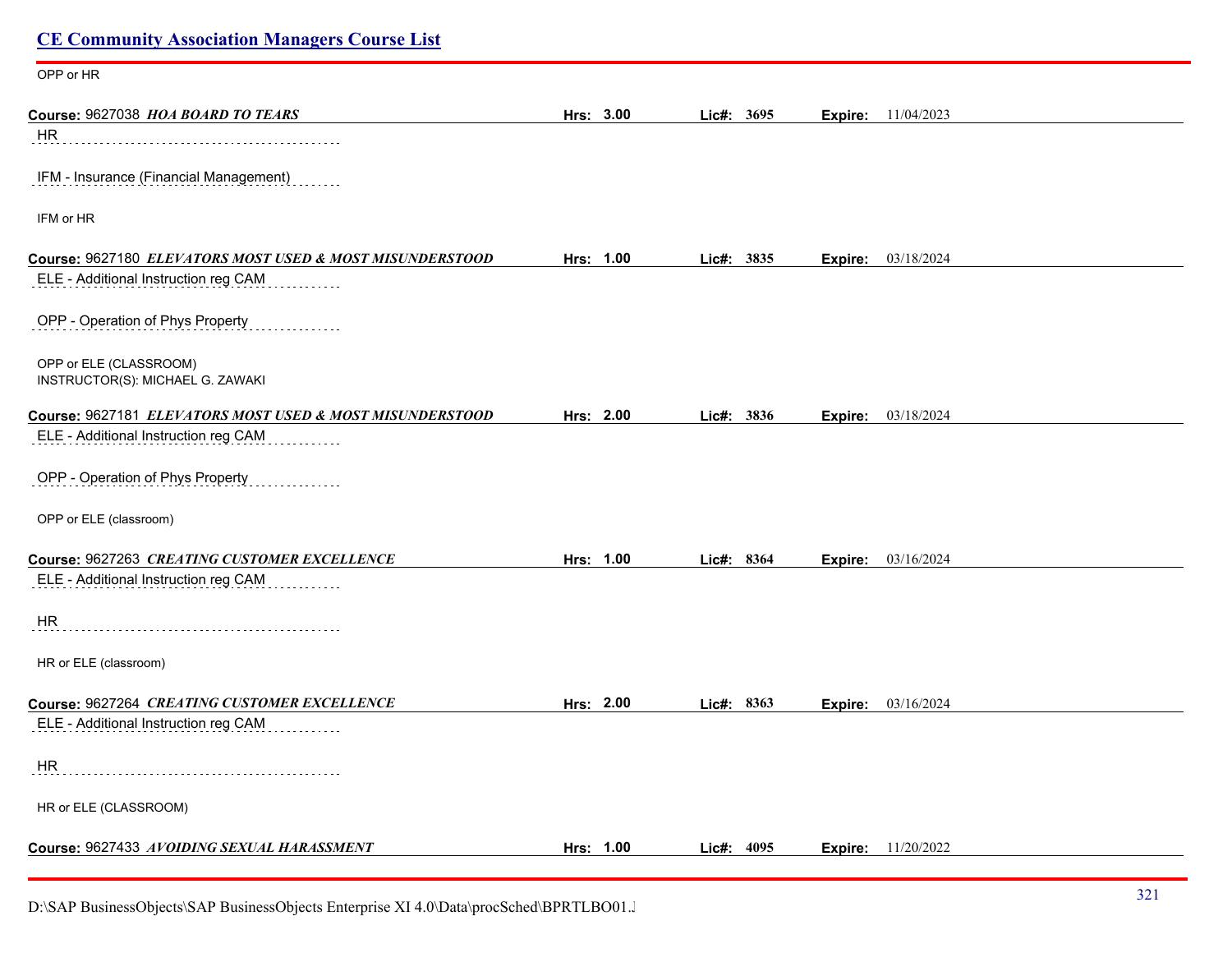| <b>CE Community Association Managers Course List</b> |           |            |                           |  |
|------------------------------------------------------|-----------|------------|---------------------------|--|
| ELE - Additional Instruction reg CAM                 |           |            |                           |  |
| HR                                                   |           |            |                           |  |
| HR or ELE (classroom)                                |           |            |                           |  |
| Course: 9627658 AVOIDING SEXUAL HARASSMENT           | Hrs: 2.00 | Lic#: 4332 | 05/31/2023<br>Expire:     |  |
| ELE - Additional Instruction reg CAM                 |           |            |                           |  |
| HR                                                   |           |            |                           |  |
| HR or ELE (classroom)                                |           |            |                           |  |
| Course: 9627689 MOLDNOT IN MY BUILDING               | Hrs: 2.00 | Lic#: 4364 | Expire: 07/06/2023        |  |
| ELE - Additional Instruction reg CAM                 |           |            |                           |  |
| OPP - Operation of Phys Property                     |           |            |                           |  |
| OPP or ELE (classroom)                               |           |            |                           |  |
| Course: 9627690 GIVING GREAT PHONE                   | Hrs: 2.00 | Lic#: 4365 | <b>Expire:</b> 07/06/2023 |  |
| ELE - Additional Instruction reg CAM                 |           |            |                           |  |
| HR                                                   |           |            |                           |  |
| HR or ELE (classroom)                                |           |            |                           |  |
| Course: 9627691 GIVING GREAT PHONE                   | Hrs: 1.00 | Lic#: 4366 | 07/06/2023<br>Expire:     |  |
| ELE - Additional Instruction reg CAM<br>dia a a a a  |           |            |                           |  |
| <b>HR</b>                                            |           |            |                           |  |
| HR or ELE (CLASSROOM)                                |           |            |                           |  |
| Course: 9627926 ANGER MANAGEMENT                     | Hrs: 2.00 | Lic#: 4637 | <b>Expire:</b> 11/29/2023 |  |
| ELE - Additional Instruction reg CAM                 |           |            |                           |  |
| HR                                                   |           |            |                           |  |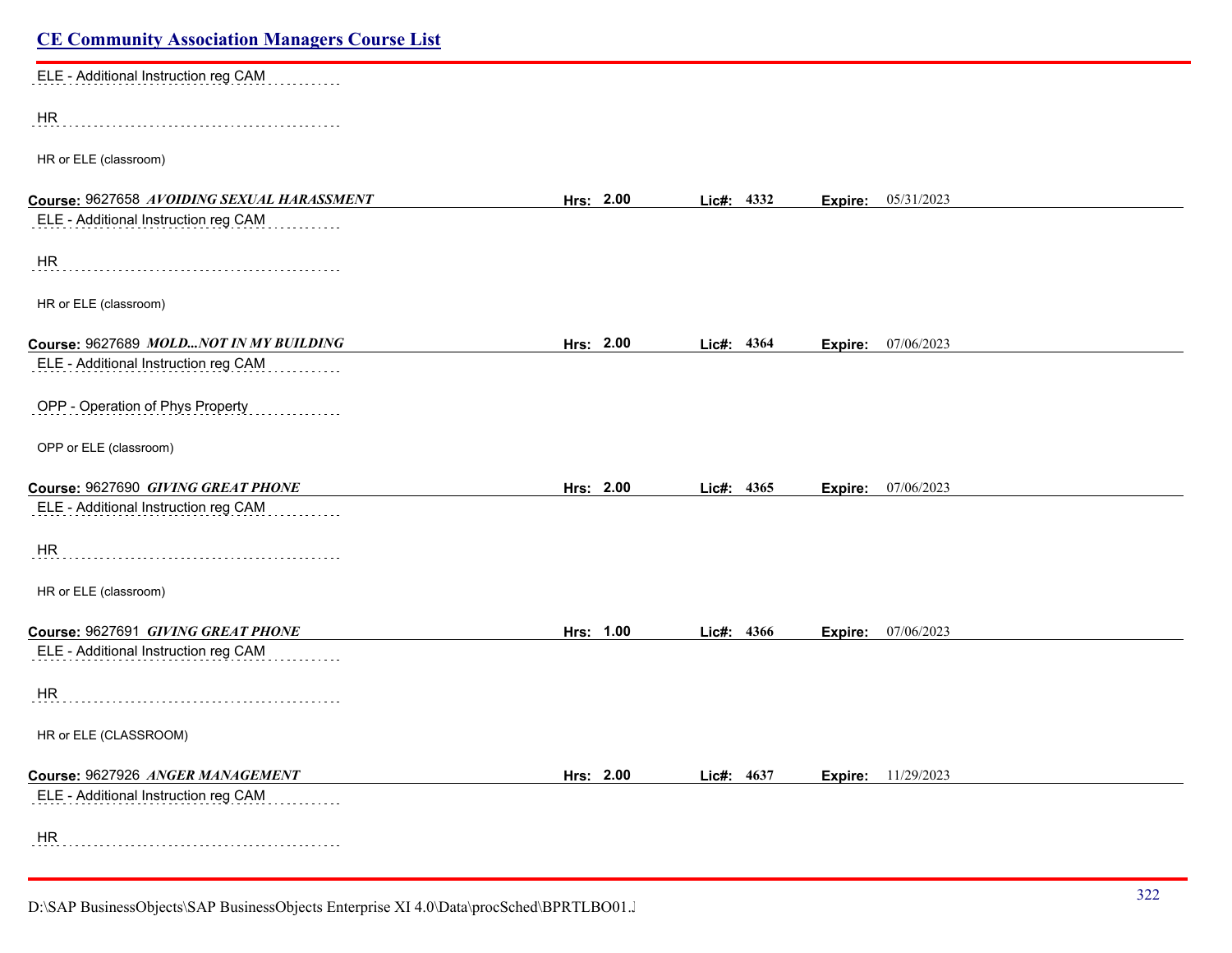| HR or ELE (classroom)                           |           |            |         |                           |
|-------------------------------------------------|-----------|------------|---------|---------------------------|
| Course: 9627931 ANGER MANAGEMENT                | Hrs: 1.00 | Lic#: 4641 | Expire: | 12/02/2023                |
| ELE - Additional Instruction reg CAM            |           |            |         |                           |
| HR                                              |           |            |         |                           |
| HR or ELE (classroom)                           |           |            |         |                           |
| Course: 9628005 THE POOL RULES                  | Hrs: 1.00 | Lic#: 4715 | Expire: | 02/29/2024                |
| ELE - Additional Instruction reg CAM            |           |            |         |                           |
| OPP - Operation of Phys Property                |           |            |         |                           |
| OPP or ELE (classroom)                          |           |            |         |                           |
| Course: 9628006 THE POOL RULES                  | Hrs: 2.00 | Lic#: 4716 |         | <b>Expire:</b> 02/29/2024 |
| ELE - Additional Instruction reg CAM            |           |            |         |                           |
| OPP - Operation of Phys Property                |           |            |         |                           |
| OPP or ELE (classroom)                          |           |            |         |                           |
| Course: 9628419 LEAGUE OF EXTRAORDINARY LEADERS | Hrs: 2.00 | Lic#: 5123 | Expire: | 12/14/2022                |
| ELE - Additional Instruction reg CAM            |           |            |         |                           |
| <b>HR</b>                                       |           |            |         |                           |
| HR or ELE (classroom)                           |           |            |         |                           |
| Course: 9628424 LEAGUE OF EXTRAORDINARY LEADERS | Hrs: 1.00 | Lic#: 5128 | Expire: | 12/15/2022                |
| ELE - Additional Instruction reg CAM            |           |            |         |                           |
| HR                                              |           |            |         |                           |
| HR or ELE (classroom)                           |           |            |         |                           |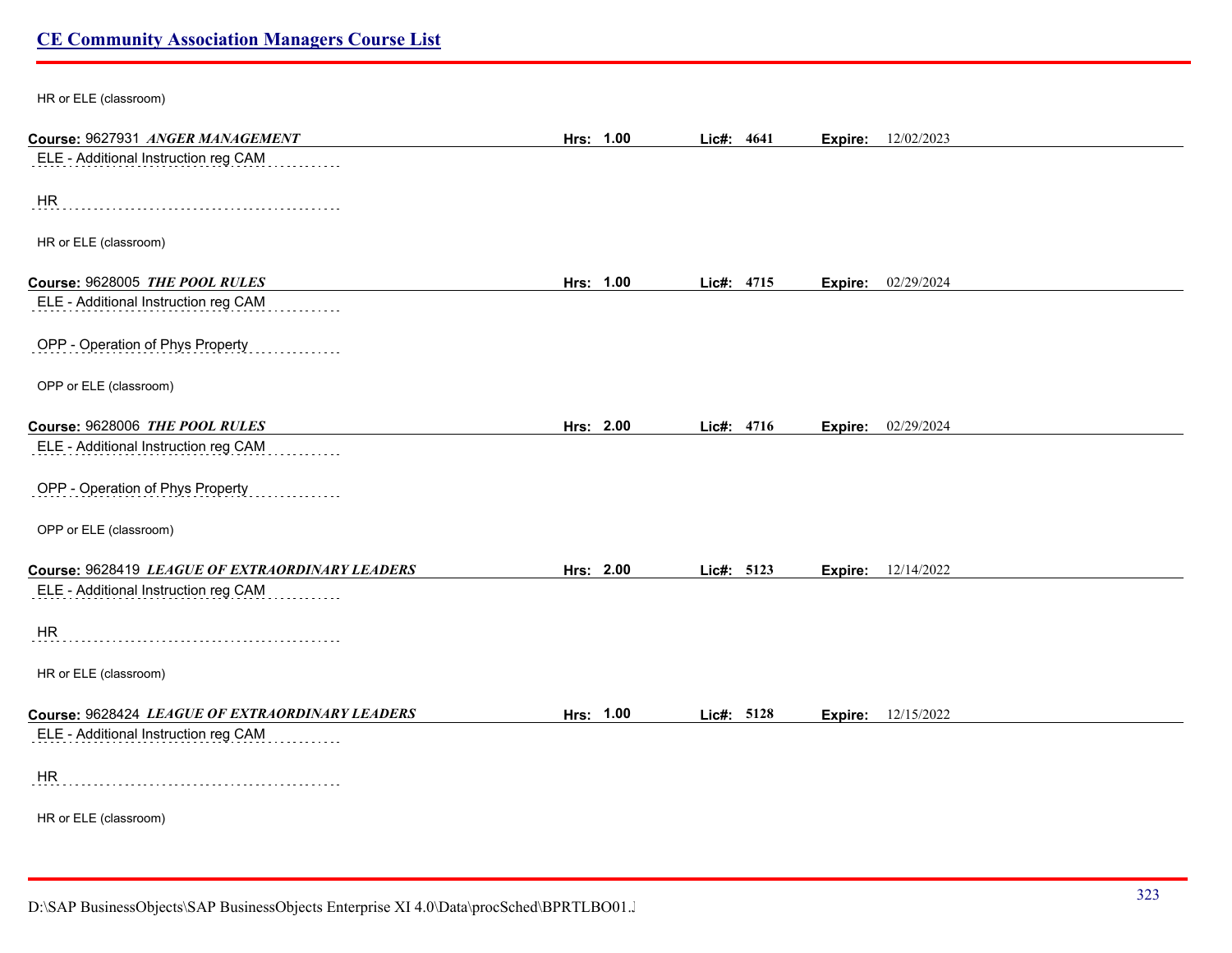| Course: 9628905 CAM TECHNOLOGIST                           | Hrs: 1.00 | Lic#: 5613 | <b>Expire:</b> 12/10/2023 |  |
|------------------------------------------------------------|-----------|------------|---------------------------|--|
| ELE - Additional Instruction reg CAM                       |           |            |                           |  |
| HR                                                         |           |            |                           |  |
|                                                            |           |            |                           |  |
| HR or ELE (classroom)                                      |           |            |                           |  |
| Course: 9629285 DIVERSITY TODAY                            | Hrs: 1.00 | Lic#: 5998 | <b>Expire:</b> 11/27/2022 |  |
| ELE - Additional Instruction reg CAM                       |           |            |                           |  |
| HR                                                         |           |            |                           |  |
| CLASSROOM (HR or ELE);<br>INSTRUCTOR(S): MICHAEL G. ZAWAKI |           |            |                           |  |
| Course: 9629407 DIVERSITY TODAY                            | Hrs: 2.00 | Lic#: 6168 | <b>Expire:</b> 02/21/2023 |  |
| ELE - Additional Instruction reg CAM                       |           |            |                           |  |
| HR                                                         |           |            |                           |  |
| CLASSROOM (HR or ELE) INSTRUCTOR(S): MICHAEL G. ZAWAKI     |           |            |                           |  |
| Course: 9629409 UNIT OWNER HURRICANE PREPAREDNESS          | Hrs: 1.00 | Lic#: 6171 | 02/26/2023<br>Expire:     |  |
| ELE - Additional Instruction reg CAM                       |           |            |                           |  |
| HR.                                                        |           |            |                           |  |
| CLASSROOM (HR or ELE) INSTRUCTOR(S): MICHAEL G. ZAWAKI     |           |            |                           |  |
| Course: 9629647 BALL OF CONFUSION                          | Hrs: 1.00 | Lic#: 6447 | <b>Expire:</b> 08/14/2023 |  |
| ELE - Additional Instruction reg CAM                       |           |            |                           |  |
| HR                                                         |           |            |                           |  |
| CLASSROOM (HR or ELE) INSTRUCTOR(S): MICHAEL G. ZAWAKI     |           |            |                           |  |
| Course: 9629744 HOW TO PREVENT A BUILDING PROJECT          | Hrs: 1.00 | Lic#: 6560 | <b>Expire:</b> 10/17/2023 |  |
| ELE - Additional Instruction reg CAM                       |           |            |                           |  |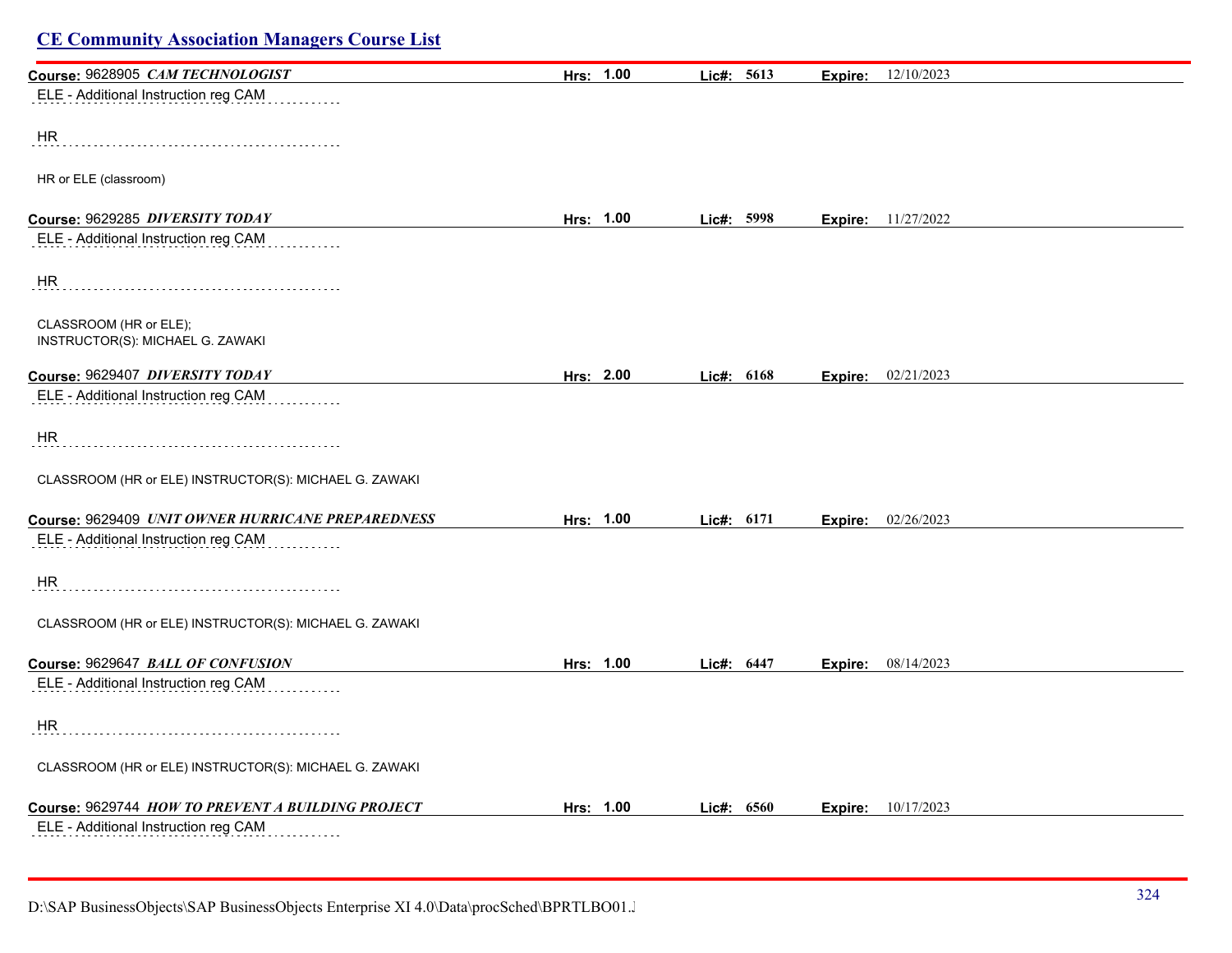| <b>CE Community Association Managers Course List</b>                                                                             |         |                      |                             |                                     |         |
|----------------------------------------------------------------------------------------------------------------------------------|---------|----------------------|-----------------------------|-------------------------------------|---------|
| HR                                                                                                                               |         |                      |                             |                                     |         |
| FROM BECOMING A DISASTER; CLASSROOM (HR or ELE) INSTRUCTOR(S): MICHAEL G. ZAWAKI                                                 |         |                      |                             |                                     |         |
| Course: 9631478 FAILURE IS NOT AN OPTION                                                                                         |         | Hrs: 1.00            | Lic#: 8321                  | 02/08/2024<br>Expire:               |         |
| ELE - Additional Instruction reg CAM                                                                                             |         |                      |                             |                                     |         |
| <b>HR</b>                                                                                                                        |         |                      |                             |                                     |         |
| CLASSROOM (HR or ELE) INSTRUCTOR(S): MICHAEL G. ZAWAKI                                                                           |         |                      |                             |                                     |         |
| Course: 9631479 FAILURE IS NOT AN OPTION                                                                                         |         | Hrs: 2.00            | Lic#: 8322                  | 02/08/2024<br>Expire:               |         |
| ELE - Additional Instruction reg CAM                                                                                             |         |                      |                             |                                     |         |
| HR                                                                                                                               |         |                      |                             |                                     |         |
| CLASSROOM (HR or ELE) INSTRUCTOR(S): MICHAEL G. ZAWAKI                                                                           |         |                      |                             |                                     |         |
| Course: 9631487 DIFFICULT UNIT OWNERS NOT IN MY BUILDI                                                                           |         | Hrs: 2.00            | Lic#: 8334                  | 02/13/2024<br>Expire:               |         |
| ELE - Additional Instruction reg CAM                                                                                             |         |                      |                             |                                     |         |
| <b>HR</b>                                                                                                                        |         |                      |                             |                                     |         |
| CLASSROOM (HR or ELE) INSTRUCTOR(S): MICHAEL G. ZAWAKI                                                                           |         |                      |                             |                                     |         |
| <b>PRIME CLAIMS</b>                                                                                                              | 0009123 | 7865403909<br>Phone: |                             | Email: kat@primeclaimsadjusters.com | 3608947 |
| <b>2113 NW 135TH AVE</b><br><b>MIAMI FL 33182</b>                                                                                |         |                      |                             |                                     |         |
| Course: 9631612 HURRICANE PREPAREDNESS.                                                                                          |         | Hrs: 1.00            | Lic#: 8461                  | 06/20/2024<br>Expire:               |         |
| ELE - Additional Instruction reg CAM                                                                                             |         |                      |                             |                                     |         |
| IFM - Insurance (Financial Management)                                                                                           |         |                      |                             |                                     |         |
| COURSE DELIVERY METHOD: CLASSROOM.<br>CATEGORY: IFM & ELE.<br>INSTRUCTOR(S): JASMIN MAZZARESE, KATHERINE ZAENSI, & RAUL LABARCA. |         |                      |                             |                                     |         |
| <b>PROLICENSE FLORIDA</b><br><b>919 NE 24TH AVE</b>                                                                              | 0007587 | Phone: 786-301-2214  | Email: pare.marca@gmail.com |                                     | 3430562 |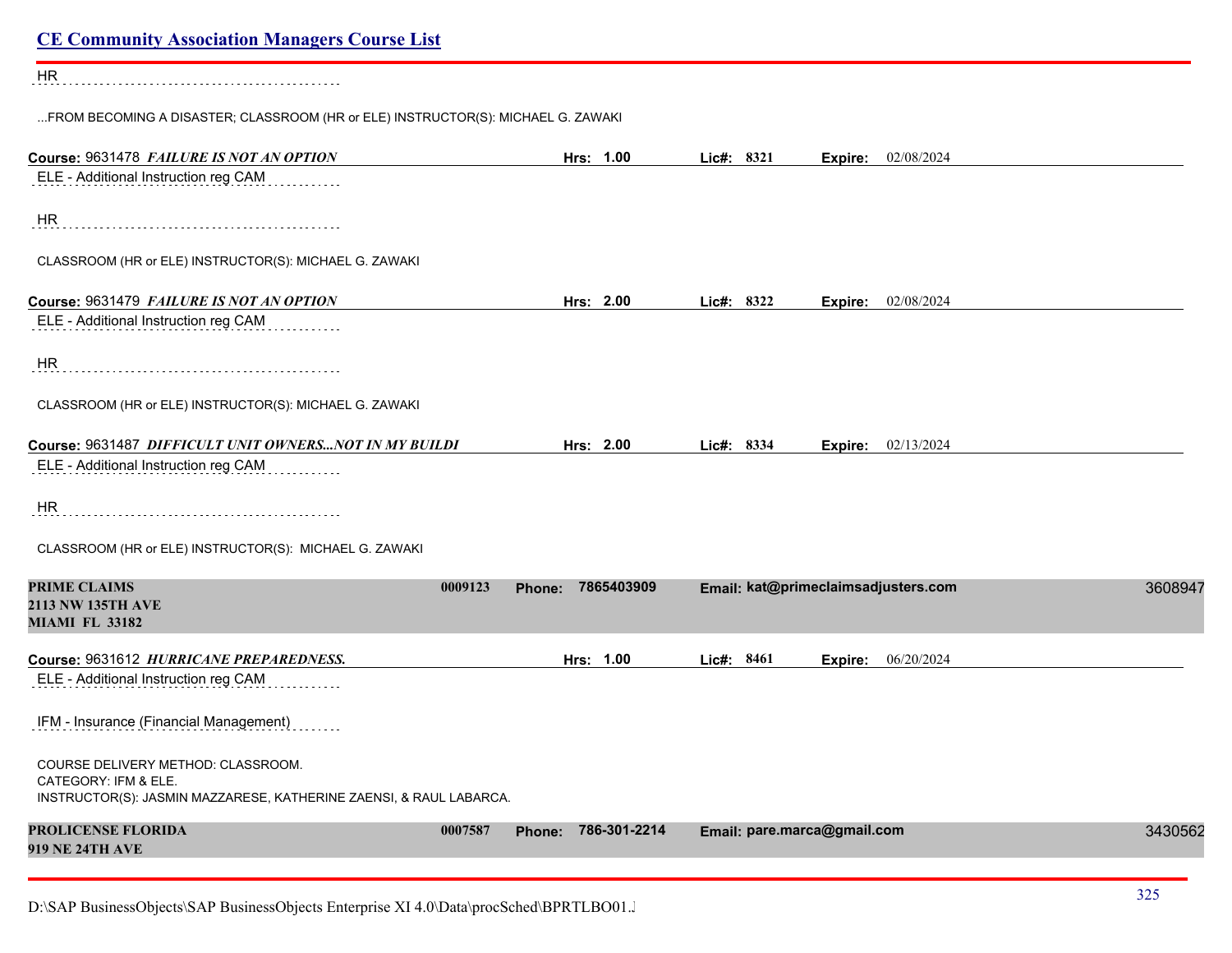| <b>CE Community Association Managers Course List</b>                                             |           |           |              |                |                             |
|--------------------------------------------------------------------------------------------------|-----------|-----------|--------------|----------------|-----------------------------|
| <b>HALLANDALE BEACH FL 33009</b>                                                                 |           |           |              |                |                             |
| Course: 9629799 CONDO - DUTIES & RESPONSIBILITIES                                                | Hrs: 3.00 |           | Lic#: 6625   | Expire:        | 12/11/2023                  |
| ELE - Additional Instruction reg CAM                                                             |           |           |              |                |                             |
| OF BOARD MEMBERS & OFFICERS; DISTANCE/ONLINE (ELE) INSTRUCTOR(S): MARC A. PARE                   |           |           |              |                |                             |
| Course: 9629800 HOA - DUTIES & RESPONSIBILITIES                                                  |           | Hrs: 3.00 | Lic#: $6626$ |                | <b>Expire:</b> $12/11/2023$ |
| ELE - Additional Instruction reg CAM                                                             |           |           |              |                |                             |
| OF BOARD MEMBERS & OFFICERS; DISTANCE/ONLINE (ELE) INSTRUCTOR(S): MARC A. PARE                   |           |           |              |                |                             |
| Course: 9629843 PREVENTIVE PROPERTY MAINTENANCE FOR CAMS                                         |           | Hrs: 3.00 | Lie#: 6668   | Expire:        | 12/29/2023                  |
| ELE - Additional Instruction reg CAM                                                             |           |           |              |                |                             |
| OPP - Operation of Phys Property                                                                 |           |           |              |                |                             |
| DISTANCE/ONLINE (OPP or ELE) INSTRUCTOR(S): MARC A. PARE                                         |           |           |              |                |                             |
| Course: 9629844 DEALING WITH PROBLEMS AND CONFLICTS                                              |           | Hrs: 3.00 | Lic#: 6669   |                | <b>Expire:</b> 12/29/2023   |
| ELE - Additional Instruction reg CAM                                                             |           |           |              |                |                             |
| HR                                                                                               |           |           |              |                |                             |
| IN COMMUNITY ASSOCIATION; DISTANCE/ONLINE (HR or ELE) INSTRUCTOR(S): MARC A. PARE                |           |           |              |                |                             |
| Course: 9629845 PROACTIVE STRATEGIES TO COLLECT                                                  |           | Hrs: 3.00 | Lic#: 6670   | Expire:        | 12/29/2023                  |
| ELE - Additional Instruction reg CAM                                                             |           |           |              |                |                             |
| IFM - Insurance (Financial Management)                                                           |           |           |              |                |                             |
| OWNERS DUES ON TIME; DISTANCE/ONLINE (IFM or ELE) INSTRUCTOR(S): MARC A. PARE                    |           |           |              |                |                             |
| Course: 9631205 LEGAL UPDATE RENEWAL 2022 FOR FLORIDA CA                                         |           | Hrs: 3.00 | Lic#: 8057   | <b>Expire:</b> | 08/22/2023                  |
| Legal Update Seminars                                                                            |           |           |              |                |                             |
|                                                                                                  |           |           |              |                |                             |
| Course: 9631349 SEXUAL HARASSMENT, SEXUAL DISCRIMINATION<br>ELE - Additional Instruction reg CAM |           | Hrs: 3.00 | Lic#: 8194   | Expire:        | 11/18/2023                  |
|                                                                                                  |           |           |              |                |                             |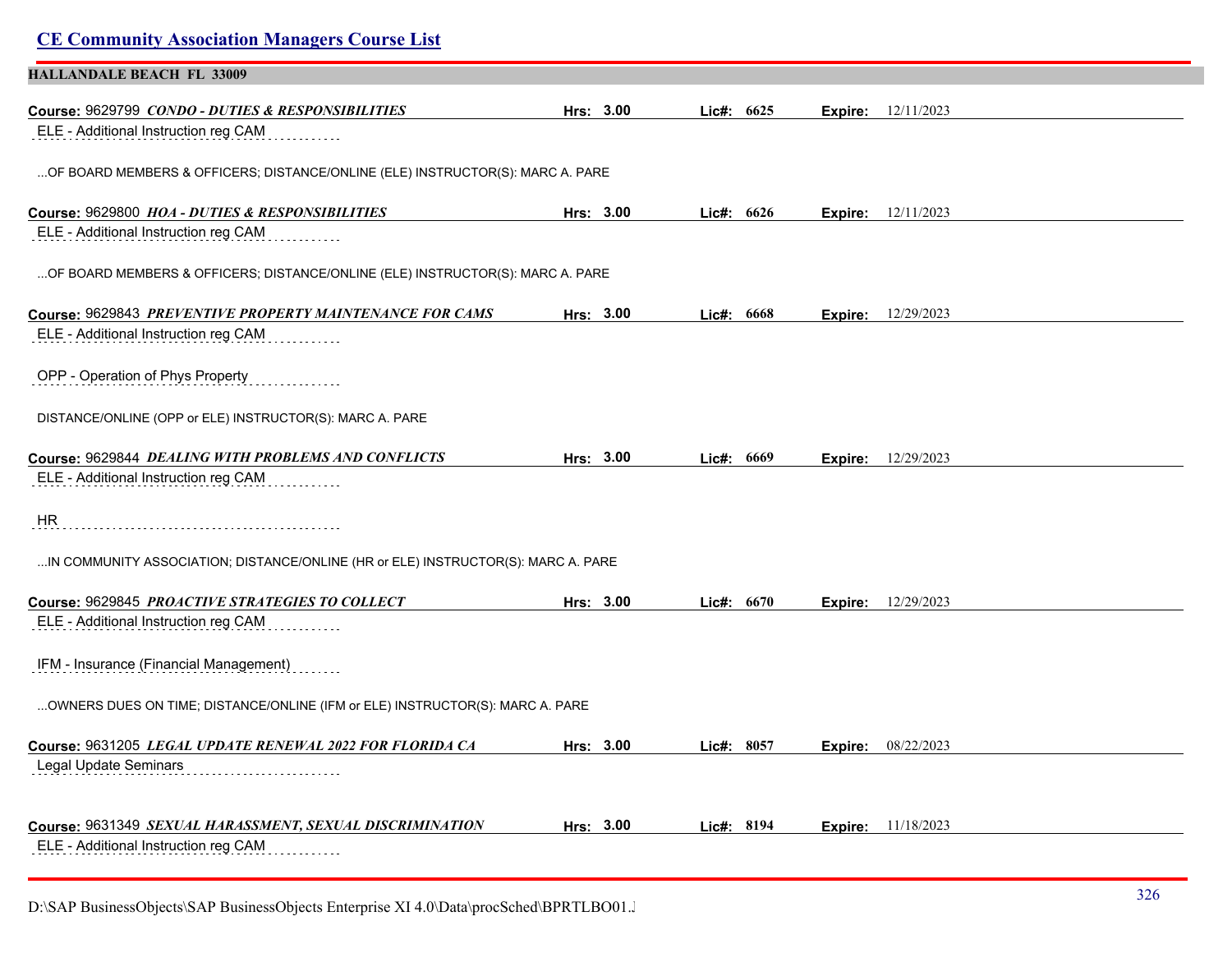HR

DISTANCE/ONLINE (HR or ELE) INSTRUCTOR(S): MARC A. PARE,

| Course: 9631350 PREVENT THEFT, FRAUD, AND EMBEZZLEMENT                                                                     | Hrs: 3.00              | Lic#: 8195 | <b>Expire:</b> 11/18/2023       |         |
|----------------------------------------------------------------------------------------------------------------------------|------------------------|------------|---------------------------------|---------|
| ELE - Additional Instruction reg CAM                                                                                       |                        |            |                                 |         |
| IFM - Insurance (Financial Management)                                                                                     |                        |            |                                 |         |
| DISTANCE/ONLINE (IFM or ELE) INSTRUCTOR(S): MARC A. PARE                                                                   |                        |            |                                 |         |
| Course: 9631364 COMMUNITY ASSOCIATION'S PHYSICAL PROPERT                                                                   | Hrs: 3.00              | Lic#: 8208 | <b>Expire:</b> 12/02/2023       |         |
| ELE - Additional Instruction reg CAM                                                                                       |                        |            |                                 |         |
| OPP - Operation of Phys Property                                                                                           |                        |            |                                 |         |
| DISTANCE/ONLINE (OPP or ELE) INSTRUCTOR(S): MARC ANTOINE PARE                                                              |                        |            |                                 |         |
| <b>PROVINSURE</b><br>0007239<br><b>4000 DESTINATION PARKWAY</b><br><b>ORLANDO</b><br><b>ORLANDO FL 32819</b>               | 407-370-0776<br>Phone: |            | Email: VSanchez@ProvInsure.com  | 3431644 |
| Course: 9629234 Community Association Claims Management                                                                    | Hrs: 3.00              | Lic#: 5938 | 09/18/2022<br>Expire:           |         |
| ELE - Additional Instruction reg CAM                                                                                       |                        |            |                                 |         |
| IFM - Insurance (Financial Management)                                                                                     |                        |            |                                 |         |
| Classroom; IFM or ELE;<br>instructor(s); Bradley Levine                                                                    |                        |            |                                 |         |
| PURSIANO BARRY BRUCE DEMETRIADES SIMON,<br>0005910<br>9440 W. SAHARA AVE.<br><b>SUITE 220</b><br><b>LAS VEGAS NV 89117</b> | 407-636-7700<br>Phone: |            | Email: jbruce@pbblawoffices.com | 3459884 |
| Course: 9627027 THE BASICS OF NAVIGATING CONSTRUCTION                                                                      | Hrs: 2.00              | Lic#: 6253 | 04/15/2023<br>Expire:           |         |
| ELE - Additional Instruction reg CAM                                                                                       |                        |            |                                 |         |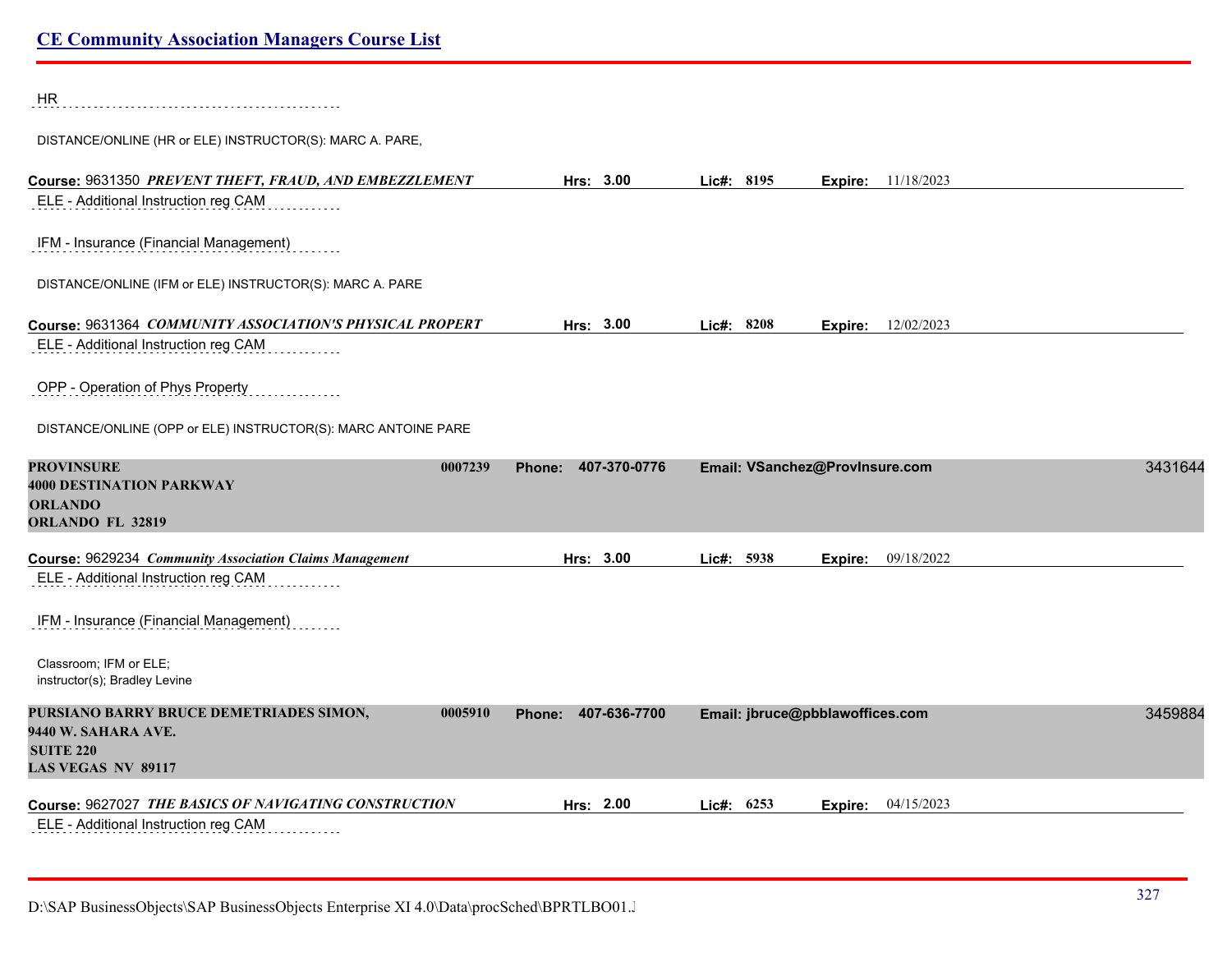## **CE Community Association Managers Course List** OPP - Operation of Phys Property DEFECTS OPP or ELE (CLASSROOM) **QUANTUM CYBER SECURITY & INVESTIGATIONS, 0006098 Phone: 941-256-8845 Email: harold@quantumcsi.com** 34621262 **1800 SECOND ST STE 720 SARASOTA FL 34236 Course:** 9627195 *How to Assist Hackers and Identity Thiev* **Hrs: 2.00 Lic#: 8137 Expire:** 10/10/2023 ELE - Additional Instruction reg CAM HR HR or ELE (classroom) **Course:** 9627252 *HOW TO ASSIST HACKERS & IDENTITY THIEVES* **Hrs: 1.00 Lic#: 8136 Expire:** 10/10/2023 ELE - Additional Instruction reg CAM . . . . . . . . . . . . HR HR or ELE (classroom) **Course:** 9631294 *HOW TO ASSIST HACKERS & IDENTITY THEIVES* **Hrs: 1.00 Lic#: 8138 Expire:** 10/11/2023 ELE - Additional Instruction reg CAM HR DISTANCE/ONLINE (HR or ELE) INSTRUCTOR(S): HAROLD D. MCFARLAND **Course:** 9631295 *HOW TO ASSIST HACKERS & IDENTITY THEIVES* **Hrs: 2.00 Lic#: 8139 Expire:** 10/11/2023 ELE - Additional Instruction reg CAM HR DISTANCE/ONLINE (HR or ELE) INSTRUCTOR(S): HAROLD D. MCFARLAND **QXC COMMUNICATIONS INC 0008020 Phone: 561-288-1200 Email: JVS@QXC.US** 31827099 **102 NE 2ND STREET**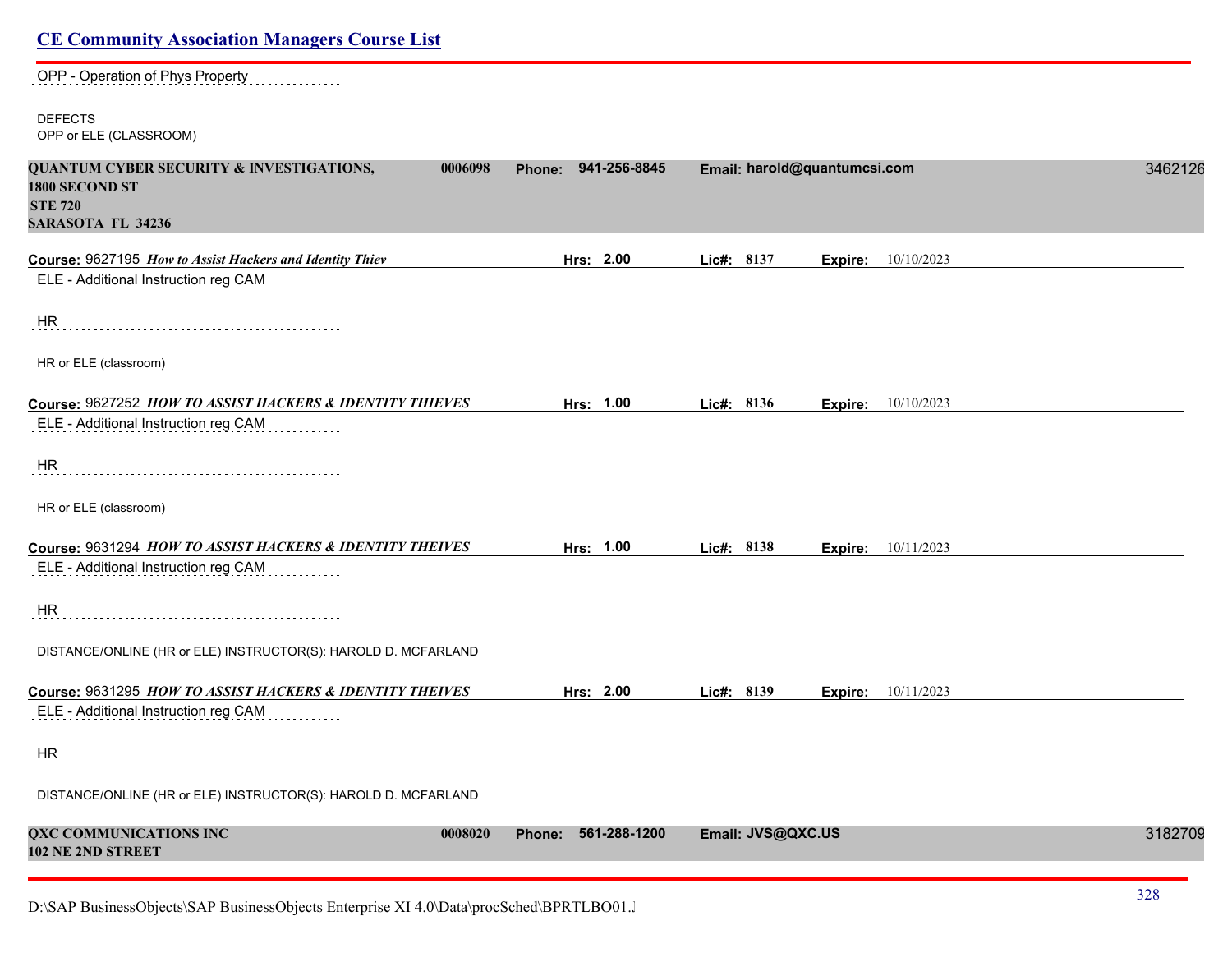| <b>CE Community Association Managers Course List</b>                                                                          |                               |                         |                                 |         |
|-------------------------------------------------------------------------------------------------------------------------------|-------------------------------|-------------------------|---------------------------------|---------|
| <b>PO BOX 136</b><br><b>BOCA RATON FL 33432</b>                                                                               |                               |                         |                                 |         |
| Course: 9629487 TELECOM MEGA TRENDS, IMPACT ON                                                                                | Hrs: 1.00                     | Lic#:<br>6261           | 04/17/2023<br>Expire:           |         |
| ELE - Additional Instruction reg CAM                                                                                          |                               |                         |                                 |         |
| PROPERTY VALUES & HOW TO NEGOTIATE THE BEST DEAL FOR YOUR HOA; CLASSROOM (ELE) INSTRUCTOR(S): JOHN VON STEIN, ROBERT DECASTRO |                               |                         |                                 |         |
| <b>R KEITH CARROLL JR</b><br>0005577<br><b>PO BOX 877</b><br><b>JENSEN BEACH FL 34958</b>                                     | Phone: 772-334-3181           |                         | Email: KCARROLL@RICKCARROLL.COM | 2177601 |
| Course: 9626523 INSURANCE COVERAGE FOR COMMUNITY ASSOCIA                                                                      | Hrs: 2.00                     | Lic#: 3141              | 07/15/2022<br>Expire:           |         |
| ELE - Additional Instruction reg CAM                                                                                          |                               |                         |                                 |         |
| IFM - Insurance (Financial Management)                                                                                        |                               |                         |                                 |         |
| IFM or ELE<br>instructor(s):Melissa D'Andola, Deborah Weaver added 9-17-2018                                                  |                               |                         |                                 |         |
| <b>R&amp;R INDUSTRIES, INC.</b><br>0008722<br><b>500 CARSWELL AVE</b><br><b>HOLLY HILL FL 32117</b>                           | 561-541-0947<br><b>Phone:</b> | Email: john@rrifl.com   |                                 | 3422436 |
| Course: 9630774 DISASTER PREPAREDNESS - BEFORE, DURING A                                                                      | Hrs: 2.00                     | Lic#: 7618              | 01/25/2023<br>Expire:           |         |
| ELE - Additional Instruction reg CAM                                                                                          |                               |                         |                                 |         |
| IFM - Insurance (Financial Management)                                                                                        |                               |                         |                                 |         |
| DISTANCE/ONLINE (IFM or ELE) INSTRUCTOR(S): JOHN R. CARR                                                                      |                               |                         |                                 |         |
| Course: 9630775 DISASTER PREPAREDNESS - BEFORE, DURING A                                                                      | Hrs: 2.00                     | Lic#: 7619              | <b>Expire:</b> 01/25/2023       |         |
| ELE - Additional Instruction reg CAM                                                                                          |                               |                         |                                 |         |
| IFM - Insurance (Financial Management)                                                                                        |                               |                         |                                 |         |
| CLASSROOM (IFM or ELE) INSTRUCTOR(S): JOHN R. CARR                                                                            |                               |                         |                                 |         |
| <b>RABIN PARKER GURLEY PA</b><br>0008867<br>28059 US HIGHWAY 19 NORTH SUITE 301<br><b>CLEARWATER FL 33761</b>                 | Phone: 727-475-5535           | Email: EMILY@RPGLAW.COM |                                 | 3464097 |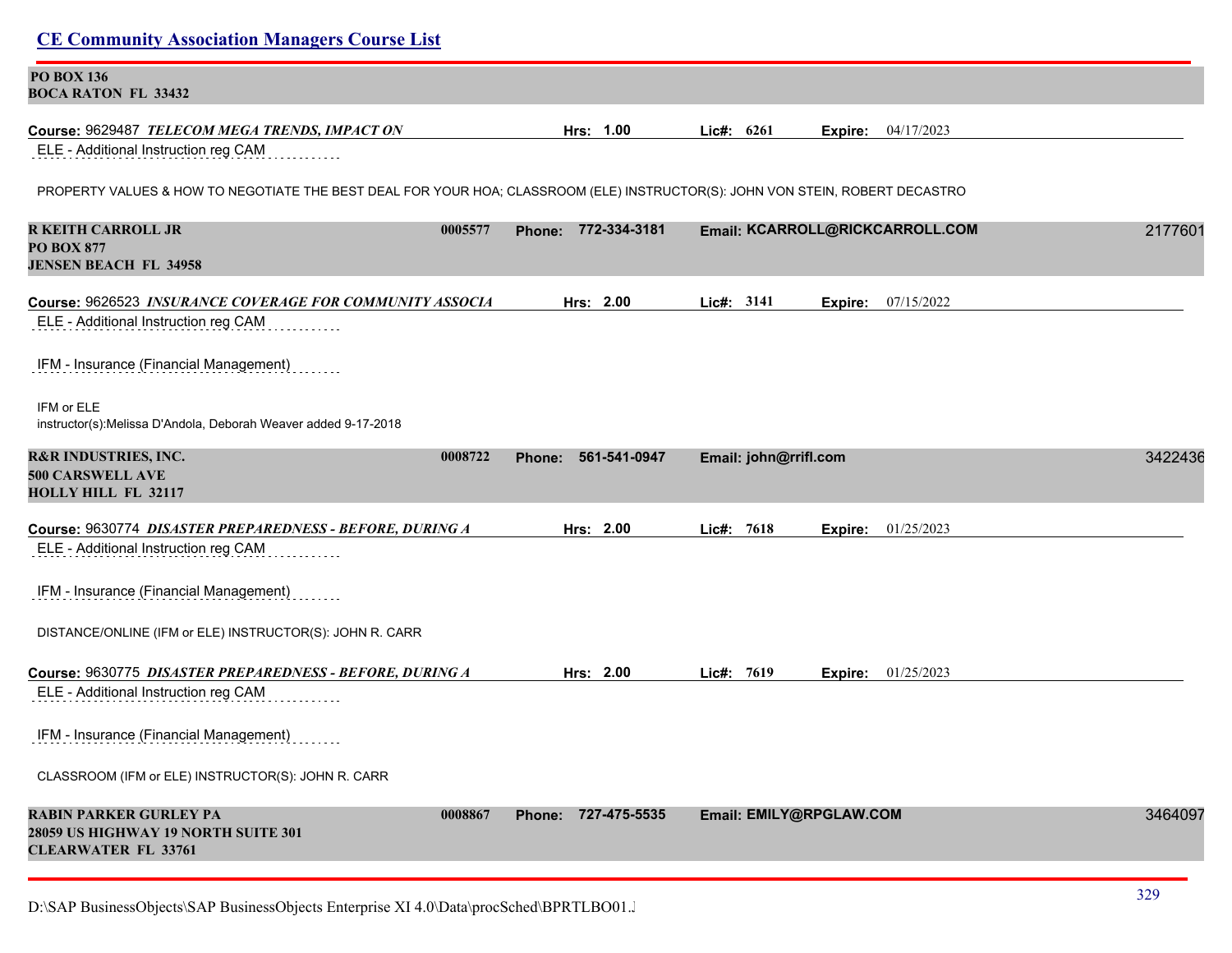| <b>CE Community Association Managers Course List</b>                                                                 |                        |            |                                       |         |
|----------------------------------------------------------------------------------------------------------------------|------------------------|------------|---------------------------------------|---------|
| Course: 9631238 <i>EMOTIONAL SUPPORT ANIMALS &amp; THE FAIR HOU</i>                                                  | Hrs: 1.00              | Lic#: 8080 | <b>Expire:</b> 09/07/2023             |         |
| Legal Update Seminars                                                                                                |                        |            |                                       |         |
| DISTANCE/ONLINE (LEGAL UPDATE) INSTRUCTOR(S): BENNETT L. RABIN, ADAM C. GURLEY, DREW C. CORBIN                       |                        |            |                                       |         |
| Course: 9631239 FLORIDA'S CONSTRUCTION LIEN LAW                                                                      | Hrs: 1.00              | Lic#: 8081 | <b>Expire:</b> 09/07/2023             |         |
| Legal Update Seminars                                                                                                |                        |            |                                       |         |
| DISTANCE/ONLINE (LEGAL UPDATE) INSTRUCTOR(S): BENNETT L. RABIN, ADAM C. GURLEY, MONIQUE E. PARKER                    |                        |            |                                       |         |
| Course: 9631240 WHAT YOUR ASSOCIATION SHOULD KNOW ABOUT                                                              | Hrs: 1.00              | Lic#: 8082 | Expire: 09/07/2023                    |         |
| ELE - Additional Instruction reg CAM                                                                                 |                        |            |                                       |         |
| DISTANCE/ONLINE (ELE) INSTRUCTOR(S): ADAM C. GURLEY, MONIQUE E. PARKER, JOHN D. KIMBROUGH                            |                        |            |                                       |         |
| <b>RED DOOR PAINTING LLC</b><br>0008797<br><b>16307 UPPER MANATEE RIVER ROAD</b><br><b>BRADENTON FL 34212</b>        | Phone: 9413130026      |            | Email: reddoorpaintingllc@outlook.com | 3443950 |
| Course: 9631174 MANAGING THE RISKS OF CAPITAL PROJECTS:                                                              | Hrs: 1.00              | Lic#: 8017 | 08/08/2023<br>Expire:                 |         |
| ELE - Additional Instruction reg CAM                                                                                 |                        |            |                                       |         |
| HR                                                                                                                   |                        |            |                                       |         |
| CLASSROOM (HR or ELE) INSTRUCTOR(S): MIRANDA DUPUIS                                                                  |                        |            |                                       |         |
| <b>RESERVE ADVISORS INC</b><br>0005215<br><b>201 EAST KENNEDY BLVD</b><br><b>SUITE 1150</b><br><b>TAMPA FL 33602</b> | 813-254-5484<br>Phone: |            | Email: MATT@RESERVEADVISORS.COM       | 3167003 |
| Course: 9627990 RESERVE FOR WHAT?                                                                                    | Hrs: 1.00              | Lic#: 4699 | <b>Expire:</b> 02/14/2024             |         |
| ELE - Additional Instruction reg CAM                                                                                 |                        |            |                                       |         |
| OPP - Operation of Phys Property                                                                                     |                        |            |                                       |         |
| OPP or ELE (classroom)<br>Instructor(s): Matthew Kuisle, Nick Brenneman                                              |                        |            |                                       |         |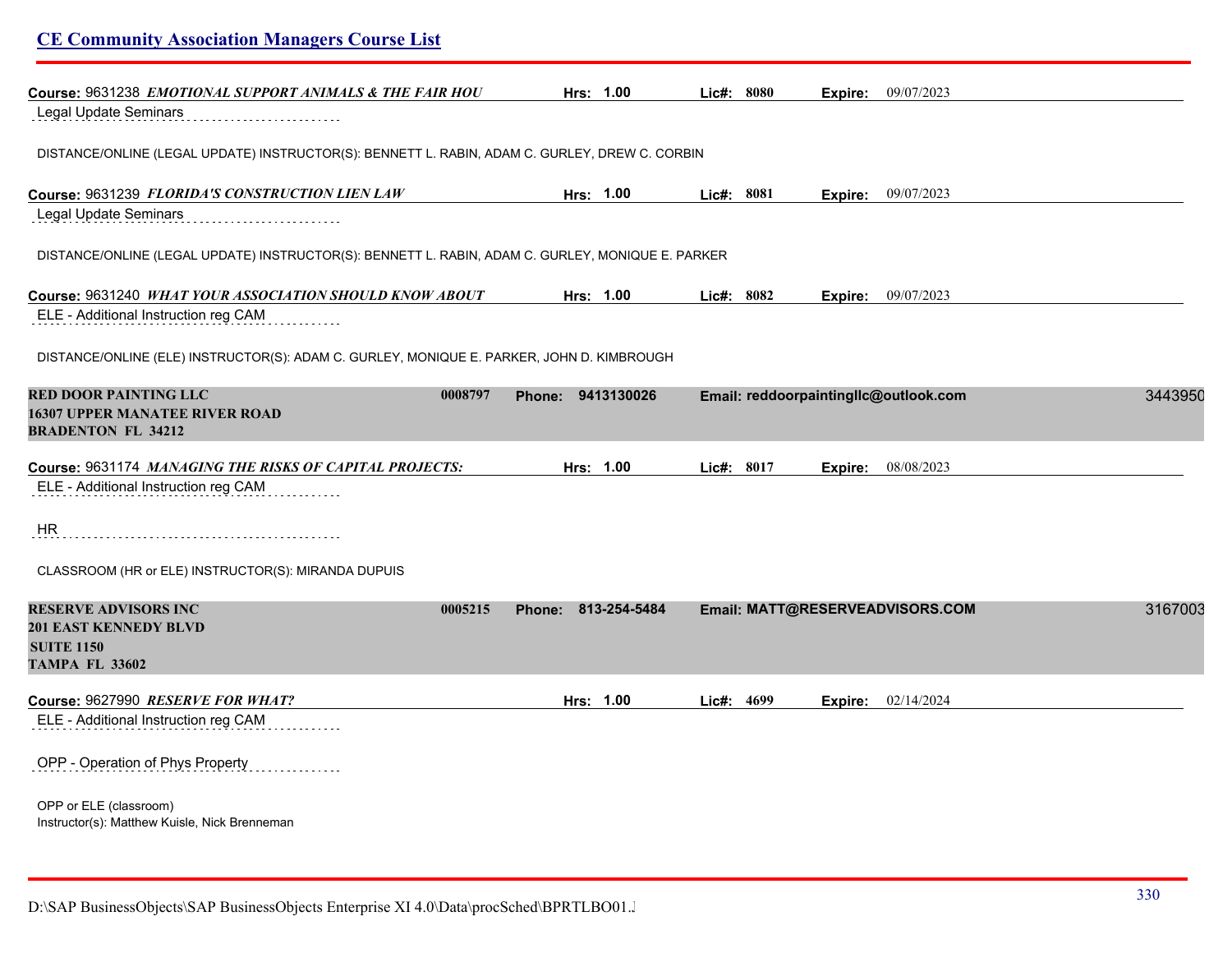| <b>CE Community Association Managers Course List</b>                                      |           |            |         |            |
|-------------------------------------------------------------------------------------------|-----------|------------|---------|------------|
| Course: 9628708 BUDGETING & RESERVES FOR FLORIDA                                          | Hrs: 2.00 | Lic#: 5410 | Expire: | 07/18/2023 |
| ELE - Additional Instruction reg CAM                                                      |           |            |         |            |
| IFM - Insurance (Financial Management)                                                    |           |            |         |            |
| COMMINUTY ASSOC<br>IFM or ELE (classroom)                                                 |           |            |         |            |
| Instructor(s): Matthew Kuisle, Perey Legendre, Andrew Dyke, Nick Brenneman                |           |            |         |            |
| Course: 9628782 CAPITAL PLANNING WITHOUT A CRYSTAL BALL                                   | Hrs: 2.00 | Lic#: 5482 | Expire: | 08/28/2023 |
| ELE - Additional Instruction reg CAM                                                      |           |            |         |            |
| IFM - Insurance (Financial Management)                                                    |           |            |         |            |
| IFM or ELE (classroom)<br>Instructor(s): Matthew Kuisle, Nick Brenneman                   |           |            |         |            |
| Course: 9630213 HEALTHY, WEALTHY AND WISE: RESERVING FOR                                  | Hrs: 1.00 | Lic#: 7055 | Expire: | 05/19/2024 |
| ELE - Additional Instruction reg CAM                                                      |           |            |         |            |
| IFM - Insurance (Financial Management)                                                    |           |            |         |            |
| THE FUTURE; DISTANCE/ONLINE (IFM or ELE) INSTRUCTOR(S): MATTHEW C. KUISLE, NICK BRENNEMAN |           |            |         |            |
| Course: 9630526 BUDGETING AND RESERVES FOR FLORIDA COMMU                                  | Hrs: 2.00 | Lic#: 7364 | Expire: | 08/09/2024 |
| ELE - Additional Instruction reg CAM                                                      |           |            |         |            |
| IFM - Insurance (Financial Management)                                                    |           |            |         |            |
| DISTANCE/ONLINE (IFM or ELE)<br>INSTRUCTOR(S): MATTHEW KUISLE, NICK BRENNEMAN             |           |            |         |            |
| Course: 9630527 CAPITAL PLANNING WITHOUT A CRYSTAL BALL                                   | Hrs: 2.00 | Lic#: 7365 | Expire: | 08/09/2024 |
| ELE - Additional Instruction reg CAM                                                      |           |            |         |            |
| IFM - Insurance (Financial Management)                                                    |           |            |         |            |
| DISTANCE/ONLINE (IFM or ELE) INSTRUCTOR(S): MATTHEW KUISLE, NICK BRENNEMAN                |           |            |         |            |
| Course: 9630570 RESERVE FOR WHAT?                                                         | Hrs: 1.00 | Lic#: 7412 | Expire: | 09/01/2022 |

D:\SAP BusinessObjects\SAP BusinessObjects Enterprise XI 4.0\Data\procSched\BPRTLBO01.J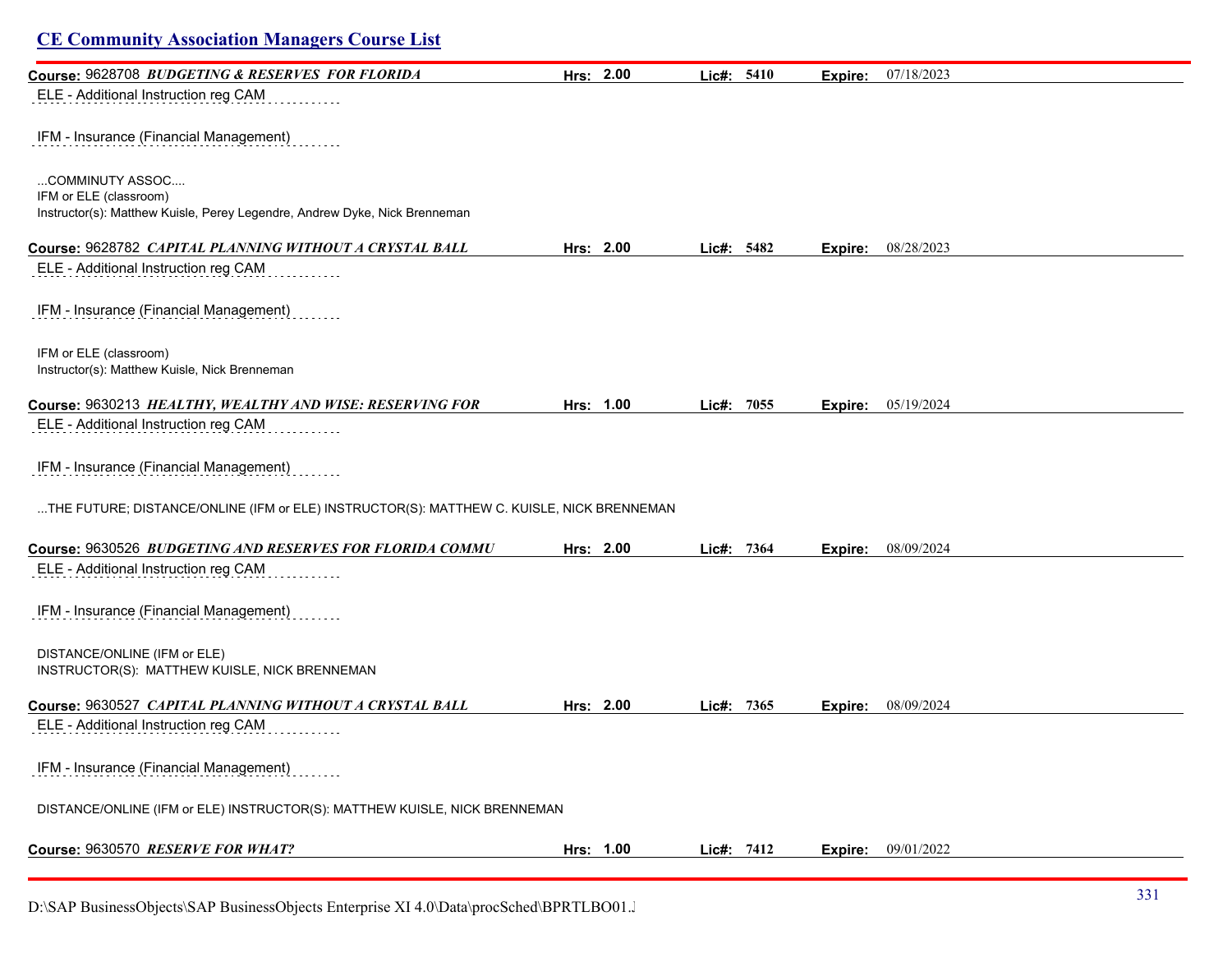| <b>CE Community Association Managers Course List</b>                          |           |               |                       |  |
|-------------------------------------------------------------------------------|-----------|---------------|-----------------------|--|
| ELE - Additional Instruction reg CAM                                          |           |               |                       |  |
| OPP - Operation of Phys Property                                              |           |               |                       |  |
| DISTANCE/ONLINE (OPP or ELE) INSTRUCTOR(S): MATTHEW C. KUISLE, NICK BRENNEMAN |           |               |                       |  |
| Course: 9630937 IMPLEMENTING AND UTILIZING YOUR RESERVE                       | Hrs: 1.00 | Lic#: 7777    | 04/01/2023<br>Expire: |  |
| ELE - Additional Instruction reg CAM                                          |           |               |                       |  |
| IFM - Insurance (Financial Management)                                        |           |               |                       |  |
| DISTANCE/ONLINE (IFM or ELE) INSTRUCTOR(S): MATTHEW C. KUISLE, NICK BRENNEMAN |           |               |                       |  |
| Course: 9630938 IMPLEMENTING AND UTILIZING YOUR RESERVE                       | Hrs: 1.00 | Lic#: 7778    | 04/01/2023<br>Expire: |  |
| ELE - Additional Instruction reg CAM                                          |           |               |                       |  |
| IFM - Insurance (Financial Management)                                        |           |               |                       |  |
| CLASSROOM (IFM or ELE) INSTRUCTOR(S): MATTHEW KUISLE, NICK BRENNEMAN          |           |               |                       |  |
| Course: 9630939 RESERVE STUDIES: WHAT, HOW, INTERPRET                         | Hrs: 1.00 | Lic#: 7779    | 04/01/2023<br>Expire: |  |
| ELE - Additional Instruction reg CAM                                          |           |               |                       |  |
| IFM - Insurance (Financial Management)                                        |           |               |                       |  |
| DISTANCE/ONLINE (IFM or ELE) INSTRUCTOR(S): NICK BRENNEMAN, MATT KUISLE       |           |               |                       |  |
| Course: 9630940 HEALTHY, WEALTHY AND WISE: RESERVING FOR                      | Hrs: 1.00 | 7780<br>Lic#: | 04/01/2023<br>Expire: |  |
| ELE - Additional Instruction reg CAM                                          |           |               |                       |  |
| IFM - Insurance (Financial Management)                                        |           |               |                       |  |
| CLASSROOM (IFM or ELE) INSTRUCTOR(S): MATTHEW KUISLE, NICK BRENNEMAN          |           |               |                       |  |
| Course: 9630941 RESERVE STUDIES: WHAT, HOW, INTERPRET                         | Hrs: 1.00 | Lic#: 7781    | 04/01/2023<br>Expire: |  |
| ELE - Additional Instruction reg CAM                                          |           |               |                       |  |
| IFM - Insurance (Financial Management)                                        |           |               |                       |  |

D:\SAP BusinessObjects\SAP BusinessObjects Enterprise XI 4.0\Data\procSched\BPRTLBO01.J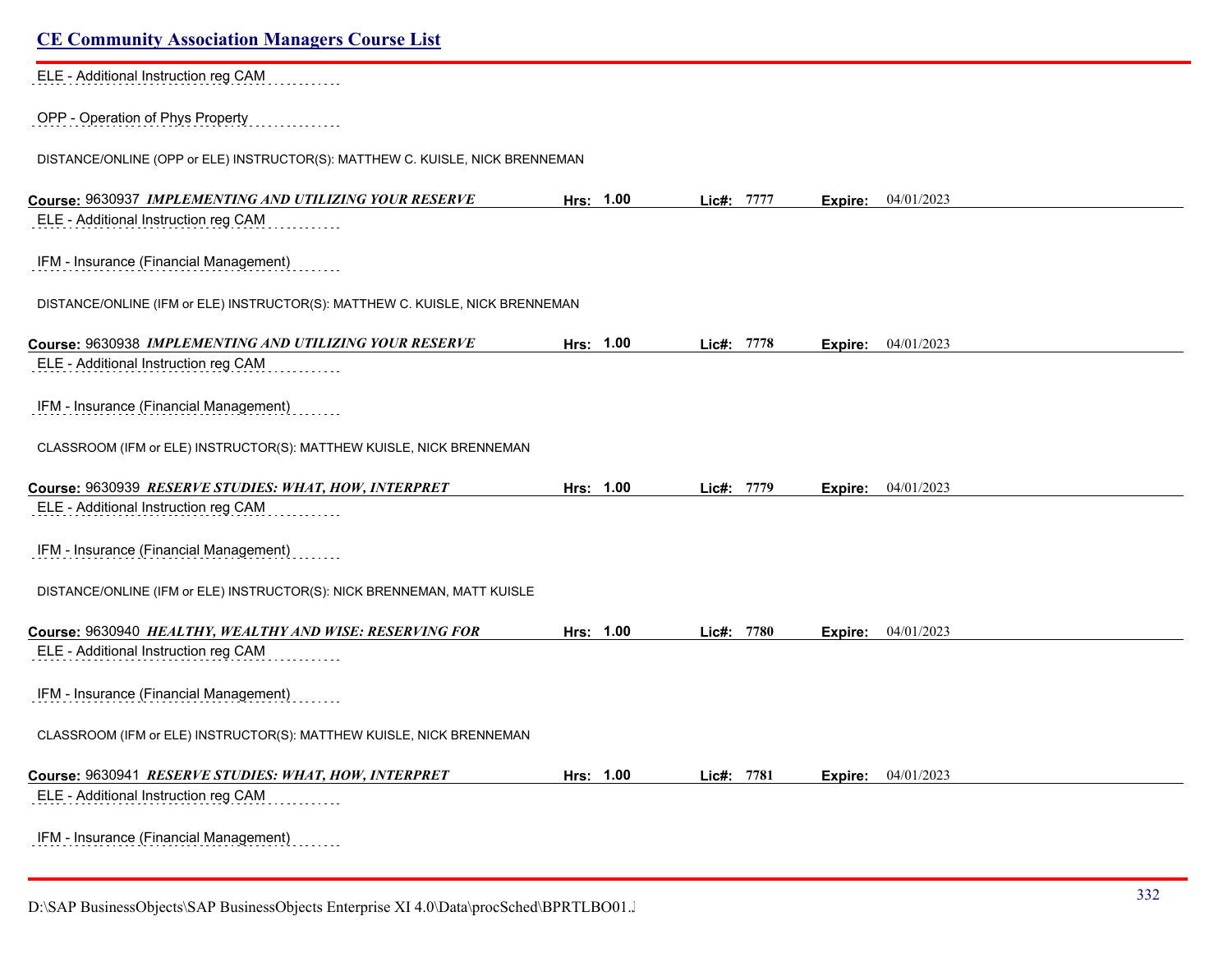#### CLASSROOM (IFM or ELE) INSTRUCTOR(S): MATTHEW KUISLE, NICK BRENNEMAN

| RESOURCE PROPERTY MANAGEMENT, INC.<br><b>7300 PARK STREET</b><br><b>SEMINOLE FL 33777</b>          | 0005900 | Phone: 727-581-2662           |                                 | Email: DREINHARDT@RESOURCEPROPERTYMGMT.COM | 1556035 |
|----------------------------------------------------------------------------------------------------|---------|-------------------------------|---------------------------------|--------------------------------------------|---------|
| Course: 9626978 BOARD MEMBER CERTIFICATION                                                         |         | Hrs: 3.00                     | Lic#: 3628                      | 09/22/2023<br>Expire:                      |         |
| ELE - Additional Instruction reg CAM                                                               |         |                               |                                 |                                            |         |
| <b>HR</b>                                                                                          |         |                               |                                 |                                            |         |
| HR OR ELECTIVE; CLASSROOM                                                                          |         |                               |                                 |                                            |         |
| <b>RHARPER CONSULTING GROUP</b><br><b>12571 GRANDEZZA CIRCLE</b><br><b>ESTERO FL 33928</b>         | 0008858 | 239-300-1954<br><b>Phone:</b> |                                 | Email: RHARPER@RHARPERCONSULTING.COM       | 3462205 |
| Course: 9631362 CAPITAL PROJECT MANAGEMENT                                                         |         | Hrs: 2.00                     | Lic#: 8206                      | 11/28/2023<br>Expire:                      |         |
| ELE - Additional Instruction reg CAM                                                               |         |                               |                                 |                                            |         |
| OPP - Operation of Phys Property                                                                   |         |                               |                                 |                                            |         |
| CLASSROOM (OPP or ELE) INSTRUCTOR(S): ROGER N. HARPER                                              |         |                               |                                 |                                            |         |
| <b>RISKNOMICS LLC</b><br>880 SEVEN HILLS DRIVE #180<br><b>HENDERSON NV 89052</b>                   | 0008346 | 4803151100<br>Phone:          | Email: kterry@risknomicsllc.com |                                            | 3251732 |
| Course: 9630776 MOLD AWARENESS TRAINING                                                            |         | Hrs: 1.00                     | Lic#: $7620$                    | <b>Expire:</b> 01/25/2023                  |         |
| ELE - Additional Instruction reg CAM                                                               |         |                               |                                 |                                            |         |
| OPP - Operation of Phys Property                                                                   |         |                               |                                 |                                            |         |
| DISTANCE/ONLINE (OPP or ELE) INSTRUCTOR(S): KAREN TERRY                                            |         |                               |                                 |                                            |         |
| RMS BUILDING ENVELOPE CONSULTANTS LLC<br>1451 W CYPRESS ROAD SUITE 321<br>FORT LAUDERDALE FL 33309 | 0008972 | Phone:                        |                                 | Email: RICARDO@RMSBECONSULTANTS.COM        | 3529856 |
| Course: 9631286 ROOF WARRANTIES, THE UGLY TRUTH                                                    |         | Hrs: 2.00                     | Lic#: 8128                      | 10/05/2023<br>Expire:                      |         |
|                                                                                                    |         |                               |                                 |                                            |         |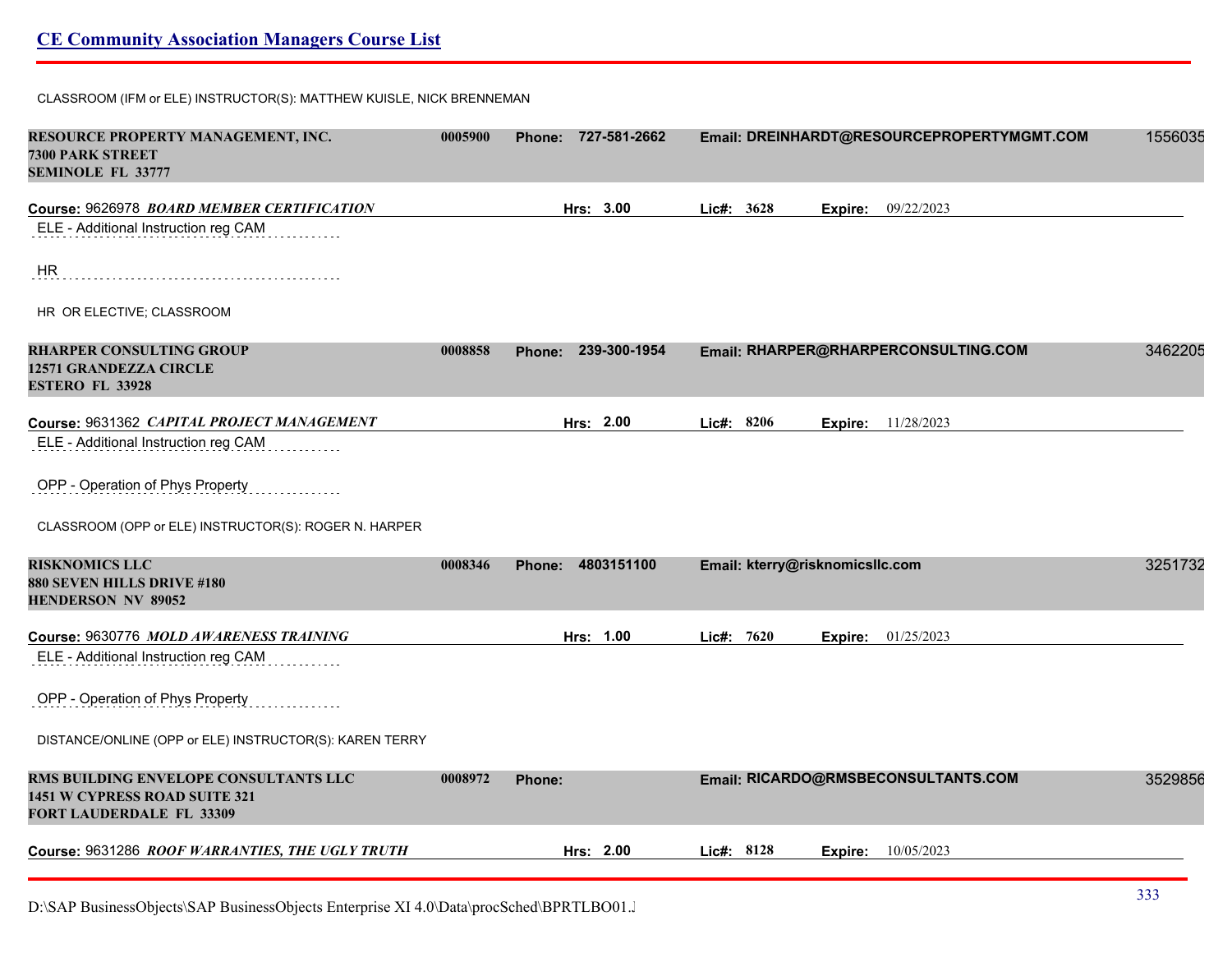| <b>CE Community Association Managers Course List</b>    |           |            |                           |  |
|---------------------------------------------------------|-----------|------------|---------------------------|--|
| ELE - Additional Instruction reg CAM                    |           |            |                           |  |
| OPP - Operation of Phys Property                        |           |            |                           |  |
| CLASSROOM (OPP or ELE) INSTRUCTOR(S): RICARDO MONCADA   |           |            |                           |  |
| Course: 9631287 ROOF WARRANTIES, THE UGLY TRUTH         | Hrs: 2.00 | Lic#: 8129 | 10/05/2023<br>Expire:     |  |
| ELE - Additional Instruction reg CAM                    |           |            |                           |  |
| OPP - Operation of Phys Property                        |           |            |                           |  |
| CLASSROOM (OPP or ELE) INSTRUCTOR(S): RICARDO MONCADA   |           |            |                           |  |
| Course: 9631288 ROOF WARRANTIES, THE UGLY TRUTH         | Hrs: 1.00 | Lic#: 8130 | 10/06/2023<br>Expire:     |  |
| ELE - Additional Instruction reg CAM                    |           |            |                           |  |
| OPP - Operation of Phys Property                        |           |            |                           |  |
| CLASSROOM (OPP or ELE) INSTRUCTOR(S): RICARDO MONCADA   |           |            |                           |  |
| Course: 9631289 BUILDING EXTERIOR RENOVATION MANAGEMENT | Hrs: 1.00 | Lic#: 8131 | 10/06/2023<br>Expire:     |  |
| ELE - Additional Instruction reg CAM                    |           |            |                           |  |
| OPP - Operation of Phys Property                        |           |            |                           |  |
| CLASSROOM (OPP or ELE) INSTRUCTOR(S): RICARDO MONCADA   |           |            |                           |  |
| Course: 9631290 BUILDING EXTERIOR RENOVATION MANAGEMENT | Hrs: 2.00 | Lic#: 8132 | 10/06/2023<br>Expire:     |  |
| ELE - Additional Instruction reg CAM                    |           |            |                           |  |
| OPP - Operation of Phys Property                        |           |            |                           |  |
| CLASSROOM (OPP or ELE) INSTRUCTOR(S): RICARDO MONCADA   |           |            |                           |  |
| Course: 9631297 ROOF WARRANTIES, THE UGLY TRUTH         | Hrs: 1.00 | Lic#: 8141 | <b>Expire:</b> 10/11/2023 |  |
| ELE - Additional Instruction reg CAM                    |           |            |                           |  |
| OPP - Operation of Phys Property                        |           |            |                           |  |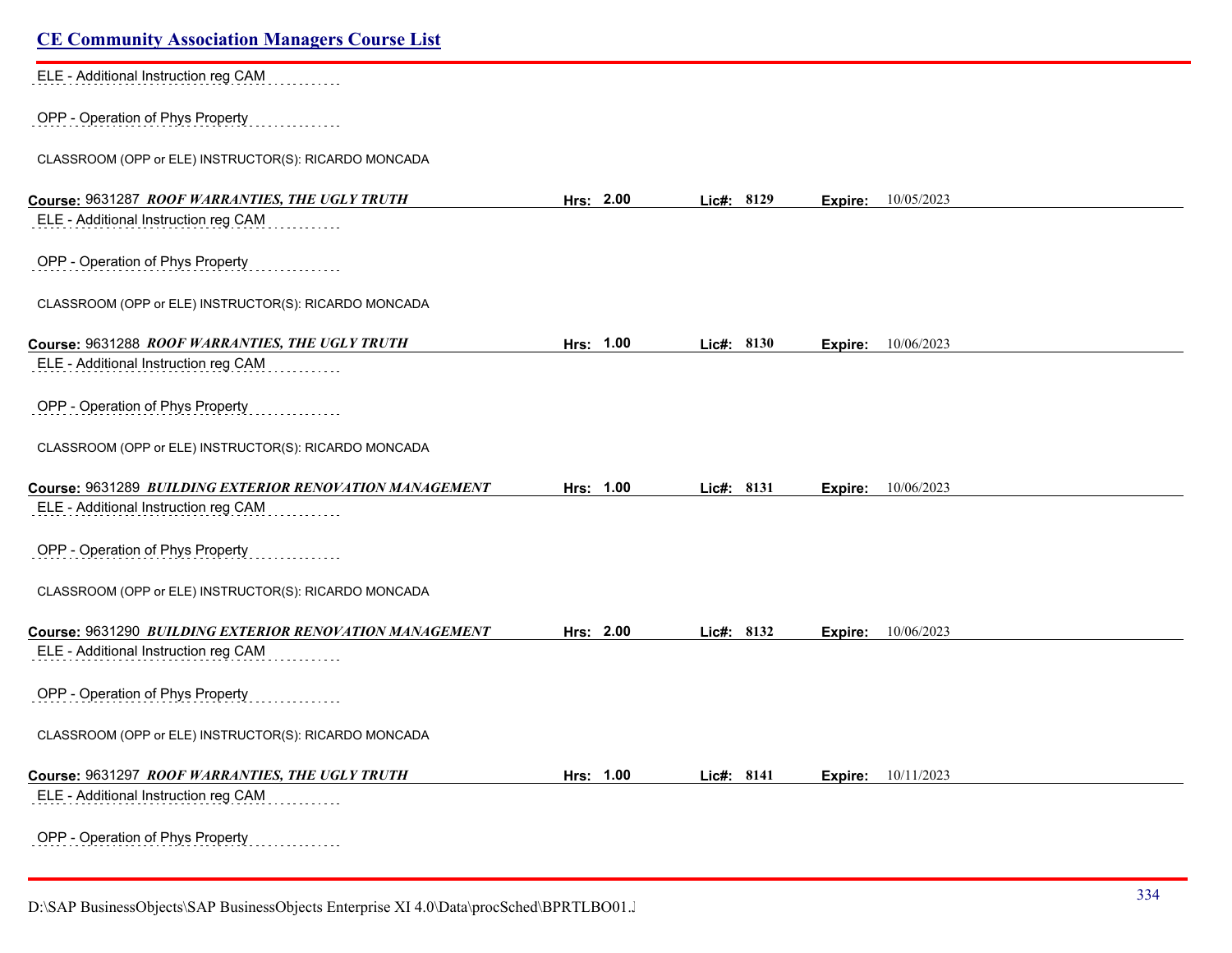DISTANCE/ONLINE (OPP or ELE) INSTRUCTOR(S): RICARDO MONCADA

| Course: 9631298 BUILDING EXTERIOR RENOVATION MANAGEMENT                                         | Hrs: 1.00 | Lic#: 8142 |         | <b>Expire:</b> 10/11/2023 |
|-------------------------------------------------------------------------------------------------|-----------|------------|---------|---------------------------|
| ELE - Additional Instruction reg CAM                                                            |           |            |         |                           |
|                                                                                                 |           |            |         |                           |
| OPP - Operation of Phys Property                                                                |           |            |         |                           |
|                                                                                                 |           |            |         |                           |
| DISTANCE/ONLINE (OPP or ELE) INSTRUCTOR(S): RICARDO MONCADA                                     |           |            |         |                           |
|                                                                                                 | Hrs: 2.00 | Lic#: 8143 |         | 10/11/2023                |
| Course: 9631299 BUILDING EXTERIOR RENOVATION MANAGEMENT<br>ELE - Additional Instruction reg CAM |           |            | Expire: |                           |
|                                                                                                 |           |            |         |                           |
| OPP - Operation of Phys Property                                                                |           |            |         |                           |
|                                                                                                 |           |            |         |                           |
| DISTANCE/ONLINE (OPP or ELE) INSTRUCTOR(S): RICARDO MONCADA                                     |           |            |         |                           |
|                                                                                                 |           |            |         |                           |
| Course: 9631541 ASSEMBLING YOUR A-TEAM, HUMAN RESOURCES                                         | Hrs: 2.00 | Lic#: 8393 |         | <b>Expire:</b> 03/30/2024 |
| ELE - Additional Instruction reg CAM                                                            |           |            |         |                           |
|                                                                                                 |           |            |         |                           |
| HR                                                                                              |           |            |         |                           |
|                                                                                                 |           |            |         |                           |
| CLASSROOM (HR or ELE) INSTRUCTOR(S): RICARDO MONCADA                                            |           |            |         |                           |
|                                                                                                 |           |            |         |                           |
| Course: 9631542 ASSEMBLING YOUR A-TEAM, HUMAN RESOURCES                                         | Hrs: 1.00 | Lic#: 8394 | Expire: | 03/30/2024                |
| ELE - Additional Instruction reg CAM                                                            |           |            |         |                           |
|                                                                                                 |           |            |         |                           |
| HR                                                                                              |           |            |         |                           |
|                                                                                                 |           |            |         |                           |
| CLASSROOM (HR or ELE) INSTRUCTOR(S): RICARDO MONCADA                                            |           |            |         |                           |
| Course: 9631543 ASSEMBLING YOUR A-TEAM, HUMAN RESOURCES                                         | Hrs: 2.00 | Lic#: 8395 | Expire: | 03/30/2024                |
| ELE - Additional Instruction reg CAM                                                            |           |            |         |                           |
|                                                                                                 |           |            |         |                           |
| HR                                                                                              |           |            |         |                           |
|                                                                                                 |           |            |         |                           |
| DISTANCE/ONLINE (HR or ELE) INSTRUCTOR(S): RICARDO MONCADA                                      |           |            |         |                           |
|                                                                                                 |           |            |         |                           |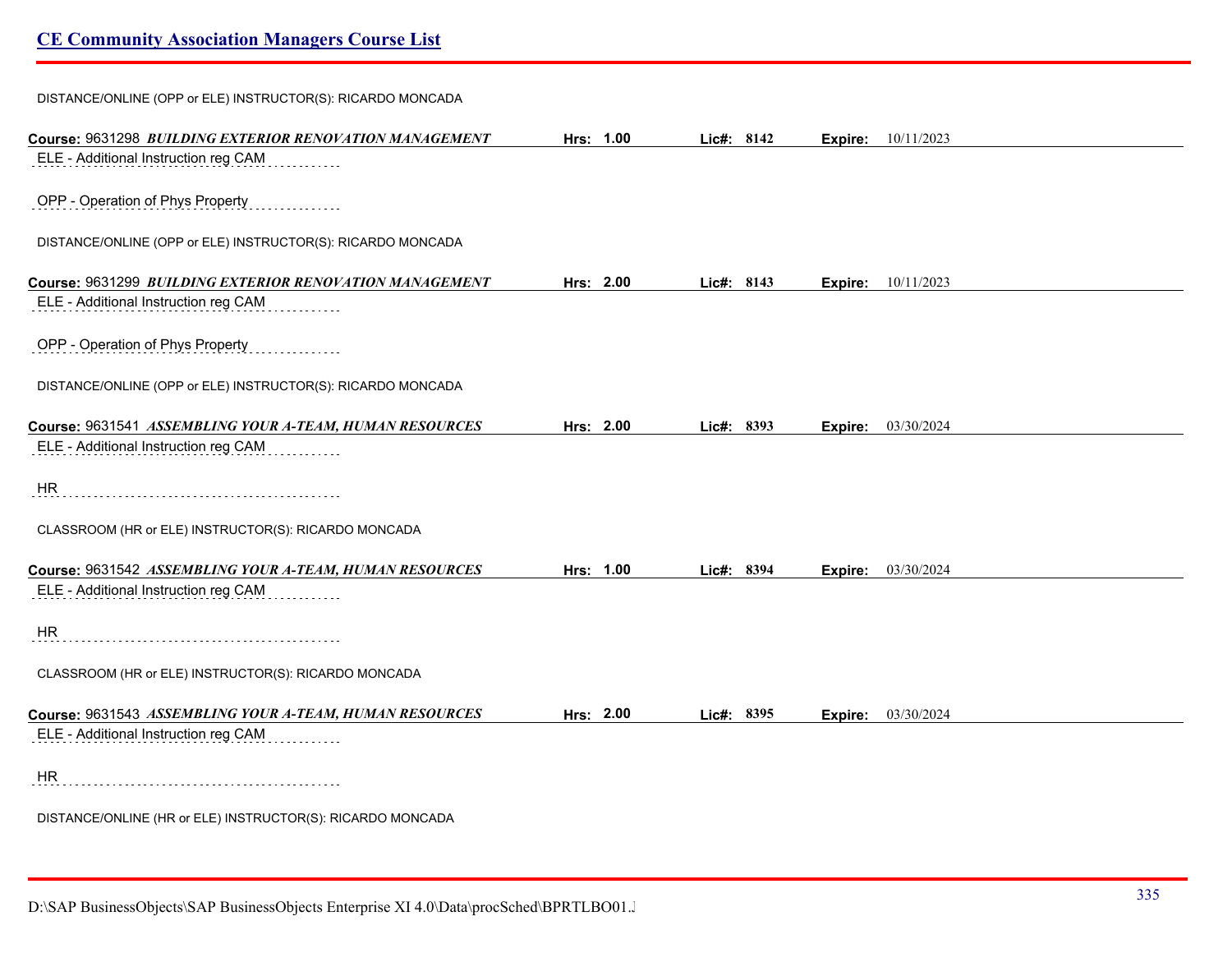| Hrs: 1.00                     | Lic#: 8402 | 04/05/2024<br>Expire: |                                                                                               |
|-------------------------------|------------|-----------------------|-----------------------------------------------------------------------------------------------|
|                               |            |                       |                                                                                               |
|                               |            |                       |                                                                                               |
|                               |            |                       |                                                                                               |
|                               |            |                       |                                                                                               |
| 305-926-9685<br><b>Phone:</b> |            |                       | 2996633                                                                                       |
|                               |            |                       |                                                                                               |
|                               |            |                       |                                                                                               |
| Hrs: 1.00                     | Lic#: 5839 | 07/01/2022<br>Expire: |                                                                                               |
|                               |            |                       |                                                                                               |
|                               |            |                       |                                                                                               |
|                               |            |                       |                                                                                               |
|                               |            |                       |                                                                                               |
| Phone: 239-649-2717           |            |                       | 3175870                                                                                       |
|                               |            |                       |                                                                                               |
|                               |            |                       |                                                                                               |
|                               |            |                       |                                                                                               |
| Hrs: 2.00                     | Lic#: 5355 | 06/21/2023<br>Expire: |                                                                                               |
|                               |            |                       |                                                                                               |
|                               |            |                       |                                                                                               |
|                               |            |                       |                                                                                               |
|                               |            |                       |                                                                                               |
|                               |            |                       |                                                                                               |
|                               |            |                       |                                                                                               |
| Hrs: 2.00                     | Lic#: 5356 | Expire: 06/21/2023    |                                                                                               |
|                               |            |                       |                                                                                               |
|                               |            |                       |                                                                                               |
|                               |            |                       |                                                                                               |
|                               |            |                       |                                                                                               |
|                               |            |                       |                                                                                               |
|                               |            |                       |                                                                                               |
|                               |            |                       |                                                                                               |
|                               | Hrs: 2.00  | Lic#: 5357            | Email: roberte.sanchez@outlook.com<br>Email: jthomas@ralaw.com<br><b>Expire:</b> $06/21/2023$ |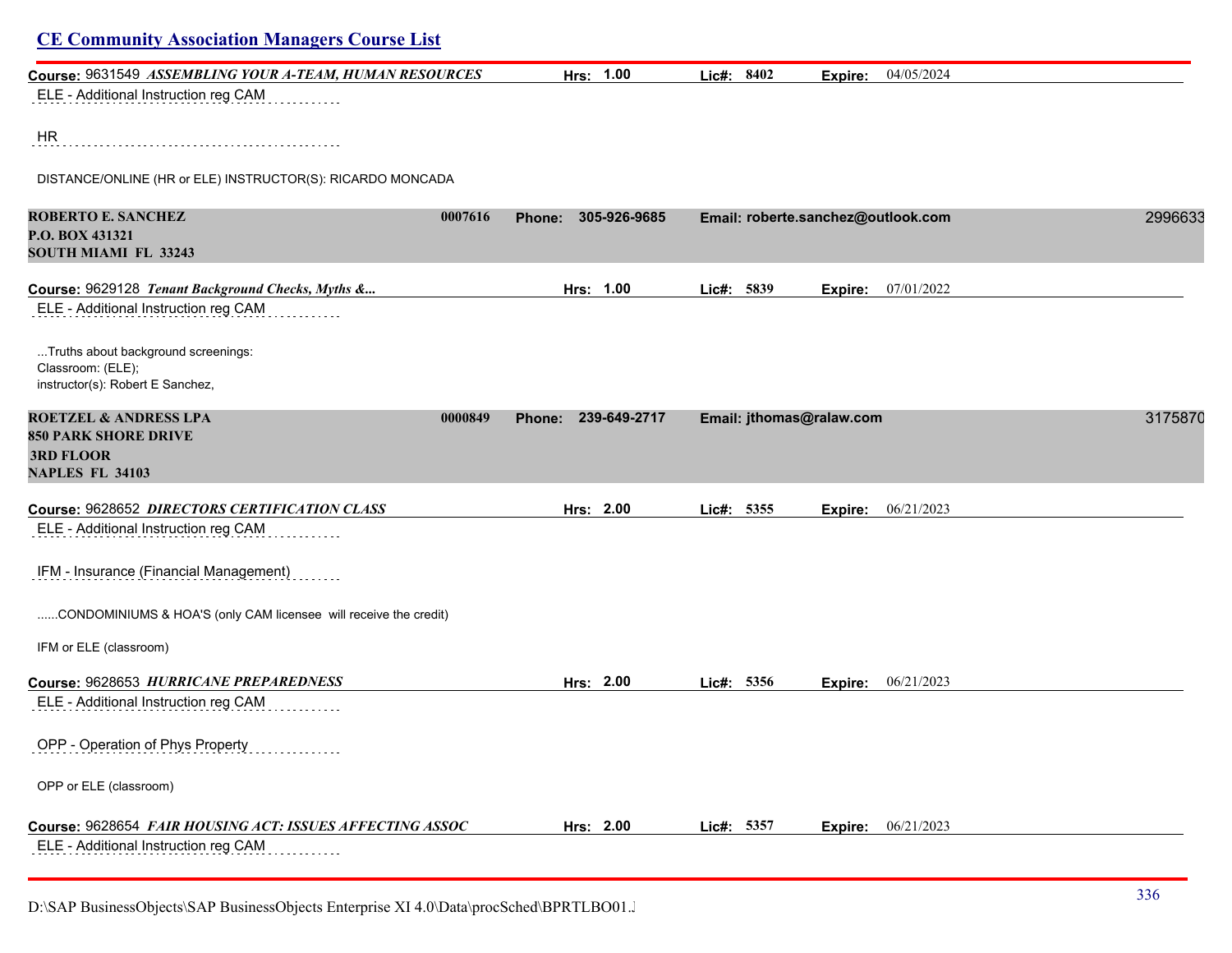| <b>HR</b>                                                                                  |           |            |      |         |                           |
|--------------------------------------------------------------------------------------------|-----------|------------|------|---------|---------------------------|
| HR or ELE (classroom)                                                                      |           |            |      |         |                           |
| Course: 9628673 EMPLOYMENT LAW FOR COMMUNITY ASSOC                                         | Hrs: 2.00 | Lic#: 5378 |      | Expire: | 06/27/2023                |
| ELE - Additional Instruction reg CAM                                                       |           |            |      |         |                           |
| HR                                                                                         |           |            |      |         |                           |
| HR or ELE (classroom)                                                                      |           |            |      |         |                           |
| Course: 9628881 ANTI-TRUST COMPLIANCE TRAINING COURSE                                      | Hrs: 2.00 | Lic#: 5588 |      |         | <b>Expire:</b> 10/31/2023 |
| ELE - Additional Instruction reg CAM                                                       |           |            |      |         |                           |
| HR                                                                                         |           |            |      |         |                           |
| HR or ELE (classroom)                                                                      |           |            |      |         |                           |
| Course: 9628891 CONDOMINIUM & HOMEOWNERS ASSOC                                             | Hrs: 1.00 | Lic#: 5598 |      |         | <b>Expire:</b> 11/21/2023 |
| ELE - Additional Instruction reg CAM                                                       |           |            |      |         |                           |
| HR                                                                                         |           |            |      |         |                           |
| ENFORCEMENT & PRE-SUIT REQUIREMENTS<br>HR or ELE (classroom)                               |           |            |      |         |                           |
| HR or ELE (classroom)                                                                      |           |            |      |         |                           |
| Course: 9629162 The Effects of Aging in Place on                                           | Hrs: 1.00 | Lic#:      | 5869 | Expire: | 08/02/2022                |
| ELE - Additional Instruction reg CAM                                                       |           |            |      |         |                           |
| Association Practices and Polices:                                                         |           |            |      |         |                           |
| Classroom; ELE;<br>instructor(s); Ashley Lupo, Sean Ellis, Sara Spector, Jennifer Nichols, |           |            |      |         |                           |
| Course: 9629297 MEDICAL MARIJUANA IN FLORIDA AND ITS                                       | Hrs: 1.00 | Lic#: 6345 |      | Expire: | 06/10/2023                |
| ELE - Additional Instruction reg CAM                                                       |           |            |      |         |                           |
| <b>HR</b>                                                                                  |           |            |      |         |                           |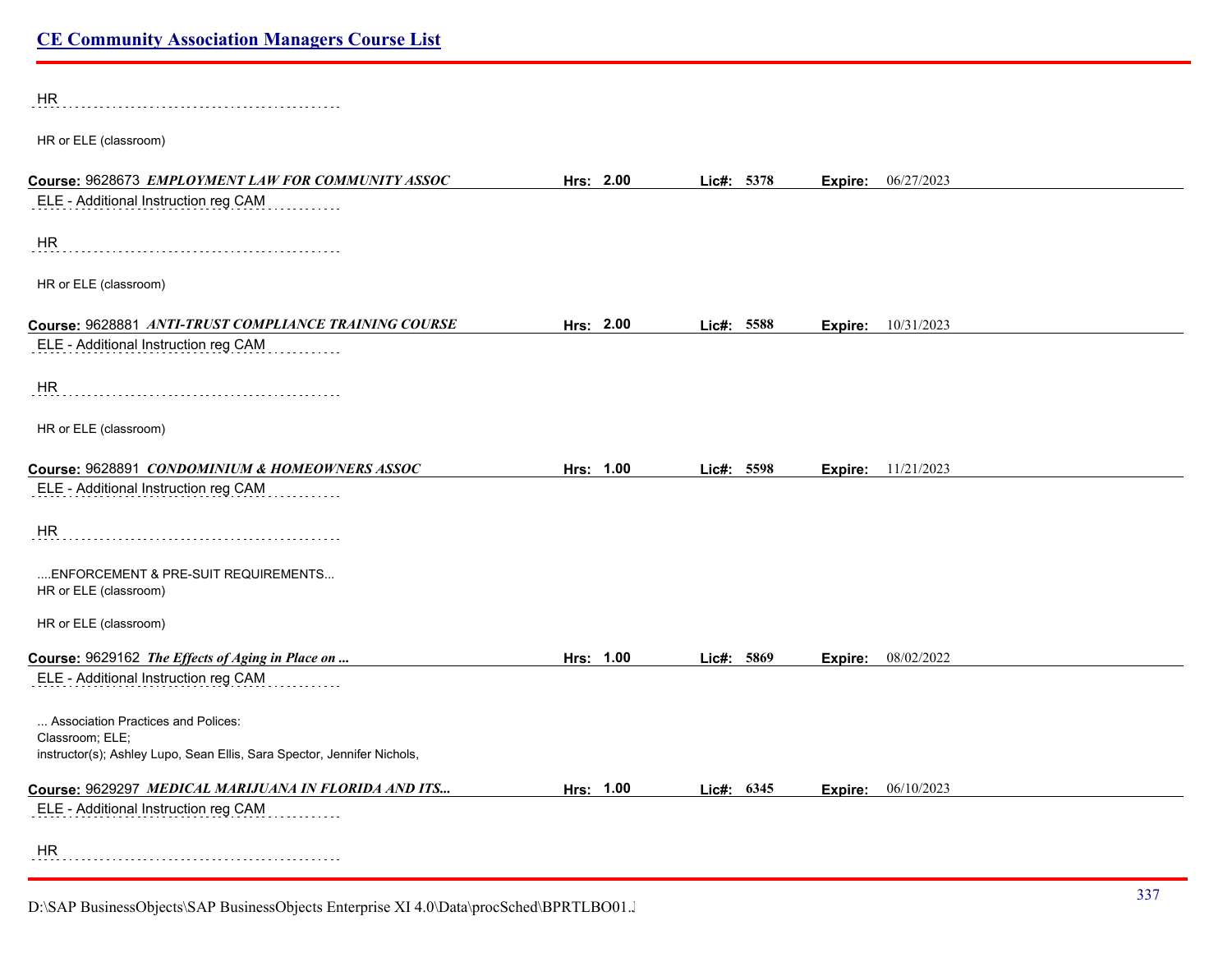| <b>IMPACT ON ASSOCIATIONS;</b><br>CLASSROOM (HR or ELE);                                                                                           |           |              |         |                             |
|----------------------------------------------------------------------------------------------------------------------------------------------------|-----------|--------------|---------|-----------------------------|
| INSTRUCTOR(S): ASHLEY LUPO, JENNIFER NICHOLS, SEAN ELLIS, SARAH SPECTOR                                                                            |           |              |         |                             |
| Course: 9629317 RULES AND POLICIES EVERY COMMUNITY                                                                                                 | Hrs: 1.00 | Lic#: 6047   |         | <b>Expire:</b> $12/13/2022$ |
| ELE - Additional Instruction reg CAM                                                                                                               |           |              |         |                             |
| <b>HR</b>                                                                                                                                          |           |              |         |                             |
| ASSOCIATION SHOULD ADOPT;<br>CLASSROOM (HR or ELE);                                                                                                |           |              |         |                             |
| INSTRUCTOR(S): ASHLEY LUPO, SEAN ELLIS, SARAH SPECTOR, JENNIFER NICHOLS                                                                            |           |              |         |                             |
| Course: 9629404 COOPERATIVE BOARD MEMBER EDUCATION                                                                                                 | Hrs: 2.00 | Lic#: $6164$ |         | <b>Expire:</b> 02/21/2023   |
| ELE - Additional Instruction reg CAM                                                                                                               |           |              |         |                             |
| IFM - Insurance (Financial Management)                                                                                                             |           |              |         |                             |
| CERTIFICATION; CLASSROOM (IFM or ELE) INSTRUCTOR(S): ASHLEY D. LUPO, SEAN M. ELLIS, SARAH E. SPECTOR, JENNIFER A. NICHOLS                          |           |              |         |                             |
| Course: 9629791 CONSTRUCTION DEFECTS                                                                                                               | Hrs: 1.00 | Lic#: 6618   | Expire: | 12/05/2023                  |
| ELE - Additional Instruction reg CAM                                                                                                               |           |              |         |                             |
| OPP - Operation of Phys Property                                                                                                                   |           |              |         |                             |
| CLASSROOM (OPP or ELE) INSTRUCTOR(S): ASHLEY D. LUPO, SEAN M. ELLIS, SARAH E. SPECTOR, MARC A. HULING, JENNIFER A. NICHOLS                         |           |              |         |                             |
| Course: 9629930 ESSENTIAL PROVISIONS TO INCLUDE IN YOUR                                                                                            | Hrs: 2.00 | Lic#: 6761   |         | <b>Expire:</b> 02/09/2024   |
| ELE - Additional Instruction reg CAM                                                                                                               |           |              |         |                             |
| <b>HR</b>                                                                                                                                          |           |              |         |                             |
| EMPLOYMENT MANUAL; CLASSROOM (HR or ELE) INSTRUCTOR(S): ASHLEY D. LUPO, JENNIFER A. NICHOLS, SEAN M. ELLIS, SARAH E. SPECTOR, ARTHUR W. BRUMETT II |           |              |         |                             |
| Course: 9629945 UNDERSTANDING YOUR INSURANCE POLICY                                                                                                | Hrs: 1.00 | Lic#: $6776$ |         | <b>Expire:</b> 02/17/2024   |
| ELE - Additional Instruction reg CAM                                                                                                               |           |              |         |                             |
| IFM - Insurance (Financial Management)                                                                                                             |           |              |         |                             |

D:\SAP BusinessObjects\SAP BusinessObjects Enterprise XI 4.0\Data\procSched\BPRTLBO01.J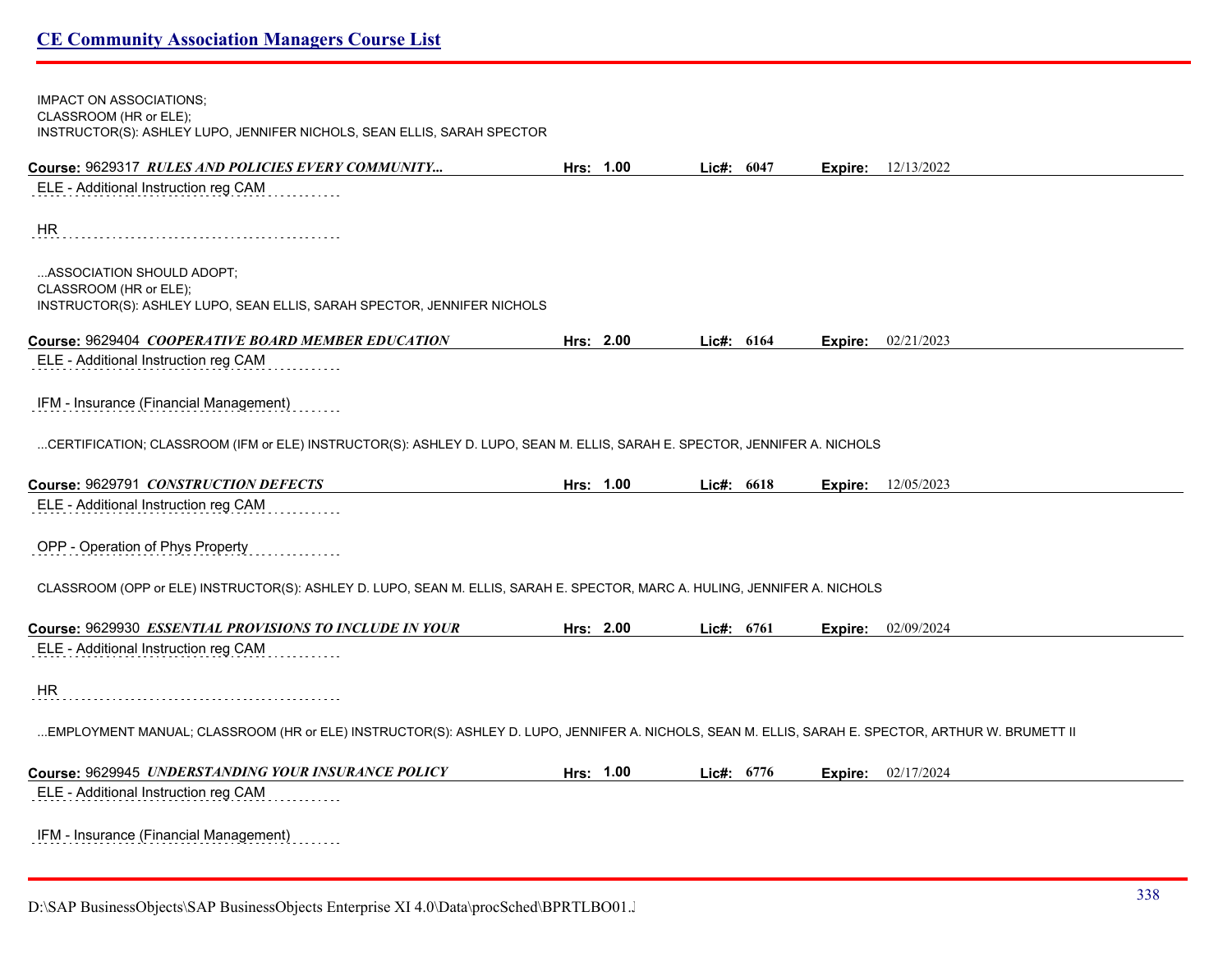...BEFORE YOU MAKE A CLAIM; CLASSROOM (IFM or ELE) INSTRUCTOR(S): ASHLEY D. LUPO, JENNIFER A. NICHOLS, SEAN M. ELLIS, SARAH E. SPECTOR, LAURA FAUST

| Course: 9630415 EMPLOYMENT LAW FOR COMMUNITY ASSOCIATION                                                                                       | Hrs: 2.00 | Lic#: 7257 |      |         | <b>Expire:</b> 07/08/2022 |
|------------------------------------------------------------------------------------------------------------------------------------------------|-----------|------------|------|---------|---------------------------|
| ELE - Additional Instruction reg CAM                                                                                                           |           |            |      |         |                           |
| HR                                                                                                                                             |           |            |      |         |                           |
| CLASSROOM (HR or ELE) INSTRUCTOR(S): NATHAN PANGRACE, ASHLEY D. LUPO, JENNIFER A. NICHOLS, SEAN M. ELLIS, SARAH E. SPECTOR                     |           |            |      |         |                           |
| Course: 9630416 2020 LEGISLATIVE UPDATE                                                                                                        | Hrs: 2.00 | Lic#: 7258 |      | Expire: | 07/08/2022                |
| Legal Update Seminars                                                                                                                          |           |            |      |         |                           |
| CLASSROOM (LEGAL UPDATE) INSTRUCTOR(S): ASHLEY D. LUPO, JENNIFER A. NICHOLS, SEAN M. ELLIS, SARAH E. SPECTOR                                   |           |            |      |         |                           |
| Course: 9630469 EMPLOYMENT LAW FOR COMMUNITY                                                                                                   | Hrs: 2.00 | Lic#:      | 7311 | Expire: | 07/20/2022                |
| ELE - Additional Instruction reg CAM                                                                                                           |           |            |      |         |                           |
| HR                                                                                                                                             |           |            |      |         |                           |
| ASSOCIATIONS; DISTANCE/ONLINE (HR or ELE) INSTRUCTOR(S): NATHAN PANGRACE, ASHLEY D. LUPO, JENNIFER A. NICHOLS, SEAN M. ELLIS, SARAH E. SPECTOR |           |            |      |         |                           |
| Course: 9630580 THE EFFECTS OF AGING IN PLACE ON                                                                                               | Hrs: 1.00 | Lic#: 7421 |      |         | <b>Expire:</b> 09/03/2022 |
| ELE - Additional Instruction reg CAM                                                                                                           |           |            |      |         |                           |
| Association Practices and Polices: Distance/Online; ELE; instructor(s); Ashley Lupo, Sean Ellis, Sara Spector, Jennifer Nichols                |           |            |      |         |                           |
| Course: 9630583 THE EFFECTS OF AGING IN PLACE ON ASSOCIA                                                                                       | Hrs: 1.00 | Lic#: 7424 |      | Expire: | 09/08/2022                |
| ELE - Additional Instruction reg CAM                                                                                                           |           |            |      |         |                           |
| PRACTICES AND POLICIES; DISTANCE/ONLINE (ELE) INSTRUCTOR(S): ASHLEY LUPO, JENNIFER NICHOLS, SEAN ELLIS, SARAH SPECTOR                          |           |            |      |         |                           |
| Course: 9630677 MEDICAL MARIJUANA IN FLORIDA AND ITS IMP                                                                                       | Hrs: 1.00 | Lic#: 7525 |      |         | <b>Expire:</b> 12/08/2022 |
| ELE - Additional Instruction reg CAM                                                                                                           |           |            |      |         |                           |
| HR                                                                                                                                             |           |            |      |         |                           |
| DISTANCE/ONLINE (HR or ELE) INSTRUCTOR(S): ASHLEY LUPO, JENNIFER NICHOLS, SEAN ELLIS, SARAH SPECTOR                                            |           |            |      |         |                           |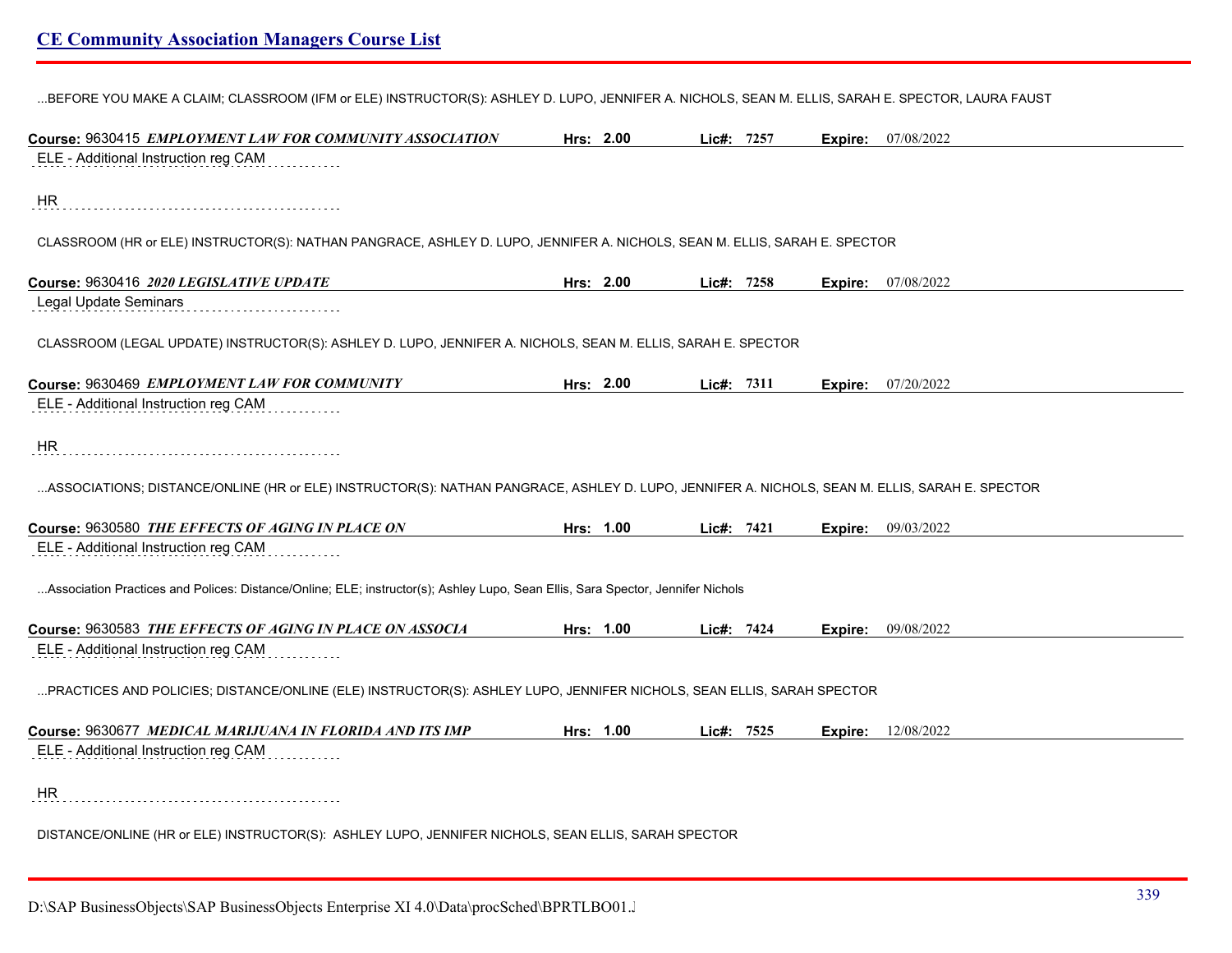| <b>CE Community Association Managers Course List</b>                                                               |           |            |         |                             |  |
|--------------------------------------------------------------------------------------------------------------------|-----------|------------|---------|-----------------------------|--|
| Course: 9630707 RULES AND POLICIES EVERY COMMUNITY ASSOC                                                           | Hrs: 1.00 | Lic#: 7553 | Expire: | 12/17/2022                  |  |
| ELE - Additional Instruction reg CAM                                                                               |           |            |         |                             |  |
| HR.                                                                                                                |           |            |         |                             |  |
| DISTANCE/ONLINE (HR or ELE);<br>INSTRUCTOR(S): ASHLEY LUPO, SEAN ELLIS, SARAH SPECTOR, JENNIFER NICHOLS            |           |            |         |                             |  |
| Course: 9630716 RULES AND POLICIES EVERY COMMUNITY ASSOC                                                           | Hrs: 1.00 | Lic#: 7562 |         | <b>Expire:</b> $01/03/2023$ |  |
| ELE - Additional Instruction reg CAM                                                                               |           |            |         |                             |  |
| HR                                                                                                                 |           |            |         |                             |  |
| DISTANCE/ONLINE (HR or ELE);<br>INSTRUCTOR(S): ASHLEY LUPO, SEAN ELLIS, SARAH SPECTOR, JENNIFER NICHOLS            |           |            |         |                             |  |
| Course: 9630719 2020 LEGISLATIVE UPDATE                                                                            | Hrs: 1.00 | Lie#: 7565 |         | <b>Expire:</b> $01/04/2023$ |  |
| Legal Update Seminars                                                                                              |           |            |         |                             |  |
| CLASSROOM (LEGAL UPDATE) INSTRUCTOR(S): ASHLEY D. LUPO, JENNIFER A. NICHOLS, SEAN M. ELLIS, SARAH E. SPECTOR       |           |            |         |                             |  |
| Course: 9630720 2020 LEGISLATIVE UPDATE                                                                            | Hrs: 1.00 | Lic#: 7566 |         | Expire: 01/04/2023          |  |
| Legal Update Seminars                                                                                              |           |            |         |                             |  |
| DISTANCE/ONLINE (LEGAL UPDATE) INSTRUCTOR(S): ASHLEY D. LUPO, SEAN M. ELLIS, SARAH E. SPECTOR, JENNIFER A. NICHOLS |           |            |         |                             |  |
| Course: 9630732 2020 LEGISLATIVE UPDATE                                                                            | Hrs: 1.00 | Lic#: 7578 |         | Expire: 01/07/2023          |  |
| Legal Update Seminars                                                                                              |           |            |         |                             |  |
| CLASSROOM (LEGAL UPDATE) INSTRUCTOR(S): ASHLEY D. LUPO, SEAN M. ELLIS, SARAH E. SPECTOR, JENNIFER A. NICHOLS       |           |            |         |                             |  |
| Course: 9630733 2020 LEGISLATIVE UPDATE                                                                            | Hrs: 1.00 | Lic#: 7579 |         | <b>Expire:</b> 01/07/2023   |  |
| Legal Update Seminars                                                                                              |           |            |         |                             |  |
| DISTANCE/ONLINE (LEGAL UPDATE) INSTRUCTOR(S): ASHLEY D. LUPO, SEAN M. ELLIS, SARAH E. SPECTOR, JENNIFER A. NICHOLS |           |            |         |                             |  |
| Course: 9630777 2020 LEGISLATIVE UPDATE                                                                            | Hrs: 2.00 | Lic#: 7621 | Expire: | 01/25/2023                  |  |
| Legal Update Seminars                                                                                              |           |            |         |                             |  |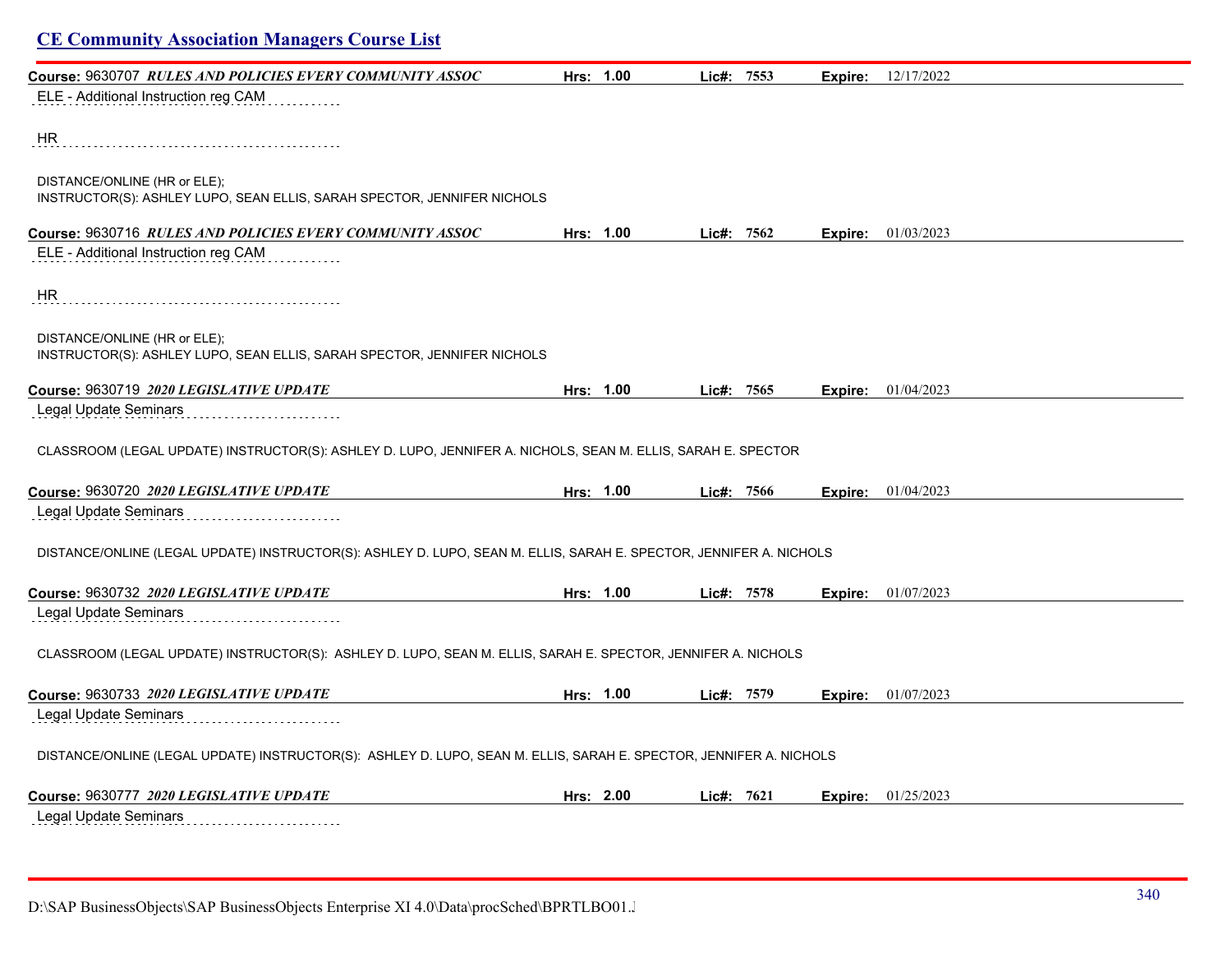| DISTANCE/ONLINE (LEGAL UPDATE) INSTRUCTOR(S): ASHLEY D. LUPO, SEAN M. ELLIS, SARAH E. SPECTOR, JENNIFER A. NICHOLS |           |            |         |                             |
|--------------------------------------------------------------------------------------------------------------------|-----------|------------|---------|-----------------------------|
| Course: 9630778 2020 LEGISLATIVE UPDATE                                                                            | Hrs: 2.00 | Lic#: 7622 | Expire: | 01/25/2023                  |
| <b>Legal Update Seminars</b>                                                                                       |           |            |         |                             |
| DISTANCE/ONLINE (LEGAL UPDATE) INSTRUCTOR(S): ASHLEY D. LUPO, SEAN M. ELLIS, SARAH E. SPECTOR, JENNIFER A. NICHOLS |           |            |         |                             |
|                                                                                                                    |           |            |         |                             |
| Course: 9630924 COOPERATIVE BOARD MEMBER EDUCATION CERTI                                                           | Hrs: 2.00 | Lic#: 7763 | Expire: | 03/28/2023                  |
| ELE - Additional Instruction reg CAM                                                                               |           |            |         |                             |
| IFM - Insurance (Financial Management)                                                                             |           |            |         |                             |
| DISTANCE/ONLINE (IFM or ELE) INSTRUCTOR(S): ASHLEY D. LUPO, JENNIFER A. NICHOLS, SEAN M. ELLIS, SARAH E. SPECTOR   |           |            |         |                             |
| Course: 9630987 HURRICANE PREPAREDNESS                                                                             | Hrs: 1.00 | Lic#: 7832 |         | <b>Expire:</b> $05/12/2023$ |
| ELE - Additional Instruction reg CAM                                                                               |           |            |         |                             |
| OPP - Operation of Phys Property                                                                                   |           |            |         |                             |
| CLASSROOM (OPP or ELE) INSTRUCTOR(S): ASHLEY D. LUPO, JENNIFER A. NICHOLS, SEAN M. ELLIS, SARAH E. SPECTOR         |           |            |         |                             |
| Course: 9631016 FAIR HOUSING ACT: ISSUES AFFECTING ASSOC                                                           | Hrs: 2.00 | Lie#: 7860 | Expire: | 06/07/2023                  |
| ELE - Additional Instruction reg CAM                                                                               |           |            |         |                             |
| HR                                                                                                                 |           |            |         |                             |
| DISTANCE/ONLINE (HR or ELE) INSTRUCTOR(S): ASHLEY D. LUPO, JENNIFER A. NICHOLS, SEAN M. ELLIS, SARAH E. SPECTOR    |           |            |         |                             |
| Course: 9631031 HURRICANE PREPAREDNESS                                                                             | Hrs: 2.00 | Lic#: 7876 | Expire: | 06/20/2023                  |
| ELE - Additional Instruction reg CAM                                                                               |           |            |         |                             |
| OPP - Operation of Phys Property                                                                                   |           |            |         |                             |
| DISTANCE/ONLINE (OPP or ELE) INSTRUCTOR(S): ASHLEY D. LUPO, JENNIFER A. NICHOLS, SEAN M. ELLIS, SARAH E. SPECTOR   |           |            |         |                             |
| Course: 9631033 HURRICANE PREPAREDNESS                                                                             | Hrs: 2.00 | Lic#: 7878 |         | <b>Expire:</b> $06/20/2023$ |
| ELE - Additional Instruction reg CAM                                                                               |           |            |         |                             |
| OPP - Operation of Phys Property                                                                                   |           |            |         |                             |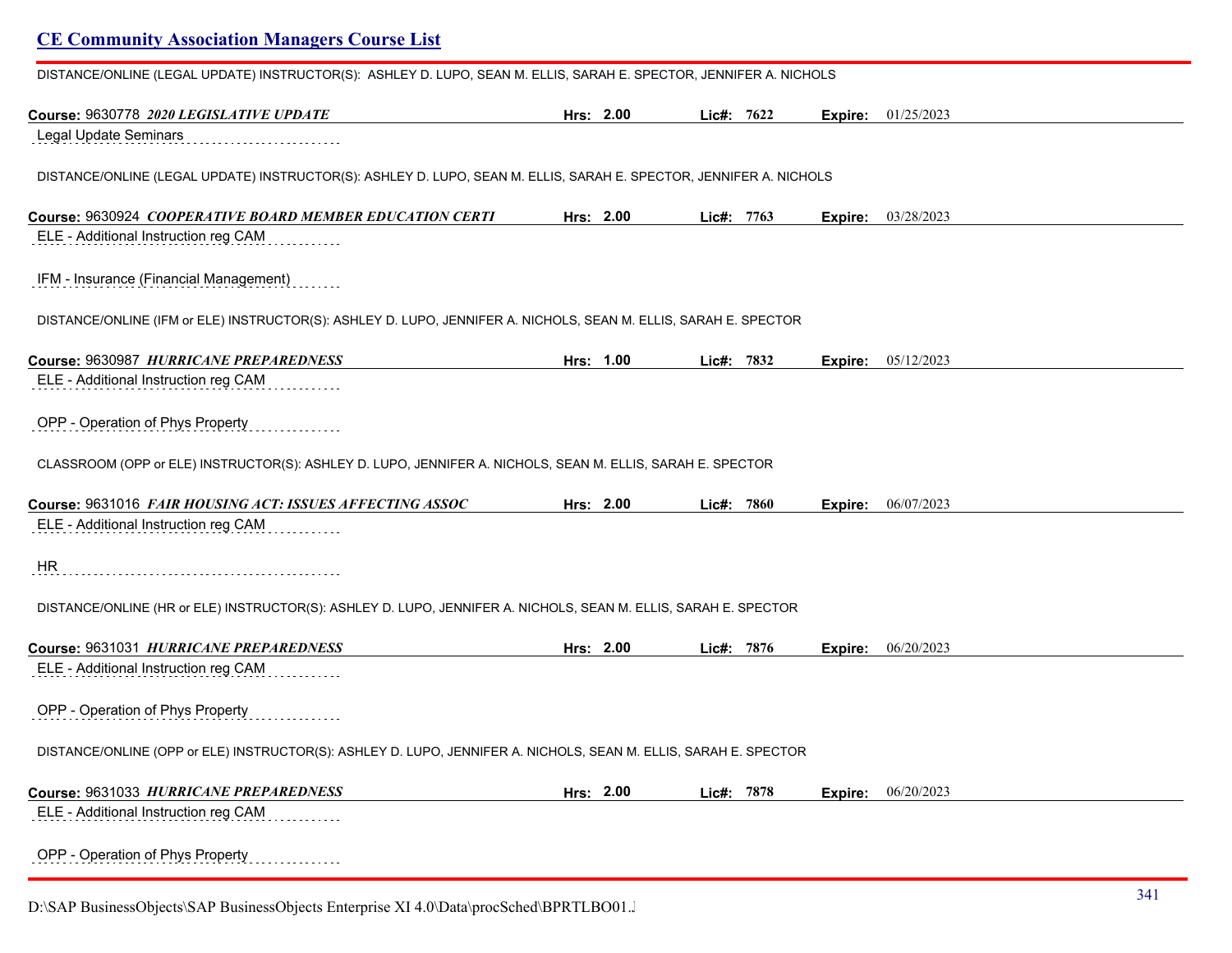|  |  |  | DISTANCE/ONLINE (OPP or ELE) INSTRUCTOR(S): ASHLEY D. LUPO, SEAN M. ELLIS, SARAH E. SPECTOR, JENNIFER A. NICHOLS |
|--|--|--|------------------------------------------------------------------------------------------------------------------|
|  |  |  |                                                                                                                  |

| Course: 9631283 ANTI-TRUST COMPLIANCE TRAINING                                                                                                       | Hrs: 2.00 | Lic#: 8125 |         | <b>Expire:</b> 10/05/2023 |
|------------------------------------------------------------------------------------------------------------------------------------------------------|-----------|------------|---------|---------------------------|
| ELE - Additional Instruction reg CAM                                                                                                                 |           |            |         |                           |
| <b>HR</b>                                                                                                                                            |           |            |         |                           |
| DISTANCE/ONLINE (HR or ELE) INSTRUCTOR(S): ASHLEY D. LUPO, JENNIFER A. NICHOLS, SEAN M. ELLIS, SARAH E. SPECTOR                                      |           |            |         |                           |
| Course: 9631284 ANTI-TRUST COMPLIANCE TRAINING                                                                                                       | Hrs: 2.00 | Lic#: 8126 | Expire: | 10/05/2023                |
| ELE - Additional Instruction reg CAM                                                                                                                 |           |            |         |                           |
| <b>HR</b>                                                                                                                                            |           |            |         |                           |
| DISTANCE/ONLINE (HR or ELE) INSTRUCTOR(S): ASHLEY D. LUPO, JENNIFER A. NICHOLS, SEAN M. ELLIS, SARAH E. SPECTOR                                      |           |            |         |                           |
| Course: 9631285 CONDOMINIUM & HOMEOWNERS ASSOCIATION ENF                                                                                             | Hrs: 1.00 | Lic#: 8127 | Expire: | 10/05/2023                |
| ELE - Additional Instruction reg CAM                                                                                                                 |           |            |         |                           |
| <b>HR</b>                                                                                                                                            |           |            |         |                           |
| AND PRE-SUIT REQUIREMENTS; DISTANCE/ONLINE (HR or ELE) INSTRUCTOR(S): ASHLEY D. LUPO, JENNIFER A. NICHOLS, SEAN M. ELLIS, SARAH E. SPECTOR           |           |            |         |                           |
| Course: 9631292 ANTI-TRUST COMPLIANCE TRAINING                                                                                                       | Hrs: 2.00 | Lic#: 8134 | Expire: | 10/07/2023                |
| ELE - Additional Instruction reg CAM                                                                                                                 |           |            |         |                           |
| <b>HR</b>                                                                                                                                            |           |            |         |                           |
| DISTANCE/ONLINE (HR or ELE) INSTRUCTOR(S): ASHLEY LUPO, SEAN ELLIS, SARAH SPECTOR, JENNIFER NICHOLS                                                  |           |            |         |                           |
| Course: 9631293 CONDOMINIUM & HOMEOWNERS ASSOCIATION ENF                                                                                             | Hrs: 1.00 | Lic#: 8135 | Expire: | 10/07/2023                |
| ELE - Additional Instruction reg CAM                                                                                                                 |           |            |         |                           |
| HR                                                                                                                                                   |           |            |         |                           |
| ENFORCEMENT & PRE-SUIT REQUIREMENTS; DISTANCE/ONLINE (HR or ELE) INSTRUCTOR(S): ASHLEY D. LUPO, SEAN M. ELLIS, SARAH E. SPECTOR, JENNIFER A. NICHOLS |           |            |         |                           |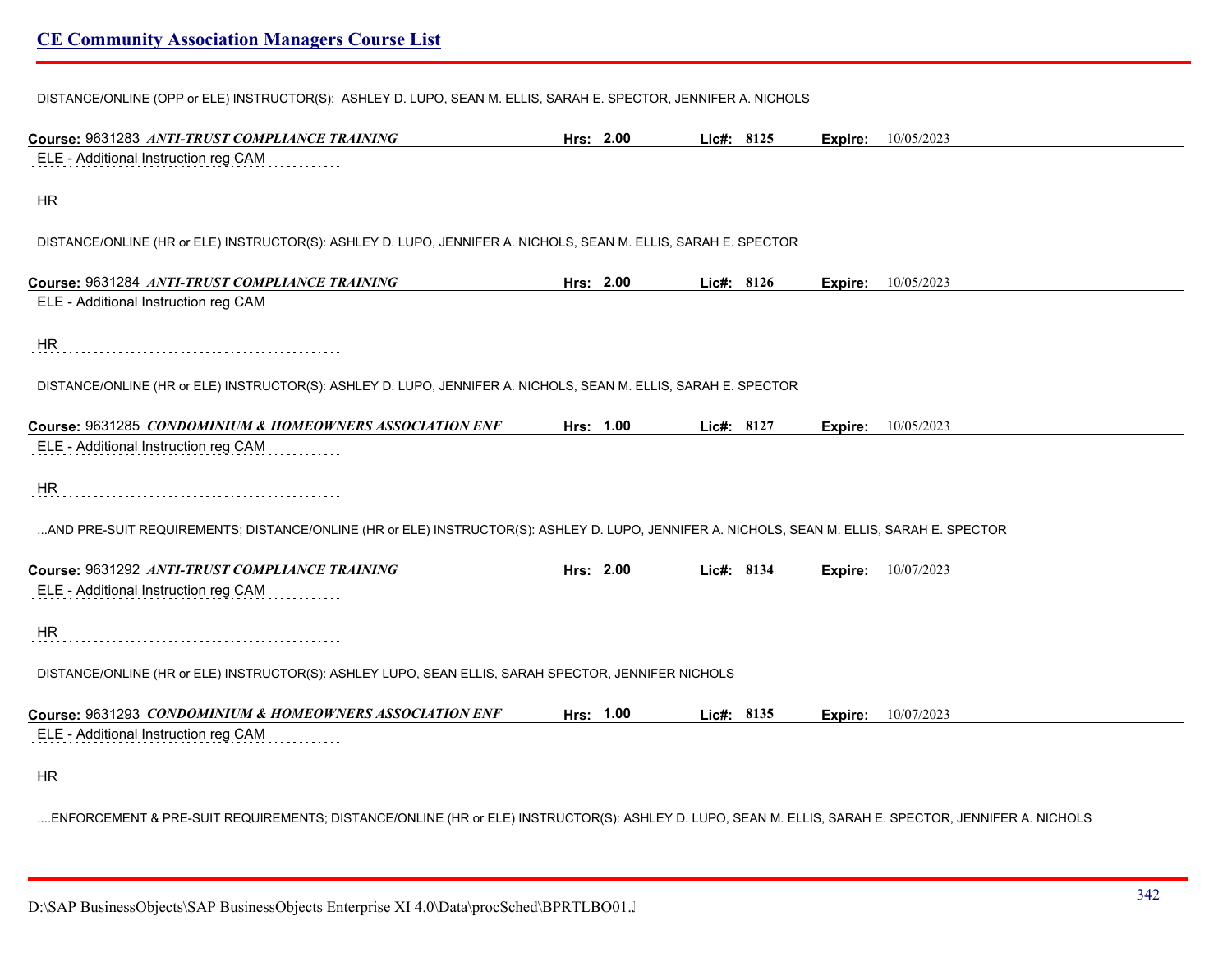# **CE Community Association Managers Course List Course:** 9631314 *CONSTRUCTION DEFECTS* **Hrs: 1.00 Lic#: 8159 Expire:** 11/03/2023 ELE - Additional Instruction reg CAM OPP - Operation of Phys Property DISTANCE/ONLINE (OPP or ELE) INSTRUCTOR(S): ASHLEY LUPO, JENNIFER NICHOLS, SEAN ELLIS, SARAH SPECTOR, MARC A. HULING **Course:** 9631336 *ESSENTIAL PROVISIONS TO INCLUDE IN YOUR* **Hrs: 2.00 Lic#: 8181 Expire:** 11/11/2023 ELE - Additional Instruction reg CAM HR DISTANCE/ONLINE (HR or ELE) INSTRUCTOR(S): ASHLEY D. LUPO, JENNIFER A. NICHOLS, SEAN M. ELLIS, SARAH E. SPECTOR **Course:** 9631342 *UNDERSTANDING YOUR INSURANCE POLICY BEFO* **Hrs: 1.00 Lic#: 8187 Expire:** 11/14/2023 ELE - Additional Instruction reg CAM IFM - Insurance (Financial Management) DISTANCE/ONLINE (IFM or ELE) INSTRUCTOR(S): ASHLEY D. LUPO, JENNIFER A. NICHOLS, SEAN M. ELLIS, SARAH E. SPECTOR, LAURA FAUST **Course:** 9631416 *2021 LEGISLATIVE UPDATE* **Hrs: 2.00 Lic#: 8260 Expire:** 01/09/2024 Legal Update Seminars CLASSROOM (LEGAL UPDATE) INSTRUCTOR(S): ASHLEY D. LUPO, SEAN M. ELLIS, SARAH E. SPECTOR, JENNIFER A. NICHOLS **Course:** 9631433 *2021 LEGISLATIVE UPDATE* **Hrs: 2.00 Lic#: 8278 Expire:** 01/19/2024 Legal Update Seminars DISTANCE/ONLINE (LEGAL UPDATE) INSTRUCTOR(S): ASHLEY D. LUPO, JENNIFER A. NICHOLS, SEAN M. ELLIS, SARAH E. SPECTOR **ROOF-A-CIDE WEST LLC 0007661 Phone: 941-374-4572 Email: IRENE@ROOF-A-CIDE-WEST.COM** 30422695 **1640 FIELD RD SARASOTA FL 34231 Course:** 9629236 *Proactive Roof Maintenance Solutions* **Hrs: 1.00 Lic#: 5940 Expire:** 09/18/2022 ELE - Additional Instruction reg CAM

OPP - Operation of Phys Property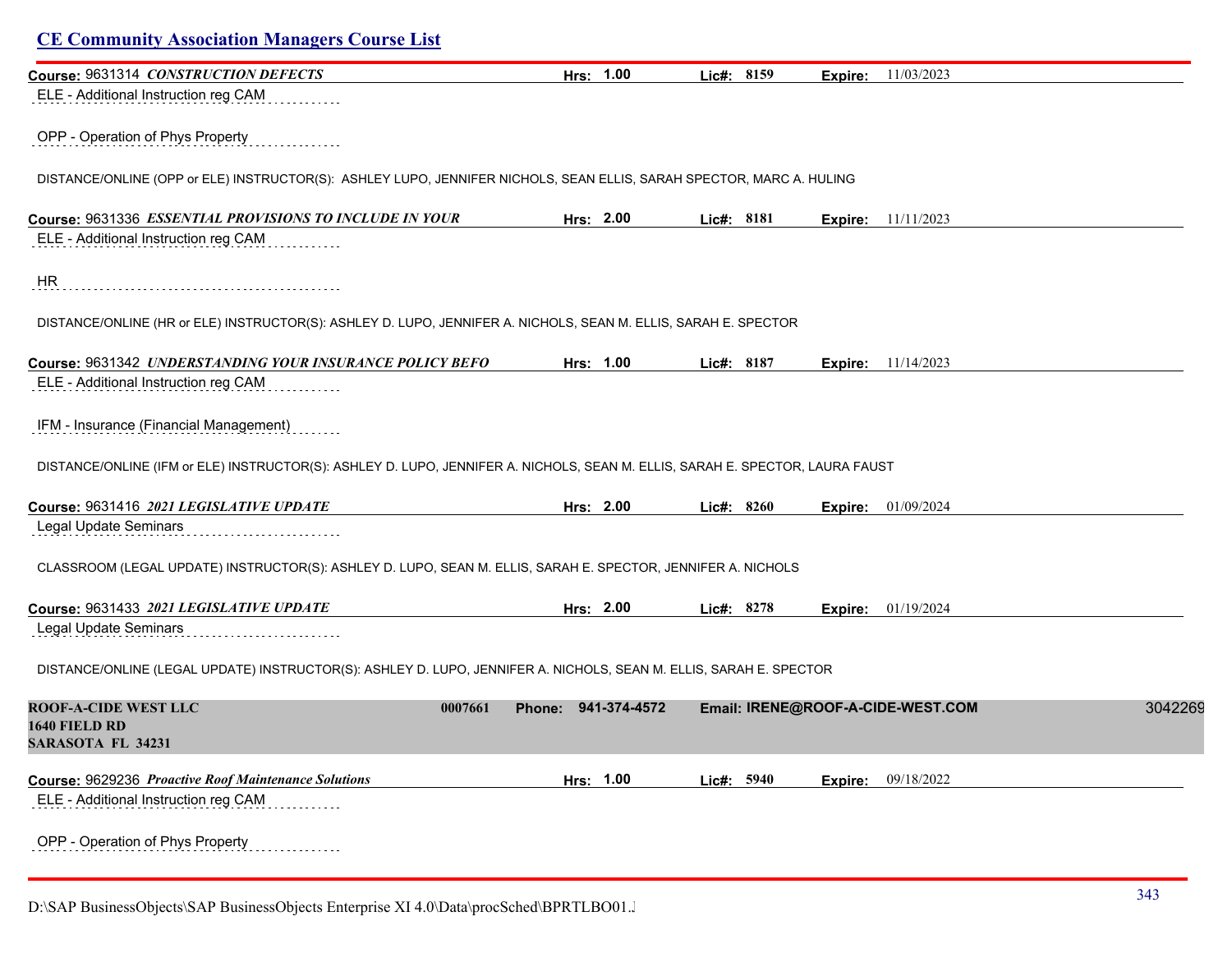| classroom; OPP or ELE;<br>instructor(s); Irene Graziosi, added 05/23/2019 David Graziosi                   |                               |            |                             |                           |         |
|------------------------------------------------------------------------------------------------------------|-------------------------------|------------|-----------------------------|---------------------------|---------|
| Course: 9630963 PROACTIVE ROOF MAINTENANCE SOLUTIONS                                                       | Hrs: 1.00                     | Lic#: 7804 |                             | Expire: 04/14/2023        |         |
| ELE - Additional Instruction reg CAM                                                                       |                               |            |                             |                           |         |
| DISTANCE/ONLINE (ELE) INSTRUCTOR(S): IRENE M GRAZIOSI                                                      |                               |            |                             |                           |         |
| Course: 9631567 DIRTY ROOFS, INSURANCE CANCELLATION LETT                                                   | Hrs: 1.00                     | Lic#: 8420 | Expire:                     | 04/17/2024                |         |
| ELE - Additional Instruction reg CAM                                                                       |                               |            |                             |                           |         |
| OPP - Operation of Phys Property                                                                           |                               |            |                             |                           |         |
| DISTANCE/ONLINE (OPP or ELE) INSTRUCTOR(S): IRENE M GRAZIOSI                                               |                               |            |                             |                           |         |
| ROOFING CONCEPTS UNLIMITED FLORIDA INC<br>0004954<br>11820 NW 41ST STREET<br><b>CORAL SPRINGS FL 33065</b> | 954-786-9350<br><b>Phone:</b> |            | Email: MICHAELJ@RCU-INC.COM |                           | 1490386 |
| Course: 9625838 BUDGETING FOR YOUR BLDG. ROOF SYSTEM                                                       | Hrs: 2.00                     | Lic#: 2416 | Expire:                     | 02/17/2024                |         |
| ELE - Additional Instruction reg CAM                                                                       |                               |            |                             |                           |         |
| OPP - Operation of Phys Property                                                                           |                               |            |                             |                           |         |
| OPP or ELE CLASSROOM                                                                                       |                               |            |                             |                           |         |
| Course: 9625839 ROOF REPAIRS AND MAINTENANCE                                                               | Hrs: 2.00                     | Lic#: 2417 |                             | <b>Expire:</b> 02/17/2024 |         |
| ELE - Additional Instruction reg CAM                                                                       |                               |            |                             |                           |         |
| OPP - Operation of Phys Property                                                                           |                               |            |                             |                           |         |
| OPP, CLASSROOM                                                                                             |                               |            |                             |                           |         |
| Course: 9625840 ROOF SYSTEMS AND CONCERNS                                                                  | Hrs: 2.00                     | Lic#: 2418 |                             | <b>Expire:</b> 02/17/2024 |         |
| ELE - Additional Instruction reg CAM                                                                       |                               |            |                             |                           |         |
| OPP - Operation of Phys Property                                                                           |                               |            |                             |                           |         |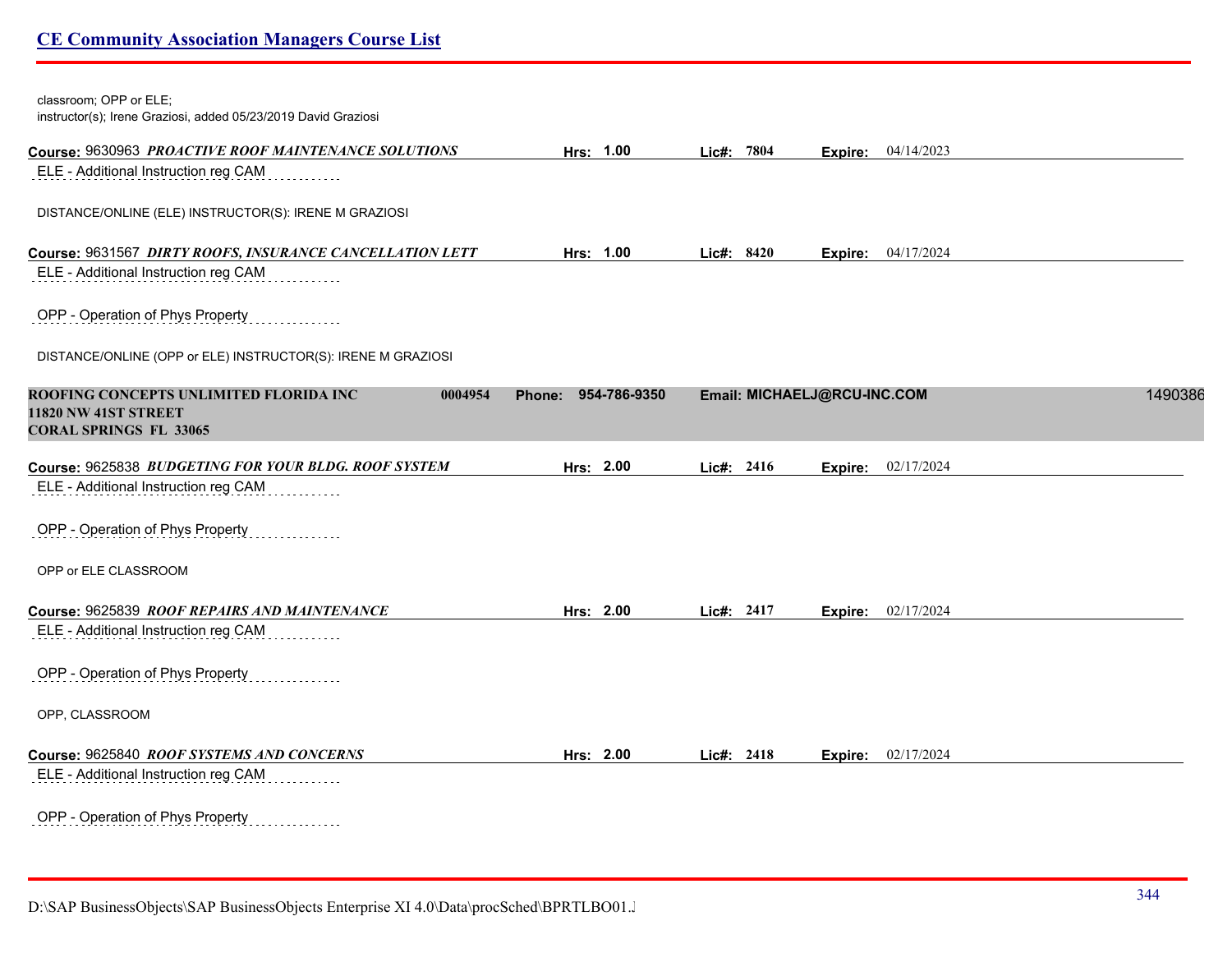| <b>CE Community Association Managers Course List</b>                                                                                   |                     |            |                                     |         |
|----------------------------------------------------------------------------------------------------------------------------------------|---------------------|------------|-------------------------------------|---------|
| OPP, CLASSROOM                                                                                                                         |                     |            |                                     |         |
| <b>ROSENBAUM PLLC</b><br>0005062<br>250 AUSTRALIAN AVE, 5TH FLOOR<br>WEST PALM BEACH FL 33401                                          | Phone: 561.653.2900 |            | Email: DROSENBAUM@ROSENBAUMPLLC.COM | 2662683 |
| Course: 9626474 SCREENING APPROVAL OF TRANSFERS AND                                                                                    | Hrs: 2.00           | Lic#: 3080 | 05/08/2024<br>Expire:               |         |
| ELE - Additional Instruction reg CAM                                                                                                   |                     |            |                                     |         |
| HR                                                                                                                                     |                     |            |                                     |         |
| HR OR ELECTIVES, (CLASSROOM)<br>FAIR HOUSING ISSUES INSTRUCTOR(S): Paula Marra, Catie Phillips, Daniel S. Rosenbaum, Steven R. Braten  |                     |            |                                     |         |
| Course: 9627142 ALL ABOUT ASSISTANCE ANIMALS                                                                                           | Hrs: 1.00           | Lic#: 3797 | <b>Expire:</b> 02/17/2024           |         |
| ELE - Additional Instruction reg CAM                                                                                                   |                     |            |                                     |         |
| HR                                                                                                                                     |                     |            |                                     |         |
| HR or ELE (classroom) INSTRUCTOR(S): Paula Marra                                                                                       |                     |            |                                     |         |
| Course: 9629216 CONDOMINIUM AND HOA BOARD MEMBER                                                                                       | Hrs: 3.00           | Lie#: 5920 | <b>Expire:</b> $09/06/2022$         |         |
| ELE - Additional Instruction reg CAM                                                                                                   |                     |            |                                     |         |
| IFM - Insurance (Financial Management)                                                                                                 |                     |            |                                     |         |
| CERTIFICATION;<br>CLASSROOM; IFM OR ELE;<br>INSTRCUTOR(S); DANIEL ROSENBAUM, STEVEN BRATEN, LAUREN FEFFER, CATIE PHILLIPS, Paula Marra |                     |            |                                     |         |
| Course: 9629357 ELECTIONS SIMPLIFIED                                                                                                   | Hrs: 1.00           | Lie#: 6141 | <b>Expire:</b> 02/10/2023           |         |
| ELE - Additional Instruction reg CAM                                                                                                   |                     |            |                                     |         |
| HR                                                                                                                                     |                     |            |                                     |         |
| CLASSROOM (HR or ELE) INSTRUCTOR(S): DANIEL S. ROSENBAUM, STVEN R. BRATEN, LAUREN B. FEFFER, PAULA S. MARRA, CATIE PHILLIPS            |                     |            |                                     |         |
| Course: 9629583 HOW TO HANDLE A CRIME, DEATH, OR MEDIA                                                                                 | Hrs: 1.00           | Lic#: 6373 | <b>Expire:</b> $06/25/2023$         |         |
| ELE - Additional Instruction reg CAM                                                                                                   |                     |            |                                     |         |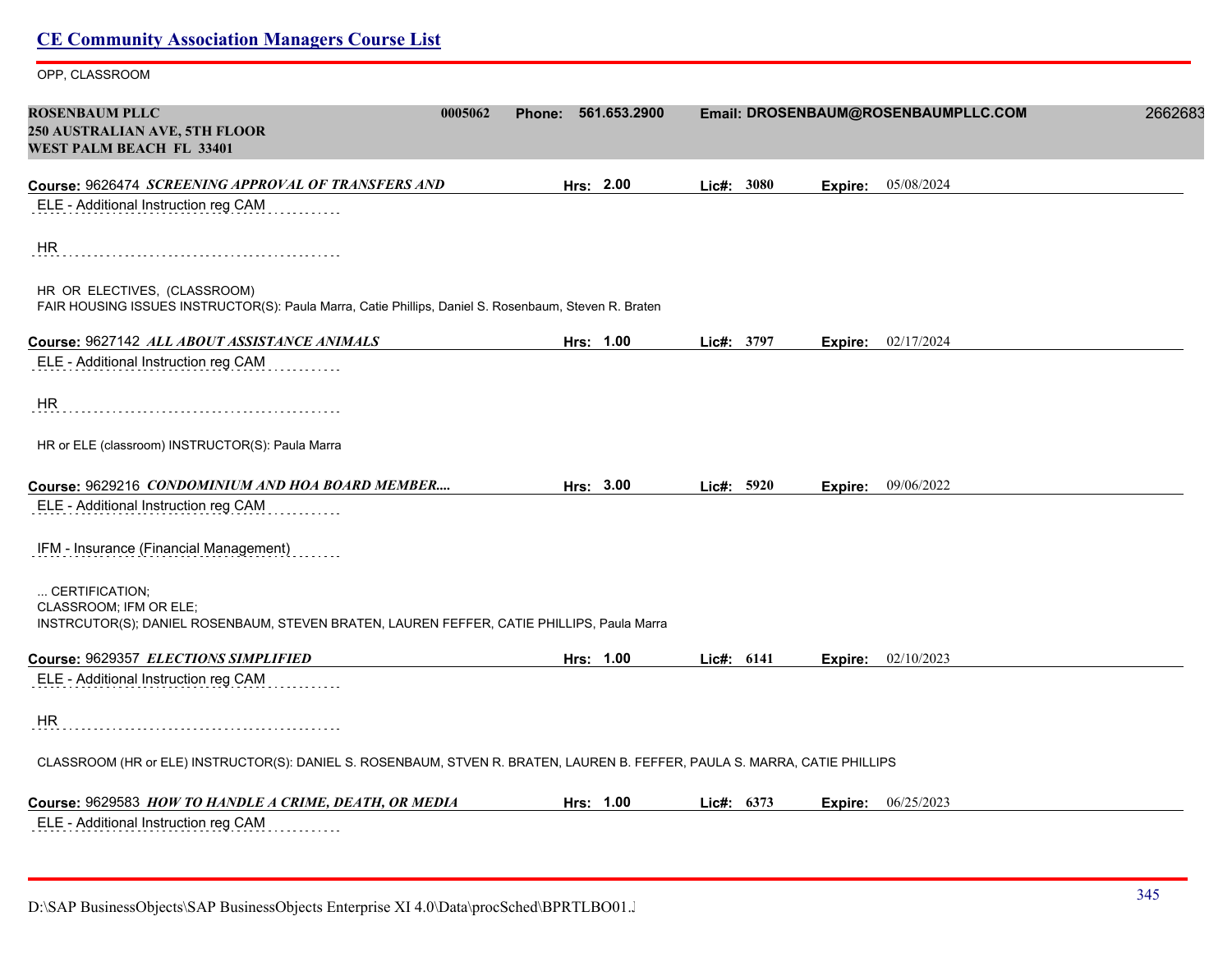| <b>CE Community Association Managers Course List</b>                                                                                                 |           |              |         |                             |
|------------------------------------------------------------------------------------------------------------------------------------------------------|-----------|--------------|---------|-----------------------------|
| HR                                                                                                                                                   |           |              |         |                             |
| EVENT ON YOUR PROPERTY; CLASSROOM (HR or ELE) INSTRUCTOR(S): DANIEL S. ROSENBAUM, STEVEN R. BRATEN, LAUREN B. FEFFER, PAULA S. MARRA, CATIE PHILLIPS |           |              |         |                             |
| Course: 9629719 TO FINE OR NOT TO FINE, THAT IS THE                                                                                                  | Hrs: 1.00 | Lic#: 6521   |         | Expire: 09/22/2023          |
| ELE - Additional Instruction reg CAM                                                                                                                 |           |              |         |                             |
| HR                                                                                                                                                   |           |              |         |                             |
| QUESTION; CLASSROOM (HR or ELE) INSTRUCTOR(S): DANIEL S. ROSENBAUM, STEVEN R. BRATEN, LAUREN B. FEFFER, PAULA S. MARRA, CATIE PHILLIPS               |           |              |         |                             |
| Course: 9629825 HOW NOT TO CONDUCT A BOARD MEETING                                                                                                   | Hrs: 1.00 | Lic#: $6650$ |         | <b>Expire:</b> $12/18/2023$ |
| ELE - Additional Instruction reg CAM                                                                                                                 |           |              |         |                             |
| HR                                                                                                                                                   |           |              |         |                             |
| CLASSROOM (HR or ELE) INSTRUCTOR(S): DANIEL S. ROSENBAUM, STEVEN R. BRATEN, LAUREN B. FEFFER, PAULA S. MARRA, RHONDA V. UGOWSKI, CATIE PHILLIPS      |           |              |         |                             |
| Course: 9630642 2021 LEGAL UPDATE                                                                                                                    | Hrs: 2.00 | Lic#: 7484   |         | <b>Expire:</b> 11/04/2022   |
| Legal Update Seminars                                                                                                                                |           |              |         |                             |
| CLASSROOM (LEGAL UPDATE) INSTRUCTOR(S): STEVEN R. BRATEN, PAULA S. MARRA, CATIE PHILLIPS                                                             |           |              |         |                             |
| Course: 9630643 2021 LEGAL UPDATE                                                                                                                    | Hrs: 2.00 | Lic#: 7485   |         | <b>Expire:</b> 11/04/2022   |
| Legal Update Seminars                                                                                                                                |           |              |         |                             |
| DISTANCE/ONLINE (LEGAL UPDATE) INSTRUCTOR(S): STEVEN R. BRATEN, PAULA S. MARRA, CATIE PHILLIPS                                                       |           |              |         |                             |
| Course: 9630676 2021 LEGAL UPDATE                                                                                                                    | Hrs: 2.00 | Lic#: 7524   | Expire: | 12/08/2022                  |
| Legal Update Seminars                                                                                                                                |           |              |         |                             |
| CLASSROOM (LEGAL UPDATE) INSTRUCTOR(S): STEVEN R. BRATEN, PAULA S. MARRA, CATIE PHILLIPS                                                             |           |              |         |                             |
| Course: 9631198 2022 LEGAL UPDATE                                                                                                                    | Hrs: 2.00 | Lic#: 8040   |         | <b>Expire:</b> 08/15/2023   |
| Legal Update Seminars                                                                                                                                |           |              |         |                             |
| CLASSROOM (LEGAL UPDATE) INSTRUCTOR(S): STEVEN R. BRATEN, DANIEL S. ROSENBAUM, PAULA S. MARRA, MICHAEL H. CASANOVER                                  |           |              |         |                             |
| Course: 9631343 TIME TO UPDATE YOUR GOVERNING DOCUMENTS                                                                                              | Hrs: 1.00 | Lic#: 8188   |         | <b>Expire:</b> 11/14/2023   |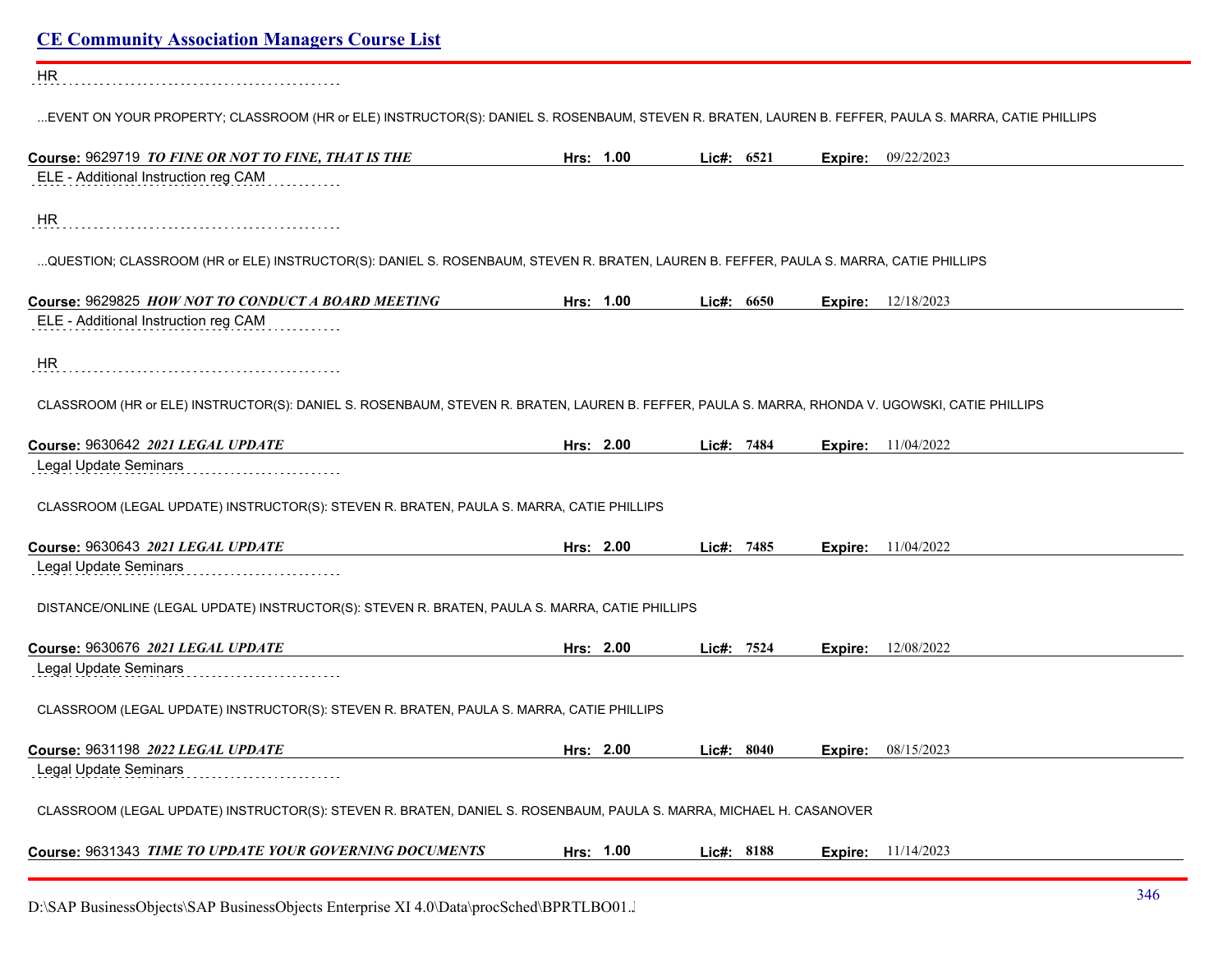ELE - Additional Instruction reg CAM . . . . . . . . . .

HR 

CLASSROOM (HR or ELE) INSTRUCTOR(S): DANIEL S. ROSENBAUM, STVEN R. BRATEN, PAULA S. MARRA, CATIE PHILLIPS, MICHAEL H. CASANOVER

| <b>ROSS EARLE &amp; BONAN PA</b><br><b>P.O. BOX 2401</b><br><b>STUART FL 34995</b>            | 0005971 | Phone:                 | Email:     |         |                                          | 2299307 |
|-----------------------------------------------------------------------------------------------|---------|------------------------|------------|---------|------------------------------------------|---------|
| Course: 9628559 COMMUNITY ASSOCIATION CONTRACTS<br>ELE - Additional Instruction reg CAM       |         | Hrs: 1.00              | Lic#: 5263 | Expire: | 04/03/2023                               |         |
| ELE (classroom)                                                                               |         |                        |            |         |                                          |         |
| <b>RUGGIERI LAW FIRM, PA</b><br>13000 AVALON LAKE DRIVE, SUITE 305<br><b>ORLANDO FL 32828</b> | 0006412 | 407-890-5174<br>Phone: |            |         | Email: frankruggieri@ruggierilawfirm.com | 3620175 |
| Course: 9629377 COVENANT ENFORCEMENT: AN INTERACTIVE<br>ELE - Additional Instruction reg CAM  |         | Hrs: 2.00              | Lic#: 6128 | Expire: | 02/07/2023                               |         |
| REVIEW OF THE POLICIES;<br>CLASSROOM (ELE);<br><b>INSTRUCTOR(S): FRANK RUGGIERI</b>           |         |                        |            |         |                                          |         |
| Course: 9629417 FREE SPEECH: THE FIRST AMENDMENT IN                                           |         | Hrs: 1.00              | Lic#: 6179 | Expire: | 03/05/2023                               |         |
| ELE - Additional Instruction reg CAM                                                          |         |                        |            |         |                                          |         |
| <b>HR</b>                                                                                     |         |                        |            |         |                                          |         |
| THE COMMUNITY ASSOCIATION CONTEXT; CLASSROOM (HR or ELE) INSTRUCTOR(S): FRANK A. RUGGIERI     |         |                        |            |         |                                          |         |
| Course: 9630779 2020/2021 LEGAL UPDATE FOR LCAM'S                                             |         | Hrs: 1.00              | Lic#: 7625 | Expire: | 02/07/2023                               |         |
| Legal Update Seminars                                                                         |         |                        |            |         |                                          |         |
| CLASSROOM (LEGAL UPDATE) INSTRUCTOR(S): FRANK A. RUGGIERI                                     |         |                        |            |         |                                          |         |
| Course: 9630782 2020/2021 LEGAL UPDATE FOR LCAM'S                                             |         | Hrs: 1.00              | Lic#: 7628 | Expire: | 02/09/2023                               |         |
| Legal Update Seminars<br>.                                                                    |         |                        |            |         |                                          |         |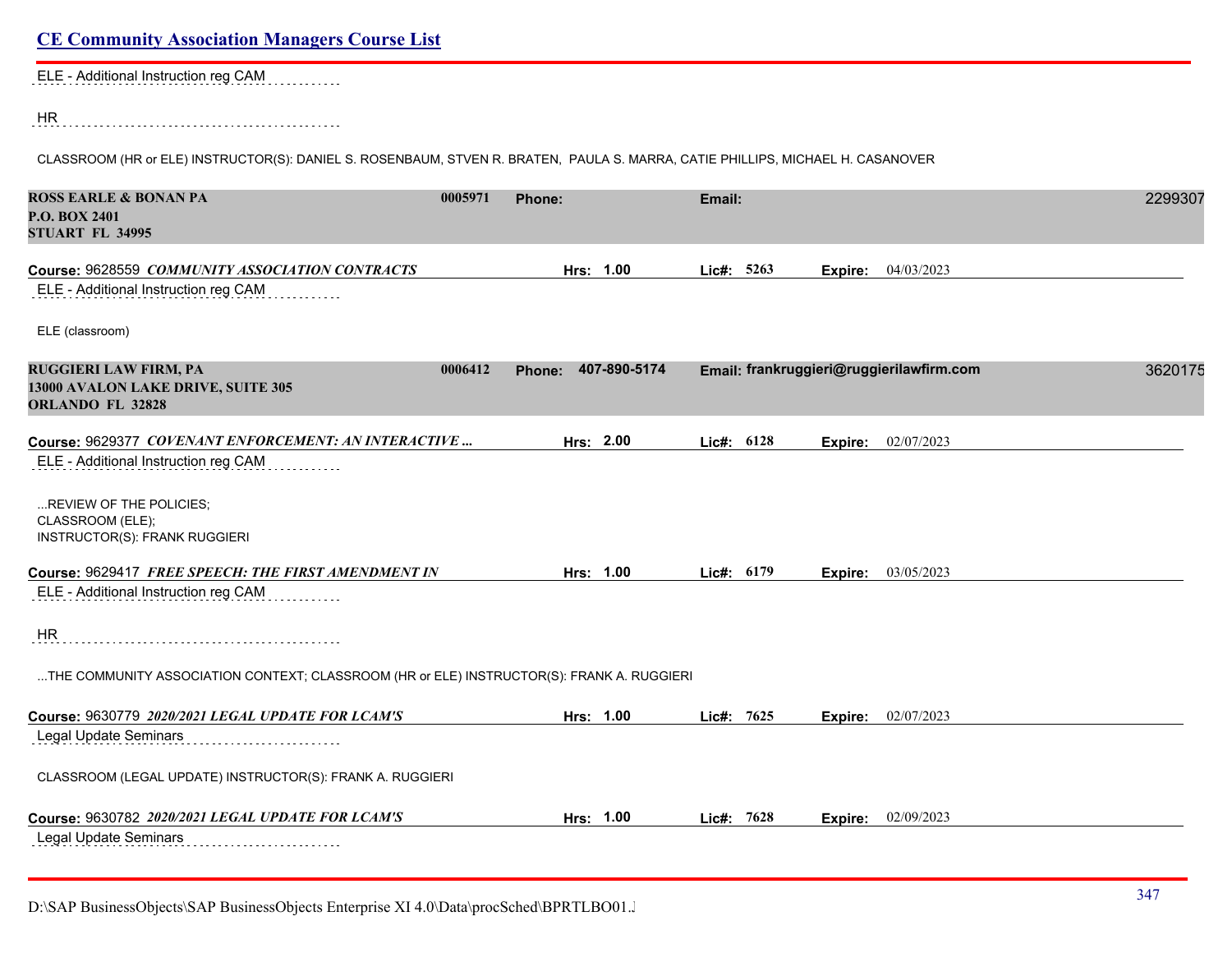DISTANCE/ONLINE (LEGAL UPDATE) INSTRUCTOR(S): FRANK A. RUGGIERI

| Course: 9631218 2021/2022 LEGAL UPDATE OF LCAM'S                                            | Hrs: 2.00            | Lic#: 8060                    | Expire: 08/22/2023        |            |         |
|---------------------------------------------------------------------------------------------|----------------------|-------------------------------|---------------------------|------------|---------|
| Legal Update Seminars                                                                       |                      |                               |                           |            |         |
| CLASSROOM (LEGAL UPDATE) INSTRUCTOR(S): FRANK A. RUGGIERI                                   |                      |                               |                           |            |         |
| Course: 9631328 FINING FOR COMMUNITY ASSOCIATIONS                                           | Hrs: 1.00            | Lic#: 8173                    | Expire:                   | 11/08/2023 |         |
| ELE - Additional Instruction reg CAM                                                        |                      |                               |                           |            |         |
| DISTANCE/ONLINE (ELE) INSTRUCTOR(S): FRANK A. RUGGIERI                                      |                      |                               |                           |            |         |
| Course: 9631329 FINING FOR COMMUNITY ASSOCIATIONS                                           | Hrs: 1.00            | Lic#: 8174                    | Expire: 11/08/2023        |            |         |
| ELE - Additional Instruction reg CAM                                                        |                      |                               |                           |            |         |
| CLASSROOM (ELE) INSTRUCTOR(S): FRANK A. RUGGIERI                                            |                      |                               |                           |            |         |
| Course: 9631340 2021/2022 LEGAL UPDATE OF LCAM'S                                            | Hrs: 2.00            | Lic#: 8185                    | <b>Expire:</b> 11/11/2023 |            |         |
| Legal Update Seminars                                                                       |                      |                               |                           |            |         |
|                                                                                             |                      |                               |                           |            |         |
| DISTANCE/ONLINE (LEGAL UPDATE) INSTRUCTOR(S): FRANK A. RUGGIERI                             |                      |                               |                           |            |         |
| <b>SACHS SAX CAPLAN PL</b><br>0001800                                                       | 5672376839<br>Phone: | Email: cgarcia@ssclawfirm.com |                           |            | 3497566 |
| <b>6111 BROKEN SOUND PKWY NW</b>                                                            |                      |                               |                           |            |         |
| <b>SUITE 200</b><br><b>BOCA RATON FL 33487</b>                                              |                      |                               |                           |            |         |
| Course: 9629433 THE "ABC'S" OF "ESA'S"                                                      | Hrs: 1.00            | Lic#: 6196                    | <b>Expire:</b> 03/18/2023 |            |         |
| ELE - Additional Instruction reg CAM                                                        |                      |                               |                           |            |         |
| DISTANCE/ONLINE (ELE) INSTRUCTOR(S): MICHAEL E. CHAPNICK, LOUIS CAPLAN, STEVEN G. RAPPAPORT |                      |                               |                           |            |         |
| Course: 9629434 THE "ABC'S" OF "ESA'S"                                                      | Hrs: 1.00            | Lic#: 6197                    | <b>Expire:</b> 03/18/2023 |            |         |
| ELE - Additional Instruction reg CAM                                                        |                      |                               |                           |            |         |
| CLASSROOM (ELE) INSTRUCTOR(S): MICHAEL E. CHAPNICK, LOUIS CAPLAN, STEVEN G. RAPPAPORT       |                      |                               |                           |            |         |
| Course: 9629481 COVENANT ENFORCEMENT                                                        | Hrs: 1.00            | Lic#: 6255                    | <b>Expire:</b> 04/15/2023 |            |         |

D:\SAP BusinessObjects\SAP BusinessObjects Enterprise XI 4.0\Data\procSched\BPRTLBO01.Jobserver2\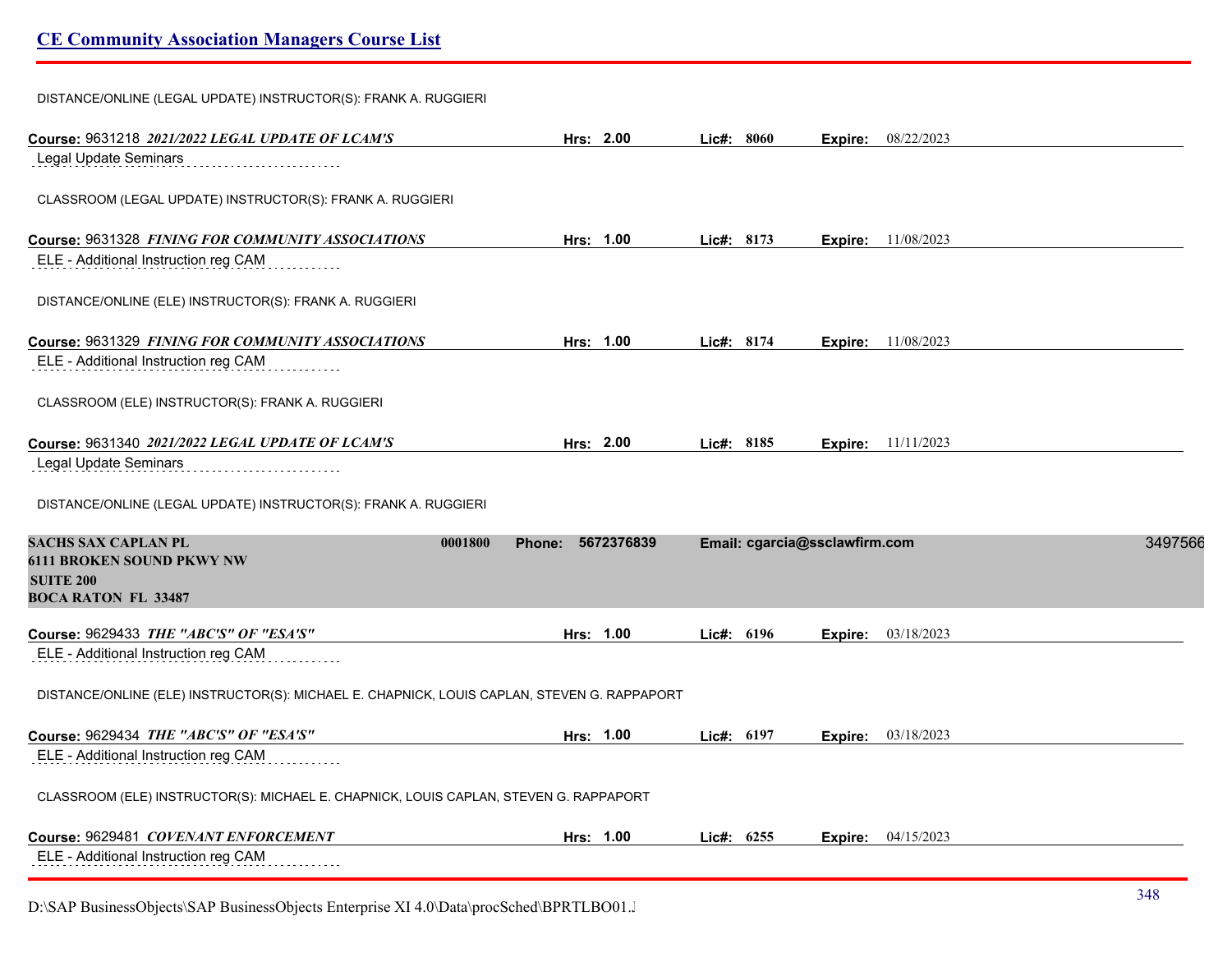CLASSROOM (ELE) INSTRUCTOR(S): MICHAEL CHAPNICK, ADDED 04/21/2021: LOUIS CAPLAN, STEVEN G. RAPPAPORT, MICHAEL UNGERBUEHLER, EDWARD S. HAMMEL, LARRY E. SCHNER, ARENA, DANIEL A. WEBER, ALEKSANDRA N. GONZALEZ

| Course: 9629482 COVENANT ENFORCEMENT                                                                                                                                                                                                                                                                                                                                                                                                                  | Hrs: 1.00 | Lic#: $6256$ |         | <b>Expire:</b> 04/15/2023   |
|-------------------------------------------------------------------------------------------------------------------------------------------------------------------------------------------------------------------------------------------------------------------------------------------------------------------------------------------------------------------------------------------------------------------------------------------------------|-----------|--------------|---------|-----------------------------|
| ELE - Additional Instruction reg CAM                                                                                                                                                                                                                                                                                                                                                                                                                  |           |              |         |                             |
| DISTANCE/ONLINE (ELE) INSTRUCTOR(S): MICHAEL CHAPNICK, ADDED 04/21/2021: LOUIS CAPLAN, STEVEN G. RAPPAPORT, MICHAEL UNGERBUEHLER, EDWARD S. HAMMEL, LARRY E. SCH<br>JOSEPH ARENA, DANIEL A. WEBER, ALEKSANDRA N. GONZALEZ                                                                                                                                                                                                                             |           |              |         |                             |
| Course: 9629781 HOA AND CONDO BOARD CERTIFICATION                                                                                                                                                                                                                                                                                                                                                                                                     | Hrs: 3.00 | Lic#: 6608   |         | <b>Expire:</b> 11/17/2023   |
| ELE - Additional Instruction reg CAM                                                                                                                                                                                                                                                                                                                                                                                                                  |           |              |         |                             |
| CLASSROOM (ELE) INSTRUCTOR(S): LOUIS CAPLAN, MICHAEL CHAPNICK, STEVEN G. RAPPAPORT, JOSEPH ARENA, EDWARD S. HAMMEL, LARRY E. SCHNER, MICHAEL UNGERBUEHLER, BI<br>F. ROTHENBERG, LINDSAY E. RAPHAEL, ALEKSANDRA N. GONZALEZ                                                                                                                                                                                                                            |           |              |         |                             |
| Course: 9629782 HOA AND CONDO BOARD CERTIFICATION                                                                                                                                                                                                                                                                                                                                                                                                     | Hrs: 3.00 | Lic#: 6609   |         | <b>Expire:</b> $11/17/2023$ |
| ELE - Additional Instruction reg CAM                                                                                                                                                                                                                                                                                                                                                                                                                  |           |              |         |                             |
| DISTANCE/ONLINE (ELE) INSTRUCTOR(S): LOUIS CAPLAN, MICHAEL CHAPNICK, STEVEN G. RAPPAPORT, JOSEPH ARENA, EDWARD S. HAMMEL, LARRY E. SCHNER, MICHAEL UNGERBUEHLI<br>BRADLEY F. ROTHENBERG, LINDSAY E. RAPHAEL, ALEKSANDRA N. GONZALEZ<br>Course: 9629917 "ASSOCIATION VICEMUSIC, ALCOHOL AND                                                                                                                                                            | Hrs: 1.00 | Lic#: 6746   |         | Expire: 02/02/2024          |
| ELE - Additional Instruction reg CAM                                                                                                                                                                                                                                                                                                                                                                                                                  |           |              |         |                             |
| GAMBLING IN COMMUNITY ASSOCIATIONS"; DISTANCE/ONLINE (ELE) INSTRUCTOR(S): STEVEN G. RAPPAPORT ADDED 3/9/2020 MICHAEL CHAPNICK, LOUIS CAPLAN                                                                                                                                                                                                                                                                                                           |           |              |         |                             |
| Course: 9629919 "ASSOCIATION VICEMUSIC, ALCOHOL AND                                                                                                                                                                                                                                                                                                                                                                                                   | Hrs: 1.00 |              |         |                             |
|                                                                                                                                                                                                                                                                                                                                                                                                                                                       |           | Lic#: 6748   | Expire: | 02/02/2024                  |
|                                                                                                                                                                                                                                                                                                                                                                                                                                                       |           |              |         |                             |
|                                                                                                                                                                                                                                                                                                                                                                                                                                                       |           |              |         |                             |
|                                                                                                                                                                                                                                                                                                                                                                                                                                                       | Hrs: 2.00 | Lic#: 7518   | Expire: | 12/06/2022                  |
|                                                                                                                                                                                                                                                                                                                                                                                                                                                       |           |              |         |                             |
|                                                                                                                                                                                                                                                                                                                                                                                                                                                       |           |              |         |                             |
| ELE - Additional Instruction reg CAM<br>GAMBLING IN COMMUNITY ASSOCIATIONS"; CLASSROOM (ELE) INSTRUCTOR(S): STEVEN G. RAPPAPORT<br>Course: 9630670 2021 LEGAL UPDATE<br>Legal Update Seminars<br>CLASSROOM (LEGAL UPDATE) INSTRUCTOR(S): MICHAEL E. CHAPNICK, LOUIS CAPLAN, STEVEN G. RAPPAPORT, MICHAEL UNGERBUCHLER, LARRY E. SCHNER, ALEKSANDRA N. GONZALE<br>EDWARD S. HAMMEL, JOSEPH ARENA, DANIEL A. WEBER<br>Course: 9630671 2021 LEGAL UPDATE | Hrs: 2.00 | Lic#: 7519   | Expire: | 12/06/2022                  |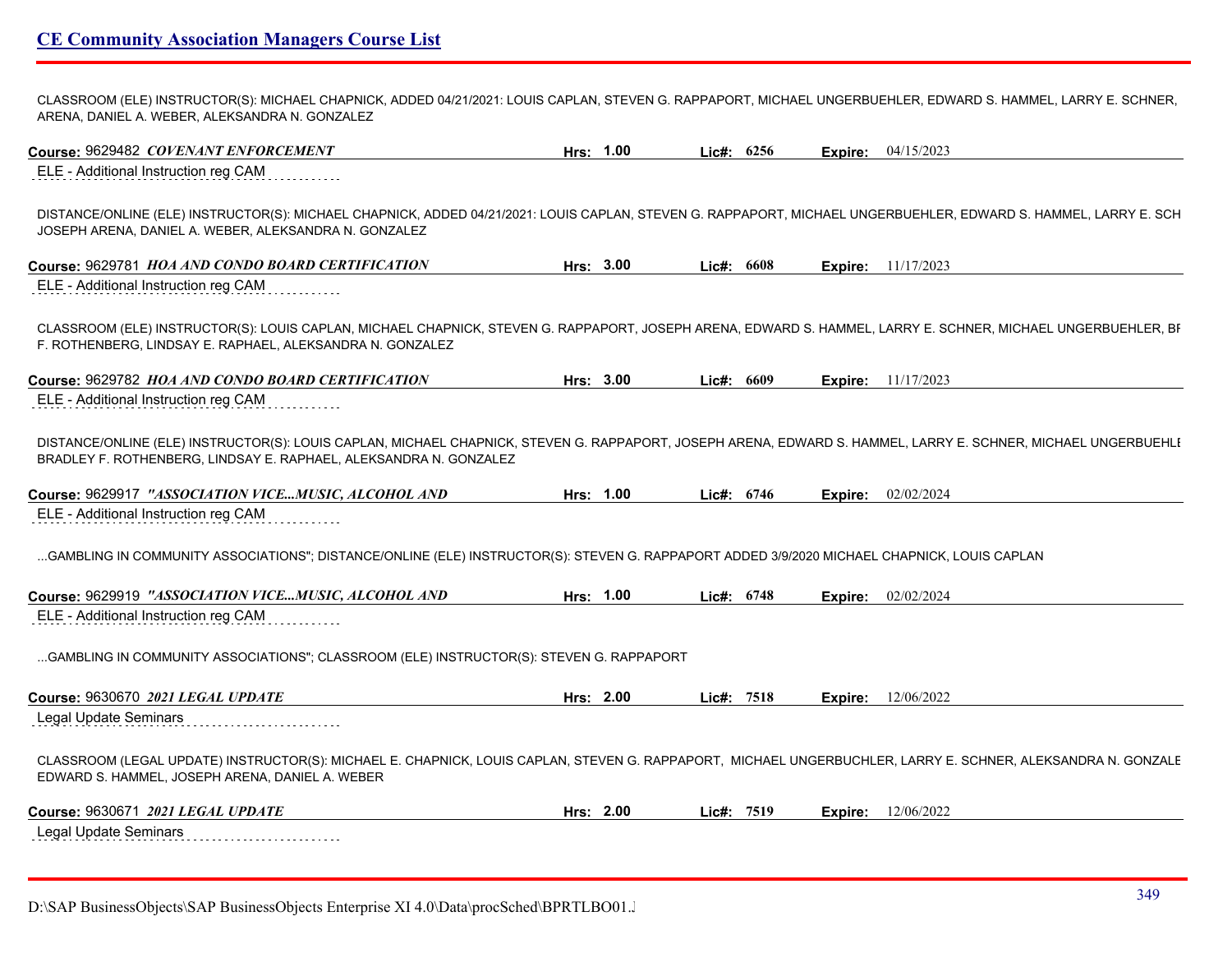DISTANCE/ONLINE (LEGAL UPDATE) INSTRUCTOR(S): MICHAEL E. CHAPNICK, LOUIS CAPLAN, STEVEN G. RAPPAPORT, MICHAEL UNGERBUCHLER, LARRY E. SCHNER, ALEKSANDRA N. GON EDWARD S. HAMMEL, JOSEPH ARENA, DANIEL A. WEBER

| Course: 9630724 2021 LEGAL UPDATE                                                                                                                                                                                               | Hrs: 2.00                |              | Lic#: 7569 |                                 | <b>Expire:</b> 01/05/2023 |         |
|---------------------------------------------------------------------------------------------------------------------------------------------------------------------------------------------------------------------------------|--------------------------|--------------|------------|---------------------------------|---------------------------|---------|
| <b>Legal Update Seminars</b>                                                                                                                                                                                                    |                          |              |            |                                 |                           |         |
| CLASSROOM (LEGAL UPDATE) INSTRUCTOR(S): LOUIS CAPLAN, EDWARD S. HAMMEL, LARRY E. SCHNER, DANIEL A. WEBER, ALEKSANDRA NOVAKOVICH GONZALEZ, STEVEN G. RAPPAPOI<br>MICHAEL E. CHAPNICK, JOSEPH ARENA, MICHAEL UNGERBUEHLER         |                          |              |            |                                 |                           |         |
| Course: 9630725 2021 LEGAL UPDATE                                                                                                                                                                                               | Hrs: 2.00                |              | Lic#: 7570 |                                 | <b>Expire:</b> 01/05/2023 |         |
| <b>Legal Update Seminars</b>                                                                                                                                                                                                    |                          |              |            |                                 |                           |         |
| DISTANCE/ONLINE (LEGAL UPDATE) INSTRUCTOR(S): LOUIS CAPLAN, EDWARD S. HAMMEL, LARRY E. SCHNER, DANIEL A. WEBER, ALEKSANDRA NOVAKOVICH GONZALEZ, STEVEN G.<br>RAPPAPORT, MICHAEL E. CHAPNICK, JOSEPH ARENA, MICHAEL UNGERBUEHLER |                          |              |            |                                 |                           |         |
| Course: 9631155 2022 LEGAL UPDATE                                                                                                                                                                                               | Hrs: 2.00                |              | Lie#: 8000 |                                 | <b>Expire:</b> 08/03/2023 |         |
| Legal Update Seminars                                                                                                                                                                                                           |                          |              |            |                                 |                           |         |
| DISTANCE/ONLINE (LEGAL UPDATE) INSTRUCTOR(S): LOUIS CAPLAN, STEVEN G. RAPPAPORT, MICHAEL CHAPNICK, EDWARD S. HAMMEL, LARRY E. SCHNER, MICHAEL UNGERBUEHLER, D.<br><b>WEBER, BRIAN T. MEANLEY</b>                                |                          |              |            |                                 |                           |         |
| Course: 9631156 2022 LEGAL UPDATE                                                                                                                                                                                               | Hrs: 2.00                |              | Lic#: 8001 |                                 | <b>Expire:</b> 08/03/2023 |         |
| Legal Update Seminars                                                                                                                                                                                                           |                          |              |            |                                 |                           |         |
| CLASSROOM (LEGAL UPDATE) INSTRUCTOR(S): LOUIS CAPLAN, STEVEN G. RAPPAPORT, MICHAEL CHAPNICK, EDWARD S. HAMMEL, LARRY E. SCHNER, MICHAEL UNGERBUEHLER, DANIEL<br>WEBER, BRIAN T. MEANLEY                                         |                          |              |            |                                 |                           |         |
| <b>SALVAS GROUP</b>                                                                                                                                                                                                             | 0008650<br><b>Phone:</b> | 7862909911   |            | Email: thesalvasgroup@gmail.com |                           | 3379434 |
| <b>211 NW 193 AVE</b><br><b>PEMBROKE PINES</b>                                                                                                                                                                                  |                          |              |            |                                 |                           |         |
| <b>PEMBROKE PINES FL 33029</b>                                                                                                                                                                                                  |                          |              |            |                                 |                           |         |
| Course: 9630959 WHATS AN ASSOCIATION LOAN ALL ABOUT?                                                                                                                                                                            | Hrs: 1.00                |              | Lic#: 7800 | Expire:                         | 04/12/2023                |         |
| ELE - Additional Instruction reg CAM                                                                                                                                                                                            |                          |              |            |                                 |                           |         |
| IFM - Insurance (Financial Management)                                                                                                                                                                                          |                          |              |            |                                 |                           |         |
| CLASSROOM (IFM or ELE) INSTRUCTOR(S): MARK EVANS, KEITH COLLOPY, STACY CROWLEY, SAL SALVATIERRA, VICKI B. JENNINGS, LUIS ALICIA                                                                                                 |                          |              |            |                                 |                           |         |
| SARASOTA COUNTY NEIGHBORHOOD SERVICES<br><b>1660 RINGLING BLVD 1ST FLOOR</b><br>SARASOTA FL 34236                                                                                                                               | 0007757<br><b>Phone:</b> | 941-861-5208 |            | Email: ejfelix@scgov.net        |                           | 3138169 |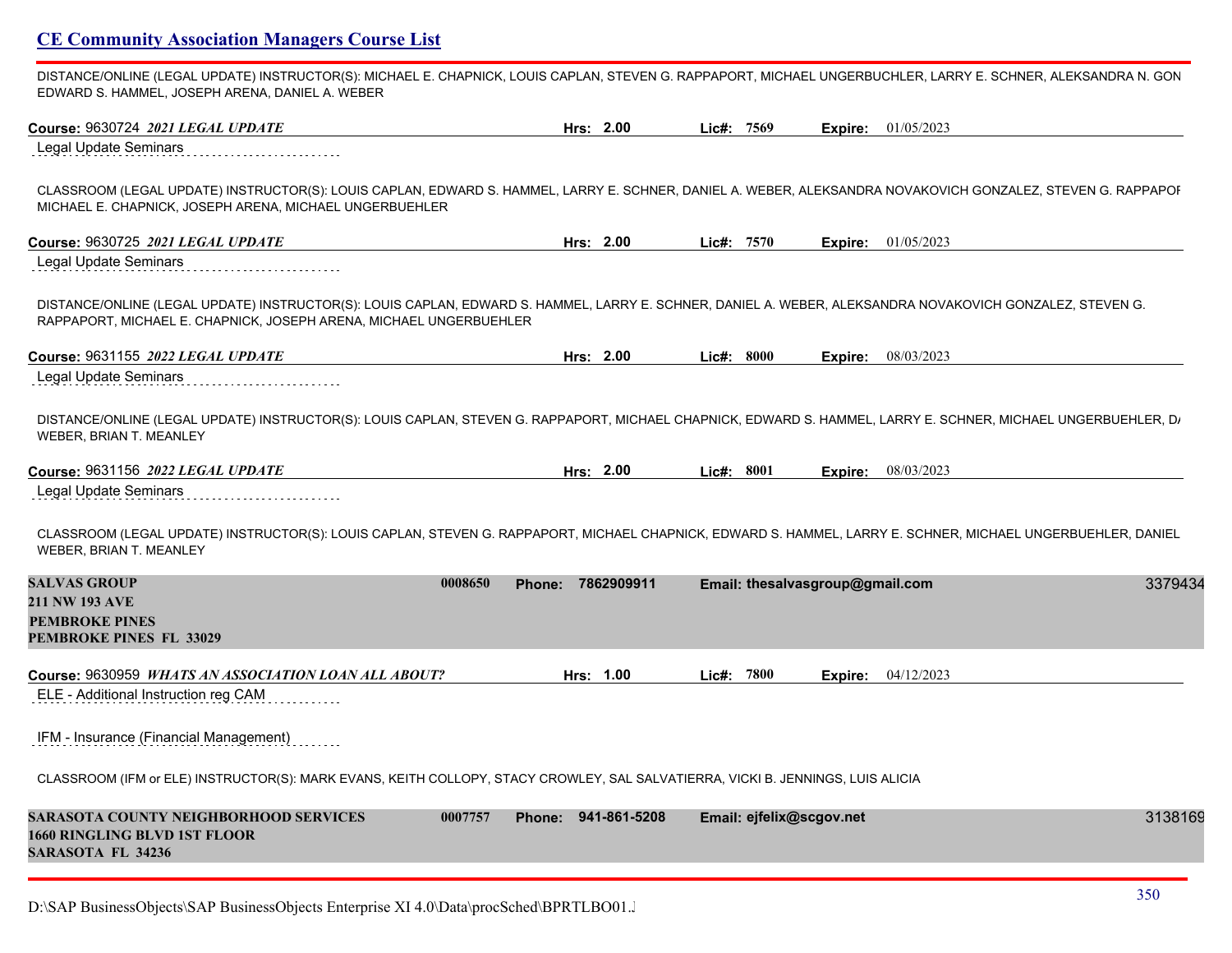| <b>CE Community Association Managers Course List</b>                                                                     |                     |              |                                |         |
|--------------------------------------------------------------------------------------------------------------------------|---------------------|--------------|--------------------------------|---------|
| Course: 9629621 NEIGHBORHOOD POINTERS                                                                                    | Hrs: 1.00           | Lic#: 6415   | 07/30/2023<br>Expire:          |         |
| ELE - Additional Instruction reg CAM                                                                                     |                     |              |                                |         |
| CLASSROOM (ELE) INSTRUCTOR(S): (ADDED 09/17/2021) ELMA FELIX                                                             |                     |              |                                |         |
| Course: 9631237 HEALTHY PONDS WORKSHOP                                                                                   | Hrs: 4.00           | Lic#: 8079   | <b>Expire:</b> 09/01/2023      |         |
| ELE - Additional Instruction reg CAM                                                                                     |                     |              |                                |         |
| OPP - Operation of Phys Property                                                                                         |                     |              |                                |         |
| CLASSROOM (OPP or ELE) INSTRUCTOR(S): MOLLIE HOLLAND, ABBEY A. TYRNA                                                     |                     |              |                                |         |
| <b>SAYDAH LAW FIRM</b><br>0008787<br>7250 RED BUG LAKE ROAD<br><b>SUITE 1012</b><br>OVIEDO FL 32765                      | Phone: 4079561080   |              | Email: nas@saydahlawfirm.com   | 3615181 |
| Course: 9631307 ELECTIONS AND RECALLS<br>ELE - Additional Instruction reg CAM                                            | Hrs: 2.00           | Lic#: 8152   | 10/18/2023<br>Expire:          |         |
| CLASSROOM (ELE) INSTRUCTOR(S): NEIL A. SAYDAH                                                                            |                     |              |                                |         |
| Course: 9631590 LEGAL UPDATE                                                                                             | Hrs: 3.00           | Lic#: $8441$ | <b>Expire:</b> 05/24/2024      |         |
| Legal Update Seminars                                                                                                    |                     |              |                                |         |
| CLASSROOM (LEGAL UPDATE) INSTRUCTOR(S): NEIL A. SAYDAH                                                                   |                     |              |                                |         |
| SCANNAVINO INC., DBA MGMT. AND ASSOCIATES<br>0008044<br><b>720 BROOKER CREEK BLVD</b><br>#206<br><b>OLDSMAR FL 34677</b> | Phone: 727-967-5729 |              | Email: JBallard@mgmt-assoc.com | 1474630 |
| Course: 9629537 BOARD OF DIRECTORS CERTIFICATION COURSE                                                                  | Hrs: 2.00           | Lic#: 6320   | 05/28/2023<br>Expire:          |         |
| ELE - Additional Instruction reg CAM                                                                                     |                     |              |                                |         |
| <b>HR</b>                                                                                                                |                     |              |                                |         |
| CLASSROOM (HR or ELE) INSTRUCTOR(S): JAIME L. BALLARD, DOMINICK SCANNAVINO                                               |                     |              |                                |         |
|                                                                                                                          |                     |              |                                |         |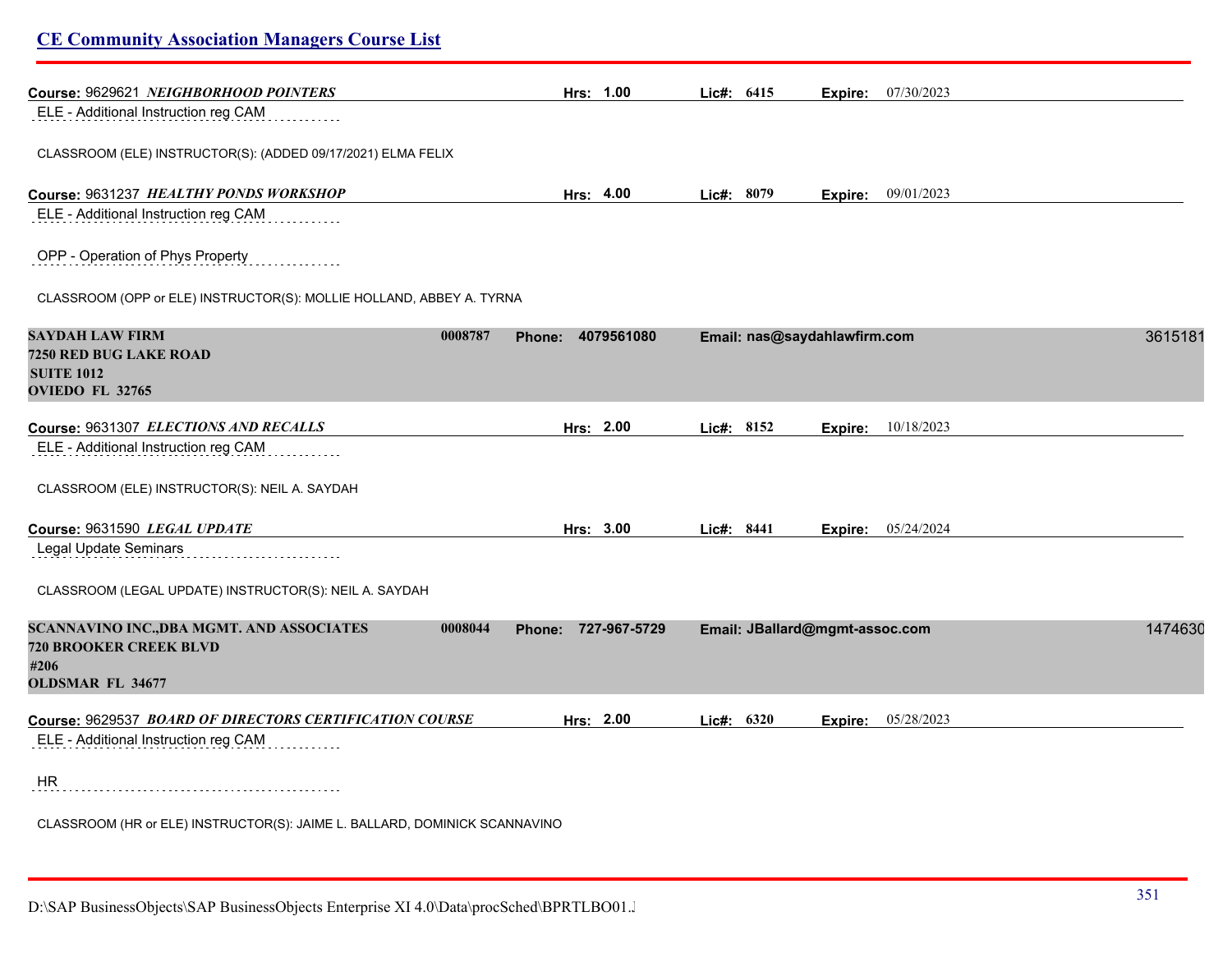| Course: 9630082 YOU ARE WORTH IT                                                                       | Hrs: 1.00                | Lic#: 6925 |         | Expire: 04/15/2024                                |
|--------------------------------------------------------------------------------------------------------|--------------------------|------------|---------|---------------------------------------------------|
| ELE - Additional Instruction reg CAM                                                                   |                          |            |         |                                                   |
| DISTANCE/ONLINE (ELE) INSTRUCTOR(S): JAIME L. BALLARD, DOMINICK SCANNAVINO                             |                          |            |         |                                                   |
| Course: 9630164 YOU ARE WORTH IT                                                                       | Hrs: 1.00                | Lic#: 7006 |         | <b>Expire:</b> 05/10/2024                         |
| ELE - Additional Instruction reg CAM                                                                   |                          |            |         |                                                   |
| CLASSROOM (ELE) INSTRUCTOR(S): DOMINICK SCANNAVINO                                                     |                          |            |         |                                                   |
| <b>SCHRADER, ANDREW BARRETT</b><br>0008163<br><b>8155 34TH AVENUE NORTH</b><br>ST. PETERSBURG FL 33710 | (727) 432-2140<br>Phone: |            |         | Email: andrewbarrettschrader@gmail.com<br>3470837 |
| Course: 9630402 PREVENTING MOISTURE INTRUSION AND                                                      | Hrs: 2.00                | Lic#: 7244 | Expire: | 07/05/2022                                        |
| ELE - Additional Instruction reg CAM                                                                   |                          |            |         |                                                   |
| OPP - Operation of Phys Property                                                                       |                          |            |         |                                                   |
| LEAKS; CLASSROOM (OPP or ELE) INSTRUCTOR(S): ANDREW SCHRADER                                           |                          |            |         |                                                   |
| Course: 9630414 LIQUID APPLIED ROOF COATINGS                                                           | Hrs: 2.00                | Lie#: 7256 |         | <b>Expire:</b> 07/07/2022                         |
| ELE - Additional Instruction reg CAM                                                                   |                          |            |         |                                                   |
| OPP - Operation of Phys Property                                                                       |                          |            |         |                                                   |
| CLASSROOM (OPP or ELE) INSTRUCTOR(S): ANDREW SCHRADER                                                  |                          |            |         |                                                   |
| Course: 9630429 OWNER'S MANUAL FOR ARCHITECTS/ENGINEERS                                                | Hrs: 2.00                | Lic#: 7271 | Expire: | 07/13/2022                                        |
| ELE - Additional Instruction reg CAM                                                                   |                          |            |         |                                                   |
| OPP - Operation of Phys Property                                                                       |                          |            |         |                                                   |
| DISTANCE/ONLINE (OPP or ELE) INSTRUCTOR(S): ANDREW SCHRADER                                            |                          |            |         |                                                   |
| Course: 9630430 EXTERIOR ENVELOPE INSPECTIONS                                                          | Hrs: 2.00                | Lic#: 7272 | Expire: | 07/13/2022                                        |
| ELE - Additional Instruction reg CAM                                                                   |                          |            |         |                                                   |
| OPP - Operation of Phys Property                                                                       |                          |            |         |                                                   |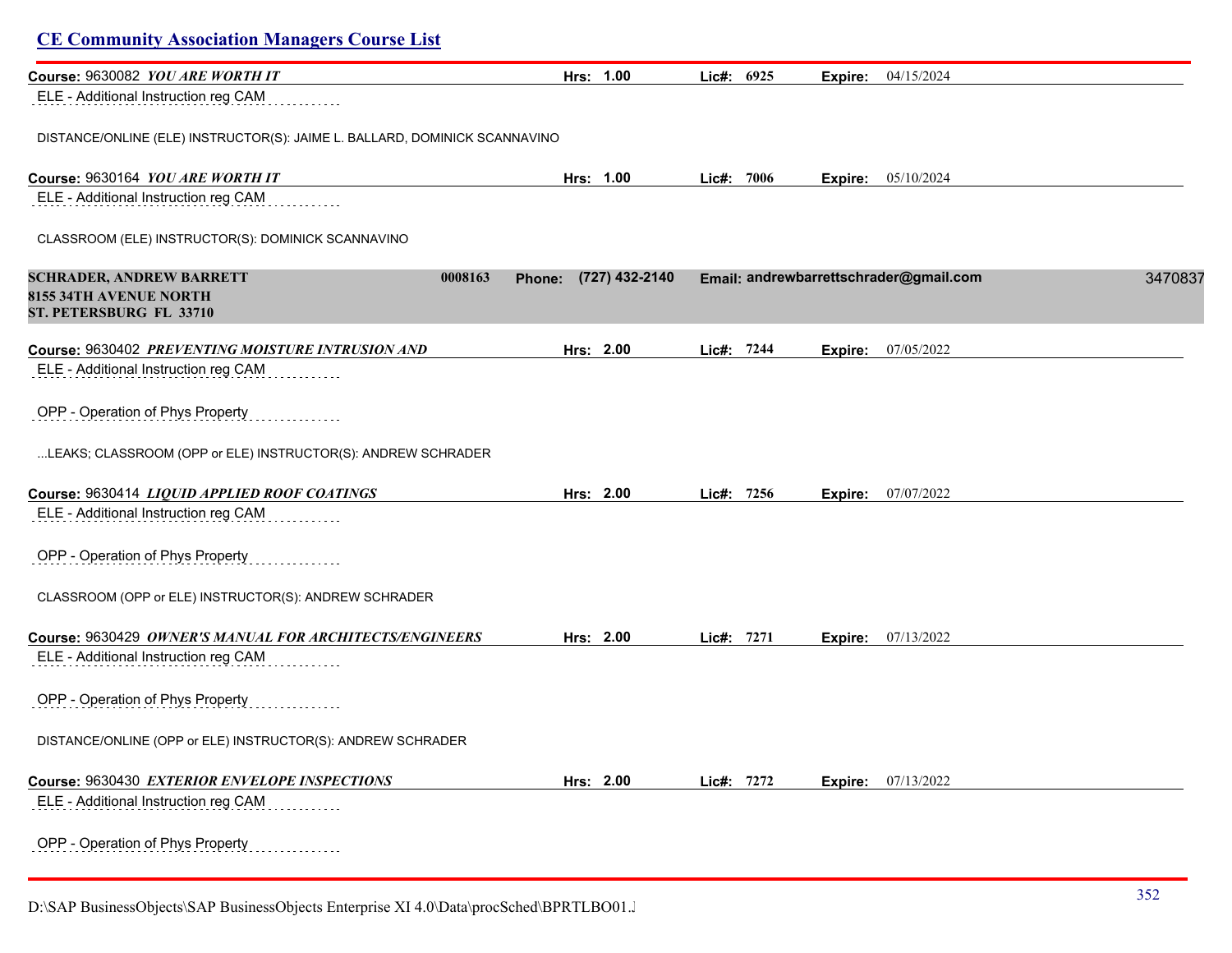DISTANCE/ONLINE (OPP or ELE) INSTRUCTOR(S): ANDREW SCHRADER

| Course: 9630431 LIQUID APPLIED ROOF COATINGS                       | Hrs: 2.00 | Lic#: 7273 |      | Expire: | 07/13/2022                |  |
|--------------------------------------------------------------------|-----------|------------|------|---------|---------------------------|--|
| ELE - Additional Instruction reg CAM                               |           |            |      |         |                           |  |
|                                                                    |           |            |      |         |                           |  |
| OPP - Operation of Phys Property                                   |           |            |      |         |                           |  |
| DISTANCE/ONLINE (OPP or ELE) INSTRUCTOR(S): ANDREW SCHRADER        |           |            |      |         |                           |  |
| Course: 9630433 PREVENTING MOISTURE INTRUSION AND                  | Hrs: 2.00 | Lic#:      | 7275 | Expire: | 07/14/2022                |  |
| ELE - Additional Instruction reg CAM                               |           |            |      |         |                           |  |
| OPP - Operation of Phys Property                                   |           |            |      |         |                           |  |
| LEAKS; DISTANCE/ONLINE (OPP or ELE) INSTRUCTOR(S): ANDREW SCHRADER |           |            |      |         |                           |  |
| Course: 9630434 OWNER'S MANUAL FOR ARCHITECTS/ENGINEERS            | Hrs: 2.00 | Lic#: 7276 |      |         | <b>Expire:</b> 07/14/2022 |  |
| ELE - Additional Instruction reg CAM                               |           |            |      |         |                           |  |
|                                                                    |           |            |      |         |                           |  |
| OPP - Operation of Phys Property                                   |           |            |      |         |                           |  |
| CLASSROOM (OPP or ELE) INSTRUCTOR(S): ANDREW SCHRADER              |           |            |      |         |                           |  |
| Course: 9630435 EXTERIOR ENVELOPE INSPECTIONS                      | Hrs: 2.00 | Lic#: 7277 |      | Expire: | 07/14/2022                |  |
| ELE - Additional Instruction reg CAM                               |           |            |      |         |                           |  |
|                                                                    |           |            |      |         |                           |  |
| OPP - Operation of Phys Property                                   |           |            |      |         |                           |  |
| CLASSROOM (OPP or ELE) INSTRUCTOR(S): ANDREW SCHRADER              |           |            |      |         |                           |  |
|                                                                    |           |            |      |         |                           |  |
| Course: 9630436 PRE-PROJECT PLANNING CONSIDERATION                 | Hrs: 1.00 | Lic#:      | 7278 | Expire: | 07/14/2022                |  |
| ELE - Additional Instruction reg CAM                               |           |            |      |         |                           |  |
| OPP - Operation of Phys Property                                   |           |            |      |         |                           |  |
| DISTANCE/ONLINE (OPP or ELE) INSTRUCTOR(S): ANDREW SCHRADER        |           |            |      |         |                           |  |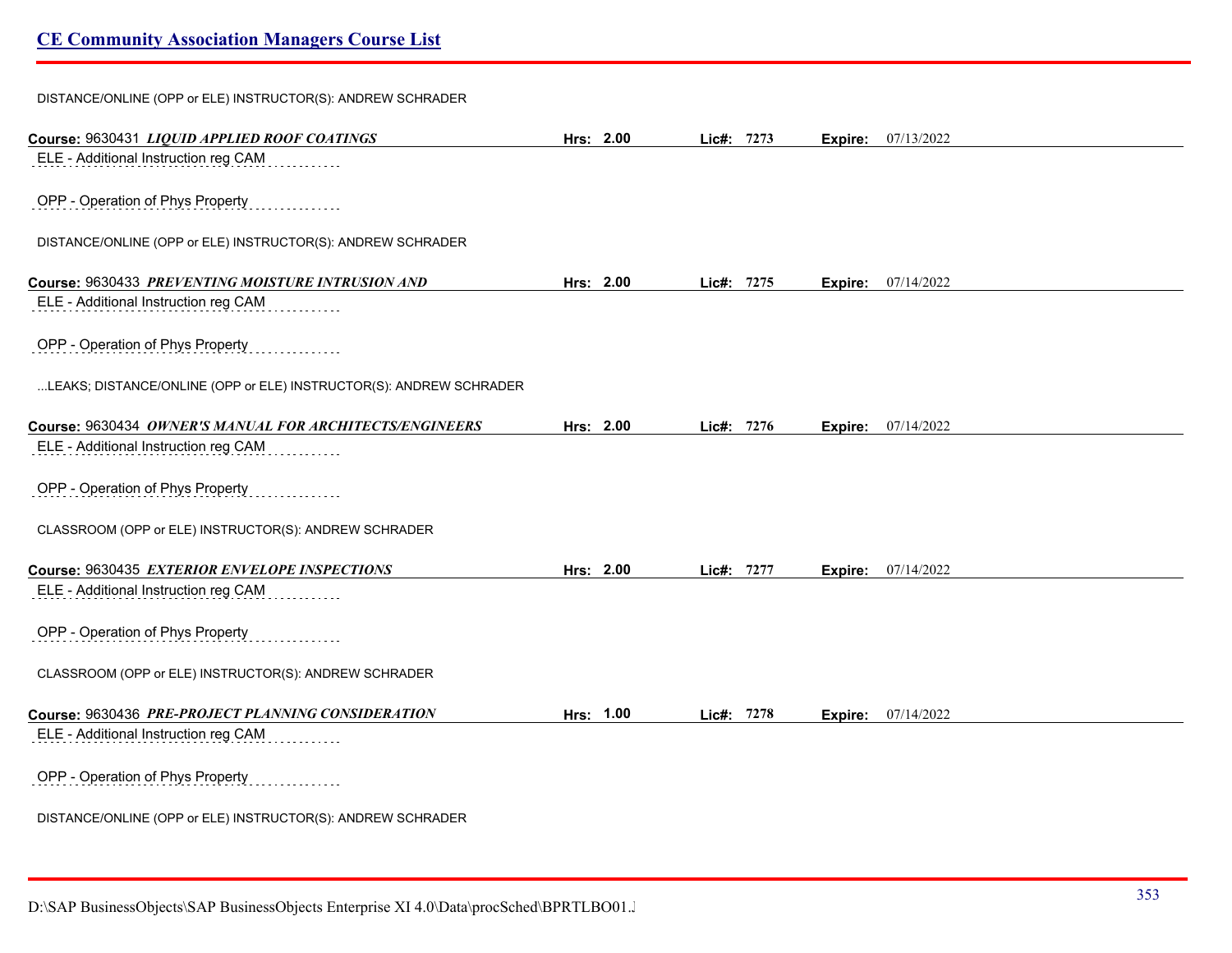| Course: 9630437 PRE-PROJECT PLANNING CONSIDERATION                                                                                                          | Hrs: 1.00              | Lic#: 7279 | Expire:                  | 07/14/2022                |         |
|-------------------------------------------------------------------------------------------------------------------------------------------------------------|------------------------|------------|--------------------------|---------------------------|---------|
| ELE - Additional Instruction reg CAM                                                                                                                        |                        |            |                          |                           |         |
| OPP - Operation of Phys Property                                                                                                                            |                        |            |                          |                           |         |
| CLASSROOM (OPP or ELE) INSTRUCTOR(S): ANDREW SCHRADER                                                                                                       |                        |            |                          |                           |         |
| SERVICE MASTER RESIDENTIAL/COMMERCIAL SE<br>0006046<br><b>1 GLENLAKE PARKWAY SUITE 1400</b><br><b>ATTN: LORI HART/CE MANAGER</b><br><b>ATLANTA GA 38103</b> | 901-597-7505<br>Phone: |            | Email: lhart@smclean.com |                           | 3529945 |
| Course: 9627103 UNDERSTANDING WATER MITIGATION                                                                                                              | Hrs: 1.00              | Lic#: 3757 | Expire:                  | 01/21/2024                |         |
| ELE - Additional Instruction reg CAM                                                                                                                        |                        |            |                          |                           |         |
| OPP - Operation of Phys Property                                                                                                                            |                        |            |                          |                           |         |
| OPP OR ELE (CLASSROOM)                                                                                                                                      |                        |            |                          |                           |         |
| Course: 9627104 UNDERSTANDING MOLD                                                                                                                          | Hrs: 1.00              | Lic#: 5617 |                          | <b>Expire:</b> 12/18/2023 |         |
| ELE - Additional Instruction reg CAM                                                                                                                        |                        |            |                          |                           |         |
| OPP - Operation of Phys Property                                                                                                                            |                        |            |                          |                           |         |
| OPP or ELE (classroom)                                                                                                                                      |                        |            |                          |                           |         |
| Course: 9627105 UNDERSTANDING SMOKE                                                                                                                         | Hrs: 1.00              | Lic#: 3759 |                          | Expire: 01/21/2024        |         |
| ELE - Additional Instruction reg CAM                                                                                                                        |                        |            |                          |                           |         |
| OPP - Operation of Phys Property                                                                                                                            |                        |            |                          |                           |         |
| OPP or ELE (CLASSROOM)                                                                                                                                      |                        |            |                          |                           |         |
| Course: 9627106 UNDERSTANDING WATER DAMAGE MITIGATION                                                                                                       | Hrs: 1.00              | Lic#: 3760 |                          | Expire: 01/21/2024        |         |
| ELE - Additional Instruction reg CAM                                                                                                                        |                        |            |                          |                           |         |
| OPP - Operation of Phys Property                                                                                                                            |                        |            |                          |                           |         |

D:\SAP BusinessObjects\SAP BusinessObjects Enterprise XI 4.0\Data\procSched\BPRTLBO01.J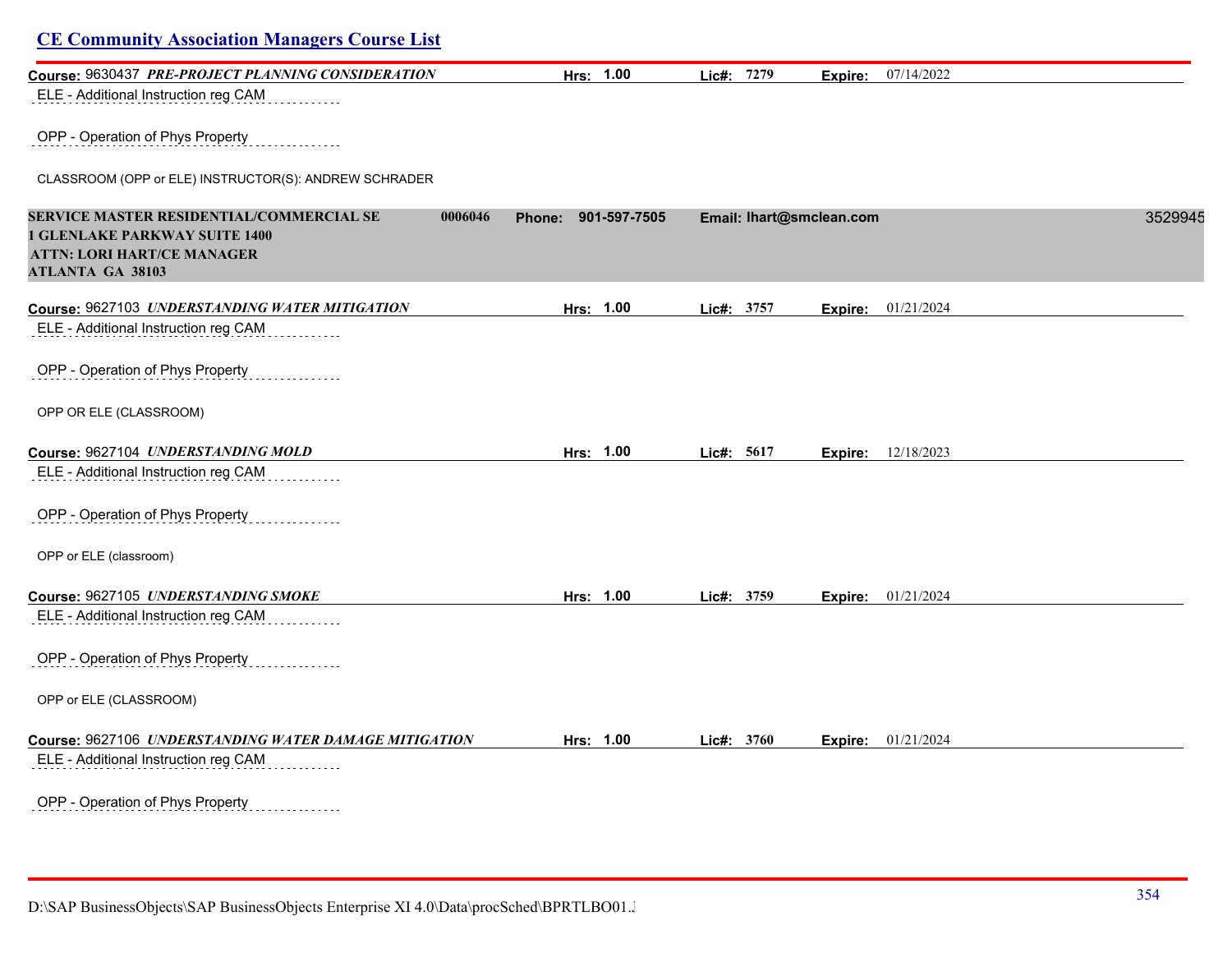| <b>CE Community Association Managers Course List</b>     |           |            |                           |  |
|----------------------------------------------------------|-----------|------------|---------------------------|--|
| FOR MANUFACTURED HOMES<br>OPP or ELE (CLASSROOM)         |           |            |                           |  |
| Course: 9627107 UNDERSTANDING SUBROGATION REPORTING ON   | Hrs: 1.00 | Lic#: 3762 | Expire: 01/22/2024        |  |
| ELE - Additional Instruction reg CAM                     |           |            |                           |  |
| OPP - Operation of Phys Property                         |           |            |                           |  |
| <b>MITIGATION CLAIMS</b>                                 |           |            |                           |  |
| OPP or ELE (classroom)                                   |           |            |                           |  |
| Course: 9627108 UNDERSTANDING MITIGATING PERSONAL        | Hrs: 1.00 | Lic#: 3763 | <b>Expire:</b> 01/23/2024 |  |
| ELE - Additional Instruction reg CAM                     |           |            |                           |  |
| OPP - Operation of Phys Property                         |           |            |                           |  |
| PROPERTY PACKOUT CLAIMS                                  |           |            |                           |  |
| OPP or ELE (classroom)                                   |           |            |                           |  |
| Course: 9627109 MOLD REMEDIATION                         | Hrs: 3.00 | Lic#: 3764 | <b>Expire:</b> 01/23/2024 |  |
| ELE - Additional Instruction reg CAM                     |           |            |                           |  |
| OPP - Operation of Phys Property                         |           |            |                           |  |
| OPP or ELE                                               |           |            |                           |  |
| Course: 9627110 WATER DAMAGE MITIGATION FOR MANUFACTURED | Hrs: 3.00 | Lic#: 3765 | Expire: 01/23/2024        |  |
| ELE - Additional Instruction reg CAM                     |           |            |                           |  |
| OPP - Operation of Phys Property                         |           |            |                           |  |
| <b>HOMES</b><br>OPP or ELE (classroom)                   |           |            |                           |  |
|                                                          |           |            |                           |  |
| Course: 9627111 MOLD REMEDIATION REMOVAL & CONTAINMENT   | Hrs: 3.00 | Lic#: 3766 | <b>Expire:</b> 01/23/2024 |  |
| ELE - Additional Instruction reg CAM                     |           |            |                           |  |
| OPP - Operation of Phys Property                         |           |            |                           |  |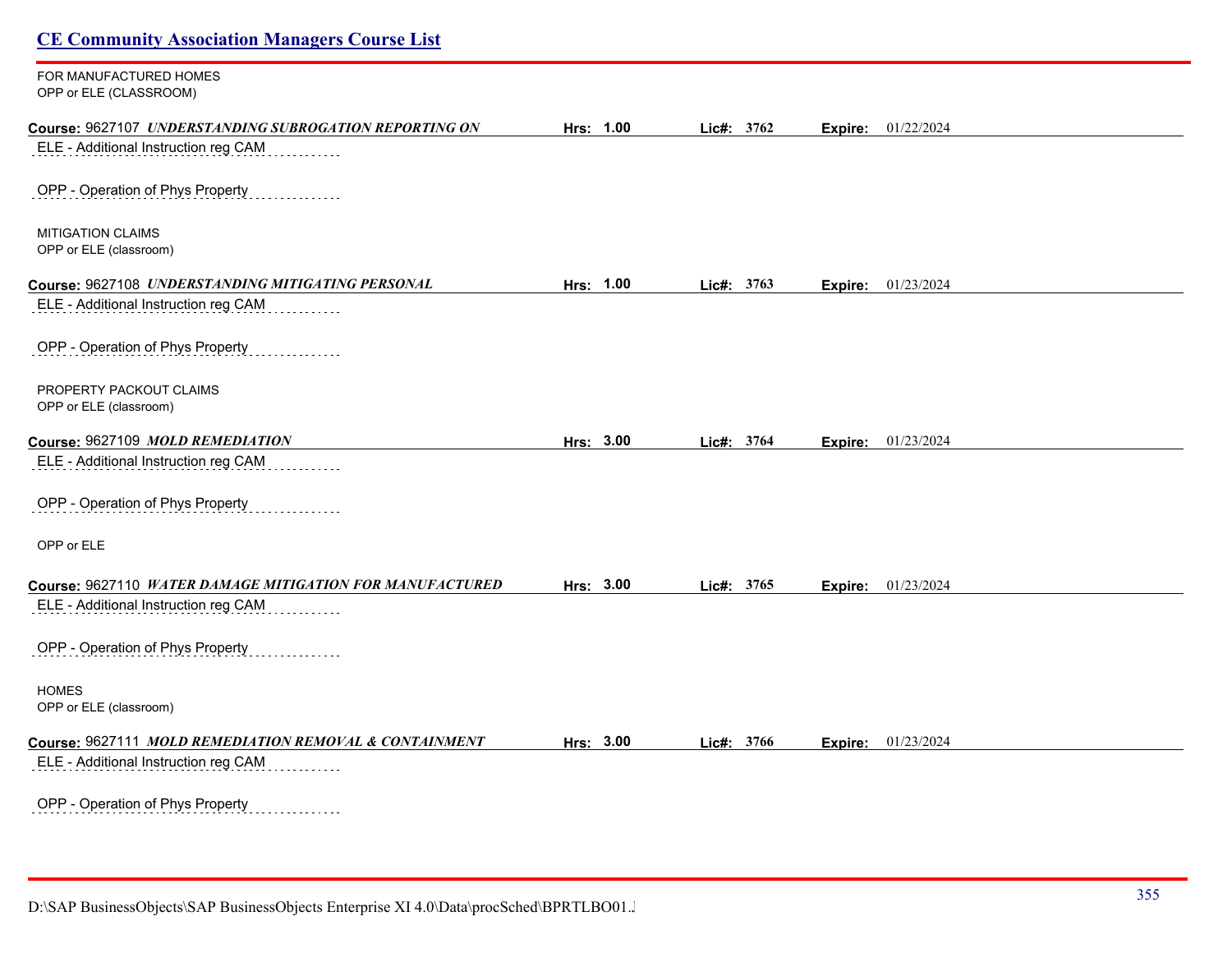| <b>CE Community Association Managers Course List</b> |           |            |                           |  |
|------------------------------------------------------|-----------|------------|---------------------------|--|
| OPP or ELE (CLASSROOM)                               |           |            |                           |  |
| Course: 9627112 FLOOD INSURANCE                      | Hrs: 4.00 | Lic#: 3767 | 01/23/2024<br>Expire:     |  |
| ELE - Additional Instruction reg CAM                 |           |            |                           |  |
| OPP - Operation of Phys Property                     |           |            |                           |  |
| OPP or ELE (classroom)                               |           |            |                           |  |
| Course: 9627114 SMOKE & ODOR DAMAGE MITIGATION       | Hrs: 3.00 | Lic#: 3769 | <b>Expire:</b> 01/26/2024 |  |
| ELE - Additional Instruction reg CAM                 |           |            |                           |  |
| OPP - Operation of Phys Property                     |           |            |                           |  |
| OPP or ELE (classroom)                               |           |            |                           |  |
| Course: 9627115 WATER DAMAGE MITIGATION              | Hrs: 3.00 | Lic#: 3770 | <b>Expire:</b> 01/26/2024 |  |
| ELE - Additional Instruction reg CAM                 |           |            |                           |  |
| OPP - Operation of Phys Property                     |           |            |                           |  |
| OPP or ELE (classroom)                               |           |            |                           |  |
| Course: 9627116 MITIGATING PERSONAL PROPERTY PACKOUT | Hrs: 3.00 | Lic#: 3771 | 01/26/2024<br>Expire:     |  |
| ELE - Additional Instruction reg CAM                 |           |            |                           |  |
| OPP - Operation of Phys Property                     |           |            |                           |  |
| <b>CLAIMS</b><br>OPP or ELE (classroom)              |           |            |                           |  |
| Course: 9627117 SUBROGATION REPROTING ON MITIGATION  | Hrs: 3.00 | Lic#: 3772 | 01/26/2024<br>Expire:     |  |
| ELE - Additional Instruction reg CAM                 |           |            |                           |  |
| OPP - Operation of Phys Property                     |           |            |                           |  |
| <b>CLAIMS</b><br>OPP or ELE (classroom)              |           |            |                           |  |
|                                                      |           |            |                           |  |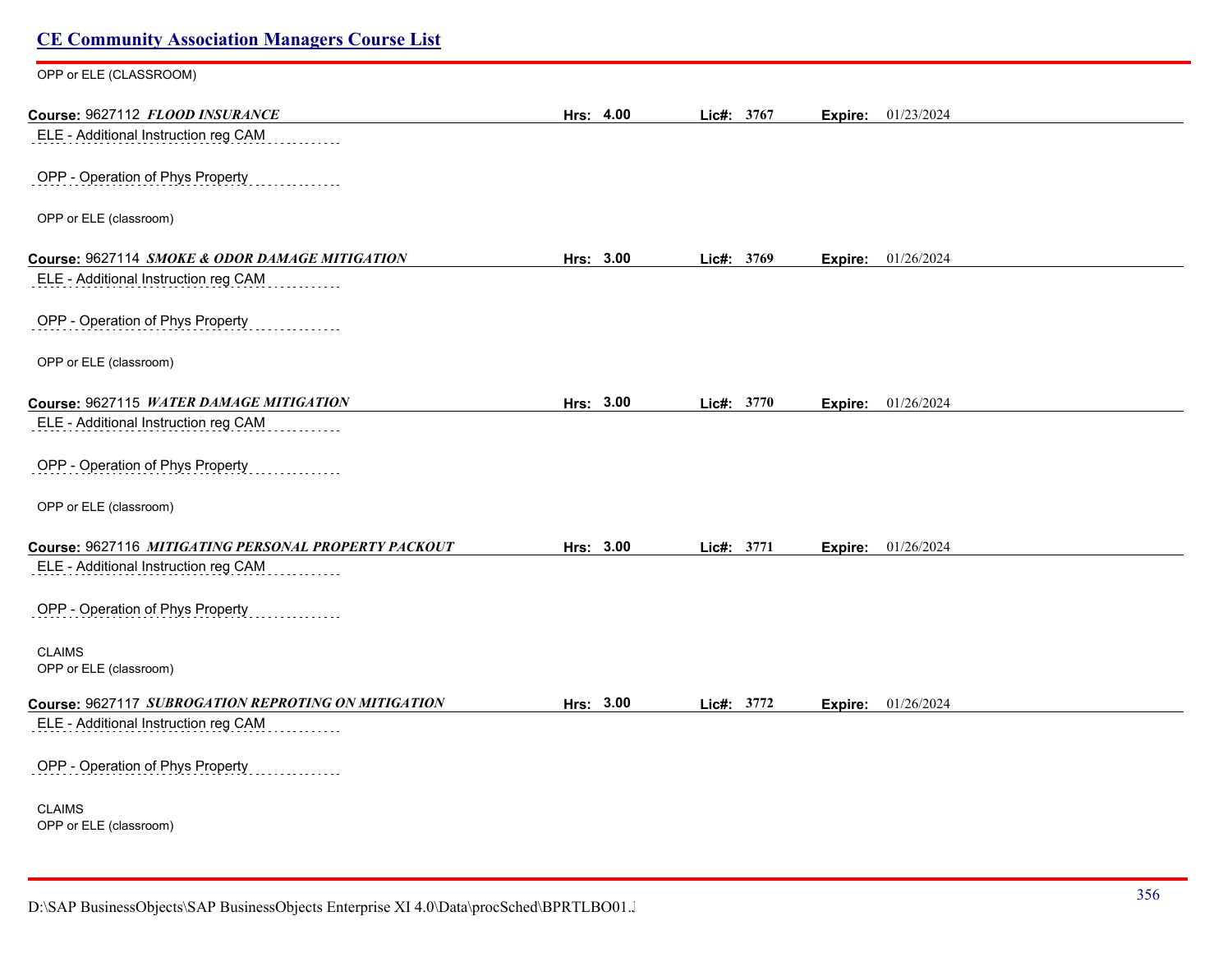| Course: 9627118 INSURANCE FRAUD                          | Hrs: 3.00 | Lic#: 3773 | 01/26/2024<br>Expire:     |  |
|----------------------------------------------------------|-----------|------------|---------------------------|--|
| ELE - Additional Instruction reg CAM                     |           |            |                           |  |
|                                                          |           |            |                           |  |
| ELE (classroom)                                          |           |            |                           |  |
|                                                          |           |            |                           |  |
| Course: 9627119 ERRORS & OMISSIONS IN THE INSURANCE      | Hrs: 3.00 | Lic#: 3774 | 01/26/2024<br>Expire:     |  |
| ELE - Additional Instruction reg CAM                     |           |            |                           |  |
|                                                          |           |            |                           |  |
| <b>INDUSTRY</b>                                          |           |            |                           |  |
| ELE (classroom)                                          |           |            |                           |  |
|                                                          |           |            |                           |  |
| Course: 9627120 ETHICS IF YOU DON'T LIVE IT DON'T        | Hrs: 3.00 | Lic#: 3775 | 01/26/2024<br>Expire:     |  |
| ELE - Additional Instruction reg CAM                     |           |            |                           |  |
|                                                          |           |            |                           |  |
|                                                          |           |            |                           |  |
| <b>BELIEVE IT</b><br>ELE (CLASSROOM)                     |           |            |                           |  |
|                                                          |           |            |                           |  |
| Course: 9627121 ETHICS IN THE WORKPLACE                  | Hrs: 1.00 | Lie#: 3776 | 01/26/2024<br>Expire:     |  |
| ELE - Additional Instruction reg CAM                     |           |            |                           |  |
|                                                          |           |            |                           |  |
|                                                          |           |            |                           |  |
| ELE (classroom)                                          |           |            |                           |  |
|                                                          |           |            |                           |  |
| Course: 9627122 REDUCING SEVERITIES THROUGH AN           | Hrs: 3.00 | Lic#: 3777 | 01/26/2024<br>Expire:     |  |
| ELE - Additional Instruction reg CAM                     |           |            |                           |  |
|                                                          |           |            |                           |  |
| UNDERSTANDING OF FURNITURE DAMAGE & RESTORATION          |           |            |                           |  |
| ELE (classroom)                                          |           |            |                           |  |
|                                                          |           |            |                           |  |
| Course: 9627123 REDUCING SERVERITIES THROUGH RESTORATIVE | Hrs: 6.00 | Lic#: 3778 | 01/26/2024<br>Expire:     |  |
| ELE - Additional Instruction reg CAM                     |           |            |                           |  |
|                                                          |           |            |                           |  |
| OPP - Operation of Phys Property                         |           |            |                           |  |
|                                                          |           |            |                           |  |
| STRUCTURAL DRYING                                        |           |            |                           |  |
| OPP & ELE (classroom)                                    |           |            |                           |  |
|                                                          |           |            |                           |  |
| Course: 9627925 TRAUMA & BIO-HAZARD LOSSES               | Hrs: 4.00 | Lic#: 4636 | <b>Expire:</b> 11/29/2023 |  |
| ELE - Additional Instruction reg CAM                     |           |            |                           |  |
|                                                          |           |            |                           |  |
| OPP - Operation of Phys Property                         |           |            |                           |  |
|                                                          |           |            |                           |  |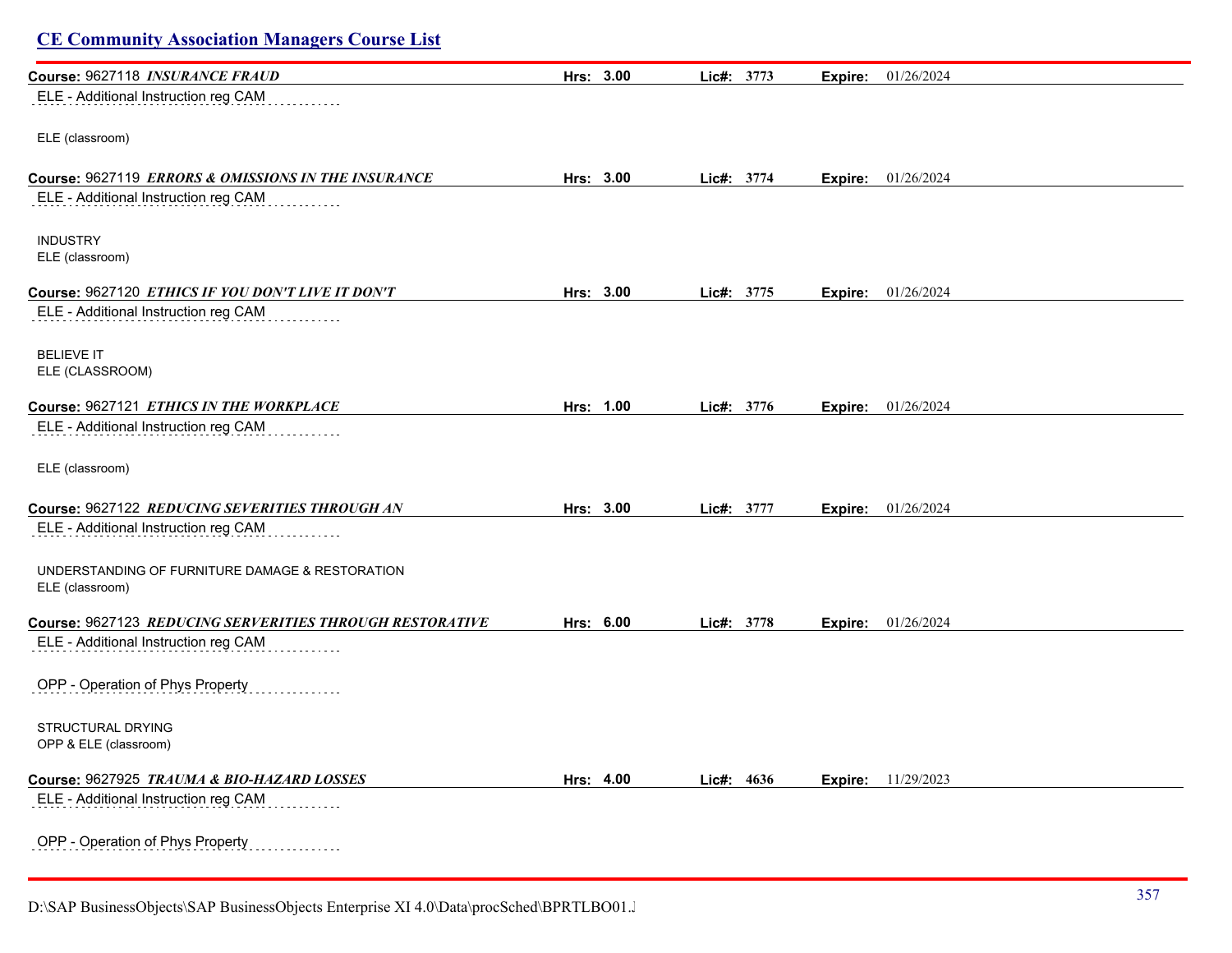OPP or ELE (classroom)

| Course: 9628910 SURVIVING A DISASTER IN YOUR BUSINESS    | Hrs: 3.00 |       | Lic#: 5618 | Expire: | 12/18/2023                |  |
|----------------------------------------------------------|-----------|-------|------------|---------|---------------------------|--|
| ELE - Additional Instruction reg CAM                     |           |       |            |         |                           |  |
|                                                          |           |       |            |         |                           |  |
| ELE (classroom)                                          |           |       |            |         |                           |  |
| Course: 9629757 MOLD REMEDIATION IN HOMES                | Hrs: 3.00 |       | Lic#: 6583 |         | <b>Expire:</b> 10/31/2023 |  |
| ELE - Additional Instruction reg CAM                     |           |       |            |         |                           |  |
| OPP - Operation of Phys Property                         |           |       |            |         |                           |  |
| CLASSROOM (OPP or ELE) INSTRUCTOR(S): THOMAS H. PITT     |           |       |            |         |                           |  |
| Course: 9629758 MITIGATING A WATER LOSS                  | Hrs: 3.00 |       | Lic#: 6584 | Expire: | 10/31/2023                |  |
| ELE - Additional Instruction reg CAM                     |           |       |            |         |                           |  |
| OPP - Operation of Phys Property                         |           |       |            |         |                           |  |
| CLASSROOM (OPP or ELE) INSTRUCTOR(S): THOMAS H. PITT     |           |       |            |         |                           |  |
| Course: 9629759 MITIGATING A SMOKE AND ODOR LOSS         | Hrs: 3.00 | Lic#: | 6585       | Expire: | 10/31/2023                |  |
| ELE - Additional Instruction reg CAM                     |           |       |            |         |                           |  |
| OPP - Operation of Phys Property                         |           |       |            |         |                           |  |
| CLASSROOM (OPP or ELE) INSTRUCTOR(S): THOMAS H. PITT     |           |       |            |         |                           |  |
| Course: 9631346 ETHICS IF YOU DON'T LIVE IT YOU DON'T BE | Hrs: 3.00 |       | Lic#: 8191 |         | <b>Expire:</b> 11/17/2023 |  |
| ELE - Additional Instruction reg CAM                     |           |       |            |         |                           |  |
| CLASSROOM (ELE) INSTRUCTOR(S): THOMAS H PITT             |           |       |            |         |                           |  |
| Course: 9631347 EXTREAM CLEAN - UP HANDLING A HOARDING D | Hrs: 3.00 |       | Lic#: 8192 | Expire: | 11/17/2023                |  |
| ELE - Additional Instruction reg CAM                     |           |       |            |         |                           |  |
| OPP - Operation of Phys Property                         |           |       |            |         |                           |  |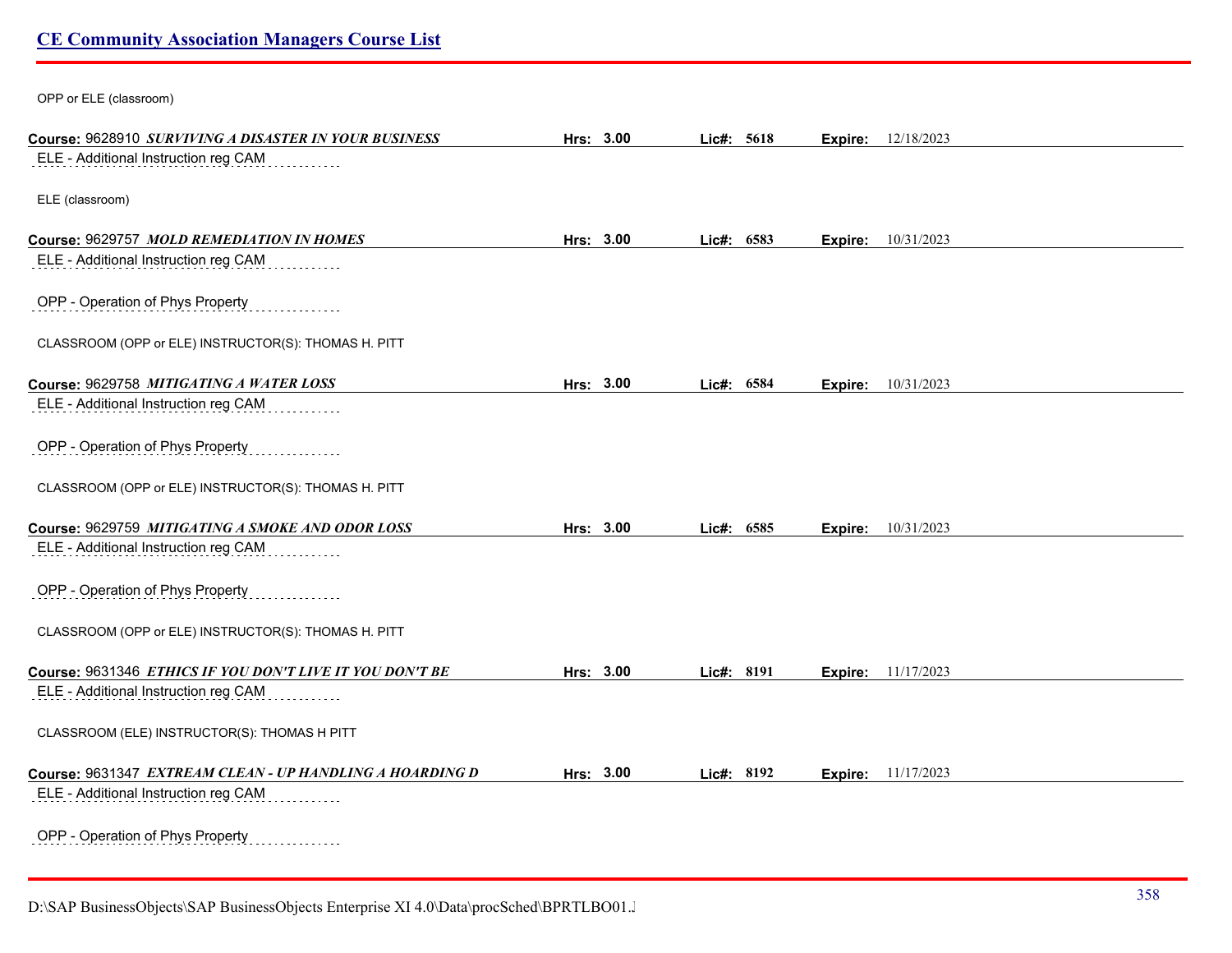CLASSROOM (OPP or ELE) INSTRUCTOR(S): THOMAS H PITT

| <b>SERVICEMASTER REMEDIATION SERVICES</b><br>933 NW 31 AVE<br>POMPANO BEACH FL 33069 | 0005733 | 954-969-5906<br><b>Phone:</b> |            | Email: JAMIE@SERVICEMASTER247.COM | 2656438 |
|--------------------------------------------------------------------------------------|---------|-------------------------------|------------|-----------------------------------|---------|
| Course: 9626699 DISASTER PREPAREDNESS 101                                            |         | Hrs: 1.00                     | Lic#: 8330 | 02/09/2024<br>Expire:             |         |
| ELE - Additional Instruction reg CAM                                                 |         |                               |            |                                   |         |
| OPP - Operation of Phys Property                                                     |         |                               |            |                                   |         |
| OPP or ELE (classroom)                                                               |         |                               |            |                                   |         |
| Course: 9626880 WATER DAMAGE 101                                                     |         | Hrs: 2.00                     | Lic#: 3532 | Expire: 07/31/2023                |         |
| ELE - Additional Instruction reg CAM                                                 |         |                               |            |                                   |         |
| OPP - Operation of Phys Property                                                     |         |                               |            |                                   |         |
| OPP or ELE (classroom)                                                               |         |                               |            |                                   |         |
| Course: 9627206 HOARDING 101                                                         |         | Hrs: 1.00                     | Lic#: 8328 | Expire: 02/09/2024                |         |
| ELE - Additional Instruction reg CAM                                                 |         |                               |            |                                   |         |
| OPP - Operation of Phys Property                                                     |         |                               |            |                                   |         |
| OPP or ELE (classroom)                                                               |         |                               |            |                                   |         |
| Course: 9627207 HOARDING 101                                                         |         | Hrs: 2.00                     | Lic#: 8329 | 02/09/2024<br>Expire:             |         |
| ELE - Additional Instruction reg CAM                                                 |         |                               |            |                                   |         |
| OPP - Operation of Phys Property                                                     |         |                               |            |                                   |         |
| OPP or ELE (classroom)                                                               |         |                               |            |                                   |         |
| Course: 9627607 DIASTER PREPAREDNESS 101                                             |         | Hrs: 2.00                     | Lic#: 8327 | Expire: 02/09/2024                |         |
| ELE - Additional Instruction reg CAM                                                 |         |                               |            |                                   |         |
| OPP - Operation of Phys Property<br>.                                                |         |                               |            |                                   |         |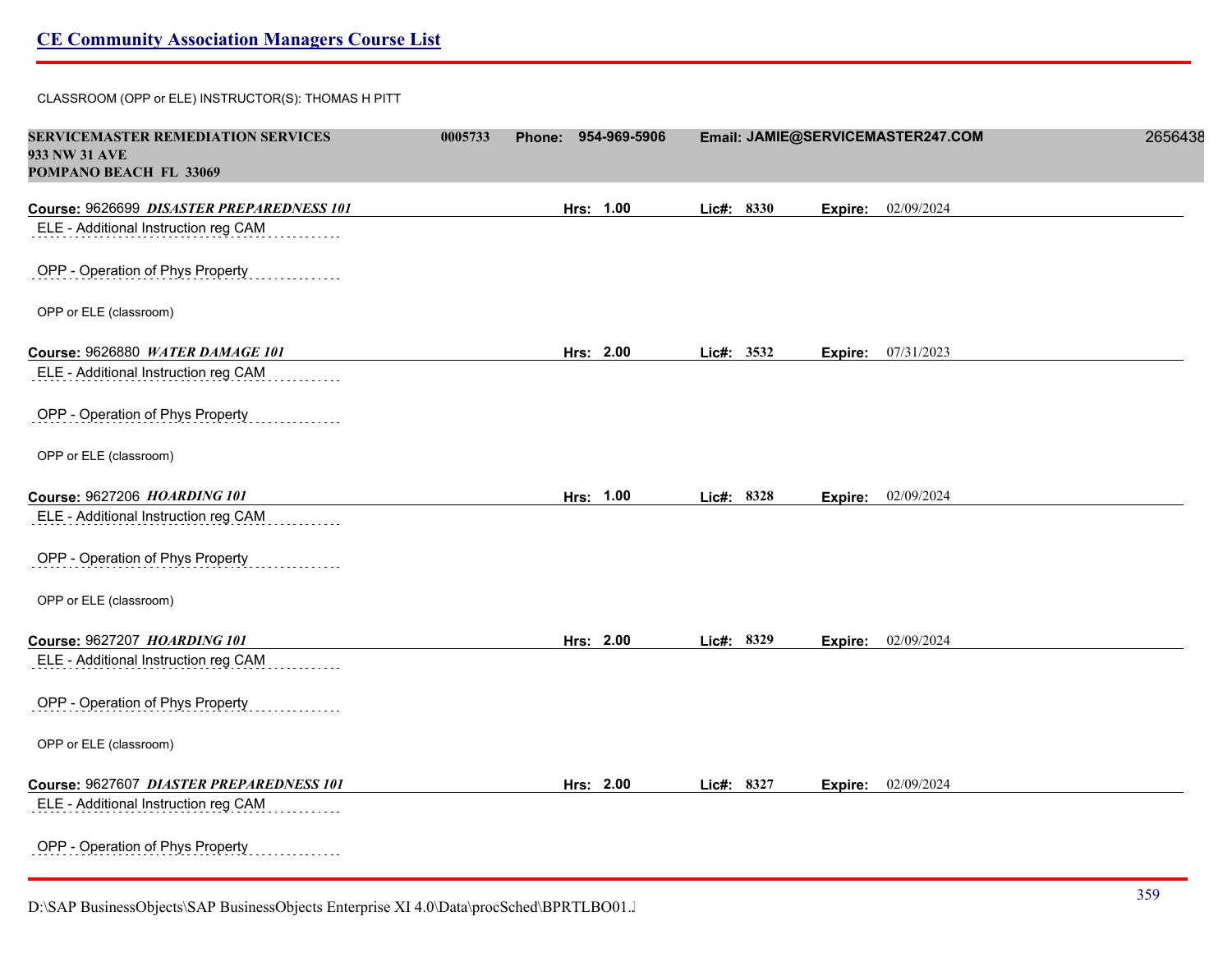OPP or ELE (classroom)

| <b>SERVPRO INDUSTRIES LLC</b><br>801 INDUSTRIAL BLVD<br><b>PO BOX 1978</b><br><b>GALLATIN TN 37066</b>                             | 0003135 | Phone: 615.451.06001546 Email: MGREEN@SERVPRONET.COM |            |         |            | 2236281 |
|------------------------------------------------------------------------------------------------------------------------------------|---------|------------------------------------------------------|------------|---------|------------|---------|
| Course: 9628525 UNDERSTANDING MOLD IN THE RESTORATION                                                                              |         | Hrs: 3.00                                            | Lic#: 5229 | Expire: | 03/01/2023 |         |
| ELE - Additional Instruction reg CAM                                                                                               |         |                                                      |            |         |            |         |
| OPP - Operation of Phys Property                                                                                                   |         |                                                      |            |         |            |         |
| INDUSTRY (2017)                                                                                                                    |         |                                                      |            |         |            |         |
| OPP or ELE (classroom)                                                                                                             |         |                                                      |            |         |            |         |
| Course: 9630555 UNDERSTANDING MOLD IN THE RESTORATION                                                                              |         | Hrs: 3.00                                            | Lic#: 7395 | Expire: | 08/23/2022 |         |
| ELE - Additional Instruction reg CAM                                                                                               |         |                                                      |            |         |            |         |
| INDUSTRY WEBINAR; DISTANCE/ONLINE (ELE) INSTRUCTOR(S): DAN LUTTRELL, JASON A. GOSSETT, STEVEN C. DEBLOIS, MARY BUSEY, BRIAN WAGLER |         |                                                      |            |         |            |         |
| Course: 9630556 MITIGATION AWARENESS & RESPONSE SEMINAR                                                                            |         | Hrs: 1.00                                            | Lic#: 7396 | Expire: | 08/23/2022 |         |
| ELE - Additional Instruction reg CAM                                                                                               |         |                                                      |            |         |            |         |
| OPP - Operation of Phys Property                                                                                                   |         |                                                      |            |         |            |         |
| THE PLAN; DISTANCE/ONLINE (OPP or ELE) INSTRUCTOR(S): DAN LUTTRELL, JASON A. GOSSETT, STEVEN C. DEBLOIS                            |         |                                                      |            |         |            |         |
| Course: 9631291 MITIGATION AWARENESS & RESPONSE SEMINAR                                                                            |         | Hrs: 1.00                                            | Lic#: 8133 | Expire: | 10/06/2023 |         |
| ELE - Additional Instruction reg CAM                                                                                               |         |                                                      |            |         |            |         |
| OPP - Operation of Phys Property                                                                                                   |         |                                                      |            |         |            |         |
| CLASSROOM (OPP or ELE) INSTRUCTOR(S): STEVEN DEBLOIS, JASON GOSSETT, DAN LUTTRELL                                                  |         |                                                      |            |         |            |         |
| Course: 9631509 MITIGATION AWARENESS & RESPONSE SEMINAR                                                                            |         | Hrs: 1.00                                            | Lic#: 8357 | Expire: | 03/15/2024 |         |
| ELE - Additional Instruction reg CAM                                                                                               |         |                                                      |            |         |            |         |
| OPP - Operation of Phys Property<br>.                                                                                              |         |                                                      |            |         |            |         |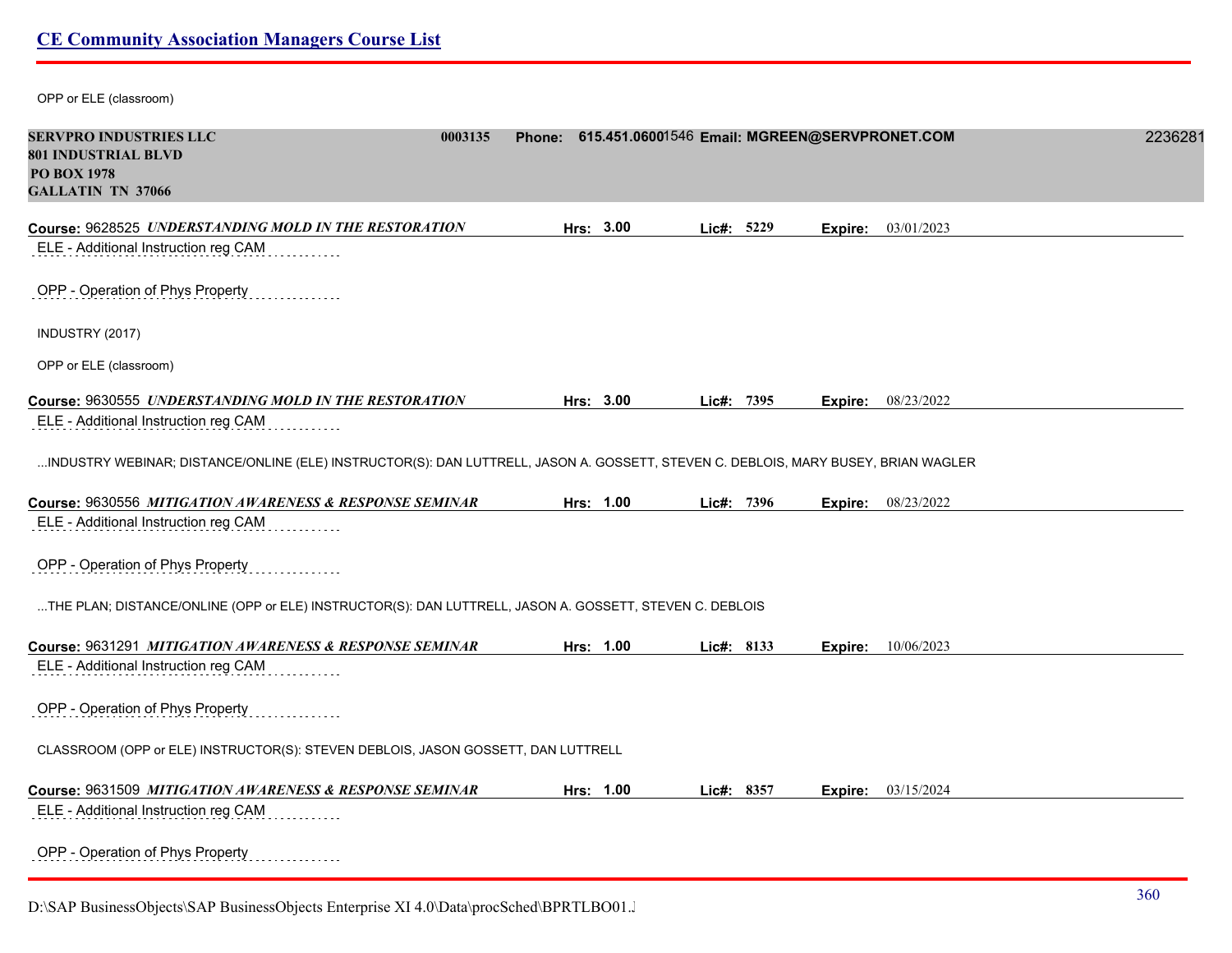CLASSROOM (OPP or ELE) INSTRUCTOR(S): DAN LUTTRELL, JASON A. GOSSETT, STEVEN C. DEBLOIS

| Course: 9631510 MITIGATION AWARENESS & RESPONSE SEMINAR                                                                                                                                                            | Hrs: 1.00           | Lic#: 8358 | <b>Expire:</b> $03/15/2024$         |         |
|--------------------------------------------------------------------------------------------------------------------------------------------------------------------------------------------------------------------|---------------------|------------|-------------------------------------|---------|
| ELE - Additional Instruction reg CAM                                                                                                                                                                               |                     |            |                                     |         |
| OPP - Operation of Phys Property                                                                                                                                                                                   |                     |            |                                     |         |
| DISTANCE/ONLINE (OPP or ELE) INSTRUCTOR(S): DAN LUTTRELL, JASON A. GOSSETT, STEVEN C. DEBLOIS                                                                                                                      |                     |            |                                     |         |
| Course: 9631511 MITIGATION AWARENESS & RESPONSE SEMINAR                                                                                                                                                            | Hrs: 1.00           | Lic#: 8359 | 03/15/2024<br>Expire:               |         |
| ELE - Additional Instruction reg CAM                                                                                                                                                                               |                     |            |                                     |         |
| OPP - Operation of Phys Property                                                                                                                                                                                   |                     |            |                                     |         |
| CLASSROOM (OPP or ELE) INSTRUCTOR(S): DAN LUTTRELL, JASON A. GOSSETT, STEVEN C. DEBLOIS                                                                                                                            |                     |            |                                     |         |
| Course: 9631512 MITIGATION AWARENESS & RESPONSE SEMINAR                                                                                                                                                            | Hrs: 1.00           | Lic#: 8360 | 03/15/2024<br>Expire:               |         |
| ELE - Additional Instruction reg CAM                                                                                                                                                                               |                     |            |                                     |         |
| OPP - Operation of Phys Property                                                                                                                                                                                   |                     |            |                                     |         |
| DISTANCE/ONLINE (OPP or ELE) INSTRUCTOR(S): DAN LUTTRELL, JASON A. GOSSETT, STEVEN C. DEBLOIS                                                                                                                      |                     |            |                                     |         |
| <b>SHERWIN-WILLIAMS COMPANY</b><br>0006340<br>2013 84TH STREET CIR. NW<br><b>BRADENTON FL 34209</b>                                                                                                                | Phone: 239-229-6649 |            | Email: james.H.Flathman@Sherwin.com | 3034141 |
| Course: 9628205 PAINT 101: PAINT & COATINGS TECHNOLOGY                                                                                                                                                             | Hrs: 1.00           | Lic#: 4914 | 07/04/2022<br>Expire:               |         |
| ELE - Additional Instruction reg CAM                                                                                                                                                                               |                     |            |                                     |         |
| OPP - Operation of Phys Property                                                                                                                                                                                   |                     |            |                                     |         |
| OPP or ELE (classroom)<br>INSTRUCTOR(S): MICHAEL MEINHARDT, JAMES FLATHMAN, FREDRICK LAURO, MICHAEL NORMANDALE, RUDY SILVA, added 02/01/2019 KATIE MILLER; ADDED 6/21/2021: SERGIO RONCANCI(<br><b>MELISSA INK</b> |                     |            |                                     |         |
| ADDED (3/8/2022); LINA PHAN                                                                                                                                                                                        |                     |            |                                     |         |
| <b>SHIPWASH LAW FIRM, PA</b><br>0007816                                                                                                                                                                            | Phone: 407-562-1850 |            | Email: tshipwash@shipwashlegal.com  | 3133652 |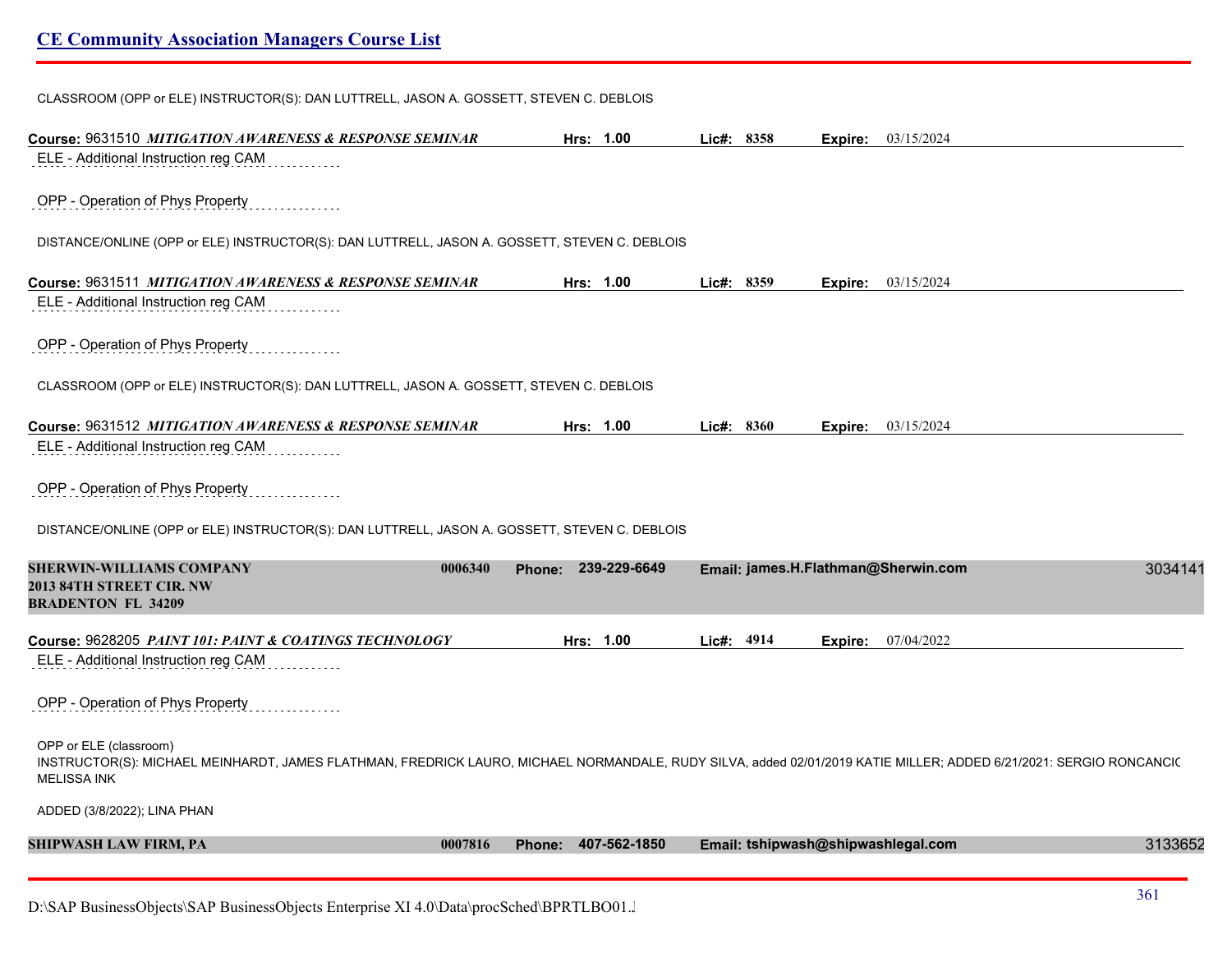| <b>CE Community Association Managers Course List</b>                                     |           |            |                           |  |
|------------------------------------------------------------------------------------------|-----------|------------|---------------------------|--|
| <b>225 S SWOOPE AVENUE</b><br><b>SUITE 208</b><br><b>MAITLAND FL 32751</b>               |           |            |                           |  |
| Course: 9629224 Disaster Prepardeness & Recovery<br>ELE - Additional Instruction reg CAM | Hrs: 2.00 | Lic#: 5927 | 09/16/2022<br>Expire:     |  |
| OPP - Operation of Phys Property                                                         |           |            |                           |  |
| classroom; OPP or ELE;<br>instructor(s); Tennille Shipwash;                              |           |            |                           |  |
| Course: 9629225 Turnover from Developer Control                                          | Hrs: 2.00 | Lic#: 5928 | <b>Expire:</b> 09/16/2022 |  |
| ELE - Additional Instruction reg CAM                                                     |           |            |                           |  |
| OPP - Operation of Phys Property                                                         |           |            |                           |  |
| Classroom; OPP or ELE;                                                                   |           |            |                           |  |
| instructor(s); Tennille, Shipwash,                                                       |           |            |                           |  |
| Course: 9629243 EMPLOYMENT LAW FOR ASSOCIATION                                           | Hrs: 2.00 | Lic#: 5949 | <b>Expire:</b> 09/30/2022 |  |
| ELE - Additional Instruction reg CAM                                                     |           |            |                           |  |
| HR                                                                                       |           |            |                           |  |
| DIRECTORS AND MANAGERS;                                                                  |           |            |                           |  |
| CLASSROOM; HR OR ELE;<br>INSTRUCTOR(S); TENNILLE SHIPWASH                                |           |            |                           |  |
|                                                                                          |           |            |                           |  |
| Course: 9629244 BOARD CERTIFICATION; CONDOMINIUMS & HOA                                  | Hrs: 2.00 | Lic#: 5950 | <b>Expire:</b> 09/30/2022 |  |
| ELE - Additional Instruction reg CAM                                                     |           |            |                           |  |
| CLASSROOM; ELE<br>INSTRUCTOR(S); TENNILLE SHIPWASH                                       |           |            |                           |  |
| Course: 9629260 COLLECTION STRATEGIES FOR COMMUNITY                                      | Hrs: 2.00 | Lic#: 5966 | <b>Expire:</b> 10/29/2022 |  |
| ELE - Additional Instruction reg CAM                                                     |           |            |                           |  |
| IFM - Insurance (Financial Management)<br>.                                              |           |            |                           |  |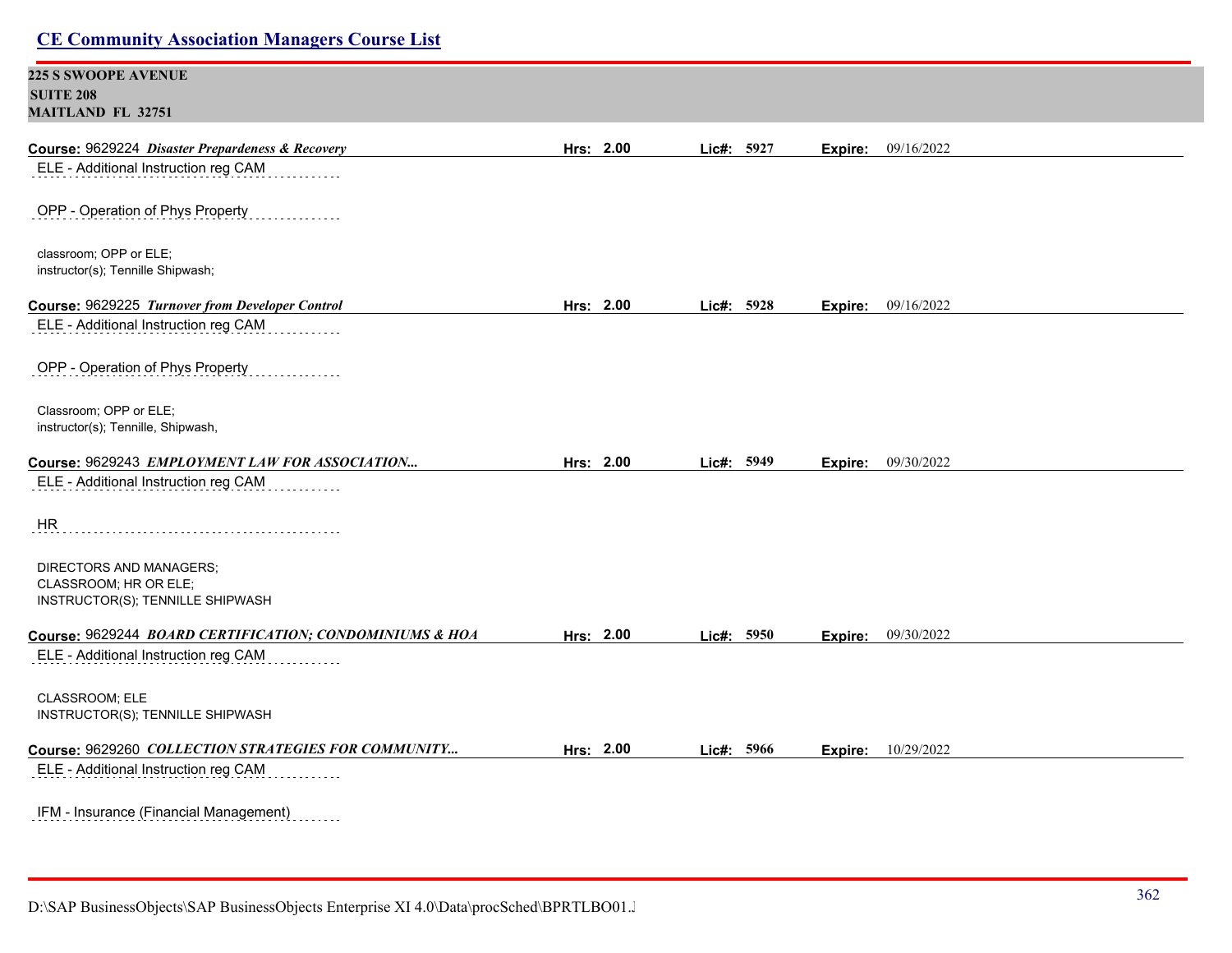#### ASSOCIATIONS; CLASSROOM (IFM or ELE); INSTRUCTOR(S): TENNILLE SHIPWASH

| Course: 9629264 ASSOCIATION FINANCES                       | Hrs: 2.00 | Lic#: 5975 |         | <b>Expire:</b> 11/01/2022 |  |
|------------------------------------------------------------|-----------|------------|---------|---------------------------|--|
| ELE - Additional Instruction reg CAM                       |           |            |         |                           |  |
|                                                            |           |            |         |                           |  |
| IFM - Insurance (Financial Management)                     |           |            |         |                           |  |
| CLASSROOM (IFM or ELE);                                    |           |            |         |                           |  |
| INSTRUCTOR(S): TENNILLE SHIPWASH                           |           |            |         |                           |  |
| Course: 9629265 VENDOR CONTRACT NEGOTIATION                | Hrs: 2.00 | Lic#: 5976 | Expire: | 11/01/2022                |  |
| ELE - Additional Instruction reg CAM                       |           |            |         |                           |  |
| IFM - Insurance (Financial Management)                     |           |            |         |                           |  |
|                                                            |           |            |         |                           |  |
| CLASSROOM (IFM or ELE);                                    |           |            |         |                           |  |
| INSTRUCTOR(S): TENNILLE SHIPWASH                           |           |            |         |                           |  |
| Course: 9629268 COMMUNITY ASSOCIATION COMMITTEES           | Hrs: 1.00 | Lic#: 5979 |         | <b>Expire:</b> 11/01/2022 |  |
| ELE - Additional Instruction reg CAM                       |           |            |         |                           |  |
| CLASSROOM (ELE);                                           |           |            |         |                           |  |
| INSTRUCTOR(S): TENNILLE SHIPWASH                           |           |            |         |                           |  |
| Course: 9629269 MANAGING CONFLICT IN COMMUNITY             | Hrs: 1.00 | Lic#: 5980 |         | <b>Expire:</b> 11/01/2022 |  |
| ELE - Additional Instruction reg CAM                       |           |            |         |                           |  |
|                                                            |           |            |         |                           |  |
| HR                                                         |           |            |         |                           |  |
| ASSOCIATIONS;                                              |           |            |         |                           |  |
| CLASSROOM (HR or ELE);<br>INSTRUCTOR(S): TENNILLE SHIPWASH |           |            |         |                           |  |
|                                                            |           |            |         |                           |  |
| Course: 9629270 COMMUNITY ASSOCIATION SERIES               | Hrs: 2.00 | Lic#: 5981 | Expire: | 11/01/2022                |  |
| ELE - Additional Instruction reg CAM                       |           |            |         |                           |  |
| CLASSROOM (ELE);                                           |           |            |         |                           |  |
| INSTRUCTOR(S): TENNILLE SHIPWASH                           |           |            |         |                           |  |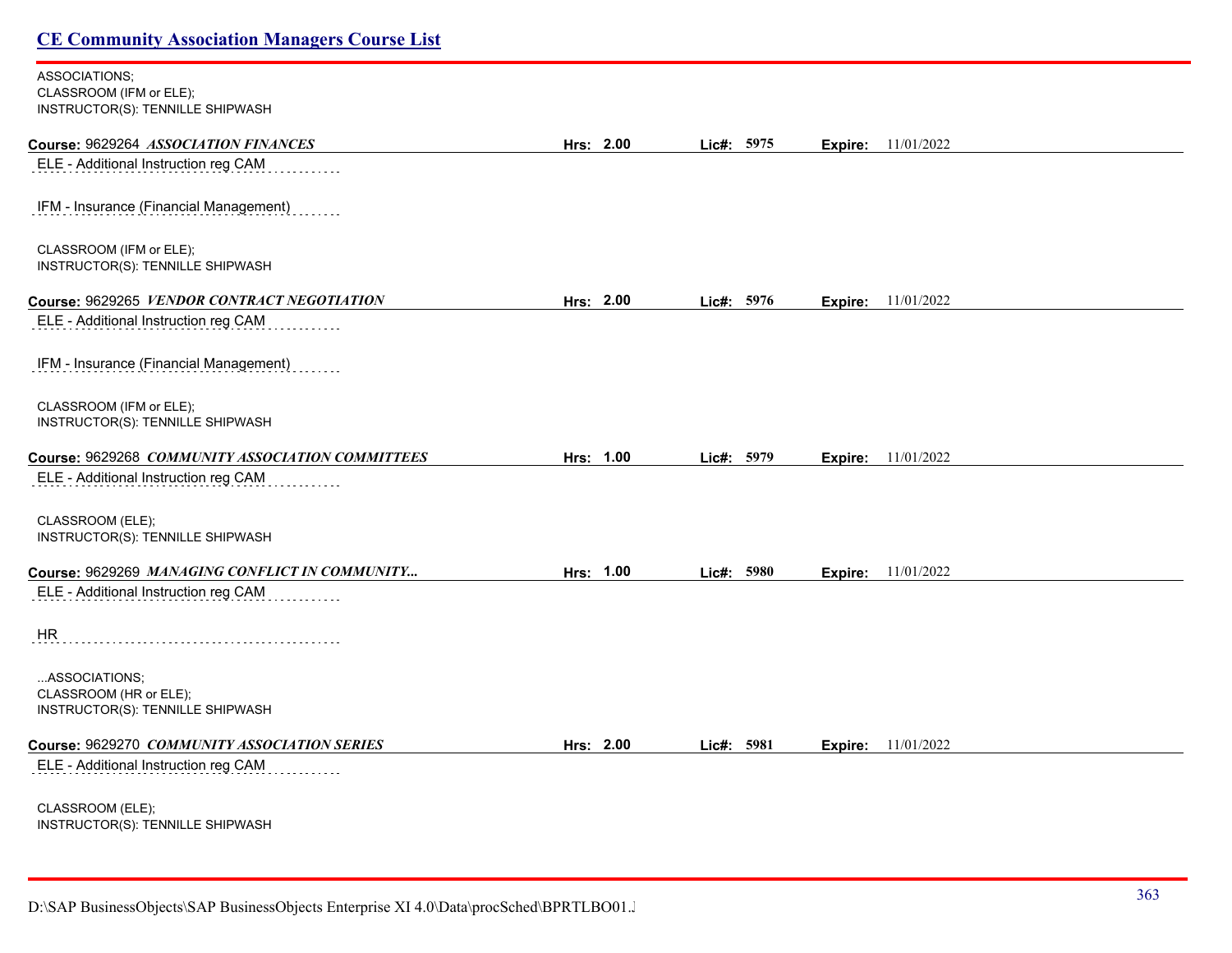|  | <b>CE Community Association Managers Course List</b> |  |  |
|--|------------------------------------------------------|--|--|
|  |                                                      |  |  |

| Course: 9629271 COMMITTEES IN CONDOMINIUM, COOPERATIVES, | Hrs: 1.00 | Lic#: 5982   | Expire: | 11/01/2022                  |
|----------------------------------------------------------|-----------|--------------|---------|-----------------------------|
| ELE - Additional Instruction reg CAM                     |           |              |         |                             |
|                                                          |           |              |         |                             |
| AND HOMEOWNERS ASSOCIATIONS;                             |           |              |         |                             |
| CLASSROOM (ELE);                                         |           |              |         |                             |
| INSTRUCTOR(S): TENNILLE SHIPWASH                         |           |              |         |                             |
| Course: 9629272 MATERIAL ALTERATIONS IN COMMUNITY        | Hrs: 1.00 | Lie#: 5983   |         | <b>Expire:</b> 11/01/2022   |
| ELE - Additional Instruction reg CAM                     |           |              |         |                             |
| OPP - Operation of Phys Property                         |           |              |         |                             |
| ASSOCIATIONS;                                            |           |              |         |                             |
| CLASSROOM (OPP or ELE);                                  |           |              |         |                             |
| INSTRUCTOR(S): TENNILLE SHIPWASH                         |           |              |         |                             |
| Course: 9629273 ASSESSMENT COLLECTIONS & FORCLOSURE      | Hrs: 2.00 | Lic#: 5984   |         | <b>Expire:</b> $11/01/2022$ |
| ELE - Additional Instruction reg CAM                     |           |              |         |                             |
| IFM - Insurance (Financial Management)                   |           |              |         |                             |
| CLASSROOM (IFM or ELE);                                  |           |              |         |                             |
| INSTRUCTOR(S): TENNILLE SHIPWASH                         |           |              |         |                             |
| Course: 9629274 COVENANT ENFORCEMENT                     | Hrs: 2.00 | Lic#: $5985$ | Expire: | 11/01/2022                  |
| ELE - Additional Instruction reg CAM                     |           |              |         |                             |
| OPP - Operation of Phys Property                         |           |              |         |                             |
| CLASSROOM (OPP or ELE);                                  |           |              |         |                             |
| INSTRUCTOR(S): TENNILLE SHIPWASH                         |           |              |         |                             |
| Course: 9630606 BOARD MEMBER CERTIFICATION; CONDOMINIUM  | Hrs: 2.00 | Lic#: 7447   | Expire: | 09/23/2022                  |
| ELE - Additional Instruction reg CAM                     |           |              |         |                             |
| DISTANCE/ONLINE (ELE) INSTRUCTOR(S): TENNILLE SHIPWASH   |           |              |         |                             |
| Course: 9630607 TURNOVER FROM DEVELOPER CONTROL          | Hrs: 2.00 | Lic#: 7448   | Expire: | 09/23/2022                  |
| ELE - Additional Instruction reg CAM                     |           |              |         |                             |
| OPP - Operation of Phys Property                         |           |              |         |                             |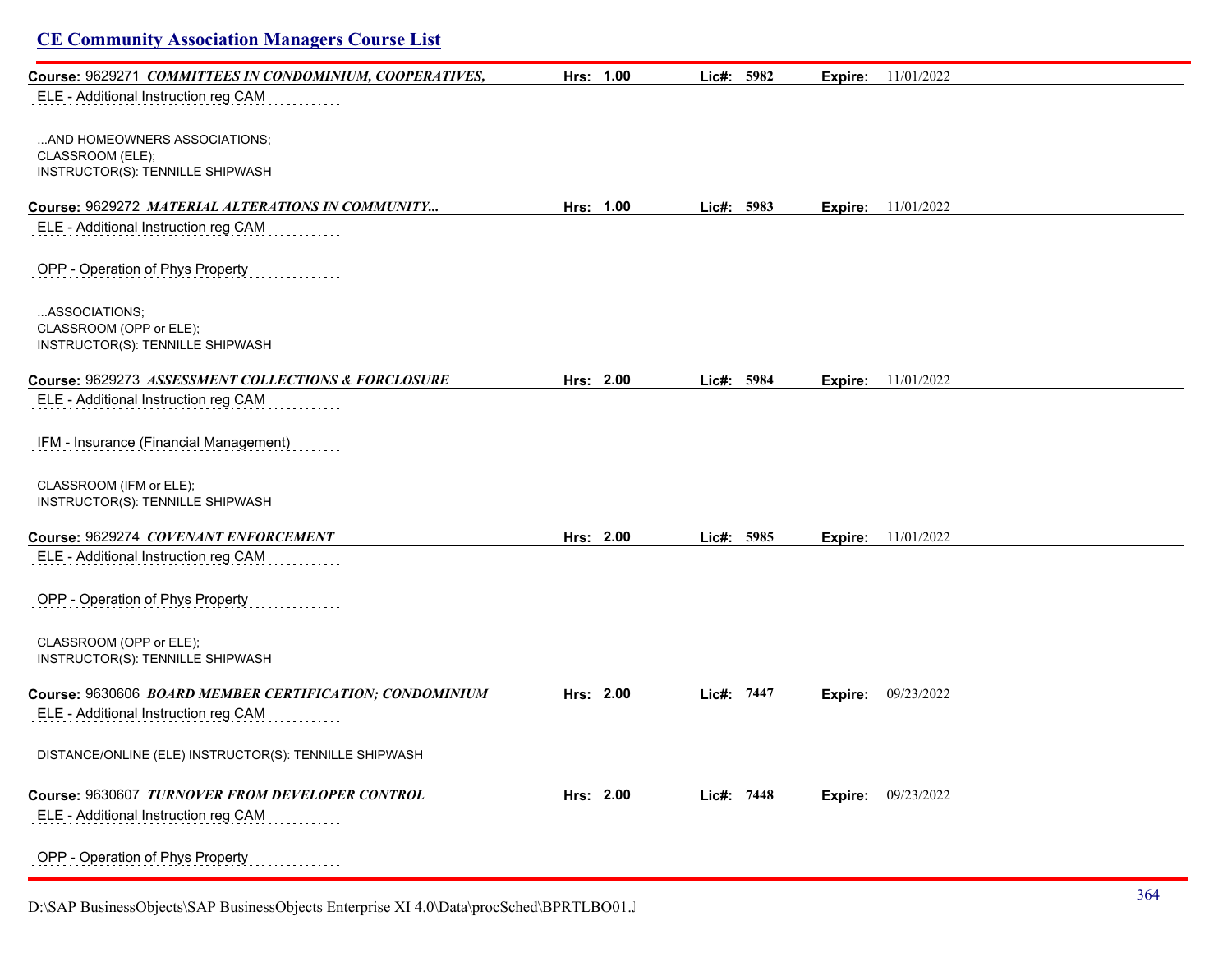| DISTANCE/ONLINE (OPP or ELE) INSTRUCTOR(S): TENNILLE SHIPWASH |           |            |         |            |
|---------------------------------------------------------------|-----------|------------|---------|------------|
| Course: 9630608 EMPLOYMENT LAW FOR ASSOCIATION                | Hrs: 2.00 | Lic#: 7449 | Expire: | 09/23/2022 |
| ELE - Additional Instruction reg CAM                          |           |            |         |            |
| <b>HR</b>                                                     |           |            |         |            |
| DISTANCE/ONLINE (HR or ELE) INSTRUCTOR(S): TENNILLE SHIPWASH  |           |            |         |            |
| Course: 9630614 DISASTER PREPAREDNESS & RECOVERY              | Hrs: 2.00 | Lic#: 7455 | Expire: | 09/27/2022 |
| ELE - Additional Instruction reg CAM                          |           |            |         |            |
| OPP - Operation of Phys Property                              |           |            |         |            |
| DISTANCE/ONLINE (OPP or ELE) INSTRUCTOR(S): TENNILLE SHIPWASH |           |            |         |            |
| Course: 9630617 ASSESSMENT COLLECTION & FORECLOSURE           | Hrs: 2.00 | Lic#: 7459 | Expire: | 09/29/2022 |
| ELE - Additional Instruction reg CAM                          |           |            |         |            |
| IFM - Insurance (Financial Management)                        |           |            |         |            |
| DISTANCE/ONLINE (IFM or ELE) INSTRUCTOR(S): TENNILLE SHIPWASH |           |            |         |            |
| Course: 9630631 CONSTRUCTION DEFECTS                          | Hrs: 2.00 | Lic#: 7473 | Expire: | 10/06/2022 |
| ELE - Additional Instruction reg CAM                          |           |            |         |            |
| OPP - Operation of Phys Property                              |           |            |         |            |
| CLASSROOM (OPP or ELE) INSTRUCTOR(S): TENNILLE SHIPWASH       |           |            |         |            |
| Course: 9630681 MANAGING CONFLICT IN COMMUNITY                | Hrs: 1.00 | Lic#: 7529 | Expire: | 12/10/2022 |
| ELE - Additional Instruction reg CAM                          |           |            |         |            |
| <b>HR</b>                                                     |           |            |         |            |
| DISTANCE/ONLINE (HR or ELE) INSTRUCTOR(S): TENNILLE SHIPWASH  |           |            |         |            |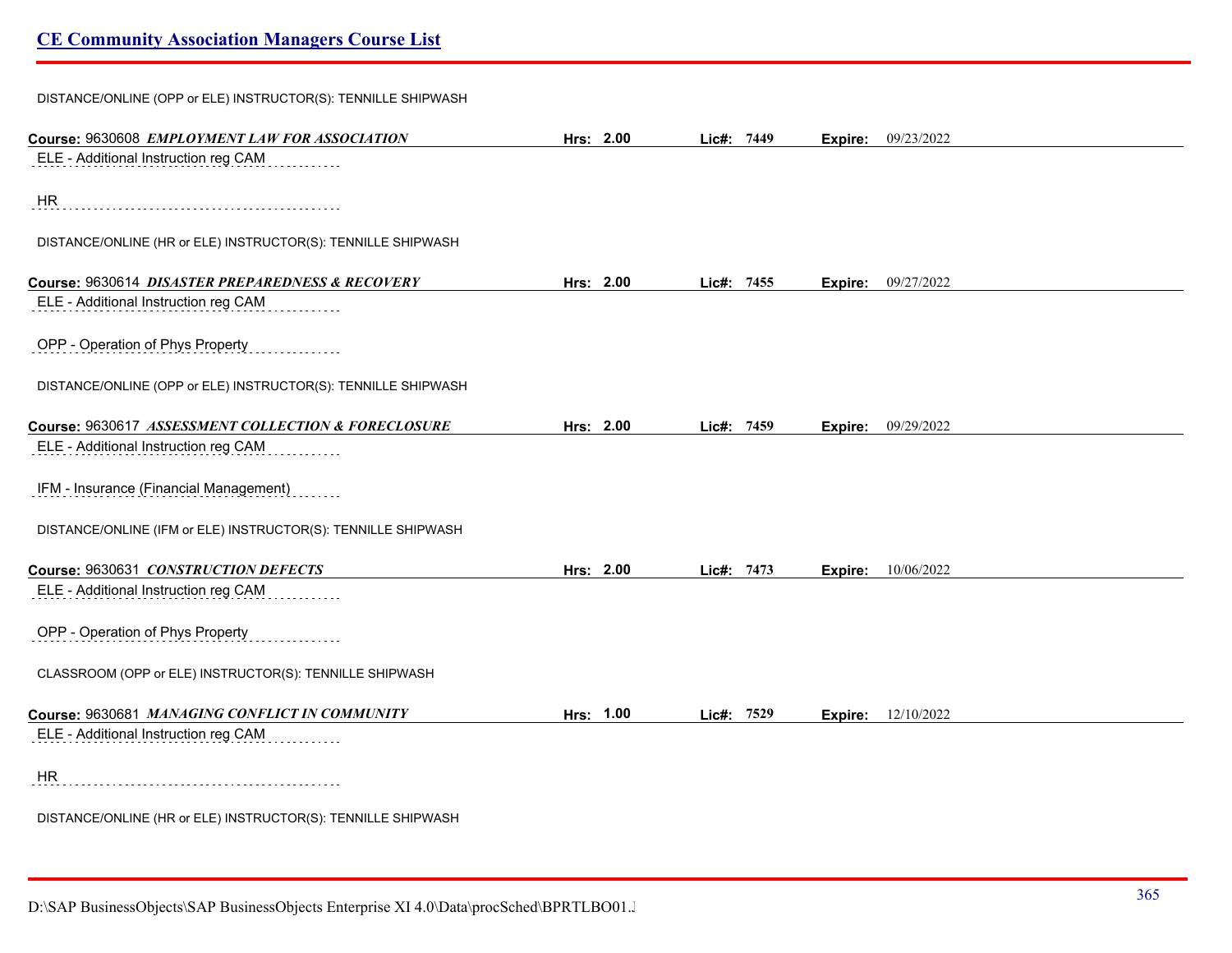| <b>CE Community Association Managers Course List</b>          |           |            |         |                           |
|---------------------------------------------------------------|-----------|------------|---------|---------------------------|
| Course: 9630682 COMMITTEES IN CONDOMINIUM, COOPERATIVES       | Hrs: 1.00 | Lic#: 7530 | Expire: | 12/10/2022                |
| ELE - Additional Instruction reg CAM                          |           |            |         |                           |
| DISTANCE/ONLINE (ELE) INSTRUCTOR(S): TENNILLE SHIPWASH        |           |            |         |                           |
| Course: 9630683 ASSOCIATION FINANCES                          | Hrs: 2.00 | Lic#: 7531 | Expire: | 12/10/2022                |
| ELE - Additional Instruction reg CAM                          |           |            |         |                           |
| IFM - Insurance (Financial Management)                        |           |            |         |                           |
| DISTANCE/ONLINE (IFM or ELE) INSTRUCTOR(S): TENNILLE SHIPWASH |           |            |         |                           |
| Course: 9630685 VENDOR CONTRACT NEGOTIATIONS                  | Hrs: 2.00 | Lic#: 7532 | Expire: | 12/10/2022                |
| ELE - Additional Instruction reg CAM                          |           |            |         |                           |
| IFM - Insurance (Financial Management)                        |           |            |         |                           |
| DISTANCE/ONLINE (IFM or ELE) INSTRUCTOR(S): TENNILLE SHIPWASH |           |            |         |                           |
| Course: 9630686 COMMUNITY ASSOCIATION COMMITTEES              | Hrs: 1.00 | Lic#: 7533 |         | <b>Expire:</b> 12/10/2022 |
| ELE - Additional Instruction reg CAM                          |           |            |         |                           |
| DISTANCE/ONLINE (ELE) INSTRUCTOR(S): TENNILLE SHIPWASH        |           |            |         |                           |
| Course: 9630780 MATERIAL ALTERATIONS IN COMMUNITY             | Hrs: 1.00 | Lic#: 7626 | Expire: | 02/07/2023                |
| ELE - Additional Instruction reg CAM                          |           |            |         |                           |
| OPP - Operation of Phys Property                              |           |            |         |                           |
| DISTANCE/ONLINE (OPP or ELE) INSTRUCTOR(S): TENNILLE SHIPWASH |           |            |         |                           |
| Course: 9631365 DISASTER PREPAREDNESS AND RECOVERY            | Hrs: 2.00 | Lic#: 8209 | Expire: | 12/02/2023                |
| ELE - Additional Instruction reg CAM                          |           |            |         |                           |
| OPP - Operation of Phys Property                              |           |            |         |                           |
| DISTANCE/ONLINE OPP or ELE; INSTRUCTOR(S); TENNILLE SHIPWASH  |           |            |         |                           |
| Course: 9631366 BOARD CERTIFICATION: CONDOMINIUMS & HOA       | Hrs: 2.00 | Lic#: 8210 | Expire: | 12/02/2023                |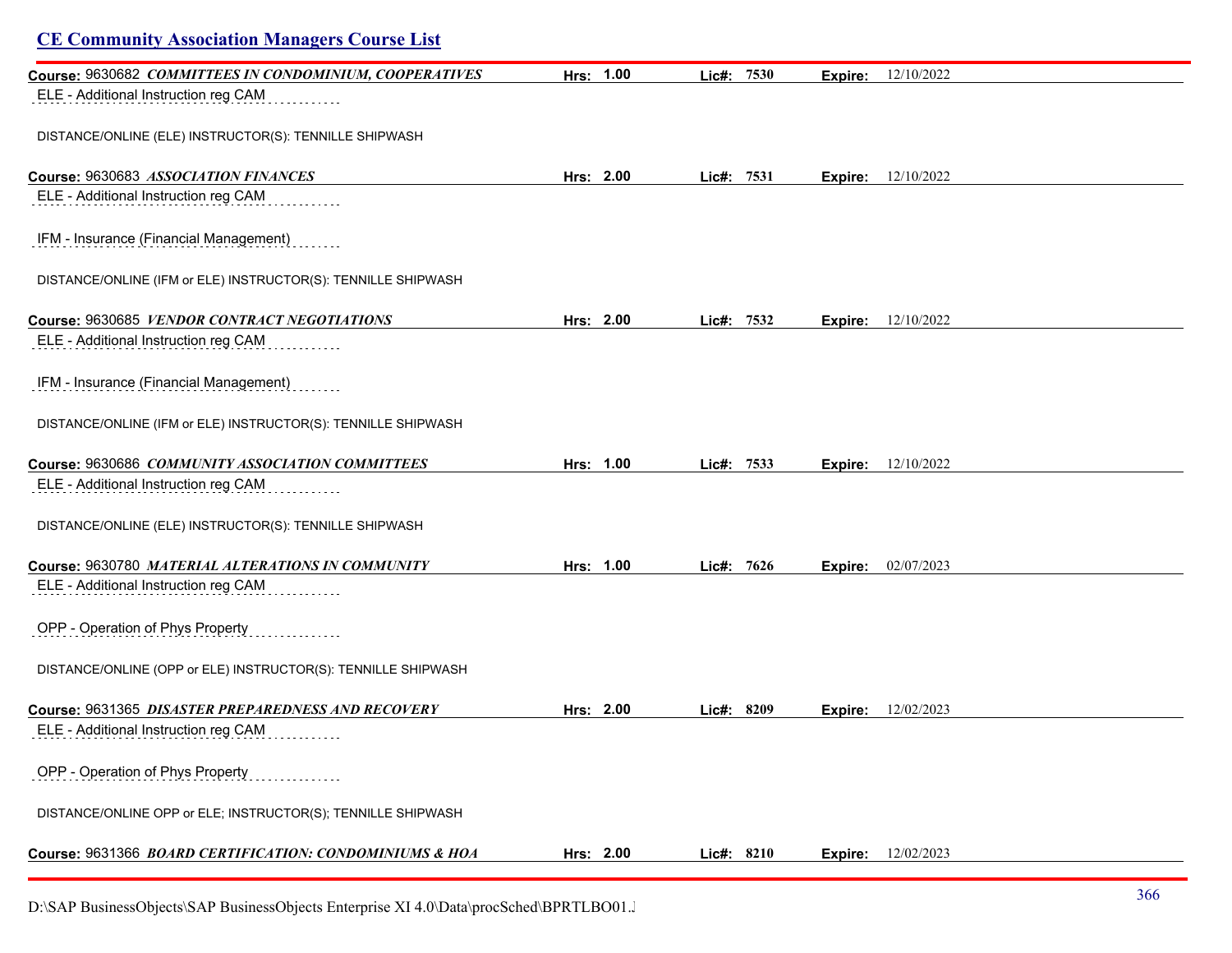| <b>CE Community Association Managers Course List</b>                                             |           |            |                           |  |
|--------------------------------------------------------------------------------------------------|-----------|------------|---------------------------|--|
| ELE - Additional Instruction reg CAM                                                             |           |            |                           |  |
| DISTANCE/ONLINE (ELE) INSTRUCTOR(S); TENNILLE SHIPWASH                                           |           |            |                           |  |
| Course: 9631368 CONSTRUCTION DEFECTS CONDOMINIUM AND HOM<br>ELE - Additional Instruction reg CAM | Hrs: 2.00 | Lic#: 8212 | <b>Expire:</b> 12/08/2023 |  |
| OPP - Operation of Phys Property                                                                 |           |            |                           |  |
| DISTANCE/ONLINE (OPP or ELE) INSTRUCTOR(S): TENNILLE SHIPWASH                                    |           |            |                           |  |
| Course: 9631369 COVENANT ENFORCEMENT                                                             | Hrs: 2.00 | Lic#: 8213 | 12/08/2023<br>Expire:     |  |
| ELE - Additional Instruction reg CAM                                                             |           |            |                           |  |
| OPP - Operation of Phys Property                                                                 |           |            |                           |  |
| DISTANCE/ONLINE (OPP or ELE) INSTRUCTOR(S): TENNILLE SHIPWASH                                    |           |            |                           |  |
| Course: 9631370 COMMUNITY ASSOCIATION SERIES                                                     | Hrs: 2.00 | Lic#: 8214 | 12/08/2023<br>Expire:     |  |
| ELE - Additional Instruction reg CAM                                                             |           |            |                           |  |
| DISTANCE/ONLINE (ELE) INSTRUCTOR(S): TENNILLE SHIPWASH                                           |           |            |                           |  |
| Course: 9631371 VENDOR CONTRACT NEGOTIATION                                                      | Hrs: 2.00 | Lic#: 8215 | <b>Expire:</b> 12/08/2023 |  |
| ELE - Additional Instruction reg CAM                                                             |           |            |                           |  |
| IFM - Insurance (Financial Management)                                                           |           |            |                           |  |
| DISTANCE/ONLINE (IFM or ELE) INSTRUCTOR(S): TENNILLE SHIPWASH                                    |           |            |                           |  |
| Course: 9631372 COLLECTION STRATEGIES FOR COMMUNITY                                              | Hrs: 2.00 | Lic#: 8216 | 12/08/2023<br>Expire:     |  |
| ELE - Additional Instruction reg CAM                                                             |           |            |                           |  |
| IFM - Insurance (Financial Management)                                                           |           |            |                           |  |
| DISTANCE/ONLINE (IFM or ELE) INSTRUCTOR(S): TENNILLE SHIPWASH                                    |           |            |                           |  |
| Course: 9631373 TURNOVER FROM DEVELOPER CONTROL                                                  | Hrs: 2.00 | Lic#: 8217 | 12/08/2023<br>Expire:     |  |
| ELE - Additional Instruction reg CAM                                                             |           |            |                           |  |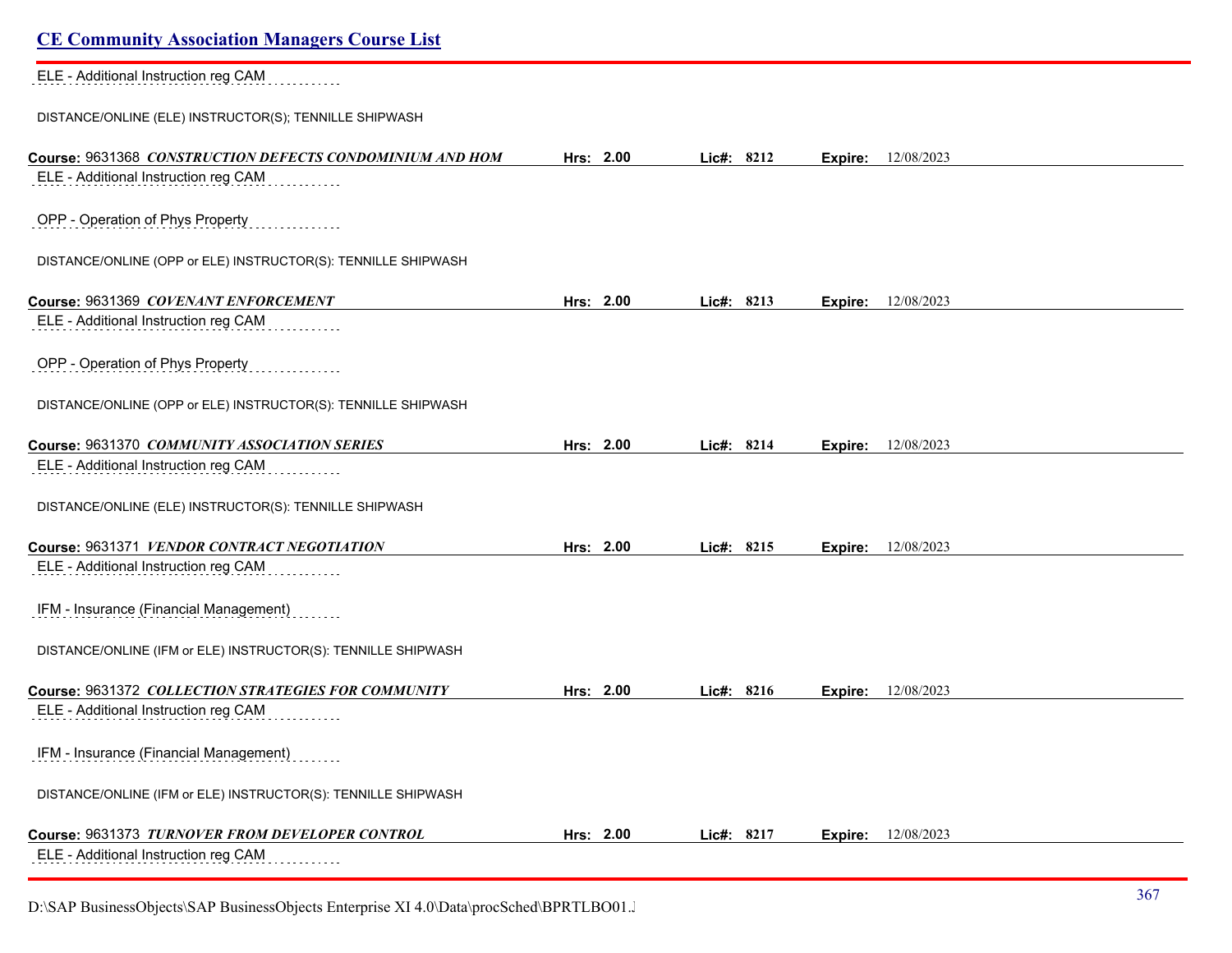| OPP - Operation of Phys Property                                                                                                                                                                                           |                       |                              |                              |         |
|----------------------------------------------------------------------------------------------------------------------------------------------------------------------------------------------------------------------------|-----------------------|------------------------------|------------------------------|---------|
| DISTANCE/ONLINE (OPP or ELE) INSTRUCTOR(S): TENNILLE SHIPWASH                                                                                                                                                              |                       |                              |                              |         |
| Course: 9631374 ASSESSMENT COLLECTIONS AND FORCLOSURE<br>ELE - Additional Instruction reg CAM                                                                                                                              | Hrs: 2.00             | Lic#: 8218                   | <b>Expire:</b> $12/08/2023$  |         |
| IFM - Insurance (Financial Management)                                                                                                                                                                                     |                       |                              |                              |         |
| DISTANCE/ONLINE (IFM or ELE) INSTRUCTOR(S): TENNILLE SHIPWASH                                                                                                                                                              |                       |                              |                              |         |
| SHUMAKER, LOOP & KENDRICK, LLP<br>0002162<br>101 E. KENNEDY BLVD<br><b>SUITE 2800</b><br><b>TAMPA FL 33602</b>                                                                                                             | Phone: 813-227-2233   |                              | Email: hzangara@shumaker.com | 3461398 |
|                                                                                                                                                                                                                            |                       |                              |                              |         |
| Course: 9631210 ASSOCIATION OPERATION ESSENTIALS<br>ELE - Additional Instruction reg CAM                                                                                                                                   | Hrs: 1.00             | Lie#: 8051                   | 08/18/2023<br>Expire:        |         |
| OPP - Operation of Phys Property                                                                                                                                                                                           |                       |                              |                              |         |
| CLASSROOM (OPP or ELE) INSTRUCTOR(S): JONATHAN J. ELLIS, KATHLEEN G. RERES                                                                                                                                                 |                       |                              |                              |         |
| SIEGFRIED, RIVERA, HYMAN, LERNER, DE LA<br>0001019<br><b>201 ALHAMBRA CIRCLE</b><br><b>SUITE 1100</b><br><b>CORAL GABLES FL 33134</b>                                                                                      | Phone: (305) 442-3334 | Email: sbonilla@srhl-law.com |                              | 3637905 |
| Course: 9630267 AVOIDING THE PERILS OF INSURANCE CLAIMS                                                                                                                                                                    | Hrs: 1.00             | Lie#: 7109                   | <b>Expire:</b> $06/04/2024$  |         |
| ELE - Additional Instruction reg CAM                                                                                                                                                                                       |                       |                              |                              |         |
| IFM - Insurance (Financial Management)                                                                                                                                                                                     |                       |                              |                              |         |
| CLASSROOM (IFM or ELE) INSTRUCTOR(S): GARY MARS, MICHAEL HYMAN, ROBERTO BLANCH, LAURA MANNING-HUDSON, ELIZABETH<br>BOWEN, EVONNE ANDRIS, JONATHAN MOFSKY, JASON RODGERS-DA CRUZ, MARYVEL DE CASTRO VALDES, NICOLE R. KURTZ |                       |                              |                              |         |
| Course: 9630268 AVOIDING THE PERILS OF INSURANCE CLAIMS                                                                                                                                                                    | Hrs: 1.00             | Lie#: 7110                   | 06/04/2024<br>Expire:        |         |
| ELE - Additional Instruction reg CAM                                                                                                                                                                                       |                       |                              |                              |         |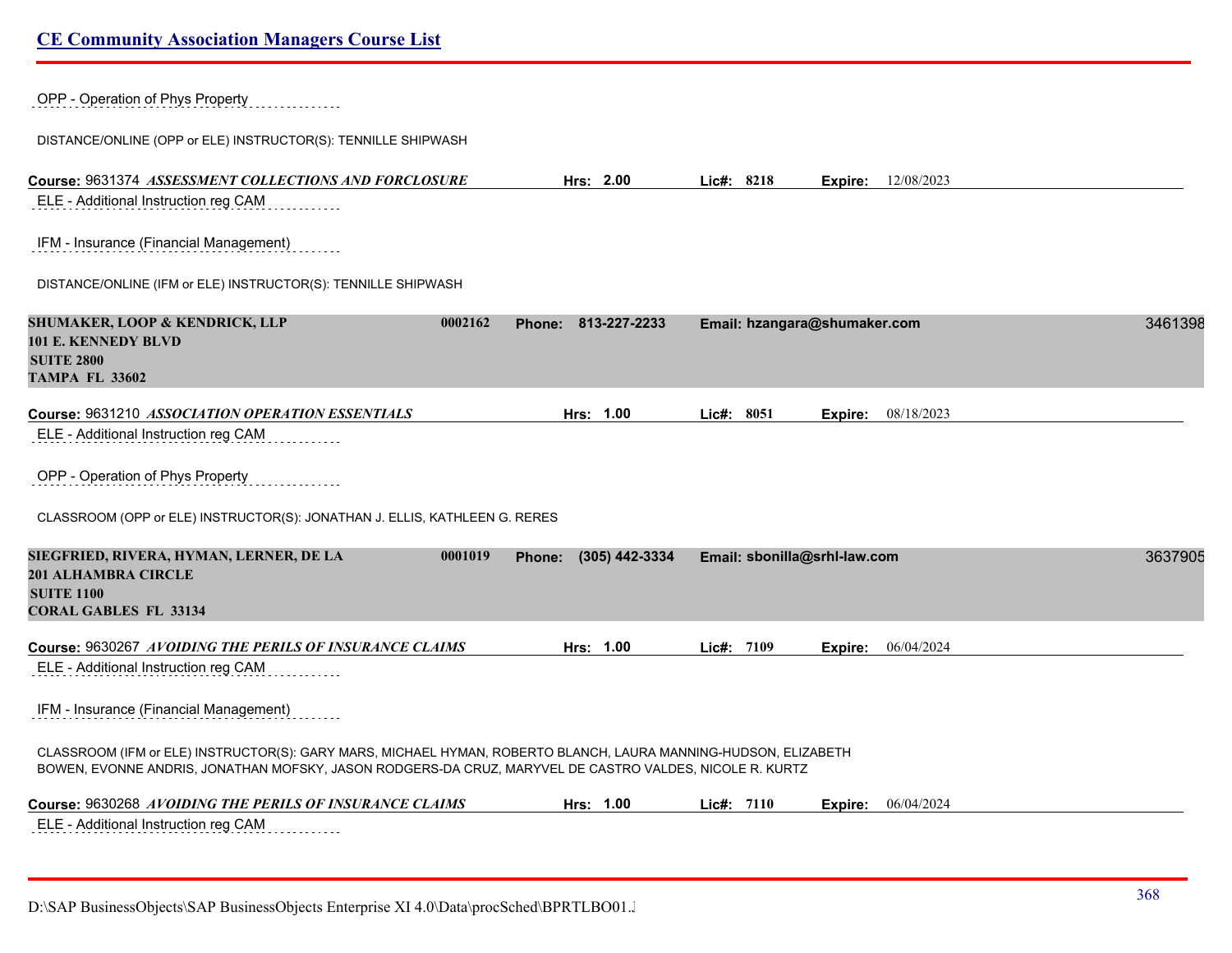IFM - Insurance (Financial Management)

DISTANCE/ONLINE (IFM or ELE) INSTRUCTOR(S): GARY MARS, MICHAEL HYMAN, ROBERTO BLANCH, LAURA MANNING-HUDSON, ELIZABETH BOWEN, EVONNE ANDRIS, JONATHAN MOFSKY, RODGERS-DA CRUZ, MARYVEL DE CASTRO VALDES, NICOLE R. KURTZ

| Course: 9630269 ELECTIONS & ANNUAL MEETINGS                                                                                                                                                                                                    | Hrs: 1.00 | Lic#: 7111 | Expire: | 06/04/2024                |
|------------------------------------------------------------------------------------------------------------------------------------------------------------------------------------------------------------------------------------------------|-----------|------------|---------|---------------------------|
| ELE - Additional Instruction reg CAM                                                                                                                                                                                                           |           |            |         |                           |
| CLASSROOM (ELE) INSTRUCTOR(S): GARY MARS, MICHAEL HYMAN, ROBERTO BLANCH, LAURA MANNING-HUDSON, ELIZABETH BOWEN, EVONNE ANDRIS, JONATHAN MOFSKY, JASON<br>RODGERS-DA CRUZ, MARYVEL DE CASTRO VALDES, NICOLE R. KURTZ                            |           |            |         |                           |
| Course: 9630270 BOARD MEMBER CERTIFICATION COURSE HOAS                                                                                                                                                                                         | Hrs: 1.00 | Lie#: 7112 | Expire: | 06/04/2024                |
| ELE - Additional Instruction reg CAM                                                                                                                                                                                                           |           |            |         |                           |
| CLASSROOM (ELE) INSTRUCTOR(S): GARY MARS, MICHAEL HYMAN, ROBERTO BLANCH, LAURA MANNING-HUDSON, ELIZABETH BOWEN, EVONNE ANDRIS, JONATHAN MOFSKY, JASON<br>RODGERS-DA CRUZ, MARYVEL DE CASTRO VALDES, NICOLE R. KURTZ                            |           |            |         |                           |
| Course: 9630271 ELECTIONS & ANNUAL MEETINGS                                                                                                                                                                                                    | Hrs: 1.00 | Lie#: 7121 | Expire: | 06/07/2024                |
| ELE - Additional Instruction reg CAM                                                                                                                                                                                                           |           |            |         |                           |
| DISTANCE/ONLINE (ELE) INSTRUCTOR(S): GARY MARS, MICHAEL HYMAN, ROBERTO BLANCH, LAURA MANNING-HUDSON, ELIZABETH BOWEN, EVONNE ANDRIS, JONATHAN MOFSKY, JASON<br>RODGERS-DA CRUZ, MARYVEL DE CASTRO VALDES, NICOLE R. KURTZ                      |           |            |         |                           |
| Course: 9630273 ENFORCING YOUR GOVERNING DOCUMENTS                                                                                                                                                                                             | Hrs: 1.00 | Lic#: 7115 | Expire: | 06/04/2024                |
| ELE - Additional Instruction reg CAM                                                                                                                                                                                                           |           |            |         |                           |
| CLASSROOM (ELE) INSTRUCTOR(S): GARY MARS, MICHAEL HYMAN, ROBERTO BLANCH, LAURA MANNING-HUDSON, ELIZABETH BOWEN, EVONNE ANDRIS, JONATHAN MOFSKY, JASON<br>RODGERS-DA CRUZ, MARYVEL DE CASTRO VALDES, NICOLE R. KURTZ                            |           |            |         |                           |
| Course: 9630274 BOARD MEMBER CERTIFICATION COURSE CONDOS                                                                                                                                                                                       | Hrs: 1.00 | Lic#: 7116 | Expire: | 06/04/2024                |
| ELE - Additional Instruction reg CAM                                                                                                                                                                                                           |           |            |         |                           |
| CLASSROOM (ELE) INSTRUCTOR(S): GARY MARS, MICHAEL HYMAN, ROBERTO BLANCH, LAURA MANNING-HUDSON, ELIZABETH BOWEN, EVONNE ANDRIS, JONATHAN MOFSKY, JASON<br>RODGERS-DA CRUZ, MARYVEL DE CASTRO VALDES, NICOLE R. KURTZ                            |           |            |         |                           |
| Course: 9630276 SERVICE ANIMALS & YOUR COMMUNITY:                                                                                                                                                                                              | Hrs: 1.00 | Lic#: 7118 |         | <b>Expire:</b> 06/04/2024 |
| ELE - Additional Instruction reg CAM                                                                                                                                                                                                           |           |            |         |                           |
| A NECESSITY OR EXPLOITATION?; CLASSROOM (ELE) INSTRUCTOR(S): GARY MARS, MICHAEL HYMAN, ROBERTO BLANCH, LAURA MANNING-HUDSON, ELIZABETH BOWEN, EVONNE ANDF<br>JONATHAN MOFSKY, JASON RODGERS-DA CRUZ, MARYVEL DE CASTRO VALDES, NICOLE R. KURTZ |           |            |         |                           |
| Course: 9630278 BOARD MEMBER CERTIFICATION COURSE HOAS                                                                                                                                                                                         | Hrs: 1.00 | Lie#: 7120 |         | <b>Expire:</b> 06/04/2024 |
|                                                                                                                                                                                                                                                |           |            |         |                           |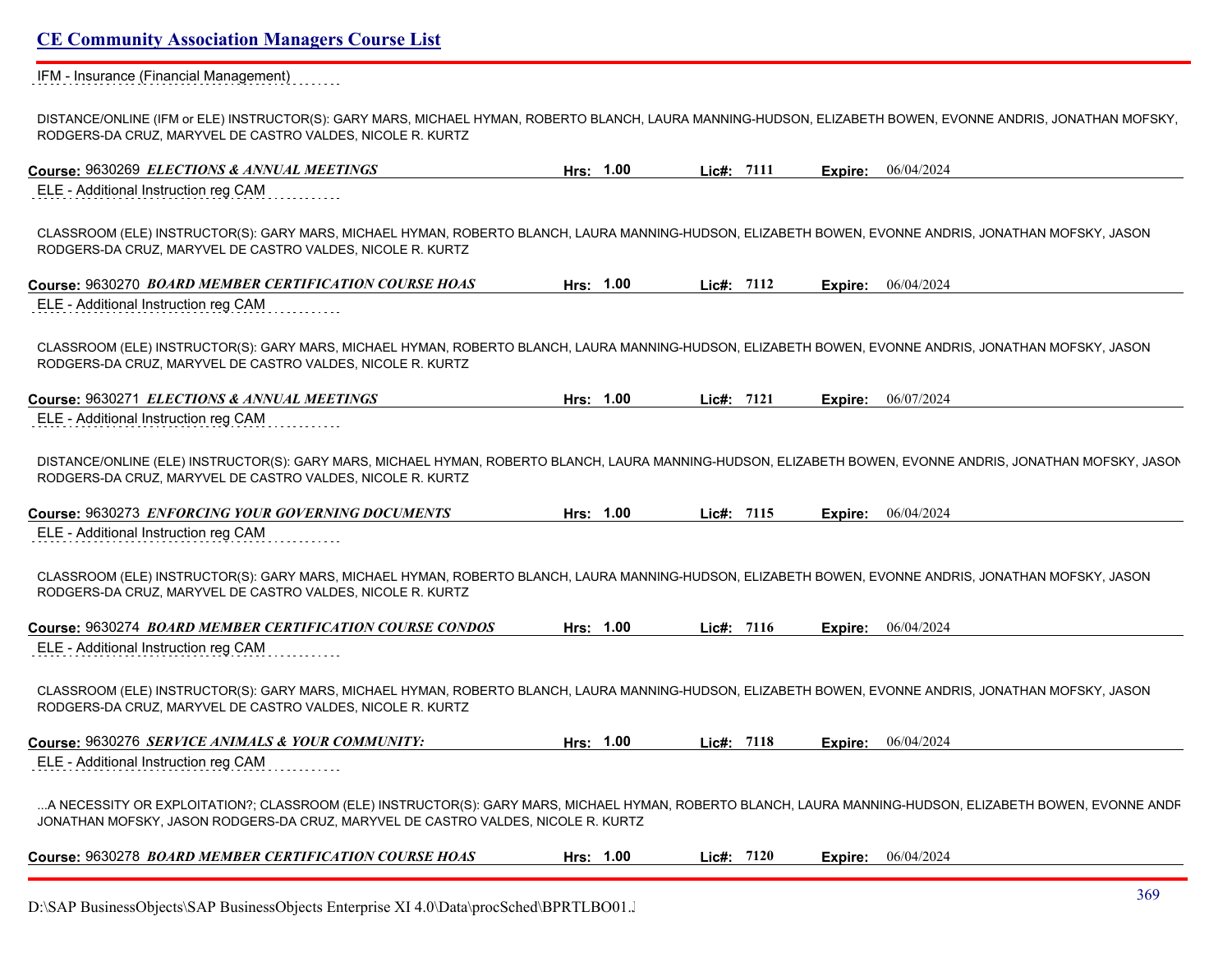#### ELE - Additional Instruction reg CAM  $1.1.1.1.1.1$

DISTANCE/ONLINE (ELE) INSTRUCTOR(S): GARY MARS, MICHAEL HYMAN, ROBERTO BLANCH, LAURA MANNING-HUDSON, ELIZABETH BOWEN, EVONNE ANDRIS, JONATHAN MOFSKY, JASON RODGERS-DA CRUZ, MARYVEL DE CASTRO VALDES, NICOLE R. KURTZ

| Course: 9630280 ENFORCING YOUR GOVERNING DOCUMENTS                                                                                                                                                                        | Hrs: 1.00 | Lic#: 7123   |         | <b>Expire:</b> 06/07/2024 |
|---------------------------------------------------------------------------------------------------------------------------------------------------------------------------------------------------------------------------|-----------|--------------|---------|---------------------------|
| ELE - Additional Instruction reg CAM                                                                                                                                                                                      |           |              |         |                           |
| DISTANCE/ONLINE (ELE) INSTRUCTOR(S): GARY MARS, MICHAEL HYMAN, ROBERTO BLANCH, LAURA MANNING-HUDSON, ELIZABETH BOWEN, EVONNE ANDRIS, JONATHAN MOFSKY, JASON<br>RODGERS-DA CRUZ, MARYVEL DE CASTRO VALDES, NICOLE R. KURTZ |           |              |         |                           |
| Course: 9630281 BOARD MEMBER CERTIFICATION COURSE CONDOS                                                                                                                                                                  | Hrs: 1.00 | Lie#: 7124   |         | <b>Expire:</b> 06/07/2024 |
| ELE - Additional Instruction reg CAM                                                                                                                                                                                      |           |              |         |                           |
| DISTANCE/ONLINE (ELE) INSTRUCTOR(S): GARY MARS, MICHAEL HYMAN, ROBERTO BLANCH, LAURA MANNING-HUDSON, ELIZABETH BOWEN, EVONNE ANDRIS, JONATHAN MOFSKY, JASON<br>RODGERS-DA CRUZ, MARYVEL DE CASTRO VALDES, NICOLE R. KURTZ |           |              |         |                           |
| Course: 9630282 SERVICE ANIMALS & YOUR COMMUNITY:                                                                                                                                                                         | Hrs: 1.00 | Lic#: $7125$ |         | <b>Expire:</b> 06/07/2024 |
| ELE - Additional Instruction reg CAM                                                                                                                                                                                      |           |              |         |                           |
| JONATHAN MOFSKY, JASON RODGERS-DA CRUZ, MARYVEL DE CASTRO VALDES, NICOLE R. KURTZ<br>Course: 9630444 CONSTRUCTION DEFECTS SERIES PART ONE                                                                                 | Hrs: 1.00 | Lie#: 7286   | Expire: | 07/14/2022                |
| ELE - Additional Instruction reg CAM                                                                                                                                                                                      |           |              |         |                           |
| DISTANCE/ONLINE (ELE) INSTRUCTOR(S): GARY MARS, MICHAEL HYMAN, ROBERTO BLANCH, LAURA MANNING-HUDSON, ELIZABETH<br>BOWEN, EVONNE ANDRIS, JONATHAN MOFSKY, JASON RODGERS-DA CRUZ, MARYVEL DE CASTRO VALDES, NICOLE R. KURTZ |           |              |         |                           |
| Course: 9630632 2021 LEGAL UPDATE                                                                                                                                                                                         | Hrs: 2.00 | Lic#: 7474   | Expire: | 10/06/2022                |
| <b>Legal Update Seminars</b>                                                                                                                                                                                              |           |              |         |                           |
| CLASSROOM (LEGAL UPDATE) INSTRUCTOR(S): GARY MARS, MARIA ARIAS, ROBERTO BLANCH, LAURA MANNING-HUDSON, ELIZABETH<br>BOWEN, EVONNE ANDRIS, JONATHAN MOFSKY, JASON RODGERS-DA CURZ, MARYVEL DE CASTRO, NICOLE R. KURTZ       |           |              |         |                           |
| Course: 9630633 2021 LEGAL UPDATE                                                                                                                                                                                         | Hrs: 2.00 | Lic#: 7475   |         | <b>Expire:</b> 10/06/2022 |
| ELE - Additional Instruction reg CAM                                                                                                                                                                                      |           |              |         |                           |
|                                                                                                                                                                                                                           |           |              |         |                           |

Legal Update Seminars **Exercise Seminars**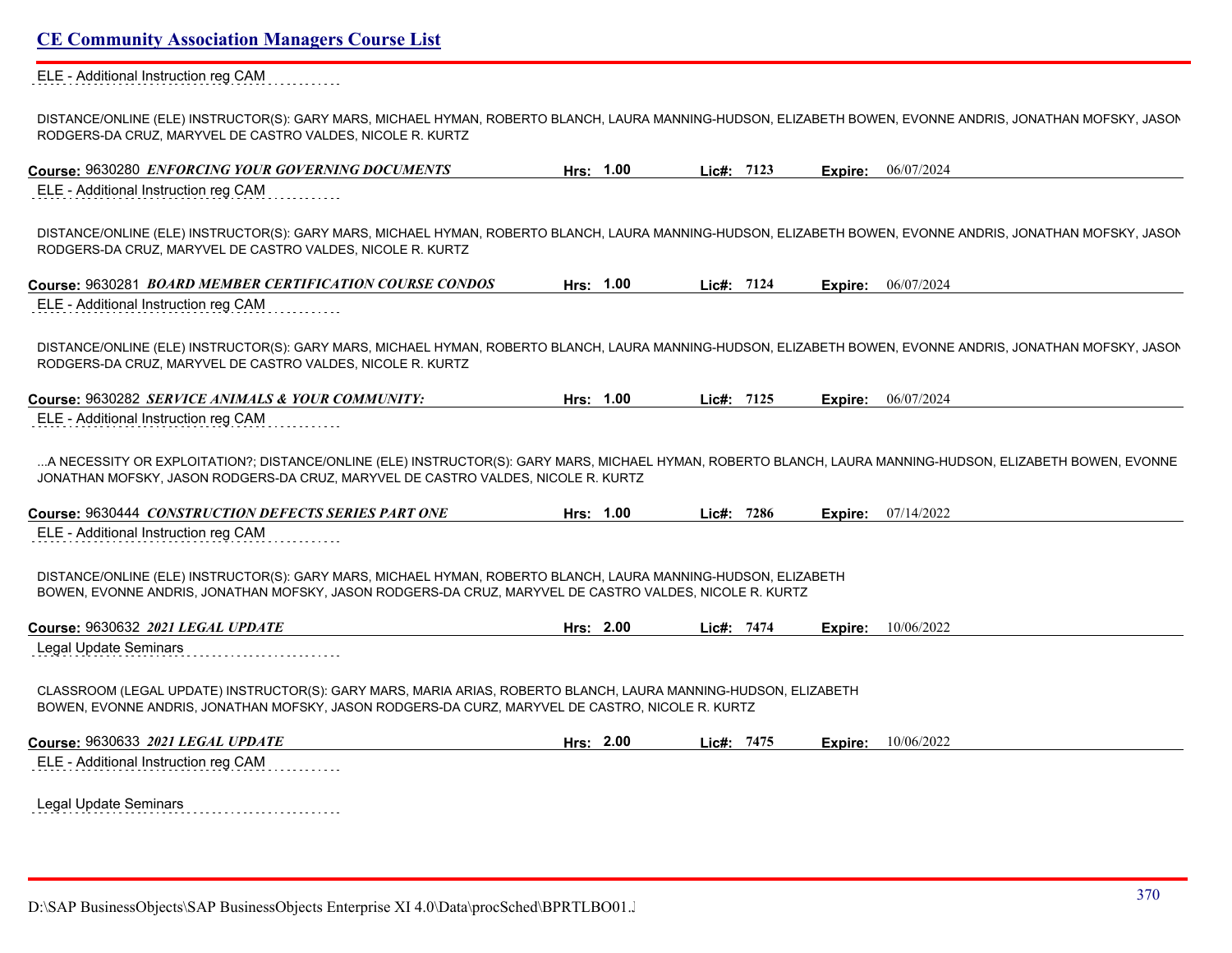DISTANCE/ONLINE (LEGAL UPDATE) INSTRUCTOR(S): GARY MARS, MARIA ARIAS, ROBERTO BLANCH, LAURA MANNING-HUDSON, ELIZABETH BOWEN, EVONNE ANDRIS, JONATHAN MOFSKY JASON RODGERS-DA CURZ, MARYVEL DE CASTRO, NICOLE R. KURTZ

| ELE - Additional Instruction reg CAM<br>DISTANCE/ONLINE (ELE) INSTRUCTOR(S): ELIZABETH BOWEN, EVONNE ANDRIS, GARY M. MARS, JASON RODGERS-DA CRUZ, JONATHAN M. MOFSKY, MARYVEL DE CASTRO VALDES, NICOL<br>KURTZ, ROBERTO C. BLANCH, LAURA MANNING-HUDSON<br>Hrs: 1.00<br>Lic#: 7676<br>02/24/2023<br>Expire:<br>ELE - Additional Instruction reg CAM<br>DISTANCE/ONLINE (ELE) INSTRUCTOR(S): ELIZABETH BOWEN, EVONNE ANDRIS, GARY M. MARS, JASON RODGERS-DA CRUZ, JONATHAN M. MOFSKY, MARYVEL DE CASTRO VALDES, NICOL<br>KURTZ, ROBERTO C. BLANCH, LAURA MANNING-HUDSON<br>Hrs: 1.00<br>02/24/2023<br>Lic#: $7677$<br>Expire:<br>ELE - Additional Instruction reg CAM<br>CLASSROOM (ELE) INSTRUCTOR(S): ELIZABETH BOWEN, EVONNE ANDRIS, GARY M. MARS, JASON RODGERS-DA CRUZ, JONATHAN M. MOFSKY, MARYVEL DE CASTRO VALDES, NICOLE R. I<br>ROBERTO C. BLANCH, LAURA MANNING-HUDSON<br>Hrs: 1.00<br>Lic#: 7962<br>07/21/2023<br>Expire:<br>ELE - Additional Instruction reg CAM<br>CLASSROOM (ELE) INSTRUCTOR(S): ELIZABETH BOWEN, EVONNE ANDRIS, GARY M. MARS, JASON RODGERS-DA CRUZ, JONATHAN M. MOFSKY, MARYVEL DE CASTRO VALDES, NICOLE R. I<br>ROBERTO C. BLANCH, LAURA MANNING-HUDSON<br>Hrs: 1.00<br>Lic#: 7963<br>07/21/2023<br>Expire:<br>ELE - Additional Instruction reg CAM<br>DISTANCE/ONLINE (ELE) INSTRUCTOR(S): ELIZABETH BOWEN, EVONNE ANDRIS, GARY M. MARS, JASON RODGERS-DA CRUZ, JONATHAN M. MOFSKY, MARYVEL DE CASTRO VALDES, NICOL<br>KURTZ, ROBERTO C. BLANCH, LAURA MANNING-HUDSON<br>Hrs: 2.00<br>08/03/2023<br>Lic#: 7998<br>Expire:<br>Legal Update Seminars<br>DISTANCE/ONLINE (LEGAL UPDATE) INSTRUCTOR(S): GARY MARS, ROBERTO BLANCH, LAURA MANNING-HUDSON, ELIZABETH<br>BOWEN, EVONNE ANDRIS, JONATHAN MOFSKY, JASON RODGERS-DA CRUZ, MARYVEL DE CASTRO VALDES, NICOLE R. KURTZ<br>Hrs: 2.00<br>Lic#: 7999<br>08/03/2023<br>Expire:<br>Legal Update Seminars | Course: 9630722 CONSTRUCTION PROJECTS PART TWO: PROJECT  | Hrs: 1.00 | Lic#: $7568$ |  | <b>Expire:</b> $01/05/2023$ |
|------------------------------------------------------------------------------------------------------------------------------------------------------------------------------------------------------------------------------------------------------------------------------------------------------------------------------------------------------------------------------------------------------------------------------------------------------------------------------------------------------------------------------------------------------------------------------------------------------------------------------------------------------------------------------------------------------------------------------------------------------------------------------------------------------------------------------------------------------------------------------------------------------------------------------------------------------------------------------------------------------------------------------------------------------------------------------------------------------------------------------------------------------------------------------------------------------------------------------------------------------------------------------------------------------------------------------------------------------------------------------------------------------------------------------------------------------------------------------------------------------------------------------------------------------------------------------------------------------------------------------------------------------------------------------------------------------------------------------------------------------------------------------------------------------------------------------------------------------------------------------------------|----------------------------------------------------------|-----------|--------------|--|-----------------------------|
|                                                                                                                                                                                                                                                                                                                                                                                                                                                                                                                                                                                                                                                                                                                                                                                                                                                                                                                                                                                                                                                                                                                                                                                                                                                                                                                                                                                                                                                                                                                                                                                                                                                                                                                                                                                                                                                                                          |                                                          |           |              |  |                             |
|                                                                                                                                                                                                                                                                                                                                                                                                                                                                                                                                                                                                                                                                                                                                                                                                                                                                                                                                                                                                                                                                                                                                                                                                                                                                                                                                                                                                                                                                                                                                                                                                                                                                                                                                                                                                                                                                                          |                                                          |           |              |  |                             |
|                                                                                                                                                                                                                                                                                                                                                                                                                                                                                                                                                                                                                                                                                                                                                                                                                                                                                                                                                                                                                                                                                                                                                                                                                                                                                                                                                                                                                                                                                                                                                                                                                                                                                                                                                                                                                                                                                          | Course: 9630831 CONDOMINIUM RESTORATION PROECTS GONE WRO |           |              |  |                             |
|                                                                                                                                                                                                                                                                                                                                                                                                                                                                                                                                                                                                                                                                                                                                                                                                                                                                                                                                                                                                                                                                                                                                                                                                                                                                                                                                                                                                                                                                                                                                                                                                                                                                                                                                                                                                                                                                                          |                                                          |           |              |  |                             |
|                                                                                                                                                                                                                                                                                                                                                                                                                                                                                                                                                                                                                                                                                                                                                                                                                                                                                                                                                                                                                                                                                                                                                                                                                                                                                                                                                                                                                                                                                                                                                                                                                                                                                                                                                                                                                                                                                          |                                                          |           |              |  |                             |
|                                                                                                                                                                                                                                                                                                                                                                                                                                                                                                                                                                                                                                                                                                                                                                                                                                                                                                                                                                                                                                                                                                                                                                                                                                                                                                                                                                                                                                                                                                                                                                                                                                                                                                                                                                                                                                                                                          | Course: 9630832 CONDOMINIUM RESTORATION PROECTS GONE WRO |           |              |  |                             |
|                                                                                                                                                                                                                                                                                                                                                                                                                                                                                                                                                                                                                                                                                                                                                                                                                                                                                                                                                                                                                                                                                                                                                                                                                                                                                                                                                                                                                                                                                                                                                                                                                                                                                                                                                                                                                                                                                          |                                                          |           |              |  |                             |
|                                                                                                                                                                                                                                                                                                                                                                                                                                                                                                                                                                                                                                                                                                                                                                                                                                                                                                                                                                                                                                                                                                                                                                                                                                                                                                                                                                                                                                                                                                                                                                                                                                                                                                                                                                                                                                                                                          |                                                          |           |              |  |                             |
|                                                                                                                                                                                                                                                                                                                                                                                                                                                                                                                                                                                                                                                                                                                                                                                                                                                                                                                                                                                                                                                                                                                                                                                                                                                                                                                                                                                                                                                                                                                                                                                                                                                                                                                                                                                                                                                                                          | Course: 9631117 40 YEAR RECERTIFICATION COURSE           |           |              |  |                             |
|                                                                                                                                                                                                                                                                                                                                                                                                                                                                                                                                                                                                                                                                                                                                                                                                                                                                                                                                                                                                                                                                                                                                                                                                                                                                                                                                                                                                                                                                                                                                                                                                                                                                                                                                                                                                                                                                                          |                                                          |           |              |  |                             |
|                                                                                                                                                                                                                                                                                                                                                                                                                                                                                                                                                                                                                                                                                                                                                                                                                                                                                                                                                                                                                                                                                                                                                                                                                                                                                                                                                                                                                                                                                                                                                                                                                                                                                                                                                                                                                                                                                          |                                                          |           |              |  |                             |
|                                                                                                                                                                                                                                                                                                                                                                                                                                                                                                                                                                                                                                                                                                                                                                                                                                                                                                                                                                                                                                                                                                                                                                                                                                                                                                                                                                                                                                                                                                                                                                                                                                                                                                                                                                                                                                                                                          | Course: 9631118 40 YEAR RECERTIFICATION COURSE           |           |              |  |                             |
|                                                                                                                                                                                                                                                                                                                                                                                                                                                                                                                                                                                                                                                                                                                                                                                                                                                                                                                                                                                                                                                                                                                                                                                                                                                                                                                                                                                                                                                                                                                                                                                                                                                                                                                                                                                                                                                                                          |                                                          |           |              |  |                             |
|                                                                                                                                                                                                                                                                                                                                                                                                                                                                                                                                                                                                                                                                                                                                                                                                                                                                                                                                                                                                                                                                                                                                                                                                                                                                                                                                                                                                                                                                                                                                                                                                                                                                                                                                                                                                                                                                                          |                                                          |           |              |  |                             |
|                                                                                                                                                                                                                                                                                                                                                                                                                                                                                                                                                                                                                                                                                                                                                                                                                                                                                                                                                                                                                                                                                                                                                                                                                                                                                                                                                                                                                                                                                                                                                                                                                                                                                                                                                                                                                                                                                          | Course: 9631153 2022 LEGAL UPDATE                        |           |              |  |                             |
|                                                                                                                                                                                                                                                                                                                                                                                                                                                                                                                                                                                                                                                                                                                                                                                                                                                                                                                                                                                                                                                                                                                                                                                                                                                                                                                                                                                                                                                                                                                                                                                                                                                                                                                                                                                                                                                                                          |                                                          |           |              |  |                             |
|                                                                                                                                                                                                                                                                                                                                                                                                                                                                                                                                                                                                                                                                                                                                                                                                                                                                                                                                                                                                                                                                                                                                                                                                                                                                                                                                                                                                                                                                                                                                                                                                                                                                                                                                                                                                                                                                                          |                                                          |           |              |  |                             |
|                                                                                                                                                                                                                                                                                                                                                                                                                                                                                                                                                                                                                                                                                                                                                                                                                                                                                                                                                                                                                                                                                                                                                                                                                                                                                                                                                                                                                                                                                                                                                                                                                                                                                                                                                                                                                                                                                          | Course: 9631154 2022 LEGAL UPDATE                        |           |              |  |                             |
|                                                                                                                                                                                                                                                                                                                                                                                                                                                                                                                                                                                                                                                                                                                                                                                                                                                                                                                                                                                                                                                                                                                                                                                                                                                                                                                                                                                                                                                                                                                                                                                                                                                                                                                                                                                                                                                                                          |                                                          |           |              |  |                             |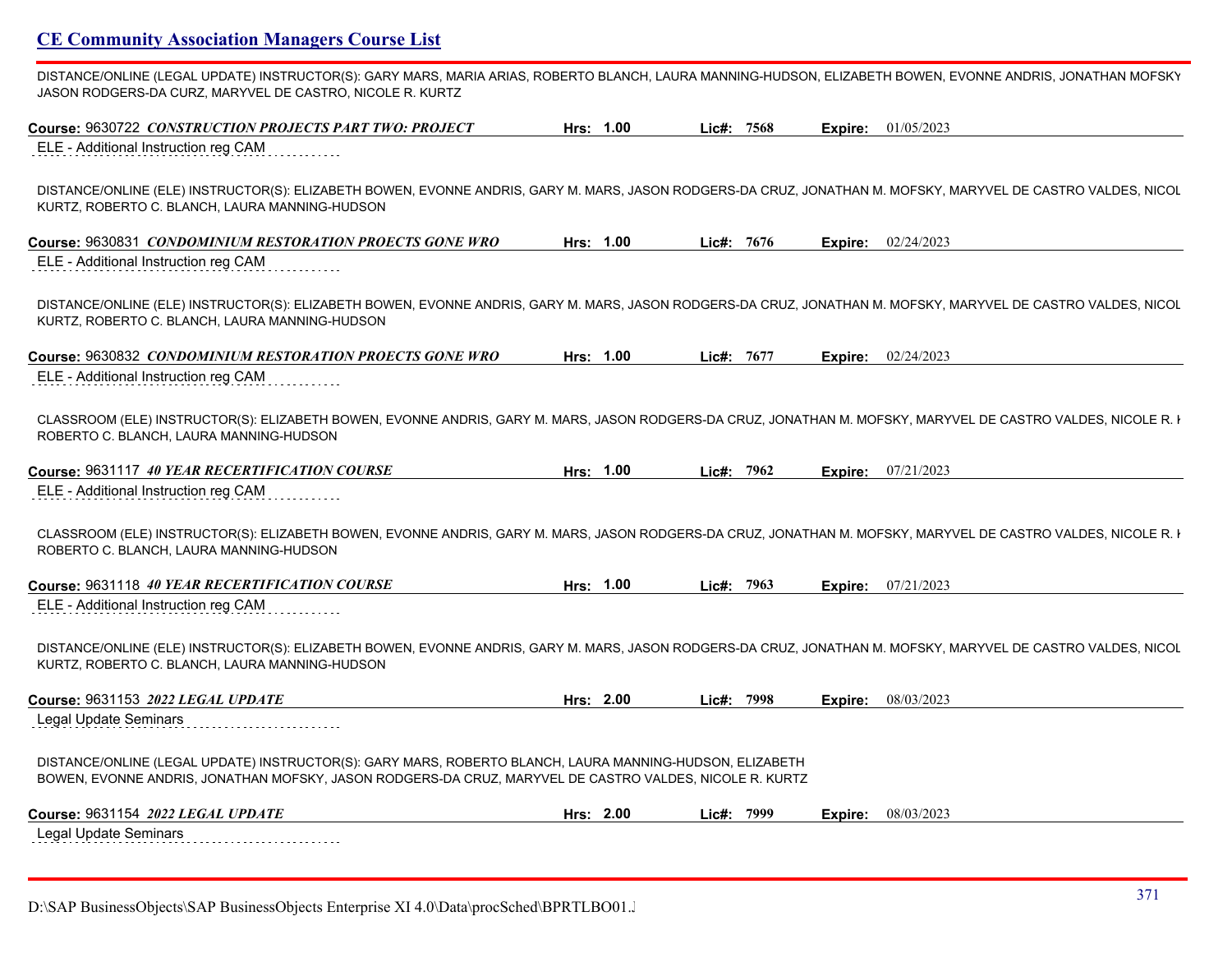CLASSROOM (LEGAL UPDATE) INSTRUCTOR(S): GARY MARS, ROBERTO BLANCH, LAURA MANNING-HUDSON, ELIZABETH BOWEN, EVONNE ANDRIS, JONATHAN MOFSKY, JASON RODGERS-CRUZ, MARYVEL DE CASTRO VALDES, NICOLE R. KURTZ

| Course: 9631525 BOARD MEMBER CERTIFICATION COURSE                                                                                                                                                               | Hrs: 2.00 | Lic#: 8377 | <b>Expire:</b> 03/21/2024 |
|-----------------------------------------------------------------------------------------------------------------------------------------------------------------------------------------------------------------|-----------|------------|---------------------------|
| ELE - Additional Instruction reg CAM                                                                                                                                                                            |           |            |                           |
| CLASSROOM (ELE) INSTRUCTOR(S): ELIZABETH BOWEN, EVONNE ANDRIS, GARY M. MARS, JASON RODGERS-DA CRUZ, JONATHAN M. MOFSKY, MARYVEL DE CASTRO VALDES, NICOLE R. I<br>ROBERTO C. BLANCH, LAURA MANNING-HUDSON        |           |            |                           |
| Course: 9631526 40 YEAR RECERTIFICATION COURSE                                                                                                                                                                  | Hrs: 1.00 | Lic#: 8378 | 03/21/2024<br>Expire:     |
| ELE - Additional Instruction reg CAM                                                                                                                                                                            |           |            |                           |
| OPP - Operation of Phys Property                                                                                                                                                                                |           |            |                           |
| CLASSROOM (OPP or ELE) INSTRUCTOR(S): ELIZABETH BOWEN, EVONNE ANDRIS, GARY M. MARS, JASON RODGERS-DA CRUZ, JONATHAN M. MOFSKY, MARYVEL DE CASTRO VALDES, NIC(<br>KRUTZ, ROBERTO C. BLANCH, LAURA MANNING-HUDSON |           |            |                           |
| Course: 9631527 ELECTIONS AND ANNUAL MEETINGS                                                                                                                                                                   | Hrs: 1.00 | Lic#: 8379 | <b>Expire:</b> 03/21/2024 |
| ELE - Additional Instruction reg CAM                                                                                                                                                                            |           |            |                           |
| OPP - Operation of Phys Property                                                                                                                                                                                |           |            |                           |
| CLASSROOM (OPP or ELE) INSTRUCTOR(S): ELIZABETH BOWEN, EVONNE ANDRIS, GARY M. MARS, JASON RODGERS-DA CRUZ, JONATHAN M. MOFSKY, MARYVEL DE CASTRO VALDES, NIC(<br>KRUTZ, ROBERTO C. BLANCH, LAURA MANNING-HUDSON |           |            |                           |
| Course: 9631528 CONSTRUCTION PROJECTS 3 PART SERIES: PAR                                                                                                                                                        | Hrs: 1.00 | Lic#: 8380 | 03/21/2024<br>Expire:     |
| ELE - Additional Instruction reg CAM                                                                                                                                                                            |           |            |                           |
| CLASSROOM (ELE) INSTRUCTOR(S): ELIZABETH BOWEN, EVONNE ANDRIS, GARY M. MARS, JASON RODGERS-DA CRUZ, JONATHAN M. MOFSKY, MARYVEL DE CASTRO VALDES, NICOLE R. I<br>ROBERTO C. BLANCH, LAURA MANNING-HUDSON        |           |            |                           |
| Course: 9631529 CONSTRUCTION PROJECTS 3 PART SERIES: PAR                                                                                                                                                        | Hrs: 1.00 | Lic#: 8381 | <b>Expire:</b> 03/21/2024 |
| ELE - Additional Instruction reg CAM                                                                                                                                                                            |           |            |                           |
| CLASSROOM (ELE) INSTRUCTOR(S): ELIZABETH BOWEN, EVONNE ANDRIS, GARY M. MARS, JASON RODGERS-DA CRUZ, JONATHAN M. MOFSKY, MARYVEL DE CASTRO VALDES, NICOLE R. I<br>ROBERTO C. BLANCH, LAURA MANNING-HUDSON        |           |            |                           |
| Course: 9631530 WHAT COMMUNITY ASSOCIATIONS NEED TO KNOW                                                                                                                                                        | Hrs: 1.00 | Lic#: 8382 | 03/21/2024<br>Expire:     |
| ELE - Additional Instruction reg CAM                                                                                                                                                                            |           |            |                           |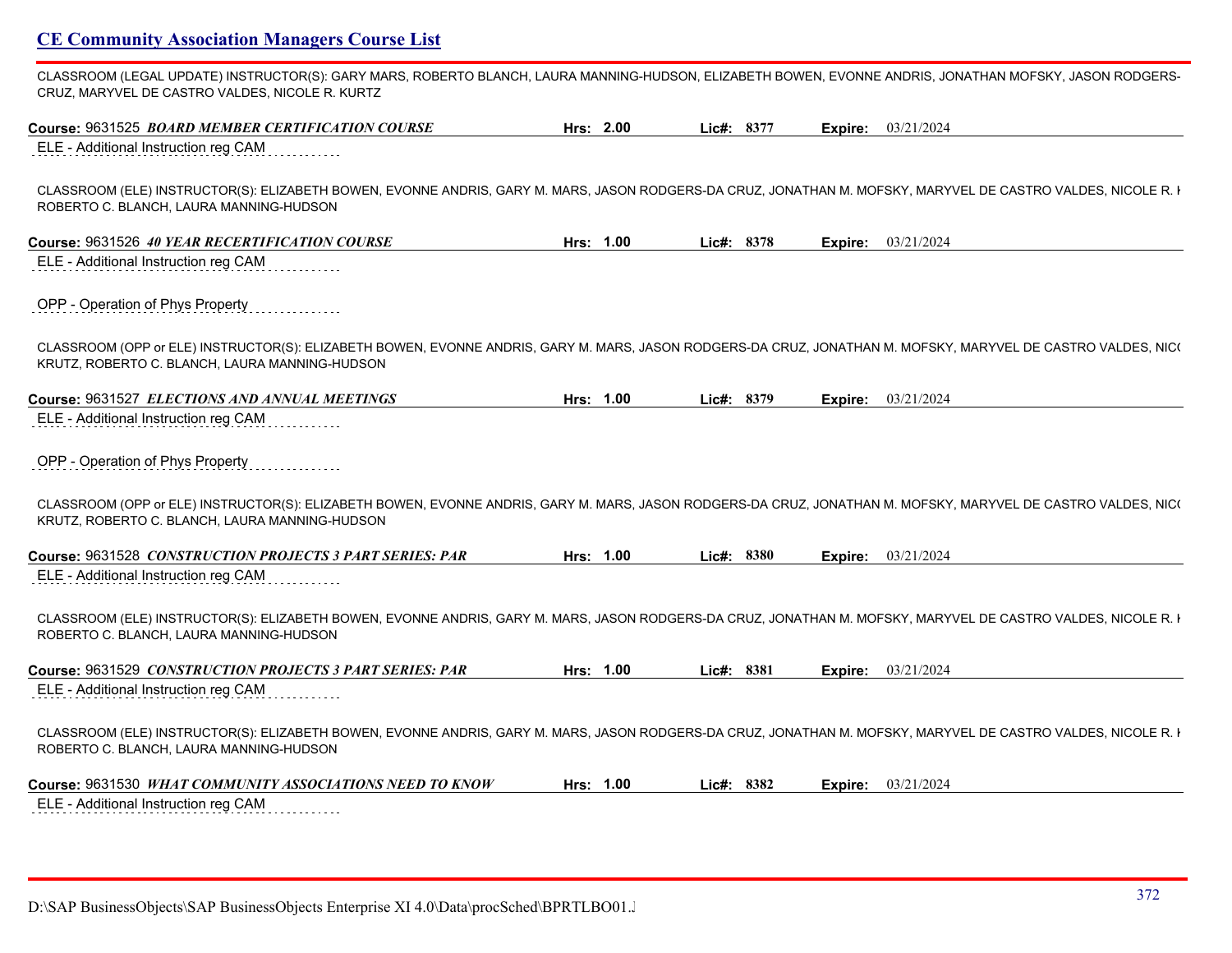CLASSROOM (ELE) INSTRUCTOR(S): ELIZABETH BOWEN, EVONNE ANDRIS, GARY M. MARS, JASON RODGERS-DA CRUZ, JONATHAN M. MOFSKY, MARYVEL DE CASTRO VALDES, NICOLE R. I ROBERTO C. BLANCH, LAURA MANNING-HUDSON

| Course: 9631531 PREVENTATIVE MAINTENANCE FOR CONDOS                                                                                                                                                                       | Hrs: 1.00 | Lic#: 8383 |         | Expire: 03/21/2024        |
|---------------------------------------------------------------------------------------------------------------------------------------------------------------------------------------------------------------------------|-----------|------------|---------|---------------------------|
| ELE - Additional Instruction reg CAM                                                                                                                                                                                      |           |            |         |                           |
| OPP - Operation of Phys Property                                                                                                                                                                                          |           |            |         |                           |
| CLASSROOM (OPP or ELE) INSTRUCTOR(S): ELIZABETH BOWEN, EVONNE ANDRIS, GARY M. MARS, JASON RODGERS-DA CRUZ, JONATHAN M. MOFSKY, MARYVEL DE CASTRO VALDES, NIC(<br>KRUTZ, ROBERTO C. BLANCH, LAURA MANNING-HUDSON           |           |            |         |                           |
| Course: 9631532 ENFORCING YOUR GOVERNING DOCUMENTS                                                                                                                                                                        | Hrs: 1.00 | Lic#: 8384 | Expire: | 03/21/2024                |
| ELE - Additional Instruction reg CAM                                                                                                                                                                                      |           |            |         |                           |
| OPP - Operation of Phys Property                                                                                                                                                                                          |           |            |         |                           |
| CLASSROOM (OPP or ELE) INSTRUCTOR(S): ELIZABETH BOWEN, EVONNE ANDRIS, GARY M. MARS, JASON RODGERS-DA CRUZ, JONATHAN M. MOFSKY, MARYVEL DE CASTRO VALDES, NIC(<br>KRUTZ, ROBERTO C. BLANCH, LAURA MANNING-HUDSON           |           |            |         |                           |
| Course: 9631533 ELECTIONS AND ANNUAL MEETINGS                                                                                                                                                                             | Hrs: 1.00 | Lic#: 8385 | Expire: | 03/21/2024                |
| ELE - Additional Instruction reg CAM                                                                                                                                                                                      |           |            |         |                           |
| OPP - Operation of Phys Property                                                                                                                                                                                          |           |            |         |                           |
| DISTANCE/ONLINE (OPP or ELE) INSTRUCTOR(S): ELIZABETH BOWEN, EVONNE ANDRIS, GARY M. MARS, JASON RODGERS-DA CRUZ, JONATHAN M. MOFSKY, MARYVEL DE CASTRO VALDES<br>NICOLE R. KRUTZ, ROBERTO C. BLANCH, LAURA MANNING-HUDSON |           |            |         |                           |
| Course: 9631534 CONSTRUCTION PROJECTS 3 PART SERIES: PAR                                                                                                                                                                  | Hrs: 1.00 | Lic#: 8386 |         | <b>Expire:</b> 03/21/2024 |
| ELE - Additional Instruction reg CAM                                                                                                                                                                                      |           |            |         |                           |
| DISTANCE/ONLINE (ELE) INSTRUCTOR(S): ELIZABETH BOWEN, EVONNE ANDRIS, GARY M. MARS, JASON RODGERS-DA CRUZ, JONATHAN M. MOFSKY, MARYVEL DE CASTRO VALDES, NICOL<br>KRUTZ, ROBERTO C. BLANCH, LAURA MANNING-HUDSON           |           |            |         |                           |
| Course: 9631535 40 YEAR RECERTIFICATION COURSE                                                                                                                                                                            | Hrs: 1.00 | Lic#: 8387 |         | <b>Expire:</b> 03/21/2024 |
| ELE - Additional Instruction reg CAM                                                                                                                                                                                      |           |            |         |                           |
| OPP - Operation of Phys Property                                                                                                                                                                                          |           |            |         |                           |
| DICTANCE CAN BIE (ODD - - ELE) INCTOUCTODIO), ELIZABETH DOMENLEVONNE ANDRIC OADVAN MARC, IACON DODOEDO DA ODUZ JONATHANI M MOECIOJ MADVAJEL DE OACTRO VALDEC                                                              |           |            |         |                           |

DISTANCE/ONLINE (OPP or ELE) INSTRUCTOR(S): ELIZABETH BOWEN, EVONNE ANDRIS, GARY M. MARS, JASON RODGERS-DA CRUZ, JONATHAN M. MOFSKY, MARYVEL DE CASTRO VALDES, NICOLE R. KRUTZ, ROBERTO C. BLANCH, LAURA MANNING-HUDSON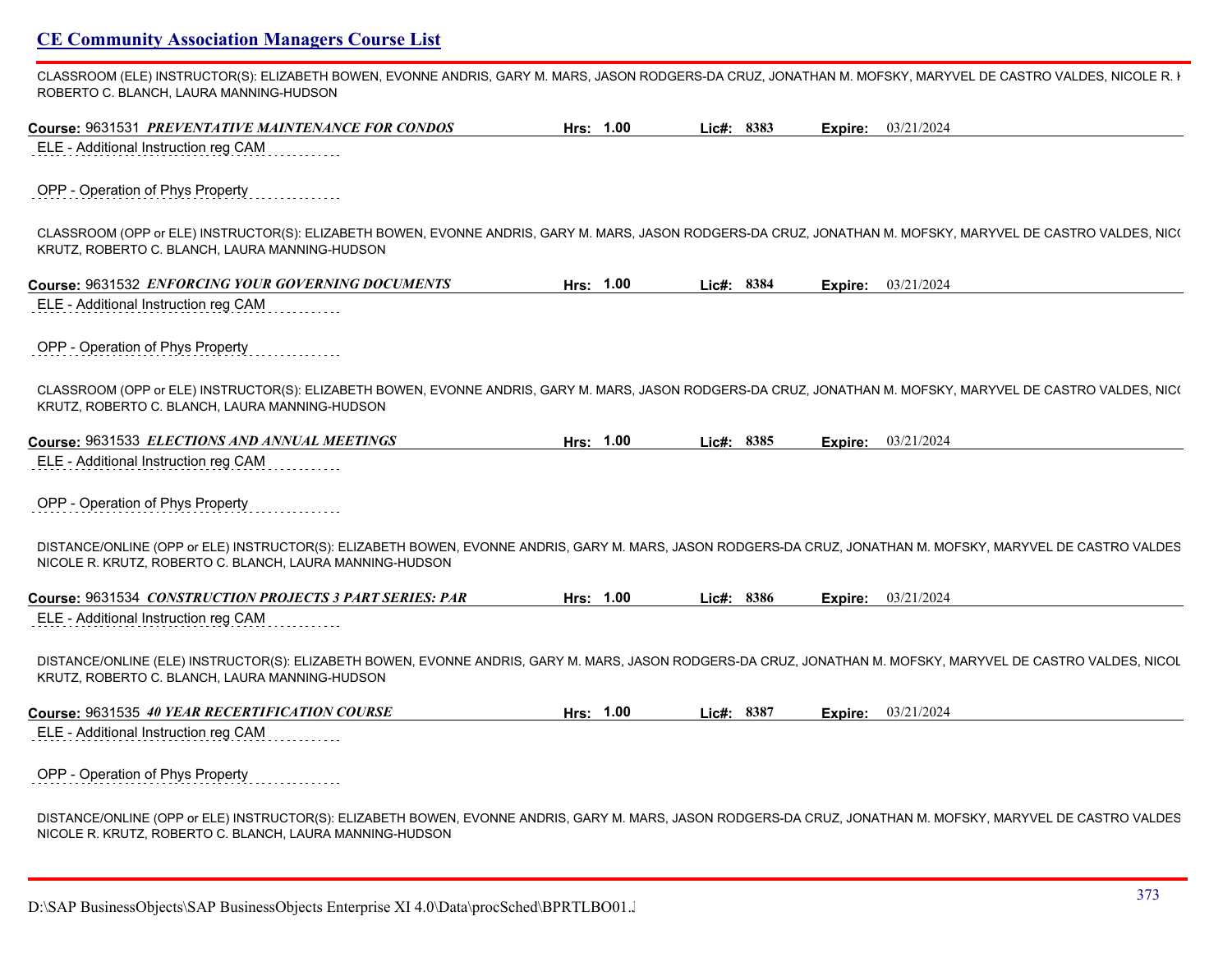| <b>CE Community Association Managers Course List</b>                                                                                                                                                                      |                     |              |                         |                           |
|---------------------------------------------------------------------------------------------------------------------------------------------------------------------------------------------------------------------------|---------------------|--------------|-------------------------|---------------------------|
| Course: 9631536 BOARD MEMBER CERTIFICATION COURSE<br>ELE - Additional Instruction reg CAM                                                                                                                                 | Hrs: 2.00           | Lic#: 8388   | Expire:                 | 03/21/2024                |
| DISTANCE/ONLINE (ELE) INSTRUCTOR(S): ELIZABETH BOWEN, EVONNE ANDRIS, GARY M. MARS, JASON RODGERS-DA CRUZ, JONATHAN M. MOFSKY, MARYVEL DE CASTRO VALDES, NICOL<br>KRUTZ, ROBERTO C. BLANCH, LAURA MANNING-HUDSON           |                     |              |                         |                           |
| Course: 9631537 ENFORCING YOUR GOVERNING DOCUMENTS                                                                                                                                                                        | Hrs: 1.00           | Lic#: 8389   |                         | <b>Expire:</b> 03/21/2024 |
| ELE - Additional Instruction reg CAM                                                                                                                                                                                      |                     |              |                         |                           |
| OPP - Operation of Phys Property                                                                                                                                                                                          |                     |              |                         |                           |
| DISTANCE/ONLINE (OPP or ELE) INSTRUCTOR(S): ELIZABETH BOWEN, EVONNE ANDRIS, GARY M. MARS, JASON RODGERS-DA CRUZ, JONATHAN M. MOFSKY, MARYVEL DE CASTRO VALDES<br>NICOLE R. KRUTZ, ROBERTO C. BLANCH, LAURA MANNING-HUDSON |                     |              |                         |                           |
| Course: 9631538 PREVENTATIVE MAINTENANCE FOR CONDOS                                                                                                                                                                       | Hrs: 1.00           | Lic#: 8390   | Expire:                 | 03/23/2024                |
|                                                                                                                                                                                                                           |                     |              |                         |                           |
| ELE - Additional Instruction reg CAM                                                                                                                                                                                      |                     |              |                         |                           |
| OPP - Operation of Phys Property                                                                                                                                                                                          |                     |              |                         |                           |
| DISTANCE/ONLINE (OPP or ELE) INSTRUCTOR(S): ELIZABETH BOWEN, EVONNE ANDRIS, GARY M. MARS, JASON RODGERS-DA CRUZ, JONATHAN M. MOFSKY, MARYVEL DE CASTRO VALDE!<br>NICOLE R.                                                |                     |              |                         |                           |
| KRUTZ, ROBERTO C. BLANCH, LAURA MANNING-HUDSON                                                                                                                                                                            |                     |              |                         |                           |
| Course: 9631539 WHAT COMMUNITY ASSOCIATIONS NEED TO KNOW                                                                                                                                                                  | Hrs: 1.00           | Lic#: $8391$ |                         | Expire: 03/23/2024        |
| ELE - Additional Instruction reg CAM                                                                                                                                                                                      |                     |              |                         |                           |
| DISTANCE/ONLINE (ELE) INSTRUCTOR(S): ELIZABETH BOWEN, EVONNE ANDRIS, GARY M. MARS, JASON RODGERS-DA CRUZ, JONATHAN M. MOFSKY, MARYVEL DE CASTRO VALDES, NICOL<br>KRUTZ, ROBERTO C. BLANCH, LAURA MANNING-HUDSON           |                     |              |                         |                           |
| <b>SIHLE INSURANCE GROUP INC</b><br>0005820                                                                                                                                                                               | Phone: 407-389-3593 |              |                         |                           |
| <b>1021 DOUGLAS AVENUE</b><br><b>ALTAMONTE SPRINGS FL 32714</b>                                                                                                                                                           |                     |              | Email: LBIRON@SIHLE.COM | 2249302                   |
| Course: 9626817 UNDERSTANDING COMMUNITY ASSOC INSURANCE                                                                                                                                                                   | Hrs: 1.00           | Lic#: $3460$ | Expire:                 | 04/28/2023                |
| ELE - Additional Instruction reg CAM                                                                                                                                                                                      |                     |              |                         |                           |
| IFM - Insurance (Financial Management)                                                                                                                                                                                    |                     |              |                         |                           |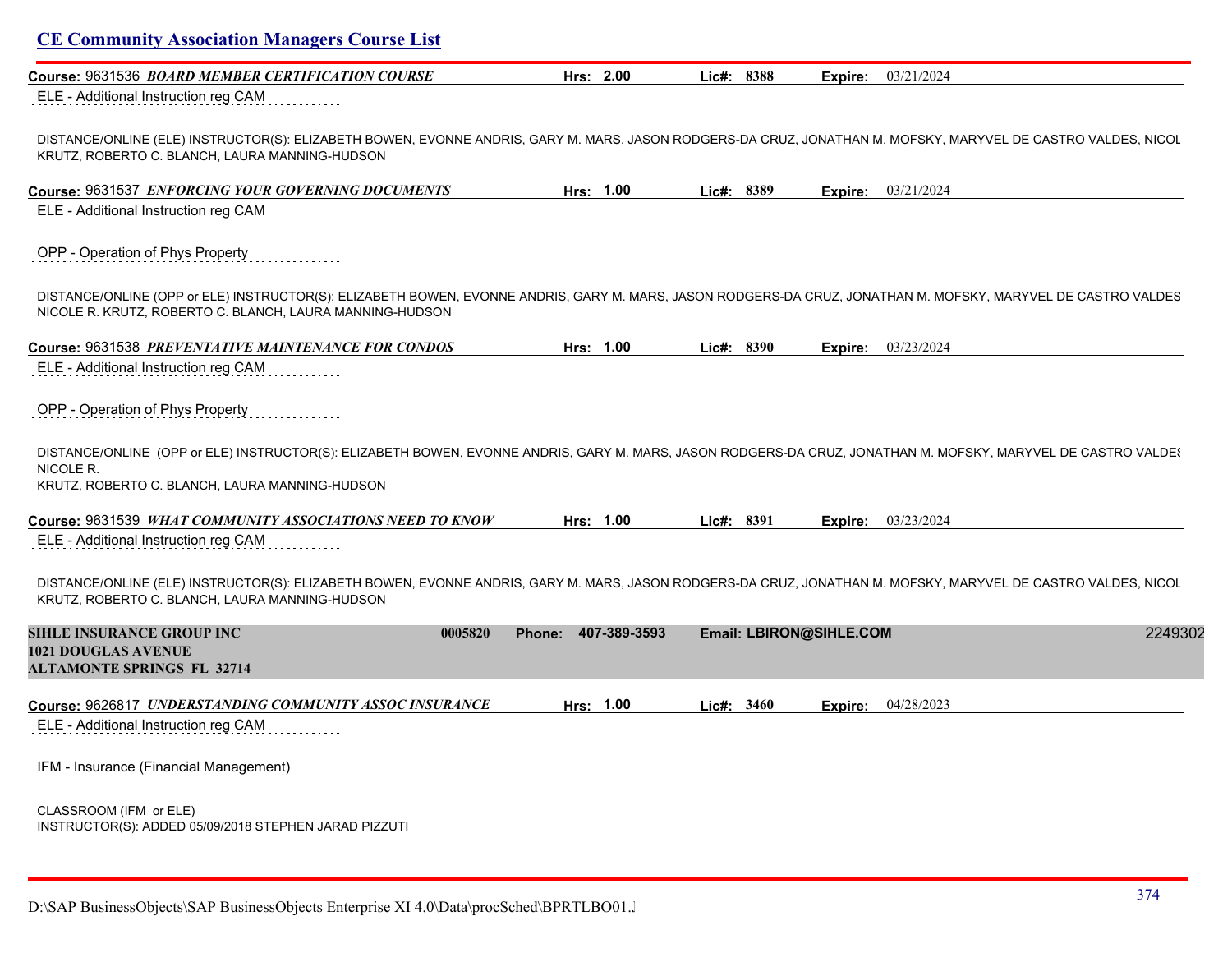| <b>SIMONS LAW GROUP PLLC</b>                                                                                              | 0007504 | 239-963-5333<br>Phone: |            |              | Email: DSIMONS@SIMONSLAWGROUP.COM             | 3464618 |
|---------------------------------------------------------------------------------------------------------------------------|---------|------------------------|------------|--------------|-----------------------------------------------|---------|
| 1705 COLONIAL BLVD., SUITE C3<br><b>FORT MYERS FL 33907</b>                                                               |         |                        |            |              |                                               |         |
| Course: 9630758 2021 LEGISLATIVE UPDATE                                                                                   |         | Hrs: 2.00              | Lic#: 7604 |              | 01/18/2023<br>Expire:                         |         |
| <b>Legal Update Seminars</b>                                                                                              |         |                        |            |              |                                               |         |
| DISTANCE/ONLINE (LEGAL UPDATE) INSTRUCTOR(S): DIANE M. SIMONS                                                             |         |                        |            |              |                                               |         |
| SOCOTEC CONSULTING, INC.<br><b>2224 TRADE CENTER WAY</b><br><b>NAPLES FL 34109</b>                                        | 0009033 | <b>Phone:</b>          |            |              | 2395144100 347 Email: michael.york@socotec.us | 3553335 |
| Course: 9631383 THE NEED FOR RESERVE STUDIES                                                                              |         | Hrs: 1.00              | Lic#: 8228 |              | 12/21/2023<br>Expire:                         |         |
| ELE - Additional Instruction reg CAM                                                                                      |         |                        |            |              |                                               |         |
| OPP - Operation of Phys Property                                                                                          |         |                        |            |              |                                               |         |
| CLASSROOM (OPP or ELE) INSTRUCTOR(S): MICHAEL P. YORK, CASEY M. WARD, HECTOR J. CRUZ, THOMAS E. CONRECODE, PETER F. ROSSI |         |                        |            |              |                                               |         |
| Course: 9631419 BUILDING MAINTENANCE: FAIL TO PLAN - PLA                                                                  |         | Hrs: 1.00              |            | Lic#: 8263   | <b>Expire:</b> $01/12/2024$                   |         |
| ELE - Additional Instruction reg CAM                                                                                      |         |                        |            |              |                                               |         |
| OPP - Operation of Phys Property                                                                                          |         |                        |            |              |                                               |         |
| CLASSROOM (OPP or ELE) INSTRUCTOR(S): CASEY M. WARD, THOMAS E. CONRECODE, PETER F. ROSSI, MICHAEL P. YORK                 |         |                        |            |              |                                               |         |
| SOLITUDE LAKE MANAGEMENT<br>5869 ENTERPRISE PKWY<br><b>FORT MYERS FL 33905</b>                                            | 0008698 | Phone: 757-453-5254    |            |              | Email: mpohl@solitudelake.com                 | 3393272 |
| Course: 9630824 <i>WHY PROACTIVE LAKE MANAGEMENT IS A BETTE</i>                                                           |         | Hrs: 1.00              | Lie#: 7669 |              | Expire: 02/23/2023                            |         |
| ELE - Additional Instruction reg CAM                                                                                      |         |                        |            |              |                                               |         |
| OPP - Operation of Phys Property                                                                                          |         |                        |            |              |                                               |         |
| CLASSROOM (OPP or ELE) INSTRUCTOR(S): BILL KURTH, JOSH MCGARY, NICK VILES, MARC BELLAUD                                   |         |                        |            |              |                                               |         |
| Course: 9630825 WHY PROACTIVE LAKE MANAGEMENT IS A BETTE                                                                  |         | Hrs: 1.00              |            | Lic#: $7670$ | Expire: 02/23/2023                            |         |
| ELE - Additional Instruction reg CAM                                                                                      |         |                        |            |              |                                               |         |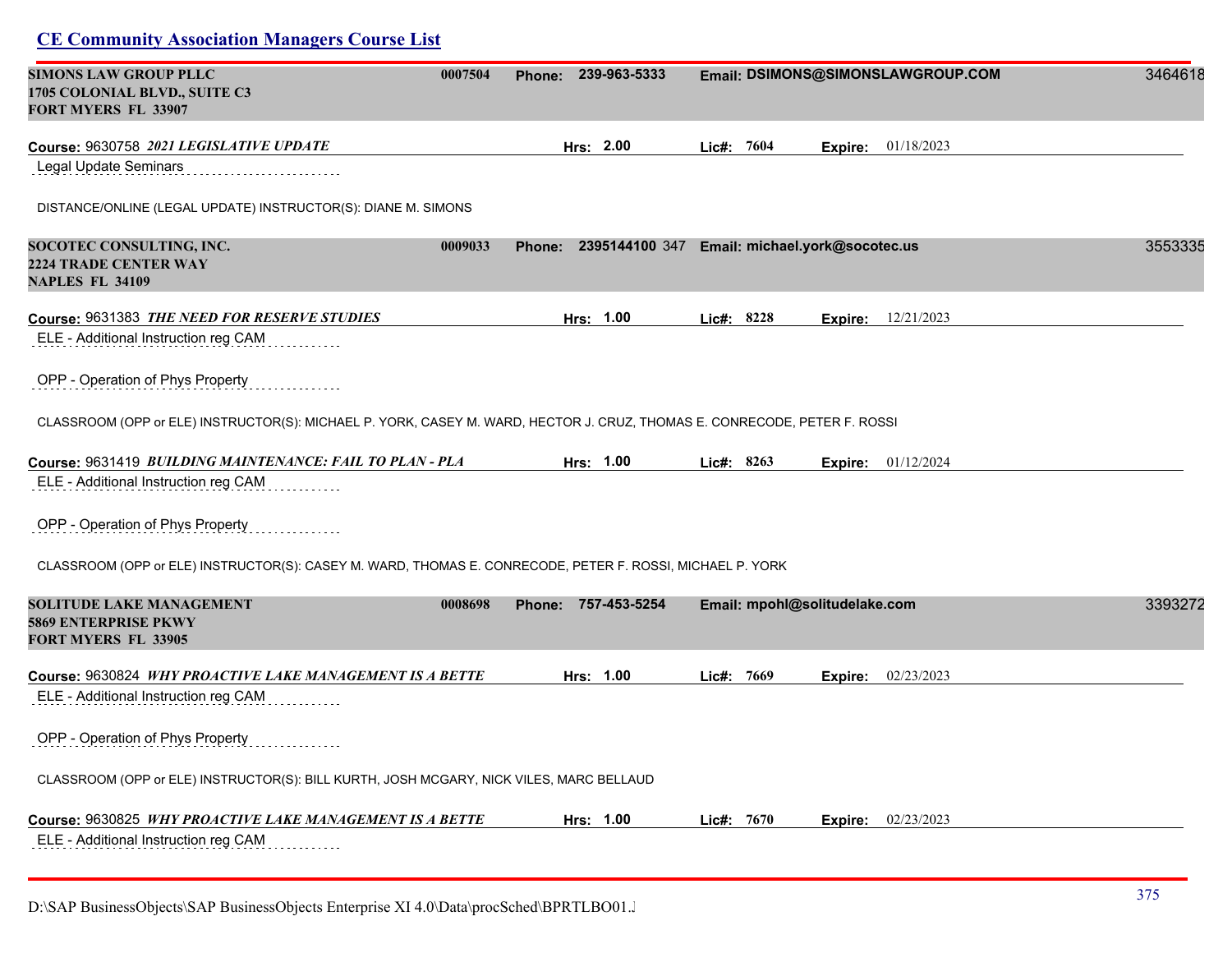|  | <b>CE Community Association Managers Course List</b> |  |  |
|--|------------------------------------------------------|--|--|
|  |                                                      |  |  |

|  | OPP - Operation of Phys Property |  |
|--|----------------------------------|--|
|  |                                  |  |

DISTANCE/ONLINE (OPP or ELE) INSTRUCTOR(S): BILL KURTH, JOSH MCGARY, NICK VILES, MARC BELLAUD

 $\sim$   $\sim$   $\sim$ 

| Course: 9631475 <i>HOW SUSTAINABLE LAKE MANAGEMENT CREATES</i> | 1.00<br>Hrs: | ∟ic#: 8318 | 02/07/2024<br>Expire: |
|----------------------------------------------------------------|--------------|------------|-----------------------|
| ELE - Additional Instruction reg CAM                           |              |            |                       |

#### OPP - Operation of Phys Property

CLASSROOM (OPP or ELE) INSTRUCTOR(S): NICK VILES, LIZ ROCQUE, JOHN PHELPS, SHANNON JUNIOR, HEATHER AFFORD, BILL KURTH, KIMBERLY NIESEL, GARY HOOVER, JEFF MODING, TRENT NELSON, BRENDON, JOSHUA JONES, COLE KABELLA, JENNIFER BONZANI, LESLIE BRUNS, GARY WILHELM, JOE HARMS, KATIE CABANILLAS, CHRIS BYRNE, CHASE HUFF, CHASE MORGAN, MURRAY, GENE DOYLE

| Course: 9631476 HOW SUSTAINABLE LAKE MANAGEMENT CREATES | Hrs: | 1.00 | Lic#: 8319 | Expire: | 02/07/2024 |
|---------------------------------------------------------|------|------|------------|---------|------------|
| ELE - Additional Instruction reg CAM                    |      |      |            |         |            |

OPP - Operation of Phys Property

DISTANCE/ONLINE (OPP or ELE) INSTRUCTOR(S): NICK VILES, LIZ ROCQUE, JOHN PHELPS, SHANNON JUNIOR, HEATHER AFFORD, BILL KURTH, KIMBERLY NIESEL, GARY HOOVER, JEFF MO TRENT NELSON, BRENDON, JOSHUA JONES, COLE KABELLA, JENNIFER BONZANI, LESLIE BRUNS, GARY WILHELM, JOE HARMS, KATIE CABANILLAS, CHRIS BYRNE, CHASE HUFF, CHASE MC KEVIN MURRAY, GENE DOYLE

| SPRINKLERMATIC UNIVERSITY LLC | 0007663 | Phone: 954-327-3686 | Email: NOVA@SPRINKLERMATIC.NET | 3043745 |
|-------------------------------|---------|---------------------|--------------------------------|---------|
| 4740 DAVIE RD                 |         |                     |                                |         |
| <b>DAVIE FL 33314</b>         |         |                     |                                |         |

|  | Course: 9630896 BASIC INSPECTION, TESTING & MAINTENANCE | 2.00<br>Hrs: | 7765<br>_ic#: | 03/29/2023<br>Expire: |
|--|---------------------------------------------------------|--------------|---------------|-----------------------|
|--|---------------------------------------------------------|--------------|---------------|-----------------------|

ELE - Additional Instruction reg CAM

OPP - Operation of Phys Property

CLASSROOM (OPP or ELE) INSTRUCTOR(S): LYNDON HAMID, GREG STECHERT, RUSSELL JENKINS, STEPHEN J KOMJATHY

| ST JOHNS RIVER WATER MANAGEMENT DISTRICT<br><b>4049 REID STREET</b><br>PALATKA FL 32177 | 0008322 | 904-730-6283<br>Phone: |            | <b>Email: JMITCHELL@SJRWMD.COM</b> | 3278148 |
|-----------------------------------------------------------------------------------------|---------|------------------------|------------|------------------------------------|---------|
| Course: 9630413 PROTECTING COMMUNITY RESOURCES<br>ELE - Additional Instruction reg CAM  |         | Hrs: $2.00$            | Lic#: 7255 | <b>Expire:</b> $07/07/2022$        |         |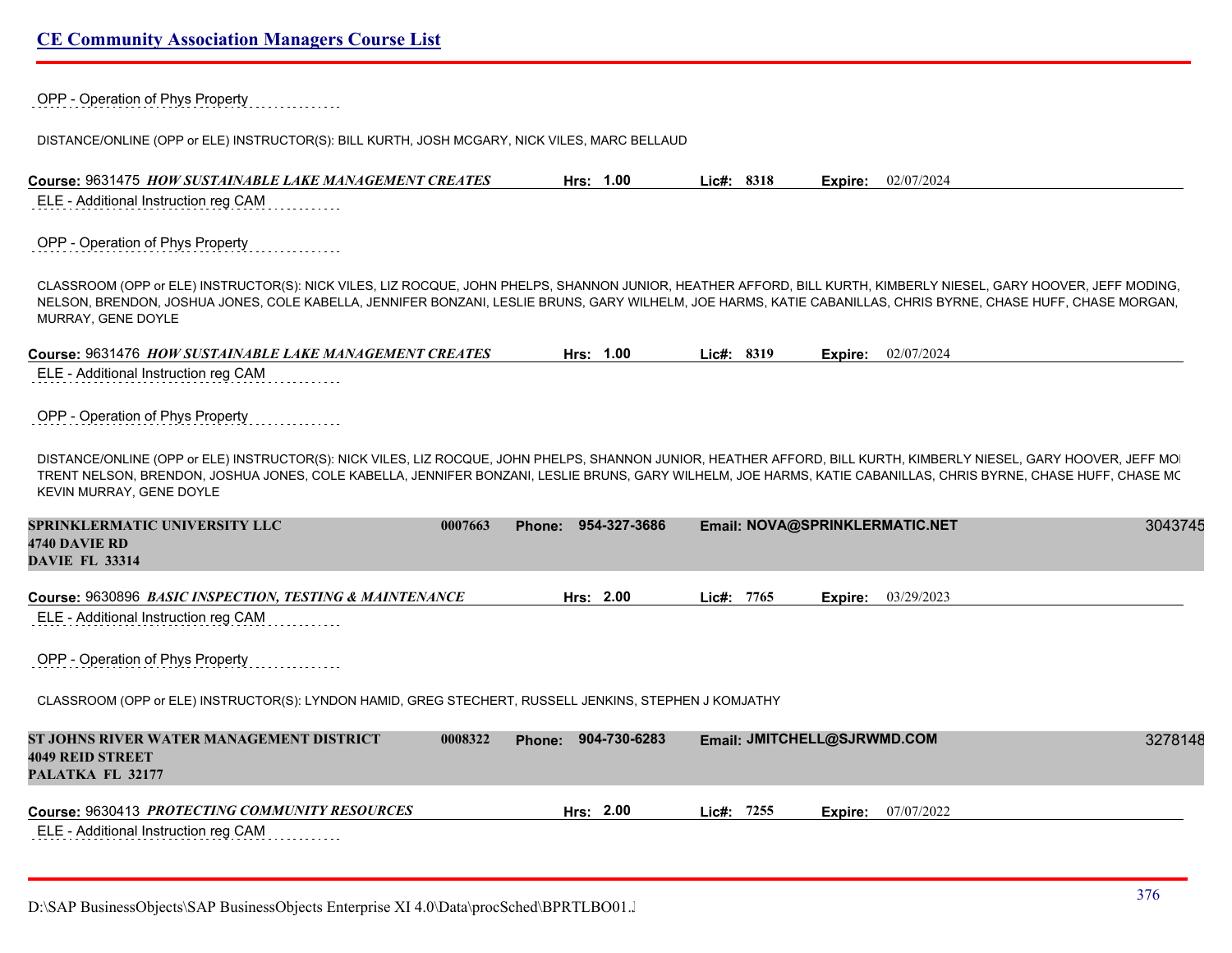OPP - Operation of Phys Property

DISTANCE/ONLINE (OPP or ELE) INSTRUCTOR(S): TAYLOR B. CLEM, STACIE L. GRECO, HOLLIE GREER, JENNIFER MITCHELL

| Course: 9630718 INTRODUCTION TO CONSERVATION EASEMENTS                                          | Hrs: 1.00           | Lic#: 7564    | Expire: 01/04/2023                  |         |
|-------------------------------------------------------------------------------------------------|---------------------|---------------|-------------------------------------|---------|
| ELE - Additional Instruction reg CAM                                                            |                     |               |                                     |         |
| OPP - Operation of Phys Property                                                                |                     |               |                                     |         |
| DISTANCE/ONLINE (OPP or ELE) INSTRUCTOR(S): JENNIFER MITCHELL                                   |                     |               |                                     |         |
| Course: 9630945 CONSERVATION EASEMENTS: A CORNERSTONE TO                                        | Hrs: 1.00           | Lic#: 7786    | 04/05/2023<br>Expire:               |         |
| ELE - Additional Instruction reg CAM                                                            |                     |               |                                     |         |
| OPP - Operation of Phys Property                                                                |                     |               |                                     |         |
| CLASSROOM (OPP or ELE) INSTRUCTOR(S): JENNIFER MITCHELL                                         |                     |               |                                     |         |
| Course: 9630976 INTRODUCTION TO EFFICIENT LANDSCAPE IRRI                                        | Hrs: 1.00           | 7867<br>Lic#: | 06/10/2023<br>Expire:               |         |
| ELE - Additional Instruction reg CAM                                                            |                     |               |                                     |         |
| OPP - Operation of Phys Property                                                                |                     |               |                                     |         |
| CLASSROOM (OPP or ELE) INSTRUCTOR(S): DEIRDRE IRWIN, JENNIFER MITCHLL                           |                     |               |                                     |         |
| <b>STEVENS &amp; GOLDWYN PA</b><br>0005960<br>2 S UNIVERSITY DR, STE 329<br>PLANTATION FL 33324 | Phone: 954.458.9393 |               | Email: npiper@stevensandgoldwyn.com | 2297658 |
| Course: 9631544 PETS, POOP, PARKING, AND OTHER SITUATION                                        | Hrs: 1.00           | Lic#: 8397    | 03/30/2024<br>Expire:               |         |
| ELE - Additional Instruction reg CAM                                                            |                     |               |                                     |         |
| <b>HR</b>                                                                                       |                     |               |                                     |         |
| CLASSROOM (HR or ELE) INSTRUCTOR(S): JOHN W. STEVENS III                                        |                     |               |                                     |         |
| Course: 9631551 UNCONSCIOUS BIAS AND YOUR HOMEOWNER ASSO                                        | Hrs: 1.00           | Lic#: 8404    | 04/06/2024<br>Expire:               |         |
| ELE - Additional Instruction reg CAM                                                            |                     |               |                                     |         |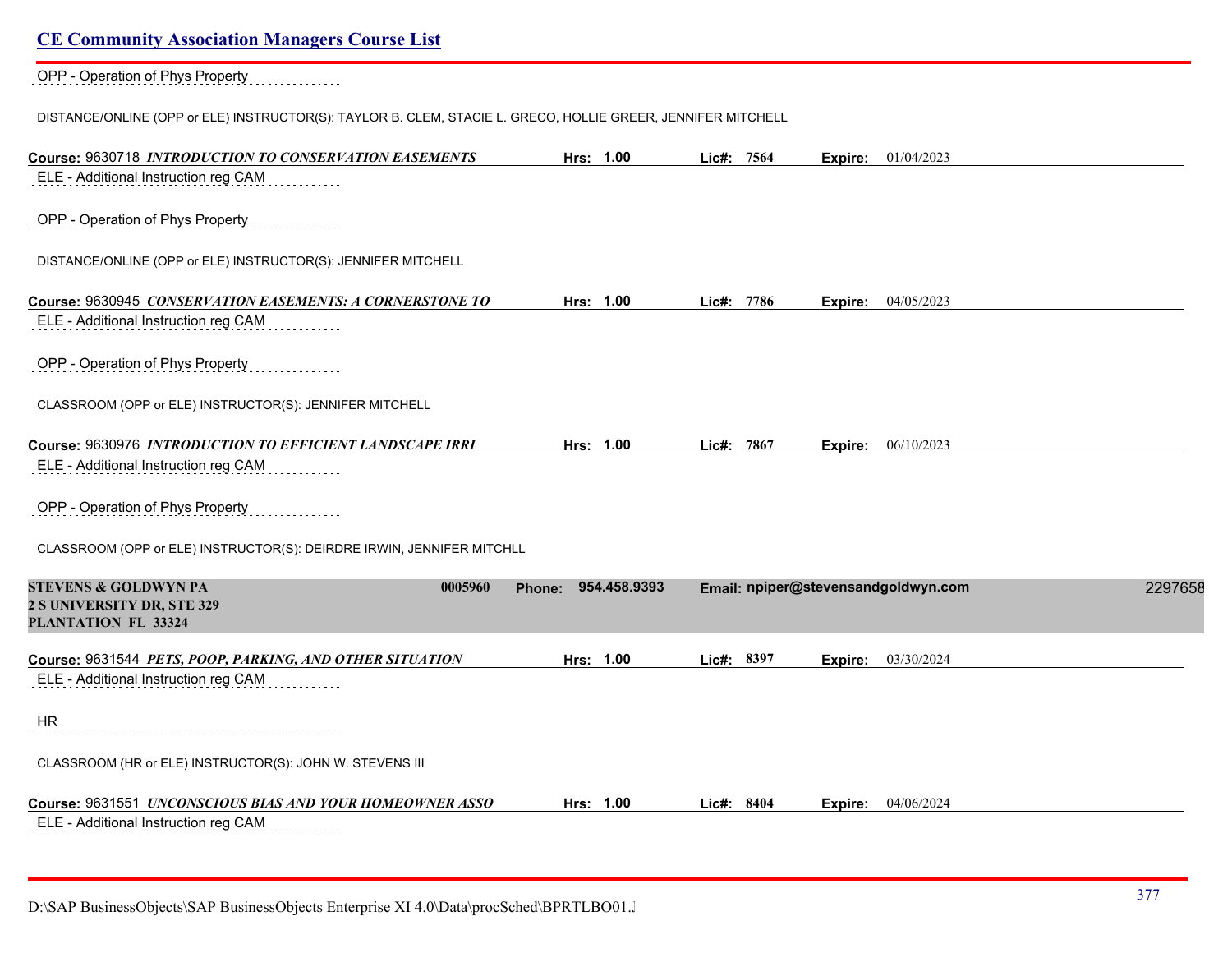| <b>CE Community Association Managers Course List</b>                                                                               |                          |              |                                   |         |
|------------------------------------------------------------------------------------------------------------------------------------|--------------------------|--------------|-----------------------------------|---------|
| HR                                                                                                                                 |                          |              |                                   |         |
| CLASSROOM (HR or ELE) INSTRUCTOR(S): JOHN W. STEVENS III, BRIAN S. GOLDWYN                                                         |                          |              |                                   |         |
| Course: 9631553 EVERYTHING YOU WANTED TO KNOW ABOUT ASSO<br>ELE - Additional Instruction reg CAM                                   | Hrs: 1.00                | Lic#: 8406   | <b>Expire:</b> $04/06/2024$       |         |
| HR                                                                                                                                 |                          |              |                                   |         |
| AND FORECLOSURES; CLASSROOM (HR or ELE) INSTRUCTOR(S): JOHN W. STEVENS III, BRIAN S. GOLDWYN                                       |                          |              |                                   |         |
| Course: 9631554 VIOLATIONS & FINING PROCEDURES FOR COMMU                                                                           | Hrs: 1.00                | Lic#: 8407   | <b>Expire:</b> 04/06/2024         |         |
| ELE - Additional Instruction reg CAM                                                                                               |                          |              |                                   |         |
| IFM - Insurance (Financial Management)                                                                                             |                          |              |                                   |         |
| CLASSROOM (IFM or ELE) INSTRUCTOR(S): JOHN W. STEVENS III, BRIAN S. GOLDWYN                                                        |                          |              |                                   |         |
| Course: 9631585 BOARD MEMBER WORKSHOP: A GUIDE FOR HOME<br>ELE - Additional Instruction reg CAM                                    | Hrs: 1.00                | Lic#: 8437   | <b>Expire:</b> 05/18/2024         |         |
| HR                                                                                                                                 |                          |              |                                   |         |
| CLASSROOM (HR or ELE) INSTRUCTOR(S): JOHN W. STEVENS                                                                               |                          |              |                                   |         |
| <b>STOCKHAM LAW GROUP</b><br>0008742<br><b>109 S. EDISON AVENUE</b><br><b>TAMPA FL 33606</b>                                       | (877) 976-9412<br>Phone: |              | Email: groot@stockhamlawgroup.com | 3422623 |
| Course: 9630894 VIOLATION ENFORCEMENT & FINING: DON'T MA                                                                           | Hrs: 1.00                | Lic#: 7735   | <b>Expire:</b> 03/17/2023         |         |
| ELE - Additional Instruction reg CAM                                                                                               |                          |              |                                   |         |
| OPP - Operation of Phys Property                                                                                                   |                          |              |                                   |         |
| DISTANCE/ONLINE (OPP or ELE) INSTRUCTOR(S): GEORGE D. ROOT III, KELLY FANTETTI, ALLISON L. CUCINOTTA, DONNA STOCKHAM, VANESSA ROSS |                          |              |                                   |         |
| Course: 9631308 GOT YOU COVERED: ASSOCIATION INSURANCE B                                                                           | Hrs: 1.00                | Lic#: $8153$ | <b>Expire:</b> 10/18/2023         |         |
| ELE - Additional Instruction reg CAM                                                                                               |                          |              |                                   |         |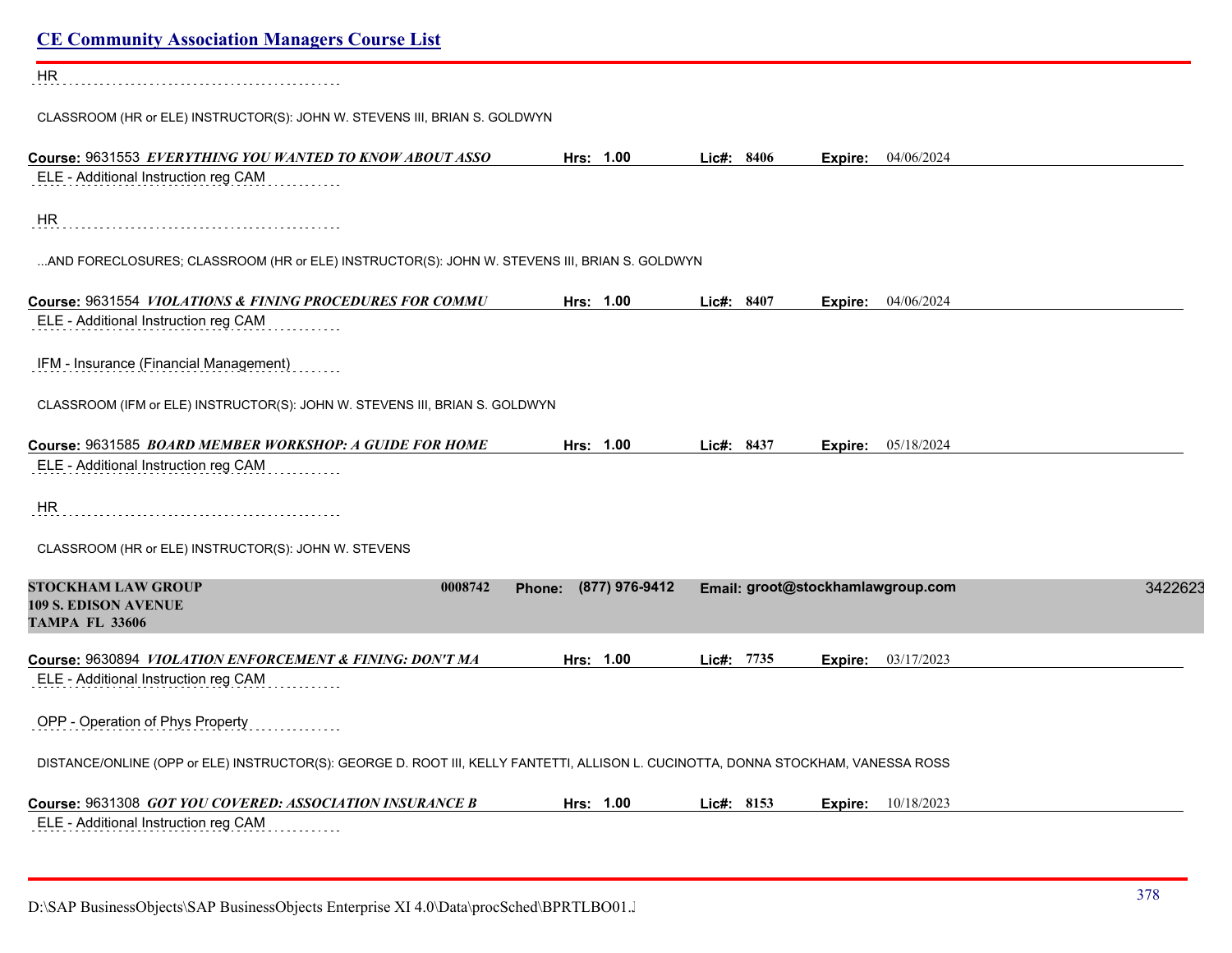IFM - Insurance (Financial Management)

CLASSROOM (IFM or ELE) INSTRUCTOR(S): KELLY FANTETTI, DONNA D. STOCKHAM, GEORGE D. ROOT

| Course: 9631309 GOT YOU COVERED: ASSOCIATION INSURANCE B                                                               | Hrs: 1.00              | Lic#: 8154   | Expire: | 10/18/2023                    |         |
|------------------------------------------------------------------------------------------------------------------------|------------------------|--------------|---------|-------------------------------|---------|
| ELE - Additional Instruction reg CAM                                                                                   |                        |              |         |                               |         |
| IFM - Insurance (Financial Management)                                                                                 |                        |              |         |                               |         |
| DISTANCE/ONLINE (IFM or ELE) INSTRUCTOR(S): KELLY FANTETTI, DONNA D. STOCKHAM, GEORGE D. ROOT                          |                        |              |         |                               |         |
| Course: 9631480 HANDLE YOUR BIDNESS: ASSOCIATION CONTRAC                                                               | Hrs: 1.00              | Lic#: 8323   |         | Expire: 02/08/2024            |         |
| ELE - Additional Instruction reg CAM                                                                                   |                        |              |         |                               |         |
| OPP - Operation of Phys Property                                                                                       |                        |              |         |                               |         |
| DISTANCE/ONLINE (OPP or ELE) INSTRUCTOR(S): KELLY FANTETTI, GEORGE D. ROOT III, DONNA STOCKHAM                         |                        |              |         |                               |         |
| Course: 9631481 HANDLE YOUR BIDNESS: ASSOCIATION CONTRAC                                                               | Hrs: 1.00              | Lic#: 8324   | Expire: | 02/08/2024                    |         |
| ELE - Additional Instruction reg CAM                                                                                   |                        |              |         |                               |         |
| OPP - Operation of Phys Property                                                                                       |                        |              |         |                               |         |
| CLASSROOM (OPP or ELE) INSTRUCTOR(S): KELLY FANTETTI, GEORGE D. ROOT III, DONNA STOCKHAM                               |                        |              |         |                               |         |
| Course: 9631664 FAILURE TO ACT: THE 2022 LEGAL UPDATE.                                                                 | Hrs: 1.00              | Lic#: $8509$ |         | Expire: 06/28/2024            |         |
| <b>Legal Update Seminars</b>                                                                                           |                        |              |         |                               |         |
| COURSE DELIVERY METHOD: CLASSROOM.<br>CATEGORY: LEGAL UPDATE SEMINAR.<br>INSTRUCTOR(S): GEORGE D ROOT, DONNA STOCKHAM. |                        |              |         |                               |         |
| STONE CLAIMS GROUP INC.<br>0008540                                                                                     | 800-892-1116<br>Phone: |              |         | Email: SELENE@STONECLAIMS.COM | 3332524 |
| <b>260 1ST AVE S</b><br>ST. PETERSBURG FL 33701                                                                        |                        |              |         |                               |         |
| Course: 9630634 NEGOTIATION SKILLS FOR YOUR ASSOCIATION                                                                | Hrs: 1.00              | Lic#: 7476   | Expire: | 11/01/2022                    |         |
| ELE - Additional Instruction reg CAM                                                                                   |                        |              |         |                               |         |
| <b>HR</b>                                                                                                              |                        |              |         |                               |         |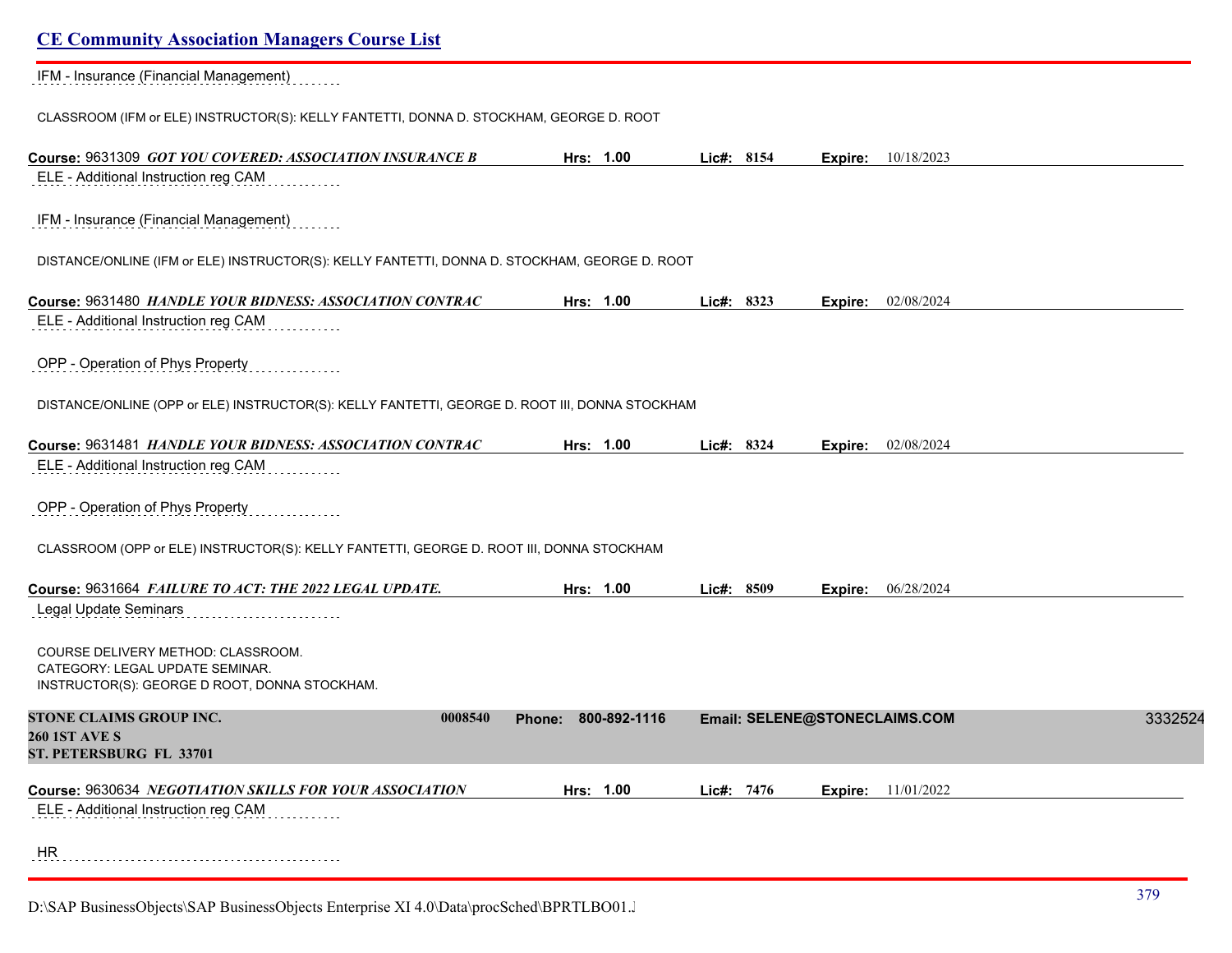| Method of Instruction: Classroom;<br>Credit Type: HR or ELE;<br>Instructor(s): Rachel Kaczkowski, Tara Lyn Stone                |                     |               |                             |         |
|---------------------------------------------------------------------------------------------------------------------------------|---------------------|---------------|-----------------------------|---------|
| Course: 9630679 NEGOTIATION SKILLS FOR YOUR ASSOCIATION                                                                         | Hrs: 1.00           | Lic#: 7527    | 12/09/2022<br>Expire:       |         |
| ELE - Additional Instruction reg CAM                                                                                            |                     |               |                             |         |
| HR                                                                                                                              |                     |               |                             |         |
| Credit Type: HR or ELE; DISTANCE/ONLINE<br>Instructor(s): Rachel Kaczkowski, Tara Lyn Stone                                     |                     |               |                             |         |
| Course: 9631100 NAVIGATING ASSOCIATION INSURANCE CLAIMS                                                                         | Hrs: 1.00           | Lic#: 7945    | <b>Expire:</b> $07/14/2023$ |         |
| ELE - Additional Instruction reg CAM                                                                                            |                     |               |                             |         |
| IFM - Insurance (Financial Management)                                                                                          |                     |               |                             |         |
| CLASSROOM (IFM or ELE) INSTRUCTOR(S): TARA L. STONE, DUDLEY W. DILLON                                                           |                     |               |                             |         |
|                                                                                                                                 |                     |               |                             |         |
| Course: 9631101 NAVIGATING ASSOCIATION INSURANCE CLAIMS                                                                         | Hrs: 1.00           | Lic#: 7946    | 07/14/2023<br>Expire:       |         |
| ELE - Additional Instruction reg CAM                                                                                            |                     |               |                             |         |
| IFM - Insurance (Financial Management)                                                                                          |                     |               |                             |         |
| DISTANCE/ONLINE (IFM or ELE) INSTRUCTOR(S): TARA L. STONE, DUDLEY W. DILLON                                                     |                     |               |                             |         |
| <b>STRALEY &amp; OTTO, P.A.</b><br>0006752<br><b>2699 STIRLING ROAD</b><br><b>SUITE C207</b><br><b>FORT LAUDERDALE FL 33312</b> | Phone: 954.962.7367 |               | Email: CFO@STRALEYOTTO.COM  | 3457045 |
| Course: 9631438 2021 LEGAL UPDATE                                                                                               | Hrs: 2.00           | Lic#: 8283    | 01/24/2024<br>Expire:       |         |
| Legal Update Seminars                                                                                                           |                     |               |                             |         |
| CLASSROOM (LEGAL UPDATE) INSTRUCTOR(S): CHARLES F. OTTO                                                                         |                     |               |                             |         |
| Course: 9631439 2021 LEGAL UPDATE                                                                                               | Hrs: 2.00           | $Lic\#: 8284$ | 01/24/2024<br>Expire:       |         |
| Legal Update Seminars                                                                                                           |                     |               |                             |         |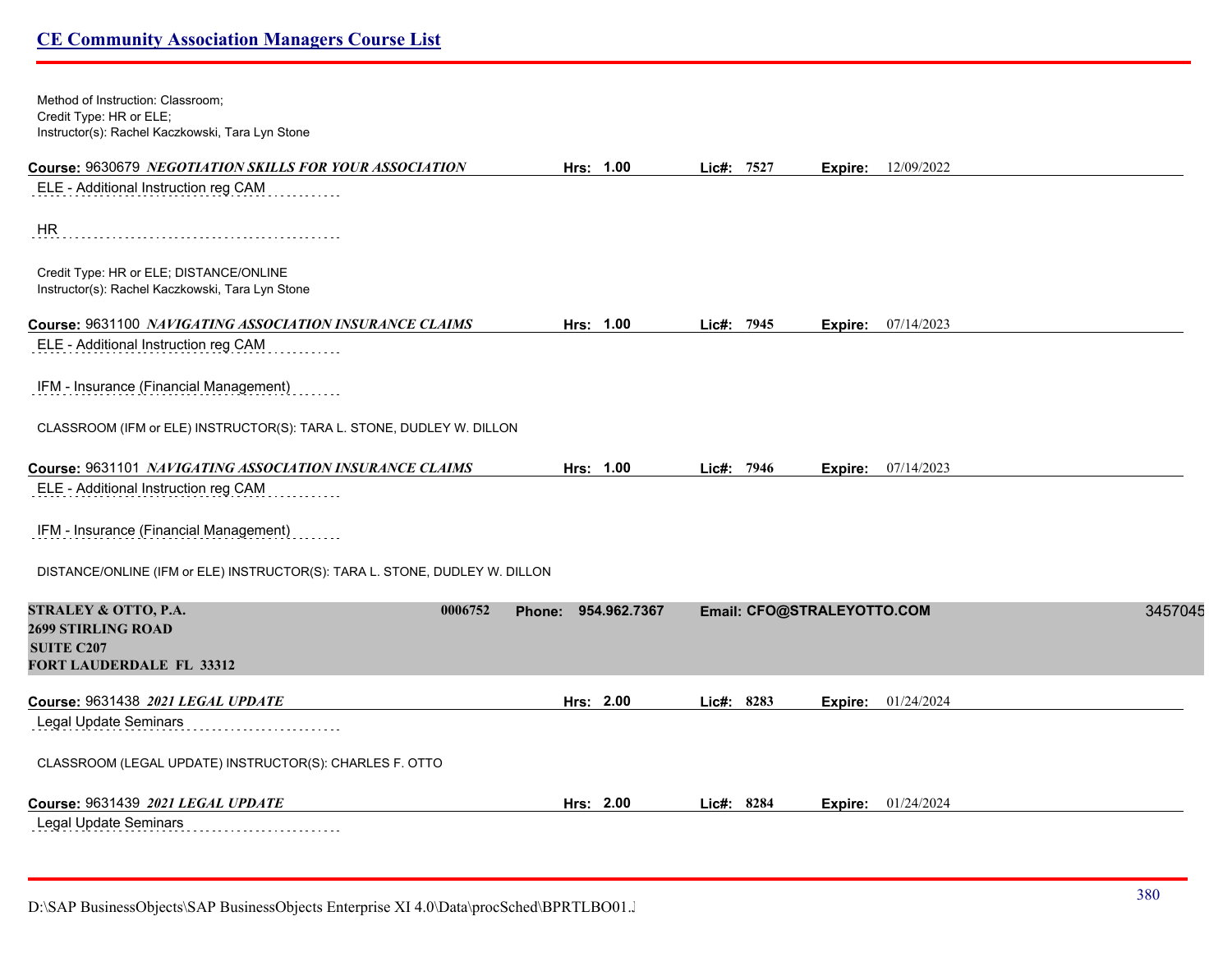| DISTANCE/ONLINE (LEGAL UPDATE) INSTRUCTOR(S): CHARLES F. OTTO                                             |                        |            |                                  |         |
|-----------------------------------------------------------------------------------------------------------|------------------------|------------|----------------------------------|---------|
| STRATUS CONSTRUCTION AND ROOFING<br>0008354<br><b>1081 9TH STREET</b><br><b>WINTER GARDEN FL 34787</b>    | 407-694-1445<br>Phone: |            | Email: jknapp@stratusroofing.com | 3295147 |
| Course: 9630439 NEGOTIATION SKILLS FOR YOUR ASSOCIATION                                                   | Hrs: 1.00              | Lie#: 7281 | <b>Expire:</b> 07/14/2022        |         |
| ELE - Additional Instruction reg CAM                                                                      |                        |            |                                  |         |
| HR                                                                                                        |                        |            |                                  |         |
| CLASSROOM (HR or ELE) INSTRUCTOR(S): TARA STONE, RACHEL KACZKOWSKI                                        |                        |            |                                  |         |
| Course: 9630440 NEGOTIATION SKILLS FOR YOUR ASSOCIATION                                                   | Hrs: 1.00              | Lic#: 7282 | <b>Expire:</b> $07/14/2022$      |         |
| ELE - Additional Instruction reg CAM                                                                      |                        |            |                                  |         |
| HR                                                                                                        |                        |            |                                  |         |
| DISTANCE/ONLINE (HR or ELE) INSTRUCTOR(S): TARA STONE, RACHEL KACZKOWSKI                                  |                        |            |                                  |         |
| Course: 9631417 ROOFING BASICS 1: TILE & SHINGLE                                                          | Hrs: 1.00              | Lic#: 8261 | <b>Expire:</b> $01/09/2024$      |         |
| ELE - Additional Instruction reg CAM                                                                      |                        |            |                                  |         |
| OPP - Operation of Phys Property                                                                          |                        |            |                                  |         |
| CLASSROOM (OPP or ELE) INSTRUCTOR(S): JULIETA KNAPP, ARTHUR D. KNAPP III, BRIAN LANCASTER                 |                        |            |                                  |         |
| Course: 9631436 ROOFING BASICS 1: TILE & SHINGLE                                                          | Hrs: 1.00              | Lic#: 8281 | Expire: 01/24/2024               |         |
| ELE - Additional Instruction reg CAM                                                                      |                        |            |                                  |         |
| OPP - Operation of Phys Property                                                                          |                        |            |                                  |         |
| CLASSROOM (OPP or ELE) INSTRUCTOR(S): ARTHUR D. KNAPP III, JULIETA KNAPP, Added 06/14/2022: EDWARD RUHNKE |                        |            |                                  |         |
| Course: 9631437 ROOFING BASICS 1: TILE & SHINGLE                                                          | Hrs: 1.00              | Lic#: 8282 | <b>Expire:</b> $01/24/2024$      |         |
|                                                                                                           |                        |            |                                  |         |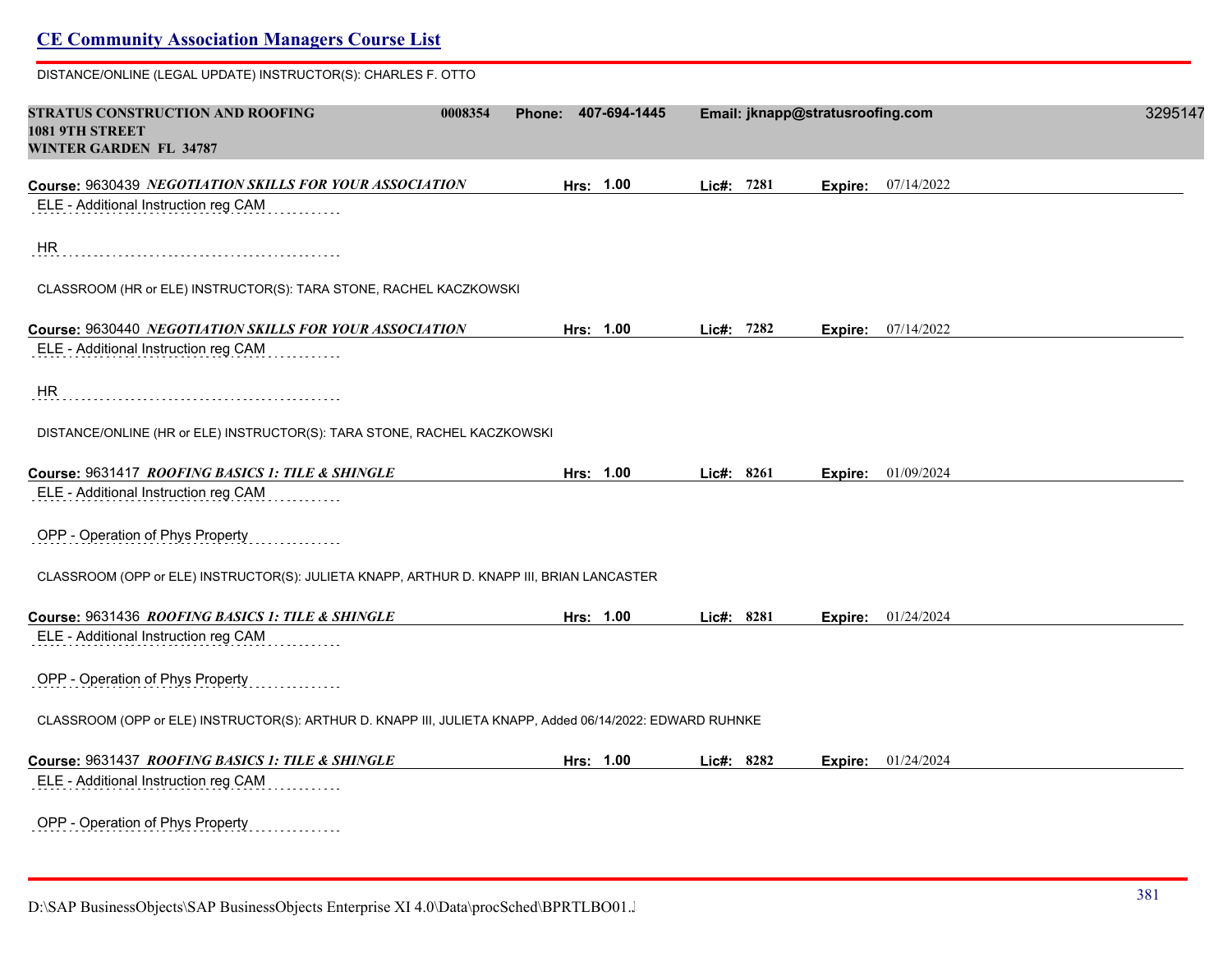| Course: 9631482 ACTIVE SHOOTER RESPONSE                                                                             | Hrs: 1.00           | Lic#: 8325 |                              | <b>Expire:</b> 02/09/2024 |         |
|---------------------------------------------------------------------------------------------------------------------|---------------------|------------|------------------------------|---------------------------|---------|
| ELE - Additional Instruction reg CAM                                                                                |                     |            |                              |                           |         |
| HR                                                                                                                  |                     |            |                              |                           |         |
| CLASSROOM (HR or ELE) INSTRUCTOR(S): BRIAN LANCASTER                                                                |                     |            |                              |                           |         |
| Course: 9631483 ACTIVE SHOOTER RESPONSE                                                                             | Hrs: 1.00           | Lic#: 8326 |                              | Expire: 02/09/2024        |         |
| ELE - Additional Instruction reg CAM                                                                                |                     |            |                              |                           |         |
| HR                                                                                                                  |                     |            |                              |                           |         |
| DISTANCE/ONLINE (HR or ELE) INSTRUCTOR(S): BRIAN LANCASTER                                                          |                     |            |                              |                           |         |
| <b>STROEMER &amp; COMPANY, LLC</b><br>0002911<br>14030 METROPOLIS AVENUE<br><b>SUITE 200</b><br>FORT MYERS FL 33912 | Phone: 239.433.1002 |            | Email: JOHNS@STROEMERCPA.COM |                           | 1407948 |
| Course: 9626768 ASSOCIATION FRAUD                                                                                   | Hrs: 1.00           | Lic#: 3409 |                              | <b>Expire:</b> 03/21/2023 |         |
| ELE - Additional Instruction reg CAM                                                                                |                     |            |                              |                           |         |
| HR                                                                                                                  |                     |            |                              |                           |         |
| HR or ELE (classroom)                                                                                               |                     |            |                              |                           |         |
| Course: 9627627 ASSOCIATION FINANCIAL MANAGEMENT                                                                    | Hrs: 1.00           | Lic#: 5200 |                              | Expire: 02/08/2023        |         |
| ELE - Additional Instruction reg CAM                                                                                |                     |            |                              |                           |         |
| IFM - Insurance (Financial Management)                                                                              |                     |            |                              |                           |         |
| IFM or ELE (classroom)                                                                                              |                     |            |                              |                           |         |
|                                                                                                                     |                     |            |                              |                           |         |

IFM - Insurance (Financial Management) . . . . .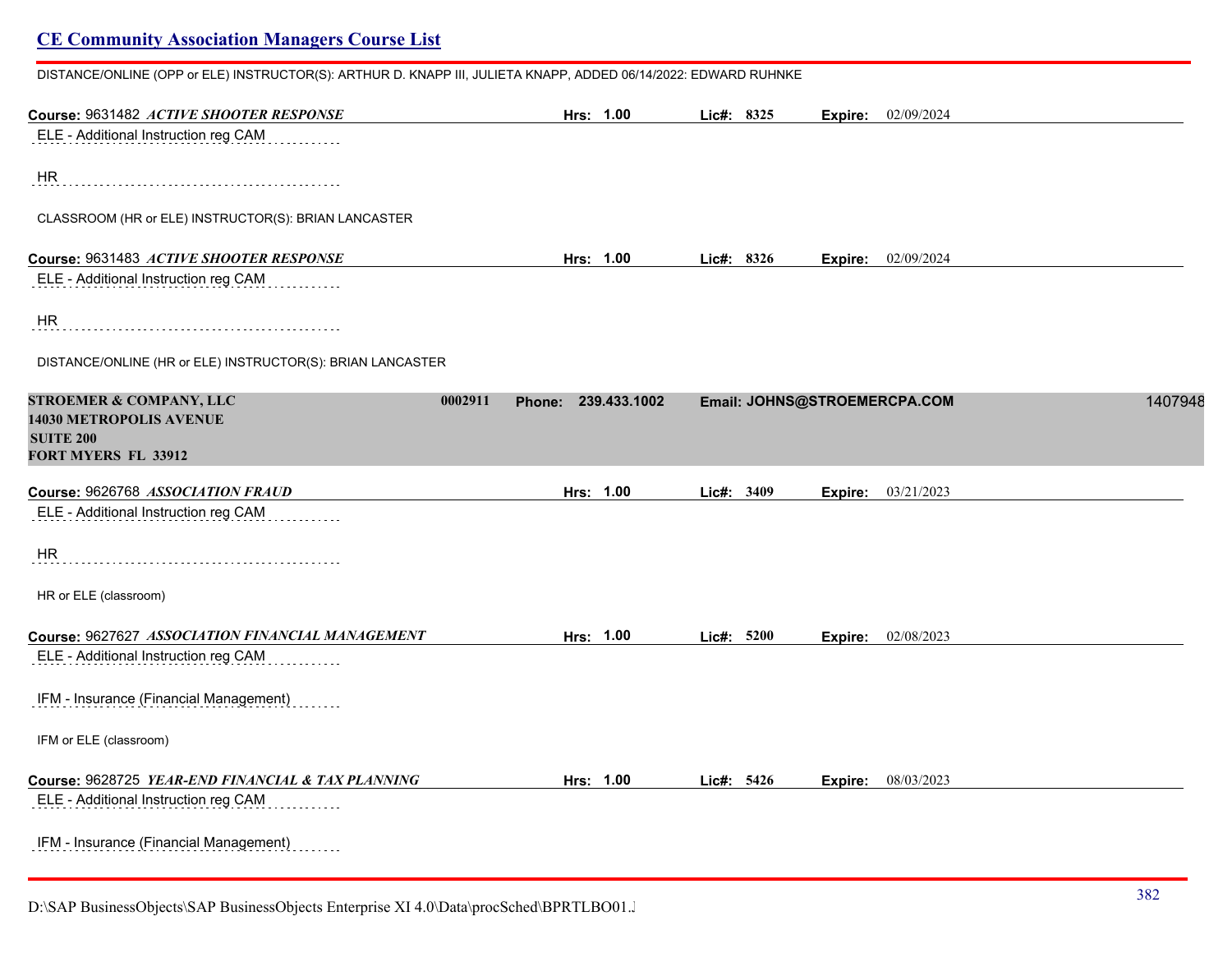| <b>CE Community Association Managers Course List</b> |  |  |  |
|------------------------------------------------------|--|--|--|
|------------------------------------------------------|--|--|--|

IFM or ELE (classroom)

| ELE - Additional Instruction reg CAM                                                                                                                                                              | Hrs: 1.00           | Lic#: $7262$ | 07/08/2022<br>Expire:            |         |
|---------------------------------------------------------------------------------------------------------------------------------------------------------------------------------------------------|---------------------|--------------|----------------------------------|---------|
| IFM - Insurance (Financial Management)                                                                                                                                                            |                     |              |                                  |         |
| DISTANCE/ONLINE (IFM or ELE) INSTRUCTOR(S): : KEITH M. WHEELER, JOHN H. STROEMER, MARC A. BERENFELD, RAYNE M. MCGREEVY, MARC S. WHITFIELD, SAMUEL BORDNER, CHRIST(<br>CONTI.<br>MALENA MARTINELLI |                     |              |                                  |         |
| Course: 9630426 FINANCIAL IMPACT OF A NATURAL DISASTER                                                                                                                                            | Hrs: 1.00           | Lic#: 7268   | 07/12/2022<br>Expire:            |         |
| ELE - Additional Instruction reg CAM                                                                                                                                                              |                     |              |                                  |         |
| IFM - Insurance (Financial Management)                                                                                                                                                            |                     |              |                                  |         |
| CLASSROOM (IFM or ELE) INSTRUCTOR(S): KEITH M. WHEELER, JOHN H. STROEMER, MARC A. BERENFELD, RAYNE M. MCGREEVY, MARC S. WHITFIELD, SAMUEL BORDNER, CHRISTOPHER<br>MALENA MARTINELLI               |                     |              |                                  |         |
| SUPER RESTORATION SERVICE CO<br>0004966<br><b>PO BOX 562223</b><br><b>MIAMI FL 33256</b>                                                                                                          | Phone: 305-233-0500 |              | Email: RENE@SUPERRESTORATION.COM | 1490382 |
| Course: 9625876 PROPER RESPONSE TO MOISTURE IN BUILDING                                                                                                                                           | Hrs: 1.00           | Lic#: 3324   | 01/03/2023<br>Expire:            |         |
| ELE - Additional Instruction reg CAM                                                                                                                                                              |                     |              |                                  |         |
| OPP - Operation of Phys Property                                                                                                                                                                  |                     |              |                                  |         |
| OPP,(CLASSROOM) ADDED:06/04/2020 LEANNE BORZA, LAURIE CHAMPAGNE-BUMBERG; ADDED:04/13/2021 KATIE JARAMILLO, CHUCK PHILLIPS, LUKE GERALD                                                            |                     |              |                                  |         |
|                                                                                                                                                                                                   | Hrs: 2.00           | Lie#: 3355   | 01/24/2023<br>Expire:            |         |
| ELE - Additional Instruction reg CAM                                                                                                                                                              |                     |              |                                  |         |
| OPP - Operation of Phys Property                                                                                                                                                                  |                     |              |                                  |         |
| <b>METHOD</b><br>OPP or ELE (classroom) ADDED:06/04/2020 LEANNE BORZA, LAURIE CHAMPAGNE-BUMBERG; ADDED:04/13/2021 KATIE JARAMILLO, CHUCK PHILLIPS, LUKE GERALD                                    |                     |              |                                  |         |
|                                                                                                                                                                                                   |                     | Lic#: $6431$ | 08/07/2023                       |         |
| Course: 9626715 <i>MOLD THE MYSTERY THE MYTHS &amp; REMEDIATION</i><br>Course: 9627520 RESTORATION TECHNOLOGY RETORATION IN THE                                                                   | Hrs: 1.00           |              | Expire:                          |         |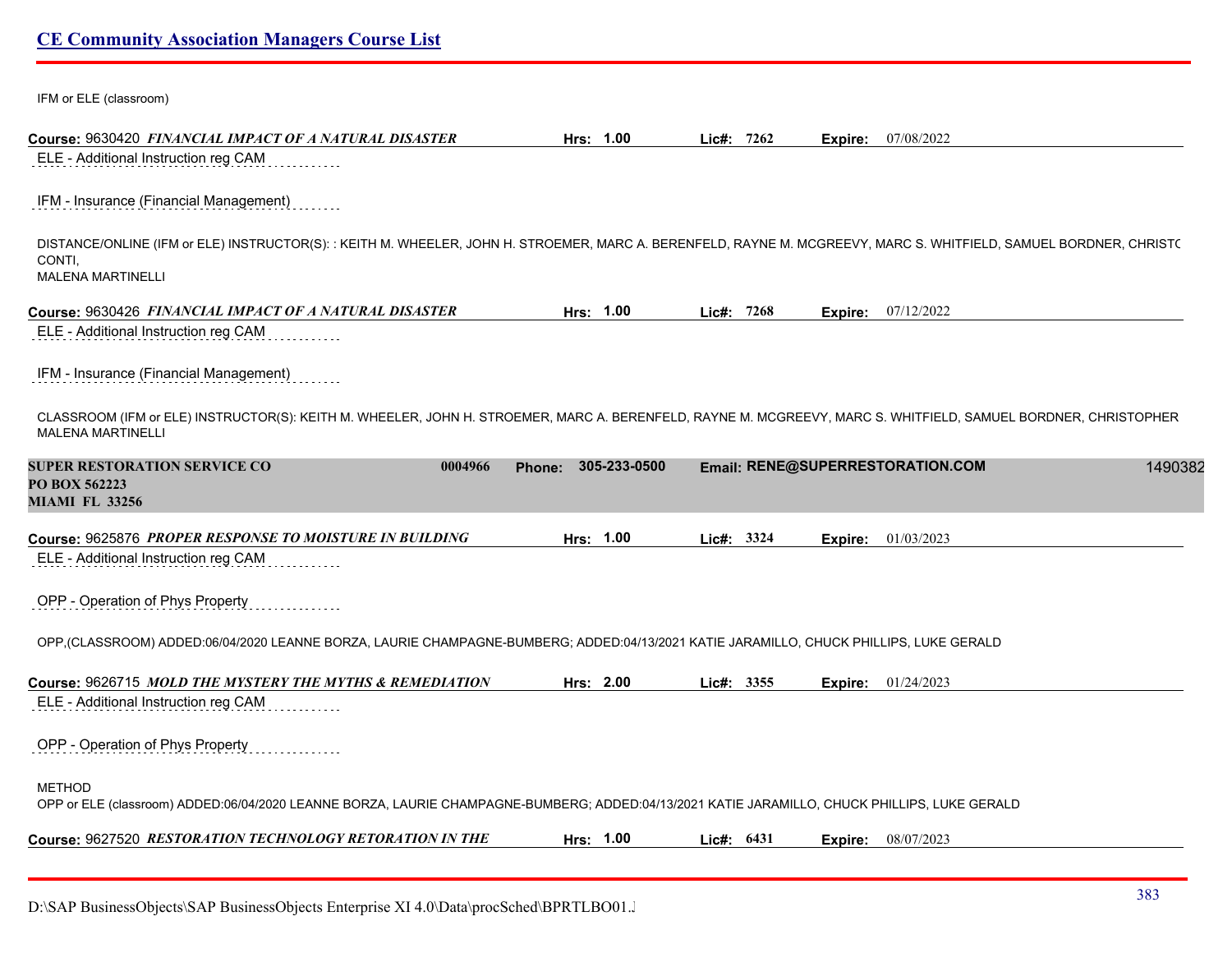#### ELE - Additional Instruction reg CAM . . . . . . . .

#### OPP - Operation of Phys Property . . . . . . . . . . .

21st CENTURY

OPP or ELE (classroom) ADDED:06/04/2020 LEANNE BORZA, LAURIE CHAMPAGNE-BUMBERG; ADDED:04/13/2021 KATIE JARAMILLO, CHUCK PHILLIPS, LUKE GERALD

| Course: 9627732 SUBROGATION STREAMLINING THE INSRANCE                                                                                                                                                                                                                  | Hrs: 1.00 | Lic#: 4408 |      | Expire: | 07/30/2023 |
|------------------------------------------------------------------------------------------------------------------------------------------------------------------------------------------------------------------------------------------------------------------------|-----------|------------|------|---------|------------|
| ELE - Additional Instruction reg CAM                                                                                                                                                                                                                                   |           |            |      |         |            |
| OPP - Operation of Phys Property                                                                                                                                                                                                                                       |           |            |      |         |            |
| PROCESS AFTER A WATER DAMAGE<br>OPP or ELE (classroom) ADDED:06/04/2020 LEANNE BORZA, LAURIE CHAMPAGNE-BUMBERG; ADDED:04/13/2021 KATIE JARAMILLO, CHUCK PHILLIPS                                                                                                       |           |            |      |         |            |
| Course: 9627767 ARE YOU HURRICANE READY?                                                                                                                                                                                                                               | Hrs: 1.00 | Lic#: 4444 |      | Expire: | 08/24/2023 |
| ELE - Additional Instruction reg CAM                                                                                                                                                                                                                                   |           |            |      |         |            |
| OPP - Operation of Phys Property                                                                                                                                                                                                                                       |           |            |      |         |            |
| CLASSROOM (OPP or ELE) INSTRUCTOR(S): JANINE PEREZ ADDED:06/04/2020 LEANNE BORZA, LAURIE CHAMPAGNE-BUMBERG; ADDED:04/13/2021 KATIE JARAMILLO, CHUCK PHILLIPS                                                                                                           |           |            |      |         |            |
| Course: 9627770 HOARDERS-CLEARING OUT THE CLUTTER                                                                                                                                                                                                                      | Hrs: 1.00 | Lic#: 4447 |      | Expire: | 08/25/2023 |
| ELE - Additional Instruction reg CAM                                                                                                                                                                                                                                   |           |            |      |         |            |
| OPP - Operation of Phys Property                                                                                                                                                                                                                                       |           |            |      |         |            |
| OPP or ELE (classroom) ADDED:06/04/2020 LEANNE BORZA, LAURIE CHAMPAGNE-BUMBERG; ADDED:04/13/2021 KATIE JARAMILLO, CHUCK PHILLIPS                                                                                                                                       |           |            |      |         |            |
| Course: 9628351 WATER DAMAGE RESTORATION-WHY MY                                                                                                                                                                                                                        | Hrs: 1.00 | Lic#:      | 6503 | Expire: | 09/15/2023 |
| ELE - Additional Instruction reg CAM                                                                                                                                                                                                                                   |           |            |      |         |            |
| IFM - Insurance (Financial Management)                                                                                                                                                                                                                                 |           |            |      |         |            |
| <b>INSURANCE COMPANY PAYS</b><br>IFM or ELE (classroom) INSTRUCTOR(S): LEEYEN SLEZA, JANINE PEREZ, RENE VARGAS JR, DANIEL VARGAS, JEFFRY ELLIS, JOHN PAUL ADDED:06/04/2020 LEANNE BORZA, LAURIE<br>CHAMPAGNE-BUMBERG; ADDED:04/13/2021 KATIE JARAMILLO, CHUCK PHILLIPS |           |            |      |         |            |
| Course: 9628352 STRESS MANAGEMENT DURING A PROPERTY                                                                                                                                                                                                                    | Hrs: 1.00 | Lic#: 6507 |      | Expire: | 09/16/2023 |
| ELE - Additional Instruction reg CAM                                                                                                                                                                                                                                   |           |            |      |         |            |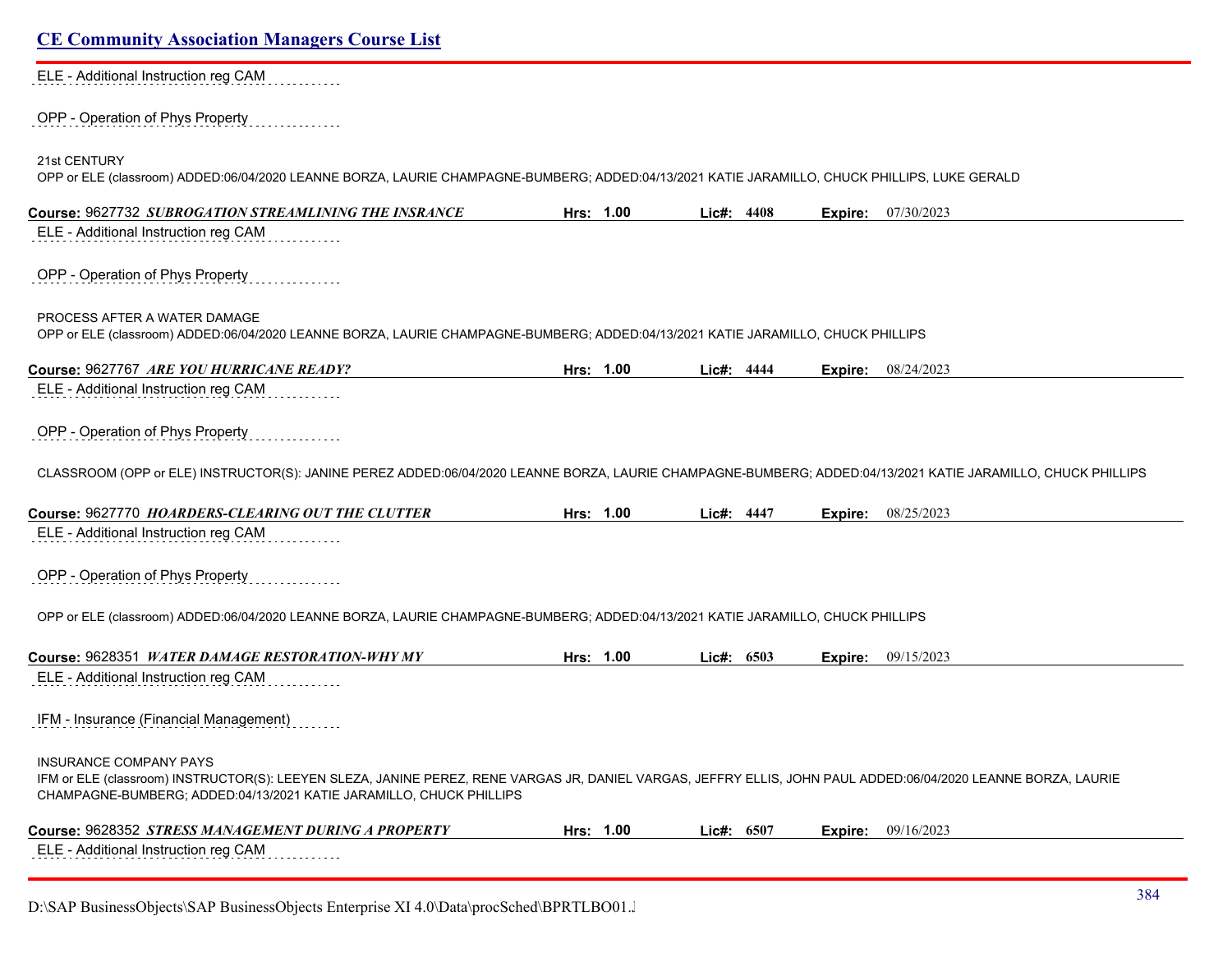HR 

#### DAMAGE EMERGENCY

HR or ELE (classroom) INSTRUCTOR(S): LEEYEN SLEZA, JANINE PEREZ, RENE VARGAS JR, DANIEL VARGAS, JEFFRY ELLIS, JOHN PAUL ADDED:06/04/2020 LEANNE BORZA, LAURIE CHAMPAGNE-BUMBERG; ADDED:04/13/2021 KATIE JARAMILLO, CHUCK PHILLIPS

| Course: 9629704 RESTORATION + ETHICS                                                                                                                                                                                                      | Hrs: 1.00 | Lic#: $6504$ |         | <b>Expire:</b> 09/15/2023 |
|-------------------------------------------------------------------------------------------------------------------------------------------------------------------------------------------------------------------------------------------|-----------|--------------|---------|---------------------------|
| ELE - Additional Instruction reg CAM                                                                                                                                                                                                      |           |              |         |                           |
| HR                                                                                                                                                                                                                                        |           |              |         |                           |
|                                                                                                                                                                                                                                           |           |              |         |                           |
| CLASSROOM (HR or ELE) INSTRUCTOR(S): LEEYEN SLEZA, JANINE PEREZ, RENE VARGAS JR, DANIEL VARGAS, JEFFRY ELLIS, JOHN PAUL ADDED:06/04/2020 LEANNE BORZA, LAURIE<br>CHAMPAGNE-BUMBERG; ADDED:04/13/2021 KATIE JARAMILLO, CHUCK PHILLIPS      |           |              |         |                           |
| Course: 9629705 SUBROGATION - STREAMLINING THE INSURANCE                                                                                                                                                                                  | Hrs: 1.00 | Lic#: $6505$ | Expire: | 09/15/2023                |
| ELE - Additional Instruction reg CAM                                                                                                                                                                                                      |           |              |         |                           |
| IFM - Insurance (Financial Management)                                                                                                                                                                                                    |           |              |         |                           |
| PROCESS: CLASSROOM (IFM or ELE) INSTRUCTOR(S): LEEYEN SLEZA, JANINE PEREZ, RENE VARGAS JR, DANIEL VARGAS, JEFFRY ELLIS, JOHN PAUL ADDED:06/04/2020 LEANNE BORZA, I<br>CHAMPAGNE-BUMBERG; ADDED:04/13/2021 KATIE JARAMILLO, CHUCK PHILLIPS |           |              |         |                           |
| Course: 9629726 SUBROGATION - STREAMLINING THE INSRANCE                                                                                                                                                                                   | Hrs: 1.00 | Lic#: $6528$ | Expire: | 09/23/2023                |
| ELE - Additional Instruction reg CAM                                                                                                                                                                                                      |           |              |         |                           |
| IFM - Insurance (Financial Management)                                                                                                                                                                                                    |           |              |         |                           |
| PROCESS; CLASSROOM (IFM or ELE) INSTRUCTOR(S): LEEYEN SLEZA, JANINE PEREZ, RENE VARGAS JR, DANIEL VARGAS, JEFFRY ELLIS, JOHN PAUL ADDED:06/04/2020 LEANNE BORZA, I                                                                        |           |              |         |                           |
| CHAMPAGNE-BUMBERG; ADDED:04/13/2021 KATIE JARAMILLO, CHUCK PHILLIPS                                                                                                                                                                       |           |              |         |                           |
| Course: 9630711 ASBESTOS AWARENESS 101                                                                                                                                                                                                    | Hrs: 1.00 | Lic#: 7557   | Expire: | 12/27/2022                |
| ELE - Additional Instruction reg CAM                                                                                                                                                                                                      |           |              |         |                           |
| OPP - Operation of Phys Property                                                                                                                                                                                                          |           |              |         |                           |
| CLASSROOM (OPP or ELE) INSTRUCTOR(S): RENE VARGAS JR, JEFFRY ELLIS; ADDED:04/13/2021 KATIE JARAMILLO, CHUCK PHILLIPS                                                                                                                      |           |              |         |                           |
| Course: 9630713 ASBESTOS AWARENESS 101                                                                                                                                                                                                    | Hrs: 1.00 | Lie#: 7559   | Expire: | 12/28/2022                |
| ELE - Additional Instruction reg CAM<br>.                                                                                                                                                                                                 |           |              |         |                           |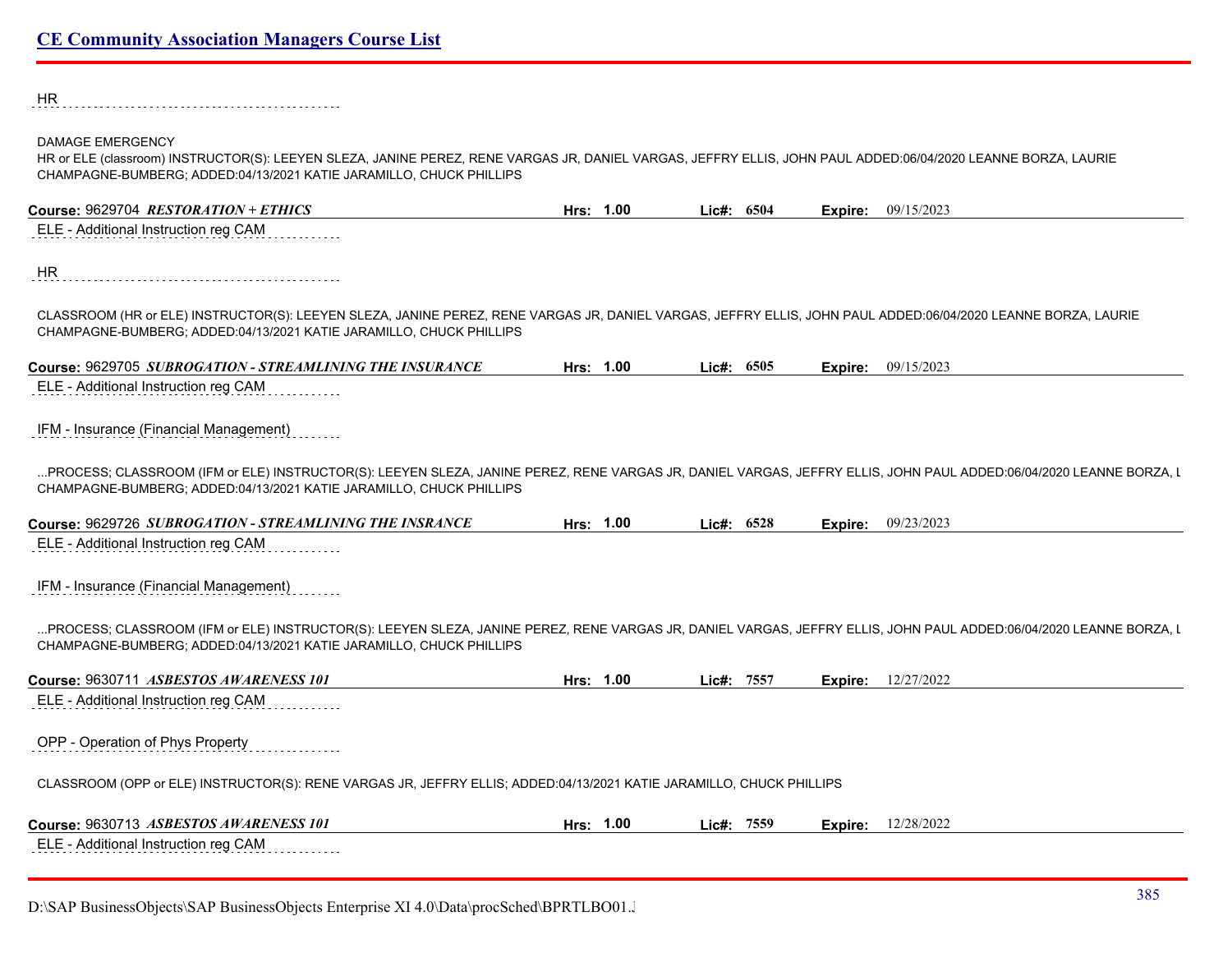OPP - Operation of Phys Property

#### CLASSROOM (OPP or ELE) INSTRUCTOR(S): RENE VARGAS, LEEYEN SIEZA, JANINE PEREZ, JEFFRY ELLIS; ADDED:04/13/2021 KATIE JARAMILLO, CHUCK PHILLIPS

| Course: 9631144 RISK - PROPERTY DAMAGE RESILENCY PROGRAM                                                                                    | Hrs: 2.00             | Lic#: 7988   | 08/01/2023<br>Expire:            |         |
|---------------------------------------------------------------------------------------------------------------------------------------------|-----------------------|--------------|----------------------------------|---------|
| ELE - Additional Instruction reg CAM                                                                                                        |                       |              |                                  |         |
| OPP - Operation of Phys Property                                                                                                            |                       |              |                                  |         |
| CLASSROOM (OPP or ELE) INSTRUCTOR(S): LEEYEN SIEZA, RENE VARGAS JR, KATIE JARAMILLO                                                         |                       |              |                                  |         |
| Course: 9631305 PROPERTY DAMAGE RESILIENCY - RESPONSE +                                                                                     | Hrs: 2.00             | Lic#: 8150   | 10/17/2023<br>Expire:            |         |
| ELE - Additional Instruction reg CAM                                                                                                        |                       |              |                                  |         |
| HR                                                                                                                                          |                       |              |                                  |         |
| IFM - Insurance (Financial Management)                                                                                                      |                       |              |                                  |         |
| CLASSROOM (HR & IFM or ELE) INSTRUCTOR(S): LEEYEN SIEZA, DANIEL VARGAS, RENE VARGAS, JOHN PAUL, JUSTIN CRUZ, KATIE JARAMILLO, LORETTA LANCE |                       |              |                                  |         |
| SUTTER ROOFING COMPANY OF FLORIDA<br>0008084<br><b>8284 VICO COURT</b><br><b>SARASOTA FL 34240</b>                                          | Phone: (941) 377-1000 |              | Email: BRAD@SUTTERROOFING.COM    | 3431219 |
| Course: 9629553 COMMERCIAL ROOF SYSTEM MANAGEMENT,<br>ELE - Additional Instruction reg CAM                                                  | Hrs: 1.00             | Lic#: $6342$ | 06/10/2023<br>Expire:            |         |
| MAINTENANCE, AND LIFE CYCLE COST MODELING; CLASSROOM (ELE) INSTRUCTOR(S): BRADLEY W. SUTTER                                                 |                       |              |                                  |         |
| Course: 9629555 COMMERCIAL ROOF SYSTEM MANAGEMENT<br>ELE - Additional Instruction reg CAM                                                   | Hrs: 1.00             | Lic#: $6344$ | <b>Expire:</b> 06/10/2023        |         |
| MAINTENANCE, AND LIFE CYCLE COST MODELING; CLASSROOM (ELE) INSTRUCTOR(S): BRADLEY W. SUTTER                                                 |                       |              |                                  |         |
| SYMBIONT SERVICE CORP<br>0005775<br><b>4372 NORTH ACCESS ROAD</b><br><b>ENGLEWOOD FL 34224</b>                                              | Phone: 941-474-9306   |              | Email: sandy@symbiontservice.com | 3282650 |
| Course: 9630519 GEOTHERMAL AIR CONDITIONING WORKS IN FL                                                                                     | Hrs: 1.00             | Lic#: 7357   | 08/06/2022<br>Expire:            |         |
|                                                                                                                                             |                       |              |                                  |         |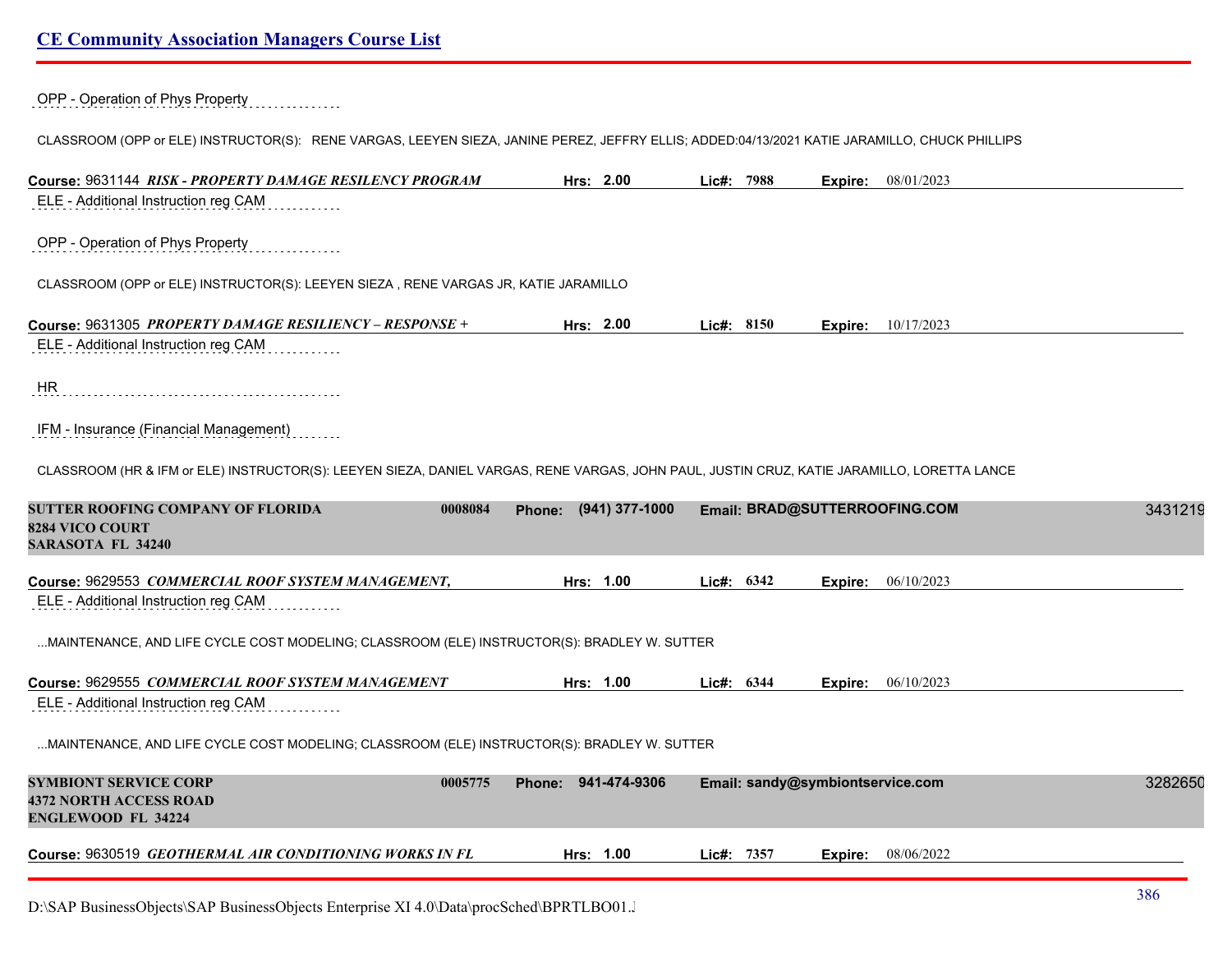| <b>CE Community Association Managers Course List</b>                                            |                        |               |                               |                           |         |
|-------------------------------------------------------------------------------------------------|------------------------|---------------|-------------------------------|---------------------------|---------|
| ELE - Additional Instruction reg CAM                                                            |                        |               |                               |                           |         |
| OPP - Operation of Phys Property                                                                |                        |               |                               |                           |         |
| TOO; DISTANCE/ONLINE (OPP or ELE) INSTRUCTOR(S): SANDRA L. KING, DAVID BALLARD, MICHAEL L. KING |                        |               |                               |                           |         |
| Course: 9630604 SWIMMING POOL HEATING METHODS                                                   | Hrs: 1.00              | Lic#: 7445    | Expire:                       | 09/22/2022                |         |
| ELE - Additional Instruction reg CAM                                                            |                        |               |                               |                           |         |
| OPP - Operation of Phys Property                                                                |                        |               |                               |                           |         |
| DISTANCE/ONLINE (OPP or ELE) INSTRUCTOR(S): SANDRA L. KING, DAVID BALLARD, MICHAEL L. KING      |                        |               |                               |                           |         |
| Course: 9630605 WHAT IS GEOTHERMAL POOL HEATING?                                                | Hrs: 1.00              | $Lic\#: 7446$ |                               | <b>Expire:</b> 09/22/2022 |         |
| ELE - Additional Instruction reg CAM                                                            |                        |               |                               |                           |         |
| OPP - Operation of Phys Property                                                                |                        |               |                               |                           |         |
| DISTANCE/ONLINE (OPP or ELE) INSTRUCTOR(S): SANDRA L. KING, DAVID BALLARD, MICHAEL L. KING      |                        |               |                               |                           |         |
| <b>TANKEL LAW GROUP</b><br>0006081                                                              | Phone: 727-736-1901224 |               | Email: bob@tankellawgroup.com |                           | 3593997 |
| <b>1022 MAIN ST</b><br><b>SUITED</b>                                                            |                        |               |                               |                           |         |
| <b>DUNEDIN FL 34698</b>                                                                         |                        |               |                               |                           |         |
| Course: 9627818 UPDATING YOUR ASSOCIATION'S DOCUMENTS                                           | Hrs: 1.00              | Lic#: 4511    | Expire:                       | 09/20/2023                |         |
| ELE - Additional Instruction reg CAM                                                            |                        |               |                               |                           |         |
| ELE (online)                                                                                    |                        |               |                               |                           |         |
| Course: 9627819 UPDATING YOUR ASSOCIATION'S DOCUMENTS                                           | Hrs: 1.00              | Lic#: 5483    | Expire:                       | 08/28/2023                |         |
| ELE - Additional Instruction reg CAM                                                            |                        |               |                               |                           |         |
| ELE (classroom)                                                                                 |                        |               |                               |                           |         |
| Course: 9627860 THE BASICS OF CONTRACTS & MECHANIC LIENS                                        | Hrs: 1.00              | Lic#: $4563$  |                               | Expire: 09/29/2023        |         |
| ELE - Additional Instruction reg CAM                                                            |                        |               |                               |                           |         |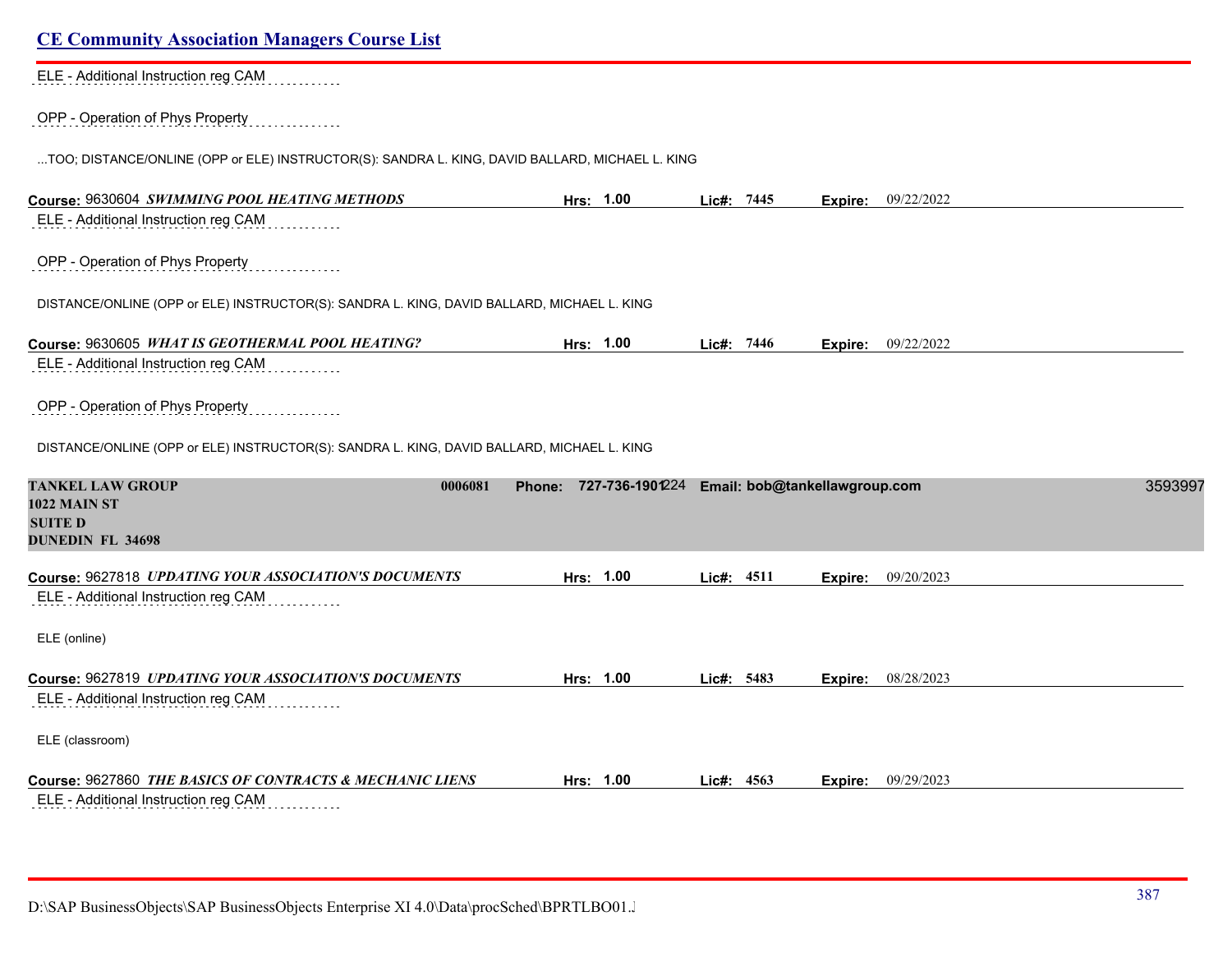| <b>CE Community Association Managers Course List</b>     |           |               |         |                           |
|----------------------------------------------------------|-----------|---------------|---------|---------------------------|
| ELE (online)                                             |           |               |         |                           |
| Course: 9627861 THE BASICS OF CONTRACTS & MECHANIC LIENS | Hrs: 1.00 | Lic#: 4564    | Expire: | 09/29/2023                |
| ELE - Additional Instruction reg CAM                     |           |               |         |                           |
| ELE (classroom)                                          |           |               |         |                           |
| Course: 9627920 HOMEOWNER ASSOCIATION BOARD MEMBER       | Hrs: 2.00 | Lic#: 4630    |         | <b>Expire:</b> 11/17/2023 |
| ELE - Additional Instruction reg CAM                     |           |               |         |                           |
| <b>CERTIFICATION</b><br>ELE (classroom)                  |           |               |         |                           |
| Course: 9627921 HOMEOWNER ASSOCIATION BOARD MEMBER       | Hrs: 2.00 | 4631<br>Lic#: | Expire: | 11/17/2023                |
| ELE - Additional Instruction reg CAM                     |           |               |         |                           |
| <b>CONTIFICATION</b>                                     |           |               |         |                           |
| ELE (online)                                             |           |               |         |                           |
| Course: 9627948 CONDO BOARD CERTIFICATION                | Hrs: 1.00 | Lic#: 4658    |         | <b>Expire:</b> 12/16/2023 |
| IFM - Insurance (Financial Management)                   |           |               |         |                           |
| OPP - Operation of Phys Property                         |           |               |         |                           |
| IFM or OPP (CLASSROOM)                                   |           |               |         |                           |
| Course: 9627949 CONDO BOARD CERTIFICATION                | Hrs: 1.00 | Lic#: 4659    |         | <b>Expire:</b> 12/16/2023 |
| IFM - Insurance (Financial Management)                   |           |               |         |                           |
| OPP - Operation of Phys Property                         |           |               |         |                           |
| IFM or OPP (online)                                      |           |               |         |                           |
| Course: 9628155 COVENANT ENFORCEMENT FOR COMMUNITY ASSOC | Hrs: 1.00 | Lic#: 4865    |         | <b>Expire:</b> 05/24/2024 |
| ELE - Additional Instruction reg CAM                     |           |               |         |                           |
| OPP - Operation of Phys Property                         |           |               |         |                           |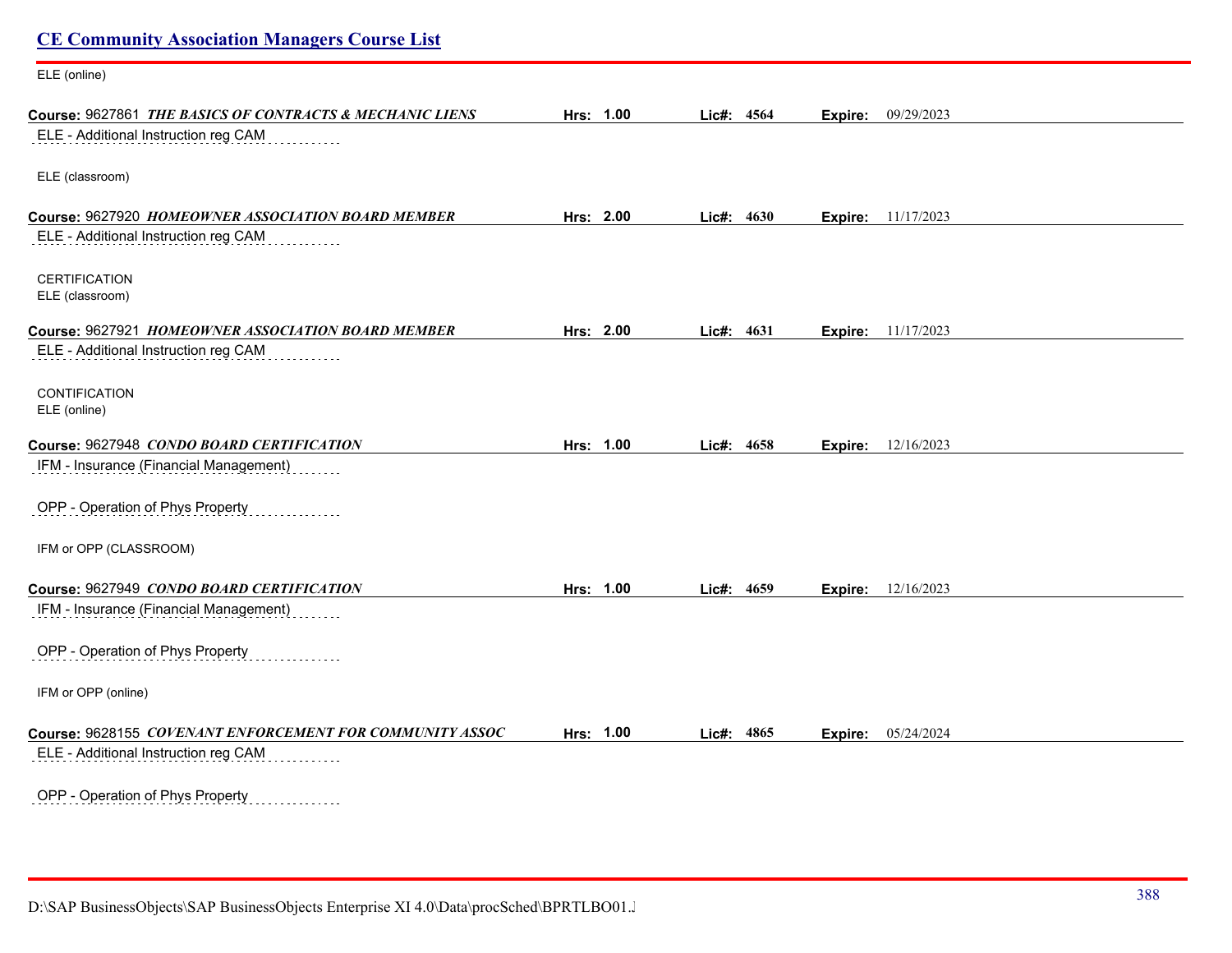| <b>CE Community Association Managers Course List</b>                                                            |                     |            |                                    |         |
|-----------------------------------------------------------------------------------------------------------------|---------------------|------------|------------------------------------|---------|
| OPP or ELE (classroom)<br>INSTRUCTOR(S): ROBERT L. TANKEL, SCOTT B. TANKEL                                      |                     |            |                                    |         |
| Course: 9628156 COVENANT ENFORCEMENT FOR COMMUNITY ASSOC<br>ELE - Additional Instruction reg CAM                | Hrs: 1.00           | Lic#: 4866 | Expire: 05/24/2024                 |         |
| OPP - Operation of Phys Property                                                                                |                     |            |                                    |         |
| OPP or ELE (Distance/Online)<br>IINSTRUCTOR(S): ROBERT L. TANKEL, SCOTT B. TANKEL                               |                     |            |                                    |         |
| TANNENBAUM SCRO, P.L.<br>0006430<br>1990 MAIN STREET                                                            | Phone: 941-308-3156 |            | Email: mcolburn@tannenbaumscro.com | 3303340 |
| <b>SUITE 725</b><br><b>SARASOTA FL 34236</b>                                                                    |                     |            |                                    |         |
| Course: 9627638 WHY ASSOCIATIONS NEED TO DOCUMENT                                                               | Hrs: 2.00           | Lic#: 4312 | Expire: 04/28/2023                 |         |
| ELE - Additional Instruction reg CAM                                                                            |                     |            |                                    |         |
| HR                                                                                                              |                     |            |                                    |         |
| FORM DAY ONE?<br>HR or ELE (CLASSEOOM)<br>INSTRUCTOR(S): ADDED 05/31/2018 JAMES E. TOALE                        |                     |            |                                    |         |
| Course: 9628603 BOARD BUSINESS JUDGMENT RULE:                                                                   | Hrs: 2.00           | Lic#: 5307 | <b>Expire:</b> 05/08/2023          |         |
| ELE - Additional Instruction reg CAM                                                                            |                     |            |                                    |         |
| HR                                                                                                              |                     |            |                                    |         |
| <b>APPLICATION &amp; LIMITATIONS</b><br>HR or ELE (classroom)<br>INSTRUCTOR(S): ADDED 05/31/2018 JAMES E. TOALE |                     |            |                                    |         |
| Course: 9628747 SUCCESSFUL MAINTENANCE & REPAIR PROJECTS                                                        | Hrs: 2.00           | Lic#: 5448 | Expire: 08/08/2023                 |         |
| ELE - Additional Instruction reg CAM                                                                            |                     |            |                                    |         |
| HR                                                                                                              |                     |            |                                    |         |
| HR or ELE (classroom)<br>INSTRUCTOR(S): ADDED 05/31/18 JAMES E. TOALE                                           |                     |            |                                    |         |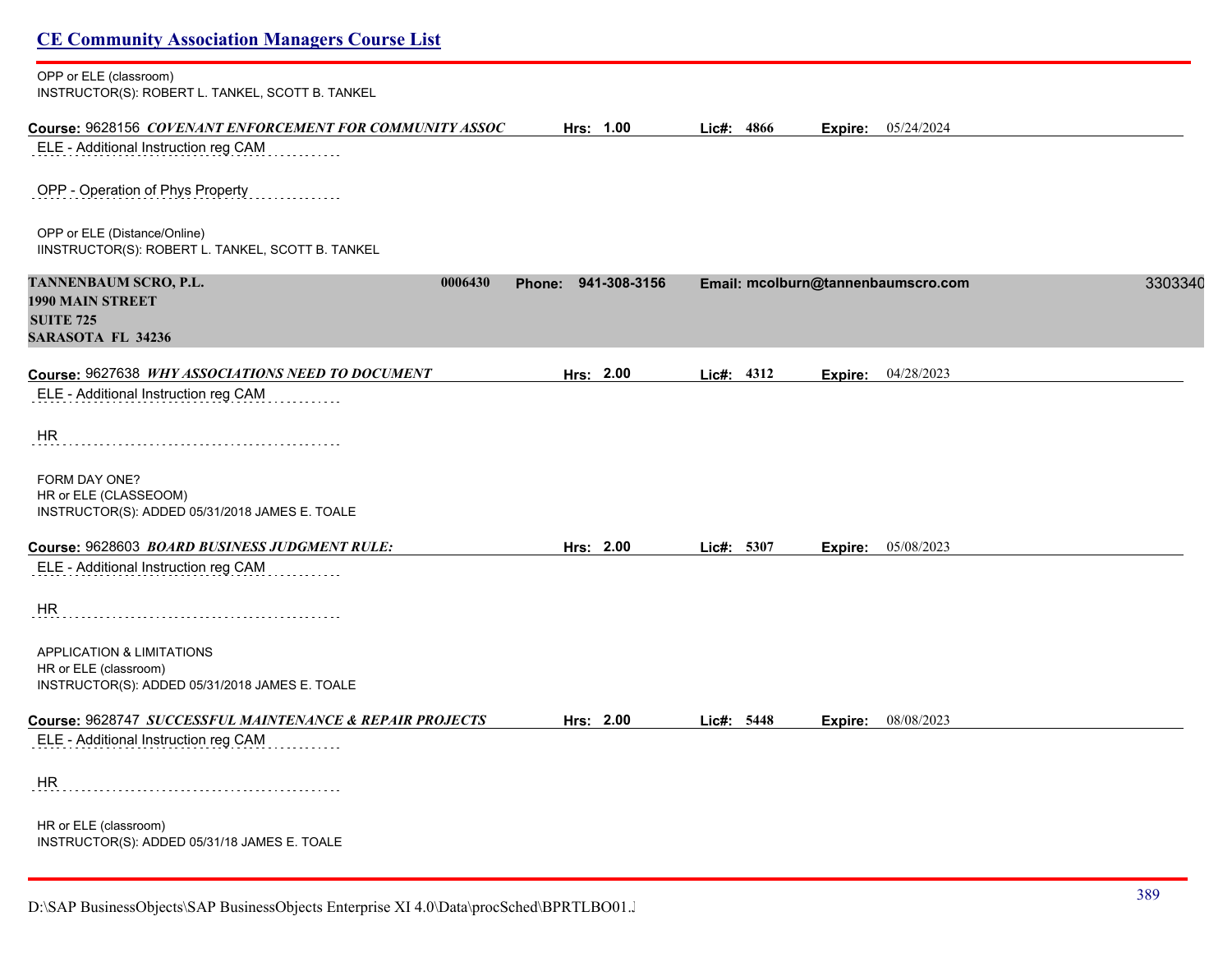| <b>CE Community Association Managers Course List</b>                                           |           |            |         |                             |
|------------------------------------------------------------------------------------------------|-----------|------------|---------|-----------------------------|
| Course: 9628823 KEY ELEMENTS IN A REPAIR CONTRACT                                              | Hrs: 1.00 | Lic#: 5524 | Expire: | 09/20/2023                  |
| ELE - Additional Instruction reg CAM                                                           |           |            |         |                             |
| HR                                                                                             |           |            |         |                             |
| HR or ELE (classroom)<br>INSTRUCTOR(S): ADDED 05/31/18 JAMES E. TOALE                          |           |            |         |                             |
| Course: 9628943 REPAIR & MAINTENANCE OBLIGATIONS: LIMITS                                       | Hrs: 1.00 | Lic#: 5650 |         | <b>Expire:</b> $02/19/2024$ |
| ELE - Additional Instruction reg CAM                                                           |           |            |         |                             |
| <b>HR</b>                                                                                      |           |            |         |                             |
| OF BOARD BUSINESS JUDGEMENT                                                                    |           |            |         |                             |
| HR or ELE (classroom)<br>INSTRUCTOR(S): ADDED 05/31/18 JAMES E. TOALE                          |           |            |         |                             |
| Course: 9628944 KEY RULES OF EVIDENCE-PREPARING FOR                                            | Hrs: 1.00 | Lic#: 5651 | Expire: | 02/19/2024                  |
| ELE - Additional Instruction reg CAM                                                           |           |            |         |                             |
| HR.                                                                                            |           |            |         |                             |
| COURT                                                                                          |           |            |         |                             |
| HR or ELE (classroom)<br>INSTRUCTOR(S): ADDED 05/31/18 JAMES E. TOALE                          |           |            |         |                             |
| Course: 9628974 KEYS TO SELECTING A GREAT EXPERT IN                                            | Hrs: 1.00 | Lic#: 5680 | Expire: | 03/07/2024                  |
| ELE - Additional Instruction reg CAM                                                           |           |            |         |                             |
| HR.                                                                                            |           |            |         |                             |
| CONSTRUCTION DEFECT CASES;                                                                     |           |            |         |                             |
| CLASSROOM (HR OR ELE);<br>INSTRUCTOR(S): SALVATORE G. SCRO ESQ., ADDED 05/31/18 JAMES E. TOALE |           |            |         |                             |
| Course: 9628988 KEYS TO SELECTING A GREAT EXPERT IN                                            | Hrs: 2.00 | Lic#: 5695 |         | <b>Expire:</b> $03/08/2024$ |
| ELE - Additional Instruction reg CAM                                                           |           |            |         |                             |
| HR                                                                                             |           |            |         |                             |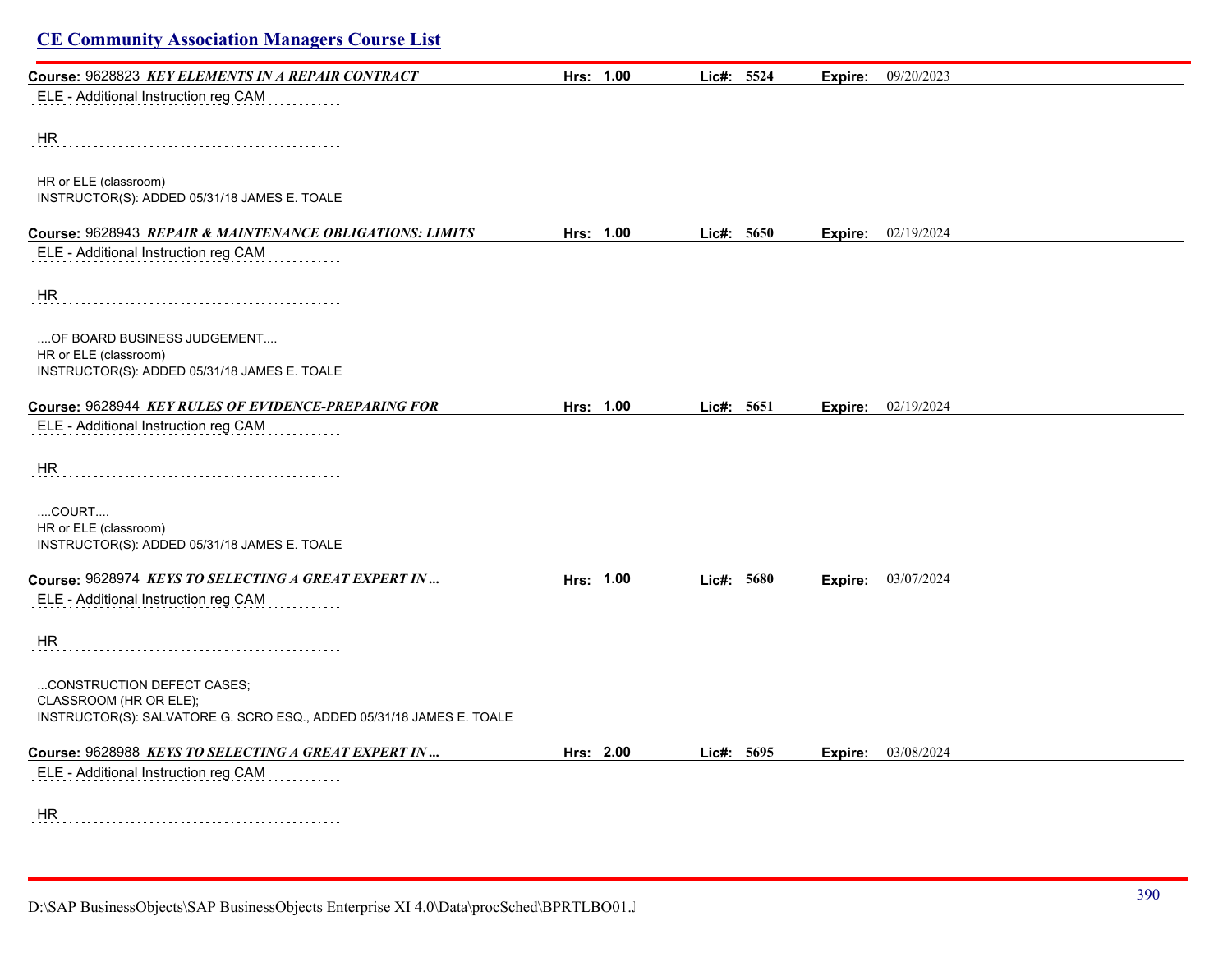# **CE Community Association Managers Course List** ...CONSTRUCTION DEFECT CASES; CLASSROOM (HR OR ELE); INSTRUCTOR(S): SALVATORE G. SCRO ESQ, ADDED 05/31/18 JAMES E. TOALE **Course:** 9628999 *TURNOVER OF CONDO ASSOCIATION AND HOA* **Hrs: 2.00 Lic#: 5712 Expire:** 03/13/2024 ELE - Additional Instruction reg CAM HR ..CONTROL.HR OR ELE;CLASSROOM;INSTRUCTORS: ALAN TANNENBAUM, SALVATORE SCRO, JON LEMOLE, ADDED 05/31/18 JAMES E. TOALE **Course:** 9629014 *NOTICE OF TURNOVER - NOW WHAT?* **Hrs: 1.00 Lic#: 5729 Expire:** 03/28/2024 ELE - Additional Instruction reg CAM HR CLASSROOM (HR or ELE) INSTRUCTOR(S): ALAN E. TANNENBAUM, SALVATORE G. SCRO, JON E. LEMOLE, ADDED 05/31/18 JAMES E. TOALE **Course:** 9629823 *IS OUR CLAIM WORTH PURSUING AND WHAT CAN* **Hrs: 1.00 Lic#: 6648 Expire:** 12/18/2023 ELE - Additional Instruction reg CAM HR ...WE DO TO IMPROVE OUR CHANCES OF SUCCESS?; CLASSROOM (HR or ELE) INSTRUCTOR(S): ALAN E. TANNENBAUM, SALVATORE G. SCRO, JON E. LEMOLE **Course:** 9629824 *IS OUR CLAIM WORTH PURSUING AND WHAT CAN* **Hrs: 2.00 Lic#: 6649 Expire:** 12/18/2023 ELE - Additional Instruction reg CAM HR ...WE DO TO IMPROVE OUR CHANCES OF SUCCESS?; CLASSROOM (HR or ELE) INSTRUCTOR(S): ALAN E. TANNENBAUM, SALVATORE G. SCRO, JON E. LEMOLE **Course:** 9630058 *REPAIR & MAINTENANCE OBLIGATIONS:* **Hrs: 2.00 Lic#: 6902 Expire:** 04/12/2024 ELE - Additional Instruction reg CAM HR

LIMITS OF BOARD BUSINESS; DISTANCE/ONLINE (HR or ELE) INSTRUCTOR(S): ALAN E. TANNENBAUM, SALVATORE G. SCRO, JON E. LEMOLE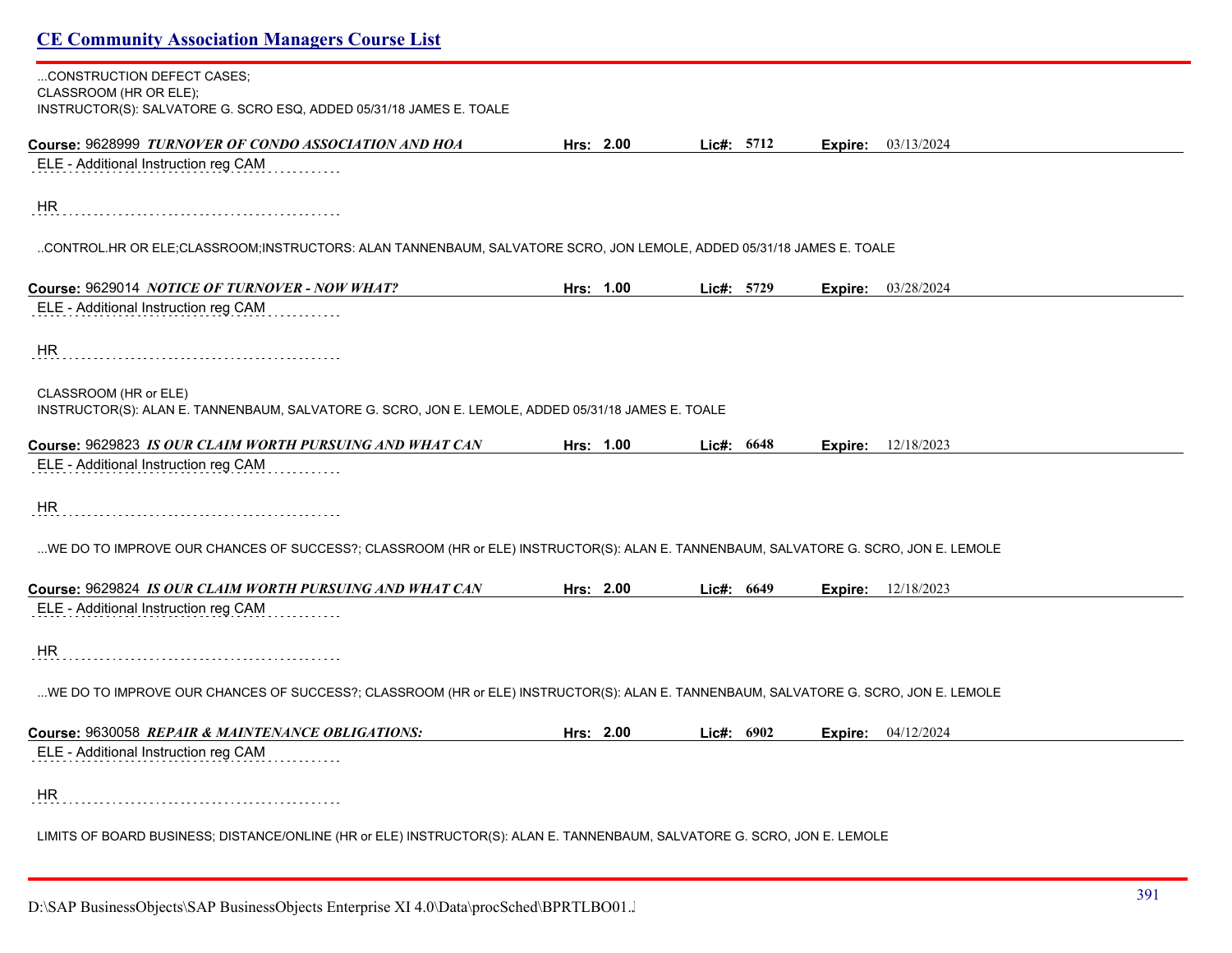| <b>CE Community Association Managers Course List</b>                                                                         |           |              |                |                             |  |
|------------------------------------------------------------------------------------------------------------------------------|-----------|--------------|----------------|-----------------------------|--|
| Course: 9630086 KEY RULES OF EVIDENCE PREPARING FOR                                                                          | Hrs: 1.00 | Lic#: 6929   | Expire:        | 04/15/2024                  |  |
| ELE - Additional Instruction reg CAM                                                                                         |           |              |                |                             |  |
| HR                                                                                                                           |           |              |                |                             |  |
| COURT; HR or ELE (DISTANCE/ONLINE)<br>INSTRUCTOR(S): ALAN E. TANNENBAUM, SALVATORE G. SCRO, JON E. LEMOLE                    |           |              |                |                             |  |
| Course: 9630087 NOTICE OF TURNOVER - NOW WHAT?                                                                               | Hrs: 1.00 | Lic#: 6930   |                | <b>Expire:</b> $04/15/2024$ |  |
| ELE - Additional Instruction reg CAM                                                                                         |           |              |                |                             |  |
| HR                                                                                                                           |           |              |                |                             |  |
| DISTANCE/ONLINE (HR or ELE) INSTRUCTOR(S): ALAN E. TANNENBAUM, SALVATORE G. SCRO, JON E. LEMOLE                              |           |              |                |                             |  |
| Course: 9630090 KEYS TO SELECTING A GREAT EXPERT                                                                             | Hrs: 1.00 | Lic#: $6933$ |                | <b>Expire:</b> 04/16/2024   |  |
| ELE - Additional Instruction reg CAM                                                                                         |           |              |                |                             |  |
| HR.                                                                                                                          |           |              |                |                             |  |
| IN CONSTRUCTION DEFECT CASE; DISTANCE/ONLINE (HR or ELE) INSTRUCTOR(S): ALAN TANNENBAUM, SALVATORE G. SCRO, JON E. LEMOLE    |           |              |                |                             |  |
| Course: 9630092 IS OUR CLAIM WORTH PURSUING AND WHAT CAN                                                                     | Hrs: 1.00 | Lic#: 6935   |                | Expire: 04/16/2024          |  |
| ELE - Additional Instruction reg CAM                                                                                         |           |              |                |                             |  |
| HR.                                                                                                                          |           |              |                |                             |  |
| WE DO TO IMPROVE; DISTANCE/ONLINE (HR or ELE) INSTRUCTOR(S): ALAN E. TANNENBAUM, SALVATORE G. SCRO, JON E. LEMOLE            |           |              |                |                             |  |
| Course: 9630389 REPAIR & MAINTENANCE OBLIGATIONS: LIMITS                                                                     | Hrs: 1.00 | Lie#: 7231   | <b>Expire:</b> | 07/01/2022                  |  |
| ELE - Additional Instruction reg CAM                                                                                         |           |              |                |                             |  |
| HR                                                                                                                           |           |              |                |                             |  |
| OF BOARD BUSINESS JUDGEMENT; DISTANCE/ONLINE (HR or ELE) INSTRUCTOR(S): ALAN E. TANNENBAUM, SALVATORE G. SCRO, JON E. LEMOLE |           |              |                |                             |  |
| Course: 9630520 AGING CONDO BUILDINGS - REPAIR OR                                                                            | Hrs: 1.00 | Lie#: 7358   | Expire:        | 08/06/2022                  |  |
| ELE - Additional Instruction reg CAM                                                                                         |           |              |                |                             |  |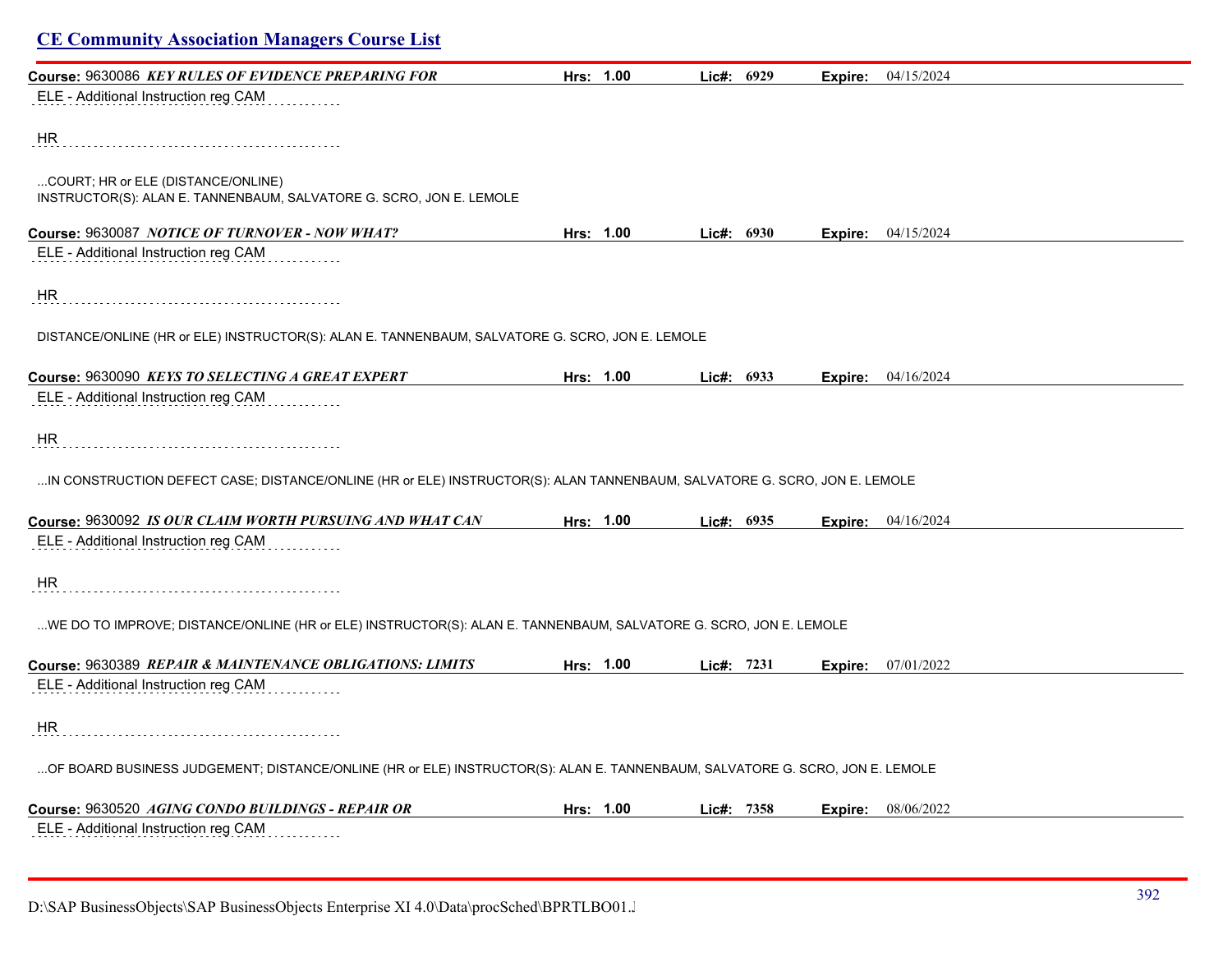| <b>CE Community Association Managers Course List</b>                                                                                                |           |            |                             |  |
|-----------------------------------------------------------------------------------------------------------------------------------------------------|-----------|------------|-----------------------------|--|
| <b>HR</b>                                                                                                                                           |           |            |                             |  |
| ABANDON?; DISTANCE/ONLINE (HR or ELE) INSTRUCTOR(S): ALAN E. TANNENBAUM, SALVATORE G. SCRO, JON E. LEMOLE                                           |           |            |                             |  |
| Course: 9630521 AGING CONDO BUILDINGS - REPAIR OR                                                                                                   | Hrs: 1.00 | Lic#: 7359 | <b>Expire:</b> 08/06/2022   |  |
| ELE - Additional Instruction reg CAM                                                                                                                |           |            |                             |  |
| HR                                                                                                                                                  |           |            |                             |  |
| ABANDON?; CLASSROOM (HR or ELE) INSTRUCTOR(S): ALAN E. TANNENBAUM, SALVATORE G. SCRO, JON E. LEMOLE                                                 |           |            |                             |  |
| Course: 9631026 BUILDING AND SITE DEFECT NEGOTIATIONS WI                                                                                            | Hrs: 1.00 | Lic#: 7871 | <b>Expire:</b> $06/16/2023$ |  |
| ELE - Additional Instruction reg CAM                                                                                                                |           |            |                             |  |
| HR                                                                                                                                                  |           |            |                             |  |
| POTENTIAL PITFALLS TO AVOID; CLASSROOM (HR or ELE) INSTRUCTOR(S): ALAN E. TANNENBAUM, SALVATORE G. SCRO, JON E. LEMOLE                              |           |            |                             |  |
| Course: 9631032 BUILDING AND SITE DEFECT NEGOTIATIONS WI                                                                                            | Hrs: 1.00 | Lic#: 7877 | <b>Expire:</b> 06/20/2023   |  |
| ELE - Additional Instruction reg CAM                                                                                                                |           |            |                             |  |
| HR                                                                                                                                                  |           |            |                             |  |
| POTENTIAL PITFALLS TO AVOID; DISTANCE/ONLINE (HR or ELE) INSTRUCTOR(S): SALVATORE G. SCRO, JON E. LEMOLE                                            |           |            |                             |  |
| Course: 9631110 COMMUNITY ASSOCIATION BEST PRACTICES                                                                                                | Hrs: 1.00 | Lic#: 7955 | <b>Expire:</b> 07/18/2023   |  |
| ELE - Additional Instruction reg CAM                                                                                                                |           |            |                             |  |
| HR.                                                                                                                                                 |           |            |                             |  |
| FOR A SUCCESSFUL MULTI-FAMILY BUILDINGRE-ROOFING PROJECT; CLASSROOM (HR or ELE) INSTRUCTOR(S): ALAN E. TANNENBAUM, SALVATORE G. SCRO, JON E. LEMOLE |           |            |                             |  |
| Course: 9631111 COMMUNITY ASSOCIATION BEST PRACTICES FO                                                                                             | Hrs: 1.00 | Lic#: 7956 | <b>Expire:</b> 07/19/2023   |  |
| ELE - Additional Instruction reg CAM                                                                                                                |           |            |                             |  |
| HR                                                                                                                                                  |           |            |                             |  |
| MULTI-FAMILY BUILDING RE-ROOFING PROJECT; CLASSROOM (HR or ELE) INSTRUCTOR(S): ALAN E. TANNENBAUM, SALVATORE G. SCRO, JON E. LEMOLE                 |           |            |                             |  |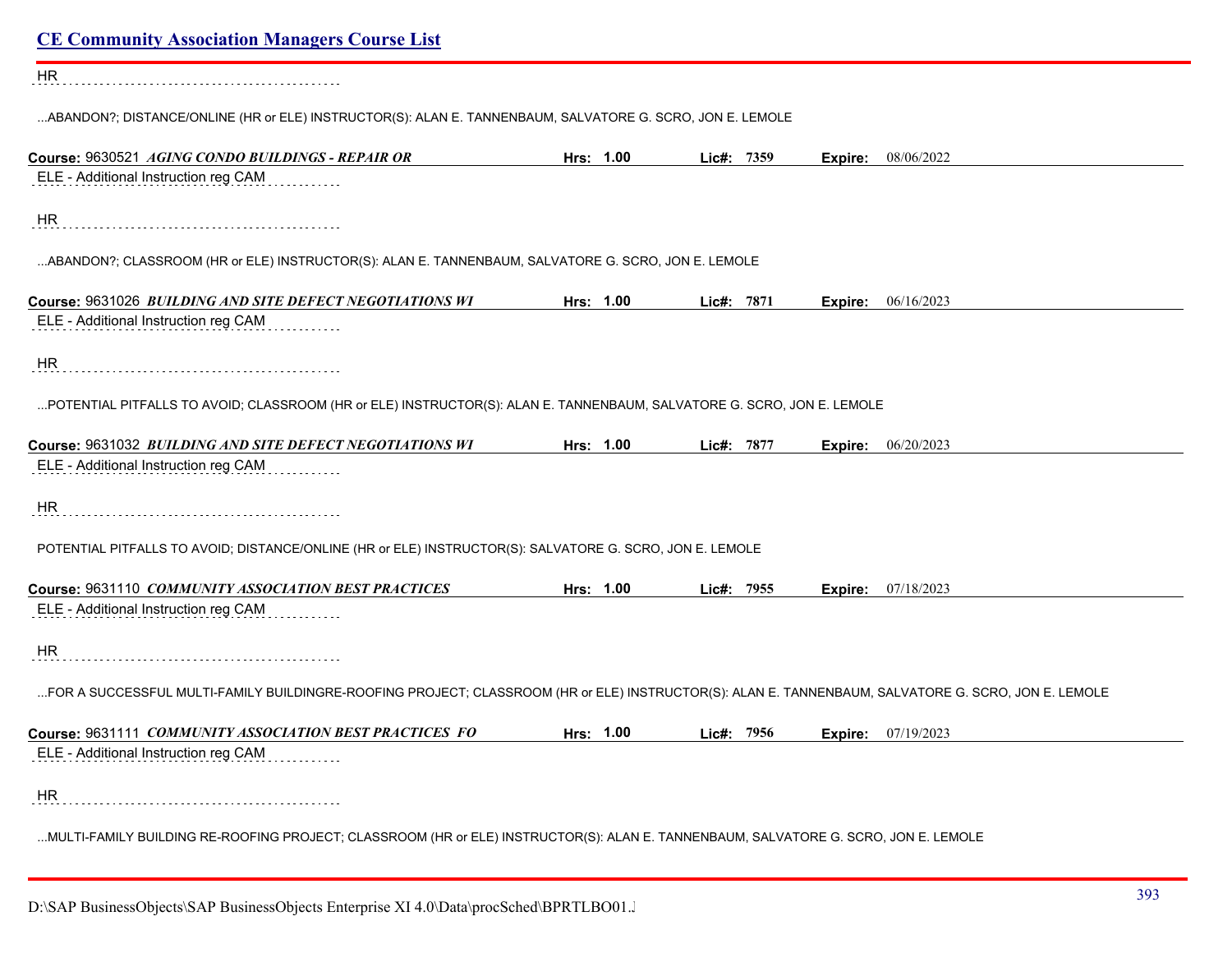| <b>CE Community Association Managers Course List</b>                                                                                                     |           |            |         |                             |
|----------------------------------------------------------------------------------------------------------------------------------------------------------|-----------|------------|---------|-----------------------------|
| Course: 9631112 COMMUNITY ASSOCIATION BEST PRACTICES FO                                                                                                  | Hrs: 1.00 | Lic#: 7957 | Expire: | 07/19/2023                  |
| ELE - Additional Instruction reg CAM                                                                                                                     |           |            |         |                             |
| HR                                                                                                                                                       |           |            |         |                             |
| FOR A SUCCESSFUL MULTI-FAMILY BUILDINGRE-ROOFING PROJECT; DSTANCE/ONLINE (HR or ELE) INSTRUCTOR(S): ALAN E. TANNENBAUM, SALVATORE G. SCRO, JON E. LEMOLE |           |            |         |                             |
| Course: 9631152 <i>COMMUNITY ASSOCIATION BEST PRACTICES FO</i>                                                                                           | Hrs: 1.00 | Lie#: 7997 |         | <b>Expire:</b> 08/02/2023   |
| ELE - Additional Instruction reg CAM                                                                                                                     |           |            |         |                             |
| HR                                                                                                                                                       |           |            |         |                             |
| MULTI-FAMILY BUILDING RE-ROOFING PROJECT; DISTANCE/ONLINE (HR or ELE) INSTRUCTOR(S): ALAN E. TANNENBAUM, SALVATORE G. SCRO, JON E. LEMOLE                |           |            |         |                             |
| Course: 9631259 CONNECTED TOWNHOMES ADMINISTERED BY FLOR                                                                                                 | Hrs: 1.00 | Lic#: 8101 |         | Expire: 09/20/2023          |
| ELE - Additional Instruction reg CAM                                                                                                                     |           |            |         |                             |
| HR                                                                                                                                                       |           |            |         |                             |
| CLASSROOM (HR or ELE) INSTRUCTOR(S): ALAN E. TANNENBAUM, SALVATORE G. SCRO, JON E. LEMOLE                                                                |           |            |         |                             |
| Course: 9631260 CONNECTED TOWNHOMES ADMINISTERED BY FLOR                                                                                                 | Hrs: 1.00 | Lic#: 8102 |         | <b>Expire:</b> 09/20/2023   |
| ELE - Additional Instruction reg CAM                                                                                                                     |           |            |         |                             |
| HR                                                                                                                                                       |           |            |         |                             |
| DISTANCE/ONLINE (HR or ELE) INSTRUCTOR(S): ALAN E. TANNENBAUM, SALVATORE G. SCRO, JON E. LEMOLE                                                          |           |            |         |                             |
| Course: 9631273 KEY ELEMENTS IN A REPAIR CONTRACT                                                                                                        | Hrs: 1.00 | Lic#: 8115 |         | <b>Expire:</b> 10/03/2023   |
| ELE - Additional Instruction reg CAM                                                                                                                     |           |            |         |                             |
| HR                                                                                                                                                       |           |            |         |                             |
| DISTANCE/ONLINE (HR or ELE) INSTRUCTOR(S): ALAN E. TANNENBAUM, SALVATORE G. SCRO, JON E. LEMOLE                                                          |           |            |         |                             |
| Course: 9631429 PAY ATTENTION TO WHAT ENGINEERS PRESENTI                                                                                                 | Hrs: 1.00 | Lic#: 8274 |         | <b>Expire:</b> $01/17/2024$ |
| ELE - Additional Instruction reg CAM                                                                                                                     |           |            |         |                             |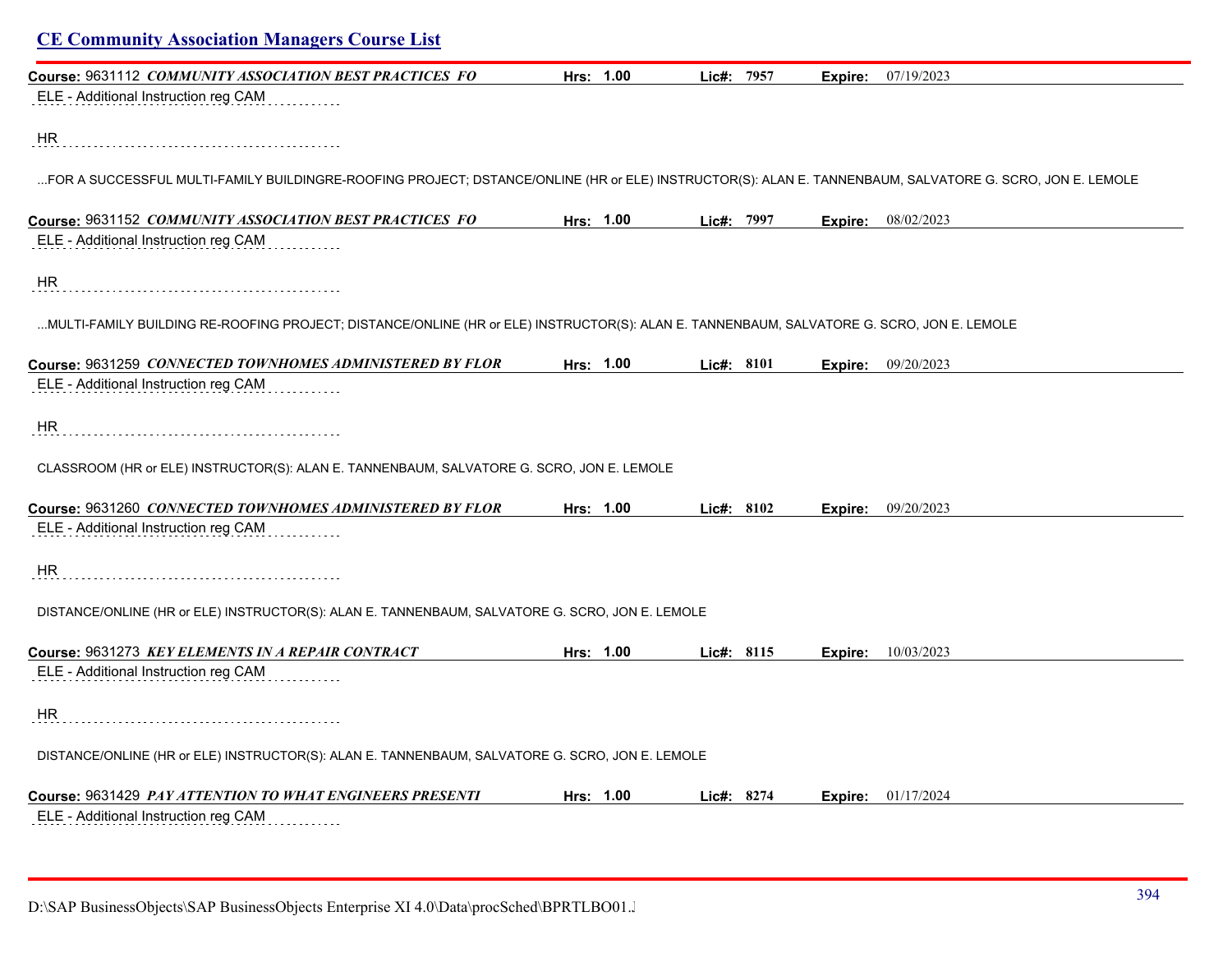| <b>CE Community Association Managers Course List</b>                                                                                           |                     |                         |         |                           |         |
|------------------------------------------------------------------------------------------------------------------------------------------------|---------------------|-------------------------|---------|---------------------------|---------|
| HR                                                                                                                                             |                     |                         |         |                           |         |
| IN THEIR GENERAL CONDITIONS - THE DEVIL INDEED IS IN THE DETAILS; DISTANCE/ONLINE (HR or ELE) INSTRUCTOR(S): ALAN E. TANNENBAUM, JON E. LEMOLE |                     |                         |         |                           |         |
| Course: 9631430 PAY ATTENTION TO WHAT ENGINEERS PRESENTI                                                                                       | Hrs: 1.00           | Lic#: 8275              | Expire: | 01/17/2024                |         |
| ELE - Additional Instruction reg CAM                                                                                                           |                     |                         |         |                           |         |
| HR                                                                                                                                             |                     |                         |         |                           |         |
| IN THEIR GENERAL CONDITIONS - THE DEVIL INDEED IS IN THE DETAILS; CLASSROOM (HR or ELE) INSTRUCTOR(S): ALAN E. TANNENBAUM, JON E. LEMOLE       |                     |                         |         |                           |         |
| Course: 9631656 UNDERSTANDING FLORIDA'S NEW CONDOMINIUM                                                                                        | Hrs: 1.00           | Lic#: 8502              | Expire: | 06/27/2024                |         |
| Legal Update Seminars                                                                                                                          |                     |                         |         |                           |         |
| COURSE DELIVERY METHOD: CLASSROOM.<br>CATEGORY: LEGAL UPDATE SEMINAR.<br>INSTRUCTOR: JON E LEMOLE & ALAN E TANNENBAUM.                         |                     |                         |         |                           |         |
| Course: 9631660 UNDERSTANDING FLORIDA'S NEW CONDOMINIUM                                                                                        | Hrs: 1.00           | Lie#: 8505              |         | <b>Expire:</b> 06/27/2024 |         |
| Legal Update Seminars                                                                                                                          |                     |                         |         |                           |         |
| COURSE DELIVERY METHOD: ONLINE.<br>CATEGORY: HR OR ELE.<br>INSTRUCTOR(S): ALAN E TANNENBAUM, JON E LEMOLE.                                     |                     |                         |         |                           |         |
| TAPIA, ROJAS & ASSOCIATES, P.A.<br>0007377                                                                                                     | Phone: 305-595-2755 | Email: hrojas@trcpa.com |         |                           | 3539825 |
| <b>150 SOUTH PINE ISLAND RD</b><br><b>SUITE 300</b>                                                                                            |                     |                         |         |                           |         |
| PLANTATION FL 33324                                                                                                                            |                     |                         |         |                           |         |
| Course: 9629860 ASSOCIATION FINANCIAL REPORTING & TAXES                                                                                        | Hrs: 2.00           | Lic#: 6687              | Expire: | 01/09/2024                |         |
| ELE - Additional Instruction reg CAM                                                                                                           |                     |                         |         |                           |         |
| IFM - Insurance (Financial Management)                                                                                                         |                     |                         |         |                           |         |
| CLASSROOM (IFM or ELE) INSTRUCTOR(S): HERBER ROJAS, CARMEN VELASQUEZ                                                                           |                     |                         |         |                           |         |
| Course: 9629861 ASSOCIATION BUDGETING AND RESERVES                                                                                             | Hrs: 2.00           | Lic#: 6688              | Expire: | 01/09/2024                |         |
| ELE - Additional Instruction reg CAM                                                                                                           |                     |                         |         |                           |         |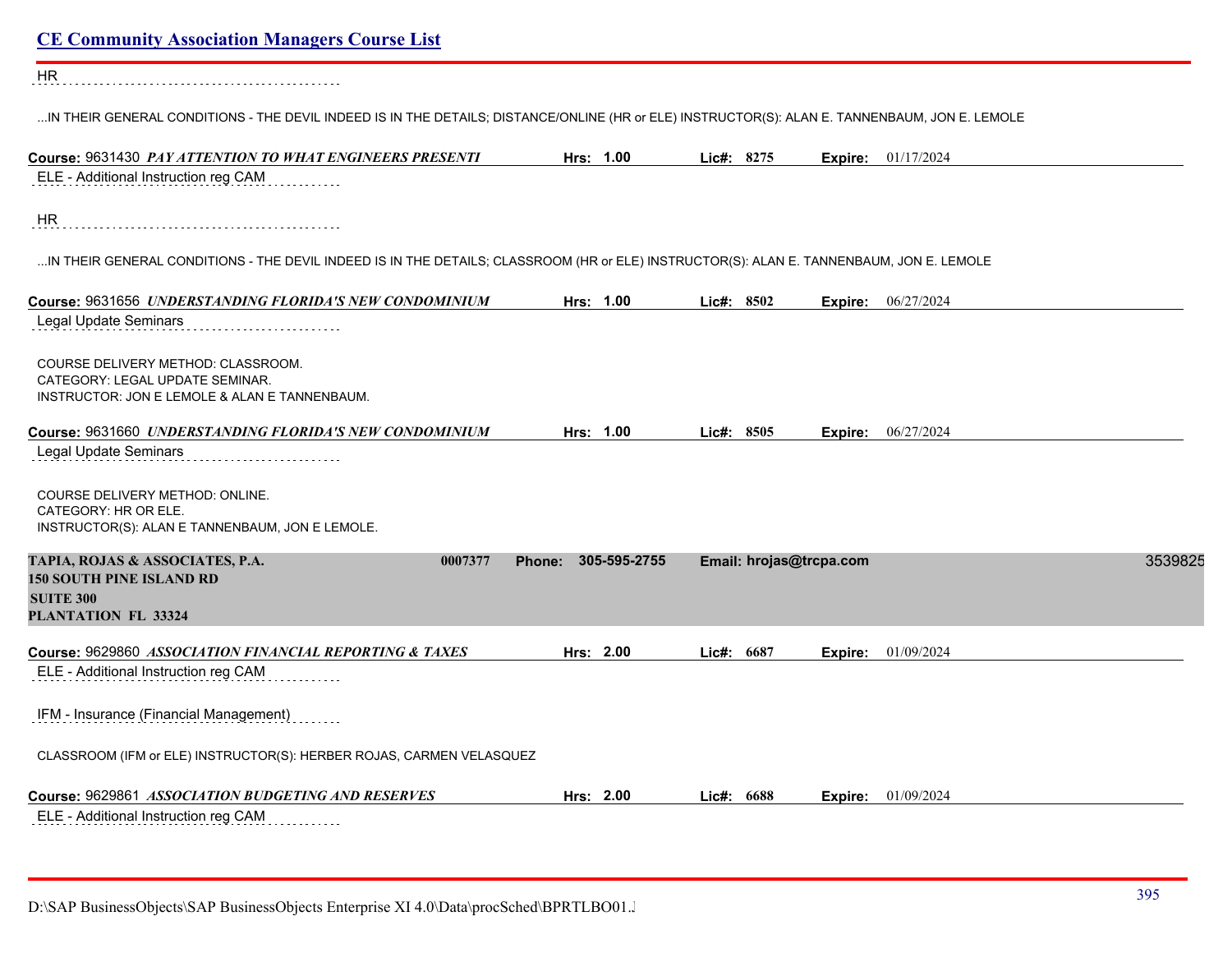IFM - Insurance (Financial Management)

CLASSROOM (IFM or ELE) INSTRUCTOR(S): HERBER ROJAS, CARMEN VELASQUEZ

| <b>THOMPSON BAKER AGENCY</b><br>PO BOX PO BOX 3807<br><b>SAINT AUGUSTINE FL 32085</b>            | 0008932 | 904-824-1631<br>Phone: |                            | Email: dalexander@thompsonbaker.com | 3588628 |
|--------------------------------------------------------------------------------------------------|---------|------------------------|----------------------------|-------------------------------------|---------|
| Course: 9631225 FLORIDA STATUTE/INSURANCE COVERAGE BASIC<br>ELE - Additional Instruction reg CAM |         | Hrs: 1.00              | Lic#: 8066                 | 08/29/2023<br>Expire:               |         |
| IFM - Insurance (Financial Management)                                                           |         |                        |                            |                                     |         |
| CLASSROOM (IFM or ELE) INSTRUCTOR(S): DAN R. ALEXANDER                                           |         |                        |                            |                                     |         |
| Course: 9631232 ASSOCIATION POLICY/COVERAGE BASICS<br>ELE - Additional Instruction reg CAM       |         | Hrs: 1.00              | Lic#: 8074                 | <b>Expire:</b> 08/31/2023           |         |
| IFM - Insurance (Financial Management)                                                           |         |                        |                            |                                     |         |
| CLASSROOM (IFM or ELE) INSTRUCTOR(S): DAN R. ALEXANDER                                           |         |                        |                            |                                     |         |
| Course: 9631486 2022 INSURANCE MARKET CONDITIONS                                                 |         | Hrs: 1.00              | Lic#: 8333                 | Expire: 02/13/2024                  |         |
| ELE - Additional Instruction reg CAM                                                             |         |                        |                            |                                     |         |
| IFM - Insurance (Financial Management)                                                           |         |                        |                            |                                     |         |
| CLASSROOM (IFM or ELE) INSTRUCTOR(S): DAN R. ALEXANDER                                           |         |                        |                            |                                     |         |
| <b>TOM HARMAN</b><br>18 Wes 18 WESTGLEN LN<br><b>PALM COAST</b><br>PALM COAST FL 32164           | 0008749 | 386-264-5410<br>Phone: | Email: harmantnt@gmail.com |                                     | 3434112 |
| Course: 9630955 21st CENTURY SECURITY SOLUTIONS                                                  |         | Hrs: 1.00              | Lic#: 7796                 | 04/06/2023<br>Expire:               |         |
| ELE - Additional Instruction reg CAM                                                             |         |                        |                            |                                     |         |
| OPP - Operation of Phys Property<br>.                                                            |         |                        |                            |                                     |         |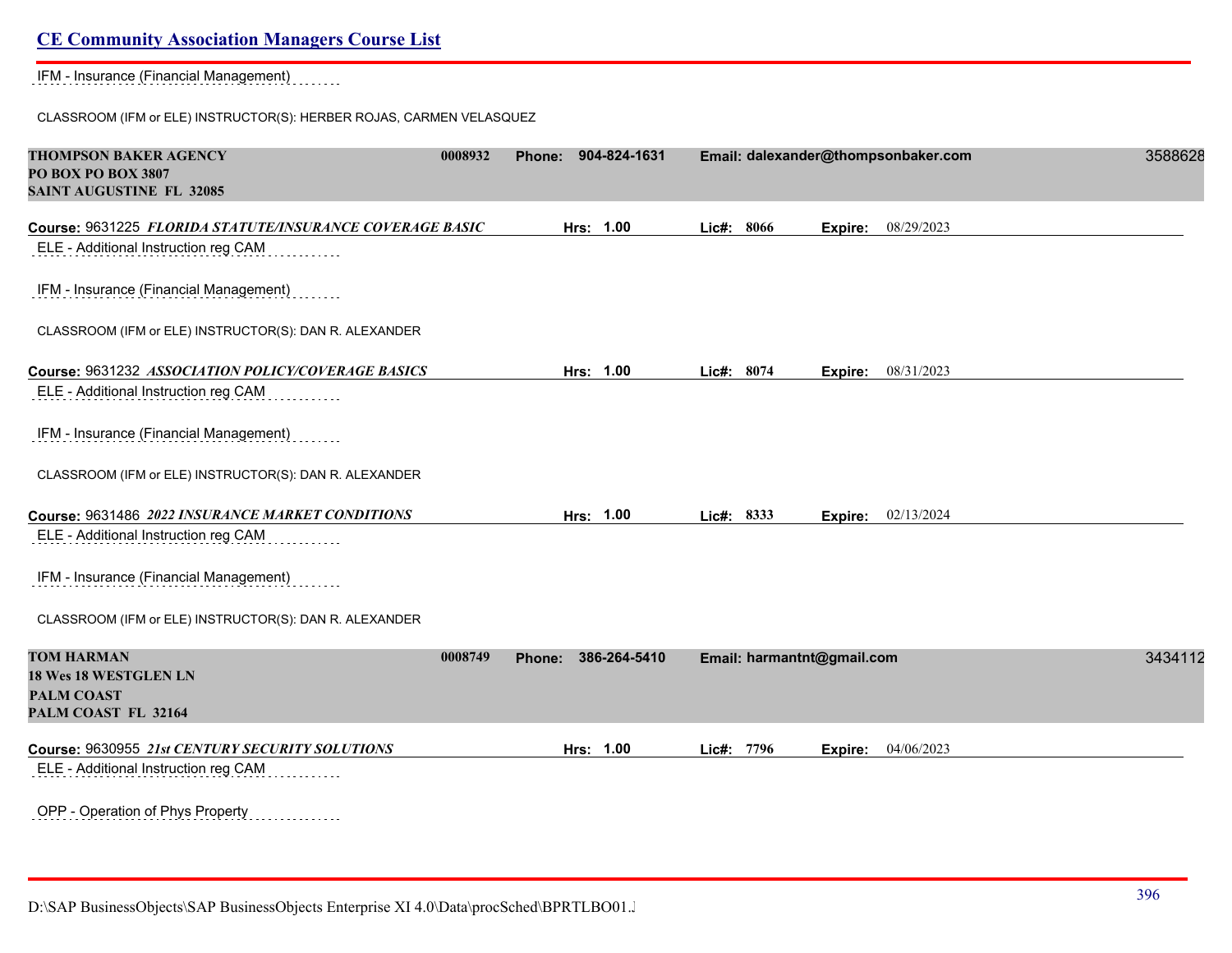# **CE Community Association Managers Course List** CLASSROOM (OPP or ELE) INSTRUCTOR(S): THOMAS W. HARMAN JR. **TRAVIS WADE MOORE 0008659 Phone: 727-421-6902 Email: TRAVIS@MOORE-RELATIONS.COM** 33905034 **PO BOX 2020 ST. PETERSBURG FL 33731 Course:** 9630651 *HOW PUBLIC POLICY DECISIONS IMPACT CAMS* **Hrs: 1.00 Lic#: 7493 Expire:** 11/05/2022 ELE - Additional Instruction reg CAM METHOD OF DELIVERY: CLASSROOM; CREDIT TYPE: ELE; INSTRUCTOR(S): TRAVIS MOORE **TRUE PROPERTY GROUP 0006298 Phone: 407-395-4144 Email: bILARDI@TRUEPROPERTYGROUP.COM** 29386579 **4800 WOFFORD LANE ORLANDO FL 32810 Course:** 9627574 *KEEP IT SMALL, THE COST OF DELAYED* **Hrs: 1.00 Lic#: 4242 Expire:** 02/19/2023 ELE - Additional Instruction reg CAM OPP - Operation of Phys Property MAINTENANCE PART A OPP or ELE (classroom) INSTRUCTOR(S): JAMES ILARDI **Course:** 9627575 *KEEP IT SMALL, THE COST OF DELAYED* **Hrs: 1.00 Lic#: 4243 Expire:** 02/19/2023 ELE - Additional Instruction reg CAM <u>. . . . . . . . .</u> OPP - Operation of Phys Property MAINTENANCE PART B OPP or ELE (classroom) INSTRUCTOR(S): JAMES ILARDI **Course:** 9627950 *PRINCIPLES OF COMMUNITY: FINDING COMMON* **Hrs: 1.00 Lic#: 4660 Expire:** 12/17/2023 ELE - Additional Instruction reg CAM HR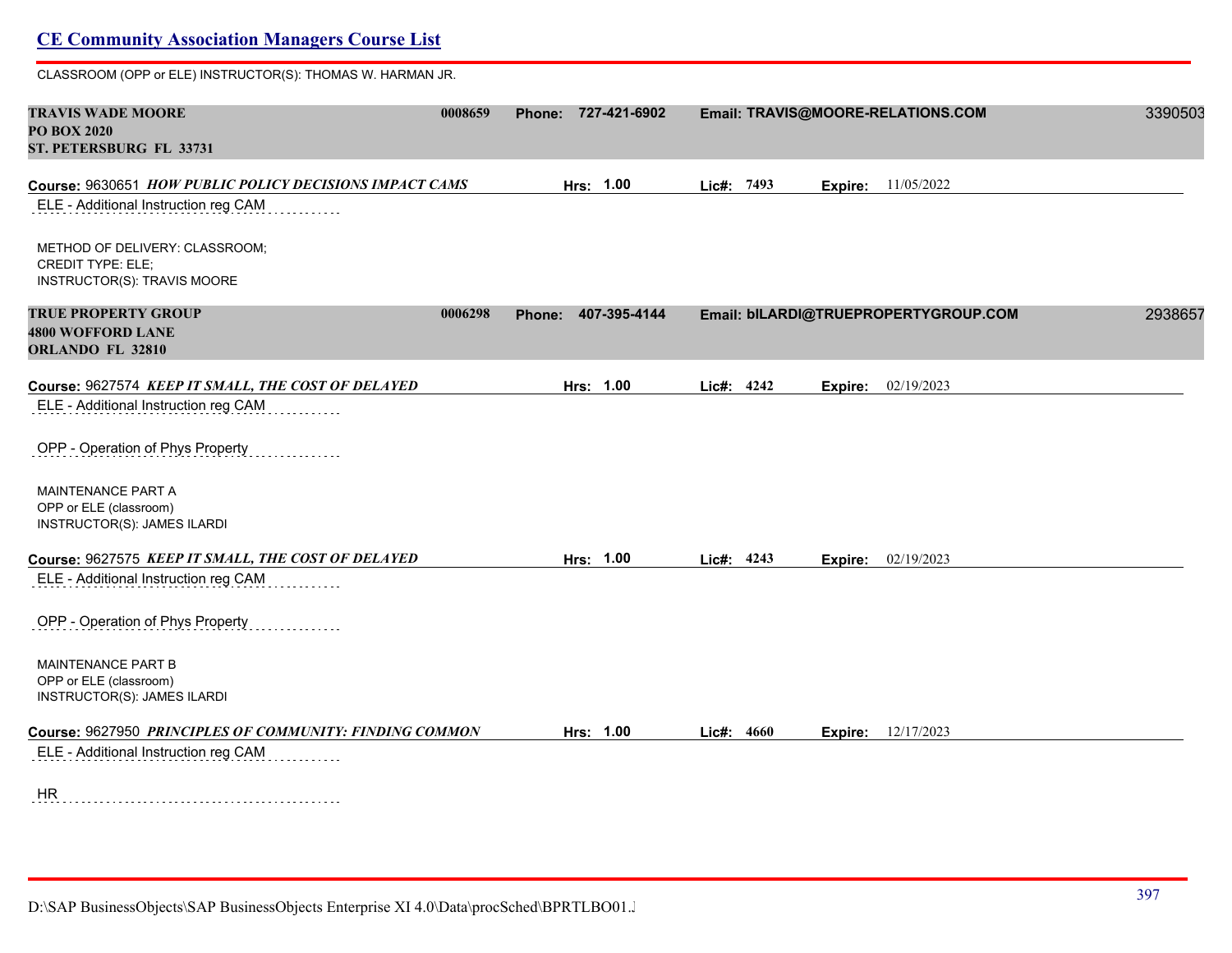#### GROUND IN INVERSITY

HR OR ELE (CLASSROOM)

instructor(s); Richard Shreve added 8/29/2018, added 10/14/2019: Chase R. Tennyson added 10/19/2021: James Ilardi ADDED 06/20/2022: SUZANNE PROBUS.

| Course: 9627953 8 MOVES TO PRODUCTIVITY                                                                                                                                         | Hrs: 1.00                     | Lic#: 4663 |            | Expire: | 12/27/2023                                |
|---------------------------------------------------------------------------------------------------------------------------------------------------------------------------------|-------------------------------|------------|------------|---------|-------------------------------------------|
| ELE - Additional Instruction reg CAM                                                                                                                                            |                               |            |            |         |                                           |
| HR                                                                                                                                                                              |                               |            |            |         |                                           |
| HR or ELE (classroom);<br>instructor(s); Richard Shreve added 8/29/2018, added 10/14/2019: Chase R. Tennyson ADDED 07/14/2021: JAMES S ILARDI ADDED 06/20/2022: SUZANNE PROBUS. |                               |            |            |         |                                           |
| Course: 9628224 BLUEPRINT FOR BUILDING SCIENCE &                                                                                                                                | Hrs: 1.00                     |            | Lic#: 6169 |         | Expire: 02/25/2023                        |
| ELE - Additional Instruction reg CAM                                                                                                                                            |                               |            |            |         |                                           |
| OPP - Operation of Phys Property                                                                                                                                                |                               |            |            |         |                                           |
| <b>WATERPROOFING</b><br>OPP or ELE (classroom)<br>Instructor(s): JAMES S ILARDI                                                                                                 |                               |            |            |         |                                           |
| <b>TSK MARKETING INC</b><br>0007779<br><b>PO BOX 3004</b><br><b>BOYNTON BEACH FL 33424</b>                                                                                      | 561-508-0500<br><b>Phone:</b> |            |            |         | 3095770<br>Email: TSK4MARKETING@GMAIL.COM |
| Course: 9629365 THESE ARE NOT YOUR MOTHER'S APPLIANCES                                                                                                                          | Hrs: 2.00                     |            | Lic#: 6113 | Expire: | 02/03/2023                                |
| ELE - Additional Instruction reg CAM                                                                                                                                            |                               |            |            |         |                                           |
| OPP - Operation of Phys Property                                                                                                                                                |                               |            |            |         |                                           |
| CLASSROOM (OPP or ELE) INSTRUCTOR(S): FRED KIVELOWITZ,                                                                                                                          |                               |            |            |         |                                           |
| Course: 9629392 SECURING YOUR COMMUNITY                                                                                                                                         | Hrs: 1.00                     |            | Lic#: 6148 | Expire: | 02/13/2023                                |
| ELE - Additional Instruction reg CAM                                                                                                                                            |                               |            |            |         |                                           |
| OPP - Operation of Phys Property                                                                                                                                                |                               |            |            |         |                                           |
| CLASSROOM (OPP or ELE) INSTRUCTOR(S): LYNN M. SMITH                                                                                                                             |                               |            |            |         |                                           |
| Course: 9630506 HOW DOES YOUR WATER FLOW?                                                                                                                                       | Hrs: 2.00                     |            | Lic#: 7348 |         | <b>Expire:</b> 08/03/2022                 |
| ELE - Additional Instruction reg CAM                                                                                                                                            |                               |            |            |         |                                           |

D:\SAP BusinessObjects\SAP BusinessObjects Enterprise XI 4.0\Data\procSched\BPRTLBO01.J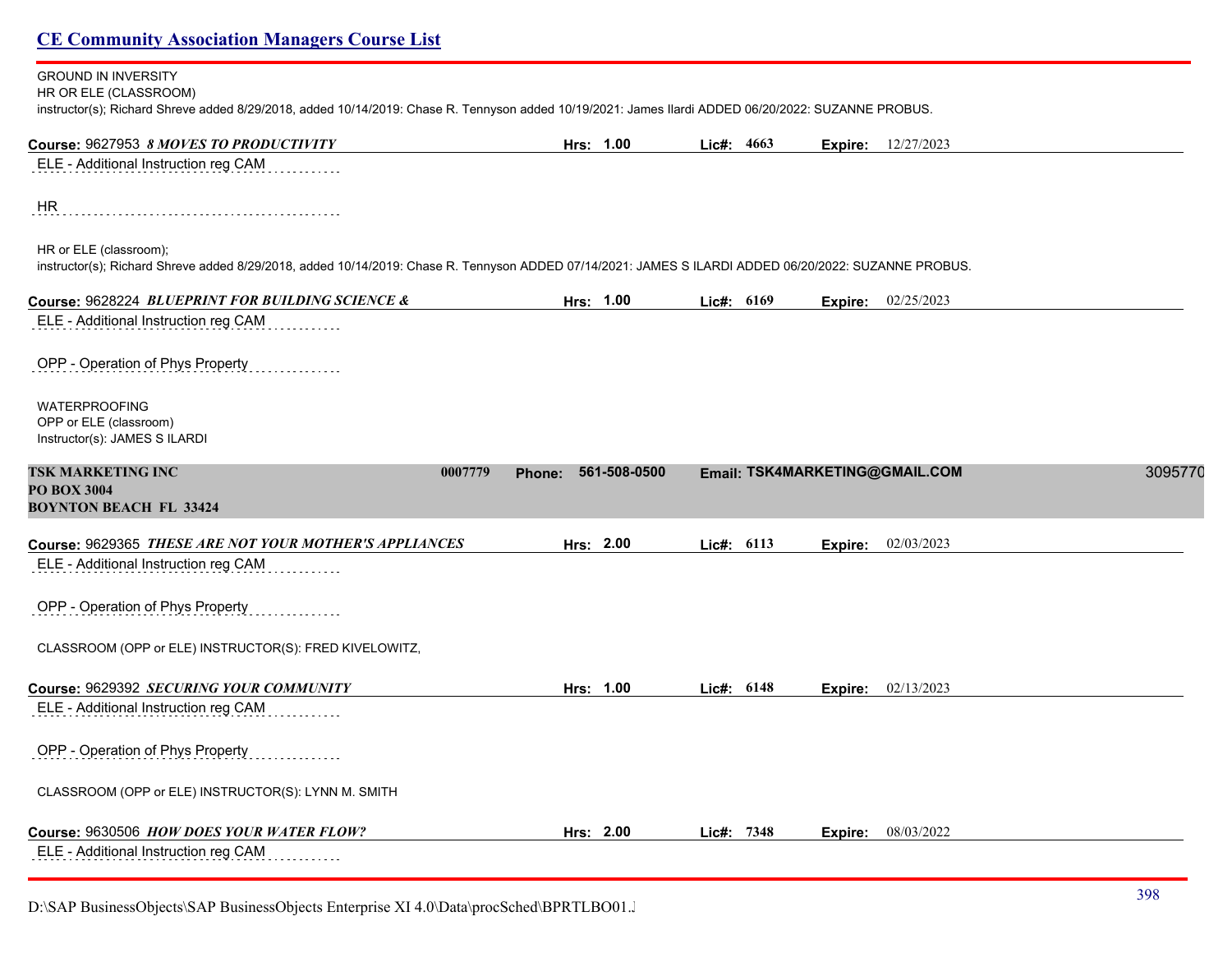OPP - Operation of Phys Property

CLASSROOM (OPP or ELE) INSTRUCTOR(S): RICHARD PAGAN

| TYACK, ANDREW PATRICK<br><b>6981 CURTISS AVENUE</b><br><b>SUITE 3</b><br><b>SARASOTA FL 34231</b> | 0008425 | Phone: 941-706-2880    |            | Email: ANDREW@CPASMT.COM    |         |                    | 3234343 |
|---------------------------------------------------------------------------------------------------|---------|------------------------|------------|-----------------------------|---------|--------------------|---------|
| Course: 9630902 YEAR END PREPARATION                                                              |         | Hrs: 1.00              | Lic#: 7741 |                             | Expire: | 03/22/2023         |         |
| ELE - Additional Instruction reg CAM                                                              |         |                        |            |                             |         |                    |         |
| IFM - Insurance (Financial Management)                                                            |         |                        |            |                             |         |                    |         |
| CLASSROOM (IFM or ELE) INSTRUCTOR(S): ANDREW P. TYACK                                             |         |                        |            |                             |         |                    |         |
| Course: 9630903 FRAUD AND CONTROLS                                                                |         | Hrs: 1.00              | Lic#: 7742 |                             | Expire: | 03/22/2023         |         |
| ELE - Additional Instruction reg CAM                                                              |         |                        |            |                             |         |                    |         |
| IFM - Insurance (Financial Management)                                                            |         |                        |            |                             |         |                    |         |
| CLASSROOM (IFM or ELE) INSTRUCTOR(S): ANDREW P. TYACK                                             |         |                        |            |                             |         |                    |         |
| Course: 9630904 YEAR END PREPARATION                                                              |         | Hrs: 1.00              | Lic#: 7743 |                             |         | Expire: 03/22/2023 |         |
| ELE - Additional Instruction reg CAM                                                              |         |                        |            |                             |         |                    |         |
| IFM - Insurance (Financial Management)                                                            |         |                        |            |                             |         |                    |         |
| DISTANCE/ONLINE (IFM or ELE) INSTRUCTOR(S): ANDREW P. TYACK                                       |         |                        |            |                             |         |                    |         |
| UF/FLORIDA FRIENDLY LANDSCAPING PROGRAM<br>2140 NE WALDO ROAD                                     | 0005337 | Phone:<br>352-273-4589 |            | Email: ffl-ceu@ifas.ufl.edu |         |                    | 3395526 |
| PO BOX 110675,<br><b>GAINESVILLE FL 32609</b>                                                     |         |                        |            |                             |         |                    |         |
| Course: 9630487 DEVELOPING A NEW TOMORROW                                                         |         | Hrs: 1.00              | Lic#: 7329 |                             | Expire: | 07/28/2022         |         |
| ELE - Additional Instruction reg CAM                                                              |         |                        |            |                             |         |                    |         |
| OPP - Operation of Phys Property                                                                  |         |                        |            |                             |         |                    |         |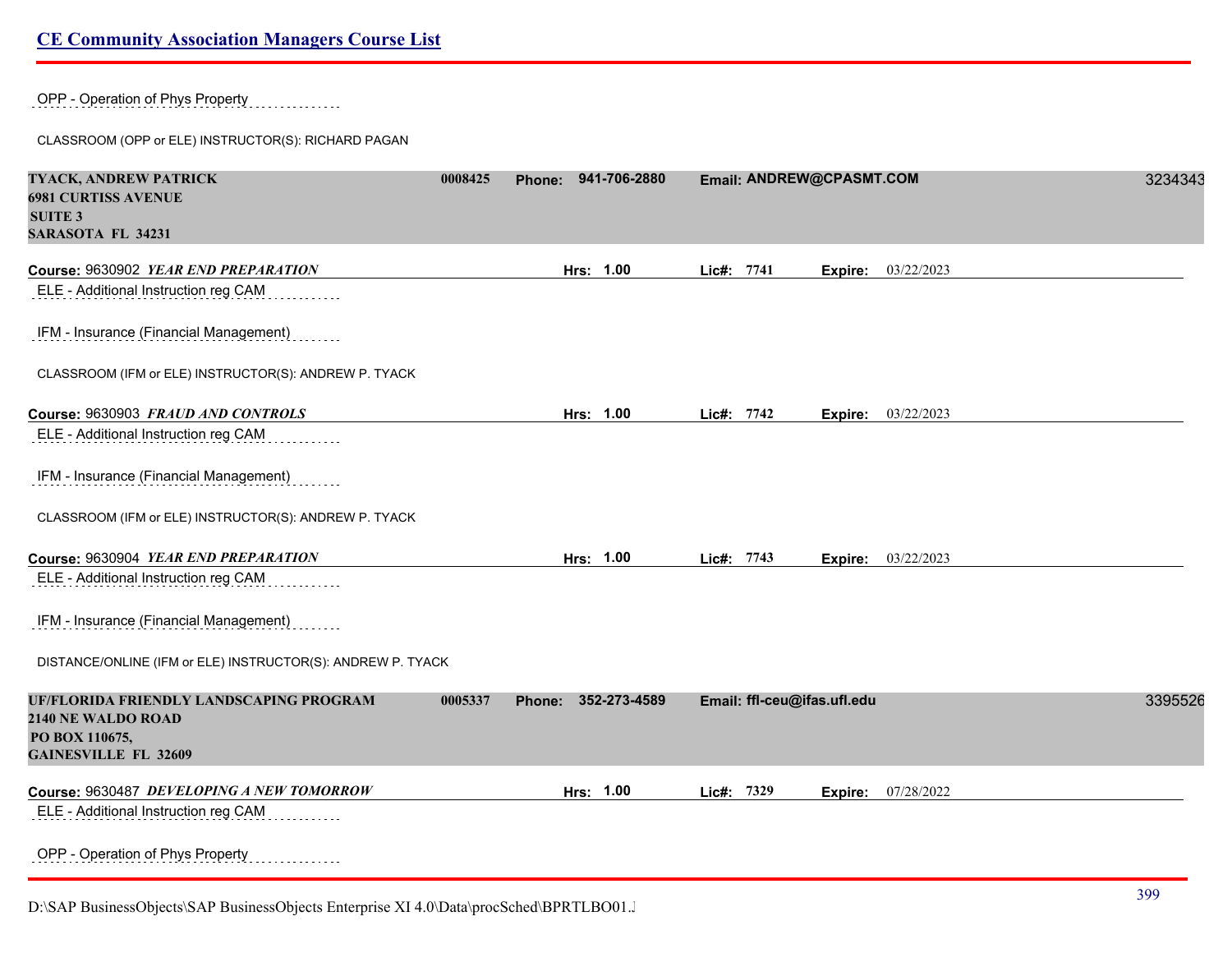| CLASSROOM (OPP or ELE) INSTRUCTOR(S): PIERCE JONES                                                                      |           |           |            |      |         |                           |  |
|-------------------------------------------------------------------------------------------------------------------------|-----------|-----------|------------|------|---------|---------------------------|--|
| Course: 9630488 ECOSYSTEM SERVICES AND YOUR NEIGHBORHOOD                                                                |           | Hrs: 1.00 | $Lie#$ :   | 7330 | Expire: | 07/28/2022                |  |
| ELE - Additional Instruction reg CAM                                                                                    |           |           |            |      |         |                           |  |
| OPP - Operation of Phys Property                                                                                        |           |           |            |      |         |                           |  |
| CLASSROOM (OPP or ELE) INSTRUCTOR(S): TAYLOR, NICHOLAS, PIERCE H. JONES, M. JENNISON KIPP, CRAIG R. MILLER              |           |           |            |      |         |                           |  |
| Course: 9630489 LANDSCAPES BY HABITAT                                                                                   |           | Hrs: 1.00 | Lic#:      | 7331 | Expire: | 07/28/2022                |  |
| ELE - Additional Instruction reg CAM                                                                                    |           |           |            |      |         |                           |  |
| OPP - Operation of Phys Property                                                                                        |           |           |            |      |         |                           |  |
| CLASSROOM (OPP or ELE) INSTRUCTOR(S): TAYLOR, NICHOLAS, PIERCE H. JONES, M. JENNISON KIPP, CRAIG R. MILLER              |           |           |            |      |         |                           |  |
| Course: 9630490 PERCEPTIONS OF FLORIDA-FRIENDLY                                                                         | Hrs: 1.00 |           | Lic#:      | 7332 |         | <b>Expire:</b> 07/28/2022 |  |
| ELE - Additional Instruction reg CAM                                                                                    |           |           |            |      |         |                           |  |
| OPP - Operation of Phys Property                                                                                        |           |           |            |      |         |                           |  |
| LANDSCAPING; CLASSROOM (OPP or ELE) INSTRUCTOR(S): TAYLOR, NICHOLAS, PIERCE H. JONES, M. JENNISON KIPP, CRAIG R. MILLER |           |           |            |      |         |                           |  |
| Course: 9630491 URBAN SOIL, WATER AND STORMWATER PONDS                                                                  | Hrs: 1.00 |           | Lic#: 7333 |      |         | Expire: 07/28/2022        |  |
| ELE - Additional Instruction reg CAM                                                                                    |           |           |            |      |         |                           |  |
| OPP - Operation of Phys Property                                                                                        |           |           |            |      |         |                           |  |
| CLASSROOM (OPP or ELE) INSTRUCTOR(S): TAYLOR, NICHOLAS, PIERCE H. JONES, M. JENNISON KIPP, CRAIG R. MILLER              |           |           |            |      |         |                           |  |
| Course: 9630493 LEGALLY SPEAKING WEBINAR: FFL IN THE                                                                    |           | Hrs: 1.00 | Lic#:      | 7335 |         | <b>Expire:</b> 07/29/2022 |  |
| ELE - Additional Instruction reg CAM                                                                                    |           |           |            |      |         |                           |  |
| OPP - Operation of Phys Property                                                                                        |           |           |            |      |         |                           |  |
| PLANNED COMMUNITY; DISTANCE/ONLINE (OPP or ELE) INSTRUCTOR(S): BARBARA B. STAGE                                         |           |           |            |      |         |                           |  |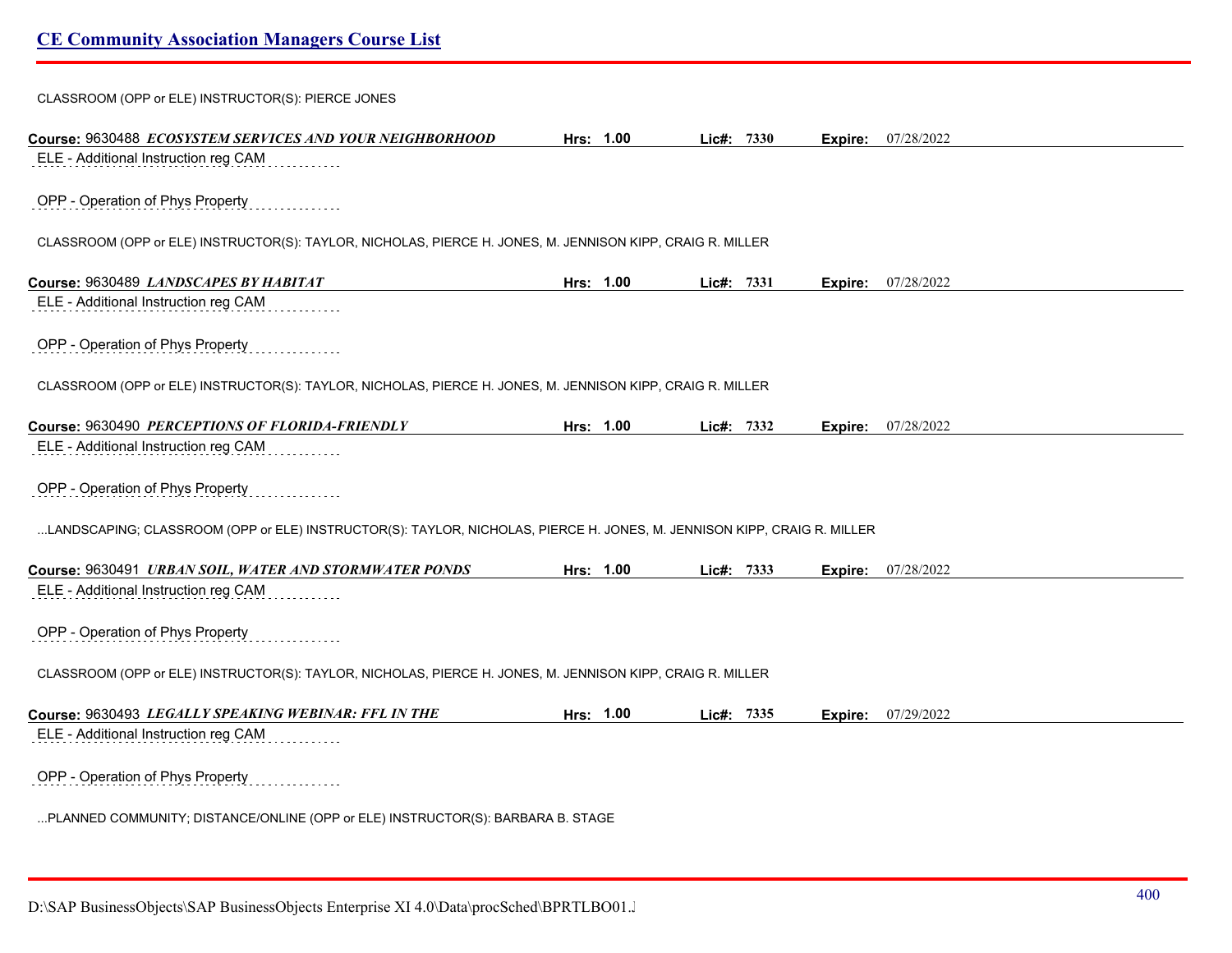| <b>CE Community Association Managers Course List</b>     |           |            |                       |  |
|----------------------------------------------------------|-----------|------------|-----------------------|--|
| Course: 9630882 FLORIDA-FRIENDLY TURFGRASS: SELECTION &  | Hrs: 1.00 | Lic#: 7722 | 03/16/2023<br>Expire: |  |
| ELE - Additional Instruction reg CAM                     |           |            |                       |  |
| OPP - Operation of Phys Property                         |           |            |                       |  |
| DISTANCE/ONLINE (OPP or ELE)                             |           |            |                       |  |
| Course: 9630883 FLORIDA-FRIENDLY LANDSCAPING LEGISLATION | Hrs: 1.00 | Lic#: 7723 | 03/16/2023<br>Expire: |  |
| ELE - Additional Instruction reg CAM                     |           |            |                       |  |
| OPP - Operation of Phys Property                         |           |            |                       |  |
| DISTANCE/ONLINE (OPP or ELE)                             |           |            |                       |  |
| Course: 9630884 MAINTENANCE WITH FLORIDA-FRIENDLY        | Hrs: 1.00 | Lic#: 7724 | 03/16/2023<br>Expire: |  |
| ELE - Additional Instruction reg CAM                     |           |            |                       |  |
| OPP - Operation of Phys Property                         |           |            |                       |  |
| DISTANCE/ONLINE (OPP or ELE)                             |           |            |                       |  |
| Course: 9630885 INTRODUCTION TO FLORIDA-FRIENDLY LANDSCA | Hrs: 1.00 | Lic#: 7725 | 03/16/2023<br>Expire: |  |
| ELE - Additional Instruction reg CAM                     |           |            |                       |  |
| OPP - Operation of Phys Property                         |           |            |                       |  |
| DISTANCE/ONLINE (OPP or ELE)                             |           |            |                       |  |
| Course: 9631322 FLORIDA-FRIENDLY LANDSCAPING RECOGNITION | Hrs: 1.00 | Lic#: 8167 | 11/08/2023<br>Expire: |  |
| ELE - Additional Instruction reg CAM                     |           |            |                       |  |
| OPP - Operation of Phys Property                         |           |            |                       |  |
| DISTANCE/ONLINE (OPP or ELE) INSTRUCTOR(S): CLAIRE LEWIS |           |            |                       |  |
| Course: 9631323 FLORIDA-FRIENDLY LANDSCAPING DESIGN      | Hrs: 1.00 | Lic#: 8168 | 11/08/2023<br>Expire: |  |
| ELE - Additional Instruction reg CAM                     |           |            |                       |  |
| OPP - Operation of Phys Property                         |           |            |                       |  |

D:\SAP BusinessObjects\SAP BusinessObjects Enterprise XI 4.0\Data\procSched\BPRTLBO01.J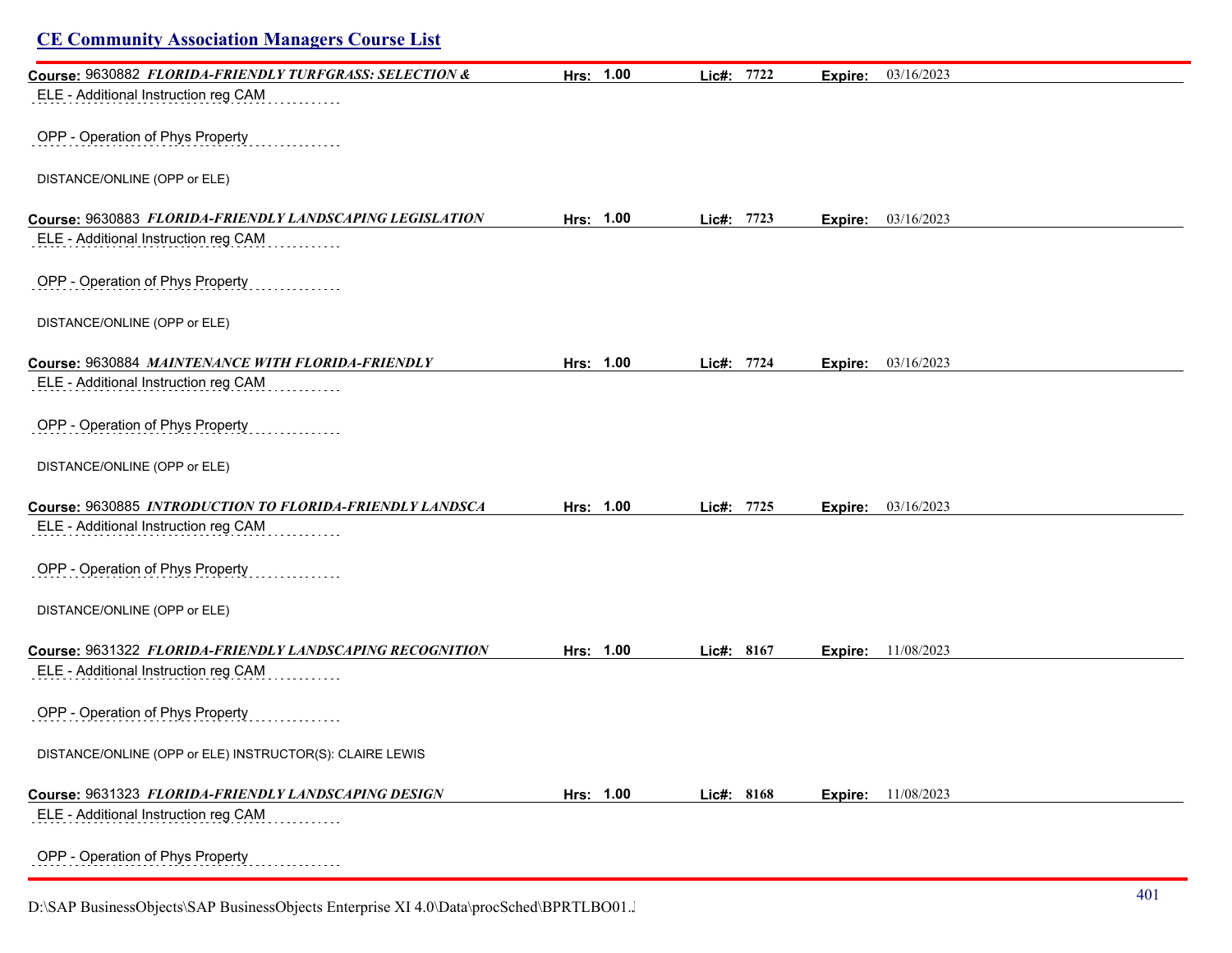| DISTANCE/ONLINE (OPP or ELE) INSTRUCTOR(S): CLAIRE LEWIS |  |  |
|----------------------------------------------------------|--|--|
|                                                          |  |  |

| Course: 9631324 ATTRACTING BACKYARD WILDLIFE - ONLINE                                                  | Hrs: 1.00              | Lic#: 8169           | Expire: | 11/08/2023                |         |
|--------------------------------------------------------------------------------------------------------|------------------------|----------------------|---------|---------------------------|---------|
| ELE - Additional Instruction reg CAM                                                                   |                        |                      |         |                           |         |
| OPP - Operation of Phys Property                                                                       |                        |                      |         |                           |         |
| DISTANCE/ONLINE (OPP or ELE) INSTRUCTOR(S): CLAIRE LEWIS                                               |                        |                      |         |                           |         |
| Course: 9631325 ATTRACTING BACKYARD WILDLIFE                                                           | Hrs: 1.00              | Lic#: 8170           |         | <b>Expire:</b> 11/08/2023 |         |
| ELE - Additional Instruction reg CAM                                                                   |                        |                      |         |                           |         |
| OPP - Operation of Phys Property                                                                       |                        |                      |         |                           |         |
| CLASSROOM (OPP or ELE) INSTRUCTOR(S): CLAIRE LEWIS                                                     |                        |                      |         |                           |         |
| Course: 9631326 FFL: WHAT'S IN IT FOR YOUR COMMUNITY                                                   | Hrs: 2.00              | Lic#: 8171           |         | <b>Expire:</b> 11/08/2023 |         |
| ELE - Additional Instruction reg CAM                                                                   |                        |                      |         |                           |         |
| OPP - Operation of Phys Property                                                                       |                        |                      |         |                           |         |
| CLASSROOM (OPP or ELE) INSTRUCTOR(S): CLAIRE LEWIS                                                     |                        |                      |         |                           |         |
| Course: 9631327 LANDSCAPE BMPs FOR BUILDERS                                                            | Hrs: 1.00              | Lic#: 8172           |         | Expire: 11/08/2023        |         |
| ELE - Additional Instruction reg CAM                                                                   |                        |                      |         |                           |         |
| OPP - Operation of Phys Property                                                                       |                        |                      |         |                           |         |
| CLASSROOM (OPP or ELE) INSTRUCTOR(S): CLAIRE LEWIS                                                     |                        |                      |         |                           |         |
| <b>UNITED CLAIMS SPECIALISTS</b><br>0007963<br>520 NW 165TH STREET #110<br><b>NORTH MIAMI FL 33169</b> | 305-467-6657<br>Phone: | Email: joe@ucsfl.com |         |                           | 3162103 |
| Course: 9629634 PROPERTY DAMAGE CLAIM EDUCATION                                                        | Hrs: 2.00              | Lic#: 6432           | Expire: | 08/07/2023                |         |
| ELE - Additional Instruction reg CAM                                                                   |                        |                      |         |                           |         |
| IFM - Insurance (Financial Management)                                                                 |                        |                      |         |                           |         |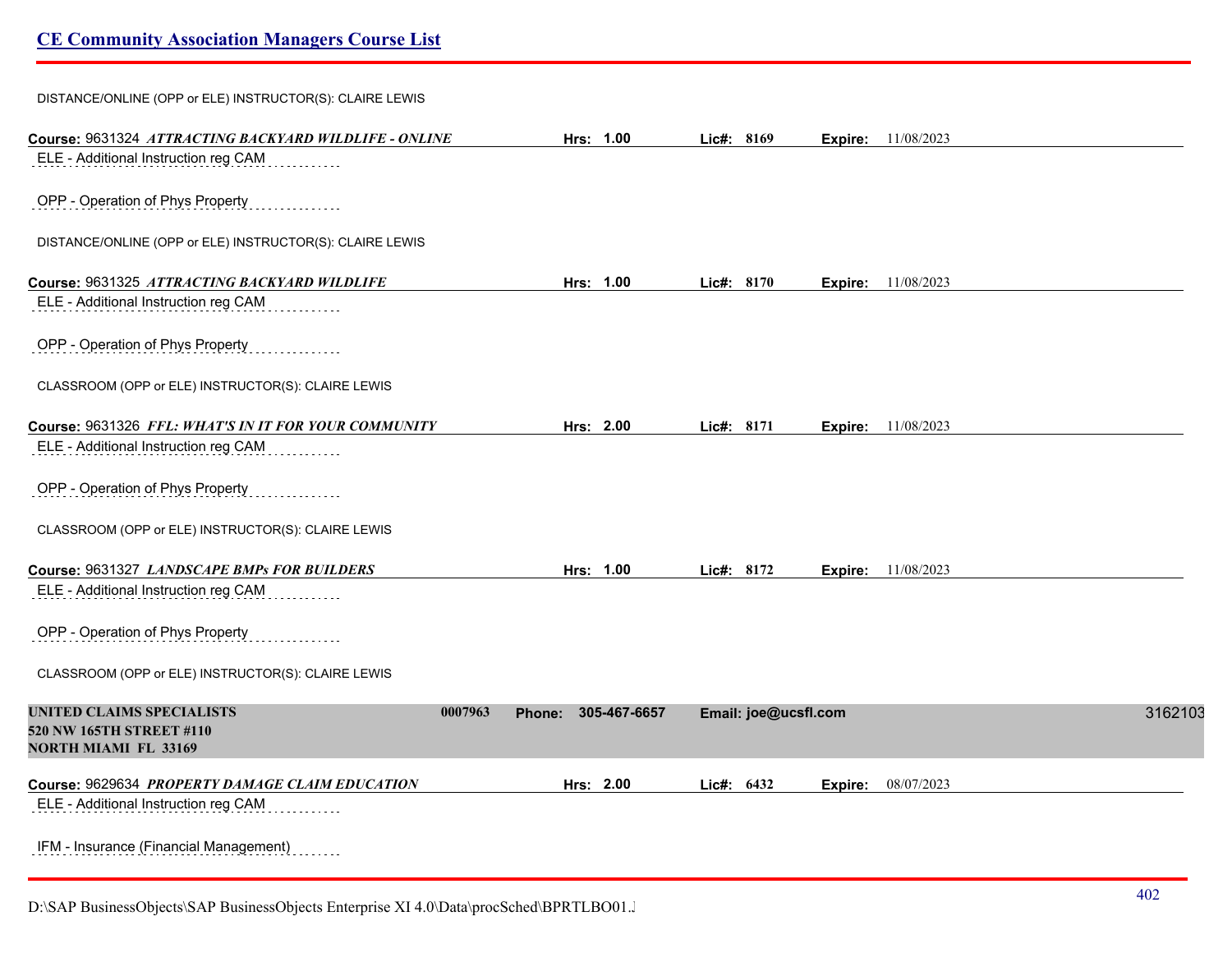# OPP - Operation of Phys Property

...COURSE; CLASSROOM (IFM and OPP or ELE) INSTRUCTOR(S): SANDY J. GIEL, GWYNNE BEATTY

| Course: 9631107 HURRICANE PREPAREDNESS                                                           | Hrs: 2.00 | Lic#:    | 7952 | Expire: | 07/18/2023 |
|--------------------------------------------------------------------------------------------------|-----------|----------|------|---------|------------|
| ELE - Additional Instruction reg CAM                                                             |           |          |      |         |            |
|                                                                                                  |           |          |      |         |            |
| IFM - Insurance (Financial Management)                                                           |           |          |      |         |            |
| OPP - Operation of Phys Property                                                                 |           |          |      |         |            |
| DISTANCE/ONLINE (IFM & OPP or ELE) INSTRUCTOR(S): GWYNNE BEATTY, SANDY J. GIEL, KATHERINE ZAENSI |           |          |      |         |            |
| Course: 9631108 HURRICANE PREPAREDNESS                                                           | Hrs: 2.00 | Lie#:    | 7953 | Expire: | 07/18/2023 |
| ELE - Additional Instruction reg CAM                                                             |           |          |      |         |            |
| IFM - Insurance (Financial Management)                                                           |           |          |      |         |            |
| OPP - Operation of Phys Property                                                                 |           |          |      |         |            |
| CLASSROOM (IFM & OPP or ELE) INSTRUCTOR(S): GWYNNE BEATTY, SANDY J. GIEL, KATHERINE ZAENSI       |           |          |      |         |            |
| Course: 9631128 PROPERTY DAMAGE CLAIM EDUCATION                                                  | Hrs: 2.00 | Lie#:    | 7972 | Expire: | 07/26/2023 |
| ELE - Additional Instruction reg CAM                                                             |           |          |      |         |            |
| IFM - Insurance (Financial Management)                                                           |           |          |      |         |            |
| OPP - Operation of Phys Property                                                                 |           |          |      |         |            |
| CLASSROOM (IFM & OPP or ELE) INSTRUCTOR(S): GWYNNE BEATTY, KATHERINE ZAENSI, SANDY J. GIEL       |           |          |      |         |            |
| Course: 9631129 PROPERTY DAMAGE CLAIM EDUCATION                                                  | Hrs: 1.00 | $Lie#$ : | 7973 | Expire: | 07/26/2023 |
| ELE - Additional Instruction reg CAM                                                             |           |          |      |         |            |
| IFM - Insurance (Financial Management)                                                           |           |          |      |         |            |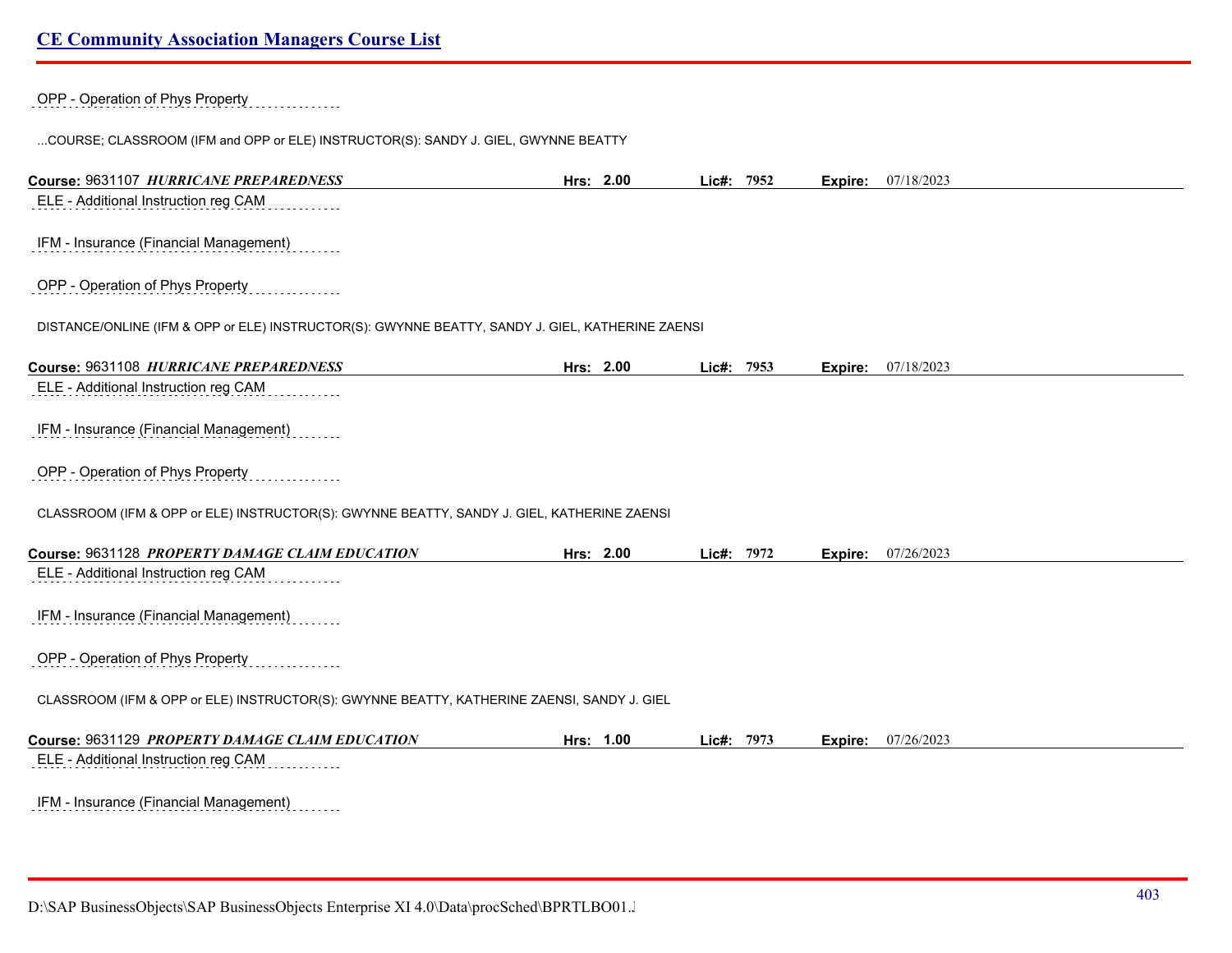| DISTANCE/ONLINE (IFM or ELE) INSTRUCTOR(S): GWYNNE BEATTY, KATHERINE ZAENSI, SANDY J. GIEL       |                                   |              |                              |         |
|--------------------------------------------------------------------------------------------------|-----------------------------------|--------------|------------------------------|---------|
| Course: 9631130 PROPERTY DAMAGE CLAIM EDUCATION                                                  | Hrs: 1.00                         | Lic#: 7974   | 07/26/2023<br>Expire:        |         |
| ELE - Additional Instruction reg CAM                                                             |                                   |              |                              |         |
| IFM - Insurance (Financial Management)                                                           |                                   |              |                              |         |
| CLASSROOM (IFM or ELE) INSTRUCTOR(S): GWYNNE BEATTY, KATHERINE ZAENSI, SANDY J. GIEL             |                                   |              |                              |         |
| Course: 9631163 PROPERTY DAMAGE CLAIM EDUCATION                                                  | Hrs: 2.00                         | Lic#: 8008   | 08/04/2023<br>Expire:        |         |
| ELE - Additional Instruction reg CAM                                                             |                                   |              |                              |         |
| IFM - Insurance (Financial Management)                                                           |                                   |              |                              |         |
| OPP - Operation of Phys Property                                                                 |                                   |              |                              |         |
| DISTANCE/ONLINE (IFM & OPP or ELE) INSTRUCTOR(S): GWYNNE BEATTY, SANDY J. GIEL, KATHERINE ZAENSI |                                   |              |                              |         |
| UNITED PROFESSIONAL ENGINEERING<br>1203 NORTH DIXIE HIGHWAY<br><b>LAKE WORTH FL 33460</b>        | 0008154<br>561-582-1733<br>Phone: |              | Email: CARMELO@UPEFL.COM     | 3226873 |
| Course: 9629656 <i>CONCRETE RESTORATION</i>                                                      | Hrs: 1.00                         | Lic#: 6455   | 08/19/2023<br>Expire:        |         |
| ELE - Additional Instruction reg CAM                                                             |                                   |              |                              |         |
| CLASSROOM (ELE) INSTRUCTOR(S): CARMELO GIGLIO                                                    |                                   |              |                              |         |
| Course: 9629657 CONCRETE RESTORATION                                                             | Hrs: 2.00                         | Lic#: $6456$ | 08/19/2023<br>Expire:        |         |
| ELE - Additional Instruction reg CAM                                                             |                                   |              |                              |         |
| CLASSROOM (ELE) INSTRUCTOR(S): CARMELO GIGLIO                                                    |                                   |              |                              |         |
| USI INSURANCE                                                                                    | 0007205<br>7864275982<br>Phone:   |              | Email: jose.sardinas@usi.com | 3107293 |
| <b>2601 S BAYSHORE DRIVE</b><br><b>SUITE 1600</b>                                                |                                   |              |                              |         |
| <b>MIAMI FL 33133</b>                                                                            |                                   |              |                              |         |
| Course: 9630496 FUNDAMENTALS OF INSURANCE                                                        | Hrs: 2.00                         | Lic#: 7338   | 07/29/2022<br>Expire:        |         |
| ELE - Additional Instruction reg CAM                                                             |                                   |              |                              |         |
|                                                                                                  |                                   |              |                              |         |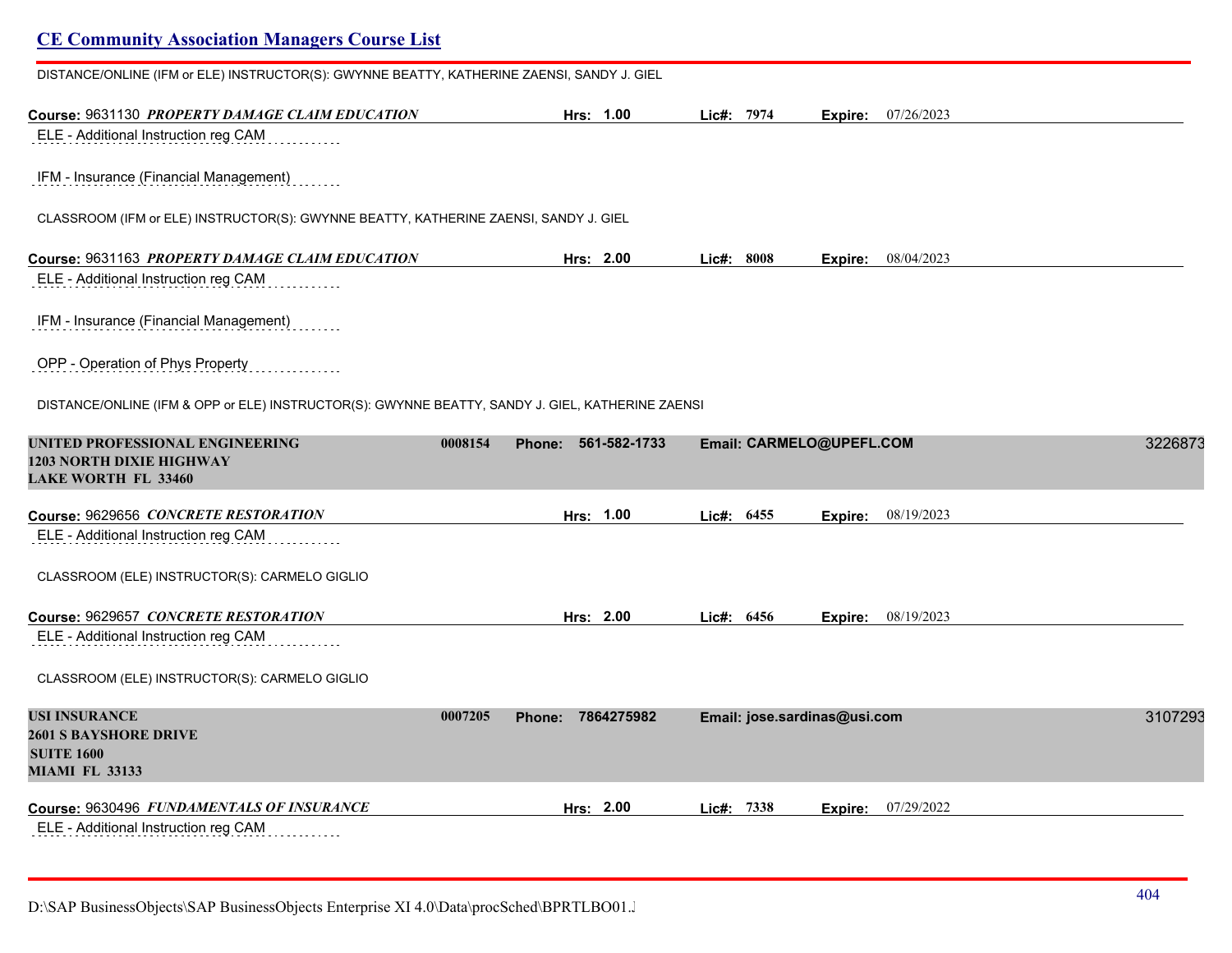## IFM - Insurance (Financial Management)

DISTANCE/ONLINE (IFM or ELE) INSTRUCTOR(S): JUAN D. CORDOBA, JOSE M. SARDINAS, ARTHUR J. GALLAGHER, LORENZO C. CARDENAS, ANDRE FERNANDEZ, JUAN CARLOS MAGDALEN( ADDED 2/8/2021

| Course: 9630847 FUNDAMENTALS OF INSURANCE                                                                             | Hrs: 2.00                   | Lic#: 7692                | <b>Expire:</b> 03/03/2023         |         |
|-----------------------------------------------------------------------------------------------------------------------|-----------------------------|---------------------------|-----------------------------------|---------|
| ELE - Additional Instruction reg CAM                                                                                  |                             |                           |                                   |         |
| IFM - Insurance (Financial Management)                                                                                |                             |                           |                                   |         |
| CLASSROOM (IFM or ELE) INSTRUCTOR(S): TYLER SPAEDT, BLAINE FILLICHIO                                                  |                             |                           |                                   |         |
| USI INSURANCE SERVICES, LLC<br>0006034<br>2502 N. ROCKY POINTE DRIVE<br><b>SUITE 400</b><br><b>TAMPA FL 33607</b>     | Phone: 813.639.3011         |                           | Email: brian.burns@wellsfargo.com | 2318801 |
| Course: 9630468 UNDERSTANDING PROPERTY INSURANCE                                                                      | Hrs: 1.00                   | Lic#: 7310                | 07/20/2022<br>Expire:             |         |
| ELE - Additional Instruction reg CAM                                                                                  |                             |                           |                                   |         |
| IFM - Insurance (Financial Management)                                                                                |                             |                           |                                   |         |
| DISTANCE/ONLINE (IFM or ELE) INSTRUCTOR(S): BRIAN BURNS, ADAM K. LOPATIN                                              |                             |                           |                                   |         |
| VALLEY INSURANCE SERVICES OF FLORIDA LLC<br>0008927<br><b>3910 RCA BLVD SUITE 1001</b><br>PALM BEACH GARDENS FL 33410 | 5613391099<br><b>Phone:</b> | Email: tspaedt@valley.com |                                   | 3507134 |
| Course: 9631185 FUNDAMENTALS OF ASSOCIATION INSURANCE                                                                 | Hrs: 2.00                   | Lic#: 8028                | 08/10/2023<br>Expire:             |         |
| ELE - Additional Instruction reg CAM                                                                                  |                             |                           |                                   |         |
| IFM - Insurance (Financial Management)                                                                                |                             |                           |                                   |         |
| CLASSROOM (IFM or ELE) INSTRUCTOR(S): TYLER SPAEDT                                                                    |                             |                           |                                   |         |
| Course: 9631186 FUNDAMENTALS OF ASSOCIATION INSURANCE<br>ELE - Additional Instruction reg CAM                         | Hrs: 2.00                   | Lic#: 8029                | 08/10/2023<br>Expire:             |         |
| IFM - Insurance (Financial Management)                                                                                |                             |                           |                                   |         |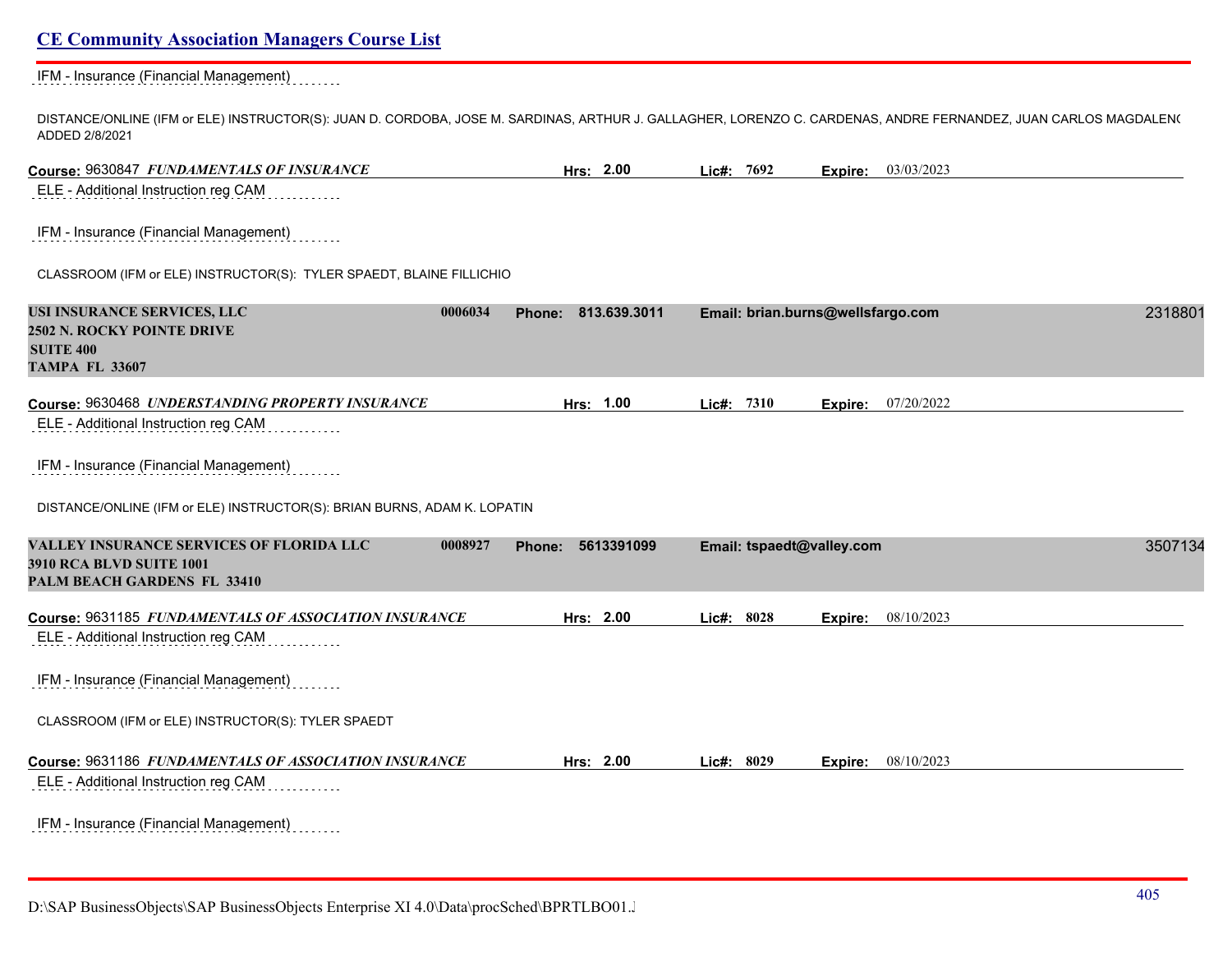| <b>CE Community Association Managers Course List</b>                                                                                    |         |                     |            |            |                            |                                      |         |
|-----------------------------------------------------------------------------------------------------------------------------------------|---------|---------------------|------------|------------|----------------------------|--------------------------------------|---------|
| DISTANCE/ONLINE (IFM or ELE) INSTRUCTOR(S): TYLER SPAEDT                                                                                |         |                     |            |            |                            |                                      |         |
| <b>VAN DEUSEN &amp; ASSOCIATES INC</b><br><b>113 SOUTH MONROE ST, 1ST FLOOR</b><br>TALLAHASSEE FL 33069                                 | 0007608 | <b>Phone:</b>       |            |            | Email: dhunter@vsassoc.com |                                      | 3392823 |
| Course: 9630410 ELEVATORS MAINTENANCE CONTRACTS                                                                                         |         | Hrs: 1.00           |            | Lic#: 7252 | Expire:                    | 07/07/2022                           |         |
| ELE - Additional Instruction reg CAM                                                                                                    |         |                     |            |            |                            |                                      |         |
| OPP - Operation of Phys Property                                                                                                        |         |                     |            |            |                            |                                      |         |
| CLASSROOM (OPP or ELE) INSTRUCTOR(S): MICHAEL LOEFFLER, PAUL PARIOS, MICHAEL NOLAN, SCOTT SCHWAMB, JOHN MORALES, DAN HUNTER, KYLE LEIST |         |                     |            |            |                            |                                      |         |
| Course: 9630411 BASIC ELEVATORING                                                                                                       |         | Hrs: 3.00           |            | Lic#: 7253 |                            | <b>Expire:</b> 07/07/2022            |         |
| ELE - Additional Instruction reg CAM                                                                                                    |         |                     |            |            |                            |                                      |         |
| OPP - Operation of Phys Property                                                                                                        |         |                     |            |            |                            |                                      |         |
| CLASSROOM (OPP or ELE) INSTRUCTOR(S): MICHAEL LOEFFLER, PAUL PARIOS, MICHAEL NOLAN, SCOTT SCHWAMB, JOHN MORALES, DAN HUNTER, KYLE LEIST |         |                     |            |            |                            |                                      |         |
| <b>VELOCITY ENGINEERING SERVICES, LLC</b><br>12821 COMMERCE LAKES DR, STE #7<br><b>FORT MYERS FL 33913</b>                              | 0006840 | Phone: 239-689-1474 |            |            |                            | Email: chris@velocityengineering.net | 2844520 |
| Course: 9628262 RESERVE STUDIES FOR CAM's                                                                                               |         | Hrs: 1.00           | Lic#: 4970 |            | Expire:                    | 08/01/2024                           |         |
| ELE - Additional Instruction reg CAM                                                                                                    |         |                     |            |            |                            |                                      |         |
| IFM - Insurance (Financial Management)                                                                                                  |         |                     |            |            |                            |                                      |         |
| OPP - Operation of Phys Property                                                                                                        |         |                     |            |            |                            |                                      |         |
| IFM, OPP OR ELECTIVE; CLASSROOM<br>Instructor: Christopher J. Pacitto, P.E.                                                             |         |                     |            |            |                            |                                      |         |
| Course: 9628263 ASPHALT PAVEMENT MAINTENANCE                                                                                            |         | Hrs: 1.00           | Lic#: 4971 |            |                            | Expire: 08/01/2024                   |         |
| ELE - Additional Instruction reg CAM                                                                                                    |         |                     |            |            |                            |                                      |         |
| OPP - Operation of Phys Property                                                                                                        |         |                     |            |            |                            |                                      |         |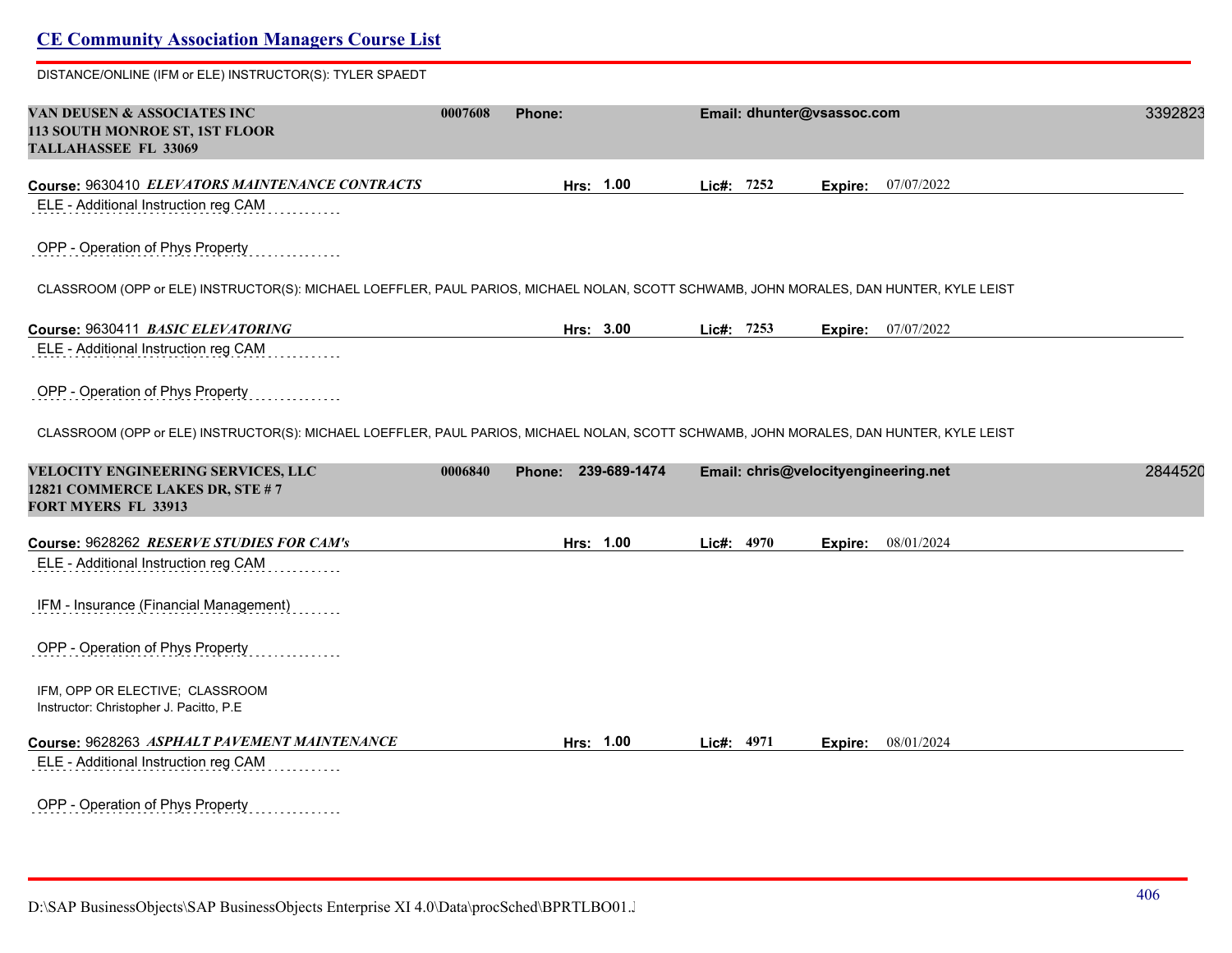| <b>CE Community Association Managers Course List</b>                                                             |                                                          |            |                             |         |                    |         |
|------------------------------------------------------------------------------------------------------------------|----------------------------------------------------------|------------|-----------------------------|---------|--------------------|---------|
| OPP OR ELECTIVE; CLASSROOM<br>Instructor: Christopher J. Pacitto, P.E.                                           |                                                          |            |                             |         |                    |         |
| Course: 9628264 THE PROCESS OF UNDERTAKING MAJOR CONSTRU                                                         | Hrs: 1.00                                                | Lic#: 4972 |                             |         | Expire: 08/01/2024 |         |
| ELE - Additional Instruction reg CAM                                                                             |                                                          |            |                             |         |                    |         |
| OPP - Operation of Phys Property                                                                                 |                                                          |            |                             |         |                    |         |
| OPP OR ELECTIVE; CLASSROOM<br>Instructor: Christopher J. Pacitto, P.E.                                           |                                                          |            |                             |         |                    |         |
| <b>VICKI JENNINGS</b><br>0008730<br><b>1325 PLAYMOOR DR</b><br>PALM HARBOR FL 34683                              | 240-535-3363<br>Phone:                                   |            | Email: jvbjbsi@aol.com      |         |                    | 3479481 |
| Course: 9631645 <i>TEAM BUILDING FOR ASSOCIATES</i>                                                              | Hrs: 1.00                                                | Lic#: 8491 |                             |         | Expire: 06/26/2024 |         |
| ELE - Additional Instruction reg CAM                                                                             |                                                          |            |                             |         |                    |         |
| HR.                                                                                                              |                                                          |            |                             |         |                    |         |
| COURSE DELIVERY METHOD: CLASSROOM.<br>CATEGORY: HR OR ELE.<br><b>INSTRUCTOR: VICKI JENNINGS.</b>                 |                                                          |            |                             |         |                    |         |
| <b>VILLAGE OF WELLINGTON</b><br>0002085<br><b>12300 WEST FOREST HILL BOULEVARD</b><br><b>WELLINGTON FL 33414</b> | 561-791-4105106 Email: gkelly@wellingtonfl.gov<br>Phone: |            |                             |         |                    | 2244257 |
| Course: 9631025 <i>VILLAGE OF WELLINGTON'S COMMUNITY'S ROLE</i>                                                  | Hrs: 2.00                                                | Lic#: 7870 |                             | Expire: | 06/14/2023         |         |
| ELE - Additional Instruction reg CAM                                                                             |                                                          |            |                             |         |                    |         |
| OPP - Operation of Phys Property                                                                                 |                                                          |            |                             |         |                    |         |
| DISTANCE/ONLINE (OPP or ELE) INSTRUCTOR(S): ELIZABETH PIGMAN, NICOLE COATES, JONATHAN REINSVOLD, LIZ NUNEZ       |                                                          |            |                             |         |                    |         |
| <b>WATER RESTORATION GROUP LLC</b><br>0005930<br>555 NW 95TH ST, SECOND FLOOR<br><b>MIAMI FL 33150</b>           | Phone: 305-661-2505                                      |            | Email: marketing@wrgfla.com |         |                    | 2794768 |
| Course: 9627384 ASSOCIATION FINANCIAL MANAGEMENT                                                                 | Hrs: 1.00                                                | Lic#: 4044 |                             | Expire: | 10/21/2022         |         |
| ELE - Additional Instruction reg CAM                                                                             |                                                          |            |                             |         |                    |         |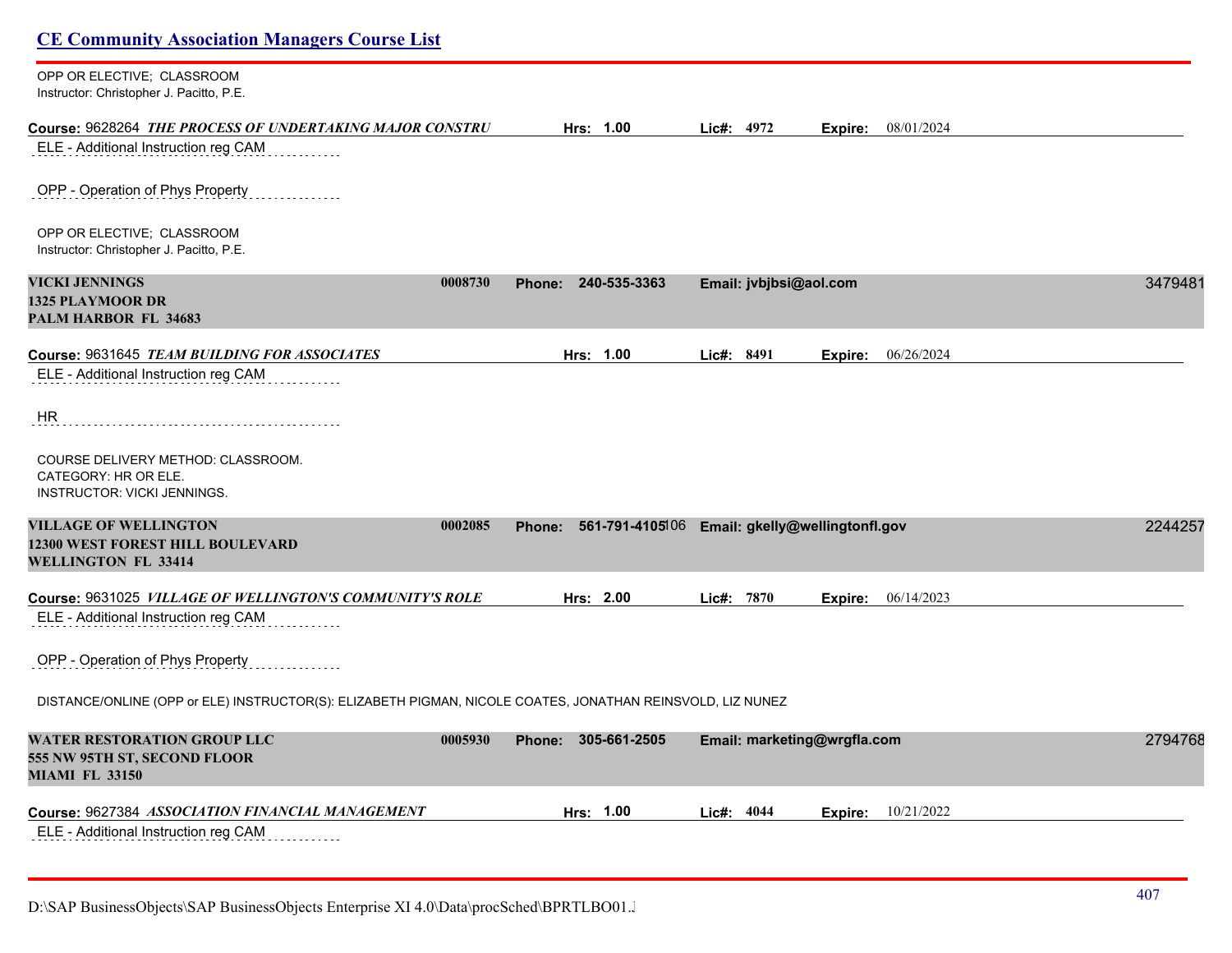| <b>CE Community Association Managers Course List</b>    |           |            |      |         |                           |
|---------------------------------------------------------|-----------|------------|------|---------|---------------------------|
| IFM - Insurance (Financial Management)                  |           |            |      |         |                           |
| IFM or ELE (classroom)                                  |           |            |      |         |                           |
| Course: 9627390 WHAT A CAM MUST KNOW ABOUT MOLD         | Hrs: 2.00 | Lic#: 4049 |      |         | <b>Expire:</b> 10/22/2022 |
| ELE - Additional Instruction reg CAM                    |           |            |      |         |                           |
| OPP - Operation of Phys Property                        |           |            |      |         |                           |
| <b>REMEDIATION</b><br>OPP OR ELE ( classroom)           |           |            |      |         |                           |
| Course: 9627393 ELECTIONS                               | Hrs: 1.00 | Lic#:      | 4052 | Expire: | 10/26/2022                |
| ELE - Additional Instruction reg CAM                    |           |            |      |         |                           |
| HR                                                      |           |            |      |         |                           |
| HR or ELE (classroom)                                   |           |            |      |         |                           |
| Course: 9627397 UNDERSTANDING HOW BOARDS MAKE DECISIONS | Hrs: 1.00 | Lic#: 4056 |      | Expire: | 10/27/2022                |
| ELE - Additional Instruction reg CAM                    |           |            |      |         |                           |
| HR                                                      |           |            |      |         |                           |
| HR or ELE (CLASSROOM)                                   |           |            |      |         |                           |
| Course: 9627398 RESERVE COMPONENTS DEFINED              | Hrs: 1.00 | Lic#: 4057 |      |         | <b>Expire:</b> 10/27/2022 |
| ELE - Additional Instruction reg CAM                    |           |            |      |         |                           |
| OPP - Operation of Phys Property                        |           |            |      |         |                           |
| OPP or ELE (classroom)                                  |           |            |      |         |                           |
| Course: 9627402 HEALTHY, WEALTHY & WISE: RESERVING FOR  | Hrs: 1.00 | Lic#: 4061 |      | Expire: | 10/30/2022                |
| ELE - Additional Instruction reg CAM                    |           |            |      |         |                           |
| IFM - Insurance (Financial Management)                  |           |            |      |         |                           |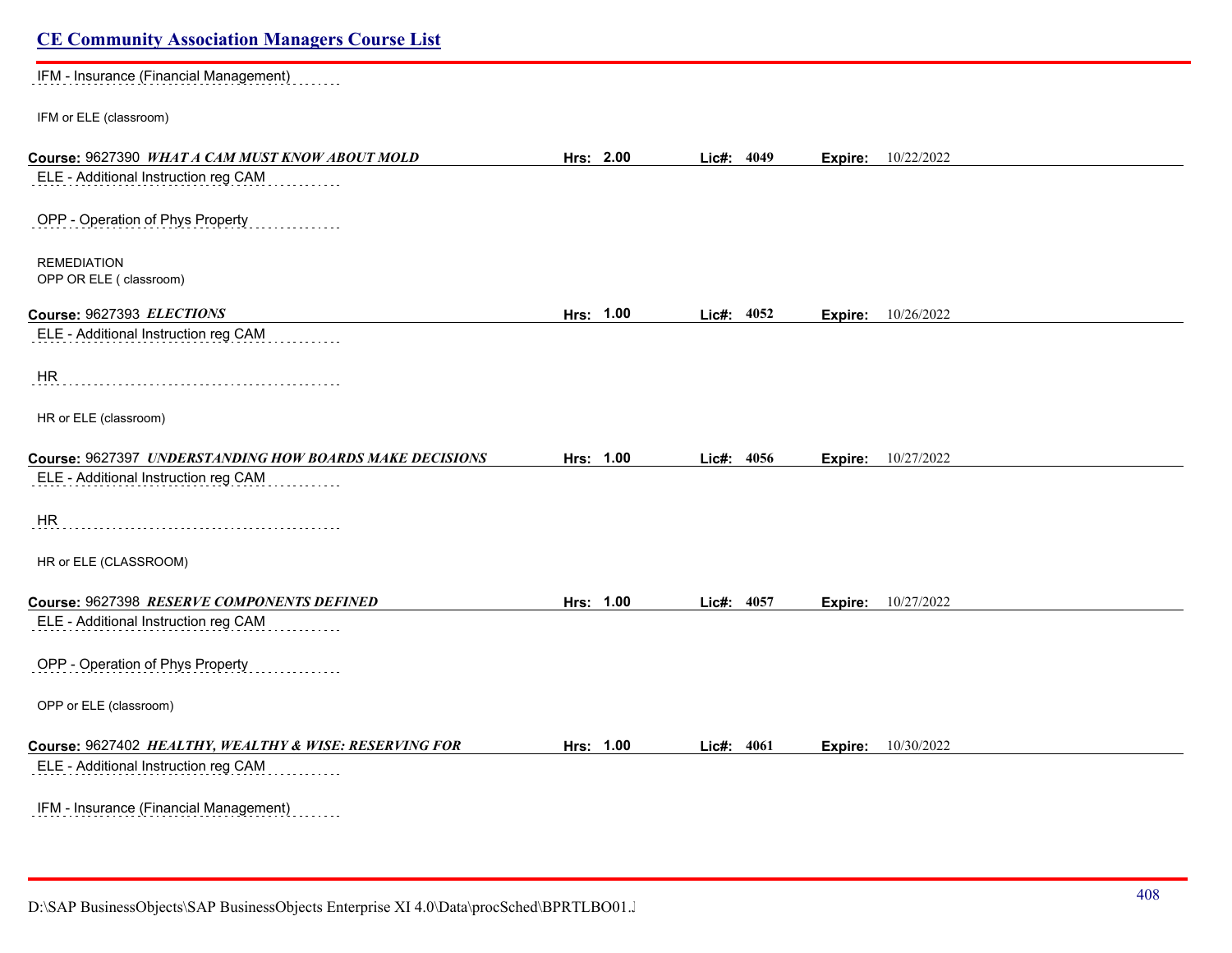| <b>CE Community Association Managers Course List</b>                       |           |              |                           |  |
|----------------------------------------------------------------------------|-----------|--------------|---------------------------|--|
| THE FUTURE<br>IFM or ELE (classroom)                                       |           |              |                           |  |
| Course: 9628540 THE WHOLE TRUTH & NOTHING BUT THE TRUTH                    | Hrs: 1.00 | Lic#: 5243   | 03/13/2023<br>Expire:     |  |
| ELE - Additional Instruction reg CAM                                       |           |              |                           |  |
| OPP - Operation of Phys Property                                           |           |              |                           |  |
| OPP or ELE (classroom)                                                     |           |              |                           |  |
| Course: 9628960 WHAT CAM MUST KNOW AFTER A PROPERTY LOSS                   | Hrs: 1.00 | Lic#: 5666   | <b>Expire:</b> 02/26/2024 |  |
| ELE - Additional Instruction reg CAM                                       |           |              |                           |  |
| OPP - Operation of Phys Property                                           |           |              |                           |  |
| OPP or ELE (classroom)                                                     |           |              |                           |  |
| Course: 9629405 COMMUNICATION: THE ART OF PERSUASION                       | Hrs: 1.00 | Lic#: $6165$ | Expire: 02/21/2023        |  |
| ELE - Additional Instruction reg CAM                                       |           |              |                           |  |
| HR                                                                         |           |              |                           |  |
| CLASSROOM (HR or ELE) INSTRUCTOR(S): HENRY DOW, RICHARD WORTH, PEGGY VIVAS |           |              |                           |  |
| Course: 9630427 OPERATIONS HURRICANE PREPAREDNESS                          | Hrs: 1.00 | Lic#: 7269   | <b>Expire:</b> 07/13/2022 |  |
| ELE - Additional Instruction reg CAM                                       |           |              |                           |  |
| OPP - Operation of Phys Property                                           |           |              |                           |  |
| PANEL; CLASSROOM (OPP or ELE) INSTRUCTOR(S): HENRY DOW                     |           |              |                           |  |
| Course: 9630428 OPERATIONS HURRICANE PREPAREDNESS                          | Hrs: 1.00 | Lic#: 7270   | <b>Expire:</b> 07/13/2022 |  |
| ELE - Additional Instruction reg CAM                                       |           |              |                           |  |
| OPP - Operation of Phys Property                                           |           |              |                           |  |
| PANEL; DISTANCE/ONLINE (OPP or ELE) INSTRUCTOR(S): HENRY DOW               |           |              |                           |  |
| Course: 9630540 HANDLING CONFLICT AS A PROPERTY MANAGER                    | Hrs: 1.00 | Lic#: 7379   | 08/16/2022<br>Expire:     |  |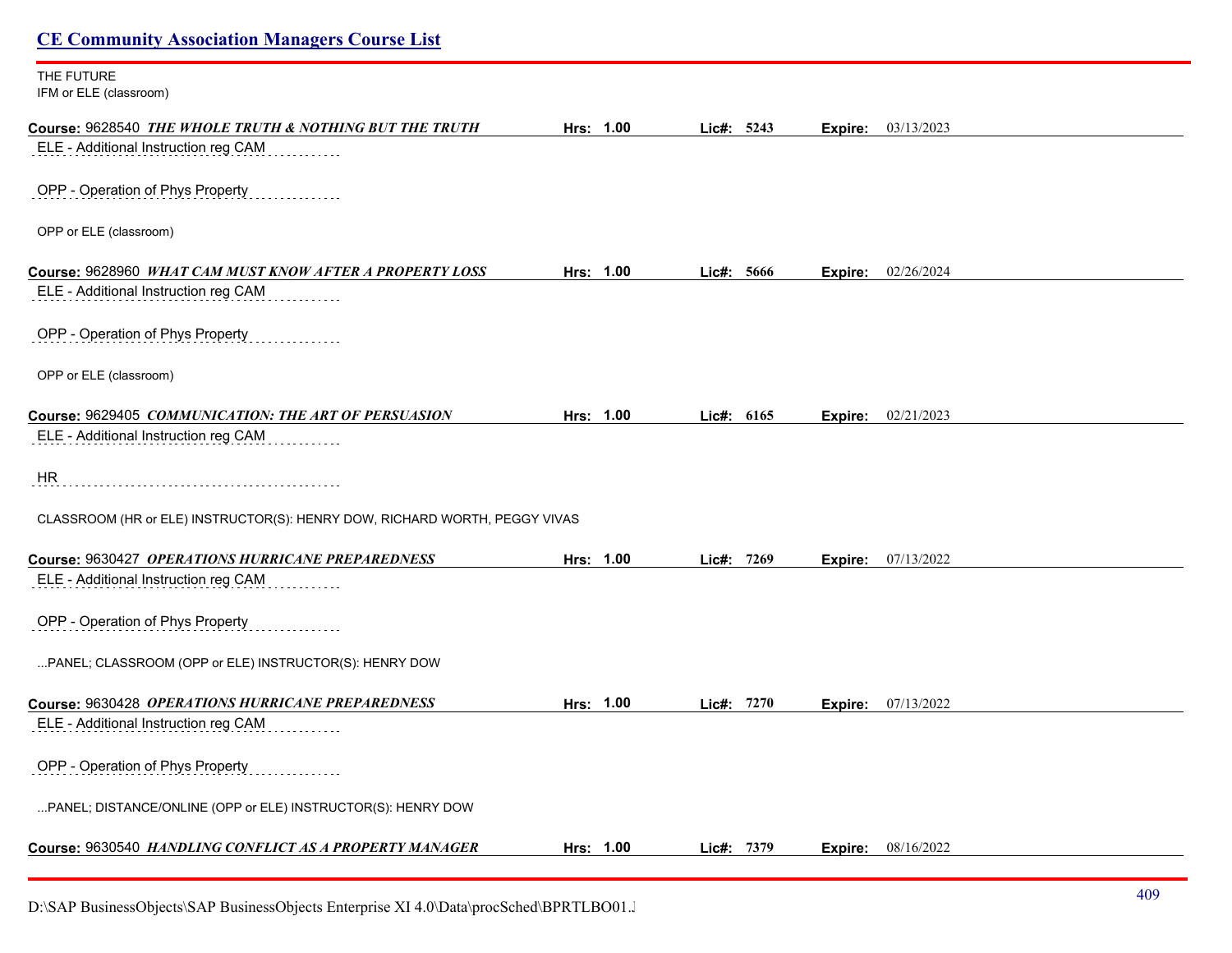| <b>CE Community Association Managers Course List</b>                             |           |            |                           |  |
|----------------------------------------------------------------------------------|-----------|------------|---------------------------|--|
| ELE - Additional Instruction reg CAM                                             |           |            |                           |  |
| HR                                                                               |           |            |                           |  |
| CLASSROOM (HR or ELE) INSTRUCTOR(S): HENRY DOW                                   |           |            |                           |  |
| Course: 9630541 HANDLING CONFLICT AS A PROPERTY MANAGER                          | Hrs: 1.00 | Lic#: 7380 | 08/16/2022<br>Expire:     |  |
| ELE - Additional Instruction reg CAM                                             |           |            |                           |  |
| <b>HR</b>                                                                        |           |            |                           |  |
| DISTANCE/ONLINE (HR or ELE) INSTRUCTOR(S): HENRY DOW                             |           |            |                           |  |
| Course: 9630574 RESERVE COMPONENTS DEFINED                                       | Hrs: 1.00 | Lic#: 7415 | 09/02/2022<br>Expire:     |  |
| ELE - Additional Instruction reg CAM                                             |           |            |                           |  |
| OPP - Operation of Phys Property                                                 |           |            |                           |  |
| DISTANCE/ONLINE (OPP or ELE) INSTRUCTOR(S): HENRY DOW, MATTHEW KUISLE            |           |            |                           |  |
| Course: 9630575 WHAT A CAM MUST KNOW ABOUT MOLD                                  | Hrs: 1.00 | Lic#: 7416 | <b>Expire:</b> 09/02/2022 |  |
| ELE - Additional Instruction reg CAM                                             |           |            |                           |  |
| OPP - Operation of Phys Property                                                 |           |            |                           |  |
| DISTANCE/ONLINE (OPP or ELE) INSTRUCTOR(S): HENRY DOW                            |           |            |                           |  |
| Course: 9630576 HEALTHY, WEALTHY & WISE: RESERVING FOR                           | Hrs: 1.00 | Lic#: 7417 | 09/02/2022<br>Expire:     |  |
| ELE - Additional Instruction reg CAM                                             |           |            |                           |  |
| IFM - Insurance (Financial Management)                                           |           |            |                           |  |
| THE FUTURE DISTANCE/ONLINE (IFM or ELE) INSTRUCTOR(S): HENRY DOW, MATTHEW KUISLE |           |            |                           |  |
| Course: 9630577 ELECTIONS                                                        | Hrs: 1.00 | Lic#: 7418 | Expire: 09/03/2022        |  |
| ELE - Additional Instruction reg CAM                                             |           |            |                           |  |
| HR                                                                               |           |            |                           |  |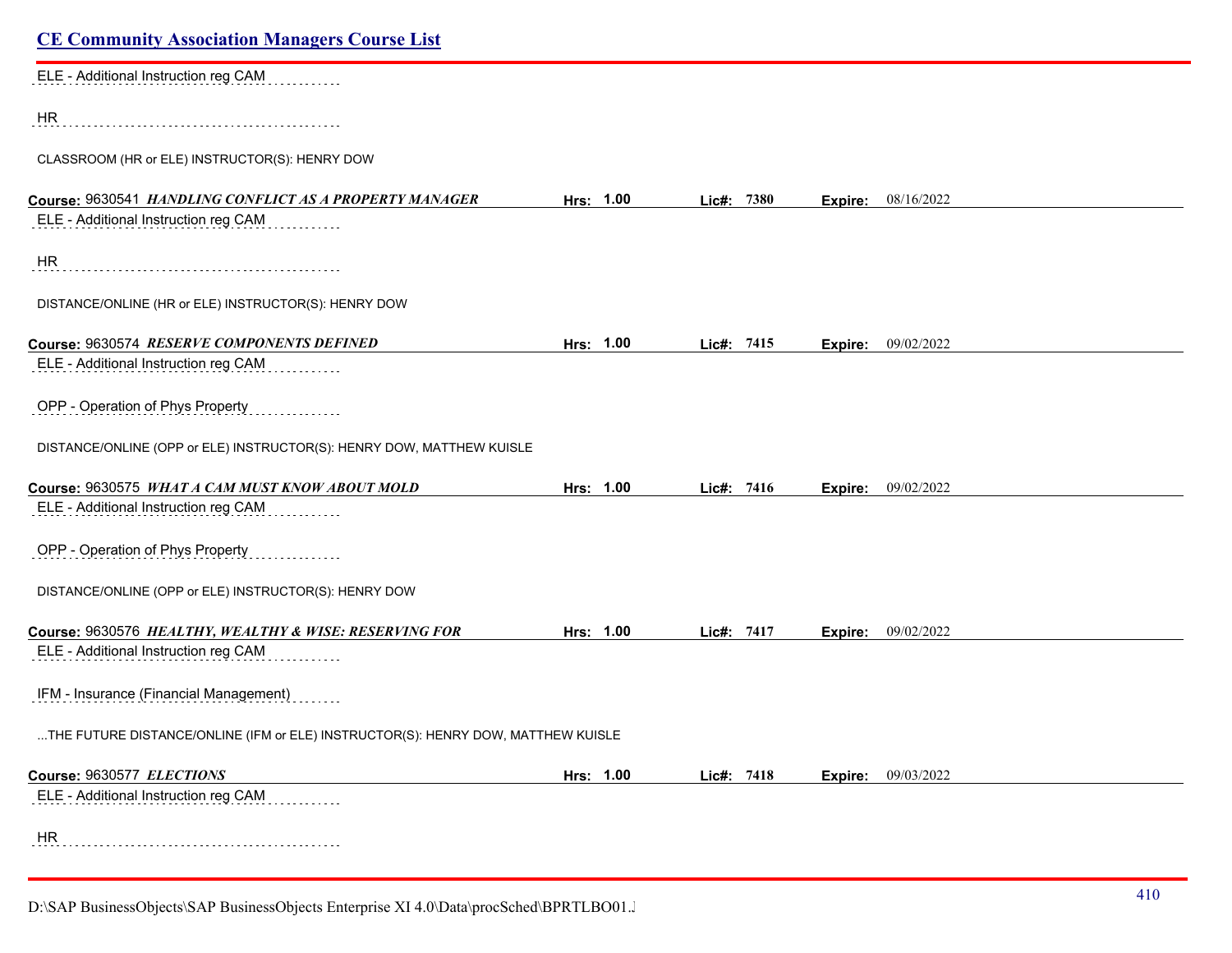DISTANCE/ONLINE (HR or ELE) INSTRUCTOR(S): HENRY DOW, LAZARO GONZALES **Course:** 9630578 *UNDERSTANDING HOW BOARDS MAKE DECISIONS* **Hrs: 1.00 Lic#: 7419 Expire:** 09/03/2022 ELE - Additional Instruction reg CAM HR DISTANCE/ONLINE (HR or ELE) INSTRUCTOR(S): HENRY DOW **Course:** 9630579 *HEALTHY, WEALTHY AND WISE: RESERVING FOR* **Hrs: 1.00 Lic#: 7420 Expire:** 09/03/2022 ELE - Additional Instruction reg CAM IFM - Insurance (Financial Management) CLASSROOM (IFM or ELE) INSTRUCTOR(S): HENRY DOW, MATTHEW KUISLE **Course:** 9630791 *INSURANCE ISSUES RELATED TO WATER LOSS* **Hrs: 1.00 Lic#: 7637 Expire:** 02/15/2023 ELE - Additional Instruction reg CAM IFM - Insurance (Financial Management) DISTANCE/ONLINE (IFM or ELE) INSTRUCTOR(S): HENRY DOW, MONICA MARTINEZ, JOHN L. MARKS, PEGGY VIVAS **Course:** 9630792 *INSURANCE ISSUES RELATED TO WATER LOSS* **Hrs: 1.00 Lic#: 7638 Expire:** 02/15/2023 ELE - Additional Instruction reg CAM IFM - Insurance (Financial Management) CLASSROOM (IFM or ELE) INSTRUCTOR(S): HENRY DOW, MONICA MARTINEZ, JOHN L. MARKS, PEGGY VIVAS **Course:** 9630793 *COMMUNICATION: THE ART OF PERSUASION* **Hrs: 1.00 Lic#: 7639 Expire:** 02/15/2023 ELE - Additional Instruction reg CAM HR DISTANCE/ONLINE (HR or ELE) INSTRUCTOR(S): HENRY DOW, RICHARD WORTH, PEGGY VIVAS **WEST COAST FLORIDA ENTERPRISES, INC. 0008928 Phone: 239-433-9777**117 **Email: hmartin@wcrw.net** 34971983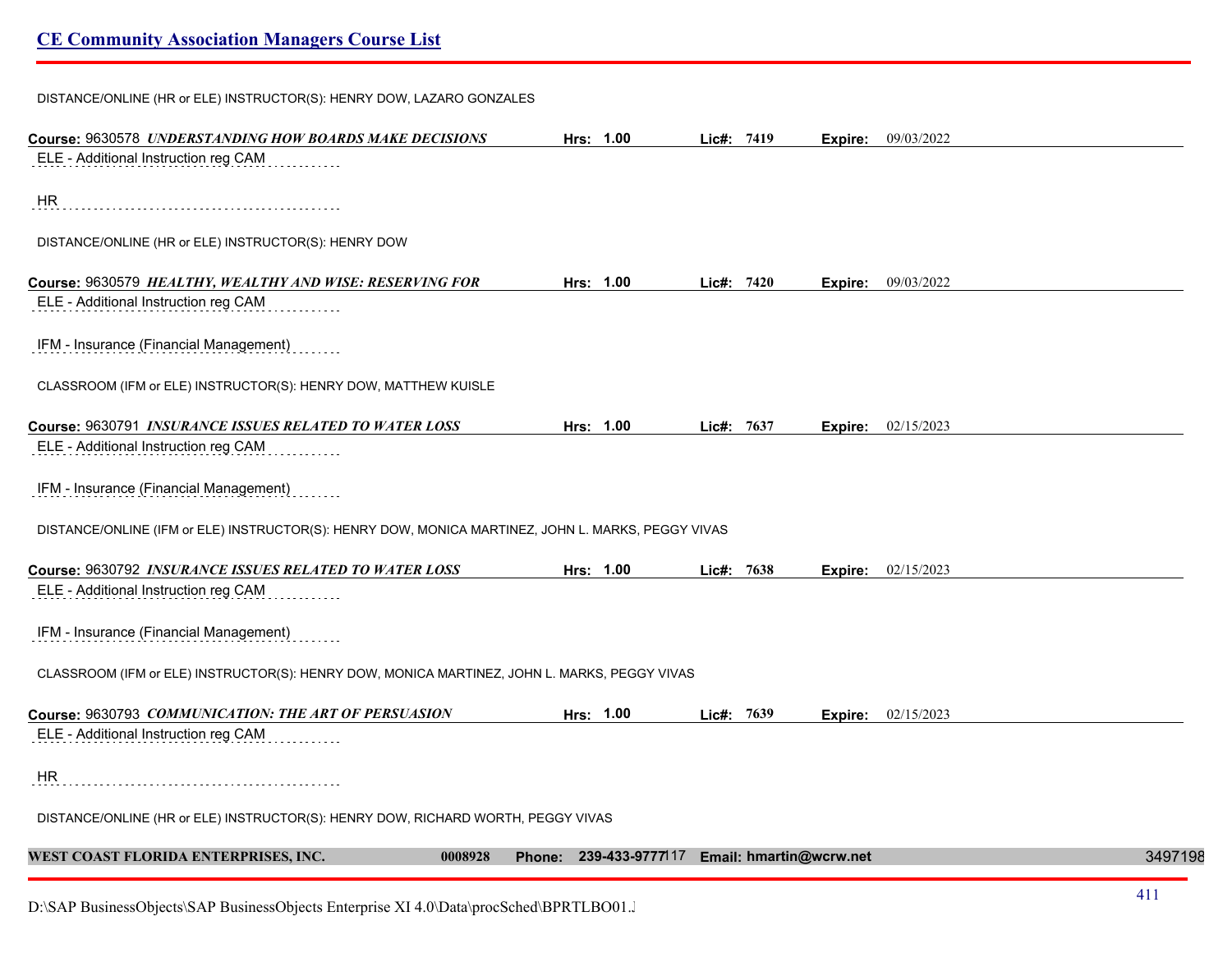| 8090 SUPPLY DRIVE STE 100                                                                                       |                                                        |            |                           |         |
|-----------------------------------------------------------------------------------------------------------------|--------------------------------------------------------|------------|---------------------------|---------|
| <b>FT. MYERS FL 33912</b>                                                                                       |                                                        |            |                           |         |
| Course: 9631190 AN INTRODUCTION TO ROOF MAINTENANCE                                                             | Hrs: 1.00                                              | Lic#: 8033 | 08/12/2023<br>Expire:     |         |
| ELE - Additional Instruction reg CAM                                                                            |                                                        |            |                           |         |
| CLASSROOM (ELE) INSTRUCTOR(S): VICTOR LITTLEJOHN, WILLIAM FORTIN, HAROLD MARTIN                                 |                                                        |            |                           |         |
| WEST FLORIDA CHAPTER OF COMMUNITY ASSOCI<br>0000807<br>551 N CATTLEMAN RD SUITE 102<br><b>SARASOTA FL 34232</b> | Phone: 941-927-1910102 Email: karin@caiwestflorida.org |            |                           | 3049625 |
| Course: 9630412 HOMEOWNER ASSOCIATION BOARD OF DIRECTORS                                                        | Hrs: 2.00                                              | Lic#: 7254 | 07/07/2022<br>Expire:     |         |
| ELE - Additional Instruction reg CAM                                                                            |                                                        |            |                           |         |
| HR.                                                                                                             |                                                        |            |                           |         |
| CERTIFICATION COURSE; DISTANCE/ONLINE (HR or ELE) INSTRUCTOR(S): CURTIS D. HAMLIN                               |                                                        |            |                           |         |
| Course: 9630421 THE DEVIL IS IN THE DETAILS                                                                     | Hrs: 2.00                                              | Lic#: 7263 | 07/09/2022<br>Expire:     |         |
| ELE - Additional Instruction reg CAM                                                                            |                                                        |            |                           |         |
| IFM - Insurance (Financial Management)                                                                          |                                                        |            |                           |         |
| UNDERSTANDING ENDORSEMENT; CLASSROOM (IFM or ELE) INSTRUCTOR(S): THOMAS W. KOCHIS                               |                                                        |            |                           |         |
| Course: 9630423 COMMUNITY ASSOCIATION ELECTIONS                                                                 | Hrs: 1.00                                              | Lic#: 7265 | <b>Expire:</b> 07/12/2022 |         |
| ELE - Additional Instruction reg CAM                                                                            |                                                        |            |                           |         |
| HR                                                                                                              |                                                        |            |                           |         |
| CLASSROOM (HR or ELE) INSTRUCTOR(S): MARY R. HAWK                                                               |                                                        |            |                           |         |
| Course: 9630432 DEALING WITH DIFFICULT PEOPLE                                                                   | Hrs: 1.00                                              | Lic#: 7274 | <b>Expire:</b> 07/14/2022 |         |
| ELE - Additional Instruction reg CAM                                                                            |                                                        |            |                           |         |
| HR                                                                                                              |                                                        |            |                           |         |
| A COMMUNITY ASSOCIATIONS GUIDE; CLASSROOM (HR or ELE) INSTRUCTOR(S): MARY R. HAWK                               |                                                        |            |                           |         |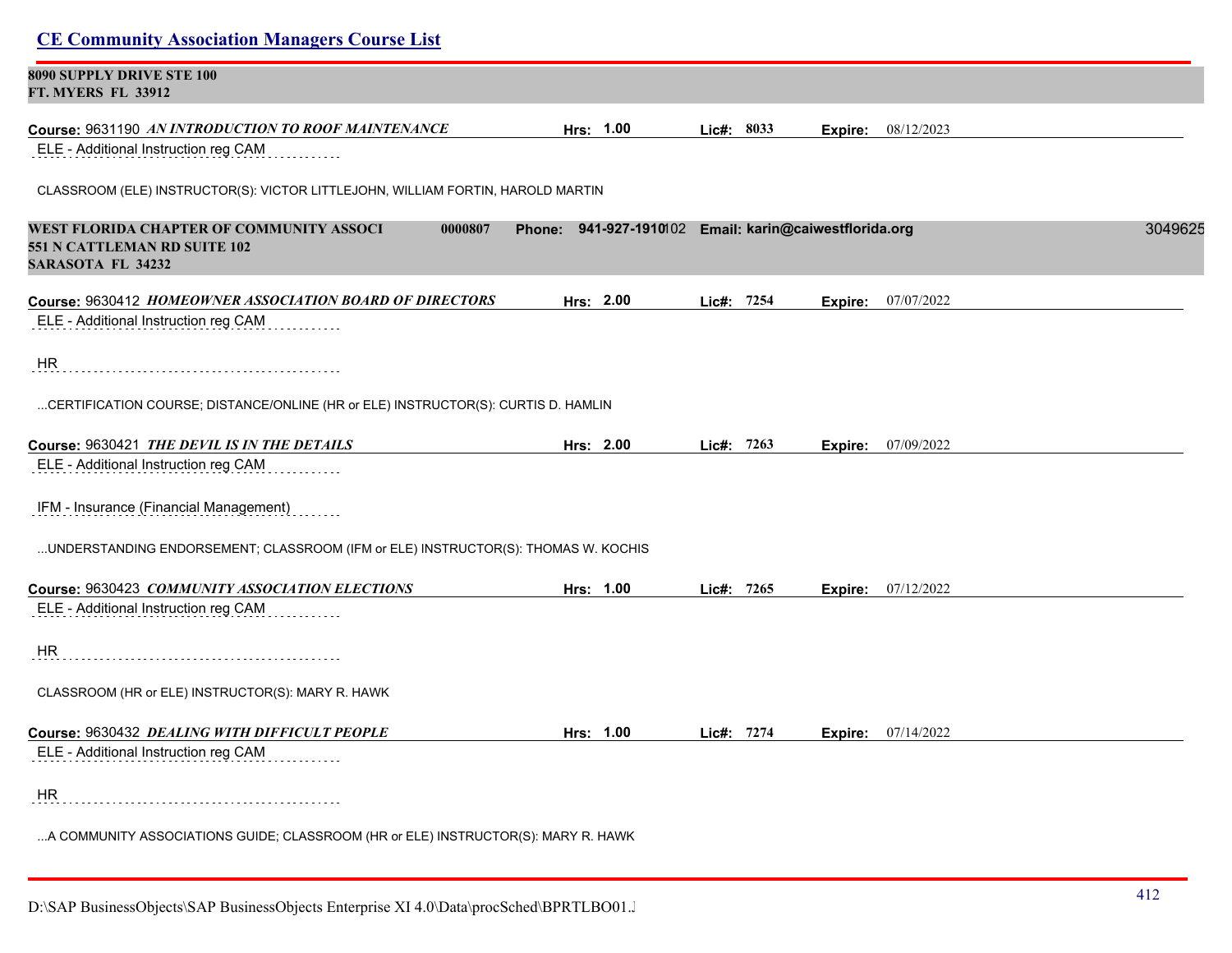| <b>CE Community Association Managers Course List</b>                                                                         |           |            |         |                             |  |
|------------------------------------------------------------------------------------------------------------------------------|-----------|------------|---------|-----------------------------|--|
| Course: 9630461 HOW TO EXTEND THE LIFE OF YOUR BUILDINGS                                                                     | Hrs: 2.00 | Lic#: 7303 | Expire: | 07/20/2022                  |  |
| ELE - Additional Instruction reg CAM                                                                                         |           |            |         |                             |  |
| OPP - Operation of Phys Property                                                                                             |           |            |         |                             |  |
| WATER & WASTE WATER PIPES; DISTANCE/ONLINE (OPP or ELE) INSTRUCTOR(S): BRANDON PAGE                                          |           |            |         |                             |  |
| Course: 9630484 THE DEVIL IS IN THE DETAILS                                                                                  | Hrs: 2.00 | Lie#: 7326 |         | <b>Expire:</b> 07/26/2022   |  |
| ELE - Additional Instruction reg CAM                                                                                         |           |            |         |                             |  |
| IFM - Insurance (Financial Management)                                                                                       |           |            |         |                             |  |
| UNDERSTANDING ENDORSEMENT; DISTANCE/ONLINE (IFM or ELE) INSTRUCTOR(S): THOMAS W. KOCHIS                                      |           |            |         |                             |  |
| Course: 9630485 COMMUNITY ASSOCIATION ELECTIONS                                                                              | Hrs: 1.00 | Lic#: 7327 | Expire: | 07/26/2022                  |  |
| ELE - Additional Instruction reg CAM                                                                                         |           |            |         |                             |  |
| OPP - Operation of Phys Property                                                                                             |           |            |         |                             |  |
| DISTANCE/ONLINE (OPP or ELE) INSTRUCTOR(S): MARK R. HAWK                                                                     |           |            |         |                             |  |
| Course: 9630693 WHAT TO DO WHEN YOUR ASSOCIATION IS SUED                                                                     | Hrs: 1.00 | Lic#: 7540 | Expire: | 12/15/2022                  |  |
| ELE - Additional Instruction reg CAM                                                                                         |           |            |         |                             |  |
| HR                                                                                                                           |           |            |         |                             |  |
| (HR or ELE) CLASSROOM INSTRUCTOR(S): MARK R. HAWK                                                                            |           |            |         |                             |  |
| Course: 9630694 REPAIR & MAINTENANCE OBLIGATIONS - LIMIT                                                                     | Hrs: 1.00 | Lic#: 7541 |         | <b>Expire:</b> $12/15/2022$ |  |
| ELE - Additional Instruction reg CAM                                                                                         |           |            |         |                             |  |
| <b>HR</b>                                                                                                                    |           |            |         |                             |  |
| OF BOARD BUSINESS JUDGEMENT; HR or ELE (DISTANCE/ONLINE) INSTRUCTOR(S): JON E. LEMOLE, SALVATORE G. SCRO, ALAN E. TANNENBAUM |           |            |         |                             |  |
| Course: 9630695 ENFORCEMENT OF ASSOCIATION RULES, REGULA                                                                     | Hrs: 1.00 | Lie#: 7542 | Expire: | 12/15/2022                  |  |
| ELE - Additional Instruction reg CAM                                                                                         |           |            |         |                             |  |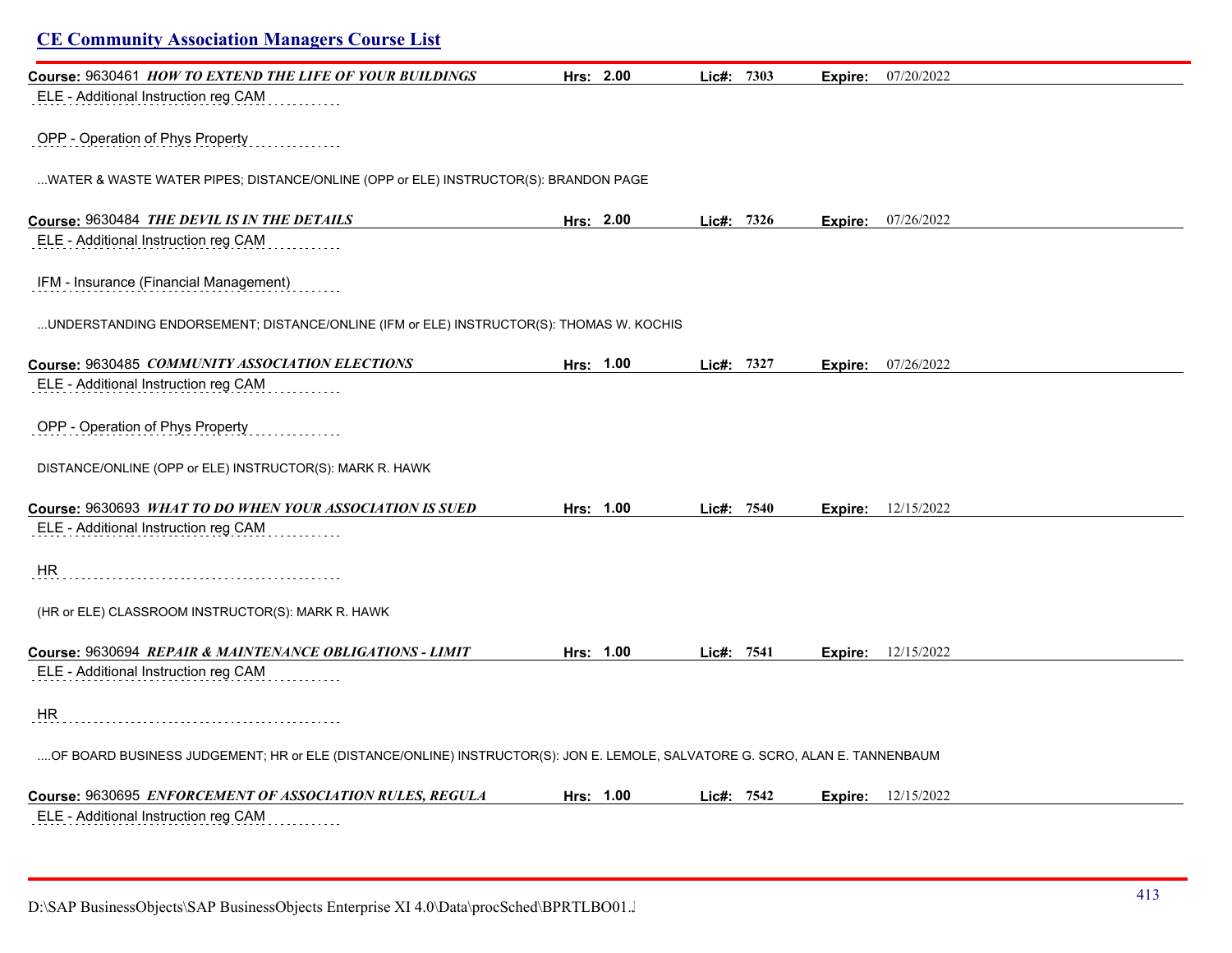| <b>CE Community Association Managers Course List</b>                                             |           |            |                           |  |
|--------------------------------------------------------------------------------------------------|-----------|------------|---------------------------|--|
| <b>HR</b>                                                                                        |           |            |                           |  |
| DISTANCE/ONLINE (HR or ELE) INSTRUCTOR(S): STEPHEN W. THOMPSON                                   |           |            |                           |  |
| Course: 9630696 KEY RULES OF EVIDENCE - PREPARING FOR CO<br>ELE - Additional Instruction reg CAM | Hrs: 1.00 | Lic#: 7543 | <b>Expire:</b> 12/15/2022 |  |
| HR                                                                                               |           |            |                           |  |
| DISTANCE/ONLINE (HR or ELE) INSTRUCTOR(S): ALAN E. TANNENBAUM, SALVATORE G. SCRO, JON E. LEMOLE  |           |            |                           |  |
| Course: 9630700 THE PROJECT FROM HELL: A GUIDE FOR THE P<br>ELE - Additional Instruction reg CAM | Hrs: 1.00 | Lic#: 7546 | 12/16/2022<br>Expire:     |  |
| <b>HR</b>                                                                                        |           |            |                           |  |
| DISTANCE/ONLINE (HR or ELE) INSTRUCTOR(S): STEVEN J. MAINARDI                                    |           |            |                           |  |
| Course: 9630701 DO YOU RECOGNIZE SIGNS OF STRUCTURAL DIS<br>ELE - Additional Instruction reg CAM | Hrs: 1.00 | Lic#: 7547 | 12/16/2022<br>Expire:     |  |
| OPP - Operation of Phys Property                                                                 |           |            |                           |  |
| DISTANCE/ONLINE (OPP or ELE) INSTRUCTOR(S): STEVEN J. MAINARDI                                   |           |            |                           |  |
| Course: 9630702 IF THESE WALLS COULD TALK<br>ELE - Additional Instruction reg CAM                | Hrs: 1.00 | Lic#: 7548 | <b>Expire:</b> 12/17/2022 |  |
| OPP - Operation of Phys Property                                                                 |           |            |                           |  |
| DISTANCE/ONLINE (OPP or ELE) INSTUCTOR(S): STEVEN J. MAINARDI                                    |           |            |                           |  |
| Course: 9630703 BEFORE & AFTER THE STORM - HURRICANE MIT<br>ELE - Additional Instruction reg CAM | Hrs: 1.00 | Lic#: 7549 | 12/17/2022<br>Expire:     |  |
| HR                                                                                               |           |            |                           |  |
| DISTANCE/ONLINE (HR or ELE) INSTRUCTOR(S): STEVEN J. MAINARDI                                    |           |            |                           |  |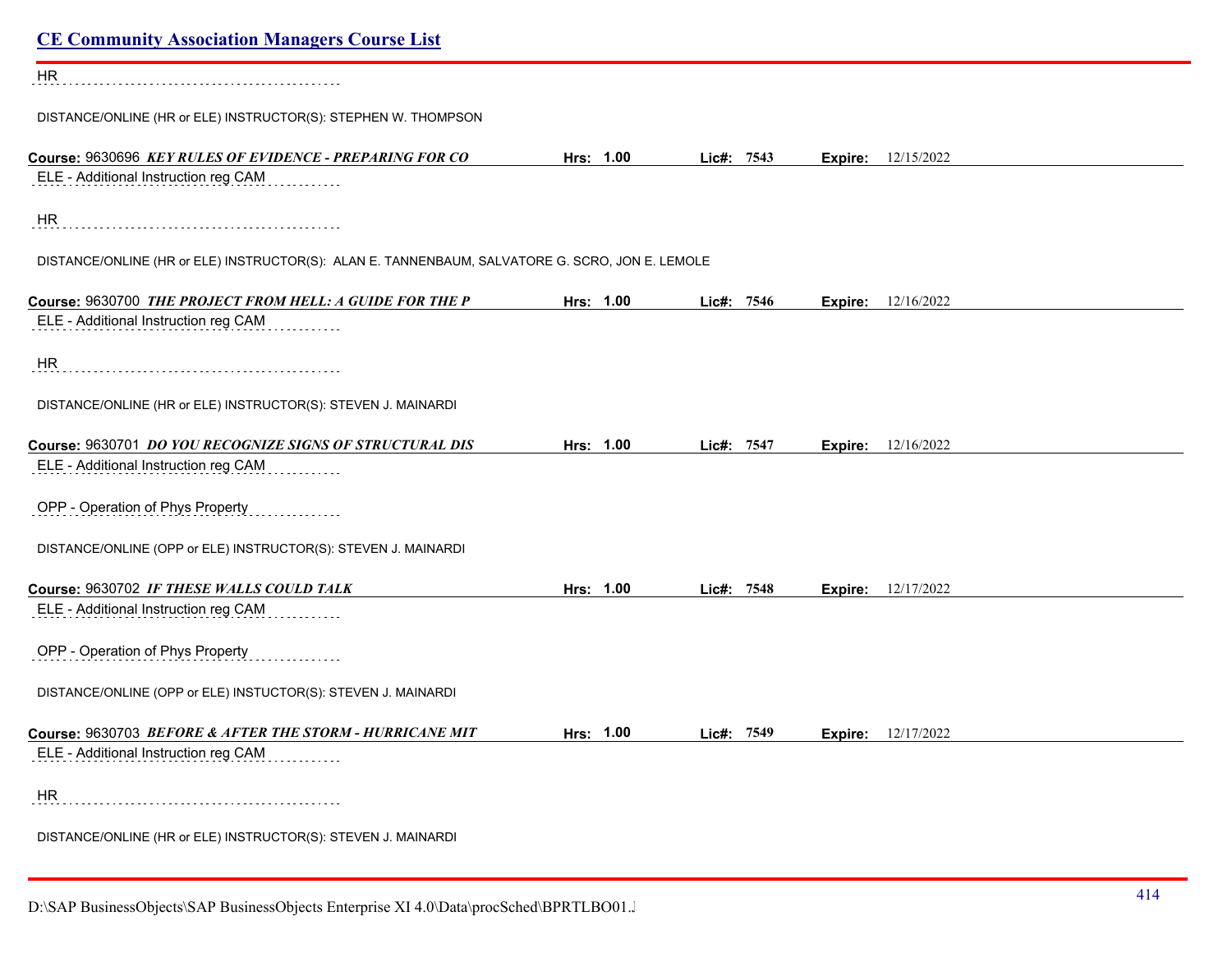| <b>CE Community Association Managers Course List</b>                                      |           |            |                             |  |
|-------------------------------------------------------------------------------------------|-----------|------------|-----------------------------|--|
| Course: 9630705 DEALING WITH DIFFICULT PEOPLE - A COMMUN                                  | Hrs: 1.00 | Lic#: 7551 | 12/17/2022<br>Expire:       |  |
| ELE - Additional Instruction reg CAM                                                      |           |            |                             |  |
| HR                                                                                        |           |            |                             |  |
| DISTANCE/ONLINE (HR or ELE) INSTRUCTOR(S): MARK R. HAWK                                   |           |            |                             |  |
| Course: 9630706 COMMUNITY SAFETY - WHERE DO SECURITY CAM                                  | Hrs: 1.00 | Lic#: 7552 | <b>Expire:</b> 12/17/2022   |  |
| ELE - Additional Instruction reg CAM                                                      |           |            |                             |  |
| HR                                                                                        |           |            |                             |  |
| DISTANCE/ONLINE (HR or ELE) INSTRUCTOR(S): ALYSHA STANTON                                 |           |            |                             |  |
| Course: 9630717 HOMEOWNER ASSOCIATION BOARD OF DIRECTORS                                  | Hrs: 2.00 | Lie#: 7563 | <b>Expire:</b> 01/03/2023   |  |
| ELE - Additional Instruction reg CAM                                                      |           |            |                             |  |
| HR                                                                                        |           |            |                             |  |
| CLASSROOM (HR or ELE) INSTRUCTOR(S): CURTIS D. HAMLIN                                     |           |            |                             |  |
| Course: 9630738 KEY RULES OF EVIDENCE - PREPARING FOR CO                                  | Hrs: 1.00 | Lic#: 7584 | <b>Expire:</b> $01/07/2023$ |  |
| ELE - Additional Instruction reg CAM                                                      |           |            |                             |  |
| HR                                                                                        |           |            |                             |  |
| CLASSROOM (HR or ELE) INSTRUCTOR(S): ALAN E. TANNENBAUM, SALVATORE G. SCRO, JON E. LEMOLE |           |            |                             |  |
| Course: 9630739 ENFORCEMENT OF ASSOCIATION RULES, REGULA                                  | Hrs: 1.00 | Lic#: 7585 | <b>Expire:</b> 01/07/2023   |  |
| ELE - Additional Instruction reg CAM                                                      |           |            |                             |  |
| HR.                                                                                       |           |            |                             |  |
| CLASSROOM (HR or ELE) INSTRUCTOR(S): STEPHEN W. THOMPSON                                  |           |            |                             |  |
| Course: 9630740 REPAIR & MAINTENANCE OBLIGATIONS - LIMIT                                  | Hrs: 1.00 | Lic#: 7586 | 01/10/2023<br>Expire:       |  |
| ELE - Additional Instruction reg CAM                                                      |           |            |                             |  |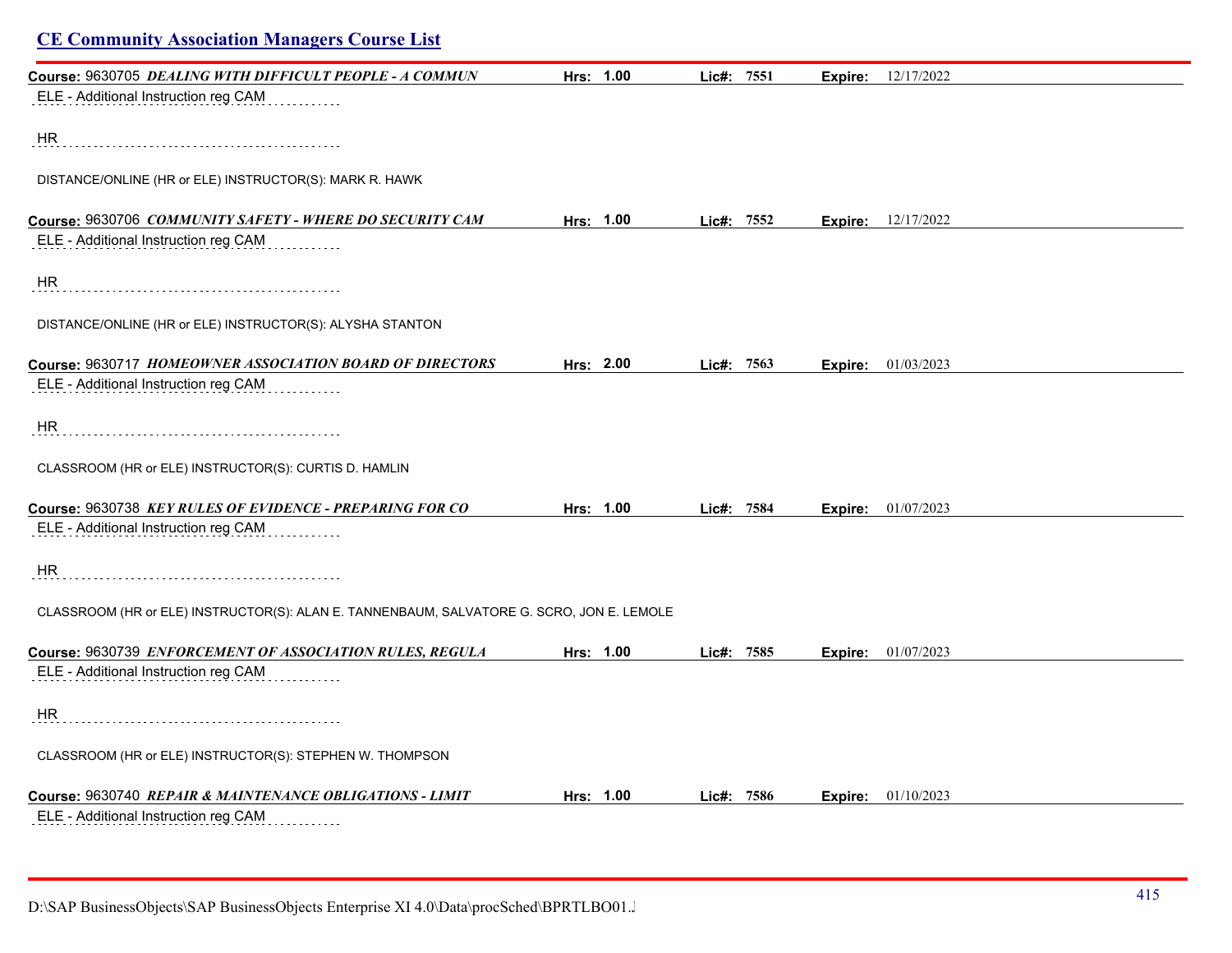| <b>CE Community Association Managers Course List</b>                                                                   |           |            |         |                           |
|------------------------------------------------------------------------------------------------------------------------|-----------|------------|---------|---------------------------|
| HR                                                                                                                     |           |            |         |                           |
| OF BOARD BUSINESS JUDGEMENT; CLASSROOM (HR or ELE) INSTRUCTOR(S): ALAN E. TANNENBAUM, SALVATORE G. SCRO, JON E. LEMOLE |           |            |         |                           |
| Course: 9630743 THE NUTS & BOLTS OF THE ASSOCIATION                                                                    | Hrs: 1.00 | Lic#: 7589 |         | <b>Expire:</b> 01/10/2023 |
| ELE - Additional Instruction reg CAM                                                                                   |           |            |         |                           |
| IFM - Insurance (Financial Management)                                                                                 |           |            |         |                           |
| INSURANCE PROGRAM; CLASSROOM (IFM or ELE) INSTRUCTOR(S): MIKE ANGERS                                                   |           |            |         |                           |
| Course: 9630744 DO YOU RECOGNIZE SIGNS OF STRUCTURAL DIS                                                               | Hrs: 1.00 | Lic#: 7590 | Expire: | 01/10/2023                |
| ELE - Additional Instruction reg CAM                                                                                   |           |            |         |                           |
| OPP - Operation of Phys Property                                                                                       |           |            |         |                           |
| CLASSROOM (OPP or ELE) INSTRUCTOR(S): STEVEN J. MAINARDI                                                               |           |            |         |                           |
| Course: 9630745 THE PROJECT FROM HELL: A GUIDE FOR THE P                                                               | Hrs: 1.00 | Lic#: 7591 | Expire: | 01/10/2023                |
| ELE - Additional Instruction reg CAM                                                                                   |           |            |         |                           |
| <b>HR</b>                                                                                                              |           |            |         |                           |
| CLASSROOM (HR or ELE) INSTRUCTOR(S): STEVEN J. MAINARDI                                                                |           |            |         |                           |
| Course: 9630750 IF THESE WALLS COULD TALK                                                                              | Hrs: 1.00 | Lic#: 7596 |         | <b>Expire:</b> 01/12/2023 |
| ELE - Additional Instruction reg CAM                                                                                   |           |            |         |                           |
| OPP - Operation of Phys Property                                                                                       |           |            |         |                           |
| CLASSROOM (OPP or ELE) INSTRUCTOR(S): STEVEN J. MAINARDI                                                               |           |            |         |                           |
| Course: 9630751 BEFORE & AFTER THE STORM - HURRICANE MIT<br>ELE - Additional Instruction reg CAM                       | Hrs: 1.00 | Lic#: 7597 |         | Expire: 01/12/2023        |
|                                                                                                                        |           |            |         |                           |
| HR                                                                                                                     |           |            |         |                           |
| CLASSROOM (HR or ELE) INSTRUCTOR(S): STEVEN J. MAINARDI                                                                |           |            |         |                           |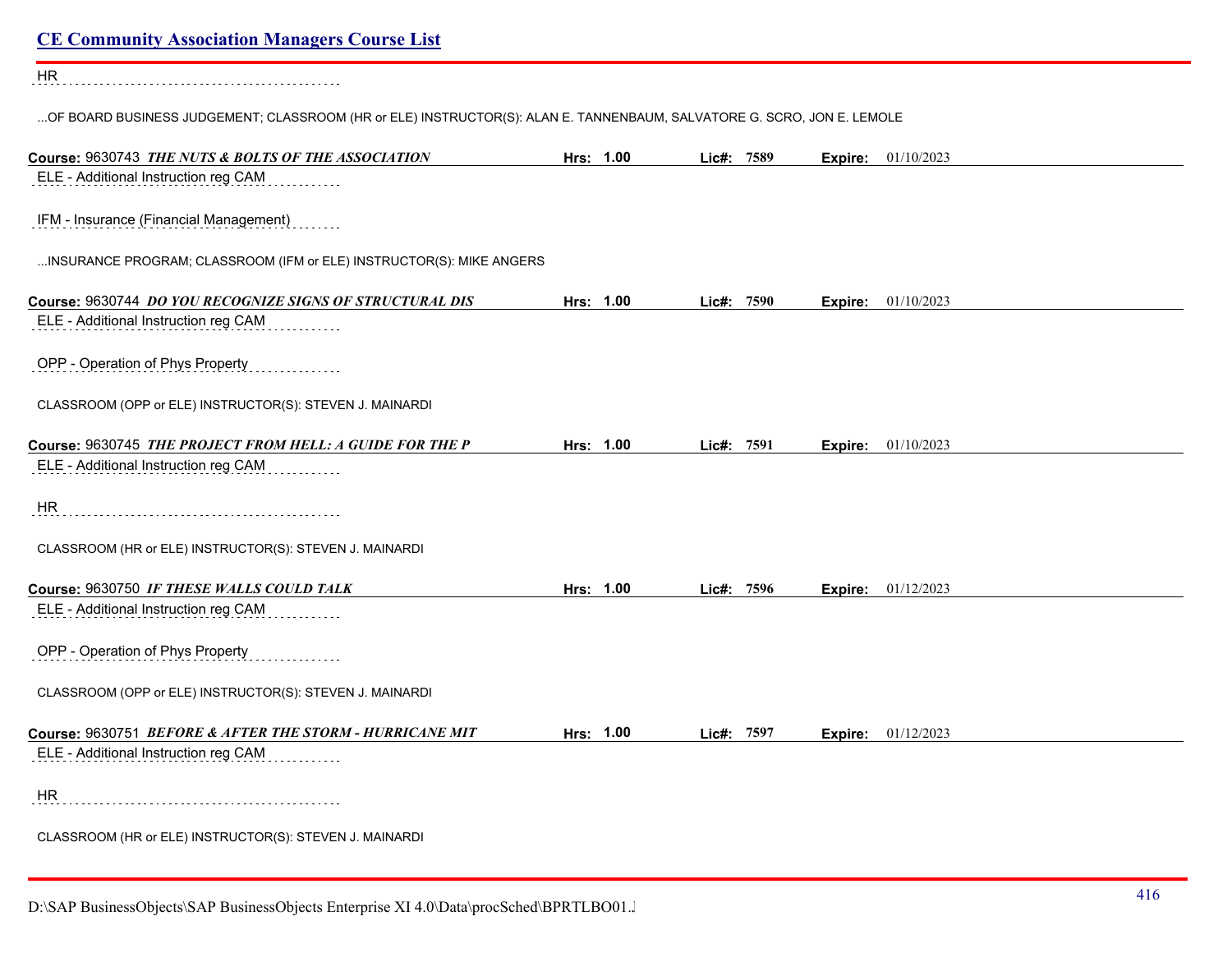| <b>CE Community Association Managers Course List</b>                                             |           |              |         |                             |
|--------------------------------------------------------------------------------------------------|-----------|--------------|---------|-----------------------------|
| Course: 9630752 COMMUNITY SAFTEY - WHERE DO SECURITY CAM                                         | Hrs: 1.00 | Lic#: 7598   | Expire: | 01/12/2023                  |
| ELE - Additional Instruction reg CAM                                                             |           |              |         |                             |
| HR                                                                                               |           |              |         |                             |
|                                                                                                  |           |              |         |                             |
| CLASSROOM (HR or ELE) INSTRUCTOR(S): ALYSHA STANTON                                              |           |              |         |                             |
| Course: 9630753 MAKING A RECORD FOR COURT: WHY ASSOCIATI                                         | Hrs: 2.00 | Lic#: 7599   |         | <b>Expire:</b> 01/12/2023   |
| ELE - Additional Instruction reg CAM                                                             |           |              |         |                             |
| HR                                                                                               |           |              |         |                             |
|                                                                                                  |           |              |         |                             |
| CLASSROOM (HR or ELE) INSTRUCTOR(S): ALAN E. TANNENBAUM, SALVATORE G. SCRO, JON E. LEMOLE        |           |              |         |                             |
| Course: 9630754 IS OUR CLAIM WORTH PURSUING                                                      | Hrs: 1.00 | Lic#: 7600   |         | <b>Expire:</b> $01/12/2023$ |
| ELE - Additional Instruction reg CAM                                                             |           |              |         |                             |
|                                                                                                  |           |              |         |                             |
| HR                                                                                               |           |              |         |                             |
| CLASSROOM (HR or ELE) INSTRUCTOR(S): ALAN E. TANNENBAUM, SALVATORE G. SCRO, JON E. LEMOLE        |           |              |         |                             |
|                                                                                                  |           |              |         |                             |
| Course: 9630781 MAKING A RECORD FOR COURT: WHY ASSOCIATI                                         | Hrs: 2.00 | Lic#: 7627   |         | <b>Expire:</b> 02/09/2023   |
| ELE - Additional Instruction reg CAM                                                             |           |              |         |                             |
| HR.                                                                                              |           |              |         |                             |
|                                                                                                  |           |              |         |                             |
| DISTANCE/ONLINE (HR or ELE) INSTRUCTOR(S): JON E LEMOLE, SALVATORE G. SCRO, ALAN E. TANNENBAUM   |           |              |         |                             |
|                                                                                                  |           |              |         |                             |
| Course: 9630783 CAPITAL RESERVE STUDY - AN IMPORTANT BES<br>ELE - Additional Instruction reg CAM | Hrs: 2.00 | Lic#: 7629   |         | <b>Expire:</b> 02/10/2023   |
|                                                                                                  |           |              |         |                             |
| OPP - Operation of Phys Property                                                                 |           |              |         |                             |
| CLASSROOM (OPP or ELE) INSTRUCTOR(S): ALAN E. TANNENBAUM, RICHARD J. ARENA, PATRICIA E. STAEBLER |           |              |         |                             |
| Course: 9630784 THE NUTS & BOLTS OF THE AGENT OF RECORD                                          | Hrs: 1.00 | Lic#: $7630$ | Expire: | 02/10/2023                  |
| ELE - Additional Instruction reg CAM                                                             |           |              |         |                             |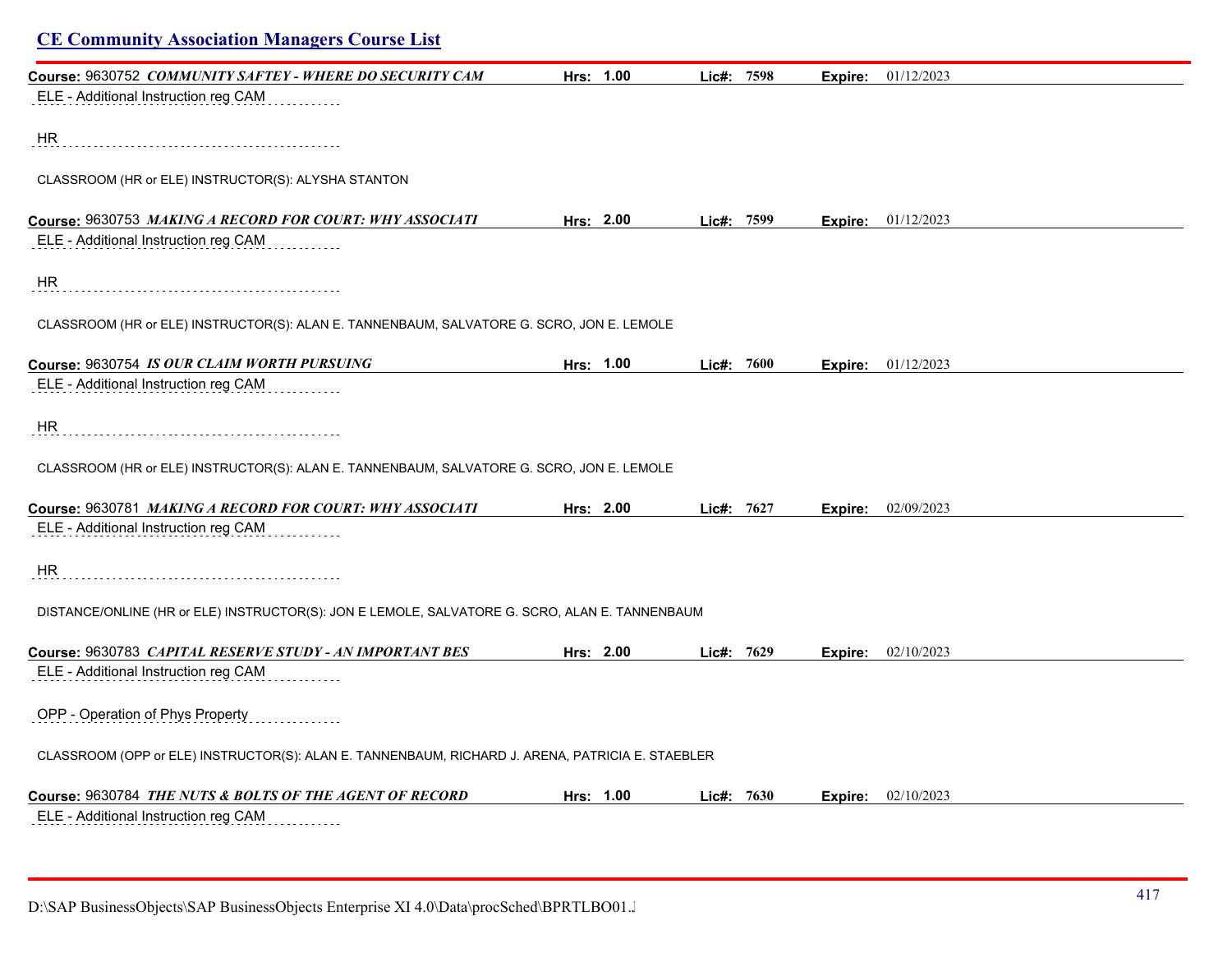| <b>CE Community Association Managers Course List</b>                                                      |           |            |                           |  |
|-----------------------------------------------------------------------------------------------------------|-----------|------------|---------------------------|--|
| IFM - Insurance (Financial Management)                                                                    |           |            |                           |  |
| DISTANCE/ONLINE (IFM or ELE) INSTRUCTOR(S): DOUGLAS A. DIERDORF                                           |           |            |                           |  |
| Course: 9630788 CONDO-CO-OP BOARD OF DIRECTORS CERTIFICA                                                  | Hrs: 2.00 | Lie#: 7634 | <b>Expire:</b> 02/11/2023 |  |
| ELE - Additional Instruction reg CAM                                                                      |           |            |                           |  |
| HR                                                                                                        |           |            |                           |  |
| CLASSROOM (HR or ELE) INSTRUCTOR(S): DOUGLAS E. WILSON, PERCY J. LEGENDRE, CURTIS D. HAMLIN, MARY R. HAWK |           |            |                           |  |
| Course: 9630789 HOMEOWNER ASSOCIATION BOARD OF DIRECTORS                                                  | Hrs: 2.00 | Lic#: 7635 | Expire: 02/11/2023        |  |
| ELE - Additional Instruction reg CAM                                                                      |           |            |                           |  |
| HR                                                                                                        |           |            |                           |  |
| DISTANCE/ONLINE (HR or ELE) INSTRUCTOR(S): CURTIS D. HAMLIN                                               |           |            |                           |  |
| Course: 9630839 COMMERCIAL WINDOW WOES - REPAIR OR REPLA                                                  | Hrs: 1.00 | Lic#: 7684 | 03/03/2023<br>Expire:     |  |
| ELE - Additional Instruction reg CAM                                                                      |           |            |                           |  |
| OPP - Operation of Phys Property                                                                          |           |            |                           |  |
| CLASSROOM (OPP or ELE) INSTRUCTOR(S): BRIAN E. WALTER                                                     |           |            |                           |  |
| Course: 9630840 PLUMBING SYSTEM BASICS AND PIPE LIFE EXT                                                  | Hrs: 1.00 | Lic#: 7685 | <b>Expire:</b> 03/03/2023 |  |
| ELE - Additional Instruction reg CAM                                                                      |           |            |                           |  |
| OPP - Operation of Phys Property                                                                          |           |            |                           |  |
| CLASSROOM (OPP or ELE) INSTRUCTOR(S): BRANDON PAGE, MICHAEL O'BRIEN, CHRIS PEREZ                          |           |            |                           |  |
| Course: 9630841 2021 LEGAL UPDATE                                                                         | Hrs: 2.00 | Lic#: 7686 | Expire: 03/03/2023        |  |
| Legal Update Seminars                                                                                     |           |            |                           |  |
| CLASSROOM (LEGAL UPDATE) INSTRUCTOR(S): KEVIN T. WELLS                                                    |           |            |                           |  |
| Course: 9630842 KEYS TO SELECTING A GREAT EXPERT IN CONS                                                  | Hrs: 1.00 | Lic#: 7687 | 03/03/2023<br>Expire:     |  |
| ELE - Additional Instruction reg CAM                                                                      |           |            |                           |  |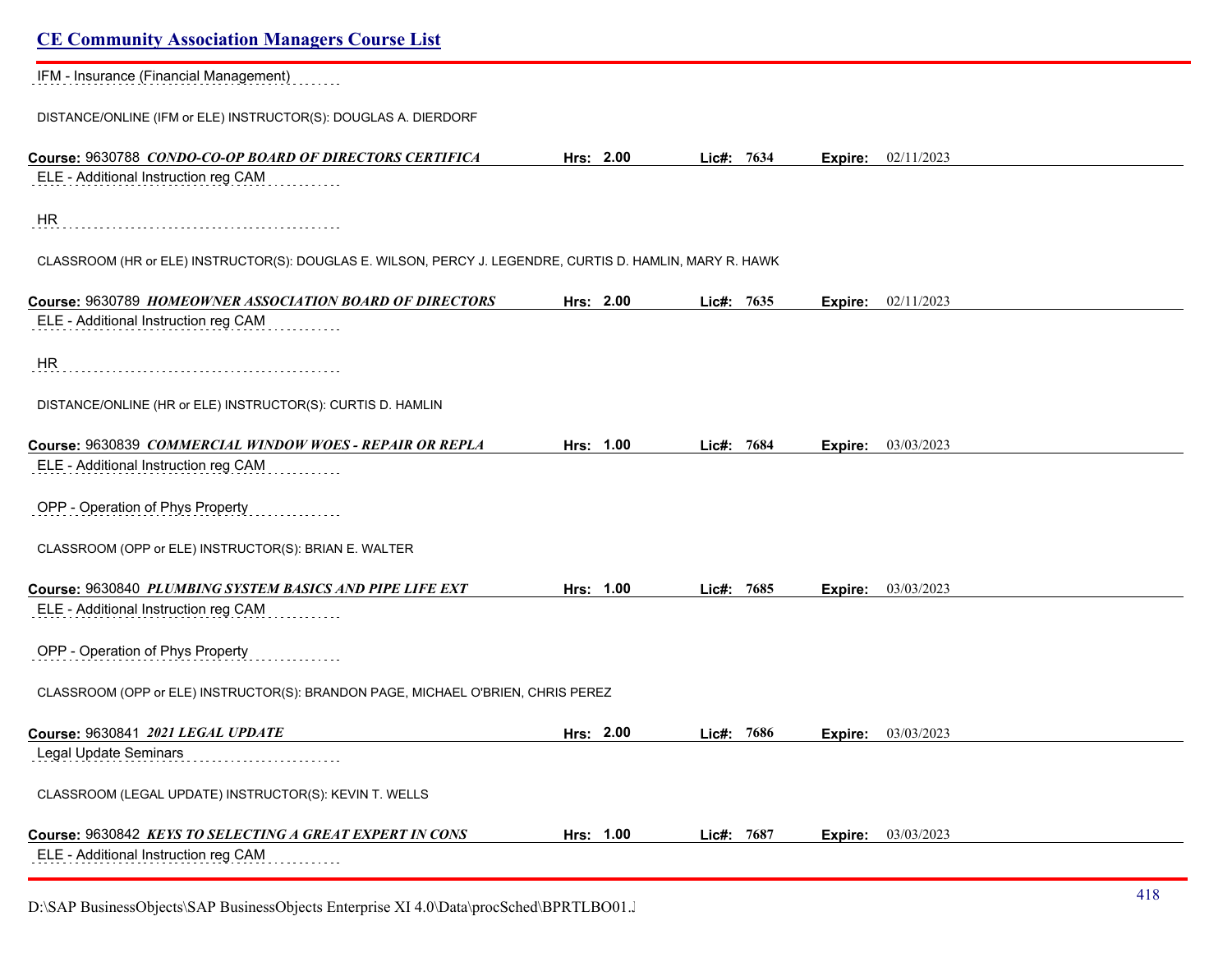HR

DISTANCE/ONLINE (HR or ELE) INSTRUCTOR(S): ALAN E. TANNENBAUM, SALVATORE G. SCRO, JON E. LEMOLE

| Course: 9630843 ELEMENTS OF A PROPER ROOF ASSESSMENT     | Hrs: 1.00 |           | Lic#: 7688 |      | Expire: | 03/03/2023 |  |
|----------------------------------------------------------|-----------|-----------|------------|------|---------|------------|--|
| ELE - Additional Instruction reg CAM                     |           |           |            |      |         |            |  |
|                                                          |           |           |            |      |         |            |  |
| OPP - Operation of Phys Property                         |           |           |            |      |         |            |  |
|                                                          |           |           |            |      |         |            |  |
| CLASSROOM (OPP or ELE) INSTRUCTOR(S): MICHAEL H. BILLER  |           |           |            |      |         |            |  |
| Course: 9630844 THE PERFECT PROJECT - REPAIR OR REPLACE  |           | Hrs: 1.00 | Lic#: 7689 |      | Expire: | 03/03/2023 |  |
| ELE - Additional Instruction reg CAM                     |           |           |            |      |         |            |  |
|                                                          |           |           |            |      |         |            |  |
| OPP - Operation of Phys Property                         |           |           |            |      |         |            |  |
|                                                          |           |           |            |      |         |            |  |
| CLASSROOM (OPP or ELE) INSTRUCTOR(S): MICHAEL H. BILLER  |           |           |            |      |         |            |  |
| Course: 9630845 PARKING STRUCTURE MAINTENANCE            |           | Hrs: 1.00 | Lic#: 7690 |      | Expire: | 03/03/2023 |  |
| ELE - Additional Instruction reg CAM                     |           |           |            |      |         |            |  |
|                                                          |           |           |            |      |         |            |  |
| OPP - Operation of Phys Property                         |           |           |            |      |         |            |  |
|                                                          |           |           |            |      |         |            |  |
| CLASSROOM (OPP or ELE) INSTRUCTOR(S): BRIAN E. WALTER    |           |           |            |      |         |            |  |
| Course: 9630846 MOISTURE INTRUSION - COST, CAUSATION AND |           | Hrs: 1.00 | Lie#:      | 7691 | Expire: | 03/03/2023 |  |
| ELE - Additional Instruction reg CAM                     |           |           |            |      |         |            |  |
|                                                          |           |           |            |      |         |            |  |
| OPP - Operation of Phys Property                         |           |           |            |      |         |            |  |
|                                                          |           |           |            |      |         |            |  |
| CLASSROOM (OPP or ELE) INSTRUCTOR(S): LEE LEVOIR         |           |           |            |      |         |            |  |
| Course: 9630877 TIMBER TROUBLES                          | Hrs: 2.00 |           | Lic#: 7719 |      | Expire: | 03/16/2023 |  |
| ELE - Additional Instruction reg CAM                     |           |           |            |      |         |            |  |
|                                                          |           |           |            |      |         |            |  |
| OPP - Operation of Phys Property<br>.                    |           |           |            |      |         |            |  |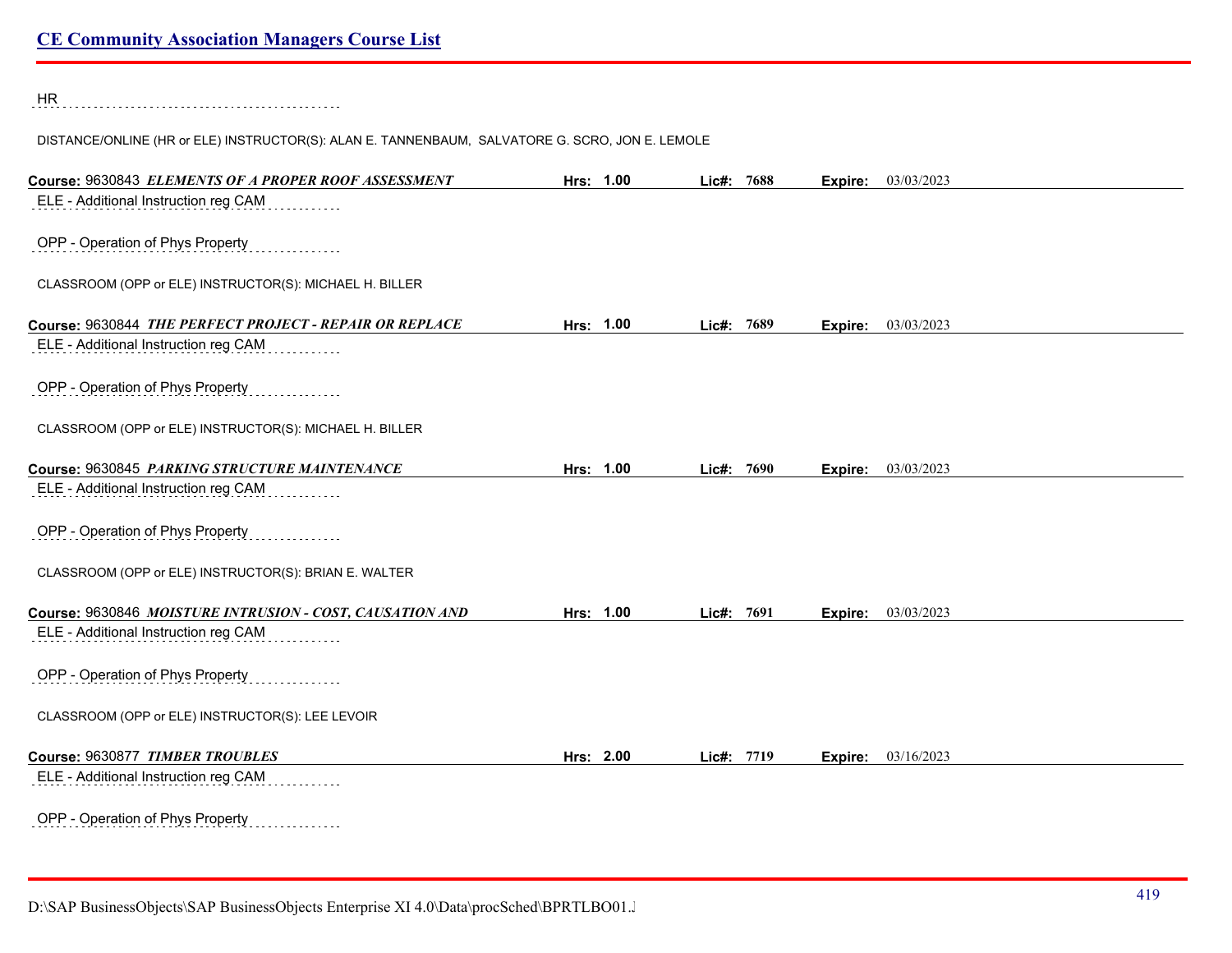| <b>CE Community Association Managers Course List</b>                                                   |           |            |                       |  |
|--------------------------------------------------------------------------------------------------------|-----------|------------|-----------------------|--|
| CLASSROOM (OPP or ELE) INSTRUCTOR(S): ROBERT J. REINHART                                               |           |            |                       |  |
| Course: 9630878 THE PERFECT PROJECT - REPAIR OR REPLACE                                                | Hrs: 2.00 | Lic#: 7720 | 03/16/2023<br>Expire: |  |
| ELE - Additional Instruction reg CAM                                                                   |           |            |                       |  |
| OPP - Operation of Phys Property                                                                       |           |            |                       |  |
| CLASSROOM (OPP or ELE) INSTRUCTOR(S): MICHAEL H. BILLER                                                |           |            |                       |  |
| Course: 9630879 ELEMENTS OF A PROPER ROOF ASSESSMENT                                                   | Hrs: 2.00 | Lic#: 7721 | 03/16/2023<br>Expire: |  |
| ELE - Additional Instruction reg CAM                                                                   |           |            |                       |  |
| OPP - Operation of Phys Property                                                                       |           |            |                       |  |
| CLASSROOM (OPP or ELE) INSTRUCTOR(S): MICHAEL H. BILLER                                                |           |            |                       |  |
| Course: 9630905 CAPITAL RESERVE STUDY - AN IMPORTANT BES                                               | Hrs: 2.00 | Lic#: 7744 | 03/22/2023<br>Expire: |  |
| ELE - Additional Instruction reg CAM                                                                   |           |            |                       |  |
| OPP - Operation of Phys Property                                                                       |           |            |                       |  |
| DISTANCE/ONLINE (OPP or ELE) INSTRUCTOR(S): ALAN E. TANNENBAUM, RICHARD J. ARENA, PATRICIA E. STAEBLER |           |            |                       |  |
| Course: 9630906 THE NUTS & BOLTS OF THE AGENT OF RECORD                                                | Hrs: 1.00 | Lic#: 7745 | 03/22/2023<br>Expire: |  |
| ELE - Additional Instruction reg CAM                                                                   |           |            |                       |  |
| IFM - Insurance (Financial Management)                                                                 |           |            |                       |  |
| CLASSROOM (IFM or ELE) INSTRUCTOR(S): DOUG DIERDORF                                                    |           |            |                       |  |
| Course: 9630907 PARKING STRUCTURE MAINTENANCE                                                          | Hrs: 1.00 | Lic#: 7746 | 03/23/2023<br>Expire: |  |
| ELE - Additional Instruction reg CAM                                                                   |           |            |                       |  |
| OPP - Operation of Phys Property                                                                       |           |            |                       |  |
| DISTANCE/ONLINE (OPP or ELE) INSTRUCTOR(S): BRIAN E. WALTER                                            |           |            |                       |  |
| Course: 9630908 ELEMENTS OF A PROPER ROOF ASSESSMENT                                                   | Hrs: 1.00 | Lic#: 7747 | 03/23/2023<br>Expire: |  |
| ELE - Additional Instruction reg CAM                                                                   |           |            |                       |  |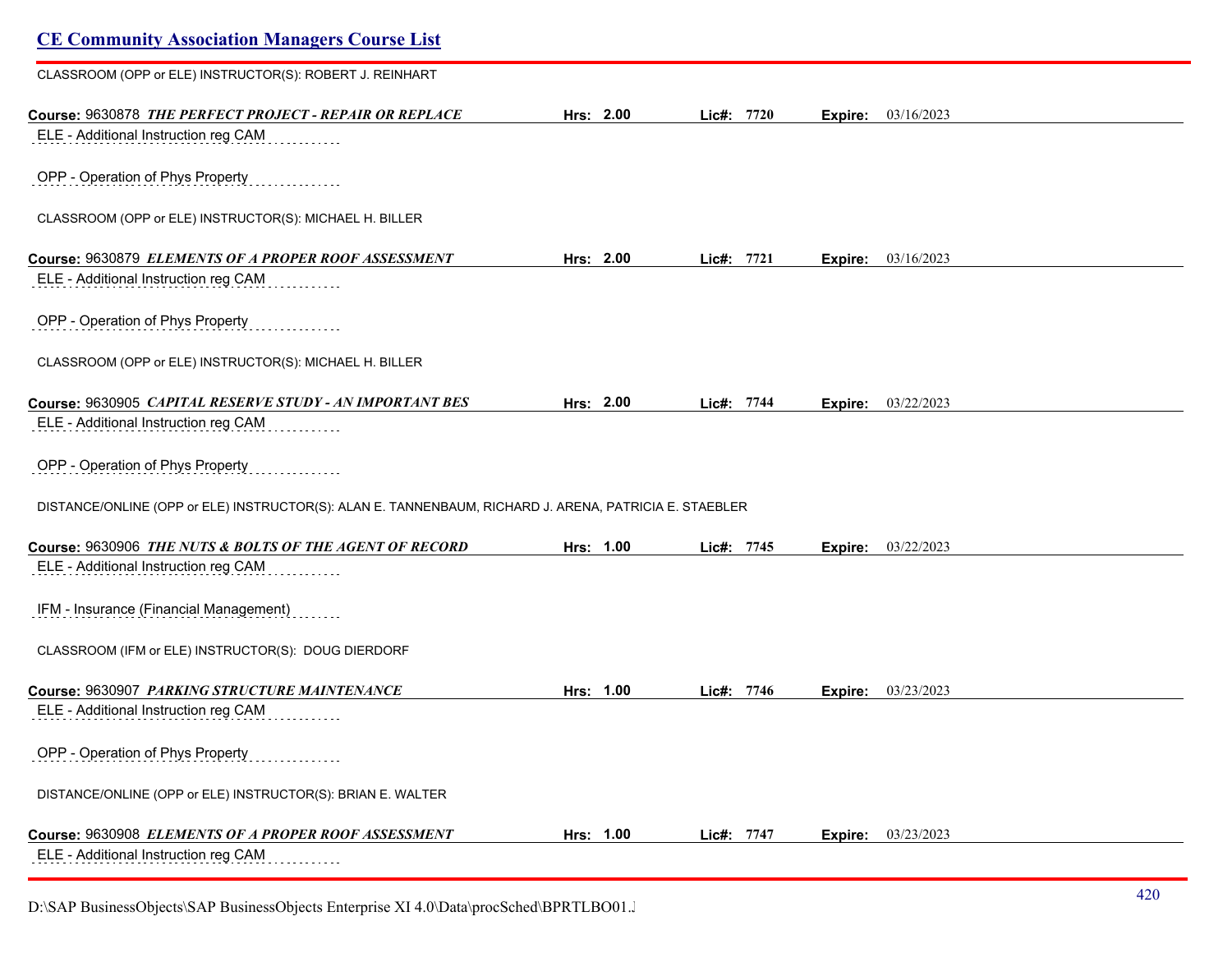OPP - Operation of Phys Property

DISTANCE/ONLINE (OPP or ELE) INSTRUCTOR(S): MICHAEL H. BILLER

| Course: 9630909 THE PERFECT PROJECT - REPAIR OR REPLACE                                          | Hrs: 1.00 | Lic#: 7748 |         | <b>Expire:</b> 03/23/2023 |
|--------------------------------------------------------------------------------------------------|-----------|------------|---------|---------------------------|
| ELE - Additional Instruction reg CAM                                                             |           |            |         |                           |
|                                                                                                  |           |            |         |                           |
| OPP - Operation of Phys Property                                                                 |           |            |         |                           |
| DISTANCE/ONLINE (OPP or ELE) INSTRUCTOR(S): MICHAEL H. BILLER                                    |           |            |         |                           |
|                                                                                                  |           |            |         |                           |
| Course: 9630910 KEYS TO SELECTING A GREAT EXPERT IN CONS                                         | Hrs: 1.00 | Lic#: 7749 |         | <b>Expire:</b> 03/23/2023 |
| ELE - Additional Instruction reg CAM                                                             |           |            |         |                           |
| HR                                                                                               |           |            |         |                           |
|                                                                                                  |           |            |         |                           |
| CLASSROOM (HR or ELE) INSTRUCTOR(S): ALAN E. TANNENBAUM, SALVATORE G. SCRO, JON E. LEMOLE        |           |            |         |                           |
| Course: 9630911 MOISTURE INTRUSION - COST, CAUSATION AND                                         | Hrs: 1.00 | Lic#: 7750 | Expire: | 03/23/2023                |
| ELE - Additional Instruction reg CAM                                                             |           |            |         |                           |
| OPP - Operation of Phys Property                                                                 |           |            |         |                           |
|                                                                                                  |           |            |         |                           |
| DISTANCE/ONLINE (OPP or ELE) INSTRUCTOR(S): LEE LEVOIR                                           |           |            |         |                           |
| Course: 9630912 2021 LEGAL UPDATE                                                                | Hrs: 2.00 | Lic#: 7751 | Expire: | 03/23/2023                |
| <b>Legal Update Seminars</b>                                                                     |           |            |         |                           |
| DISTANCE/ONLINE (LEGAL UPDATE) INSTRUCTOR(S): KEVIN T. WELLS                                     |           |            |         |                           |
|                                                                                                  |           |            |         |                           |
| Course: 9630913 PLUMBING SYSTEM BASICS AND PIPE LIFE EXT<br>ELE - Additional Instruction reg CAM | Hrs: 1.00 | Lic#: 7752 | Expire: | 03/23/2023                |
|                                                                                                  |           |            |         |                           |
| OPP - Operation of Phys Property                                                                 |           |            |         |                           |
| DISTANCE/ONLINE (OPP or ELE) INSTRUCTOR(S): BRANDON PAGE, MICHAEL O'BRIEN, CHRIS PEREZ           |           |            |         |                           |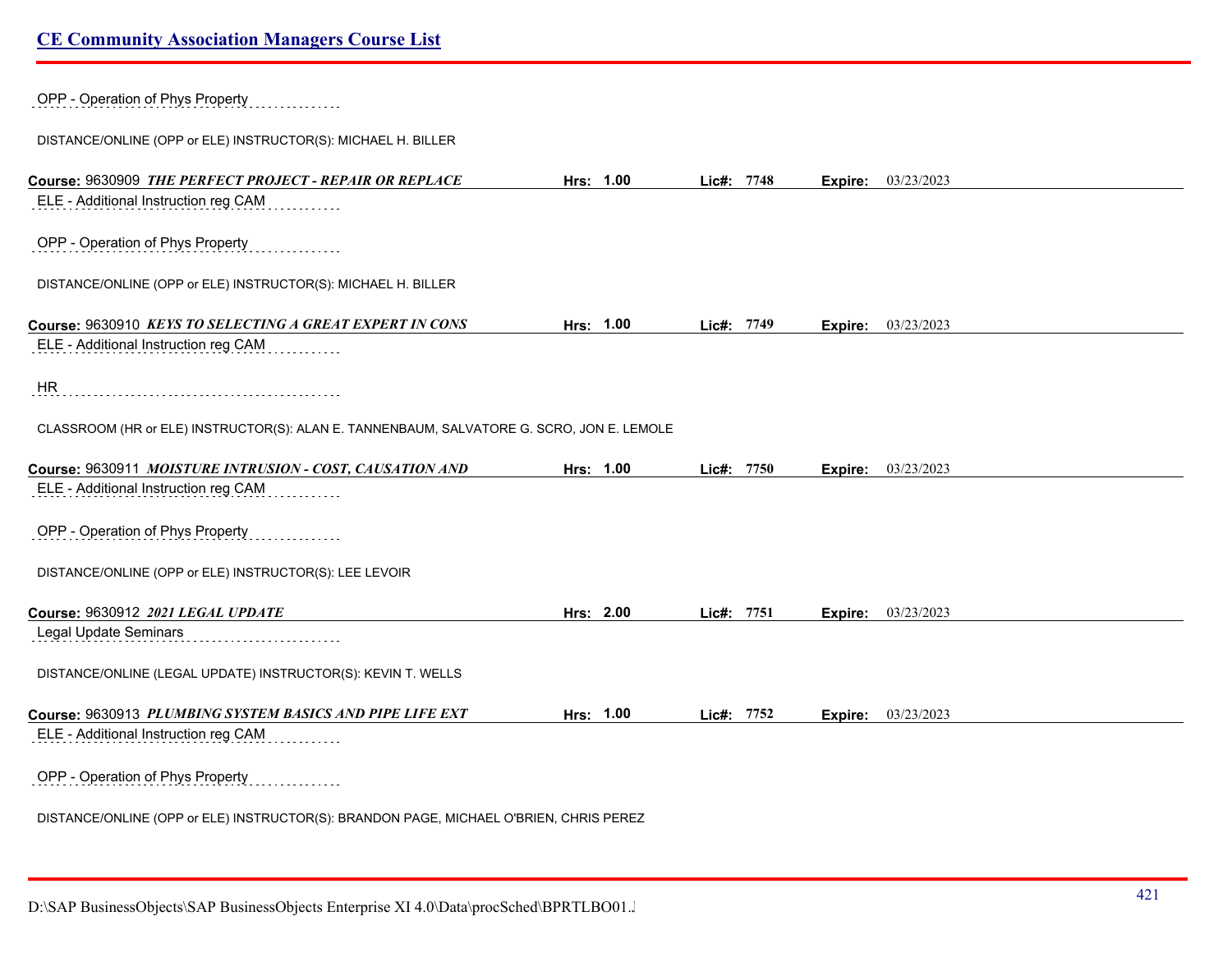| <b>CE Community Association Managers Course List</b>                                     |           |            |                |            |
|------------------------------------------------------------------------------------------|-----------|------------|----------------|------------|
| Course: 9630914 COMMERCIAL WINDOW WOES - REPAIR OR REPLA                                 | Hrs: 1.00 | Lic#: 7753 | <b>Expire:</b> | 03/23/2023 |
| ELE - Additional Instruction reg CAM                                                     |           |            |                |            |
| OPP - Operation of Phys Property                                                         |           |            |                |            |
| DISTANCE/ONLINE (OPP or ELE) INSTRUCTOR(S): BRIAN E. WALTER                              |           |            |                |            |
| Course: 9630915 INSURANCE CLAIMS HINTS & TIPS FOR YOUR C                                 | Hrs: 1.00 | Lic#: 7754 | Expire:        | 03/23/2023 |
| ELE - Additional Instruction reg CAM                                                     |           |            |                |            |
| IFM - Insurance (Financial Management)                                                   |           |            |                |            |
| CLASSROOM (IFM or ELE) INSTRUCTOR(S): KEVIN W. DOWNS                                     |           |            |                |            |
| Course: 9630916 CONDO-CO-OP BOARD OF DIRECTORS CERTIFICA                                 | Hrs: 2.00 | Lic#: 7755 | Expire:        | 03/23/2023 |
| ELE - Additional Instruction reg CAM                                                     |           |            |                |            |
| <b>HR</b>                                                                                |           |            |                |            |
| DISTANCE/ONLINE (HR or ELE) INSTRUCTOR(S): CURTIS D. HAMLIN, DAVE HOCHSPRUNG, DAN LOBECK |           |            |                |            |
| Course: 9630926 IS A NO PET BUILDING A THING OF THE PAST                                 | Hrs: 1.00 | Lic#: 7766 | Expire:        | 03/29/2023 |
| ELE - Additional Instruction reg CAM                                                     |           |            |                |            |
| HR                                                                                       |           |            |                |            |
| DISTANCE/ONLINE (HR or ELE) INSTRUCTOR(S): KEVIN EDWARDS                                 |           |            |                |            |
| Course: 9630927 FAIR HOUSING ACT: ASSOCIATION COMPLIANCE                                 | Hrs: 1.00 | Lic#: 7767 | Expire:        | 03/29/2023 |
| ELE - Additional Instruction reg CAM                                                     |           |            |                |            |
| OPP - Operation of Phys Property                                                         |           |            |                |            |
| DISTANCE/ONLINE (OPP & ELE) INSTRUCTOR(S): KEVIN EDWARDS                                 |           |            |                |            |
| Course: 9630929 THE PERFECT PROJECT - REPAIR OR REPLACE                                  | Hrs: 2.00 | Lic#: 7769 | Expire:        | 03/29/2023 |
| ELE - Additional Instruction reg CAM                                                     |           |            |                |            |
| OPP - Operation of Phys Property                                                         |           |            |                |            |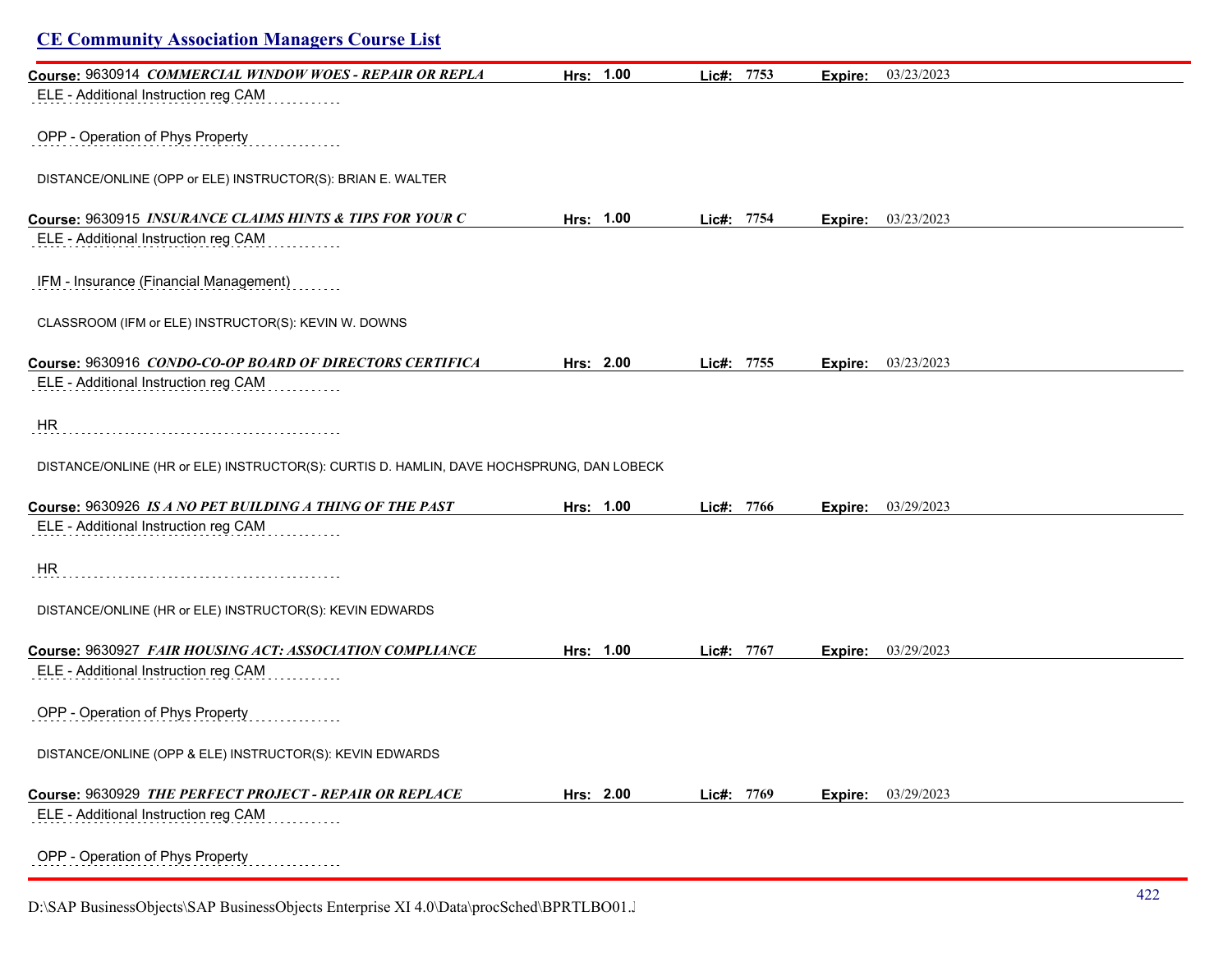DISTANCE/ONLINE (OPP or ELE) INSTRUCTOR(S): MICHAEL H. BILLER

| Course: 9630930 TIMBER TROUBLES                                                                                 | Hrs: 2.00 | Lic#: 7770 |      |         | Expire: 03/29/2023 |
|-----------------------------------------------------------------------------------------------------------------|-----------|------------|------|---------|--------------------|
| ELE - Additional Instruction reg CAM                                                                            |           |            |      |         |                    |
| OPP - Operation of Phys Property                                                                                |           |            |      |         |                    |
| DISTANCE/ONLINE (OPP or ELE) INSTRUCTOR(S): ROBERT J. REINHART                                                  |           |            |      |         |                    |
| Course: 9630931 ELEMENTS OF A PROPER ROOF ASSESSMENT                                                            | Hrs: 2.00 | Lic#:      | 7771 | Expire: | 03/31/2023         |
| ELE - Additional Instruction reg CAM                                                                            |           |            |      |         |                    |
| OPP - Operation of Phys Property                                                                                |           |            |      |         |                    |
| DISTANCE/ONLINE (OPP or ELE) INSTRUCTOR(S): MICHAEL H. BILLER                                                   |           |            |      |         |                    |
| Course: 9630932 CONSTRUCTION DEFECT OR COVERED PROPERTY                                                         | Hrs: 1.00 | Lic#: 7772 |      | Expire: | 03/31/2023         |
| ELE - Additional Instruction reg CAM                                                                            |           |            |      |         |                    |
| IFM - Insurance (Financial Management)                                                                          |           |            |      |         |                    |
| WHO DECIDES; CLASSROOM (IFM or ELE) INSTRUCTOR(S): KEVIN W. DOWNS                                               |           |            |      |         |                    |
| Course: 9630933 CONDO-CO-OP BOARD OF DIRECTORS CERTIFICA                                                        | Hrs: 2.00 | Lic#: 7773 |      | Expire: | 03/31/2023         |
| ELE - Additional Instruction reg CAM                                                                            |           |            |      |         |                    |
| <b>HR</b>                                                                                                       |           |            |      |         |                    |
| DISTANCE/ONLINE (HR or ELE) INSTRUCTOR(S): CURTIS D. HAMLIN, DOUGLAS E. WILSON, PERCY J. LEGENDRE, MARY R. HAWK |           |            |      |         |                    |
| Course: 9630961 ENFORCEMENT AND COMPLIANCE                                                                      | Hrs: 1.00 | Lic#: 7802 |      |         | Expire: 04/13/2023 |
| ELE - Additional Instruction reg CAM                                                                            |           |            |      |         |                    |
| <b>HR</b>                                                                                                       |           |            |      |         |                    |
| CLASSROOM (HR or ELE) INSTRUCTOR(S): MARY R. HAWK                                                               |           |            |      |         |                    |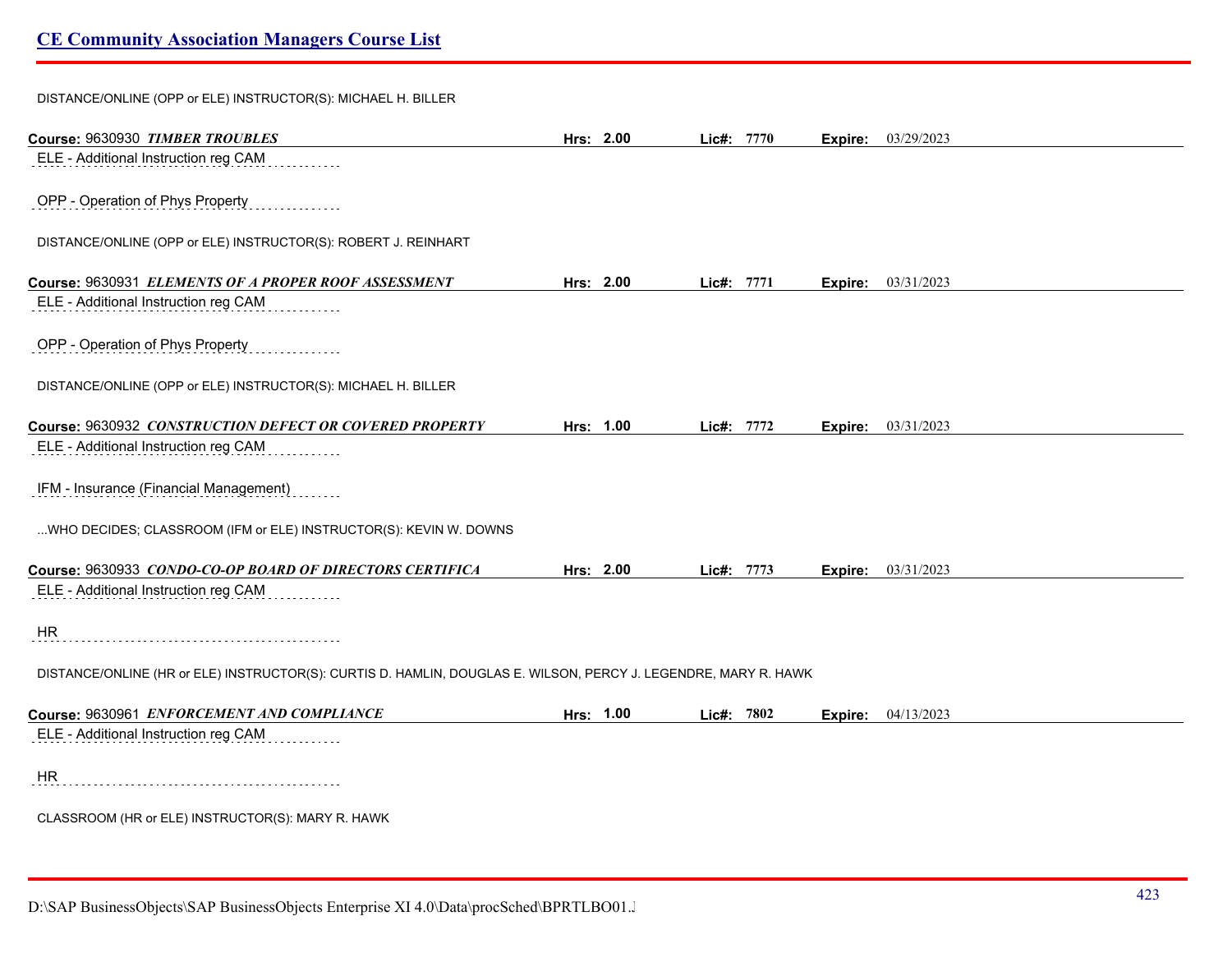| Course: 9631042 DIAGNOSING LANDSCAPE ISSUES                       | Hrs: 1.00 | Lic#: 7887 |            | Expire: | 06/22/2023 |  |
|-------------------------------------------------------------------|-----------|------------|------------|---------|------------|--|
| ELE - Additional Instruction reg CAM                              |           |            |            |         |            |  |
|                                                                   |           |            |            |         |            |  |
| OPP - Operation of Phys Property                                  |           |            |            |         |            |  |
|                                                                   |           |            |            |         |            |  |
| CLASSROOM (OPP or ELE) INSTRUCTOR(S): CAL LEGGETT, JOHN DOUGHERTY |           |            |            |         |            |  |
|                                                                   |           |            |            |         |            |  |
| Course: 9631073 2020 LEGAL UPDATE<br>Legal Update Seminars        | Hrs: 2.00 | Lic#: 7917 |            | Expire: | 07/05/2023 |  |
|                                                                   |           |            |            |         |            |  |
| CLASSROOM (LEGAL UPDATE) INSTRUCTOR(S): CURTIS D. HAMLIN          |           |            |            |         |            |  |
|                                                                   |           |            |            |         |            |  |
| Course: 9631082 FINANCIAL ACCOUNTING - COMMUNITY ASSOCIA          | Hrs: 2.00 |            | Lic#: 7928 | Expire: | 07/12/2023 |  |
| ELE - Additional Instruction reg CAM                              |           |            |            |         |            |  |
|                                                                   |           |            |            |         |            |  |
| IFM - Insurance (Financial Management)                            |           |            |            |         |            |  |
|                                                                   |           |            |            |         |            |  |
| CLASSROOM (IFM or ELE) INSTRUCTOR(S): ANDREW P. TYACK             |           |            |            |         |            |  |
| Course: 9631083 ENFORCEMENT AND COMPLIANCE                        | Hrs: 1.00 |            | Lic#: 7929 | Expire: | 07/12/2023 |  |
| ELE - Additional Instruction reg CAM                              |           |            |            |         |            |  |
|                                                                   |           |            |            |         |            |  |
| HR                                                                |           |            |            |         |            |  |
|                                                                   |           |            |            |         |            |  |
| DISTANCE/ONLINE (HR or ELE) INSTRUCTOR(S): MARY R. HAWK           |           |            |            |         |            |  |
|                                                                   |           |            |            |         |            |  |
| Course: 9631084 IS A NO PET BUILDING A THING OF THE PAST          | Hrs: 1.00 |            | Lic#: 7930 | Expire: | 07/12/2023 |  |
| ELE - Additional Instruction reg CAM                              |           |            |            |         |            |  |
| <b>HR</b>                                                         |           |            |            |         |            |  |
|                                                                   |           |            |            |         |            |  |
| CLASSROOM (HR or ELE) INSTRUCTOR(S): KEVIN EDWARDS                |           |            |            |         |            |  |
|                                                                   |           |            |            |         |            |  |
| Course: 9631085 FAIR HOUSING ACT: ASSOCIATION COMPLIANCE          | Hrs: 1.00 | Lic#: 7931 |            | Expire: | 07/12/2023 |  |
| ELE - Additional Instruction reg CAM                              |           |            |            |         |            |  |
|                                                                   |           |            |            |         |            |  |
| OPP - Operation of Phys Property                                  |           |            |            |         |            |  |

D:\SAP BusinessObjects\SAP BusinessObjects Enterprise XI 4.0\Data\procSched\BPRTLBO01.Jobserver2\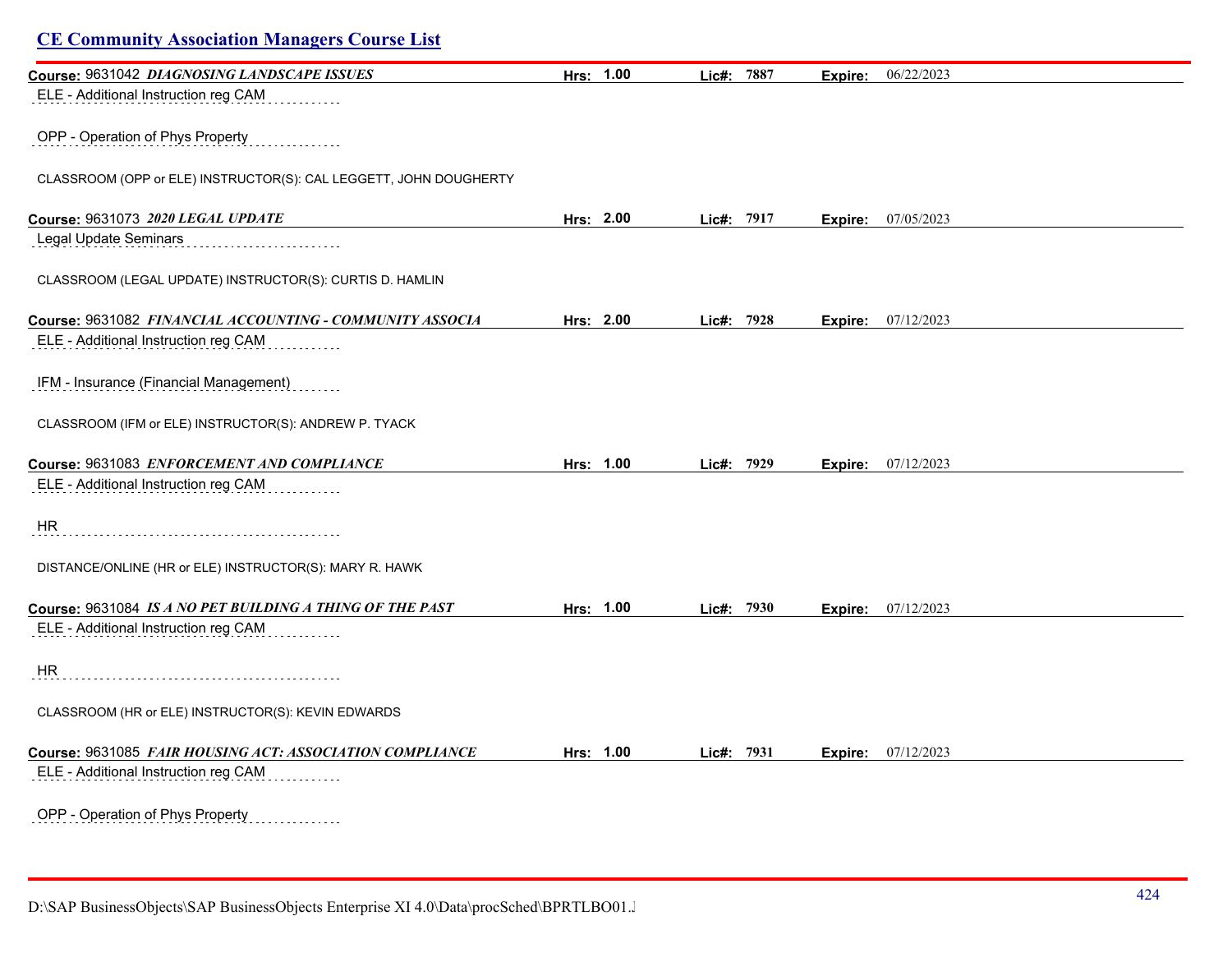| <b>CE Community Association Managers Course List</b>                                         |           |            |      |         |            |
|----------------------------------------------------------------------------------------------|-----------|------------|------|---------|------------|
| CLASSROOM (OPP or ELE) INSTRUCTOR(S): KEVIN EDWARDS                                          |           |            |      |         |            |
| Course: 9631086 CONSTRUCTION DEFECT OR COVERED PROPERTY                                      | Hrs: 1.00 | Lic#: 7932 |      | Expire: | 07/12/2023 |
| ELE - Additional Instruction reg CAM                                                         |           |            |      |         |            |
| IFM - Insurance (Financial Management)                                                       |           |            |      |         |            |
| WHO DECIDES?; DISTANCE/ONLINE (IFM or ELE) INSTRUCTOR(S): KEVIN W. DOWNS                     |           |            |      |         |            |
| Course: 9631124 DIAGNOSING LANDSCAPE ISSUES                                                  | Hrs: 1.00 | Lic#:      | 7968 | Expire: | 07/22/2023 |
| ELE - Additional Instruction reg CAM                                                         |           |            |      |         |            |
| OPP - Operation of Phys Property                                                             |           |            |      |         |            |
| DISTANCE/ONLINE (OPP or ELE) INSTRUCTOR(S): JOHN DOUGHERTY, CAL LEGGETT                      |           |            |      |         |            |
| Course: 9631125 FINANCIAL ACCOUNTING - COMMUNITY ASSOCIA                                     | Hrs: 2.00 | Lic#: 7969 |      | Expire: | 07/22/2023 |
| ELE - Additional Instruction reg CAM                                                         |           |            |      |         |            |
| IFM - Insurance (Financial Management)                                                       |           |            |      |         |            |
| DISTANCE/ONLINE (IFM or ELE) INSTRUCTOR(S): ANDREW P. TYACK                                  |           |            |      |         |            |
| Course: 9631266 HOW TO BE NICE TO ANYONE                                                     | Hrs: 1.00 | Lic#: 8108 |      | Expire: | 09/28/2023 |
| ELE - Additional Instruction reg CAM                                                         |           |            |      |         |            |
| HR                                                                                           |           |            |      |         |            |
| CLASSROOM (HR or ELE) INSTRUCTOR(S): SAMUEL C. BURNLEY                                       |           |            |      |         |            |
| Course: 9631267 CONSTRUCTION CONTRACTS FOR CAMS: A PERSP                                     | Hrs: 1.00 | Lic#: 8109 |      | Expire: | 09/29/2023 |
| ELE - Additional Instruction reg CAM                                                         |           |            |      |         |            |
| HR                                                                                           |           |            |      |         |            |
| CLASSROOM (HR or ELE) INSTRUCTOR(S): BRIAN T. CREVASSE, PHILLIP E. JOSEPH, JAMES C. PRICHARD |           |            |      |         |            |
| Course: 9631268 FUNDAMENTALS OF COMMUNITY ASSOCIATION MA                                     | Hrs: 1.00 | Lic#: 8110 |      | Expire: | 09/29/2023 |
| ELE - Additional Instruction reg CAM                                                         |           |            |      |         |            |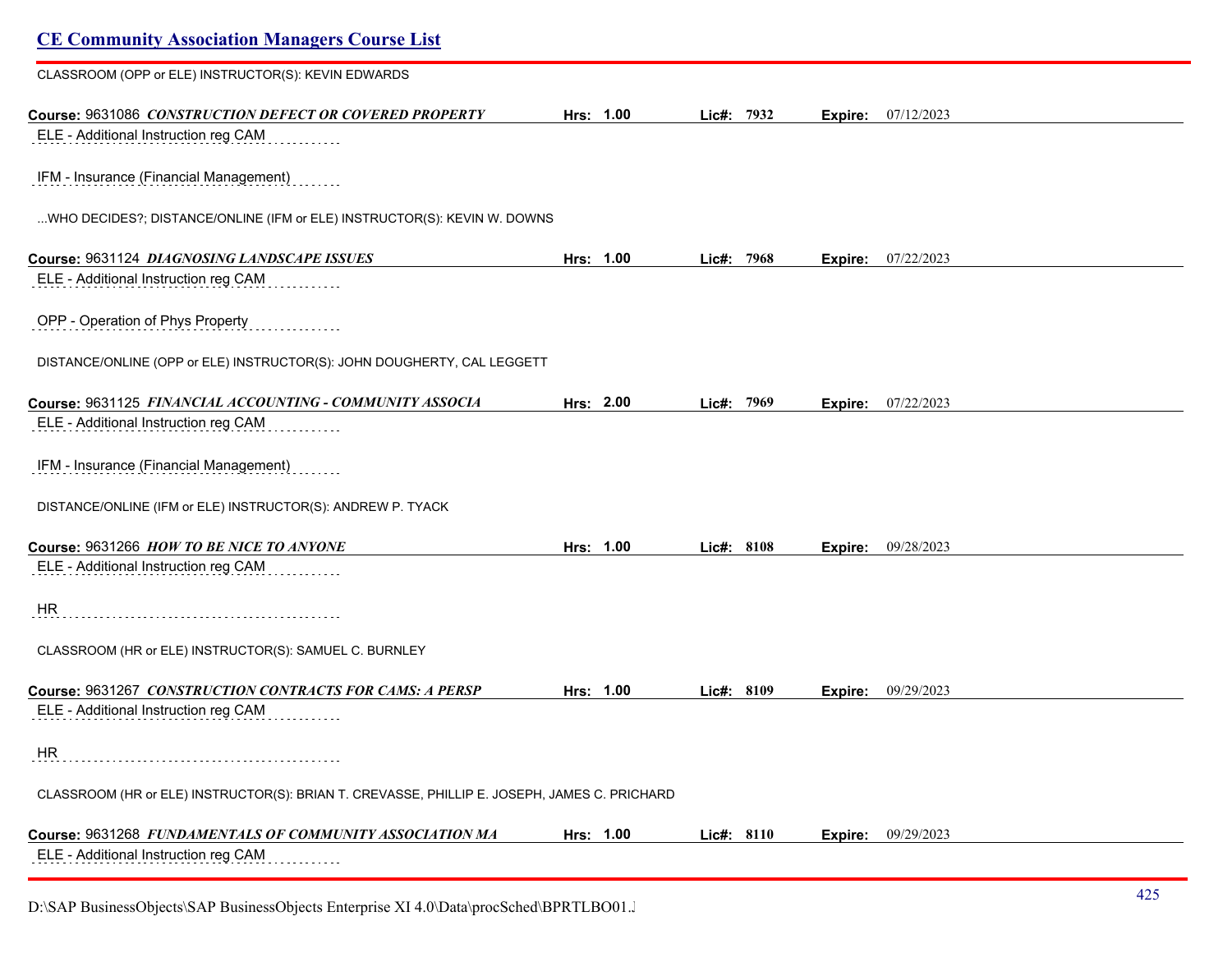OPP - Operation of Phys Property

CLASSROOM (OPP or ELE) INSTRUCTOR(S): BRIAN T. CREVASSE, PHILLIP E. JOSEPH, JAMES C. PRICHARD, EVAN SMALL

| Course: 9631269 HURRICANE PREPAREDNESS: BEFORE, DURING,  | Hrs: 1.00 | Lic#: 8111 | Expire: | 09/29/2023                |
|----------------------------------------------------------|-----------|------------|---------|---------------------------|
| ELE - Additional Instruction reg CAM                     |           |            |         |                           |
|                                                          |           |            |         |                           |
| IFM - Insurance (Financial Management)                   |           |            |         |                           |
|                                                          |           |            |         |                           |
| CLASSROOM (IFM or ELE) INSTRUCTOR(S): KELLY M. CORCORAN  |           |            |         |                           |
| Course: 9631270 INSURANCE JEOPARDY                       | Hrs: 1.00 | Lic#: 8112 |         | <b>Expire:</b> 09/29/2023 |
| ELE - Additional Instruction reg CAM                     |           |            |         |                           |
|                                                          |           |            |         |                           |
| IFM - Insurance (Financial Management)                   |           |            |         |                           |
|                                                          |           |            |         |                           |
| CLASSROOM (IFM or ELE) INSTRUCTOR(S): JOE THOMPSON       |           |            |         |                           |
| Course: 9631271 INSURANCE UPDATE - NAVIGATING THE HARD M | Hrs: 1.00 | Lic#: 8113 | Expire: | 09/29/2023                |
| ELE - Additional Instruction reg CAM                     |           |            |         |                           |
|                                                          |           |            |         |                           |
| IFM - Insurance (Financial Management)                   |           |            |         |                           |
|                                                          |           |            |         |                           |
| CLASSROOM (IFM or ELE) INSTRUCTOR(S): JOE THOMPSON       |           |            |         |                           |
| Course: 9631277 HOW TO BE NICE TO ANYONE                 | Hrs: 1.00 | Lic#: 8119 | Expire: | 10/04/2023                |
| ELE - Additional Instruction reg CAM                     |           |            |         |                           |
|                                                          |           |            |         |                           |
| <b>HR</b>                                                |           |            |         |                           |
|                                                          |           |            |         |                           |
| CLASSROOM (HR or ELE) INSTRUCTOR(S): SAMUEL C. BURNLEY   |           |            |         |                           |
| Course: 9631278 FUNDAMENTALS OF COMMUNITY ASSOCIATION MA | Hrs: 1.00 | Lic#: 8120 | Expire: | 10/04/2023                |
| ELE - Additional Instruction reg CAM                     |           |            |         |                           |
|                                                          |           |            |         |                           |
| OPP - Operation of Phys Property<br>.                    |           |            |         |                           |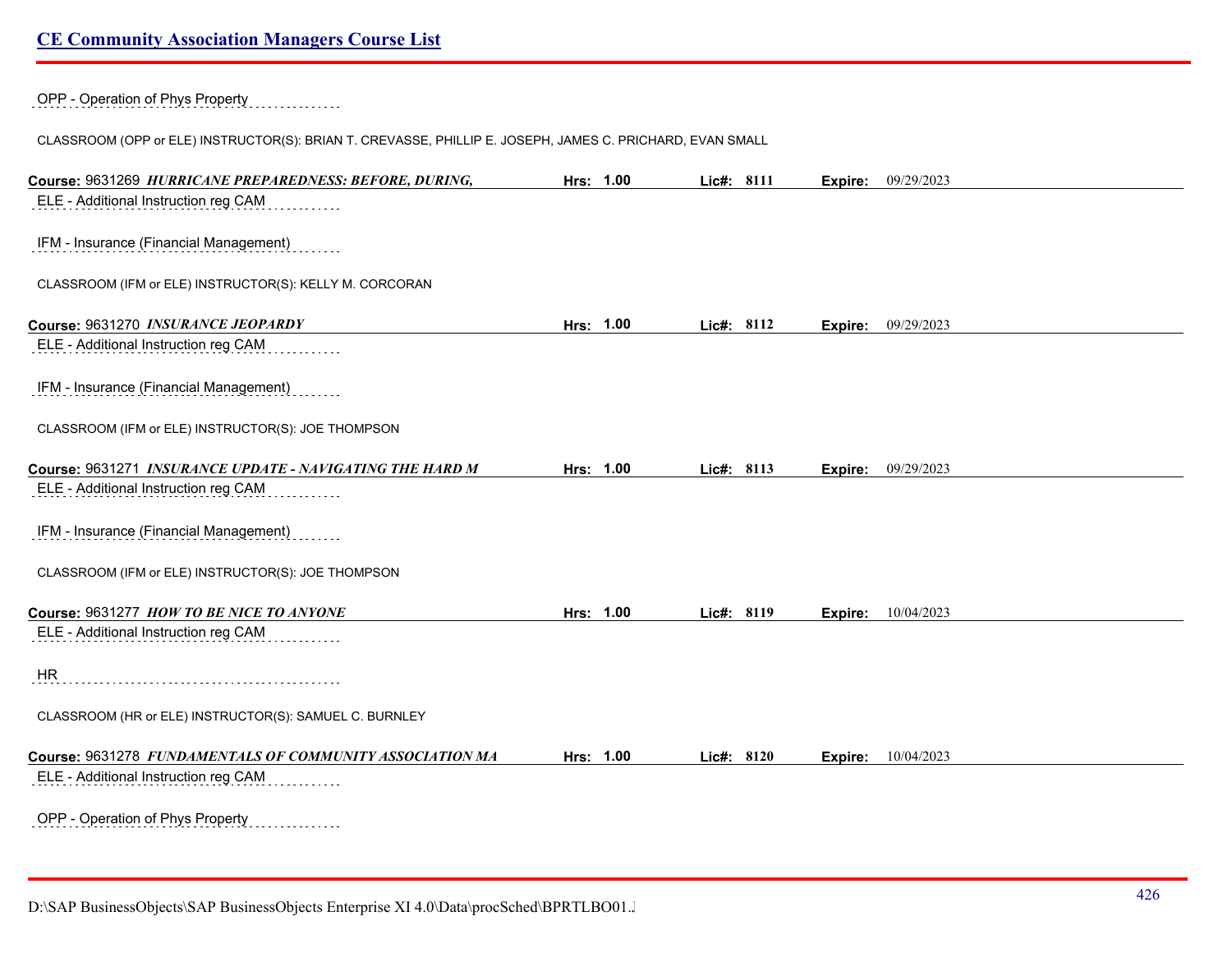| DISTANCE/ONLINE (OPP or ELE) INSTRUCTOR(S): BRIAN CREVASSE, PHILLIP E. JOSEPH, JAMES C. PRICHARD, EVAN J. SMALL |           |           |              |            |         |                    |  |
|-----------------------------------------------------------------------------------------------------------------|-----------|-----------|--------------|------------|---------|--------------------|--|
| Course: 9631279 CONSTRUCTION CONTRACTS FOR CAMS: A PERSP                                                        | Hrs: 1.00 |           | Lic#: 8121   |            | Expire: | 10/04/2023         |  |
| ELE - Additional Instruction reg CAM                                                                            |           |           |              |            |         |                    |  |
| HR                                                                                                              |           |           |              |            |         |                    |  |
| DISTANCE/ONLINE (HR or ELE) INSTRUCTOR(S): BRIAN T. CREVASSE, PHILLIP E. JOSEPH, JAMES C. PRICHARD              |           |           |              |            |         |                    |  |
| Course: 9631280 INSURANCE JEOPARDY                                                                              |           | Hrs: 1.00 |              | Lie#: 8122 | Expire: | 10/04/2023         |  |
| ELE - Additional Instruction reg CAM                                                                            |           |           |              |            |         |                    |  |
| IFM - Insurance (Financial Management)                                                                          |           |           |              |            |         |                    |  |
| DISTANCE/ONLINE (IFM or ELE) INSTRUCTOR(S): JOE THOMPSON                                                        |           |           |              |            |         |                    |  |
| Course: 9631281 INSURANCE UPDATE - NAVIGATING THE HARD M                                                        |           | Hrs: 1.00 | Lic#: $8123$ |            |         | Expire: 10/04/2023 |  |
| ELE - Additional Instruction reg CAM                                                                            |           |           |              |            |         |                    |  |
| IFM - Insurance (Financial Management)                                                                          |           |           |              |            |         |                    |  |
| DISTANCE/ONLINE (IFM or ELE) INSTRUCTOR(S): JOE THOMPSON                                                        |           |           |              |            |         |                    |  |
| Course: 9631282 HURRICANE PREPAREDNESS: BEFORE, DURING,                                                         | Hrs: 1.00 |           | Lic#: 8124   |            | Expire: | 10/04/2023         |  |
| ELE - Additional Instruction reg CAM                                                                            |           |           |              |            |         |                    |  |
| IFM - Insurance (Financial Management)                                                                          |           |           |              |            |         |                    |  |
| DISTANCE/ONLINE (IFM or ELE) INSTRUCTOR(S): KELLY M. CORCORAN                                                   |           |           |              |            |         |                    |  |
| Course: 9631406 MANAGING EXPECTATIONS IN A DEMANDING WOR                                                        | Hrs: 1.00 |           |              | Lic#: 8250 | Expire: | 01/09/2024         |  |
| ELE - Additional Instruction reg CAM                                                                            |           |           |              |            |         |                    |  |
| HR                                                                                                              |           |           |              |            |         |                    |  |
| CLASSROOM (HR or ELE) INSTRUCTOR(S): SHEILA LEE                                                                 |           |           |              |            |         |                    |  |
| Course: 9631407 ASSOCIATION BANK LOANS: WHAT CAM MANAGER                                                        |           | Hrs: 1.00 |              | Lie#: 8251 | Expire: | 01/09/2024         |  |
| ELE - Additional Instruction reg CAM                                                                            |           |           |              |            |         |                    |  |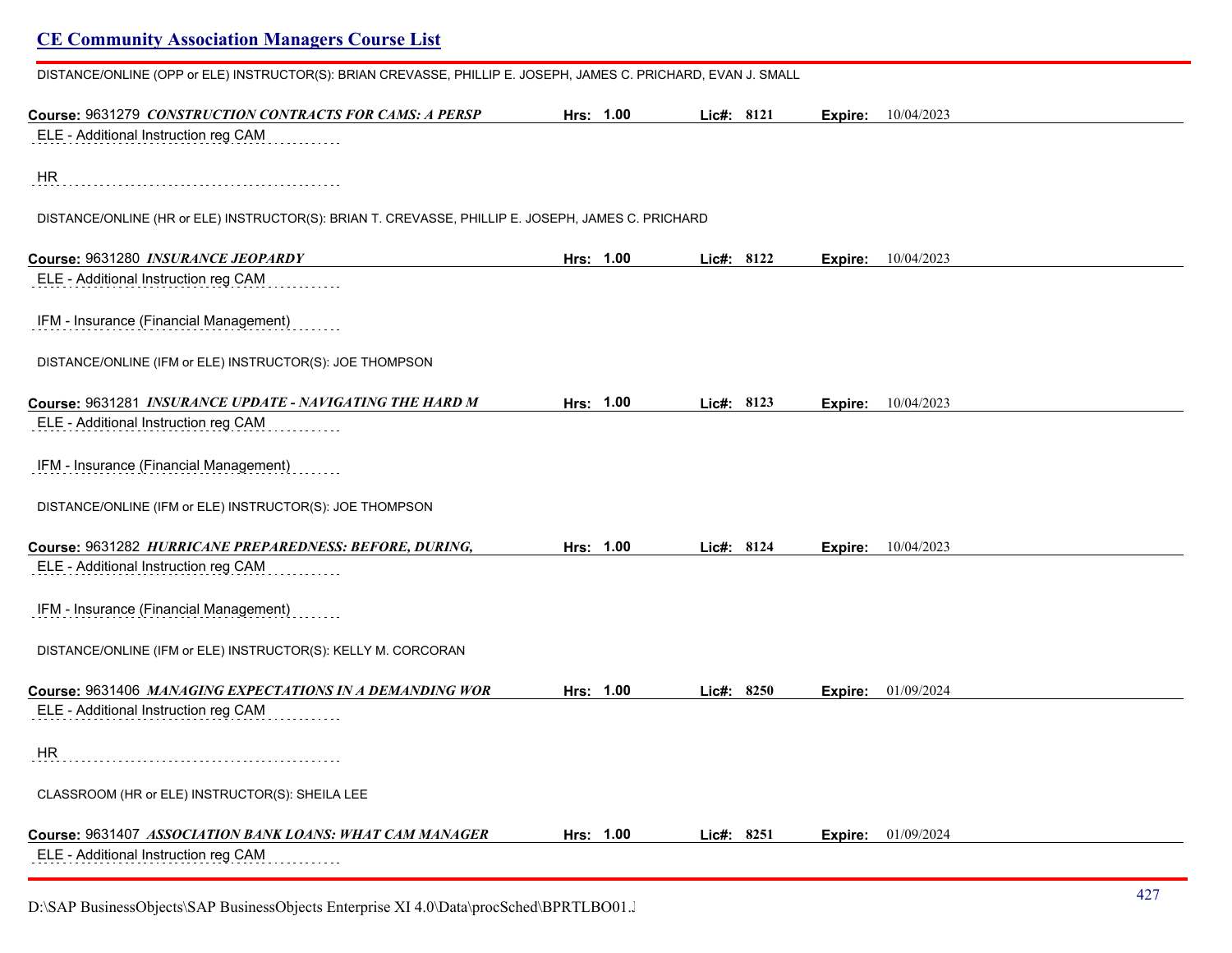| IFM - Insurance (Financial Management)                   |           |            |         |                    |
|----------------------------------------------------------|-----------|------------|---------|--------------------|
| CLASSROOM (IFM or ELE) INSTRUCTOR(S): SHEILA LEE         |           |            |         |                    |
| Course: 9631408 ASSOCIATION BOARD MEETINGS IN ONE HOUR   | Hrs: 1.00 | Lic#: 8252 | Expire: | 01/09/2024         |
| ELE - Additional Instruction reg CAM                     |           |            |         |                    |
| HR                                                       |           |            |         |                    |
| CLASSROOM (HR or ELE) INSTRUCTOR(S): SHEILA LEE          |           |            |         |                    |
| Course: 9631409 IMPROVING COMMUNICATIONS IN COMMUNITY AS | Hrs: 1.00 | Lic#: 8253 | Expire: | 01/09/2024         |
| ELE - Additional Instruction reg CAM                     |           |            |         |                    |
| HR                                                       |           |            |         |                    |
| CLASSROOM (HR or ELE) INSTRUCTOR(S): SHEILA LEE          |           |            |         |                    |
| Course: 9631410 ASSET PROTECTION FOR COMMUNITY ASSOCIATI | Hrs: 1.00 | Lic#: 8254 | Expire: | 01/09/2024         |
| ELE - Additional Instruction reg CAM                     |           |            |         |                    |
| IFM - Insurance (Financial Management)                   |           |            |         |                    |
| CLASSROOM (IFM or ELE) INSTRUCTOR(S): SHEILA LEE         |           |            |         |                    |
| Course: 9631411 FINANCIAL PLANNING FOR ASSOCIATIONS - AR | Hrs: 1.00 | Lic#: 8255 |         | Expire: 01/09/2024 |
| ELE - Additional Instruction reg CAM                     |           |            |         |                    |
| IFM - Insurance (Financial Management)                   |           |            |         |                    |
| CLASSROOM (IFM or ELE) INSTRUCTOR(S): SHEILA LEE         |           |            |         |                    |
| Course: 9631412 PLUMBING LEAKS? WHO PAYS FOR WHAT REPAIR | Hrs: 1.00 | Lic#: 8256 | Expire: | 01/09/2024         |
| ELE - Additional Instruction reg CAM                     |           |            |         |                    |
| <b>HR</b>                                                |           |            |         |                    |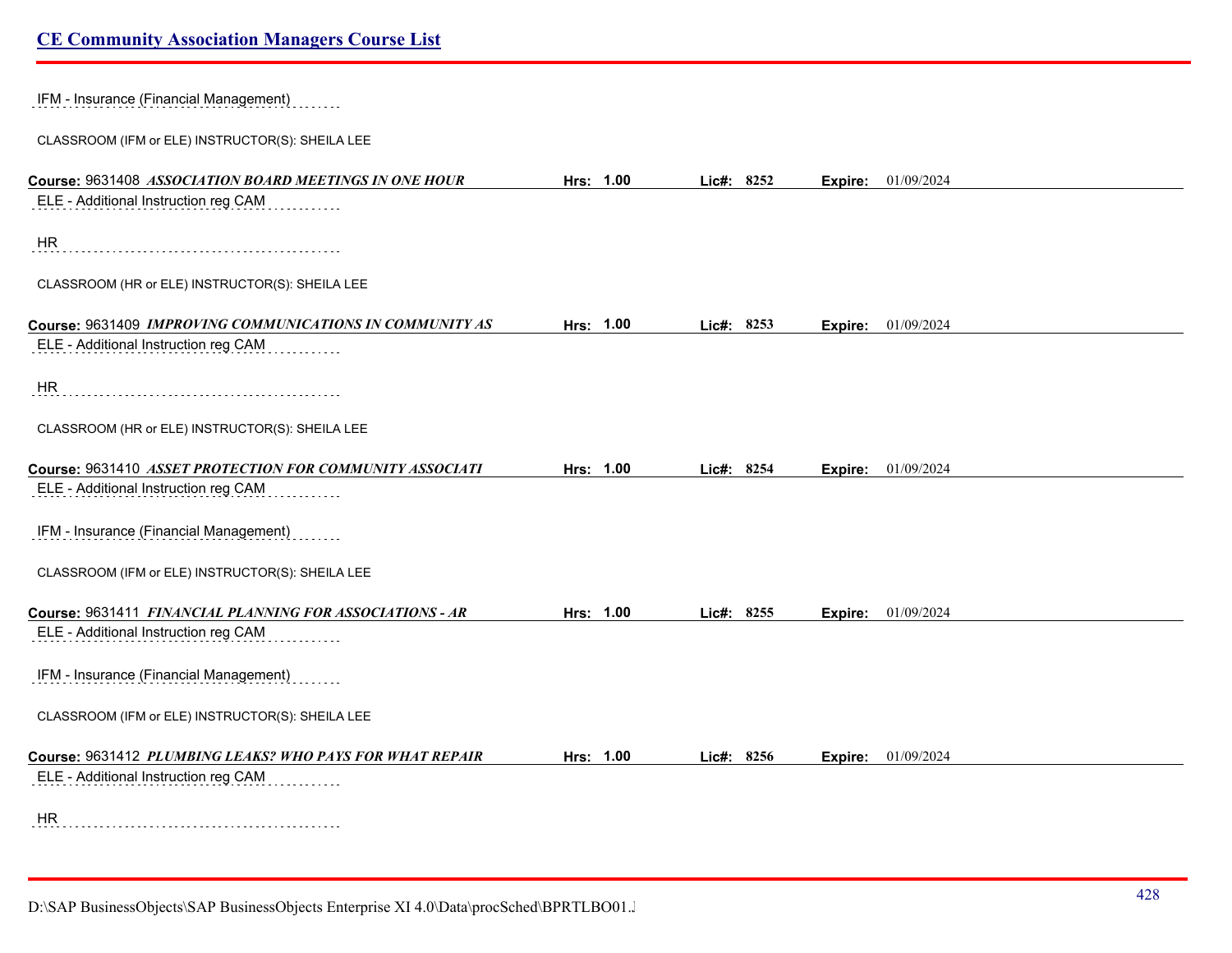| <b>CE Community Association Managers Course List</b>          |           |            |         |            |
|---------------------------------------------------------------|-----------|------------|---------|------------|
| CLASSROOM (HR or ELE) INSTRUCTOR(S): KEVIN DOWNS              |           |            |         |            |
| Course: 9631413 RESERVE STUDY UPDATES                         | Hrs: 1.00 | Lic#: 8257 | Expire: | 01/09/2024 |
| ELE - Additional Instruction reg CAM                          |           |            |         |            |
| IFM - Insurance (Financial Management)                        |           |            |         |            |
| CLASSROOM (IFM or ELE) INSTRUCTOR(S): PATRICIA E. STAEBLER    |           |            |         |            |
| Course: 9631421 RESERVE STUDY UPDATES                         | Hrs: 1.00 | Lic#: 8266 | Expire: | 01/17/2024 |
| ELE - Additional Instruction reg CAM                          |           |            |         |            |
| IFM - Insurance (Financial Management)                        |           |            |         |            |
| DISTANCE/ONLINE (IFM/ELE) INSTRUCTOR(S): PATRICIA E. STAEBLER |           |            |         |            |
| Course: 9631422 PLUMBING LEAKS? WHO PAYS FOR WHAT REPAIR      | Hrs: 1.00 | Lic#: 8267 | Expire: | 01/17/2024 |
| ELE - Additional Instruction reg CAM                          |           |            |         |            |
| <b>HR</b>                                                     |           |            |         |            |
| DISTANCE/ONLINE (HR or ELE) INSTRUCTOR(S): KEVIN DOWNS        |           |            |         |            |
| Course: 9631423 FINANCIAL PLANNING FOR ASSOCIATIONS - AR      | Hrs: 1.00 | Lic#: 8268 | Expire: | 01/17/2024 |
| ELE - Additional Instruction reg CAM                          |           |            |         |            |
| IFM - Insurance (Financial Management)                        |           |            |         |            |
| DISTANCE/ONLINE (IFM or ELE) INSTRUCTOR(S): SHEILA LEE        |           |            |         |            |
| Course: 9631424 ASSET PROTECTION FOR COMMUNITY ASSOCIATI      | Hrs: 1.00 | Lic#: 8269 | Expire: | 01/17/2024 |
| ELE - Additional Instruction reg CAM                          |           |            |         |            |
| IFM - Insurance (Financial Management)                        |           |            |         |            |
| DISTANCE/ONLINE (IFM or ELE) INSTRUCTOR(S): SHEILA LEE        |           |            |         |            |
| Course: 9631425 IMPROVING COMMUNICATIONS IN COMMUNITY AS      | Hrs: 1.00 | Lic#: 8270 | Expire: | 01/17/2024 |
| ELE - Additional Instruction reg CAM                          |           |            |         |            |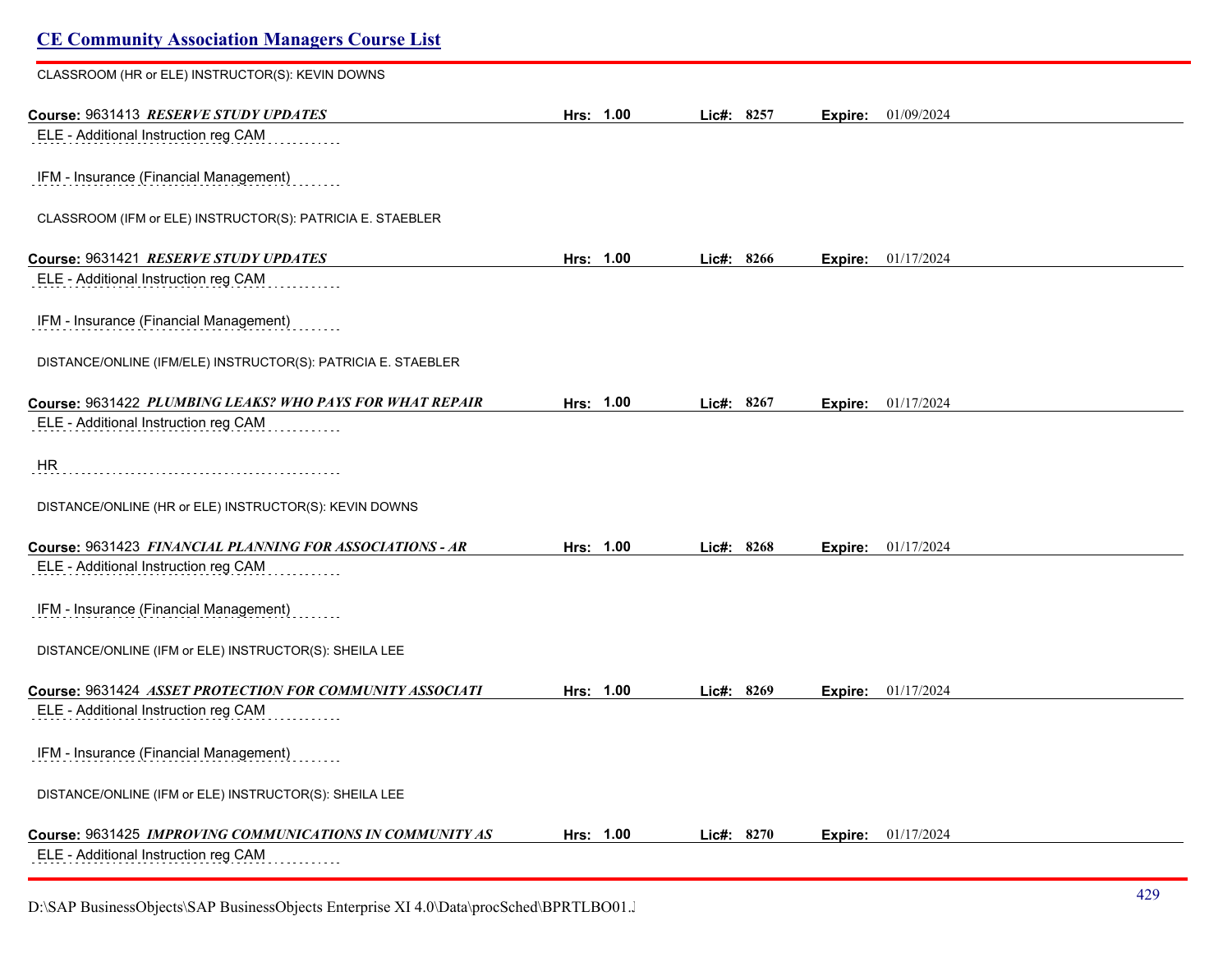| HR                                                                                               |           |            |         |                    |
|--------------------------------------------------------------------------------------------------|-----------|------------|---------|--------------------|
| DISTANCE/ONLINE (HR or ELE) INSTRUCTOR(S): SHEILA LEE                                            |           |            |         |                    |
| Course: 9631426 ASSOCIATION BANK LOANS: WHAT CAM MANAGER<br>ELE - Additional Instruction reg CAM | Hrs: 1.00 | Lic#: 8271 | Expire: | 01/17/2024         |
| IFM - Insurance (Financial Management)                                                           |           |            |         |                    |
| DISTANCE/ONLINE (HR or ELE) INSTRUCTOR(S): SHEILA LEE                                            |           |            |         |                    |
| Course: 9631427 ASSOCIATION BOARD MEETINGS IN ONE HOUR                                           | Hrs: 1.00 | Lic#: 8272 | Expire: | 01/17/2024         |
| ELE - Additional Instruction reg CAM                                                             |           |            |         |                    |
| HR                                                                                               |           |            |         |                    |
| DISTANCE/ONLINE (HR or ELE) INSTRUCTOR(S): SHEILA LEE                                            |           |            |         |                    |
| Course: 9631428 MANAGING EXPECTATIONS IN A DEMANDING WOR                                         | Hrs: 1.00 | Lic#: 8273 | Expire: | 01/17/2024         |
| ELE - Additional Instruction reg CAM                                                             |           |            |         |                    |
| <b>HR</b>                                                                                        |           |            |         |                    |
| DISTANCE/ONLINE (HR or ELE) INSTRUCTOR(S): SHEILA LEE                                            |           |            |         |                    |
| Course: 9631431 2022 LEGAL UPDATE                                                                | Hrs: 2.00 | Lic#: 8276 | Expire: | 01/18/2024         |
| Legal Update Seminars                                                                            |           |            |         |                    |
| CLASSROOM (LEGAL UPDATE) INSTRUCTOR(S): BRYONY G. SWIFT                                          |           |            |         |                    |
| Course: 9631432 PAY ATTENTION TO WHAT ENGINEERS PRESENTI                                         | Hrs: 1.00 | Lic#: 8277 |         | Expire: 01/18/2024 |
| ELE - Additional Instruction reg CAM                                                             |           |            |         |                    |
| OPP - Operation of Phys Property<br>.                                                            |           |            |         |                    |

...IN THEIR GENERAL CONDITIONS - THE DEVIL INDEED IS IN THE DETAILS; CLASSROOM (OPP or ELE) INSTRUCTOR(S): ALAN E. TANNENBAUM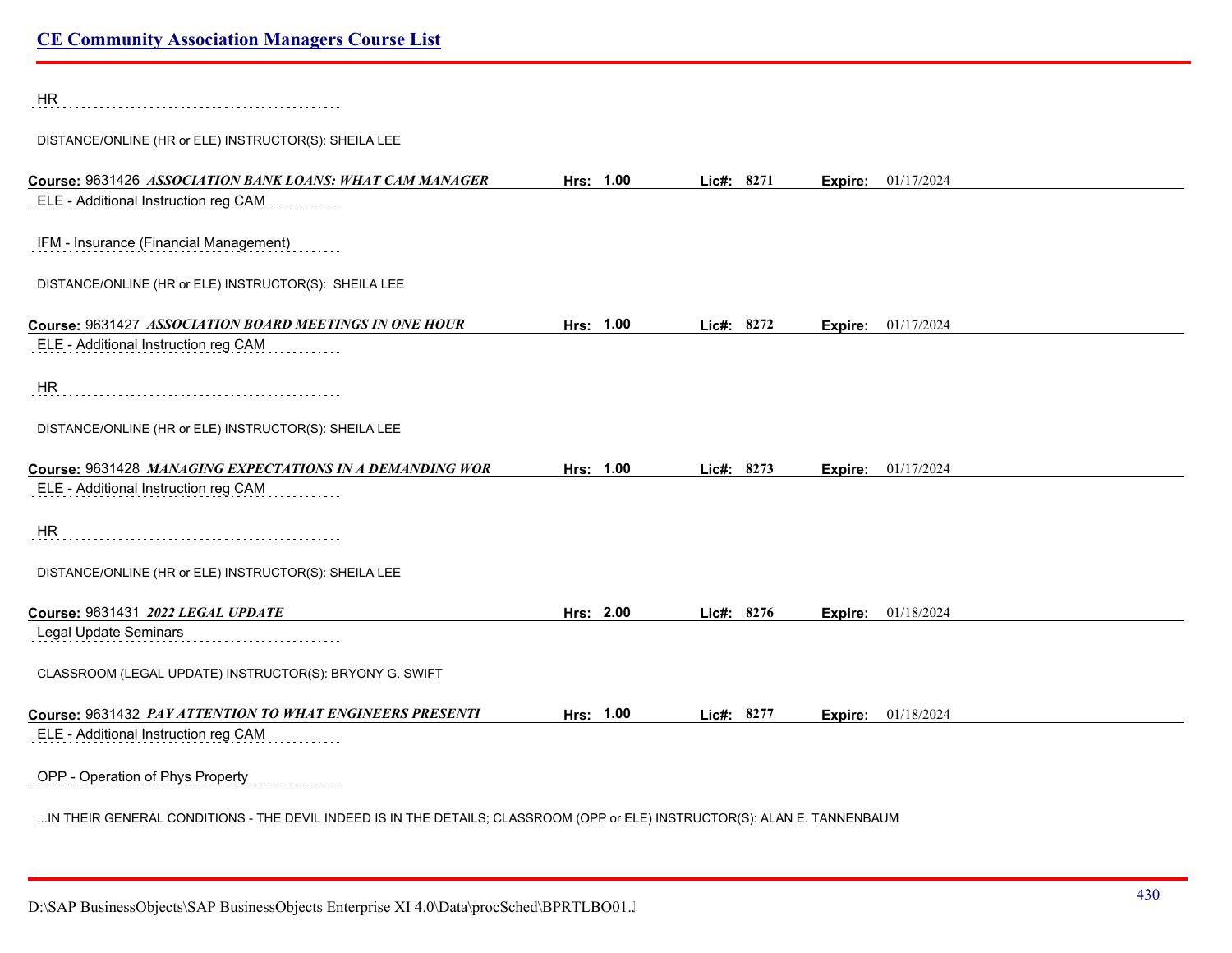| Course: 9631452 2022 LEGAL UPDATE                                                                                                             | Hrs: 2.00 | Lic#: 8296   | Expire: | 01/30/2024 |  |
|-----------------------------------------------------------------------------------------------------------------------------------------------|-----------|--------------|---------|------------|--|
| Legal Update Seminars                                                                                                                         |           |              |         |            |  |
|                                                                                                                                               |           |              |         |            |  |
| DISTANCE/ONLINE (LEGAL UPDATE) INSTRUCTOR(S): BRYONY G. SWIFT                                                                                 |           |              |         |            |  |
|                                                                                                                                               |           |              |         |            |  |
| Course: 9631453 PAY ATTENTION TO WHAT ENGINEERS PRESENTI                                                                                      | Hrs: 1.00 | Lic#: 8297   | Expire: | 01/30/2024 |  |
| ELE - Additional Instruction reg CAM                                                                                                          |           |              |         |            |  |
| OPP - Operation of Phys Property                                                                                                              |           |              |         |            |  |
| DISTANCE/ONLINE (OPP or ELE) INSTRUCTOR(S): ALAN E. TANNENBAUM                                                                                |           |              |         |            |  |
| Course: 9631603 CONDO-CO-OP BOARD OF DIRECTORS CERTIFICA                                                                                      | Hrs: 2.00 | Lic#: 8453   | Expire: | 06/16/2024 |  |
| ELE - Additional Instruction reg CAM                                                                                                          |           |              |         |            |  |
| HR                                                                                                                                            |           |              |         |            |  |
| COURSE DELIVERY METHOD: CLASSROOM.<br><b>CREDIT TYPE: HR/ELE.</b><br>INSTRUCTORS: DAN LOBECK, DAVE HOCHSPRUNG, DOUGLAS WILSON, CURTIS HAMLIN. |           |              |         |            |  |
| Course: 9631606 BECOMING A BETTER NEGOTIATOR.                                                                                                 | Hrs: 1.00 | Lic#: 8455   | Expire: | 06/20/2024 |  |
| ELE - Additional Instruction reg CAM                                                                                                          |           |              |         |            |  |
| <b>HR</b>                                                                                                                                     |           |              |         |            |  |
| COURSE DELIVERY METHOD: CLASSROOM.                                                                                                            |           |              |         |            |  |
| CATEGORY: HR OR ELE.                                                                                                                          |           |              |         |            |  |
| INSTRUCTOR: NICHOLAS B VARGO & DIANA SADA.                                                                                                    |           |              |         |            |  |
| Course: 9631607 10 "MUST KNOWS" ABOUT CONSTRUCTION DEFEC                                                                                      | Hrs: 1.00 | Lic#: 8456   | Expire: | 06/20/2024 |  |
| ELE - Additional Instruction reg CAM                                                                                                          |           |              |         |            |  |
|                                                                                                                                               |           |              |         |            |  |
| OPP - Operation of Phys Property                                                                                                              |           |              |         |            |  |
| COURSE DELIVERY METHOD: CLASSROOM.                                                                                                            |           |              |         |            |  |
| CATEGORY: OPP OR ELE.                                                                                                                         |           |              |         |            |  |
| INSTRUCTOR: NICHOLAS B VARGO & DIANA SADA.                                                                                                    |           |              |         |            |  |
| Course: 9631608 LESSONS LEARNED FROM THE SURFSIDE TRAGED                                                                                      | Hrs: 1.00 | Lic#: $8457$ | Expire: | 06/20/2024 |  |
|                                                                                                                                               |           |              |         |            |  |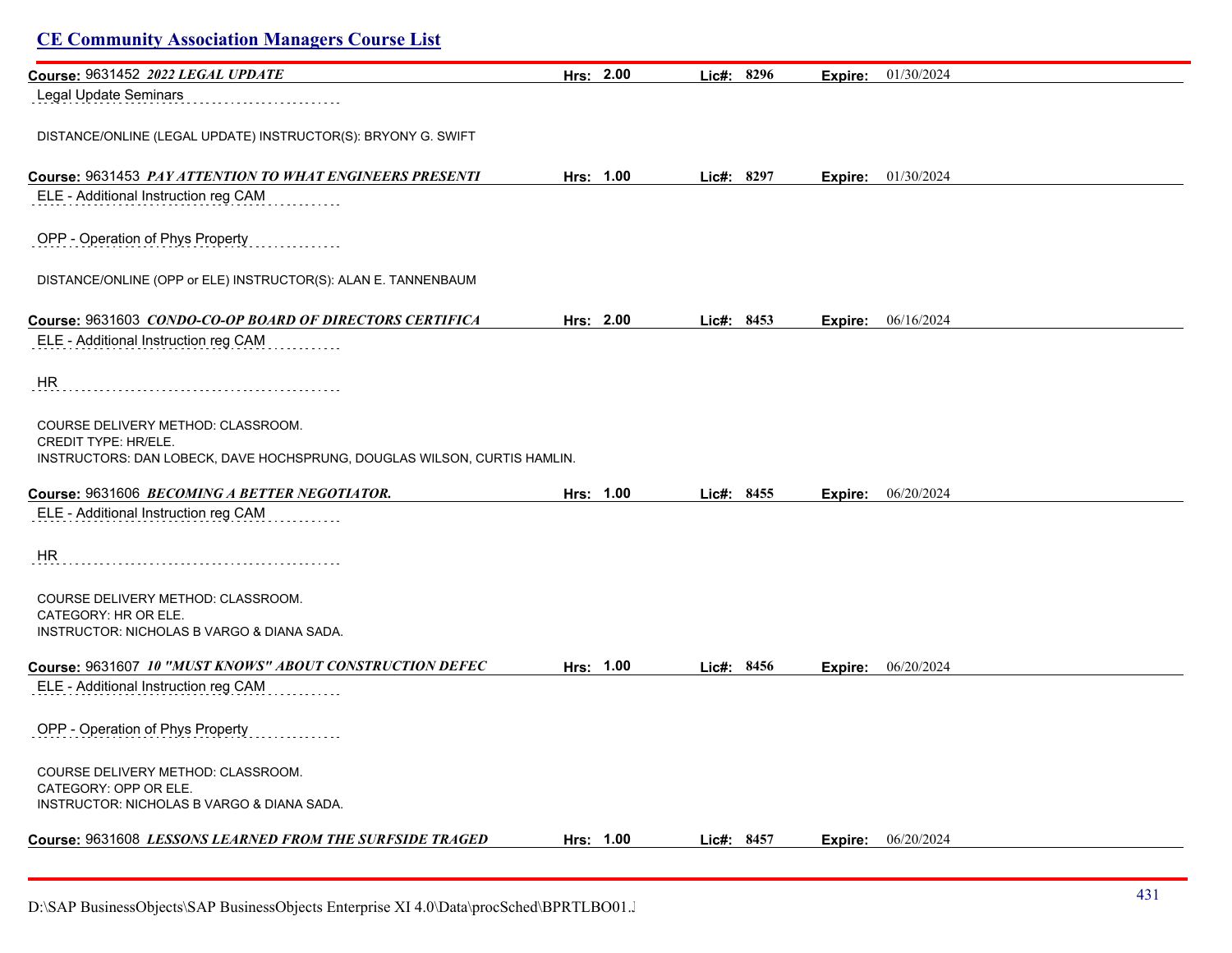| <b>CE Community Association Managers Course List</b>                                         |           |            |         |                             |  |  |
|----------------------------------------------------------------------------------------------|-----------|------------|---------|-----------------------------|--|--|
| ELE - Additional Instruction reg CAM                                                         |           |            |         |                             |  |  |
| OPP - Operation of Phys Property                                                             |           |            |         |                             |  |  |
| COURSE DELIVERY METHOD: CLASSROOM.                                                           |           |            |         |                             |  |  |
| CATEGORY: OPP & ELE.<br>INSTRUCTOR: DIANA SADA & NICHOLAS B VARGO.                           |           |            |         |                             |  |  |
| Course: 9631609 CONSTRUCTION DEFECTS: HANDLING ISSUES TH                                     | Hrs: 1.00 | Lic#: 8458 | Expire: | 06/20/2024                  |  |  |
| ELE - Additional Instruction reg CAM                                                         |           |            |         |                             |  |  |
| OPP - Operation of Phys Property                                                             |           |            |         |                             |  |  |
| COURSE DELIVERY METHOD: CLASSROOM.                                                           |           |            |         |                             |  |  |
| CATEGORY: OPP & ELE.<br>INSTRUCTOR(S): BRIAN T CREVASSE, GABRIEL Z COELHO, & KEEGAN A BERRY. |           |            |         |                             |  |  |
| Course: 9631610 GOT YOU COVERED: ASSOCIATION INSURANCE B                                     | Hrs: 1.00 | Lic#: 8459 |         | Expire: 06/20/2024          |  |  |
| ELE - Additional Instruction reg CAM                                                         |           |            |         |                             |  |  |
| IFM - Insurance (Financial Management)                                                       |           |            |         |                             |  |  |
| COURSE DELIVERY METHOD: CLASSROOM.<br>CATEGORY: IFM & ELE.                                   |           |            |         |                             |  |  |
| INSTRUCTOR(S): GEORGE D ROOT & KELLY FANTETTI.                                               |           |            |         |                             |  |  |
| Course: 9631611 CONDO DOCUMENTS FOR BUYERS AND LENDERS                                       | Hrs: 1.00 | Lic#: 8460 |         | <b>Expire:</b> $06/20/2024$ |  |  |
| ELE - Additional Instruction reg CAM                                                         |           |            |         |                             |  |  |
| HR.                                                                                          |           |            |         |                             |  |  |
| COURSE DELIVERY METHOD: CLASSROOM.<br>CATEGORY: HR & ELE.                                    |           |            |         |                             |  |  |
| INSTRUCTOR(S): KRISTEN KESLING-HAYS.                                                         |           |            |         |                             |  |  |
| Course: 9631617 CONDO DOCUMENTS FOR BUYERS AND LENDERS A                                     | Hrs: 1.00 | Lic#: 8464 | Expire: | 06/20/2024                  |  |  |
| ELE - Additional Instruction reg CAM                                                         |           |            |         |                             |  |  |
| HR                                                                                           |           |            |         |                             |  |  |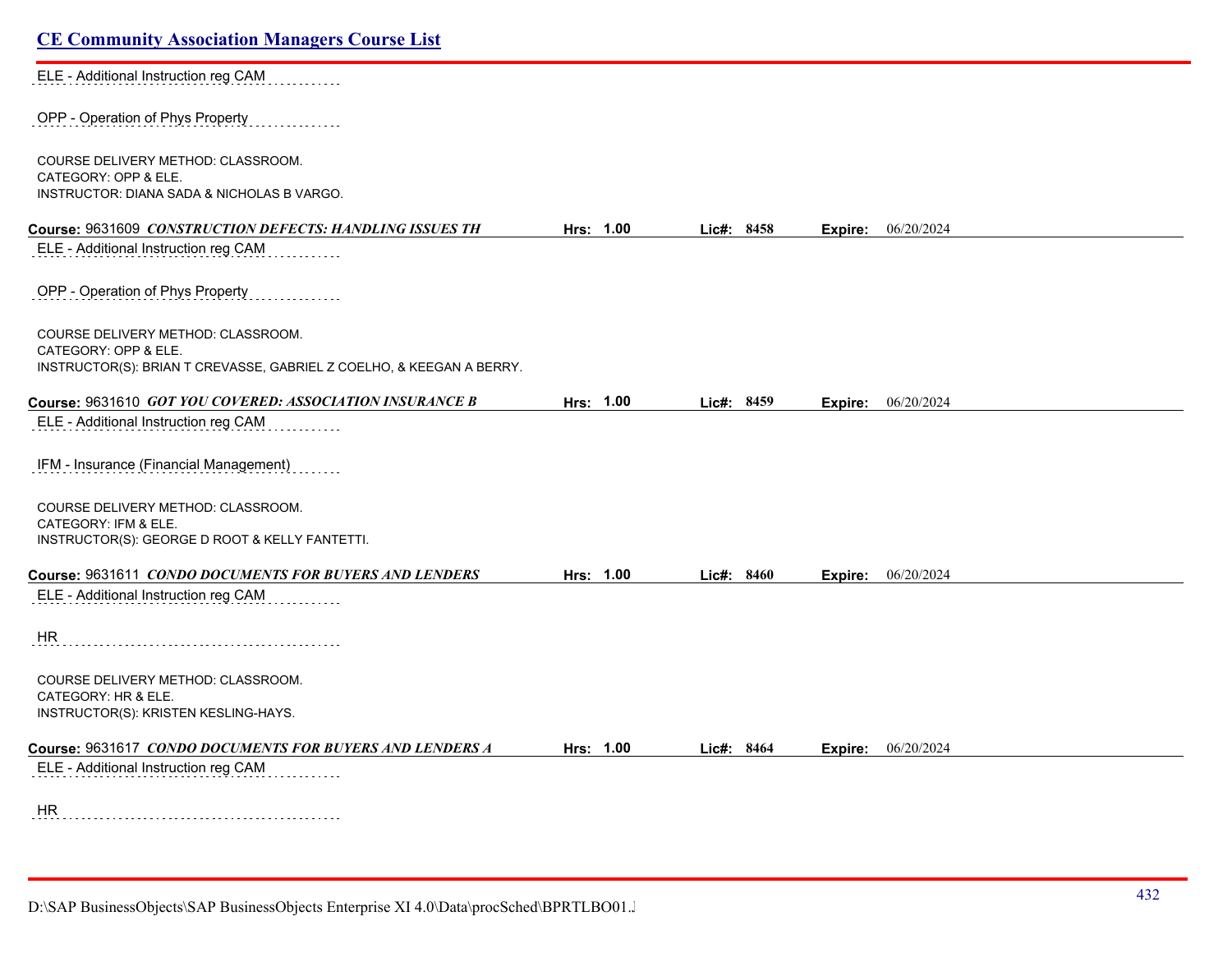COURSE DELIVERY METHOD: ONLINE. CATEGORY: HR OR ELE. INSTRUCTOR: KRISTEN KESLING-HAYS.

| Course: 9631618 BECOMING A BETTER NEGOTIATOR.                                                            | Hrs: 1.00 |       | Lic#: 8465 | Expire: | 06/20/2024 |
|----------------------------------------------------------------------------------------------------------|-----------|-------|------------|---------|------------|
| ELE - Additional Instruction reg CAM                                                                     |           |       |            |         |            |
| HR                                                                                                       |           |       |            |         |            |
| COURSE DELIVERY METHOD: ONLINE.<br>CATEGORY: HR OR ELE.<br>INSTRUCTOR(S): NICHOLAS B VARGO & DIANA SADA. |           |       |            |         |            |
|                                                                                                          |           |       |            |         |            |
| Course: 9631619 GOT YOU COVERED: ASSOCIATION INSURANCE B                                                 | Hrs: 1.00 |       | Lic#: 8466 | Expire: | 06/20/2024 |
| ELE - Additional Instruction reg CAM                                                                     |           |       |            |         |            |
| IFM - Insurance (Financial Management)                                                                   |           |       |            |         |            |
| <b>COURSE DELIVERY METHOD: ONLINE.</b>                                                                   |           |       |            |         |            |
| CATEGORY: IFM OR ELE.                                                                                    |           |       |            |         |            |
| INSTRUCTOR(S): KELLY FANTETTI & GEORGE D ROOT.                                                           |           |       |            |         |            |
| Course: 9631620 LESSONS LEARNED FROM THE SURFSIDE TRAGED                                                 | Hrs: 1.00 | Lie#: | 8467       | Expire: | 06/20/2024 |
| ELE - Additional Instruction reg CAM                                                                     |           |       |            |         |            |
| OPP - Operation of Phys Property                                                                         |           |       |            |         |            |
| COURSE DELIVERY METHOD: ONLINE.                                                                          |           |       |            |         |            |
| CATEGORY: OPP OR ELE.                                                                                    |           |       |            |         |            |
| INSTRUCTOR(S): DIANA SADA, NICHOLAS VARGO, & RYAN PARDUE.                                                |           |       |            |         |            |
| Course: 9631621 10 "MUST KNOWS" ABOUT CONSTRUCTION DEFEC                                                 | Hrs: 1.00 |       | Lic#: 8468 | Expire: | 06/20/2024 |
| ELE - Additional Instruction reg CAM                                                                     |           |       |            |         |            |
| OPP - Operation of Phys Property                                                                         |           |       |            |         |            |
| COURSE DELIVERY METHOD: ONLINE.                                                                          |           |       |            |         |            |
| CATEGORY: OPP OR ELE.                                                                                    |           |       |            |         |            |
| INSTRUCTOR(S): DIANA SADA & NICHOLAS VARGO.                                                              |           |       |            |         |            |
| Course: 9631622 CONSTRUCTION DEFECTS: HANDLING ISSUES TH                                                 | Hrs: 1.00 |       | Lic#: 8469 | Expire: | 06/20/2024 |
| ELE - Additional Instruction reg CAM                                                                     |           |       |            |         |            |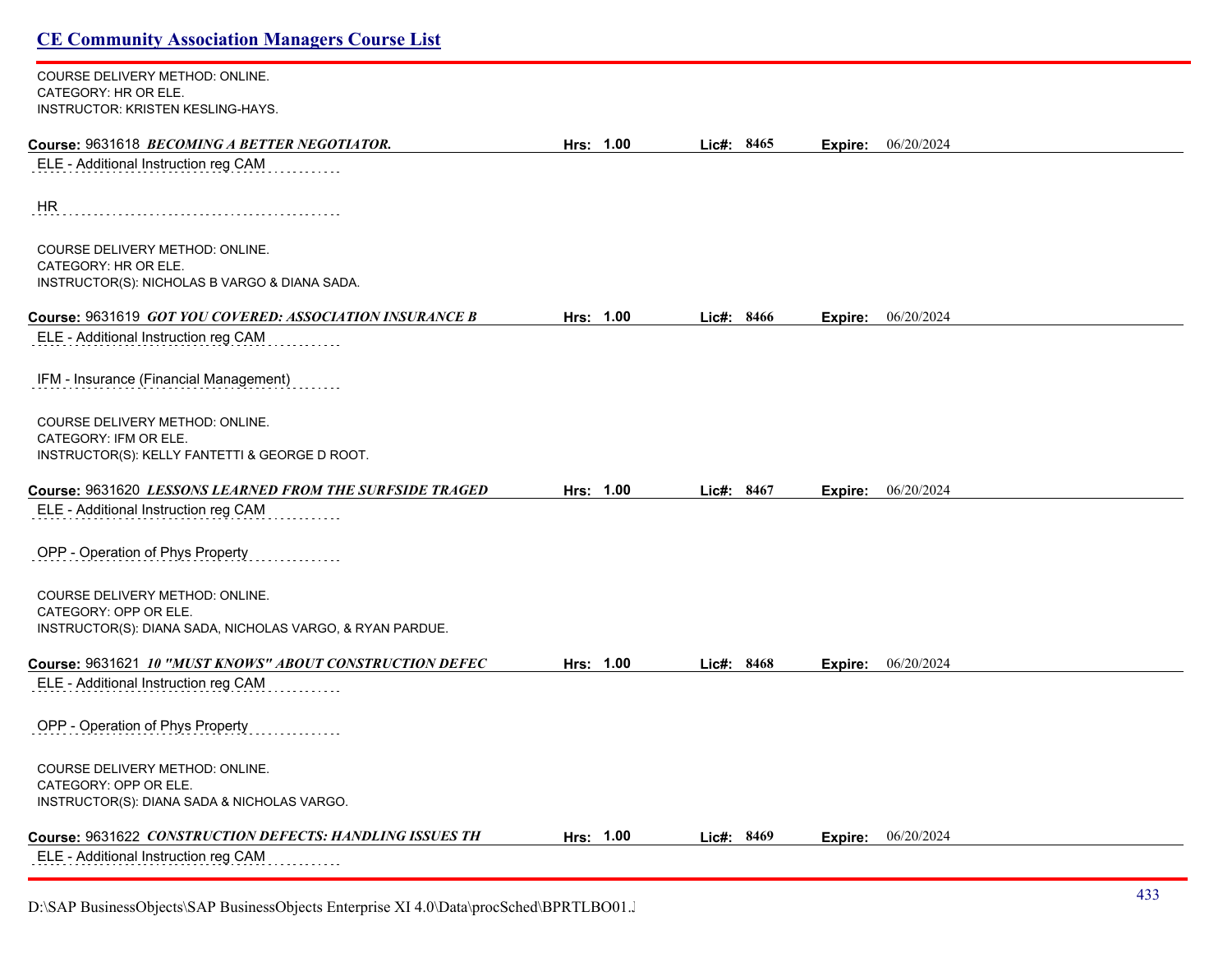| OPP - Operation of Phys Property                                                                                                                  |           |            |         |                    |
|---------------------------------------------------------------------------------------------------------------------------------------------------|-----------|------------|---------|--------------------|
| <b>COURSE DELIVERY METHOD: ONLINE.</b><br>CATEGORY: OPP OR ELE.<br>INSTRUCTOR(S): KEEGAN A BERRY, GABRIEL Z COELHO, & BRIAN T CREVASSE.           |           |            |         |                    |
| Course: 9631636 SITTING FOR A DEPOSITION- EVERYTHING YOU                                                                                          | Hrs: 1.00 | Lic#: 8483 |         | Expire: 06/23/2024 |
| ELE - Additional Instruction reg CAM                                                                                                              |           |            |         |                    |
| <b>HR</b>                                                                                                                                         |           |            |         |                    |
| COURSE DELIVERY METHOD: ONLINE.<br>CATEGORY: HR OR ELE.<br>INSTRUCTOR(S): MARI PERCZAK, JOE SMITH, LOURA K SANCHEZ, CRAIG NUSS, AND CURT SULLAN.  |           |            |         |                    |
| Course: 9631637 HOARDING AND RELATED DISORDERS IN COMMUN                                                                                          | Hrs: 2.00 | Lic#: 8484 | Expire: | 06/23/2024         |
| ELE - Additional Instruction reg CAM                                                                                                              |           |            |         |                    |
| OPP - Operation of Phys Property                                                                                                                  |           |            |         |                    |
| COURSE DELIVERY METHOD: ONLINE.<br>CATEGORY: OPP OR ELE.<br>INSTRUCTOR(S): MARY R HAWK.                                                           |           |            |         |                    |
| Course: 9631638 RESIDENTIAL CONSTRUCTION DEFECT LITIGATI                                                                                          | Hrs: 1.00 | Lic#: 8485 |         | Expire: 06/23/2024 |
| ELE - Additional Instruction reg CAM                                                                                                              |           |            |         |                    |
| OPP - Operation of Phys Property                                                                                                                  |           |            |         |                    |
| COURSE DELIVERY METHOD: ONLINE.<br>CATEGORY: OPP OR ELE.<br>INSTRUCTOR(S): JOE SMITH, CRAIG NUSS, MARI PERCZAK, LOURA K SANCHEZ, AND CURT SULLAN. |           |            |         |                    |
| Course: 9631639 HOARDING AND RELATED DISORDERS IN COMMUN                                                                                          | Hrs: 1.00 | Lic#: 8486 | Expire: | 06/23/2024         |
| ELE - Additional Instruction reg CAM                                                                                                              |           |            |         |                    |
| OPP - Operation of Phys Property                                                                                                                  |           |            |         |                    |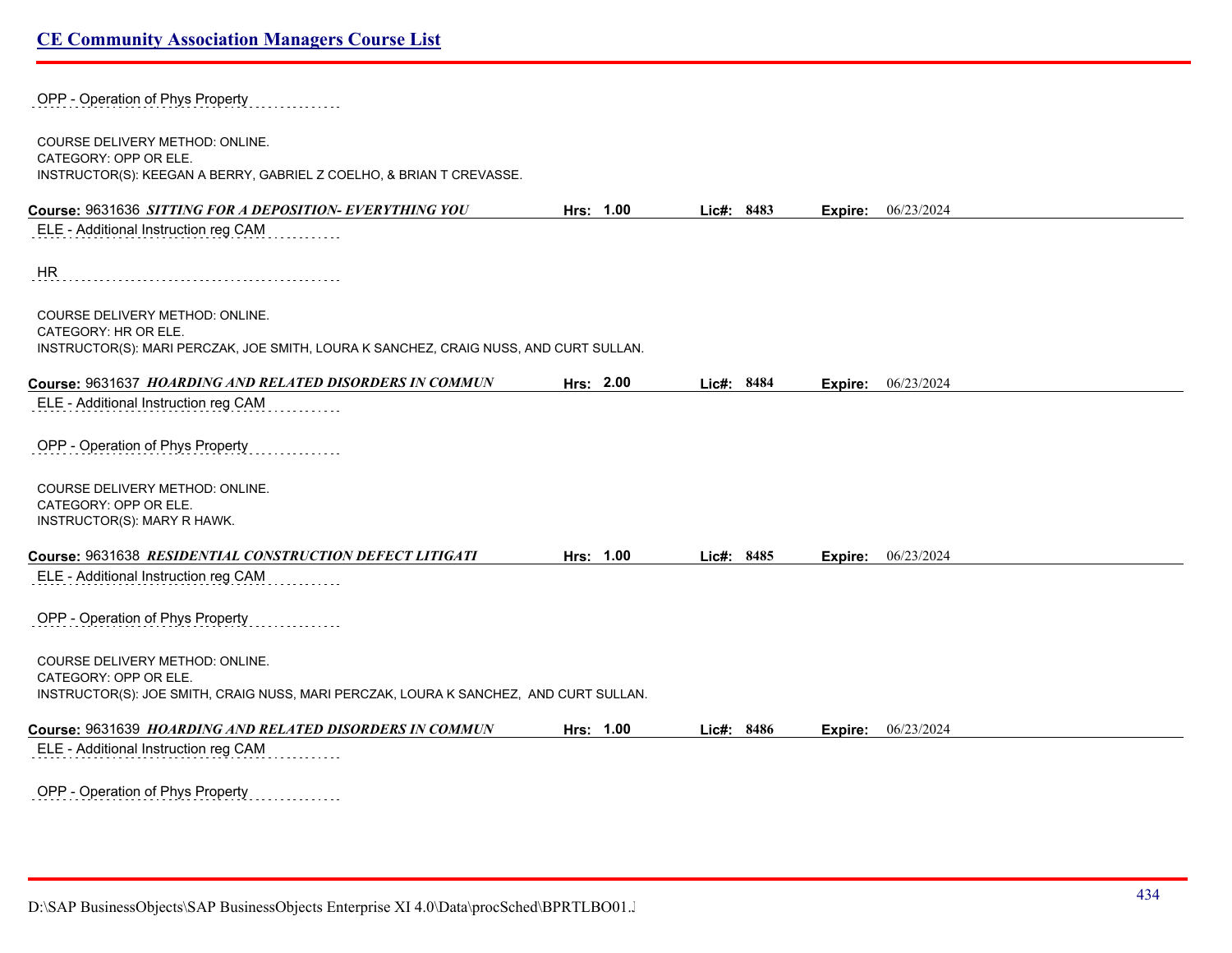COURSE DELIVERY METHOD: ONLINE. CATEGORY: OPP OR ELE. INSTRUCTOR(S): MARY R HAWK.

| Course: 9631640 PROJECT PLANNING- FINDING THE PERFECT CO | Hrs: 1.00 | Lic#: 8487 | Expire: | 06/23/2024 |
|----------------------------------------------------------|-----------|------------|---------|------------|
| ELE - Additional Instruction reg CAM                     |           |            |         |            |
| HR                                                       |           |            |         |            |
| COURSE DELIVERY METHOD: ONLINE.<br>CATEGORY: HR OR ELE.  |           |            |         |            |
| INSTRUCTOR(S): MARCY L KRAVIT.                           |           |            |         |            |
| Course: 9631641 COMMUNI-CATIONS: HOW TO FOSTER EFFECTIVE | Hrs: 1.00 | Lic#: 8488 | Expire: | 06/23/2024 |
| ELE - Additional Instruction reg CAM                     |           |            |         |            |
| HR                                                       |           |            |         |            |
| COURSE DELIVERY METHOD: ONLINE.<br>CATEGORY: HR OR ELE.  |           |            |         |            |
| INSTRUCTOR(S): GRANT G GORSKI.                           |           |            |         |            |
| Course: 9631642 PROJECT PLANNING: TECHNOLOGY IS AN ASSOC | Hrs: 1.00 | Lic#: 8489 | Expire: | 06/23/2024 |
| ELE - Additional Instruction reg CAM                     |           |            |         |            |
| HR                                                       |           |            |         |            |
| COURSE DELIVERY METHOD: ONLINE.<br>CATEGORY: HR OR ELE.  |           |            |         |            |
| INSTRUCTOR(S): MARCY KRAVIT.                             |           |            |         |            |
| Course: 9631643 THE REAL SCOOP: PET WASTE AND YOUR COMMU | Hrs: 1.00 | Lic#: 8490 | Expire: | 06/23/2024 |
| ELE - Additional Instruction reg CAM                     |           |            |         |            |
| COURSE DELIVERY METHOD: ONLINE.<br>CATEGORY: ELE.        |           |            |         |            |
| INSTRUCTOR(S): MARLA MORAN.                              |           |            |         |            |
| Course: 9631647 RESIDENTIAL CONSTRUCTION DEFECT LITIGATI | Hrs: 1.00 | Lic#: 8493 | Expire: | 06/26/2024 |
| ELE - Additional Instruction reg CAM                     |           |            |         |            |
| OPP - Operation of Phys Property                         |           |            |         |            |
|                                                          |           |            |         |            |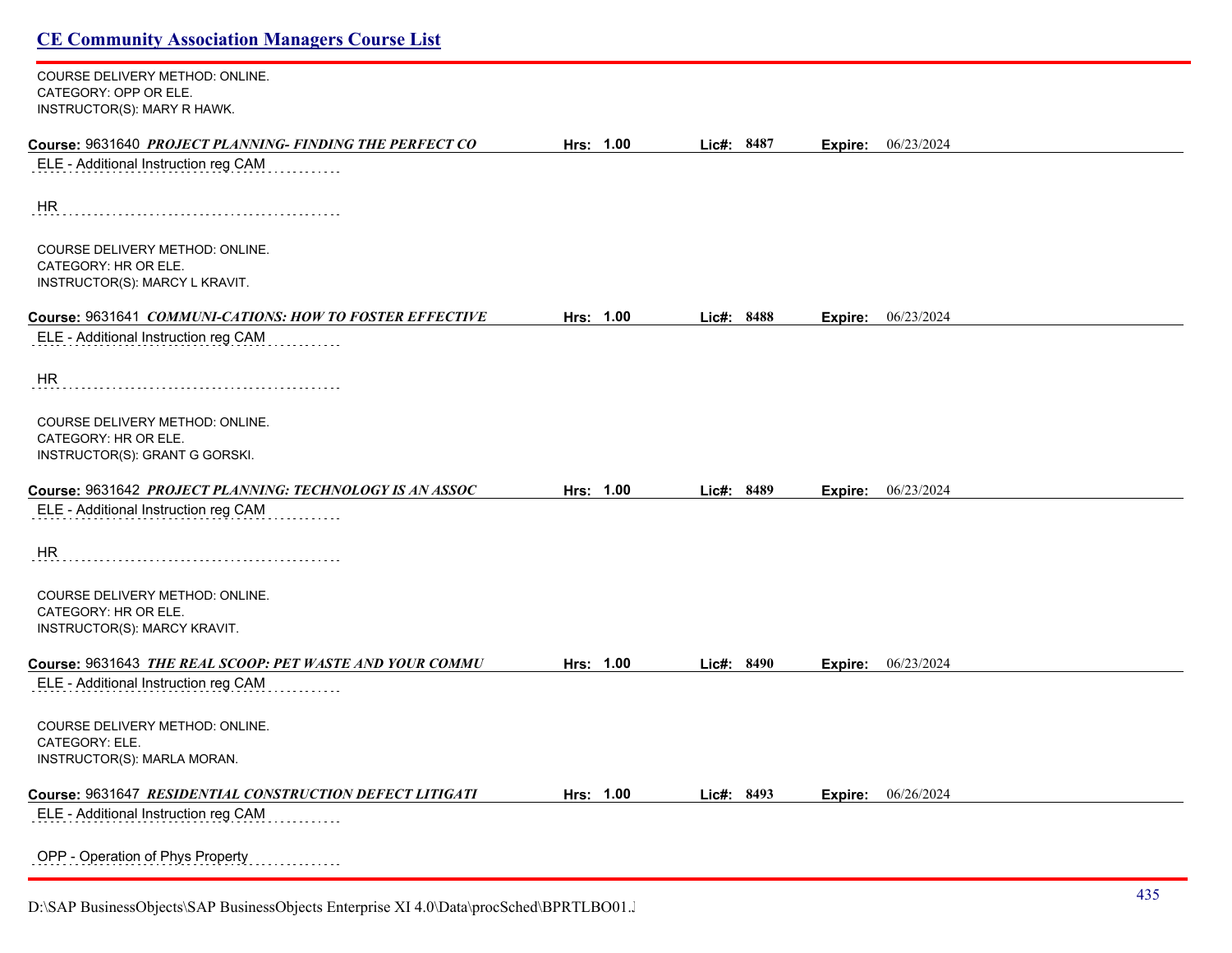| COURSE DELIVERY METHOD: CLASSROOM.<br>CATEGORY: OPP OR ELE.                                      |           |            |         |                    |  |  |
|--------------------------------------------------------------------------------------------------|-----------|------------|---------|--------------------|--|--|
| INSTRUCTOR(S): JOE SMITH, CRAIG NUSS, MARI PERCZAK, LOURA K SANCHEZ, & CURT SULLAN.              |           |            |         |                    |  |  |
| Course: 9631648 COMMUNI-CATIONS: HOW TO FOSTER EFFECTIVE                                         | Hrs: 1.00 | Lic#: 8494 |         | Expire: 06/26/2024 |  |  |
| ELE - Additional Instruction reg CAM                                                             |           |            |         |                    |  |  |
| <b>HR</b>                                                                                        |           |            |         |                    |  |  |
| COURSE DELIVERY METHOD: CLASSROOM.<br>CATEGORY: HR OR ELE.                                       |           |            |         |                    |  |  |
| INSTRUCTOR: GRANT G GORSKI.                                                                      |           |            |         |                    |  |  |
| Course: 9631650 HOARDING AND RELATED DISORDERS IN COMMUN                                         | Hrs: 1.00 | Lic#: 8496 | Expire: | 06/26/2024         |  |  |
| ELE - Additional Instruction reg CAM                                                             |           |            |         |                    |  |  |
| OPP - Operation of Phys Property                                                                 |           |            |         |                    |  |  |
| COURSE DELIVERY METHOD: CLASSROOM.<br>CATEGORY: OPP OR ELE.                                      |           |            |         |                    |  |  |
| INSTRUCTOR(S): MARY R HAWK.                                                                      |           |            |         |                    |  |  |
| Course: 9631651 THE REAL SCOOP: PET WASTE AND YOUR COMMU                                         | Hrs: 1.00 | Lic#: 8497 | Expire: | 06/26/2024         |  |  |
| ELE - Additional Instruction reg CAM                                                             |           |            |         |                    |  |  |
| HR                                                                                               |           |            |         |                    |  |  |
| COURSE DELIVERY METHOD: CLASSROOM.<br>CATEGORY: HR OR ELE.                                       |           |            |         |                    |  |  |
| <b>INSTRUCTOR: MARLA MORAN.</b>                                                                  |           |            |         |                    |  |  |
| Course: 9631652 TECHNOLOGY IS AN ASSOCIATION'S BESTFRIEN                                         | Hrs: 1.00 | Lic#: 8498 |         | Expire: 06/26/2024 |  |  |
| ELE - Additional Instruction reg CAM                                                             |           |            |         |                    |  |  |
| <b>HR</b>                                                                                        |           |            |         |                    |  |  |
| COURSE DELIVERY METHOD: CLASSROOM.<br>CATEGORY: HR OR ELE.<br><b>INSTRUCTOR: MARCY L KRAVIT.</b> |           |            |         |                    |  |  |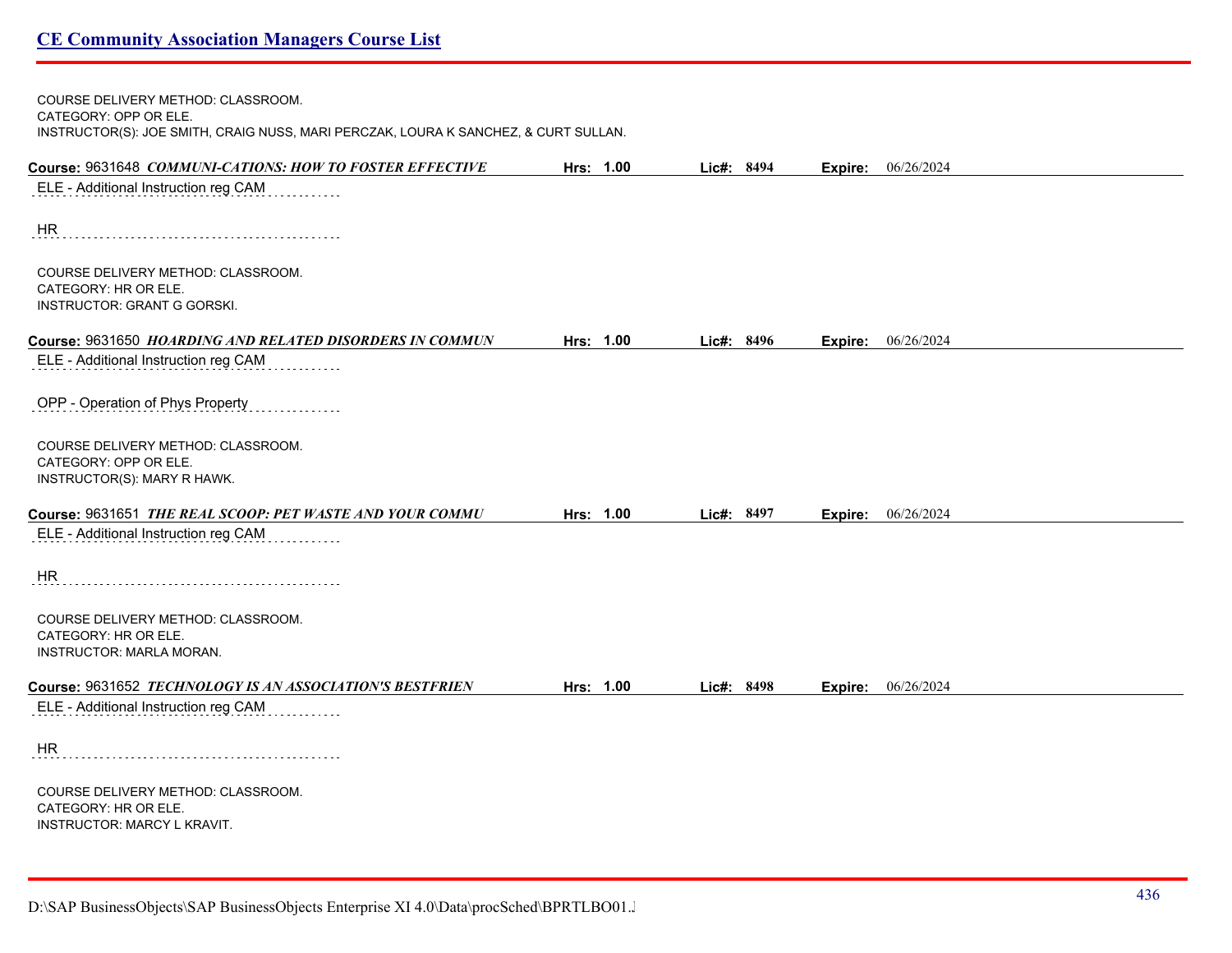| Course: 9631653 PROJECT PLANNING-FINDING THE PERFECT CO | Hrs: 1.00 | Lie#: 8499 | Expire: | 06/26/2024 |
|---------------------------------------------------------|-----------|------------|---------|------------|
| ELE - Additional Instruction reg CAM                    |           |            |         |            |
| HR                                                      |           |            |         |            |
| COURSE DELIVERY METHOD: CLASSROOM.                      |           |            |         |            |
| CATEGORY: HR OR ELE.                                    |           |            |         |            |
| INSTRUCTOR: MARCY L KRAVIT.                             |           |            |         |            |

ELE - Additional Instruction reg CAM

OPP - Operation of Phys Property . . . . . . . . .

COURSE DELIVERY METHOD: CLASSROOM. CATEGORY: OPP OR ELE. INSTRUCTOR: MARY R HAWK.

| Course: 9631655 SITTING FOR A DEPOSITION- EVERYTHING YOU | 1.00<br>Hrs: | 8501<br>∟ic#: | 06/26/2024<br>Expire: |  |
|----------------------------------------------------------|--------------|---------------|-----------------------|--|
|                                                          |              |               |                       |  |

ELE - Additional Instruction reg CAM

HR

COURSE DELIVERY METHOD: CLASSROOM CATEGORY: HR OR ELE. INSTRUCTOR: MARI PERCZAK, JOE SMITH, LOURA SANCHEZ, CRAIG NUSS.

| <b>WETHERINGTON HAMILTON PA</b>                                                                                   | 0005901 | <b>Phone:</b> | 813-225-1918110 Email: marketing@whhlaw.com |            |            |         |            | 3449960 |
|-------------------------------------------------------------------------------------------------------------------|---------|---------------|---------------------------------------------|------------|------------|---------|------------|---------|
| 812 W. DR. MLK JR. BLVD                                                                                           |         |               |                                             |            |            |         |            |         |
| <b>SUITE 101</b>                                                                                                  |         |               |                                             |            |            |         |            |         |
| <b>TAMPA FL 33603</b>                                                                                             |         |               |                                             |            |            |         |            |         |
| Course: 9627292 AVOIDING BURNOUT                                                                                  |         |               | Hrs: 2.00                                   |            | Lie#: 3946 | Expire: | 07/27/2022 |         |
| ELE - Additional Instruction reg CAM                                                                              |         |               |                                             |            |            |         |            |         |
| <b>HR</b>                                                                                                         |         |               |                                             |            |            |         |            |         |
| HR or ELE (CLASSROOM) Instructors: Ellen Hirsch de Haan, JD.; Theodore J. Hamilton; Attorney Kalei Mc Elroy Blair |         |               |                                             |            |            |         |            |         |
| Course: 9627305 COLLECTIONS & FORECLOSURES HARSH                                                                  |         |               | Hrs: $2.00$                                 | Lie#: 3960 |            | Expire: | 08/11/2022 |         |

ELE - Additional Instruction reg CAM

D:\SAP BusinessObjects\SAP BusinessObjects Enterprise XI 4.0\Data\procSched\BPRTLBO01.Jobserver2\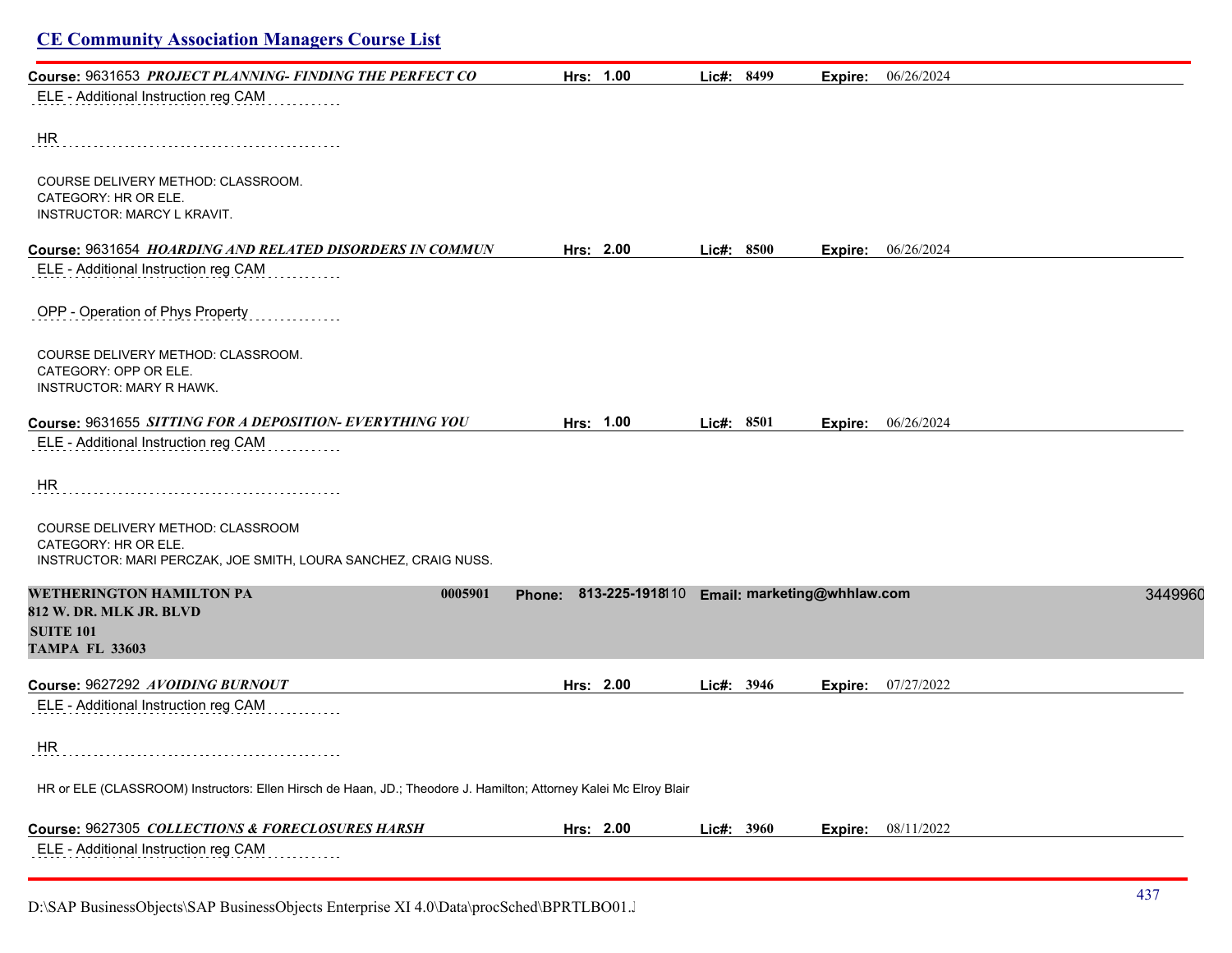IFM - Insurance (Financial Management)

FINANCIAL REALITIES & ALTERNATIVES IN THE 21ST CENTURY IFM or ELE (classroom); instructor(s); Theodore Hamilton, Kalei Blair

| instructor(s); I heodore Hamilton, Kalei Blair                                                               |           |            |         |            |
|--------------------------------------------------------------------------------------------------------------|-----------|------------|---------|------------|
| Course: 9627315 CONTRACTS THE FAR REACHING EFFECTS OF                                                        | Hrs: 1.00 | Lic#: 3969 | Expire: | 08/17/2022 |
| ELE - Additional Instruction reg CAM                                                                         |           |            |         |            |
| IFM - Insurance (Financial Management)                                                                       |           |            |         |            |
| <b>TODAY'S DECISIONS</b><br>IFM or ELE (CLASSROOM);<br>instructor(s); Theodore Hamilton, Kalei McElroy Blair |           |            |         |            |
| Course: 9627348 DEALING WITH DIFFICULT PEOPLE                                                                | Hrs: 2.00 | Lic#: 4004 | Expire: | 09/08/2022 |
| ELE - Additional Instruction reg CAM                                                                         |           |            |         |            |
| HR                                                                                                           |           |            |         |            |
| HR or ELE (CLASSROOM);<br>instructor(s); Theodore Hamilton, Kalei McElroy Blair,                             |           |            |         |            |
| Course: 9628172 KINDER & GENTLER COVENANT ENFORCEMENT                                                        | Hrs: 1.00 | Lic#: 4882 | Expire: | 06/06/2024 |
| ELE - Additional Instruction reg CAM                                                                         |           |            |         |            |
| <b>HR</b>                                                                                                    |           |            |         |            |
| Method of Delivery: Classroom;<br>Credit Type: HR or ELE;                                                    |           |            |         |            |
| Instructor(s): Ellen Hirsch De Haan, Theodore Hamilton, Kalei McElroy Blair                                  |           |            |         |            |
| Course: 9628173 KINDER & GENTLER COVENANT ENFORCEMENT                                                        | Hrs: 2.00 | Lic#: 4883 | Expire: | 06/06/2024 |
| ELE - Additional Instruction reg CAM                                                                         |           |            |         |            |
| HR                                                                                                           |           |            |         |            |
| HR or ELE (CLASSROOM)<br>instructor(s); Theodore Hamilton, Kalei Blair,                                      |           |            |         |            |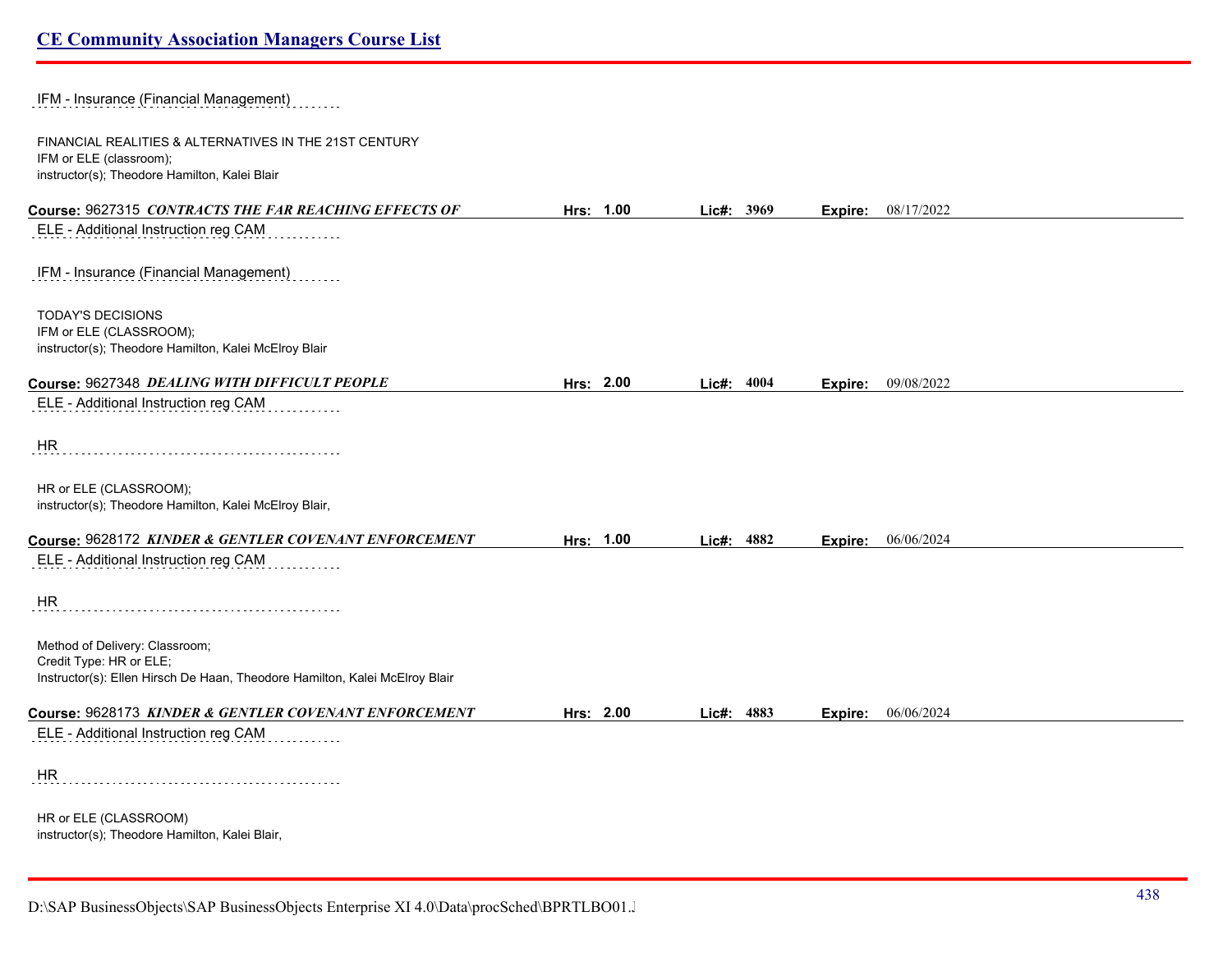| <b>CE Community Association Managers Course List</b>                                                               |           |            |         |                           |
|--------------------------------------------------------------------------------------------------------------------|-----------|------------|---------|---------------------------|
| Course: 9628174 FINANCIAL OPERATIONS IN A CRISIS ECONOMY                                                           | Hrs: 2.00 | Lic#: 4884 | Expire: | 06/06/2024                |
| ELE - Additional Instruction reg CAM                                                                               |           |            |         |                           |
| IFM - Insurance (Financial Management)                                                                             |           |            |         |                           |
| IFM or ELE (classroom);<br>instructor(s); Theodore Hamilton, Kalei Blair, Ellen Hirsch De Haan                     |           |            |         |                           |
| Course: 9628175 LEADERSHIP TRAINING                                                                                | Hrs: 2.00 | Lic#: 4885 |         | <b>Expire:</b> 06/06/2024 |
| ELE - Additional Instruction reg CAM                                                                               |           |            |         |                           |
| <b>HR</b>                                                                                                          |           |            |         |                           |
| HR or ELE (classroom)                                                                                              |           |            |         |                           |
| Course: 9628176 LEADERSHIP TRAINING                                                                                | Hrs: 1.00 | Lic#: 4886 | Expire: | 06/06/2024                |
| ELE - Additional Instruction reg CAM                                                                               |           |            |         |                           |
| HR                                                                                                                 |           |            |         |                           |
| Method of Delivery: Classroom;<br>Credit Type: HR or ELE;<br>Instructor(s): Theodore Hamilton, Kalei McElroy Blair |           |            |         |                           |
| Course: 9628242 DEALING WITH DIFFICULT PEOPLE                                                                      | Hrs: 1.00 | Lic#: 4950 | Expire: | 07/26/2022                |
| ELE - Additional Instruction reg CAM                                                                               |           |            |         |                           |
| HR                                                                                                                 |           |            |         |                           |
| HR or ELE (classroom) Instructors: Ellen Hirsch de Haan, JD.; Theodore J. Hamilton; Attorney Kalei Mc Elroy Blair  |           |            |         |                           |
| Course: 9628283 BOARD CERTIFICATION                                                                                | Hrs: 2.00 | Lic#: 4991 | Expire: | 08/18/2022                |
| ELE - Additional Instruction reg CAM<br>.                                                                          |           |            |         |                           |
| <b>HR</b>                                                                                                          |           |            |         |                           |
| HR or ELE (classroom) Instructors: Ellen Hirsch de Haan, JD.; Theodore J. Hamilton; Attorney Kalei Mc Elroy Blair  |           |            |         |                           |
| Course: 9628752 AVOIDING BURNOUT                                                                                   | Hrs: 1.00 | Lic#: 5453 |         | Expire: 08/16/2023        |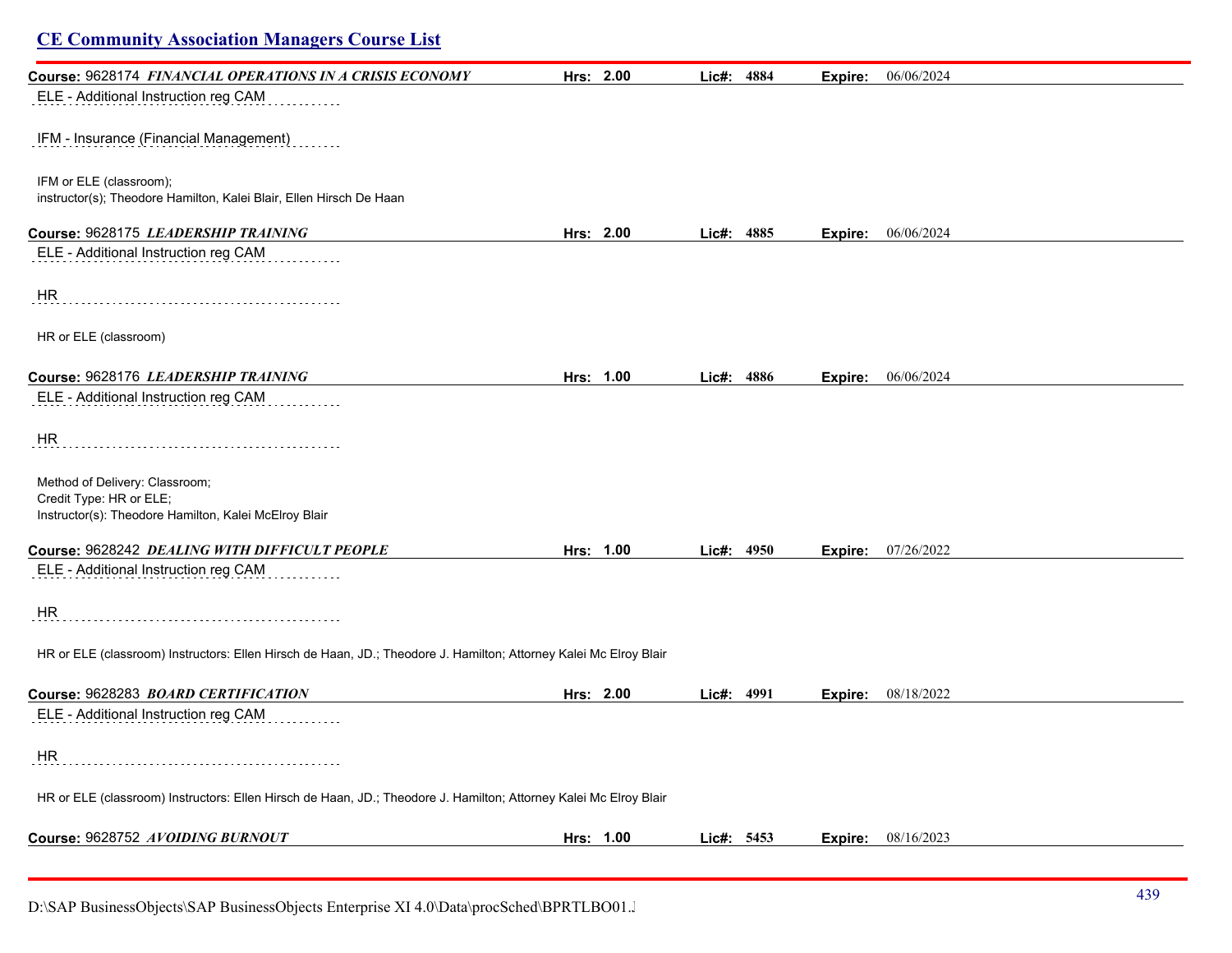| <b>CE Community Association Managers Course List</b>                                           |           |            |         |                           |  |
|------------------------------------------------------------------------------------------------|-----------|------------|---------|---------------------------|--|
| ELE - Additional Instruction reg CAM                                                           |           |            |         |                           |  |
| <b>HR</b>                                                                                      |           |            |         |                           |  |
| HR or ELE (classroom)                                                                          |           |            |         |                           |  |
| Course: 9628836 DISASTER PREPERATION                                                           | Hrs: 1.00 | Lic#: 5537 | Expire: | 10/01/2023                |  |
| ELE - Additional Instruction reg CAM                                                           |           |            |         |                           |  |
| HR                                                                                             |           |            |         |                           |  |
| IFM - Insurance (Financial Management)                                                         |           |            |         |                           |  |
| OPP - Operation of Phys Property                                                               |           |            |         |                           |  |
| IFM, or OPP, or HR or ELE (classroom)                                                          |           |            |         |                           |  |
| Course: 9628837 DISASTER PREPERATION                                                           | Hrs: 2.00 | Lic#: 5538 | Expire: | 10/01/2023                |  |
| ELE - Additional Instruction reg CAM                                                           |           |            |         |                           |  |
| HR                                                                                             |           |            |         |                           |  |
| IFM - Insurance (Financial Management)                                                         |           |            |         |                           |  |
| OPP - Operation of Phys Property                                                               |           |            |         |                           |  |
| IFM or OPP, or HR, or ELE (classroom)                                                          |           |            |         |                           |  |
| Course: 9629813 ISSUES IN FAIR HOUSING                                                         | Hrs: 2.00 | Lic#: 6639 |         | <b>Expire:</b> 12/16/2023 |  |
| ELE - Additional Instruction reg CAM                                                           |           |            |         |                           |  |
| <b>HR</b>                                                                                      |           |            |         |                           |  |
| CLASSROOM (HR or ELE) INSTRUCTOR(S): ELLEN HIRSCH DE HAAN, THEODORE J. HAMILTON, KALEI MCELROY |           |            |         |                           |  |
| Course: 9630390 KINDER & GENTLER COVENANT ENFORCEMENT                                          | Hrs: 1.00 | Lic#: 7232 | Expire: | 07/01/2022                |  |
| ELE - Additional Instruction reg CAM                                                           |           |            |         |                           |  |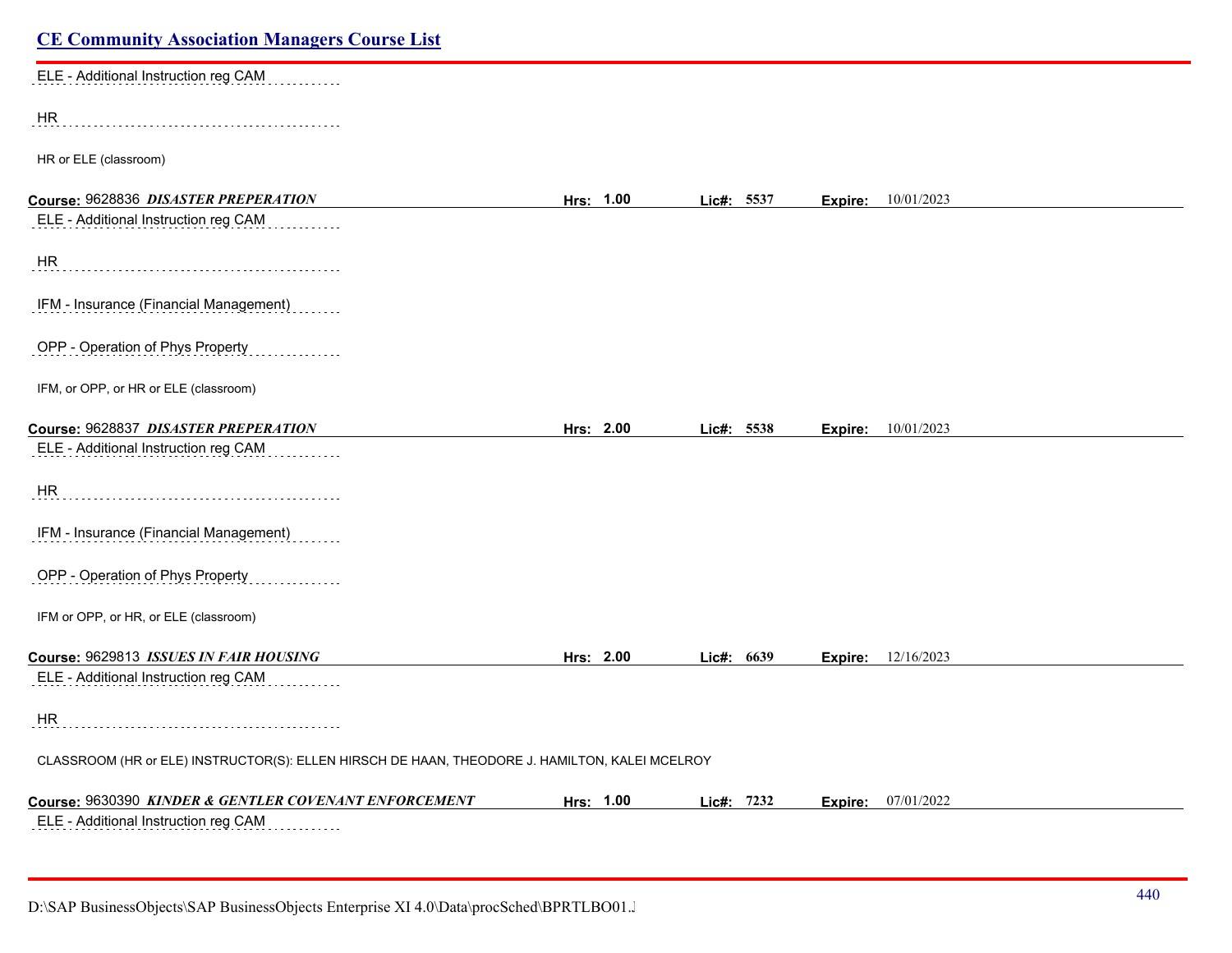| <b>CE Community Association Managers Course List</b>                                                                                                           |           |            |         |                             |
|----------------------------------------------------------------------------------------------------------------------------------------------------------------|-----------|------------|---------|-----------------------------|
| <b>HR</b>                                                                                                                                                      |           |            |         |                             |
| Distance/Online (HR or ELE) Instructor(s): Ellen Hirsch De Haan, Theodore Hamilton, Kalei McElroy Blair                                                        |           |            |         |                             |
| Course: 9630404 KINDER & GENTLER COVENANT ENFORCEMENT                                                                                                          | Hrs: 2.00 | Lic#: 7246 |         | <b>Expire:</b> $07/06/2022$ |
| ELE - Additional Instruction reg CAM                                                                                                                           |           |            |         |                             |
| <b>HR</b>                                                                                                                                                      |           |            |         |                             |
| TECHNIQUES FOR OBSTAINING VOLUNTARY COMPLIANCE; DISTANCE/ONLINE (HR or ELE) INSTRUCTOR(S): Ellen Hirsch De Haan, Theodore Hamilton, Kalei McElroy Blair        |           |            |         |                             |
| Course: 9630405 FINANCIAL OPERATIONS IN A CRISIS ECONOMY                                                                                                       | Hrs: 2.00 | Lic#: 7247 |         | <b>Expire:</b> 07/06/2022   |
| ELE - Additional Instruction reg CAM                                                                                                                           |           |            |         |                             |
| IFM - Insurance (Financial Management)                                                                                                                         |           |            |         |                             |
| DISTANCE/ONLINE (IFM or ELE) INSTRUCTOR(S): Theodore Hamilton, Kalei Blair, Ellen Hirsch De Haan                                                               |           |            |         |                             |
| Course: 9630406 LEADERSHIP TRAINING                                                                                                                            | Hrs: 2.00 | Lic#: 7248 | Expire: | 07/06/2022                  |
| ELE - Additional Instruction reg CAM                                                                                                                           |           |            |         |                             |
| <b>HR</b>                                                                                                                                                      |           |            |         |                             |
| DISTANCE/ONLINE (HR or ELE) INSTRUCTOR(S): Theodore Hamilton, Kalei Blair, Ellen Hirsch De Haan                                                                |           |            |         |                             |
| Course: 9630407 KINDER & GENTLER COVENANT ENFORCEMENT                                                                                                          | Hrs: 2.00 | Lic#: 7249 |         | <b>Expire:</b> 07/06/2022   |
| ELE - Additional Instruction reg CAM                                                                                                                           |           |            |         |                             |
| HR.                                                                                                                                                            |           |            |         |                             |
| TECHNIQUES FOR OBTAINING VOLUNTARY COMPLIANCE; DISTANCE/ONLINE (HR or ELE) INSTRUCTOR(S): Ellen Hirsch de Haan, JD., Theodore J. Hamilton, Kalei McElroy Blair |           |            |         |                             |
| Course: 9630408 2019 LEGAL UPDATE                                                                                                                              | Hrs: 2.00 | Lie#: 7250 | Expire: | 07/06/2022                  |
| Legal Update Seminars                                                                                                                                          |           |            |         |                             |
| DISTANCE/ONLINE (LEGAL UPDATE) INSTRUCTOR(S): Ellen Hirsch de Haan, JD., Theodore J. Hamilton, Kalei McElroy Blair                                             |           |            |         |                             |
| Course: 9630798 2021 LEGAL UPDATE                                                                                                                              | Hrs: 2.00 | Lic#: 7643 | Expire: | 02/18/2023                  |
| Legal Update Seminars                                                                                                                                          |           |            |         |                             |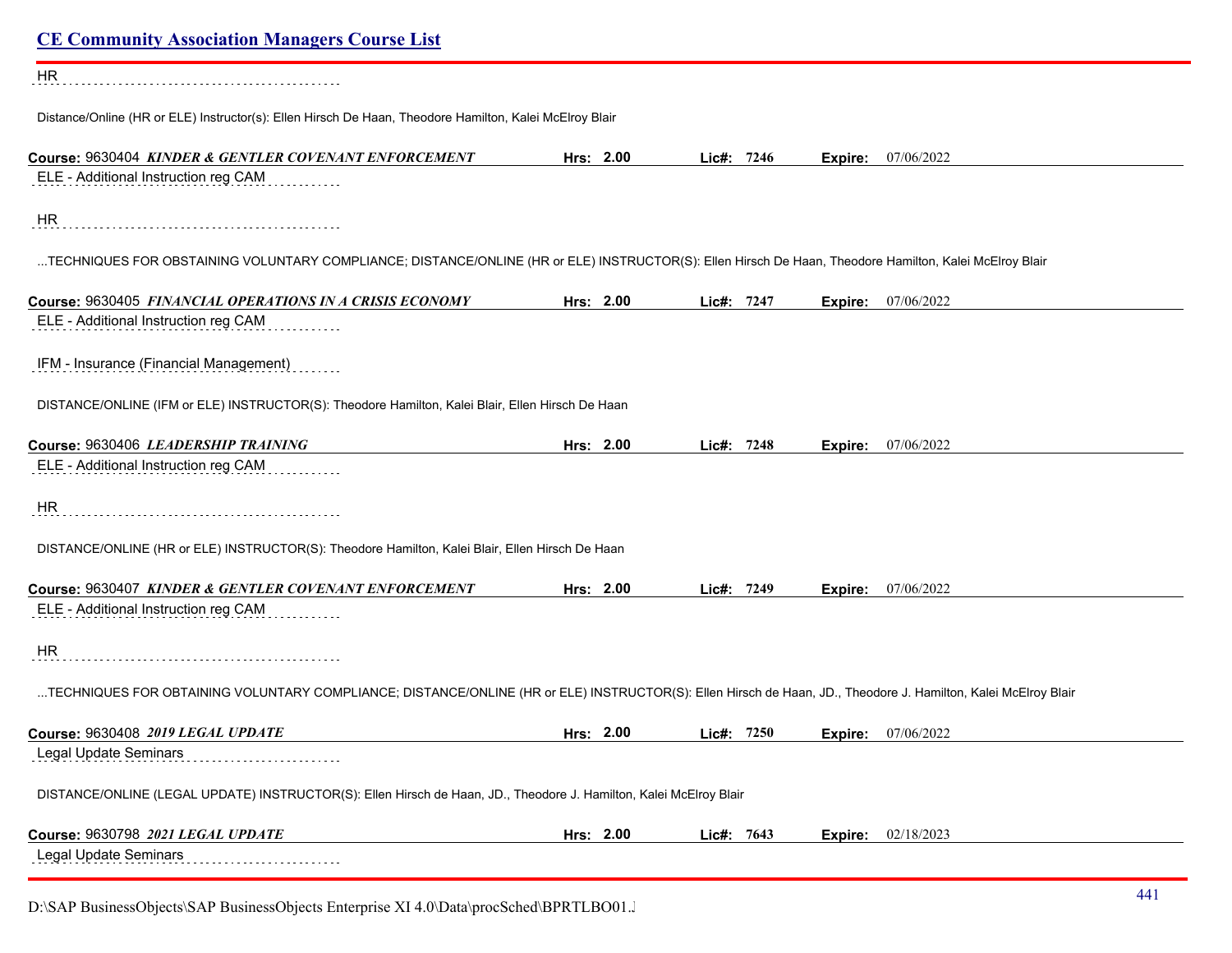CLASSROOM (LEGAL UPDATE) INSTRUCTOR(S): ELLEN HIRSCH DE HAAN, THEODORE J. HAMILTON, KALEI MCELROY BLAIR

| Course: 9630799 2021 LEGAL UPDATE                                                                             | Hrs: 2.00                      | Lic#: 7644                 | <b>Expire:</b> 02/18/2023 |         |
|---------------------------------------------------------------------------------------------------------------|--------------------------------|----------------------------|---------------------------|---------|
| <b>Legal Update Seminars</b>                                                                                  |                                |                            |                           |         |
| DISTANCE/ONLINE (LEGAL UPDATE) INSTRUCTOR(S): ELLEN HIRSCH DE HAAN, THEODORE J. HAMILTON, KALEI MCELROY BLAIR |                                |                            |                           |         |
| Course: 9631143 AVOIDING BURNOUT                                                                              | Hrs: 1.00                      | Lic#: 7987                 | Expire: 08/01/2023        |         |
| ELE - Additional Instruction reg CAM                                                                          |                                |                            |                           |         |
| <b>HR</b>                                                                                                     |                                |                            |                           |         |
| DISTANCE/ONLINE (HR or ELE) INSTRUCTOR(S): THEODORE J. HAMILTON, KALEI M. BLAIR, ELLEN HIRSCH DE HAAN         |                                |                            |                           |         |
| Course: 9631230 2022 LEGAL UPDATE                                                                             | Hrs: 2.00                      | Lic#: 8072                 | 08/31/2023<br>Expire:     |         |
| Legal Update Seminars                                                                                         |                                |                            |                           |         |
| DISTANCE/ONLINE (LEGAL UPDATE) INSTRUCTOR(S): ELLEN HIRSCH DE HAAN, THEODORE J. HAMILTON, KALEI M. BLAIR      |                                |                            |                           |         |
| Course: 9631231 2022 LEGAL UPDATE                                                                             | Hrs: 2.00                      | Lic#: 8073                 | 08/31/2023<br>Expire:     |         |
| Legal Update Seminars                                                                                         |                                |                            |                           |         |
| CLASSROOM (LEGAL UPDATE) INSTRUCTOR(S): ELLEN HIRSCH DE HAAN, THEODORE J. HAMILTON, KALEI M. BLAIR            |                                |                            |                           |         |
| Course: 9631310 BOARD CERTIFICATION                                                                           | Hrs: 2.00                      | Lic#: 8155                 | 10/18/2023<br>Expire:     |         |
| ELE - Additional Instruction reg CAM                                                                          |                                |                            |                           |         |
| DISTANCE/ONLINE (ELE) INSTRUCTOR(S): ELLEN HIRSCH DE HAAN, KALEI M. BLAIR, THEODORE J. HAMILTON               |                                |                            |                           |         |
| Course: 9631377 ISSUES IN FAIR HOUSING                                                                        | Hrs: 2.00                      | Lic#: 8222                 | <b>Expire:</b> 12/15/2023 |         |
| ELE - Additional Instruction reg CAM                                                                          |                                |                            |                           |         |
| <b>HR</b>                                                                                                     |                                |                            |                           |         |
| DISTANCE/ONLINE (HR or ELE) INSTRUCTOR(S): ELLEN HIRSCH DE HAAN, THEODORE J. HAMILTON, KALEI MCELROY          |                                |                            |                           |         |
| <b>WHYNOT LAW FIRM</b><br><b>1280 SEMINOLA BOULEVARD</b>                                                      | Phone: 407-541-0050<br>0008448 | Email: lburt@whynotlaw.com |                           | 3311593 |
|                                                                                                               |                                |                            |                           |         |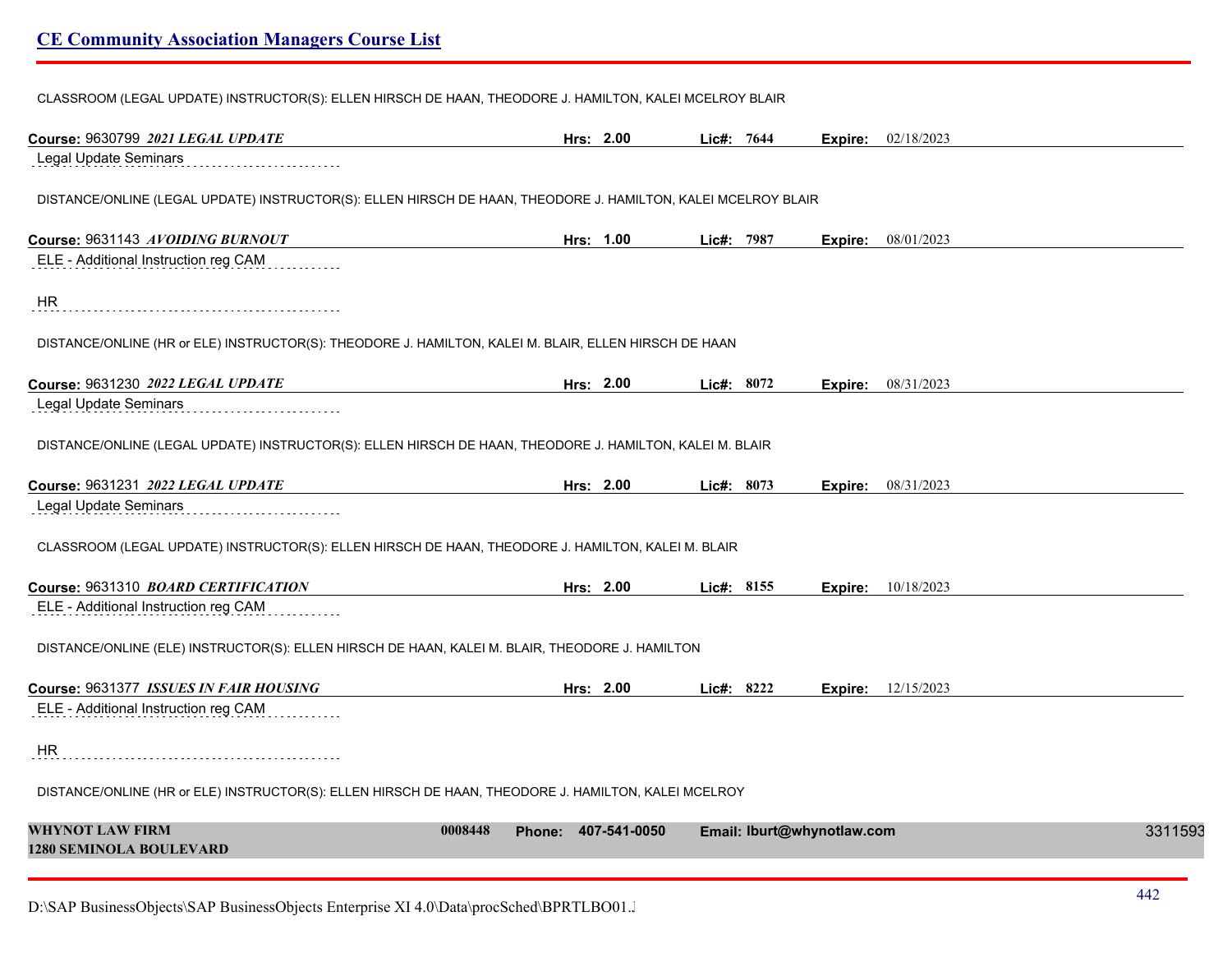| <b>CE Community Association Managers Course List</b>                                                  |           |            |            |         |                    |  |
|-------------------------------------------------------------------------------------------------------|-----------|------------|------------|---------|--------------------|--|
| <b>CASSELBERRY FL 32707</b>                                                                           |           |            |            |         |                    |  |
| Course: 9630103 BOARD CERTIFICATION                                                                   | Hrs: 2.00 |            | Lic#: 6946 | Expire: | 04/20/2024         |  |
| ELE - Additional Instruction reg CAM                                                                  |           |            |            |         |                    |  |
| (CONDOMINIUM, COOPERATIVE AND HOMEOWNERS ASSOCIATIONS); CLASSROOM (ELE) INSTRUCTOR(S): ERIK F. WHYNOT |           |            |            |         |                    |  |
| Course: 9630104 ANATOMY OF AN ASSOCIATION PROJECT                                                     | Hrs: 2.00 |            | Lic#: 6947 | Expire: | 04/20/2024         |  |
| ELE - Additional Instruction reg CAM                                                                  |           |            |            |         |                    |  |
| OPP - Operation of Phys Property                                                                      |           |            |            |         |                    |  |
| CLASSROOM (OPP or ELE) INSTRUCTOR(S): ERIK F. WHYNOT                                                  |           |            |            |         |                    |  |
| Course: 9630105 ASSESSMENT COLLECTION & FORECLOSURE                                                   | Hrs: 2.00 |            | Lic#: 6948 | Expire: | 04/20/2024         |  |
| ELE - Additional Instruction reg CAM                                                                  |           |            |            |         |                    |  |
| IFM - Insurance (Financial Management)                                                                |           |            |            |         |                    |  |
| CLASSROOM (IFM or ELE) INSTRUCTOR(S): ERIK F. WHYNOT                                                  |           |            |            |         |                    |  |
| Course: 9630106 SHOW ME THE MONEY! BASIC CONDOMINIUM                                                  | Hrs: 2.00 | Lic#: 6949 |            | Expire: | 04/20/2024         |  |
| ELE - Additional Instruction reg CAM                                                                  |           |            |            |         |                    |  |
| IFM - Insurance (Financial Management)                                                                |           |            |            |         |                    |  |
| AND HOMEOWNERS ASSOCIATION FINANCES; CLASSROOM (IFM or ELE) INSTRUCTOR(S): ERIK F. WHYNOT             |           |            |            |         |                    |  |
| Course: 9630108 TURNOVER FROM DEVELOPER CONTROL                                                       | Hrs: 1.00 |            | Lic#: 6951 |         | Expire: 04/20/2024 |  |
| ELE - Additional Instruction reg CAM                                                                  |           |            |            |         |                    |  |
| OPP - Operation of Phys Property<br>.                                                                 |           |            |            |         |                    |  |
| CLASSROOM (OPP or ELE) INSTRUCTOR(S): ERIK F. WHYNOT                                                  |           |            |            |         |                    |  |
| Course: 9630109 MAINTAINING ORDER: DISCUSSION OF RULES                                                | Hrs: 2.00 |            | Lic#: 6952 | Expire: | 04/21/2024         |  |
| ELE - Additional Instruction reg CAM                                                                  |           |            |            |         |                    |  |
| HR                                                                                                    |           |            |            |         |                    |  |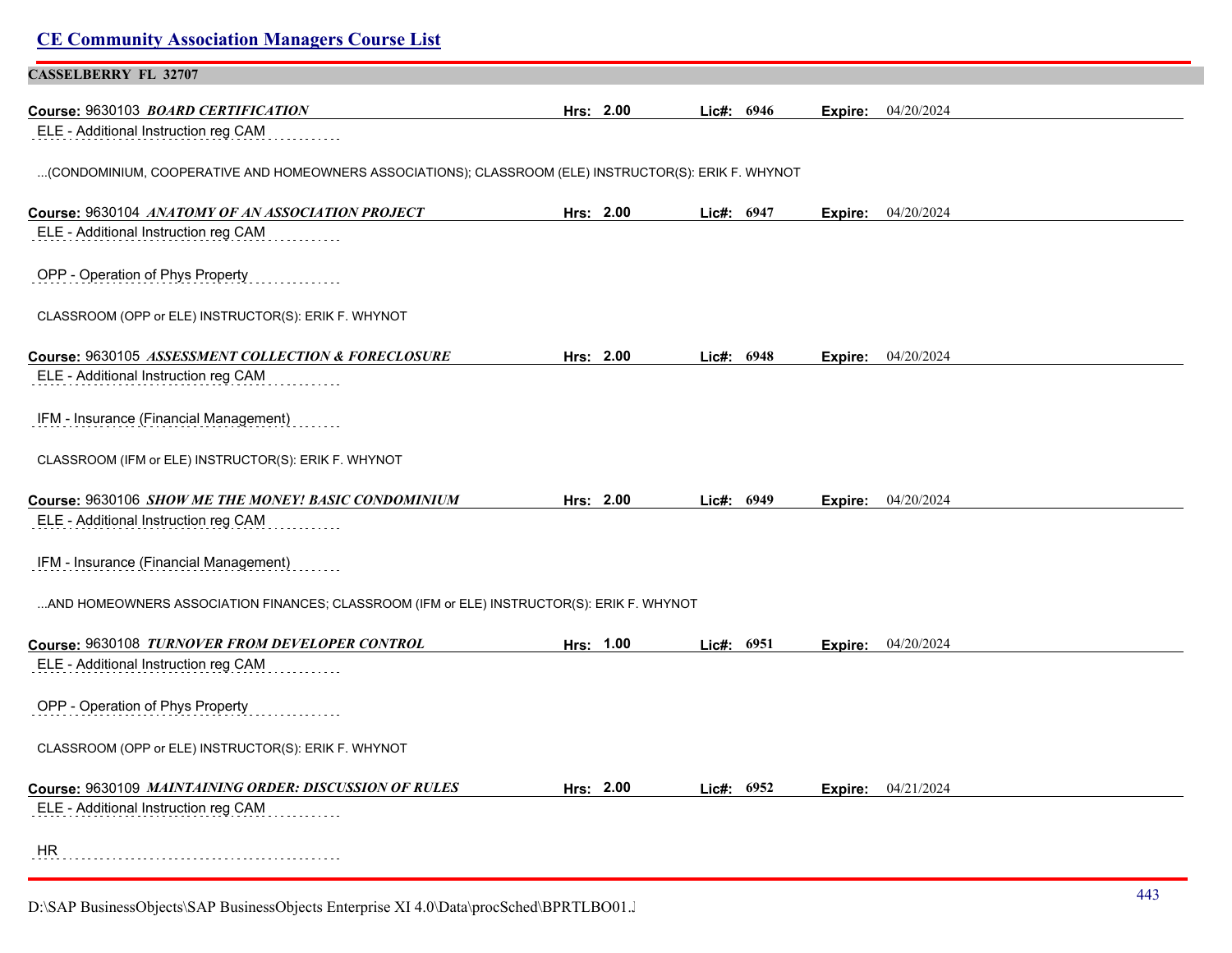...& REGULATIONS, SUSPENSION OF USE RIGHTS AND FINING; CLASSROOM (HR or ELE) INSTRUCTOR(S): ERIK F. WHYNOT

| Course: 9630110 COMMUNITY ASSOCIATION COMMITTEES                                  | Hrs: 1.00 | Lic#: 6953 |         | Expire: 04/21/2024          |
|-----------------------------------------------------------------------------------|-----------|------------|---------|-----------------------------|
| ELE - Additional Instruction reg CAM                                              |           |            |         |                             |
| CLASSROOM (ELE) INSTRUCTOR(S): ERIK F. WHYNOT                                     |           |            |         |                             |
|                                                                                   |           |            |         |                             |
| Course: 9630111 COVENANT ENFORCEMENT FOR CONDOMINIUMS                             | Hrs: 2.00 | Lic#: 6954 |         | <b>Expire:</b> $04/21/2024$ |
| ELE - Additional Instruction reg CAM                                              |           |            |         |                             |
| OPP - Operation of Phys Property                                                  |           |            |         |                             |
| AND HOMEOWNERS ASSOCIATIONS; CLASSROOM (OPP or ELE) INSTRUCTOR(S): ERIK F. WHYNOT |           |            |         |                             |
| Course: 9630112 SERVICE AND EMOTIONAL SUPPORT ANIMALS                             | Hrs: 1.00 | Lic#: 6955 |         | Expire: 04/21/2024          |
| ELE - Additional Instruction reg CAM                                              |           |            |         |                             |
| <b>HR</b>                                                                         |           |            |         |                             |
| CLASSROOM (HR or ELE) INSTRUCTOR(S): ERIK F. WHYNOT                               |           |            |         |                             |
| Course: 9630132 VENDOR CONTRACT NEGOTIATIONS                                      | Hrs: 2.00 | Lic#: 6975 |         | <b>Expire:</b> 04/29/2024   |
| ELE - Additional Instruction reg CAM                                              |           |            |         |                             |
| IFM - Insurance (Financial Management)                                            |           |            |         |                             |
| CLASSROOM (IFM or ELE) INSTRUCTOR(S): ERIK F. WHYNOT                              |           |            |         |                             |
| Course: 9630133 MATERIAL ALTERATIONS                                              | Hrs: 2.00 | Lic#: 6976 | Expire: | 04/29/2024                  |
| ELE - Additional Instruction reg CAM                                              |           |            |         |                             |
| OPP - Operation of Phys Property                                                  |           |            |         |                             |
| CLASSROOM (OPP or ELE) INSTRUCTOR(S): ERIK F. WHYNOT                              |           |            |         |                             |
| Course: 9630134 HURRICANE PREPAREDNESS                                            | Hrs: 1.00 | Lic#: 6977 | Expire: | 04/29/2024                  |
| ELE - Additional Instruction reg CAM                                              |           |            |         |                             |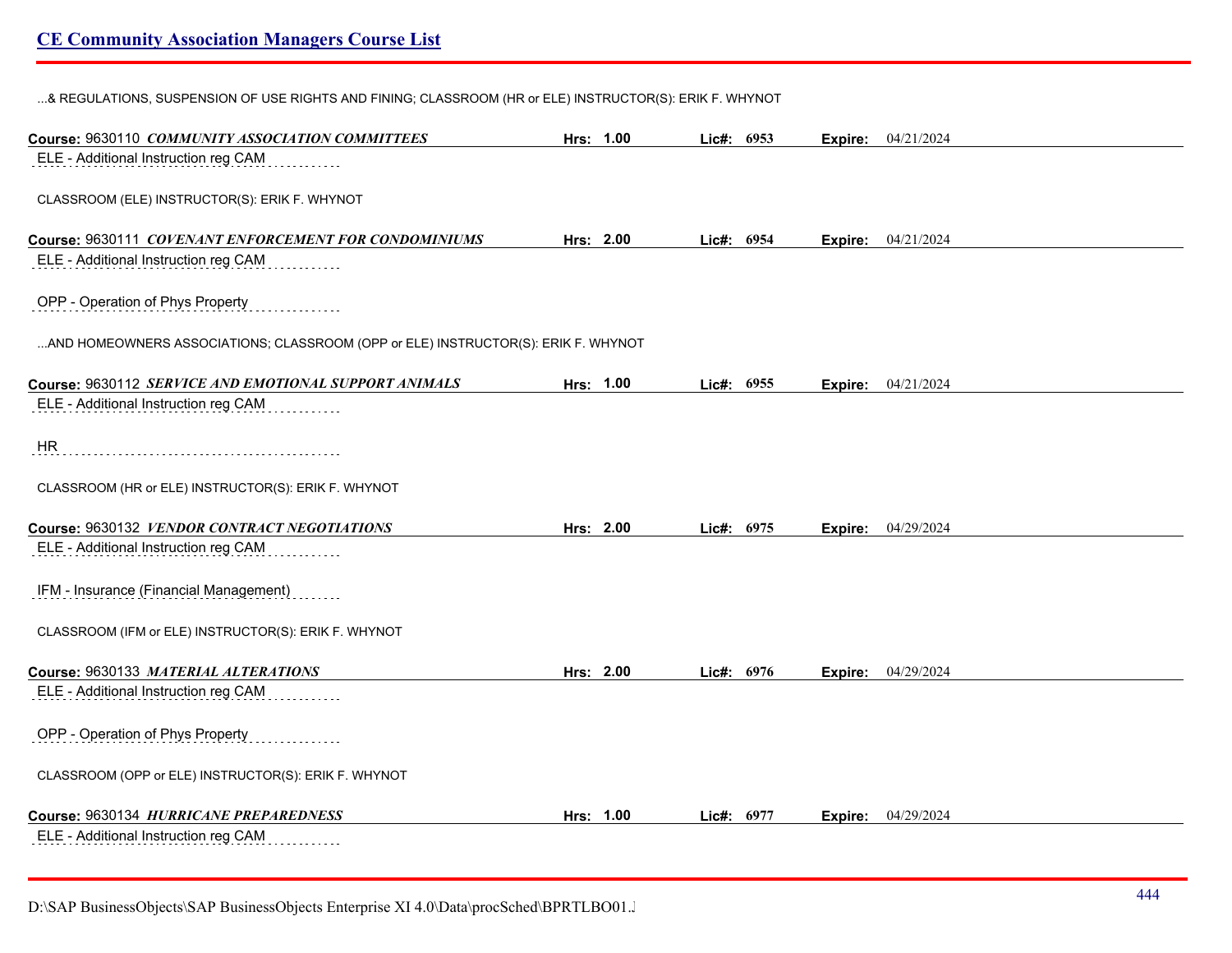| OPP - Operation of Phys Property                           |           |               |                           |  |
|------------------------------------------------------------|-----------|---------------|---------------------------|--|
| CLASSROOM (OPP or ELE) INSTRUCTOR(S): ERIK F. WHYNOT       |           |               |                           |  |
| Course: 9630167 VENDOR CONTRACT NEGOTIATIONS               | Hrs: 2.00 | Lic#: 7009    | <b>Expire:</b> 05/10/2024 |  |
| ELE - Additional Instruction reg CAM                       |           |               |                           |  |
| IFM - Insurance (Financial Management)                     |           |               |                           |  |
| DISTANCE/ONLINE (IFM or ELE) INSTRUCTOR(S): ERIK F. WHYNOT |           |               |                           |  |
| Course: 9630176 MATERIAL ALTERATIONS                       | Hrs: 2.00 | Lic#: 7018    | 05/12/2024<br>Expire:     |  |
| ELE - Additional Instruction reg CAM                       |           |               |                           |  |
| OPP - Operation of Phys Property                           |           |               |                           |  |
| DISTANCE/ONLINE (OPP or ELE) INSTRUCTOR(S): ERIK F. WHYNOT |           |               |                           |  |
| Course: 9630177 HURRICANE PREPAREDNESS                     | Hrs: 1.00 | 7019<br>Lie#: | 05/12/2024<br>Expire:     |  |
| ELE - Additional Instruction reg CAM                       |           |               |                           |  |
| OPP - Operation of Phys Property                           |           |               |                           |  |
| DISTANCE/ONLINE (OPP or ELE) INSTRUCTOR(S): ERIK F. WHYNOT |           |               |                           |  |
| Course: 9630424 WHAT WE LEARNED FROM THE PANDEMIC          | Hrs: 1.00 | Lic#: 7266    | <b>Expire:</b> 07/12/2024 |  |
| ELE - Additional Instruction reg CAM                       |           |               |                           |  |
| HR                                                         |           |               |                           |  |
| CLASSROOM (HR or ELE) INSTRUCTOR(S): ERIK F. WHYNOT        |           |               |                           |  |
| Course: 9630425 WHAT WE LEARNED FROM THE PANDEMIC          | Hrs: 1.00 | Lic#: 7267    | <b>Expire:</b> 07/12/2024 |  |
| ELE - Additional Instruction reg CAM                       |           |               |                           |  |
| HR                                                         |           |               |                           |  |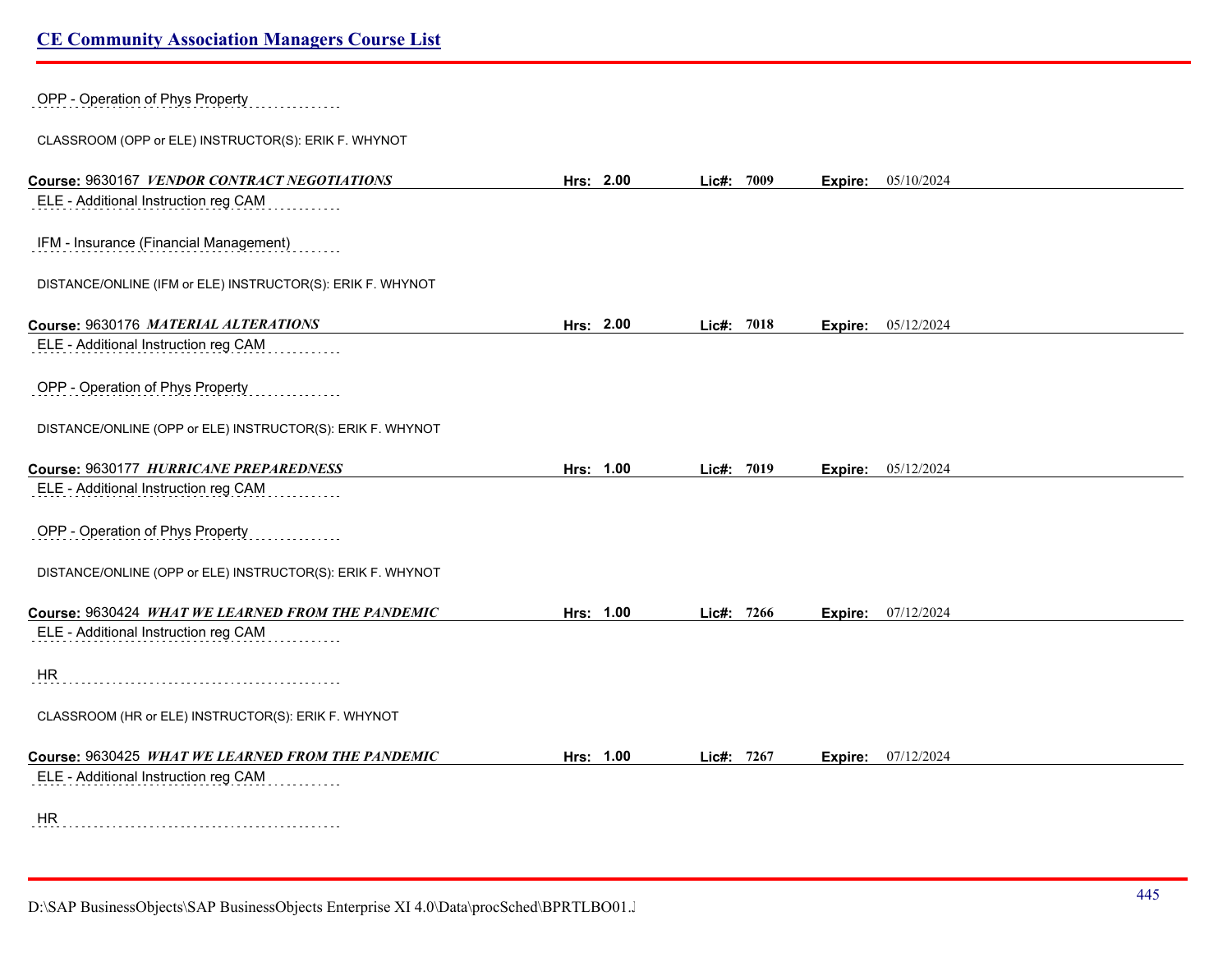# **CE Community Association Managers Course List** DISTANCE/ONLINE (HR or ELE) INSTRUCTOR(S): ERIK F. WHYNOT **Course:** 9630653 *2020 LEGAL UPDATE* **Hrs: 2.00 Lic#: 7495 Expire:** 11/08/2022 Legal Update Seminars DELIVERY METHOD: DISTANCE/ONLINE; CREDIT TYPE: LEGAL UPDATE SEMINARS; INSTRUCTOR(S): ERIC WHYNOT **Course:** 9630688 *2020 LEGAL UPDATE* **Hrs: 2.00 Lic#: 7535 Expire:** 12/14/2022 Legal Update Seminars<br>
and the continuum of the Update Seminary Seminary Seminary Seminary Seminary Seminary Seminary Seminary Seminary Seminary Seminary Seminary Seminary Seminary Seminary Seminary Seminary Seminary Semin DISTANCE/ONLINE (LEGAL UPDATE) INSTRUCTOR(S): ERIK F. WHYNOT **Course:** 9630689 *2020 LEGAL UPDATE* **Hrs: 2.00 Lic#: 7536 Expire:** 12/14/2022 Legal Update Seminars<br>
and the continuum of the Update Seminary Seminary Seminary Seminary Seminary Seminary Seminary Seminary Seminary Seminary Seminary Seminary Seminary Seminary Seminary Seminary Seminary Seminary Semin CLASSROOM (LEGAL UPDATE) INSTRUCTOR(S): ERIK F. WHYNOT **Course:** 9631208 *2021 LEGAL UPDATE* **Hrs: 2.00 Lic#: 8049 Expire:** 08/18/2023 Legal Update Seminars<br>
and the continuum of the Update Seminary Seminary Seminary Seminary Seminary Seminary Seminary Seminary Seminary Seminary Seminary Seminary Seminary Seminary Seminary Seminary Seminary Seminary Semin DISTANCE/ONLINE (LEGAL UPDATE) INSTRUCTOR(S): ERIK F. WHYNOT **Course:** 9631209 *2021 LEGAL UPDATE* **Hrs: 2.00 Lic#: 8050 Expire:** 08/18/2023 Legal Update Seminars CLASSROOM (LEGAL UPDATE) INSTRUCTOR(S): ERIK F. WHYNOT **WILLIAM A JACKSON & COMPANY CPAS 0007361 Phone: 321-394-1040 Email: BILL@WAJCPA.COM** 29385152 **905 SARNO ROAD MELBOURNE FL 32935 Course:** 9631206 *PREPARATION OF ASSOCIATION ANNUAL BUDGET* **Hrs: 1.00 Lic#: 8047 Expire:** 08/18/2023 ELE - Additional Instruction reg CAM CLASSROOM (ELE) INSTRUCTOR(S): WILLIAM A JACKSON **WONSETLER & WEBNER PA 0008424 Phone: 407-770-0846 Email: SARAH@KWPALAW.COM** 36354257 **717 NORTH MAGNOLIA AVENUE ORLANDO FL 32803**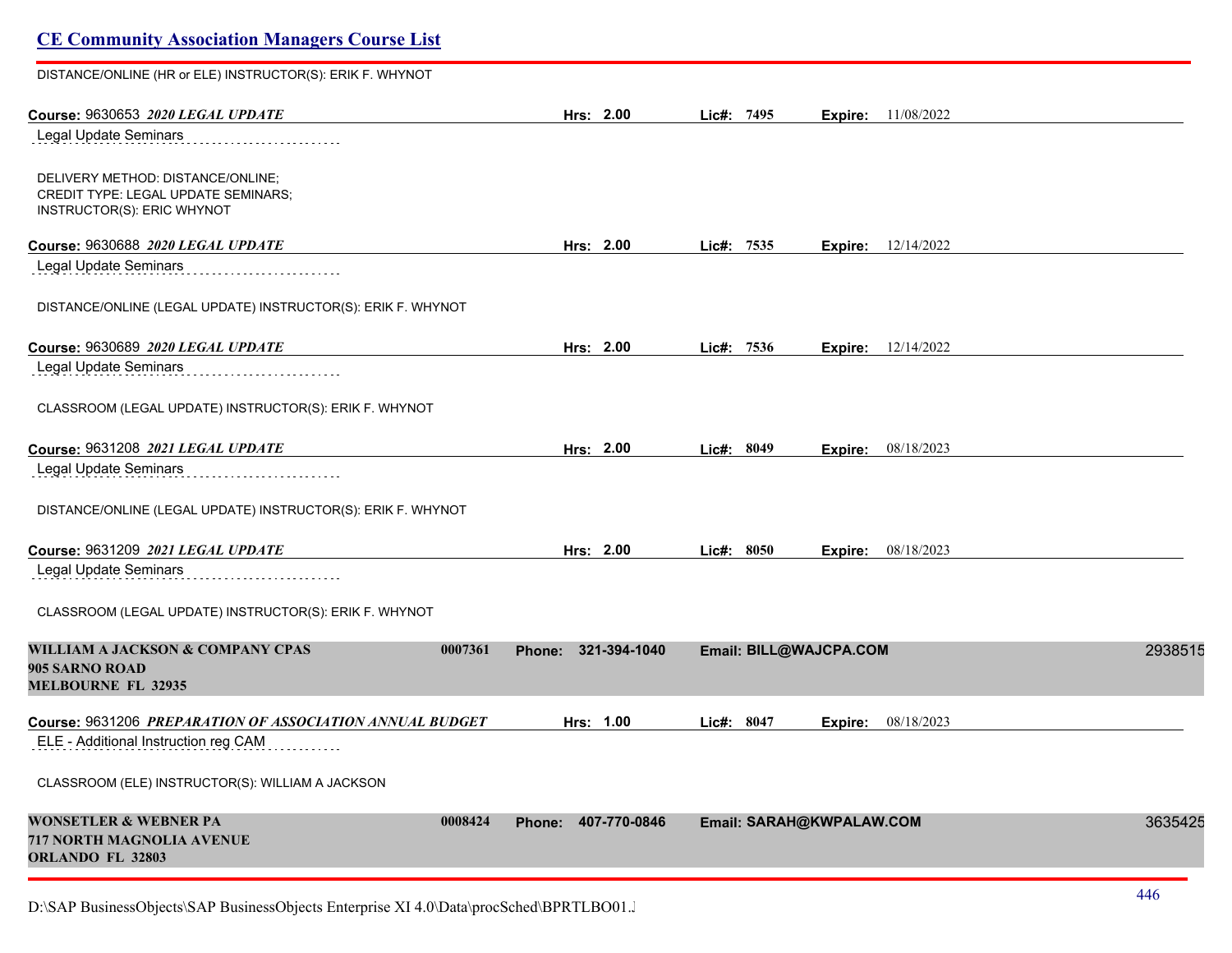| <b>CE Community Association Managers Course List</b>                                                                                      |                               |                              |         |                           |         |
|-------------------------------------------------------------------------------------------------------------------------------------------|-------------------------------|------------------------------|---------|---------------------------|---------|
| Course: 9631659 HOMEOWNER AND CONDOMINIUM ASSOCIATION-C                                                                                   | Hrs: 2.00                     | Lic#: 8510                   |         | <b>Expire:</b> 06/28/2024 |         |
| Legal Update Seminars                                                                                                                     |                               |                              |         |                           |         |
| COURSE DELIVERY METHOD: CLASSROOM.<br>CATEGORY: LEGAL UPDATE SEMINAR.<br>INSTRUCTOR(S): KAREN J WONSETLER & SARAH E WEBNER.               |                               |                              |         |                           |         |
| <b>WORTMAN, SCOTT JORDAN</b><br>0008218<br><b>12300 SOUTH SHORE BOULEVARD</b><br><b>SUITE 202</b><br><b>WELLINGTON FL 33414</b>           | 561-799-9280<br>Phone:        | Email: Scott@SJWLawgroup.com |         |                           | 3430404 |
| Course: 9630848 LEGISLATIVE CHANGES                                                                                                       | Hrs: 2.00                     | Lic#: 7693                   | Expire: | 03/04/2023                |         |
| Legal Update Seminars                                                                                                                     |                               |                              |         |                           |         |
| CLASSROOM (LEGAL UPDATE) INSTRUCTOR(S): SCOTT J. WORTMAN                                                                                  |                               |                              |         |                           |         |
| <b>WRIGHTWAY EMERGENCY SERVICES (REYNOLDS V</b><br>0008115<br><b>300 TRIPLE DIAMOND BLVD</b><br><b>NOKOMIS FL 34275</b>                   | 941-379-8669<br><b>Phone:</b> | Email: darrin@wrightway.com  |         |                           | 3203135 |
| Course: 9630417 SAFETY IN THE WORKPLACE: START OUT                                                                                        | Hrs: 1.00                     | Lic#: 7259                   | Expire: | 07/08/2022                |         |
| ELE - Additional Instruction reg CAM                                                                                                      |                               |                              |         |                           |         |
| HR                                                                                                                                        |                               |                              |         |                           |         |
| WRIGHT; CLASSROOM (HR or ELE) INSTRUCTOR(S): TIMOTHY D. CALDWELL, CHRISTOPHER A. REYNOLDS                                                 |                               |                              |         |                           |         |
| Course: 9630418 MOLD/BIO-HAZARDS/NATURAL DISASTERS                                                                                        | Hrs: 1.00                     | Lic#: 7260                   | Expire: | 07/08/2022                |         |
| ELE - Additional Instruction reg CAM                                                                                                      |                               |                              |         |                           |         |
| OPP - Operation of Phys Property                                                                                                          |                               |                              |         |                           |         |
| …& THEIR ABILITY TO PUT YOUR ASSOCIATION IN…JEOPARDY!; CLASSROOM (OPP or ELE) INSTRUCTOR(S): TIMOTHY D. CALDWELL, CHRISTOPHER A. REYNOLDS |                               |                              |         |                           |         |
| Course: 9630419 MOLD/BIO-HAZARDS/NATURAL DISASTERS<br>ELE - Additional Instruction reg CAM                                                | Hrs: 1.00                     | Lic#: 7261                   | Expire: | 07/08/2022                |         |
| OPP - Operation of Phys Property                                                                                                          |                               |                              |         |                           |         |

D:\SAP BusinessObjects\SAP BusinessObjects Enterprise XI 4.0\Data\procSched\BPRTLBO01.Jobserver2\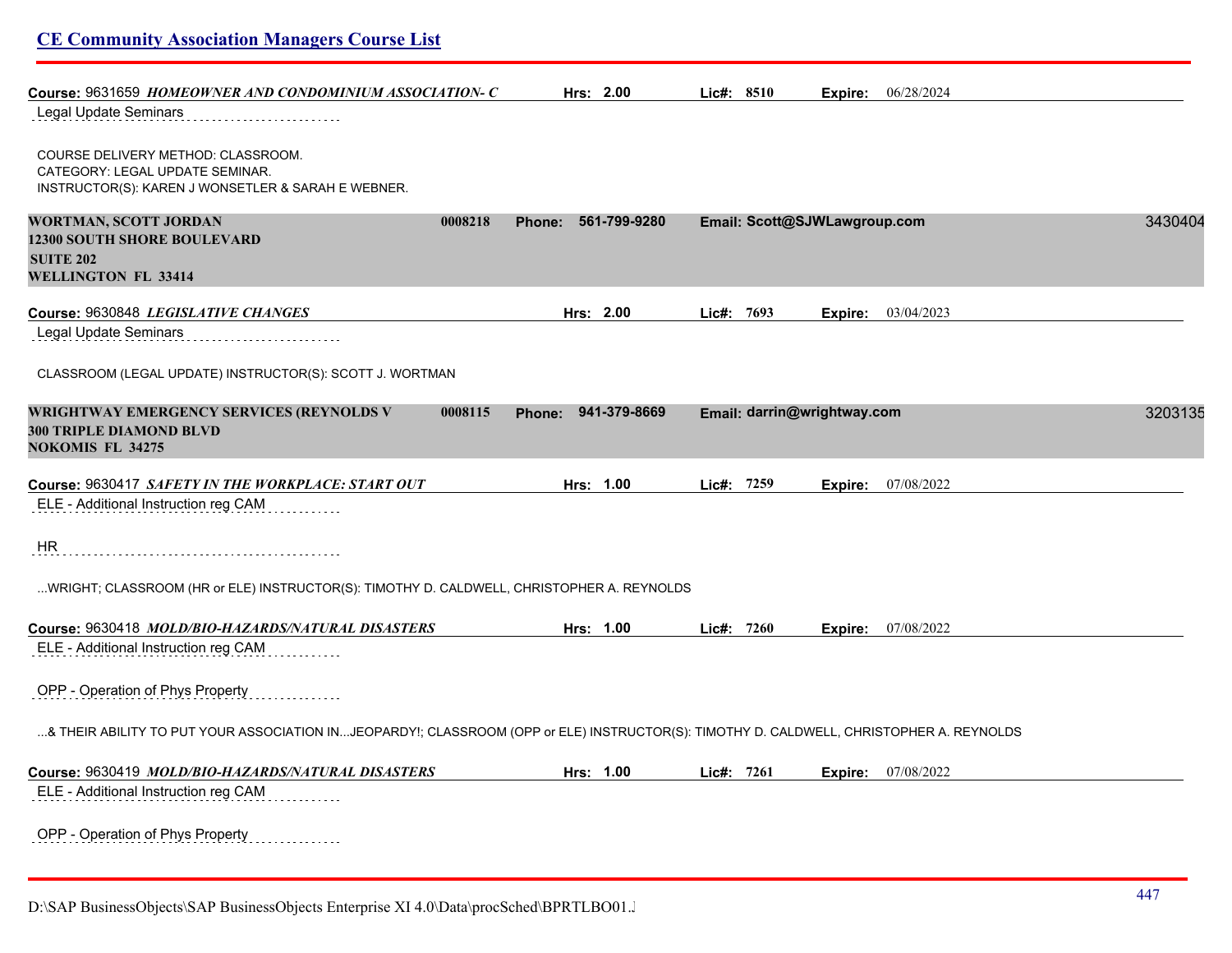...& THEIR ABILITY TO PUT YOUR ASSOCIATION IN JEOPARDY!; DISTANCE/ONLINE (OPP or ELE) INSTRUCTOR(S): TIMOTHY D. CALDWELL, CHRISTOPHER A. REYNOLDS

| Course: 9630462 SAFETY IN THE WORKPLACE: START OUT                                                           | Hrs: 1.00                              | Lic#: 7304                                   | <b>Expire:</b> 07/20/2022 |
|--------------------------------------------------------------------------------------------------------------|----------------------------------------|----------------------------------------------|---------------------------|
| ELE - Additional Instruction reg CAM                                                                         |                                        |                                              |                           |
| <b>HR</b><br>WRIGHT; DISTANCE/ONLINE (HR or ELE) INSTRUCTOR(S): TIMOTHY D. CALDWELL, CHRISTOPHER A. REYNOLDS |                                        |                                              |                           |
| <b>XANDRA MARKETING</b><br>10247 NW 53RD CT<br><b>CORAL SPRINGS FL 33076</b>                                 | 0008574<br>9548021398<br>Phone:        | Email: alex@xandramarketing.com              | 3355309                   |
| Course: 9630513 LEADERSHIP TRAINING                                                                          | Hrs: 2.00                              | Lic#: 7353                                   | Expire: 08/04/2022        |
| ELE - Additional Instruction reg CAM                                                                         |                                        |                                              |                           |
| DISTANCE/ONLINE (ELE) INSTRUCTOR(S): ALEXANDRA SILVA LABABR                                                  |                                        |                                              |                           |
| Course: 9630637 NETWORKING                                                                                   | Hrs: 1.00                              | Lic#: 7479<br>Expire:                        | 11/02/2022                |
| ELE - Additional Instruction reg CAM                                                                         |                                        |                                              |                           |
| DELIVERY METHOD: CLASSROOM;<br><b>CREDIT TYPE: ELE;</b><br>INSTRUCTOR(S): ALEXANDRA SILVA LABABR             |                                        |                                              |                           |
| YELLOWSTONE LANDSCAPE                                                                                        | 9044246054<br>0008908<br><b>Phone:</b> | Email: kstoudenmire@yellowstonelandscape.com | 3499953                   |
| 3235 NORTH STATE STREET<br><b>BUNNELL FL 32110</b>                                                           |                                        |                                              |                           |
| Course: 9631221 PRINCIPLES OF FLORIDA FRIENDLY LANDSCAPI<br>ELE - Additional Instruction reg CAM             | Hrs: 1.00                              | Lic#: 8062                                   | Expire: 08/23/2023        |
| OPP - Operation of Phys Property                                                                             |                                        |                                              |                           |
| CLASSROOM (OPP or ELE) INSTRUCTOR(S): KYLE STOUDENMIRE, CHEYNE SOLESBEE, GARRETT CANNADY                     |                                        |                                              |                           |
| ZEE'S CONSTRUCTION INC.<br>PO BOX 471445<br><b>LAKE MONROE FL 32747</b>                                      | 0006621<br>407-878-2225<br>Phone:      | Email: gloria.zci@gmail.com                  | 2745537                   |